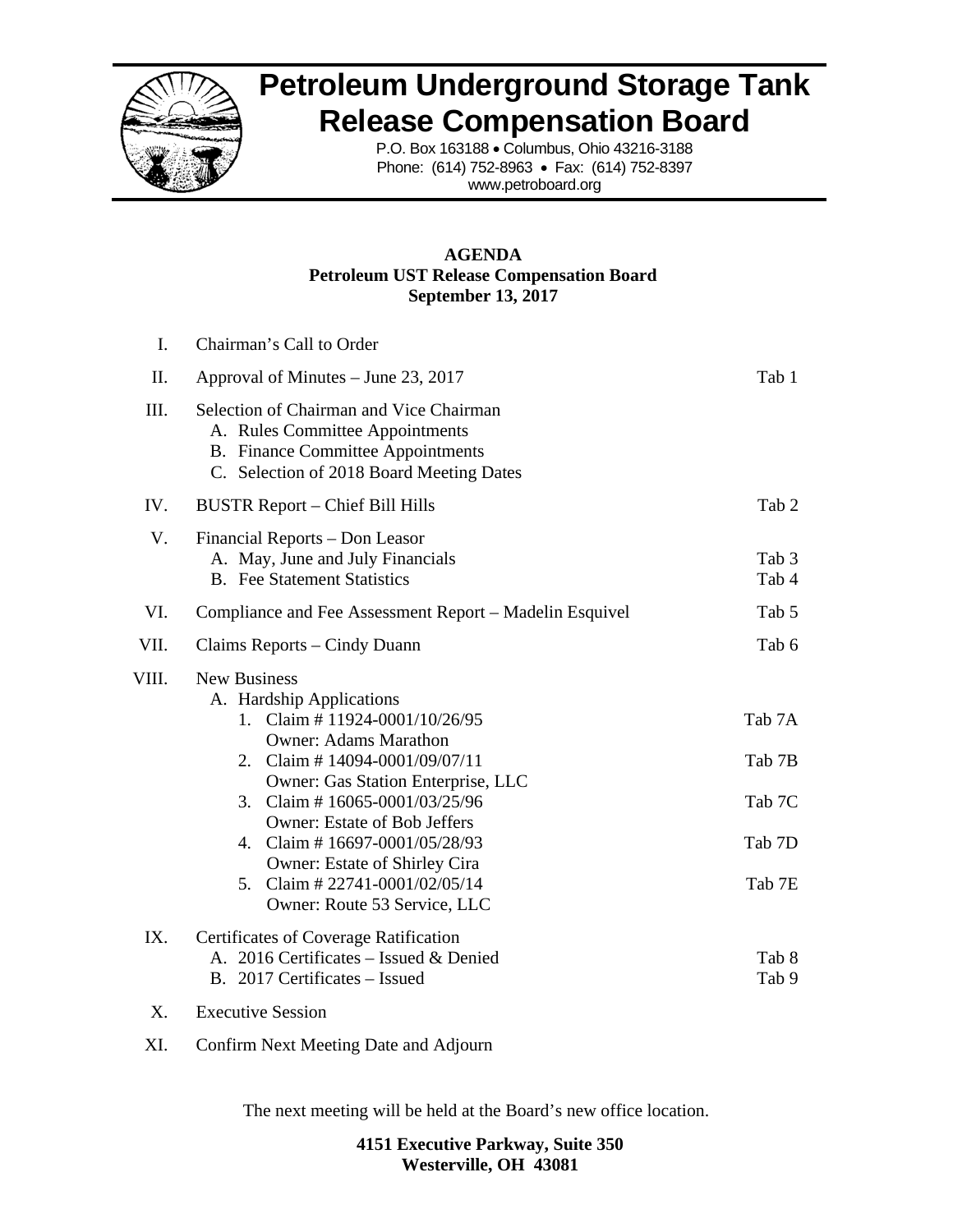# Memorandum

**To:** Petroleum Underground Storage Tank Release Compensation Board

**From:** Chief William Hills, BUSTR

**Re: BUSTR Report** 

**Date:** September 13, 2017

## **PERSONNEL –**

A Paralegal has been assisting the in-house attorney with legal matters and an intermittent has been hired as a File Room Clerk.

## **ADMINISTRATION –**

The fourth responsible party search program for FY18 consisting of 96 cases has commenced.

SFM, OEPA, and Development are working together to develop guidelines for the use of \$20,000,000 available to Development for potential clean-up for UST facilities. Twenty-eight grants have been awarded for over 4.3 million dollars. Five additional applications are being processed as interest in the grant program is increasing.

## **TRAINING AND STAFF DEVELOPMENT –**

Commerce Human Resources and the Department of Administrative Services continue to provide various training and informational sessions for Commerce employees.

## **TRAINING TO STAKEHOLDERS** –

The BUSTR administrative rule packages were filed with JCARR on May 17, 2017. The proposed rules appeared on the JCARR consent agenda for July 17, 2017. With no objections at JCARR, the rules were final filed and became effective on September 1, 2017. The rule forms and technical guidance documents have been posted to the SFM/BUSTR web page.

## **ACTIVITY –**

## **OTTER Database Upgrade Project**

IT Commerce continues to correct minor issues as part of the contract.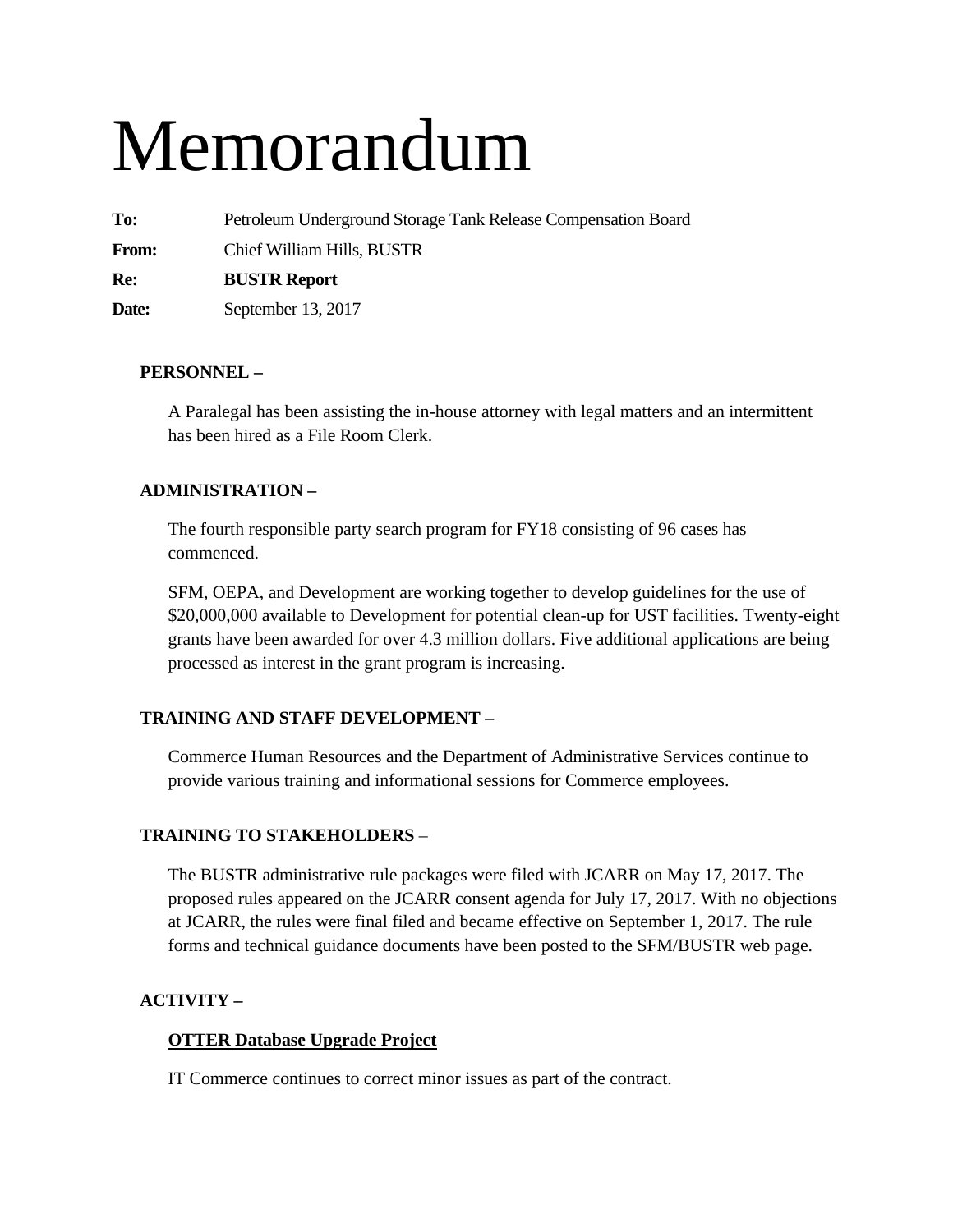## **Click Scheduling**

There have only been a few minor issues that are being handled in-house.

#### **STATISTICS and/or COMMENTS –**

#### **Release Prevention**

#### **UST Operation Compliance Inspections**

The current 3-year inspection cycle ends June 30, 2019. For the week ending **September 2, 2017** 

**22** new inspections were performed for a total of **4,051** inspections  $(2<sup>nd</sup>$  year of 3-year inspection cycle).

#### **Corrective Action**

## **No Further Action Letters (NFA)**

The current grant cycle ends September 30, 2017.

## For the week ending **September 2, 2017**

**7** NFA's were generated, for a total of **482** NFA's

To - date target projection of total NFA's is **552** 

| <b>Statistic</b>                          | <b>Count as of 9/2/2017</b> |
|-------------------------------------------|-----------------------------|
| Number of Registered Tanks                | 21,461                      |
| Number of Owners of Registered Facilities | 3,608                       |
| Number of Registered Facilities           | 7,229                       |
| Number of Active Releases                 | 2,202                       |
| Number of Active Closures                 | 1,341                       |
| Number of Program No Further Actions      | 29,842                      |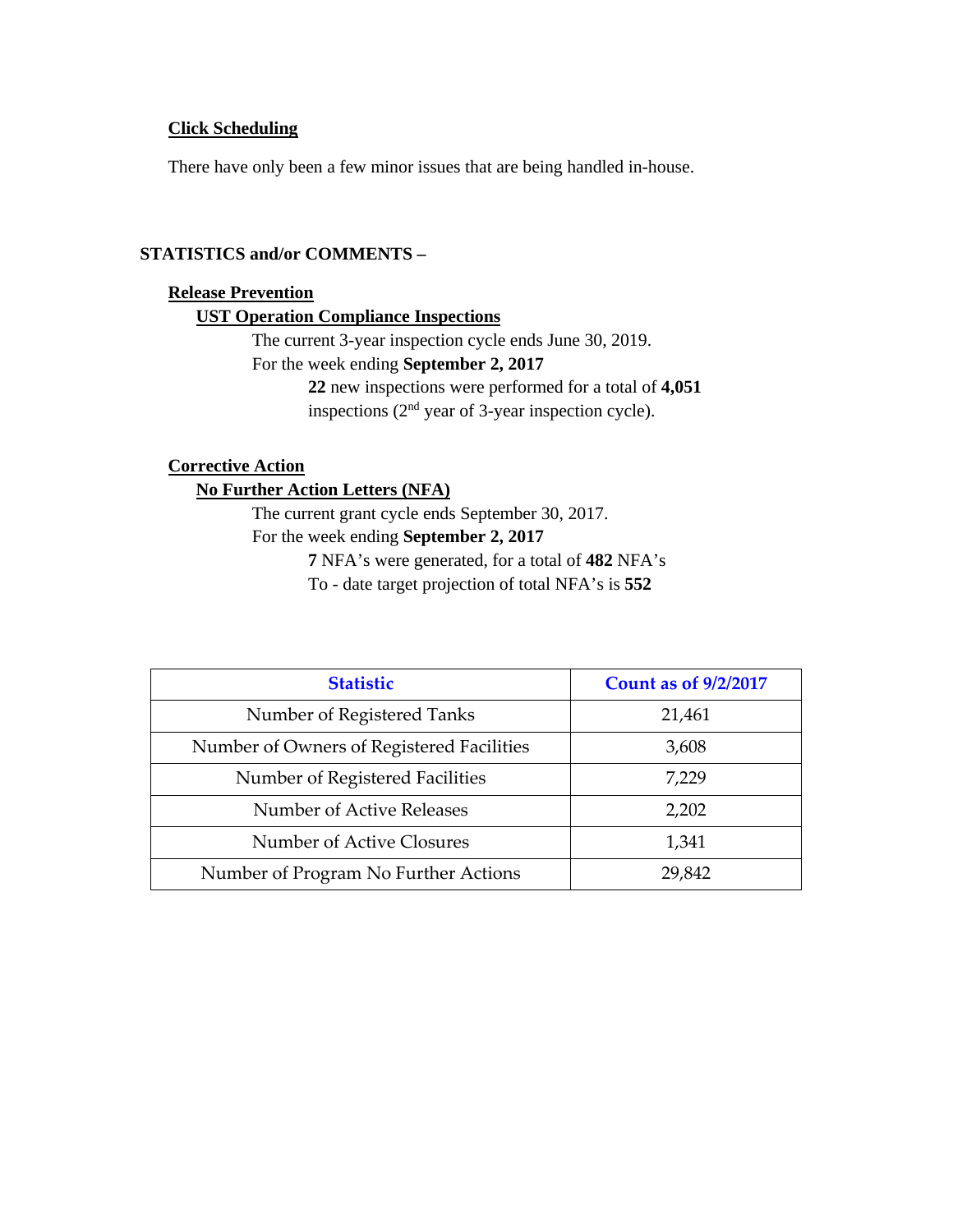#### *MONTHLY INCOME FIGURES AS OF JULY 31, 2017 (CASH BASIS)*

| July<br><b>Total YTD</b><br><b>Budget</b><br><b>Budget</b><br><b>Tank Revenue</b><br>8,910,478.58<br>In house collections *<br>8,910,478.58<br>Net refunds paid<br>(4,100.00)<br>(4,100.00)<br><b>AG</b> collections<br>5,795.65<br>5,795.65<br>Collection costs paid by owner<br>(1,884.99)<br>(1,884.99)<br>93.99%<br>9,480,000<br><b>Total Tank Revenue</b><br>8,910,289.24<br>8,910,289.24<br>Interest Income<br>8.64%<br>370,000<br>31,977.62<br><b>Interest Earned</b><br>31,977.62<br>Unearned Gain/(Loss) on Investments<br>9,749.37<br>9,749.37<br><b>Total Interest Income</b><br>41,726.99<br>41,726.99<br>Miscellaneous Income<br>16.48%<br>164.81<br>164.81<br>1,000<br>90.88%<br>9,851,000<br><b>Total Income</b><br>8,952,181.04<br>8,952,181.04<br>4.54%<br>9,000,000<br><b>Claims Expense</b><br>408,600.94<br>408,600.94<br><b>Operating Expenses</b><br><b>Salaries</b><br>90,395.23<br>90,395.23<br>6.31%<br>1,433,200<br>Temp Services *<br>9,168.97<br>19.72%<br>9,168.97<br>46,500<br>10,148.84<br>10,148.84<br>7.05%<br>144,000<br>Rent<br><b>Office Supplies</b><br>833.41<br>833.41<br>4.17%<br>20,000<br>Printing & Copying *<br>1,200.69<br>8.00%<br>1,200.69<br>15,000<br>Legal & Professional<br>L&P services<br>24,789.35<br>24,789.35<br>781.91<br>781.91<br><b>Collection costs</b><br>(1,884.99)<br>Collection costs paid by owner<br>(1,884.99)<br>10.30%<br>23,686.27<br>230,000<br><b>Total L &amp; P Expense</b><br>23,686.27 | Fiscal 2018 |      |      |       | FY 2018 |  |
|---------------------------------------------------------------------------------------------------------------------------------------------------------------------------------------------------------------------------------------------------------------------------------------------------------------------------------------------------------------------------------------------------------------------------------------------------------------------------------------------------------------------------------------------------------------------------------------------------------------------------------------------------------------------------------------------------------------------------------------------------------------------------------------------------------------------------------------------------------------------------------------------------------------------------------------------------------------------------------------------------------------------------------------------------------------------------------------------------------------------------------------------------------------------------------------------------------------------------------------------------------------------------------------------------------------------------------------------------------------------------------------------------------------------------------------------------------------------|-------------|------|------|-------|---------|--|
|                                                                                                                                                                                                                                                                                                                                                                                                                                                                                                                                                                                                                                                                                                                                                                                                                                                                                                                                                                                                                                                                                                                                                                                                                                                                                                                                                                                                                                                                     |             |      |      |       |         |  |
|                                                                                                                                                                                                                                                                                                                                                                                                                                                                                                                                                                                                                                                                                                                                                                                                                                                                                                                                                                                                                                                                                                                                                                                                                                                                                                                                                                                                                                                                     |             |      |      |       |         |  |
|                                                                                                                                                                                                                                                                                                                                                                                                                                                                                                                                                                                                                                                                                                                                                                                                                                                                                                                                                                                                                                                                                                                                                                                                                                                                                                                                                                                                                                                                     |             |      |      |       |         |  |
|                                                                                                                                                                                                                                                                                                                                                                                                                                                                                                                                                                                                                                                                                                                                                                                                                                                                                                                                                                                                                                                                                                                                                                                                                                                                                                                                                                                                                                                                     |             |      |      |       |         |  |
|                                                                                                                                                                                                                                                                                                                                                                                                                                                                                                                                                                                                                                                                                                                                                                                                                                                                                                                                                                                                                                                                                                                                                                                                                                                                                                                                                                                                                                                                     |             |      |      |       |         |  |
|                                                                                                                                                                                                                                                                                                                                                                                                                                                                                                                                                                                                                                                                                                                                                                                                                                                                                                                                                                                                                                                                                                                                                                                                                                                                                                                                                                                                                                                                     |             |      |      |       |         |  |
|                                                                                                                                                                                                                                                                                                                                                                                                                                                                                                                                                                                                                                                                                                                                                                                                                                                                                                                                                                                                                                                                                                                                                                                                                                                                                                                                                                                                                                                                     |             |      |      |       |         |  |
|                                                                                                                                                                                                                                                                                                                                                                                                                                                                                                                                                                                                                                                                                                                                                                                                                                                                                                                                                                                                                                                                                                                                                                                                                                                                                                                                                                                                                                                                     |             |      |      |       |         |  |
|                                                                                                                                                                                                                                                                                                                                                                                                                                                                                                                                                                                                                                                                                                                                                                                                                                                                                                                                                                                                                                                                                                                                                                                                                                                                                                                                                                                                                                                                     |             |      |      |       |         |  |
|                                                                                                                                                                                                                                                                                                                                                                                                                                                                                                                                                                                                                                                                                                                                                                                                                                                                                                                                                                                                                                                                                                                                                                                                                                                                                                                                                                                                                                                                     |             |      |      |       |         |  |
|                                                                                                                                                                                                                                                                                                                                                                                                                                                                                                                                                                                                                                                                                                                                                                                                                                                                                                                                                                                                                                                                                                                                                                                                                                                                                                                                                                                                                                                                     |             |      |      |       |         |  |
|                                                                                                                                                                                                                                                                                                                                                                                                                                                                                                                                                                                                                                                                                                                                                                                                                                                                                                                                                                                                                                                                                                                                                                                                                                                                                                                                                                                                                                                                     |             |      |      |       |         |  |
|                                                                                                                                                                                                                                                                                                                                                                                                                                                                                                                                                                                                                                                                                                                                                                                                                                                                                                                                                                                                                                                                                                                                                                                                                                                                                                                                                                                                                                                                     |             |      |      |       |         |  |
|                                                                                                                                                                                                                                                                                                                                                                                                                                                                                                                                                                                                                                                                                                                                                                                                                                                                                                                                                                                                                                                                                                                                                                                                                                                                                                                                                                                                                                                                     |             |      |      |       |         |  |
|                                                                                                                                                                                                                                                                                                                                                                                                                                                                                                                                                                                                                                                                                                                                                                                                                                                                                                                                                                                                                                                                                                                                                                                                                                                                                                                                                                                                                                                                     |             |      |      |       |         |  |
|                                                                                                                                                                                                                                                                                                                                                                                                                                                                                                                                                                                                                                                                                                                                                                                                                                                                                                                                                                                                                                                                                                                                                                                                                                                                                                                                                                                                                                                                     |             |      |      |       |         |  |
|                                                                                                                                                                                                                                                                                                                                                                                                                                                                                                                                                                                                                                                                                                                                                                                                                                                                                                                                                                                                                                                                                                                                                                                                                                                                                                                                                                                                                                                                     |             |      |      |       |         |  |
|                                                                                                                                                                                                                                                                                                                                                                                                                                                                                                                                                                                                                                                                                                                                                                                                                                                                                                                                                                                                                                                                                                                                                                                                                                                                                                                                                                                                                                                                     |             |      |      |       |         |  |
|                                                                                                                                                                                                                                                                                                                                                                                                                                                                                                                                                                                                                                                                                                                                                                                                                                                                                                                                                                                                                                                                                                                                                                                                                                                                                                                                                                                                                                                                     |             |      |      |       |         |  |
|                                                                                                                                                                                                                                                                                                                                                                                                                                                                                                                                                                                                                                                                                                                                                                                                                                                                                                                                                                                                                                                                                                                                                                                                                                                                                                                                                                                                                                                                     |             |      |      |       |         |  |
|                                                                                                                                                                                                                                                                                                                                                                                                                                                                                                                                                                                                                                                                                                                                                                                                                                                                                                                                                                                                                                                                                                                                                                                                                                                                                                                                                                                                                                                                     |             |      |      |       |         |  |
|                                                                                                                                                                                                                                                                                                                                                                                                                                                                                                                                                                                                                                                                                                                                                                                                                                                                                                                                                                                                                                                                                                                                                                                                                                                                                                                                                                                                                                                                     |             |      |      |       |         |  |
|                                                                                                                                                                                                                                                                                                                                                                                                                                                                                                                                                                                                                                                                                                                                                                                                                                                                                                                                                                                                                                                                                                                                                                                                                                                                                                                                                                                                                                                                     |             |      |      |       |         |  |
|                                                                                                                                                                                                                                                                                                                                                                                                                                                                                                                                                                                                                                                                                                                                                                                                                                                                                                                                                                                                                                                                                                                                                                                                                                                                                                                                                                                                                                                                     |             |      |      |       |         |  |
|                                                                                                                                                                                                                                                                                                                                                                                                                                                                                                                                                                                                                                                                                                                                                                                                                                                                                                                                                                                                                                                                                                                                                                                                                                                                                                                                                                                                                                                                     |             |      |      |       |         |  |
|                                                                                                                                                                                                                                                                                                                                                                                                                                                                                                                                                                                                                                                                                                                                                                                                                                                                                                                                                                                                                                                                                                                                                                                                                                                                                                                                                                                                                                                                     | Travel      | 0.00 | 0.00 | 0.00% | 6,000   |  |
| 2,362.28<br><b>Employee Expenses</b><br>2,362.28<br>50.26%<br>4,700                                                                                                                                                                                                                                                                                                                                                                                                                                                                                                                                                                                                                                                                                                                                                                                                                                                                                                                                                                                                                                                                                                                                                                                                                                                                                                                                                                                                 |             |      |      |       |         |  |
| Telephone<br>1,039.94<br>6.08%<br>1,039.94<br>17,100                                                                                                                                                                                                                                                                                                                                                                                                                                                                                                                                                                                                                                                                                                                                                                                                                                                                                                                                                                                                                                                                                                                                                                                                                                                                                                                                                                                                                |             |      |      |       |         |  |
| Postage *<br>207.42<br>207.42<br>0.69%<br>30,000                                                                                                                                                                                                                                                                                                                                                                                                                                                                                                                                                                                                                                                                                                                                                                                                                                                                                                                                                                                                                                                                                                                                                                                                                                                                                                                                                                                                                    |             |      |      |       |         |  |
| 815.63<br>3.87%<br>Depreciation<br>815.63<br>21,100                                                                                                                                                                                                                                                                                                                                                                                                                                                                                                                                                                                                                                                                                                                                                                                                                                                                                                                                                                                                                                                                                                                                                                                                                                                                                                                                                                                                                 |             |      |      |       |         |  |
|                                                                                                                                                                                                                                                                                                                                                                                                                                                                                                                                                                                                                                                                                                                                                                                                                                                                                                                                                                                                                                                                                                                                                                                                                                                                                                                                                                                                                                                                     |             |      |      |       |         |  |
| <b>Total Operating Expenses</b><br>139,858.68<br>139,858.68<br>7.11%<br>1,967,600<br>Net Income (Cash method)<br>8,403,721.42                                                                                                                                                                                                                                                                                                                                                                                                                                                                                                                                                                                                                                                                                                                                                                                                                                                                                                                                                                                                                                                                                                                                                                                                                                                                                                                                       |             |      |      |       |         |  |

\* Extremely cylical; occurs mainly during and as a result of the fee assessment period.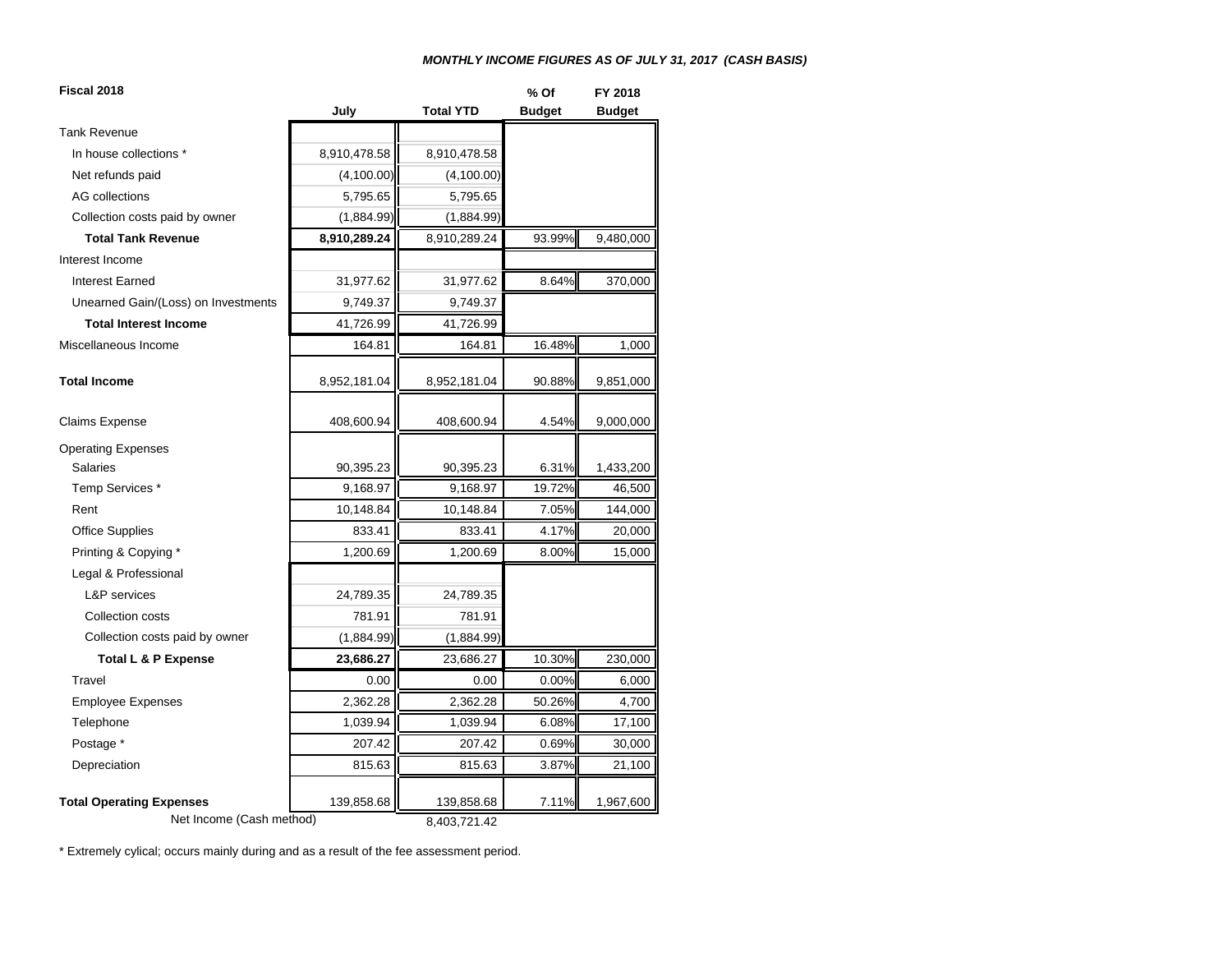## *Petroleum UST Release Compensation Board*  **Balance Sheet As of 07/31/2017**

| <b>Assets</b>                                                                                                                                                                                                                                                                            |                                                                                                      |                                  |  |
|------------------------------------------------------------------------------------------------------------------------------------------------------------------------------------------------------------------------------------------------------------------------------------------|------------------------------------------------------------------------------------------------------|----------------------------------|--|
| <b>Current Assets</b><br>108 State Cash Balance<br>114 Treasury Notes<br>138 Unclaimed Monies Trust Account<br>140 Investments - Obligated<br>141 Reinvested Interest - Obligated<br>142 Investments - Unobligated<br>143 Reinvested Interest-Unobligated<br><b>Total Current Assets</b> | 2,203,836.20<br>14,174,849.35<br>86,052.35<br>8,591,399.06<br>5,609.61<br>10,717,506.89<br>13,161.64 | 35,792,415.10                    |  |
| <b>Fixed Assets</b><br>160 Fixed Asset-Furniture<br>165 Fixed Asset-Data Processing<br>169 Accumulated Depreciation<br><b>Total Fixed Assets</b><br><b>Total Assets</b>                                                                                                                  | 106,238.20<br>839,504.15<br>(919, 452.16)                                                            | 26,290.19<br>\$35,818,705.29     |  |
| <b>Liabilities</b>                                                                                                                                                                                                                                                                       |                                                                                                      |                                  |  |
| <b>Current Liabilities</b><br><b>Total Current Liabilities</b><br><b>Long Term Liabilities</b><br><b>Total Long Term Liabilities</b><br><b>Total Liabilities</b>                                                                                                                         |                                                                                                      | 0.00<br>0.00<br>\$0.00           |  |
| <b>Equity</b>                                                                                                                                                                                                                                                                            |                                                                                                      |                                  |  |
| <b>Equity Accounts</b><br>283 Retained Earnings (Deficiency)<br>Current Year Income (Loss)                                                                                                                                                                                               | 24,357,884.84<br>11,460,820.45                                                                       |                                  |  |
| <b>Total Equity</b><br><b>Total Liabilities and Equity</b>                                                                                                                                                                                                                               |                                                                                                      | 35,818,705.29<br>\$35,818,705.29 |  |
|                                                                                                                                                                                                                                                                                          |                                                                                                      |                                  |  |

I

Г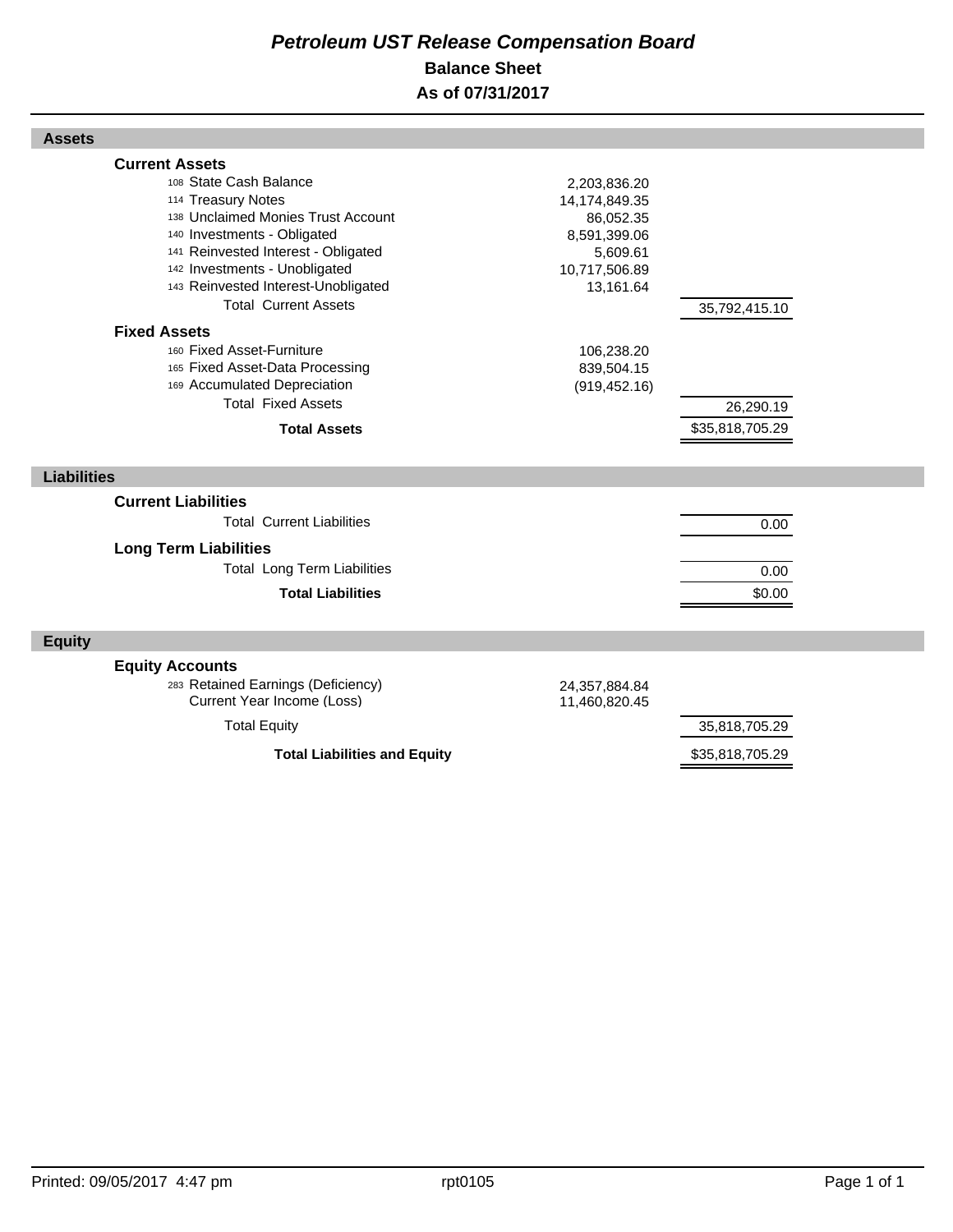## *Petroleum UST Release Compensation Board*  **Income Statement For the Month Ended 07/31/2017**

| <b>Operating Income</b>              |                 | <b>Year To Date</b> |
|--------------------------------------|-----------------|---------------------|
| <b>Tank Fees</b><br>301              | 10,630,318.62   | 10,630,318.62       |
| Investment Income<br>303             | 41,726.99       | 41,726.99           |
| <b>Total Operating Income</b>        | 10,672,045.61   | 10,672,045.61       |
| <b>Operating Expenses</b>            |                 |                     |
| <b>Claims Paid</b><br>350            | (659, 943.99)   | (659, 943.99)       |
| <b>Total Operating Expenses</b>      | (659, 943.99)   | (659, 943.99)       |
| <b>Administrative Expenses</b>       |                 |                     |
| Salaries<br>621                      | (125, 225.65)   | (125, 225.65)       |
| <b>Temporary Services</b><br>626     | 4,174.40        | 4,174.40            |
| Rent<br>634                          | 10,148.84       | 10,148.84           |
| Legal & Professional<br>668          | (6, 416.82)     | (6, 416.82)         |
| <b>Depreciation Expense</b><br>669   | 815.63          | 815.63              |
| Travel<br>672                        | (125.44)        | (125.44)            |
| <b>Employee Expenses</b><br>675      | 2,340.00        | 2,340.00            |
| Telephone<br>680                     | 1,039.94        | 1,039.94            |
| Postage<br>681                       | (15, 416.94)    | (15, 416.94)        |
| <b>Total Administrative Expenses</b> | (128, 666.04)   | (128, 666.04)       |
| <b>Other Income</b>                  |                 |                     |
| Miscellaneous Income<br>701          | 164.81          | 164.81              |
| <b>Total Other Income</b>            | 164.81          | 164.81              |
| Net Income (Loss)                    | \$11,460,820.45 | \$11,460,820.45     |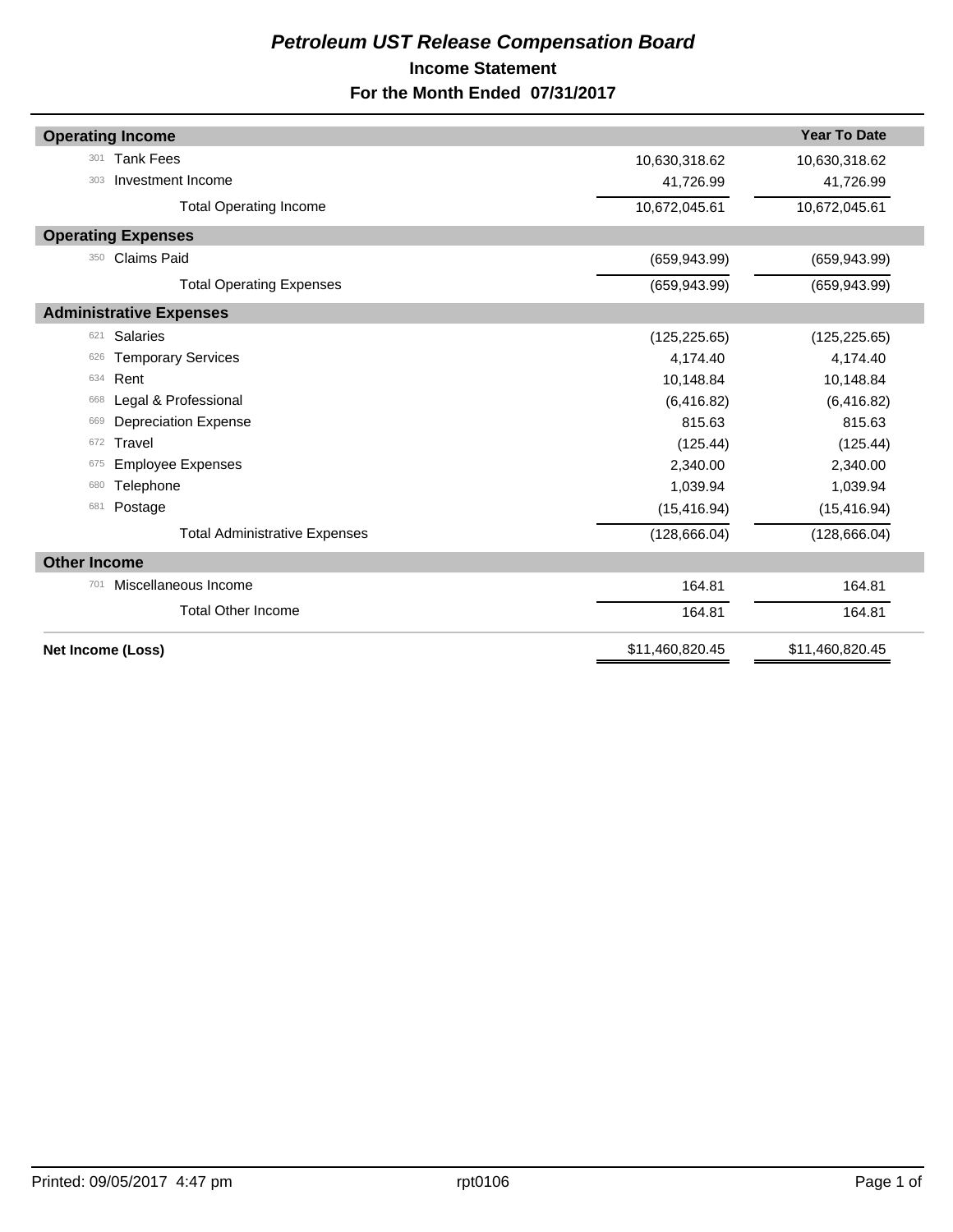## **Trial Balance** *Petroleum UST Release Compensation Board*  **Transaction Dates 07/01/2017 to 07/31/2017**

|     | Account Account                             | <b>Beginning Balance</b> | Transaction      | <b>Ending Balance</b> |
|-----|---------------------------------------------|--------------------------|------------------|-----------------------|
| 108 | <b>State Cash Balance</b>                   | 1,567,929.97             | 635,906.23       | 2,203,836.20          |
| 114 | <b>Treasury Notes</b>                       | 14, 151, 975. 79         | 22,873.56        | 14,174,849.35         |
| 138 | <b>Unclaimed Monies Trust Account</b>       | 85,970.17                | 82.18            | 86,052.35             |
| 140 | Investments - Obligated                     | 1,624,907.60             | 6,966,491.46     | 8,591,399.06          |
| 141 | Reinvested Interest - Obligated             | 36,100.85                | (30, 491.24)     | 5,609.61              |
| 142 | Investments - Unobligated                   | 17,973,264.54            | (7, 255, 757.65) | 10,717,506.89         |
| 143 | Reinvested Interest-Unobligated             | 83,233.90                | (70,072.26)      | 13,161.64             |
| 160 | <b>Fixed Asset-Furniture</b>                | 106,238.20               | 0.00             | 106,238.20            |
| 165 | <b>Fixed Asset-Data Processing</b>          | 839,504.15               | 0.00             | 839,504.15            |
| 169 | <b>Accumulated Depreciation</b>             | (918, 636.53)            | (815.63)         | (919, 452.16)         |
| 171 | <b>Collateral on Lent Securities</b>        | 3,715.30                 | (3,715.30)       | 0.00                  |
| 240 | Accrued Benefits (Employer Contributi       | (18, 145.59)             | 18,145.59        | 0.00                  |
| 241 | <b>Accrued Salaries</b>                     | (44, 886.36)             | 44,886.36        | 0.00                  |
| 242 | <b>Accrued Vacation</b>                     | (93, 268.18)             | 93,268.18        | 0.00                  |
| 243 | <b>Compensated Absences</b>                 | (53, 430.55)             | 53,430.55        | 0.00                  |
| 250 | <b>Accounts Payable</b>                     | (30,690.12)              | 30,690.12        | 0.00                  |
| 252 | Claims Payable                              | (1,068,544.93)           | 1,068,544.93     | 0.00                  |
| 254 | <b>Accrued Liabilities</b>                  | (23, 108.69)             | 23,108.69        | 0.00                  |
| 255 | Fees Received in Advance                    | (8, 140, 500.00)         | 8,140,500.00     | 0.00                  |
| 257 | Tank Fee Refunds Payable                    | (1,681,719.38)           | 1,681,719.38     | 0.00                  |
| 265 | <b>Obligations Under Securities Lending</b> | (3,715.30)               | 3,715.30         | 0.00                  |
| 266 | <b>Unclaimed Monies Payable</b>             | (38,310.00)              | 38,310.00        | 0.00                  |
| 283 | Retained Earnings (Deficiency)              | (24, 357, 884.84)        | 0.00             | (24, 357, 884.84)     |
| 301 | <b>Tank Fees</b>                            | 0.00                     | (10,630,318.62)  | (10,630,318.62)       |
| 303 | Investment Income                           | 0.00                     | (41, 726.99)     | (41, 726.99)          |
| 350 | Claims Paid                                 | 0.00                     | (659, 943.99)    | (659, 943.99)         |
| 621 | <b>Salaries</b>                             | 0.00                     | (125, 225.65)    | (125, 225.65)         |
| 626 | <b>Temporary Services</b>                   | 0.00                     | 4,174.40         | 4,174.40              |
| 634 | Rent                                        | 0.00                     | 10,148.84        | 10,148.84             |
| 668 | Legal & Professional                        | 0.00                     | (6, 416.82)      | (6, 416.82)           |
| 669 | <b>Depreciation Expense</b>                 | 0.00                     | 815.63           | 815.63                |
| 672 | Travel                                      | 0.00                     | (125.44)         | (125.44)              |
| 675 | <b>Employee Expenses</b>                    | 0.00                     | 2,340.00         | 2,340.00              |
| 680 | Telephone                                   | 0.00                     | 1,039.94         | 1,039.94              |
| 681 | Postage                                     | 0.00                     | (15, 416.94)     | (15, 416.94)          |
| 701 | Miscellaneous Income                        | 0.00                     | (164.81)         | (164.81)              |
|     |                                             | 0.00                     | 0.00             | 0.00                  |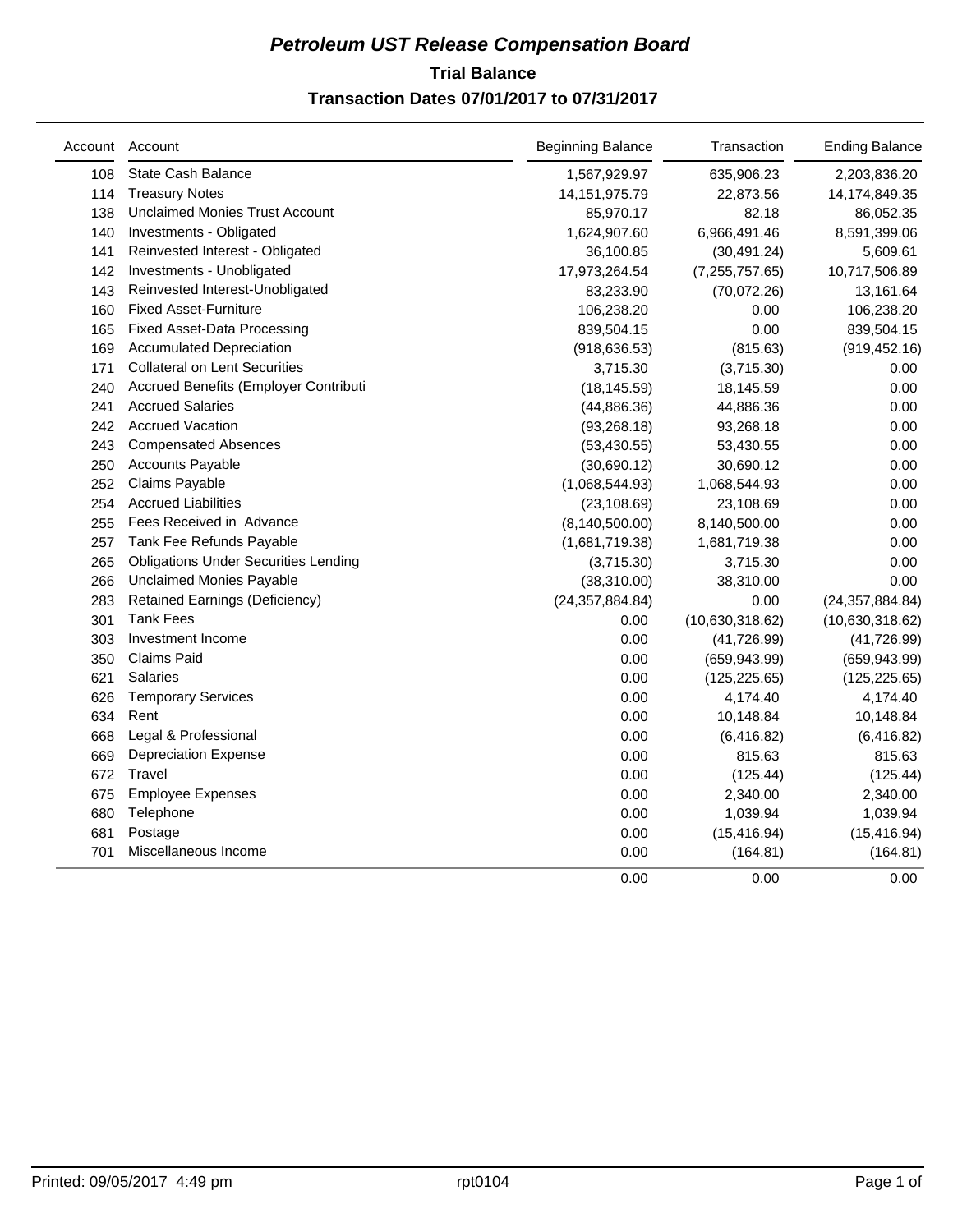#### *MONTHLY INCOME FIGURES AS OF JUNE 30, 2017 (CASH BASIS)*

| Fiscal 2017                         |              |             |            |             |              |              |             |             |            |            |             |              |                  | % Of          | FY 2017       |
|-------------------------------------|--------------|-------------|------------|-------------|--------------|--------------|-------------|-------------|------------|------------|-------------|--------------|------------------|---------------|---------------|
|                                     | July         | August      | September  | October     | November     | December     | January     | February    | March      | April      | May         | June         | <b>Total YTD</b> | <b>Budget</b> | <b>Budget</b> |
| <b>Tank Revenue</b>                 |              |             |            |             |              |              |             |             |            |            |             |              |                  |               |               |
| In house collections *              | 8,833,156.50 | 282,022.50  | 136,644.50 | 66,954.50   | 36,716.50    | 22,199.50    | 28,836.50   | 26,672.50   | 27,089.50  | 23,882.50  | 42,514.50   | 66,774.50    | 9,593,464.00     |               |               |
| Net refunds paid                    | 0.00         | 4,800.00    | (600.00)   | (2,250.00)  | (4, 483.33)  | 0.00         | (11,650.00) | (730.00)    | (3,588.00) | 0.00       | 0.00        | (6,750.00)   | (25, 251.33)     |               |               |
| AG collections                      | 18,413.37    | 16,828.43   | 16,895.21  | 22,812.72   | 8,344.00     | 38,994.00    | 31,445.69   | 25,590.36   | 13,425.58  | 41,211.53  | 33,902.08   | 31,943.84    | 299,806.81       |               |               |
| Collection costs paid by owner      | (5,785.46)   | (4,917.58)  | (3,393.84) | (7, 240.45) | (1,019.89)   | (3,639.53)   | (6,934.46)  | (6, 113.09) | (5,100.00) | (6,479.27) | (6,570.20)  | (4,354.36)   | (61, 548.13)     |               |               |
| <b>Total Tank Revenue</b>           | 8,845,784.41 | 298,733.35  | 149,545.87 | 80,276.77   | 39,557.28    | 57,553.97    | 41,697.73   | 45,419.77   | 31,827.08  | 58,614.76  | 69,846.38   | 87,613.98    | 9,806,471.35     | 104.21%       | 9,410,000     |
| Interest Income                     |              |             |            |             |              |              |             |             |            |            |             |              |                  |               |               |
| <b>Interest Earned</b>              | 8,304.36     | 29,779.21   | 19,052.22  | 19,812.41   | 19,681.34    | 14,025.68    | 30,832.70   | 20,542.24   | 22,797.03  | 23,193.37  | 24,226.69   | 25,241.07    | 257,488.32       | 131.51%       | 195,800       |
| Unearned Gain/(Loss) on Investments | (17,200.00)  | (37,760.00) | 10,220.00  | (20,940.00) | (67, 360.00) | (3,630.00)   | 5,960.00    | 820.00      | (5,930.00) | 5,410.00   | 1,470.00    | (13, 130.00) | (142,070.00)     |               |               |
| <b>Total Interest Income</b>        | (8,895.64)   | (7,980.79)  | 29,272.22  | (1, 127.59) | (47, 678.66) | 10,395.68    | 36,792.70   | 21,362.24   | 16,867.03  | 28,603.37  | 25,696.69   | 12,111.07    | 115,418.32       |               |               |
| Miscellaneous Income                | 0.00         | 30.63       | 23.75      | 18.31       | 22.82        | 8.00         | 0.86        | 8.14        | 2.64       | 1.92       | 128.87      | 1.01         | 246.95           | 24.70%        | 1,000         |
| <b>Total Income</b>                 | 8,836,888.77 | 290,783.19  | 178,841.84 | 79,167.49   | (8,098.56)   | 67,957.65    | 78,491.29   | 66,790.15   | 48,696.75  | 87,220.05  | 95,671.94   | 99,726.06    | 9,922,136.62     | 103.28%       | 9,606,800     |
| <b>Claims Expense</b>               | 698,190.03   | 481,163.93  | 539,310.74 | 576,846.16  | 306,358.90   | 1,095,135.00 | 408,799.91  | 876,074.19  | 622,640.92 | 489,045.05 | 187,697.73  | 1,034,900.84 | 7,316,163.40     | 81.29%        | 9,000,000     |
| <b>Operating Expenses</b>           |              |             |            |             |              |              |             |             |            |            |             |              |                  |               |               |
| <b>Salaries</b>                     | 88,299.32    | 106,472.71  | 100,564.19 | 90,318.65   | 97,949.34    | 95,920.16    | 96,625.77   | 86,621.09   | 93,824.79  | 79,800.08  | 94,744.52   | 92,595.31    | 1,123,735.93     | 86.08%        | 1,305,425     |
| Temp Services *                     | 4,786.70     | (363.34)    | 5,346.22   | 2,669.40    | 1,957.56     | 1,972.39     | 1,838.92    | 3,072.80    | 2,372.80   | 3,855.29   | 11,847.83   | 7,984.17     | 47,340.74        | 107.59%       | 44,000        |
| Rent                                | 10,148.84    | 10,148.84   | 10,148.84  | 10,148.84   | 10,148.84    | 10,148.84    | 10,148.84   | 10,148.84   | 10,148.84  | 0.00       | 10,148.84   | 33,054.00    | 134,542.40       | 106.11%       | 126,800       |
| <b>Office Supplies</b>              | 609.24       | 4,715.61    | 1,236.28   | 1,466.29    | 571.65       | 1,158.06     | 764.23      | 1,556.91    | 1,198.59   | 623.98     | 1,333.56    | 837.98       | 16,072.38        | 80.36%        | 20,000        |
| Printing & Copying '                | 1,277.68     | 504.44      | 616.67     | 233.20      | 208.84       | 345.91       | 193.96      | 662.45      | 502.33     | 1,077.03   | 1,185.13    | 478.48       | 7,286.12         | 48.57%        | 15,000        |
| <b>Staff Development</b>            | 0.00         | 0.00        | 0.00       | 0.00        | 0.00         | 0.00         | 0.00        | 0.00        | 0.00       | 0.00       | 0.00        | 0.00         | 0.00             | 0.00%         | 1,000         |
| Advertising                         | 0.00         | 0.00        | 0.00       | 0.00        | 0.00         | 0.00         | 0.00        | 0.00        | 0.00       | 0.00       | 0.00        | 0.00         | 0.00             | 0.00%         | 2,000         |
| Legal & Professional                |              |             |            |             |              |              |             |             |            |            |             |              |                  |               |               |
| L&P services                        | 1,625.67     | 24,018.39   | 1,866.99   | 27,076.34   | 30,150.00    | (540.71)     | 33,365.45   | 1,250.00    | 13,406.28  | 33,851.08  | 1,753.20    | 3,626.50     | 171,449.19       |               |               |
| Collection costs                    | 6,101.37     | 8,077.12    | 2,432.61   | 1,451.64    | 0.00         | 0.00         | 11,170.10   | 4,363.88    | 6,113.61   | 8,272.84   | 3,625.68    | 7,711.58     | 59,320.43        |               |               |
| Collection costs paid by owner      | (5,785.46)   | (4,917.58)  | (3,393.84) | (7, 240.45) | (1,019.89)   | (3,639.53)   | (6,934.46)  | (6, 113.09) | (5,100.00) | (6,479.27) | (6,570.20)  | (4,354.36)   | (61, 548.13)     |               |               |
| <b>Total L &amp; P Expense</b>      | 1,941.58     | 27,177.93   | 905.76     | 21,287.53   | 29,130.11    | (4, 180.24)  | 37,601.09   | (499.21)    | 14,419.89  | 35,644.65  | (1, 191.32) | 6,983.72     | 169,221.49       | 73.57%        | 230,000       |
| Travel                              | 136.80       | 145.60      | 706.88     | 139.80      | 265.24       | 1,124.78     | 0.00        | 706.30      | 507.48     | 0.00       | 44.64       | 134.80       | 3,912.32         | 48.90%        | 8,000         |
| <b>Employee Expenses</b>            | 1,885.00     | 1,885.00    | 2,195.00   | 2,058.97    | 1,885.00     | 1,906.98     | 1,885.00    | 2,816.98    | 2,362.28   | 2,373.00   | 2,373.00    | 2,407.87     | 26,034.08        | 93.31%        | 27,900        |
| Telephone                           | 1,039.94     | 739.94      | 1,339.94   | 1,039.94    | 1,039.94     | 1,039.94     | 1,039.94    | 1,039.94    | 1,039.94   | 739.94     | 1,339.94    | 1,039.94     | 12,479.28        | 89.78%        | 13,900        |
| Postage *                           | 16,190.22    | 135.38      | 212.85     | 3,707.38    | 254.95       | 193.50       | 1,473.74    | 70.95       | 193.50     | 1,747.19   | 199.95      | 70.95        | 24,450.56        | 81.50%        | 30,000        |
| Depreciation                        | 1,051.85     | 993.56      | 993.56     | 993.56      | 993.56       | 993.57       | 843.54      | 899.09      | 899.09     | 899.09     | 942.26      | 815.63       | 11,318.36        | 94.32%        | 12,000        |
| <b>Total Operating Expenses</b>     | 127,367.17   | 152,555.67  | 124,266.19 | 134,063.56  | 144,405.03   | 110,623.89   | 152,415.03  | 107,096.14  | 127,469.53 | 126,760.25 | 122,968.35  | 146,402.85   | 1,576,393.66     | 85.86%        | 1,836,025     |
| Net Income (Cash method)            |              |             |            |             |              |              |             |             |            |            |             |              | 1,029,579.56     |               |               |

\* Extremely cylical; occurs mainly during and as a result of the fee assessment period.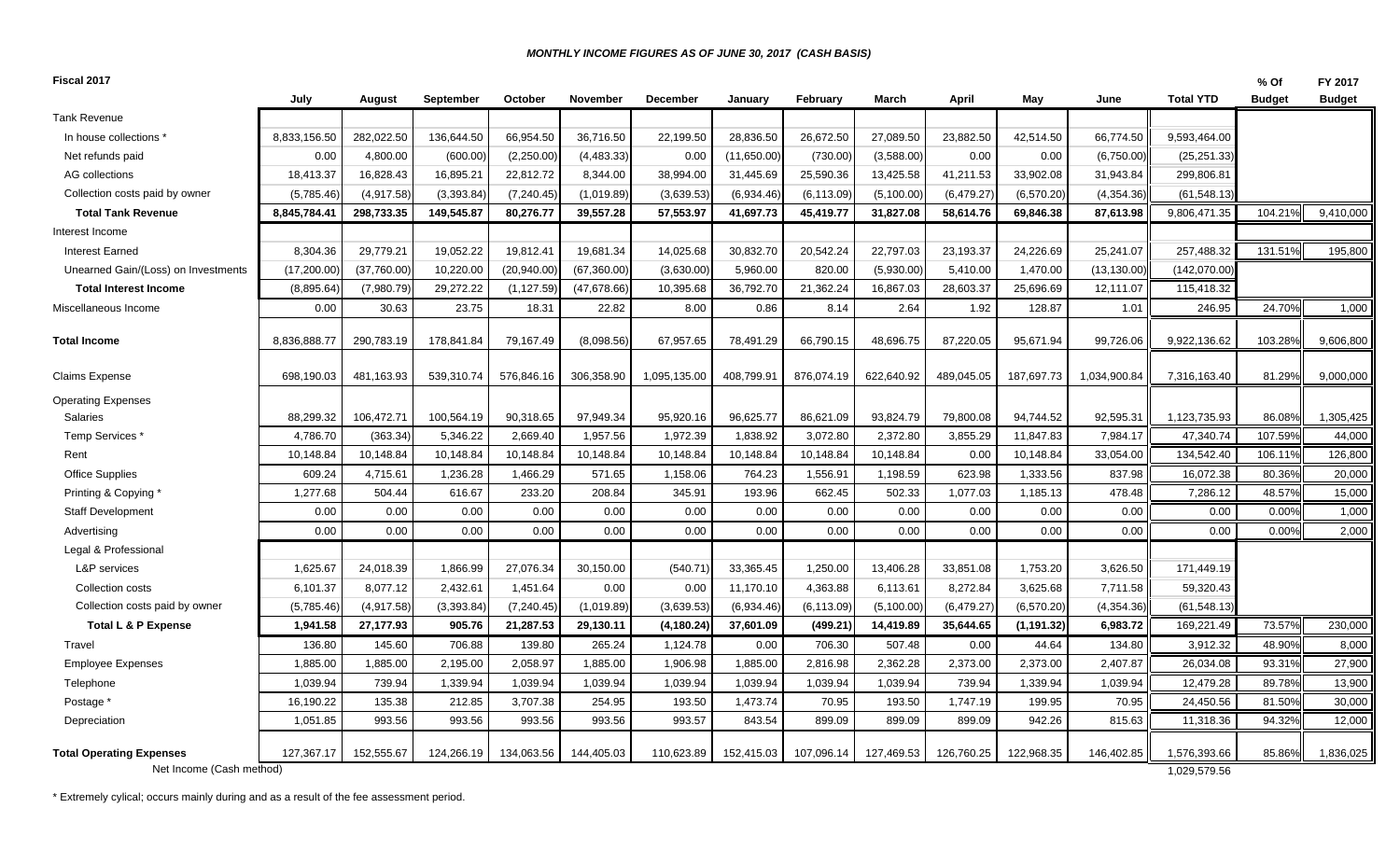## *Petroleum UST Release Compensation Board*  **Balance Sheet As of 06/30/2017**

#### **Assets**

| <b>Current Assets</b>      |                                                                  |                  |                 |  |
|----------------------------|------------------------------------------------------------------|------------------|-----------------|--|
|                            | 108 State Cash Balance                                           | 1,567,929.97     |                 |  |
|                            | 114 Treasury Notes                                               | 14, 151, 975. 79 |                 |  |
|                            | 138 Unclaimed Monies Trust Account                               | 85,970.17        |                 |  |
|                            | 140 Investments - Obligated                                      | 1,624,907.60     |                 |  |
|                            | 141 Reinvested Interest - Obligated                              | 36,100.85        |                 |  |
|                            | 142 Investments - Unobligated                                    | 17,973,264.54    |                 |  |
|                            | 143 Reinvested Interest-Unobligated                              | 83,233.90        |                 |  |
|                            | 171 Collateral on Lent Securities                                | 3,715.30         |                 |  |
|                            | <b>Total Current Assets</b>                                      |                  | 35,527,098.12   |  |
| <b>Fixed Assets</b>        |                                                                  |                  |                 |  |
|                            | 160 Fixed Asset-Furniture                                        | 106,238.20       |                 |  |
|                            | 165 Fixed Asset-Data Processing                                  | 839,504.15       |                 |  |
|                            | 169 Accumulated Depreciation                                     | (918, 636.53)    |                 |  |
|                            | <b>Total Fixed Assets</b>                                        |                  | 27,105.82       |  |
|                            | <b>Total Assets</b>                                              |                  | \$35,554,203.94 |  |
|                            |                                                                  |                  |                 |  |
| <b>Liabilities</b>         |                                                                  |                  |                 |  |
|                            |                                                                  |                  |                 |  |
|                            |                                                                  |                  |                 |  |
| <b>Current Liabilities</b> |                                                                  |                  |                 |  |
|                            | 240 Accrued Benefits (Employer Contributio                       | 18,145.59        |                 |  |
|                            | 241 Accrued Salaries                                             | 44,886.36        |                 |  |
|                            | 242 Accrued Vacation                                             | 93,268.18        |                 |  |
|                            | 243 Compensated Absences                                         | 53,430.55        |                 |  |
|                            | 250 Accounts Payable                                             | 30,690.12        |                 |  |
|                            | 252 Claims Payable                                               | 1,068,544.93     |                 |  |
|                            | 254 Accrued Liabilities                                          | 23,108.69        |                 |  |
|                            | 255 Fees Received in Advance                                     | 8,140,500.00     |                 |  |
|                            | 257 Tank Fee Refunds Payable                                     | 1,681,719.38     |                 |  |
|                            | 265 Obligations Under Securities Lending                         | 3,715.30         |                 |  |
|                            | 266 Unclaimed Monies Payable<br><b>Total Current Liabilities</b> | 38,310.00        |                 |  |
|                            |                                                                  |                  | 11,196,319.10   |  |
|                            | <b>Long Term Liabilities</b>                                     |                  |                 |  |
|                            | <b>Total Long Term Liabilities</b>                               |                  | 0.00            |  |
|                            | <b>Total Liabilities</b>                                         |                  | \$11,196,319.10 |  |

## **Equity**

## **Equity Accounts**

<sup>283</sup> Retained Earnings (Deficiency) 24,004,847.70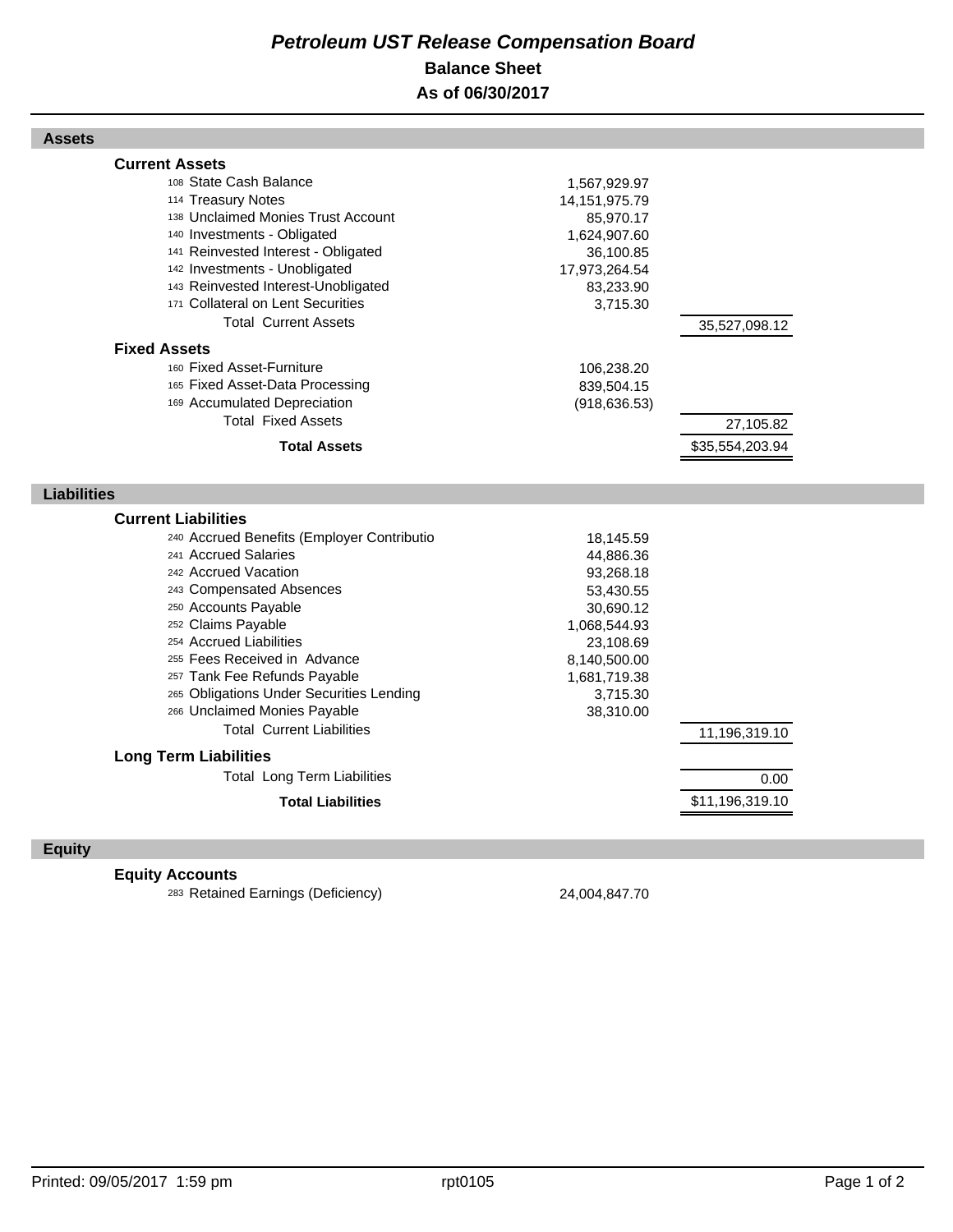## *Petroleum UST Release Compensation Board*  **Balance Sheet As of 06/30/2017**

Current Year Income (Loss) 353,037.14

Total Equity 24,357,884.84

Total Liabilities and Equity **\$35,554,203.94**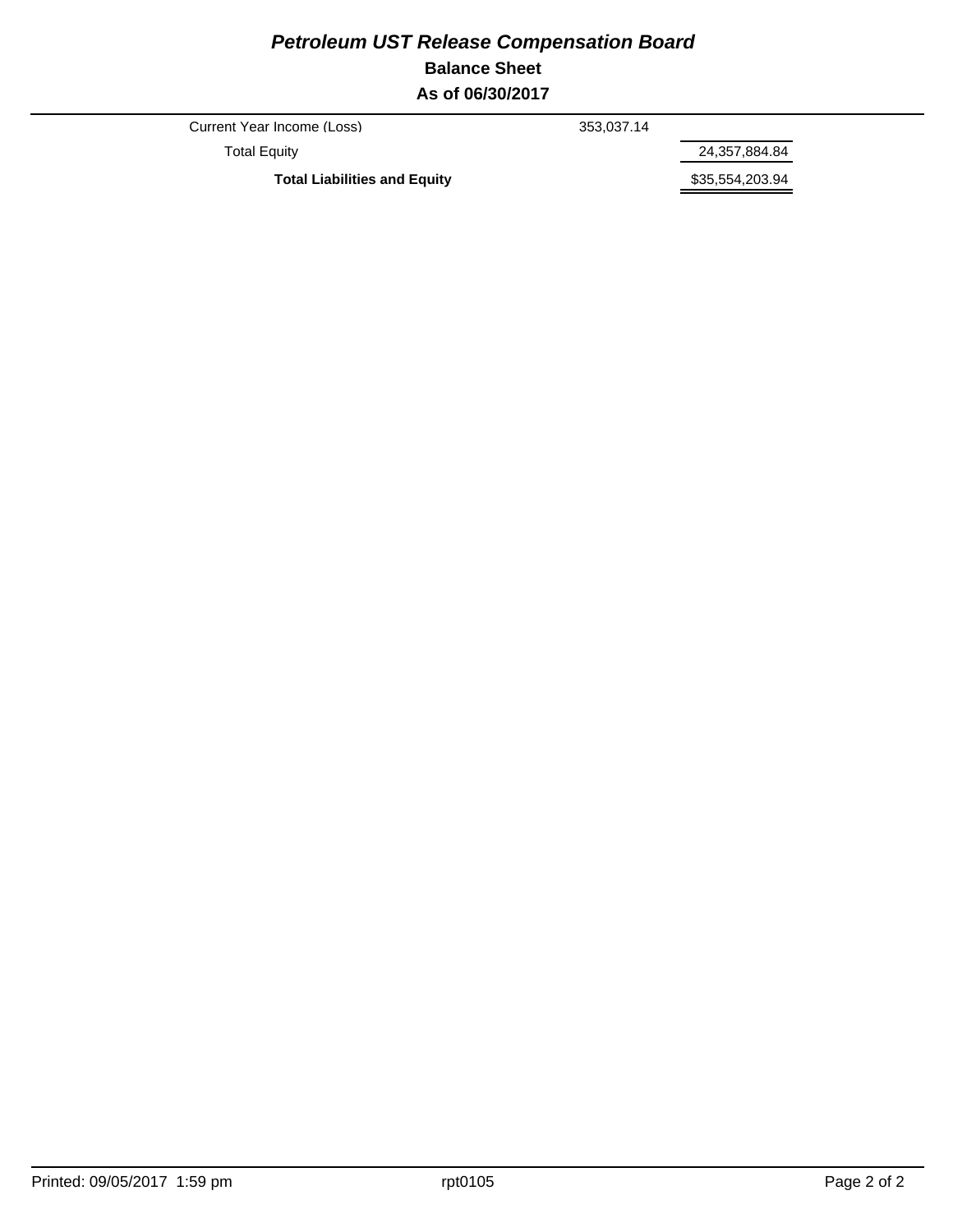## *Petroleum UST Release Compensation Board*  **Income Statement For the Month Ended 06/30/2017**

| <b>Operating Income</b>              |                  | <b>Year To Date</b> |
|--------------------------------------|------------------|---------------------|
| <b>Tank Fees</b><br>301              | (1,567,613.07)   | 8,743,880.06        |
| Investment Income<br>303             | 12,111.07        | 115,418.32          |
| <b>Total Operating Income</b>        | (1,555,502.00)   | 8,859,298.38        |
| <b>Operating Expenses</b>            |                  |                     |
| <b>Claims Paid</b><br>350            | 2,103,445.77     | 6,886,657.85        |
| <b>Total Operating Expenses</b>      | 2,103,445.77     | 6,886,657.85        |
| <b>Administrative Expenses</b>       |                  |                     |
| <b>Refunded Fees</b><br>601          | 30,101.33        | 30,101.33           |
| <b>Salaries</b><br>621               | 293,025.65       | 1,131,522.46        |
| <b>Temporary Services</b><br>626     | 12,978.74        | 49,928.83           |
| Rent<br>634                          | 33,054.00        | 134,542.40          |
| <b>Office Supplies</b><br>638        | 1,671.39         | 16,227.65           |
| Printing & Copying<br>639            | 1,679.17         | 7,209.13            |
| Legal & Professional<br>668          | 37,086.81        | 172,794.32          |
| <b>Depreciation Expense</b><br>669   | 815.63           | 11,318.36           |
| Travel<br>672                        | 260.24           | 3,785.52            |
| <b>Employee Expenses</b><br>675      | 2,430.15         | 26,056.36           |
| Telephone<br>680                     | 1,039.94         | 12,479.28           |
| Postage<br>681                       | 15,695.31        | 23,884.70           |
| <b>Total Administrative Expenses</b> | 429,838.36       | 1,619,850.34        |
| <b>Other Income</b>                  |                  |                     |
| Miscellaneous Income<br>701          | 1.01             | 246.95              |
| <b>Total Other Income</b>            | 1.01             | 246.95              |
| Net Income (Loss)                    | (\$4,088,785.12) | \$353,037.14        |
|                                      |                  |                     |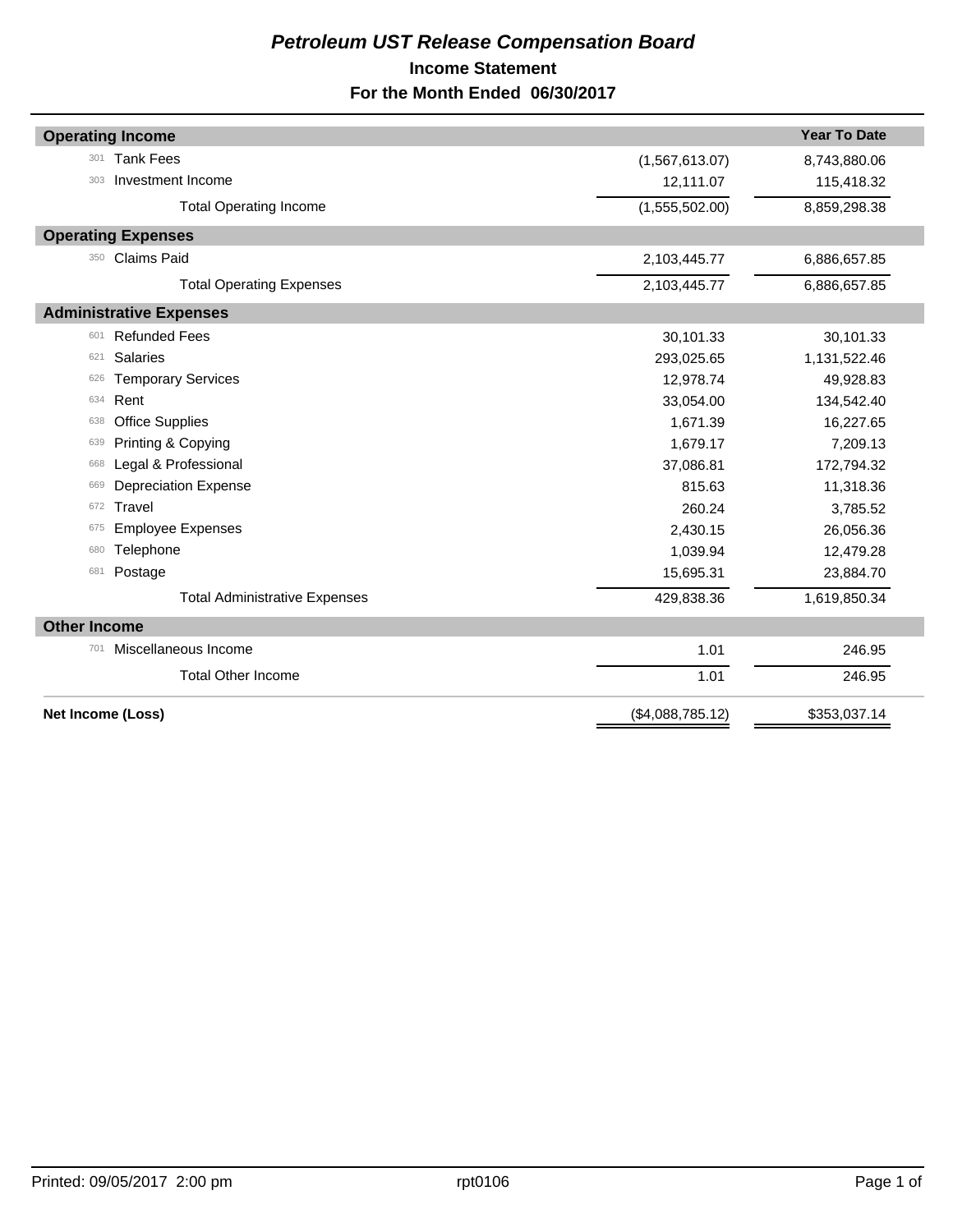## **Trial Balance** *Petroleum UST Release Compensation Board*  **Transaction Dates 06/01/2017 to 06/30/2017**

|     | Account Account                             | <b>Beginning Balance</b> | Transaction    | <b>Ending Balance</b> |
|-----|---------------------------------------------|--------------------------|----------------|-----------------------|
| 108 | State Cash Balance                          | 784,747.02               | 783,182.95     | 1,567,929.97          |
| 114 | <b>Treasury Notes</b>                       | 14,153,632.99            | (1,657.20)     | 14, 151, 975. 79      |
| 138 | <b>Unclaimed Monies Trust Account</b>       | 26,987.99                | 58,982.18      | 85,970.17             |
| 140 | Investments - Obligated                     | 2,659,235.88             | (1,034,328.28) | 1,624,907.60          |
| 141 | Reinvested Interest - Obligated             | 34,302.69                | 1,798.16       | 36,100.85             |
| 142 | Investments - Unobligated                   | 13,432,193.52            | 4,541,071.02   | 17,973,264.54         |
| 143 | Reinvested Interest-Unobligated             | 71,349.42                | 11,884.48      | 83,233.90             |
| 160 | <b>Fixed Asset-Furniture</b>                | 106,238.20               | 0.00           | 106,238.20            |
| 165 | <b>Fixed Asset-Data Processing</b>          | 839,504.15               | 0.00           | 839,504.15            |
| 169 | <b>Accumulated Depreciation</b>             | (917, 820.90)            | (815.63)       | (918, 636.53)         |
| 171 | <b>Collateral on Lent Securities</b>        | 0.00                     | 3,715.30       | 3,715.30              |
| 240 | Accrued Benefits (Employer Contributi       | 0.00                     | (18, 145.59)   | (18, 145.59)          |
| 241 | <b>Accrued Salaries</b>                     | 0.00                     | (44,886.36)    | (44,886.36)           |
| 242 | <b>Accrued Vacation</b>                     | 0.00                     | (93, 268.18)   | (93, 268.18)          |
| 243 | <b>Compensated Absences</b>                 | 0.00                     | (53, 430.55)   | (53, 430.55)          |
| 250 | <b>Accounts Payable</b>                     | 0.00                     | (30,690.12)    | (30,690.12)           |
| 252 | Claims Payable                              | 0.00                     | (1,068,544.93) | (1,068,544.93)        |
| 254 | <b>Accrued Liabilities</b>                  | 0.00                     | (23, 108.69)   | (23, 108.69)          |
| 255 | Fees Received in Advance                    | (2,743,701.00)           | (5,396,799.00) | (8, 140, 500.00)      |
| 257 | Tank Fee Refunds Payable                    | 0.00                     | (1,681,719.38) | (1,681,719.38)        |
| 265 | <b>Obligations Under Securities Lending</b> | 0.00                     | (3,715.30)     | (3,715.30)            |
| 266 | <b>Unclaimed Monies Payable</b>             | 0.00                     | (38, 310.00)   | (38, 310.00)          |
| 283 | <b>Retained Earnings (Deficiency)</b>       | (24,004,847.70)          | 0.00           | (24,004,847.70)       |
| 301 | <b>Tank Fees</b>                            | (10, 311, 493.13)        | 1,567,613.07   | (8,743,880.06)        |
| 303 | Investment Income                           | (103, 307.25)            | (12, 111.07)   | (115, 418.32)         |
| 350 | <b>Claims Paid</b>                          | 4,783,212.08             | 2,103,445.77   | 6,886,657.85          |
| 601 | <b>Refunded Fees</b>                        | 0.00                     | 30,101.33      | 30,101.33             |
| 621 | <b>Salaries</b>                             | 838,496.81               | 293,025.65     | 1,131,522.46          |
| 626 | <b>Temporary Services</b>                   | 36,950.09                | 12,978.74      | 49,928.83             |
| 634 | Rent                                        | 101,488.40               | 33,054.00      | 134,542.40            |
| 638 | <b>Office Supplies</b>                      | 14,556.26                | 1,671.39       | 16,227.65             |
| 639 | Printing & Copying                          | 5,529.96                 | 1,679.17       | 7,209.13              |
| 668 | Legal & Professional                        | 135,707.51               | 37,086.81      | 172,794.32            |
| 669 | <b>Depreciation Expense</b>                 | 10,502.73                | 815.63         | 11,318.36             |
| 672 | Travel                                      | 3,525.28                 | 260.24         | 3,785.52              |
| 675 | <b>Employee Expenses</b>                    | 23,626.21                | 2,430.15       | 26,056.36             |
| 680 | Telephone                                   | 11,439.34                | 1,039.94       | 12,479.28             |
| 681 | Postage                                     | 8,189.39                 | 15,695.31      | 23,884.70             |
| 701 | Miscellaneous Income                        | (245.94)                 | (1.01)         | (246.95)              |
|     |                                             | 0.00                     | 0.00           | 0.00                  |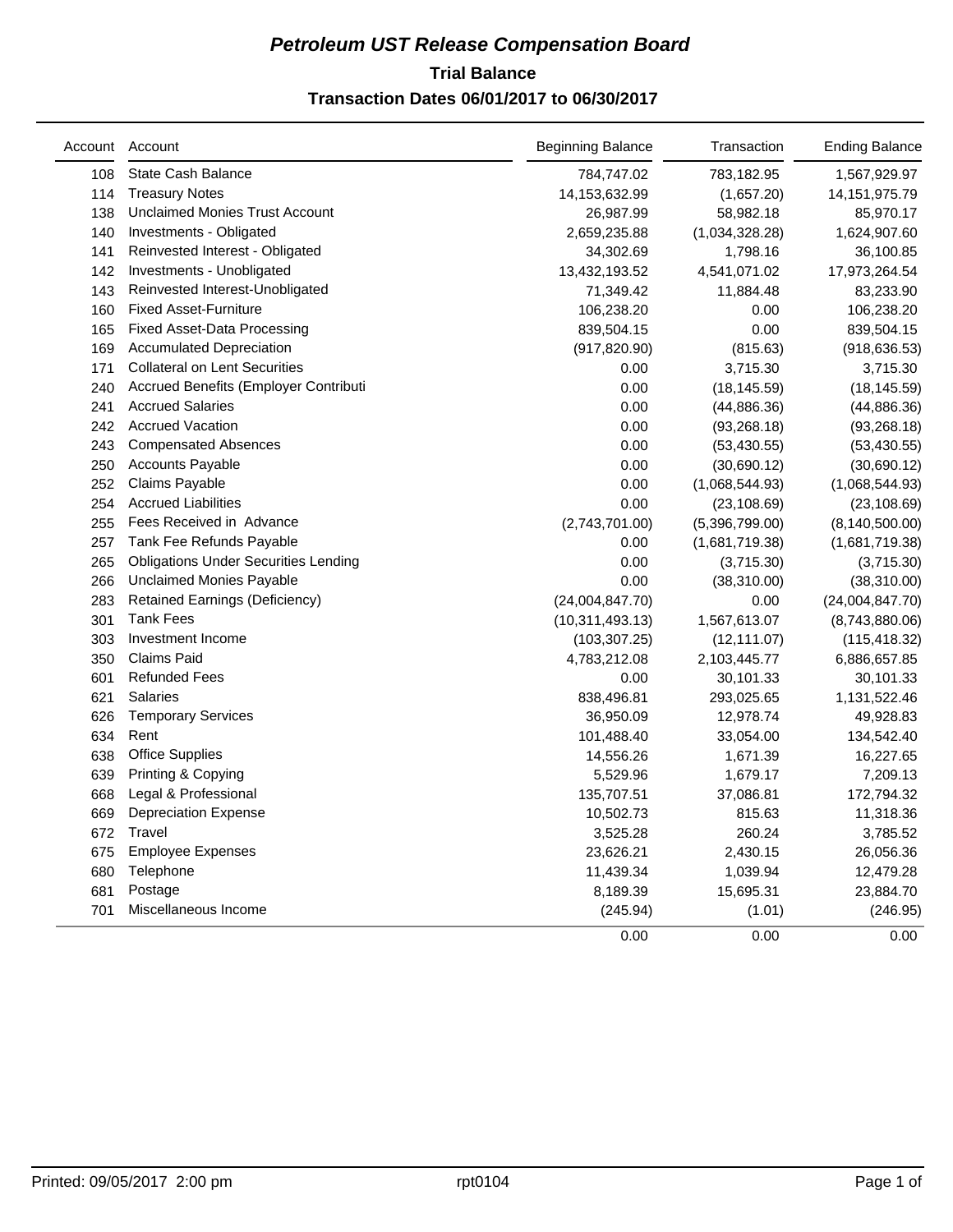#### *MONTHLY INCOME FIGURES AS OF MAY 31, 2017 (CASH BASIS)*

| Fiscal 2017                                                 |              |             |            |              |                 |                 |             |             |            |            |             |                              | % Of               | FY 2017       |
|-------------------------------------------------------------|--------------|-------------|------------|--------------|-----------------|-----------------|-------------|-------------|------------|------------|-------------|------------------------------|--------------------|---------------|
|                                                             | July         | August      | September  | October      | <b>November</b> | <b>December</b> | January     | February    | March      | April      | May         | <b>Total YTD</b>             | <b>Budget</b>      | <b>Budget</b> |
| <b>Tank Revenue</b>                                         |              |             |            |              |                 |                 |             |             |            |            |             |                              |                    |               |
| In house collections                                        | 8,833,156.50 | 282,022.50  | 136,644.50 | 66,954.50    | 36,716.50       | 22,199.50       | 28,836.50   | 26,672.50   | 27,089.50  | 23,882.50  | 42,514.50   | 9,526,689.50                 |                    |               |
| Net refunds paid                                            | 0.00         | 4,800.00    | (600.00)   | (2,250.00)   | (4, 483.33)     | 0.00            | (11,650.00) | (730.00)    | (3,588.00) | 0.00       | 0.00        | (18,501.33)                  |                    |               |
| AG collections                                              | 18,413.37    | 16,828.43   | 16,895.21  | 22,812.72    | 8,344.00        | 38,994.00       | 31,445.69   | 25,590.36   | 13,425.58  | 41,211.53  | 33,902.08   | 267,862.97                   |                    |               |
| Collection costs paid by owner                              | (5,785.46)   | (4,917.58)  | (3,393.84) | (7, 240.45)  | (1,019.89)      | (3,639.53)      | (6,934.46)  | (6, 113.09) | (5,100.00) | (6,479.27) | (6,570.20)  | (57, 193.77)                 |                    |               |
| <b>Total Tank Revenue</b>                                   | 8,845,784.41 | 298,733.35  | 149,545.87 | 80,276.77    | 39,557.28       | 57,553.97       | 41,697.73   | 45,419.77   | 31,827.08  | 58,614.76  | 69,846.38   | 9,718,857.37                 | 103.289            | 9,410,000     |
| Interest Income                                             |              |             |            |              |                 |                 |             |             |            |            |             |                              |                    |               |
| <b>Interest Earned</b>                                      | 8,304.36     | 29,779.21   | 19,052.22  | 19,812.41    | 19,681.34       | 14,025.68       | 30,832.70   | 20,542.24   | 22,797.03  | 23,193.37  | 24,226.69   | 232,247.25                   | 118.61             | 195,800       |
| Unearned Gain/(Loss) on Investments                         | (17, 200.00) | (37,760.00) | 10,220.00  | (20, 940.00) | (67, 360.00)    | (3,630.00)      | 5,960.00    | 820.00      | (5,930.00) | 5,410.00   | 1,470.00    | (128, 940.00)                |                    |               |
| <b>Total Interest Income</b>                                | (8,895.64)   | (7,980.79)  | 29,272.22  | (1, 127.59)  | (47, 678.66)    | 10,395.68       | 36,792.70   | 21,362.24   | 16,867.03  | 28,603.37  | 25,696.69   | 103,307.25                   |                    |               |
| Miscellaneous Income                                        | 0.00         | 30.63       | 23.75      | 18.31        | 22.82           | 8.00            | 0.86        | 8.14        | 2.64       | 1.92       | 128.87      | 245.94                       | 24.59%             | 1,000         |
| <b>Total Income</b>                                         | 8,836,888.77 | 290,783.19  | 178,841.84 | 79,167.49    | (8,098.56)      | 67,957.65       | 78,491.29   | 66,790.15   | 48,696.75  | 87,220.05  | 95,671.94   | 9,822,410.56                 | 102.24%            | 9,606,800     |
| <b>Claims Expense</b>                                       | 698,190.03   | 481,163.93  | 539,310.74 | 576,846.16   | 306,358.90      | 1,095,135.00    | 408,799.91  | 876,074.19  | 622,640.92 | 489,045.05 | 187,697.73  | 6,281,262.56                 | 69.79%             | 9,000,000     |
| <b>Operating Expenses</b>                                   |              |             |            |              |                 |                 |             |             |            |            |             |                              |                    |               |
| <b>Salaries</b>                                             | 88,299.32    | 106,472.71  | 100,564.19 | 90,318.65    | 97,949.34       | 95,920.16       | 96,625.77   | 86,621.09   | 93,824.79  | 79,800.08  | 94,744.52   | 1,031,140.62                 | 78.99%             | 1,305,425     |
| Temp Services*                                              | 4,786.70     | (363.34)    | 5,346.22   | 2,669.40     | 1,957.56        | 1,972.39        | 1,838.92    | 3,072.80    | 2,372.80   | 3,855.29   | 11,847.83   | 39,356.57                    | 89.45%             | 44,000        |
| Rent                                                        | 10,148.84    | 10,148.84   | 10,148.84  | 10,148.84    | 10,148.84       | 10,148.84       | 10,148.84   | 10,148.84   | 10,148.84  | 0.00       | 10,148.84   | 101,488.40                   | 80.04%             | 126,800       |
| <b>Office Supplies</b>                                      | 609.24       | 4,715.61    | 1,236.28   | 1,466.29     | 571.65          | 1,158.06        | 764.23      | 1,556.91    | 1,198.59   | 623.98     | 1,333.56    | 15,234.40                    | 76.17%             | 20,000        |
| Printing & Copying *                                        | 1,277.68     | 504.44      | 616.67     | 233.20       | 208.84          | 345.91          | 193.96      | 662.45      | 502.33     | 1,077.03   | 1,185.13    | $6,807.\overline{64}$        | 45.38%             | 15,000        |
| <b>Staff Development</b>                                    | 0.00         | 0.00        | 0.00       | 0.00         | 0.00            | 0.00            | 0.00        | 0.00        | 0.00       | 0.00       | 0.00        | 0.00                         | 0.00%              | 1,000         |
| Advertising                                                 | 0.00         | 0.00        | 0.00       | 0.00         | 0.00            | 0.00            | 0.00        | 0.00        | 0.00       | 0.00       | 0.00        | 0.00                         | 0.00%              | 2,000         |
| Legal & Professional                                        |              |             |            |              |                 |                 |             |             |            |            |             |                              |                    |               |
| L&P services                                                | 1,625.67     | 24,018.39   | 1,866.99   | 27,076.34    | 30,150.00       | (540.71)        | 33,365.45   | 1,250.00    | 13,406.28  | 33,851.08  | 1,753.20    | 167,822.69                   |                    |               |
| Collection costs                                            | 6,101.37     | 8,077.12    | 2,432.61   | 1,451.64     | 0.00            | 0.00            | 11,170.10   | 4,363.88    | 6,113.61   | 8,272.84   | 3,625.68    | 51,608.85                    |                    |               |
| Collection costs paid by owner                              | (5,785.46)   | (4,917.58)  | (3,393.84) | (7, 240.45)  | (1,019.89)      | (3,639.53)      | (6,934.46)  | (6, 113.09) | (5,100.00) | (6,479.27) | (6,570.20)  | (57, 193.77)                 |                    |               |
| <b>Total L &amp; P Expense</b>                              | 1,941.58     | 27,177.93   | 905.76     | 21,287.53    | 29,130.11       | (4, 180.24)     | 37,601.09   | (499.21)    | 14,419.89  | 35,644.65  | (1, 191.32) | 162,237.77                   | 70.54%             | 230,000       |
| Travel                                                      | 136.80       | 145.60      | 706.88     | 139.80       | 265.24          | 1,124.78        | 0.00        | 706.30      | 507.48     | 0.00       | 44.64       | 3,777.52                     | 47.22%             | 8,000         |
| <b>Employee Expenses</b>                                    | 1,885.00     | 1,885.00    | 2,195.00   | 2,058.97     | 1,885.00        | 1,906.98        | 1,885.00    | 2,816.98    | 2,362.28   | 2,373.00   | 2,373.00    | 23,626.21                    | 84.68%             | 27,900        |
| Telephone                                                   | 1,039.94     | 739.94      | 1,339.94   | 1,039.94     | 1,039.94        | 1,039.94        | 1,039.94    | 1,039.94    | 1,039.94   | 739.94     | 1,339.94    | 11,439.34                    | 82.30%             | 13,900        |
| Postage *                                                   | 16,190.22    | 135.38      | 212.85     | 3,707.38     | 254.95          | 193.50          | 1,473.74    | 70.95       | 193.50     | 1,747.19   | 199.95      | 24,379.61                    | 81.27%             | 30,000        |
| Depreciation                                                | 1,051.85     | 993.56      | 993.56     | 993.56       | 993.56          | 993.57          | 843.54      | 899.09      | 899.09     | 899.09     | 942.26      | 10,502.73                    | 87.52%             | 12,000        |
| <b>Total Operating Expenses</b><br>Net Income (Cash method) | 127,367.17   | 152,555.67  | 124,266.19 | 134,063.56   | 144,405.03      | 110,623.89      | 152,415.03  | 107,096.14  | 127,469.53 | 126,760.25 | 122,968.35  | 1,429,990.81<br>2,111,157.19 | 77.89 <sup>°</sup> | 1,836,025     |

\* Extremely cylical; occurs mainly during and as a result of the fee assessment period.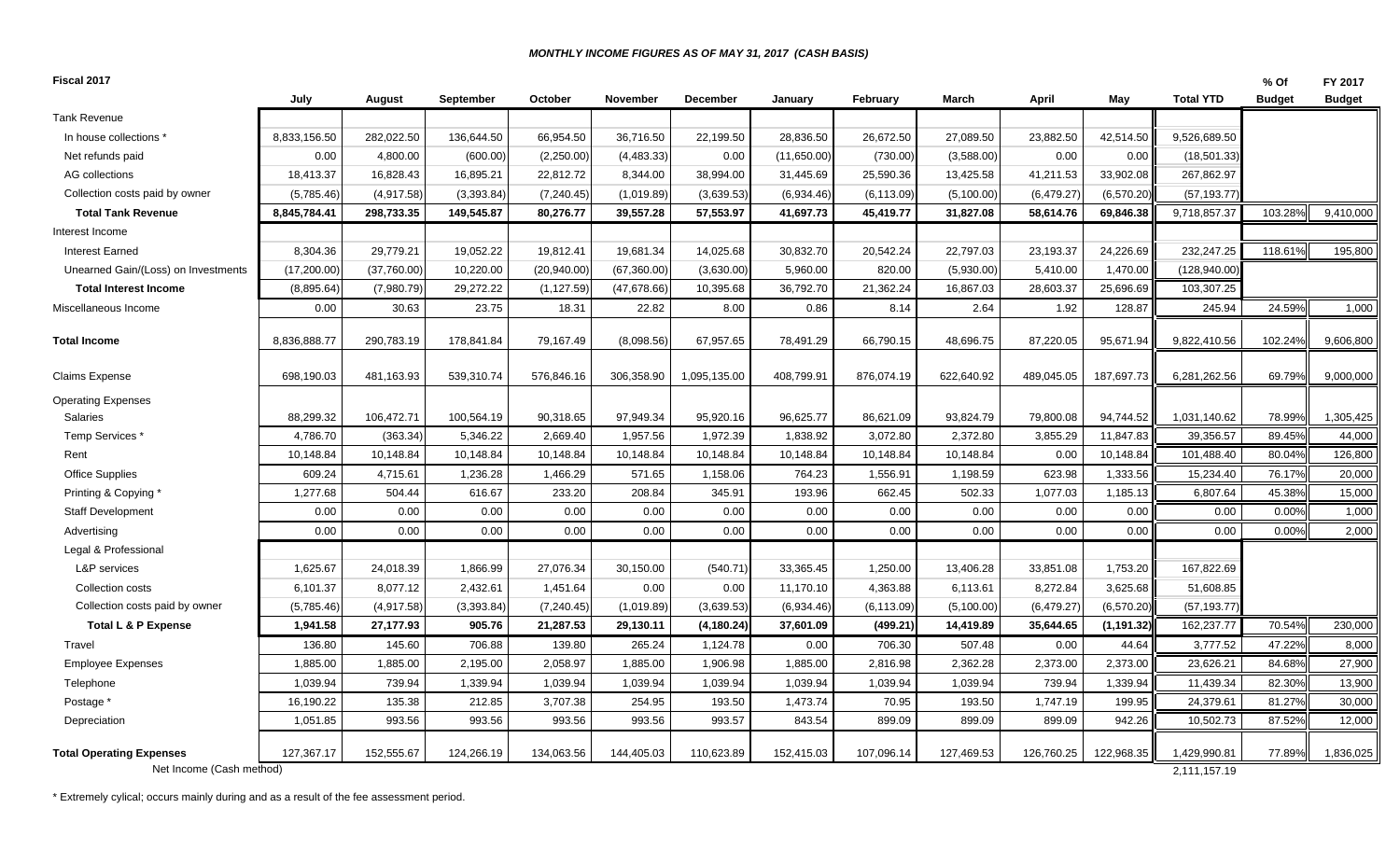## *Petroleum UST Release Compensation Board*  **Balance Sheet As of 05/31/2017**

| <b>Assets</b>                                                                                                                                                                                                                                                                                                                                                                                                                                                       |                                                                                                                                                     |                                               |  |
|---------------------------------------------------------------------------------------------------------------------------------------------------------------------------------------------------------------------------------------------------------------------------------------------------------------------------------------------------------------------------------------------------------------------------------------------------------------------|-----------------------------------------------------------------------------------------------------------------------------------------------------|-----------------------------------------------|--|
| <b>Current Assets</b><br>108 State Cash Balance<br>114 Treasury Notes<br>138 Unclaimed Monies Trust Account<br>140 Investments - Obligated<br>141 Reinvested Interest - Obligated<br>142 Investments - Unobligated<br>143 Reinvested Interest-Unobligated<br><b>Total Current Assets</b><br><b>Fixed Assets</b><br>160 Fixed Asset-Furniture<br>165 Fixed Asset-Data Processing<br>169 Accumulated Depreciation<br><b>Total Fixed Assets</b><br><b>Total Assets</b> | 784,747.02<br>14, 153, 632. 99<br>26,987.99<br>2,659,235.88<br>34,302.69<br>13,432,193.52<br>71,349.42<br>106,238.20<br>839,504.15<br>(917, 820.90) | 31,162,449.51<br>27,921.45<br>\$31,190,370.96 |  |
| <b>Liabilities</b>                                                                                                                                                                                                                                                                                                                                                                                                                                                  |                                                                                                                                                     |                                               |  |
|                                                                                                                                                                                                                                                                                                                                                                                                                                                                     |                                                                                                                                                     |                                               |  |
| <b>Current Liabilities</b><br>255 Fees Received in Advance<br><b>Total Current Liabilities</b>                                                                                                                                                                                                                                                                                                                                                                      | 2,743,701.00                                                                                                                                        | 2,743,701.00                                  |  |
| <b>Long Term Liabilities</b>                                                                                                                                                                                                                                                                                                                                                                                                                                        |                                                                                                                                                     |                                               |  |
| <b>Total Long Term Liabilities</b>                                                                                                                                                                                                                                                                                                                                                                                                                                  |                                                                                                                                                     | 0.00                                          |  |
| <b>Total Liabilities</b>                                                                                                                                                                                                                                                                                                                                                                                                                                            |                                                                                                                                                     | \$2,743,701.00                                |  |
| <b>Equity</b>                                                                                                                                                                                                                                                                                                                                                                                                                                                       |                                                                                                                                                     |                                               |  |
| <b>Equity Accounts</b><br>283 Retained Earnings (Deficiency)<br>Current Year Income (Loss)                                                                                                                                                                                                                                                                                                                                                                          | 24,004,847.70<br>4,441,822.26                                                                                                                       |                                               |  |
| <b>Total Equity</b>                                                                                                                                                                                                                                                                                                                                                                                                                                                 |                                                                                                                                                     | 28,446,669.96                                 |  |
| <b>Total Liabilities and Equity</b>                                                                                                                                                                                                                                                                                                                                                                                                                                 |                                                                                                                                                     | \$31,190,370.96                               |  |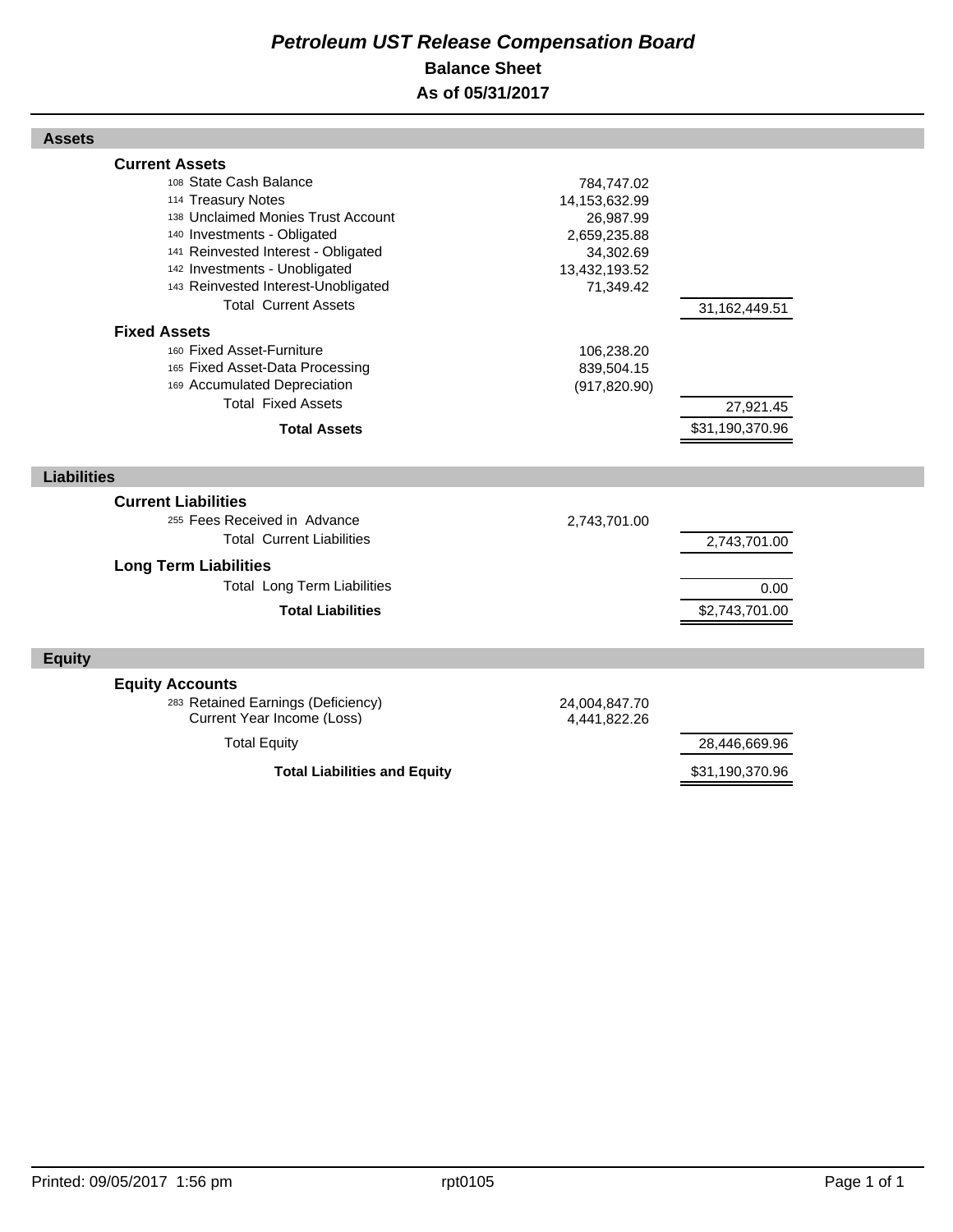## *Petroleum UST Release Compensation Board*  **Income Statement For the Month Ended 05/31/2017**

| <b>Operating Income</b>              |                  | <b>Year To Date</b> |  |  |
|--------------------------------------|------------------|---------------------|--|--|
| <b>Tank Fees</b><br>301              | 69,846.38        | 10,311,493.13       |  |  |
| Investment Income<br>303             | 25,696.69        | 103,307.25          |  |  |
| <b>Total Operating Income</b>        | 95,543.07        | 10,414,800.38       |  |  |
| <b>Operating Expenses</b>            |                  |                     |  |  |
| <b>Claims Paid</b><br>350            | 187,697.73       | 4,783,212.08        |  |  |
| <b>Total Operating Expenses</b>      | 187,697.73       | 4,783,212.08        |  |  |
| <b>Administrative Expenses</b>       |                  |                     |  |  |
| <b>Salaries</b><br>621               | 81,200.00        | 838,496.81          |  |  |
| <b>Temporary Services</b><br>626     | 11,847.83        | 36,950.09           |  |  |
| Rent<br>634                          | 10,148.84        | 101,488.40          |  |  |
| <b>Office Supplies</b><br>638        | 1,333.56         | 14,556.26           |  |  |
| Printing & Copying<br>639            | 1,185.13         | 5,529.96            |  |  |
| Legal & Professional<br>668          | (1, 191.32)      | 135,707.51          |  |  |
| <b>Depreciation Expense</b><br>669   | 942.26           | 10,502.73           |  |  |
| Travel<br>672                        | 44.64            | 3,525.28            |  |  |
| <b>Employee Expenses</b><br>675      | 2,373.00         | 23,626.21           |  |  |
| Telephone<br>680                     | 1,339.94         | 11,439.34           |  |  |
| 681<br>Postage                       | 199.95           | 8,189.39            |  |  |
| <b>Total Administrative Expenses</b> | 109,423.83       | 1,190,011.98        |  |  |
| <b>Other Income</b>                  |                  |                     |  |  |
| Miscellaneous Income<br>701          | 128.87           | 245.94              |  |  |
| <b>Total Other Income</b>            | 128.87<br>245.94 |                     |  |  |
| Net Income (Loss)                    | (\$201,449.62)   | \$4,441,822.26      |  |  |
|                                      |                  |                     |  |  |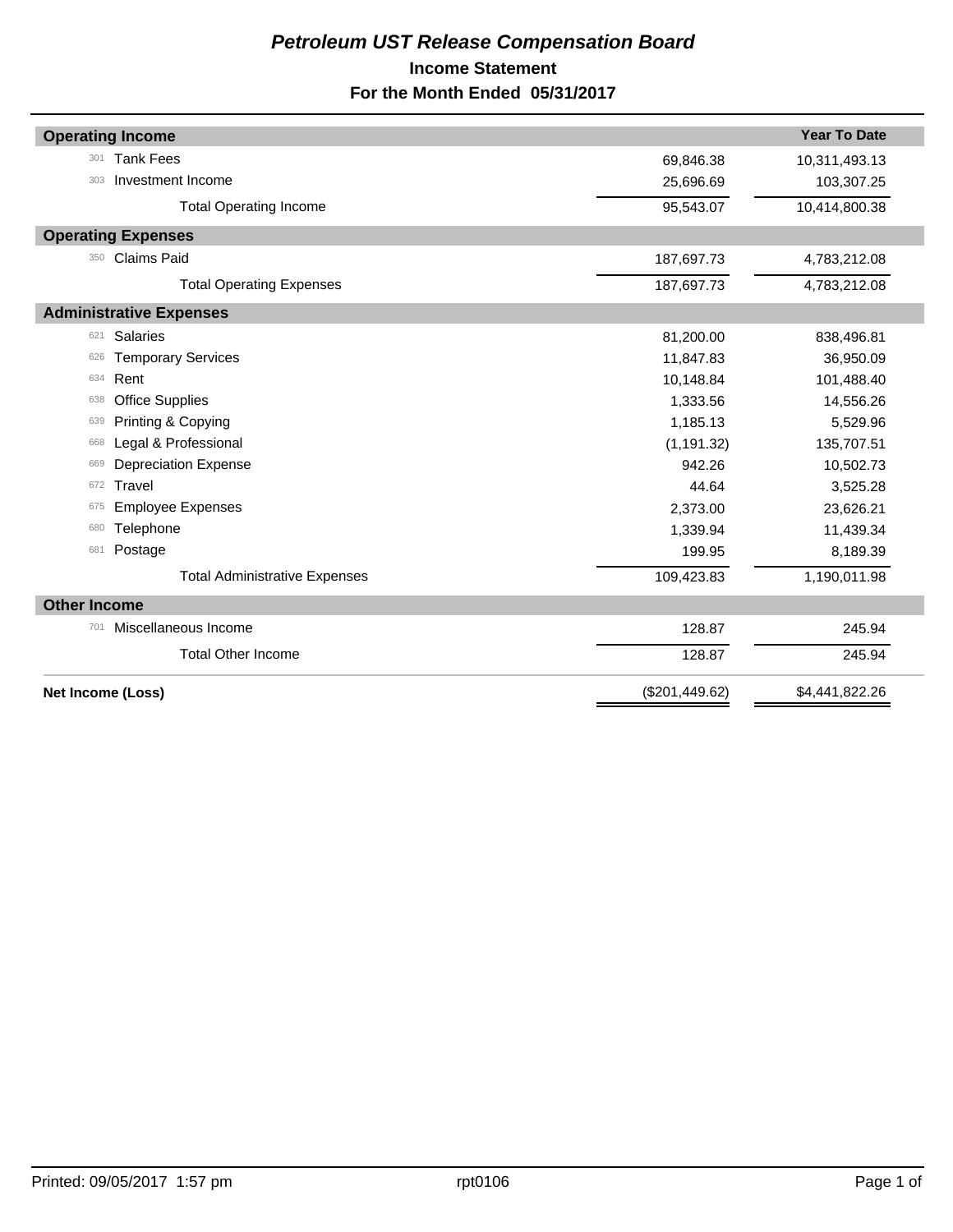## **Trial Balance** *Petroleum UST Release Compensation Board*  **Transaction Dates 05/01/2017 to 05/31/2017**

| Account | Account                               | <b>Beginning Balance</b> | Transaction    | <b>Ending Balance</b> |  |
|---------|---------------------------------------|--------------------------|----------------|-----------------------|--|
| 108     | <b>State Cash Balance</b>             | 147,784.33               | 636,962.69     | 784,747.02            |  |
| 114     | <b>Treasury Notes</b>                 | 14,140,539.98            | 13,093.01      | 14,153,632.99         |  |
| 138     | <b>Unclaimed Monies Trust Account</b> | 26,964.78                | 23.21          | 26,987.99             |  |
| 140     | Investments - Obligated               | 2,881,319.37             | (222,083.49)   | 2,659,235.88          |  |
| 141     | Reinvested Interest - Obligated       | 31,941.76                | 2,360.93       | 34,302.69             |  |
| 142     | Investments - Unobligated             | 11,332,193.52            | 2,100,000.00   | 13,432,193.52         |  |
| 143     | Reinvested Interest-Unobligated       | 61,129.88                | 10,219.54      | 71,349.42             |  |
| 160     | <b>Fixed Asset-Furniture</b>          | 106,238.20               | 0.00           | 106,238.20            |  |
| 165     | <b>Fixed Asset-Data Processing</b>    | 836,886.40               | 2,617.75       | 839,504.15            |  |
| 169     | <b>Accumulated Depreciation</b>       | (916, 878.64)            | (942.26)       | (917, 820.90)         |  |
| 255     | Fees Received in Advance              | 0.00                     | (2,743,701.00) | (2,743,701.00)        |  |
| 283     | <b>Retained Earnings (Deficiency)</b> | (24,004,847.70)          | 0.00           | (24,004,847.70)       |  |
| 301     | <b>Tank Fees</b>                      | (10, 241, 646.75)        | (69, 846.38)   | (10, 311, 493.13)     |  |
| 303     | Investment Income                     | (77,610.56)              | (25,696.69)    | (103, 307.25)         |  |
| 350     | <b>Claims Paid</b>                    | 4,595,514.35             | 187,697.73     | 4,783,212.08          |  |
| 621     | <b>Salaries</b>                       | 757,296.81               | 81,200.00      | 838,496.81            |  |
| 626     | <b>Temporary Services</b>             | 25,102.26                | 11,847.83      | 36,950.09             |  |
| 634     | Rent                                  | 91,339.56                | 10,148.84      | 101,488.40            |  |
| 638     | <b>Office Supplies</b>                | 13,222.70                | 1,333.56       | 14,556.26             |  |
| 639     | Printing & Copying                    | 4,344.83                 | 1,185.13       | 5,529.96              |  |
| 668     | Legal & Professional                  | 136,898.83               | (1, 191.32)    | 135,707.51            |  |
| 669     | <b>Depreciation Expense</b>           | 9,560.47                 | 942.26         | 10,502.73             |  |
| 672     | Travel                                | 3,480.64                 | 44.64          | 3,525.28              |  |
| 675     | <b>Employee Expenses</b>              | 21,253.21                | 2,373.00       | 23,626.21             |  |
| 680     | Telephone                             | 10,099.40                | 1,339.94       | 11,439.34             |  |
| 681     | Postage                               | 7,989.44                 | 199.95         | 8,189.39              |  |
| 701     | Miscellaneous Income                  | (117.07)                 | (128.87)       | (245.94)              |  |
|         |                                       | 0.00                     | 0.00           | 0.00                  |  |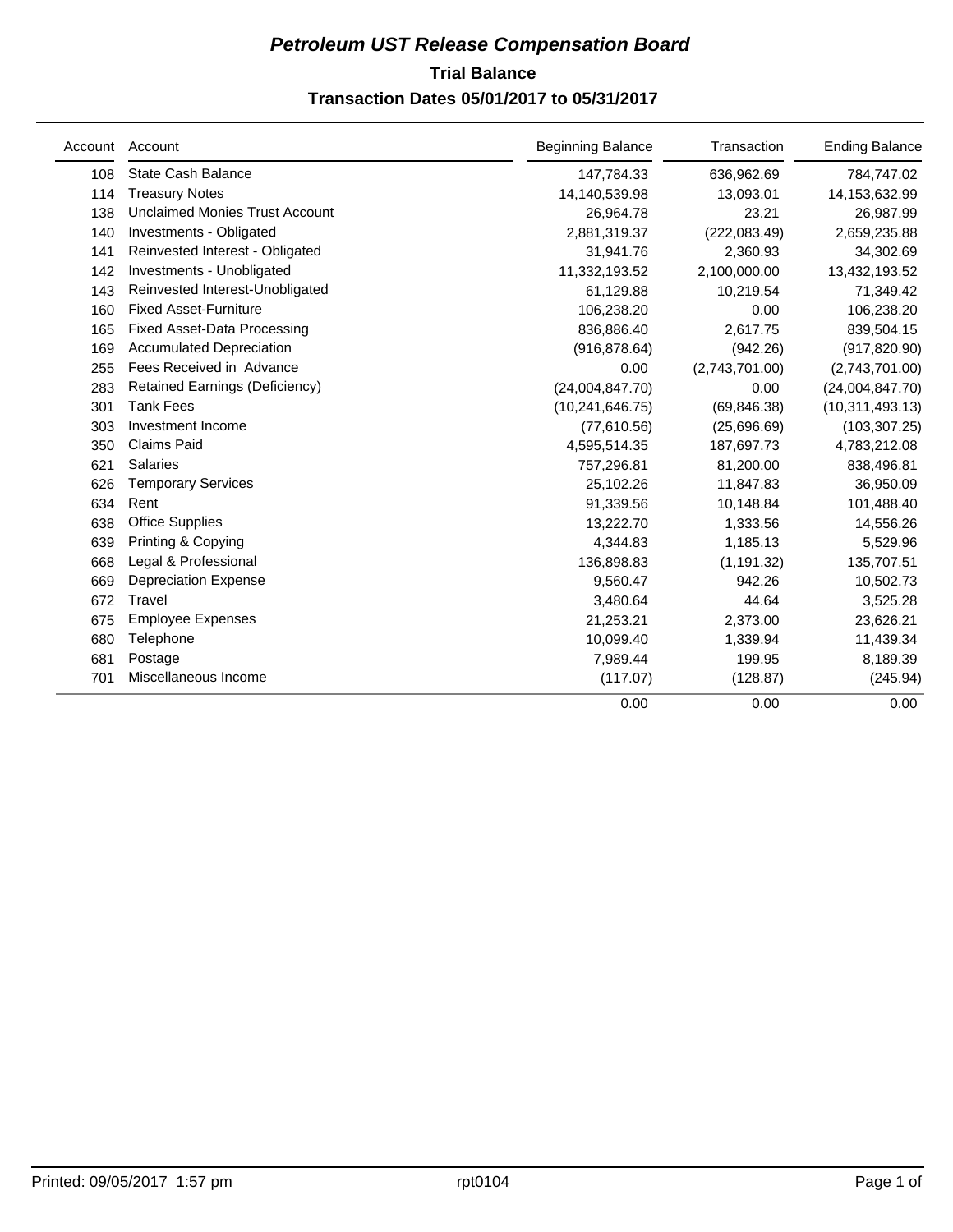#### **PETROLEUM UST RELEASE COMPENSATION BOARDPROGRAM YEAR 2017 FEE STATEMENT STATISTICS AS OF SEPTEMBER 12, 2017**

|                                              |               |                                                                   |      |                                                                            |                                        | PY 2016 / FY 2017               |  |
|----------------------------------------------|---------------|-------------------------------------------------------------------|------|----------------------------------------------------------------------------|----------------------------------------|---------------------------------|--|
|                                              |               | September 12, 2017<br>PY 2017 / FY 2018<br>(7/1/2017 - 6/30/2018) |      | <b>September 12, 2016</b><br>PY 2016 / FY 2017<br>$(7/1/2016 - 6/30/2017)$ | <b>Percent of</b><br>PY 2016 / FY 2017 | <b>Actual</b><br><b>To Date</b> |  |
|                                              | <b>Billed</b> | Paid                                                              |      |                                                                            |                                        |                                 |  |
| <b>ACTUAL COLLECTIONS:</b>                   |               |                                                                   |      |                                                                            |                                        |                                 |  |
| Fees:                                        |               |                                                                   |      |                                                                            |                                        |                                 |  |
| <b>Current Year Fees</b>                     | \$9,480,000   | \$9,157,301                                                       | 97%  | \$9,147,602                                                                | 100.11%                                | \$9,497,006                     |  |
| Prior Year Fees (a)                          |               | 81,719                                                            |      | 133,507                                                                    |                                        | 424,135 (b)                     |  |
| <b>Total Fees Collected to Date</b>          |               | \$9,239,020                                                       |      | \$9,281,109                                                                |                                        | \$9,921,141                     |  |
| Number of Tanks:                             |               |                                                                   |      |                                                                            |                                        |                                 |  |
| <b>Standard Deductible</b>                   | 15,402        | 14,589                                                            | 95%  | 14,559                                                                     | 100.21%                                | 14,926                          |  |
| Reduced Deductible (c)                       | 5,532         | 5,508                                                             | 100% | 5,507                                                                      | 100.02%                                | 5,609                           |  |
| <b>Total Tanks</b>                           | 20,934        | 20,097                                                            | 96%  | 20,066                                                                     | 100.15%                                | 20,535                          |  |
| Number of Owners:                            |               |                                                                   |      |                                                                            |                                        |                                 |  |
| <b>Standard Deductible</b>                   |               | 1,019                                                             |      | 1,021                                                                      | 99.80%                                 | 1,085                           |  |
| <b>Reduced Deductible</b>                    |               | 2,063                                                             |      | 2,067                                                                      | 99.81%                                 | 2,114                           |  |
| <b>Total Owners</b>                          | 3,327         | 3,082                                                             | 93%  | 3,088                                                                      | 99.81%                                 | 3,199                           |  |
|                                              |               |                                                                   |      | PY 2017                                                                    |                                        |                                 |  |
|                                              |               | <b>PY 2017</b><br><b>Actual To Date</b>                           |      | <b>Recommended</b><br><b>Budget</b>                                        | % Actual vs<br>Projected               |                                 |  |
| DV. 0017 A OTHAI AIQ DDQ IFOTED QQUI FOTIQUO |               |                                                                   |      |                                                                            |                                        |                                 |  |

#### PY 2017 ACTUAL VS PROJECTED COLLECTIONS:

| Fee Revenue          | \$9,239,020 | \$9,480,000 | 97.46% |
|----------------------|-------------|-------------|--------|
| Number of Paid Tanks | 20,097      | 20,350      | 98.76% |

(a) Net of refunds paid

(b) As of June 30, 2017, net of refunds paid of \$29,801

(c) As of September 12, 2017, the number of tanks paid at the reduced deductible is 27.4% for PY 2017, and was 27.4% for the same period in PY 2016.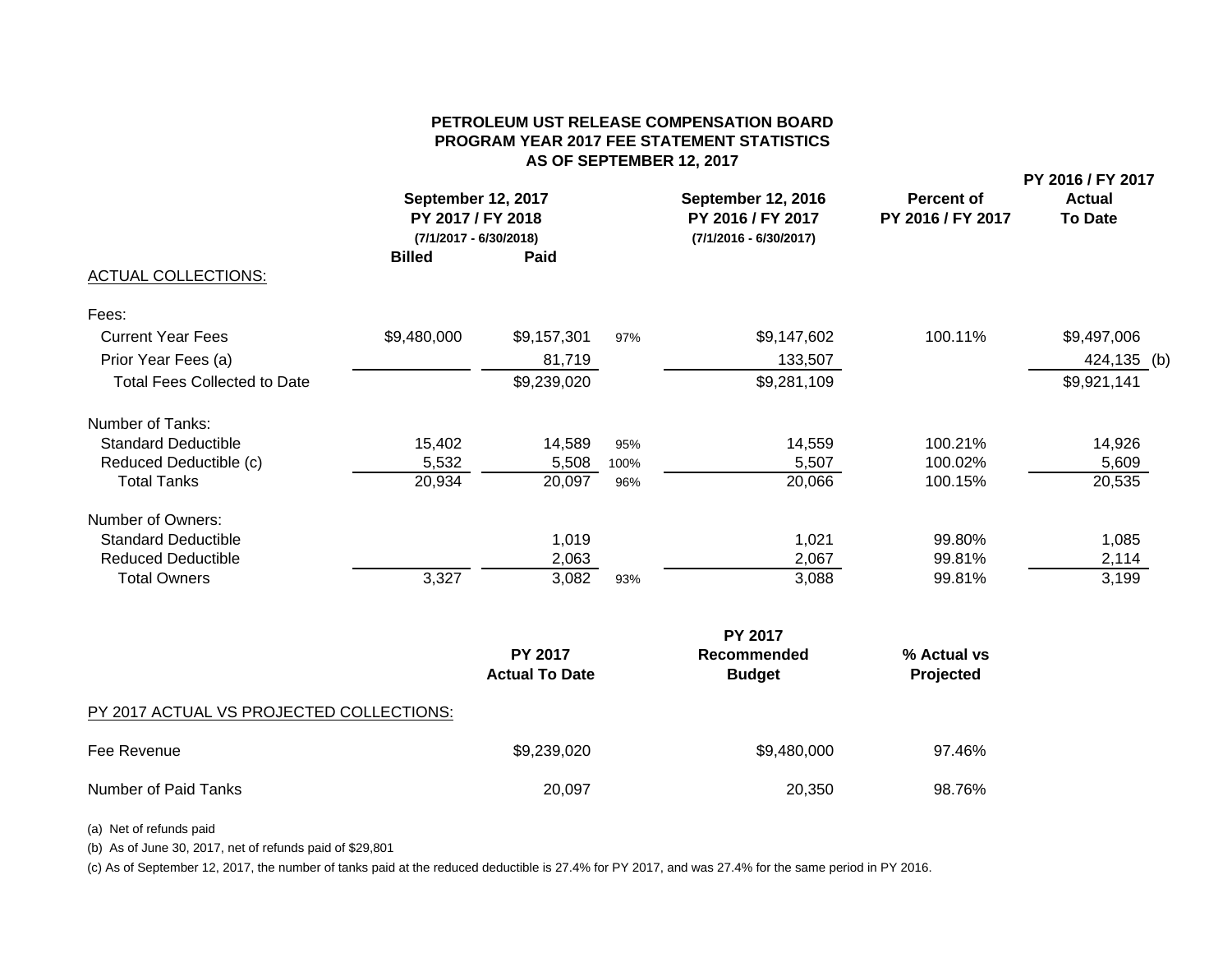#### **PETROLEUM UST RELEASE COMPENSATION BOARDPROGRAM YEAR 2017 COMPLIANCE / FEE ASSESSMENT REPORTAS OF AUGUST 31, 2017**

|                                                              | PY 2017<br>$(7/1/17 - 8/31/17)$ | PY 2016<br>$(7/1/16 - 6/30/17)$ | PY 2015<br>$(7/1/15 - 6/30/16)$                                                        | <b>PY 2014</b><br>$(7/1/14 - 6/30/15)$ | PY 2013<br>$(7/1/13 - 6/30/14)$ |     | <b>Percent of</b><br>PY 2017/PY 2016 |
|--------------------------------------------------------------|---------------------------------|---------------------------------|----------------------------------------------------------------------------------------|----------------------------------------|---------------------------------|-----|--------------------------------------|
| <b>Refunds</b>                                               |                                 |                                 |                                                                                        |                                        |                                 |     |                                      |
| Amount of Refunds Paid                                       | $$6,550$ (a)                    | $$29,801$ (a)                   | $$98,740$ (a)                                                                          | $$158,794$ (a)                         | \$212,530                       | (a) | 21.98%                               |
| Number of Refunds Paid                                       | 18                              | 116                             | 311                                                                                    | 419                                    | 437                             |     | 15.52%                               |
| Number of Owners Paid Refunds                                | 6                               | 19                              | 89                                                                                     | 156                                    | 146                             |     | 31.58%                               |
| Number of Pending Refunds<br>Amount of Pending Refunds       | 2,795<br>\$1,390,767            |                                 |                                                                                        |                                        |                                 |     |                                      |
| <b>Collections</b>                                           |                                 |                                 |                                                                                        |                                        |                                 |     |                                      |
| Amount of Refunds Used to Offset Outstanding Fees            | $$3,600$ (a)                    | $$44,204$ (a)                   | $$76,750$ (a)                                                                          | $$61,355$ (a)                          | $$120,635$ (a)                  |     | 8%                                   |
| Amount Collected by AG/Special Counsel                       | \$22,434                        | \$299,807                       | \$364,401                                                                              | \$200,352                              | \$307,108                       |     | 7%                                   |
| <b>Collection Costs</b>                                      | \$6,293                         | \$59,320                        | \$89,643                                                                               | \$38,727                               | \$80,498                        |     |                                      |
| Amount Collected by AG/Special Counsel Less Collection Costs | \$16,141                        | \$240,487                       | \$274,758                                                                              | \$161,625                              | \$226,610                       |     |                                      |
| Number of Accounts Certified to the AG's office              | 0                               | 249                             | 321                                                                                    | 340                                    | 272                             |     |                                      |
| Number of Owners Certified to the AG's office                | $\bf{0}$                        | 172                             | 174                                                                                    | 196                                    | 179                             |     |                                      |
| Amount Certified to the AG's office                          | \$0                             | \$812,335                       | \$1,124,050                                                                            | \$1,086,440                            | \$1,154,822                     |     |                                      |
| Appeals                                                      |                                 |                                 |                                                                                        |                                        |                                 |     |                                      |
| <b>Orders Pursuant to Law</b>                                | 4                               |                                 | 3 - information to support appeal is expected; 1 - supporting information under review |                                        |                                 |     |                                      |
| Determinations to Deny a Certificate of Coverage             | $\mathbf 1$                     | 1 - hearing held on 8/3/17      |                                                                                        |                                        |                                 |     |                                      |
| <b>Ability to Pay Applications</b>                           |                                 |                                 |                                                                                        |                                        |                                 |     |                                      |
| Ability to Pay Applications Pending Review                   | ${\bf 5}$                       |                                 |                                                                                        |                                        |                                 |     |                                      |
| COC Applications (As of 8/31/17)                             |                                 |                                 |                                                                                        |                                        |                                 |     |                                      |
| COC Application/Fee Statements Mailed                        | 3,327                           | 3,418                           | 3,439                                                                                  | 3,477                                  | 3,538                           |     | 97%                                  |
| # of Owners Issued COC                                       | 2,460                           | 3,086                           | 3,138                                                                                  | 3,190                                  | 3,243                           |     | 80%                                  |
| # of Owners w/COCs In-Process                                | 623                             | 59                              | 43                                                                                     | n/a                                    | n/a                             |     |                                      |
| # of Owners w/Unresolved Pending Denials of COC              | 0                               | $\overline{4}$                  | -1                                                                                     | $\mathbf 0$                            | $\mathbf 0$                     |     |                                      |
| # of Owners w/Unresolved Determinations Denying COC          | $\bf{0}$                        | 93                              | 114                                                                                    | 115                                    | 113                             |     |                                      |
| <b>Unclaimed Monies/Refunds Pending</b>                      |                                 |                                 |                                                                                        |                                        |                                 |     |                                      |
| Owners on Unclaimed Monies List (Uncashed Checks)            | 49                              |                                 |                                                                                        |                                        |                                 |     |                                      |
| Amount of Unclaimed Monies (Uncashed Checks)                 | \$38,046                        |                                 |                                                                                        |                                        |                                 |     |                                      |
| Owners with Refunds Pending - More Info Requested            | 6                               |                                 |                                                                                        |                                        |                                 |     |                                      |
| Amount of Refunds Pending with More Info Requested           | \$8,890                         |                                 |                                                                                        |                                        |                                 |     |                                      |
| Owners with Refunds Pending - No Response to MIR             | 26                              | 25                              |                                                                                        |                                        |                                 |     |                                      |
| Amount with Refunds Pending - No Response to MIR             | \$29,745                        | \$29,145                        |                                                                                        |                                        |                                 |     |                                      |

**(a) PY 2017 goal - \$225,000. PY 2017 refund/offsets as of 8/31/17: \$10,450 (4.6%). PY 2016 refund/offsets: \$74,005. PY 2015 refund/offsets: \$175,490. PY 2014 refund/offsets: \$220,149. PY 2013 refund/offsets: \$333,165.**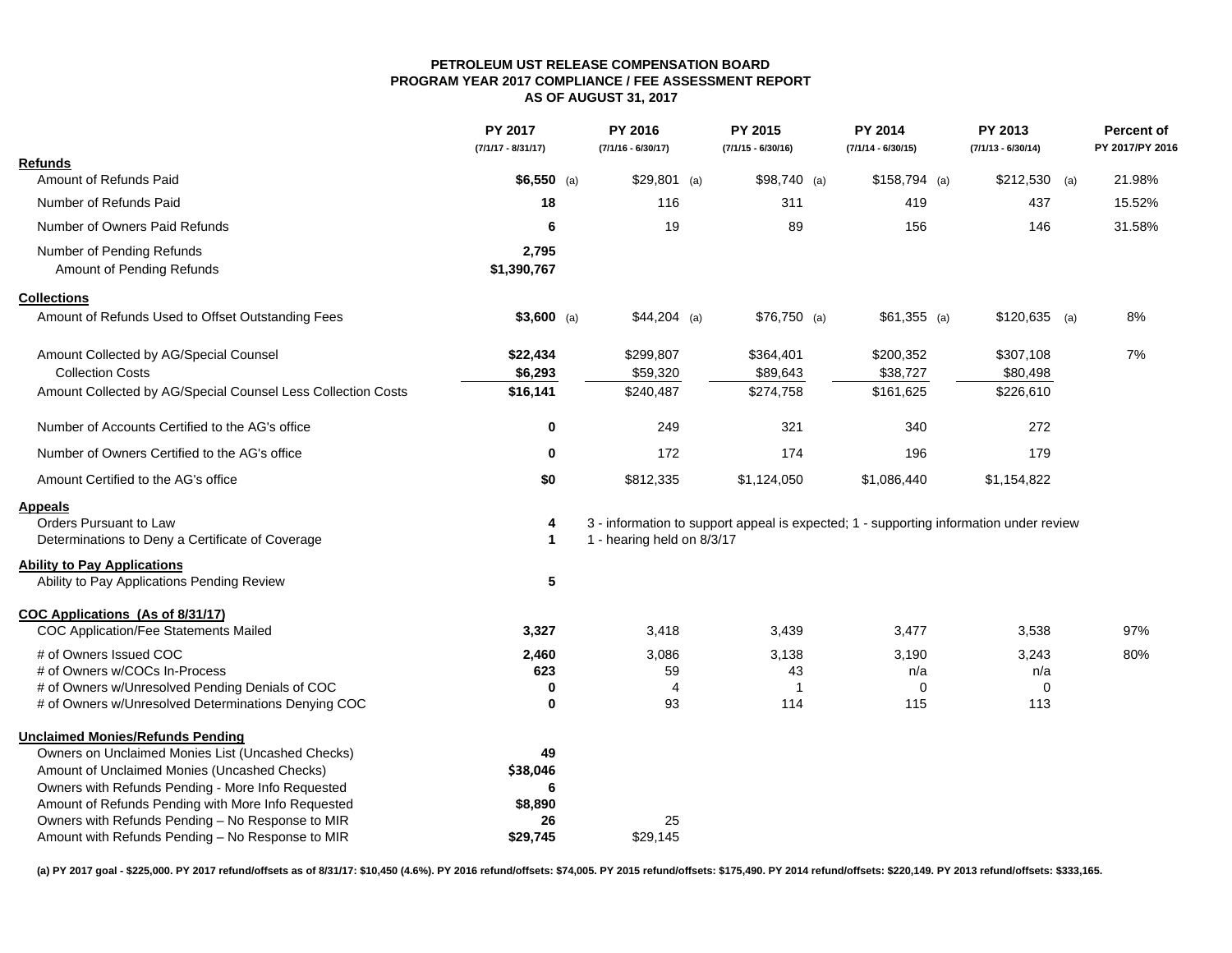## CLAIMS STATISTICS REPORT September 1, 2017

| <b>Total Number of all Sites</b>                   | 3,100             |
|----------------------------------------------------|-------------------|
| Face Value of all Claims                           | \$472,582,904     |
| <b>Total Deductible Used for Settled Claims</b>    | (\$102, 165, 382) |
| Deductible Remaining for Open Claims               | (\$6,224,374)     |
| <b>Net Value</b>                                   | \$364,193,148     |
| <b>Total Disallowed Costs</b>                      | (\$86,353,176)    |
| <b>Total Payments &amp; Installments</b>           | (\$247,776,759)   |
| <b>Maximum Liability of Unpaid Claims</b>          | \$30,063,213      |
| Total Average Gross Value per Closed Site          | \$132,314         |
| Total Average Net Value per Closed Site            | \$98,725          |
| Total Average Payout per Closed Site (2,449 sites) | \$71,993          |

Costs for Sites Cleaned Up Exclusively Under BUSTR's 1999, 2005 and/or 2012 Corrective Action Rule

| Above the Deductible (265 sites):           |           |
|---------------------------------------------|-----------|
| Average clean-up costs per site:            | \$119,286 |
| Average claim payout per site:              | \$47,833  |
| Above and Below the Deductible (506 sites): |           |
| Average clean-up costs per site:            | \$75,751  |
| Average claim payout per site:              | \$25,051  |
|                                             |           |
| Breakdown of all claim packages             |           |
| <b>Work in Progress: Open Claims</b>        |           |

| WORK In Progress: Open Claims                      |        |        |
|----------------------------------------------------|--------|--------|
| Number of Claims with More Information Requested   |        |        |
| Number of Claims with More Information Received    | 6      |        |
| Number of Pending Above Deductible Claims          | 1,491  |        |
| <b>Total Open Claims</b>                           |        | 1.504  |
| <b>Settled/Closed Claims</b>                       |        |        |
|                                                    |        |        |
| <b>Number of Settled Claims</b>                    | 5,415  |        |
| <b>Number of Closed Claims</b>                     | 10,517 |        |
| Below Deductible/NFA closed without review/Revoked | 826    |        |
| Number of Claims on Waiting List                   | 83     |        |
| <b>Total Settled Claims</b>                        |        | 16.841 |
| <b>Held Claims</b>                                 |        |        |
| Number of Claims with Appeals Outstanding          | 17     |        |
| Number of Claims Below the Deductible              | 209    |        |
|                                                    |        |        |
| <b>Total Held Claims</b>                           |        | 226    |
| <b>Total Number of Claims</b>                      |        | 18,571 |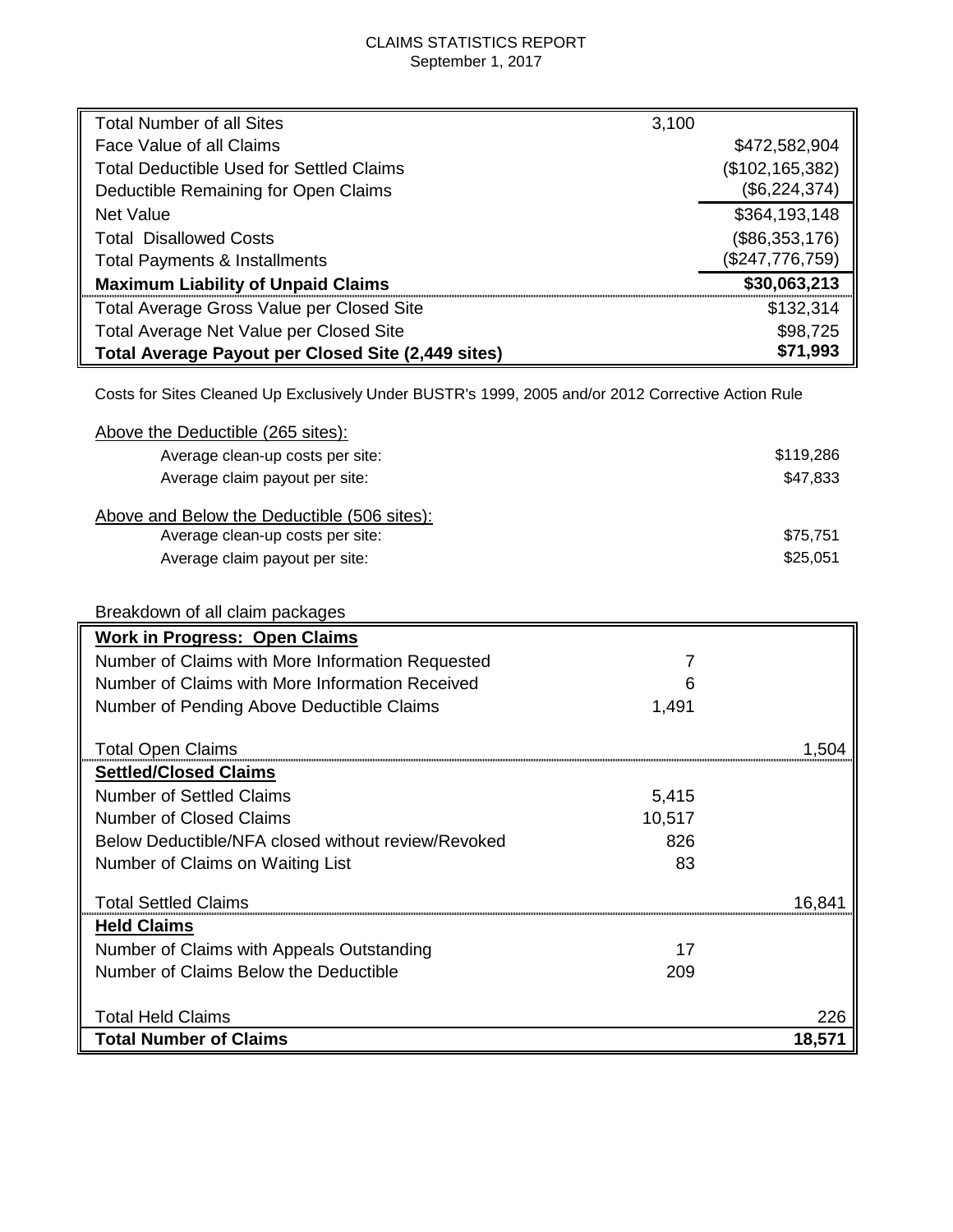#### **CLAIM SETTLEMENT SUMMARY**

|                                        | <b>CLAIMS REC'D</b> | <b>SETTLED</b> | RVK/BD-NFA+    | <b>FACE VALUE</b> | <b>DISALLOWED</b> | <b>DEDUCTIBLE USED</b>          | <b>SETTLEMENT</b>            |
|----------------------------------------|---------------------|----------------|----------------|-------------------|-------------------|---------------------------------|------------------------------|
| 2009                                   | 799 (\$11.078 M)    | 723            | 38             | \$14,606,030      | \$3,847,769       | \$3,082,306                     | \$<br>7,675,956 <sup>G</sup> |
| <b>AVG/MONTH</b>                       | $67 (\$0.923 M)$    | 63             |                |                   |                   | <b>AVERAGE PAYOUT PER CLAIM</b> | \$<br>10,617                 |
| <b>PERCENTAGES</b>                     |                     |                |                |                   | 26.3%             |                                 | 66.6%                        |
| 2010                                   | 808 (\$11.406 M)    | 705            | 52             | \$12,639,804      | \$3,001,516       | \$2,583,509                     | \$<br>7,054,779              |
| <b>AVG/MONTH</b>                       | $67 (\$0.951 M)$    | 63             |                |                   |                   | <b>AVERAGE PAYOUT PER CLAIM</b> | \$<br>10,007                 |
| <b>PERCENTAGES</b>                     |                     |                |                |                   | 23.7%             |                                 | 70.2%                        |
| 2011                                   | 794 (\$10.536 M)    | 725            | 94             | \$13,320,431      | \$2,753,772       | \$3,537,439                     | \$<br>7,029,220              |
| <b>AVG/MONTH</b>                       | 66 (\$0.878 M)      | 68             |                |                   |                   | <b>AVERAGE PAYOUT PER CLAIM</b> | \$<br>9,695                  |
| <b>PERCENTAGES</b>                     |                     |                |                |                   | 20.7%             |                                 | 71.9%                        |
| 2012                                   | 731 (\$10.055 M)    | 697            | 53             | \$11,779,357      | \$2,405,669       | \$2,374,716                     | \$<br>6,740,405              |
| <b>AVG/MONTH</b>                       | 61 (\$0.84M)        | 63             |                |                   |                   | <b>AVERAGE PAYOUT PER CLAIM</b> | \$<br>9,671                  |
| <b>PERCENTAGES</b>                     |                     |                |                |                   | 20.4%             |                                 | 71.7%                        |
| 2013                                   | 928 (\$12.120 M)    | 891            | 55             | \$12,513,139      | \$2,334,057       | \$2,874,260                     | \$<br>7,304,822              |
| <b>AVG/MONTH</b>                       | 77 (\$1.010 M)      | 79             |                |                   |                   | <b>AVERAGE PAYOUT PER CLAIM</b> | \$<br>8,198                  |
| <b>PERCENTAGES</b>                     |                     |                |                |                   | 18.7%             |                                 | 75.8%                        |
| 2014                                   | 764 (\$10.541 M)    | 898            | 58             | \$13,546,097      | \$2,466,260       | \$3,040,313                     | \$<br>8,039,525              |
| <b>AVG/MONTH</b><br><b>PERCENTAGES</b> | 64 (\$0.878 M)      | 80             |                |                   | 18.2%             | <b>AVERAGE PAYOUT PER CLAIM</b> | \$<br>8,953<br>76.5%         |
| 2015                                   | 786 (\$11.029 M)    | 792            | 67             | \$12,587,087      | \$2,517,791       | \$2,451,880                     | \$<br>7,617,416              |
| <b>AVG/MONTH</b><br><b>PERCENTAGES</b> | 66 (\$0.919 M)      | 72             |                |                   | 20.0%             | <b>AVERAGE PAYOUT PER CLAIM</b> | \$<br>9,618<br>75.2%         |
| 2016                                   | 670 (\$9.496 M)     | 704            | 21             | \$11,298,907      | \$2,250,986       | \$2,172,626                     | \$<br>6,875,296              |
| <b>AVG/MONTH</b><br><b>PERCENTAGES</b> | 56 (\$0.791 M)      | 60             |                |                   | 19.9%             | <b>AVERAGE PAYOUT PER CLAIM</b> | \$<br>9,766<br>75.3%         |
| PROGRAM YEAR 2017                      |                     |                |                |                   |                   |                                 |                              |
| <b>MONTH</b>                           | <b>CLAIMS REC'D</b> | <b>SETTLED</b> | RVK/BD-NFA+    | <b>FACE VALUE</b> | <b>DISALLOWED</b> | DEDUCTIBLE USED SETTLEMENT      |                              |
| $Jul-17$                               | 36 (\$0.565 M)      | 45             | $\overline{0}$ | \$757,347         | \$297,833         | \$42,931                        | \$416,583                    |

|                    |                                 | -------    |                |             |           |           |           |
|--------------------|---------------------------------|------------|----------------|-------------|-----------|-----------|-----------|
| $Jul-17$           | 36 (\$0.565 M)                  | 45         | $\overline{0}$ | \$757,347   | \$297,833 | \$42,931  | \$416,583 |
| Aug- $17$          | 66 (\$0.951 M)                  | 65         |                | \$843,632   | \$186,068 | \$164,818 | \$492,746 |
| $Sep-17$           |                                 |            |                |             |           |           |           |
| $Oct-17$           |                                 |            |                |             |           |           |           |
| $Nov-17$           |                                 |            |                |             |           |           |           |
| $Dec-17$           |                                 |            |                |             |           |           |           |
| $Jan-18$           |                                 |            |                |             |           |           |           |
| Feb-18             |                                 |            |                |             |           |           |           |
| $Mar-18$           |                                 |            |                |             |           |           |           |
| Apr- $18$          |                                 |            |                |             |           |           |           |
| $May-18$           |                                 |            |                |             |           |           |           |
| $Jun-18$           |                                 |            |                |             |           |           |           |
| <b>TOTAL</b>       | $102 (\$1.516 M)$               | <b>110</b> |                | \$1,600,979 | \$483,902 | \$207,749 | \$909,329 |
| <b>AVG/MONTH</b>   | 51 (\$0.758 M)                  | 56         |                |             |           |           |           |
|                    | <b>AVERAGE PAYOUT PER CLAIM</b> |            |                |             |           |           | \$8,267   |
| <b>PERCENTAGES</b> |                                 |            |                |             | 30.2%     |           | 65.3%     |

<sup>G</sup>Includes a settlement agreement in PY 2009 with a major oil company for 96 claims for \$1,215,000 (a payout percentage of 46.9%) **†**Eligibility revoked and/or Below Deductible claims with an NFA are not included in the claims payout statistics.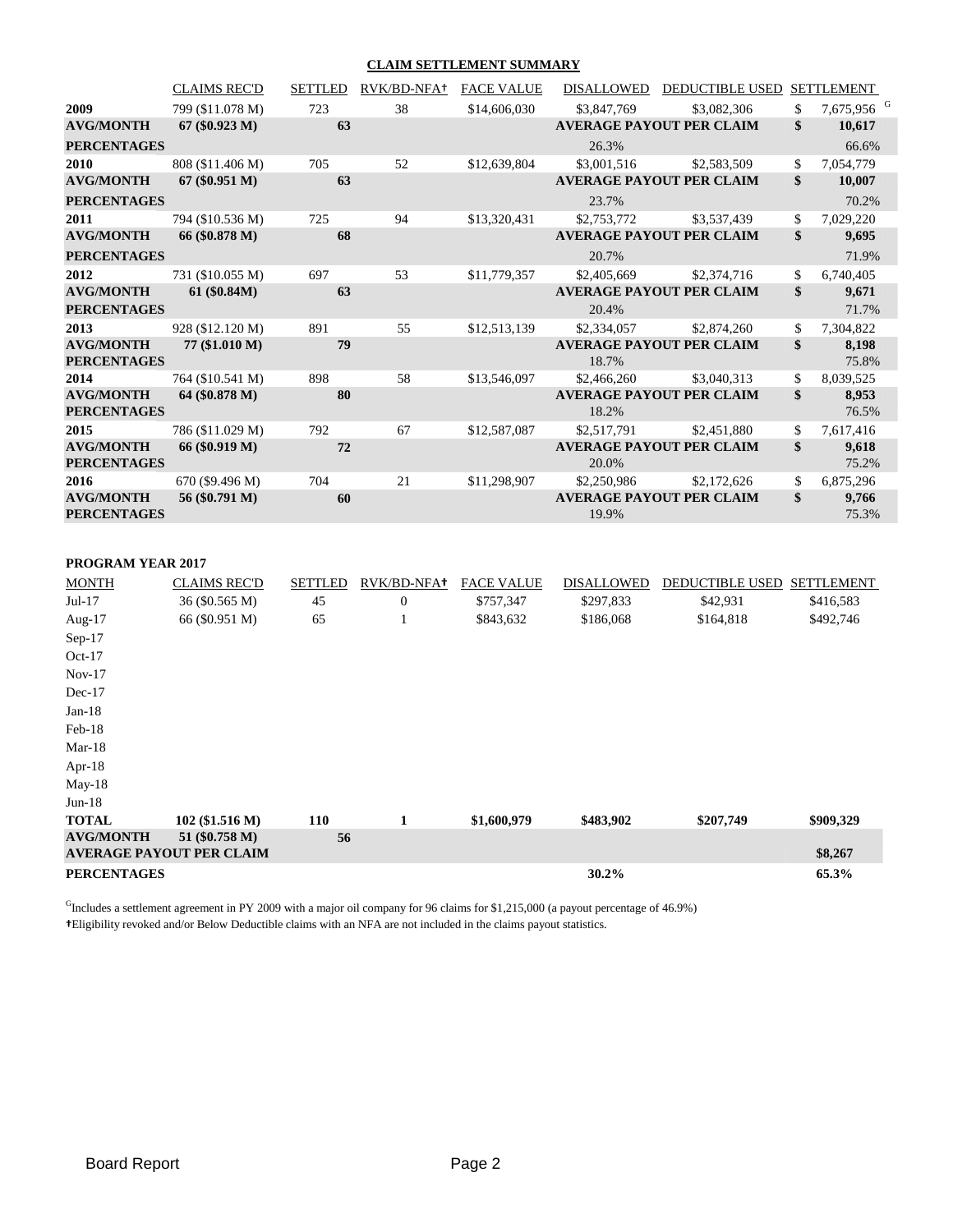#### **ELIGIBILITY STATISTICS REPORT**

September 1, 2017

## **Breakdown of Applications**

| More Info Requested                     | 5  |   |
|-----------------------------------------|----|---|
| <i>In Review</i>                        | 29 |   |
| <b>Total Open Applications</b>          | 34 |   |
| Eligibility Determinations Under Appeal |    | Q |

|                | <b>REC'D</b>            |    | <b>APP'D DENIED</b> |
|----------------|-------------------------|----|---------------------|
| <b>PY 2004</b> | 72                      | 81 | 47                  |
| Average/mo.    | 6                       |    | 11                  |
| <b>PY 2005</b> | 97                      | 72 | 33                  |
| Average/mo.    | 8                       |    | 9                   |
| <b>PY 2006</b> | 109                     | 73 | 32                  |
| Average/mo.    | $\boldsymbol{9}$        |    | $\boldsymbol{9}$    |
| <b>PY 2007</b> | 108                     | 74 | 28                  |
| Average/mo.    | 9                       |    | 9                   |
| <b>PY 2008</b> | 99                      | 68 | 26                  |
| Average/mo.    | 8                       |    | 8                   |
| <b>PY 2009</b> | 95                      | 84 | 19                  |
| Average/mo.    | 8                       |    | 9                   |
| <b>PY 2010</b> | 48                      | 51 | 16                  |
| Average/mo.    | $\overline{\mathbf{4}}$ |    | 6                   |
| <b>PY 2011</b> | 67                      | 47 | 15                  |
| Average/mo.    | 6                       |    | 5                   |
| <b>PY 2012</b> | 87                      | 54 | 17                  |
| Average/mo.    | 7                       |    | 6                   |
| <b>PY 2013</b> | 53                      | 65 | $\overline{7}$      |
| Average/mo.    | $\overline{\mathbf{4}}$ |    | 6                   |
| <b>PY 2014</b> | 80                      | 64 | 15                  |
| Average/mo.    | $\overline{7}$          |    | 7                   |
| <b>PY 2015</b> | 77                      | 41 | 28                  |
| Average/mo.    | 6                       |    | 6                   |
| <b>PY 2016</b> | 76                      | 43 | 26                  |
| Average/mo.    | 6                       |    | 6                   |

| Denial Reasons PY 2004-2016 |     | $\frac{0}{0}$ |
|-----------------------------|-----|---------------|
| No Release                  | 90  | 29.1%         |
| Late Filing                 | 58  | 18.8%         |
| No Valid COC                | 37  | 12.0%         |
| Abandoned/OOC Tank          | 31  | 10.0%         |
| No CA Required              | 43  | 13.9%         |
| Pre-Fund Release            | 7   | 2.3%          |
| Incomplete App              | 10  | 3.2%          |
| <b>Untimely Fees</b>        | 3   | 1.0%          |
| No Fee Payment              | 1   | 0.3%          |
| No Response                 | 3   | 1.0%          |
| Other                       | 26  | 8.4%          |
| Total                       | 309 | 100.0%        |

#### **Program Year 2017**

|                | <b>REC'D</b> | <b>APP'D</b> | <b>DENIED</b> | <b>Denial Reasons PY 2017</b> |
|----------------|--------------|--------------|---------------|-------------------------------|
| $Jul-17$       | 2            | 8            |               | No Release                    |
| Aug- $17$      | 12           | $\Omega$     | 0             | Late Filing                   |
| $Sep-17$       |              |              |               | No Valid COC                  |
| $Oct-17$       |              |              |               | Abandoned/OOC Tank            |
| $Nov-17$       |              |              |               | No CA Required                |
| $Dec-17$       |              |              |               | <b>Pre-Fund Release</b>       |
| $Jan-18$       |              |              |               | Incomplete App                |
| $Feb-18$       |              |              |               | <b>Untimely Fees</b>          |
| $Mar-18$       |              |              |               | No Fee Payment                |
| Apr- $18$      |              |              |               | No Response                   |
| $May-18$       |              |              |               | Other                         |
| $Jun-18$       |              |              |               | Total                         |
| <b>PY 2017</b> | 14           | 8            | 7             |                               |
| Average/mo.    | 7            |              | 8             |                               |

| <b>Denial Reasons PY 2017</b> |   |
|-------------------------------|---|
| No Release                    |   |
| Late Filing                   |   |
| No Valid COC                  |   |
| Abandoned/OOC Tank            |   |
| No CA Required                | 2 |
| Pre-Fund Release              |   |
| Incomplete App                |   |
| Untimely Fees                 |   |
| No Fee Payment                |   |
| No Response                   |   |
| Other                         |   |
| Fotal                         |   |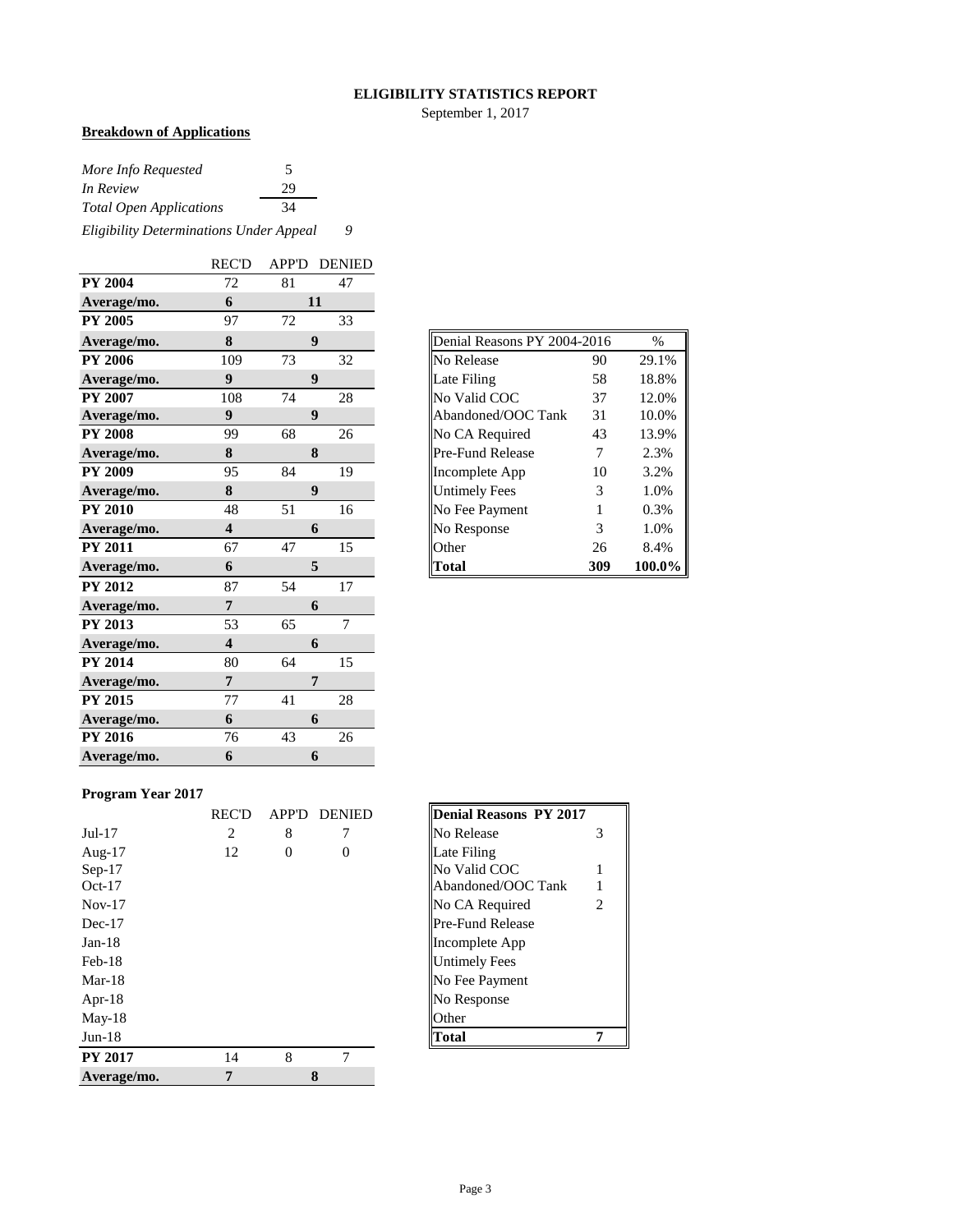## **COST PRE-APPROVAL STATISTICS REPORT**

September 1, 2017

#### **Mandatory Cost Pre-Approvals Voluntary Pre-Approvals**

| Number Annual RAPs in Review                 |  |
|----------------------------------------------|--|
| Number Annual FPR in Review                  |  |
| All Other Mandatory Open Cost Pre-Approvals: |  |
| Total Open Mandatory Cost Pre-Approvals      |  |

Number in Review 7 Number in Review 2

**Notification of Cost Exceedance** 

**The Pre-Approvalship Cost Pre-Approvals** 20 Number in Review 20

|                |              | <b>New RAPs</b> | <b>Annual RAP</b><br><b>Cost Pre-</b><br><b>Approvals</b> |              | <b>Annual FPR</b><br><b>Cost Pre-</b><br><b>Approvals</b> |              | <b>Mandatory</b><br><b>IRA</b> |              | Tier 3          |                | Monitoring<br>Calibration<br>Plan |              | Notification of<br>Cost<br><b>Exceedance</b> |                 | <b>Voluntary</b> |              |              | <b>TOTALS</b> |
|----------------|--------------|-----------------|-----------------------------------------------------------|--------------|-----------------------------------------------------------|--------------|--------------------------------|--------------|-----------------|----------------|-----------------------------------|--------------|----------------------------------------------|-----------------|------------------|--------------|--------------|---------------|
|                | <b>REC'D</b> | <b>DET'D</b>    | <b>REC'D</b>                                              | <b>DET'D</b> | <b>REC'D</b>                                              | <b>DET'D</b> | <b>REC'D</b>                   | <b>DET'D</b> | <b>REC'D</b>    | DET'D          | <b>REC'D</b>                      | <b>DET'D</b> | <b>REC'D</b>                                 | DET'D           | <b>REC'D</b>     | <b>DET'D</b> | <b>REC'D</b> | <b>DET'D</b>  |
| <b>PY 2010</b> | 22           | 22              | 21                                                        | 24           | 52                                                        | 66           | 8                              |              | 23              | 28             | 34                                | 38           |                                              | Previously      | 31               | 30           | 191          | 217           |
| PY 2011        | 36           | 30              | 18                                                        | 17           | 56                                                        | 55           |                                |              | 22              | $\overline{7}$ | 45                                | 43           | included in                                  |                 | 41               | 46           | 223          | 210           |
| PY 2012        | 26           | 39              | 18                                                        | 18           | 57                                                        | 68           |                                | 10           | 13              | 23             | 30                                | 41           |                                              | Annual RAP      | 35               | 35           | 186          | 234           |
| <b>PY 2013</b> | 30           | 29              | 36                                                        | 38           | 51                                                        | 54           |                                |              | 14              | 16             | 20                                | 21           | Cost Pre-                                    |                 | 18               | 22           | 174          | 184           |
| PY 2014        | 32           | 35              | 31                                                        | 33           | 30                                                        | 33           | <sub>0</sub>                   |              | $\overline{13}$ |                | 22                                | 20           |                                              | Approval column | 21               | 20           | 155          | 155           |
| PY 2015        | 24           | 31              | 20                                                        | 19           | 38                                                        | 37           | 8                              |              | 10              | 13             | 22                                | 18           | 23                                           | 26              | 17               | 16           | 162          | 169           |
| PY 2016        | 18           | 17              | 21                                                        | 21           | 22                                                        | 28           |                                |              | 10              | 10             | 21                                | 28           | 12                                           | 16              | 22               | 22           | 128          | 144           |

|                |              |                 |                | <b>Annual RAP</b>                    |              | <b>Annual FPR</b>                    |               |                                |              |              | Monitoring/    |                            |                | Notification of           |              |                  |              |               |
|----------------|--------------|-----------------|----------------|--------------------------------------|--------------|--------------------------------------|---------------|--------------------------------|--------------|--------------|----------------|----------------------------|----------------|---------------------------|--------------|------------------|--------------|---------------|
| <b>PY 2017</b> |              | <b>New RAPs</b> |                | <b>Cost Pre-</b><br><b>Approvals</b> |              | <b>Cost Pre-</b><br><b>Approvals</b> |               | <b>Mandatory</b><br><b>IRA</b> |              | Tier 3       |                | <b>Calibration</b><br>Plan |                | Cost<br><b>Exceedance</b> |              | <b>Voluntary</b> |              | <b>TOTALS</b> |
|                | <b>REC'D</b> | <b>DET'D</b>    | <b>REC'D</b>   | <b>DET'D</b>                         | <b>REC'D</b> | <b>DET'D</b>                         | <b>REC'D</b>  | <b>DET'D</b>                   | <b>REC'D</b> | <b>DET'D</b> | <b>REC'D</b>   | <b>DET'D</b>               | REC'D          | <b>DET'D</b>              | <b>REC'D</b> | <b>DET'D</b>     | <b>REC'D</b> | <b>DET'D</b>  |
| Jul-17         | 0            | $\overline{0}$  | $\overline{c}$ | $\overline{0}$                       |              |                                      | $\Omega$      | $\Omega$                       | $\Omega$     | $\Omega$     | $\overline{c}$ | 2                          | $\overline{0}$ | $\Omega$                  |              | 2                | 6            | 5             |
| Aug-17         | 2            |                 | 3              | 3                                    | 2            | 3                                    | 2             | $\Omega$                       | $\Omega$     | $\mathbf{0}$ | $\overline{2}$ | $\mathbf{0}$               |                | $\Omega$                  | $\Omega$     |                  | 12           | 8             |
| Sep-17         |              |                 |                |                                      |              |                                      |               |                                |              |              |                |                            |                |                           |              |                  |              |               |
| Oct-17         |              |                 |                |                                      |              |                                      |               |                                |              |              |                |                            |                |                           |              |                  |              |               |
| $Nov-17$       |              |                 |                |                                      |              |                                      |               |                                |              |              |                |                            |                |                           |              |                  |              |               |
| Dec-17         |              |                 |                |                                      |              |                                      |               |                                |              |              |                |                            |                |                           |              |                  |              |               |
| $Jan-18$       |              |                 |                |                                      |              |                                      |               |                                |              |              |                |                            |                |                           |              |                  |              |               |
| Feb-18         |              |                 |                |                                      |              |                                      |               |                                |              |              |                |                            |                |                           |              |                  |              |               |
| $Mar-18$       |              |                 |                |                                      |              |                                      |               |                                |              |              |                |                            |                |                           |              |                  |              |               |
| Apr-18         |              |                 |                |                                      |              |                                      |               |                                |              |              |                |                            |                |                           |              |                  |              |               |
| $May-18$       |              |                 |                |                                      |              |                                      |               |                                |              |              |                |                            |                |                           |              |                  |              |               |
| $Jun-18$       |              |                 |                |                                      |              |                                      |               |                                |              |              |                |                            |                |                           |              |                  |              |               |
| <b>TOTALS</b>  | 2            |                 | 5              | 3                                    | 3            |                                      | $\mathcal{P}$ | 0                              | U            | $\theta$     | 4              | 2                          |                | $\Omega$                  |              | 3                | 18           | 13            |
| Avg./Mo        |              |                 |                |                                      |              |                                      |               |                                |              |              |                |                            |                |                           |              |                  | 9            | 7             |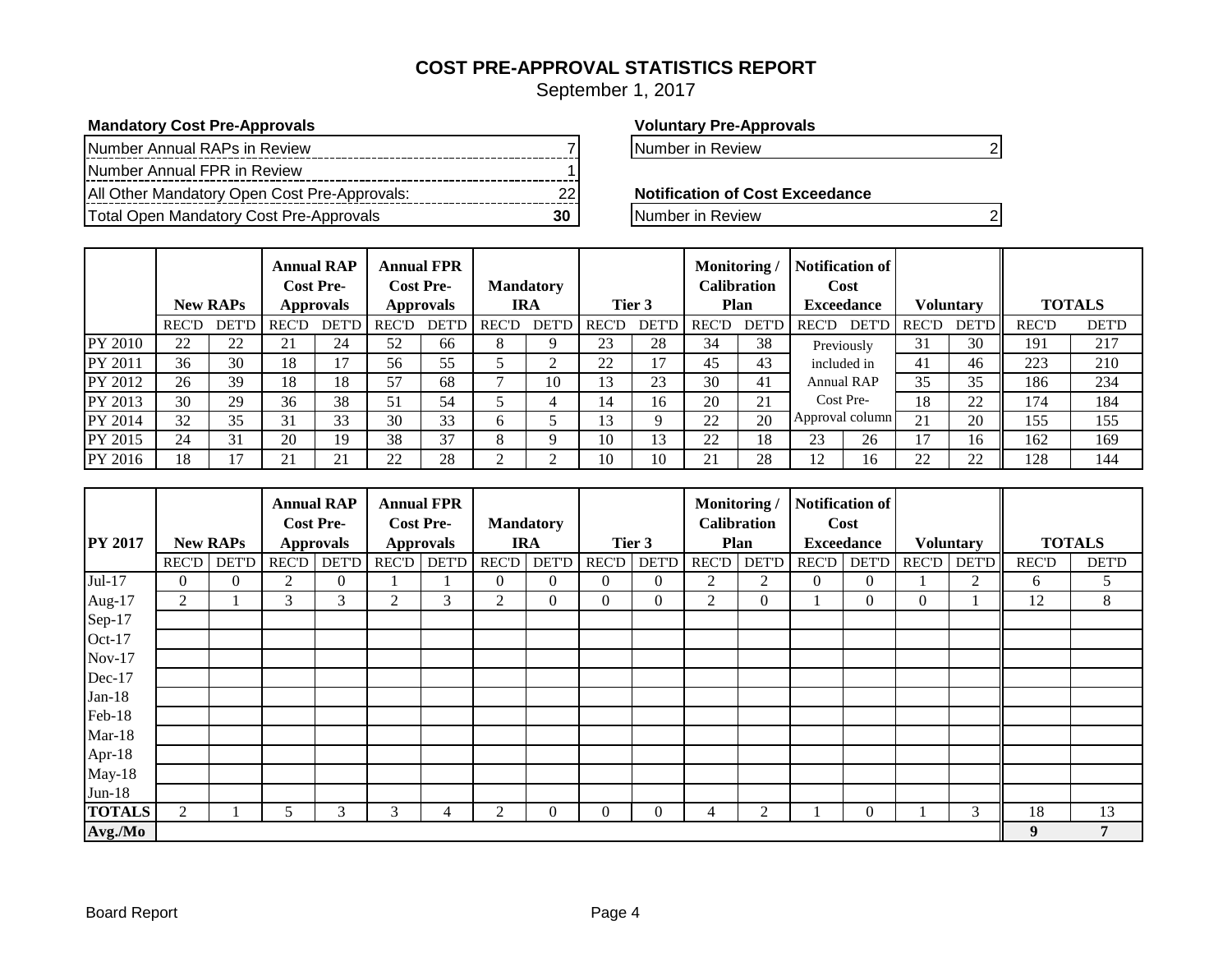## *Petroleum UST Release Compensation Board*

**Facility Certificate Listing**

**Program Year 2016**

**COC Eff Date: Yes COC Print Date: Yes** 

#### **Printed from 06/23/17 to 09/07/17**

| <b>Owner/Fac</b> |                | UST Cnt Own / Fac Name             | <b>Own / Fac Address</b>                  | <b>Eff Date</b> | <b>Print Date</b> | <b>Override Reason</b>          | <b>Denial Status</b> |
|------------------|----------------|------------------------------------|-------------------------------------------|-----------------|-------------------|---------------------------------|----------------------|
|                  |                |                                    |                                           |                 |                   |                                 |                      |
| 2162-0005        | 5              | City of Westerville                | 6861 S Cleveland Avenue, Columbus OH      | 06/05/2017      | 07/07/2017        | Not Required: Post 11-30-09 Pay | N/A                  |
| 9434-0032        | 3              | Saneholtz McKarns, Inc.            | 1746 South Clinton St. Defiance OH        | 06/05/2017      | 07/07/2017        | Not Required: Post 11-30-09 Pay | N/A                  |
| 9434-0033        | 3              | Saneholtz McKarns, Inc.            | 1310 W High St, Bryan OH                  | 06/05/2017      | 07/07/2017        | Not Required: Post 11-30-09 Pay | N/A                  |
| 19213-0010       | $\overline{7}$ | Love's Travel Stops                | 4725 South Charleston Pike, Springfield O | 06/30/2017      | 07/07/2017        | Not Required: Post 11-30-09 Pay | N/A                  |
| 19213-0012       | 6              | Loves Travel Stop Upper Sandusky   | 1301 N. Warpole Street, Upper Sandusky C  | 06/30/2017      | 07/07/2017        | Not Required: Post 11-30-09 Pay | N/A                  |
| 19837-0001       | $\overline{4}$ | <b>Forward Air</b>                 | 6800 Port Road, Groveport OH              | 06/26/2017      | 07/07/2017        | Not Required: Post 11-30-09 Pay | Accepted             |
| 20161-0001       | 3              | Mohammad Khan                      | 15550 Lake Shore Boulevard, Cleveland O   | 07/29/2016      | 07/07/2017        | PD Response Accepted            | Accepted             |
| 20742-0001       | 3              | <b>Falls Convenient Mart</b>       | 321 Milton Boulevard, Newton Falls OH     | 06/08/2017      | 09/01/2017        | Not Required: Post 11-30-09 Pay | N/A                  |
| 21028-0001       | $\overline{4}$ | Okeana Quick Stop                  | 6085 Cincinnati Brookville Road, Okeana O | 06/22/2017      | 07/24/2017        | Not Required: Post 11-30-09 Pay | N/A                  |
| 21264-0001       | $\overline{2}$ | Convenience Real Estate No. 84     | 4193 Hamilton Cleves Road, Hamilton OH    | 07/01/2016      | 07/07/2017        | Not Required: Post 11-30-09 Pay | N/A                  |
| 22002-0001       | $\overline{2}$ | JK & RK Investments, LLC           | 6004 N. Dixie Drive, Dayton OH            | 05/11/2017      | 07/24/2017        | Not Required: Post 11-30-09 Pay | N/A                  |
| 22581-0002       | $\overline{4}$ | 5990 Old Troy Pike, LLC            | 587 Delaware Avenue, Marion OH            | 06/02/2017      | 07/07/2017        | Not Required: Post 11-30-09 Pay | N/A                  |
| 22623-0001       | $\overline{2}$ | Ashland Bancroft, LLC              | 1410 Starr Avenue, Toledo OH              | 08/29/2016      | 07/24/2017        | Not Required: Post 11-30-09 Pay | N/A                  |
| 22623-0002       | 2              | New Western Market                 | 1049 Western Avenue. Toledo OH            | 08/29/2016      | 07/24/2017        | Not Required: Post 11-30-09 Pay | N/A                  |
| 22623-0003       | $\overline{4}$ | Ashland Bancroft, LLC              | 1133 Buck Road, Rossford OH               | 08/29/2016      | 07/24/2017        | Not Required: Post 11-30-09 Pay | N/A                  |
| 22623-0004       | 3              | Ashland Bancroft, LLC              | 3023 Dorr Street, Toledo OH               | 08/29/2016      | 07/24/2017        | Not Required: Post 11-30-09 Pay | N/A                  |
| 22623-0006       | $\overline{4}$ | Ashland Bancroft, LLC              | 535 Trenton Ave, Findlay OH               | 08/29/2016      | 07/24/2017        | Not Required: Post 11-30-09 Pay | N/A                  |
| 22724-0001       | 3              | SHLR Petroleum, Inc.               | 2306 Gallia Street, Portsmouth OH         | 07/01/2016      | 07/24/2017        | Not Required: Post 11-30-09 Pay | N/A                  |
| 22760-0004       | $\mathbf{1}$   | Dayton Freight Kent                | 280 Progress Boulevard, Kent OH           | 06/21/2017      | 08/04/2017        | Not Required: Post 11-30-09 Pay | N/A                  |
| 22877-0002       | 3              | South Town Market                  | 675 Cleveland Avenue, Defiance OH         | 07/01/2016      | 07/07/2017        | Not Required: Post 11-30-09 Pay | N/A                  |
| 23442-0001       | $\overline{4}$ | Grewal & Sons, LLC                 | 6090 Salem Road, Cincinnati OH            | 04/28/2017      | 08/18/2017        | PD Response Accepted            | Accepted             |
| 23897-0002       | $\mathbf{1}$   | Thrifty Rent A Car                 | 2700 W. National Road, Dayton OH          | 06/29/2017      | 07/24/2017        | Not Required: Post 11-30-09 Pay | N/A                  |
| 23948-0001       | $\mathbf{1}$   | Coca-Cola Cincinnati Ohio          | 5100 Duck Creek Road, Cincinnati OH       | 05/22/2017      | 07/07/2017        | PD Response Accepted            | Accepted             |
| 23955-0001       | 2              | Dans Down Home                     | 33186 State Route 124, Langsville OH      | 06/01/2017      | 07/07/2017        | PD Response Accepted            | Accepted             |
| 23986-0001       | 3              | The Chieftan Convenience Store     | 14240 State Route 328, Logan OH           | 06/30/2017      | 07/07/2017        | Not Required: Post 11-30-09 Pay | N/A                  |
| 23995-0001       | 3              | Lambert and Associates, LLC        | 537 Main Street, Wintersville OH          | 06/26/2017      | 08/04/2017        | PD Response Accepted            | Accepted             |
| 23997-0005       | $\overline{7}$ | Centerra Co-op, Jefferson Fuel     | 195 E. Satin Street, Jefferson OH         | 06/09/2017      | 07/07/2017        | PD Response Accepted            | Accepted             |
| 23997-0006       | 5              | Centerra Co-op, Garrettsville Fuel | 10508 Freedom Street, Garrettsville OH    | 06/09/2017      | 07/07/2017        | PD Response Accepted            | Accepted             |
| 23997-0007       | 3              | Centerra Co-op, Burton Fuel        | 13762 Ford Lane, Burton OH                | 06/09/2017      | 07/07/2017        | PD Response Accepted            | Accepted             |
| 23997-0008       | $\overline{7}$ | Centerra Co-op, Williamsfield Fuel | 2091 US Route 322, Williamsfield OH       | 06/09/2017      | 07/07/2017        | PD Response Accepted            | Accepted             |
| 23999-0001       | 2              | Piqua Food Center                  | 8758 Township Road 239, Lakeview OH       | 06/26/2017      | 07/07/2017        | Not Required: Post 11-30-09 Pay | N/A                  |
| 24008-0001       | 2              | <b>Reliance Gas</b>                | 4889 Northfield Road. North Randall OH    | 06/29/2017      | 07/24/2017        | Not Required: Post 11-30-09 Pay | N/A                  |
| 24009-0001       | $\overline{2}$ | Hideaway Carryout                  | 28521 Hide A Way Hills, Sugar Grove OH    | 06/30/2017      | 09/01/2017        | Not Required: Post 11-30-09 Pay | N/A                  |
| 24010-0001       | 5              | <b>ABS Properties LLC</b>          | 597 E. Main Street, Circleville OH        | 05/15/2017      | 07/24/2017        | Not Required: Post 11-30-09 Pay | N/A                  |
|                  |                |                                    |                                           |                 |                   |                                 |                      |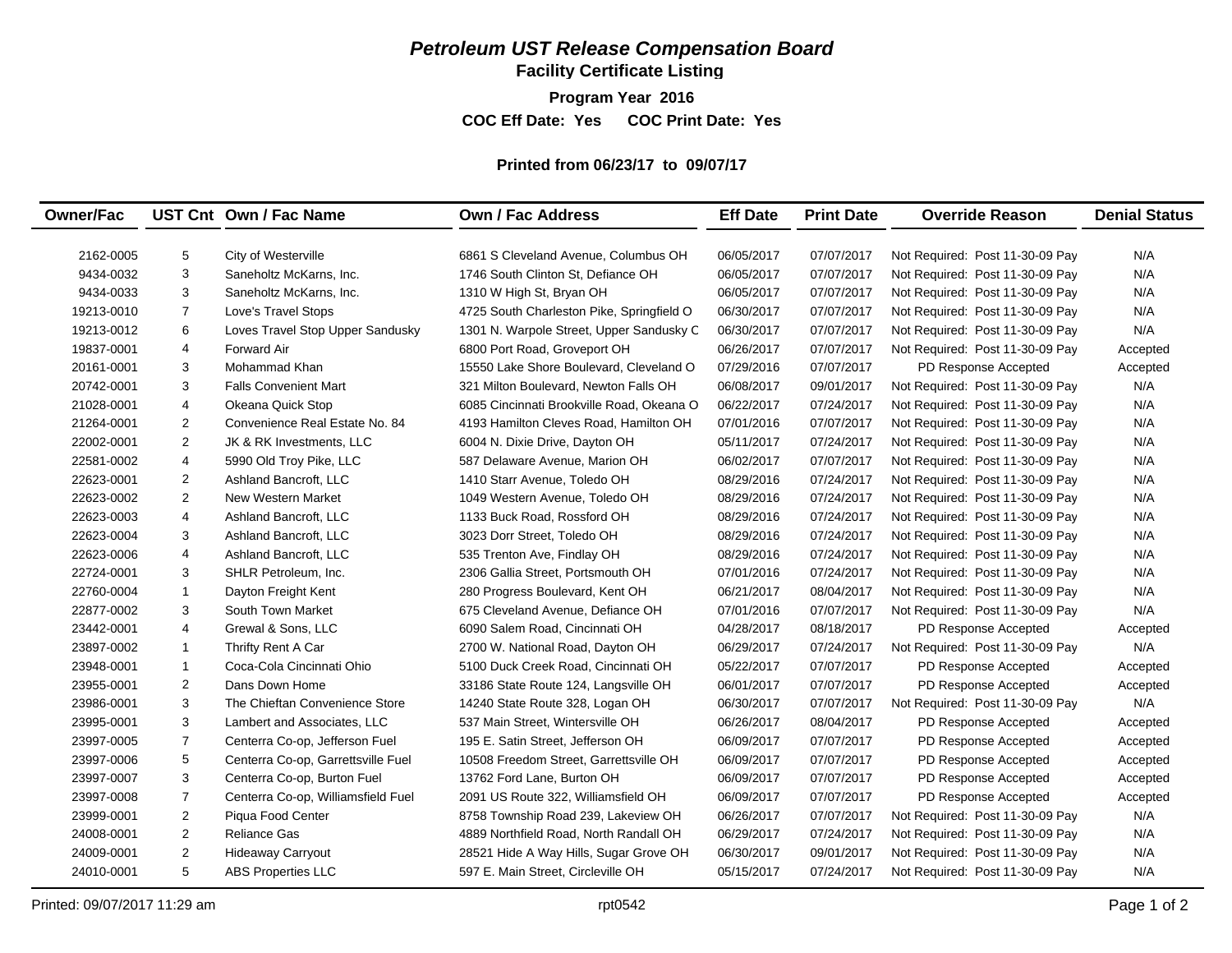| <b>Owner/Fac</b> |                | UST Cnt Own / Fac Name                                                   | Own / Fac Address                      | <b>Eff Date</b> | <b>Print Date</b> | <b>Override Reason</b>          | <b>Denial Status</b> |
|------------------|----------------|--------------------------------------------------------------------------|----------------------------------------|-----------------|-------------------|---------------------------------|----------------------|
|                  |                |                                                                          |                                        |                 |                   |                                 |                      |
| 24011-0001       | 6              | Miamitown Food Mart                                                      | 6383 Hamilton-Cleves Highway, Miamitow | 06/05/2017      | 07/07/2017        | Not Required: Post 11-30-09 Pay | N/A                  |
| 24012-0001       | $\mathbf{1}$   | <b>Fairborn Cement Company</b>                                           | 3250 Linebaugh Road, Xenia OH          | 06/09/2017      | 07/07/2017        | Not Required: Post 11-30-09 Pay | N/A                  |
| 24015-0001       | $\overline{2}$ | Jay Laxmi Mart, Inc.                                                     | 6325 Newark Road, Nashport OH          | 06/22/2017      | 08/18/2017        | Not Required: Post 11-30-09 Pay | N/A                  |
| 24018-0001       | $\overline{2}$ | Heskett                                                                  | 801 Western Avenue, Chillicothe OH     | 06/26/2017      | 07/07/2017        | Not Required: Post 11-30-09 Pay | N/A                  |
| 24023-0001       | 3              | Shell                                                                    | 600 N Main Street, Piqua OH            | 05/25/2017      | 07/07/2017        | Not Required: Post 11-30-09 Pay | N/A                  |
| 24025-0001       | $\mathbf{1}$   | Sheraton Columbus Hotel at Capitol Squ                                   | 75 E. State Street. Columbus OH        | 06/09/2017      | 07/07/2017        | Not Required: Post 11-30-09 Pay | N/A                  |
| 24027-0001       | 2              | OM Sai Marathon LLC                                                      | 6790 Kellogg Avenue, Cincinnati OH     | 06/22/2017      | 07/24/2017        | Not Required: Post 11-30-09 Pay | N/A                  |
| 24039-0001       | 2              | <b>Blue Streak Wash N Fill</b>                                           | 637 Delaware Avenue, Marion OH         | 05/15/2017      | 07/07/2017        | Not Required: Post 11-30-09 Pay | N/A                  |
| 24040-0001       | 4              | <b>Girard Shell</b>                                                      | 420 S. State Street. Girard OH         | 06/05/2017      | 07/07/2017        | Not Required: Post 11-30-09 Pay | N/A                  |
| 24041-0001       | 3              | Xenia Shell                                                              | 1652 North Detroit Street, Xenia OH    | 06/09/2017      | 07/07/2017        | Not Required: Post 11-30-09 Pay | N/A                  |
| 24042-0001       | $\mathbf{1}$   | Key Tower                                                                | 127 Public Square, Cleveland OH        | 06/26/2017      | 07/07/2017        | Not Required: Post 11-30-09 Pay | N/A                  |
| 24046-0001       | 2              | Minerva Sunoco                                                           | 100 West Lincoln Way, Minerva OH       | 06/21/2017      | 08/04/2017        | Not Required: Post 11-30-09 Pay | N/A                  |
| 24056-0001       | 4              | <b>JM Chahal LLC</b>                                                     | 1533 W. North Street, Springfield OH   | 06/22/2017      | 07/24/2017        | Not Required: Post 11-30-09 Pay | N/A                  |
| 24057-0001       | 3              | Big Foot #59                                                             | 1031 Harrison Avenue, Harrison OH      | 07/01/2016      | 07/07/2017        | Not Required: Post 11-30-09 Pay | N/A                  |
| 24058-0001       | 4              | Mobile Mart                                                              | 1466 S. Hamilton Road, Columbus OH     | 06/26/2017      | 07/07/2017        | Not Required: Post 11-30-09 Pay | N/A                  |
| 24061-0001       | 2              | IGA Express #09000317                                                    | 4193 Hamilton Cleves Road, Hamilton OH | 06/01/2017      | 07/24/2017        | Not Required: Post 11-30-09 Pay | N/A                  |
| 24068-0001       | $\overline{2}$ | Sullivant and Hague BP                                                   | 2800 Sullivant Avenue, Columbus OH     | 06/20/2017      | 07/24/2017        | Not Required: Post 11-30-09 Pay | N/A                  |
| 24074-0001       | 3              | <b>BP Uni-Mart</b>                                                       | 4000 Park Avenue. Ashtabula OH         | 06/15/2017      | 07/24/2017        | Not Required: Post 11-30-09 Pay | N/A                  |
| 24075-0001       | 4              | <b>HSB Mart</b>                                                          | 901 Main Street, Belpre OH             | 06/27/2017      | 07/07/2017        | Not Required: Post 11-30-09 Pay | N/A                  |
| 24082-0001       | 1              | Ohio River Partners Shareholder Hanniba 43840 State Route 7, Hannibal OH |                                        | 06/16/2017      | 07/24/2017        | Not Required: Post 11-30-09 Pay | N/A                  |
|                  |                |                                                                          |                                        |                 |                   |                                 |                      |

| <b>Total Owners</b>         | 45  |
|-----------------------------|-----|
| <b>Total Facilities</b>     | 54  |
| <b>Total USTs</b>           | 167 |
| <b>Total Determinations</b> | 18  |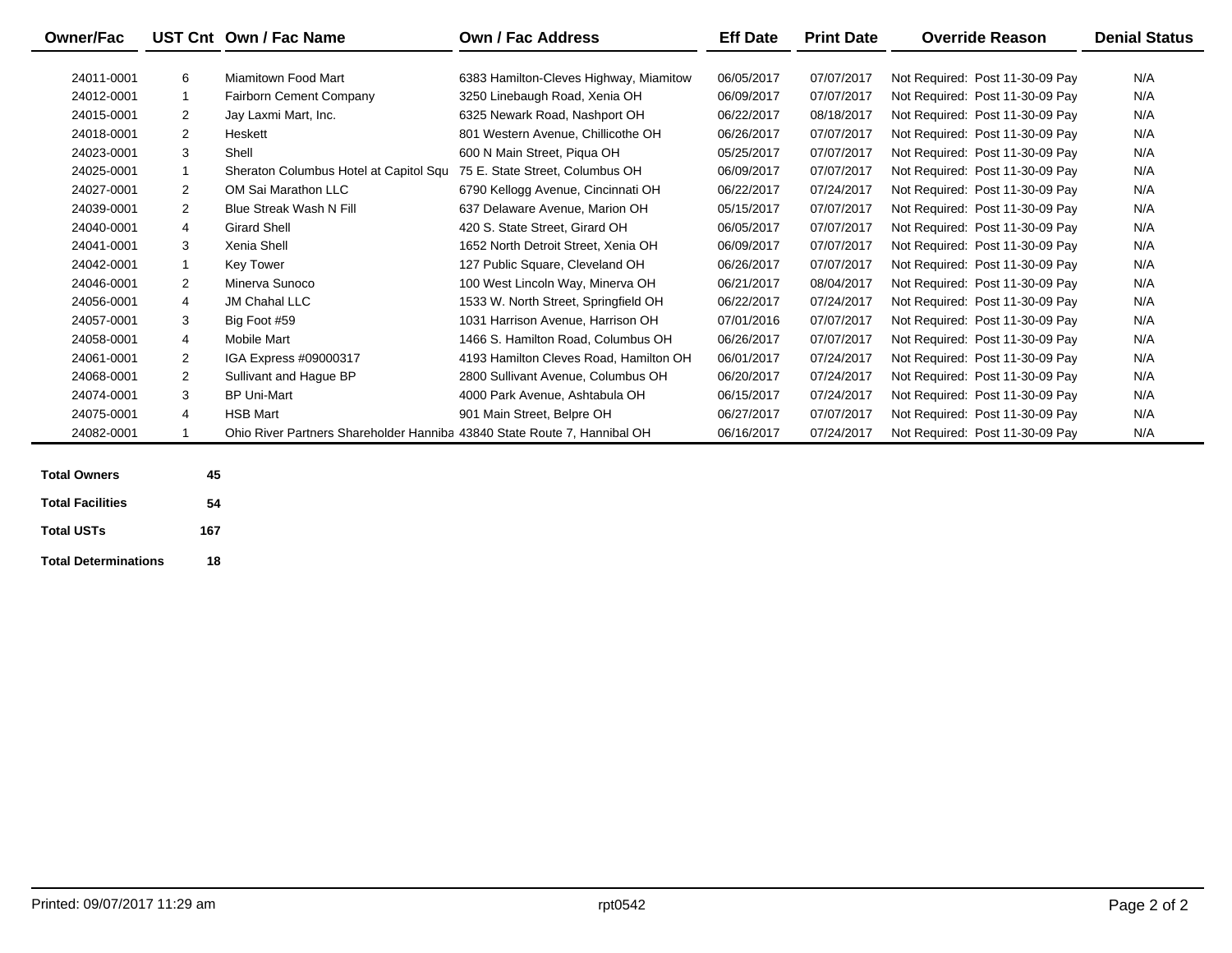## *Petroleum UST Release Compensation Board*

**Facility Certificate Listing**

**Program Year 2016 COC Eff Date: No COC Print Date: No Denial Status: DETERMINATION**

#### **Date of Determination from 06/23/17 to 9/12/17**

| <b>Owner/Fac</b>            |              | UST Cnt Own / Fac Name               | <b>Own / Fac Address</b>                  | <b>Eff Date</b> | <b>Print Date</b> | <b>Override Reason</b> | <b>Denial Status</b> |
|-----------------------------|--------------|--------------------------------------|-------------------------------------------|-----------------|-------------------|------------------------|----------------------|
|                             |              |                                      |                                           |                 |                   |                        |                      |
| 4724-0001                   | 3            | Hamden Gas and Oil                   | 288 N. Main Street, Hamden OH             |                 |                   | N/A                    | Determination        |
| 18214-0002                  |              | USA Truck, Inc.                      | 11777 N. Dixie Drive, Vandalia OH         |                 |                   | N/A                    | Determination        |
| 19860-0002                  |              | PRW Inc.                             | 1029 Oak Harbor Road, Fremont OH          |                 |                   | N/A                    | Determination        |
| 20943-0001                  | 3            | 6201 E. Livingston, Inc.             | 6201 E. Livingston Avenue, Reynoldsburg ( |                 |                   | N/A                    | Determination        |
| 23893-0001                  | $\mathbf{2}$ | <b>BMAN Convenience Holdings LLC</b> | 3905 N Main Street, Dayton OH             |                 |                   | N/A                    | Determination        |
| 23979-0001                  | 5            | <b>Corner Market</b>                 | 13123 State Route 124, Piketon OH         |                 |                   | N/A                    | Determination        |
| 24002-0001                  | 3            | <b>Wales Sunoco</b>                  | 804 Wales Road NE, Massillon OH           |                 |                   | N/A                    | Determination        |
| 24045-0001                  | 3            | BM Oil, LLC                          | 238 S. Main Street, Woodsfield OH         |                 |                   | N/A                    | Determination        |
|                             |              |                                      |                                           |                 |                   |                        |                      |
| <b>Total Owners</b>         | 8            |                                      |                                           |                 |                   |                        |                      |
| <b>Total Facilities</b>     | 8            |                                      |                                           |                 |                   |                        |                      |
| <b>Total USTs</b>           | 21           |                                      |                                           |                 |                   |                        |                      |
| <b>Total Determinations</b> | 8            |                                      |                                           |                 |                   |                        |                      |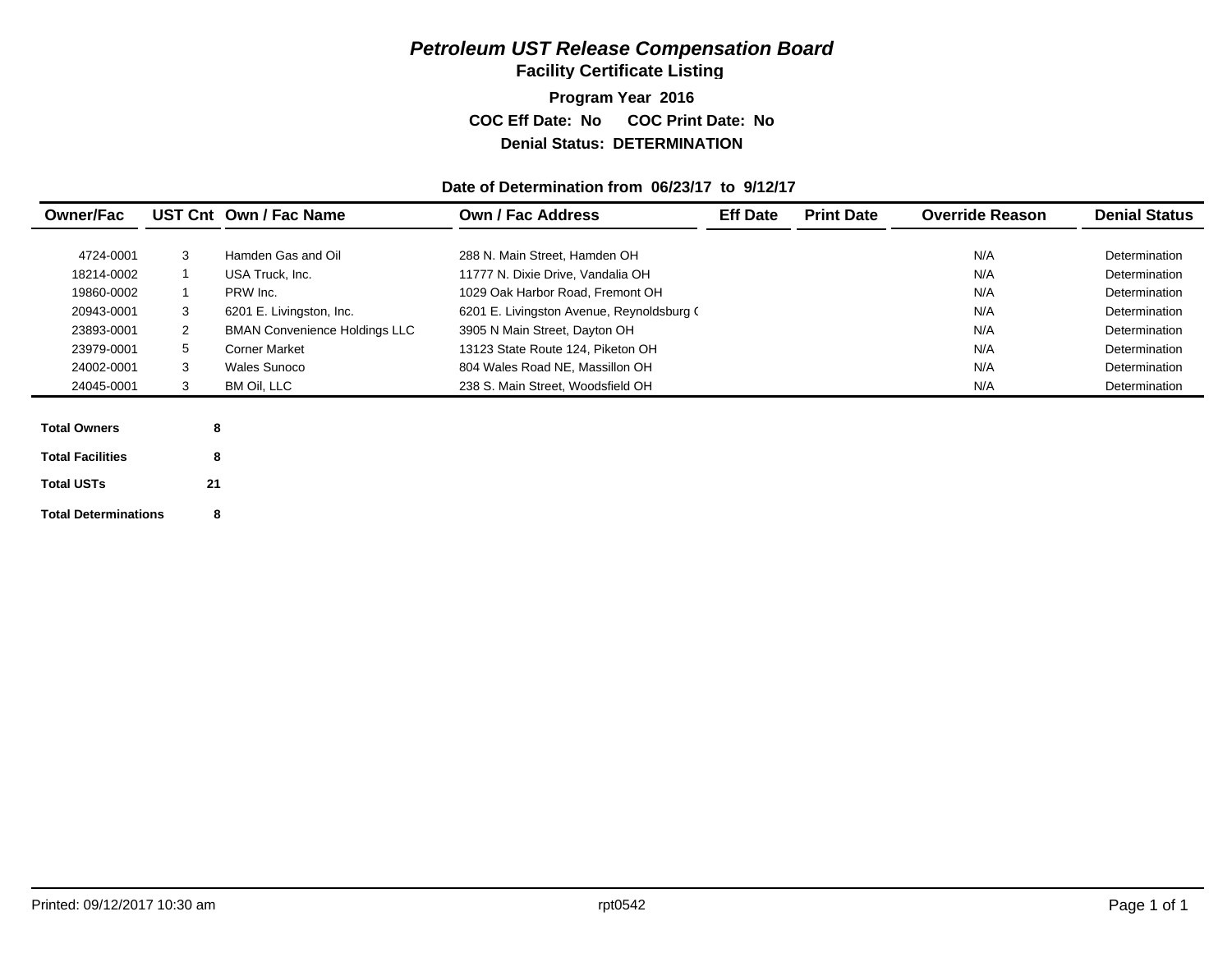## *Petroleum UST Release Compensation Board*

**Facility Certificate Listing**

**Program Year 2017**

**COC Eff Date: Yes COC Print Date: Yes** 

#### **Printed from 06/23/17 to 09/07/17**

| <b>Owner/Fac</b>                                                                             |                                                                                                              | UST Cnt Own / Fac Name                                                                                                                                                                                                                | <b>Own / Fac Address</b>                                                                                                                                                                                                                                                                                | <b>Eff Date</b>                                                                                              | <b>Print Date</b>                                                                                            | <b>Override Reason</b>                                                                                                                                                                                                                                                               | <b>Denial Status</b>                                 |
|----------------------------------------------------------------------------------------------|--------------------------------------------------------------------------------------------------------------|---------------------------------------------------------------------------------------------------------------------------------------------------------------------------------------------------------------------------------------|---------------------------------------------------------------------------------------------------------------------------------------------------------------------------------------------------------------------------------------------------------------------------------------------------------|--------------------------------------------------------------------------------------------------------------|--------------------------------------------------------------------------------------------------------------|--------------------------------------------------------------------------------------------------------------------------------------------------------------------------------------------------------------------------------------------------------------------------------------|------------------------------------------------------|
|                                                                                              |                                                                                                              |                                                                                                                                                                                                                                       |                                                                                                                                                                                                                                                                                                         |                                                                                                              |                                                                                                              |                                                                                                                                                                                                                                                                                      |                                                      |
| 30-0002                                                                                      | $\overline{c}$                                                                                               | Express-Mart (Valero)                                                                                                                                                                                                                 | 150 W. Canal Street, Ottoville OH                                                                                                                                                                                                                                                                       | 07/01/2017                                                                                                   | 07/07/2017                                                                                                   | Not Required: Post 11-30-09 Pay                                                                                                                                                                                                                                                      | N/A                                                  |
| 43-0001                                                                                      | $\mathbf{1}$                                                                                                 | A C Leasing Co                                                                                                                                                                                                                        | 3023 E Kemper Road, Sharonville OH                                                                                                                                                                                                                                                                      | 07/01/2017                                                                                                   | 08/04/2017                                                                                                   | Not Required: Post 11-30-09 Pay                                                                                                                                                                                                                                                      | N/A                                                  |
| 109-0004                                                                                     | $\mathbf{1}$                                                                                                 | Abf Freight System Inc                                                                                                                                                                                                                | 1720 Joyce Ave, Columbus OH                                                                                                                                                                                                                                                                             | 07/01/2017                                                                                                   | 07/07/2017                                                                                                   | Not Required: Post 11-30-09 Pay                                                                                                                                                                                                                                                      | N/A                                                  |
| 109-0008                                                                                     | $\mathbf{1}$                                                                                                 | ABF Freight System Inc.                                                                                                                                                                                                               | 6290 Allen Road, West Chester OH                                                                                                                                                                                                                                                                        | 07/01/2017                                                                                                   | 07/07/2017                                                                                                   | Not Required: Post 11-30-09 Pay                                                                                                                                                                                                                                                      | N/A                                                  |
| 121-0001                                                                                     | 3                                                                                                            | Ace Mobil                                                                                                                                                                                                                             | 13920 State Route 107, Montpelier OH                                                                                                                                                                                                                                                                    | 07/01/2017                                                                                                   | 08/04/2017                                                                                                   | Not Required: Post 11-30-09 Pay                                                                                                                                                                                                                                                      | N/A                                                  |
| 180-0002                                                                                     | $\mathbf{1}$                                                                                                 | Air Products & Chem Inc.                                                                                                                                                                                                              | 2500 Yankee Road, Middletown OH                                                                                                                                                                                                                                                                         | 07/01/2017                                                                                                   | 07/07/2017                                                                                                   | Not Required: Post 11-30-09 Pay                                                                                                                                                                                                                                                      | N/A                                                  |
| 180-0003                                                                                     | $\mathbf{1}$                                                                                                 | Air Products And Chem Inc.                                                                                                                                                                                                            | 2820 Quigley Road, Cleveland OH                                                                                                                                                                                                                                                                         | 07/01/2017                                                                                                   | 07/07/2017                                                                                                   | Not Required: Post 11-30-09 Pay                                                                                                                                                                                                                                                      | N/A                                                  |
| 210-0001                                                                                     | $\overline{2}$                                                                                               | Sand Run Metro Pk                                                                                                                                                                                                                     | 1475 Sand Run Pkwy, Akron OH                                                                                                                                                                                                                                                                            | 07/01/2017                                                                                                   | 08/04/2017                                                                                                   | Not Required: Post 11-30-09 Pay                                                                                                                                                                                                                                                      | N/A                                                  |
| 213-0001                                                                                     | 4                                                                                                            | <b>Transportation Service Center</b>                                                                                                                                                                                                  | 500 E. North Street, Akron OH                                                                                                                                                                                                                                                                           | 07/01/2017                                                                                                   | 07/07/2017                                                                                                   | Not Required: Post 11-30-09 Pay                                                                                                                                                                                                                                                      | N/A                                                  |
| 223-0001                                                                                     | 5                                                                                                            | West Hill Marathon                                                                                                                                                                                                                    | 569 W Market St, Akron OH                                                                                                                                                                                                                                                                               | 07/03/2017                                                                                                   | 09/01/2017                                                                                                   | Not Required: Post 11-30-09 Pay                                                                                                                                                                                                                                                      | N/A                                                  |
| 230-0001                                                                                     | 3                                                                                                            | Duebbers Carry Out                                                                                                                                                                                                                    | 6095 Cleves Warsaw Ave, Cincinnati OH                                                                                                                                                                                                                                                                   | 07/01/2017                                                                                                   | 07/24/2017                                                                                                   | Not Required: Post 11-30-09 Pay                                                                                                                                                                                                                                                      | N/A                                                  |
| 247-0001                                                                                     | $\mathbf{1}$                                                                                                 | Albert Screenprint Inc                                                                                                                                                                                                                | 3704 Summit Rd, Norton OH                                                                                                                                                                                                                                                                               | 07/01/2017                                                                                                   | 07/07/2017                                                                                                   | Not Required: Post 11-30-09 Pay                                                                                                                                                                                                                                                      | N/A                                                  |
| 264-0001                                                                                     | 3                                                                                                            | Gail's Stop and Pop, Inc.                                                                                                                                                                                                             | 1115 W. Main Street, Woodville OH                                                                                                                                                                                                                                                                       | 07/01/2017                                                                                                   | 07/24/2017                                                                                                   | Not Required: Post 11-30-09 Pay                                                                                                                                                                                                                                                      | N/A                                                  |
| 300-0002                                                                                     | $\mathbf{1}$                                                                                                 | Alliance Community Hospital                                                                                                                                                                                                           | 200 E. State Street. Alliance OH                                                                                                                                                                                                                                                                        | 07/01/2017                                                                                                   | 07/07/2017                                                                                                   | Not Required: Post 11-30-09 Pay                                                                                                                                                                                                                                                      | N/A                                                  |
| 359-0001                                                                                     | $\overline{2}$                                                                                               | American Elec Pwr Svc Corp                                                                                                                                                                                                            | 1 Riverside Plaza, Columbus OH                                                                                                                                                                                                                                                                          | 07/01/2017                                                                                                   | 08/04/2017                                                                                                   | Not Required: Post 11-30-09 Pay                                                                                                                                                                                                                                                      | N/A                                                  |
| 391-0001                                                                                     | $\overline{a}$                                                                                               | Amherst Exempted Village                                                                                                                                                                                                              | 255 Washington Street, Amherst OH                                                                                                                                                                                                                                                                       | 07/01/2017                                                                                                   | 08/04/2017                                                                                                   | Not Required: Post 11-30-09 Pay                                                                                                                                                                                                                                                      | N/A                                                  |
| 394-0001                                                                                     | $\overline{2}$                                                                                               | Huesman Enterprises, Llc dba Bob's Sun 4201 W 8th St, Cincinnati OH                                                                                                                                                                   |                                                                                                                                                                                                                                                                                                         | 07/01/2017                                                                                                   | 07/07/2017                                                                                                   | Not Required: Post 11-30-09 Pay                                                                                                                                                                                                                                                      | N/A                                                  |
| 407-0001                                                                                     | 3                                                                                                            | Anchors Away Marina Corp                                                                                                                                                                                                              | 5925 Saylor Rd, Marblehead OH                                                                                                                                                                                                                                                                           | 07/01/2017                                                                                                   | 07/07/2017                                                                                                   | Not Required: Post 11-30-09 Pay                                                                                                                                                                                                                                                      | N/A                                                  |
| 410-0002                                                                                     | 4                                                                                                            | Anderson Concrete Corp.                                                                                                                                                                                                               | 400 Frank Road, Columbus OH                                                                                                                                                                                                                                                                             | 07/01/2017                                                                                                   | 08/04/2017                                                                                                   | Not Required: Post 11-30-09 Pay                                                                                                                                                                                                                                                      | N/A                                                  |
| 410-0004                                                                                     | $\mathbf{1}$                                                                                                 | Anderson Concrete Corp.                                                                                                                                                                                                               | 600 N. Hamilton Road, Columbus OH                                                                                                                                                                                                                                                                       | 07/01/2017                                                                                                   | 08/04/2017                                                                                                   | Not Required: Post 11-30-09 Pay                                                                                                                                                                                                                                                      | N/A                                                  |
| 453-0001                                                                                     | 2                                                                                                            | Anthony Allega Cement Cntrc                                                                                                                                                                                                           | 5585 Canal Rd, Valley View OH                                                                                                                                                                                                                                                                           | 07/01/2017                                                                                                   | 07/07/2017                                                                                                   | Not Required: Post 11-30-09 Pay                                                                                                                                                                                                                                                      | N/A                                                  |
| 464-0001                                                                                     | 3                                                                                                            | Anthony Wayne Local School                                                                                                                                                                                                            | 6320 Industrial Park, Whitehouse OH                                                                                                                                                                                                                                                                     | 07/01/2017                                                                                                   | 07/07/2017                                                                                                   | Not Required: Post 11-30-09 Pay                                                                                                                                                                                                                                                      | N/A                                                  |
| 475-0001                                                                                     | $\mathbf{1}$                                                                                                 | Apple Valley Marina                                                                                                                                                                                                                   | 2925 Apple Valley Drive, Howard OH                                                                                                                                                                                                                                                                      | 07/01/2017                                                                                                   | 07/24/2017                                                                                                   | Not Required: Post 11-30-09 Pay                                                                                                                                                                                                                                                      | N/A                                                  |
| 488-0001                                                                                     | 3                                                                                                            | <b>Wilson Marathon</b>                                                                                                                                                                                                                | 2942 Central Pkwy, Cincinnati OH                                                                                                                                                                                                                                                                        | 07/01/2017                                                                                                   | 08/18/2017                                                                                                   | Not Required: Post 11-30-09 Pay                                                                                                                                                                                                                                                      | N/A                                                  |
| 537-0001                                                                                     | $\mathbf{1}$                                                                                                 | <b>Arthur W Miller</b>                                                                                                                                                                                                                | 13295 E. State Route 162, Republic OH                                                                                                                                                                                                                                                                   | 07/01/2017                                                                                                   | 07/07/2017                                                                                                   | Not Required: Post 11-30-09 Pay                                                                                                                                                                                                                                                      | N/A                                                  |
| 564-0001                                                                                     | $\mathbf{1}$                                                                                                 | Ashtabula Area City Schools                                                                                                                                                                                                           | 5921 Gerald Road, Ashtabula OH                                                                                                                                                                                                                                                                          | 07/01/2017                                                                                                   | 07/07/2017                                                                                                   | Not Required: Post 11-30-09 Pay                                                                                                                                                                                                                                                      | N/A                                                  |
|                                                                                              |                                                                                                              |                                                                                                                                                                                                                                       |                                                                                                                                                                                                                                                                                                         |                                                                                                              |                                                                                                              |                                                                                                                                                                                                                                                                                      |                                                      |
|                                                                                              |                                                                                                              |                                                                                                                                                                                                                                       |                                                                                                                                                                                                                                                                                                         |                                                                                                              |                                                                                                              |                                                                                                                                                                                                                                                                                      |                                                      |
|                                                                                              |                                                                                                              |                                                                                                                                                                                                                                       |                                                                                                                                                                                                                                                                                                         |                                                                                                              |                                                                                                              |                                                                                                                                                                                                                                                                                      |                                                      |
|                                                                                              |                                                                                                              |                                                                                                                                                                                                                                       |                                                                                                                                                                                                                                                                                                         |                                                                                                              |                                                                                                              |                                                                                                                                                                                                                                                                                      |                                                      |
|                                                                                              |                                                                                                              |                                                                                                                                                                                                                                       |                                                                                                                                                                                                                                                                                                         |                                                                                                              |                                                                                                              |                                                                                                                                                                                                                                                                                      |                                                      |
|                                                                                              |                                                                                                              |                                                                                                                                                                                                                                       |                                                                                                                                                                                                                                                                                                         |                                                                                                              |                                                                                                              |                                                                                                                                                                                                                                                                                      |                                                      |
|                                                                                              |                                                                                                              |                                                                                                                                                                                                                                       |                                                                                                                                                                                                                                                                                                         |                                                                                                              |                                                                                                              |                                                                                                                                                                                                                                                                                      |                                                      |
|                                                                                              |                                                                                                              |                                                                                                                                                                                                                                       |                                                                                                                                                                                                                                                                                                         |                                                                                                              |                                                                                                              |                                                                                                                                                                                                                                                                                      |                                                      |
| 569-0001<br>624-0001<br>649-0004<br>653-0001<br>653-0002<br>655-0004<br>655-0008<br>657-0001 | 3<br>$\mathbf{1}$<br>$\mathbf{1}$<br>4<br>$\overline{2}$<br>$\mathbf{1}$<br>$\overline{2}$<br>$\overline{2}$ | Ashtabula Yacht Sales and Service<br>Aurora Bus Garage<br>Avery Dennison Corporation<br><b>Aviation Sales Inc.</b><br><b>Aviation Sales Inc.</b><br>Avis Rent A Car System LLC<br>Avis Rent A Car System LLC<br>Avon Lake High School | 970 Bridge Street, Ashtabula OH<br>102 East Garfield Road, Aurora OH<br>170 Monarch Lane, Miamisburg OH<br>501 N Dixie Dr, Vandalia OH<br>10600 Springboro Pike, Miamisburg OH<br>3801 International Gateway, Columbus OH<br>18923 Maplewood Avenue, Cleveland OH<br>175 Avon Belden Road, Avon Lake OH | 07/01/2017<br>07/01/2017<br>07/01/2017<br>07/01/2017<br>07/01/2017<br>07/01/2017<br>07/01/2017<br>07/01/2017 | 09/01/2017<br>07/07/2017<br>07/07/2017<br>08/18/2017<br>08/18/2017<br>07/24/2017<br>07/24/2017<br>08/04/2017 | Not Required: Post 11-30-09 Pay<br>Not Required: Post 11-30-09 Pay<br>Not Required: Post 11-30-09 Pay<br>Not Required: Post 11-30-09 Pay<br>Not Required: Post 11-30-09 Pay<br>Not Required: Post 11-30-09 Pay<br>Not Required: Post 11-30-09 Pay<br>Not Required: Post 11-30-09 Pay | N/A<br>N/A<br>N/A<br>N/A<br>N/A<br>N/A<br>N/A<br>N/A |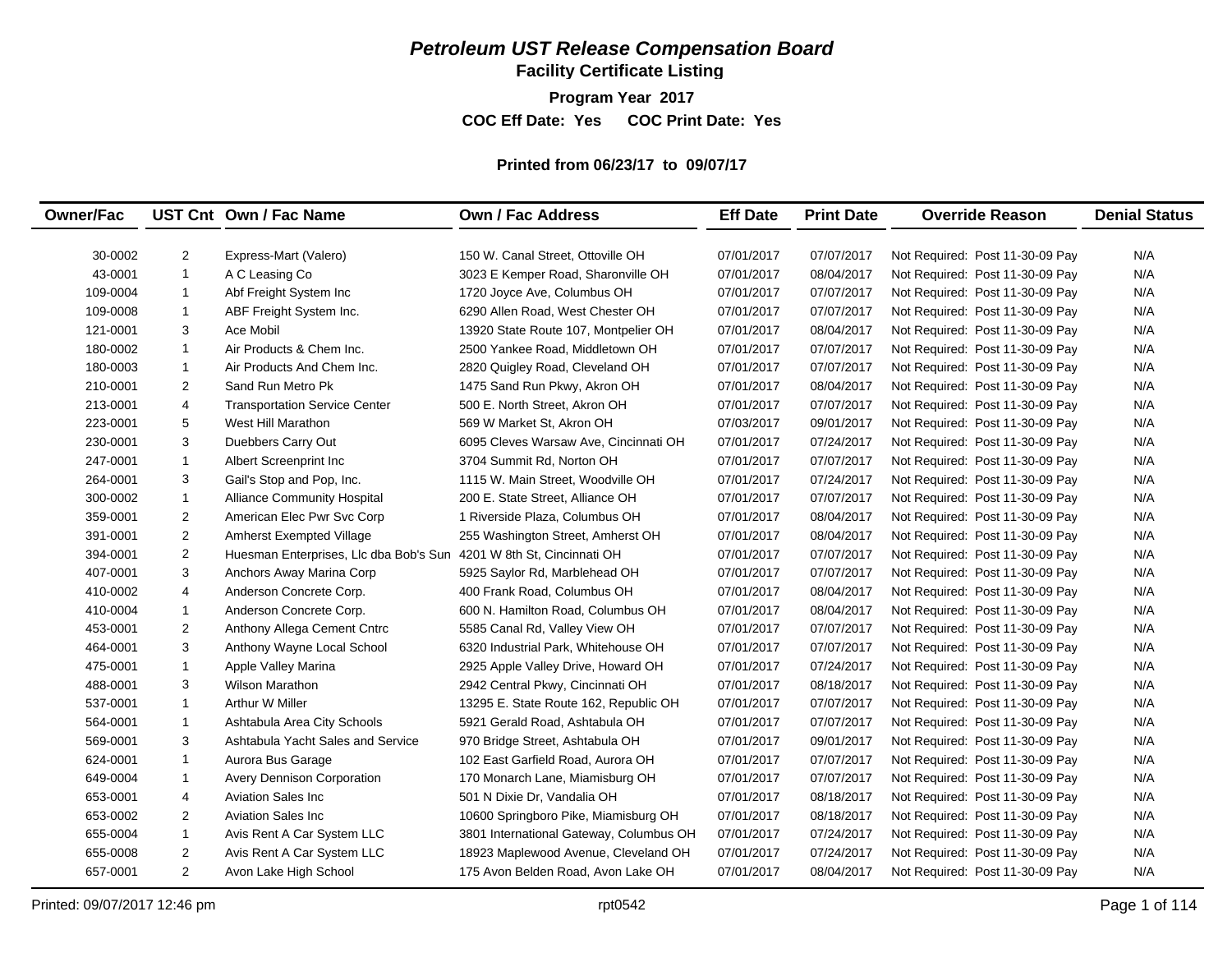| <b>Owner/Fac</b> |                | UST Cnt Own / Fac Name            | <b>Own / Fac Address</b>                  | <b>Eff Date</b> | <b>Print Date</b> | <b>Override Reason</b>          | <b>Denial Status</b> |
|------------------|----------------|-----------------------------------|-------------------------------------------|-----------------|-------------------|---------------------------------|----------------------|
| 659-0001         | 1              | Avon Early Learning Center        | 3075 Stoney Ridge Road, Avon OH           | 07/01/2017      | 08/18/2017        | Not Required: Post 11-30-09 Pay | N/A                  |
| 668-0002         | 4              | <b>Hanover Fuel Station</b>       | Hanover And First, Martins Ferry OH       | 07/01/2017      | 07/07/2017        | Not Required: Post 11-30-09 Pay | N/A                  |
| 685-0001         | $\overline{c}$ | B A Miller and Sons Trucking Inc  | St Rt 109 South, Liberty Center OH        | 07/01/2017      | 08/04/2017        | Not Required: Post 11-30-09 Pay | N/A                  |
| 766-0001         | 3              | <b>Baron Enterprises</b>          | 1530 Pole Lane Road, Marion OH            | 07/01/2017      | 09/01/2017        | Not Required: Post 11-30-09 Pay | N/A                  |
| 794-0001         | $\overline{2}$ | <b>Bath Local Schools</b>         | 2650 Bible Road, Lima OH                  | 07/01/2017      | 07/24/2017        | Not Required: Post 11-30-09 Pay | N/A                  |
| 809-0001         | $\overline{c}$ | Bay Village School Bus Garage     | 29230 Wolf Rd, Bay Village OH             | 07/01/2017      | 07/24/2017        | Not Required: Post 11-30-09 Pay | N/A                  |
| 811-0001         | 11             | Bazell Oil Co Inc                 | 15140 St Rt 328 South, Logan OH           | 07/03/2017      | 09/01/2017        | Not Required: Post 11-30-09 Pay | N/A                  |
| 811-0010         | $\overline{2}$ | Summit Motosports Park            | 1300 St Rt 18, Norwalk OH                 | 07/03/2017      | 09/01/2017        | Not Required: Post 11-30-09 Pay | N/A                  |
| 815-0001         | $\mathbf{1}$   | <b>Public Safety Building</b>     | 120 N. Fountain Avenue, Springfield OH    | 07/01/2017      | 07/07/2017        | Not Required: Post 11-30-09 Pay | N/A                  |
| 818-0005         | $\mathbf{1}$   | Plum Creek Maintenance Yard       | Plum Creek Pkwy, Brunswick OH             | 07/01/2017      | 07/24/2017        | Not Required: Post 11-30-09 Pay | N/A                  |
| 818-0008         | 3              | Medina County Hwy Dept            | 6100 Wedgewood Rd, Medina OH              | 07/01/2017      | 07/24/2017        | Not Required: Post 11-30-09 Pay | N/A                  |
| 825-0001         | $\mathbf{1}$   | Otterbein University              | 195 W Park St, Westerville OH             | 07/01/2017      | 08/04/2017        | Not Required: Post 11-30-09 Pay | N/A                  |
| 853-0001         | 5              | The Beaver Petroleum Company Inc. | 1507 Waynesburg Drive S.E., Canton OH     | 07/01/2017      | 08/18/2017        | Not Required: Post 11-30-09 Pay | N/A                  |
| 856-0001         | 4              | <b>Transportation Bus Lot</b>     | 1258 Hickory Drive, Beavercreek OH        | 07/01/2017      | 08/04/2017        | Not Required: Post 11-30-09 Pay | N/A                  |
| 860-0001         | $\overline{2}$ | Beck Bros Inc                     | 20-902 US Highway 6, Ridgeville Corners C | 07/01/2017      | 07/07/2017        | Not Required: Post 11-30-09 Pay | N/A                  |
| 862-0006         | 3              | Friendship Food Store #72         | 323 W. Water Street, Oak Harbor OH        | 07/01/2017      | 08/18/2017        | Not Required: Post 11-30-09 Pay | N/A                  |
| 862-0010         | 3              | Friendship Food Store #73         | 1925 W. State Street, Fremont OH          | 07/01/2017      | 08/18/2017        | Not Required: Post 11-30-09 Pay | N/A                  |
| 862-0011         | 6              | <b>Fremont Bulk Plant</b>         | 1000 N. Front Street, Fremont OH          | 07/01/2017      | 08/18/2017        | Not Required: Post 11-30-09 Pay | N/A                  |
| 862-0012         | $\overline{2}$ | Friendship Food Store             | 914 W. State Street, Fremont OH           | 07/01/2017      | 08/18/2017        | Not Required: Post 11-30-09 Pay | N/A                  |
| 862-0017         | 5              | Friendship Food Store #70         | 3800 E. State Street, Port Clinton OH     | 07/01/2017      | 08/18/2017        | Not Required: Post 11-30-09 Pay | N/A                  |
| 862-0018         | 3              | Friendship Food Store #74         | 1965 Byrne Road, Toledo OH                | 07/01/2017      | 08/18/2017        | Not Required: Post 11-30-09 Pay | N/A                  |
| 862-0020         | 3              | Friendship Food Store #77         | 712 N. State Street, Bettsville OH        | 07/01/2017      | 08/18/2017        | Not Required: Post 11-30-09 Pay | N/A                  |
| 862-0021         | 3              | Friendship Food Store #85         | 922 W. Perkins Avenue, Sandusky OH        | 07/01/2017      | 08/18/2017        | Not Required: Post 11-30-09 Pay | N/A                  |
| 862-0022         | 4              | Friendship Food Store #84         | 1318 Cleveland Road, Sandusky OH          | 07/01/2017      | 08/18/2017        | Not Required: Post 11-30-09 Pay | N/A                  |
| 862-0024         | $\overline{c}$ | Friendship Food Store #87         | 1045 Myrtle Avenue, Willard OH            | 07/01/2017      | 08/18/2017        | Not Required: Post 11-30-09 Pay | N/A                  |
| 862-0047         | 3              | Freindship Food Store #75         | 64 E. Main Street, Wakeman OH             | 07/01/2017      | 08/18/2017        | Not Required: Post 11-30-09 Pay | N/A                  |
| 862-0048         | 3              | Friendship Food Store #78         | 3273 Defiance Pike, Wayne OH              | 07/01/2017      | 08/18/2017        | Not Required: Post 11-30-09 Pay | N/A                  |
| 862-0052         | $\overline{2}$ | Friendship Food Store #80         | 1744 Tiffin Road, Fremont OH              | 07/01/2017      | 08/18/2017        | Not Required: Post 11-30-09 Pay | N/A                  |
| 862-0056         | 3              | Rapids Marathon                   | 24010 Front Street, Grand Rapids OH       | 07/01/2017      | 08/18/2017        | Not Required: Post 11-30-09 Pay | N/A                  |
| 862-0059         | 6              | Friendship Food Store #71         | 1 E. Tiffin Street, Attica OH             | 07/01/2017      | 08/18/2017        | Not Required: Post 11-30-09 Pay | N/A                  |
| 862-0070         | 5              | <b>Becks Bulk Plant</b>           | 3515 Tiffin Avenue, Sandusky OH           | 07/01/2017      | 08/18/2017        | Not Required: Post 11-30-09 Pay | N/A                  |
| 862-0075         | 3              | Vermilion Friendship 98           | 1810 State Route 60, Vermilion OH         | 07/01/2017      | 08/18/2017        | Not Required: Post 11-30-09 Pay | N/A                  |
| 862-0076         | 4              | New Haven Corner Carry Out Inc.   | 2700 US Route 224, New Haven OH           | 07/01/2017      | 08/18/2017        | Not Required: Post 11-30-09 Pay | N/A                  |
| 862-0077         | $\overline{c}$ | <b>Huron Market</b>               | 525 Cleveland Rd. West, Huron OH          | 07/01/2017      | 08/18/2017        | Not Required: Post 11-30-09 Pay | N/A                  |
| 862-0079         | 3              | Archbold Wash-N-Fill Marathon     | 1911 S. Defiance Street, Archbold OH      | 07/01/2017      | 08/18/2017        | Not Required: Post 11-30-09 Pay | N/A                  |
| 862-0081         | 3              | 089 Norwalk Friendship            | 275 Milan Avenue, Norwalk OH              | 07/01/2017      | 08/18/2017        | Not Required: Post 11-30-09 Pay | N/A                  |
| 862-0083         | 4              | Beck Suppliers Inc.               | 100 N. Vance Street, Carey OH             | 07/01/2017      | 08/18/2017        | Not Required: Post 11-30-09 Pay | N/A                  |
| 862-0084         | 5              | 079 Oregon Fuel Mart              | 5805 Navarre Avenue, Oregon OH            | 07/01/2017      | 08/18/2017        | Not Required: Post 11-30-09 Pay | N/A                  |
| 862-0085         | 3              | 76 Port Clinton Marathon          | 1810 E. Perry Street, Port Clinton OH     | 07/01/2017      | 08/18/2017        | Not Required: Post 11-30-09 Pay | N/A                  |
| 862-0086         | 3              | Amherst Friendship                | 47505 Cooper Foster Park Road, Amherst (  | 07/01/2017      | 08/18/2017        | Not Required: Post 11-30-09 Pay | N/A                  |
| 862-0087         | 3              | Friendship #95                    | 600 North Center Street, Lagrange OH      | 07/01/2017      | 08/18/2017        | Not Required: Post 11-30-09 Pay | N/A                  |
| 862-0088         | 3              | Plain City Shell                  | 440 S. Jefferson Avenue, Plain City OH    | 07/01/2017      | 08/18/2017        | Not Required: Post 11-30-09 Pay | N/A                  |
| 862-0089         | 4              | 91 Oak Harbor BP                  | 101 E Water St, Oak Harbor OH             | 07/01/2017      | 08/18/2017        | Not Required: Post 11-30-09 Pay | N/A                  |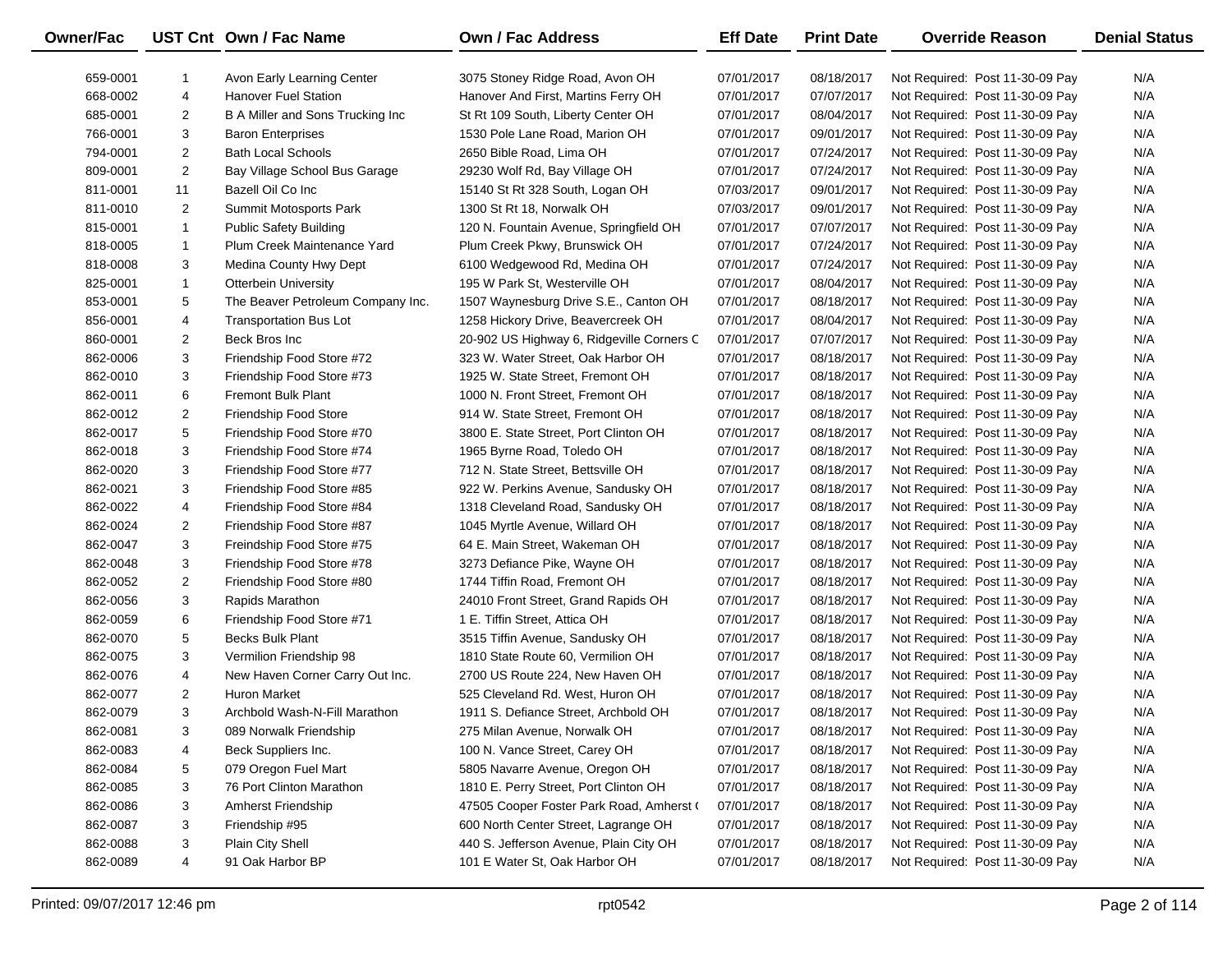| Owner/Fac |                | UST Cnt Own / Fac Name                                                     | <b>Own / Fac Address</b>                  | <b>Eff Date</b> | <b>Print Date</b> | <b>Override Reason</b>          | <b>Denial Status</b> |
|-----------|----------------|----------------------------------------------------------------------------|-------------------------------------------|-----------------|-------------------|---------------------------------|----------------------|
| 862-0090  | 3              | Friendship #93                                                             | 38800 Center Ridge Road, North Ridgevi    | 07/01/2017      | 08/18/2017        | Not Required: Post 11-30-09 Pay | N/A                  |
| 862-0091  | 3              | 91 Oakwood Friendship                                                      | 22775 Broadway Avenue, Oakwood Villa      | 07/01/2017      | 08/18/2017        | Not Required: Post 11-30-09 Pay | N/A                  |
| 866-0002  | $\overline{2}$ | Bedford Cty Sch Dist                                                       | 25441 Solon Road, Bedford Heights OH      | 07/01/2017      | 08/18/2017        | Not Required: Post 11-30-09 Pay | N/A                  |
| 905-0001  | $\mathbf{1}$   | <b>Bushs Automotive Service Center</b>                                     | 1401 Portage Street N.W., North Canton O  | 07/01/2017      | 07/07/2017        | Not Required: Post 11-30-09 Pay | N/A                  |
| 922-0001  | $\overline{2}$ | Benton Carroll Salem Bus G                                                 | 601 N Benton St, Oak Harbor OH            | 07/01/2017      | 07/24/2017        | Not Required: Post 11-30-09 Pay | N/A                  |
| 925-0001  | 5              | Beoddy Marathon Mart South                                                 | 400 S Barron St, Eaton OH                 | 07/01/2017      | 08/18/2017        | Not Required: Post 11-30-09 Pay | N/A                  |
| 925-0013  | 4              | Beoddy Mara Mart North                                                     | 1697 N. Barron Street, Eaton OH           | 07/01/2017      | 08/18/2017        | Not Required: Post 11-30-09 Pay | N/A                  |
| 926-0005  | 3              | <b>Transportation Ctr</b>                                                  | 235 Riveredge Pkwy, Berea OH              | 07/01/2017      | 07/07/2017        | Not Required: Post 11-30-09 Pay | N/A                  |
| 957-0001  | 3              | Bertone Inc. dba Bertone's Gas and Serv 222 E. Erie Street, Painesville OH |                                           | 07/01/2017      | 08/18/2017        | Not Required: Post 11-30-09 Pay | N/A                  |
| 1006-0002 | $\mathbf{1}$   | <b>Big Walnut Local School District</b>                                    | 117 N. Kintner Parkway, Sunbury OH        | 07/01/2017      | 08/18/2017        | Not Required: Post 11-30-09 Pay | N/A                  |
| 1025-0001 | $\mathbf{1}$   | Haydu & Son Pennzoil                                                       | 210 N Main, Niles OH                      | 07/01/2017      | 08/18/2017        | Not Required: Post 11-30-09 Pay | N/A                  |
| 1048-0001 | $\mathbf{1}$   | <b>Bishop's Storehouse</b>                                                 | 4431 Marketing Place, Groveport OH        | 07/01/2017      | 07/07/2017        | Not Required: Post 11-30-09 Pay | N/A                  |
| 1066-0002 | $\mathbf{1}$   | <b>Blanchester High School</b>                                             | 961 Cherry Street, Blanchester OH         | 07/01/2017      | 08/04/2017        | Not Required: Post 11-30-09 Pay | N/A                  |
| 1101-0001 | $\overline{c}$ | Boardman Schools Bus Garage                                                | 201 McClurg Road, Youngstown OH           | 07/01/2017      | 07/07/2017        | Not Required: Post 11-30-09 Pay | N/A                  |
| 1103-0004 | $\overline{2}$ | Boardman Township                                                          | 8299 Market Street, Boardman Township O   | 07/01/2017      | 08/18/2017        | Not Required: Post 11-30-09 Pay | N/A                  |
| 1109-0001 | 3              | <b>Bob Caldwell Inc</b>                                                    | 1888 Morse Rd, Columbus OH                | 07/01/2017      | 07/07/2017        | Not Required: Post 11-30-09 Pay | N/A                  |
| 1116-0004 | $\overline{c}$ | <b>Bob Evans Trucking Services</b>                                         | 6088 Green-Field Drive, Springfield OH    | 07/01/2017      | 07/24/2017        | Not Required: Post 11-30-09 Pay | N/A                  |
| 1132-0001 | $\overline{c}$ | <b>Bob Ross Buick GMC</b>                                                  | 85 Loop Road, Centerville OH              | 07/01/2017      | 09/01/2017        | Not Required: Post 11-30-09 Pay | N/A                  |
| 1132-0002 | 3              | Mercedes                                                                   | 1 Loop Rd, Centerville OH                 | 07/01/2017      | 09/01/2017        | Not Required: Post 11-30-09 Pay | N/A                  |
| 1134-0001 | $\mathbf{1}$   | Bob Ruhe Ag Service, LLC                                                   | 5450 State Route 109, Leipsic OH          | 07/01/2017      | 08/04/2017        | Not Required: Post 11-30-09 Pay | N/A                  |
| 1144-0001 | 3              | Craigo's Service Center                                                    | 300 E Canal St, Newcomerstown OH          | 07/01/2017      | 08/04/2017        | Not Required: Post 11-30-09 Pay | N/A                  |
| 1215-0002 | $\overline{2}$ | Transportation/Maintenance Compound                                        | 9175 Market Place West, Bradview Height   | 07/01/2017      | 08/04/2017        | Not Required: Post 11-30-09 Pay | N/A                  |
| 1249-0001 | $\mathbf{1}$   | <b>Brookfield Local School Dist</b>                                        | 7015 Grove St, Brookfield OH              | 07/01/2017      | 07/24/2017        | Not Required: Post 11-30-09 Pay | N/A                  |
| 1250-0001 | $\mathbf{1}$   | Brooklyn Bd Of Edu Bus Gar                                                 | 4500 Ridge Rd, Brooklyn OH                | 07/01/2017      | 07/07/2017        | Not Required: Post 11-30-09 Pay | N/A                  |
| 1252-0001 | 3              | Village of Brooklyn Heights                                                | 233 Tuxedo Avenue, Brooklyn Heights OH    | 07/01/2017      | 08/04/2017        | Not Required: Post 11-30-09 Pay | N/A                  |
| 1257-0001 | 4              | <b>Brookside Convenience Store</b>                                         | 1301 W Ridge Rd, Van Wert OH              | 07/01/2017      | 07/24/2017        | Not Required: Post 11-30-09 Pay | N/A                  |
| 1260-0001 | $\mathbf{1}$   | <b>Brookville Transportation Ctr</b>                                       | 185 S Orchard St, Brookville OH           | 07/01/2017      | 07/07/2017        | Not Required: Post 11-30-09 Pay | N/A                  |
| 1265-0001 | $\mathbf{1}$   | Broughton Foods Co.                                                        | 1701 Greene Street (State Route 26), Mari | 07/01/2017      | 07/07/2017        | Not Required: Post 11-30-09 Pay | N/A                  |
| 1267-0001 | $\mathbf{1}$   | <b>Adult Detention Ctr</b>                                                 | 750 Mt Orab Pike, Georgetown OH           | 07/01/2017      | 08/18/2017        | Not Required: Post 11-30-09 Pay | N/A                  |
| 1267-0004 | 3              | <b>Brown County Maintenance Facility</b>                                   | 25 Veterans Drive, Georgetown OH          | 07/01/2017      | 08/18/2017        | Not Required: Post 11-30-09 Pay | N/A                  |
| 1270-0001 | $\overline{c}$ | Brown Distr Co                                                             | 51 Swans Rd, Newark OH                    | 07/01/2017      | 07/24/2017        | Not Required: Post 11-30-09 Pay | N/A                  |
| 1289-0001 | $\mathbf{1}$   | Brubaker Grain & Chem                                                      | 2918 Quaker Trace Rd, West Alexandria O   | 07/01/2017      | 07/07/2017        | Not Required: Post 11-30-09 Pay | N/A                  |
| 1309-0001 | $\overline{c}$ | Bryan City Sch Bus Garage                                                  | 327 W. Butler Street, Bryan OH            | 07/01/2017      | 07/07/2017        | Not Required: Post 11-30-09 Pay | N/A                  |
| 1347-0001 | $\overline{2}$ | <b>Buckeye Schools Bus Garage</b>                                          | 3044 Columbia Rd, Medina OH               | 07/01/2017      | 07/07/2017        | Not Required: Post 11-30-09 Pay | N/A                  |
| 1369-0001 | 6              | Buckley Bros. Inc. Property                                                | 143 N. Plains Road, The Plains OH         | 07/01/2017      | 08/18/2017        | Not Required: Post 11-30-09 Pay | N/A                  |
| 1372-0001 | 2              | <b>Bucyrus City Sch Maint</b>                                              | 900 W Perry St, Bucyrus OH                | 07/01/2017      | 07/07/2017        | Not Required: Post 11-30-09 Pay | N/A                  |
| 1402-0009 | 4              | Main Express Citgo                                                         | 502 West Main Street, McArthur OH         | 07/01/2017      | 08/04/2017        | Not Required: Post 11-30-09 Pay | N/A                  |
| 1423-0003 | $\overline{2}$ | <b>Butler Township Serv Dept</b>                                           | 3710 W National Rd, Dayton OH             | 07/01/2017      | 07/07/2017        | Not Required: Post 11-30-09 Pay | N/A                  |
| 1424-0001 | $\overline{2}$ | Buurma Farms Inc                                                           | 3909 Kok Rd, Willard OH                   | 07/01/2017      | 08/18/2017        | Not Required: Post 11-30-09 Pay | N/A                  |
| 1493-0002 | 5              | C Y Oil Co Inc                                                             | Corner Rt 127 N & City Road 144, Pauldin  | 07/01/2017      | 07/24/2017        | Not Required: Post 11-30-09 Pay | N/A                  |
| 1493-0006 | 4              | Payne Maramart                                                             | 202 N Main Street, Payne OH               | 07/01/2017      | 07/24/2017        | Not Required: Post 11-30-09 Pay | N/A                  |
| 1516-0001 | 1              | Roeder Cartage Co Inc                                                      | 1979 North Dixie Hwy, Lima OH             | 07/01/2017      | 07/07/2017        | Not Required: Post 11-30-09 Pay | N/A                  |
| 1518-0001 | $\mathbf{1}$   | Cambridge City Schools                                                     | Corner N. 11th Street & Scott Avenue, Cam | 07/01/2017      | 07/24/2017        | Not Required: Post 11-30-09 Pay | N/A                  |

 $\overline{\phantom{0}}$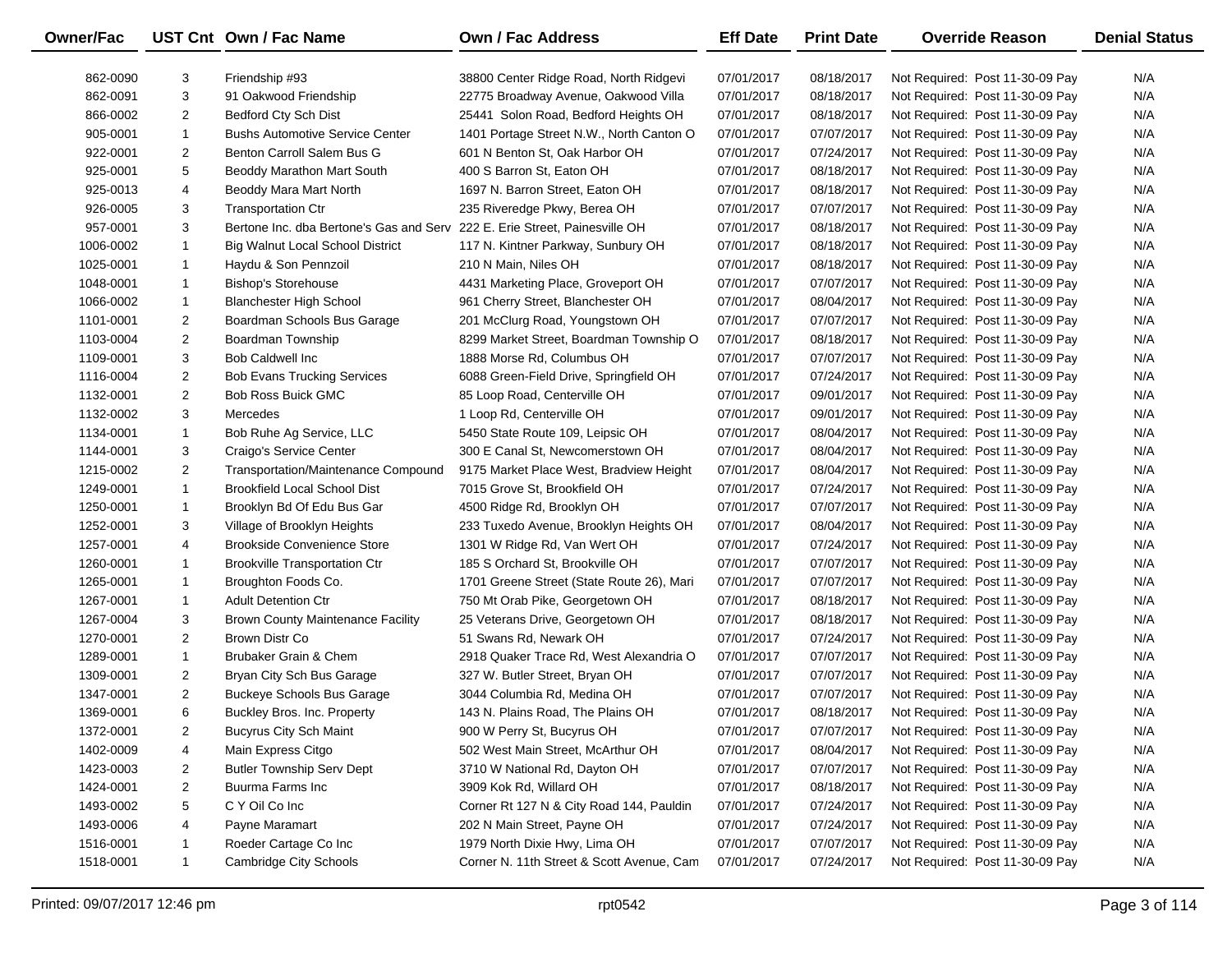| Owner/Fac |                | UST Cnt Own / Fac Name                  | <b>Own / Fac Address</b>                  | <b>Eff Date</b> | <b>Print Date</b> | <b>Override Reason</b>          | <b>Denial Status</b> |
|-----------|----------------|-----------------------------------------|-------------------------------------------|-----------------|-------------------|---------------------------------|----------------------|
| 1532-0008 | 3              | Canal Fulton Bellstores #29             | 2111 Locust Street, Canal Fulton OH       | 07/01/2017      | 08/04/2017        | Not Required: Post 11-30-09 Pay | N/A                  |
| 1532-0023 | 5              | West Liberty Bellstores #25             | 516 W. Liberty Street, Wooster OH         | 07/01/2017      | 08/04/2017        | Not Required: Post 11-30-09 Pay | N/A                  |
| 1532-0029 | 3              | Six Nineteen Bellstores #24             | 2361 E. Turkeyfoot Lake Road, Akron OH    | 07/01/2017      | 08/04/2017        | Not Required: Post 11-30-09 Pay | N/A                  |
| 1532-0032 | 5              | Orrville Bellstores #51                 | 425 W. High Street, Orrville OH           | 07/01/2017      | 08/04/2017        | Not Required: Post 11-30-09 Pay | N/A                  |
| 1532-0033 | 5              | East Market Bellstores #49              | 1805 E. Market Street, Akron OH           | 07/01/2017      | 08/04/2017        | Not Required: Post 11-30-09 Pay | N/A                  |
| 1532-0036 | 4              | Midway Bellstores #35                   | 7170 E. Lincoln Way, Wooster OH           | 07/01/2017      | 08/04/2017        | Not Required: Post 11-30-09 Pay | N/A                  |
| 1532-0038 | 5              | Tuslaw Bellstores #31                   | 13172 Lincoln Way N.W., Massillon OH      | 07/01/2017      | 08/04/2017        | Not Required: Post 11-30-09 Pay | N/A                  |
| 1532-0039 | 5              | Southside Bellstores #65                | 110 Commercial Avenue SE, New Philad      | 07/01/2017      | 08/04/2017        | Not Required: Post 11-30-09 Pay | N/A                  |
| 1532-0040 | 6              | Strasburg Bellstores #66                | 7467 State Route 250 N.W., Strasburg OH   | 07/01/2017      | 08/04/2017        | Not Required: Post 11-30-09 Pay | N/A                  |
| 1532-0042 | 3              | S. Market Bellstores #16                | 404 S. Market Street, Wooster OH          | 07/01/2017      | 08/04/2017        | Not Required: Post 11-30-09 Pay | N/A                  |
| 1532-0043 | 3              | Jackson Bellstores #27                  | 5508 Wales Road N.W., Massillon OH        | 07/01/2017      | 08/04/2017        | Not Required: Post 11-30-09 Pay | N/A                  |
| 1532-0044 | 5              | Wales Road Bellstores #22               | 3917 Wales Road N.W., Massillon OH        | 07/01/2017      | 08/04/2017        | Not Required: Post 11-30-09 Pay | N/A                  |
| 1532-0046 | 4              | Wadsworth Bellstores #33                | 835 High Street, Wadsworth OH             | 07/01/2017      | 08/04/2017        | Not Required: Post 11-30-09 Pay | N/A                  |
| 1532-0048 | $\overline{2}$ | Viaduct Bellstores #26                  | 519 Lincoln Way W., Massillon OH          | 07/01/2017      | 08/04/2017        | Not Required: Post 11-30-09 Pay | N/A                  |
| 1532-0051 | 3              | Waco Bellstores #28                     | 2540 Waynesburg Drive S.E., Canton OH     | 07/01/2017      | 08/04/2017        | Not Required: Post 11-30-09 Pay | N/A                  |
| 1532-0053 | 4              | First Street Bellstores #34             | 108 Lake Avenue, Massillon OH             | 07/01/2017      | 08/04/2017        | Not Required: Post 11-30-09 Pay | N/A                  |
| 1532-0056 | 4              | Navarre Fuel Stop / South Massillon #40 | 100 Navarre Road S.E., Massillon OH       | 07/01/2017      | 08/04/2017        | Not Required: Post 11-30-09 Pay | N/A                  |
| 1532-0057 | 3              | 585 Bellstores #17                      | 2424 Akron Road, Wooster OH               | 07/01/2017      | 08/04/2017        | Not Required: Post 11-30-09 Pay | N/A                  |
| 1532-0058 | 4              | Crossroads Bellstores #36               | 11089 State Route 800 N.E., Magnolia OH   | 07/01/2017      | 08/04/2017        | Not Required: Post 11-30-09 Pay | N/A                  |
| 1532-0073 | $\overline{2}$ | Louisville Fuel Stop                    | 5085 Louisville Street, Louisville OH     | 07/01/2017      | 08/04/2017        | Not Required: Post 11-30-09 Pay | N/A                  |
| 1532-0075 | 3              | Belden Village Bellstores #45           | 3985 Everhard Road N.W., Canton OH        | 07/01/2017      | 08/04/2017        | Not Required: Post 11-30-09 Pay | N/A                  |
| 1532-0082 | 3              | North Market                            | 2820 Market Avenue N., Canton OH          | 07/01/2017      | 08/04/2017        | Not Required: Post 11-30-09 Pay | N/A                  |
| 1532-0090 | 4              | Alliance Bellstores #52                 | 2491 W. State Street, Alliance OH         | 07/01/2017      | 08/04/2017        | Not Required: Post 11-30-09 Pay | N/A                  |
| 1532-0091 | 4              | Canton South Bellstores #53             | 2612 Cleveland Avenue S.W., Canton OH     | 07/01/2017      | 08/04/2017        | Not Required: Post 11-30-09 Pay | N/A                  |
| 1532-0092 | 4              | Market & Easton Bellstores #21          | 6358 Market Avenue N., N Canton OH        | 07/01/2017      | 08/04/2017        | Not Required: Post 11-30-09 Pay | N/A                  |
| 1532-0096 | 4              | East Canton Bellstores #69              | 102 E. Nassau Street, East Canton OH      | 07/01/2017      | 08/04/2017        | Not Required: Post 11-30-09 Pay | N/A                  |
| 1532-0097 | 4              | Shreve Bellstores #30                   | 103 S. Market Street, Shreve OH           | 07/01/2017      | 08/04/2017        | Not Required: Post 11-30-09 Pay | N/A                  |
| 1532-0099 | 4              | North End Bellstores #111               | 132 W. Milltown Road, Wooster OH          | 07/01/2017      | 08/04/2017        | Not Required: Post 11-30-09 Pay | N/A                  |
| 1532-0101 | 5              | Hartville Bellstores #15                | 1261 W. Maple Street, Hartville OH        | 07/01/2017      | 08/04/2017        | Not Required: Post 11-30-09 Pay | N/A                  |
| 1532-0103 | 4              | Brewster Bellstores #32                 | 120 Wabash Avenue S., Brewster OH         | 07/01/2017      | 08/04/2017        | Not Required: Post 11-30-09 Pay | N/A                  |
| 1532-0104 | 6              | Dalton Bellstores #18                   | 208 Mill Street S., Dalton OH             | 07/01/2017      | 08/04/2017        | Not Required: Post 11-30-09 Pay | N/A                  |
| 1532-0105 | 4              | Ashland Bellstores #56                  | 1011 Sugarbrush Drive, Ashland OH         | 07/01/2017      | 08/04/2017        | Not Required: Post 11-30-09 Pay | N/A                  |
| 1532-0106 | 6              | South Wooster Bellstores #50            | 1337 Blachleyville Road, Wooster OH       | 07/01/2017      | 08/04/2017        | Not Required: Post 11-30-09 Pay | N/A                  |
| 1532-0107 | 5              | Mount Eaton Bellstores #54              | 15927 E. Main Street, Mount Eaton OH      | 07/01/2017      | 08/04/2017        | Not Required: Post 11-30-09 Pay | N/A                  |
| 1532-0108 | 6              | Dalton West Marathon #48                | 216 S. Mill Street, Dalton OH             | 07/01/2017      | 08/04/2017        | Not Required: Post 11-30-09 Pay | N/A                  |
| 1532-0109 | 2              | <b>Buehlers Milltown Store</b>          | 3540 Burbank Road, Wooster OH             | 07/01/2017      | 08/04/2017        | Not Required: Post 11-30-09 Pay | N/A                  |
| 1532-0110 | 2              | <b>Buehler's Parkside</b>               | 3000 N. Wooster Avenue, Dover OH          | 07/01/2017      | 08/04/2017        | Not Required: Post 11-30-09 Pay | N/A                  |
| 1532-0112 | 3              | Ashland West #59                        | 2115 Baney Road, Ashland OH               | 07/01/2017      | 08/04/2017        | Not Required: Post 11-30-09 Pay | N/A                  |
| 1532-0113 | 4              | Cherry Street Bellstores #64            | 146 E. Cherry Street, Canal Fulton OH     | 07/01/2017      | 08/04/2017        | Not Required: Post 11-30-09 Pay | N/A                  |
| 1532-0114 | 4              | Holmesville Bellstores #110             | 160 Vermilion Street, Holmesville OH      | 07/01/2017      | 08/04/2017        | Not Required: Post 11-30-09 Pay | N/A                  |
| 1532-0115 | 4              | Ontario Bellstores #112                 | 1340 Lexington Springmill Road, Ontario O | 07/01/2017      | 08/04/2017        | Not Required: Post 11-30-09 Pay | N/A                  |
| 1532-0117 | 4              | Coshocton Bellstores #116               | 501 S. Second Street, Coshocton OH        | 07/01/2017      | 08/04/2017        | Not Required: Post 11-30-09 Pay | N/A                  |
| 1532-0118 | 4              | New Lexington Bellstores #117           | 149 W. Broadway Street, New Lexington O   | 07/01/2017      | 08/04/2017        | Not Required: Post 11-30-09 Pay | N/A                  |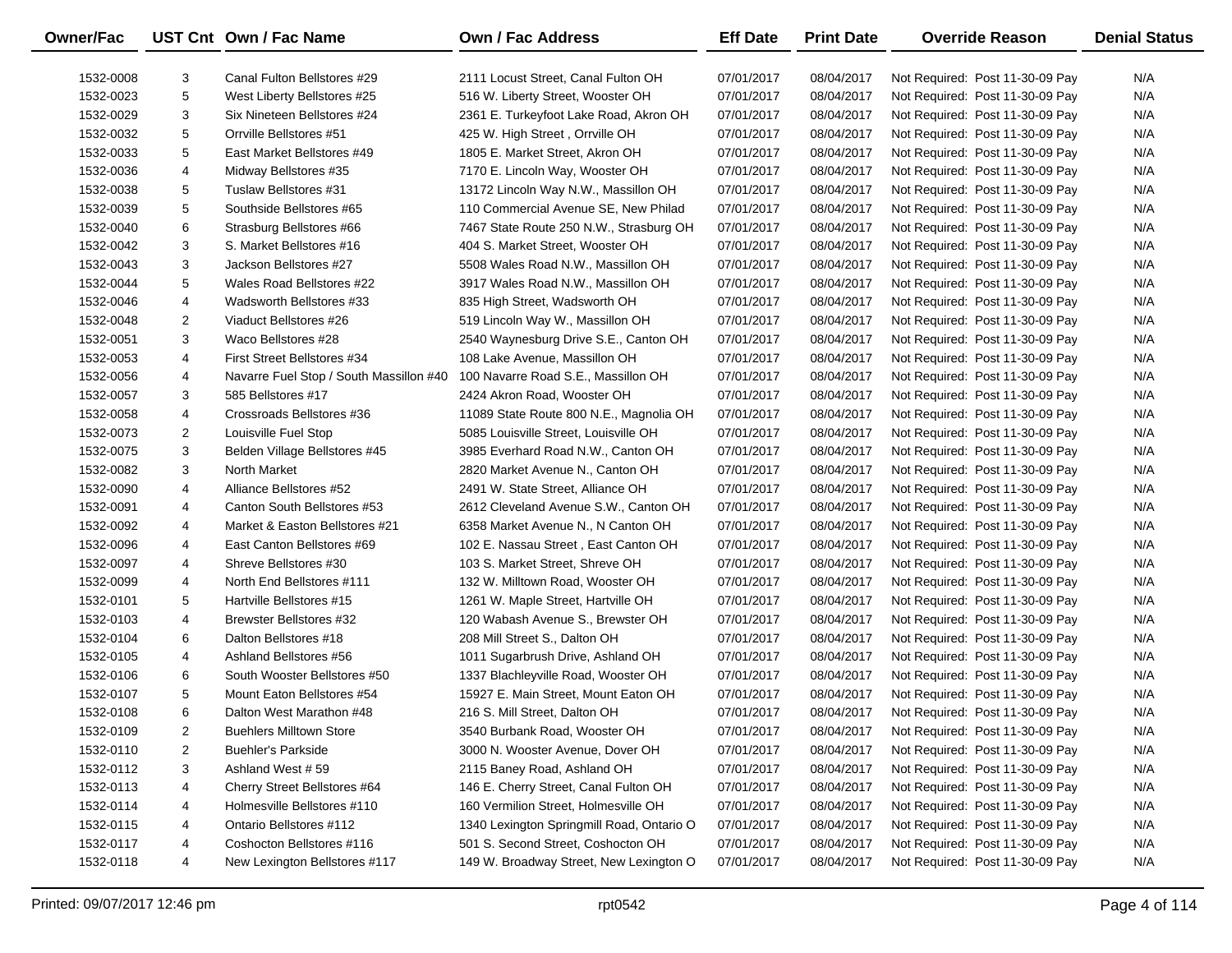| Owner/Fac |                | UST Cnt Own / Fac Name                                                      | <b>Own / Fac Address</b>                   | <b>Eff Date</b>          | <b>Print Date</b> | <b>Override Reason</b>          | <b>Denial Status</b> |
|-----------|----------------|-----------------------------------------------------------------------------|--------------------------------------------|--------------------------|-------------------|---------------------------------|----------------------|
| 1532-0119 | 4              | Millersburg West Bellstores #114                                            | 8490 State Route 39, Millersburg OH        | 07/01/2017               | 08/04/2017        | Not Required: Post 11-30-09 Pay | N/A                  |
| 1532-0120 | 5              | Triway Bellstores #120                                                      | 2240 Columbus Road, Wooster OH             | 07/01/2017               | 08/04/2017        | Not Required: Post 11-30-09 Pay | N/A                  |
| 1532-0121 | 4              | Fredericktown Bellstores #121                                               | 300 Sandusky Street W., Fredericktown O    | 07/01/2017               | 08/04/2017        | Not Required: Post 11-30-09 Pay | N/A                  |
| 1532-0122 | 3              | Fisher Road Bellstores #124                                                 | 5501 Fisher Road, Columbus OH              | 07/01/2017               | 08/04/2017        | Not Required: Post 11-30-09 Pay | N/A                  |
| 1532-0123 | 3              | Cleveland Ave Bellstores #122                                               | 3812 Cleveland Avenue N.W., Canton OH      | 07/01/2017               | 08/04/2017        | Not Required: Post 11-30-09 Pay | N/A                  |
| 1532-0124 | 4              | Beal Avenue Bellstore #131                                                  | 1530 Beall Avenue, Wooster OH              | 07/01/2017               | 08/04/2017        | Not Required: Post 11-30-09 Pay | N/A                  |
| 1532-0125 | 4              | Sawmill Road Bellstores #123                                                | 7200 Sawmill Road, Columbus OH             | 07/01/2017               | 08/04/2017        | Not Required: Post 11-30-09 Pay | N/A                  |
| 1532-0126 | 4              | Dover North Bellstores #133                                                 | 201 W. Ohio Avenue, Dover OH               | 07/01/2017               | 08/04/2017        | Not Required: Post 11-30-09 Pay | N/A                  |
| 1532-0128 | 5              | Millersburg South Bellstores #136                                           | 1129 South Washington, Millersburg OH      | 07/01/2017               | 08/04/2017        | Not Required: Post 11-30-09 Pay | N/A                  |
| 1532-0130 | 4              | Walnut Creek Bellstores #142                                                | 2894 State Route 39, Walnut Creek OH       | 07/01/2017               | 08/04/2017        | Not Required: Post 11-30-09 Pay | N/A                  |
| 1532-0131 | $\overline{2}$ | Stone Creek Bellstores #141                                                 | 112 S. Bridge Street S.W., Stone Creek O   | 07/01/2017               | 08/04/2017        | Not Required: Post 11-30-09 Pay | N/A                  |
| 1532-0132 | 4              | Bolivar Bellstores #140                                                     | 450 Canal Street SE, Bolivar OH            | 07/01/2017               | 08/04/2017        | Not Required: Post 11-30-09 Pay | N/A                  |
| 1532-0133 | 6              | Findlay Bellstores #145                                                     | 1215 West Main Cross Street, Findlay OH    | 07/01/2017               | 08/04/2017        | Not Required: Post 11-30-09 Pay | N/A                  |
| 1532-0134 | 5              | Berlin Bellstores #138                                                      | 4716 State Route 39, Millersburg OH        | 07/01/2017               | 08/04/2017        | Not Required: Post 11-30-09 Pay | N/A                  |
| 1532-0135 | 5              | Hills & Dales Bellstore #147                                                | 8015 Hills & Dales Rd NW, Massillon OH     | 07/01/2017               | 08/04/2017        | Not Required: Post 11-30-09 Pay | N/A                  |
| 1532-0136 | 5              | <b>Malvern Bellstores</b>                                                   | 7397 Canton Road, Malvern OH               | 07/01/2017               | 08/04/2017        | Not Required: Post 11-30-09 Pay | N/A                  |
| 1532-0137 | 5              | Hayesville Bellstores                                                       | 706 Twp Road 1904, Ashland OH              | 07/01/2017               | 08/04/2017        | Not Required: Post 11-30-09 Pay | N/A                  |
| 1554-0001 | $\overline{2}$ | Cantini Inc                                                                 | 3459 S Main St, Rock Creek OH              | 07/01/2017               | 09/01/2017        | Not Required: Post 11-30-09 Pay | N/A                  |
| 1600-0002 | 3              | Cargill Deicing Technology                                                  | 2400 Ships Channel, Cleveland OH           | 07/01/2017               | 09/01/2017        | Not Required: Post 11-30-09 Pay | N/A                  |
| 1612-0001 | 3              | <b>Cliff Towers Marathon</b>                                                | 18100 Sloane Avenue, Lakewood OH           | 07/01/2017               | 09/01/2017        | Not Required: Post 11-30-09 Pay | N/A                  |
| 1621-0001 | 3              | Steve's Carry Out                                                           | 10085 SH 108, Wauseon OH                   | 07/01/2017               | 08/04/2017        | Not Required: Post 11-30-09 Pay | N/A                  |
| 1674-0002 | $\overline{2}$ | Carson Petroleum Co Bulk                                                    | 108 W. Main Street, Hopedale OH            | 07/01/2017               | 07/07/2017        | Not Required: Post 11-30-09 Pay | N/A                  |
| 1674-0009 | 3              | <b>Lansing Service Station</b>                                              | 54568 National Rd, Lansing OH              | 07/01/2017               | 07/07/2017        | Not Required: Post 11-30-09 Pay | N/A                  |
| 1685-0004 | $\mathbf{1}$   | <b>Research Institute</b>                                                   | 2103 Cornell Road, Cleveland OH            | 07/01/2017               | 08/18/2017        | Not Required: Post 11-30-09 Pay | N/A                  |
| 1690-0001 | $\mathbf{1}$   | <b>Cassens Transport Company</b>                                            | 24777 Honda Parkway, Marysville OH         | 07/01/2017               | 08/04/2017        | Not Required: Post 11-30-09 Pay | N/A                  |
| 1690-0003 | 3              | <b>Cassens Transport Company</b>                                            | 633 Matzinger Road, Toledo OH              | 07/01/2017               | 08/04/2017        | Not Required: Post 11-30-09 Pay | N/A                  |
| 1694-0001 | $\overline{2}$ | Hartzell Hardwoods Inc.                                                     | 1025 S. Roosevelt Avenue, Piqua OH         | 07/01/2017               | 09/01/2017        | Not Required: Post 11-30-09 Pay | N/A                  |
| 1713-0002 | $\mathbf{1}$   | <b>Cedarville University</b>                                                | 2840 Cedarville Yellow Springs Road, Ced   | 07/01/2017               | 08/18/2017        | Not Required: Post 11-30-09 Pay | N/A                  |
| 1728-0001 | $\overline{2}$ | Center Heights Service Inc                                                  | 3884 Warrensville Center, Warrensville Hts | 07/03/2017               | 09/01/2017        | Not Required: Post 11-30-09 Pay | N/A                  |
| 1729-0001 | $\overline{2}$ | Center Oil Co                                                               | 3769 Center Rd, Brunswick OH               | 07/01/2017               | 08/04/2017        | Not Required: Post 11-30-09 Pay | N/A                  |
| 1733-0002 | $\overline{2}$ | <b>Transportation Department</b>                                            | 10256 Sheehan Road, Centerville OH         | 07/01/2017               | 07/07/2017        | Not Required: Post 11-30-09 Pay | N/A                  |
| 1739-0001 | $\overline{2}$ | Central Cadillac Co                                                         | 2801 Carnegie Ave, Cleveland OH            | 07/01/2017               | 09/01/2017        | Not Required: Post 11-30-09 Pay | N/A                  |
| 1750-0001 | $\mathbf{1}$   | Central Mutual Insurance Company                                            | 800 S. Washington Street, Van Wert OH      | 07/01/2017               | 07/07/2017        | Not Required: Post 11-30-09 Pay | N/A                  |
| 1757-0001 | 6              | <b>Central Ohio Transt Authority</b>                                        | 1600 McKinley Avenue, Columbus OH          | 07/01/2017               | 07/07/2017        | Not Required: Post 11-30-09 Pay | N/A                  |
| 1757-0002 | 6              | <b>Central Ohio Transit Authority</b>                                       | 1333 Fields Avenue, Columbus OH            | 07/01/2017               | 07/07/2017        | Not Required: Post 11-30-09 Pay | N/A                  |
| 1757-0003 | 2              | <b>Central Ohio Transit Authority</b>                                       | 1330 Fields Avenue, Columbus OH            | 07/01/2017               | 07/07/2017        | Not Required: Post 11-30-09 Pay | N/A                  |
| 1757-0004 | 1              | <b>CNG Fueling Facility</b>                                                 | 1438 McKinley Avenue, Columbus OH          | 07/01/2017               | 07/07/2017        | Not Required: Post 11-30-09 Pay | N/A                  |
| 1762-0011 | 1              | United Telephone Co. of Ohio dba Centu 204 Latin Street, Cortland OH        |                                            | 07/01/2017               | 07/24/2017        | Not Required: Post 11-30-09 Pay | N/A                  |
| 1762-0012 | 1              | United Telephone Co. of Ohio dba Centu 13474 Cygnet Road, Cygnet OH         |                                            | 07/01/2017               | 07/24/2017        | Not Required: Post 11-30-09 Pay | N/A                  |
| 1762-0013 | 1              | United Telephone Co. of Ohio dba Centu 415 Second Street, Defiance OH       |                                            | 07/01/2017               | 07/24/2017        | Not Required: Post 11-30-09 Pay | N/A                  |
| 1762-0014 | 1              |                                                                             |                                            |                          | 07/24/2017        | Not Required: Post 11-30-09 Pay |                      |
| 1762-0015 |                | United Telephone Co. of Ohio dba Centu 60 Eastern Road, Doylestown OH       |                                            | 07/01/2017<br>07/01/2017 | 07/24/2017        |                                 | N/A                  |
|           | 1              | United Telephone Co. of Ohio dba Centu 127 N. Main Street, Bellefontaine OH |                                            |                          |                   | Not Required: Post 11-30-09 Pay | N/A                  |
| 1762-0016 | $\mathbf{1}$   | United Telephone Co. of Ohio dba Centu 2303 State Route 88, Bristolville OH |                                            | 07/01/2017               | 07/24/2017        | Not Required: Post 11-30-09 Pay | N/A                  |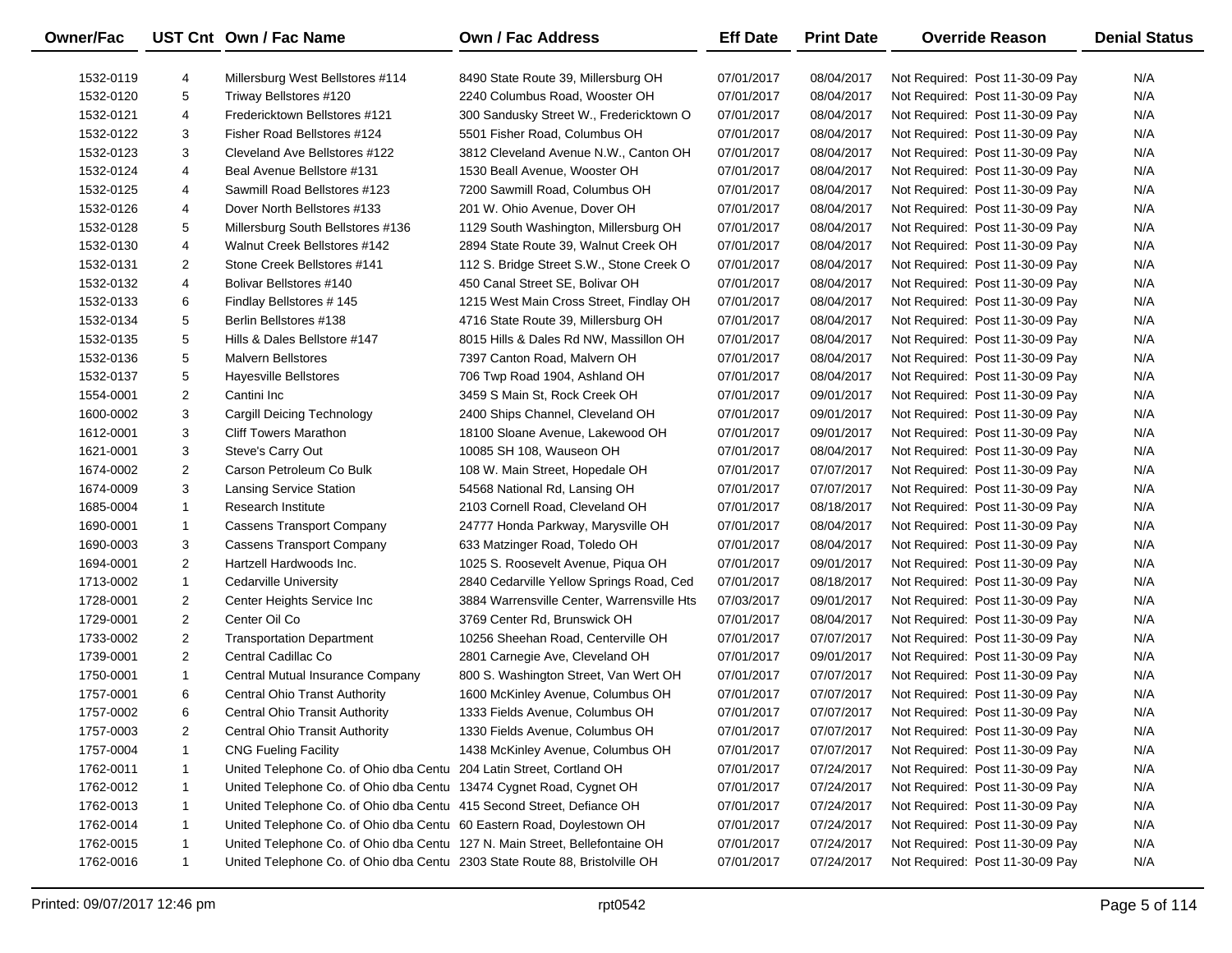| Owner/Fac |                | UST Cnt Own / Fac Name                                                       | <b>Own / Fac Address</b>                                                       | <b>Eff Date</b> | <b>Print Date</b> | <b>Override Reason</b>          | <b>Denial Status</b> |
|-----------|----------------|------------------------------------------------------------------------------|--------------------------------------------------------------------------------|-----------------|-------------------|---------------------------------|----------------------|
| 1762-0017 | 1              | United Telephone Co. of Ohio dba Centu 123 S. Walnut Street, Bucyrus OH      |                                                                                | 07/01/2017      | 07/24/2017        | Not Required: Post 11-30-09 Pay | N/A                  |
| 1762-0018 | $\mathbf{1}$   |                                                                              | United Telephone Co. of Ohio dba Centu 4529 Mahoning Avenue N.W., Warren OH    | 07/01/2017      | 07/24/2017        | Not Required: Post 11-30-09 Pay | N/A                  |
| 1762-0019 | $\mathbf{1}$   | United Telephone Co. of Ohio dba Centu 715 E. Main Street, Elida OH          |                                                                                | 07/01/2017      | 07/24/2017        | Not Required: Post 11-30-09 Pay | N/A                  |
| 1762-0020 | $\mathbf{1}$   | United Telephone Co. of Ohio dba Centu 2169 Elm Road N.E., Warren OH         |                                                                                | 07/01/2017      | 07/24/2017        | Not Required: Post 11-30-09 Pay | N/A                  |
| 1762-0021 | $\mathbf{1}$   |                                                                              | United Telephone Co. of Ohio dba Centu 10 N. Pleasant Street, Fredericktown OH | 07/01/2017      | 07/24/2017        | Not Required: Post 11-30-09 Pay | N/A                  |
| 1762-0022 | $\mathbf{1}$   | United Telephone Co. of Ohio dba Centu 200 S. Broadway Street, Greenville OH |                                                                                | 07/01/2017      | 07/24/2017        | Not Required: Post 11-30-09 Pay | N/A                  |
| 1762-0023 | $\mathbf{1}$   | United Telephone Co. of Ohio dba Centu 135 Niles Cortland Road, Howland OH   |                                                                                | 07/01/2017      | 07/24/2017        | Not Required: Post 11-30-09 Pay | N/A                  |
| 1762-0024 | $\mathbf{1}$   | United Telephone Co. of Ohio dba Centu 103 S. Main Street, Johnstown OH      |                                                                                | 07/01/2017      | 07/24/2017        | Not Required: Post 11-30-09 Pay | N/A                  |
| 1762-0025 | $\mathbf{1}$   |                                                                              | United Telephone Co. of Ohio dba Centu 323 Grandview Boulevard, Lake Milton OH | 07/01/2017      | 07/24/2017        | Not Required: Post 11-30-09 Pay | N/A                  |
| 1762-0026 | $\mathbf{1}$   | United Telephone Co. of Ohio dba Centu 20 N. Mechanic Street, Lebanon OH     |                                                                                | 07/01/2017      | 07/24/2017        | Not Required: Post 11-30-09 Pay | N/A                  |
| 1762-0027 | $\mathbf{1}$   | United Telephone Co. of Ohio dba Centu 20 Frederick Street, Lexington OH     |                                                                                | 07/01/2017      | 07/24/2017        | Not Required: Post 11-30-09 Pay | N/A                  |
| 1762-0028 | $\mathbf{1}$   | United Telephone Co. of Ohio dba Centu 122 S. Elizabeth Street, Lima OH      |                                                                                | 07/01/2017      | 07/24/2017        | Not Required: Post 11-30-09 Pay | N/A                  |
| 1762-0029 | $\mathbf{1}$   | United Telephone Co. of Ohio dba Centu 50 S. Main Street, Marengo OH         |                                                                                | 07/01/2017      | 07/24/2017        | Not Required: Post 11-30-09 Pay | N/A                  |
| 1762-0030 | $\mathbf{1}$   | United Telephone Co. of Ohio dba Centu 322 W. Main Street, Mason OH          |                                                                                | 07/01/2017      | 07/24/2017        | Not Required: Post 11-30-09 Pay | N/A                  |
| 1762-0031 | $\mathbf{1}$   |                                                                              | United Telephone Co. of Ohio dba Centu 15 E. Gambier Street, Mount Vernon OH   | 07/01/2017      | 07/24/2017        | Not Required: Post 11-30-09 Pay | N/A                  |
| 1762-0032 | $\mathbf{1}$   | United Telephone Co. of Ohio dba Centu 115 N. Plum Street, Marysville OH     |                                                                                | 07/01/2017      | 07/24/2017        | Not Required: Post 11-30-09 Pay | N/A                  |
| 1762-0033 | $\mathbf{1}$   |                                                                              | United Telephone Co. of Ohio dba Centu Rear 2031 Park Avenue W., Mansfield OH  | 07/01/2017      | 07/24/2017        | Not Required: Post 11-30-09 Pay | N/A                  |
| 1762-0034 | $\mathbf{1}$   | United Telephone Co. of Ohio dba Centu 25 S. Mulberry Street, Mansfield OH   |                                                                                | 07/01/2017      | 07/24/2017        | Not Required: Post 11-30-09 Pay | N/A                  |
| 1762-0035 | $\mathbf{1}$   | United Telephone Co. of Ohio dba Centu 654 E. Miltown Road, Madisonburg OH   |                                                                                | 07/01/2017      | 07/24/2017        | Not Required: Post 11-30-09 Pay | N/A                  |
| 1762-0036 | $\mathbf{1}$   | United Telephone Co. of Ohio dba Centu 15 S. Center Street, Newton Falls OH  |                                                                                | 07/01/2017      | 07/24/2017        | Not Required: Post 11-30-09 Pay | N/A                  |
| 1762-0037 | $\mathbf{1}$   | United Telephone Co. of Ohio dba Centu 1140 Oak Knoll S.E., Warren OH        |                                                                                | 07/01/2017      | 07/24/2017        | Not Required: Post 11-30-09 Pay | N/A                  |
| 1762-0038 | $\mathbf{1}$   | United Telephone Co. of Ohio dba Centu 10 E. Walnut Street, Pataskala OH     |                                                                                | 07/01/2017      | 07/24/2017        | Not Required: Post 11-30-09 Pay | N/A                  |
| 1762-0039 | $\mathbf{1}$   | United Telephone Co. of Ohio dba Centu 125 N. Main Street, Sidney OH         |                                                                                | 07/01/2017      | 07/24/2017        | Not Required: Post 11-30-09 Pay | N/A                  |
| 1762-0040 | $\mathbf{1}$   | United Telephone Co. of Ohio dba Centu 1107 State Route 430, Mansfield OH    |                                                                                | 07/01/2017      | 07/24/2017        | Not Required: Post 11-30-09 Pay | N/A                  |
| 1762-0041 | $\mathbf{1}$   | United Telephone Co. of Ohio dba Centu 67 E. Grandville Street, Sunbury OH   |                                                                                | 07/01/2017      | 07/24/2017        | Not Required: Post 11-30-09 Pay | N/A                  |
| 1762-0042 | $\mathbf{1}$   | United Telephone Co. of Ohio dba Centu 123 Lincoln Street, Swanton OH        |                                                                                | 07/01/2017      | 07/24/2017        | Not Required: Post 11-30-09 Pay | N/A                  |
| 1762-0043 | $\mathbf{1}$   | United Telephone Co. of Ohio dba Centu 112 N. Market Street, Van Wert OH     |                                                                                | 07/01/2017      | 07/24/2017        | Not Required: Post 11-30-09 Pay | N/A                  |
| 1762-0044 | $\mathbf{1}$   | United Telephone Co. of Ohio dba Centu 300 W. Grand Street, Versailles OH    |                                                                                | 07/01/2017      | 07/24/2017        | Not Required: Post 11-30-09 Pay | N/A                  |
| 1762-0045 | $\mathbf{1}$   | United Telephone Co. of Ohio dba Centu 220 S. Park Avenue, Warren OH         |                                                                                | 07/01/2017      | 07/24/2017        | Not Required: Post 11-30-09 Pay | N/A                  |
| 1762-0046 | $\mathbf{1}$   | United Telephone Co. of Ohio dba Centu 763 Lexington Avenue, Mansfield OH    |                                                                                | 07/01/2017      | 07/24/2017        | Not Required: Post 11-30-09 Pay | N/A                  |
| 1762-0047 | $\mathbf{1}$   | United Telephone Co. of Ohio dba Centu 10 Water Street, Shelby OH            |                                                                                | 07/01/2017      | 07/24/2017        | Not Required: Post 11-30-09 Pay | N/A                  |
| 1762-0048 | $\mathbf{1}$   | United Telephone Co. of Ohio dba Centu 14820 Ovitt Road, Waterville OH       |                                                                                | 07/01/2017      | 07/24/2017        | Not Required: Post 11-30-09 Pay | N/A                  |
| 1762-0049 | $\mathbf{1}$   | United Telephone Co. of Ohio dba Centu 114 E. Elm Street, Wauseon OH         |                                                                                | 07/01/2017      | 07/24/2017        | Not Required: Post 11-30-09 Pay | N/A                  |
| 1762-0050 | $\mathbf{1}$   | United Telephone Co. of Ohio dba Centu 224 E. Liberty Street, Wooster OH     |                                                                                | 07/01/2017      | 07/24/2017        | Not Required: Post 11-30-09 Pay | N/A                  |
| 1762-0051 | $\mathbf{1}$   | United Telephone Co. of Ohio dba Centu 4293 Fort Amanda Road, Lima OH        |                                                                                | 07/01/2017      | 07/24/2017        | Not Required: Post 11-30-09 Pay | N/A                  |
| 1762-0052 | 1              | United Telephone Co. of Ohio dba Centu 1317 Hills Miller Road, Delaware OH   |                                                                                | 07/01/2017      | 07/24/2017        | Not Required: Post 11-30-09 Pay | N/A                  |
| 1762-0053 | 1              | United Telephone Co. of Ohio dba Centu 255 N. Canal Street, Delphos OH       |                                                                                | 07/01/2017      | 07/24/2017        | Not Required: Post 11-30-09 Pay | N/A                  |
| 1764-0001 | $\overline{2}$ | Central Allied Enterp Inc                                                    | 3015 Columbus Rd NE, Canton OH                                                 | 07/01/2017      | 07/07/2017        | Not Required: Post 11-30-09 Pay | N/A                  |
| 1770-0001 | 1              | Century Motors of Columbus - Acura                                           | 4340 Dublin Granville Road, Dublin OH                                          | 07/01/2017      | 07/07/2017        | Not Required: Post 11-30-09 Pay | N/A                  |
| 1781-0001 | $\overline{2}$ | Champaign County Engineer                                                    | 428 Beech St, Urbana OH                                                        | 07/01/2017      | 07/07/2017        | Not Required: Post 11-30-09 Pay | N/A                  |
| 1796-0001 | $\overline{2}$ | Chardon Local Sch Transport                                                  | 355 Maple Avenue, Chardon OH                                                   | 07/01/2017      | 08/04/2017        | Not Required: Post 11-30-09 Pay | N/A                  |
| 1798-0001 | $\overline{7}$ | Chardon Oil Co. Inc.                                                         | 1590 W. Jackson Street, Painesville OH                                         | 07/01/2017      | 07/07/2017        | Not Required: Post 11-30-09 Pay | N/A                  |
| 1798-0002 | 6              | Chardon Oil Co. Inc.                                                         | 420 Water Street, Chardon OH                                                   | 07/01/2017      | 07/07/2017        | Not Required: Post 11-30-09 Pay | N/A                  |

 $\overline{\phantom{0}}$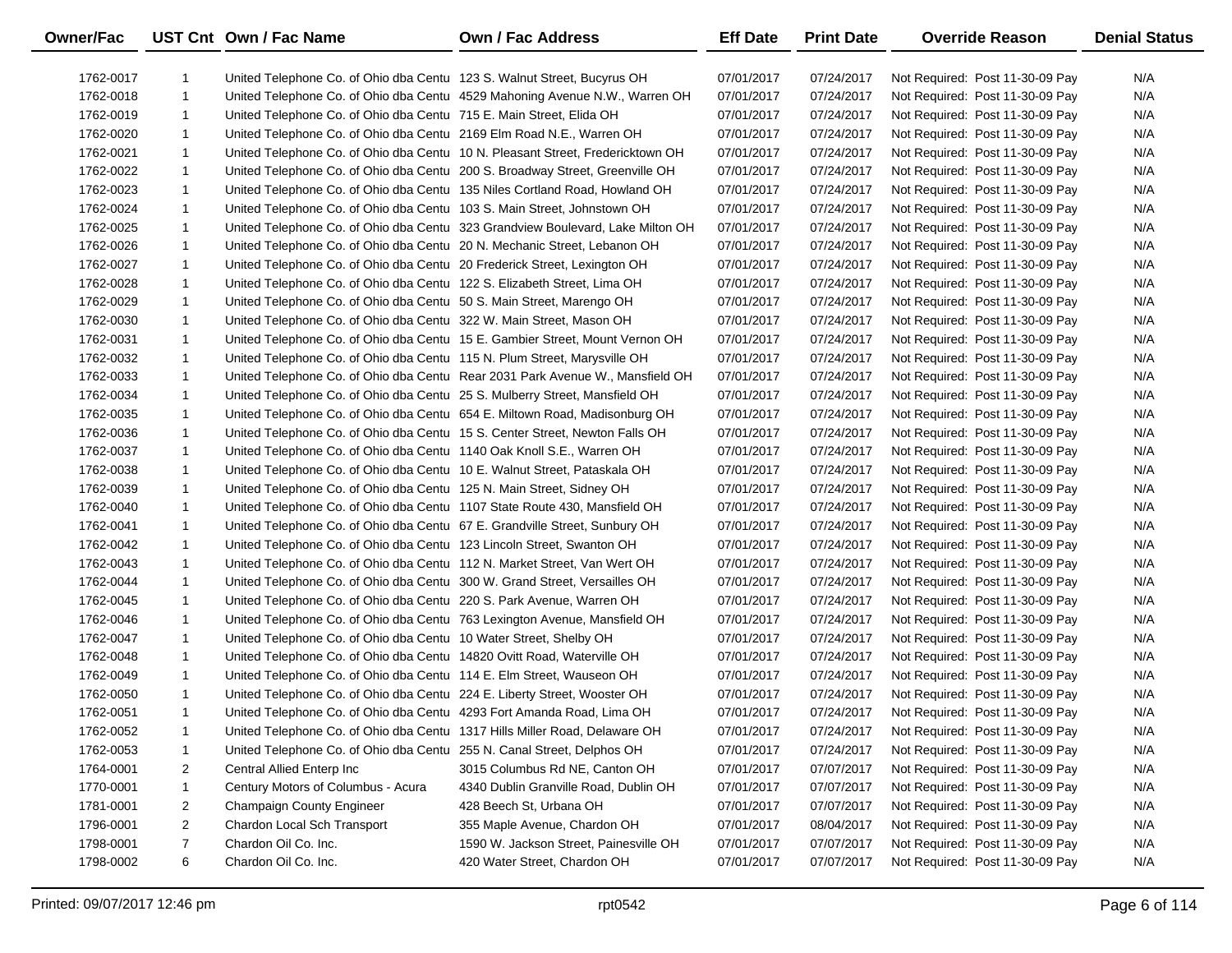| Owner/Fac |                | UST Cnt Own / Fac Name                  | <b>Own / Fac Address</b>                 | <b>Eff Date</b> | <b>Print Date</b> | <b>Override Reason</b>          | <b>Denial Status</b> |
|-----------|----------------|-----------------------------------------|------------------------------------------|-----------------|-------------------|---------------------------------|----------------------|
| 1806-0001 | 4              | <b>B</b> E Pizza                        | 18992 Main Street, Broadway OH           | 07/01/2017      | 07/07/2017        | Not Required: Post 11-30-09 Pay | N/A                  |
| 1806-0002 | 2              | Raceway Mini-Mart Inc                   | 9039 Larue Prospect Rd, Larue OH         | 07/01/2017      | 07/07/2017        | Not Required: Post 11-30-09 Pay | N/A                  |
| 1815-0001 | $\overline{2}$ | <b>Bellbrook Fire Dept</b>              | 4254 W Franklin St, Bellbrook OH         | 07/01/2017      | 07/24/2017        | Not Required: Post 11-30-09 Pay | N/A                  |
| 1816-0001 | 6              | <b>Bootsies Carryout Serv</b>           | 155 W Columbus St, Lithopolis OH         | 07/01/2017      | 08/18/2017        | Not Required: Post 11-30-09 Pay | N/A                  |
| 1831-0001 | 3              | Care Auto Svc Inc                       | 3525 Lost Nation Rd, Willoughby OH       | 07/01/2017      | 08/18/2017        | Not Required: Post 11-30-09 Pay | N/A                  |
| 1873-0001 | $\mathbf{1}$   | Chesapeake Board Of Educa               | 10183 City Rd 1, Chesapeake OH           | 07/01/2017      | 07/07/2017        | Not Required: Post 11-30-09 Pay | N/A                  |
| 1880-0001 | $\overline{2}$ | <b>Chester Township Road Department</b> | 8558 Parkside Drive, Chesterland OH      | 07/01/2017      | 07/24/2017        | Not Required: Post 11-30-09 Pay | N/A                  |
| 1893-0001 | $\mathbf{1}$   | Chillicothe Tele Co                     | 68 E. Main Street, Chillicothe OH        | 07/03/2017      | 09/01/2017        | Not Required: Post 11-30-09 Pay | N/A                  |
| 1893-0002 | $\overline{2}$ | Chillicothe Tele Co                     | 861 Orange St, Chillicothe OH            | 07/03/2017      | 09/01/2017        | Not Required: Post 11-30-09 Pay | N/A                  |
| 1903-0001 | 3              | Finney Bros Inc                         | 11061 SR 39, Millersburg OH              | 07/01/2017      | 08/04/2017        | Not Required: Post 11-30-09 Pay | N/A                  |
| 1956-0017 | $\mathbf{1}$   | Columbus Terminal                       | 6433 Cosgray Road, Dublin OH             | 07/01/2017      | 07/24/2017        | Not Required: Post 11-30-09 Pay | N/A                  |
| 1956-0018 | $\mathbf{1}$   | Tallmadge Terminal                      | 1595 Southeast Ave, Tallmadge OH         | 07/01/2017      | 07/24/2017        | Not Required: Post 11-30-09 Pay | N/A                  |
| 1956-0020 | $\overline{2}$ | Toledo Terminal                         | 1840 Otter Creek Rd, Oregon OH           | 07/01/2017      | 07/24/2017        | Not Required: Post 11-30-09 Pay | N/A                  |
| 1956-0021 | $\overline{2}$ | Dayton Terminal                         | 1800 Farr Dr, Dayton OH                  | 07/01/2017      | 07/24/2017        | Not Required: Post 11-30-09 Pay | N/A                  |
| 1967-0014 | 5              | Central Serv Motor Eq                   | 850 E. Market Street, Akron OH           | 07/01/2017      | 08/18/2017        | Not Required: Post 11-30-09 Pay | N/A                  |
| 1967-0039 | 3              | Akron Fulton Airport                    | 1600 Triplett Blvd, Akron OH             | 07/01/2017      | 08/18/2017        | Not Required: Post 11-30-09 Pay | N/A                  |
| 1972-0006 | 4              | <b>Street Division</b>                  | 310 W. 12th Street, Ashland OH           | 07/01/2017      | 08/04/2017        | Not Required: Post 11-30-09 Pay | N/A                  |
| 1972-0008 | $\mathbf{1}$   | City Wastewater Treatment Plan          | 865 US Route 42, Ashland OH              | 07/01/2017      | 08/04/2017        | Not Required: Post 11-30-09 Pay | N/A                  |
| 1976-0001 | $\overline{2}$ | City of Avon Lake Service Department    | 750 Avon Belden Road, Avon Lake OH       | 07/01/2017      | 07/07/2017        | Not Required: Post 11-30-09 Pay | N/A                  |
| 1978-0007 | $\mathbf{1}$   | <b>Barberton Pump Station</b>           | 60 Snyder Avenue, Barberton OH           | 07/01/2017      | 07/24/2017        | Not Required: Post 11-30-09 Pay | N/A                  |
| 1978-0008 | $\mathbf{1}$   | <b>Barberton Waste Treatment</b>        | 5087 S. Van Buren Avenue, Barberton OH   | 07/01/2017      | 07/24/2017        | Not Required: Post 11-30-09 Pay | N/A                  |
| 1979-0001 | 4              | Bay Village Service Center              | 31300 Naigle Road, Bay Village OH        | 07/01/2017      | 07/07/2017        | Not Required: Post 11-30-09 Pay | N/A                  |
| 1979-0004 | $\mathbf{1}$   | Huntington Pump Station                 | 431 Longbeach Parkway, Bay Village OH    | 07/01/2017      | 07/07/2017        | Not Required: Post 11-30-09 Pay | N/A                  |
| 1980-0001 | $\overline{2}$ | City Of Bedford/Svc Garage              | 100 Solon Rd, Bedford OH                 | 07/01/2017      | 08/04/2017        | Not Required: Post 11-30-09 Pay | N/A                  |
| 1981-0002 | $\overline{2}$ | Service Department City                 | 25401 Solon Road, Bedford Heights OH     | 07/01/2017      | 08/04/2017        | Not Required: Post 11-30-09 Pay | N/A                  |
| 1986-0001 | $\overline{2}$ | <b>Brecksville Ser Garage</b>           | 9023 Brecksville Rd Rear, Brecksville OH | 07/01/2017      | 08/04/2017        | Not Required: Post 11-30-09 Pay | N/A                  |
| 1986-0005 | $\mathbf{1}$   | <b>Brecksville Service Facility</b>     | 6916 Stadium Drive, Brecksville OH       | 07/01/2017      | 08/04/2017        | Not Required: Post 11-30-09 Pay | N/A                  |
| 1992-0001 | $\mathbf{1}$   | City Of Bryan Street Dept               | 330 Town Line Rd, Bryan OH               | 07/01/2017      | 07/07/2017        | Not Required: Post 11-30-09 Pay | N/A                  |
| 1992-0002 | $\mathbf{1}$   | City Of Bryan/Wastewater Tr             | 15443 Ct Rd 15/C, Bryan OH               | 07/01/2017      | 07/07/2017        | Not Required: Post 11-30-09 Pay | N/A                  |
| 1992-0003 | $\overline{2}$ | City Of Bryan Light and Water           | 841 E Edgerton St, Bryan OH              | 07/01/2017      | 07/07/2017        | Not Required: Post 11-30-09 Pay | N/A                  |
| 1992-0004 | $\mathbf{1}$   | City Of Bryan-Maintenance Gar           | 301 S Emmett Street, Bryan OH            | 07/01/2017      | 07/07/2017        | Not Required: Post 11-30-09 Pay | N/A                  |
| 1995-0001 | 3              | <b>Motor Vehicle Division</b>           | 2436 30th Street NE, Canton OH           | 07/01/2017      | 08/04/2017        | Not Required: Post 11-30-09 Pay | N/A                  |
| 1995-0002 | 3              | <b>Water Pollution Control Ctr</b>      | 3530 Central Avenue SE, Canton OH        | 07/01/2017      | 08/04/2017        | Not Required: Post 11-30-09 Pay | N/A                  |
| 1995-0006 | $\overline{2}$ | Traffic Eng. Paint Post Sign            | 2506 Cleveland Ave, Canton OH            | 07/01/2017      | 08/04/2017        | Not Required: Post 11-30-09 Pay | N/A                  |
| 1995-0007 | $\mathbf{1}$   | Sugarcreek Water Treatment Plant        | 4622 SR 212 NW, Strasburg OH             | 07/01/2017      | 08/04/2017        | Not Required: Post 11-30-09 Pay | N/A                  |
| 1997-0001 | 2              | <b>Cheviot Municipal Building</b>       | 3814 Harrison Avenue, Cheviot OH         | 07/01/2017      | 07/07/2017        | Not Required: Post 11-30-09 Pay | N/A                  |
| 1997-0002 | 2              | <b>Cheviot Municipal Garage</b>         | 3729 Robb Avenue Rear, Cheviot OH        | 07/01/2017      | 07/07/2017        | Not Required: Post 11-30-09 Pay | N/A                  |
| 1999-0001 | 3              | <b>Chillicothe Wastewater</b>           | 405 Environmental Way, Chillicothe OH    | 07/01/2017      | 07/07/2017        | Not Required: Post 11-30-09 Pay | N/A                  |
| 2012-0006 | 2              | <b>Trash Collection - Refuse</b>        | 1550 Georgesville Road, Columbus OH      | 07/01/2017      | 08/04/2017        | Not Required: Post 11-30-09 Pay | N/A                  |
| 2012-0017 | 2              | Jackson Pike - Wastewater Treatment Pl  | 2104 Jackson Pike, Columbus OH           | 07/01/2017      | 08/04/2017        | Not Required: Post 11-30-09 Pay | N/A                  |
| 2012-0023 | 2              | Fire Station 1                          | 300 N. 4th Street, Columbus OH           | 07/01/2017      | 08/04/2017        | Not Required: Post 11-30-09 Pay | N/A                  |
| 2012-0030 | $\mathbf{1}$   | Fire Station 30                         | 3555 Fishinger Road, Columbus OH         | 07/01/2017      | 08/04/2017        | Not Required: Post 11-30-09 Pay | N/A                  |
| 2012-0034 | $\overline{2}$ | <b>Refuse Collection Division</b>       | 4260 Morse Road, Columbus OH             | 07/01/2017      | 08/04/2017        | Not Required: Post 11-30-09 Pay | N/A                  |

 $\overline{\phantom{0}}$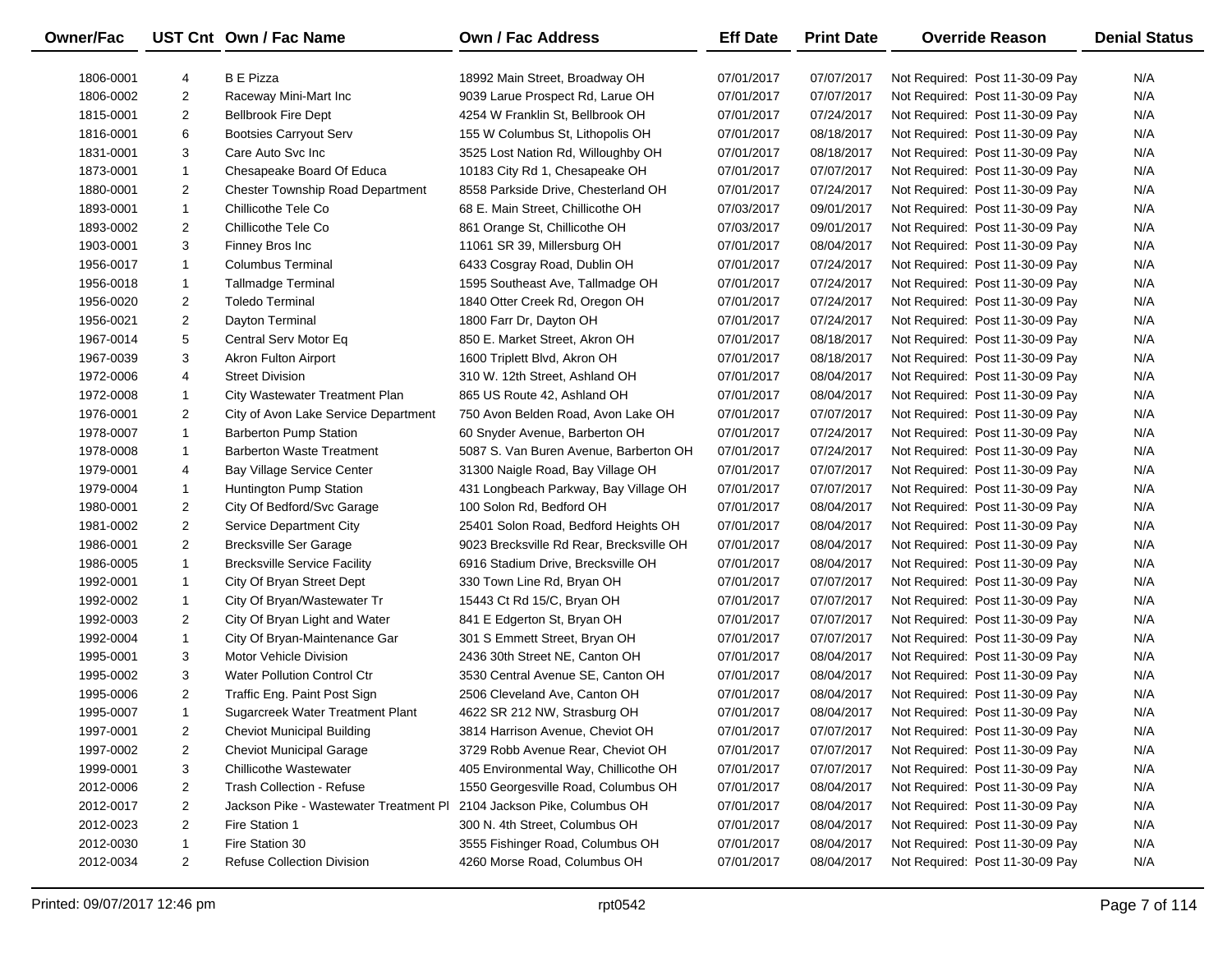| Owner/Fac |                | UST Cnt Own / Fac Name                  | Own / Fac Address                        | <b>Eff Date</b> | <b>Print Date</b> | <b>Override Reason</b>          | <b>Denial Status</b> |
|-----------|----------------|-----------------------------------------|------------------------------------------|-----------------|-------------------|---------------------------------|----------------------|
| 2012-0039 | 1              | Fire Station 29                         | 5151 Little Turtle Way, Columbus OH      | 07/01/2017      | 08/04/2017        | Not Required: Post 11-30-09 Pay | N/A                  |
| 2012-0040 | $\mathbf{1}$   | Fire Station 31                         | 5305 Alkire Drive, Columbus OH           | 07/01/2017      | 08/04/2017        | Not Required: Post 11-30-09 Pay | N/A                  |
| 2012-0055 | 6              | <b>Water Services Center</b>            | 910 Dublin Road, Columbus OH             | 07/01/2017      | 08/04/2017        | Not Required: Post 11-30-09 Pay | N/A                  |
| 2012-0073 | $\overline{2}$ | Fairwood Avenue Maintenance             | 1250 Fairwood Avenue, Columbus OH        | 07/01/2017      | 08/04/2017        | Not Required: Post 11-30-09 Pay | N/A                  |
| 2012-0076 | 4              | Fleet Management Service Station        | 4211 Groves Road, Columbus OH            | 07/01/2017      | 08/04/2017        | Not Required: Post 11-30-09 Pay | N/A                  |
| 2016-0001 | 4              | Cuyahoga Falls Service Center           | 2560 Bailey Road, Cuyahoga Falls OH      | 07/01/2017      | 09/01/2017        | Not Required: Post 11-30-09 Pay | N/A                  |
| 2022-0002 | $\overline{2}$ | City Of Defiance Wtr Pol Ct             | 26273 Route 6 281 East, Defiance OH      | 07/01/2017      | 07/24/2017        | Not Required: Post 11-30-09 Pay | N/A                  |
| 2023-0003 | $\overline{2}$ | Delaware Municipal Airport              | 1075 Pittsburgh Dr, Delaware OH          | 07/01/2017      | 08/04/2017        | Not Required: Post 11-30-09 Pay | N/A                  |
| 2028-0001 | $\overline{2}$ | Eaton Wastewater Plant                  | 901 S. Barron Street, Eaton OH           | 07/01/2017      | 07/07/2017        | Not Required: Post 11-30-09 Pay | N/A                  |
| 2029-0005 | 3              | <b>Elyria Central Maintenance</b>       | 851 Garden Street, Elyria OH             | 07/01/2017      | 07/07/2017        | Not Required: Post 11-30-09 Pay | N/A                  |
| 2029-0006 | 3              | Elyria W W Pollution Contr              | 1194 Gulf Rd, Elyria OH                  | 07/01/2017      | 07/07/2017        | Not Required: Post 11-30-09 Pay | N/A                  |
| 2029-0007 | $\mathbf{1}$   | Elyria Water Works                      | 3628 W. Erie Avenue, Lorain OH           | 07/01/2017      | 07/07/2017        | Not Required: Post 11-30-09 Pay | N/A                  |
| 2031-0005 | $\mathbf{1}$   | Euclid Police Dept                      | 545 East 222nd St, Euclid OH             | 07/01/2017      | 07/07/2017        | Not Required: Post 11-30-09 Pay | N/A                  |
| 2031-0006 | $\overline{2}$ | <b>Euclid Municipal Service Garage</b>  | 25200 Lakeland Boulevard, Euclid OH      | 07/01/2017      | 07/07/2017        | Not Required: Post 11-30-09 Pay | N/A                  |
| 2032-0004 | 3              | <b>Municipal Garage</b>                 | 300 N Third St, Fairborn OH              | 07/01/2017      | 07/24/2017        | Not Required: Post 11-30-09 Pay | N/A                  |
| 2033-0002 | 3              | Fairlawn New Public Service Bldg        | 3300 Service Center Rd., Fairlawn OH     | 07/01/2017      | 08/18/2017        | Not Required: Post 11-30-09 Pay | N/A                  |
| 2034-0003 | $\mathbf{1}$   | <b>Water Treatment Plant</b>            | 110 N. Blanchard Street, Findlay OH      | 07/01/2017      | 07/24/2017        | Not Required: Post 11-30-09 Pay | N/A                  |
| 2034-0004 | 2              | <b>Findlay Airport</b>                  | 1615 Gray Street, Findlay OH             | 07/01/2017      | 07/24/2017        | Not Required: Post 11-30-09 Pay | N/A                  |
| 2039-0004 | $\overline{2}$ | Fostoria Metro Airport                  | 4495 N Seneca CR 25, Fostoria OH         | 07/01/2017      | 07/07/2017        | Not Required: Post 11-30-09 Pay | N/A                  |
| 2039-0007 | $\mathbf{1}$   | Fostoria Airport                        | 4497 County Road 25, Fostoria OH         | 07/01/2017      | 07/07/2017        | Not Required: Post 11-30-09 Pay | N/A                  |
| 2040-0001 | $\mathbf{1}$   | <b>Fremont Police Dept</b>              | 1141 W State St, Fremont OH              | 07/03/2017      | 09/01/2017        | Not Required: Post 11-30-09 Pay | N/A                  |
| 2040-0005 | $\mathbf{1}$   | <b>Water Treatment Plant</b>            | 1113 Tiffin St, Fremont OH               | 07/03/2017      | 09/01/2017        | Not Required: Post 11-30-09 Pay | N/A                  |
| 2040-0006 | $\overline{2}$ | City of Fremont Fueling Station         | 723 S. Front Street, Fremont OH          | 07/03/2017      | 09/01/2017        | Not Required: Post 11-30-09 Pay | N/A                  |
| 2045-0001 | 3              | City Hall                               | 5827 Highland Rd, Cty Highland Hts OH    | 07/01/2017      | 07/07/2017        | Not Required: Post 11-30-09 Pay | N/A                  |
| 2046-0002 | $\overline{2}$ | City of Hilliard Street Maintenance     | 3770 Municipal Way, Hilliard OH          | 07/01/2017      | 08/04/2017        | Not Required: Post 11-30-09 Pay | N/A                  |
| 2052-0001 | $\mathbf{1}$   | City of Kettering                       | 3600 Shroyer Road, Kettering OH          | 07/01/2017      | 08/18/2017        | Not Required: Post 11-30-09 Pay | N/A                  |
| 2052-0002 | 3              | City of Kettering                       | 1015 E. Dorothy Lane, Kettering OH       | 07/01/2017      | 08/18/2017        | Not Required: Post 11-30-09 Pay | N/A                  |
| 2056-0002 | $\overline{2}$ | City of Lima Water Treatment            | 1100 East Wayne Street, Lima OH          | 07/01/2017      | 07/24/2017        | Not Required: Post 11-30-09 Pay | N/A                  |
| 2056-0003 | $\mathbf{1}$   | City of Lima Wastewater Treat           | 1200 Fort Amanda Road, Lima OH           | 07/01/2017      | 07/24/2017        | Not Required: Post 11-30-09 Pay | N/A                  |
| 2056-0004 | $\overline{2}$ | <b>Central Services Building</b>        | 900 S. Collett Street, Lima OH           | 07/01/2017      | 07/24/2017        | Not Required: Post 11-30-09 Pay | N/A                  |
| 2058-0001 | $\mathbf{1}$   | Logan Wastewater Treatment Plant        | 875 S Norwood Ave, Logan OH              | 07/01/2017      | 07/07/2017        | Not Required: Post 11-30-09 Pay | N/A                  |
| 2061-0001 | $\overline{2}$ | City of Lyndhurst                       | 5301 Mayfield Road, Lyndhurst OH         | 07/01/2017      | 07/24/2017        | Not Required: Post 11-30-09 Pay | N/A                  |
| 2062-0004 | $\mathbf{1}$   | <b>Highway Maint Station District 5</b> | 948 Twinsburg Rd, Macedonia OH           | 07/01/2017      | 08/04/2017        | Not Required: Post 11-30-09 Pay | N/A                  |
| 2064-0001 | 3              | City of Maple Heights-Fuel              | 5501 Dunhan Road (rear), Maple Hts OH    | 07/01/2017      | 07/24/2017        | Not Required: Post 11-30-09 Pay | N/A                  |
| 2065-0006 | $\mathbf{1}$   | Marietta Harbor                         | Post & Butler Sts, Marietta OH           | 07/01/2017      | 07/24/2017        | Not Required: Post 11-30-09 Pay | N/A                  |
| 2067-0004 |                | <b>Marion City Garage</b>               | 960 W. Center Street, Marion OH          | 07/01/2017      | 07/07/2017        | Not Required: Post 11-30-09 Pay | N/A                  |
| 2067-0007 | 1              | <b>Marion Municipal</b>                 | 1530 Pole Lane Rd, Marion OH             | 07/01/2017      | 07/07/2017        | Not Required: Post 11-30-09 Pay | N/A                  |
| 2068-0004 | 1              | City of Maumee                          | 2728 Seventh Street, Maumee OH           | 07/01/2017      | 07/07/2017        | Not Required: Post 11-30-09 Pay | N/A                  |
| 2069-0001 | 2              | City Of Mayfield Hts                    | 6154 Mayfield Rd, Mayfield Hts OH        | 07/01/2017      | 07/24/2017        | Not Required: Post 11-30-09 Pay | N/A                  |
| 2070-0001 | 1              | City Of Mentor On The Lake              | 5860 Andrews Road, Mentor On The Lake    | 07/01/2017      | 07/24/2017        | Not Required: Post 11-30-09 Pay | N/A                  |
| 2071-0003 | -1             | Waste Water Treatment Plant             | 9139 Cincinnati Pike, Miamisburg OH      | 07/01/2017      | 07/07/2017        | Not Required: Post 11-30-09 Pay | N/A                  |
| 2072-0001 | $\mathbf{1}$   | City Of Middleburg Heights              | 15700 E. Bagley Road, Middleburg Heights | 07/03/2017      | 09/01/2017        | Not Required: Post 11-30-09 Pay | N/A                  |
| 2072-0003 | 2              | City of Middleburg Heights              | 7375 Engle Road, Middleburg Heights OH   | 07/03/2017      | 09/01/2017        | Not Required: Post 11-30-09 Pay | N/A                  |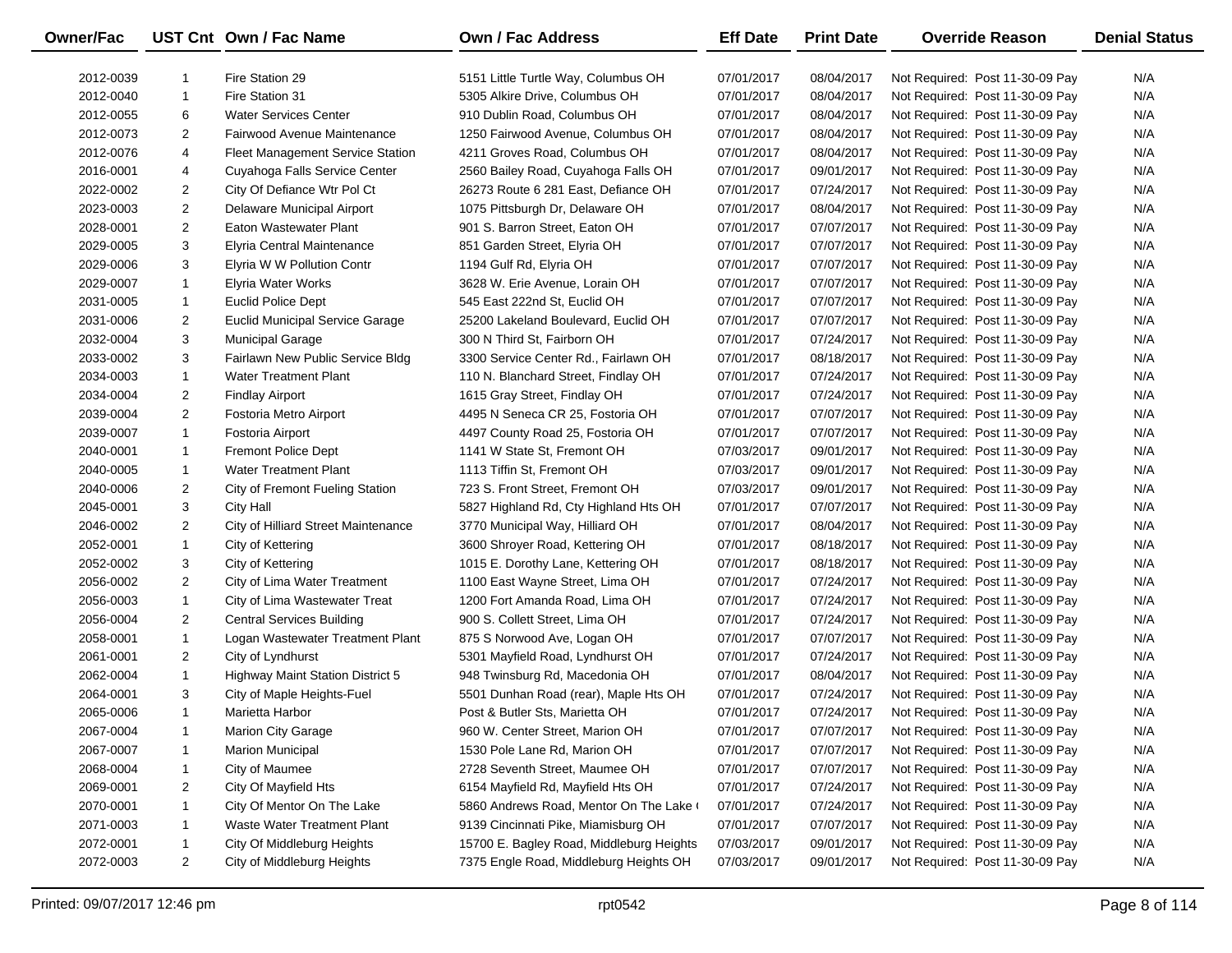| Owner/Fac |                | UST Cnt Own / Fac Name                    | Own / Fac Address                          | <b>Eff Date</b> | <b>Print Date</b> | <b>Override Reason</b>          | <b>Denial Status</b> |
|-----------|----------------|-------------------------------------------|--------------------------------------------|-----------------|-------------------|---------------------------------|----------------------|
| 2073-0002 | 4              | Middletown Municipal Garage               | 400 N. Main Street, Middletown OH          | 07/01/2017      | 07/07/2017        | Not Required: Post 11-30-09 Pay | N/A                  |
| 2075-0002 | $\overline{2}$ | City Of Moraine                           | 4720 Vance Road, Moraine OH                | 07/01/2017      | 08/04/2017        | Not Required: Post 11-30-09 Pay | N/A                  |
| 2076-0001 | $\overline{2}$ | City Of Mount Healthy                     | 7700 Perry Street, Mt Healthy OH           | 07/01/2017      | 07/07/2017        | Not Required: Post 11-30-09 Pay | N/A                  |
| 2082-0002 | $\overline{2}$ | City Of Napoleon Fire Stat                | 265 W Riverview Ave, Napoleon OH           | 07/01/2017      | 07/24/2017        | Not Required: Post 11-30-09 Pay | N/A                  |
| 2082-0003 | $\mathbf{1}$   | City of Napoleon                          | 735 East Washington Street, Napoleon OH    | 07/01/2017      | 07/24/2017        | Not Required: Post 11-30-09 Pay | N/A                  |
| 2083-0003 | 3              | Harry Clever Airport                      | 1834 East High Avenue Ext, New Philade     | 07/01/2017      | 07/24/2017        | Not Required: Post 11-30-09 Pay | N/A                  |
| 2085-0001 | $\overline{2}$ | <b>Newark Service Complex</b>             | 1195 E. Main Street, Newark OH             | 07/01/2017      | 07/24/2017        | Not Required: Post 11-30-09 Pay | N/A                  |
| 2085-0003 | $\mathbf{1}$   | Newark Waste Water Treatment              | 1003 East Main Street, Newark OH           | 07/01/2017      | 07/24/2017        | Not Required: Post 11-30-09 Pay | N/A                  |
| 2086-0003 | 1              | City Of Newton Falls Wastewate            | 500 Warren Rd, Newton Falls OH             | 07/01/2017      | 08/04/2017        | Not Required: Post 11-30-09 Pay | N/A                  |
| 2087-0001 | $\overline{2}$ | City Of Niles                             | 15 East State Street, Niles OH             | 07/01/2017      | 07/07/2017        | Not Required: Post 11-30-09 Pay | N/A                  |
| 2089-0001 | 3              | City of North Olmsted                     | 5200 Dover Center Road, North Olmsted O    | 07/01/2017      | 08/04/2017        | Not Required: Post 11-30-09 Pay | N/A                  |
| 2098-0004 | $\overline{2}$ | City of Oberlin Service Complex           | 538 Hill Creek Road, Oberlin OH            | 07/01/2017      | 08/18/2017        | Not Required: Post 11-30-09 Pay | N/A                  |
| 2100-0001 | $\overline{2}$ | R E Lacy Service Center                   | 415 Pine Street, Orrville OH               | 07/01/2017      | 07/24/2017        | Not Required: Post 11-30-09 Pay | N/A                  |
| 2101-0001 | $\overline{2}$ | Garage                                    | Collins Run Rd, Oxford OH                  | 07/01/2017      | 08/04/2017        | Not Required: Post 11-30-09 Pay | N/A                  |
| 2101-0002 | $\mathbf{1}$   | <b>Waste Water Treatment Plant</b>        | 501 Mckee Ave, Oxford OH                   | 07/01/2017      | 08/04/2017        | Not Required: Post 11-30-09 Pay | N/A                  |
| 2101-0003 | 1              | <b>Water Treatment Plant</b>              | 4935 Oxford Trenton Road, Oxford OH        | 07/01/2017      | 08/04/2017        | Not Required: Post 11-30-09 Pay | N/A                  |
| 2102-0001 | $\overline{2}$ | City Of Painesville                       | 459 Storrs Street, Painesville OH          | 07/01/2017      | 07/07/2017        | Not Required: Post 11-30-09 Pay | N/A                  |
| 2103-0007 | $\mathbf{1}$   | Ridgewood Golf Course                     | 6506 Ridge Road, Parma OH                  | 07/01/2017      | 07/24/2017        | Not Required: Post 11-30-09 Pay | N/A                  |
| 2103-0011 | 1              | Parma Fire Station 5                      | 10220 W. Pleasant Valley Road, Parma O     | 07/01/2017      | 07/24/2017        | Not Required: Post 11-30-09 Pay | N/A                  |
| 2111-0001 | 1              | City Of Portsmouth Pub Serv               | 55 Maryann St, Portsmouth OH               | 07/01/2017      | 08/04/2017        | Not Required: Post 11-30-09 Pay | N/A                  |
| 2115-0001 | $\overline{2}$ | City Of Richmond Heights                  | 26260 Chardonview Road, Richmond Heig      | 07/01/2017      | 08/04/2017        | Not Required: Post 11-30-09 Pay | N/A                  |
| 2117-0001 | $\overline{2}$ | City Of South Euclid                      | 1349 S Green Rd, S Euclid OH               | 07/01/2017      | 07/07/2017        | Not Required: Post 11-30-09 Pay | N/A                  |
| 2117-0002 | 1              | S Euclid Service Ctr                      | 4224 Monticello Blvd, S Euclid OH          | 07/01/2017      | 07/07/2017        | Not Required: Post 11-30-09 Pay | N/A                  |
| 2120-0001 | 1              | City of Shaker Heights Fire Station 2     | 2801 Warrensville Ctr Rd, Shaker Hts OH    | 07/01/2017      | 07/24/2017        | Not Required: Post 11-30-09 Pay | N/A                  |
| 2120-0003 | 3              | City of Shaker Heights Service Center     | 15600 Chagrin Boulevard, Shaker Heights (  | 07/01/2017      | 07/24/2017        | Not Required: Post 11-30-09 Pay | N/A                  |
| 2125-0001 | $\overline{2}$ | <b>Sidney Airport</b>                     | 14833 Sidney-Plattsville Road, Sidney OH   | 07/01/2017      | 07/07/2017        | Not Required: Post 11-30-09 Pay | N/A                  |
| 2125-0004 | $\mathbf{1}$   | Waste Water Treatment Plant               | 1091 Children's Home Road, Sidney OH       | 07/01/2017      | 07/07/2017        | Not Required: Post 11-30-09 Pay | N/A                  |
| 2125-0006 | $\mathbf{1}$   | Water Treatment Plant                     | 880 E. Court Street, Sidney OH             | 07/01/2017      | 07/07/2017        | Not Required: Post 11-30-09 Pay | N/A                  |
| 2125-0007 | 1              | <b>Pump Station</b>                       | 301 Riverside Drive (State Route 47), Sidn | 07/01/2017      | 07/07/2017        | Not Required: Post 11-30-09 Pay | N/A                  |
| 2127-0001 | $\overline{2}$ | Springdale Municipal Garage               | 335 Northland Boulevard, Springdale OH     | 07/01/2017      | 07/24/2017        | Not Required: Post 11-30-09 Pay | N/A                  |
| 2131-0001 | $\mathbf{1}$   | Steubenville Wastewater Plant             | 100 N. Water Street, Steubenville OH       | 07/01/2017      | 07/07/2017        | Not Required: Post 11-30-09 Pay | N/A                  |
| 2131-0003 | $\overline{2}$ | Public Works Building                     | 238 S. Lake Erie Avenue, Steubenville OH   | 07/01/2017      | 07/07/2017        | Not Required: Post 11-30-09 Pay | N/A                  |
| 2137-0001 | 3              | <b>City Maintenance Building</b>          | 5509 Harroun Rd, Sylvania OH               | 07/01/2017      | 07/07/2017        | Not Required: Post 11-30-09 Pay | N/A                  |
| 2138-0001 | $\overline{2}$ | John E Western Muncipal Servic            | 210 Osceola Ave, Tallmadge OH              | 07/01/2017      | 08/04/2017        | Not Required: Post 11-30-09 Pay | N/A                  |
| 2150-0001 | 4              | <b>Central Maint and Service Facility</b> | 1400 Experiment Farm Road, Troy OH         | 07/01/2017      | 08/04/2017        | Not Required: Post 11-30-09 Pay | N/A                  |
| 2153-0001 | 3              | Upper Arlington Maintenance Facility      | 4100 Roberts Road, Upper Arlington OH      | 07/01/2017      | 07/24/2017        | Not Required: Post 11-30-09 Pay | N/A                  |
| 2158-0002 | 2              | Service Department Yard                   | 311 Broad Street, Wadsworth OH             | 07/01/2017      | 07/24/2017        | Not Required: Post 11-30-09 Pay | N/A                  |
| 2158-0003 | 3              | Wadsworth Municipal Airport               | 840 Airport Drive, Wadsworth OH            | 07/01/2017      | 07/24/2017        | Not Required: Post 11-30-09 Pay | N/A                  |
| 2163-0001 | 1              | City Hall                                 | 27200 Hilliard Blvd, Westlake OH           | 07/01/2017      | 07/07/2017        | Not Required: Post 11-30-09 Pay | N/A                  |
| 2163-0003 | 1              | Meadowood Golf Course                     | 29694 Center Ridge Rd, Westlake OH         | 07/01/2017      | 07/07/2017        | Not Required: Post 11-30-09 Pay | N/A                  |
| 2165-0003 | 1              | <b>Willard Airport</b>                    | 3744 St Rt 103, Willard OH                 | 07/01/2017      | 07/24/2017        | Not Required: Post 11-30-09 Pay | N/A                  |
| 2168-0001 | $\overline{2}$ | City of Xenia Service Garage              | 966 Towler Road, Xenia OH                  | 07/01/2017      | 07/24/2017        | Not Required: Post 11-30-09 Pay | N/A                  |
| 2171-0001 | $\overline{a}$ | St Clairsvil Rich City Sch                | 108 Woodrow Ave, St Clairsville OH         | 07/01/2017      | 07/07/2017        | Not Required: Post 11-30-09 Pay | N/A                  |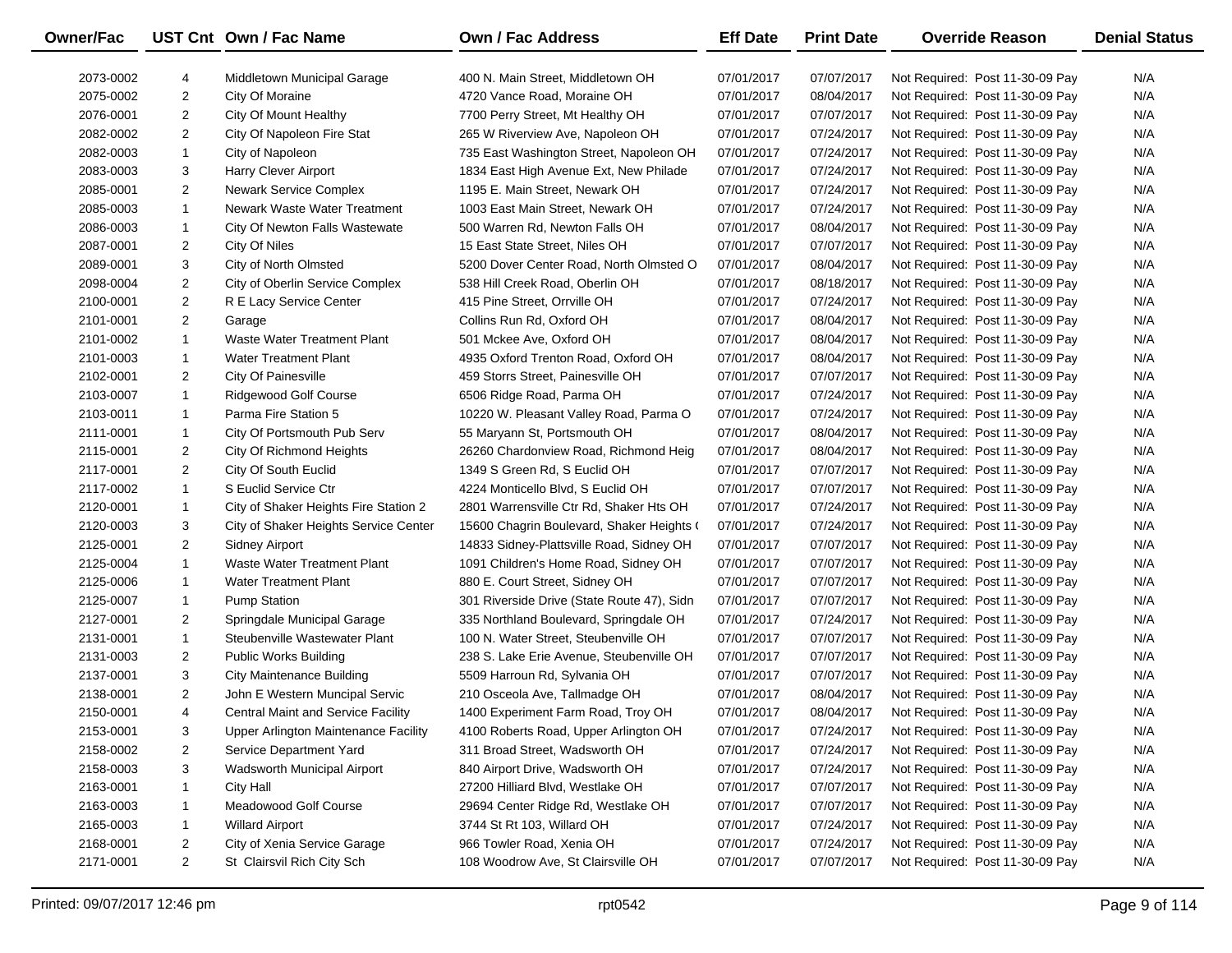| <b>Owner/Fac</b> |                | UST Cnt Own / Fac Name                                                | Own / Fac Address                          | <b>Eff Date</b> | <b>Print Date</b> | <b>Override Reason</b>          | <b>Denial Status</b> |
|------------------|----------------|-----------------------------------------------------------------------|--------------------------------------------|-----------------|-------------------|---------------------------------|----------------------|
| 2187-0001        | $\overline{2}$ | Clark Cty Bd Of DD                                                    | 50 W Leffel Ln, Springfield OH             | 07/01/2017      | 08/04/2017        | Not Required: Post 11-30-09 Pay | N/A                  |
| 2188-0001        | $\overline{2}$ | <b>Clark County Engineer's Department</b>                             | 4075 Laybourne Road, Springfield OH        | 07/01/2017      | 07/07/2017        | Not Required: Post 11-30-09 Pay | N/A                  |
| 2202-0001        | $\overline{2}$ | <b>Clarke Detroit Diesel</b>                                          | 3133 E. Kemper Road, Sharonville OH        | 07/01/2017      | 07/07/2017        | Not Required: Post 11-30-09 Pay | N/A                  |
| 2225-0001        | $\mathbf{1}$   | <b>Clear Fork School</b>                                              | 987 St Rt 97, Bellville OH                 | 07/01/2017      | 07/24/2017        | Not Required: Post 11-30-09 Pay | N/A                  |
| 2241-0001        | $\mathbf{1}$   | <b>Clermont Distr Co</b>                                              | 1155 Cincinnati-Batavia Pike, Batavia OH   | 07/01/2017      | 08/04/2017        | Not Required: Post 11-30-09 Pay | N/A                  |
| 2246-0001        | $\overline{2}$ | Cleveland Hts Univ Hts Schl                                           | 2155 Miramar Blvd, University Heights OH   | 07/01/2017      | 07/24/2017        | Not Required: Post 11-30-09 Pay | N/A                  |
| 2260-0001        | 8              | MetroHealth Medical Center                                            | 2500 MetroHealth Drive, Cleveland OH       | 07/01/2017      | 07/24/2017        | Not Required: Post 11-30-09 Pay | N/A                  |
| 2260-0003        | $\overline{2}$ | Old Brooklyn Senior Health & Wellness C 4229 Pearl Road, Cleveland OH |                                            | 07/01/2017      | 07/24/2017        | Not Required: Post 11-30-09 Pay | N/A                  |
| 2267-0001        | 4              | Cleveland Yachting Club Inc.                                          | 200 Yacht Club Drive, Rocky River OH       | 07/01/2017      | 07/07/2017        | Not Required: Post 11-30-09 Pay | N/A                  |
| 2283-0001        | 4              | Cline Jenkin's Service Center Inc.                                    | 5435 Gallia Street, Sciotoville OH         | 07/01/2017      | 07/07/2017        | Not Required: Post 11-30-09 Pay | N/A                  |
| 2284-0001        | $\overline{2}$ | Clinton County Highway Dept                                           | 1326 Fife Avenue, Wilmington OH            | 07/01/2017      | 07/24/2017        | Not Required: Post 11-30-09 Pay | N/A                  |
| 2287-0001        | 3              | <b>Clinton Massie Local</b>                                           | 2556 Lebanon Road, Clarksville OH          | 07/01/2017      | 08/04/2017        | Not Required: Post 11-30-09 Pay | N/A                  |
| 2292-0002        | $\mathbf{1}$   | Clopay Building Products Company, Inc.                                | 1400 W. Market Street, Troy OH             | 07/01/2017      | 08/18/2017        | Not Required: Post 11-30-09 Pay | N/A                  |
| 2312-0001        | $\mathbf{1}$   | Main Yard                                                             | 601 E. Crosier Street, Akron OH            | 07/01/2017      | 08/04/2017        | Not Required: Post 11-30-09 Pay | N/A                  |
| 2362-0001        | $\overline{2}$ | Columbiana City Highway Department                                    | 315 South Market St, Lisbon OH             | 07/01/2017      | 07/24/2017        | Not Required: Post 11-30-09 Pay | N/A                  |
| 2380-0001        | $\mathbf{1}$   | Columbus Fair Auto Auction                                            | 4700 Groveport Rd, Columbus OH             | 07/01/2017      | 08/18/2017        | Not Required: Post 11-30-09 Pay | N/A                  |
| 2391-0001        | $\overline{2}$ | Fort Hayes Bus Compound                                               | 630 Cleveland Avenue, Columbus OH          | 07/01/2017      | 07/07/2017        | Not Required: Post 11-30-09 Pay | N/A                  |
| 2391-0003        | $\overline{2}$ | Morse Road Bus Compound                                               | 4001 Appian Way, Columbus OH               | 07/01/2017      | 07/07/2017        | Not Required: Post 11-30-09 Pay | N/A                  |
| 2391-0004        | $\overline{2}$ | <b>Food Production Center</b>                                         | 450 E Fulton, Columbus OH                  | 07/01/2017      | 07/07/2017        | Not Required: Post 11-30-09 Pay | N/A                  |
| 2391-0007        | $\overline{2}$ | Scarborough Bus Compound                                              | 3510 Park Crescent Dr, Columbus OH         | 07/01/2017      | 07/07/2017        | Not Required: Post 11-30-09 Pay | N/A                  |
| 2391-0008        | $\overline{2}$ | 17th Ave Vehicle Facility                                             | 889 E. 17th Avenue, Columbus OH            | 07/01/2017      | 07/07/2017        | Not Required: Post 11-30-09 Pay | N/A                  |
| 2417-0002        | 3              | Completer General Const Co                                            | 1275 E 5th Ave, Columbus OH                | 07/01/2017      | 07/07/2017        | Not Required: Post 11-30-09 Pay | N/A                  |
| 2430-0001        | 3              | Condor Air, LLC                                                       | 670 Wilmer Avenue, Cincinnati OH           | 07/01/2017      | 07/07/2017        | Not Required: Post 11-30-09 Pay | N/A                  |
| 2435-0002        | $\mathbf{1}$   | <b>Conneaut Port Authority</b>                                        | 1203 Broad Street, Conneaut OH             | 07/01/2017      | 07/07/2017        | Not Required: Post 11-30-09 Pay | N/A                  |
| 2455-0005        | 3              | Convenient Food Mart 747                                              | 102 S Center St, Lagrange OH               | 07/01/2017      | 08/18/2017        | Not Required: Post 11-30-09 Pay | N/A                  |
| 2455-0007        | $\overline{2}$ | Convenient Food Mart 736                                              | 8703 W. Ridge Road, Elyria OH              | 07/01/2017      | 08/18/2017        | Not Required: Post 11-30-09 Pay | N/A                  |
| 2455-0008        | 3              | Convenient Express #748                                               | 42163 N Ridge Rd, Elyria OH                | 07/01/2017      | 08/18/2017        | Not Required: Post 11-30-09 Pay | N/A                  |
| 2455-0009        | $\overline{2}$ | Convenient Express #750                                               | 7580 S Leavitt Rd, Amherst OH              | 07/01/2017      | 08/18/2017        | Not Required: Post 11-30-09 Pay | N/A                  |
| 2455-0010        | $\overline{2}$ | <b>Convenient Express 751</b>                                         | 533 N Main St, Grafton OH                  | 07/01/2017      | 08/18/2017        | Not Required: Post 11-30-09 Pay | N/A                  |
| 2483-0001        | $\overline{2}$ | Cooper Hatchery Inc                                                   | 22348 Road 140, Oakwood OH                 | 07/01/2017      | 08/04/2017        | Not Required: Post 11-30-09 Pay | N/A                  |
| 2491-0001        | $\overline{2}$ | Copley Fairlawn City School Bus Garage                                | 3395 Trumbull Ave, Copley OH               | 07/01/2017      | 08/04/2017        | Not Required: Post 11-30-09 Pay | N/A                  |
| 2579-0002        | $\overline{2}$ | Swagelok Co                                                           | 328 Bishop Road, Highland Heights OH       | 07/01/2017      | 09/01/2017        | Not Required: Post 11-30-09 Pay | N/A                  |
| 2585-0001        | 3              | Univ Auto Service                                                     | 1584 Summit St, Columbus OH                | 07/01/2017      | 08/18/2017        | Not Required: Post 11-30-09 Pay | N/A                  |
| 2585-0002        | 5              | <b>Gateway Mart</b>                                                   | 207 E. 11th Avenue, Columbus OH            | 07/01/2017      | 08/18/2017        | Not Required: Post 11-30-09 Pay | N/A                  |
| 2606-0001        | 3              | Crosby Oil Co.                                                        | 188 E. Main Street, St Clairsville OH      | 07/01/2017      | 08/18/2017        | Not Required: Post 11-30-09 Pay | N/A                  |
| 2618-0003        | $\overline{c}$ | <b>Dicke Service Station</b>                                          | 304 S. Washington Street, New Bremen O     | 07/01/2017      | 08/18/2017        | Not Required: Post 11-30-09 Pay | N/A                  |
| 2656-0003        | $\overline{2}$ | Sanitary Engineer Cmmty Sv                                            | 6100 West Canal Road, Valleyview OH        | 07/01/2017      | 07/24/2017        | Not Required: Post 11-30-09 Pay | N/A                  |
| 2656-0005        | $\overline{2}$ | Cuyahoga City Airport                                                 | 355 Richmond Road, Richmond Heights O      | 07/01/2017      | 07/24/2017        | Not Required: Post 11-30-09 Pay | N/A                  |
| 2656-0011        | 2              | Fitch Maint Yard                                                      | 7924 Fitch Road, Olmsted Twp OH            | 07/01/2017      | 07/24/2017        | Not Required: Post 11-30-09 Pay | N/A                  |
| 2656-0012        | $\overline{2}$ | York Maint Yard                                                       | 14875 York Road, North Royalton OH         | 07/01/2017      | 07/24/2017        | Not Required: Post 11-30-09 Pay | N/A                  |
| 2662-0001        | $\overline{2}$ | Cuyahoga Heights Board of Education                                   | 4820 E. 71st Street, Cleveland Cuyah Hts C | 07/01/2017      | 07/07/2017        | Not Required: Post 11-30-09 Pay | N/A                  |
| 2725-0001        | 3              | Save 4 Store                                                          | 10637 South, Garrettsville OH              | 07/03/2017      | 09/01/2017        | Not Required: Post 11-30-09 Pay | N/A                  |
| 2731-0003        | $\mathbf{1}$   | Dales Auto Service Center                                             | 26 Tippecanoe Drive, Tipp City OH          | 07/01/2017      | 08/04/2017        | Not Required: Post 11-30-09 Pay | N/A                  |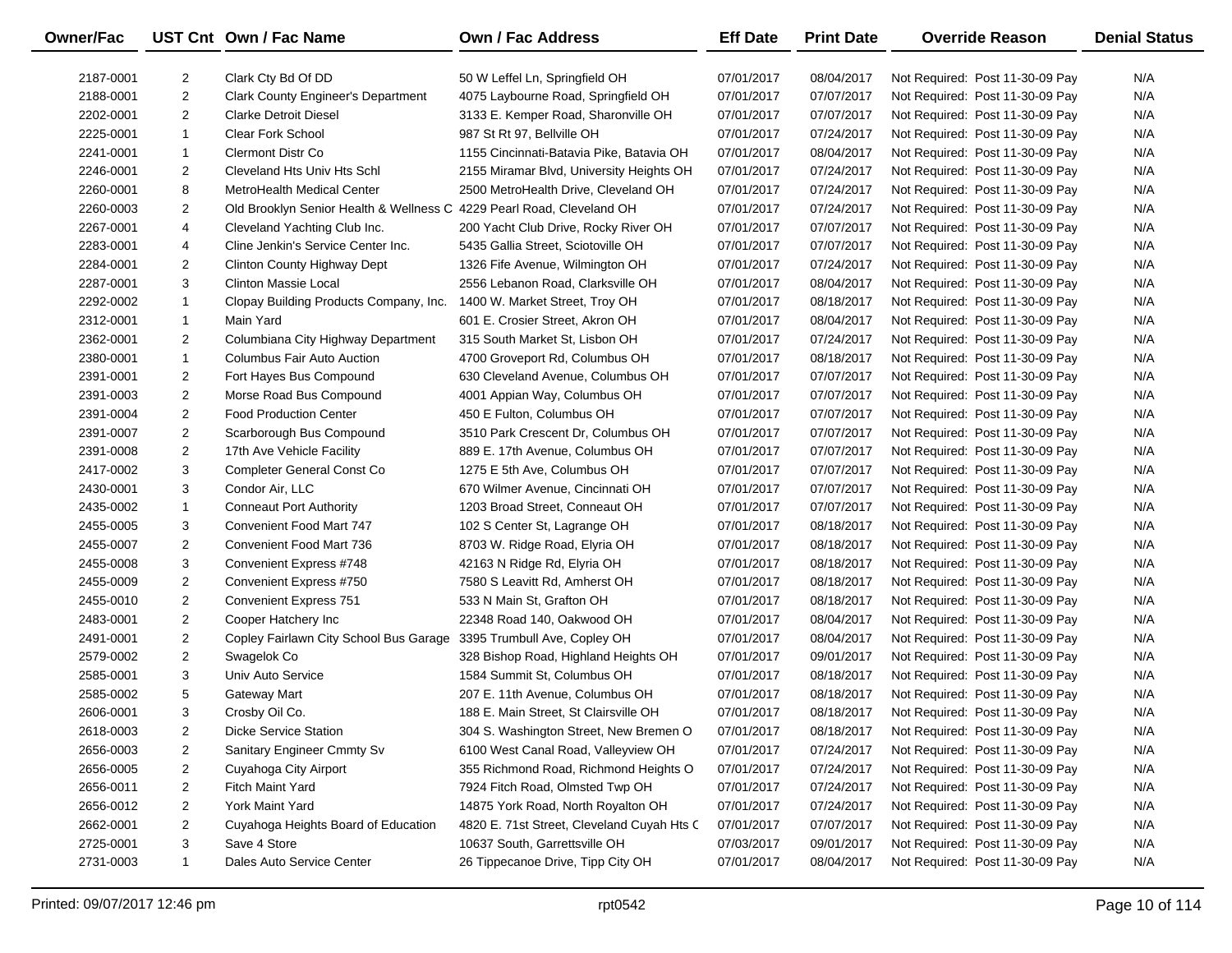| Owner/Fac |                | UST Cnt Own / Fac Name              | <b>Own / Fac Address</b>                  | <b>Eff Date</b> | <b>Print Date</b> | <b>Override Reason</b>          | <b>Denial Status</b> |
|-----------|----------------|-------------------------------------|-------------------------------------------|-----------------|-------------------|---------------------------------|----------------------|
| 2731-0004 | -1             | Dale's Auto Service                 | 431 Miamisburg-Centerville Road, Dayton ( | 07/01/2017      | 08/04/2017        | Not Required: Post 11-30-09 Pay | N/A                  |
| 2734-0001 | $\mathbf{1}$   | North Canton Drain Inc.             | 1110 5th Street N.E., Canton OH           | 07/01/2017      | 07/07/2017        | Not Required: Post 11-30-09 Pay | N/A                  |
| 2743-0002 | $\mathbf{1}$   | Active Usa Inc 118                  | 148 Colomet Drive, Chillicothe OH         | 07/01/2017      | 07/07/2017        | Not Required: Post 11-30-09 Pay | N/A                  |
| 2748-0001 | 1              | <b>Causeway Sporting Goods</b>      | 2233 Greenville Rd, Cortland OH           | 07/01/2017      | 07/07/2017        | Not Required: Post 11-30-09 Pay | N/A                  |
| 2759-0001 | 1              | The Swedish Solution                | 27999 Miles Road, Orange Village OH       | 07/01/2017      | 08/18/2017        | Not Required: Post 11-30-09 Pay | N/A                  |
| 2759-0002 | $\mathbf{1}$   | The Swedish Solution                | 1815 S. Taylor Road, Cleveland Heights O  | 07/01/2017      | 08/18/2017        | Not Required: Post 11-30-09 Pay | N/A                  |
| 2763-0001 | 3              | Lakeland Marathon                   | 29849 Lakeland Boulevard, Wickliffe OH    | 07/01/2017      | 08/18/2017        | Not Required: Post 11-30-09 Pay | N/A                  |
| 2774-0001 | $\overline{2}$ | Darke County Highway Dept           | 7670 Celina Road, Greenville OH           | 07/01/2017      | 07/07/2017        | Not Required: Post 11-30-09 Pay | N/A                  |
| 2774-0002 | $\mathbf{1}$   | Darke County Sheriff's Dept         | 5185 County Home Road, Greenville OH      | 07/01/2017      | 07/07/2017        | Not Required: Post 11-30-09 Pay | N/A                  |
| 2774-0003 | $\overline{2}$ | Darke County Airport                | 9724 State Route 121, Versailles OH       | 07/01/2017      | 07/07/2017        | Not Required: Post 11-30-09 Pay | N/A                  |
| 2775-0001 | 4              | Energy Plus 24                      | 619 Sater St, Greenville OH               | 07/01/2017      | 07/07/2017        | Not Required: Post 11-30-09 Pay | N/A                  |
| 2775-0003 | $\overline{7}$ | <b>McGonigle Facility</b>           | 2173 Millville Oxford Rd, Hamilton OH     | 07/01/2017      | 07/07/2017        | Not Required: Post 11-30-09 Pay | N/A                  |
| 2824-0001 | $\mathbf{1}$   | Dave's Auto Service                 | 102 East Street, Liberty Center OH        | 07/01/2017      | 08/18/2017        | Not Required: Post 11-30-09 Pay | N/A                  |
| 2831-0001 | 4              | Mash Oil & Tire                     | 2279 S. Arlington Street, Akron OH        | 07/01/2017      | 08/18/2017        | Not Required: Post 11-30-09 Pay | N/A                  |
| 2864-0001 | 1              | Dayton Service Bldg                 | 1900 Dryden Rd, Dayton OH                 | 07/01/2017      | 09/01/2017        | Not Required: Post 11-30-09 Pay | N/A                  |
| 2864-0002 | 5              | O H Hutchings Station               | 9200 Chautauqua Rd, Miamisburg OH         | 07/01/2017      | 09/01/2017        | Not Required: Post 11-30-09 Pay | N/A                  |
| 2864-0004 | $\mathbf{1}$   | <b>Monument Substation</b>          | 1131 E Monument, Dayton OH                | 07/01/2017      | 09/01/2017        | Not Required: Post 11-30-09 Pay | N/A                  |
| 2864-0005 | $\mathbf{1}$   | <b>Sidney Service Center</b>        | 2385 Campbell Rd, Sidney OH               | 07/01/2017      | 09/01/2017        | Not Required: Post 11-30-09 Pay | N/A                  |
| 2864-0006 | 4              | J.M. Stuart Elec Generating Station | 745 US Highway 52, Aberdeen OH            | 07/01/2017      | 09/01/2017        | Not Required: Post 11-30-09 Pay | N/A                  |
| 2864-0007 | 14             | <b>Yankee Street Substation</b>     | 9975 Yankee St, Centerville OH            | 07/01/2017      | 09/01/2017        | Not Required: Post 11-30-09 Pay | N/A                  |
| 2898-0001 | $\overline{2}$ | Defiance County Airport             | 07557 SR 15, Defiance OH                  | 07/01/2017      | 07/24/2017        | Not Required: Post 11-30-09 Pay | N/A                  |
| 2898-0003 | $\overline{2}$ | Defiance Cty Hwy Garage             | 7495 SR 15, Defiance OH                   | 07/01/2017      | 07/24/2017        | Not Required: Post 11-30-09 Pay | N/A                  |
| 2911-0001 | $\overline{2}$ | Delaware County Svc Ctr             | 1405 US 23 North, Delaware OH             | 07/01/2017      | 07/07/2017        | Not Required: Post 11-30-09 Pay | N/A                  |
| 2911-0002 | 3              | <b>Delaware County Engineers</b>    | 50 Channing St, Delaware OH               | 07/01/2017      | 07/07/2017        | Not Required: Post 11-30-09 Pay | N/A                  |
| 2911-0003 | $\mathbf{1}$   | Olentangy Environmental Con         | 10333 Olentangy River Rd, Powell OH       | 07/01/2017      | 07/07/2017        | Not Required: Post 11-30-09 Pay | N/A                  |
| 2922-0001 | 1              | Delhi Township                      | 934 Neeb Road, Cincinnati OH              | 07/01/2017      | 08/04/2017        | Not Required: Post 11-30-09 Pay | N/A                  |
| 2970-0001 | $\overline{2}$ | Upper Valley Medical Center         | 3130 N. Co. Rd. 25A, Troy OH              | 07/01/2017      | 07/24/2017        | Not Required: Post 11-30-09 Pay | N/A                  |
| 2992-0001 | $\mathbf{1}$   | Dick Lavy Trucking Inc              | 8848 St Rt 121, Bradford OH               | 07/01/2017      | 07/07/2017        | Not Required: Post 11-30-09 Pay | N/A                  |
| 3040-0001 | $\overline{2}$ | Zeiter Trucking Inc.                | 2606 State Route 18 E., Norwalk OH        | 07/03/2017      | 09/01/2017        | Not Required: Post 11-30-09 Pay | N/A                  |
| 3050-0001 | 4              | Reed's Country Store Inc.           | 66155 State Route 124, Reedsville OH      | 07/01/2017      | 08/04/2017        | Not Required: Post 11-30-09 Pay | N/A                  |
| 3054-0001 | 4              | Dolph Oil Corporation               | 331 Harris Street, Elmore OH              | 07/01/2017      | 08/18/2017        | Not Required: Post 11-30-09 Pay | N/A                  |
| 3065-0001 | 4              | Hillside Sunoco                     | 7099 Brecksville Road, Independence OH    | 07/01/2017      | 09/01/2017        | Not Required: Post 11-30-09 Pay | N/A                  |
| 3065-0002 | $\overline{2}$ | Shoregate Sunoco                    | 29000 Lakeshore Boulevard, Willowick OH   | 07/01/2017      | 09/01/2017        | Not Required: Post 11-30-09 Pay | N/A                  |
| 3174-0001 | $\mathbf{1}$   | L F Donnell Inc                     | 7955 Market St, Youngstown OH             | 07/01/2017      | 08/04/2017        | Not Required: Post 11-30-09 Pay | N/A                  |
| 3187-0001 | $\overline{2}$ | West Side Store                     | 288 W. Main Street, Norwalk OH            | 07/01/2017      | 07/07/2017        | Not Required: Post 11-30-09 Pay | N/A                  |
| 3238-0001 | -1             | Drawbridge Marina Inc               | 247 Lake Shore Drive, Port Clinton OH     | 07/01/2017      | 08/18/2017        | Not Required: Post 11-30-09 Pay | N/A                  |
| 3275-0001 | -1             | Dupont Service Co                   | East And Maple, Dupont OH                 | 07/01/2017      | 08/04/2017        | Not Required: Post 11-30-09 Pay | N/A                  |
| 3321-0001 | 1              | E L Mustee and Sons Inc.            | 5431 W. 164th Street, Brook Park OH       | 07/01/2017      | 08/04/2017        | Not Required: Post 11-30-09 Pay | N/A                  |
| 3336-0003 | 4              | <b>Earhart Petroleum</b>            | 5445 Webster Street, Dayton OH            | 07/01/2017      | 08/04/2017        | Not Required: Post 11-30-09 Pay | N/A                  |
| 3336-0004 | 3              | <b>Earhart Petroleum</b>            | 4945 Duff Road, Cincinnati OH             | 07/01/2017      | 08/04/2017        | Not Required: Post 11-30-09 Pay | N/A                  |
| 3336-0005 | 3              | <b>Earhart Petroleum</b>            | 80 S. Stanfield Road, Troy OH             | 07/01/2017      | 08/04/2017        | Not Required: Post 11-30-09 Pay | N/A                  |
| 3336-0007 | 3              | <b>Earhart Petroleum</b>            | 2500 E. River Road, Moraine OH            | 07/01/2017      | 08/04/2017        | Not Required: Post 11-30-09 Pay | N/A                  |
| 3364-0001 | $\mathbf{1}$   | East Muskingum Schools              | 13505 John Glenn School Rd, New Concor    | 07/01/2017      | 08/04/2017        | Not Required: Post 11-30-09 Pay | N/A                  |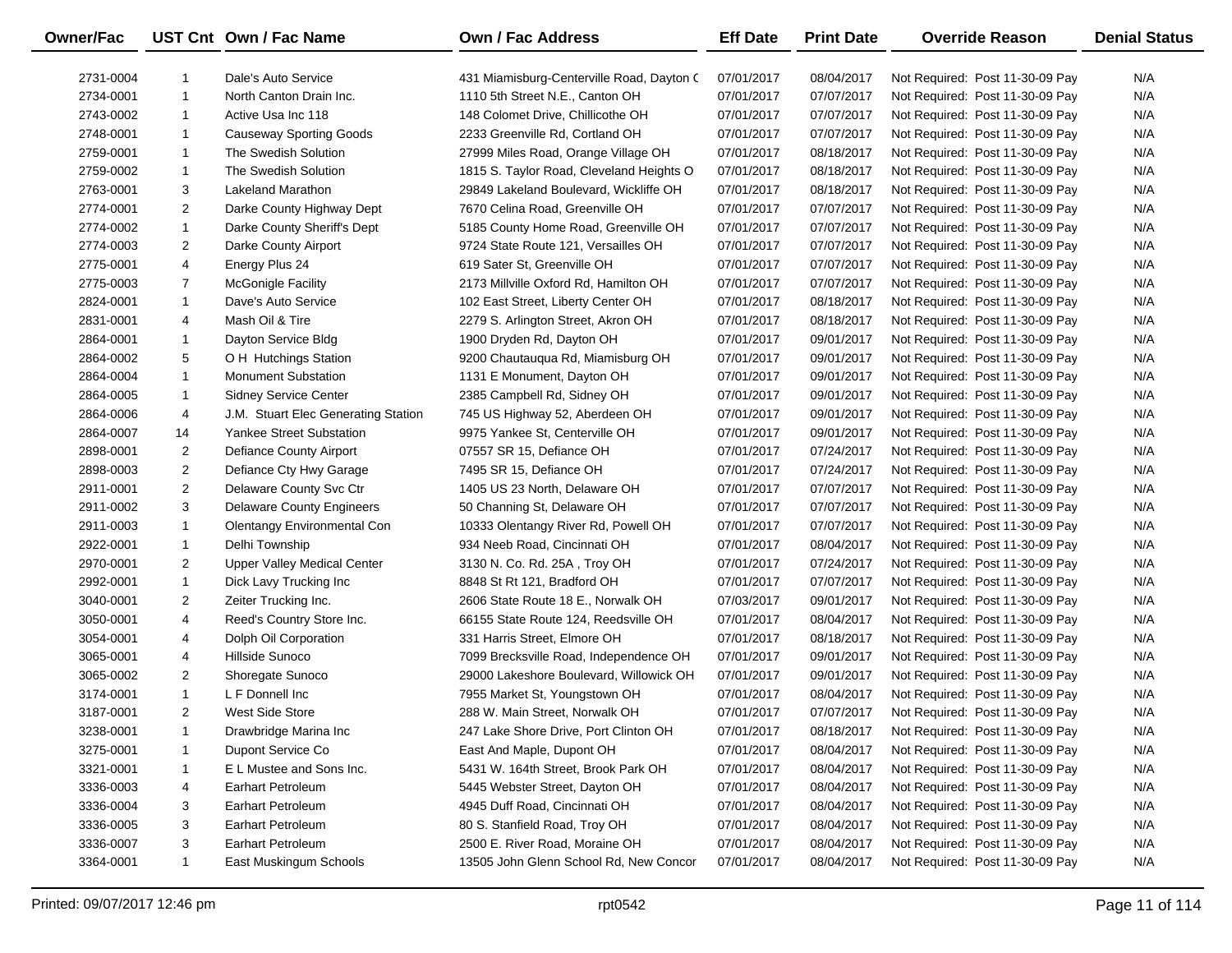| <b>Owner/Fac</b> |                | UST Cnt Own / Fac Name                  | <b>Own / Fac Address</b>                 | <b>Eff Date</b> | <b>Print Date</b> | <b>Override Reason</b>          | <b>Denial Status</b> |
|------------------|----------------|-----------------------------------------|------------------------------------------|-----------------|-------------------|---------------------------------|----------------------|
| 3365-0023        | $\mathbf{1}$   | West Ohio Gas                           | 150 S. Jackson Street, Lima OH           | 07/03/2017      | 09/01/2017        | Not Required: Post 11-30-09 Pay | N/A                  |
| 3380-0001        | $\mathbf{1}$   | <b>Eastwood Schools</b>                 | 4800 Sugar Ridge, Pemberville OH         | 07/01/2017      | 07/07/2017        | Not Required: Post 11-30-09 Pay | N/A                  |
| 3423-0001        | 2              | Edgewater Yacht Club Inc                | 6700 Memorial Shoreway, Cleveland OH     | 07/01/2017      | 07/07/2017        | Not Required: Post 11-30-09 Pay | N/A                  |
| 3424-0001        | $\overline{2}$ | Edgewood Board of Education             | 3500 Busenbark Road, Trenton OH          | 07/01/2017      | 08/18/2017        | Not Required: Post 11-30-09 Pay | N/A                  |
| 3432-0001        | 2              | Springfield Bus Garage                  | State Route 164 / Kilgore Road, Amsterda | 07/01/2017      | 07/07/2017        | Not Required: Post 11-30-09 Pay | N/A                  |
| 3457-0001        | 4              | Glouster EZ Mart, Inc.                  | 10 Toledo St, Glouster OH                | 07/01/2017      | 07/07/2017        | Not Required: Post 11-30-09 Pay | N/A                  |
| 3497-0001        | 3              | Carrollton Ace Hardware                 | 1285 Canton Rd NW, Carrollton OH         | 07/01/2017      | 07/07/2017        | Not Required: Post 11-30-09 Pay | N/A                  |
| 3550-0001        | $\mathbf{1}$   | <b>Emery Transportation</b>             | 500 Manor Park Dr, Columbus OH           | 07/01/2017      | 07/24/2017        | Not Required: Post 11-30-09 Pay | N/A                  |
| 3552-0001        | 6              | Emil Pawuk and Assoc Inc.               | 2958 Brecksville Rd, Richfield OH        | 07/01/2017      | 08/04/2017        | Not Required: Post 11-30-09 Pay | N/A                  |
| 3575-0001        | 3              | Pataskala Duke & Duchess                | 110 W. Broad Street, Pataskala OH        | 07/01/2017      | 08/18/2017        | Not Required: Post 11-30-09 Pay | N/A                  |
| 3575-0002        | 5              | Mount Gilead Duke & Duchess             | 100 W. High Street, Mount Gilead OH      | 07/01/2017      | 08/18/2017        | Not Required: Post 11-30-09 Pay | N/A                  |
| 3575-0003        | $\overline{2}$ | <b>Hebron Duke &amp; Duchess</b>        | 102 E. Main Street, Hebron OH            | 07/01/2017      | 08/18/2017        | Not Required: Post 11-30-09 Pay | N/A                  |
| 3575-0004        | 3              | Lodi Duke & Duchess                     | 10185 Avon Lake Road, Burbank OH         | 07/01/2017      | 08/18/2017        | Not Required: Post 11-30-09 Pay | N/A                  |
| 3575-0005        | 4              | Smithville Duke & Duchess               | 265 W. Main Street, Smithville OH        | 07/01/2017      | 08/18/2017        | Not Required: Post 11-30-09 Pay | N/A                  |
| 3575-0006        | 3              | <b>Bucyrus Duke &amp; Duchess</b>       | 1880 E. Mansfield Street, Bucyrus OH     | 07/01/2017      | 08/18/2017        | Not Required: Post 11-30-09 Pay | N/A                  |
| 3575-0010        | 3              | Blue and Adair Duke & Duchess           | 1209 Blue Street, Zanesville OH          | 07/01/2017      | 08/18/2017        | Not Required: Post 11-30-09 Pay | N/A                  |
| 3575-0011        | 4              | Frazeysburg Duke & Duchess              | 259 W. 3rd Street, Frazeysburg OH        | 07/01/2017      | 08/18/2017        | Not Required: Post 11-30-09 Pay | N/A                  |
| 3575-0012        | 4              | <b>Church Street Duke &amp; Duchess</b> | 1175 W. Church Street, Newark OH         | 07/01/2017      | 08/18/2017        | Not Required: Post 11-30-09 Pay | N/A                  |
| 3575-0013        | 3              | Pleasant Grove Duke & Duchess           | 140 Pleasant Grove Road, Zanesville OH   | 07/01/2017      | 08/18/2017        | Not Required: Post 11-30-09 Pay | N/A                  |
| 3575-0014        | 3              | Ashland Road Duke & Duchess             | 1000 Ashland Road, Mansfield OH          | 07/01/2017      | 08/18/2017        | Not Required: Post 11-30-09 Pay | N/A                  |
| 3575-0015        | 3              | Jefferson Woods Duke & Duchess          | 900 N. 21st Street, Newark OH            | 07/01/2017      | 08/18/2017        | Not Required: Post 11-30-09 Pay | N/A                  |
| 3575-0016        | 3              | Newark Duke & Duchess                   | 1919 Mount Vernon Road Rt. 13, Newark C  | 07/01/2017      | 08/18/2017        | Not Required: Post 11-30-09 Pay | N/A                  |
| 3575-0017        | 6              | Etna Road Duke & Duchess                | 10202 Hazelton Etna Road, Pataskala OH   | 07/01/2017      | 08/18/2017        | Not Required: Post 11-30-09 Pay | N/A                  |
| 3575-0018        | 4              | Mount Vernon Duke & Duchess             | 814 Coshocton Road, Mount Vernon OH      | 07/01/2017      | 08/18/2017        | Not Required: Post 11-30-09 Pay | N/A                  |
| 3575-0019        | 3              | Bellville Duke & Duchess                | 250 Main Street, Bellville OH            | 07/01/2017      | 08/18/2017        | Not Required: Post 11-30-09 Pay | N/A                  |
| 3575-0020        | 4              | Shelby Duke & Duchess                   | 10 Broadway Street, Shelby OH            | 07/01/2017      | 08/18/2017        | Not Required: Post 11-30-09 Pay | N/A                  |
| 3575-0022        | 3              | Butler Duke & Duchess                   | 11 W. Elm Street, Butler OH              | 07/01/2017      | 08/18/2017        | Not Required: Post 11-30-09 Pay | N/A                  |
| 3575-0023        | 5              | <b>Buffalo Duke &amp; Duchess</b>       | 11830 Clay Pike Road, Pleasant City OH   | 07/01/2017      | 08/18/2017        | Not Required: Post 11-30-09 Pay | N/A                  |
| 3575-0024        | 4              | Woodsfield Duchess / BP                 | 204 W. Court Street, Woodsfield OH       | 07/01/2017      | 08/18/2017        | Not Required: Post 11-30-09 Pay | N/A                  |
| 3575-0025        | 4              | Lowell Duke & Duchess                   | 100 Main Street, Lowell OH               | 07/01/2017      | 08/18/2017        | Not Required: Post 11-30-09 Pay | N/A                  |
| 3575-0027        | 3              | Lancaster Duke & Duchess                | 189 E. 6th Street, Lancaster OH          | 07/01/2017      | 08/18/2017        | Not Required: Post 11-30-09 Pay | N/A                  |
| 3575-0028        | 4              | Marion Duke & Duchess                   | 1881 Marion Mount Gilead Road, Marion O  | 07/01/2017      | 08/18/2017        | Not Required: Post 11-30-09 Pay | N/A                  |
| 3575-0029        | 3              | Johnstown Duke & Duchess                | 233 W. Coshocton Street, Johnstown OH    | 07/01/2017      | 08/18/2017        | Not Required: Post 11-30-09 Pay | N/A                  |
| 3575-0030        | 3              | Circleville Duke & Duchess              | 235 E. Main Street, Circleville OH       | 07/01/2017      | 08/18/2017        | Not Required: Post 11-30-09 Pay | N/A                  |
| 3575-0031        | $\overline{2}$ | Newcomerstown Duke & Duchess            | 550 E. State Street. Newcomerstown OH    | 07/01/2017      | 08/18/2017        | Not Required: Post 11-30-09 Pay | N/A                  |
| 3575-0032        | 3              | Fairpark Duke & Duchess                 | 440 E. Fairground Street, Marion OH      | 07/01/2017      | 08/18/2017        | Not Required: Post 11-30-09 Pay | N/A                  |
| 3575-0033        | 4              | Maple Avenue Duke & Duchess             | 3415 Maple Avenue, Zanesville OH         | 07/01/2017      | 08/18/2017        | Not Required: Post 11-30-09 Pay | N/A                  |
| 3575-0034        | 4              | Cardington Duke & Duchess               | 101 Gilead Street, Cardington OH         | 07/01/2017      | 08/18/2017        | Not Required: Post 11-30-09 Pay | N/A                  |
| 3575-0035        | 5              | Maysville Duke & Duchess                | 2830 Maysville Pike, Zanesville OH       | 07/01/2017      | 08/18/2017        | Not Required: Post 11-30-09 Pay | N/A                  |
| 3575-0036        | 5              | Utica Duke & Duchess                    | 12 Columbus Road, Utica OH               | 07/01/2017      | 08/18/2017        | Not Required: Post 11-30-09 Pay | N/A                  |
| 3575-0037        | 4              | East Main Duke & Duchess                | 999 E. Main Street, Newark OH            | 07/01/2017      | 08/18/2017        | Not Required: Post 11-30-09 Pay | N/A                  |
| 3575-0038        | 3              | Galion Duke & Duchess                   | 745 Harding Way W., Galion OH            | 07/01/2017      | 08/18/2017        | Not Required: Post 11-30-09 Pay | N/A                  |
| 3575-0040        | 3              | Mansfield Duke & Duchess                | 595 S. Main Street, Mansfield OH         | 07/01/2017      | 08/18/2017        | Not Required: Post 11-30-09 Pay | N/A                  |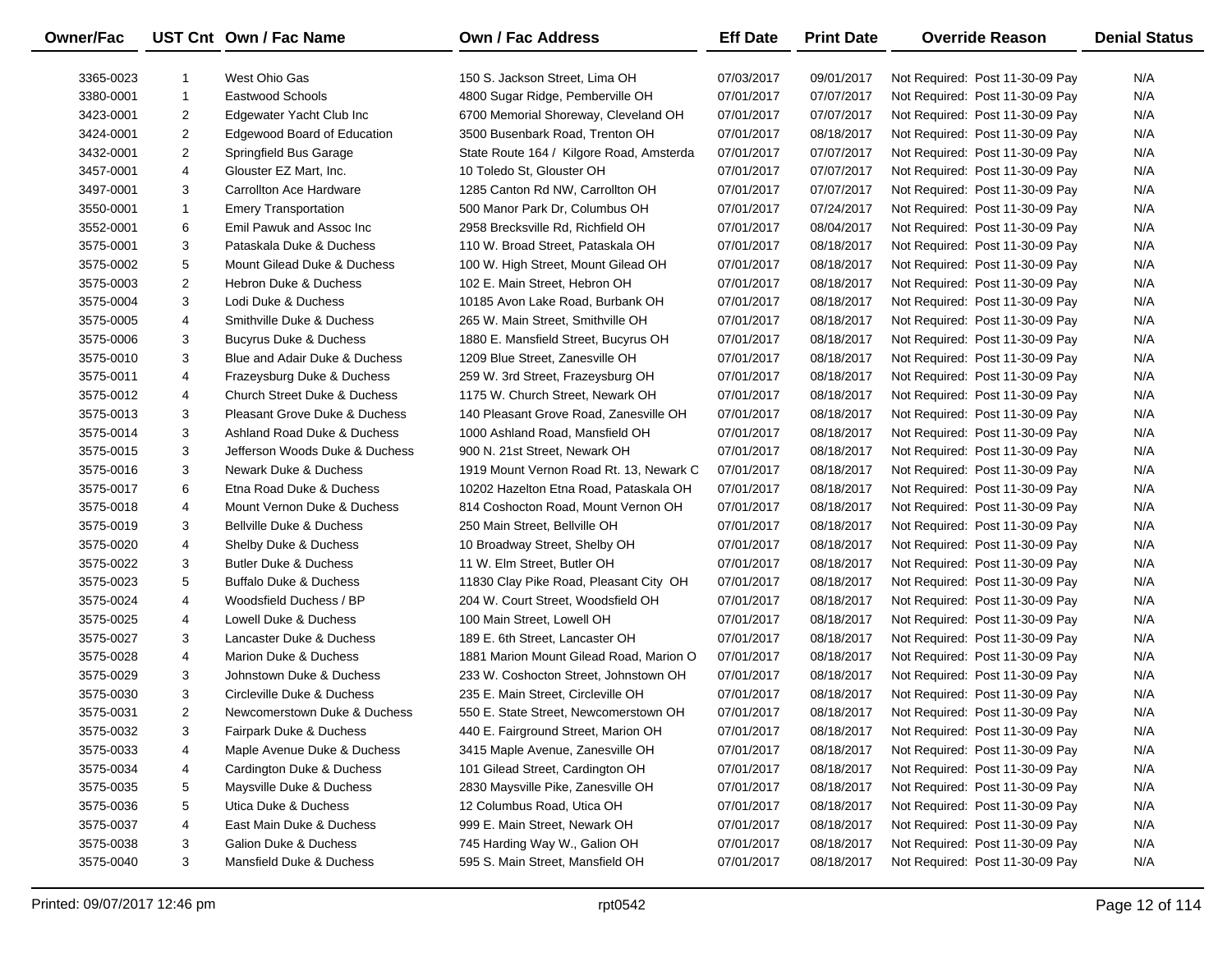| Owner/Fac |                | UST Cnt Own / Fac Name          | <b>Own / Fac Address</b>                | <b>Eff Date</b> | <b>Print Date</b> | <b>Override Reason</b>          | <b>Denial Status</b> |
|-----------|----------------|---------------------------------|-----------------------------------------|-----------------|-------------------|---------------------------------|----------------------|
| 3575-0045 | 3              | Waldo Duke & Duchess            | 262 N. Marion Street, Waldo OH          | 07/01/2017      | 08/18/2017        | Not Required: Post 11-30-09 Pay | N/A                  |
| 3575-0046 | 5              | Dillon Duke & Duchess           | 5955 Newark Road, Nashport OH           | 07/01/2017      | 08/18/2017        | Not Required: Post 11-30-09 Pay | N/A                  |
| 3575-0047 | 5              | Pike Street Duke & Duchess      | 120 Pike Street, Marietta OH            | 07/01/2017      | 08/18/2017        | Not Required: Post 11-30-09 Pay | N/A                  |
| 3575-0048 | 4              | Heath Duke & Duchess            | 1101 Hebron Road, Heath OH              | 07/01/2017      | 08/18/2017        | Not Required: Post 11-30-09 Pay | N/A                  |
| 3575-0050 | 5              | Piketon Duke & Duchess          | 615 S. West Street, Piketon OH          | 07/01/2017      | 08/18/2017        | Not Required: Post 11-30-09 Pay | N/A                  |
| 3575-0054 | $\overline{2}$ | Mount Gilead Truck Plaza        | 6173 State Route 95, Mount Gilead OH    | 07/01/2017      | 08/18/2017        | Not Required: Post 11-30-09 Pay | N/A                  |
| 3575-0056 | $\overline{7}$ | Newcomerstown Truck Stop        | 311 Adena Drive, Newcomerstown OH       | 07/01/2017      | 08/18/2017        | Not Required: Post 11-30-09 Pay | N/A                  |
| 3575-0058 | 4              | Somerset Duke & Duchess         | 110 N. Columbus Street, Somerset OH     | 07/01/2017      | 08/18/2017        | Not Required: Post 11-30-09 Pay | N/A                  |
| 3575-0062 | 3              | Ontario Duke & Duchess          | 3675 Park Avenue W., Ontario OH         | 07/01/2017      | 08/18/2017        | Not Required: Post 11-30-09 Pay | N/A                  |
| 3575-0087 | 4              | Fifth Avenue Duke & Duchess     | 1580 E. 5th Avenue, Columbus OH         | 07/01/2017      | 08/18/2017        | Not Required: Post 11-30-09 Pay | N/A                  |
| 3575-0093 | 3              | East Avenue Duke & Duchess      | 2215 East Avenue, Akron OH              | 07/01/2017      | 08/18/2017        | Not Required: Post 11-30-09 Pay | N/A                  |
| 3575-0096 | 4              | Leavittsburg Duke & Duchess     | 2891 W. Market Street, Leavittsburg OH  | 07/01/2017      | 08/18/2017        | Not Required: Post 11-30-09 Pay | N/A                  |
| 3575-0098 | 4              | Ashtabula Duke & Duchess        | 1415 Lake Avenue, Ashtabula OH          | 07/01/2017      | 08/18/2017        | Not Required: Post 11-30-09 Pay | N/A                  |
| 3575-0100 | 4              | Norton Duke & Duchess           | 2257 Wadsworth Road, Norton OH          | 07/01/2017      | 08/18/2017        | Not Required: Post 11-30-09 Pay | N/A                  |
| 3575-0101 | 3              | Union Street Duke & Duchess     | 224 Union Street, Newark OH             | 07/01/2017      | 08/18/2017        | Not Required: Post 11-30-09 Pay | N/A                  |
| 3575-0103 | 4              | Columbiana Duke & Duchess       | 19 County Line Road W., Columbiana OH   | 07/01/2017      | 08/18/2017        | Not Required: Post 11-30-09 Pay | N/A                  |
| 3575-0104 | 5              | Alliance Duke & Duchess         | 22465 State Route 62, Alliance OH       | 07/01/2017      | 08/18/2017        | Not Required: Post 11-30-09 Pay | N/A                  |
| 3575-0108 | 3              | Tallmadge Duke & Duchess        | 876 Southeast Avenue, Tallmadge OH      | 07/01/2017      | 08/18/2017        | Not Required: Post 11-30-09 Pay | N/A                  |
| 3575-0121 | 3              | Refugee Road Pacific Pride      | 1561 Refugee Road, Columbus OH          | 07/01/2017      | 08/18/2017        | Not Required: Post 11-30-09 Pay | N/A                  |
| 3575-0122 | 3              | Enterprise Avenue Pacific Pride | 3550 Enterprise Avenue, Columbus OH     | 07/01/2017      | 08/18/2017        | Not Required: Post 11-30-09 Pay | N/A                  |
| 3575-0123 | 4              | Wilmington Duke & Duchess       | 2495 Rombach Avenue, Wilmington OH      | 07/01/2017      | 08/18/2017        | Not Required: Post 11-30-09 Pay | N/A                  |
| 3575-0124 | 4              | Alum Creek Duke & Duchess       | 3911 Alum Creek Drive, Columbus OH      | 07/01/2017      | 08/18/2017        | Not Required: Post 11-30-09 Pay | N/A                  |
| 3575-0125 | 5              | Norton Duke & Duchess           | 3650 Wadsworth Road, Norton OH          | 07/01/2017      | 08/18/2017        | Not Required: Post 11-30-09 Pay | N/A                  |
| 3575-0128 | 3              | Hamilton Road Duke & Duchess    | 3458 Hamilton Road, Columbus OH         | 07/01/2017      | 08/18/2017        | Not Required: Post 11-30-09 Pay | N/A                  |
| 3575-0134 | 4              | New Albany Duke & Duchess       | 37 Dublin Granville Road, New Albany OH | 07/01/2017      | 08/18/2017        | Not Required: Post 11-30-09 Pay | N/A                  |
| 3575-0135 | 4              | Marengo Duke & Duchess          | 636 State Route 61, Marengo OH          | 07/01/2017      | 08/18/2017        | Not Required: Post 11-30-09 Pay | N/A                  |
| 3575-0137 | 3              | Sunbury Road Duke & Duchess     | 900 South Sunbury Road, Westerville OH  | 07/01/2017      | 08/18/2017        | Not Required: Post 11-30-09 Pay | N/A                  |
| 3575-0138 | 4              | Deo Drive Duke & Duchess        | 1073 Mount Vernon Road, Newark OH       | 07/01/2017      | 08/18/2017        | Not Required: Post 11-30-09 Pay | N/A                  |
| 3575-0139 | 3              | Union Street Pacific Pride      | 151 Union Street, Newark OH             | 07/01/2017      | 08/18/2017        | Not Required: Post 11-30-09 Pay | N/A                  |
| 3575-0144 | 3              | Lee Street Pacific Pride        | 930 Lee Street, Zanesville OH           | 07/01/2017      | 08/18/2017        | Not Required: Post 11-30-09 Pay | N/A                  |
| 3575-0146 | 5              | Airport Duke & Duchess          | 4455 E. 5th Avenue, Columbus OH         | 07/01/2017      | 08/18/2017        | Not Required: Post 11-30-09 Pay | N/A                  |
| 3575-0147 | 3              | Thornville Duke & Duchess       | 10638 Jacksontown Road, Thornville OH   | 07/01/2017      | 08/18/2017        | Not Required: Post 11-30-09 Pay | N/A                  |
| 3575-0152 | 4              | Dover Duke & Duchess            | 1120 N. Tuscarawas Avenue, Dover OH     | 07/01/2017      | 08/18/2017        | Not Required: Post 11-30-09 Pay | N/A                  |
| 3575-0153 | 4              | Uhrichsville Duchess            | 110 E. McCauley Road, Uhrichsville OH   | 07/01/2017      | 08/18/2017        | Not Required: Post 11-30-09 Pay | N/A                  |
| 3575-0155 | 3              | Newcomerstown Duke & Duchess    | 111 Adena Drive, Newcomerstown OH       | 07/01/2017      | 08/18/2017        | Not Required: Post 11-30-09 Pay | N/A                  |
| 3575-0156 | 3              | East Pike Duke & Duchess        | 4985 East Pike, Zanesville OH           | 07/01/2017      | 08/18/2017        | Not Required: Post 11-30-09 Pay | N/A                  |
| 3575-0158 | 4              | Zanesville BP Oil Co.           | 1305 Maple Avenue, Zanesville OH        | 07/01/2017      | 08/18/2017        | Not Required: Post 11-30-09 Pay | N/A                  |
| 3575-0159 | 4              | Main Street Duke & Duchess      | 153 E. Main Street, Ashland OH          | 07/01/2017      | 08/18/2017        | Not Required: Post 11-30-09 Pay | N/A                  |
| 3575-0164 | 3              | Lancaster BP Oil Co.            | 561 East Main Street, Lancaster OH      | 07/01/2017      | 08/18/2017        | Not Required: Post 11-30-09 Pay | N/A                  |
| 3575-0165 | 3              | Lancaster Duke & Duchess        | 603 N. Memorial Drive, Lancaster OH     | 07/01/2017      | 08/18/2017        | Not Required: Post 11-30-09 Pay | N/A                  |
| 3575-0173 | 3              | Clover BP Oil Co. & Procare     | 1070 Mount Vernon Avenue, Marion OH     | 07/01/2017      | 08/18/2017        | Not Required: Post 11-30-09 Pay | N/A                  |
| 3575-0176 | 3              | BP Oil Co.                      | 860 State Route 97, Bellville OH        | 07/01/2017      | 08/18/2017        | Not Required: Post 11-30-09 Pay | N/A                  |
| 3575-0177 | 4              | Main Street Duke & Duchess      | 680 N. Main Street, Mansfield OH        | 07/01/2017      | 08/18/2017        | Not Required: Post 11-30-09 Pay | N/A                  |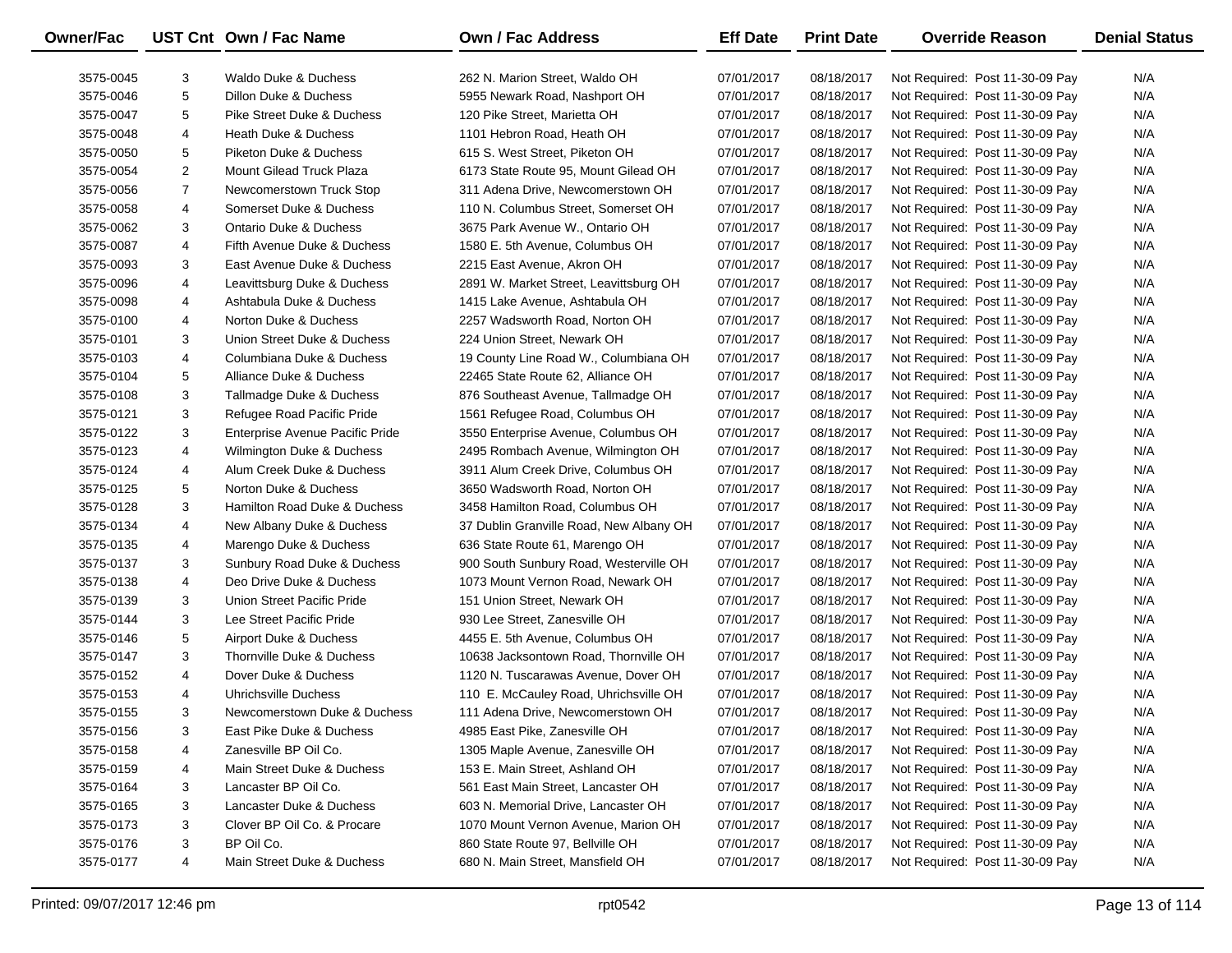| Owner/Fac |                | UST Cnt Own / Fac Name                                                   | <b>Own / Fac Address</b>                  | <b>Eff Date</b> | <b>Print Date</b> | <b>Override Reason</b>          | <b>Denial Status</b> |
|-----------|----------------|--------------------------------------------------------------------------|-------------------------------------------|-----------------|-------------------|---------------------------------|----------------------|
| 3575-0181 | 4              | #186 National Parkway Duke & Duchess 1020 National Parkway, Mansfield OH |                                           | 07/01/2017      | 08/18/2017        | Not Required: Post 11-30-09 Pay | N/A                  |
| 3575-0183 | 3              | E. Main Street Duke & Duchess                                            | 1141 E. Main Street, Chillicothe OH       | 07/01/2017      | 08/18/2017        | Not Required: Post 11-30-09 Pay | N/A                  |
| 3575-0184 | 4              | Bridge Street BP Oil Co.                                                 | 760 N. Bridge Street, Chillicothe OH      | 07/01/2017      | 08/18/2017        | Not Required: Post 11-30-09 Pay | N/A                  |
| 3575-0185 | 4              | High & Orange Duke & Duchess                                             | 741 Safford Avenue, Chillicothe OH        | 07/01/2017      | 08/18/2017        | Not Required: Post 11-30-09 Pay | N/A                  |
| 3575-0188 | 3              | Shawnee Road Duke & Duchess                                              | 2401 Shawnee Road, Lima OH                | 07/01/2017      | 08/18/2017        | Not Required: Post 11-30-09 Pay | N/A                  |
| 3575-0189 | 4              | Allentown Road Duke & Duchess                                            | 2075 Allentown Road, Lima OH              | 07/01/2017      | 08/18/2017        | Not Required: Post 11-30-09 Pay | N/A                  |
| 3575-0194 | 3              | Dayton Road Duke & Duchess                                               | 57 Dayton Road N.E., Newark OH            | 07/01/2017      | 08/18/2017        | Not Required: Post 11-30-09 Pay | N/A                  |
| 3575-0196 | 3              | Etna Crest Duke & Duchess                                                | 103 Etna Crest Boulevard, Pataskala OH    | 07/01/2017      | 08/18/2017        | Not Required: Post 11-30-09 Pay | N/A                  |
| 3575-0198 | 3              | West Main St. Duchess                                                    | 462 W. Main Street, Westerville OH        | 07/01/2017      | 08/18/2017        | Not Required: Post 11-30-09 Pay | N/A                  |
| 3575-0199 | 3              | E. 5th Duchess                                                           | 2365 E. 5th Avenue, Columbus OH           | 07/01/2017      | 08/18/2017        | Not Required: Post 11-30-09 Pay | N/A                  |
| 3575-0200 | 3              | <b>Wilson Road Duchess</b>                                               | 850 Wilson Road, Columbus OH              | 07/01/2017      | 08/18/2017        | Not Required: Post 11-30-09 Pay | N/A                  |
| 3575-0204 | 3              | High and Henderson BP #263                                               | 4387 N. High Street, Columbus OH          | 07/01/2017      | 08/18/2017        | Not Required: Post 11-30-09 Pay | N/A                  |
| 3575-0205 | 4              | S. High Street Duchess                                                   | 4569 S. High Street, Columbus OH          | 07/01/2017      | 08/18/2017        | Not Required: Post 11-30-09 Pay | N/A                  |
| 3575-0206 | 4              | <b>Dublin Granville Duchess</b>                                          | 1263 Dublin-Granville Road, Columbus OH   | 07/01/2017      | 08/18/2017        | Not Required: Post 11-30-09 Pay | N/A                  |
| 3575-0207 | 4              | Olentangy/Bethel Duchess                                                 | 5067 Olentangy River Road, Columbus OH    | 07/01/2017      | 08/18/2017        | Not Required: Post 11-30-09 Pay | N/A                  |
| 3575-0208 | 5              | W. Broad St. Duchess                                                     | 4100 W. Broad Street, Columbus OH         | 07/01/2017      | 08/18/2017        | Not Required: Post 11-30-09 Pay | N/A                  |
| 3575-0209 | 3              | <b>Bethel Road Duchess</b>                                               | 2827 Bethel Road, Columbus OH             | 07/01/2017      | 08/18/2017        | Not Required: Post 11-30-09 Pay | N/A                  |
| 3575-0210 | 2              | Sancus Blvd Duchess                                                      | 7525 Sancus Boulevard, Worthington OH     | 07/01/2017      | 08/18/2017        | Not Required: Post 11-30-09 Pay | N/A                  |
| 3575-0211 | $\overline{c}$ | <b>Linworth Duchess</b>                                                  | 2230 W. Dublin Granville Road, Worthingt  | 07/01/2017      | 08/18/2017        | Not Required: Post 11-30-09 Pay | N/A                  |
| 3575-0213 | 4              | East State St. Duchess                                                   | 798 S. State Street, Westerville OH       | 07/01/2017      | 08/18/2017        | Not Required: Post 11-30-09 Pay | N/A                  |
| 3575-0214 | 3              | <b>Pickerington Duchess</b>                                              | 995 Refugee Road, Pickerington OH         | 07/01/2017      | 08/18/2017        | Not Required: Post 11-30-09 Pay | N/A                  |
| 3575-0215 | $\overline{2}$ | E. Broad/New Albany Rd Duchess                                           | 6840 E. Broad Street, Columbus OH         | 07/01/2017      | 08/18/2017        | Not Required: Post 11-30-09 Pay | N/A                  |
| 3575-0216 | 3              | <b>Stringtown Road Duchess</b>                                           | 2487 Stringtown Road, Grove City OH       | 07/01/2017      | 08/18/2017        | Not Required: Post 11-30-09 Pay | N/A                  |
| 3575-0217 | 3              | Olentangy & 5th Duchess                                                  | 1347 Olentangy River Road, Columbus OH    | 07/01/2017      | 08/18/2017        | Not Required: Post 11-30-09 Pay | N/A                  |
| 3575-0218 | 4              | Gahanna Duchess                                                          | 407 Granville Street, Gahanna OH          | 07/01/2017      | 08/18/2017        | Not Required: Post 11-30-09 Pay | N/A                  |
| 3575-0219 | 4              | <b>Canal Winchester Duchess</b>                                          | 800 W. Waterloo Sreet, Canal Winchester C | 07/01/2017      | 08/18/2017        | Not Required: Post 11-30-09 Pay | N/A                  |
| 3575-0220 | $\overline{2}$ | High and Greenlawn Duchess                                               | 1091 S. High Street, Columbus OH          | 07/01/2017      | 08/18/2017        | Not Required: Post 11-30-09 Pay | N/A                  |
| 3575-0221 | $\overline{2}$ | Dublin & Grandview Duchess                                               | 1090 Dublin Road, Columbus OH             | 07/01/2017      | 08/18/2017        | Not Required: Post 11-30-09 Pay | N/A                  |
| 3575-0222 | 3              | <b>Tussing/Brice Duchess</b>                                             | 6310 Tussing Road, Reynoldsburg OH        | 07/01/2017      | 08/18/2017        | Not Required: Post 11-30-09 Pay | N/A                  |
| 3575-0223 | $\overline{2}$ | Morse Road Duchess                                                       | 927 Morse Road, Columbus OH               | 07/01/2017      | 08/18/2017        | Not Required: Post 11-30-09 Pay | N/A                  |
| 3575-0224 | 2              | E. Broad Duchess                                                         | 825 E. Broad Street, Columbus OH          | 07/01/2017      | 08/18/2017        | Not Required: Post 11-30-09 Pay | N/A                  |
| 3575-0225 | 4              | I-71/36/37 Duchess                                                       | 7331 E. State Route 37, Sunbury OH        | 07/01/2017      | 08/18/2017        | Not Required: Post 11-30-09 Pay | N/A                  |
| 3575-0226 | 3              | Harrisburg Pike Duchess                                                  | 1825 Harrisburg Pike, Grove City OH       | 07/01/2017      | 08/18/2017        | Not Required: Post 11-30-09 Pay | N/A                  |
| 3575-0227 | $\overline{2}$ | I-71 Polaris Parkway Duchess                                             | 1925 Polaris Parkway, Columbus OH         | 07/01/2017      | 08/18/2017        | Not Required: Post 11-30-09 Pay | N/A                  |
| 3575-0228 | 3              | 1-70 and Rome Hilliard Rd Duchess                                        | 925 Rome Hilliard Road, Columbus OH       | 07/01/2017      | 08/18/2017        | Not Required: Post 11-30-09 Pay | N/A                  |
| 3575-0230 | 3              | <b>Tuttle Crossing Duchess</b>                                           | 5099 Tuttle Crossing, Dublin OH           | 07/01/2017      | 08/18/2017        | Not Required: Post 11-30-09 Pay | N/A                  |
| 3575-0231 | 3              | Sawmill I-270 Duchess                                                    | 7310 Sawmill Road, Columbus OH            | 07/01/2017      | 08/18/2017        | Not Required: Post 11-30-09 Pay | N/A                  |
| 3575-0232 | 3              | <b>Westerville Duchess</b>                                               | 6241 Sunbury Road, Westerville OH         | 07/01/2017      | 08/18/2017        | Not Required: Post 11-30-09 Pay | N/A                  |
| 3575-0233 | 3              | <b>Worthington Duchess</b>                                               | 7141 N. High Street, Worthington OH       | 07/01/2017      | 08/18/2017        | Not Required: Post 11-30-09 Pay | N/A                  |
| 3575-0234 | 3              | Sawmill Pkwy Duchess                                                     | 9760 Sawmill Parkway, Powell OH           | 07/01/2017      | 08/18/2017        | Not Required: Post 11-30-09 Pay | N/A                  |
| 3575-0235 | 3              | <b>Groveport Duchess</b>                                                 | 5100 Groveport Pike, Columbus OH          | 07/01/2017      | 08/18/2017        | Not Required: Post 11-30-09 Pay | N/A                  |
| 3575-0236 | 3              | <b>Columbus Duchess</b>                                                  | 4835 N. Hamilton Road, Columbus OH        | 07/01/2017      | 08/18/2017        | Not Required: Post 11-30-09 Pay | N/A                  |
| 3575-0237 | $\overline{2}$ | Reynoldsburg Duchess                                                     | 2220 Baltimore Reynoldsburg Road, Reyno   | 07/01/2017      | 08/18/2017        | Not Required: Post 11-30-09 Pay | N/A                  |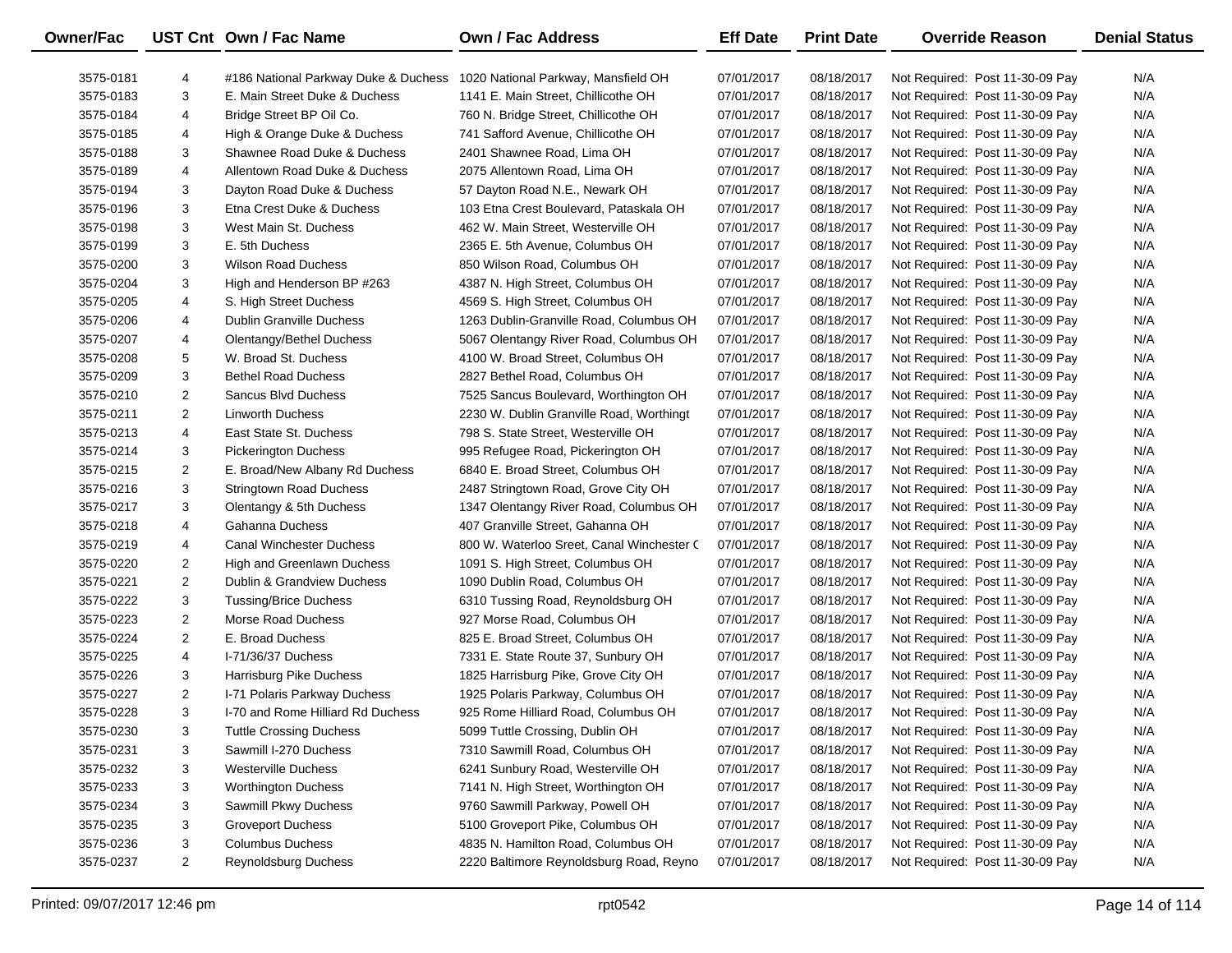| Owner/Fac |                | UST Cnt Own / Fac Name                                                  | <b>Own / Fac Address</b>                  | <b>Eff Date</b> | <b>Print Date</b> | <b>Override Reason</b>          | <b>Denial Status</b> |
|-----------|----------------|-------------------------------------------------------------------------|-------------------------------------------|-----------------|-------------------|---------------------------------|----------------------|
| 3575-0238 | $\overline{2}$ | <b>Polaris Fashion Mall Duchess</b>                                     | 1060 Polaris Parkway, Columbus OH         | 07/01/2017      | 08/18/2017        | Not Required: Post 11-30-09 Pay | N/A                  |
| 3575-0239 | 3              | <b>Easton Duchess</b>                                                   | 4024 Morse Road, Columbus OH              | 07/01/2017      | 08/18/2017        | Not Required: Post 11-30-09 Pay | N/A                  |
| 3575-0242 | $\overline{2}$ | <b>Buckeye Lake Duchess</b>                                             | 10820 Hebron Road SE, Buckeye Lake O      | 07/01/2017      | 08/18/2017        | Not Required: Post 11-30-09 Pay | N/A                  |
| 3593-0001 | $\mathbf{1}$   | Erie Concrete and Steel Supply                                          | 490 North River Road, Warren OH           | 07/01/2017      | 08/04/2017        | Not Required: Post 11-30-09 Pay | N/A                  |
| 3605-0076 | 3              | Esber Beverage Co                                                       | 2217 Bolivar Rd SW, Canton OH             | 07/01/2017      | 09/01/2017        | Not Required: Post 11-30-09 Pay | N/A                  |
| 3617-0001 | $\overline{2}$ | <b>Euclid City Schools Bus</b>                                          | 463 Babbitt Road, Euclid OH               | 07/01/2017      | 07/07/2017        | Not Required: Post 11-30-09 Pay | N/A                  |
| 3619-0001 | $\mathbf{1}$   | <b>Euclid Fish Company</b>                                              | 7839 Enterprise Drive, Mentor OH          | 07/01/2017      | 07/07/2017        | Not Required: Post 11-30-09 Pay | N/A                  |
| 3647-0004 | 1              | Evergreen Highschool                                                    | 14544 Co Road 6, Metamora OH              | 07/01/2017      | 08/18/2017        | Not Required: Post 11-30-09 Pay | N/A                  |
| 3677-0001 | 10             | Chagrin Oil and Gas Co.                                                 | 15385 Oil State Road, Middlefield OH      | 07/01/2017      | 08/18/2017        | Not Required: Post 11-30-09 Pay | N/A                  |
| 3703-0001 | $\mathbf{1}$   | Fairlawn High School                                                    | 18800 Johnston Road, Sidney OH            | 07/01/2017      | 07/07/2017        | Not Required: Post 11-30-09 Pay | N/A                  |
| 3718-0001 | 1              | Fallsway Equipment Co                                                   | 1277 Devalera Avenue, Akron OH            | 07/01/2017      | 07/24/2017        | Not Required: Post 11-30-09 Pay | N/A                  |
| 3729-0001 | 5              | <b>Farmer's Market</b>                                                  | 19321 US Route 50 W., Chillicothe OH      | 07/01/2017      | 07/24/2017        | Not Required: Post 11-30-09 Pay | N/A                  |
| 3753-0001 | $\mathbf{1}$   | Fdrl Hocking Lcl Schl Bus                                               | State Rt 144, Stewart OH                  | 07/01/2017      | 07/07/2017        | Not Required: Post 11-30-09 Pay | N/A                  |
| 3758-0001 | $\overline{2}$ | Macy's, Inc                                                             | Hanger 28 422 Wilmer Avenue, Cincinnati ( | 07/01/2017      | 08/04/2017        | Not Required: Post 11-30-09 Pay | N/A                  |
| 3774-0001 | $\mathbf{1}$   | Ferris Chevrolet, Inc.                                                  | 634 Wabash Avenue NW, New Philadelp       | 07/01/2017      | 07/07/2017        | Not Required: Post 11-30-09 Pay | N/A                  |
| 3790-0002 | $\mathbf{1}$   | University of Findlay                                                   | 415 College Street, Findlay OH            | 07/01/2017      | 07/07/2017        | Not Required: Post 11-30-09 Pay | N/A                  |
| 3800-0001 | $\mathbf{1}$   | <b>DBA Firelands Community Hospital</b>                                 | 1111 Hayes Avenue, Sandusky OH            | 07/01/2017      | 07/07/2017        | Not Required: Post 11-30-09 Pay | N/A                  |
| 3800-0003 | 3              | Firelands Regional Medical Center - Sout 1912 Hayes Avenue, Sandusky OH |                                           | 07/01/2017      | 07/07/2017        | Not Required: Post 11-30-09 Pay | N/A                  |
| 3837-0001 | $\overline{2}$ | <b>Fisher Titus Medical Center</b>                                      | 272 Benedict Avenue, Norwalk OH           | 07/01/2017      | 07/24/2017        | Not Required: Post 11-30-09 Pay | N/A                  |
| 3879-0001 | $\overline{2}$ | Andy Barnhart Memorial Airport                                          | 10639 Milton Carlisle Rd, New Carlisle OH | 07/01/2017      | 07/07/2017        | Not Required: Post 11-30-09 Pay | N/A                  |
| 3902-0002 | $\overline{2}$ | Ford Ohio Assembly Plant                                                | 650 Miller Road, Avon Lake OH             | 07/01/2017      | 08/18/2017        | Not Required: Post 11-30-09 Pay | N/A                  |
| 3902-0003 | $\mathbf{1}$   | Ford Walton Hills Stamping                                              | 7845 Northfield Road, Walton Hills OH     | 07/01/2017      | 08/18/2017        | Not Required: Post 11-30-09 Pay | N/A                  |
| 3902-0004 | 3              | Ford Lima Engine Plant                                                  | 1155 Bible Road, Lima OH                  | 07/01/2017      | 08/18/2017        | Not Required: Post 11-30-09 Pay | N/A                  |
| 3911-0001 | $\mathbf{1}$   | Forest City Yacht Club                                                  | 5301 N Marginal Rd, Cleveland OH          | 07/01/2017      | 07/24/2017        | Not Required: Post 11-30-09 Pay | N/A                  |
| 3913-0001 | 1              | Forest Hills School District Transportatio                              | 7600 Forest Road, Cincinnati OH           | 07/01/2017      | 07/24/2017        | Not Required: Post 11-30-09 Pay | N/A                  |
| 3921-0001 | 6              | <b>Ashland Motomart</b>                                                 | 650 East Main Street, Ashland OH          | 07/01/2017      | 07/24/2017        | Not Required: Post 11-30-09 Pay | N/A                  |
| 3921-0004 | 3              | Galion Moto Mart                                                        | 604 East Harding Way, Galion OH           | 07/01/2017      | 07/24/2017        | Not Required: Post 11-30-09 Pay | N/A                  |
| 3921-0005 | 5              | <b>Mansfield Motomart</b>                                               | 1050 West 4th St, Mansfield OH            | 07/01/2017      | 07/24/2017        | Not Required: Post 11-30-09 Pay | N/A                  |
| 3921-0006 | 5              | <b>Marion Motomart</b>                                                  | 1297 South Prospect, Marion OH            | 07/01/2017      | 07/24/2017        | Not Required: Post 11-30-09 Pay | N/A                  |
| 3921-0010 | 5              | Zanesville Motomart                                                     | 2341 Maple Avenue, Zanesville OH          | 07/01/2017      | 07/24/2017        | Not Required: Post 11-30-09 Pay | N/A                  |
| 3921-0011 | 5              | <b>Center Street Motomart</b>                                           | 691 W Center St, Marion OH                | 07/01/2017      | 07/24/2017        | Not Required: Post 11-30-09 Pay | N/A                  |
| 3943-0001 | 5              | FoxHaven Marina Inc                                                     | 2737 N.E. Catawba Road, Port Clinton OH   | 07/01/2017      | 08/18/2017        | Not Required: Post 11-30-09 Pay | N/A                  |
| 3987-0001 | $\overline{2}$ | Moritz Concrete Inc.                                                    | 362 N. Trimble Road, Mansfield OH         | 07/01/2017      | 09/01/2017        | Not Required: Post 11-30-09 Pay | N/A                  |
| 4007-0001 | $\overline{2}$ | Frank City Schools Bus Garage                                           | 150 E. 6th Street, Franklin OH            | 07/01/2017      | 07/07/2017        | Not Required: Post 11-30-09 Pay | N/A                  |
| 4020-0001 | $\mathbf{1}$   | Franklin Blvd Nursing Home                                              | 3600 Franklin Blvd, Cleveland OH          | 07/01/2017      | 08/18/2017        | Not Required: Post 11-30-09 Pay | N/A                  |
| 4071-0001 | 3              | Fremont Ross High School                                                | 1100 North St, Fremont OH                 | 07/01/2017      | 07/24/2017        | Not Required: Post 11-30-09 Pay | N/A                  |
| 4108-0002 | 2              | <b>Fulton County Airport</b>                                            | 9460 County Rd 14, Wauseon OH             | 07/01/2017      | 07/07/2017        | Not Required: Post 11-30-09 Pay | N/A                  |
| 4120-0005 | $\overline{2}$ | Pepsi Cola BotIng Co.                                                   | 1241 Gibbard Avenue, Columbus OH          | 07/01/2017      | 07/24/2017        | Not Required: Post 11-30-09 Pay | N/A                  |
| 4120-0007 | 3              | Pepsi Cola Botting Co                                                   | 4587 Gallia Pike, Franklin Furnace OH     | 07/01/2017      | 07/24/2017        | Not Required: Post 11-30-09 Pay | N/A                  |
| 4127-0001 | 1              | G A Wintzer and Son Co                                                  | 12279 County Rd 25A, Wapakoneta OH        | 07/01/2017      | 07/07/2017        | Not Required: Post 11-30-09 Pay | N/A                  |
| 4154-0002 | -1             | Earl K. Estep                                                           | 899 Reed Road, Mansfield OH               | 07/01/2017      | 08/04/2017        | Not Required: Post 11-30-09 Pay | N/A                  |
| 4155-0001 | 1              | Galion Inc                                                              | 515 North East St, Galion OH              | 07/01/2017      | 08/04/2017        | Not Required: Post 11-30-09 Pay | N/A                  |
| 4158-0001 | $\mathbf{1}$   | Gallia Meigs Regional Airport                                           | 312 Airport Road, Gallipolis OH           | 07/01/2017      | 07/24/2017        | Not Required: Post 11-30-09 Pay | N/A                  |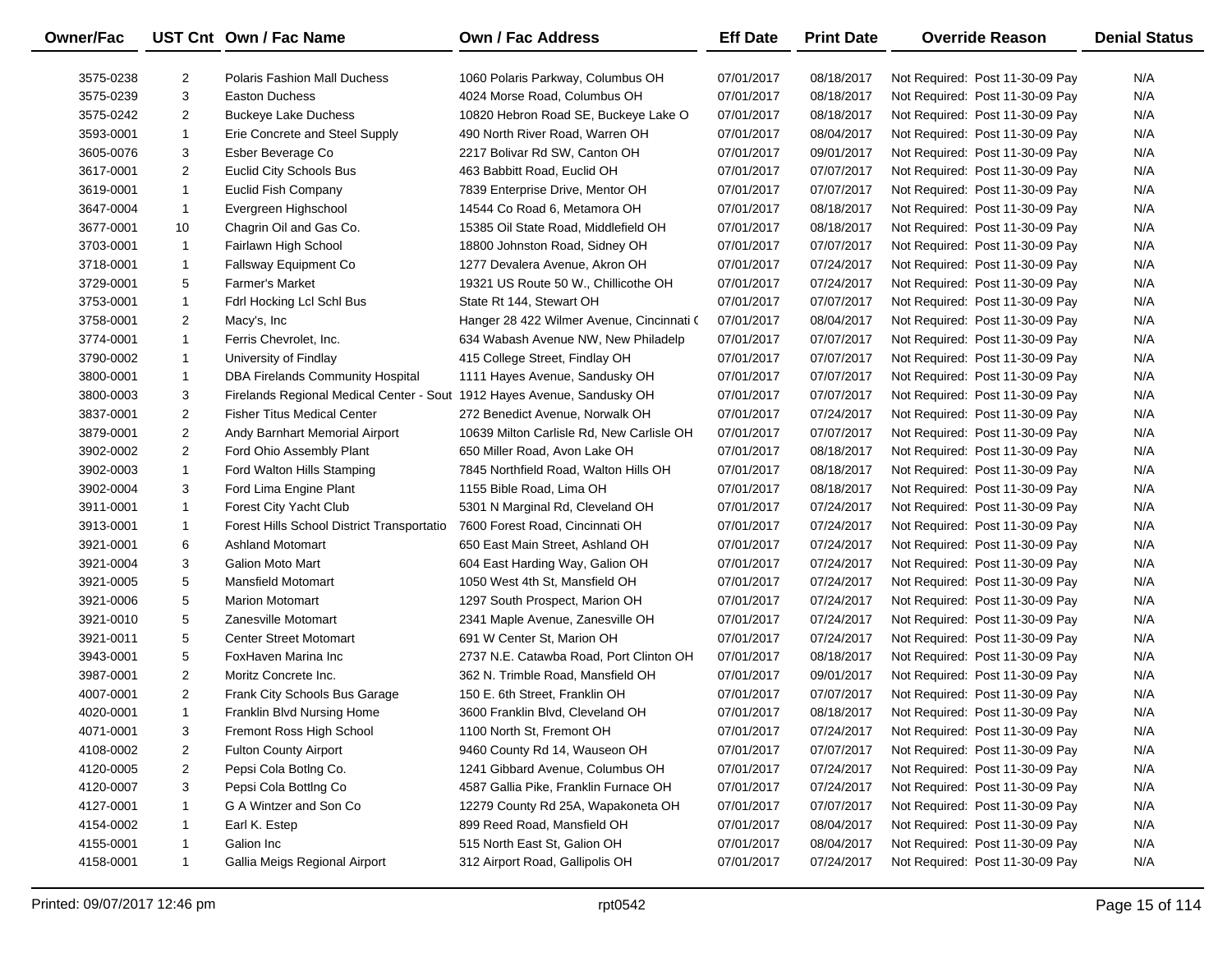| Owner/Fac |                | UST Cnt Own / Fac Name                 | <b>Own / Fac Address</b>                | <b>Eff Date</b> | <b>Print Date</b> | <b>Override Reason</b>          | <b>Denial Status</b> |
|-----------|----------------|----------------------------------------|-----------------------------------------|-----------------|-------------------|---------------------------------|----------------------|
| 4162-0001 | 5              | Gampps Inc                             | 2229 St Rt 140, Portsmouth OH           | 07/01/2017      | 07/07/2017        | Not Required: Post 11-30-09 Pay | N/A                  |
| 4244-0001 | 10             | <b>GE Aircraft Engines</b>             | 1 Neumann Way Md N123, Cincinnati OH    | 07/01/2017      | 08/18/2017        | Not Required: Post 11-30-09 Pay | N/A                  |
| 4259-0003 | 1              | General Car and Truck Leasing System I | 20311 Hannan Parkway, Walton Hills OH   | 07/01/2017      | 09/01/2017        | Not Required: Post 11-30-09 Pay | N/A                  |
| 4299-0002 | $\overline{2}$ | Geneva Area High School                | 839 Sherman Street, Geneva OH           | 07/01/2017      | 07/24/2017        | Not Required: Post 11-30-09 Pay | N/A                  |
| 4318-0004 | $\overline{2}$ | <b>Hertz Truck Rental</b>              | 669 Sullivant Ave, Columbus OH          | 07/01/2017      | 07/24/2017        | Not Required: Post 11-30-09 Pay | N/A                  |
| 4384-0001 | $\overline{2}$ | <b>Wren's Service Station</b>          | 427 W. Miami Street, Degraff OH         | 07/01/2017      | 08/18/2017        | Not Required: Post 11-30-09 Pay | N/A                  |
| 4420-0002 | 3              | Neil's Dyna Gard                       | 3031 Clark Ave, Cleveland OH            | 07/01/2017      | 08/18/2017        | Not Required: Post 11-30-09 Pay | N/A                  |
| 4420-0005 | 3              | <b>Harvard Ave Serv</b>                | 9015 Harvard Ave, Cleveland OH          | 07/01/2017      | 08/18/2017        | Not Required: Post 11-30-09 Pay | N/A                  |
| 4420-0009 | 4              | Mikes Marathon Inc                     | 5075 Lee Rd, Maple Heights OH           | 07/01/2017      | 08/18/2017        | Not Required: Post 11-30-09 Pay | N/A                  |
| 4420-0010 | 4              | Bucks East 40th St Marathon            | 3980 Saint Clair Avenue, Cleveland OH   | 07/01/2017      | 08/18/2017        | Not Required: Post 11-30-09 Pay | N/A                  |
| 4420-0012 | 5              | El Hage Marathon                       | 5571 Turney Road, Garfield Heights OH   | 07/01/2017      | 08/18/2017        | Not Required: Post 11-30-09 Pay | N/A                  |
| 4420-0013 | 4              | 57 Marathon                            | 8775 Wadsworth Ave, Wadsworth OH        | 07/01/2017      | 08/18/2017        | Not Required: Post 11-30-09 Pay | N/A                  |
| 4420-0017 | 4              | Garfield & Missouri Marathon           | 2312 Garfield Blvd, Lorain OH           | 07/01/2017      | 08/18/2017        | Not Required: Post 11-30-09 Pay | N/A                  |
| 4420-0018 | $\overline{7}$ | Rudas Marathon                         | 13915 Brookpark Road, Cleveland OH      | 07/01/2017      | 08/18/2017        | Not Required: Post 11-30-09 Pay | N/A                  |
| 4420-0020 | $\overline{2}$ | <b>Express Muffler and Brake Corp</b>  | 9247 Chillicothe Road, Kirtland OH      | 07/01/2017      | 08/18/2017        | Not Required: Post 11-30-09 Pay | N/A                  |
| 4420-0021 | 3              | Dave's Auto Service                    | 4095 Colorado Ave, Sheffield Village OH | 07/01/2017      | 08/18/2017        | Not Required: Post 11-30-09 Pay | N/A                  |
| 4420-0022 | 3              | Broadview and Wallings Marathon        | 8109 Broadview Rd, Broadview Hts OH     | 07/01/2017      | 08/18/2017        | Not Required: Post 11-30-09 Pay | N/A                  |
| 4420-0024 | 4              | <b>Broadview Schaaf Marathon</b>       | 4661 Broadview Road, Cleveland OH       | 07/01/2017      | 08/18/2017        | Not Required: Post 11-30-09 Pay | N/A                  |
| 4469-0001 | $\overline{2}$ | Go-Mart Store 039                      | 1875 Eastern Avenue, Gallipolis OH      | 07/01/2017      | 07/07/2017        | Not Required: Post 11-30-09 Pay | N/A                  |
| 4469-0002 | $\overline{7}$ | Go-Mart Store 057                      | 64322 Wintergreen Road, Lore City OH    | 07/01/2017      | 07/07/2017        | Not Required: Post 11-30-09 Pay | N/A                  |
| 4469-0003 | 6              | Go-Mart Store 058                      | 820 Pike Street, Marietta OH            | 07/01/2017      | 07/07/2017        | Not Required: Post 11-30-09 Pay | N/A                  |
| 4469-0004 | 4              | <b>Belpre Go-Mart</b>                  | 206 Washington Boulevard, Belpre OH     | 07/01/2017      | 07/07/2017        | Not Required: Post 11-30-09 Pay | N/A                  |
| 4469-0005 | 4              | Go-Mart #111                           | 928 E. State Street, Athens OH          | 07/01/2017      | 07/07/2017        | Not Required: Post 11-30-09 Pay | N/A                  |
| 4469-0006 | 4              | Go-Mart #112                           | 707 W. Union Street, Athens OH          | 07/01/2017      | 07/07/2017        | Not Required: Post 11-30-09 Pay | N/A                  |
| 4469-0007 | 4              | Go-Mart #113                           | 311 Canal Street, Nelsonville OH        | 07/01/2017      | 07/07/2017        | Not Required: Post 11-30-09 Pay | N/A                  |
| 4469-0008 | 3              | Go-Mart Store #114                     | 10730 Jackson Street, Rockbridge OH     | 07/01/2017      | 07/07/2017        | Not Required: Post 11-30-09 Pay | N/A                  |
| 4469-0009 | 4              | Go-Mart Store #116                     | 25780 Brimstone Road, Coolville OH      | 07/01/2017      | 07/07/2017        | Not Required: Post 11-30-09 Pay | N/A                  |
| 4469-0010 | 4              | Go-Mart Store #117                     | 41820 State Route 7, Tuppers Plains OH  | 07/01/2017      | 07/07/2017        | Not Required: Post 11-30-09 Pay | N/A                  |
| 4475-0001 | $\overline{2}$ | Golf Inc                               | 1316 Mudbrook Rd, Huron OH              | 07/01/2017      | 07/07/2017        | Not Required: Post 11-30-09 Pay | N/A                  |
| 4505-0001 | $\mathbf{1}$   | Goshen Schools Bus Garage              | 6757 Linton Rd, Goshen OH               | 07/01/2017      | 07/07/2017        | Not Required: Post 11-30-09 Pay | N/A                  |
| 4515-0002 | $\overline{2}$ | Sandridge Food Corp                    | 155 Commerce Drive, Medina OH           | 07/01/2017      | 07/24/2017        | Not Required: Post 11-30-09 Pay | N/A                  |
| 4519-0001 | $\overline{2}$ | Marietta City Sch Bus Gara             | 400 Millcreek Rd, Marietta OH           | 07/01/2017      | 07/07/2017        | Not Required: Post 11-30-09 Pay | N/A                  |
| 4533-0005 | $\mathbf{1}$   | <b>Bus Garage</b>                      | Grand Valley Avenue, Orwell OH          | 07/01/2017      | 07/24/2017        | Not Required: Post 11-30-09 Pay | N/A                  |
| 4542-0001 | 3              | <b>Great American Insurance</b>        | 500 Wilmer Avenue, Cincinnati OH        | 07/01/2017      | 07/07/2017        | Not Required: Post 11-30-09 Pay | N/A                  |
| 4556-0002 | 5              | RTA Comm Respon Transit Service        | 4601 Euclid Avenue, Cleveland OH        | 07/01/2017      | 07/24/2017        | Not Required: Post 11-30-09 Pay | N/A                  |
| 4556-0003 | 3              | RTA Service Building                   | 6000 Grand Avenue, Cleveland OH         | 07/01/2017      | 07/24/2017        | Not Required: Post 11-30-09 Pay | N/A                  |
| 4556-0004 | 3              | <b>RTA Triskett District</b>           | 13405 Lakewood Heights Boulevard, Clev  | 07/01/2017      | 07/24/2017        | Not Required: Post 11-30-09 Pay | N/A                  |
| 4556-0006 | 1              | RTA Brooklyn District                  | 4371 Pearl Road, Cleveland OH           | 07/01/2017      | 07/24/2017        | Not Required: Post 11-30-09 Pay | N/A                  |
| 4556-0009 | 4              | RTA Central Bus Maintenance Facility   | 2500 Woodhill Road, Cleveland OH        | 07/01/2017      | 07/24/2017        | Not Required: Post 11-30-09 Pay | N/A                  |
| 4556-0010 | 5              | <b>RTA Harvard District</b>            | 2501 Harvard Avenue, Newburgh Heights C | 07/01/2017      | 07/24/2017        | Not Required: Post 11-30-09 Pay | N/A                  |
| 4559-0001 | 1              | Green Bay Packaging Fremont Div        | 2323 Commerce Drive, Fremont OH         | 07/01/2017      | 07/24/2017        | Not Required: Post 11-30-09 Pay | N/A                  |
| 4572-0002 | $\overline{a}$ | Green Township Fire Station 55         | 5410 Audro Drive, Cincinnati OH         | 07/01/2017      | 07/07/2017        | Not Required: Post 11-30-09 Pay | N/A                  |
| 4577-0001 | 3              | Sugarcreek Wastewater Treatment Faci   | 2365 State Route 725, Spring Valley OH  | 07/01/2017      | 08/04/2017        | Not Required: Post 11-30-09 Pay | N/A                  |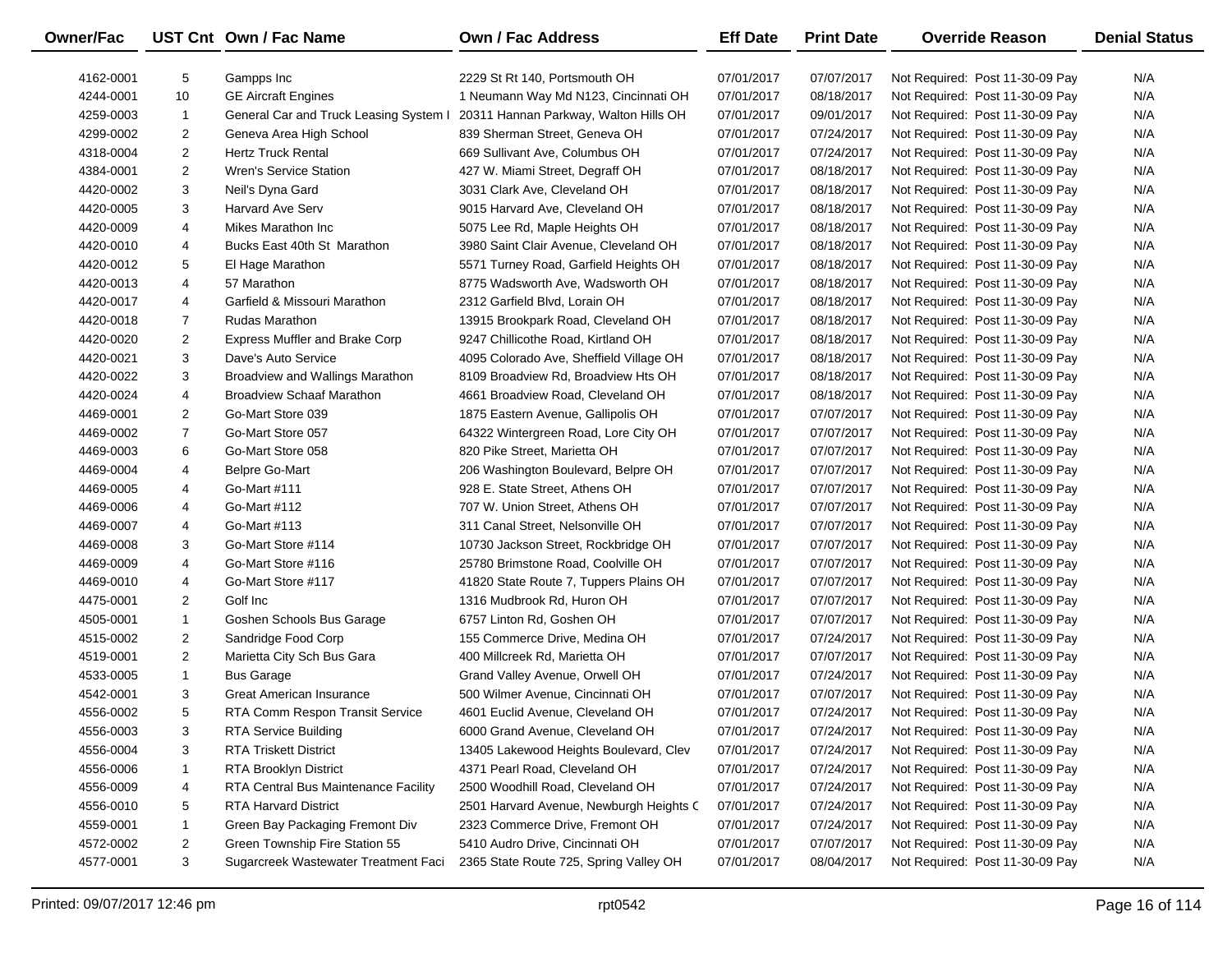| Owner/Fac |                | UST Cnt Own / Fac Name           | <b>Own / Fac Address</b>                  | <b>Eff Date</b> | <b>Print Date</b> | <b>Override Reason</b>          | <b>Denial Status</b> |
|-----------|----------------|----------------------------------|-------------------------------------------|-----------------|-------------------|---------------------------------|----------------------|
| 4577-0002 | $\overline{2}$ | Beavercreek Wastewater Trtmt     | 420 Factory Rd, Beavercreek OH            | 07/01/2017      | 08/04/2017        | Not Required: Post 11-30-09 Pay | N/A                  |
| 4577-0004 | $\overline{c}$ | Vehicle Maintenance              | 1126 Beaver Valley Rd, Beavercreek OH     | 07/01/2017      | 08/04/2017        | Not Required: Post 11-30-09 Pay | N/A                  |
| 4586-0001 | 3              | Winton Woods School Bus Garage   | 10020 Corbett Road, Cincinnati OH         | 07/01/2017      | 07/24/2017        | Not Required: Post 11-30-09 Pay | N/A                  |
| 4610-0002 | 1              | Greyhound Lines Inc #250305      | 1005 Gilbert Street, Cincinnati OH        | 07/01/2017      | 08/04/2017        | Not Required: Post 11-30-09 Pay | N/A                  |
| 4610-0004 | $\mathbf{1}$   | Greyhound Lines Inc #250327      | 1465 Chester Avenue, Cleveland OH         | 07/01/2017      | 08/04/2017        | Not Required: Post 11-30-09 Pay | N/A                  |
| 4610-0007 | $\mathbf{1}$   | Greyhound Lines Inc. #250338     | 111 E. Town Street, Columbus OH           | 07/01/2017      | 08/04/2017        | Not Required: Post 11-30-09 Pay | N/A                  |
| 4638-0001 | $\mathbf{1}$   | Guenther and Sons Inc            | 2578 Long Street, Ross OH                 | 07/01/2017      | 07/07/2017        | Not Required: Post 11-30-09 Pay | N/A                  |
| 4641-0001 | 1              | SE Ohio Regional Medical Center  | 1341 N. Clark Street, Cambridge OH        | 07/01/2017      | 07/24/2017        | Not Required: Post 11-30-09 Pay | N/A                  |
| 4672-0001 | 5              | H. F. Everett Gas & Oil Company  | 1346 Youngstown Kingsville Road SE, Vie   | 07/01/2017      | 07/24/2017        | Not Required: Post 11-30-09 Pay | N/A                  |
| 4696-0001 | $\overline{2}$ | East Canton Union 76             | 109 Walnut St East, East Canton OH        | 07/01/2017      | 08/18/2017        | Not Required: Post 11-30-09 Pay | N/A                  |
| 4698-0001 | 4              | <b>Haas Service Station</b>      | 5814 Fremont Pike, Stony Ridge OH         | 07/01/2017      | 09/01/2017        | Not Required: Post 11-30-09 Pay | N/A                  |
| 4707-0001 | 8              | Hahn Oil Inc                     | 23089 County Road 621, Coshocton OH       | 07/01/2017      | 07/07/2017        | Not Required: Post 11-30-09 Pay | N/A                  |
| 4729-0001 | 3              | Hamilton County Engineers        | 223 W Galbraith Rd, Cincinnati OH         | 07/01/2017      | 08/18/2017        | Not Required: Post 11-30-09 Pay | N/A                  |
| 4729-0002 | $\overline{2}$ | <b>Hamilton County Engineers</b> | 3504 Round Bottom Rd, Newtown OH          | 07/01/2017      | 08/18/2017        | Not Required: Post 11-30-09 Pay | N/A                  |
| 4729-0003 | $\overline{2}$ | <b>Hamilton County Engineers</b> | 6950 Ripple Rd, Cleves OH                 | 07/01/2017      | 08/18/2017        | Not Required: Post 11-30-09 Pay | N/A                  |
| 4729-0005 | $\overline{2}$ | Hamilton County Engineers        | 934 Neeb Road, Cincinnati OH              | 07/01/2017      | 08/18/2017        | Not Required: Post 11-30-09 Pay | N/A                  |
| 4747-0001 | 3              | Hancock County Engineer          | 1900 Lima Avenue, Findlay OH              | 07/01/2017      | 07/24/2017        | Not Required: Post 11-30-09 Pay | N/A                  |
| 4747-0002 | $\mathbf{1}$   | Hancock County Jail              | 200 W. Crawford Street, Findlay OH        | 07/01/2017      | 07/24/2017        | Not Required: Post 11-30-09 Pay | N/A                  |
| 4751-0002 | $\overline{2}$ | Hancock-Wood Electric            | 1399 Business Park Drive S., North Baltim | 07/01/2017      | 08/18/2017        | Not Required: Post 11-30-09 Pay | N/A                  |
| 4767-0001 | $\overline{2}$ | Happy Jack's Car Wash            | 1718 W State St, Fremont OH               | 07/01/2017      | 08/18/2017        | Not Required: Post 11-30-09 Pay | N/A                  |
| 4773-0001 | $\overline{2}$ | Hardin County Airport Authority  | 13975 County Road 135, Kenton OH          | 07/01/2017      | 07/07/2017        | Not Required: Post 11-30-09 Pay | N/A                  |
| 4774-0001 | $\mathbf{1}$   | Hardin-Houston Local Schools     | 5300 Houston Road, Houston OH             | 07/01/2017      | 07/07/2017        | Not Required: Post 11-30-09 Pay | N/A                  |
| 4813-0001 | $\overline{2}$ | Harold J Pohl Inc                | 9394 Mcgreevey Rd, Versailles OH          | 07/01/2017      | 07/24/2017        | Not Required: Post 11-30-09 Pay | N/A                  |
| 4818-0001 | $\overline{2}$ | Dixie Deli                       | 6687 Dixie Hwy, Fairfield OH              | 07/01/2017      | 07/07/2017        | Not Required: Post 11-30-09 Pay | N/A                  |
| 4829-0001 | $\mathbf{1}$   | <b>Harris Motor Express</b>      | 4261 Crawford Avenue, Cincinnati OH       | 07/01/2017      | 07/07/2017        | Not Required: Post 11-30-09 Pay | N/A                  |
| 4834-0001 | 3              | Harrison Marina Limited          | 3840 N. Summit Street, Toledo OH          | 07/01/2017      | 07/07/2017        | Not Required: Post 11-30-09 Pay | N/A                  |
| 4862-0001 | $\mathbf{1}$   | <b>Mayors Corner</b>             | 36881 State Route 541, Warsaw OH          | 07/01/2017      | 09/01/2017        | Not Required: Post 11-30-09 Pay | N/A                  |
| 4876-0001 | 4              | Harshman and Sons Inc            | 4403 St Rt 305, Southington OH            | 07/01/2017      | 07/24/2017        | Not Required: Post 11-30-09 Pay | N/A                  |
| 4883-0002 | 6              | Flagway Inc 6                    | 122 E Main St, Hillsboro OH               | 07/01/2017      | 07/07/2017        | Not Required: Post 11-30-09 Pay | N/A                  |
| 4883-0003 | 5              | Flagway Inc 7                    | 635 Dayton Ave, Washington C H OH         | 07/01/2017      | 07/07/2017        | Not Required: Post 11-30-09 Pay | N/A                  |
| 4883-0004 | 5              | Flagway Inc 9                    | 113 W Washington St, Jamestown OH         | 07/01/2017      | 07/07/2017        | Not Required: Post 11-30-09 Pay | N/A                  |
| 4883-0005 | 5              | Flagway Inc 10                   | 810 Highland Ave, Washington Ch OH        | 07/01/2017      | 07/07/2017        | Not Required: Post 11-30-09 Pay | N/A                  |
| 4883-0006 | 5              | Flagway Inc 1                    | 1537 N North St, Washington Ch OH         | 07/01/2017      | 07/07/2017        | Not Required: Post 11-30-09 Pay | N/A                  |
| 4883-0007 | 5              | Flagway Inc 2                    | 915 E Market, Washington Ch OH            | 07/01/2017      | 07/07/2017        | Not Required: Post 11-30-09 Pay | N/A                  |
| 4883-0009 | 5              | Flagway Inc 11                   | 1129 US Rt 22w, Washington Courthouse C   | 07/01/2017      | 07/07/2017        | Not Required: Post 11-30-09 Pay | N/A                  |
| 4883-0010 | 3              | <b>Bowersville Mini Mart</b>     | 3191 Maysville St, Bowersville OH         | 07/01/2017      | 07/07/2017        | Not Required: Post 11-30-09 Pay | N/A                  |
| 4883-0011 | 5              | Flagway #12                      | 203 Jefferson Street, Greenfield OH       | 07/01/2017      | 07/07/2017        | Not Required: Post 11-30-09 Pay | N/A                  |
| 4883-0013 | 6              | Flagway 15                       | 225 W. Main, Leesburg OH                  | 07/01/2017      | 07/07/2017        | Not Required: Post 11-30-09 Pay | N/A                  |
| 4883-0014 | 3              | Flagway #16                      | 1119 Jefferson Street, Greenfield OH      | 07/01/2017      | 07/07/2017        | Not Required: Post 11-30-09 Pay | N/A                  |
| 4883-0015 | 4              | Flagway #18                      | 373 West Washington Street, Sabina OH     | 07/01/2017      | 07/07/2017        | Not Required: Post 11-30-09 Pay | N/A                  |
| 4891-0001 | $\overline{2}$ | Hartzell Propeller Inc           | 5465 W St Rt 185, Piqua OH                | 07/01/2017      | 08/18/2017        | Not Required: Post 11-30-09 Pay | N/A                  |
| 4908-0001 | 5              | Lassus Brothers                  | 225 E High St, Hicksville OH              | 07/01/2017      | 07/07/2017        | Not Required: Post 11-30-09 Pay | N/A                  |
| 4932-0003 | 6              | Heiby Oil Co                     | 1020 S Detroit St, Bellefontaine OH       | 07/01/2017      | 08/04/2017        | Not Required: Post 11-30-09 Pay | N/A                  |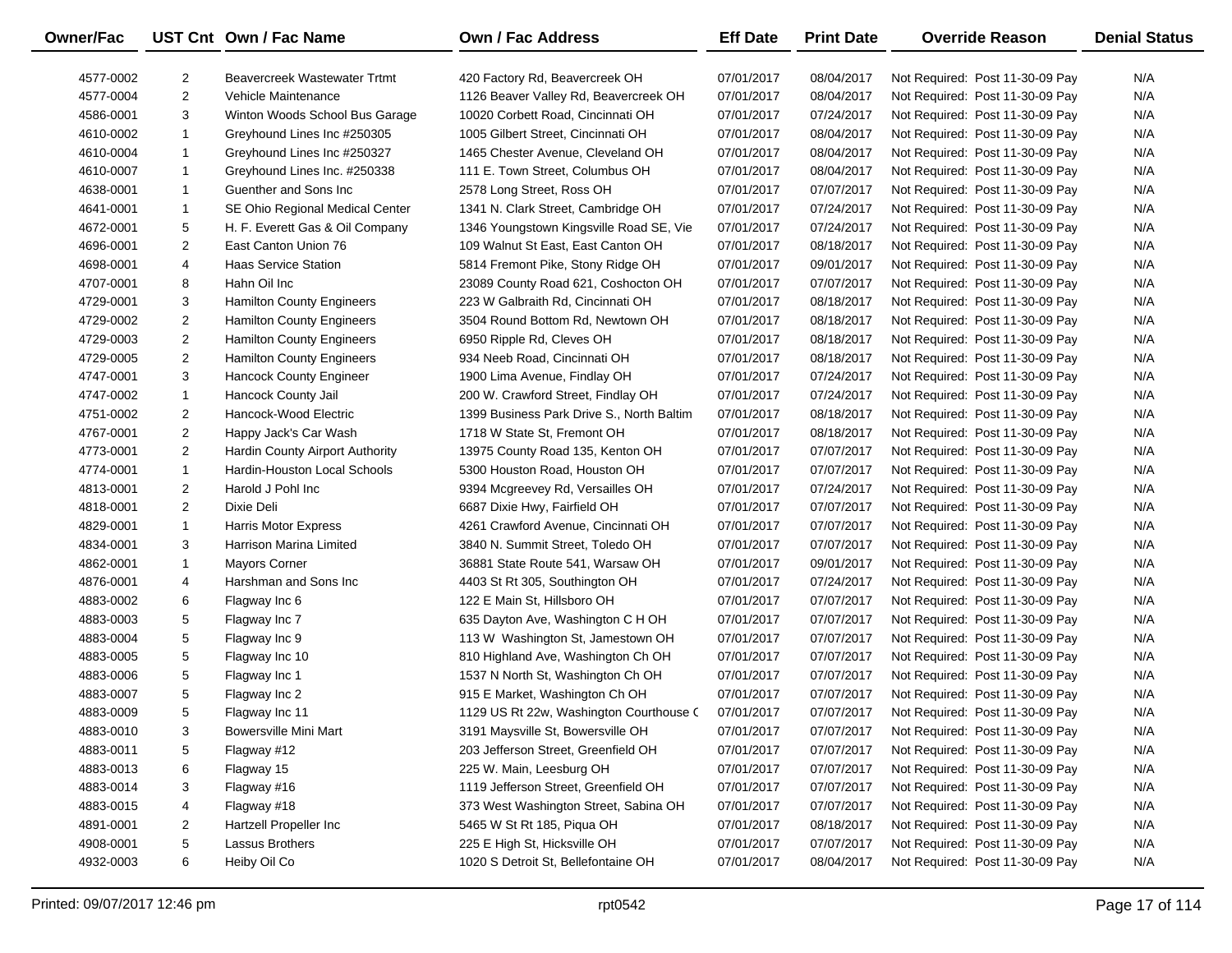| Owner/Fac |                | UST Cnt Own / Fac Name                                                 | Own / Fac Address                          | <b>Eff Date</b> | <b>Print Date</b> | <b>Override Reason</b>          | <b>Denial Status</b> |
|-----------|----------------|------------------------------------------------------------------------|--------------------------------------------|-----------------|-------------------|---------------------------------|----------------------|
| 4936-0002 | 1              | Heinen's Inc                                                           | 20101 South Miles Rd, Warrensville Hghts ( | 07/01/2017      | 07/07/2017        | Not Required: Post 11-30-09 Pay | N/A                  |
| 4955-0001 | $\mathbf{1}$   | Hemmelgarn & Sons Inc.                                                 | 3763 Philothea Road, Coldwater OH          | 07/01/2017      | 07/07/2017        | Not Required: Post 11-30-09 Pay | N/A                  |
| 4961-0001 | $\overline{2}$ | Henry A Selinsky Inc                                                   | 4015 23rd Street SW, Canton OH             | 07/03/2017      | 09/01/2017        | Not Required: Post 11-30-09 Pay | N/A                  |
| 4962-0001 | $\overline{2}$ | Henry Bierce Co.                                                       | 50 S. East Avenue, Tallmadge OH            | 07/01/2017      | 07/24/2017        | Not Required: Post 11-30-09 Pay | N/A                  |
| 4963-0001 | $\overline{2}$ | Henry County Hwy Dept                                                  | Bales Rd, Napoleon OH                      | 07/01/2017      | 08/18/2017        | Not Required: Post 11-30-09 Pay | N/A                  |
| 4963-0003 | $\overline{2}$ | <b>Henry County Airport</b>                                            | 10-646 County Road O, Napoleon OH          | 07/01/2017      | 08/18/2017        | Not Required: Post 11-30-09 Pay | N/A                  |
| 4966-0001 | 3              | Henry Gurtzweiler, Inc.                                                | 921 Galena Street, Toledo OH               | 07/01/2017      | 07/07/2017        | Not Required: Post 11-30-09 Pay | N/A                  |
| 4968-0001 | $\overline{2}$ | Henry Jergens Contractor                                               | 1280 Brandt Pike, Dayton OH                | 07/01/2017      | 07/07/2017        | Not Required: Post 11-30-09 Pay | N/A                  |
| 5017-0001 | $\mathbf{1}$   | <b>Highland County Engineer</b>                                        | 138 Bowers Ave, Hillsboro OH               | 07/01/2017      | 07/07/2017        | Not Required: Post 11-30-09 Pay | N/A                  |
| 5019-0001 | $\overline{2}$ | <b>Highland Bus Garage</b>                                             | 3940 Ridge Rd, Medina OH                   | 07/01/2017      | 08/18/2017        | Not Required: Post 11-30-09 Pay | N/A                  |
| 5034-0001 | 3              | <b>Hilliard Transportation Facility</b>                                | 4970 Davidson Road, Hilliard OH            | 07/01/2017      | 07/07/2017        | Not Required: Post 11-30-09 Pay | N/A                  |
| 5052-0001 | $\overline{2}$ | Skeets Airport Inc.                                                    | 3599 Herr Fieldhouse Road, Southington O   | 07/01/2017      | 08/18/2017        | Not Required: Post 11-30-09 Pay | N/A                  |
| 5110-0001 | $\mathbf{1}$   | Home Run, Inc.                                                         | 1299 Lavelle Drive, Xenia OH               | 07/01/2017      | 07/07/2017        | Not Required: Post 11-30-09 Pay | N/A                  |
| 5176-0001 | $\overline{2}$ | Howard's Friendly Service, LLC                                         | 808 N. Perry Street, Napoleon OH           | 07/03/2017      | 09/01/2017        | Not Required: Post 11-30-09 Pay | N/A                  |
| 5185-0001 | 3              | <b>Transportation Department</b>                                       | 7450 Taylorsville Road, Huber Hts OH       | 07/01/2017      | 07/24/2017        | Not Required: Post 11-30-09 Pay | N/A                  |
| 5200-0001 | $\mathbf{1}$   | Hull Builders Supply Inc                                               | 685 Main St, Vermilion OH                  | 07/01/2017      | 07/07/2017        | Not Required: Post 11-30-09 Pay | N/A                  |
| 5208-0001 | $\overline{2}$ | Huppco - DBA Hupps Spirit                                              | 125 W. Maple Street, Hartville OH          | 07/01/2017      | 07/24/2017        | Not Required: Post 11-30-09 Pay | N/A                  |
| 5210-0001 | $\overline{2}$ | <b>Huron County</b>                                                    | 150 Jefferson St, Norwalk OH               | 07/01/2017      | 07/07/2017        | Not Required: Post 11-30-09 Pay | N/A                  |
| 5212-0001 | $\overline{7}$ | Sunrise Cooperative, Inc.                                              | 82 Townsend Avenue, Norwalk OH             | 07/01/2017      | 08/04/2017        | Not Required: Post 11-30-09 Pay | N/A                  |
| 5212-0006 | $\mathbf{1}$   | Sunrise Cooperative, Inc.                                              | 419 East Street, New Washington OH         | 07/01/2017      | 08/04/2017        | Not Required: Post 11-30-09 Pay | N/A                  |
| 5212-0008 | $\overline{7}$ | Sunrise Cooperative, Inc.                                              | 1425 Rombach Avenue, Wilmington OH         | 07/01/2017      | 08/04/2017        | Not Required: Post 11-30-09 Pay | N/A                  |
| 5212-0009 | $\overline{2}$ | Sunrise Cooperative, Inc.                                              | 1860 Columbus Avenue, Springfield OH       | 07/01/2017      | 08/04/2017        | Not Required: Post 11-30-09 Pay | N/A                  |
| 5212-0010 | 3              | Sunrise Cooperative, Inc.                                              | 555 N. Broadway Street, Lebanon OH         | 07/01/2017      | 08/04/2017        | Not Required: Post 11-30-09 Pay | N/A                  |
| 5212-0011 | 4              | Sunrise Cooperative, Inc.                                              | 230 S. Ohio Street, Minster OH             | 07/01/2017      | 08/04/2017        | Not Required: Post 11-30-09 Pay | N/A                  |
| 5268-0001 | $\overline{2}$ | Independence Bd Of Ed                                                  | 7733 Stone Rd, Independence OH             | 07/01/2017      | 07/07/2017        | Not Required: Post 11-30-09 Pay | N/A                  |
| 5270-0001 | $\overline{2}$ | Independence Excavating, Inc.                                          | 5720 Schaaf Road, Independence OH          | 07/01/2017      | 07/07/2017        | Not Required: Post 11-30-09 Pay | N/A                  |
| 5277-0001 | $\mathbf{1}$   | Ind Lake Local Sch Bus Gar                                             | 6210 St Rt 235 North, Lewistown OH         | 07/01/2017      | 07/24/2017        | Not Required: Post 11-30-09 Pay | N/A                  |
| 5304-0001 | $\mathbf{1}$   | Instantwhip-Akron, Inc.                                                | 4870 Hudson Drive, Stow OH                 | 07/01/2017      | 07/24/2017        | Not Required: Post 11-30-09 Pay | N/A                  |
| 5376-0003 | $\mathbf{1}$   | 340 McCoy                                                              | 340 S. Cleveland Avenue, Westerville OH    | 07/01/2017      | 09/01/2017        | Not Required: Post 11-30-09 Pay | N/A                  |
| 5376-0007 | $\mathbf{1}$   | 370 McCoy                                                              | 370 S. Cleveland Avenue, Westerville OH    | 07/01/2017      | 09/01/2017        | Not Required: Post 11-30-09 Pay | N/A                  |
| 5376-0008 | $\mathbf{1}$   | <b>Chase Corporate Center</b>                                          | 1111 Polaris Parkway, Columbus OH          | 07/01/2017      | 09/01/2017        | Not Required: Post 11-30-09 Pay | N/A                  |
| 5384-0001 | 3              | J D Williamson Const Co Inc                                            | 441 Geneva Ave, Tallmadge OH               | 07/01/2017      | 08/04/2017        | Not Required: Post 11-30-09 Pay | N/A                  |
| 5422-0001 | $\overline{2}$ | Jack A Allen Inc                                                       | 2105 St Rt 7 Box 668, Steubenville OH      | 07/01/2017      | 07/07/2017        | Not Required: Post 11-30-09 Pay | N/A                  |
| 5422-0006 | $\overline{2}$ | Quik Mart and More, Inc                                                | St 43 and Sabina Drive, Wintersville OH    | 07/01/2017      | 07/07/2017        | Not Required: Post 11-30-09 Pay | N/A                  |
| 5422-0007 | $\overline{2}$ | Quik Mart and More Inc DBA Valero Truc 1061 Canton Rd, Wintersville OH |                                            | 07/01/2017      | 07/07/2017        | Not Required: Post 11-30-09 Pay | N/A                  |
| 5422-0008 | 4              | Quik Mart & More, Inc.                                                 | 31 West Park Ave, Columbiana OH            | 07/01/2017      | 07/07/2017        | Not Required: Post 11-30-09 Pay | N/A                  |
| 5422-0009 | 4              | <b>Quik Mart</b>                                                       | 555 E. Ohio Ave., Sebring OH               | 07/01/2017      | 07/07/2017        | Not Required: Post 11-30-09 Pay | N/A                  |
| 5422-0011 | 5              | Quik Mart and More Inc.                                                | 7662 State Route 45, Lisbon OH             | 07/01/2017      | 07/07/2017        | Not Required: Post 11-30-09 Pay | N/A                  |
| 5455-0001 | $\overline{a}$ | Jackson County Highway Department                                      | 3062 Clary Road, Jackson OH                | 07/01/2017      | 07/24/2017        | Not Required: Post 11-30-09 Pay | N/A                  |
| 5457-0001 | $\overline{2}$ | Jackson Local School Bus Garage                                        | 7241 Mudbrook Street NW, Massillon OH      | 07/01/2017      | 08/04/2017        | Not Required: Post 11-30-09 Pay | N/A                  |
| 5486-0001 | $\mathbf{1}$   | James A Garfield Schools                                               | 10233 State Route 88, Garrettsville OH     | 07/01/2017      | 07/07/2017        | Not Required: Post 11-30-09 Pay | N/A                  |
| 5488-0001 | 5              | Lucas Enterprises Inc.                                                 | 14005 Madison Avenue, Lakewood OH          | 07/01/2017      | 07/07/2017        | Not Required: Post 11-30-09 Pay | N/A                  |
| 5533-0001 | $\overline{a}$ | <b>Huffman Enterprises</b>                                             | 831 S. Union Road, Dayton OH               | 07/01/2017      | 07/07/2017        | Not Required: Post 11-30-09 Pay | N/A                  |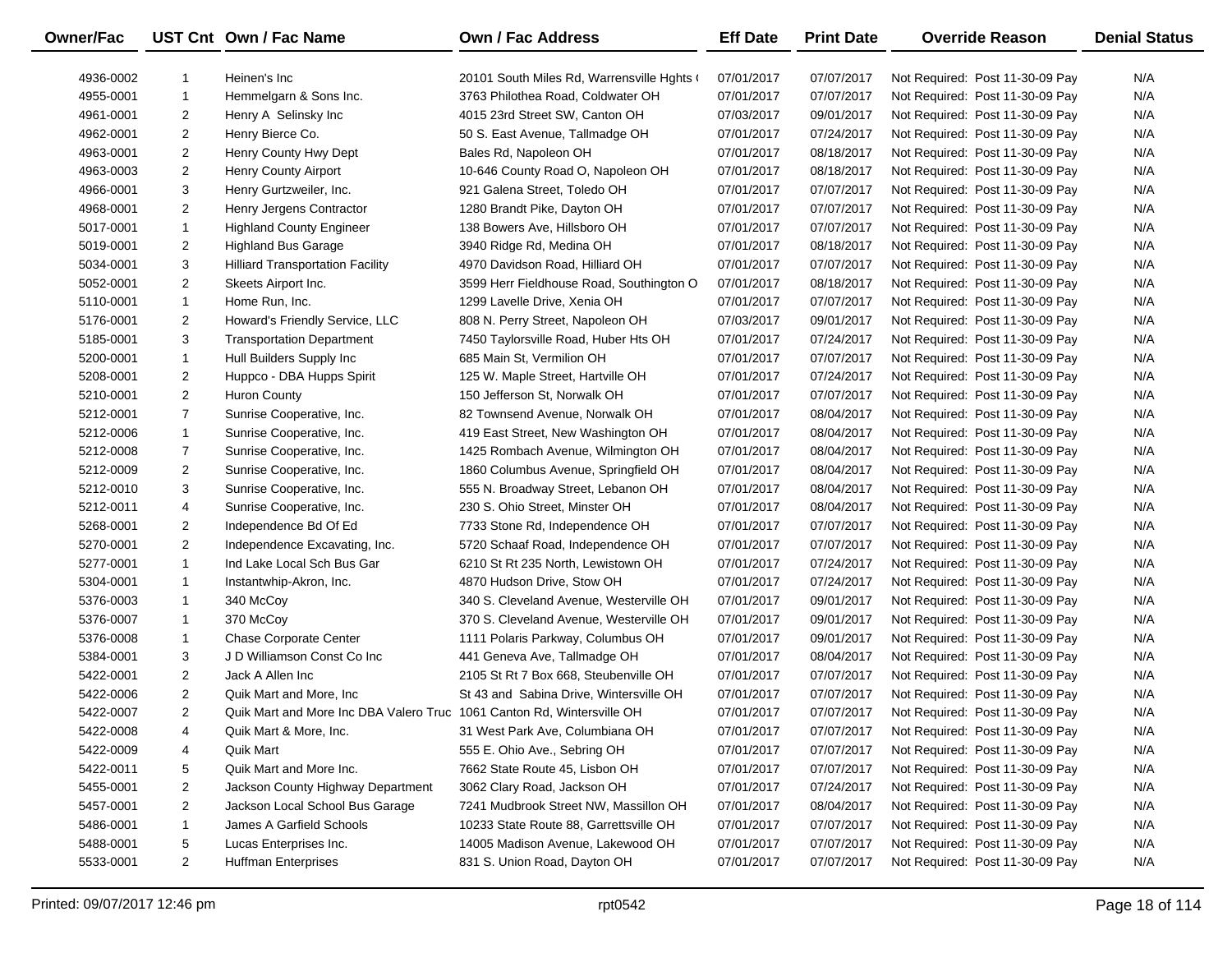| <b>Owner/Fac</b> |                | UST Cnt Own / Fac Name                                               | <b>Own / Fac Address</b>                | <b>Eff Date</b> | <b>Print Date</b> | <b>Override Reason</b>          | <b>Denial Status</b> |
|------------------|----------------|----------------------------------------------------------------------|-----------------------------------------|-----------------|-------------------|---------------------------------|----------------------|
| 5595-0002        | 1              | Chrysler Group LLC, Toledo Assembly C 4400 Chrysler Drive, Toledo OH |                                         | 07/01/2017      | 07/07/2017        | Not Required: Post 11-30-09 Pay | N/A                  |
| 5606-0001        | 3              | Jefferson County Serv Complex                                        | 598 St Rt 43, Steubenville OH           | 07/01/2017      | 07/24/2017        | Not Required: Post 11-30-09 Pay | N/A                  |
| 5608-0001        | 2              | Jefferson County Board of DD                                         | 256 John Scott Highway, Steubenville OH | 07/01/2017      | 07/07/2017        | Not Required: Post 11-30-09 Pay | N/A                  |
| 5621-0001        | $\overline{2}$ | Jefferson Township Bus Garage                                        | 7000 Dayton Farmersville Road, Dayton O | 07/01/2017      | 08/04/2017        | Not Required: Post 11-30-09 Pay | N/A                  |
| 5651-0003        | 3              | Henderson Road Sunoco                                                | 2122 Henderson Road, Columbus OH        | 07/03/2017      | 09/01/2017        | Not Required: Post 11-30-09 Pay | N/A                  |
| 5682-0001        | 3              | Jims Carry Out                                                       | 406 N State, Pioneer OH                 | 07/01/2017      | 08/18/2017        | Not Required: Post 11-30-09 Pay | N/A                  |
| 5714-0001        | 5              | <b>Brown's Distributions</b>                                         | 100 E. Main Street, Martinsville OH     | 07/01/2017      | 07/24/2017        | Not Required: Post 11-30-09 Pay | N/A                  |
| 5761-0001        | $\overline{2}$ | Altheirs Oil Inc. d/b/a Johns Place                                  | 140 West Main Street, Corning OH        | 07/01/2017      | 07/07/2017        | Not Required: Post 11-30-09 Pay | N/A                  |
| 5777-0001        | 3              | John Cheeseman Trucking Inc.                                         | 2200 State Route 119, Fort Recovery OH  | 07/01/2017      | 07/24/2017        | Not Required: Post 11-30-09 Pay | N/A                  |
| 5783-0001        | $\overline{7}$ | Weaver Gas and Oil, Inc.                                             | 22428 State Route 73, West Portsmouth O | 07/01/2017      | 08/18/2017        | Not Required: Post 11-30-09 Pay | N/A                  |
| 5787-0001        | 2              | Village Marathon                                                     | 31 S. Main Street, Jeffersonville OH    | 07/01/2017      | 09/01/2017        | Not Required: Post 11-30-09 Pay | N/A                  |
| 5793-0001        | 3              | <b>Bell Street Marathon</b>                                          | 130 Bell Street, Chagrin Falls OH       | 07/01/2017      | 07/07/2017        | Not Required: Post 11-30-09 Pay | N/A                  |
| 5819-0001        | 3              | Genie Management LLC                                                 | 65919 Batesville Rd, Quaker City OH     | 07/01/2017      | 07/07/2017        | Not Required: Post 11-30-09 Pay | N/A                  |
| 5854-0001        | 1              | Lumberton Airport Inc                                                | 231 New Burlington Road, Wilmington OH  | 07/01/2017      | 08/18/2017        | Not Required: Post 11-30-09 Pay | N/A                  |
| 5866-0001        | 4              | Stroble Mini Mart                                                    | St Rt 141, Ironton OH                   | 07/01/2017      | 08/18/2017        | Not Required: Post 11-30-09 Pay | N/A                  |
| 5866-0002        | 4              | South Point BP                                                       | 132 County Road 450, South Point OH     | 07/01/2017      | 08/18/2017        | Not Required: Post 11-30-09 Pay | N/A                  |
| 5866-0004        | 4              | Oak Hill BP                                                          | Morgans and Rt 93, Oak Hill OH          | 07/01/2017      | 08/18/2017        | Not Required: Post 11-30-09 Pay | N/A                  |
| 5866-0005        | 4              | <b>Whittingtons BP Service</b>                                       | 309 Upper River Road, Gallipolis OH     | 07/01/2017      | 08/18/2017        | Not Required: Post 11-30-09 Pay | N/A                  |
| 5866-0006        | 4              | Rio Grande BP                                                        | 1310 Jackson Pike, Rio Grande OH        | 07/01/2017      | 08/18/2017        | Not Required: Post 11-30-09 Pay | N/A                  |
| 5866-0008        | 3              | Chesapeake BP                                                        | 2927 Co Rd 44, South Point OH           | 07/01/2017      | 08/18/2017        | Not Required: Post 11-30-09 Pay | N/A                  |
| 5866-0009        | 3              | Ironton BP                                                           | 824 Park Avenue, Ironton OH             | 07/01/2017      | 08/18/2017        | Not Required: Post 11-30-09 Pay | N/A                  |
| 5866-0010        | 4              | Waverly BP #39                                                       | 506 East Emmitt, Waverly OH             | 07/01/2017      | 08/18/2017        | Not Required: Post 11-30-09 Pay | N/A                  |
| 5866-0011        | 3              | Wheelersburg BP                                                      | 312 Center Street, Wheelerburg OH       | 07/01/2017      | 08/18/2017        | Not Required: Post 11-30-09 Pay | N/A                  |
| 5866-0012        | 4              | Portsmouth BP                                                        | 3008 Scioto Trail, Portsmouth OH        | 07/01/2017      | 08/18/2017        | Not Required: Post 11-30-09 Pay | N/A                  |
| 5866-0013        | 3              | Newsome C Store                                                      | 2626 Gallia Street, Portsmouth OH       | 07/01/2017      | 08/18/2017        | Not Required: Post 11-30-09 Pay | N/A                  |
| 5866-0014        | 3              | Lucasville B.P. #29                                                  | 10863 ST Rt 23, Lucasville OH           | 07/01/2017      | 08/18/2017        | Not Required: Post 11-30-09 Pay | N/A                  |
| 5866-0015        | 5              | <b>Tupper Plains BP</b>                                              | Route 7 And Route 681, Tupper Plains OH | 07/01/2017      | 08/18/2017        | Not Required: Post 11-30-09 Pay | N/A                  |
| 5866-0016        | 3              | Clark's Pump N Shop #38                                              | 6288 State Route 7, Proctorville OH     | 07/01/2017      | 08/18/2017        | Not Required: Post 11-30-09 Pay | N/A                  |
| 5866-0019        | 2              | University Mart BP                                                   | 1813 Liberty Street, Ironton OH         | 07/01/2017      | 08/18/2017        | Not Required: Post 11-30-09 Pay | N/A                  |
| 5866-0020        | 4              | Jackson BP                                                           | 90 Twin Oaks Drive, Jackson OH          | 07/01/2017      | 08/18/2017        | Not Required: Post 11-30-09 Pay | N/A                  |
| 5866-0021        | 2              | Meenachs Ashland                                                     | 4440 Gallia St, New Boston OH           | 07/01/2017      | 08/18/2017        | Not Required: Post 11-30-09 Pay | N/A                  |
| 5866-0022        | 4              | Piketon BP                                                           | 833 Beaver Creek Road, Piketon OH       | 07/01/2017      | 08/18/2017        | Not Required: Post 11-30-09 Pay | N/A                  |
| 5866-0024        | 3              | Portsmouth B.P. #12                                                  | 11th & Gay Street, Portsmouth OH        | 07/01/2017      | 08/18/2017        | Not Required: Post 11-30-09 Pay | N/A                  |
| 5866-0025        | 3              | <b>McArthur Marathon</b>                                             | 301 S Market Street, McArthur OH        | 07/01/2017      | 08/18/2017        | Not Required: Post 11-30-09 Pay | N/A                  |
| 5866-0026        | 4              | Clark's Pump N Shop #25                                              | 7575 State Route 7, Procterville OH     | 07/01/2017      | 08/18/2017        | Not Required: Post 11-30-09 Pay | N/A                  |
| 5866-0027        | 4              | <b>Hollidays Quick Stop</b>                                          | 3302 State Route 243, Ironton OH        | 07/01/2017      | 08/18/2017        | Not Required: Post 11-30-09 Pay | N/A                  |
| 5866-0028        | 2              | Rosemount Rd. BP                                                     | 1701 St Rt 139, Portsmouth OH           | 07/01/2017      | 08/18/2017        | Not Required: Post 11-30-09 Pay | N/A                  |
| 5872-0001        | $\overline{2}$ | Beaver Park North Inc                                                | 6000 W Erie Ave, Lorain OH              | 07/01/2017      | 08/18/2017        | Not Required: Post 11-30-09 Pay | N/A                  |
| 5896-0001        | 1              | Jonathan Alder Junior High School                                    | 6440 Kilbury-Huber Road, Plain City OH  | 07/01/2017      | 08/04/2017        | Not Required: Post 11-30-09 Pay | N/A                  |
| 5917-0001        | 2              | <b>Heights Mechanical</b>                                            | 2785 Mayfield Rd, Cleveland Hts OH      | 07/01/2017      | 07/24/2017        | Not Required: Post 11-30-09 Pay | N/A                  |
| 5922-0001        | $\overline{2}$ | Joseph L Hamilton School Bus Service I                               | 100 Hamilton Boulevard, Cincinnati OH   | 07/01/2017      | 08/04/2017        | Not Required: Post 11-30-09 Pay | N/A                  |
| 5983-0001        | $\overline{2}$ | Kaleel Bros Inc                                                      | 761 Bev Rd, Youngstown OH               | 07/03/2017      | 09/01/2017        | Not Required: Post 11-30-09 Pay | N/A                  |
| 6012-0002        | $\mathbf{1}$   | Kealy Trucking                                                       | 3184 E 79th St., Cleveland OH           | 07/01/2017      | 08/18/2017        | Not Required: Post 11-30-09 Pay | N/A                  |
|                  |                |                                                                      |                                         |                 |                   |                                 |                      |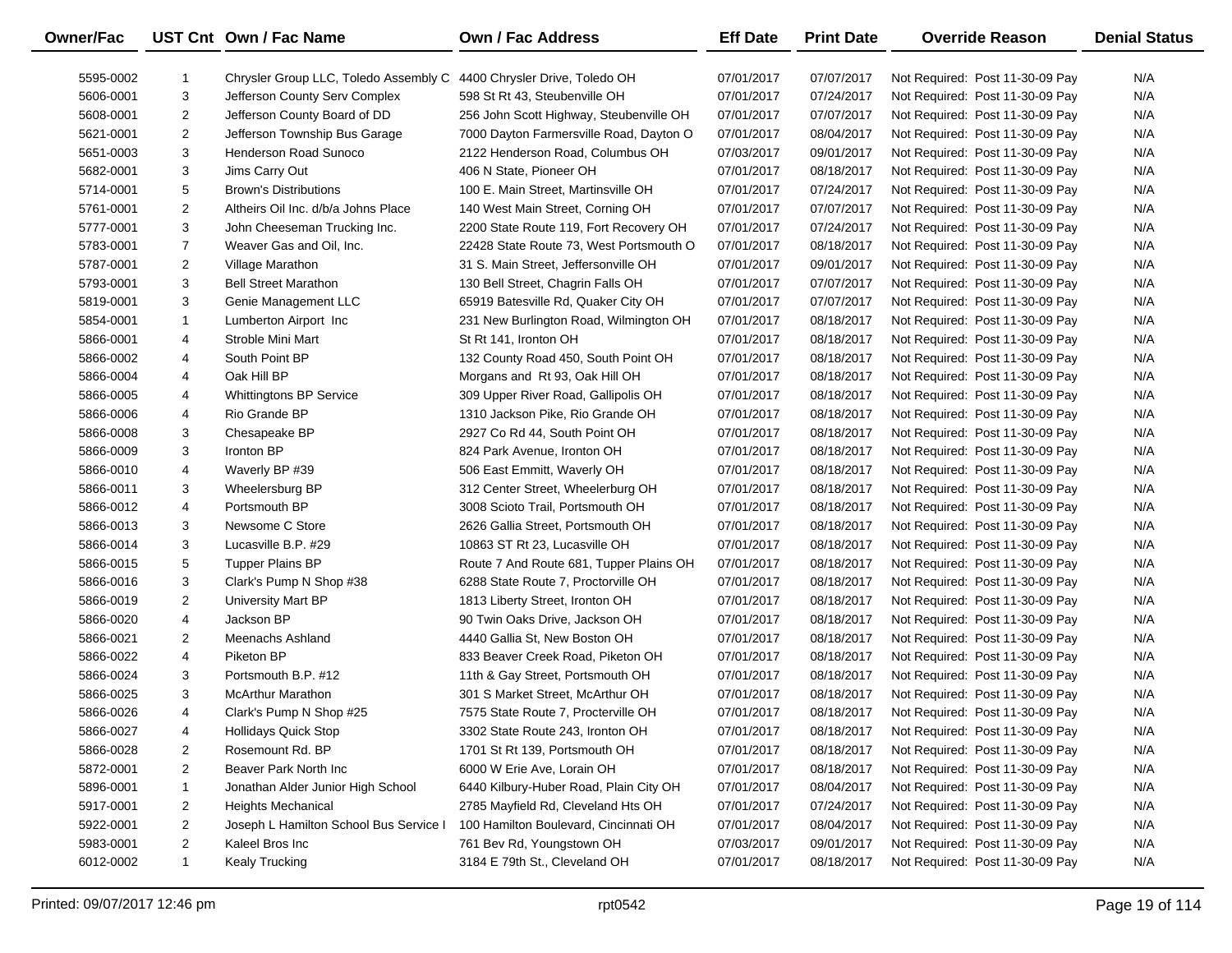| Owner/Fac |                | UST Cnt Own / Fac Name                                                   | Own / Fac Address                         | <b>Eff Date</b> | <b>Print Date</b> | <b>Override Reason</b>          | <b>Denial Status</b> |
|-----------|----------------|--------------------------------------------------------------------------|-------------------------------------------|-----------------|-------------------|---------------------------------|----------------------|
| 6034-0001 | -1             | Kempthorn Motors Inc.                                                    | 1449 Cleveland Avenue NW, Canton OH       | 07/01/2017      | 07/07/2017        | Not Required: Post 11-30-09 Pay | N/A                  |
| 6038-0001 | $\mathbf{1}$   | Jacobs and Sons Logging, LTD                                             | 132 Sycamore, St Henry OH                 | 07/01/2017      | 08/18/2017        | Not Required: Post 11-30-09 Pay | N/A                  |
| 6052-0001 | 4              | Kenmore Construction Co Inc                                              | 700 Home Ave, Akron OH                    | 07/01/2017      | 07/07/2017        | Not Required: Post 11-30-09 Pay | N/A                  |
| 6104-0001 | $\overline{2}$ | <b>Bus Garage</b>                                                        | 2640 Wilmingtom Pike, Kettering OH        | 07/01/2017      | 07/07/2017        | Not Required: Post 11-30-09 Pay | N/A                  |
| 6104-0002 | $\mathbf{1}$   | Kettering Fairmont High School                                           | 3301 Shroyer Rd, Kettering OH             | 07/01/2017      | 07/07/2017        | Not Required: Post 11-30-09 Pay | N/A                  |
| 6129-0001 | $\overline{2}$ | Dutch Valley Industries                                                  | 7667 Blizzard Ridge Rd SE, Uhrichsville O | 07/01/2017      | 08/04/2017        | Not Required: Post 11-30-09 Pay | N/A                  |
| 6137-0001 | $\mathbf{1}$   | Kings Island                                                             | 6300 Kings Island Dr, Kings Island OH     | 07/01/2017      | 07/24/2017        | Not Required: Post 11-30-09 Pay | N/A                  |
| 6171-0001 | $\mathbf{1}$   | Klostermans Baking Co                                                    | 1000 E. Ross Avenue, Cincinnati OH        | 07/01/2017      | 07/07/2017        | Not Required: Post 11-30-09 Pay | N/A                  |
| 6173-0001 | 3              | Klug School Bus Service                                                  | 1053 Ebenezer Road, Cincinnati OH         | 07/01/2017      | 09/01/2017        | Not Required: Post 11-30-09 Pay | N/A                  |
| 6199-0002 | $\mathbf{1}$   | Kolcz Concrete Block Co                                                  | 7620 Oakleaf Road, Oakwood Village OH     | 07/01/2017      | 08/18/2017        | Not Required: Post 11-30-09 Pay | N/A                  |
| 6223-0003 | $\overline{2}$ | Lima Division                                                            | 1610 E. 4th Street, Lima OH               | 07/01/2017      | 08/04/2017        | Not Required: Post 11-30-09 Pay | N/A                  |
| 6223-0004 | $\overline{2}$ | <b>Mansfield Division</b>                                                | 1500 Old Bowman Road, Mansfield OH        | 07/01/2017      | 08/04/2017        | Not Required: Post 11-30-09 Pay | N/A                  |
| 6223-0007 | 4              | <b>Toledo Ferrous Division</b>                                           | 5130 North Detroit Avenue, Toledo OH      | 07/01/2017      | 08/04/2017        | Not Required: Post 11-30-09 Pay | N/A                  |
| 6223-0008 | $\mathbf{1}$   | <b>OmniSource Transport</b>                                              | 5159 N. Detroit Avenue, Toledo OH         | 07/01/2017      | 08/04/2017        | Not Required: Post 11-30-09 Pay | N/A                  |
| 6244-0001 | 5              | Garver's Service Station                                                 | 205 W Front St, Killbuck OH               | 07/01/2017      | 08/04/2017        | Not Required: Post 11-30-09 Pay | N/A                  |
| 6294-0001 | 3              | <b>Gtr Mentor Waste Wtr Treat</b>                                        | 8471 Lakeshore Blvd, Mentor OH            | 07/01/2017      | 08/04/2017        | Not Required: Post 11-30-09 Pay | N/A                  |
| 6294-0003 | $\mathbf{1}$   | <b>Aquarius Water Plant</b>                                              | 38265 Aquarius Parkway, Willoughby OH     | 07/01/2017      | 08/04/2017        | Not Required: Post 11-30-09 Pay | N/A                  |
| 6294-0009 | $\overline{2}$ | <b>Aquarius Water Plant</b>                                              | 38270 Aquarius Parkway, Willoghby OH      | 07/01/2017      | 08/04/2017        | Not Required: Post 11-30-09 Pay | N/A                  |
| 6294-0010 | $\mathbf{1}$   | Redmill Creek Pump Station                                               | 4169 Middle Ridge Road, Perry OH          | 07/01/2017      | 08/04/2017        | Not Required: Post 11-30-09 Pay | N/A                  |
| 6294-0015 | $\mathbf{1}$   | Lake County Jail                                                         | 74 East Erie Street, Painesville OH       | 07/01/2017      | 08/04/2017        | Not Required: Post 11-30-09 Pay | N/A                  |
| 6295-0001 | $\mathbf{1}$   | Lake County Board of DD/Deepwood                                         | 8121 Deepwood Boulevard, Mentor OH        | 07/01/2017      | 08/04/2017        | Not Required: Post 11-30-09 Pay | N/A                  |
| 6307-0001 | $\overline{2}$ | Concord Woods                                                            | 11211 Spear Road, Concord OH              | 07/01/2017      | 07/07/2017        | Not Required: Post 11-30-09 Pay | N/A                  |
| 6307-0004 | $\mathbf{1}$   | Lake Metroparks Golf                                                     | 30601 Ridge Road, Wickliffe OH            | 07/01/2017      | 07/07/2017        | Not Required: Post 11-30-09 Pay | N/A                  |
| 6308-0001 | $\mathbf{1}$   | Lake Mohawk Marina                                                       | 92 E. Mohawk Drive, Malvern OH            | 07/01/2017      | 07/07/2017        | Not Required: Post 11-30-09 Pay | N/A                  |
| 6316-0001 | $\mathbf{1}$   | Lake Waynoka Marinia                                                     | Beach Cove, Sardinia OH                   | 07/01/2017      | 07/07/2017        | Not Required: Post 11-30-09 Pay | N/A                  |
| 6318-0001 | 3              | Lakefield Airport                                                        | 6177 State Route 219, Celina OH           | 07/01/2017      | 07/07/2017        | Not Required: Post 11-30-09 Pay | N/A                  |
| 6324-0001 | $\overline{2}$ | Lakeside Yacht Club Inc                                                  | 4851 N Marginal Road, Cleveland OH        | 07/01/2017      | 07/24/2017        | Not Required: Post 11-30-09 Pay | N/A                  |
| 6333-0001 | $\overline{2}$ | Lakota Local School District                                             | 6947 Yankee Road, Middletown OH           | 07/01/2017      | 08/04/2017        | Not Required: Post 11-30-09 Pay | N/A                  |
| 6349-0007 | $\mathbf{1}$   | City Of Lancaster Wtr Plltn                                              | 800 Lawrence St, Lancaster OH             | 07/01/2017      | 07/07/2017        | Not Required: Post 11-30-09 Pay | N/A                  |
| 6349-0009 | $\overline{2}$ | <b>City Of Lancaster Centralized</b>                                     | 746 Lawrence St, Lancaster OH             | 07/01/2017      | 07/07/2017        | Not Required: Post 11-30-09 Pay | N/A                  |
| 6368-0001 | 11             | Port Columbus International Airport Tan                                  | 4800 Sawyer Road, Columbus OH             | 07/01/2017      | 08/18/2017        | Not Required: Post 11-30-09 Pay | N/A                  |
| 6368-0002 | 9              | Lane Aviation                                                            | Pt Cols 4925 Sawyer Road, Columbus OH     | 07/01/2017      | 08/18/2017        | Not Required: Post 11-30-09 Pay | N/A                  |
| 6371-0001 | 4              | Dba Langs Marathon                                                       | 5994 Mayfield Rd, Mayfield Heights OH     | 07/01/2017      | 07/24/2017        | Not Required: Post 11-30-09 Pay | N/A                  |
| 6441-0001 | 8              | Hydro-Aire Inc., Lear Romec Division                                     | 241 S Abbe Road, Elyria OH                | 07/01/2017      | 08/04/2017        | Not Required: Post 11-30-09 Pay | N/A                  |
| 6496-0001 | $\overline{2}$ | Leppo Inc                                                                | 176 West Ave, Tallmadge OH                | 07/03/2017      | 09/01/2017        | Not Required: Post 11-30-09 Pay | N/A                  |
| 6507-0001 | 4              | Delta Snack Shop                                                         | 430 Delta Avenue, Cincinnati OH           | 07/03/2017      | 09/01/2017        | Not Required: Post 11-30-09 Pay | N/A                  |
| 6529-0001 | $\overline{2}$ | Liberty School Bus Garage                                                | 317 Churchill Hubbard Road, Youngstown (  | 07/01/2017      | 07/07/2017        | Not Required: Post 11-30-09 Pay | N/A                  |
| 6545-0008 | 1              | Licking County Justice Center                                            | 155 E. Main Street, Newark OH             | 07/01/2017      | 08/04/2017        | Not Required: Post 11-30-09 Pay | N/A                  |
| 6545-0009 | 3              | Licking County Regional Airport Authority 530 Heath Road, Heath OH       |                                           | 07/01/2017      | 08/04/2017        | Not Required: Post 11-30-09 Pay | N/A                  |
| 6573-0001 |                | Lippingcott Plumbing-Heating and Air Cor 872 Saint Johns Avenue, Lima OH |                                           | 07/01/2017      | 07/07/2017        | Not Required: Post 11-30-09 Pay | N/A                  |
| 6606-0003 | -1             | Laurelville Elementary School                                            | 16138 Pike St, Laurelville OH             | 07/01/2017      | 07/24/2017        | Not Required: Post 11-30-09 Pay | N/A                  |
| 6606-0005 | -1             | Mc Dowell Exchange School                                                | 9579 Tarlton Rd, Circleville OH           | 07/01/2017      | 07/24/2017        | Not Required: Post 11-30-09 Pay | N/A                  |
| 6607-0001 | $\overline{2}$ | Logan-Hocking School District                                            | 13483 Maysville Williams Road, Logan OH   | 07/01/2017      | 07/24/2017        | Not Required: Post 11-30-09 Pay | N/A                  |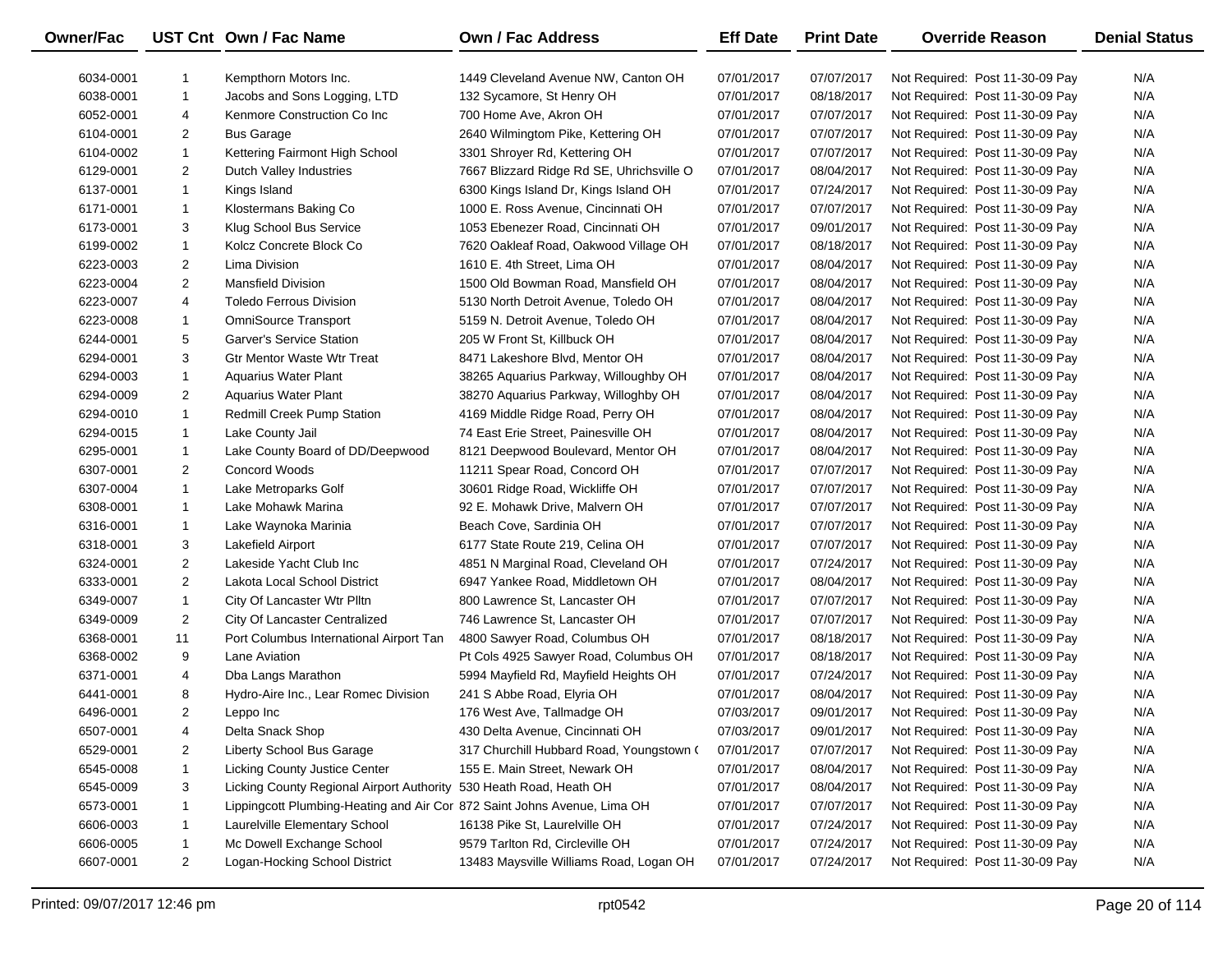| <b>Owner/Fac</b> |                | UST Cnt Own / Fac Name                                                    | Own / Fac Address                                                               | <b>Eff Date</b> | <b>Print Date</b> | <b>Override Reason</b>          | <b>Denial Status</b> |
|------------------|----------------|---------------------------------------------------------------------------|---------------------------------------------------------------------------------|-----------------|-------------------|---------------------------------|----------------------|
| 6625-0003        | 3              | <b>Lorain County Garage</b>                                               | 42100 Russia Road, Elyria OH                                                    | 07/01/2017      | 08/04/2017        | Not Required: Post 11-30-09 Pay | N/A                  |
| 6670-0002        | $\overline{2}$ | <b>Transportation Ctr</b>                                                 | 1154 Larc Lane, Toledo OH                                                       | 07/01/2017      | 08/04/2017        | Not Required: Post 11-30-09 Pay | N/A                  |
| 6671-0001        | $\mathbf{1}$   | <b>Lucas County Corrections Center</b>                                    | 1622 Spielbush Ave, Toledo OH                                                   | 07/01/2017      | 09/01/2017        | Not Required: Post 11-30-09 Pay | N/A                  |
| 6671-0002        | $\mathbf{1}$   | <b>Family Court Center</b>                                                | 429 Michigan St, Toledo OH                                                      | 07/01/2017      | 09/01/2017        | Not Required: Post 11-30-09 Pay | N/A                  |
| 6671-0004        | $\mathbf{1}$   | Vehicle Maint                                                             | 644 State Street, Toledo OH                                                     | 07/01/2017      | 09/01/2017        | Not Required: Post 11-30-09 Pay | N/A                  |
| 6671-0005        | $\overline{2}$ | <b>Wastewater Treatment Plant</b>                                         | 5758 River Rd, Waterville OH                                                    | 07/01/2017      | 09/01/2017        | Not Required: Post 11-30-09 Pay | N/A                  |
| 6671-0010        | $\mathbf{1}$   | Lucas Co Correctional Treatmen                                            | 1100 Jefferson Avenue, Toledo OH                                                | 07/01/2017      | 09/01/2017        | Not Required: Post 11-30-09 Pay | N/A                  |
| 6671-0011        | $\mathbf{1}$   | Lucas County Commissioners- Sanitary E 2639 Holloway Rd, Maumee OH        |                                                                                 | 07/01/2017      | 09/01/2017        | Not Required: Post 11-30-09 Pay | N/A                  |
| 6671-0012        | $\mathbf{1}$   |                                                                           | Lucas County Commissioners - Sanitary I 3945 N Holland Sylvania Rd, Sylvania OH | 07/01/2017      | 09/01/2017        | Not Required: Post 11-30-09 Pay | N/A                  |
| 6671-0013        | $\mathbf{1}$   | The Source                                                                | 1301 Monroe Street, Toledo OH                                                   | 07/01/2017      | 09/01/2017        | Not Required: Post 11-30-09 Pay | N/A                  |
| 6671-0014        | $\overline{2}$ | Lucas County Engineer Rd Maintenance   1049 South McCord Road, Holland OH |                                                                                 | 07/01/2017      | 09/01/2017        | Not Required: Post 11-30-09 Pay | N/A                  |
| 6677-0001        | 5              | Lucky Farmers, Inc.                                                       | 3940 Fremont Pike, Lemoyne OH                                                   | 07/01/2017      | 08/04/2017        | Not Required: Post 11-30-09 Pay | N/A                  |
| 6677-0004        | $\overline{2}$ | Lucky Farmers, Inc.                                                       | 123 W. Elm Street, Lindsey OH                                                   | 07/01/2017      | 08/04/2017        | Not Required: Post 11-30-09 Pay | N/A                  |
| 6677-0005        | 5              | Lucky Farmers, Inc.                                                       | 640 N Locust, Oak Harbor OH                                                     | 07/01/2017      | 08/04/2017        | Not Required: Post 11-30-09 Pay | N/A                  |
| 6697-0064        | 3              | Lyden Oll Company, Fleet Oil                                              | 3710 Leharps Drive, Youngstown OH                                               | 07/01/2017      | 07/07/2017        | Not Required: Post 11-30-09 Pay | N/A                  |
| 6701-0031        | 4              | Git N Go Drive Thru                                                       | 403 E Main St, Somerset OH                                                      | 07/01/2017      | 09/01/2017        | Not Required: Post 11-30-09 Pay | N/A                  |
| 6701-0033        | 6              | Waynesville BP                                                            | 400 S Main Street, Waynesville OH                                               | 07/01/2017      | 09/01/2017        | Not Required: Post 11-30-09 Pay | N/A                  |
| 6701-0034        | 4              | Lavy's Service                                                            | 103 W Main St, Gettysburg OH                                                    | 07/01/2017      | 09/01/2017        | Not Required: Post 11-30-09 Pay | N/A                  |
| 6701-0035        | 4              | <b>Zane Trace Station</b>                                                 | 4985 Cincinnati Zanesville Rd, Lancaster O                                      | 07/01/2017      | 09/01/2017        | Not Required: Post 11-30-09 Pay | N/A                  |
| 6705-0001        | $\mathbf{1}$   | Lychburg Clay Middle School                                               | 8250 State Route 134, Lynchburg OH                                              | 07/01/2017      | 07/07/2017        | Not Required: Post 11-30-09 Pay | N/A                  |
| 6752-0001        | $\mathbf{1}$   | Mack Industries, Inc.                                                     | 201 Columbia Road, Valley City OH                                               | 07/01/2017      | 07/07/2017        | Not Required: Post 11-30-09 Pay | N/A                  |
| 6759-0001        | 3              | Mad River Local Schools                                                   | 1837 Harshman Road, Riverside OH                                                | 07/01/2017      | 08/18/2017        | Not Required: Post 11-30-09 Pay | N/A                  |
| 6766-0001        | $\overline{2}$ | Madison High School                                                       | 1368 Middletown Eaton Rd, Middletown O                                          | 07/01/2017      | 07/24/2017        | Not Required: Post 11-30-09 Pay | N/A                  |
| 6784-0001        | $\overline{2}$ | <b>MCBDD</b>                                                              | 4791 Woodridge Dr, Austintown OH                                                | 07/01/2017      | 08/18/2017        | Not Required: Post 11-30-09 Pay | N/A                  |
| 6790-0001        | $\overline{2}$ | <b>Sanitary Engineering Dept</b>                                          | 761 Industrial Road, Youngstown OH                                              | 07/01/2017      | 08/04/2017        | Not Required: Post 11-30-09 Pay | N/A                  |
| 6790-0003        | $\mathbf{1}$   | Boardman Wastewater Plant                                                 | 7980 E Parkside Drive, Boardman Twp OH                                          | 07/01/2017      | 08/04/2017        | Not Required: Post 11-30-09 Pay | N/A                  |
| 6790-0006        | $\mathbf{1}$   | Craig Beach Waste Wtr Trtmt                                               | 2599 Grandview Road, Lake Milton OH                                             | 07/01/2017      | 08/04/2017        | Not Required: Post 11-30-09 Pay | N/A                  |
| 6790-0007        | $\mathbf{1}$   | New Middletown Wastewater                                                 | 11435 Unity Road, New Springfield OH                                            | 07/01/2017      | 08/04/2017        | Not Required: Post 11-30-09 Pay | N/A                  |
| 6790-0008        | $\overline{2}$ | Campbell Wastewater Treatment                                             | 4200 Wilson Avenue, Campbell OH                                                 | 07/01/2017      | 08/04/2017        | Not Required: Post 11-30-09 Pay | N/A                  |
| 6790-0009        | $\overline{2}$ | Juvenile Justice Center                                                   | 300 E. Scott Street, Youngstown OH                                              | 07/01/2017      | 08/04/2017        | Not Required: Post 11-30-09 Pay | N/A                  |
| 6816-0003        | $\mathbf{1}$   | DistTech, Inc.                                                            | 1708 Sawmill Creek Parkway, Huron OH                                            | 07/03/2017      | 09/01/2017        | Not Required: Post 11-30-09 Pay | N/A                  |
| 6863-0001        | 3              | 4-E, Inc. d/b/a M'N M Petrol'n Pantry                                     | 201 S. Main Street, Ansonia OH                                                  | 07/01/2017      | 08/04/2017        | Not Required: Post 11-30-09 Pay | N/A                  |
| 6868-0001        | $\mathbf{1}$   | Margaretta Transportation                                                 | 205 W. Lucas Street, Castalia OH                                                | 07/03/2017      | 09/01/2017        | Not Required: Post 11-30-09 Pay | N/A                  |
| 6885-0001        | $\overline{2}$ | Mariner's Landing Inc.                                                    | 7405 Forbes Road, Cincinnati OH                                                 | 07/03/2017      | 09/01/2017        | Not Required: Post 11-30-09 Pay | N/A                  |
| 6889-0001        | $\mathbf{1}$   | <b>Marion County</b>                                                      | 348 E. Fairground Street, Marion OH                                             | 07/01/2017      | 07/07/2017        | Not Required: Post 11-30-09 Pay | N/A                  |
| 6924-0001        | $\overline{2}$ | Marlington Local Schls                                                    | 10320 Moulin Ave NE, Alliance OH                                                | 07/01/2017      | 07/24/2017        | Not Required: Post 11-30-09 Pay | N/A                  |
| 6950-0001        | 5              | <b>Martins Meat Mart</b>                                                  | 204 E Lima, Forest OH                                                           | 07/01/2017      | 07/07/2017        | Not Required: Post 11-30-09 Pay | N/A                  |
| 6986-0002        | 3              | Mason School Bus Garage                                                   | 5025 Enterprise Drive, Mason OH                                                 | 07/01/2017      | 07/24/2017        | Not Required: Post 11-30-09 Pay | N/A                  |
| 6995-0003        | 1              | Washington High School                                                    | 1 Paul E Brown Dr SE, Massilion OH                                              | 07/01/2017      | 07/24/2017        | Not Required: Post 11-30-09 Pay | N/A                  |
| 6996-0001        | 1              | Massillon Cable TV Inc                                                    | 814 Cable Court NW, Massillon OH                                                | 07/03/2017      | 09/01/2017        | Not Required: Post 11-30-09 Pay | N/A                  |
| 7021-0001        | 2              | Service Center Maumee City Schools                                        | 950 Cass Road, Maumee OH                                                        | 07/01/2017      | 08/18/2017        | Not Required: Post 11-30-09 Pay | N/A                  |
| 7032-0001        | -1             | <b>Bus Garage</b>                                                         | 1123 Som Center Rd, Mayfield Hts OH                                             | 07/01/2017      | 08/04/2017        | Not Required: Post 11-30-09 Pay | N/A                  |
| 7097-0001        | 8              | Lexis-Nexis                                                               | 9333 Springboro Pike, Miamisburg OH                                             | 07/01/2017      | 08/18/2017        | Not Required: Post 11-30-09 Pay | N/A                  |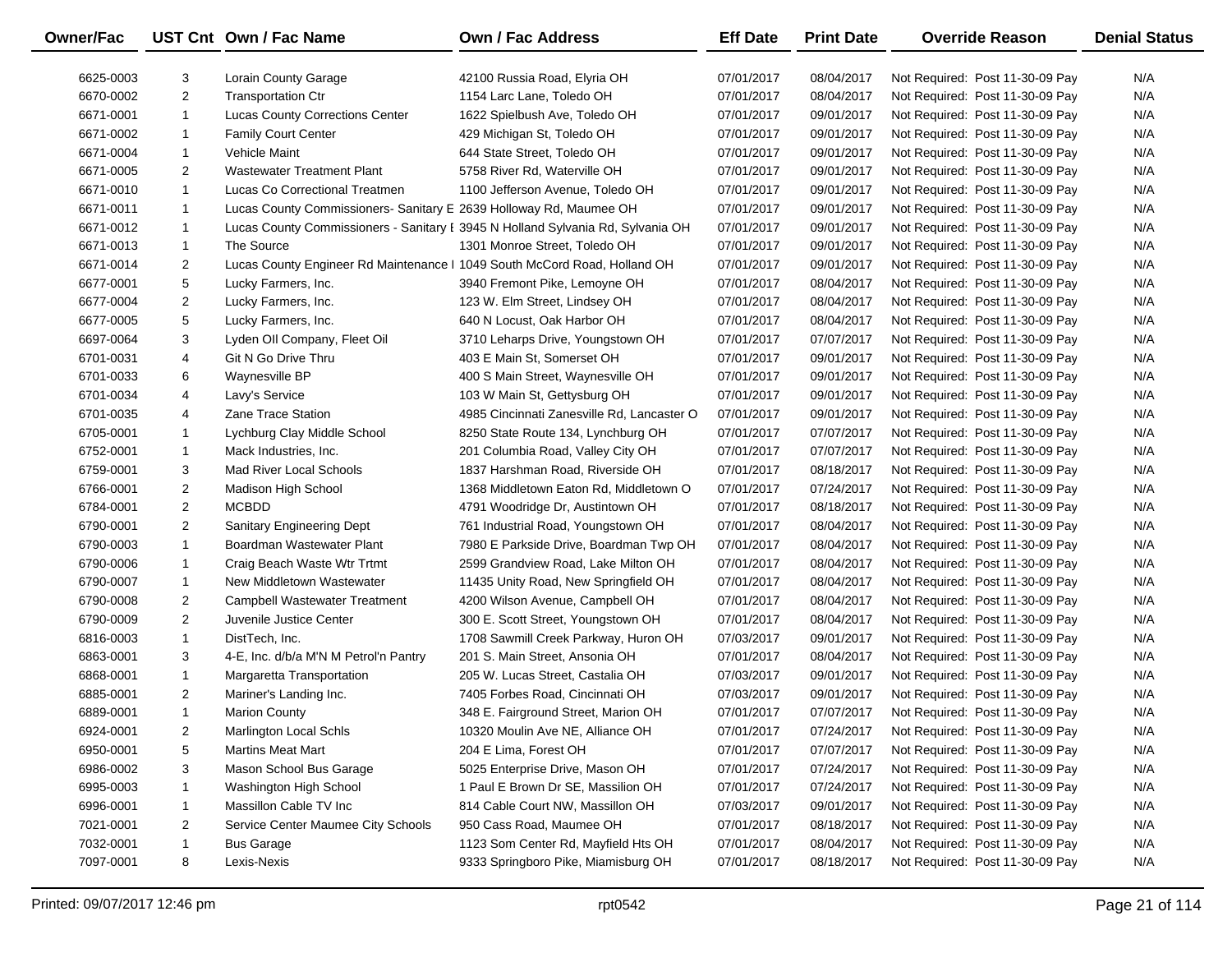| Owner/Fac |                | UST Cnt Own / Fac Name                                                | <b>Own / Fac Address</b>                  | <b>Eff Date</b> | <b>Print Date</b> | <b>Override Reason</b>          | <b>Denial Status</b> |
|-----------|----------------|-----------------------------------------------------------------------|-------------------------------------------|-----------------|-------------------|---------------------------------|----------------------|
| 7097-0003 | 1              | Lexis Nexis                                                           | 601 Benjamin Drive, Springfield OH        | 07/01/2017      | 08/18/2017        | Not Required: Post 11-30-09 Pay | N/A                  |
| 7114-0001 | $\mathbf{1}$   | Medina Recycling, Inc.                                                | 370 Lake Rd, Medina OH                    | 07/01/2017      | 08/18/2017        | Not Required: Post 11-30-09 Pay | N/A                  |
| 7119-0002 | 5              | Meijer Gas Station #51                                                | 2200 Tiffin Avenue, Findlay OH            | 07/01/2017      | 07/07/2017        | Not Required: Post 11-30-09 Pay | N/A                  |
| 7119-0004 | 5              | Meijer Gas Station #61                                                | 3651 Towne Boulevard, Franklin OH         | 07/01/2017      | 07/07/2017        | Not Required: Post 11-30-09 Pay | N/A                  |
| 7119-0006 | 5              | Meijer Gas Station #102                                               | 4095 Wilmington Pike, Kettering OH        | 07/01/2017      | 07/07/2017        | Not Required: Post 11-30-09 Pay | N/A                  |
| 7119-0007 | 5              | Meijer Gas Station #103                                               | 5888 Springboro Pike, Dayton OH           | 07/01/2017      | 07/07/2017        | Not Required: Post 11-30-09 Pay | N/A                  |
| 7119-0008 | 6              | Meijer Gas Station #106                                               | 9210 N. Main Street, Englewood OH         | 07/01/2017      | 07/07/2017        | Not Required: Post 11-30-09 Pay | N/A                  |
| 7119-0009 | 6              | Meijer Gas Station #104                                               | 1675 Hilliard Rome Road, Columbus OH      | 07/01/2017      | 07/07/2017        | Not Required: Post 11-30-09 Pay | N/A                  |
| 7119-0010 | 6              | Meijer Gas Station #111                                               | 2153 Marion Mt Gilead Road, Marion OH     | 07/01/2017      | 07/07/2017        | Not Required: Post 11-30-09 Pay | N/A                  |
| 7119-0011 | 6              | Meijer Gas Station #112                                               | 1990 W. Main Street, Troy OH              | 07/01/2017      | 07/07/2017        | Not Required: Post 11-30-09 Pay | N/A                  |
| 7119-0012 | 6              | Meijer Gas Station #110                                               | 3180 Elida Road, Lima OH                  | 07/01/2017      | 07/07/2017        | Not Required: Post 11-30-09 Pay | N/A                  |
| 7119-0013 | 6              | Meijer Gas Station #107                                               | 3928 Colonel Glen Highway, Fairborn OH    | 07/01/2017      | 07/07/2017        | Not Required: Post 11-30-09 Pay | N/A                  |
| 7119-0020 | 6              | Meijer Gas Station #114                                               | 5030 N. Hamilton Road, Columbus OH        | 07/01/2017      | 07/07/2017        | Not Required: Post 11-30-09 Pay | N/A                  |
| 7119-0021 | 6              | Meijer Gas Station #116                                               | 2801 Curtice Road, Northwood OH           | 07/01/2017      | 07/07/2017        | Not Required: Post 11-30-09 Pay | N/A                  |
| 7119-0022 | 6              | Meijer Gas Station #117                                               | 7240 W. Central Avenue, Toledo OH         | 07/01/2017      | 07/07/2017        | Not Required: Post 11-30-09 Pay | N/A                  |
| 7119-0023 | 6              | Meijer Gas Station #118                                               | 1500 E. Alexis Road, Toledo OH            | 07/01/2017      | 07/07/2017        | Not Required: Post 11-30-09 Pay | N/A                  |
| 7119-0024 | 5              | Meijer Gas Station #126                                               | 1321 N. Lexington Springmill Road, Mansf  | 07/01/2017      | 07/07/2017        | Not Required: Post 11-30-09 Pay | N/A                  |
| 7119-0025 | 5              | Meijer Gas Station #144                                               | 3000 Columbus Lancaster, Lancaster OH     | 07/01/2017      | 07/07/2017        | Not Required: Post 11-30-09 Pay | N/A                  |
| 7119-0026 | 5              | Meijer Gas Station #142                                               | 4714 Milan Road, Sandusky OH              | 07/01/2017      | 07/07/2017        | Not Required: Post 11-30-09 Pay | N/A                  |
| 7119-0027 | 5              | Meijer Gas Station #135                                               | 1554 Main Street, Hamilton OH             | 07/01/2017      | 07/07/2017        | Not Required: Post 11-30-09 Pay | N/A                  |
| 7119-0028 | 4              | Meijer Gas Station #143                                               | 8870 Columbus Pike, Westerville OH        | 07/01/2017      | 07/07/2017        | Not Required: Post 11-30-09 Pay | N/A                  |
| 7119-0029 | 4              | Meijer Gas Station #147                                               | 7420 Tylersville Road, Westchester OH     | 07/01/2017      | 07/07/2017        | Not Required: Post 11-30-09 Pay | N/A                  |
| 7119-0030 | 4              | Meijer Gas Station #148                                               | 887 Eastgate N. Drive, Cincinnati OH      | 07/01/2017      | 07/07/2017        | Not Required: Post 11-30-09 Pay | N/A                  |
| 7119-0031 | 5              | Meijer Gas Station #150                                               | 4039 W. State Route 22-3, Loveland OH     | 07/01/2017      | 07/07/2017        | Not Required: Post 11-30-09 Pay | N/A                  |
| 7119-0032 | 4              | Meijer Gas Station #157                                               | 1084 State Route 28, Milford OH           | 07/01/2017      | 07/07/2017        | Not Required: Post 11-30-09 Pay | N/A                  |
| 7119-0033 | 4              | Meijer Gas Station #156                                               | 2029 E. Wooster Street, Bowling Green O   | 07/01/2017      | 07/07/2017        | Not Required: Post 11-30-09 Pay | N/A                  |
| 7119-0034 | 4              | Meijer Gas Station #181                                               | 50 Polaris Parkway, Westerville OH        | 07/01/2017      | 07/07/2017        | Not Required: Post 11-30-09 Pay | N/A                  |
| 7119-0035 | 5              | Meijer Gas Station #189                                               | 1961 N. Clinton Street, Defiance OH       | 07/01/2017      | 07/07/2017        | Not Required: Post 11-30-09 Pay | N/A                  |
| 7119-0036 | 4              | Meijer Gas Station #212                                               | 7930 E. Broad Street, Reynoldsburg OH     | 07/01/2017      | 07/07/2017        | Not Required: Post 11-30-09 Pay | N/A                  |
| 7119-0037 | 3              | Meijer Gas Station #211                                               | 10075 Meijer Drive, Rossford OH           | 07/01/2017      | 07/07/2017        | Not Required: Post 11-30-09 Pay | N/A                  |
| 7119-0038 | 5              | Meijer Gas Station #241                                               | 7266 Executive Boulevard, Huber Heights C | 07/01/2017      | 07/07/2017        | Not Required: Post 11-30-09 Pay | N/A                  |
| 7119-0039 | 5              | Meijer Gas Station #234                                               | 2859 London Groveport Road, Grove City C  | 07/01/2017      | 07/07/2017        | Not Required: Post 11-30-09 Pay | N/A                  |
| 7119-0040 | 5              | Meijer Gas Station #246                                               | 7685 Kings Crossing, Canal Winchester O   | 07/01/2017      | 07/07/2017        | Not Required: Post 11-30-09 Pay | N/A                  |
| 7119-0041 | 5              | Meijer Gas Station #249                                               | 1380 Sunbury Road, Delaware OH            | 07/01/2017      | 07/07/2017        | Not Required: Post 11-30-09 Pay | N/A                  |
| 7119-0042 | $\mathbf{1}$   | Meijer Tipp City Distribution Center                                  | 4200 S. County Road 25A, Tipp City OH     | 07/01/2017      | 07/07/2017        | Not Required: Post 11-30-09 Pay | N/A                  |
| 7129-0001 | 2              | Memorial Health                                                       | 500 London Avenue, Marysville OH          | 07/01/2017      | 07/07/2017        | Not Required: Post 11-30-09 Pay | N/A                  |
| 7132-0001 | 3              | Mentor Schools Service Building                                       | 7060 Hopkins Road, Mentor OH              | 07/01/2017      | 07/07/2017        | Not Required: Post 11-30-09 Pay | N/A                  |
| 7133-0001 | 2              | Mentor Harbor Yachting Club                                           | 5330 Coronado Dr, Mentor On The Lake O    | 07/01/2017      | 08/18/2017        | Not Required: Post 11-30-09 Pay | N/A                  |
| 7195-0002 | $\overline{2}$ | Miami County Highway Department                                       | 2100 N. County Road 25A, Troy OH          | 07/01/2017      | 07/07/2017        | Not Required: Post 11-30-09 Pay | N/A                  |
| 7209-0001 | 3              | Miami Valley Construction                                             | 11997 Runyan Drive, Sharonville OH        | 07/01/2017      | 07/24/2017        | Not Required: Post 11-30-09 Pay | N/A                  |
| 7210-0001 | $\overline{7}$ | Miami Valley Hospital                                                 | 1 Wyoming Street, Dayton OH               | 07/01/2017      | 08/18/2017        | Not Required: Post 11-30-09 Pay | N/A                  |
| 7210-0002 | 2              | Miami Valley Hospital South Campus                                    | 5801 Clyo Road, Centerville OH            | 07/01/2017      | 08/18/2017        | Not Required: Post 11-30-09 Pay | N/A                  |
| 7219-0002 | $\overline{2}$ | Miamisburg School Transportation Cente 200 12th Street, Miamisburg OH |                                           | 07/01/2017      | 07/07/2017        | Not Required: Post 11-30-09 Pay | N/A                  |
|           |                |                                                                       |                                           |                 |                   |                                 |                      |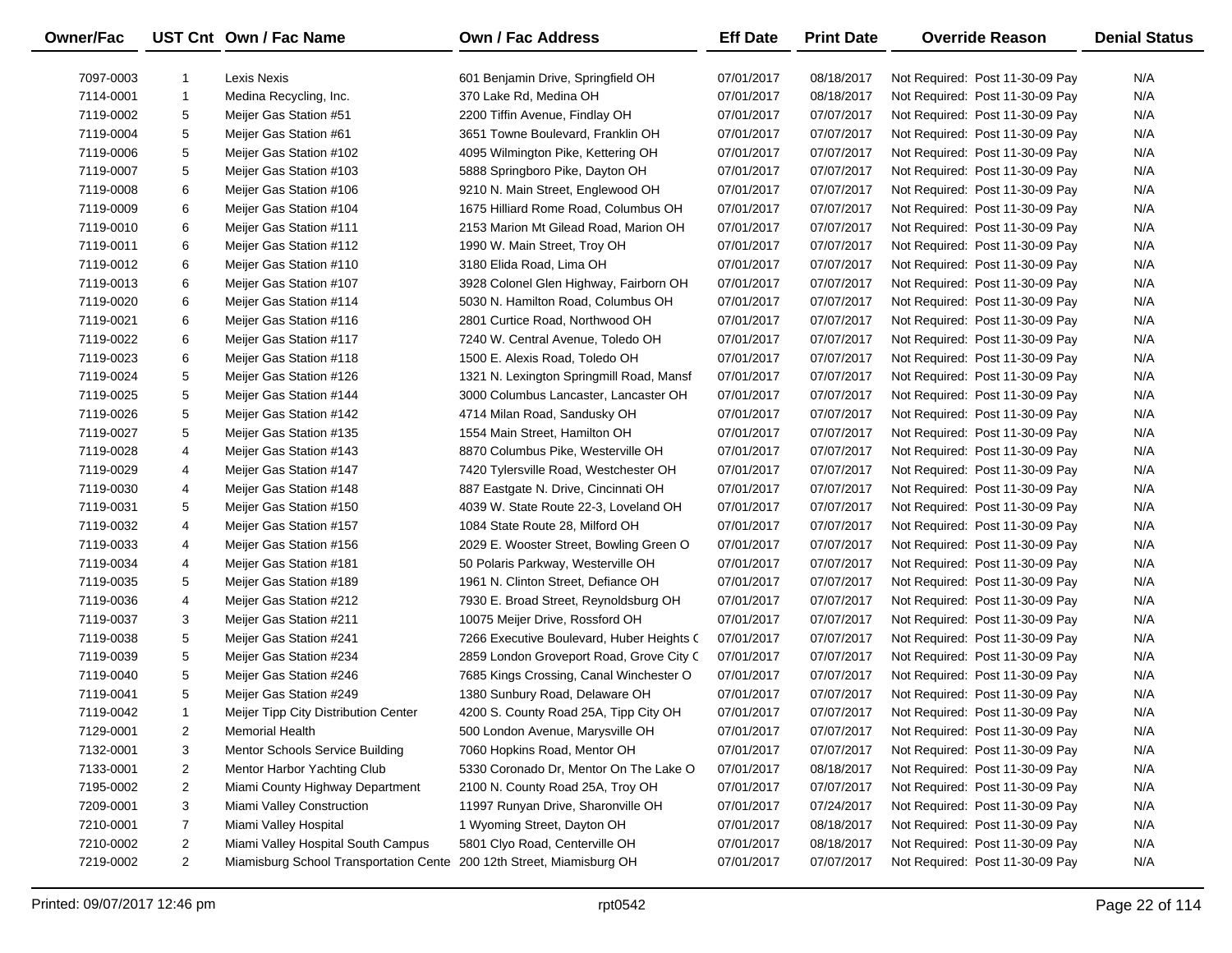| <b>Owner/Fac</b> |                | UST Cnt Own / Fac Name               | <b>Own / Fac Address</b>                   | <b>Eff Date</b> | <b>Print Date</b> | <b>Override Reason</b>          | <b>Denial Status</b> |
|------------------|----------------|--------------------------------------|--------------------------------------------|-----------------|-------------------|---------------------------------|----------------------|
| 7220-0001        | 4              | L and M Automotive                   | 2120 Sylvania Ave, Toledo OH               | 07/03/2017      | 09/01/2017        | Not Required: Post 11-30-09 Pay | N/A                  |
| 7222-0001        | $\overline{2}$ | <b>Alger Carryout</b>                | 106 E. Lee Street, Alger OH                | 07/01/2017      | 07/24/2017        | Not Required: Post 11-30-09 Pay | N/A                  |
| 7249-0001        | $\mathbf{1}$   | Mid State Systems, Inc.              | 9455 Lancaster Road, Hebron OH             | 07/01/2017      | 07/07/2017        | Not Required: Post 11-30-09 Pay | N/A                  |
| 7256-0005        | $\overline{7}$ | Mid Wood Inc                         | 12818 E Gypsy Lane Rd, Bowling Green O     | 07/01/2017      | 07/24/2017        | Not Required: Post 11-30-09 Pay | N/A                  |
| 7266-0002        | 3              | Midei Service Center Inc.            | 301 Walden Avenue, Tiltonsville OH         | 07/01/2017      | 08/04/2017        | Not Required: Post 11-30-09 Pay | N/A                  |
| 7270-0001        | $\overline{2}$ | Grimes Field Airport                 | 1636 N Main St, Urbana OH                  | 07/01/2017      | 08/04/2017        | Not Required: Post 11-30-09 Pay | N/A                  |
| 7274-0002        | $\mathbf{1}$   | Midview Bus Garage                   | 37901 W. Capel Road, Grafton OH            | 07/01/2017      | 08/18/2017        | Not Required: Post 11-30-09 Pay | N/A                  |
| 7275-0001        | $\overline{2}$ | Midway Marina Inc                    | 1871 NE Catawba Rd, Port Clinton OH        | 07/01/2017      | 08/18/2017        | Not Required: Post 11-30-09 Pay | N/A                  |
| 7286-0003        | $\overline{2}$ | Sysco Food Services of Cleveland     | 4747 Grayton Road, Cleveland OH            | 07/01/2017      | 07/07/2017        | Not Required: Post 11-30-09 Pay | N/A                  |
| 7292-0001        | $\overline{2}$ | Mike Coates Const Co Inc             | 800 Summit Ave, Niles OH                   | 07/03/2017      | 09/01/2017        | Not Required: Post 11-30-09 Pay | N/A                  |
| 7319-0002        | $\overline{2}$ | Service Building                     | 996 Bears Den Rd, Youngstown OH            | 07/01/2017      | 07/07/2017        | Not Required: Post 11-30-09 Pay | N/A                  |
| 7392-0001        | $\overline{2}$ | <b>Monroe County Airport</b>         | 47073 SR 26, Woodsfield OH                 | 07/01/2017      | 07/07/2017        | Not Required: Post 11-30-09 Pay | N/A                  |
| 7409-0001        | $\mathbf{1}$   | Montgomery County DDS                | 5450 Salem Avenue, Dayton OH               | 07/01/2017      | 08/04/2017        | Not Required: Post 11-30-09 Pay | N/A                  |
| 7431-0001        | $\overline{2}$ | Moraine Airpark                      | 3800 Clearview Drive, Dayton OH            | 07/01/2017      | 07/07/2017        | Not Required: Post 11-30-09 Pay | N/A                  |
| 7449-0001        | $\overline{2}$ | Morris Oil Co                        | 1003 Spruce St, Wooster OH                 | 07/01/2017      | 07/07/2017        | Not Required: Post 11-30-09 Pay | N/A                  |
| 7490-0001        | $\mathbf{1}$   | Mt Calvary Cemetery                  | Mt Calvary Lane, Steubenville OH           | 07/01/2017      | 08/04/2017        | Not Required: Post 11-30-09 Pay | N/A                  |
| 7497-0001        | $\overline{2}$ | Mt Pleasant Blackopping Co. Inc.     | 3199 Production Drive, Fairfield OH        | 07/01/2017      | 07/07/2017        | Not Required: Post 11-30-09 Pay | N/A                  |
| 7501-0001        | $\mathbf{1}$   | <b>Transportation Dept</b>           | 920 Harcourt Road, Mt Vernon OH            | 07/01/2017      | 07/07/2017        | Not Required: Post 11-30-09 Pay | N/A                  |
| 7515-0001        | $\mathbf{1}$   | <b>Wastewater Treatment Plant</b>    | 901 North Dunbridge Rd, Bowling Green O    | 07/01/2017      | 07/24/2017        | Not Required: Post 11-30-09 Pay | N/A                  |
| 7550-0001        | $\overline{2}$ | Maple Auto Repair                    | 6120 Dunham Road, Maple Heights OH         | 07/01/2017      | 09/01/2017        | Not Required: Post 11-30-09 Pay | N/A                  |
| 7550-0002        | 3              | Perry One Stop                       | 2500 N. Ridge Road, Painesville OH         | 07/01/2017      | 09/01/2017        | Not Required: Post 11-30-09 Pay | N/A                  |
| 7563-0001        | 4              | Sahlani Bros Inc                     | 3161 Mayfield, Cleveland Hts OH            | 07/01/2017      | 07/07/2017        | Not Required: Post 11-30-09 Pay | N/A                  |
| 7571-0002        | 3              | Defiance Wash N Fill                 | 619 Davidson St, Defiance OH               | 07/01/2017      | 08/18/2017        | Not Required: Post 11-30-09 Pay | N/A                  |
| 7668-0001        | $\overline{2}$ | <b>Bus Garage</b>                    | 229 Front Street, New Richmond OH          | 07/01/2017      | 07/07/2017        | Not Required: Post 11-30-09 Pay | N/A                  |
| 7668-0002        | $\mathbf{1}$   | New Richmond Transportation Departme | 1967 Franklin Laurel Road, New Richmond    | 07/01/2017      | 07/07/2017        | Not Required: Post 11-30-09 Pay | N/A                  |
| 7697-0001        | 4              | <b>Newtons Service</b>               | 601 N Main, Columbiana OH                  | 07/01/2017      | 07/07/2017        | Not Required: Post 11-30-09 Pay | N/A                  |
| 7698-0001        | 3              | <b>Ney Supermart</b>                 | 110 E. Main Street, Ney OH                 | 07/01/2017      | 09/01/2017        | Not Required: Post 11-30-09 Pay | N/A                  |
| 7698-0002        | 4              | Village Food                         | 14023 State Route 18, Sherwood OH          | 07/01/2017      | 09/01/2017        | Not Required: Post 11-30-09 Pay | N/A                  |
| 7698-0003        | 3              | <b>Sailers</b>                       | 625 W. Main Street, Hicksville OH          | 07/01/2017      | 09/01/2017        | Not Required: Post 11-30-09 Pay | N/A                  |
| 7698-0004        | 3              | Porterhouse                          | 711 W. Lima Street, Kenton OH              | 07/01/2017      | 09/01/2017        | Not Required: Post 11-30-09 Pay | N/A                  |
| 7698-0005        | 5              | Kenton Marathon                      | 960 Fontaine Street, Kenton OH             | 07/01/2017      | 09/01/2017        | Not Required: Post 11-30-09 Pay | N/A                  |
| 7698-0007        | 3              | <b>Country Times Market</b>          | 1002 S. Erie Street, Antwerp OH            | 07/01/2017      | 09/01/2017        | Not Required: Post 11-30-09 Pay | N/A                  |
| 7698-0011        | 3              | Exit 2 Stop and Go                   | 13441 State Route 15, Montpelier OH        | 07/01/2017      | 09/01/2017        | Not Required: Post 11-30-09 Pay | N/A                  |
| 7698-0016        | $\overline{2}$ | <b>Bil Jax Rental</b>                | 5144 County Road 15, Bryan OH              | 07/01/2017      | 09/01/2017        | Not Required: Post 11-30-09 Pay | N/A                  |
| 7698-0027        | 4              | Newmans Carry Out                    | 1421 Ralston Avenue, Defiance OH           | 07/01/2017      | 09/01/2017        | Not Required: Post 11-30-09 Pay | N/A                  |
| 7698-0028        | 5              | <b>Bryan Fuel Stop</b>               | 2042 County Road 15, Bryan OH              | 07/01/2017      | 09/01/2017        | Not Required: Post 11-30-09 Pay | N/A                  |
| 7698-0029        | 3              | Repp Oil                             | 418 E Main St, Fayette OH                  | 07/01/2017      | 09/01/2017        | Not Required: Post 11-30-09 Pay | N/A                  |
| 7698-0030        | 3              | <b>Wallys Filling Station</b>        | 2295 N. Cole Street, Lima OH               | 07/01/2017      | 09/01/2017        | Not Required: Post 11-30-09 Pay | N/A                  |
| 7698-0031        | 3              | Keck's Market                        | 1970 S. Jefferson Avenue, Defiance OH      | 07/01/2017      | 09/01/2017        | Not Required: Post 11-30-09 Pay | N/A                  |
| 7698-0032        | 3              | Dunkirk South Side Six               | 441 S. Main Street, Dunkirk OH             | 07/01/2017      | 09/01/2017        | Not Required: Post 11-30-09 Pay | N/A                  |
| 7698-0033        | 4              | Ayersville Carry Out                 | 27986 Ayersville Pleasant Bend, Defiance ( | 07/01/2017      | 09/01/2017        | Not Required: Post 11-30-09 Pay | N/A                  |
| 7698-0034        | 4              | <b>Farmers Edge</b>                  | 157 E. Morrison Street, Edgerton OH        | 07/01/2017      | 09/01/2017        | Not Required: Post 11-30-09 Pay | N/A                  |
| 7698-0036        | 3              | M and W Carry Out                    | 718 N. Michigan Avenue, Edgerton OH        | 07/01/2017      | 09/01/2017        | Not Required: Post 11-30-09 Pay | N/A                  |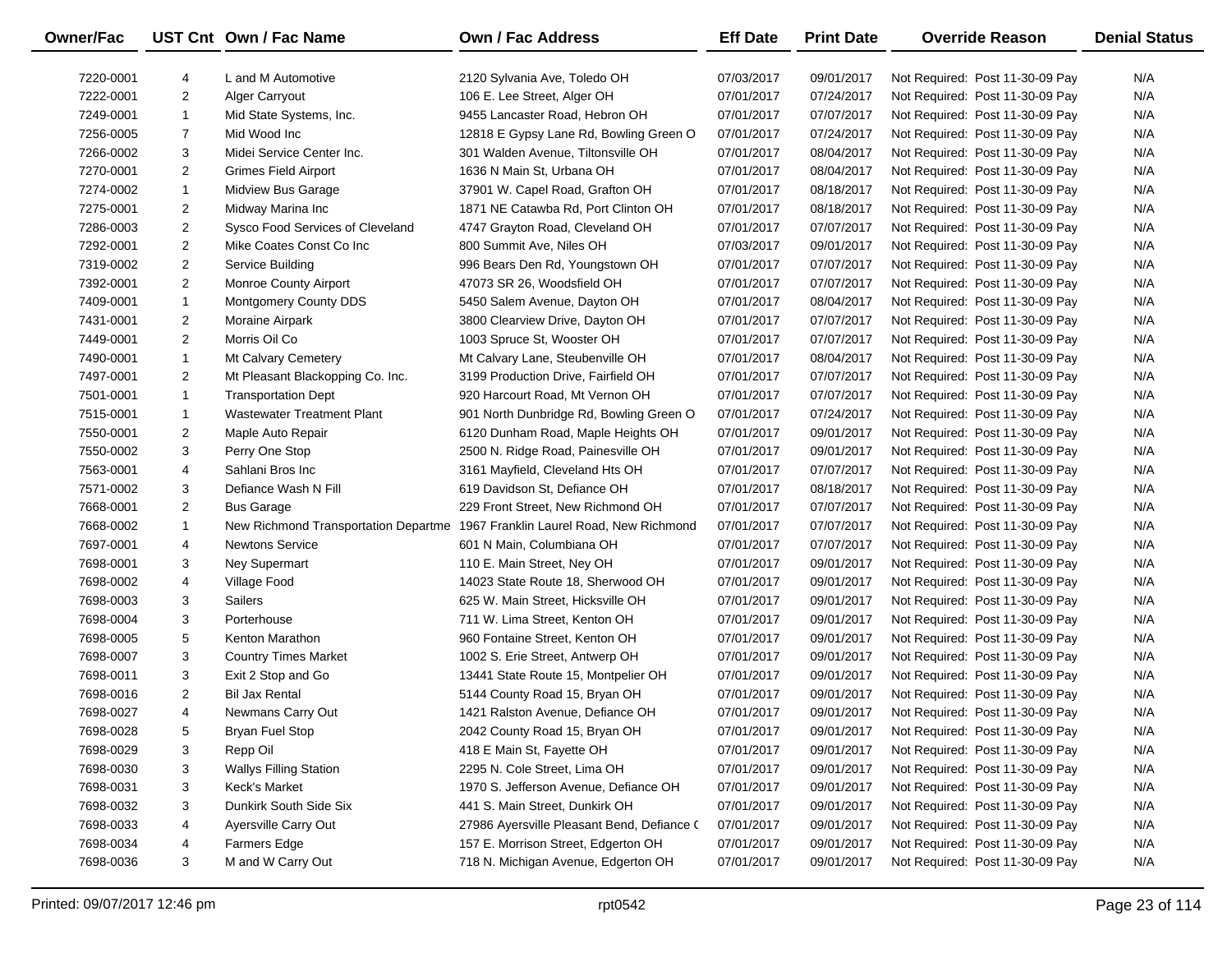| Owner/Fac |                | UST Cnt Own / Fac Name                       | Own / Fac Address                        | <b>Eff Date</b> | <b>Print Date</b> | <b>Override Reason</b>          | <b>Denial Status</b> |
|-----------|----------------|----------------------------------------------|------------------------------------------|-----------------|-------------------|---------------------------------|----------------------|
| 7698-0037 | 4              | McClure Carry Out                            | 137 S. East Street, McClure OH           | 07/01/2017      | 09/01/2017        | Not Required: Post 11-30-09 Pay | N/A                  |
| 7698-0038 | 3              | McComb Carry Out                             | 305 E. Main Street, McComb OH            | 07/01/2017      | 09/01/2017        | Not Required: Post 11-30-09 Pay | N/A                  |
| 7698-0039 | 4              | Waynesfield Carryout                         | 324 E. Wapakoneta Street, Waynesfield O  | 07/01/2017      | 09/01/2017        | Not Required: Post 11-30-09 Pay | N/A                  |
| 7698-0040 | 3              | Pemberville IGA                              | 209 Bierly Avenue, Pemberville OH        | 07/01/2017      | 09/01/2017        | Not Required: Post 11-30-09 Pay | N/A                  |
| 7698-0041 | $\overline{2}$ | Robert's IGA Foodliner                       | 13710 Deshler Road, North Baltimore OH   | 07/01/2017      | 09/01/2017        | Not Required: Post 11-30-09 Pay | N/A                  |
| 7698-0042 | $\overline{2}$ | Green Springs IGA                            | 104 N. Broadway Street, Green Springs O  | 07/01/2017      | 09/01/2017        | Not Required: Post 11-30-09 Pay | N/A                  |
| 7698-0043 | $\overline{2}$ | <b>Great Scott Supermarket</b>               | 316 Park Drive South, McComb OH          | 07/01/2017      | 09/01/2017        | Not Required: Post 11-30-09 Pay | N/A                  |
| 7698-0044 | 3              | Lakeview Market                              | 13840 State Route 235, Lakeview OH       | 07/01/2017      | 09/01/2017        | Not Required: Post 11-30-09 Pay | N/A                  |
| 7698-0045 | 4              | 127 MaraMart                                 | 17746 State Route 127, Cecil OH          | 07/01/2017      | 09/01/2017        | Not Required: Post 11-30-09 Pay | N/A                  |
| 7713-0001 | 3              | <b>Nicolozakes Trucking Const</b>            | 8555 Georgetown Road, Cambridge OH       | 07/01/2017      | 08/04/2017        | Not Required: Post 11-30-09 Pay | N/A                  |
| 7739-0001 | $\overline{2}$ | Nordonia Hills City School                   | 7943 S Bedford Rd, Macedonia OH          | 07/01/2017      | 07/24/2017        | Not Required: Post 11-30-09 Pay | N/A                  |
| 7745-0001 | 3              | Park Avery General Store, Inc.               | 104 Mason Road, Milan OH                 | 07/01/2017      | 07/07/2017        | Not Required: Post 11-30-09 Pay | N/A                  |
| 7754-0001 | $\overline{2}$ | N Canton City Sch Bus Garag                  | 341 Wise Avenue NE, N Canton OH          | 07/01/2017      | 07/24/2017        | Not Required: Post 11-30-09 Pay | N/A                  |
| 7755-0001 | $\mathbf{1}$   | North Canton Transfer Co                     | 2515 Greensburg Road, North Canton OH    | 07/03/2017      | 09/01/2017        | Not Required: Post 11-30-09 Pay | N/A                  |
| 7756-0001 | $\mathbf{1}$   | North Central Local Sch                      | 400 Baubice Street, Pioneer OH           | 07/01/2017      | 07/07/2017        | Not Required: Post 11-30-09 Pay | N/A                  |
| 7769-0001 | $\overline{2}$ | N Ridgeville City Sch                        | 7012 Pitts Blvd., North Ridgeville OH    | 07/01/2017      | 07/24/2017        | Not Required: Post 11-30-09 Pay | N/A                  |
| 7775-0002 | $\mathbf{1}$   | <b>Neorsd Easterly WWTP</b>                  | 14021 Lakeshore Blvd, Cleveland OH       | 07/01/2017      | 07/24/2017        | Not Required: Post 11-30-09 Pay | N/A                  |
| 7775-0003 | $\overline{2}$ | <b>Environmental and Maintenance Service</b> | 4747 E. 49th Street, Cuyahoga Heights OH | 07/01/2017      | 07/24/2017        | Not Required: Post 11-30-09 Pay | N/A                  |
| 7775-0004 | $\mathbf{1}$   | <b>Neorsd Southerly WWTC</b>                 | 6000 Canal Rd, Cuyahoga Heights OH       | 07/01/2017      | 07/24/2017        | Not Required: Post 11-30-09 Pay | N/A                  |
| 7777-0003 | $\mathbf{1}$   | Northeastern Boad Of Education               | 1414 Bowman Road, Springfield OH         | 07/01/2017      | 07/07/2017        | Not Required: Post 11-30-09 Pay | N/A                  |
| 7788-0001 | $\overline{2}$ | Northmont Service Ctr                        | 7277 Hoke Rd, Englewood OH               | 07/01/2017      | 07/24/2017        | Not Required: Post 11-30-09 Pay | N/A                  |
| 7806-0001 | $\mathbf{1}$   | N W Local School Bus Garage                  | 7569 N. Elyria Road, West Salem OH       | 07/03/2017      | 09/01/2017        | Not Required: Post 11-30-09 Pay | N/A                  |
| 7812-0001 | $\overline{2}$ | Norton City Schools                          | 4128 Cleveland Massillon Road, Barberton | 07/01/2017      | 07/07/2017        | Not Required: Post 11-30-09 Pay | N/A                  |
| 7841-0002 | 5              | O and P Oil and Gas Inc                      | 2515 S. Ridge Road E., Ashtabula OH      | 07/01/2017      | 08/04/2017        | Not Required: Post 11-30-09 Pay | N/A                  |
| 7855-0001 | $\mathbf{1}$   | OD Miller Electric Co. Inc.                  | 1115 W. Main Street, Louisville OH       | 07/01/2017      | 09/01/2017        | Not Required: Post 11-30-09 Pay | N/A                  |
| 7859-0001 | $\overline{2}$ | Oak Hills Loc Sch District                   | 6465 Bridgetown Rd, Cincinnati OH        | 07/01/2017      | 07/07/2017        | Not Required: Post 11-30-09 Pay | N/A                  |
| 7867-0003 | $\overline{2}$ | Oberfields, LLC                              | 10075 Sheehan Road, Centerville OH       | 07/01/2017      | 09/01/2017        | Not Required: Post 11-30-09 Pay | N/A                  |
| 7874-0001 | $\mathbf{1}$   | Oclc Online Comp Lib Ctr                     | 6565 Kilgour Place, Dublin OH            | 07/01/2017      | 08/04/2017        | Not Required: Post 11-30-09 Pay | N/A                  |
| 7883-0002 | $\overline{2}$ | <b>Canton South Service Center</b>           | 2100 Shepler Church Avenue SW, Canton (  | 07/01/2017      | 07/07/2017        | Not Required: Post 11-30-09 Pay | N/A                  |
| 7883-0003 | $\overline{2}$ | New Philadelphia Serv Ctr                    | 337 S Broadway, New Philadephia OH       | 07/01/2017      | 07/07/2017        | Not Required: Post 11-30-09 Pay | N/A                  |
| 7883-0004 | $\overline{2}$ | <b>Wooster Service Center</b>                | 500 Maple Street, Wooster OH             | 07/01/2017      | 07/07/2017        | Not Required: Post 11-30-09 Pay | N/A                  |
| 7883-0007 | 3              | <b>Newark Service Center</b>                 | 777 Hopewell Drive, Heath OH             | 07/01/2017      | 07/07/2017        | Not Required: Post 11-30-09 Pay | N/A                  |
| 7883-0008 | $\overline{2}$ | Mt Vernon Service Center                     | Boyle Street, Mt Vernon OH               | 07/01/2017      | 07/07/2017        | Not Required: Post 11-30-09 Pay | N/A                  |
| 7883-0009 | $\overline{2}$ | Lancaster Service Center                     | 1320 Sugar Grove Road, Lancaster OH      | 07/01/2017      | 07/07/2017        | Not Required: Post 11-30-09 Pay | N/A                  |
| 7883-0011 | 3              | <b>Portsmouth Service Center</b>             | 3225 Scioto Trail, Portsmouth OH         | 07/01/2017      | 07/07/2017        | Not Required: Post 11-30-09 Pay | N/A                  |
| 7883-0012 | 1              | Fremont Off Serv Bldg                        | 1408 Oakwood StPO428, Fremont OH         | 07/01/2017      | 07/07/2017        | Not Required: Post 11-30-09 Pay | N/A                  |
| 7883-0013 | 2              | <b>Tiffin Service Center</b>                 | 2622 State Route 100 S., Tiffin OH       | 07/01/2017      | 07/07/2017        | Not Required: Post 11-30-09 Pay | N/A                  |
| 7883-0014 | $\overline{2}$ | <b>Bucyrus Serv Center</b>                   | 2552 Quaker Rd, Bucyrus OH               | 07/01/2017      | 07/07/2017        | Not Required: Post 11-30-09 Pay | N/A                  |
| 7883-0018 | 5              | Steubenville Service Center                  | 120 John Scott Hwy, Steubenville OH      | 07/01/2017      | 07/07/2017        | Not Required: Post 11-30-09 Pay | N/A                  |
| 7883-0026 | 13             | <b>General Service Center</b>                | 5300 Navarre Rd SW, Canton OH            | 07/01/2017      | 07/07/2017        | Not Required: Post 11-30-09 Pay | N/A                  |
| 7883-0027 | $\overline{2}$ | Columbia Center                              | 12220 Columbus Rd SW SR 16, Pataskala    | 07/01/2017      | 07/07/2017        | Not Required: Post 11-30-09 Pay | N/A                  |
| 7883-0029 | 3              | Lima Service Building                        | 369 E O'Connor Ave, Lima OH              | 07/01/2017      | 07/07/2017        | Not Required: Post 11-30-09 Pay | N/A                  |
| 7883-0030 | $\overline{2}$ | <b>Findlay Service Center</b>                | 430 Emma St, Findlay OH                  | 07/01/2017      | 07/07/2017        | Not Required: Post 11-30-09 Pay | N/A                  |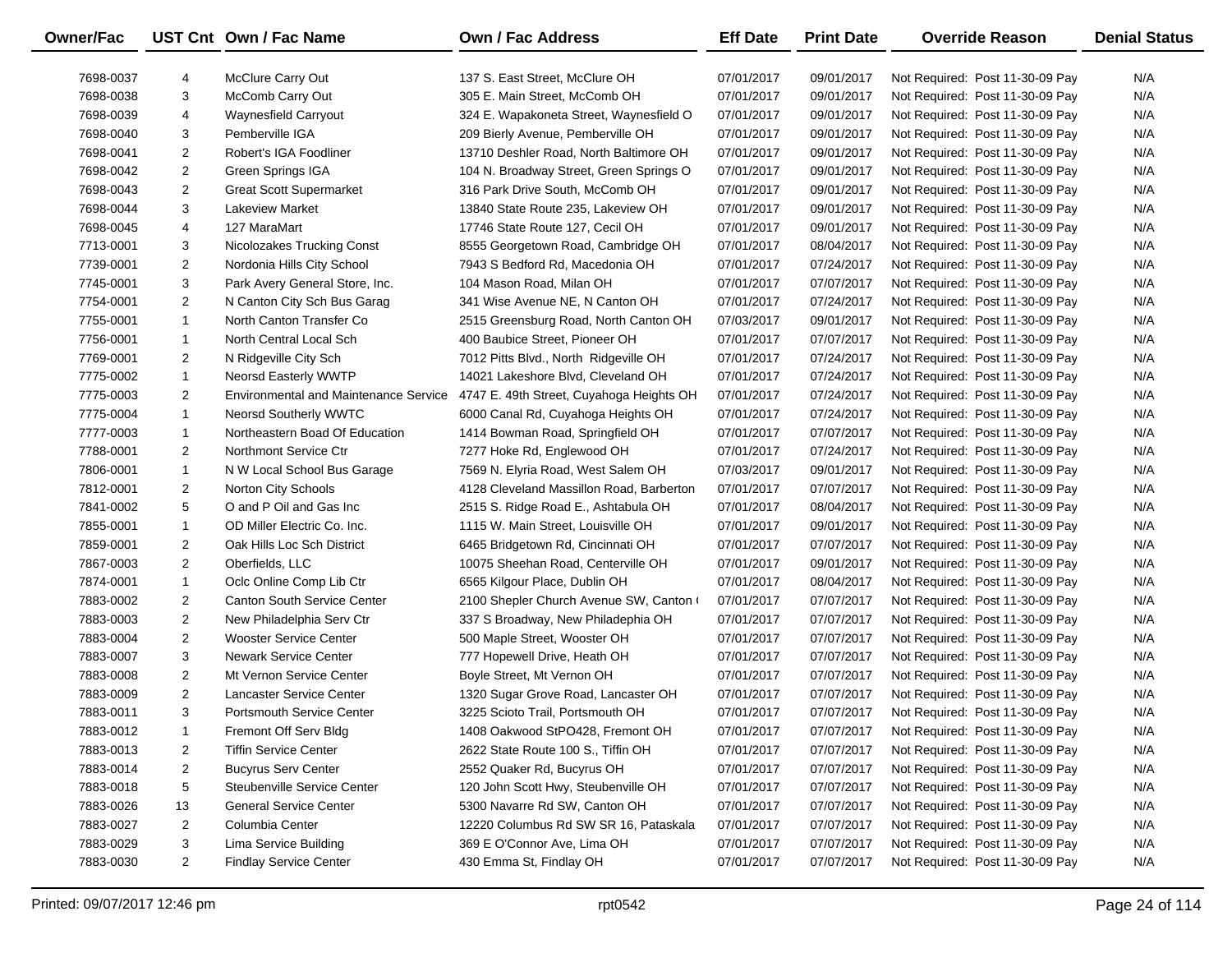| <b>Owner/Fac</b> |                | UST Cnt Own / Fac Name                  | Own / Fac Address                                                          | <b>Eff Date</b> | <b>Print Date</b> | <b>Override Reason</b>          | <b>Denial Status</b> |
|------------------|----------------|-----------------------------------------|----------------------------------------------------------------------------|-----------------|-------------------|---------------------------------|----------------------|
| 7883-0032        | $\overline{2}$ | Van Wert Service Center                 | 690 N. Cherry Street, Van Wert OH                                          | 07/01/2017      | 07/07/2017        | Not Required: Post 11-30-09 Pay | N/A                  |
| 7883-0033        | $\overline{c}$ | Zanesville Service Center               | 1900 Licking Rd, Zanesville OH                                             | 07/01/2017      | 07/07/2017        | Not Required: Post 11-30-09 Pay | N/A                  |
| 7883-0034        | $\overline{2}$ | Cambridge Service Center                | 6558 Glenn Highway (Route 40), Cambridg                                    | 07/01/2017      | 07/07/2017        | Not Required: Post 11-30-09 Pay | N/A                  |
| 7883-0038        | 4              | <b>Belmont Service Center</b>           | 47687 National Road, St Clairsville OH                                     | 07/01/2017      | 07/07/2017        | Not Required: Post 11-30-09 Pay | N/A                  |
| 7883-0039        | $\overline{2}$ | Mcconnelsville Serv Ctr                 | 4991 SR 60, Mcconnelsville OH                                              | 07/01/2017      | 07/07/2017        | Not Required: Post 11-30-09 Pay | N/A                  |
| 7883-0040        | $\overline{2}$ | Canton North East Serv Ctr              | 3525 Middle Branch Rd NE, Canton OH                                        | 07/01/2017      | 07/07/2017        | Not Required: Post 11-30-09 Pay | N/A                  |
| 7883-0042        | $\overline{2}$ | <b>Chillicothe Serv</b>                 | 701 Hardin Drive, Chillicothe OH                                           | 07/01/2017      | 07/07/2017        | Not Required: Post 11-30-09 Pay | N/A                  |
| 7883-0043        | 4              | <b>Grandview Service</b>                | 1333 Goodale Boulevard, Grandview Heigh                                    | 07/01/2017      | 07/07/2017        | Not Required: Post 11-30-09 Pay | N/A                  |
| 7883-0044        | $\mathbf{1}$   | <b>Central Operations Center</b>        | 4500 S. Hamilton Road, Columbus OH                                         | 07/01/2017      | 07/07/2017        | Not Required: Post 11-30-09 Pay | N/A                  |
| 7883-0045        | $\overline{2}$ | Northeast Quadrant                      | 4909 Westerville Road, Columbus OH                                         | 07/01/2017      | 07/07/2017        | Not Required: Post 11-30-09 Pay | N/A                  |
| 7883-0046        | $\overline{2}$ | Northwest Quadrant                      | 5721 Shier-Rings Road, Dublin OH                                           | 07/01/2017      | 07/07/2017        | Not Required: Post 11-30-09 Pay | N/A                  |
| 7883-0047        | $\overline{2}$ | Southeast Quadrant                      | 5900 Refugee Road, Columbus OH                                             | 07/01/2017      | 07/07/2017        | Not Required: Post 11-30-09 Pay | N/A                  |
| 7883-0048        | $\overline{2}$ | Southwest Quadrant                      | 1770 Georgesville Road, Columbus OH                                        | 07/01/2017      | 07/07/2017        | Not Required: Post 11-30-09 Pay | N/A                  |
| 7883-0049        | $\overline{2}$ | <b>Athens Service Center</b>            | 9135 State Route 682, Athens OH                                            | 07/01/2017      | 07/07/2017        | Not Required: Post 11-30-09 Pay | N/A                  |
| 7883-0050        | $\overline{2}$ | AEP - Transmission Operation Center     | 8400 Smith's Mill Road, New Albany OH                                      | 07/01/2017      | 07/07/2017        | Not Required: Post 11-30-09 Pay | N/A                  |
| 7927-0001        | $\mathbf{1}$   | Drexel J Trash Training Center          | 25721 Coshocton Road, Howard OH                                            | 07/01/2017      | 07/07/2017        | Not Required: Post 11-30-09 Pay | N/A                  |
| 7929-0002        | $\mathbf{1}$   | Ohio Machinery Co                       | 900 Ken Mar Dr, Broadview Hts OH                                           | 07/01/2017      | 09/01/2017        | Not Required: Post 11-30-09 Pay | N/A                  |
| 7929-0004        | $\mathbf{1}$   | Ohio Machinery Co                       | US Hghwy 250, Cadiz OH                                                     | 07/01/2017      | 09/01/2017        | Not Required: Post 11-30-09 Pay | N/A                  |
| 7929-0006        | 4              | The Cat Rental Store                    | 7700 Medusa Rd, Oakwood Village OH                                         | 07/01/2017      | 09/01/2017        | Not Required: Post 11-30-09 Pay | N/A                  |
| 7929-0007        | $\mathbf{1}$   | Ohio Machinery Co.                      | 4476 Applegrove Street NW, Canton OH                                       | 07/01/2017      | 09/01/2017        | Not Required: Post 11-30-09 Pay | N/A                  |
| 7941-0001        | $\overline{2}$ | Ohio Packaging                          | 777 3rd Street NW, Massillon OH                                            | 07/03/2017      | 09/01/2017        | Not Required: Post 11-30-09 Pay | N/A                  |
| 7966-0001        | 4              | Ohio University Bush Airport            | 747 Columbia Road, Albany OH                                               | 07/01/2017      | 09/01/2017        | Not Required: Post 11-30-09 Pay | N/A                  |
| 7966-0002        | 4              | <b>University Garage</b>                | 100 Factory St, Athens OH                                                  | 07/01/2017      | 09/01/2017        | Not Required: Post 11-30-09 Pay | N/A                  |
| 7966-0005        | $\mathbf{1}$   | <b>Ridges Power Plant</b>               | Richland Avenue, Ridges Building 34, Athe                                  | 07/01/2017      | 09/01/2017        | Not Required: Post 11-30-09 Pay | N/A                  |
| 7966-0006        | $\mathbf{1}$   | Building 20                             | Richland Avenue, Ridges Building 20, Athe                                  | 07/01/2017      | 09/01/2017        | Not Required: Post 11-30-09 Pay | N/A                  |
| 7970-0002        | $\mathbf{1}$   | Kyger Creek Station                     | State Route 7, Cheshire OH                                                 | 07/01/2017      | 07/07/2017        | Not Required: Post 11-30-09 Pay | N/A                  |
| 7972-0001        | $\mathbf{1}$   | <b>Trinity Medical Center East</b>      | 380 Summit Ave, Steubenville OH                                            | 07/01/2017      | 08/18/2017        | Not Required: Post 11-30-09 Pay | N/A                  |
| 7981-0004        | $\mathbf{1}$   | Ecology Services/Waste Management       | 10237 Cutts Road, Chardon OH                                               | 07/03/2017      | 09/01/2017        | Not Required: Post 11-30-09 Pay | N/A                  |
| 7981-0010        | 3              | Waste Management of Ohio Inc.           | 6525 Wales Road, Northwood OH                                              | 07/03/2017      | 09/01/2017        | Not Required: Post 11-30-09 Pay | N/A                  |
| 7981-0012        | $\mathbf{1}$   | Evergreen Recycling & Disposal Facility | 2625 E. Broadway, Northwood OH                                             | 07/03/2017      | 09/01/2017        | Not Required: Post 11-30-09 Pay | N/A                  |
| 7981-0013        | 4              | Industrial Waste Disposal               | 3975 Wagoner Ford Road, Dayton OH                                          | 07/03/2017      | 09/01/2017        | Not Required: Post 11-30-09 Pay | N/A                  |
| 7981-0017        | 5              | Koogler Suburban                        | 1700 N. Broad Street, Fairborn OH                                          | 07/03/2017      | 09/01/2017        | Not Required: Post 11-30-09 Pay | N/A                  |
| 7981-0023        | $\mathbf{1}$   | Waste Management dba Suburban Land      | 3415 Township Road 447, Glenford OH                                        | 07/03/2017      | 09/01/2017        | Not Required: Post 11-30-09 Pay | N/A                  |
| 7981-0025        | $\overline{2}$ | <b>Chardon Central Hauling</b>          | 9954 Old State Rd, Chardon OH                                              | 07/03/2017      | 09/01/2017        | Not Required: Post 11-30-09 Pay | N/A                  |
| 7991-0001        | $\overline{2}$ | Olde Towne Cleaners, Inc.               | 1953 Maple Avenue, Zanesville OH                                           | 07/03/2017      | 09/01/2017        | Not Required: Post 11-30-09 Pay | N/A                  |
| 8001-0001        | $\overline{2}$ | <b>Bus Garage</b>                       | 26894 Schady Road, Olmsted Township O                                      | 07/01/2017      | 07/07/2017        | Not Required: Post 11-30-09 Pay | N/A                  |
| 8014-0002        | 1              | Fire Station 362                        | 7307 S. Old State Road, Lewis Center OH                                    | 07/01/2017      | 08/04/2017        | Not Required: Post 11-30-09 Pay | N/A                  |
| 8014-0003        | -1             | Fire Station 361                        | 7700 Gooding Boulevard, Delaware OH                                        | 07/01/2017      | 08/04/2017        | Not Required: Post 11-30-09 Pay | N/A                  |
| 8017-0001        | -1             | Oregon Board of Education               | 5721 Seaman Road, Oregon OH                                                | 07/01/2017      | 08/18/2017        | Not Required: Post 11-30-09 Pay | N/A                  |
| 8048-0001        | 1              | Ottawa County R V Nursing               | 8180 W State Route 163, Oak Harbor OH                                      | 07/01/2017      | 07/07/2017        | Not Required: Post 11-30-09 Pay | N/A                  |
| 8048-0002        | $\overline{2}$ | Ottawa County Highway Garage            | 8247 W State Route 163, Oak Harbor OH                                      | 07/01/2017      | 07/07/2017        | Not Required: Post 11-30-09 Pay | N/A                  |
| 8048-0004        | $\overline{a}$ |                                         | Portage Catawba Waste Water Treatmen 1209 NW Catawba Road, Port Clinton OH | 07/01/2017      | 07/07/2017        | Not Required: Post 11-30-09 Pay | N/A                  |
| 8048-0005        | 1              | Danbury Wastewater Treatment            | 1875 Danbury Rd, Lakeside OH                                               | 07/01/2017      | 07/07/2017        | Not Required: Post 11-30-09 Pay | N/A                  |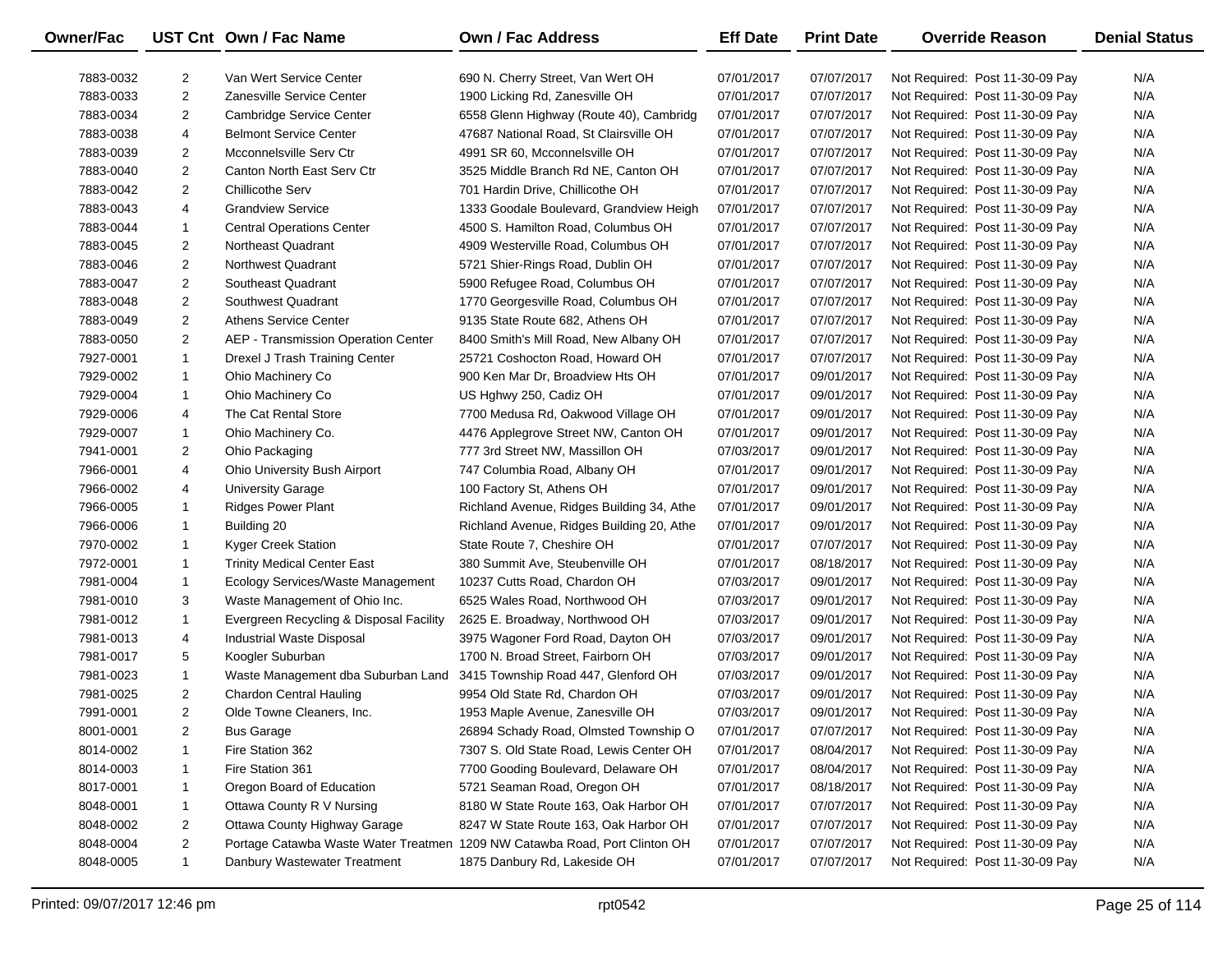| Owner/Fac |                | UST Cnt Own / Fac Name               | <b>Own / Fac Address</b>                | <b>Eff Date</b> | <b>Print Date</b> | <b>Override Reason</b>          | <b>Denial Status</b> |
|-----------|----------------|--------------------------------------|-----------------------------------------|-----------------|-------------------|---------------------------------|----------------------|
| 8048-0006 | 1              | Danbury Wastewater Treatment         | 5802 E Harbor Rd, Lakeside OH           | 07/01/2017      | 07/07/2017        | Not Required: Post 11-30-09 Pay | N/A                  |
| 8048-0007 | $\mathbf{1}$   | Ottawa Co Regional Water Plant       | 1405 W Fremont Rd, Port Clinton OH      | 07/01/2017      | 07/07/2017        | Not Required: Post 11-30-09 Pay | N/A                  |
| 8050-0001 | $\overline{2}$ | <b>Tablers Drive Thru</b>            | 715 S. Main Street, Columbus Grove OH   | 07/01/2017      | 07/24/2017        | Not Required: Post 11-30-09 Pay | N/A                  |
| 8050-0002 | 3              | <b>Ottawa Party Mart</b>             | 746 N. Perry Street, Ottawa OH          | 07/01/2017      | 07/24/2017        | Not Required: Post 11-30-09 Pay | N/A                  |
| 8050-0003 | 5              | <b>Ottawa Shell Service</b>          | 241 N. Elm Street, Ottawa OH            | 07/01/2017      | 07/24/2017        | Not Required: Post 11-30-09 Pay | N/A                  |
| 8050-0004 | 5              | Main Street Party Mart               | 1724 E. Main Street, Ottawa OH          | 07/01/2017      | 07/24/2017        | Not Required: Post 11-30-09 Pay | N/A                  |
| 8050-0005 | 3              | <b>Teds Market</b>                   | 311 E. Washington Street, Pandora OH    | 07/01/2017      | 07/24/2017        | Not Required: Post 11-30-09 Pay | N/A                  |
| 8050-0006 | $\mathbf{1}$   | Rainbow Party Shop                   | 404 N. Main Street, Columbus Grove OH   | 07/01/2017      | 07/24/2017        | Not Required: Post 11-30-09 Pay | N/A                  |
| 8050-0007 | 3              | Kalida Party Mart                    | 313 E. North Street, Kalida OH          | 07/01/2017      | 07/24/2017        | Not Required: Post 11-30-09 Pay | N/A                  |
| 8050-0010 | 5              | South Clinton Party Mart             | 1163 S. Clinton Street, Defiance OH     | 07/01/2017      | 07/24/2017        | Not Required: Post 11-30-09 Pay | N/A                  |
| 8050-0012 | 3              | <b>Courtview Mart</b>                | 151 S. Fulton Street, Wauseon OH        | 07/01/2017      | 07/24/2017        | Not Required: Post 11-30-09 Pay | N/A                  |
| 8050-0013 | 4              | Defiance Party Mart                  | 1841 E. 2nd Street, Defiance OH         | 07/01/2017      | 07/24/2017        | Not Required: Post 11-30-09 Pay | N/A                  |
| 8050-0014 | 4              | Morning Star Convenience Store       | 605 Superior Street, Melrose OH         | 07/01/2017      | 07/24/2017        | Not Required: Post 11-30-09 Pay | N/A                  |
| 8050-0015 | 3              | Holgate Party Mart                   | 148 Railway Avenue, Holgate OH          | 07/01/2017      | 07/24/2017        | Not Required: Post 11-30-09 Pay | N/A                  |
| 8050-0017 | 4              | One Stop Party Shop                  | 309 S. Belmore Street, Leipsic OH       | 07/01/2017      | 07/24/2017        | Not Required: Post 11-30-09 Pay | N/A                  |
| 8050-0020 | 4              | Napoleon Party Mart                  | 330 S. Perry Street, Napoleon OH        | 07/01/2017      | 07/24/2017        | Not Required: Post 11-30-09 Pay | N/A                  |
| 8050-0023 | 4              | Allentown Carryout                   | 4675 Allentown Road, Lima OH            | 07/01/2017      | 07/24/2017        | Not Required: Post 11-30-09 Pay | N/A                  |
| 8050-0024 | 4              | <b>Findlay Party Mart</b>            | 1100 Trenton Avenue, Findlay OH         | 07/01/2017      | 07/24/2017        | Not Required: Post 11-30-09 Pay | N/A                  |
| 8050-0025 | 3              | Get N Go Party Mart                  | 1535 Ottawa Avenue, Defiance OH         | 07/01/2017      | 07/24/2017        | Not Required: Post 11-30-09 Pay | N/A                  |
| 8050-0027 | 6              | Ottawa Bulk Plant                    | 10305 State Route 224, Ottawa OH        | 07/01/2017      | 07/24/2017        | Not Required: Post 11-30-09 Pay | N/A                  |
| 8050-0028 | 3              | 10-K Korner Mart                     | 204 W. Main Street, Deshler OH          | 07/01/2017      | 07/24/2017        | Not Required: Post 11-30-09 Pay | N/A                  |
| 8050-0029 | $\mathbf{1}$   | Vaughnsville Fuel Stop               | 21026 State Route 115, Columbus Grove C | 07/01/2017      | 07/24/2017        | Not Required: Post 11-30-09 Pay | N/A                  |
| 8050-0031 | 3              | <b>Eastside Party Mart</b>           | 2451 Tiffin Avenue, Findlay OH          | 07/01/2017      | 07/24/2017        | Not Required: Post 11-30-09 Pay | N/A                  |
| 8050-0034 | 4              | Celina Party Mart                    | 317 S. Main Street, Celina OH           | 07/01/2017      | 07/24/2017        | Not Required: Post 11-30-09 Pay | N/A                  |
| 8050-0036 | 3              | Wapakoneta Party Mart                | 102 N. Defiance Street, Wapakoneta OH   | 07/01/2017      | 07/24/2017        | Not Required: Post 11-30-09 Pay | N/A                  |
| 8050-0037 | 4              | Fort Recovery Party Mart             | 302 E. Butler Street, Fort Recovery OH  | 07/01/2017      | 07/24/2017        | Not Required: Post 11-30-09 Pay | N/A                  |
| 8050-0038 | 3              | Westown Party Mart                   | 901 W. Main Street, Coldwater OH        | 07/01/2017      | 07/24/2017        | Not Required: Post 11-30-09 Pay | N/A                  |
| 8050-0040 | 3              | Eastown Party Mart                   | 701 Grand Lake Road, Celina OH          | 07/01/2017      | 07/24/2017        | Not Required: Post 11-30-09 Pay | N/A                  |
| 8050-0041 | 3              | St Marys Party Mart                  | 1302 Indiana Avenue, St Marys OH        | 07/01/2017      | 07/24/2017        | Not Required: Post 11-30-09 Pay | N/A                  |
| 8050-0042 | 3              | Zuma Drive Thru                      | 6941 State Route 219, Celina OH         | 07/01/2017      | 07/24/2017        | Not Required: Post 11-30-09 Pay | N/A                  |
| 8050-0043 | 3              | Northside Party Mart                 | 3900 Ventura Drive, Findlay OH          | 07/01/2017      | 07/24/2017        | Not Required: Post 11-30-09 Pay | N/A                  |
| 8050-0044 | $\overline{2}$ | Greenville Party Mart                | 1525 B Wagner Avenue, Greenville OH     | 07/01/2017      | 07/24/2017        | Not Required: Post 11-30-09 Pay | N/A                  |
| 8050-0046 | 4              | Van Wert Party Mart                  | 1042 S. Washington Street, Van Wert OH  | 07/01/2017      | 07/24/2017        | Not Required: Post 11-30-09 Pay | N/A                  |
| 8050-0047 | 4              | <b>Arlington Party Mart</b>          | 133 S. Main Street, Arlington OH        | 07/01/2017      | 07/24/2017        | Not Required: Post 11-30-09 Pay | N/A                  |
| 8051-0001 | 4              | Otto Falkenberg Excavat Inc          | 9350 Coit Rd, Mantua OH                 | 07/01/2017      | 08/18/2017        | Not Required: Post 11-30-09 Pay | N/A                  |
| 8076-0001 | 3              | Oxford Oil Service Co                | 4985 College Corner Rd, Oxford OH       | 07/01/2017      | 08/18/2017        | Not Required: Post 11-30-09 Pay | N/A                  |
| 8100-0001 | 2              | Painesville Local Board of Education | 585 Riverside Drive, Painesville OH     | 07/01/2017      | 08/04/2017        | Not Required: Post 11-30-09 Pay | N/A                  |
| 8136-0002 | $\overline{2}$ | School Bus Garage                    | 7600 Day Drive, Parma OH                | 07/01/2017      | 07/24/2017        | Not Required: Post 11-30-09 Pay | N/A                  |
| 8178-0001 | 3              | Gem Beach Marina Inc                 | 3000 N Carolina St, Port Clinton OH     | 07/01/2017      | 09/01/2017        | Not Required: Post 11-30-09 Pay | N/A                  |
| 8193-0001 | 3              | Blue Ash Shell Inc                   | 10415 Kenwood Rd, Blue Ash OH           | 07/01/2017      | 07/24/2017        | Not Required: Post 11-30-09 Pay | N/A                  |
| 8205-0001 | $\overline{2}$ | Paulding County Hwy Garage           | 801 West Wayne St, Paulding OH          | 07/01/2017      | 07/07/2017        | Not Required: Post 11-30-09 Pay | N/A                  |
| 8205-0003 | $\overline{2}$ | Paulding County Jail                 | 500 E. Perry Street, Paulding OH        | 07/01/2017      | 07/07/2017        | Not Required: Post 11-30-09 Pay | N/A                  |
| 8213-0001 | $\mathbf{1}$   | Paullin Milk Cartage Inc             | 2285 Co Rd 377, Loudonville OH          | 07/01/2017      | 08/04/2017        | Not Required: Post 11-30-09 Pay | N/A                  |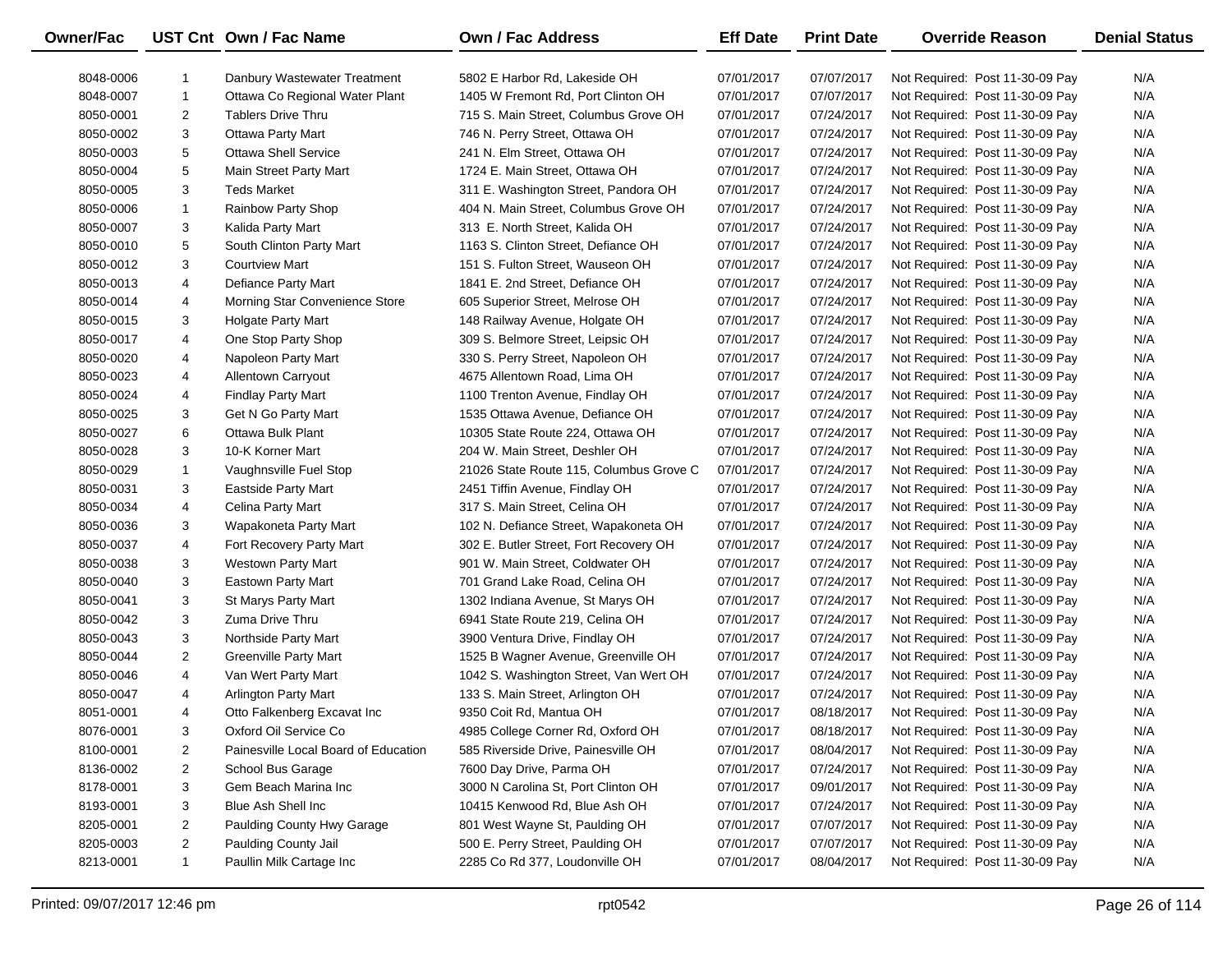| Owner/Fac |                | UST Cnt Own / Fac Name                 | Own / Fac Address                       | <b>Eff Date</b> | <b>Print Date</b> | <b>Override Reason</b>          | <b>Denial Status</b> |
|-----------|----------------|----------------------------------------|-----------------------------------------|-----------------|-------------------|---------------------------------|----------------------|
| 8242-0001 | 1              | Peoples Cartage Inc.                   | 8045 Navarre Road SW. Massillon OH      | 07/01/2017      | 08/18/2017        | Not Required: Post 11-30-09 Pay | N/A                  |
| 8273-0001 | $\overline{2}$ | Perry Schools Transporation Department | 3829 Main Street, Perry OH              | 07/01/2017      | 08/04/2017        | Not Required: Post 11-30-09 Pay | N/A                  |
| 8273-0002 | $\mathbf{1}$   | Perry Community Education Vil          | One Success Boulevard, Perry OH         | 07/01/2017      | 08/04/2017        | Not Required: Post 11-30-09 Pay | N/A                  |
| 8276-0001 | $\overline{2}$ | Perry County Board of Commissioners    | 499 N. State Street, New Lexington OH   | 07/01/2017      | 08/18/2017        | Not Required: Post 11-30-09 Pay | N/A                  |
| 8288-0003 | 3              | Perrysburg Bus Garage                  | 25715 Fort Meigs Road, Perrysburg OH    | 07/01/2017      | 07/24/2017        | Not Required: Post 11-30-09 Pay | N/A                  |
| 8318-0001 | $\overline{2}$ | Pettits Auto Elel Inc                  | 911 Kenmore Blvd, Akron OH              | 07/01/2017      | 09/01/2017        | Not Required: Post 11-30-09 Pay | N/A                  |
| 8386-0001 | $\mathbf{1}$   | Pioneer Rural Elec Coop Inc            | 344 West US Route 36, Piqua OH          | 07/03/2017      | 09/01/2017        | Not Required: Post 11-30-09 Pay | N/A                  |
| 8391-0001 | 1              | Piqua Concrete Corp.                   | 8395 N. Piqua-Lockington Road, Piqua OH | 07/01/2017      | 07/07/2017        | Not Required: Post 11-30-09 Pay | N/A                  |
| 8398-0001 | $\overline{2}$ | Pit Stop C Store Inc.                  | 210 N. Washington Street, Tiffin OH     | 07/01/2017      | 08/04/2017        | Not Required: Post 11-30-09 Pay | N/A                  |
| 8403-0002 | 6              | The Plain Dealer                       | 4800 Tiedeman Road, Brooklyn OH         | 07/01/2017      | 07/07/2017        | Not Required: Post 11-30-09 Pay | N/A                  |
| 8406-0001 | $\overline{2}$ | Plain Township Fire Dept               | 3625 Middlebranch NE, Canton OH         | 07/01/2017      | 08/04/2017        | Not Required: Post 11-30-09 Pay | N/A                  |
| 8406-0002 | $\overline{2}$ | Plain Township Road Department         | 6300 Heminger Avenue NE, North Canton ( | 07/01/2017      | 08/04/2017        | Not Required: Post 11-30-09 Pay | N/A                  |
| 8416-0001 | $\overline{2}$ | Plastipak Packaging Inc                | 18015 State Route 65, Jackson Center OH | 07/01/2017      | 09/01/2017        | Not Required: Post 11-30-09 Pay | N/A                  |
| 8418-0001 | $\mathbf{1}$   | Pleasant Local School                  | 3507 Smeltzer Road, Marion OH           | 07/01/2017      | 08/18/2017        | Not Required: Post 11-30-09 Pay | N/A                  |
| 8437-0001 | 1              | Poland Bus Garage                      | 3199 Dobbins Road, Poland OH            | 07/01/2017      | 08/04/2017        | Not Required: Post 11-30-09 Pay | N/A                  |
| 8439-0001 | $\overline{2}$ | Polaris Joint Vocational School        | 7285 Old Oak Boulevard, Middleburg Heig | 07/01/2017      | 07/07/2017        | Not Required: Post 11-30-09 Pay | N/A                  |
| 8468-0003 | 5              | Fuel Mart 701                          | 7225 Northfield Rd, Walton Hills OH     | 07/01/2017      | 07/07/2017        | Not Required: Post 11-30-09 Pay | N/A                  |
| 8468-0004 | 6              | Fuel Mart 714                          | 2185 Grant Rd, N Baltimore OH           | 07/01/2017      | 07/07/2017        | Not Required: Post 11-30-09 Pay | N/A                  |
| 8468-0011 | $\overline{7}$ | Fuel Mart 764                          | 404 N Urbana St, S Vienna OH            | 07/01/2017      | 07/07/2017        | Not Required: Post 11-30-09 Pay | N/A                  |
| 8468-0012 | 6              | Fuel Mart 767                          | 1004 Bowling Green Road, Bradner OH     | 07/01/2017      | 07/07/2017        | Not Required: Post 11-30-09 Pay | N/A                  |
| 8468-0018 | 4              | Fuel Mart 706                          | 201 W Main St, New Concord OH           | 07/01/2017      | 07/07/2017        | Not Required: Post 11-30-09 Pay | N/A                  |
| 8468-0029 | 5              | Fuel Mart 727                          | 21927 Bridgewater Road, Quaker City OH  | 07/01/2017      | 07/07/2017        | Not Required: Post 11-30-09 Pay | N/A                  |
| 8468-0042 | 5              | Fuel Mart 782                          | 101 S. Dixie Highway, Cridersville OH   | 07/01/2017      | 07/07/2017        | Not Required: Post 11-30-09 Pay | N/A                  |
| 8468-0046 | 4              | Fuel Mart 626                          | 302 S Detroit St, Kenton OH             | 07/01/2017      | 07/07/2017        | Not Required: Post 11-30-09 Pay | N/A                  |
| 8468-0057 | 6              | Fuel Mart 641                          | 3654 Libbey Road, Perrysburg OH         | 07/01/2017      | 07/07/2017        | Not Required: Post 11-30-09 Pay | N/A                  |
| 8468-0061 | 4              | Fuel Mart 646                          | 500 N Barron St, Eaton OH               | 07/01/2017      | 07/07/2017        | Not Required: Post 11-30-09 Pay | N/A                  |
| 8484-0001 | $\overline{2}$ | Preble County Hwy Dept                 | 1000 Preble Dr, Eaton OH                | 07/01/2017      | 07/24/2017        | Not Required: Post 11-30-09 Pay | N/A                  |
| 8556-0001 | $\overline{2}$ | <b>Putnam County Garage</b>            | 304 E. 2nd Street, Ottawa OH            | 07/01/2017      | 07/24/2017        | Not Required: Post 11-30-09 Pay | N/A                  |
| 8560-0001 | $\mathbf{1}$   | <b>Pymatuning Valley Schools</b>       | 191 W. Main Street, Andover OH          | 07/01/2017      | 07/24/2017        | Not Required: Post 11-30-09 Pay | N/A                  |
| 8601-0001 | 4              | <b>Quinns Johnston Market</b>          | 6210 Youngstown Kingsville Road, Cortla | 07/01/2017      | 08/18/2017        | Not Required: Post 11-30-09 Pay | N/A                  |
| 8628-0001 | 5              | Stephenson Oil Co                      | 3938 Stillwell Beckett Rd, Hamilton OH  | 07/01/2017      | 08/04/2017        | Not Required: Post 11-30-09 Pay | N/A                  |
| 8628-0002 | 4              | Larrys Food Mart Car Wash              | 3917 Wade Mill Rd, Ross OH              | 07/01/2017      | 08/04/2017        | Not Required: Post 11-30-09 Pay | N/A                  |
| 8628-0006 | 3              | Millville Ave Marathon                 | 1405 Millville Ave, Hamilton OH         | 07/01/2017      | 08/04/2017        | Not Required: Post 11-30-09 Pay | N/A                  |
| 8628-0008 | 3              | <b>Snack Shack</b>                     | 2560 Oxford Millville Rd, Oxford OH     | 07/01/2017      | 08/04/2017        | Not Required: Post 11-30-09 Pay | N/A                  |
| 8628-0015 | 3              | <b>Reading Marathon</b>                | 3041 Reading Rd, Cincinnati OH          | 07/01/2017      | 08/04/2017        | Not Required: Post 11-30-09 Pay | N/A                  |
| 8628-0016 | 4              | Queensgate Marathon                    | 811 West 8th, Cincinnati OH             | 07/01/2017      | 08/04/2017        | Not Required: Post 11-30-09 Pay | N/A                  |
| 8628-0017 | 3              | Victory Chevron                        | 2377 Victory, Cincinnati OH             | 07/01/2017      | 08/04/2017        | Not Required: Post 11-30-09 Pay | N/A                  |
| 8669-0001 | 2              | Dettys Inc.                            | 10 W. High Street, Jeffersonville OH    | 07/01/2017      | 07/07/2017        | Not Required: Post 11-30-09 Pay | N/A                  |
| 8682-0001 | 4              | Detroit Lakewood Automotive            | 12511 Detroit Ave, Lakewood OH          | 07/01/2017      | 08/18/2017        | Not Required: Post 11-30-09 Pay | N/A                  |
| 8713-0001 | 4              | Randy's Auto Service                   | 1901 Jefferson Avenue, Toledo OH        | 07/01/2017      | 08/18/2017        | Not Required: Post 11-30-09 Pay | N/A                  |
| 8720-0002 | 12             | Ravenna Oil Co. Bulk Plant             | 102 E. Lake Street, Ravenna OH          | 07/01/2017      | 08/18/2017        | Not Required: Post 11-30-09 Pay | N/A                  |
| 8720-0003 | 4              | Lake St Station                        | 102 Lake St, Ravenna OH                 | 07/01/2017      | 08/18/2017        | Not Required: Post 11-30-09 Pay | N/A                  |
| 8739-0001 | 3              | <b>Prus Construction Company</b>       | 5325 Wooster Road, Cincinnati OH        | 07/01/2017      | 08/18/2017        | Not Required: Post 11-30-09 Pay | N/A                  |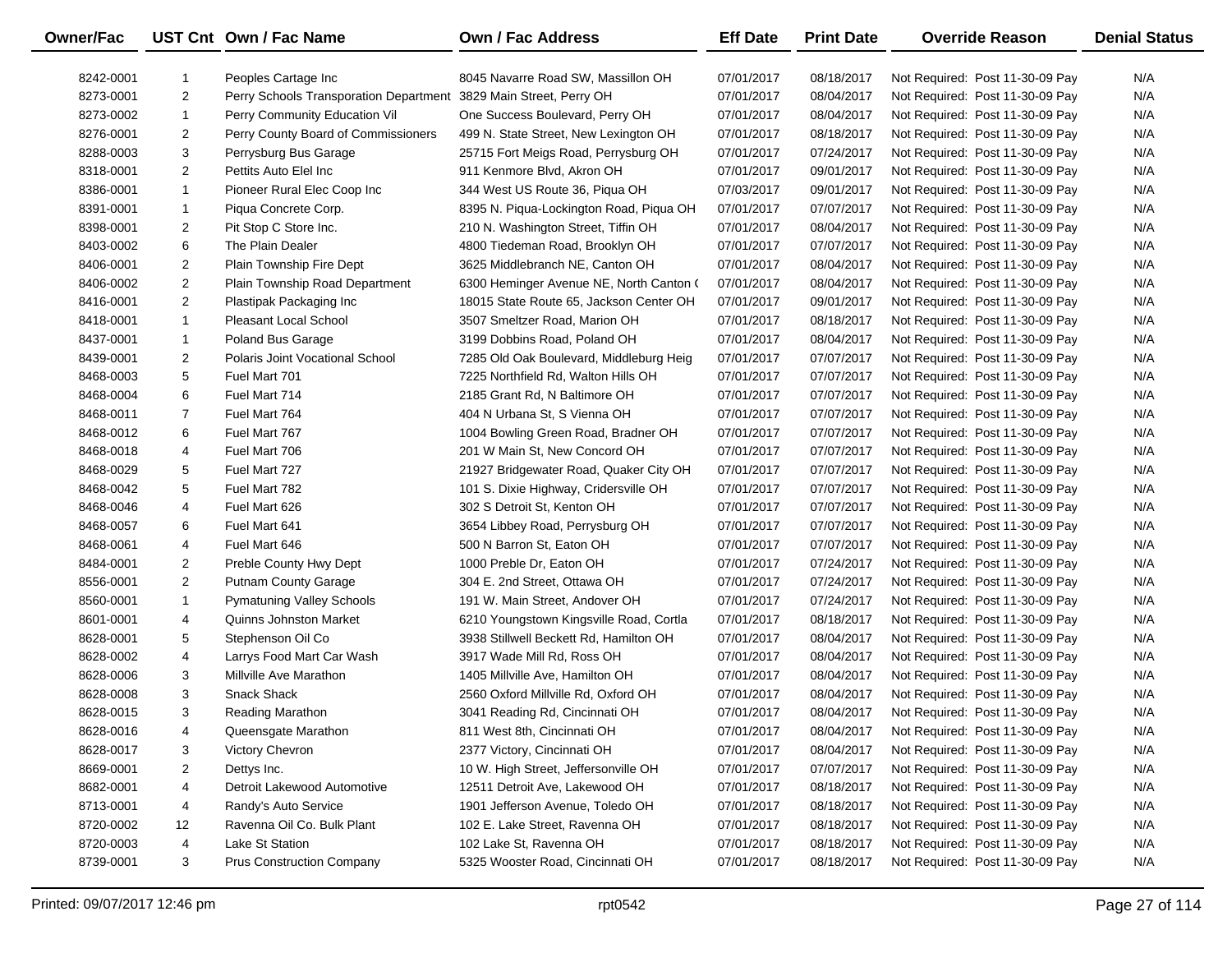| Owner/Fac |                | UST Cnt Own / Fac Name               | <b>Own / Fac Address</b>               | <b>Eff Date</b> | <b>Print Date</b> | <b>Override Reason</b>          | <b>Denial Status</b> |
|-----------|----------------|--------------------------------------|----------------------------------------|-----------------|-------------------|---------------------------------|----------------------|
| 8745-0001 | 4              | Hemmelgarn Marathon & Detailing, LLC | 121 E. Main Street, St Henry OH        | 07/01/2017      | 08/04/2017        | Not Required: Post 11-30-09 Pay | N/A                  |
| 8763-0001 | 1              | Reading Rock Inc                     | 4600 Devitt Dr, Cincinnati OH          | 07/01/2017      | 07/07/2017        | Not Required: Post 11-30-09 Pay | N/A                  |
| 8826-0001 | 4              | Dill Oil Company Inc.                | 401 Union Street, Greenville OH        | 07/01/2017      | 07/07/2017        | Not Required: Post 11-30-09 Pay | N/A                  |
| 8830-0003 | $\mathbf{1}$   | Ricart Ford Inc.                     | 4255 S. Hamilton Road, Columbus OH     | 07/01/2017      | 07/07/2017        | Not Required: Post 11-30-09 Pay | N/A                  |
| 8871-0001 | 6              | Glotzbecker Service Center           | 1911 South Ridge E, Ashtabula OH       | 07/01/2017      | 08/18/2017        | Not Required: Post 11-30-09 Pay | N/A                  |
| 8895-0001 | $\overline{c}$ | Richcreek's Amoco                    | 38 State Route 7, Pierpont OH          | 07/03/2017      | 09/01/2017        | Not Required: Post 11-30-09 Pay | N/A                  |
| 8905-0001 | $\overline{2}$ | <b>Richland Township Trustees</b>    | Rt 9 South, St Clairsville OH          | 07/01/2017      | 07/24/2017        | Not Required: Post 11-30-09 Pay | N/A                  |
| 8908-0001 | 4              | Dale's Marathon                      | 175 E. Ohio Avenue, Rittman OH         | 07/01/2017      | 08/18/2017        | Not Required: Post 11-30-09 Pay | N/A                  |
| 8950-0001 | $\mathbf{1}$   | <b>River View Yacht Club</b>         | 5981 Edgewater Dr, Toledo OH           | 07/01/2017      | 08/04/2017        | Not Required: Post 11-30-09 Pay | N/A                  |
| 8959-0001 | $\overline{c}$ | River View High School               | 26496 State Route 60 N., Warsaw OH     | 07/01/2017      | 07/07/2017        | Not Required: Post 11-30-09 Pay | N/A                  |
| 8978-0001 | 3              | Zapps Gastore                        | 9946 Johnnycake Ridge Rd, Concord OH   | 07/01/2017      | 07/07/2017        | Not Required: Post 11-30-09 Pay | N/A                  |
| 9013-0001 | $\overline{c}$ | <b>Mathews Service Center</b>        | 310 W Main St, Cardington OH           | 07/01/2017      | 09/01/2017        | Not Required: Post 11-30-09 Pay | N/A                  |
| 9042-0001 | 8              | Marshall's Shell                     | 2190 S. Hamilton Road, Columbus OH     | 07/01/2017      | 09/01/2017        | Not Required: Post 11-30-09 Pay | N/A                  |
| 9042-0002 | 6              | <b>Eastland Shell</b>                | 2191 S. Hamilton Road, Columbus OH     | 07/01/2017      | 09/01/2017        | Not Required: Post 11-30-09 Pay | N/A                  |
| 9048-0005 | 3              | Hi Grade Oil Co                      | 435 S. VanDemark Road, Sidney OH       | 07/01/2017      | 08/04/2017        | Not Required: Post 11-30-09 Pay | N/A                  |
| 9119-0001 | 5              | Muletown Mini Mart                   | 9445 State Route 335, Minford OH       | 07/01/2017      | 08/04/2017        | Not Required: Post 11-30-09 Pay | N/A                  |
| 9153-0001 | $\overline{2}$ | <b>Bus Garage</b>                    | 9968 Lucasburg Rd, Byesville OH        | 07/01/2017      | 08/18/2017        | Not Required: Post 11-30-09 Pay | N/A                  |
| 9160-0001 | $\mathbf{1}$   | Romps Water Port Inc                 | 5055 Liberty Ave, Vermilion OH         | 07/01/2017      | 07/07/2017        | Not Required: Post 11-30-09 Pay | N/A                  |
| 9164-0001 | $\overline{c}$ | R and J Truch Auto Body              | 8063 Southern Blvd, Youngstown OH      | 07/01/2017      | 08/18/2017        | Not Required: Post 11-30-09 Pay | N/A                  |
| 9202-0001 | $\mathbf{1}$   | Rood Trucking Co., Inc.              | 3505 Union Street, Mineral Ridge OH    | 07/03/2017      | 09/01/2017        | Not Required: Post 11-30-09 Pay | N/A                  |
| 9208-0001 | $\overline{c}$ | Roppe Corporation                    | 1602 N. Union Street, Fostoria OH      | 07/01/2017      | 07/24/2017        | Not Required: Post 11-30-09 Pay | N/A                  |
| 9224-0001 | $\mathbf{1}$   | Ross County Court House              | 2 N. Paint Street, Chillicothe OH      | 07/01/2017      | 07/24/2017        | Not Required: Post 11-30-09 Pay | N/A                  |
| 9224-0003 | $\overline{c}$ | Ross County Airport                  | 1296 Stone Road, Chillicothe OH        | 07/01/2017      | 07/24/2017        | Not Required: Post 11-30-09 Pay | N/A                  |
| 9224-0004 | 4              | Ross County Engineer                 | 755 Fairgrounds Road, Chillicothe OH   | 07/01/2017      | 07/24/2017        | Not Required: Post 11-30-09 Pay | N/A                  |
| 9230-0001 | $\mathbf{1}$   | <b>Bus Compound</b>                  | 28546 Lime City Road, Perrysburg Twp O | 07/01/2017      | 07/24/2017        | Not Required: Post 11-30-09 Pay | N/A                  |
| 9263-0001 | 3              | Hudson Marathon                      | 744 E. Hudson Street, Columbus OH      | 07/01/2017      | 09/01/2017        | Not Required: Post 11-30-09 Pay | N/A                  |
| 9282-0002 | 4              | Rumpke Sanitary Landfill Inc         | 3800 Struble Rd, Cincinnati OH         | 07/01/2017      | 07/24/2017        | Not Required: Post 11-30-09 Pay | N/A                  |
| 9347-0003 | $\mathbf{1}$   | South Central Power Co.              | 2100 Chickasaw Drive, Circleville OH   | 07/01/2017      | 08/18/2017        | Not Required: Post 11-30-09 Pay | N/A                  |
| 9354-0001 | $\overline{c}$ | S Euclid-Lyndhurst Board Of          | 5044 Mayfield Rd, Lyndhurst OH         | 07/01/2017      | 07/24/2017        | Not Required: Post 11-30-09 Pay | N/A                  |
| 9368-0001 | $\overline{c}$ | Sabina Farmers Exchange, Inc.        | 292 N. Howard Street, Sabina OH        | 07/01/2017      | 07/24/2017        | Not Required: Post 11-30-09 Pay | N/A                  |
| 9383-0001 | $\mathbf{1}$   | Salem Senior High School             | 1200 East Sixth Street, Salem OH       | 07/01/2017      | 07/24/2017        | Not Required: Post 11-30-09 Pay | N/A                  |
| 9395-0001 | $\overline{2}$ | <b>Regional Airport</b>              | 9732 Brick Church Road, Cambridge OH   | 07/01/2017      | 07/07/2017        | Not Required: Post 11-30-09 Pay | N/A                  |
| 9403-0001 | 3              | One Stop Sunoco 2                    | 4402 Lorain Avenue, Cleveland OH       | 07/03/2017      | 09/01/2017        | Not Required: Post 11-30-09 Pay | N/A                  |
| 9416-0001 | $\overline{2}$ | <b>Battery Park Marina</b>           | 701 E. Water Street, Sandusky OH       | 07/01/2017      | 08/18/2017        | Not Required: Post 11-30-09 Pay | N/A                  |
| 9420-0002 | $\mathbf{1}$   | Sandusky County Sheriff Off          | 2323 Countryside Dr, Fremont OH        | 07/01/2017      | 07/07/2017        | Not Required: Post 11-30-09 Pay | N/A                  |
| 9420-0003 | $\mathbf{1}$   | Sandusky Cty Eng Hghwy Dept          | 2520 W State St, Fremont OH            | 07/01/2017      | 07/07/2017        | Not Required: Post 11-30-09 Pay | N/A                  |
| 9420-0004 | 2              | Sandusky County Co                   | 2039 Countryside PI, Fremont OH        | 07/01/2017      | 07/07/2017        | Not Required: Post 11-30-09 Pay | N/A                  |
| 9439-0001 | 4              | Santmyer Oil Co                      | 1055 Lincoln Way W, Wooster OH         | 07/01/2017      | 09/01/2017        | Not Required: Post 11-30-09 Pay | N/A                  |
| 9439-0002 | 5              | Santymyer Oil Of Ashland             | 1011 Jacobson Ave, Ashland OH          | 07/01/2017      | 09/01/2017        | Not Required: Post 11-30-09 Pay | N/A                  |
| 9439-0003 | 4              | Santmeyer Marathon Mart              | 1058 Lincolnway West, Wooster OH       | 07/01/2017      | 09/01/2017        | Not Required: Post 11-30-09 Pay | N/A                  |
| 9439-0004 | 6              | Rowe Oil Co.                         | 9090 Columbus Road, Mt Vernon OH       | 07/01/2017      | 09/01/2017        | Not Required: Post 11-30-09 Pay | N/A                  |
| 9452-0001 | 1              | Mariner Village Yacht Club Inc       | 609 Mariner Village, Huron OH          | 07/03/2017      | 09/01/2017        | Not Required: Post 11-30-09 Pay | N/A                  |
| 9472-0002 | 4              | Cooks Super Duper                    | 2323 Greenville Rd, Mecca OH           | 07/01/2017      | 07/07/2017        | Not Required: Post 11-30-09 Pay | N/A                  |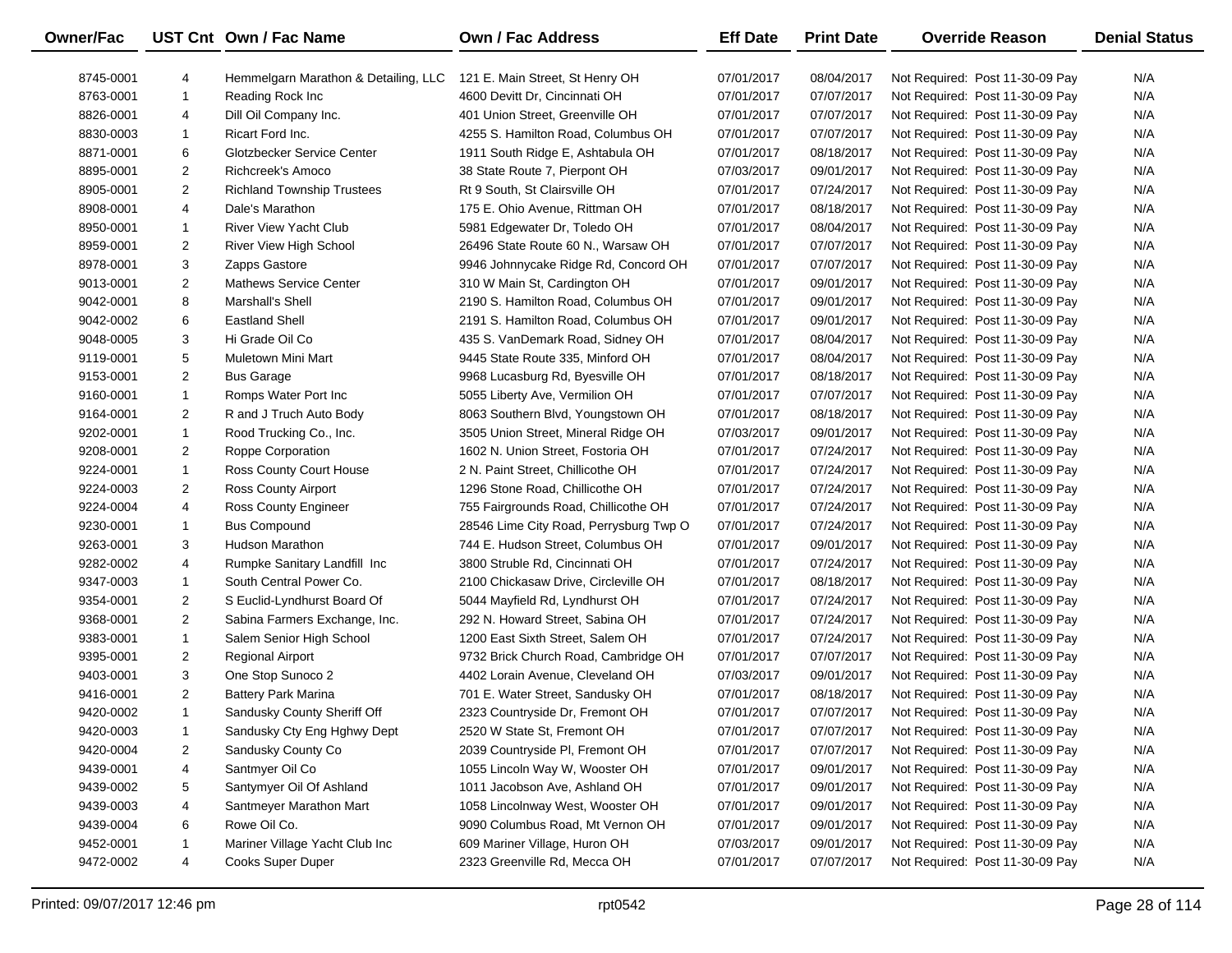| <b>Owner/Fac</b> |                | UST Cnt Own / Fac Name                    | <b>Own / Fac Address</b>                  | <b>Eff Date</b> | <b>Print Date</b> | <b>Override Reason</b>          | <b>Denial Status</b> |
|------------------|----------------|-------------------------------------------|-------------------------------------------|-----------------|-------------------|---------------------------------|----------------------|
| 9472-0003        | 3              | <b>Cooks Market</b>                       | 6144 St Rt 45, Bristolville OH            | 07/01/2017      | 07/07/2017        | Not Required: Post 11-30-09 Pay | N/A                  |
| 9472-0005        | 3              | Convenient Food Mart 3814                 | 288 Highway 7, Powhatan Point OH          | 07/01/2017      | 07/07/2017        | Not Required: Post 11-30-09 Pay | N/A                  |
| 9472-0010        | 3              | Orwell Golden Dawn                        | 23 South Maple, Orwell OH                 | 07/01/2017      | 07/07/2017        | Not Required: Post 11-30-09 Pay | N/A                  |
| 9472-0012        | $\overline{2}$ | Castalia Markets                          | 507 North Washington Street, Castalia OH  | 07/01/2017      | 07/07/2017        | Not Required: Post 11-30-09 Pay | N/A                  |
| 9472-0013        | 3              | Scheck's IGA                              | 405 W South St, Shreve OH                 | 07/01/2017      | 07/07/2017        | Not Required: Post 11-30-09 Pay | N/A                  |
| 9472-0016        | $\overline{2}$ | <b>Convenient Food Mart</b>               | 215 E Main St, Richmond OH                | 07/01/2017      | 07/07/2017        | Not Required: Post 11-30-09 Pay | N/A                  |
| 9472-0019        | $\overline{2}$ | <b>Convenient Food Mart</b>               | 113 High St, Flushing OH                  | 07/01/2017      | 07/07/2017        | Not Required: Post 11-30-09 Pay | N/A                  |
| 9472-0022        | 3              | Amherst IGA Foodliner                     | 1190 Milan Ave, Amherst OH                | 07/01/2017      | 07/07/2017        | Not Required: Post 11-30-09 Pay | N/A                  |
| 9472-0024        | $\overline{2}$ | Shadyside BP                              | 4131 Central Avenue, Shadyside OH         | 07/01/2017      | 07/07/2017        | Not Required: Post 11-30-09 Pay | N/A                  |
| 9472-0025        | 4              | Valley Fresh IGA                          | 570 E. Main Street, Bainbridge OH         | 07/01/2017      | 07/07/2017        | Not Required: Post 11-30-09 Pay | N/A                  |
| 9472-0026        | 3              | Village Market                            | 816 N. Main Street, Wellington OH         | 07/01/2017      | 07/07/2017        | Not Required: Post 11-30-09 Pay | N/A                  |
| 9472-0027        | 3              | <b>Convenient Food Mart</b>               | 43032 Ohio Avenue, Beallsville OH         | 07/01/2017      | 07/07/2017        | Not Required: Post 11-30-09 Pay | N/A                  |
| 9472-0028        | 3              | Shop N' Save                              | 37 Ridge Road, Newton Falls OH            | 07/01/2017      | 07/07/2017        | Not Required: Post 11-30-09 Pay | N/A                  |
| 9472-0029        | 3              | Sunoco                                    | 4358 Sunset Boulevard, Steubenville OH    | 07/01/2017      | 07/07/2017        | Not Required: Post 11-30-09 Pay | N/A                  |
| 9488-0001        | $\mathbf{1}$   | <b>Schrocks Woodcrafts</b>                | 3413 State Route 39, Millersburg OH       | 07/01/2017      | 07/24/2017        | Not Required: Post 11-30-09 Pay | N/A                  |
| 9492-0001        | 3              | Schulhoff Tool Rental Inc                 | 2709 Woodburn Ave, Cincinnati OH          | 07/03/2017      | 09/01/2017        | Not Required: Post 11-30-09 Pay | N/A                  |
| 9555-0001        | 5              | Seaway Gas and Petroleum Inc              | 1690 Columbus Rd, Cleveland OH            | 07/01/2017      | 09/01/2017        | Not Required: Post 11-30-09 Pay | N/A                  |
| 9556-0001        | 3              | Capital Control Inc. dba Kelleys Island S | 240 E. Lakeshore Boulevard, Village of Ke | 07/01/2017      | 09/01/2017        | Not Required: Post 11-30-09 Pay | N/A                  |
| 9568-0002        | $\overline{2}$ | Seneca County Highway Garag               | 3210 S State Route 100, Tiffin OH         | 07/01/2017      | 07/07/2017        | Not Required: Post 11-30-09 Pay | N/A                  |
| 9568-0004        | $\mathbf{1}$   | Seneca County Jail                        | 3040 State Route 100, Tiffin OH           | 07/01/2017      | 07/07/2017        | Not Required: Post 11-30-09 Pay | N/A                  |
| 9601-0001        | $\overline{2}$ | Schwebel Baking Co                        | 920 E. Midlothian Boulevard, Youngstown ( | 07/01/2017      | 08/04/2017        | Not Required: Post 11-30-09 Pay | N/A                  |
| 9606-0001        | $\mathbf{1}$   | Shadyside Local Schools                   | 3890 Lincoln Avenue, Shadyside OH         | 07/01/2017      | 07/07/2017        | Not Required: Post 11-30-09 Pay | N/A                  |
| 9612-0001        | $\overline{2}$ | Shaker Heights Schl Transp Dept           | 3680 Lee Rd, Shaker Heights OH            | 07/01/2017      | 08/04/2017        | Not Required: Post 11-30-09 Pay | N/A                  |
| 9626-0001        | $\overline{2}$ | <b>Shawnee Local School District</b>      | 3255 Zurmehly Rd, Lima OH                 | 07/01/2017      | 07/07/2017        | Not Required: Post 11-30-09 Pay | N/A                  |
| 9627-0001        | 4              | Shaw Realty Holding LLC                   | 70 Graham Road, Cuyahoga Falls OH         | 07/01/2017      | 08/04/2017        | Not Required: Post 11-30-09 Pay | N/A                  |
| 9632-0001        | $\mathbf{1}$   | <b>Sheffield School District</b>          | 1812 Harris Road, Sheffield Village OH    | 07/01/2017      | 07/07/2017        | Not Required: Post 11-30-09 Pay | N/A                  |
| 9633-0001        | $\overline{2}$ | Shelby City Schls Bus Gar                 | 27 Walnut St, Shelby OH                   | 07/01/2017      | 07/07/2017        | Not Required: Post 11-30-09 Pay | N/A                  |
| 9672-0001        | 6              | Shoemaker's Service Ctr, Inc.             | 10595 State Route 139, Minford OH         | 07/01/2017      | 08/04/2017        | Not Required: Post 11-30-09 Pay | N/A                  |
| 9697-0001        | $\mathbf{1}$   | Sidney Transportation Services, LLC       | 777 W. Russell Road, Sidney OH            | 07/01/2017      | 08/18/2017        | Not Required: Post 11-30-09 Pay | N/A                  |
| 9728-0001        | 3              | North Ridge Marathon                      | 1750 North Ridge Rd, Painesville OH       | 07/01/2017      | 08/04/2017        | Not Required: Post 11-30-09 Pay | N/A                  |
| 9728-0002        | 5              | Narrows Marathon                          | 2481 North Ridge Rd, Painesville OH       | 07/01/2017      | 08/04/2017        | Not Required: Post 11-30-09 Pay | N/A                  |
| 9728-0003        | 4              | Antioch Road Bulk Plant                   | 4683 Antioch Road, Perry OH               | 07/01/2017      | 08/04/2017        | Not Required: Post 11-30-09 Pay | N/A                  |
| 9728-0005        | 3              | South Madison Marathon                    | 4393 Madison Road, Madison OH             | 07/01/2017      | 08/04/2017        | Not Required: Post 11-30-09 Pay | N/A                  |
| 9728-0007        | $\overline{2}$ | Chardon Marathon                          | 380 Center St, Chardon OH                 | 07/01/2017      | 08/04/2017        | Not Required: Post 11-30-09 Pay | N/A                  |
| 9728-0009        | $\overline{2}$ | Little Mountain Marathon                  | 8745 Johnnycake Ridge Rd, Mentor OH       | 07/01/2017      | 08/04/2017        | Not Required: Post 11-30-09 Pay | N/A                  |
| 9730-0001        | 1              | <b>Sisters Of Charity</b>                 | 5900 Delhi Rd, Mt St Joseph OH            | 07/01/2017      | 07/07/2017        | Not Required: Post 11-30-09 Pay | N/A                  |
| 9748-0001        | 3              | Sherwood Marathon                         | 542 North Harrison Street, Sherwood OH    | 07/01/2017      | 08/18/2017        | Not Required: Post 11-30-09 Pay | N/A                  |
| 9748-0002        | 4              | Slattery Oil Co Inc                       | 506 E High St, Hicksville OH              | 07/01/2017      | 08/18/2017        | Not Required: Post 11-30-09 Pay | N/A                  |
| 9748-0004        | 4              | Slattery Marathon                         | 107 W Indiana, Edon OH                    | 07/01/2017      | 08/18/2017        | Not Required: Post 11-30-09 Pay | N/A                  |
| 9748-0006        | 4              | Slattery Oil Co                           | RR 3 13454 SR 15, Montipelier OH          | 07/01/2017      | 08/18/2017        | Not Required: Post 11-30-09 Pay | N/A                  |
| 9748-0007        | 2              | Slattery Oil Co. Inc.                     | 102 N. Main Street, Antwerp OH            | 07/01/2017      | 08/18/2017        | Not Required: Post 11-30-09 Pay | N/A                  |
| 9750-0001        | $\overline{2}$ | Slesnick Iron and Metal                   | 927 Warner Rd SE, Canton OH               | 07/01/2017      | 07/24/2017        | Not Required: Post 11-30-09 Pay | N/A                  |
| 9751-0001        | 5              | Smart Oil LLC                             | 1254 Columbus Ave, Marysville OH          | 07/01/2017      | 07/07/2017        | Not Required: Post 11-30-09 Pay | N/A                  |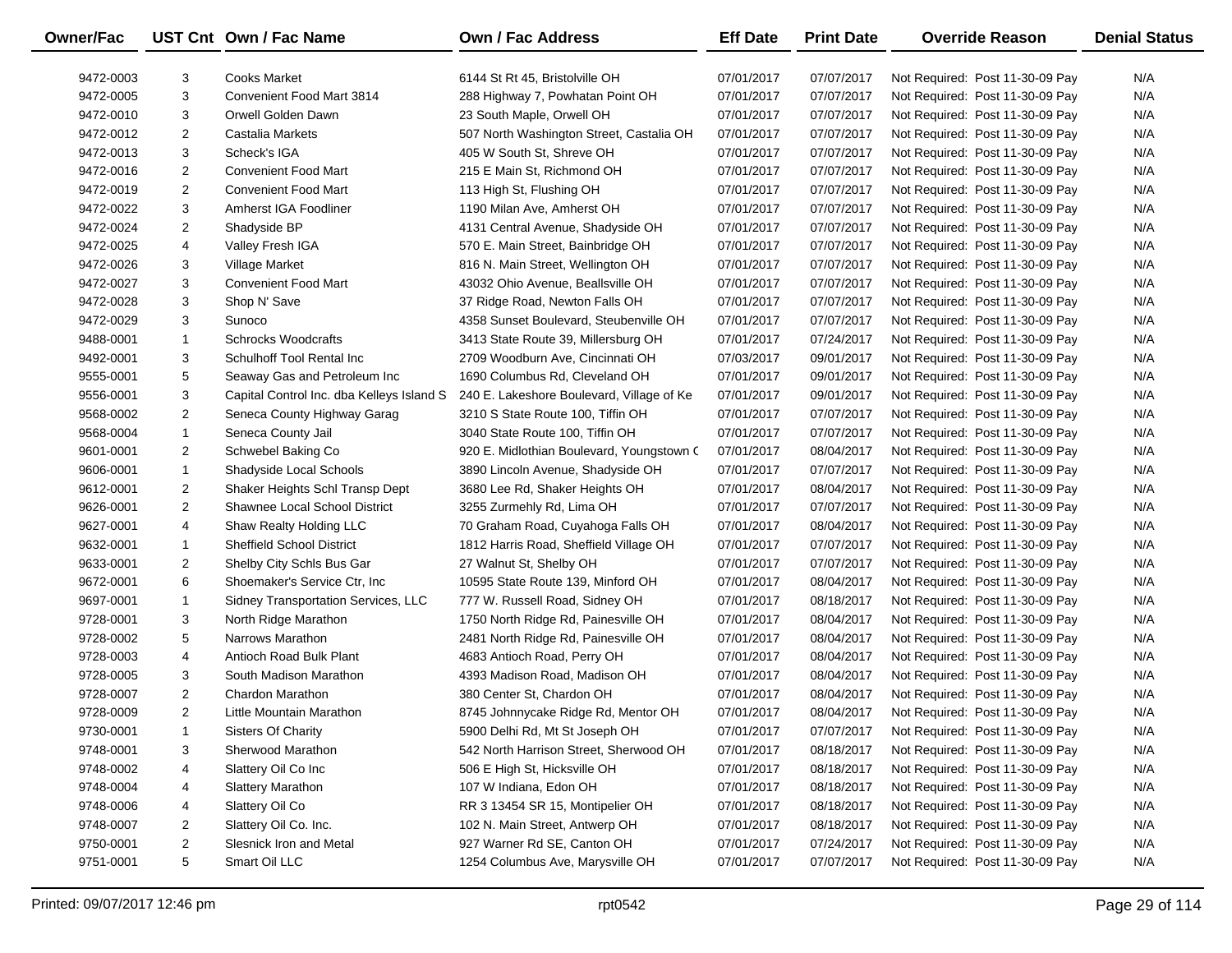| Owner/Fac  |                | UST Cnt Own / Fac Name                  | <b>Own / Fac Address</b>                 | <b>Eff Date</b> | <b>Print Date</b> | <b>Override Reason</b>          | <b>Denial Status</b> |
|------------|----------------|-----------------------------------------|------------------------------------------|-----------------|-------------------|---------------------------------|----------------------|
| 9761-0003  | 1              | <b>Smiths Dairy</b>                     | 135 Sara Ave, Marion OH                  | 07/01/2017      | 08/04/2017        | Not Required: Post 11-30-09 Pay | N/A                  |
| 9761-0004  | $\overline{2}$ | <b>Smith Dairy Products</b>             | 1201 Sterling Ave, Orrville OH           | 07/01/2017      | 08/04/2017        | Not Required: Post 11-30-09 Pay | N/A                  |
| 9762-0001  | 2              | Smith Evergreen Nursery                 | 562 Morges Road, Magnolia OH             | 07/01/2017      | 08/18/2017        | Not Required: Post 11-30-09 Pay | N/A                  |
| 9764-0001  | 4              | Smith Oil Co 101                        | 393 Canton Road, Wintersville OH         | 07/01/2017      | 08/04/2017        | Not Required: Post 11-30-09 Pay | N/A                  |
| 9764-0002  | 4              | Smith Oil Co 102                        | 320 Walden Avenue, Tiltonsville OH       | 07/01/2017      | 08/04/2017        | Not Required: Post 11-30-09 Pay | N/A                  |
| 9764-0003  | 3              | Smith Oil Co 105                        | 3232 St. Clair Avenue, East Liverpool OH | 07/01/2017      | 08/04/2017        | Not Required: Post 11-30-09 Pay | N/A                  |
| 9764-0004  | 4              | Smith Oil Co 106                        | 275 E. Lincoln Way, Lisbon OH            | 07/01/2017      | 08/04/2017        | Not Required: Post 11-30-09 Pay | N/A                  |
| 9764-0005  | 4              | Smith Oil Co 109                        | 968 E. State Street, Salem OH            | 07/01/2017      | 08/04/2017        | Not Required: Post 11-30-09 Pay | N/A                  |
| 9764-0006  | 4              | Smith Oil Co 110                        | 16292 E. Liverpool Road, E Liverpool OH  | 07/01/2017      | 08/04/2017        | Not Required: Post 11-30-09 Pay | N/A                  |
| 9764-0007  | 4              | Smith Oil Co 111                        | 3395 Guernsey Street, Bellaire OH        | 07/01/2017      | 08/04/2017        | Not Required: Post 11-30-09 Pay | N/A                  |
| 9764-0008  | 4              | Smith Oil Co 112                        | 1424 Cadiz Road, Wintersville OH         | 07/01/2017      | 08/04/2017        | Not Required: Post 11-30-09 Pay | N/A                  |
| 9775-0001  | $\mathbf{1}$   | <b>Smithville Western Commons</b>       | 4110 Smithville Western Road, Wooster O  | 07/01/2017      | 07/24/2017        | Not Required: Post 11-30-09 Pay | N/A                  |
| 9803-0001  | 3              | Solon Bus Facility                      | 33600 Inwood Drive, Solon OH             | 07/01/2017      | 07/07/2017        | Not Required: Post 11-30-09 Pay | N/A                  |
| 9808-0001  | 2              | Pikewood Manor Inc                      | 1800 Lorain Blvd, Elyria OH              | 07/01/2017      | 08/04/2017        | Not Required: Post 11-30-09 Pay | N/A                  |
| 9824-0004  | 3              | <b>Transportation Complex</b>           | 3427 Southwest Boulevard, Grove City OH  | 07/01/2017      | 08/18/2017        | Not Required: Post 11-30-09 Pay | N/A                  |
| 9846-0001  | 3              | Southwest Gerneral Health Ctr           | 18697 Bagley Rd, Middleburg Heights OH   | 07/01/2017      | 07/07/2017        | Not Required: Post 11-30-09 Pay | N/A                  |
| 9847-0001  | $\overline{2}$ | <b>Watkins Middle School</b>            | 8808 Watkins Rd, Pataskala OH            | 07/01/2017      | 08/04/2017        | Not Required: Post 11-30-09 Pay | N/A                  |
| 9876-0001  | $\mathbf{1}$   | <b>Staunton Country Store</b>           | 17 South St Rt 202, Troy OH              | 07/01/2017      | 09/01/2017        | Not Required: Post 11-30-09 Pay | N/A                  |
| 9890-0001  | 3              | Grafton Main Street Marathon            | 879 Main Street, Grafton OH              | 07/01/2017      | 08/18/2017        | Not Required: Post 11-30-09 Pay | N/A                  |
| 9895-0005  | 3              | Circle K 5664                           | 20220 Lorain Road, Fairview Park OH      | 07/01/2017      | 08/18/2017        | Not Required: Post 11-30-09 Pay | N/A                  |
| 9904-0001  | $\mathbf{1}$   | Springfield High School                 | 701 E Home Rd, Springfield OH            | 07/01/2017      | 07/07/2017        | Not Required: Post 11-30-09 Pay | N/A                  |
| 9908-0001  | $\mathbf{1}$   | Springfield Local High School           | 11335 Youngstown Pittsburgh Road, New M  | 07/01/2017      | 07/07/2017        | Not Required: Post 11-30-09 Pay | N/A                  |
| 9911-0001  | 1              | Shawnee High School                     | 1675 E Possum Rd, Springfield OH         | 07/01/2017      | 07/07/2017        | Not Required: Post 11-30-09 Pay | N/A                  |
| 9916-0001  | $\mathbf{1}$   | Springfield Twp Police Dept             | 1130 Compton Rd, Cincinnati OH           | 07/01/2017      | 07/07/2017        | Not Required: Post 11-30-09 Pay | N/A                  |
| 10005-0001 | 5              | Circle K #5695                          | 8 N. Main Street, Johnstown OH           | 07/01/2017      | 08/18/2017        | Not Required: Post 11-30-09 Pay | N/A                  |
| 10016-0001 | 3              | <b>Stanwade Metal Products</b>          | 6868 State Route 305, Hartford OH        | 07/01/2017      | 07/24/2017        | Not Required: Post 11-30-09 Pay | N/A                  |
| 10018-0001 | 3              | Star American Inc                       | 1415 US 62, Wilmot OH                    | 07/01/2017      | 08/18/2017        | Not Required: Post 11-30-09 Pay | N/A                  |
| 10030-0001 | 2              | <b>Bus Garage</b>                       | 3059 Cleveland Ave SW, Canton OH         | 07/01/2017      | 08/04/2017        | Not Required: Post 11-30-09 Pay | N/A                  |
| 10049-0001 | $\overline{2}$ | Steinkes Inc                            | 102 S Main St, Botkins OH                | 07/01/2017      | 08/04/2017        | Not Required: Post 11-30-09 Pay | N/A                  |
| 10090-0001 | $\overline{2}$ | Stocker Concrete Co                     | 7574 State Route 36 SE, Gnadenhutten O   | 07/01/2017      | 08/04/2017        | Not Required: Post 11-30-09 Pay | N/A                  |
| 10091-0001 | $\overline{2}$ | Stocker Sand & Gravel Co.               | 7574 State Route 36 SE, Gnadenhutten O   | 07/01/2017      | 08/04/2017        | Not Required: Post 11-30-09 Pay | N/A                  |
| 10092-0001 | 4              | Stocker Trucking Inc.                   | 537 Frys Valley Road, Gnadenhutten OH    | 07/01/2017      | 08/04/2017        | Not Required: Post 11-30-09 Pay | N/A                  |
| 10115-0001 | $\mathbf{1}$   | WTVG Inc                                | 4247 Dorr St, Toledo OH                  | 07/01/2017      | 07/24/2017        | Not Required: Post 11-30-09 Pay | N/A                  |
| 10120-0001 | 3              | Stow Munroe Falls City School           | 4158 Newcomer Road, Stow OH              | 07/01/2017      | 08/04/2017        | Not Required: Post 11-30-09 Pay | N/A                  |
| 10135-0001 | $\mathbf{1}$   | <b>Streetsboro City Schools</b>         | 1901 Annalane Drive, Streetsboro OH      | 07/01/2017      | 07/24/2017        | Not Required: Post 11-30-09 Pay | N/A                  |
| 10137-0002 | 2              | <b>Strongsville City Schools</b>        | 15650 Pearl Road, Strongsville OH        | 07/01/2017      | 09/01/2017        | Not Required: Post 11-30-09 Pay | N/A                  |
| 10190-0001 | 1              | Sunshine Inc. Residential and Support S | 7223 Maumee Western Road, Maumee O       | 07/01/2017      | 07/24/2017        | Not Required: Post 11-30-09 Pay | N/A                  |
| 10197-0001 | 5              | Super Quik 5                            | US 23 & Clough St, Waverly OH            | 07/01/2017      | 07/07/2017        | Not Required: Post 11-30-09 Pay | N/A                  |
| 10197-0002 | 5              | Super Quik 7                            | 2926 Scioto Trail, Portsmouth OH         | 07/01/2017      | 07/07/2017        | Not Required: Post 11-30-09 Pay | N/A                  |
| 10197-0003 | 5              | Super Quik 10                           | 1051 Galena Pike, West Portsmouth OH     | 07/01/2017      | 07/07/2017        | Not Required: Post 11-30-09 Pay | N/A                  |
| 10197-0004 | 4              | Super Quik                              | 700 W. Emmitt Avenue, Waverly OH         | 07/01/2017      | 07/07/2017        | Not Required: Post 11-30-09 Pay | N/A                  |
| 10200-0002 | 1              | Superior Beverage Group, Ltd.           | 31031 Diamond Parkway, Solon OH          | 07/01/2017      | 07/07/2017        | Not Required: Post 11-30-09 Pay | N/A                  |
| 10201-0002 | $\mathbf{1}$   | Superior Honda                          | 4777 Spring Grove Avenue, Cincinnati OH  | 07/01/2017      | 08/18/2017        | Not Required: Post 11-30-09 Pay | N/A                  |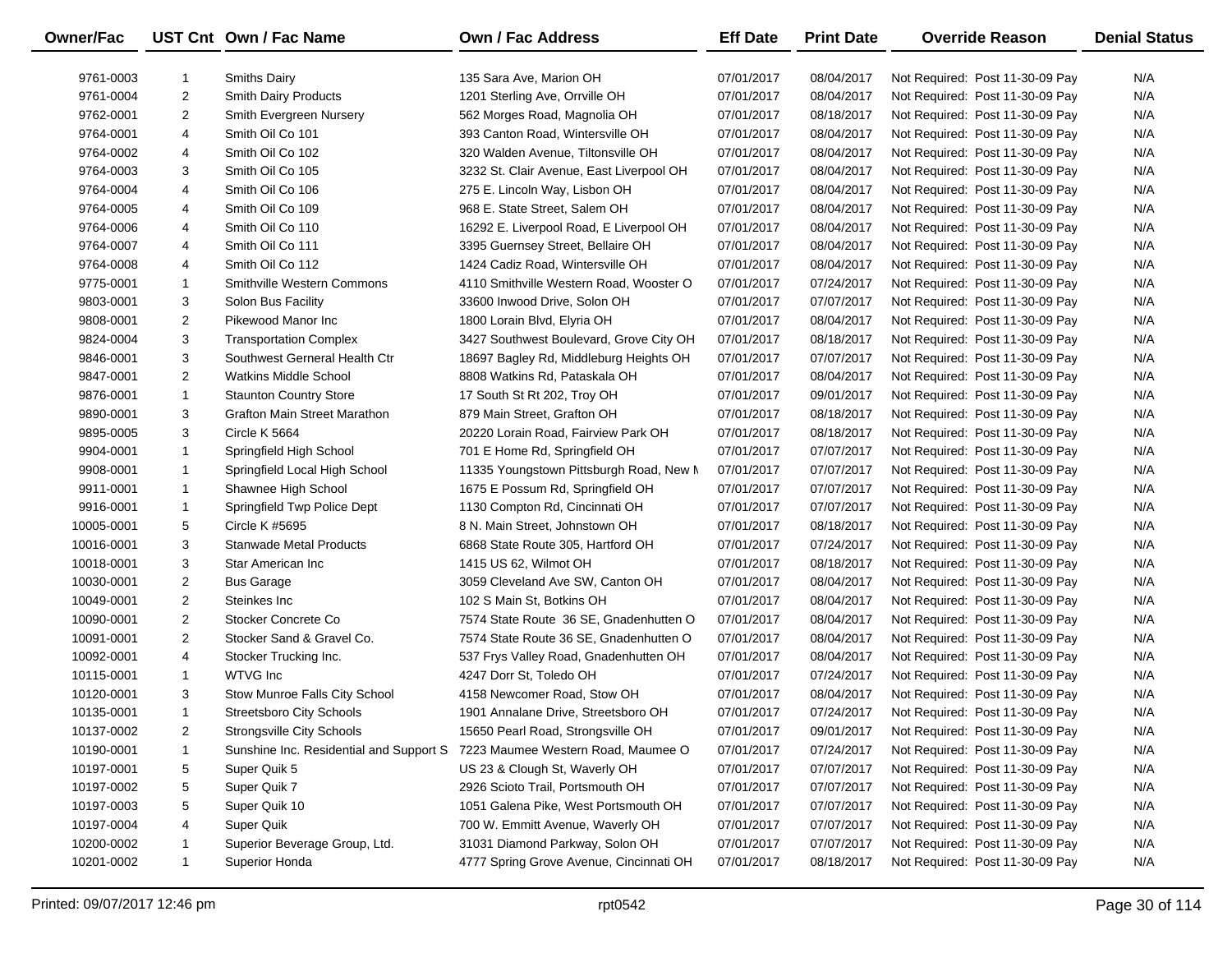| Owner/Fac  |                | UST Cnt Own / Fac Name              | <b>Own / Fac Address</b>                | <b>Eff Date</b> | <b>Print Date</b> | <b>Override Reason</b>          | <b>Denial Status</b> |
|------------|----------------|-------------------------------------|-----------------------------------------|-----------------|-------------------|---------------------------------|----------------------|
| 10241-0001 | 4              | Sycamore Bus Compound               | 5751 Cooper Rd, Cincinnati OH           | 07/01/2017      | 07/07/2017        | Not Required: Post 11-30-09 Pay | N/A                  |
| 10244-0003 | 4              | <b>Support Services Facility</b>    | 7400 Cougar Lane, Sylvania OH           | 07/01/2017      | 07/24/2017        | Not Required: Post 11-30-09 Pay | N/A                  |
| 10247-0001 | $\overline{2}$ | Sylvania Township Building          | 4927 Holland Sylvania Road, Sylvania OH | 07/01/2017      | 07/07/2017        | Not Required: Post 11-30-09 Pay | N/A                  |
| 10247-0005 | 1              | Sylvania Township Police Department | 4420 King Road, Sylvania OH             | 07/01/2017      | 07/07/2017        | Not Required: Post 11-30-09 Pay | N/A                  |
| 10269-0001 | $\overline{2}$ | Tallmadge Cty Schl Bus Gar          | 89 West Overdale Dr, Tallmadge OH       | 07/01/2017      | 07/24/2017        | Not Required: Post 11-30-09 Pay | N/A                  |
| 10296-0003 | $\overline{2}$ | Teays Valley Bus Garage             | 385 Viking Way, Ashville OH             | 07/01/2017      | 08/04/2017        | Not Required: Post 11-30-09 Pay | N/A                  |
| 10361-0005 | $\mathbf{1}$   | The Andersons Edwin Dr Elevator     | 125 Edwin Drive, Toledo OH              | 07/01/2017      | 07/24/2017        | Not Required: Post 11-30-09 Pay | N/A                  |
| 10361-0006 | $\mathbf{1}$   | The Andersons, Inc.                 | 552 Illinois Avenue, Maumee OH          | 07/01/2017      | 07/24/2017        | Not Required: Post 11-30-09 Pay | N/A                  |
| 10380-0001 | $\overline{2}$ | The Christ Hospital                 | 2139 Auburn Avenue, Cincinnati OH       | 07/01/2017      | 07/07/2017        | Not Required: Post 11-30-09 Pay | N/A                  |
| 10399-0001 | $\mathbf{1}$   | Defiance College-Physical P         | 825 Webster St, Defiance OH             | 07/01/2017      | 07/07/2017        | Not Required: Post 11-30-09 Pay | N/A                  |
| 10418-0002 | 3              | Great Lakes Construction Co.        | 2608 Great Lakes Way, Hinckley OH       | 07/01/2017      | 07/07/2017        | Not Required: Post 11-30-09 Pay | N/A                  |
| 10449-0001 | 19             | The Lubrizol Corp                   | 29400 Lakeland Blvd, Wickliffe OH       | 07/03/2017      | 09/01/2017        | Not Required: Post 11-30-09 Pay | N/A                  |
| 10464-0001 | 2              | N Regional Farm                     | 8787 Sullivan Road, Tipp City OH        | 07/01/2017      | 08/18/2017        | Not Required: Post 11-30-09 Pay | N/A                  |
| 10487-0001 | $\mathbf{1}$   | Peerless Transportation             | 1440 Miami Chapel Road, Dayton OH       | 07/01/2017      | 08/18/2017        | Not Required: Post 11-30-09 Pay | N/A                  |
| 10555-0001 | $\mathbf{1}$   | Theodore Fritz Inc                  | G410 County Road 18, Holgate OH         | 07/01/2017      | 07/07/2017        | Not Required: Post 11-30-09 Pay | N/A                  |
| 10574-0001 | 4              | <b>Bi-Lo Tom Brewster</b>           | 1937 Tennyson Road, Piketon OH          | 07/01/2017      | 09/01/2017        | Not Required: Post 11-30-09 Pay | N/A                  |
| 10577-0002 | 2              | <b>Top Cat Concrete</b>             | 3296 Paris Court, Westerville OH        | 07/01/2017      | 08/04/2017        | Not Required: Post 11-30-09 Pay | N/A                  |
| 10580-0001 | $\mathbf{1}$   | Thomas E Keller Trucking Co         | 24862 Elliot Rd, Defiance OH            | 07/01/2017      | 07/24/2017        | Not Required: Post 11-30-09 Pay | N/A                  |
| 10591-0001 | 4              | Toms Bunker Hill Marathon           | 918 Bunker Hill Road, Ashtabula OH      | 07/01/2017      | 08/18/2017        | Not Required: Post 11-30-09 Pay | N/A                  |
| 10602-0001 | 1              | Sysco Cincinnati, LLC               | 10510 Evendale Dr, Evendale OH          | 07/01/2017      | 08/18/2017        | Not Required: Post 11-30-09 Pay | N/A                  |
| 10610-0003 | 3              | Thorntons Inc. #36                  | 4600 Winchester Pike, Columbus OH       | 07/01/2017      | 08/04/2017        | Not Required: Post 11-30-09 Pay | N/A                  |
| 10610-0006 | 4              | Thorntons Inc. #67                  | 4360 Newberry Dr, Batavia OH            | 07/01/2017      | 08/04/2017        | Not Required: Post 11-30-09 Pay | N/A                  |
| 10610-0010 | 4              | Thorntons Inc. #74                  | 1030 Reading Rd, Mason OH               | 07/01/2017      | 08/04/2017        | Not Required: Post 11-30-09 Pay | N/A                  |
| 10610-0011 | 5              | Thorntons Inc. #75                  | 664 Riverside Dr, Hamilton OH           | 07/01/2017      | 08/04/2017        | Not Required: Post 11-30-09 Pay | N/A                  |
| 10610-0012 | 5              | Thorntons Inc. #65                  | 4530 Reading Road, Cincinnati OH        | 07/01/2017      | 08/04/2017        | Not Required: Post 11-30-09 Pay | N/A                  |
| 10610-0014 | 5              | Thorntons Inc. #70                  | 4990 W. Broad Street, Columbus OH       | 07/01/2017      | 08/04/2017        | Not Required: Post 11-30-09 Pay | N/A                  |
| 10610-0016 | 5              | Thortons Inc. #63                   | 2568 W. North Bend Road, Cincinnati OH  | 07/01/2017      | 08/04/2017        | Not Required: Post 11-30-09 Pay | N/A                  |
| 10610-0018 | 5              | Thorntons Inc. #66                  | 1771 Norton Rd, Columbus OH             | 07/01/2017      | 08/04/2017        | Not Required: Post 11-30-09 Pay | N/A                  |
| 10610-0020 | 5              | Thorntons Inc. #550                 | 6347 Dixie Highway, Fairfield OH        | 07/01/2017      | 08/04/2017        | Not Required: Post 11-30-09 Pay | N/A                  |
| 10610-0021 | 5              | Thorntons Inc. #500                 | 3898 Alum Creek Dr, Columbus OH         | 07/01/2017      | 08/04/2017        | Not Required: Post 11-30-09 Pay | N/A                  |
| 10610-0022 | 4              | Thorntons Inc. #552                 | 7301 Kingsgate Way, West Chester OH     | 07/01/2017      | 08/04/2017        | Not Required: Post 11-30-09 Pay | N/A                  |
| 10610-0023 | 4              | Thorntons Inc. #551                 | 2225 Sharon Road, Sharonville OH        | 07/01/2017      | 08/04/2017        | Not Required: Post 11-30-09 Pay | N/A                  |
| 10610-0024 | 4              | Thorntons Inc. #501                 | 2333 N. Wilson Road, Columbus OH        | 07/01/2017      | 08/04/2017        | Not Required: Post 11-30-09 Pay | N/A                  |
| 10610-0025 | 3              | Thorntons Inc. #554                 | 798 State Route 28, Milford OH          | 07/01/2017      | 08/04/2017        | Not Required: Post 11-30-09 Pay | N/A                  |
| 10610-0026 | $\overline{4}$ | Thornton's Inc. #557                | 945 W. Central Avenue, Springboro OH    | 07/01/2017      | 08/04/2017        | Not Required: Post 11-30-09 Pay | N/A                  |
| 10610-0027 | 4              | Thornton's #559                     | 1550 Grand Boulevard, Hamilton OH       | 07/01/2017      | 08/04/2017        | Not Required: Post 11-30-09 Pay | N/A                  |
| 10610-0028 | 4              | Thornton's #560                     | 12185 Princeton Pike, Springdale OH     | 07/01/2017      | 08/04/2017        | Not Required: Post 11-30-09 Pay | N/A                  |
| 10610-0029 | 4              | Thornton's #558                     | 3196 W. Galbraith Road, Cincinnati OH   | 07/01/2017      | 08/04/2017        | Not Required: Post 11-30-09 Pay | N/A                  |
| 10622-0001 | $\overline{2}$ | Tiffin Aire Inc.                    | 1778 W US Route 224, Tiffin OH          | 07/03/2017      | 09/01/2017        | Not Required: Post 11-30-09 Pay | N/A                  |
| 10644-0001 | 3              | Ernst Service Ctr Inc               | 10685 St Rt 66, Ft Loramie OH           | 07/03/2017      | 09/01/2017        | Not Required: Post 11-30-09 Pay | N/A                  |
| 10652-0001 | 1              | Scotts Carryout                     | 8015 St Rt 119, Maria Stein OH          | 07/01/2017      | 08/04/2017        | Not Required: Post 11-30-09 Pay | N/A                  |
| 10656-0001 | $\overline{2}$ | H Hafner & Sons Inc                 | 5445 Wooster Pike, Cincinnati OH        | 07/01/2017      | 07/07/2017        | Not Required: Post 11-30-09 Pay | N/A                  |
| 10658-0001 | 6              | Tarta                               | 1127 W. Central Avenue, Toledo OH       | 07/01/2017      | 07/24/2017        | Not Required: Post 11-30-09 Pay | N/A                  |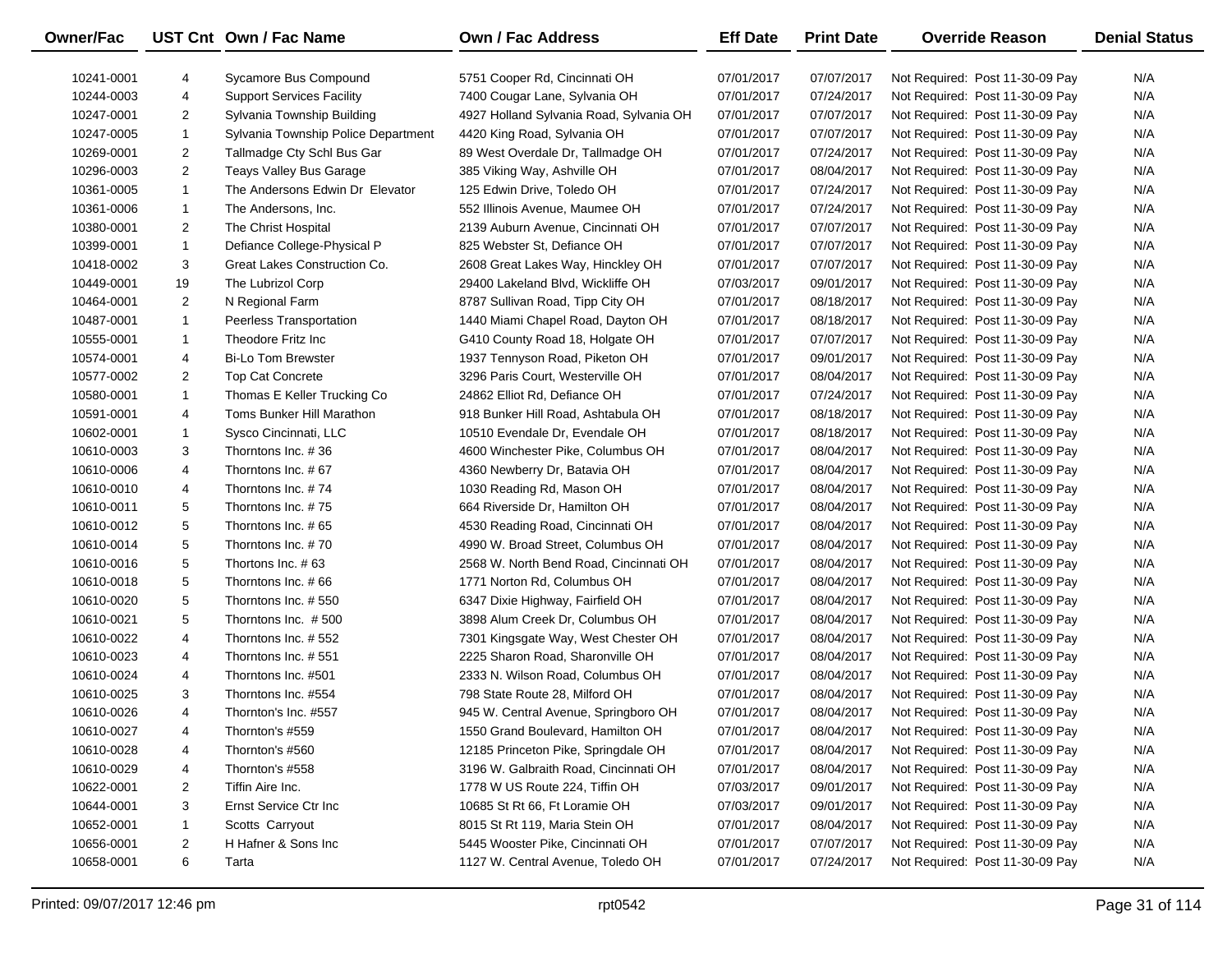| Owner/Fac  |                         | UST Cnt Own / Fac Name                 | <b>Own / Fac Address</b>                 | <b>Eff Date</b> | <b>Print Date</b> | <b>Override Reason</b>          | <b>Denial Status</b> |
|------------|-------------------------|----------------------------------------|------------------------------------------|-----------------|-------------------|---------------------------------|----------------------|
| 10658-0002 | 1                       | Toledo Area Regional Transit Authority | 130 Knapp Street, Toledo OH              | 07/01/2017      | 07/24/2017        | Not Required: Post 11-30-09 Pay | N/A                  |
| 10673-0001 | $\overline{2}$          | <b>Rbt S Pearson Maint Center</b>      | 130 S. Hawley Street, Toledo OH          | 07/01/2017      | 07/07/2017        | Not Required: Post 11-30-09 Pay | N/A                  |
| 10673-0002 | $\overline{c}$          | <b>Transportation Center</b>           | 5600 Hill Avenue, Toledo OH              | 07/01/2017      | 07/07/2017        | Not Required: Post 11-30-09 Pay | N/A                  |
| 10673-0010 | $\mathbf{1}$            | YMCA of Greater Toledo                 | 306 Bush Street, Toledo OH               | 07/01/2017      | 07/07/2017        | Not Required: Post 11-30-09 Pay | N/A                  |
| 10751-0001 | $\overline{c}$          | Transportation Equipment Sales Corp.   | 6401 Seaman Road, Oregon OH              | 07/03/2017      | 09/01/2017        | Not Required: Post 11-30-09 Pay | N/A                  |
| 10773-0001 | $\mathbf{1}$            | Tri Fab Inc                            | 10370 W South Range Rd, Salem OH         | 07/01/2017      | 07/07/2017        | Not Required: Post 11-30-09 Pay | N/A                  |
| 10780-0001 | $\overline{2}$          | Tri Valley Bus Garage                  | 35 E. Muskingum Avenue, Dresden OH       | 07/01/2017      | 07/24/2017        | Not Required: Post 11-30-09 Pay | N/A                  |
| 10783-0002 | $\mathbf{1}$            | Triad Local Bd Of Education            | 7920 Brush Lake Rd, North Lewisburg OH   | 07/01/2017      | 07/07/2017        | Not Required: Post 11-30-09 Pay | N/A                  |
| 10785-0001 | 3                       | Triangle Machine Prod Co               | 6055 Hillcrest Drive, Valley View OH     | 07/01/2017      | 07/07/2017        | Not Required: Post 11-30-09 Pay | N/A                  |
| 10796-0001 | 4                       | The Town Pump                          | 199 E. Union Street, Mt Gilead OH        | 07/01/2017      | 08/04/2017        | Not Required: Post 11-30-09 Pay | N/A                  |
| 10796-0002 | $\overline{2}$          | <b>Union Street Station</b>            | 215 E Union St, Mt. Gilead OH            | 07/01/2017      | 08/04/2017        | Not Required: Post 11-30-09 Pay | N/A                  |
| 10799-0014 | 4                       | #38 Stringtown Bp                      | 1881 Stringtown Rd, Grove City OH        | 07/01/2017      | 09/01/2017        | Not Required: Post 11-30-09 Pay | N/A                  |
| 10799-0019 | 4                       | Dry Fork BP                            | 9055 Dry Fork Road, Harrison OH          | 07/01/2017      | 09/01/2017        | Not Required: Post 11-30-09 Pay | N/A                  |
| 10799-0052 | 4                       | <b>West Carrollton Shell</b>           | 106 S. Alex Road, West Carrollton OH     | 07/01/2017      | 09/01/2017        | Not Required: Post 11-30-09 Pay | N/A                  |
| 10799-0060 | 3                       | Zip In BP                              | 4750 S Charleston Pike, Springfield OH   | 07/01/2017      | 09/01/2017        | Not Required: Post 11-30-09 Pay | N/A                  |
| 10799-0067 | 4                       | Main Street BP                         | 930 Main St, Hamilton OH                 | 07/01/2017      | 09/01/2017        | Not Required: Post 11-30-09 Pay | N/A                  |
| 10799-0078 | 4                       | Brown St. Sunoco #39                   | 1927 Brown St., Dayton OH                | 07/01/2017      | 09/01/2017        | Not Required: Post 11-30-09 Pay | N/A                  |
| 10799-0079 | 4                       | Sayler Park Sunoco                     | 6340 River Road, Cincinnati OH           | 07/01/2017      | 09/01/2017        | Not Required: Post 11-30-09 Pay | N/A                  |
| 10799-0080 | 3                       | <b>MA Sunoco</b>                       | 1275 W. Main Street, Hamilton OH         | 07/01/2017      | 09/01/2017        | Not Required: Post 11-30-09 Pay | N/A                  |
| 10799-0081 | 4                       | Middletown Eaton Sunoco                | 1066 Middletown-Eaton Road, Middletown ( | 07/01/2017      | 09/01/2017        | Not Required: Post 11-30-09 Pay | N/A                  |
| 10799-0083 | 3                       | Delhi Shell #33                        | 5272 Delhi Pike, Cincinnati OH           | 07/01/2017      | 09/01/2017        | Not Required: Post 11-30-09 Pay | N/A                  |
| 10799-0084 | 3                       | <b>Boudinot BP</b>                     | 3200 Harrison Avenue, Cincinnati OH      | 07/01/2017      | 09/01/2017        | Not Required: Post 11-30-09 Pay | N/A                  |
| 10799-0087 | 3                       | Monfort Heights Shell                  | 5233 North Bend Road, Cincinnati OH      | 07/01/2017      | 09/01/2017        | Not Required: Post 11-30-09 Pay | N/A                  |
| 10799-0090 | 3                       | New Haven BP                           | 10515 New Haven Road, Harrison OH        | 07/01/2017      | 09/01/2017        | Not Required: Post 11-30-09 Pay | N/A                  |
| 10799-0091 | 3                       | Winton Rd Shell                        | 1199 Kemper Meadows Drive, Forest Park   | 07/01/2017      | 09/01/2017        | Not Required: Post 11-30-09 Pay | N/A                  |
| 10799-0092 | 5                       | Western Hills BP                       | 6510 Glenway Avenue, Cincinnati OH       | 07/01/2017      | 09/01/2017        | Not Required: Post 11-30-09 Pay | N/A                  |
| 10801-0001 | 5                       | Trl Inc                                | 3500 Parkway Road, Brookfield OH         | 07/01/2017      | 08/04/2017        | Not Required: Post 11-30-09 Pay | N/A                  |
| 10804-0001 | 4                       | Troutwine Auto Sales Inc               | 9 N. Main Street, Arcanum OH             | 07/01/2017      | 08/18/2017        | Not Required: Post 11-30-09 Pay | N/A                  |
| 10816-0001 | 4                       | Truck World Inc                        | 6985 Truck World Blvd, Hubbard OH        | 07/01/2017      | 07/24/2017        | Not Required: Post 11-30-09 Pay | N/A                  |
| 10816-0002 | 4                       | Shell Food Mart                        | 6965 Truck World Blvd, Hubbard OH        | 07/01/2017      | 07/24/2017        | Not Required: Post 11-30-09 Pay | N/A                  |
| 10816-0004 | 4                       | Shell Food Mart                        | 998 East Western Reserve Rd, Boardman (  | 07/01/2017      | 07/24/2017        | Not Required: Post 11-30-09 Pay | N/A                  |
| 10844-0012 | $\overline{2}$          | <b>Tuscarawas County Sheriff's</b>     | 2295 Reiser Ave SE, New Philadelphia OH  | 07/01/2017      | 07/24/2017        | Not Required: Post 11-30-09 Pay | N/A                  |
| 10858-0001 | $\mathbf{1}$            | R B Chamberlin High School             | 10270 Ravenna Road, Twinsburg OH         | 07/01/2017      | 07/24/2017        | Not Required: Post 11-30-09 Pay | N/A                  |
| 10893-0001 | $\overline{2}$          | Unibilt Industries Inc.                | 4671 Poplar Creek Rd, Vandalia OH        | 07/01/2017      | 08/18/2017        | Not Required: Post 11-30-09 Pay | N/A                  |
| 10910-0001 | $\mathbf{1}$            | Us Tsubaki Engineering Chain D         | 1010 Edgewater Dr, Sandusky OH           | 07/01/2017      | 07/07/2017        | Not Required: Post 11-30-09 Pay | N/A                  |
| 10913-0001 | $\overline{\mathbf{c}}$ | Union Co Airport Auth                  | 760 Clymer Rd, Marysville OH             | 07/01/2017      | 07/07/2017        | Not Required: Post 11-30-09 Pay | N/A                  |
| 10916-0001 | $\overline{2}$          | Union Local Bus Garage                 | 66861 Belmont Morristown Rd, Belmont O   | 07/01/2017      | 07/07/2017        | Not Required: Post 11-30-09 Pay | N/A                  |
| 10942-0002 | $\overline{2}$          | United Dairy Inc                       | S 4th and Madison St., Martins Ferry OH  | 07/01/2017      | 07/07/2017        | Not Required: Post 11-30-09 Pay | N/A                  |
| 10946-0001 | 1                       | United Loc Sch District                | 8143 St Rt 9, Hanoverton OH              | 07/01/2017      | 07/07/2017        | Not Required: Post 11-30-09 Pay | N/A                  |
| 10961-0001 | 1                       | <b>United Parcel Service</b>           | 1635 Industrial Parkway, Akron OH        | 07/01/2017      | 09/01/2017        | Not Required: Post 11-30-09 Pay | N/A                  |
| 10961-0004 | 2                       | <b>United Parcel Service</b>           | 331 Bishop Road, Highland Heights OH     | 07/01/2017      | 09/01/2017        | Not Required: Post 11-30-09 Pay | N/A                  |
| 10961-0006 | 4                       | <b>United Parcel Service</b>           | 17940 Englewood Drive, Middleburg Heigh  | 07/01/2017      | 09/01/2017        | Not Required: Post 11-30-09 Pay | N/A                  |
| 10961-0007 | $\overline{2}$          | <b>United Parcel Service</b>           | 800 Trumbull Road, Girard OH             | 07/01/2017      | 09/01/2017        | Not Required: Post 11-30-09 Pay | N/A                  |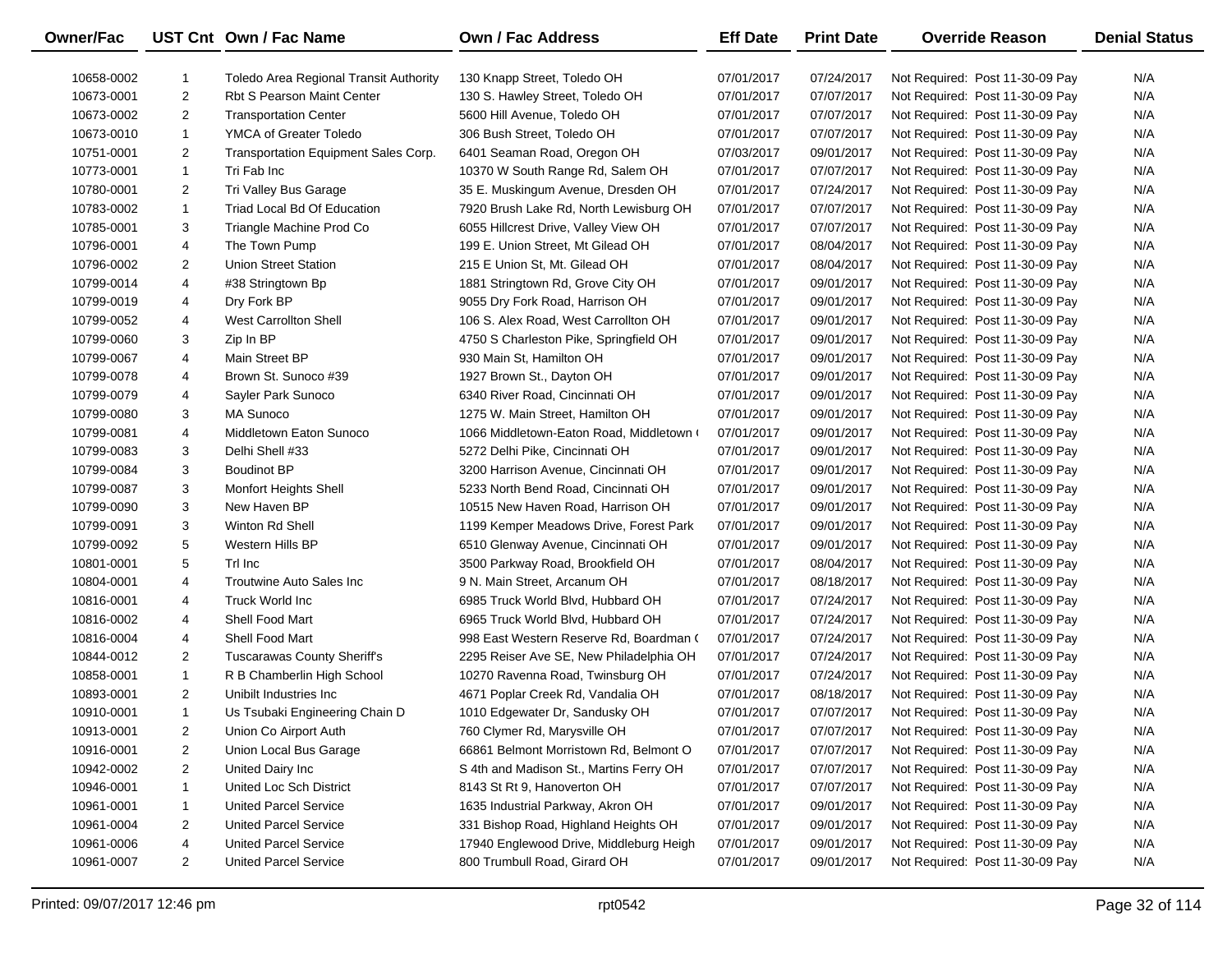| Owner/Fac  |                | UST Cnt Own / Fac Name           | <b>Own / Fac Address</b>                 | <b>Eff Date</b> | <b>Print Date</b> | <b>Override Reason</b>          | <b>Denial Status</b> |
|------------|----------------|----------------------------------|------------------------------------------|-----------------|-------------------|---------------------------------|----------------------|
| 10961-0008 | 1              | <b>United Parcel Service</b>     | 1851 Industrial Drive, Celina OH         | 07/01/2017      | 09/01/2017        | Not Required: Post 11-30-09 Pay | N/A                  |
| 10961-0009 | $\mathbf{1}$   | <b>United Parcel Service</b>     | 820 Carpenter Road, Defiance OH          | 07/01/2017      | 09/01/2017        | Not Required: Post 11-30-09 Pay | N/A                  |
| 10961-0010 | $\mathbf{1}$   | <b>United Parcel Service</b>     | 1301 Commerce Parkway, Findlay OH        | 07/01/2017      | 09/01/2017        | Not Required: Post 11-30-09 Pay | N/A                  |
| 10961-0012 | $\mathbf{1}$   | <b>United Parcel Service</b>     | 801 Industrial Drive, Lima OH            | 07/01/2017      | 09/01/2017        | Not Required: Post 11-30-09 Pay | N/A                  |
| 10961-0013 | $\mathbf{1}$   | <b>United Parcel Service</b>     | 12614 Route 250, Milan OH                | 07/01/2017      | 09/01/2017        | Not Required: Post 11-30-09 Pay | N/A                  |
| 10961-0014 | 4              | <b>United Parcel Service</b>     | 1550 Holland Road, Maumee OH             | 07/01/2017      | 09/01/2017        | Not Required: Post 11-30-09 Pay | N/A                  |
| 10961-0017 | $\mathbf{1}$   | <b>United Parcel Service</b>     | 4850 Navarre Road SW, Canton OH          | 07/01/2017      | 09/01/2017        | Not Required: Post 11-30-09 Pay | N/A                  |
| 10961-0018 | 4              | <b>United Parcel Service</b>     | 2450 Rathmell Road, Columbus OH          | 07/01/2017      | 09/01/2017        | Not Required: Post 11-30-09 Pay | N/A                  |
| 10961-0019 | $\mathbf{1}$   | <b>United Parcel Service</b>     | 875 West Longview, Mansfield OH          | 07/01/2017      | 09/01/2017        | Not Required: Post 11-30-09 Pay | N/A                  |
| 10961-0020 | $\mathbf{1}$   | <b>United Parcel Service</b>     | 105 Industrial Road, Marietta OH         | 07/01/2017      | 09/01/2017        | Not Required: Post 11-30-09 Pay | N/A                  |
| 10961-0021 | $\mathbf{1}$   | <b>United Parcel Service</b>     | 1476 Likens Road, Marion OH              | 07/01/2017      | 09/01/2017        | Not Required: Post 11-30-09 Pay | N/A                  |
| 10961-0022 | $\mathbf{1}$   | <b>United Parcel Service</b>     | 1099 East Main Street, Newark OH         | 07/01/2017      | 09/01/2017        | Not Required: Post 11-30-09 Pay | N/A                  |
| 10961-0023 | $\mathbf{1}$   | <b>United Parcel Service</b>     | 241 Eighth Street SW, New Philadelphia O | 07/01/2017      | 09/01/2017        | Not Required: Post 11-30-09 Pay | N/A                  |
| 10961-0024 | $\mathbf{1}$   | <b>United Parcel Service</b>     | 500 Labelle, Brilliant OH                | 07/01/2017      | 09/01/2017        | Not Required: Post 11-30-09 Pay | N/A                  |
| 10961-0025 | 6              | <b>United Parcel Service</b>     | 5101 Trabue Road, Columbus OH            | 07/01/2017      | 09/01/2017        | Not Required: Post 11-30-09 Pay | N/A                  |
| 10961-0026 | $\mathbf{1}$   | <b>United Parcel Service</b>     | 3250 Old Airport Road, Wooster OH        | 07/01/2017      | 09/01/2017        | Not Required: Post 11-30-09 Pay | N/A                  |
| 10961-0027 | 2              | <b>United Parcel Service</b>     | 500 Gest Street, Cincinnati OH           | 07/01/2017      | 09/01/2017        | Not Required: Post 11-30-09 Pay | N/A                  |
| 10961-0028 | $\mathbf{1}$   | <b>United Parcel Service</b>     | 1536 North Bridge Street, Chillicothe OH | 07/01/2017      | 09/01/2017        | Not Required: Post 11-30-09 Pay | N/A                  |
| 10961-0029 | 2              | <b>United Parcel Service</b>     | 1308 Brandt Pike, Dayton OH              | 07/01/2017      | 09/01/2017        | Not Required: Post 11-30-09 Pay | N/A                  |
| 10961-0030 | $\mathbf{1}$   | <b>United Parcel Service</b>     | 1951 Logan Avenue, Hamilton OH           | 07/01/2017      | 09/01/2017        | Not Required: Post 11-30-09 Pay | N/A                  |
| 10961-0031 | $\mathbf{1}$   | <b>United Parcel Service</b>     | 8460 Industrial Parkway, Piqua OH        | 07/01/2017      | 09/01/2017        | Not Required: Post 11-30-09 Pay | N/A                  |
| 10961-0032 | 1              | <b>United Parcel Service</b>     | Gingersnap Drive, Portsmouth OH          | 07/01/2017      | 09/01/2017        | Not Required: Post 11-30-09 Pay | N/A                  |
| 10961-0033 | 4              | <b>United Parcel Service</b>     | 11141 Canal Road, Sharonville OH         | 07/01/2017      | 09/01/2017        | Not Required: Post 11-30-09 Pay | N/A                  |
| 10961-0034 | 1              | <b>United Parcel Service</b>     | 500 West Leffel Road, Springfield OH     | 07/01/2017      | 09/01/2017        | Not Required: Post 11-30-09 Pay | N/A                  |
| 10961-0035 | 2              | <b>United Parcel Service</b>     | 225 South Alex Road, West Carrollton OH  | 07/01/2017      | 09/01/2017        | Not Required: Post 11-30-09 Pay | N/A                  |
| 10961-0037 | 2              | <b>United Parcel Service</b>     | 4300 E 68th St, Cleveland OH             | 07/01/2017      | 09/01/2017        | Not Required: Post 11-30-09 Pay | N/A                  |
| 10961-0042 | $\mathbf{1}$   | <b>UPS Ground Freight</b>        | 3250 E. Kemper Road, Cincinnati OH       | 07/01/2017      | 09/01/2017        | Not Required: Post 11-30-09 Pay | N/A                  |
| 10961-0043 | 1              | <b>UPS Ground Freight</b>        | 3495 Brecksville Road, Richfield OH      | 07/01/2017      | 09/01/2017        | Not Required: Post 11-30-09 Pay | N/A                  |
| 10961-0044 | 2              | <b>UPS Ground Freight</b>        | 3400 Refugee Road, Columbus OH           | 07/01/2017      | 09/01/2017        | Not Required: Post 11-30-09 Pay | N/A                  |
| 10961-0045 | $\mathbf{1}$   | <b>UPS Ground Freight</b>        | 3730 Valley Street, Dayton OH            | 07/01/2017      | 09/01/2017        | Not Required: Post 11-30-09 Pay | N/A                  |
| 10961-0046 | $\mathbf{1}$   | <b>UPS Ground Freight</b>        | 3235 Nebraska Avenue, Toledo OH          | 07/01/2017      | 09/01/2017        | Not Required: Post 11-30-09 Pay | N/A                  |
| 10961-0047 | 1              | <b>UPS Ground Freight</b>        | 7945 S.E. 3rd Street, Masury OH          | 07/01/2017      | 09/01/2017        | Not Required: Post 11-30-09 Pay | N/A                  |
| 10961-0048 | 1              | <b>UPS Ground Freight</b>        | 15775 Industrial Parkway, Cleveland OH   | 07/01/2017      | 09/01/2017        | Not Required: Post 11-30-09 Pay | N/A                  |
| 10966-0001 | 3              | Kwik Fill S 208 269              | 11086 Mahoning Avenue, North Jackson O   | 07/01/2017      | 07/07/2017        | Not Required: Post 11-30-09 Pay | N/A                  |
| 10966-0002 | 3              | Kwik Fill S 214 270              | 4994 Mahoning Avenue, Champion OH        | 07/01/2017      | 07/07/2017        | Not Required: Post 11-30-09 Pay | N/A                  |
| 10966-0011 | 3              | Kwik Fill S 242 287              | 209 S. Second Street, Coshocton OH       | 07/01/2017      | 07/07/2017        | Not Required: Post 11-30-09 Pay | N/A                  |
| 10966-0013 | 3              | Kwik Fill S 253 289              | 195 N. Main Street, Rittman OH           | 07/01/2017      | 07/07/2017        | Not Required: Post 11-30-09 Pay | N/A                  |
| 10966-0016 | 3              | Kwik Fill S 204 268              | 630 Youngstown & Poland Road, Struthers  | 07/01/2017      | 07/07/2017        | Not Required: Post 11-30-09 Pay | N/A                  |
| 10966-0017 | 5              | Kwik Fill M 206 227              | 1635 State Route 534, Geneva OH          | 07/01/2017      | 07/07/2017        | Not Required: Post 11-30-09 Pay | N/A                  |
| 10966-0019 | 3              | Kwik Fill M 0372                 | 1640 Route 534 & I 90, Geneva OH         | 07/01/2017      | 07/07/2017        | Not Required: Post 11-30-09 Pay | N/A                  |
| 10989-0001 | 2              | University Circle Inc.           | 12100 Euclid Ave., Cleveland OH          | 07/01/2017      | 09/01/2017        | Not Required: Post 11-30-09 Pay | N/A                  |
| 10990-0002 | 4              | University Hospital of Cleveland | 11100 Euclid Avenue, Cleveland OH        | 07/01/2017      | 08/18/2017        | Not Required: Post 11-30-09 Pay | N/A                  |
| 10990-0004 | $\overline{2}$ | Ahuja Medical Center             | 3999 Richmond Road, Beachwood OH         | 07/01/2017      | 08/18/2017        | Not Required: Post 11-30-09 Pay | N/A                  |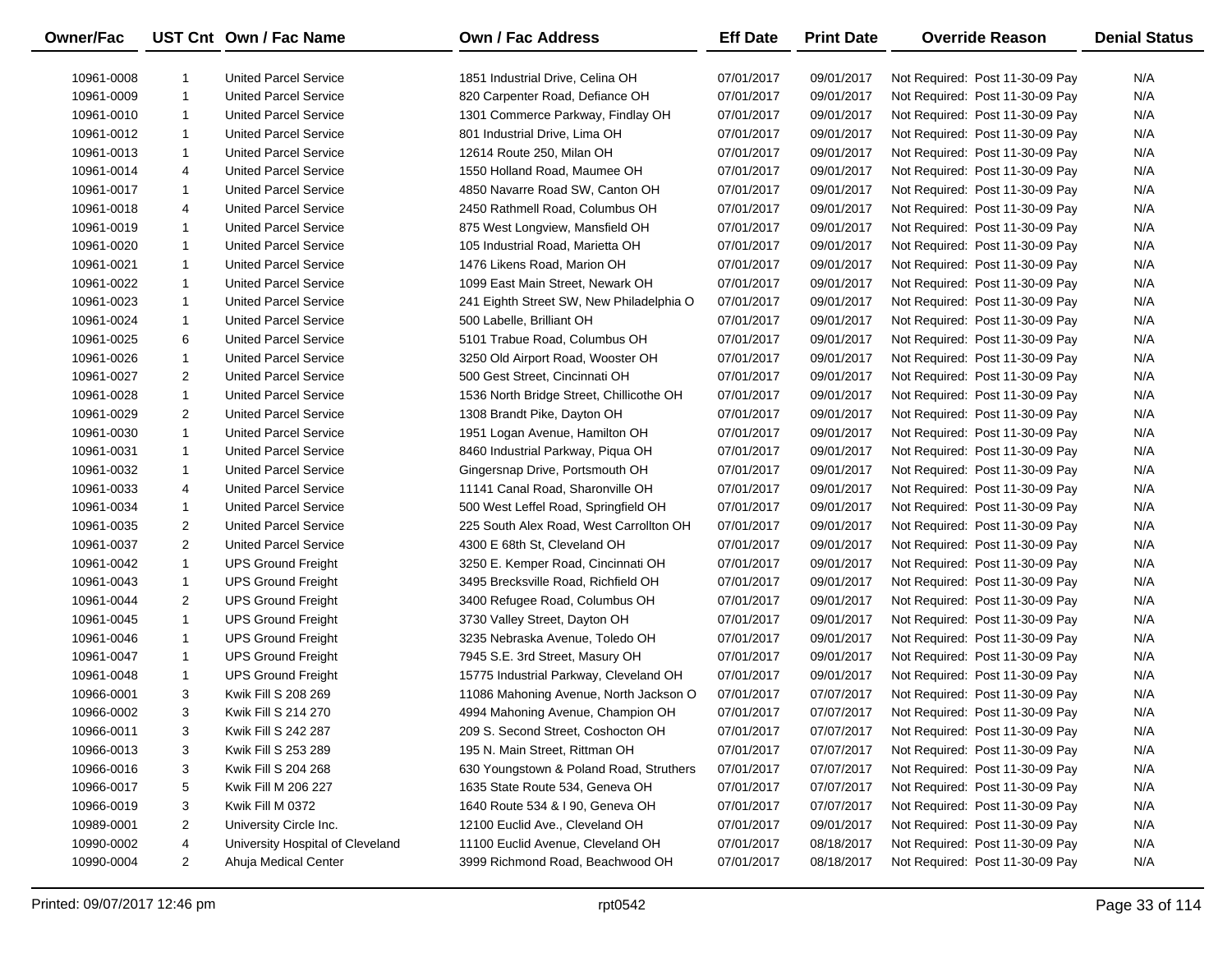| <b>Owner/Fac</b> |                | UST Cnt Own / Fac Name                                                    | <b>Own / Fac Address</b>                  | <b>Eff Date</b> | <b>Print Date</b> | <b>Override Reason</b>          | <b>Denial Status</b> |
|------------------|----------------|---------------------------------------------------------------------------|-------------------------------------------|-----------------|-------------------|---------------------------------|----------------------|
| 10990-0005       | $\mathbf{1}$   | University Hospital Bedford Medical Cent 44 Blaine Avenue, Bedford OH     |                                           | 07/01/2017      | 08/18/2017        | Not Required: Post 11-30-09 Pay | N/A                  |
| 10990-0006       | $\mathbf{1}$   | University Hospital Amherst Medical Cent 254 Cleveland Avenue, Amherst OH |                                           | 07/01/2017      | 08/18/2017        | Not Required: Post 11-30-09 Pay | N/A                  |
| 10990-0007       | 2              | UHHS-Richmond Heights Hospital Inc                                        | 27100 Chardon Rd, Richmond Heights OH     | 07/01/2017      | 08/18/2017        | Not Required: Post 11-30-09 Pay | N/A                  |
| 10990-0008       | $\mathbf{1}$   | Geneva Medical Center                                                     | 870 W. Main Street, Geneva OH             | 07/01/2017      | 08/18/2017        | Not Required: Post 11-30-09 Pay | N/A                  |
| 10991-0002       | $\overline{2}$ | University of Akron/ Purchasing                                           | 100 Lincoln Street, Akron OH              | 07/01/2017      | 08/04/2017        | Not Required: Post 11-30-09 Pay | N/A                  |
| 10991-0004       | $\mathbf{1}$   | Institute of Polymer Science                                              | 170 University Avenue, Akron OH           | 07/01/2017      | 08/04/2017        | Not Required: Post 11-30-09 Pay | N/A                  |
| 10991-0005       | 1              | University of Akron - Leigh Hall                                          | 308 Buchtel Common, Akron OH              | 07/01/2017      | 08/04/2017        | Not Required: Post 11-30-09 Pay | N/A                  |
| 10991-0006       | 1              | College of Business Administration                                        | 259 S. Broadway Street, Akron OH          | 07/01/2017      | 08/04/2017        | Not Required: Post 11-30-09 Pay | N/A                  |
| 11005-0001       | $\mathbf{1}$   | Ursuline Academy Of Cleveland                                             | 2600 Lander Rd, Pepper Pike OH            | 07/01/2017      | 08/04/2017        | Not Required: Post 11-30-09 Pay | N/A                  |
| 11045-0001       | $\overline{2}$ | Valley Fleet Services, Inc.                                               | One Valley Drive, Ashland OH              | 07/01/2017      | 08/18/2017        | Not Required: Post 11-30-09 Pay | N/A                  |
| 11046-0001       | $\mathbf{1}$   | Valley View Local Schools                                                 | 64 Comstock Street, Germantown OH         | 07/01/2017      | 08/18/2017        | Not Required: Post 11-30-09 Pay | N/A                  |
| 11062-0001       | $\mathbf{1}$   | Van Wert County Regional Airport                                          | 1400 Leeson Avenue, Van Wert OH           | 07/01/2017      | 07/07/2017        | Not Required: Post 11-30-09 Pay | N/A                  |
| 11082-0001       | $\overline{2}$ | Pats Place                                                                | 223 North Main Street, Waynesville OH     | 07/01/2017      | 07/24/2017        | Not Required: Post 11-30-09 Pay | N/A                  |
| 11086-0001       | $\overline{2}$ | Vermilion School Bus Garage                                               | 1065 Decatur Street, Vermilion OH         | 07/01/2017      | 08/04/2017        | Not Required: Post 11-30-09 Pay | N/A                  |
| 11087-0001       | $\overline{2}$ | Vermilion Power Boats Inc                                                 | 5054 Liberty Ave, Vermilion OH            | 07/01/2017      | 08/04/2017        | Not Required: Post 11-30-09 Pay | N/A                  |
| 11144-0001       | 3              | Glendale Svc Dept                                                         | 528 E Sharon Ave, Glendale OH             | 07/01/2017      | 07/24/2017        | Not Required: Post 11-30-09 Pay | N/A                  |
| 11160-0001       | $\overline{c}$ | Svc Garage                                                                | 3976 Rhodes Ave, New Boston OH            | 07/01/2017      | 07/07/2017        | Not Required: Post 11-30-09 Pay | N/A                  |
| 11171-0001       | $\overline{c}$ | Village Of Silver Lake                                                    | 2961 Kent Road, Village of Silver Lake OH | 07/01/2017      | 07/07/2017        | Not Required: Post 11-30-09 Pay | N/A                  |
| 11174-0001       | $\mathbf{1}$   | Vos Stratton Garage                                                       | Stratton Heights Park, Stratton OH        | 07/01/2017      | 07/24/2017        | Not Required: Post 11-30-09 Pay | N/A                  |
| 11181-0001       | $\mathbf{1}$   | Village of West Jefferson                                                 | 450 Cemetery Road, West Jefferson OH      | 07/01/2017      | 07/07/2017        | Not Required: Post 11-30-09 Pay | N/A                  |
| 11201-0001       | $\overline{2}$ | Vinton County Highway Department                                          | 300 Mill Street, McArthur OH              | 07/01/2017      | 07/07/2017        | Not Required: Post 11-30-09 Pay | N/A                  |
| 11262-0002       | $\mathbf{1}$   | W.L. Tucker Supply Co.                                                    | 3624 State Road, Cuyahoga Falls OH        | 07/01/2017      | 08/04/2017        | Not Required: Post 11-30-09 Pay | N/A                  |
| 11282-0001       | 2              | W L Logan Trucking Co.                                                    | 3224 Navarre Road SW, Canton OH           | 07/01/2017      | 08/18/2017        | Not Required: Post 11-30-09 Pay | N/A                  |
| 11360-0001       | 6              | Wardway Fuels Inc                                                         | 4555 Bridgetown Road, Cincinnati OH       | 07/01/2017      | 08/18/2017        | Not Required: Post 11-30-09 Pay | N/A                  |
| 11376-0001       | $\mathbf{1}$   | Warren Local School District                                              | 220 Sweetapple Road, Vincent OH           | 07/01/2017      | 07/07/2017        | Not Required: Post 11-30-09 Pay | N/A                  |
| 11385-0001       | $\overline{c}$ | Warrensville Heights Bus Garage                                           | 4285 Warrensville Center Road, Warrensvi  | 07/01/2017      | 07/24/2017        | Not Required: Post 11-30-09 Pay | N/A                  |
| 11393-0001       | 3              | Washington Local School Bus Garage                                        | 5201 Douglas Road, Toledo OH              | 07/01/2017      | 07/07/2017        | Not Required: Post 11-30-09 Pay | N/A                  |
| 11406-0001       | 4              | Wasko's Marathon Inc.                                                     | 8177 Brecksville Road, Brecksville OH     | 07/01/2017      | 08/18/2017        | Not Required: Post 11-30-09 Pay | N/A                  |
| 11410-0002       | $\overline{2}$ | Waterloo Board of Education                                               | 1464 Industry Road, Atwater OH            | 07/01/2017      | 07/24/2017        | Not Required: Post 11-30-09 Pay | N/A                  |
| 11416-0004       | $\overline{c}$ | Watson Oil Co.                                                            | 1510 Sheridan Drive, Lancaster OH         | 07/01/2017      | 08/18/2017        | Not Required: Post 11-30-09 Pay | N/A                  |
| 11417-0001       | $\mathbf{1}$   | Wauseon High School                                                       | 840 Parkview Street, Wauseon OH           | 07/01/2017      | 07/07/2017        | Not Required: Post 11-30-09 Pay | N/A                  |
| 11419-0001       | $\mathbf{1}$   | Waverly City Schls Bus Grg                                                | 500 East 2nd Street, Waverly OH           | 07/01/2017      | 07/24/2017        | Not Required: Post 11-30-09 Pay | N/A                  |
| 11434-0001       | $\mathbf{1}$   | Wayne Hospital Co.                                                        | 835 Sweitzer Street, Greenville OH        | 07/01/2017      | 07/07/2017        | Not Required: Post 11-30-09 Pay | N/A                  |
| 11436-0001       | $\mathbf{1}$   | Wayne Local Schools                                                       | 659 Dayton Rd, Waynesville OH             | 07/01/2017      | 07/07/2017        | Not Required: Post 11-30-09 Pay | N/A                  |
| 11440-0001       | $\overline{2}$ | Wayne Oil Co., Inc.                                                       | 92 Railroad Street, Ft Recovery OH        | 07/01/2017      | 08/04/2017        | Not Required: Post 11-30-09 Pay | N/A                  |
| 11468-0001       | 3              | 7 & 14 Plaza                                                              | 44952 State Route 14, Columbiana OH       | 07/01/2017      | 08/18/2017        | Not Required: Post 11-30-09 Pay | N/A                  |
| 11503-0001       | 2              | Wenger Excavating Inc                                                     | 26 N Cochran St, Dalton OH                | 07/01/2017      | 08/18/2017        | Not Required: Post 11-30-09 Pay | N/A                  |
| 11510-0001       | $\mathbf{1}$   | Werlor Inc                                                                | 1420 Ralston Ave, Defiance OH             | 07/01/2017      | 07/07/2017        | Not Required: Post 11-30-09 Pay | N/A                  |
| 11545-0002       | 3              | Western Reserve Oil Company, Inc.                                         | 38001 Stevens Boulevard, Willoughby OH    | 07/03/2017      | 09/01/2017        | Not Required: Post 11-30-09 Pay | N/A                  |
| 11550-0001       | 2              | Westerville City Schools                                                  | 125 E. Walnut Street, Westerville OH      | 07/01/2017      | 07/24/2017        | Not Required: Post 11-30-09 Pay | N/A                  |
| 11550-0003       | $\overline{2}$ | <b>Building Services Wcs</b>                                              | 816 County Line Rd, Westerville OH        | 07/01/2017      | 07/24/2017        | Not Required: Post 11-30-09 Pay | N/A                  |
| 11584-0001       | 5              | Pomeroy Exxon                                                             | 282 West Main Street, Pomeroy OH          | 07/03/2017      | 09/01/2017        | Not Required: Post 11-30-09 Pay | N/A                  |
| 11595-0002       | 1              | White Allen Chevrolet                                                     | 442 N Main St, Dayton OH                  | 07/01/2017      | 07/07/2017        | Not Required: Post 11-30-09 Pay | N/A                  |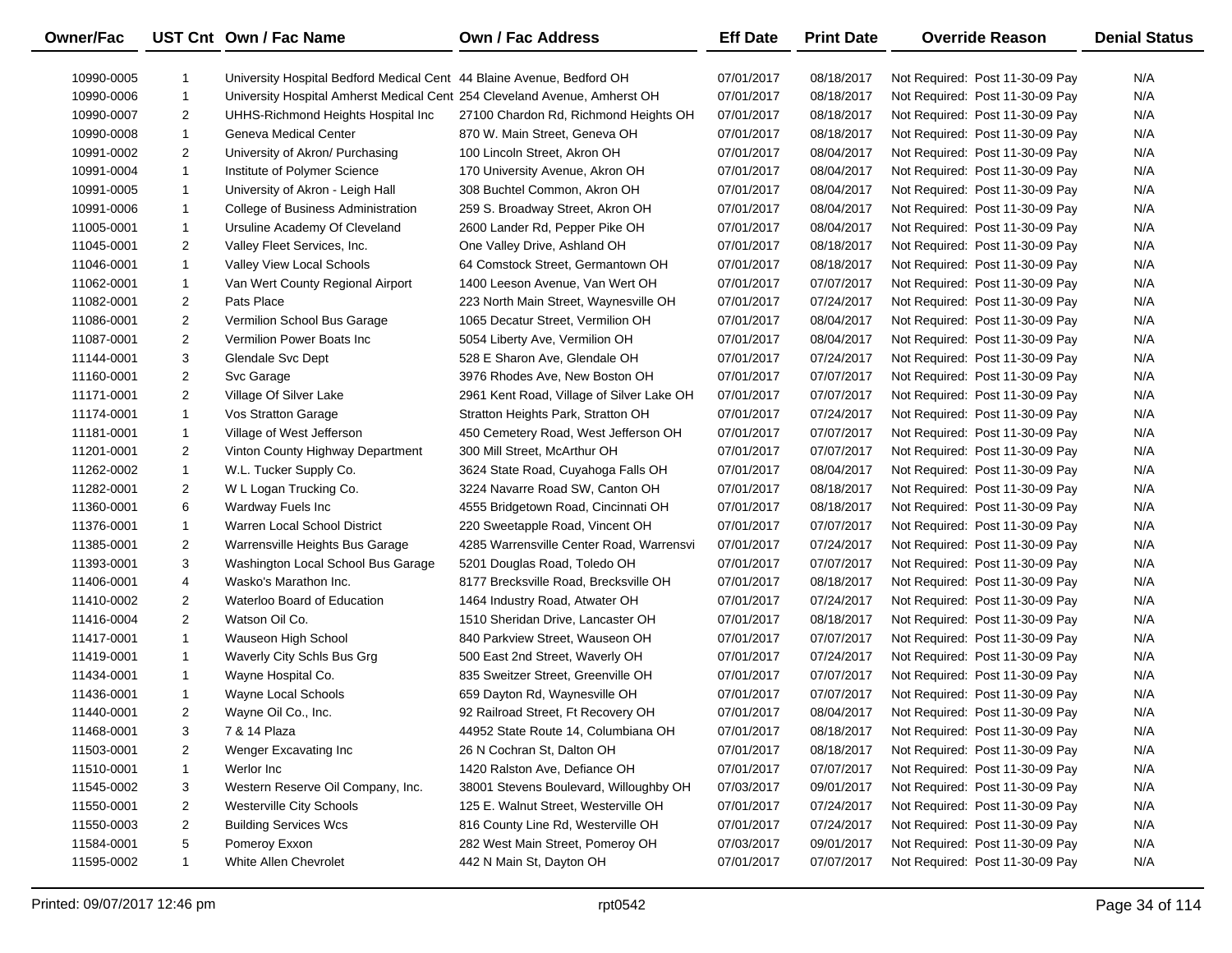| <b>Owner/Fac</b> |                | UST Cnt Own / Fac Name                      | <b>Own / Fac Address</b>                 | <b>Eff Date</b> | <b>Print Date</b> | <b>Override Reason</b>          | <b>Denial Status</b> |
|------------------|----------------|---------------------------------------------|------------------------------------------|-----------------|-------------------|---------------------------------|----------------------|
| 11603-0001       | 2              | <b>Whitehall Bus Garage</b>                 | 4000 Washburn St, Whitehall OH           | 07/01/2017      | 08/18/2017        | Not Required: Post 11-30-09 Pay | N/A                  |
| 11617-0001       | $\overline{2}$ | <b>Wickliffe City Schools</b>               | 2221 Rockefeller Rd, Wickliffe OH        | 07/01/2017      | 08/04/2017        | Not Required: Post 11-30-09 Pay | N/A                  |
| 11619-0001       | $\overline{2}$ | Wiers Farm Inc.                             | 4465 State Route 103 S., Willard OH      | 07/01/2017      | 08/04/2017        | Not Required: Post 11-30-09 Pay | N/A                  |
| 11619-0002       | 1              | Seven Cousins Truck Terminal                | 3377 US 224 East, Willard OH             | 07/01/2017      | 08/04/2017        | Not Required: Post 11-30-09 Pay | N/A                  |
| 11625-0001       | 3              | Wm E Fagaly & Son Inc                       | 6858 Hill St, Miamitown OH               | 07/01/2017      | 07/24/2017        | Not Required: Post 11-30-09 Pay | N/A                  |
| 11632-0001       | $\mathbf{1}$   | Wildwood Golf Club                          | 601 Aberdeen Drive, Middletown OH        | 07/01/2017      | 09/01/2017        | Not Required: Post 11-30-09 Pay | N/A                  |
| 11650-0001       | 4              | Arnold's Oil Co                             | 466 Old US 52, New Richmond OH           | 07/03/2017      | 09/01/2017        | Not Required: Post 11-30-09 Pay | N/A                  |
| 11658-0001       | 3              | Hasty Service Inc                           | 4738 Dorr St, Toledo OH                  | 07/01/2017      | 08/18/2017        | Not Required: Post 11-30-09 Pay | N/A                  |
| 11679-0001       | $\mathbf{1}$   | H & D Steel Service                         | 9960 York Alpha Dr, North Royalton OH    | 07/01/2017      | 08/04/2017        | Not Required: Post 11-30-09 Pay | N/A                  |
| 11686-0001       | $\mathbf{1}$   | Haines & Co. Inc.                           | 6420 Promler Avenue NW, North Canton O   | 07/01/2017      | 08/04/2017        | Not Required: Post 11-30-09 Pay | N/A                  |
| 11716-0001       | $\overline{a}$ | Clean Car Wash Inc                          | 29906 Lakeland Blvd, Wickliffe OH        | 07/01/2017      | 08/18/2017        | Not Required: Post 11-30-09 Pay | N/A                  |
| 11732-0001       | $\overline{2}$ | <b>Transportation Department</b>            | 33505 Curtis Road, Eastlake OH           | 07/01/2017      | 07/07/2017        | Not Required: Post 11-30-09 Pay | N/A                  |
| 11737-0002       | $\mathbf{1}$   | Wilmington City School Bus Garage           | 341 S. Nelson Avenue, Wilmington OH      | 07/01/2017      | 07/07/2017        | Not Required: Post 11-30-09 Pay | N/A                  |
| 11785-0011       | 1              | Wood County Justice Center                  | 1960 E. Gypsy Lane, Bowling Green OH     | 07/01/2017      | 07/24/2017        | Not Required: Post 11-30-09 Pay | N/A                  |
| 11785-0012       | $\overline{2}$ | Wood County Fuel Facility                   | 1934 Gypsy Lane Road, Bowling Green O    | 07/01/2017      | 07/24/2017        | Not Required: Post 11-30-09 Pay | N/A                  |
| 11813-0001       | 4              | Wright Bros Fuel Farm-Ctr 2                 | Dixie Drive, Vandalia OH                 | 07/01/2017      | 07/07/2017        | Not Required: Post 11-30-09 Pay | N/A                  |
| 11813-0004       | 1              | <b>Wright Brothers Aero</b>                 | 3603 Cargo Road, Vandalia OH             | 07/01/2017      | 07/07/2017        | Not Required: Post 11-30-09 Pay | N/A                  |
| 11813-0005       | 1              | Wright Bros. Aero, Inc. - Hangar 5          | 3550 Wright Drive, Vandalia OH           | 07/01/2017      | 07/07/2017        | Not Required: Post 11-30-09 Pay | N/A                  |
| 11814-0001       | 2              | <b>Wright State University</b>              | 3640 Colonel Glenn Hwy, Fairborn OH      | 07/01/2017      | 07/24/2017        | Not Required: Post 11-30-09 Pay | N/A                  |
| 11825-0001       | $\overline{2}$ | Wynford High Sch                            | 3288 Holmes Center Rd, Bucyrus OH        | 07/01/2017      | 08/04/2017        | Not Required: Post 11-30-09 Pay | N/A                  |
| 11842-0001       | $\overline{2}$ | United Garage & Service Corp.               | 2069 W. 3rd Street, Cleveland OH         | 07/03/2017      | 09/01/2017        | Not Required: Post 11-30-09 Pay | N/A                  |
| 11869-0001       | 3              | Zachrich Trucking Inc                       | Route 2 State Rt 281 & Rd 18, Holgate OH | 07/01/2017      | 08/04/2017        | Not Required: Post 11-30-09 Pay | N/A                  |
| 11897-0001       | 1              | Zumstein Land Company Inc.                  | 524 N. Water Street, Lewisburg OH        | 07/01/2017      | 07/24/2017        | Not Required: Post 11-30-09 Pay | N/A                  |
| 11947-0001       | $\mathbf{1}$   | Ainsley Oil Co Inc                          | 440 South Mecca Street, Cortland OH      | 07/01/2017      | 08/04/2017        | Not Required: Post 11-30-09 Pay | N/A                  |
| 11962-0001       | 4              | Baker Hardware Inc                          | 6550 Hamilton-Scipio Rd, Okeana OH       | 07/01/2017      | 08/18/2017        | Not Required: Post 11-30-09 Pay | N/A                  |
| 11964-0003       | 2              | Marimor School & Inds                       | 2550 Ada Rd, Lima OH                     | 07/01/2017      | 08/04/2017        | Not Required: Post 11-30-09 Pay | N/A                  |
| 11964-0006       | $\overline{2}$ | <b>Board of County Commissioners</b>        | 1501 N Sugar Street, Lima OH             | 07/01/2017      | 08/04/2017        | Not Required: Post 11-30-09 Pay | N/A                  |
| 11970-0001       | $\overline{2}$ | Alliance C C                                | 725 E Milton, Alliance OH                | 07/01/2017      | 07/07/2017        | Not Required: Post 11-30-09 Pay | N/A                  |
| 12057-0002       | 5              | Lite Star Oil                               | 402 N. Warpole Street, Upper Sandusky O  | 07/01/2017      | 07/07/2017        | Not Required: Post 11-30-09 Pay | N/A                  |
| 12057-0004       | 4              | Jen Cor Food Store                          | 7792 St Rt 309, Galion OH                | 07/01/2017      | 07/07/2017        | Not Required: Post 11-30-09 Pay | N/A                  |
| 12057-0005       | 3              | <b>Commercial Fuel Depots</b>               | 1541 Harvard Avenue, Findlay OH          | 07/01/2017      | 07/07/2017        | Not Required: Post 11-30-09 Pay | N/A                  |
| 12093-0003       | $\overline{2}$ | Auglaize Cty Eng'r Fuel Cmp                 | 1014 S Blackhoof St, Wapakoneta OH       | 07/01/2017      | 07/07/2017        | Not Required: Post 11-30-09 Pay | N/A                  |
| 12093-0007       | 3              | Neil Armstrong Airport                      | 7776 State Route 219, New Knoxville OH   | 07/01/2017      | 07/07/2017        | Not Required: Post 11-30-09 Pay | N/A                  |
| 12094-0001       | $\overline{2}$ | <b>Transportation Center/Warren Schools</b> | 600 Roanoke Street S.E., Warren OH       | 07/01/2017      | 07/07/2017        | Not Required: Post 11-30-09 Pay | N/A                  |
| 12109-0001       | $\mathbf{1}$   | <b>Belmont Country Club</b>                 | 29601 Bates Road, Perrysburg OH          | 07/01/2017      | 08/04/2017        | Not Required: Post 11-30-09 Pay | N/A                  |
| 12126-0001       | 4              | <b>Bailey's Convenient Mart</b>             | 4321 Gallia Pike, Franklin Furnace OH    | 07/01/2017      | 08/18/2017        | Not Required: Post 11-30-09 Pay | N/A                  |
| 12140-0001       | 4              | Rickenbacker BP                             | 2560 London Groveport Road, Groveport O  | 07/01/2017      | 09/01/2017        | Not Required: Post 11-30-09 Pay | N/A                  |
| 12140-0007       | 3              | The 23 Mart                                 | 6301 S. High Street, Shadeville OH       | 07/01/2017      | 09/01/2017        | Not Required: Post 11-30-09 Pay | N/A                  |
| 12143-0001       | 1              | <b>Blennerhassett Yacht Club</b>            | 800 O'neil Street, Belpre OH             | 07/01/2017      | 07/07/2017        | Not Required: Post 11-30-09 Pay | N/A                  |
| 12157-0001       | 3              | Myers 76 Station Inc.                       | 1333 State Route 83, Millersburg OH      | 07/01/2017      | 09/01/2017        | Not Required: Post 11-30-09 Pay | N/A                  |
| 12200-0001       | 4              | Reno Mini Mart                              | 26960 State Route 7, Marrietta OH        | 07/01/2017      | 07/24/2017        | Not Required: Post 11-30-09 Pay | N/A                  |
| 12200-0002       | 3              | Newport Mini Mart                           | 38175 State Route 7, Newport OH          | 07/01/2017      | 07/24/2017        | Not Required: Post 11-30-09 Pay | N/A                  |
| 12219-0001       | 3              | Canton Erectors Inc                         | 2009 Quimby Ave S W, Canton OH           | 07/01/2017      | 08/04/2017        | Not Required: Post 11-30-09 Pay | N/A                  |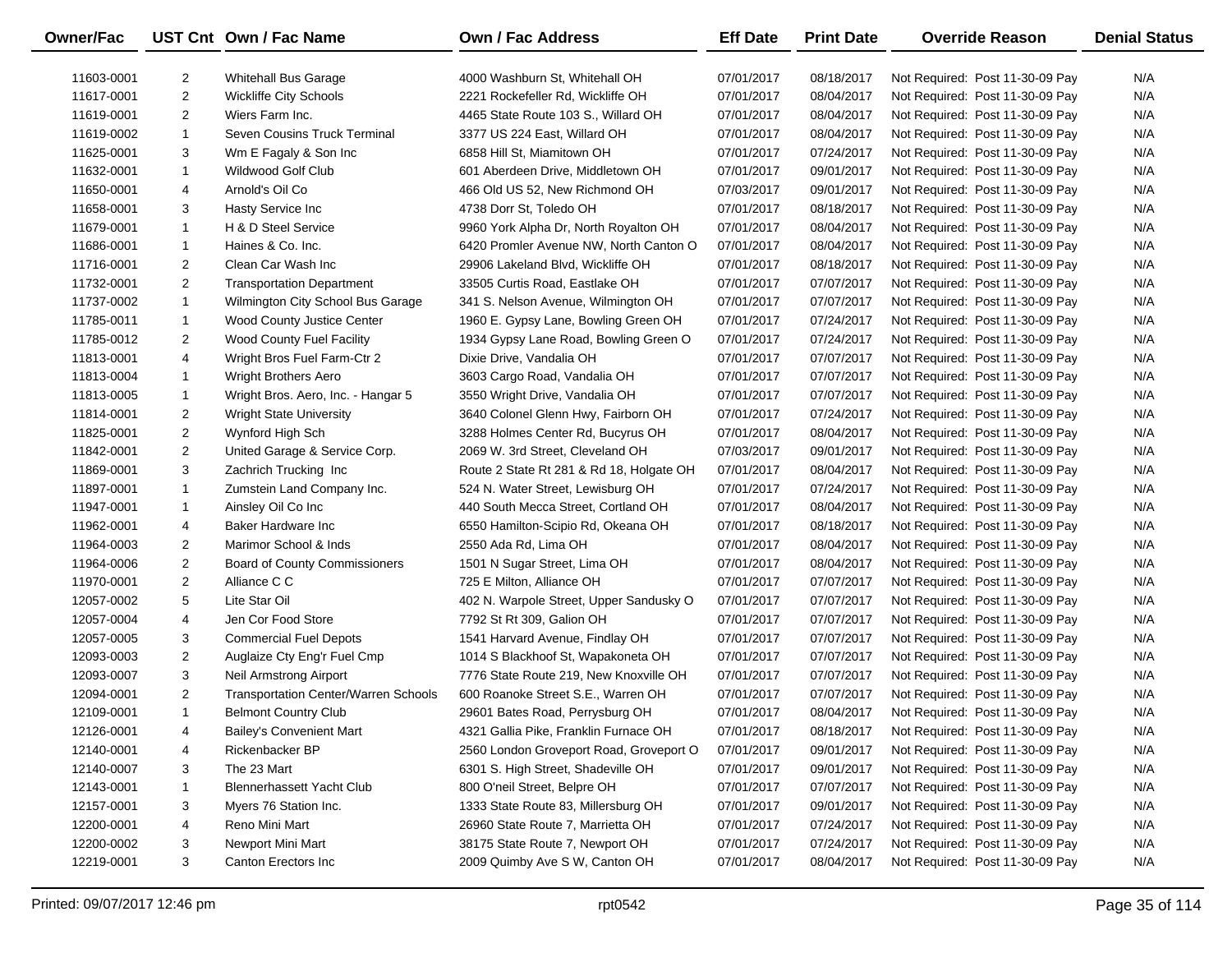| Owner/Fac  |                | UST Cnt Own / Fac Name                | <b>Own / Fac Address</b>                 | <b>Eff Date</b> | <b>Print Date</b> | <b>Override Reason</b>          | <b>Denial Status</b> |
|------------|----------------|---------------------------------------|------------------------------------------|-----------------|-------------------|---------------------------------|----------------------|
| 12219-0002 | -1             | Canton Erectors Inc.                  | 3035 21st St SW, Canton OH               | 07/01/2017      | 08/04/2017        | Not Required: Post 11-30-09 Pay | N/A                  |
| 12223-0001 | $\overline{2}$ | Carron Asphalt Paving Inc             | 7615 Bond St, Glenwillow OH              | 07/01/2017      | 07/07/2017        | Not Required: Post 11-30-09 Pay | N/A                  |
| 12244-0001 | 3              | The Catawba Moorings                  | 2313 N E Catawba Rd, Port Clinton OH     | 07/01/2017      | 07/07/2017        | Not Required: Post 11-30-09 Pay | N/A                  |
| 12251-0009 | $\overline{2}$ | East 24th Street Service Center       | 1561 E. 24th Street, Cleveland OH        | 07/01/2017      | 07/24/2017        | Not Required: Post 11-30-09 Pay | N/A                  |
| 12251-0010 | $\mathbf{1}$   | Huntsburg Radio Facility              | 11680 Clay Street, Huntsburg OH          | 07/01/2017      | 07/24/2017        | Not Required: Post 11-30-09 Pay | N/A                  |
| 12251-0013 | $\mathbf{1}$   | Mayfield Substation                   | 8754 Mayfield Road, Chester OH           | 07/01/2017      | 07/24/2017        | Not Required: Post 11-30-09 Pay | N/A                  |
| 12251-0014 | $\overline{2}$ | Miles Service Center                  | 4295 E. 146th Street, Cleveland OH       | 07/01/2017      | 07/24/2017        | Not Required: Post 11-30-09 Pay | N/A                  |
| 12251-0015 | 1              | <b>Sheffield Radio Facility</b>       | Plymouth Ridge Road, Kingsville OH       | 07/01/2017      | 07/24/2017        | Not Required: Post 11-30-09 Pay | N/A                  |
| 12251-0016 | $\overline{2}$ | <b>System Operation Center</b>        | 6896 Miller Road, Brecksville OH         | 07/01/2017      | 07/24/2017        | Not Required: Post 11-30-09 Pay | N/A                  |
| 12251-0017 | $\mathbf{1}$   | <b>Thompson Substation</b>            | Route 528 (South of Thompson Village), T | 07/01/2017      | 07/24/2017        | Not Required: Post 11-30-09 Pay | N/A                  |
| 12251-0024 | 2              | Wadsworth Secondary Data Center       | 9681 Silvercreek Road, Wadsworth OH      | 07/01/2017      | 07/24/2017        | Not Required: Post 11-30-09 Pay | N/A                  |
| 12251-0029 | 4              | Lakewood Operations Center            | 900 LeMoyne Road, Northwood OH           | 07/01/2017      | 07/24/2017        | Not Required: Post 11-30-09 Pay | N/A                  |
| 12251-0031 | $\overline{2}$ | <b>Toledo Edison Western District</b> | 134 Lawrence Avenue, Wauseon OH          | 07/01/2017      | 07/24/2017        | Not Required: Post 11-30-09 Pay | N/A                  |
| 12251-0032 | 3              | <b>Bay Service Building</b>           | 2508 W. Perkins Avenue, Sandusky OH      | 07/01/2017      | 07/24/2017        | Not Required: Post 11-30-09 Pay | N/A                  |
| 12251-0033 | 6              | Fairlawn Service Center               | 1910 W. Market Street, Akron OH          | 07/01/2017      | 07/24/2017        | Not Required: Post 11-30-09 Pay | N/A                  |
| 12251-0035 | 5              | Lake Erie Service Building            | 6326 Lake Avenue, Elyria OH              | 07/01/2017      | 07/24/2017        | Not Required: Post 11-30-09 Pay | N/A                  |
| 12251-0036 | $\mathbf{1}$   | Macedonia Line Shop                   | 470 E. Highland Road, Macedonia OH       | 07/01/2017      | 07/24/2017        | Not Required: Post 11-30-09 Pay | N/A                  |
| 12251-0041 | 2              | Salem Line Shop                       | 1441 S. Ellsworth Road, Salem OH         | 07/01/2017      | 07/24/2017        | Not Required: Post 11-30-09 Pay | N/A                  |
| 12251-0042 | 2              | Springfield Service Center            | 420 York Street, Springfield OH          | 07/01/2017      | 07/24/2017        | Not Required: Post 11-30-09 Pay | N/A                  |
| 12251-0043 | 5              | <b>Stark Service Building</b>         | 2600 S. Erie Avenue, Massillon OH        | 07/01/2017      | 07/24/2017        | Not Required: Post 11-30-09 Pay | N/A                  |
| 12251-0045 | 3              | Warren Service Building               | 2231 W. Market Street, Warren OH         | 07/01/2017      | 07/24/2017        | Not Required: Post 11-30-09 Pay | N/A                  |
| 12251-0046 | 5              | Youngstown Service Center             | 730 South Avenue, Youngstown OH          | 07/01/2017      | 07/24/2017        | Not Required: Post 11-30-09 Pay | N/A                  |
| 12251-0047 | $\mathbf{1}$   | <b>Bay Shore Plant</b>                | 4701 Bay Shore Road, Oregon OH           | 07/01/2017      | 07/24/2017        | Not Required: Post 11-30-09 Pay | N/A                  |
| 12251-0049 | $\overline{2}$ | W. H. Sammis Plant                    | Route 7 Box 176, Stration OH             | 07/01/2017      | 07/24/2017        | Not Required: Post 11-30-09 Pay | N/A                  |
| 12251-0050 | $\overline{2}$ | <b>Wadsworth Control Center</b>       | 9681 Silvercreek Road, Wadsworth OH      | 07/01/2017      | 07/24/2017        | Not Required: Post 11-30-09 Pay | N/A                  |
| 12251-0052 | 1              | West Akron Campus                     | 341 White Pond Drive, Akron OH           | 07/01/2017      | 07/24/2017        | Not Required: Post 11-30-09 Pay | N/A                  |
| 12251-0053 | 1              | <b>Akron Control Center</b>           | 885 Mull Avenue, Akron OH                | 07/01/2017      | 07/24/2017        | Not Required: Post 11-30-09 Pay | N/A                  |
| 12269-0001 | 1              | Chagrin Falls Exempted                | 1155 Bell Street, Chagrin Falls OH       | 07/03/2017      | 09/01/2017        | Not Required: Post 11-30-09 Pay | N/A                  |
| 12270-0004 | 3              | Heritage Cooperative                  | 252 North Franklin, Richwood OH          | 07/01/2017      | 07/24/2017        | Not Required: Post 11-30-09 Pay | N/A                  |
| 12270-0005 | 4              | Heritage Cooperative                  | 304 Bloomfield Avenue, Urbana OH         | 07/01/2017      | 07/24/2017        | Not Required: Post 11-30-09 Pay | N/A                  |
| 12270-0011 | 3              | Heritage Cooperative - Mechanicsburg  | 140 S. Main Street, Mechanicsburg OH     | 07/01/2017      | 07/24/2017        | Not Required: Post 11-30-09 Pay | N/A                  |
| 12270-0012 | 4              | Heritage Cooperative                  | 1305 South Main Street & Bales Road, Ken | 07/01/2017      | 07/24/2017        | Not Required: Post 11-30-09 Pay | N/A                  |
| 12302-0001 | 5              | <b>Beaver Pike Express</b>            | 5611 Beaver Pike Road, Beaver OH         | 07/01/2017      | 08/04/2017        | Not Required: Post 11-30-09 Pay | N/A                  |
| 12302-0002 | 6              | <b>Bodimer's Grocery</b>              | 3747 Rt-35, Rodney OH                    | 07/01/2017      | 08/04/2017        | Not Required: Post 11-30-09 Pay | N/A                  |
| 12302-0003 | 5              | Brown's Market 1                      | Route 4 Box 1508, Gallipolis OH          | 07/01/2017      | 08/04/2017        | Not Required: Post 11-30-09 Pay | N/A                  |
| 12302-0004 | 3              | Spring Valley Marathon                | 391 Jackson Pike, Gallipolis OH          | 07/01/2017      | 08/04/2017        | Not Required: Post 11-30-09 Pay | N/A                  |
| 12302-0009 | 3              | G & G Grocery                         | St Rt 7, Addison OH                      | 07/01/2017      | 08/04/2017        | Not Required: Post 11-30-09 Pay | N/A                  |
| 12302-0012 | 5              | Main Express #6                       | 259 Chillicothe St, Jackson OH           | 07/01/2017      | 08/04/2017        | Not Required: Post 11-30-09 Pay | N/A                  |
| 12302-0014 | 5              | Marathon Food Mart                    | 17286 State Route 247, Seaman OH         | 07/01/2017      | 08/04/2017        | Not Required: Post 11-30-09 Pay | N/A                  |
| 12302-0015 | 5              | Food Mart 218                         | 6770 SR 7 S, Gallipolis OH               | 07/01/2017      | 08/04/2017        | Not Required: Post 11-30-09 Pay | N/A                  |
| 12302-0016 | 4              | Robert's Five Pt's Exp                | 34110 State Route 7, Pomeroy OH          | 07/01/2017      | 08/04/2017        | Not Required: Post 11-30-09 Pay | N/A                  |
| 12302-0020 | 3              | Main Express #7                       | 1390 North Bridge St, Chillicothe OH     | 07/01/2017      | 08/04/2017        | Not Required: Post 11-30-09 Pay | N/A                  |
| 12302-0021 | 5              | Marathon Food Mart                    | 25360 State Route 41, Peebles OH         | 07/01/2017      | 08/04/2017        | Not Required: Post 11-30-09 Pay | N/A                  |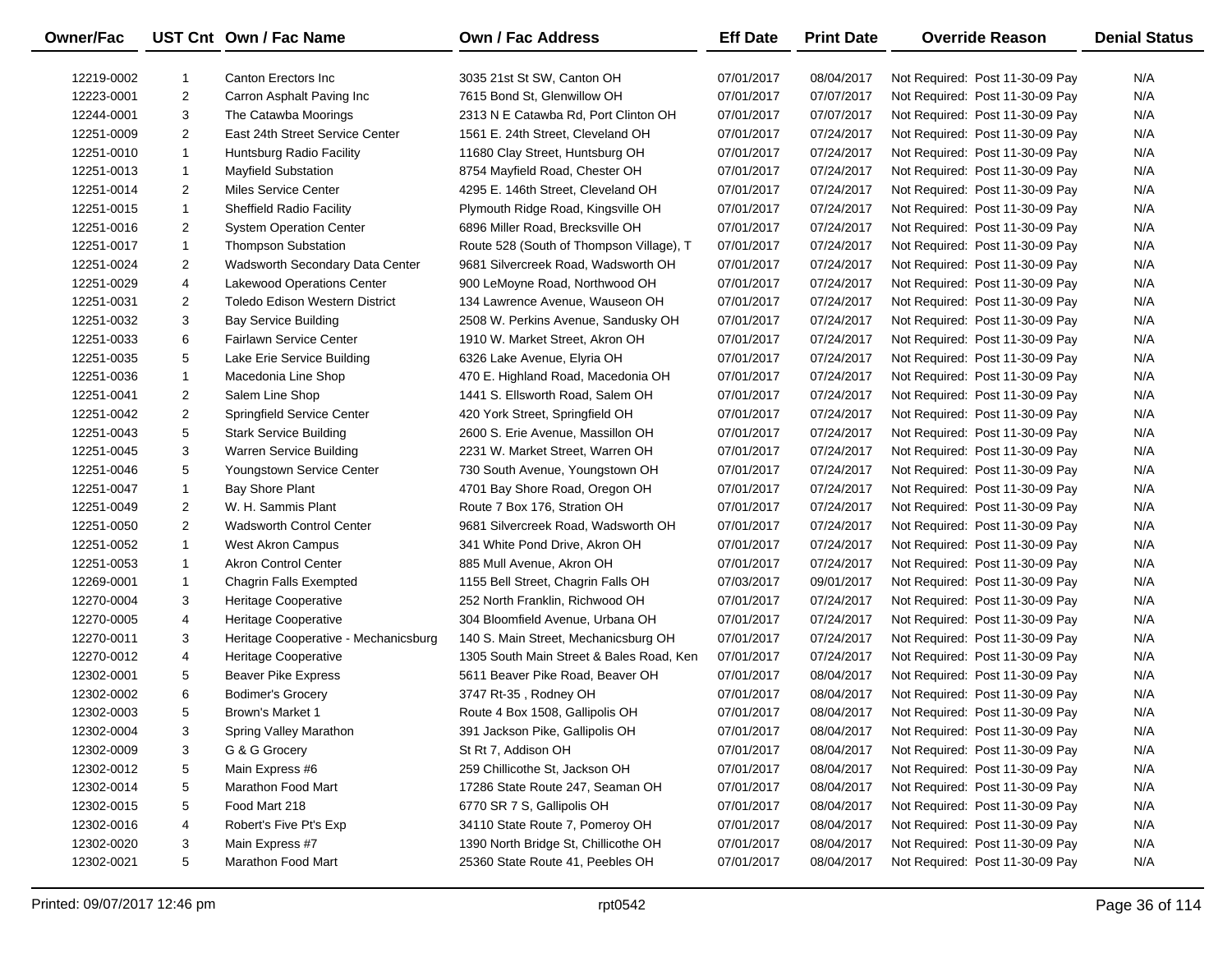| <b>Owner/Fac</b> |                | UST Cnt Own / Fac Name                                                | <b>Own / Fac Address</b>                 | <b>Eff Date</b> | <b>Print Date</b> | <b>Override Reason</b>          | <b>Denial Status</b> |
|------------------|----------------|-----------------------------------------------------------------------|------------------------------------------|-----------------|-------------------|---------------------------------|----------------------|
| 12302-0031       | 4              | Riverside Food Mart                                                   | 431 West Main, Pomeroy OH                | 07/01/2017      | 08/04/2017        | Not Required: Post 11-30-09 Pay | N/A                  |
| 12302-0032       | 4              | <b>Marathon Food Center</b>                                           | 5615 Washington Rd, Albany OH            | 07/01/2017      | 08/04/2017        | Not Required: Post 11-30-09 Pay | N/A                  |
| 12302-0035       | 4              | Little Hocking Grocery & Deli                                         | 15 Arrowhead Road, Little Hocking OH     | 07/01/2017      | 08/04/2017        | Not Required: Post 11-30-09 Pay | N/A                  |
| 12302-0036       | 3              | Guysville Food Mart                                                   | 19100 Route 50, Guysville OH             | 07/01/2017      | 08/04/2017        | Not Required: Post 11-30-09 Pay | N/A                  |
| 12302-0037       | 5              | <b>Bud's One Stop</b>                                                 | 970 E. Main Street, Jackson OH           | 07/01/2017      | 08/04/2017        | Not Required: Post 11-30-09 Pay | N/A                  |
| 12302-0038       | 3              | Chauncey Food Mart                                                    | 5 Converse Street, Chauncey OH           | 07/01/2017      | 08/04/2017        | Not Required: Post 11-30-09 Pay | N/A                  |
| 12302-0039       | 3              | <b>Beverly Marathon</b>                                               | 415 5th Street, Beverly OH               | 07/01/2017      | 08/04/2017        | Not Required: Post 11-30-09 Pay | N/A                  |
| 12302-0040       | 4              | Mason Co. E One Twenty Four Mart                                      | 31637 Dead Man's Curve Rd., Pomeroy O    | 07/01/2017      | 08/04/2017        | Not Required: Post 11-30-09 Pay | N/A                  |
| 12302-0041       | 4              | The Detour                                                            | 7575 St. Rt. 327, Wellston OH            | 07/01/2017      | 08/04/2017        | Not Required: Post 11-30-09 Pay | N/A                  |
| 12302-0043       | 4              | Hamden Marathon                                                       | 38321 State Route 93, Hamden OH          | 07/01/2017      | 08/04/2017        | Not Required: Post 11-30-09 Pay | N/A                  |
| 12302-0044       | 3              | Marietta Marathon                                                     | 498 Pike Street, Marietta OH             | 07/01/2017      | 08/04/2017        | Not Required: Post 11-30-09 Pay | N/A                  |
| 12302-0045       | 3              | <b>Bud's One Stop</b>                                                 | 5220 State Route 78, Buchtel OH          | 07/01/2017      | 08/04/2017        | Not Required: Post 11-30-09 Pay | N/A                  |
| 12302-0046       | $\overline{2}$ | Gillespies Store                                                      | 1111 N. Main St., Jackson OH             | 07/01/2017      | 08/04/2017        | Not Required: Post 11-30-09 Pay | N/A                  |
| 12308-0002       | $\overline{2}$ | Ashtabula City Public Works Department                                | 501 W. 24th Street, Ashtabula OH         | 07/01/2017      | 07/07/2017        | Not Required: Post 11-30-09 Pay | N/A                  |
| 12313-0001       | $\mathbf{1}$   | <b>Berea Police City Hall</b>                                         | 11 Berea Commons, Berea OH               | 07/01/2017      | 07/24/2017        | Not Required: Post 11-30-09 Pay | N/A                  |
| 12314-0003       | 3              | <b>Brook Park Service Center</b>                                      | 19065 Holland Road, Brook Park OH        | 07/01/2017      | 07/24/2017        | Not Required: Post 11-30-09 Pay | N/A                  |
| 12314-0004       | $\mathbf{1}$   | Fairlawn Pump Station                                                 | 5180 Smith Road, Brook Park OH           | 07/01/2017      | 07/24/2017        | Not Required: Post 11-30-09 Pay | N/A                  |
| 12323-0002       | $\mathbf{1}$   | City Of Clyde - Municipal Bldg                                        | 222 Main Street, Clyde OH                | 07/01/2017      | 07/07/2017        | Not Required: Post 11-30-09 Pay | N/A                  |
| 12333-0001       | $\overline{2}$ | City Of Eastlake                                                      | 35150 Lakeshore Boulevard, Eastlake OH   | 07/01/2017      | 08/18/2017        | Not Required: Post 11-30-09 Pay | N/A                  |
| 12344-0001       | 3              | Central Maintenance Garage                                            | 1220 Mogadore Rd, Kent OH                | 07/01/2017      | 08/04/2017        | Not Required: Post 11-30-09 Pay | N/A                  |
| 12346-0004       | 3              | City Of Lakewood City Hall                                            | 12650 Detroit Ave, Lakewood OH           | 07/01/2017      | 07/07/2017        | Not Required: Post 11-30-09 Pay | N/A                  |
| 12346-0006       | $\mathbf{1}$   | Lakewood Wastewater Treat                                             | Metro Park Dr Metro Pks, Lakewood OH     | 07/01/2017      | 07/07/2017        | Not Required: Post 11-30-09 Pay | N/A                  |
| 12346-0007       | $\mathbf{1}$   | Lakewood Incinerator                                                  | 12920 Berea Rd, Lakewood OH              | 07/01/2017      | 07/07/2017        | Not Required: Post 11-30-09 Pay | N/A                  |
| 12346-0008       | $\overline{2}$ | Fire Station 1                                                        | 14601 Madison Avenue, Lakewood OH        | 07/01/2017      | 07/07/2017        | Not Required: Post 11-30-09 Pay | N/A                  |
| 12348-0005       | 4              | Philip Q Maiorana Waste Water Treatmer 6301 W. Erie Avenue, Lorain OH |                                          | 07/01/2017      | 08/04/2017        | Not Required: Post 11-30-09 Pay | N/A                  |
| 12348-0006       | 3              | <b>City Garage Department</b>                                         | 114 E. 35th Street, Lorain OH            | 07/01/2017      | 08/04/2017        | Not Required: Post 11-30-09 Pay | N/A                  |
| 12353-0002       | $\mathbf{1}$   | Golf Center of Kings Island                                           | 6042 Fairway Drive, Mason OH             | 07/01/2017      | 09/01/2017        | Not Required: Post 11-30-09 Pay | N/A                  |
| 12361-0002       | 1              | Sewer Plant A                                                         | 11675 Royalton Rd, North Royalton OH     | 07/03/2017      | 09/01/2017        | Not Required: Post 11-30-09 Pay | N/A                  |
| 12361-0004       | $\mathbf{1}$   | Sewer Plant B                                                         | 11355 Sprague Rd, North Royalton OH      | 07/03/2017      | 09/01/2017        | Not Required: Post 11-30-09 Pay | N/A                  |
| 12361-0005       | $\overline{2}$ | North Royalton Service Center                                         | 11545 Royalton Road, North Royalton OH   | 07/03/2017      | 09/01/2017        | Not Required: Post 11-30-09 Pay | N/A                  |
| 12361-0006       | $\mathbf{1}$   | City Of North Royalton Sewer Plant                                    | 3008 Valley Lane, North Royalton OH      | 07/03/2017      | 09/01/2017        | Not Required: Post 11-30-09 Pay | N/A                  |
| 12373-0002       | $\mathbf{1}$   | City of Seven Hills                                                   | 7325 Summitview Drive, Seven Hills OH    | 07/01/2017      | 07/07/2017        | Not Required: Post 11-30-09 Pay | N/A                  |
| 12379-0010       | $\overline{2}$ | Springfield Beckly Airport                                            | 1251 W Blee Rd, Springfield OH           | 07/01/2017      | 07/24/2017        | Not Required: Post 11-30-09 Pay | N/A                  |
| 12379-0011       | $\overline{2}$ | <b>Bus Maintenance Facility</b>                                       | 100 West Jefferson St, Springfield OH    | 07/01/2017      | 07/24/2017        | Not Required: Post 11-30-09 Pay | N/A                  |
| 12379-0012       | $\overline{2}$ | <b>City Services Center</b>                                           | 2100 Lagonda Avenue, Springfield OH      | 07/01/2017      | 07/24/2017        | Not Required: Post 11-30-09 Pay | N/A                  |
| 12384-0001       | $\overline{2}$ | <b>City Fuel Facility</b>                                             | 300 N Miami Ave, West Carrollton OH      | 07/01/2017      | 07/07/2017        | Not Required: Post 11-30-09 Pay | N/A                  |
| 12384-0002       | -1             | West Carrollton Civic Center                                          | 300 E Central Avenue, West Carrollton OH | 07/01/2017      | 07/07/2017        | Not Required: Post 11-30-09 Pay | N/A                  |
| 12386-0001       | -1             | City Of Willoughby Hills                                              | 35405 Chardon Road, Willoughby Hills OH  | 07/01/2017      | 07/24/2017        | Not Required: Post 11-30-09 Pay | N/A                  |
| 12388-0001       | 4              | City Worthington Service Dpt                                          | 380 Highland Avenue, Worthington OH      | 07/01/2017      | 07/07/2017        | Not Required: Post 11-30-09 Pay | N/A                  |
| 12391-0001       | 1              | City Of Wyoming                                                       | 800 Oak Avenue, Wyoming OH               | 07/01/2017      | 07/07/2017        | Not Required: Post 11-30-09 Pay | N/A                  |
| 12393-0016       | 2              | <b>Street Dept</b>                                                    | 1475 Teamster Dr, Youngstown OH          | 07/01/2017      | 08/18/2017        | Not Required: Post 11-30-09 Pay | N/A                  |
| 12393-0021       | 2              | Henry Stambaugh Golf Course                                           | 202 Gypsy Lane, Youngstown OH            | 07/01/2017      | 08/18/2017        | Not Required: Post 11-30-09 Pay | N/A                  |
| 12393-0022       | $\mathbf{1}$   | <b>City Water Department</b>                                          | 160 N. West Ave., Youngstown OH          | 07/01/2017      | 08/18/2017        | Not Required: Post 11-30-09 Pay | N/A                  |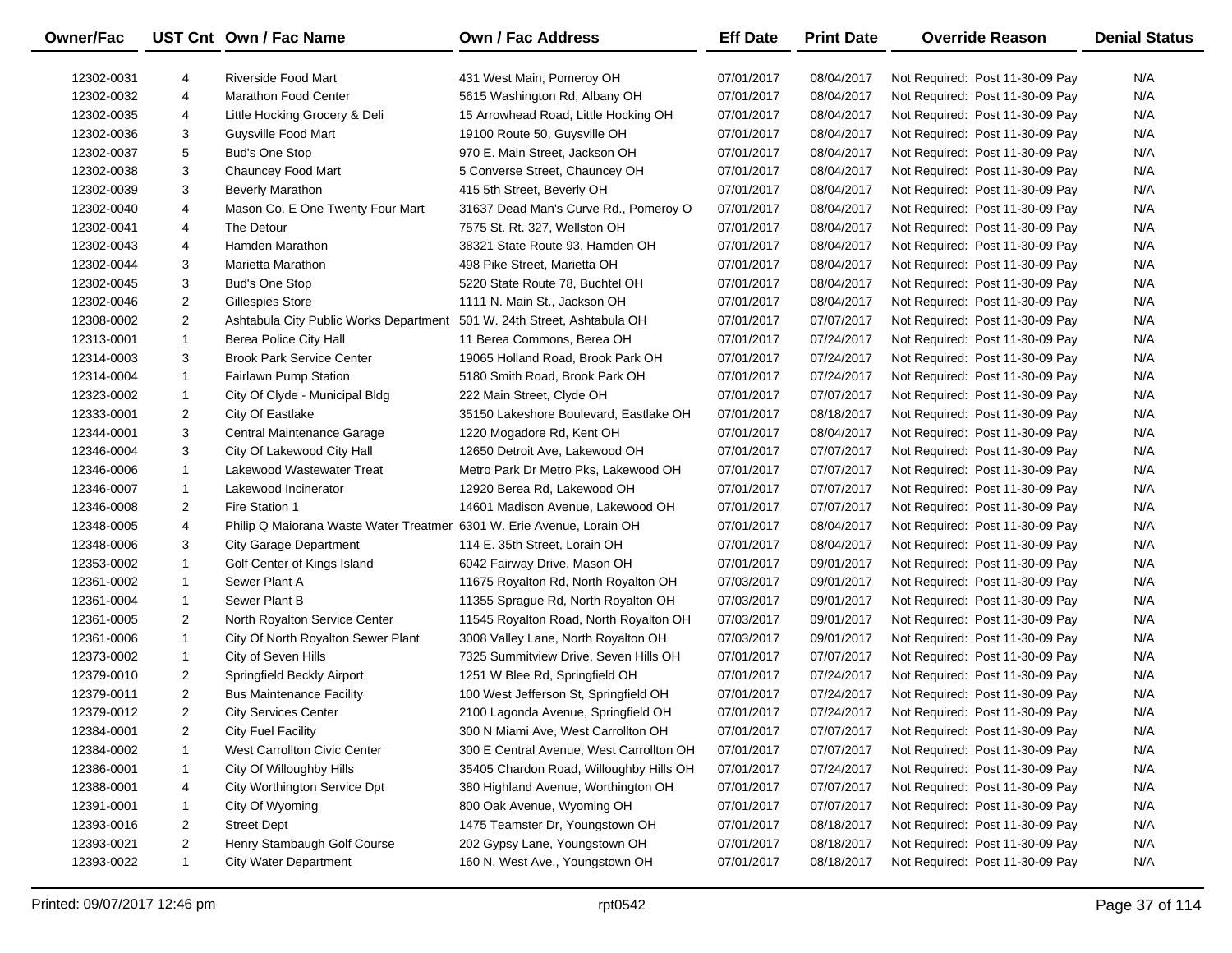| <b>Owner/Fac</b> |                | UST Cnt Own / Fac Name                 | <b>Own / Fac Address</b>                    | <b>Eff Date</b> | <b>Print Date</b> | <b>Override Reason</b>          | <b>Denial Status</b> |
|------------------|----------------|----------------------------------------|---------------------------------------------|-----------------|-------------------|---------------------------------|----------------------|
| 12394-0001       | 4              | <b>Bubba's Corner</b>                  | 11500 US Route 62, Orient OH                | 07/01/2017      | 08/18/2017        | Not Required: Post 11-30-09 Pay | N/A                  |
| 12409-0001       | $\mathbf{1}$   | Clean Harbors Of Env Serv Inc          | 2900 Rockefeller Ave, Cleveland OH          | 07/01/2017      | 08/18/2017        | Not Required: Post 11-30-09 Pay | N/A                  |
| 12415-0005       | $\mathbf{1}$   | <b>Garfield Park Reservation</b>       | 11410 Broadway Ave, Garfield Heights OH     | 07/01/2017      | 08/04/2017        | Not Required: Post 11-30-09 Pay | N/A                  |
| 12415-0010       | $\overline{2}$ | Scenic Park Marina                     | 1500 Scenic Park Dr, Rocky River OH         | 07/01/2017      | 08/04/2017        | Not Required: Post 11-30-09 Pay | N/A                  |
| 12415-0014       | $\mathbf{1}$   | Sleepy Hollow Golf Course              | 9445 Brecksville Road, Brecksville OH       | 07/01/2017      | 08/04/2017        | Not Required: Post 11-30-09 Pay | N/A                  |
| 12415-0016       | $\mathbf{1}$   | Cleveland Metropark Zoo                | 4001 Fulton Parkway, Cleveland OH           | 07/01/2017      | 08/04/2017        | Not Required: Post 11-30-09 Pay | N/A                  |
| 12415-0017       | $\mathbf{1}$   | Seneca Golf Course                     | 1901 East Edgerton Road, Broadview Hei      | 07/01/2017      | 08/04/2017        | Not Required: Post 11-30-09 Pay | N/A                  |
| 12415-0018       | $\overline{2}$ | Cleveland Wildwood Marina              | 16800 Neff Road, Cleveland OH               | 07/01/2017      | 08/04/2017        | Not Required: Post 11-30-09 Pay | N/A                  |
| 12415-0019       | $\overline{2}$ | Cleveland E 55th St Marina             | 5555 N. Marginal Road, Cleveland OH         | 07/01/2017      | 08/04/2017        | Not Required: Post 11-30-09 Pay | N/A                  |
| 12415-0020       | 3              | Cleveland Edgewater Marina             | 6500 Memorial Shoreway W., Cleveland O      | 07/01/2017      | 08/04/2017        | Not Required: Post 11-30-09 Pay | N/A                  |
| 12435-0001       | $\overline{2}$ | Col Buick Olds Cadillac Inc            | 21 E Railroad St, Columbiana OH             | 07/01/2017      | 08/04/2017        | Not Required: Post 11-30-09 Pay | N/A                  |
| 12448-0002       | $\mathbf{1}$   | <b>Montpelier Hospital</b>             | 909 E. Snyder Avenue, Montpelier OH         | 07/01/2017      | 07/24/2017        | Not Required: Post 11-30-09 Pay | N/A                  |
| 12472-0001       | $\mathbf{1}$   | Corrections Center Of NW Ohio          | 03151 Rd 2425 Rt1 Box 100 A, Stryker OH     | 07/01/2017      | 07/07/2017        | Not Required: Post 11-30-09 Pay | N/A                  |
| 12478-0002       | 4              | Country Fair Store 67                  | 1143 Canfield-Niles Rd, Austintown OH       | 07/01/2017      | 07/24/2017        | Not Required: Post 11-30-09 Pay | N/A                  |
| 12478-0006       | 3              | Country Fair Store 85                  | 3342 Mahoning Ave, Warren OH                | 07/01/2017      | 07/24/2017        | Not Required: Post 11-30-09 Pay | N/A                  |
| 12478-0007       | 3              | Country Fair Store 94                  | 7565 South Ave, Boardman OH                 | 07/01/2017      | 07/24/2017        | Not Required: Post 11-30-09 Pay | N/A                  |
| 12478-0008       | 3              | Country Fair Store 60                  | 800 Youngstown Warren Rd, Niles OH          | 07/01/2017      | 07/24/2017        | Not Required: Post 11-30-09 Pay | N/A                  |
| 12478-0009       | 4              | Country Fair 74                        | 1841 Niles-Cortland Rd, Warren OH           | 07/01/2017      | 07/24/2017        | Not Required: Post 11-30-09 Pay | N/A                  |
| 12496-0002       | $\mathbf{1}$   | Crestwood Schools Bus Garag            | 10921 Main St, Mantua OH                    | 07/01/2017      | 07/07/2017        | Not Required: Post 11-30-09 Pay | N/A                  |
| 12536-0001       | 5              | Dave Gill Pontiac GMC                  | 4700 E. Broad Street, Columbus OH           | 07/01/2017      | 09/01/2017        | Not Required: Post 11-30-09 Pay | N/A                  |
| 12540-0001       | 5              | 444 Properties LTD                     | 3830 St Rt 444, Fairborn OH                 | 07/01/2017      | 08/04/2017        | Not Required: Post 11-30-09 Pay | N/A                  |
| 12544-0001       | 4              | Main & High Shortstop                  | 81 Main St, Frankfort OH                    | 07/01/2017      | 07/07/2017        | Not Required: Post 11-30-09 Pay | N/A                  |
| 12582-0001       | 3              | <b>Felicity Pay Less</b>               | 617 Market Street, Felicity OH              | 07/01/2017      | 07/07/2017        | Not Required: Post 11-30-09 Pay | N/A                  |
| 12630-0001       | $\mathbf{1}$   | Dunn Chevrolet Olds Inc.               | 3000 Dustin Road, Oregon OH                 | 07/01/2017      | 09/01/2017        | Not Required: Post 11-30-09 Pay | N/A                  |
| 12708-0001       | 3              | <b>Fairfield County Airport</b>        | 3430 Old Columbus Road NW, Carroll OH       | 07/01/2017      | 08/18/2017        | Not Required: Post 11-30-09 Pay | N/A                  |
| 12709-0001       | $\mathbf{1}$   | Fairfield County Board Of DD           | 795 College Ave., Lancaster OH              | 07/01/2017      | 07/07/2017        | Not Required: Post 11-30-09 Pay | N/A                  |
| 12757-0001       | 5              | Frank Sunoco Food Mart                 | 5391 State Road, Parma OH                   | 07/03/2017      | 09/01/2017        | Not Required: Post 11-30-09 Pay | N/A                  |
| 12764-0001       | $\overline{a}$ | Dimaiolo's Marathon                    | 1236 Salt Spring Rd, Youngstown OH          | 07/01/2017      | 08/04/2017        | Not Required: Post 11-30-09 Pay | N/A                  |
| 12767-0001       | $\overline{7}$ | Frank M Powell Inc                     | 54631 National Rd, Bridgeport OH            | 07/01/2017      | 07/07/2017        | Not Required: Post 11-30-09 Pay | N/A                  |
| 12767-0003       | 3              | <b>Bridgeport Marathon Service</b>     | 350 Main Street, Bridgeport OH              | 07/01/2017      | 07/07/2017        | Not Required: Post 11-30-09 Pay | N/A                  |
| 12767-0004       | $\overline{2}$ | Hilltop Marathon & Car Wash            | 52615 National Road E., Saint Clairsville O | 07/01/2017      | 07/07/2017        | Not Required: Post 11-30-09 Pay | N/A                  |
| 12773-0003       | $\overline{a}$ | <b>West Central School</b>             | 1481 W. Town Street, Columbus OH            | 07/01/2017      | 08/04/2017        | Not Required: Post 11-30-09 Pay | N/A                  |
| 12773-0006       | $\overline{2}$ | Franklin County Board of Developmental | 2879 Johnstown Road, Columbus OH            | 07/01/2017      | 08/04/2017        | Not Required: Post 11-30-09 Pay | N/A                  |
| 12778-0001       | 3              | <b>Frantom Sunoco Service</b>          | 2006 W Michigan, Sidney OH                  | 07/01/2017      | 08/18/2017        | Not Required: Post 11-30-09 Pay | N/A                  |
| 12782-0001       | 5              | Fred M Miller                          | 1552 State Route 139, Portsmouth OH         | 07/01/2017      | 09/01/2017        | Not Required: Post 11-30-09 Pay | N/A                  |
| 12791-0001       | 1              | Friendship Vill Of Dublin              | 6000 Riverside Dr, Dublin OH                | 07/01/2017      | 07/07/2017        | Not Required: Post 11-30-09 Pay | N/A                  |
| 12822-0001       | $\mathbf{1}$   | Rustic Haven Campground                | 00935 Kohen Rd., St Marys OH                | 07/01/2017      | 07/07/2017        | Not Required: Post 11-30-09 Pay | N/A                  |
| 12838-0001       | 3              | Gemco Aviation Serv Inc                | 10800 Sharrott Rd, North Lima OH            | 07/01/2017      | 08/18/2017        | Not Required: Post 11-30-09 Pay | N/A                  |
| 12877-0001       | 3              | Or's Sunoco                            | 118 N Findlay St, Haskins OH                | 07/01/2017      | 08/04/2017        | Not Required: Post 11-30-09 Pay | N/A                  |
| 12880-0001       | 4              | Glockner Oil Co., Inc.                 | 4407 US Highway 23, Piketon OH              | 07/01/2017      | 08/04/2017        | Not Required: Post 11-30-09 Pay | N/A                  |
| 12892-0001       | $\mathbf{1}$   | Green Local School District            | 1888 Greensburg Road, Green OH              | 07/01/2017      | 08/18/2017        | Not Required: Post 11-30-09 Pay | N/A                  |
| 12962-0001       | 4              | Heffelfinger Marathon                  | 236 N. Union Street, Loudonville OH         | 07/01/2017      | 08/18/2017        | Not Required: Post 11-30-09 Pay | N/A                  |
| 12979-0001       | $\mathbf{1}$   | Hillsboro Transportation Co.           | 2889 E. Cresentville Road, Cincinnati OH    | 07/01/2017      | 07/07/2017        | Not Required: Post 11-30-09 Pay | N/A                  |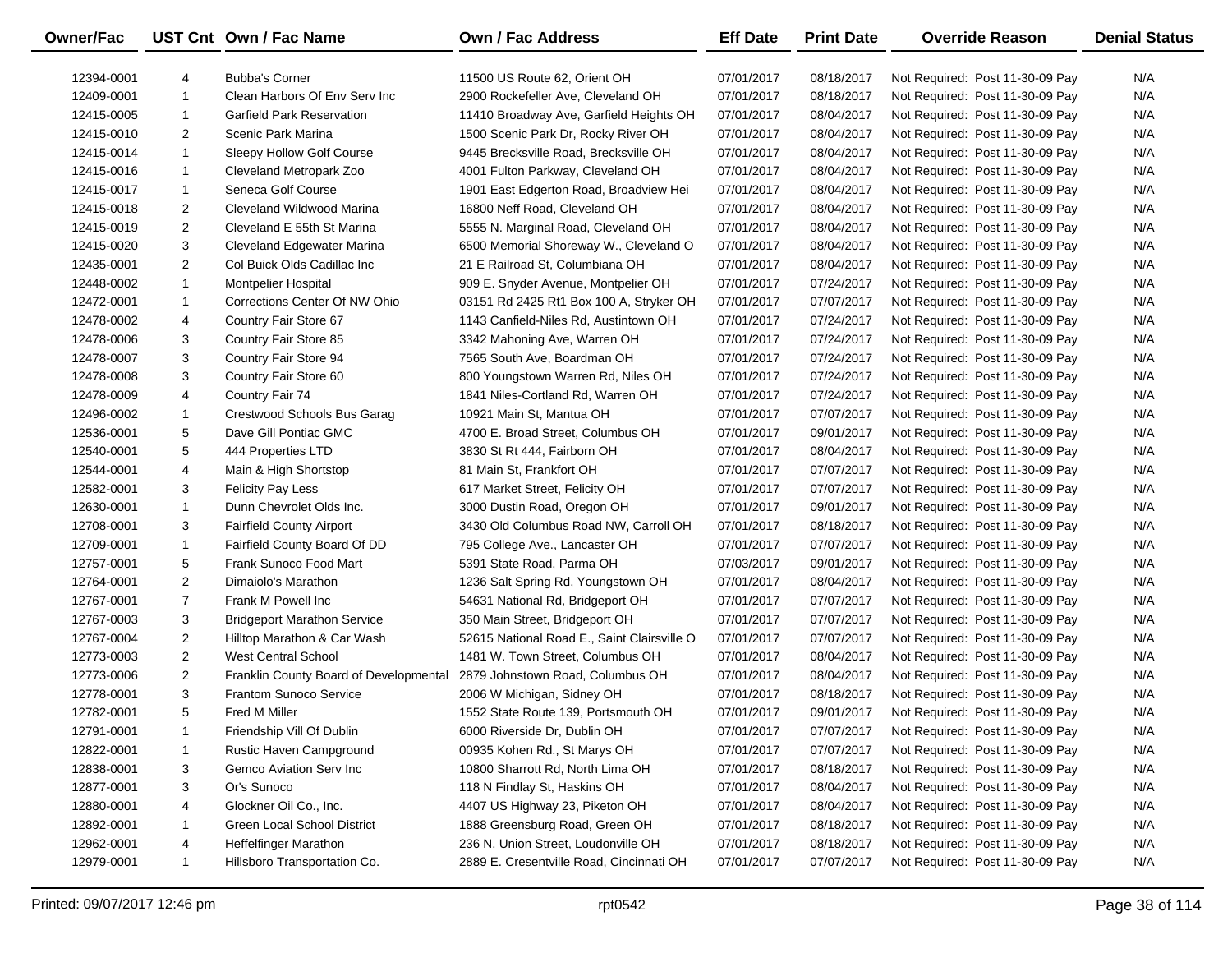| Owner/Fac  |                | UST Cnt Own / Fac Name                  | <b>Own / Fac Address</b>                   | <b>Eff Date</b> | <b>Print Date</b> | <b>Override Reason</b>          | <b>Denial Status</b> |
|------------|----------------|-----------------------------------------|--------------------------------------------|-----------------|-------------------|---------------------------------|----------------------|
| 13021-0001 | 2              | Huntington Operation Center             | 2361 Morse Rd, Columbus OH                 | 07/01/2017      | 07/24/2017        | Not Required: Post 11-30-09 Pay | N/A                  |
| 13021-0002 | $\overline{2}$ | <b>Huntington Business Service</b>      | 7 Easton Oval, Columbus OH                 | 07/01/2017      | 07/24/2017        | Not Required: Post 11-30-09 Pay | N/A                  |
| 13021-0003 | $\mathbf{1}$   | Huntington Mortgage Operations          | 7575 Huntington Park Dr., Columbus OH      | 07/01/2017      | 07/24/2017        | Not Required: Post 11-30-09 Pay | N/A                  |
| 13027-0001 | 1              | <b>Brubakers Ashland</b>                | 53261 Steinersville Road, Powhatan Point ( | 07/01/2017      | 08/04/2017        | Not Required: Post 11-30-09 Pay | N/A                  |
| 13078-0001 | 4              | Tom's Sunoco                            | 602 E Main St, Lancaster OH                | 07/01/2017      | 09/01/2017        | Not Required: Post 11-30-09 Pay | N/A                  |
| 13085-0001 | $\overline{2}$ | Ross' Service Station                   | 101 Main Street, Grover Hill OH            | 07/01/2017      | 08/18/2017        | Not Required: Post 11-30-09 Pay | N/A                  |
| 13116-0001 | $\mathbf{1}$   | Joe Kidd Dodge Inc                      | 1065 Ohio Pike, Cincinnati OH              | 07/01/2017      | 08/04/2017        | Not Required: Post 11-30-09 Pay | N/A                  |
| 13142-0001 | $\mathbf{1}$   | M C Tank Transport                      | 8555 N. Gilmore Road, Fairfield OH         | 07/01/2017      | 08/04/2017        | Not Required: Post 11-30-09 Pay | N/A                  |
| 13162-0001 | 4              | <b>Corner Market</b>                    | 3761 US Rt 42 South, Delaware OH           | 07/01/2017      | 07/07/2017        | Not Required: Post 11-30-09 Pay | N/A                  |
| 13166-0002 | $\mathbf{1}$   | Floro's Marina                          | 6627 N Thompson Rd, Oak Harbor OH          | 07/01/2017      | 08/04/2017        | Not Required: Post 11-30-09 Pay | N/A                  |
| 13171-0001 | $\mathbf{1}$   | <b>Kettering Tower</b>                  | 40 N. Main Street, Dayton OH               | 07/01/2017      | 08/04/2017        | Not Required: Post 11-30-09 Pay | N/A                  |
| 13192-0001 | 4              | Springfield Shell                       | 1543 Moorefield Rd, Springfield OH         | 07/01/2017      | 09/01/2017        | Not Required: Post 11-30-09 Pay | N/A                  |
| 13193-0001 | $\overline{2}$ | Glenn's Market                          | 6085 Fallsburg Rd NE, Newark OH            | 07/03/2017      | 09/01/2017        | Not Required: Post 11-30-09 Pay | N/A                  |
| 13196-0001 | 6              | Jump N Jims                             | 1255 S. Main Street, Kenton OH             | 07/01/2017      | 07/07/2017        | Not Required: Post 11-30-09 Pay | N/A                  |
| 13206-0001 | $\mathbf{1}$   | Lake Lorelei Property Owners Associatio | 49 Keil Drive, Fayetteville OH             | 07/01/2017      | 09/01/2017        | Not Required: Post 11-30-09 Pay | N/A                  |
| 13208-0001 | $\mathbf{1}$   | Lakewood Country Club Co                | 2613 Bradley Rd, Westlake OH               | 07/01/2017      | 07/07/2017        | Not Required: Post 11-30-09 Pay | N/A                  |
| 13282-0003 | 3              | Lube Stop                               | 5010 Mahoning Avenue, Youngstown OH        | 07/03/2017      | 09/01/2017        | Not Required: Post 11-30-09 Pay | N/A                  |
| 13284-0001 | $\mathbf{1}$   | Lucas Local Schools                     | 84 Lucas North Road, Lucas OH              | 07/01/2017      | 07/24/2017        | Not Required: Post 11-30-09 Pay | N/A                  |
| 13338-0001 | $\mathbf{1}$   | Mark Schaffer Excavating & Trucking, I  | 1623 Old State Road, Norwalk OH            | 07/01/2017      | 08/18/2017        | Not Required: Post 11-30-09 Pay | N/A                  |
| 13345-0001 | 3              | B & J Carryout                          | 38710 State Route 7, Newport OH            | 07/01/2017      | 07/07/2017        | Not Required: Post 11-30-09 Pay | N/A                  |
| 13369-0001 | $\overline{2}$ | Cincinnati West Airport                 | 10004 West Rd, Harrison OH                 | 07/01/2017      | 08/18/2017        | Not Required: Post 11-30-09 Pay | N/A                  |
| 13394-0008 | $\overline{7}$ | Cw Service-Bulk Plant                   | 5215 St Rt 118, Coldwater OH               | 07/01/2017      | 09/01/2017        | Not Required: Post 11-30-09 Pay | N/A                  |
| 13429-0002 | $\mathbf{1}$   | <b>Atrium Medical Center</b>            | 1 Medical Center Drive, Franklin OH        | 07/01/2017      | 08/18/2017        | Not Required: Post 11-30-09 Pay | N/A                  |
| 13434-0001 | $\overline{2}$ | <b>East Richland Mkt</b>                | 46030 National Rd West, St Clairsville OH  | 07/01/2017      | 07/07/2017        | Not Required: Post 11-30-09 Pay | N/A                  |
| 13436-0001 | $\overline{2}$ | Higgins Gulf                            | 51090 Or & W Street-Key, Bellaire OH       | 07/01/2017      | 09/01/2017        | Not Required: Post 11-30-09 Pay | N/A                  |
| 13542-0003 | $\mathbf{1}$   | Northwest Transportation Department     | 3113 Springdale Road, Cincinnati OH        | 07/01/2017      | 07/07/2017        | Not Required: Post 11-30-09 Pay | N/A                  |
| 13553-0001 | 3              | Oakland Grocery                         | 9101 Chilli Lane Road SW, Amanda OH        | 07/01/2017      | 09/01/2017        | Not Required: Post 11-30-09 Pay | N/A                  |
| 13609-0001 | $\mathbf{1}$   | Otis Wright & Sons, Inc.                | 707 E. Wayne Street, Lima OH               | 07/01/2017      | 07/07/2017        | Not Required: Post 11-30-09 Pay | N/A                  |
| 13628-0001 | 3              | Pat's Auto Service                      | 19415 Detroit Rd, Rocky River OH           | 07/03/2017      | 09/01/2017        | Not Required: Post 11-30-09 Pay | N/A                  |
| 13643-0003 | $\mathbf{1}$   | PC Campana Inc                          | 1374 E 28th St, Lorain OH                  | 07/01/2017      | 07/24/2017        | Not Required: Post 11-30-09 Pay | N/A                  |
| 13646-0001 | 3              | Steve's Bp                              | 110 S Bierley Ave, Pemberville OH          | 07/01/2017      | 07/07/2017        | Not Required: Post 11-30-09 Pay | N/A                  |
| 13657-0001 | $\mathbf{1}$   | Perry Twp                               | 7125 Sawmill Rd, Dublin OH                 | 07/01/2017      | 07/07/2017        | Not Required: Post 11-30-09 Pay | N/A                  |
| 13705-0006 | 3              | Procter & Gamble Hangar #51             | 700 Wilmer Avenue, Cincinnati OH           | 07/01/2017      | 08/04/2017        | Not Required: Post 11-30-09 Pay | N/A                  |
| 13712-0002 | $\overline{2}$ | <b>Putnam County Airport</b>            | 10218 Road 5-H, Ottawa OH                  | 07/01/2017      | 07/24/2017        | Not Required: Post 11-30-09 Pay | N/A                  |
| 13729-0002 | 6              | Dogwood Crossing Travel Center          | 4400 Coonpath Road, Carroll OH             | 07/01/2017      | 08/18/2017        | Not Required: Post 11-30-09 Pay | N/A                  |
| 13729-0003 | 4              | Dogwood Crossing Too                    | 25381 Clear Creek Road, Rockbridge OH      | 07/01/2017      | 08/18/2017        | Not Required: Post 11-30-09 Pay | N/A                  |
| 13762-0001 | 2              | Reitter Stucco, inc                     | 1100 King Ave, Columbus OH                 | 07/01/2017      | 07/07/2017        | Not Required: Post 11-30-09 Pay | N/A                  |
| 13774-0001 | 2              | Mikes Tire Shop                         | 428 Cumberland Street, Caldwell OH         | 07/01/2017      | 08/18/2017        | Not Required: Post 11-30-09 Pay | N/A                  |
| 13815-0001 | $\mathbf{1}$   | Mount Orab 1st Stop #04                 | 101 S. High Street, Mount Orab OH          | 07/01/2017      | 07/07/2017        | Not Required: Post 11-30-09 Pay | N/A                  |
| 13815-0002 | 2              | Georgetown 1st Stop                     | 516 E. State Street, Georgetown OH         | 07/01/2017      | 07/07/2017        | Not Required: Post 11-30-09 Pay | N/A                  |
| 13815-0003 | 2              | Ripley 1st Stop                         | 911 S. Second Street, Ripley OH            | 07/01/2017      | 07/07/2017        | Not Required: Post 11-30-09 Pay | N/A                  |
| 13815-0004 | 3              | Manchester 1st Stop                     | 608 W. Second Street, Manchester OH        | 07/01/2017      | 07/07/2017        | Not Required: Post 11-30-09 Pay | N/A                  |
| 13815-0005 | 5              | West Union1st Stop                      | 11776 State Route 41, West Union OH        | 07/01/2017      | 07/07/2017        | Not Required: Post 11-30-09 Pay | N/A                  |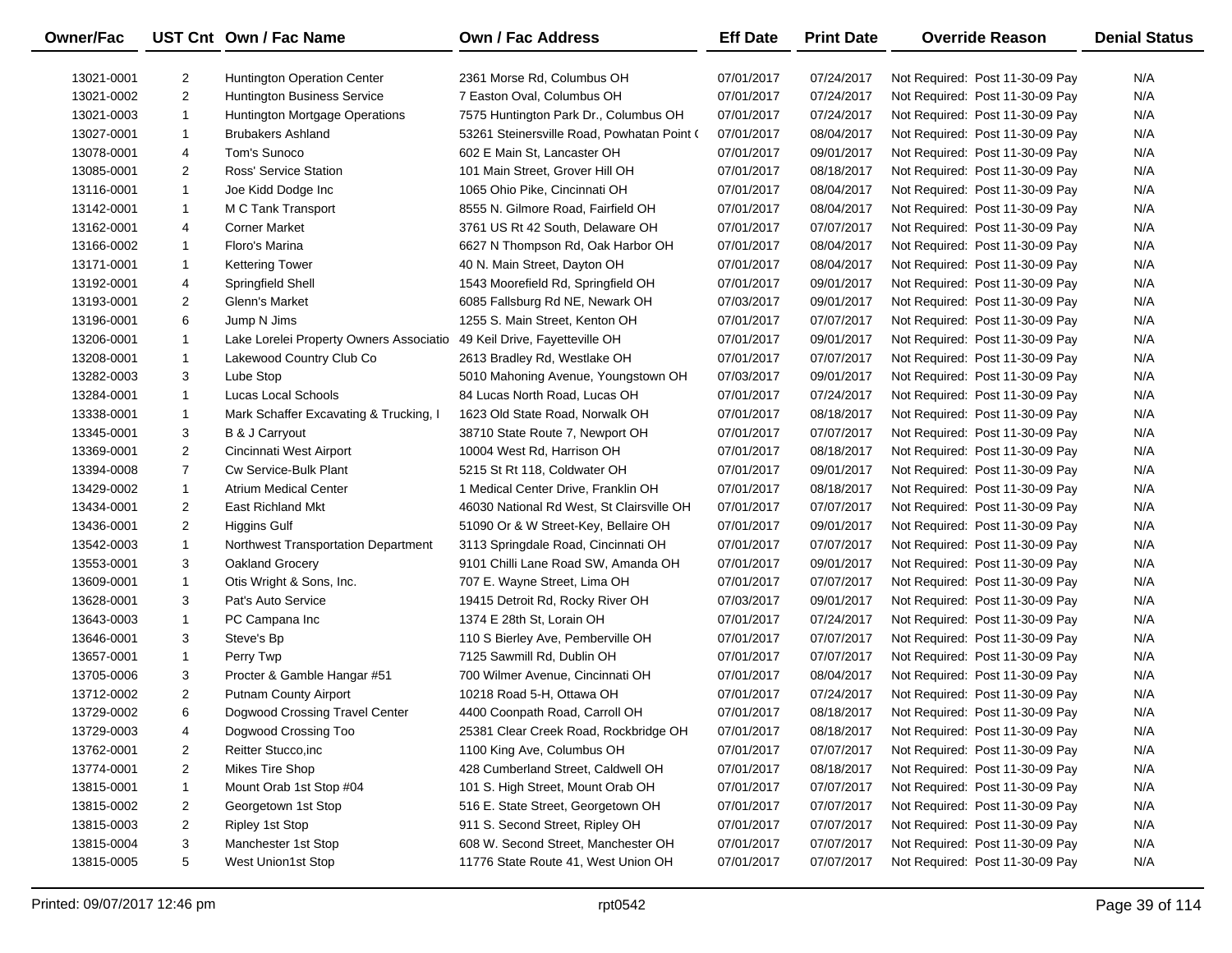| <b>Owner/Fac</b> |                | UST Cnt Own / Fac Name         | <b>Own / Fac Address</b>                  | <b>Eff Date</b> | <b>Print Date</b> | <b>Override Reason</b>          | <b>Denial Status</b> |
|------------------|----------------|--------------------------------|-------------------------------------------|-----------------|-------------------|---------------------------------|----------------------|
| 13815-0007       | 4              | Fayetteville 1st Stop          | 51 S. Apple Street, Fayetteville OH       | 07/01/2017      | 07/07/2017        | Not Required: Post 11-30-09 Pay | N/A                  |
| 13815-0008       | 3              | Macon 1st Stop                 | 12031 US Route 62, Macon OH               | 07/01/2017      | 07/07/2017        | Not Required: Post 11-30-09 Pay | N/A                  |
| 13815-0009       | 2              | MT. Orab 1st Stop #28          | 100 N. Point Drive, Mount Orab OH         | 07/01/2017      | 07/07/2017        | Not Required: Post 11-30-09 Pay | N/A                  |
| 13815-0014       | 2              | Seaman 1st Stop #41            | 17106 State Route 247, Seaman OH          | 07/01/2017      | 07/07/2017        | Not Required: Post 11-30-09 Pay | N/A                  |
| 13815-0015       | 2              | Sardinia 1st Stop              | 7112 Bachman Road, Sardinia OH            | 07/01/2017      | 07/07/2017        | Not Required: Post 11-30-09 Pay | N/A                  |
| 13815-0026       | 3              | Hillsboro 1st Stop             | 959 W. Main Street, Hillsboro OH          | 07/01/2017      | 07/07/2017        | Not Required: Post 11-30-09 Pay | N/A                  |
| 13815-0027       | 3              | New Vienna 1st Stop            | 101 N. South Street, New Vienna OH        | 07/01/2017      | 07/07/2017        | Not Required: Post 11-30-09 Pay | N/A                  |
| 13815-0030       | 4              | Peebles 1st Stop #72           | 25191 State Route 41, Peebles OH          | 07/01/2017      | 07/07/2017        | Not Required: Post 11-30-09 Pay | N/A                  |
| 13815-0031       | 2              | West Union BP                  | 11107 State Route 41, West Union OH       | 07/01/2017      | 07/07/2017        | Not Required: Post 11-30-09 Pay | N/A                  |
| 13815-0035       | 3              | Bainbridge 1st Stop            | 432 E. Main Street, Bainbridge OH         | 07/01/2017      | 07/07/2017        | Not Required: Post 11-30-09 Pay | N/A                  |
| 13815-0036       | 3              | Leesburg 1st Stop              | 308 W. Main Street, Leesburg OH           | 07/01/2017      | 07/07/2017        | Not Required: Post 11-30-09 Pay | N/A                  |
| 13815-0037       | 3              | Midland 1st Stop               | 128 Cuba Avenue, Midland OH               | 07/01/2017      | 07/07/2017        | Not Required: Post 11-30-09 Pay | N/A                  |
| 13815-0038       | 3              | Lynchburg 1st Stop             | 355 W. Main Street, Lynchburg OH          | 07/01/2017      | 07/07/2017        | Not Required: Post 11-30-09 Pay | N/A                  |
| 13815-0039       | 4              | Russellville 1st Stop          | 102 Columbus Street, Russellville OH      | 07/01/2017      | 07/07/2017        | Not Required: Post 11-30-09 Pay | N/A                  |
| 13815-0040       | $\mathbf 1$    | Peebles 1st Stop #85           | 156 N. Main Street, Peebles OH            | 07/01/2017      | 07/07/2017        | Not Required: Post 11-30-09 Pay | N/A                  |
| 13815-0041       | 3              | <b>Wellston 1st Stop</b>       | 2256 Honey Suckle Lane, Wellston OH       | 07/01/2017      | 07/07/2017        | Not Required: Post 11-30-09 Pay | N/A                  |
| 13815-0042       | 2              | Sciotoville 1st Stop           | 500 Harding Avenue, Sciotoville OH        | 07/01/2017      | 07/07/2017        | Not Required: Post 11-30-09 Pay | N/A                  |
| 13815-0043       | 3              | Londonderry 1st Stop           | 35414 US Route 50, Londonberry OH         | 07/01/2017      | 07/07/2017        | Not Required: Post 11-30-09 Pay | N/A                  |
| 13815-0044       | 4              | Allensburg 1st Stop            | 2805 US 50 West, Hillsboro OH             | 07/01/2017      | 07/07/2017        | Not Required: Post 11-30-09 Pay | N/A                  |
| 13815-0045       | 2              | 1st Stop, Inc. #93             | 6710 State Route 104, Piketon OH          | 07/01/2017      | 07/07/2017        | Not Required: Post 11-30-09 Pay | N/A                  |
| 13815-0047       | $\overline{2}$ | 1st Stop, Inc. Lynx            | 16782 State Route 125, West Union OH      | 07/01/2017      | 07/07/2017        | Not Required: Post 11-30-09 Pay | N/A                  |
| 13815-0048       | $\overline{2}$ | 1st Stop, Inc. #99             | 5470 State Route 335, Beaver OH           | 07/01/2017      | 07/07/2017        | Not Required: Post 11-30-09 Pay | N/A                  |
| 13815-0049       | 2              | 1st Stop, Inc. #70             | 5 E. Main Street, Mowyrstown OH           | 07/01/2017      | 07/07/2017        | Not Required: Post 11-30-09 Pay | N/A                  |
| 13815-0051       | $\mathbf{1}$   | 1st Stop Hamersville #52       | 805 E. Main Street, Hamersville OH        | 07/01/2017      | 07/07/2017        | Not Required: Post 11-30-09 Pay | N/A                  |
| 13815-0052       | 2              | 1st Stop, Inc. #53             | 1554 Main Street, Rarden OH               | 07/01/2017      | 07/07/2017        | Not Required: Post 11-30-09 Pay | N/A                  |
| 13815-0053       | 4              | 1st Stop, Inc. #55             | 39 Lucasville Minford Road, Lucasville OH | 07/01/2017      | 07/07/2017        | Not Required: Post 11-30-09 Pay | N/A                  |
| 13815-0054       | $\overline{2}$ | 1st Stop, Inc. #56             | 1783 US Route 52, Moscow OH               | 07/01/2017      | 07/07/2017        | Not Required: Post 11-30-09 Pay | N/A                  |
| 13815-0055       | $\overline{2}$ | 1st Stop Sinking Spring        | 12 N. Main Street, Sinking Spring OH      | 07/01/2017      | 07/07/2017        | Not Required: Post 11-30-09 Pay | N/A                  |
| 13815-0056       | $\overline{2}$ | 1st Stop Winchester            | 18811 State Route 136, Winchester OH      | 07/01/2017      | 07/07/2017        | Not Required: Post 11-30-09 Pay | N/A                  |
| 13815-0057       | $\overline{2}$ | Latham 1st Stop                | 8313 State Route 124, Latham OH           | 07/01/2017      | 07/07/2017        | Not Required: Post 11-30-09 Pay | N/A                  |
| 13815-0058       | $\overline{2}$ | Rainsboro 1st Stop             | 12898 US Route 50, Rainsboro OH           | 07/01/2017      | 07/07/2017        | Not Required: Post 11-30-09 Pay | N/A                  |
| 13815-0059       | 2              | 1st Stop Aberdeen #54          | 767 US 52, Aberdeen OH                    | 07/01/2017      | 07/07/2017        | Not Required: Post 11-30-09 Pay | N/A                  |
| 13815-0060       | $\overline{2}$ | 1st Stop Pandhandle #51        | 4920 State Route 125, West Union OH       | 07/01/2017      | 07/07/2017        | Not Required: Post 11-30-09 Pay | N/A                  |
| 13818-0001       | 3              | Mooneys Gulf Serv              | 27000 Chagrin Boulevard, Orange Village C | 07/01/2017      | 09/01/2017        | Not Required: Post 11-30-09 Pay | N/A                  |
| 13826-0002       | 5              | Gibsonburg Convenience Station | 200 S. Main Street, Gibsonburg OH         | 07/01/2017      | 07/24/2017        | Not Required: Post 11-30-09 Pay | N/A                  |
| 13830-0001       | 1              | Bob's M Trkg Inc               | 8251 Claude Thomas Rd, Franklin OH        | 07/01/2017      | 07/07/2017        | Not Required: Post 11-30-09 Pay | N/A                  |
| 13832-0001       | 3              | <b>Tankers Travel Center</b>   | 7906 Yochum Road, Sardinia OH             | 07/01/2017      | 07/24/2017        | Not Required: Post 11-30-09 Pay | N/A                  |
| 13867-0002       | 2              | Rosiers Deli Mart              | 1428 S State Route 53, Tiffin OH          | 07/01/2017      | 08/04/2017        | Not Required: Post 11-30-09 Pay | N/A                  |
| 13871-0001       | 1              | Roush Honda                    | 104 W. Schrock Road, Westerville OH       | 07/01/2017      | 09/01/2017        | Not Required: Post 11-30-09 Pay | N/A                  |
| 13871-0003       | 1              | Roush Honda                    | 560 Charring Cross Drive, Westerville OH  | 07/01/2017      | 09/01/2017        | Not Required: Post 11-30-09 Pay | N/A                  |
| 13871-0004       | 1              | Roush Honda Inventory Lot      | 875 S. State Street, Westerville OH       | 07/01/2017      | 09/01/2017        | Not Required: Post 11-30-09 Pay | N/A                  |
| 13917-0001       | 2              | Schafer Oil Co Inc             | 9109 St Rt 66, Fort Loramie OH            | 07/01/2017      | 07/24/2017        | Not Required: Post 11-30-09 Pay | N/A                  |
| 13917-0002       | 4              | Schafer Oil Co Inc             | 1533 Riverside Dr, Sidney OH              | 07/01/2017      | 07/24/2017        | Not Required: Post 11-30-09 Pay | N/A                  |
|                  |                |                                |                                           |                 |                   |                                 |                      |

-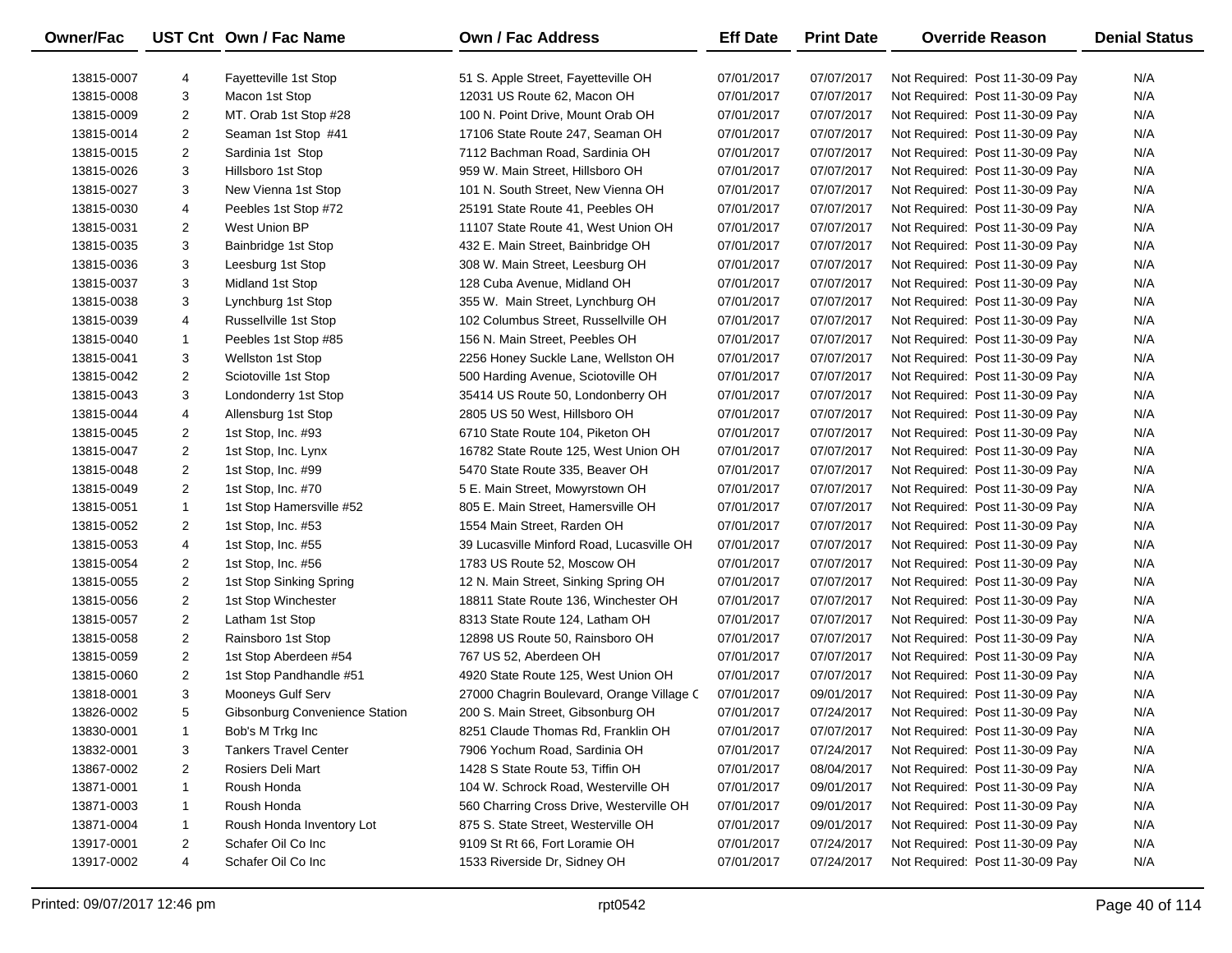| Owner/Fac  |                | UST Cnt Own / Fac Name          | <b>Own / Fac Address</b>                 | <b>Eff Date</b> | <b>Print Date</b> | <b>Override Reason</b>          | <b>Denial Status</b> |
|------------|----------------|---------------------------------|------------------------------------------|-----------------|-------------------|---------------------------------|----------------------|
| 13917-0003 | 3              | Meyers Garage                   | 6377 St Rt 66, Fort Loramie OH           | 07/01/2017      | 07/24/2017        | Not Required: Post 11-30-09 Pay | N/A                  |
| 13917-0005 | $\overline{2}$ | <b>Minster Marathon</b>         | 54 S. Main Street, Minster OH            | 07/01/2017      | 07/24/2017        | Not Required: Post 11-30-09 Pay | N/A                  |
| 13917-0007 | $\overline{2}$ | M & W Development               | 1120 Milligan Court, Sidney OH           | 07/01/2017      | 07/24/2017        | Not Required: Post 11-30-09 Pay | N/A                  |
| 13917-0009 | 4              | Greenville Marathon             | 1201 Russ Rd, Greenville OH              | 07/01/2017      | 07/24/2017        | Not Required: Post 11-30-09 Pay | N/A                  |
| 13917-0010 | 4              | Clayton Sunoco                  | 6529 W. National Road, Brookville OH     | 07/01/2017      | 07/24/2017        | Not Required: Post 11-30-09 Pay | N/A                  |
| 13917-0011 | 3              | Sidney Marathon                 | 2190 Fair Road, Sidney OH                | 07/01/2017      | 07/24/2017        | Not Required: Post 11-30-09 Pay | N/A                  |
| 13917-0012 | 3              | New Lebanon Marathon            | 500 West Main Street, New Lebanon OH     | 07/01/2017      | 07/24/2017        | Not Required: Post 11-30-09 Pay | N/A                  |
| 13917-0013 | 3              | Englewood Marathon              | 311 S Main St, Englewood OH              | 07/01/2017      | 07/24/2017        | Not Required: Post 11-30-09 Pay | N/A                  |
| 13917-0014 | 4              | Marysville Marathon             | 236 N Main St, Marysville OH             | 07/01/2017      | 07/24/2017        | Not Required: Post 11-30-09 Pay | N/A                  |
| 13917-0015 | 3              | New Breman Marathon             | 8 S Washington, New Bremen OH            | 07/01/2017      | 07/24/2017        | Not Required: Post 11-30-09 Pay | N/A                  |
| 13917-0016 | 5              | Piqua Marathon                  | 226 W Water St, Piqua OH                 | 07/01/2017      | 07/24/2017        | Not Required: Post 11-30-09 Pay | N/A                  |
| 13917-0017 | 5              | <b>Troy Marathon</b>            | 801 W Main St, Troy OH                   | 07/01/2017      | 07/24/2017        | Not Required: Post 11-30-09 Pay | N/A                  |
| 13917-0018 | 3              | Schafer Oil Co. Inc.            | 109 Lynn Street, Russia OH               | 07/01/2017      | 07/24/2017        | Not Required: Post 11-30-09 Pay | N/A                  |
| 13917-0019 | 4              | <b>Brooklyn Street Marathon</b> | 525 E North St, Sidney OH                | 07/01/2017      | 07/24/2017        | Not Required: Post 11-30-09 Pay | N/A                  |
| 13917-0020 | 4              | Eagle Acres Marathon            | 410 N. Main Street, Minster OH           | 07/01/2017      | 07/24/2017        | Not Required: Post 11-30-09 Pay | N/A                  |
| 13917-0021 | 3              | Versailles Marathon             | 7 N. 2nd Street, Versailles OH           | 07/01/2017      | 07/24/2017        | Not Required: Post 11-30-09 Pay | N/A                  |
| 13917-0022 | 3              | <b>Coldwater Marathon</b>       | 555 N. Second Street, Coldwater OH       | 07/01/2017      | 07/24/2017        | Not Required: Post 11-30-09 Pay | N/A                  |
| 13953-0001 | 5              | Huels Kamp & Kremer Inc         | 3579 Miamisburg-Cent Rd, W Carrollton O  | 07/01/2017      | 07/07/2017        | Not Required: Post 11-30-09 Pay | N/A                  |
| 13953-0002 | 3              | Englewood Clark                 | 709 South Main St, Englewood OH          | 07/01/2017      | 07/07/2017        | Not Required: Post 11-30-09 Pay | N/A                  |
| 13953-0003 | 3              | Kettering Cruise-Thru           | 1890 E Stroop Rd, Kettering OH           | 07/01/2017      | 07/07/2017        | Not Required: Post 11-30-09 Pay | N/A                  |
| 13953-0004 | 3              | Dixie Drive-Thru                | 4520 S. Dixie Highway, Moraine OH        | 07/01/2017      | 07/07/2017        | Not Required: Post 11-30-09 Pay | N/A                  |
| 13985-0005 | $\overline{2}$ | Spee-D-Foods 21                 | 2337 South Main Street, Akron OH         | 07/01/2017      | 08/18/2017        | Not Required: Post 11-30-09 Pay | N/A                  |
| 13985-0006 | $\overline{2}$ | Spee D Foods 19                 | 561 North Main, Navarre OH               | 07/01/2017      | 08/18/2017        | Not Required: Post 11-30-09 Pay | N/A                  |
| 13985-0007 | $\overline{2}$ | Spee-D-Foods 22                 | 4318 12th St NW, Canton OH               | 07/01/2017      | 08/18/2017        | Not Required: Post 11-30-09 Pay | N/A                  |
| 13985-0008 | $\overline{2}$ | Spee-D-Foods #11                | 4516 Everhard Road NW, Canton OH         | 07/01/2017      | 08/18/2017        | Not Required: Post 11-30-09 Pay | N/A                  |
| 13985-0010 | $\overline{2}$ | Spee-D-Foods #28                | 953 S Main St, N Canton OH               | 07/01/2017      | 08/18/2017        | Not Required: Post 11-30-09 Pay | N/A                  |
| 13985-0011 | 3              | Spee-D-Foods #29                | 5875 Ravenna Ave Acess Rd/SR44, Lousi    | 07/01/2017      | 08/18/2017        | Not Required: Post 11-30-09 Pay | N/A                  |
| 13985-0012 | 3              | Speed-D-Foods #31               | 3002 Market Ave North, Canton OH         | 07/01/2017      | 08/18/2017        | Not Required: Post 11-30-09 Pay | N/A                  |
| 13985-0013 | $\overline{2}$ | Spee-D-Foods #30                | 9831 Cleveland Ave. NW , Greentown OH    | 07/01/2017      | 08/18/2017        | Not Required: Post 11-30-09 Pay | N/A                  |
| 13988-0001 | $\overline{2}$ | Marina International            | 301 Lakeside Avenue, Lorain OH           | 07/01/2017      | 08/18/2017        | Not Required: Post 11-30-09 Pay | N/A                  |
| 14013-0005 | $\overline{2}$ | <b>Stark County Engineer</b>    | 5165 Southway Street SW, Canton OH       | 07/01/2017      | 08/04/2017        | Not Required: Post 11-30-09 Pay | N/A                  |
| 14013-0008 | $\overline{2}$ | Georgetown Outpost              | 12647 Georgetown Road NE, Paris OH       | 07/01/2017      | 08/04/2017        | Not Required: Post 11-30-09 Pay | N/A                  |
| 14013-0009 | $\overline{2}$ | Alabama Outpost                 | 1350 Alabama Avenue SW, Navarre OH       | 07/01/2017      | 08/04/2017        | Not Required: Post 11-30-09 Pay | N/A                  |
| 14017-0002 | $\mathbf{1}$   | State Auto Data Center DC1      | 268 Greif Parkway, Delaware OH           | 07/01/2017      | 07/07/2017        | Not Required: Post 11-30-09 Pay | N/A                  |
| 14029-0002 | 6              | <b>Stevens Aviation</b>         | 10638 Hangar Drive, Vandalia OH          | 07/01/2017      | 07/24/2017        | Not Required: Post 11-30-09 Pay | N/A                  |
| 14101-0006 | 2              | Hertz Rent A Car                | 19025 Maplewood Avenue, Cleveland OH     | 07/01/2017      | 07/07/2017        | Not Required: Post 11-30-09 Pay | N/A                  |
| 14101-0007 | 1              | Dollar/Thrifty Rent A Car       | 19727 Maplewood Ave, Cleveland OH        | 07/01/2017      | 07/07/2017        | Not Required: Post 11-30-09 Pay | N/A                  |
| 14132-0001 | 1              | Standy Emergency Backup Fac     | 11599 East Miami River Rd, Cincinnati OH | 07/01/2017      | 07/07/2017        | Not Required: Post 11-30-09 Pay | N/A                  |
| 14149-0001 | 1              | <b>Bus Garage</b>               | 555 N Hyatt St, Tipp City OH             | 07/01/2017      | 07/07/2017        | Not Required: Post 11-30-09 Pay | N/A                  |
| 14151-0001 | 1              | Toledo/Lucas Convention Br      | 401 Jefferson Avenue, Toledo OH          | 07/03/2017      | 09/01/2017        | Not Required: Post 11-30-09 Pay | N/A                  |
| 14182-0001 | 8              | d/b/a Carnes Sunoco             | 103 Liberty Street, Belle Valley OH      | 07/01/2017      | 08/18/2017        | Not Required: Post 11-30-09 Pay | N/A                  |
| 14208-0001 | $\overline{2}$ | Underground Utilities Inc       | 416 W Monroe St, Monroeville OH          | 07/01/2017      | 07/24/2017        | Not Required: Post 11-30-09 Pay | N/A                  |
| 14218-0003 | 3              | United Dairy Farmers #003       | 7043 Montgomery Road, Cincinnati OH      | 07/01/2017      | 08/18/2017        | Not Required: Post 11-30-09 Pay | N/A                  |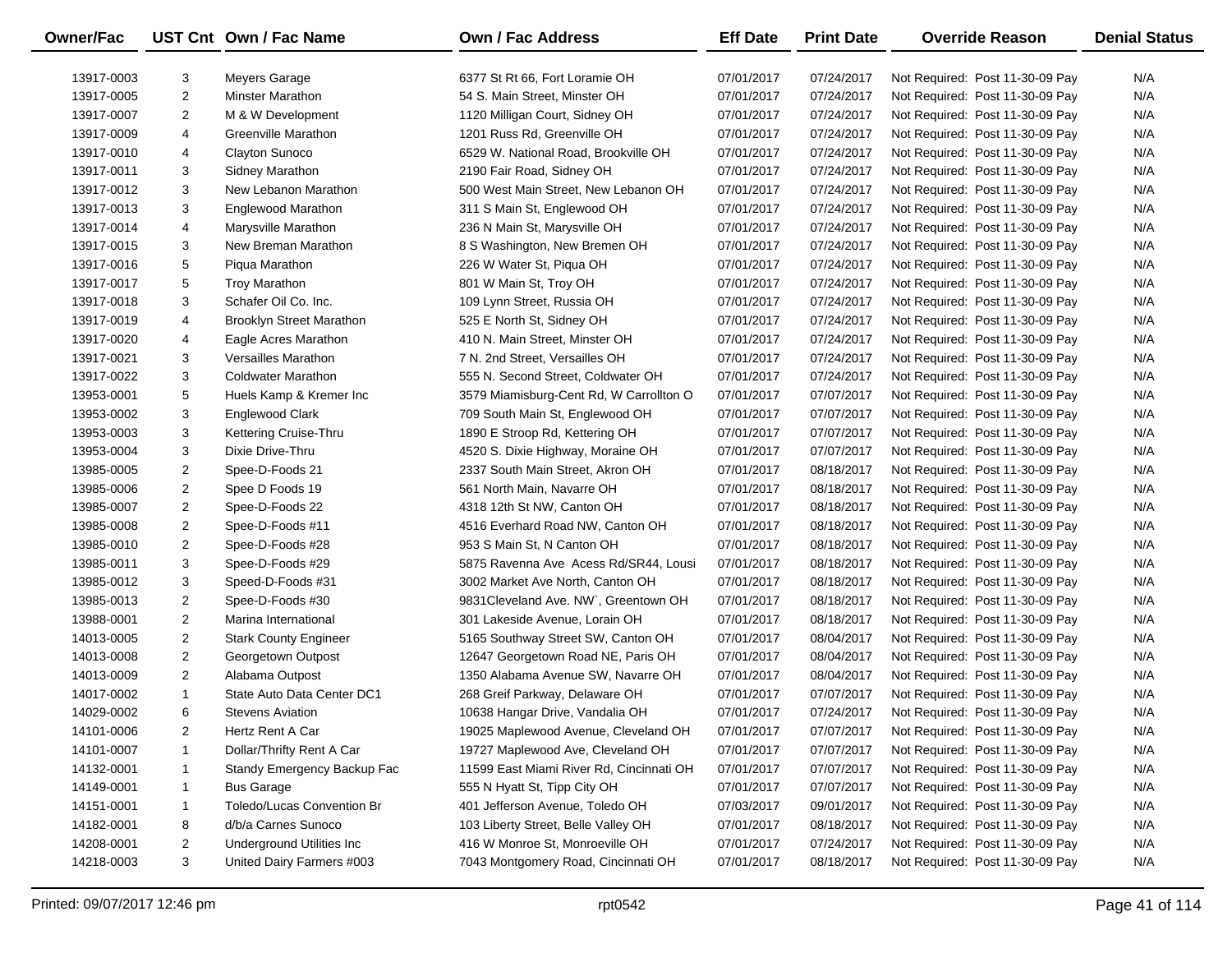| Owner/Fac  |                | UST Cnt Own / Fac Name    | <b>Own / Fac Address</b>                  | <b>Eff Date</b> | <b>Print Date</b> | <b>Override Reason</b>          | <b>Denial Status</b> |
|------------|----------------|---------------------------|-------------------------------------------|-----------------|-------------------|---------------------------------|----------------------|
| 14218-0004 | 3              | United Dairy Farmers #PLT | 3955 Montgomery Road, Cincinnati OH       | 07/01/2017      | 08/18/2017        | Not Required: Post 11-30-09 Pay | N/A                  |
| 14218-0005 | 3              | United Dairy Farmers 005  | 4269 Plainville Road, Cincinnati OH       | 07/01/2017      | 08/18/2017        | Not Required: Post 11-30-09 Pay | N/A                  |
| 14218-0006 | 4              | United Dairy Farmers 006  | 2023 State Route 131, Batavia OH          | 07/01/2017      | 08/18/2017        | Not Required: Post 11-30-09 Pay | N/A                  |
| 14218-0010 | 2              | United Dairy Farmers 010  | 2151 Losantiville Road, Cincinnati OH     | 07/01/2017      | 08/18/2017        | Not Required: Post 11-30-09 Pay | N/A                  |
| 14218-0016 | $\overline{2}$ | United Dairy Farmers 016  | 9759 Montgomery Road, Cincinnati OH       | 07/01/2017      | 08/18/2017        | Not Required: Post 11-30-09 Pay | N/A                  |
| 14218-0020 | $\overline{c}$ | United Dairy Farmers 020  | 702 Main Street, Milford OH               | 07/01/2017      | 08/18/2017        | Not Required: Post 11-30-09 Pay | N/A                  |
| 14218-0022 | 3              | United Dairy Farmers 022  | 5275 Beechmont Avenue, Cincinnati OH      | 07/01/2017      | 08/18/2017        | Not Required: Post 11-30-09 Pay | N/A                  |
| 14218-0025 | $\overline{2}$ | United Dairy Farmers 025  | 3350 Erie Avenue, Cincinnati OH           | 07/01/2017      | 08/18/2017        | Not Required: Post 11-30-09 Pay | N/A                  |
| 14218-0029 | $\overline{2}$ | United Dairy Farmers 029  | 3139 Madison Road, Cincinnati OH          | 07/01/2017      | 08/18/2017        | Not Required: Post 11-30-09 Pay | N/A                  |
| 14218-0030 | 3              | United Dairy Farmers 030  | 11620 Springfield Pike, Cincinnati OH     | 07/01/2017      | 08/18/2017        | Not Required: Post 11-30-09 Pay | N/A                  |
| 14218-0033 | 4              | United Dairy Farmers 033  | 5615 Wolfpen Pleasant Hill, Milford OH    | 07/01/2017      | 08/18/2017        | Not Required: Post 11-30-09 Pay | N/A                  |
| 14218-0036 | 3              | United Dairy Farmers 036  | 9167 Winton Road, Cincinnati OH           | 07/01/2017      | 08/18/2017        | Not Required: Post 11-30-09 Pay | N/A                  |
| 14218-0038 | 3              | United Dairy Farmers 038  | 11 Brookwood Avenue, Hamilton OH          | 07/01/2017      | 08/18/2017        | Not Required: Post 11-30-09 Pay | N/A                  |
| 14218-0048 | $\overline{2}$ | United Dairy Farmers 048  | 320 Loveland-Madeira Road, Loveland OH    | 07/01/2017      | 08/18/2017        | Not Required: Post 11-30-09 Pay | N/A                  |
| 14218-0051 | $\overline{2}$ | United Dairy Farmers 051  | 3190 Woodford Road, Cincinnati OH         | 07/01/2017      | 08/18/2017        | Not Required: Post 11-30-09 Pay | N/A                  |
| 14218-0052 | 3              | United Dairy Farmers 052  | 7545 Bridgetown Road, Cincinnati OH       | 07/01/2017      | 08/18/2017        | Not Required: Post 11-30-09 Pay | N/A                  |
| 14218-0061 | 4              | United Dairy Farmers 061  | 3650 Tylersville Road, Mason OH           | 07/01/2017      | 08/18/2017        | Not Required: Post 11-30-09 Pay | N/A                  |
| 14218-0064 | $\overline{2}$ | United Dairy Farmers 064  | 9476 Kenwood Rd, Cincinnati OH            | 07/01/2017      | 08/18/2017        | Not Required: Post 11-30-09 Pay | N/A                  |
| 14218-0069 | 3              | United Dairy Farmers 069  | 3641 Montgomery Road, Cincinnati OH       | 07/01/2017      | 08/18/2017        | Not Required: Post 11-30-09 Pay | N/A                  |
| 14218-0071 | 3              | United Dairy Farmers 071  | 2059 Dale Road, Cincinnati OH             | 07/01/2017      | 08/18/2017        | Not Required: Post 11-30-09 Pay | N/A                  |
| 14218-0075 | $\overline{2}$ | United Dairy Farmers #075 | 4344 Smith Road, Cincinnati OH            | 07/01/2017      | 08/18/2017        | Not Required: Post 11-30-09 Pay | N/A                  |
| 14218-0076 | 3              | United Dairy Farmers 076  | 10811 Hamilton Avenue, Cincinnati OH      | 07/01/2017      | 08/18/2017        | Not Required: Post 11-30-09 Pay | N/A                  |
| 14218-0077 | 3              | United Dairy Farmers 077  | 2010 8 Mile Road, Cincinnati OH           | 07/01/2017      | 08/18/2017        | Not Required: Post 11-30-09 Pay | N/A                  |
| 14218-0079 | 3              | United Dairy Farmers 079  | 608 S State Avenue, Harrison OH           | 07/01/2017      | 08/18/2017        | Not Required: Post 11-30-09 Pay | N/A                  |
| 14218-0080 | 4              | United Dairy Farmers 080  | 8295 Cincinnati Dayton Road, West Chest ( | 07/01/2017      | 08/18/2017        | Not Required: Post 11-30-09 Pay | N/A                  |
| 14218-0083 | 4              | United Dairy Farmers 083  | 3502 Main And Church Streets, Newtown C   | 07/01/2017      | 08/18/2017        | Not Required: Post 11-30-09 Pay | N/A                  |
| 14218-0086 | 3              | United Dairy Farmers 086  | 4109 North Bend Road, Cincinnati OH       | 07/01/2017      | 08/18/2017        | Not Required: Post 11-30-09 Pay | N/A                  |
| 14218-0087 | 3              | United Dairy Farmers 087  | 3172-74 Linwood, Cincinnati OH            | 07/01/2017      | 08/18/2017        | Not Required: Post 11-30-09 Pay | N/A                  |
| 14218-0092 | 4              | United Dairy Farmers 092  | 2669 W. US 22 3, Maineville OH            | 07/01/2017      | 08/18/2017        | Not Required: Post 11-30-09 Pay | N/A                  |
| 14218-0093 | 3              | United Dairy Farmers 093  | 2203 Queen City Avenue, Cincinnati OH     | 07/01/2017      | 08/18/2017        | Not Required: Post 11-30-09 Pay | N/A                  |
| 14218-0094 | 4              | United Dairy Farmers 094  | 9536 Cincinnati-Columbus Road, Pisgah O   | 07/01/2017      | 08/18/2017        | Not Required: Post 11-30-09 Pay | N/A                  |
| 14218-0095 | $\overline{2}$ | United Dairy Farmers 095  | 233 N High Street, Hillsboro OH           | 07/01/2017      | 08/18/2017        | Not Required: Post 11-30-09 Pay | N/A                  |
| 14218-0096 | $\overline{2}$ | United Dairy Farmers 096  | 10565 Harrison Pike, Harrison OH          | 07/01/2017      | 08/18/2017        | Not Required: Post 11-30-09 Pay | N/A                  |
| 14218-0098 | 3              | United Dairy Farmers 098  | 2913 Boudinot Avenue, Cincinnati OH       | 07/01/2017      | 08/18/2017        | Not Required: Post 11-30-09 Pay | N/A                  |
| 14218-0100 | 2              | United Dairy Farmers #100 | 2607 Victory Parkway, Cincinnati OH       | 07/01/2017      | 08/18/2017        | Not Required: Post 11-30-09 Pay | N/A                  |
| 14218-0101 | 2              | United Dairy Farmers 101  | 6701 Beechmont Avenue, Cincinnati OH      | 07/01/2017      | 08/18/2017        | Not Required: Post 11-30-09 Pay | N/A                  |
| 14218-0102 | 4              | United Dairy Farmers 102  | 1873 Highway 28, Goshen OH                | 07/01/2017      | 08/18/2017        | Not Required: Post 11-30-09 Pay | N/A                  |
| 14218-0106 | 2              | United Dairy Farmers 106  | 101 West High Street, Oxford OH           | 07/01/2017      | 08/18/2017        | Not Required: Post 11-30-09 Pay | N/A                  |
| 14218-0107 | 3              | United Dairy Farmers #107 | 3600 Banning Road, Cincinnati OH          | 07/01/2017      | 08/18/2017        | Not Required: Post 11-30-09 Pay | N/A                  |
| 14218-0108 | 3              | United Dairy Farmers 108  | 395 East Main, Wilmington OH              | 07/01/2017      | 08/18/2017        | Not Required: Post 11-30-09 Pay | N/A                  |
| 14218-0109 | 3              | United Dairy Farmers 109  | 7111 Vine Street, Cincinnati OH           | 07/01/2017      | 08/18/2017        | Not Required: Post 11-30-09 Pay | N/A                  |
| 14218-0111 | 4              | United Dairy Farmers 111  | 11610 Lebanon Road, Cincinnati OH         | 07/01/2017      | 08/18/2017        | Not Required: Post 11-30-09 Pay | N/A                  |
| 14218-0112 | 3              | United Dairy Farmers 112  | 11886 Hamilton Avenue, Cincinnati OH      | 07/01/2017      | 08/18/2017        | Not Required: Post 11-30-09 Pay | N/A                  |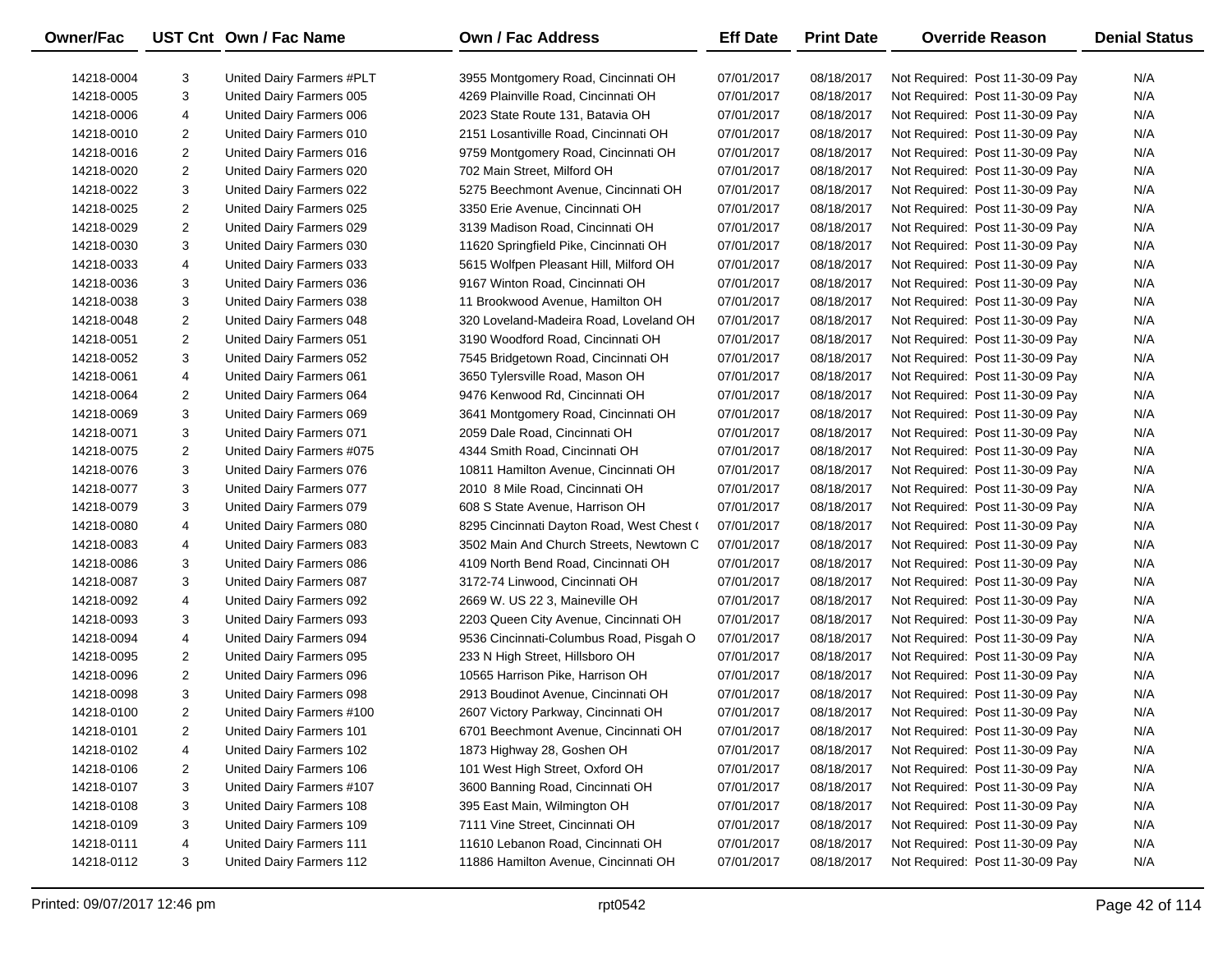| <b>Owner/Fac</b> |   | UST Cnt Own / Fac Name    | <b>Own / Fac Address</b>                  | <b>Eff Date</b> | <b>Print Date</b> | <b>Override Reason</b>          | <b>Denial Status</b> |
|------------------|---|---------------------------|-------------------------------------------|-----------------|-------------------|---------------------------------|----------------------|
| 14218-0113       | 4 | United Dairy Farmers 113  | 861 Eastgate South Drive, Cincinnati OH   | 07/01/2017      | 08/18/2017        | Not Required: Post 11-30-09 Pay | N/A                  |
| 14218-0114       | 3 | United Dairy Farmers 114  | 7900 Hamilton Avenue, Cincinnati OH       | 07/01/2017      | 08/18/2017        | Not Required: Post 11-30-09 Pay | N/A                  |
| 14218-0115       | 3 | United Dairy Farmers #115 | 6813 Hamilton Avenue, Cincinnati OH       | 07/01/2017      | 08/18/2017        | Not Required: Post 11-30-09 Pay | N/A                  |
| 14218-0116       | 4 | United Dairy Farmers 116  | 130 Main Street, Batavia OH               | 07/01/2017      | 08/18/2017        | Not Required: Post 11-30-09 Pay | N/A                  |
| 14218-0117       | 4 | United Dairy Farmers 117  | 211 W Main Street, Blancheste OH          | 07/01/2017      | 08/18/2017        | Not Required: Post 11-30-09 Pay | N/A                  |
| 14218-0120       | 3 | United Dairy Farmers 120  | 101 W State Street, Georgetown OH         | 07/01/2017      | 08/18/2017        | Not Required: Post 11-30-09 Pay | N/A                  |
| 14218-0122       | 3 | United Dairy Farmers 122  | 711 Ohio Pike, Cincinnati OH              | 07/01/2017      | 08/18/2017        | Not Required: Post 11-30-09 Pay | N/A                  |
| 14218-0123       | 3 | United Dairy Farmers 123  | 9420 Loveland-Madeira Road, Cincinnati O  | 07/01/2017      | 08/18/2017        | Not Required: Post 11-30-09 Pay | N/A                  |
| 14218-0126       | 3 | United Dairy Farmers 126  | 1788 State Route 125, Amelia OH           | 07/01/2017      | 08/18/2017        | Not Required: Post 11-30-09 Pay | N/A                  |
| 14218-0127       | 3 | United Dairy Farmers 127  | 6643 State Route 48, Maineville OH        | 07/01/2017      | 08/18/2017        | Not Required: Post 11-30-09 Pay | N/A                  |
| 14218-0128       | 3 | United Dairy Farmers 128  | 12147 Montgomery Road, Cincinnati OH      | 07/01/2017      | 08/18/2017        | Not Required: Post 11-30-09 Pay | N/A                  |
| 14218-0129       | 3 | United Dairy Farmers 129  | 5311 Madison Road, Cincinnati OH          | 07/01/2017      | 08/18/2017        | Not Required: Post 11-30-09 Pay | N/A                  |
| 14218-0130       | 3 | United Dairy Farmers 130  | 2200 Winemiller Lane, Batavia OH          | 07/01/2017      | 08/18/2017        | Not Required: Post 11-30-09 Pay | N/A                  |
| 14218-0131       | 3 | United Dairy Farmers 131  | 12191 Mosteller Road, Cincinnati OH       | 07/01/2017      | 08/18/2017        | Not Required: Post 11-30-09 Pay | N/A                  |
| 14218-0133       | 3 | United Dairy Farmers 133  | 1239 US Route 50, Milford OH              | 07/01/2017      | 08/18/2017        | Not Required: Post 11-30-09 Pay | N/A                  |
| 14218-0135       | 3 | United Dairy Farmers 135  | 1170 Kemper Meadows, Cincinnati OH        | 07/01/2017      | 08/18/2017        | Not Required: Post 11-30-09 Pay | N/A                  |
| 14218-0136       | 3 | United Dairy Farmers 136  | 469 Wards Corner Road, Loveland OH        | 07/01/2017      | 08/18/2017        | Not Required: Post 11-30-09 Pay | N/A                  |
| 14218-0138       | 4 | <b>Udf 138</b>            | 5540 Dixie Hwy, Fairfield OH              | 07/01/2017      | 08/18/2017        | Not Required: Post 11-30-09 Pay | N/A                  |
| 14218-0139       | 3 | United Dairy Farmers 139  | 957-961 Cincinnati-batavia Pik, Batavia O | 07/01/2017      | 08/18/2017        | Not Required: Post 11-30-09 Pay | N/A                  |
| 14218-0140       | 3 | <b>Udf 140</b>            | 920 N Bend Rd, Cincinnati OH              | 07/01/2017      | 08/18/2017        | Not Required: Post 11-30-09 Pay | N/A                  |
| 14218-0141       | 3 | <b>Udf 141</b>            | 6075 Harrison Pike, Cincinnati OH         | 07/01/2017      | 08/18/2017        | Not Required: Post 11-30-09 Pay | N/A                  |
| 14218-0146       | 3 | United Dairy Farmers 146  | 5692 Rapid Run Road, Cincinnati OH        | 07/01/2017      | 08/18/2017        | Not Required: Post 11-30-09 Pay | N/A                  |
| 14218-0151       | 3 | United Dairy Farmers 151  | 5023 Montgomery Road, Norwood OH          | 07/01/2017      | 08/18/2017        | Not Required: Post 11-30-09 Pay | N/A                  |
| 14218-0154       | 3 | United Dairy Farmers 154  | 5654 Vine Street, Cincinnati OH           | 07/01/2017      | 08/18/2017        | Not Required: Post 11-30-09 Pay | N/A                  |
| 14218-0158       | 3 | United Dairy Farmers 158  | 4899 Cleves-Warsaw, Cincinnati OH         | 07/01/2017      | 08/18/2017        | Not Required: Post 11-30-09 Pay | N/A                  |
| 14218-0213       | 4 | United Dairy Farmers 213  | 1666 Woodman Drive, Dayton OH             | 07/01/2017      | 08/18/2017        | Not Required: Post 11-30-09 Pay | N/A                  |
| 14218-0216       | 3 | United Dairy Farmers #216 | 2200 E. Dorothy Lane, Kettering OH        | 07/01/2017      | 08/18/2017        | Not Required: Post 11-30-09 Pay | N/A                  |
| 14218-0218       | 3 | United Dairy Farmers 218  | 8733 N Dixie Drive, Dayton OH             | 07/01/2017      | 08/18/2017        | Not Required: Post 11-30-09 Pay | N/A                  |
| 14218-0237       | 3 | United Dairy Farmers 237  | 340 West 2nd Street, Xenia OH             | 07/01/2017      | 08/18/2017        | Not Required: Post 11-30-09 Pay | N/A                  |
| 14218-0238       | 4 | United Dairy Farmers 238  | 6691 Salem Pike, Clayton OH               | 07/01/2017      | 08/18/2017        | Not Required: Post 11-30-09 Pay | N/A                  |
| 14218-0239       | 3 | United Dairy Farmers 239  | 301 W Central Avenue, Springboro OH       | 07/01/2017      | 08/18/2017        | Not Required: Post 11-30-09 Pay | N/A                  |
| 14218-0241       | 3 | United Dairy Farmers 241  | 210 Miami Street, Urbana OH               | 07/01/2017      | 08/18/2017        | Not Required: Post 11-30-09 Pay | N/A                  |
| 14218-0608       | 3 | United Dairy Farmers 608  | 2660 Noe Bixby, Columbus OH               | 07/01/2017      | 08/18/2017        | Not Required: Post 11-30-09 Pay | N/A                  |
| 14218-0610       | 3 | United Dairy Farmers 610  | 4640 Cemetery Road, Hilliard OH           | 07/01/2017      | 08/18/2017        | Not Required: Post 11-30-09 Pay | N/A                  |
| 14218-0612       | 3 | United Dairy Farmers #612 | 3535 Clime Road, Columbus OH              | 07/01/2017      | 08/18/2017        | Not Required: Post 11-30-09 Pay | N/A                  |
| 14218-0613       | 3 | United Dairy Farmers 613  | 2204 W Dublin-Granville, Worthington OH   | 07/01/2017      | 08/18/2017        | Not Required: Post 11-30-09 Pay | N/A                  |
| 14218-0614       | 3 | United Dairy Farmers 614  | 3555 Broadway, Grove City OH              | 07/01/2017      | 08/18/2017        | Not Required: Post 11-30-09 Pay | N/A                  |
| 14218-0615       | 2 | United Dairy Farmers 615  | 5370 North High, Columbus OH              | 07/01/2017      | 08/18/2017        | Not Required: Post 11-30-09 Pay | N/A                  |
| 14218-0616       | 3 | United Dairy Farmers 616  | 6686 E Main, Reynoldsburg OH              | 07/01/2017      | 08/18/2017        | Not Required: Post 11-30-09 Pay | N/A                  |
| 14218-0622       | 4 | United Dairy Farmers 622  | 1930 Hard Road, Columbus OH               | 07/01/2017      | 08/18/2017        | Not Required: Post 11-30-09 Pay | N/A                  |
| 14218-0624       | 3 | <b>UDF 624</b>            | 5025 Tuttle Crossing Boulevard, Columbus  | 07/01/2017      | 08/18/2017        | Not Required: Post 11-30-09 Pay | N/A                  |
| 14218-0627       | 3 | United Dairy Farmers 627  | 10 North Sandusky, Mt Vernon OH           | 07/01/2017      | 08/18/2017        | Not Required: Post 11-30-09 Pay | N/A                  |
| 14218-0631       | 3 | United Dairy Farmers #631 | 2516 Southwest Boulevard, Grove City OH   | 07/01/2017      | 08/18/2017        | Not Required: Post 11-30-09 Pay | N/A                  |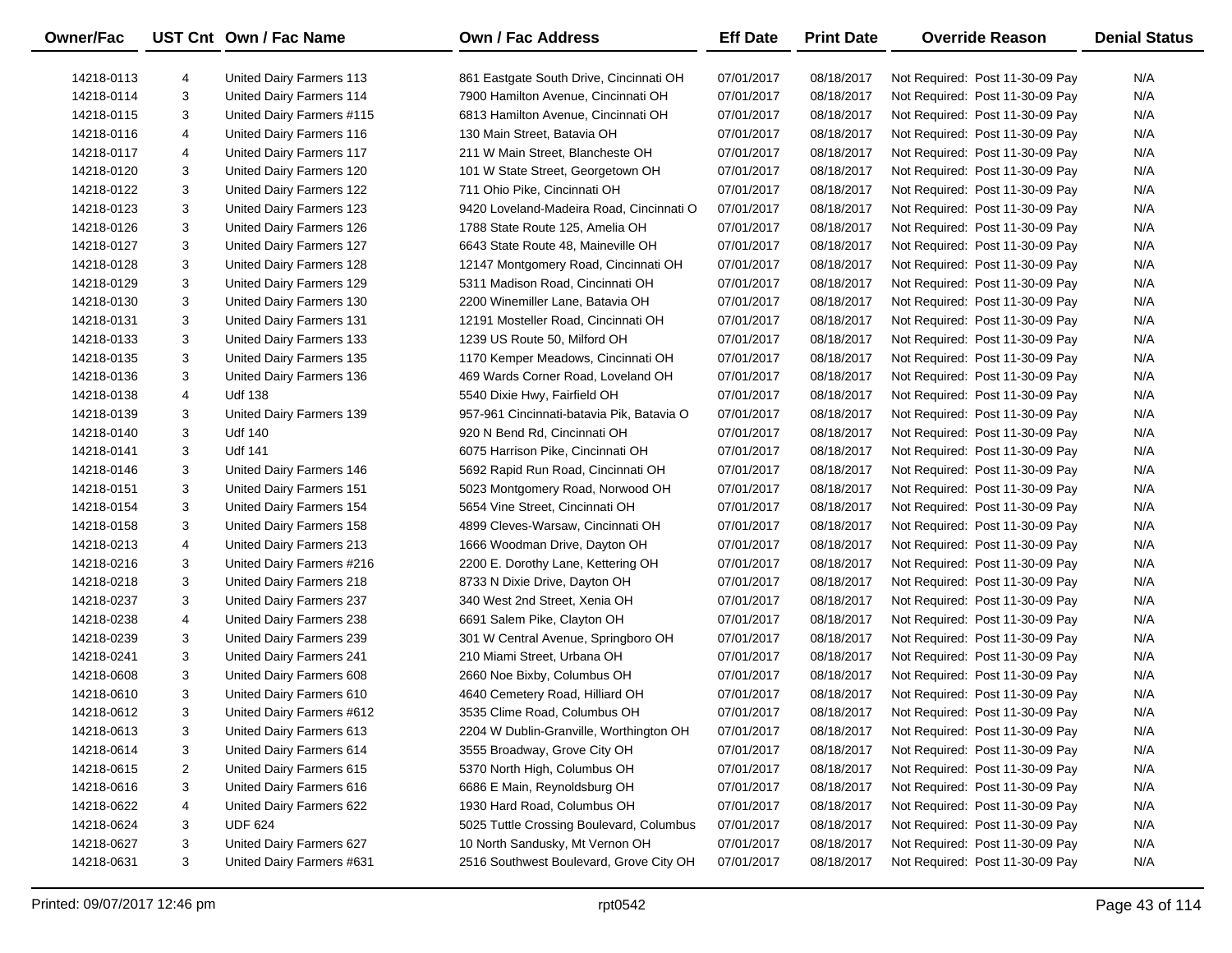| Owner/Fac  |                | UST Cnt Own / Fac Name    | <b>Own / Fac Address</b>                  | <b>Eff Date</b> | <b>Print Date</b> | <b>Override Reason</b>          | <b>Denial Status</b> |
|------------|----------------|---------------------------|-------------------------------------------|-----------------|-------------------|---------------------------------|----------------------|
| 14218-0633 | 3              | United Dairy Farmers 633  | 701 S Sandusky Avenue, Bucyrus OH         | 07/01/2017      | 08/18/2017        | Not Required: Post 11-30-09 Pay | N/A                  |
| 14218-0635 | 2              | United Dairy Farmers 635  | 3388 Indianola Avenue, Columbus OH        | 07/01/2017      | 08/18/2017        | Not Required: Post 11-30-09 Pay | N/A                  |
| 14218-0638 | 3              | United Dairy Farmers 638  | 4374 E Broad & Yearling, Whitehall OH     | 07/01/2017      | 08/18/2017        | Not Required: Post 11-30-09 Pay | N/A                  |
| 14218-0639 | 2              | United Dairy Farmers 639  | 123 W Williams Street, Delaware OH        | 07/01/2017      | 08/18/2017        | Not Required: Post 11-30-09 Pay | N/A                  |
| 14218-0644 | 3              | United Dairy Farmers 644  | 3728 Karl Road, Columbus OH               | 07/01/2017      | 08/18/2017        | Not Required: Post 11-30-09 Pay | N/A                  |
| 14218-0645 | 3              | United Dairy Farmers 645  | 993 King Ave, Columbus OH                 | 07/01/2017      | 08/18/2017        | Not Required: Post 11-30-09 Pay | N/A                  |
| 14218-0649 | 3              | United Dairy Farmers 649  | 530 S. Hague Avenue, Columbus OH          | 07/01/2017      | 08/18/2017        | Not Required: Post 11-30-09 Pay | N/A                  |
| 14218-0652 | 3              | United Dairy Farmers 652  | 7580 Worthington Galena Road, Columbus    | 07/01/2017      | 08/18/2017        | Not Required: Post 11-30-09 Pay | N/A                  |
| 14218-0653 | 4              | United Dairy Farmers 653  | 8480 North High, Worthingto OH            | 07/01/2017      | 08/18/2017        | Not Required: Post 11-30-09 Pay | N/A                  |
| 14218-0654 | 4              | United Dairy Farmers 654  | 6525 Tussing Road, Reynoldsbu OH          | 07/01/2017      | 08/18/2017        | Not Required: Post 11-30-09 Pay | N/A                  |
| 14218-0655 | 4              | United Dairy Farmers 655  | 1710 Columbus Avenue, Washington OH       | 07/01/2017      | 08/18/2017        | Not Required: Post 11-30-09 Pay | N/A                  |
| 14218-0656 | $\overline{2}$ | United Dairy Farmers 656  | 327 Hudson Ave, Columbus OH               | 07/01/2017      | 08/18/2017        | Not Required: Post 11-30-09 Pay | N/A                  |
| 14218-0657 | 3              | United Dairy Farmers 657  | 77 North 4th Street, Newark OH            | 07/01/2017      | 08/18/2017        | Not Required: Post 11-30-09 Pay | N/A                  |
| 14218-0660 | 3              | United Dairy Farmers 660  | 7085 State Route 3, Westervill OH         | 07/01/2017      | 08/18/2017        | Not Required: Post 11-30-09 Pay | N/A                  |
| 14218-0661 | 3              | United Dairy Farmers 661  | 101 N Cherry Street, Marysville OH        | 07/01/2017      | 08/18/2017        | Not Required: Post 11-30-09 Pay | N/A                  |
| 14218-0662 | 3              | United Dairy Farmers 662  | 9028 Center Columbus Pike, Westerville O  | 07/01/2017      | 08/18/2017        | Not Required: Post 11-30-09 Pay | N/A                  |
| 14218-0663 | 3              | United Dairy Farmers 663  | 4890 E Main St, Columbus OH               | 07/01/2017      | 08/18/2017        | Not Required: Post 11-30-09 Pay | N/A                  |
| 14218-0667 | 4              | United Dairy Farmers 667  | 4775 Sunbury Road, Columbus OH            | 07/01/2017      | 08/18/2017        | Not Required: Post 11-30-09 Pay | N/A                  |
| 14218-0668 | 3              | United Dairy Farmers 668  | 95 W Broad Street, Pataskala OH           | 07/01/2017      | 08/18/2017        | Not Required: Post 11-30-09 Pay | N/A                  |
| 14218-0669 | 3              | United Dairy Farmers 669  | 901 Norton Rd, Columbus OH                | 07/01/2017      | 08/18/2017        | Not Required: Post 11-30-09 Pay | N/A                  |
| 14218-0670 | 3              | United Dairy Farmers 670  | 1188 Wilson Road, Columbus OH             | 07/01/2017      | 08/18/2017        | Not Required: Post 11-30-09 Pay | N/A                  |
| 14218-0671 | 3              | United Dairy Farmers 671  | 1400 Cherry Bottom Road, Gahanna OH       | 07/01/2017      | 08/18/2017        | Not Required: Post 11-30-09 Pay | N/A                  |
| 14218-0672 | 3              | <b>Udf 672</b>            | 520 E Main St, Circleville OH             | 07/01/2017      | 08/18/2017        | Not Required: Post 11-30-09 Pay | N/A                  |
| 14218-0674 | 3              | United Dairy Farmers #015 | 9100 Cincinnati-Dayton Road, West Chest   | 07/01/2017      | 08/18/2017        | Not Required: Post 11-30-09 Pay | N/A                  |
| 14218-0675 | 3              | United Dairy Farmers 035  | 735 E Main Street, West Union OH          | 07/01/2017      | 08/18/2017        | Not Required: Post 11-30-09 Pay | N/A                  |
| 14218-0676 | 4              | Unitedd Dairy Farmers 046 | 4308 Kellogg Ave, Cincinnati OH           | 07/01/2017      | 08/18/2017        | Not Required: Post 11-30-09 Pay | N/A                  |
| 14218-0677 | 3              | United Dairy Farmers 023  | 3360 Glenmore Ave, Cincinnati OH          | 07/01/2017      | 08/18/2017        | Not Required: Post 11-30-09 Pay | N/A                  |
| 14218-0678 | 4              | United Dairy Farmers 031  | 4255 Hamilton-Middleton Rd, Hamilton OH   | 07/01/2017      | 08/18/2017        | Not Required: Post 11-30-09 Pay | N/A                  |
| 14218-0679 | 3              | United Dairy Farmers 625  | 9665 Sawmill Road, Powell OH              | 07/01/2017      | 08/18/2017        | Not Required: Post 11-30-09 Pay | N/A                  |
| 14218-0680 | 4              | United Dairy Farmers 024  | 7175 Hamilton - Mason Rd, West Chester C  | 07/01/2017      | 08/18/2017        | Not Required: Post 11-30-09 Pay | N/A                  |
| 14218-0681 | 4              | United Dairy Farmers 058  | 5237 Cincinnati-Hamilton Rd, Fairfield OH | 07/01/2017      | 08/18/2017        | Not Required: Post 11-30-09 Pay | N/A                  |
| 14218-0682 | 4              | United Dairy Farmers #143 | 7956 Mason Montgomery Road, Mason O       | 07/01/2017      | 08/18/2017        | Not Required: Post 11-30-09 Pay | N/A                  |
| 14218-0683 | $\overline{2}$ | Undited Dairy Farmers 224 | 1217 Brown Street, Dayton OH              | 07/01/2017      | 08/18/2017        | Not Required: Post 11-30-09 Pay | N/A                  |
| 14218-0684 | 4              | United Dairy Farmers 673  | 303 W Granville Street, Sunbury OH        | 07/01/2017      | 08/18/2017        | Not Required: Post 11-30-09 Pay | N/A                  |
| 14218-0685 | 3              | United Dairy Farmers 674  | 2191 Polaris Pkwy, Columbus OH            | 07/01/2017      | 08/18/2017        | Not Required: Post 11-30-09 Pay | N/A                  |
| 14218-0686 | 3              | United Dairy Farmers #145 | 4332 River Road, Cincinnati OH            | 07/01/2017      | 08/18/2017        | Not Required: Post 11-30-09 Pay | N/A                  |
| 14218-0687 | 3              | United Dairy Farmers #159 | 100 Chamber Drive, Milford OH             | 07/01/2017      | 08/18/2017        | Not Required: Post 11-30-09 Pay | N/A                  |
| 14218-0688 | $\overline{c}$ | United Dairy Farmers #225 | 1943 Siebenthaler, Dayton OH              | 07/01/2017      | 08/18/2017        | Not Required: Post 11-30-09 Pay | N/A                  |
| 14218-0689 | 3              | United Dairy Farmers #242 | 7910 Dayton Road, Enon OH                 | 07/01/2017      | 08/18/2017        | Not Required: Post 11-30-09 Pay | N/A                  |
| 14218-0690 | 3              | United Dairy Farmers #243 | 3026 Harshman Road, Dayton OH             | 07/01/2017      | 08/18/2017        | Not Required: Post 11-30-09 Pay | N/A                  |
| 14218-0691 | 3              | United Dairy Farmers #161 | 9203 Reading Road, Reading OH             | 07/01/2017      | 08/18/2017        | Not Required: Post 11-30-09 Pay | N/A                  |
| 14218-0692 | 3              | United Dairy Farmers #137 | 6401 Branch Hill Guinea Pike, Loveland O  | 07/01/2017      | 08/18/2017        | Not Required: Post 11-30-09 Pay | N/A                  |
| 14218-0693 | 4              | United Dairy Farmers #245 | 950 West State Street, Trenton OH         | 07/01/2017      | 08/18/2017        | Not Required: Post 11-30-09 Pay | N/A                  |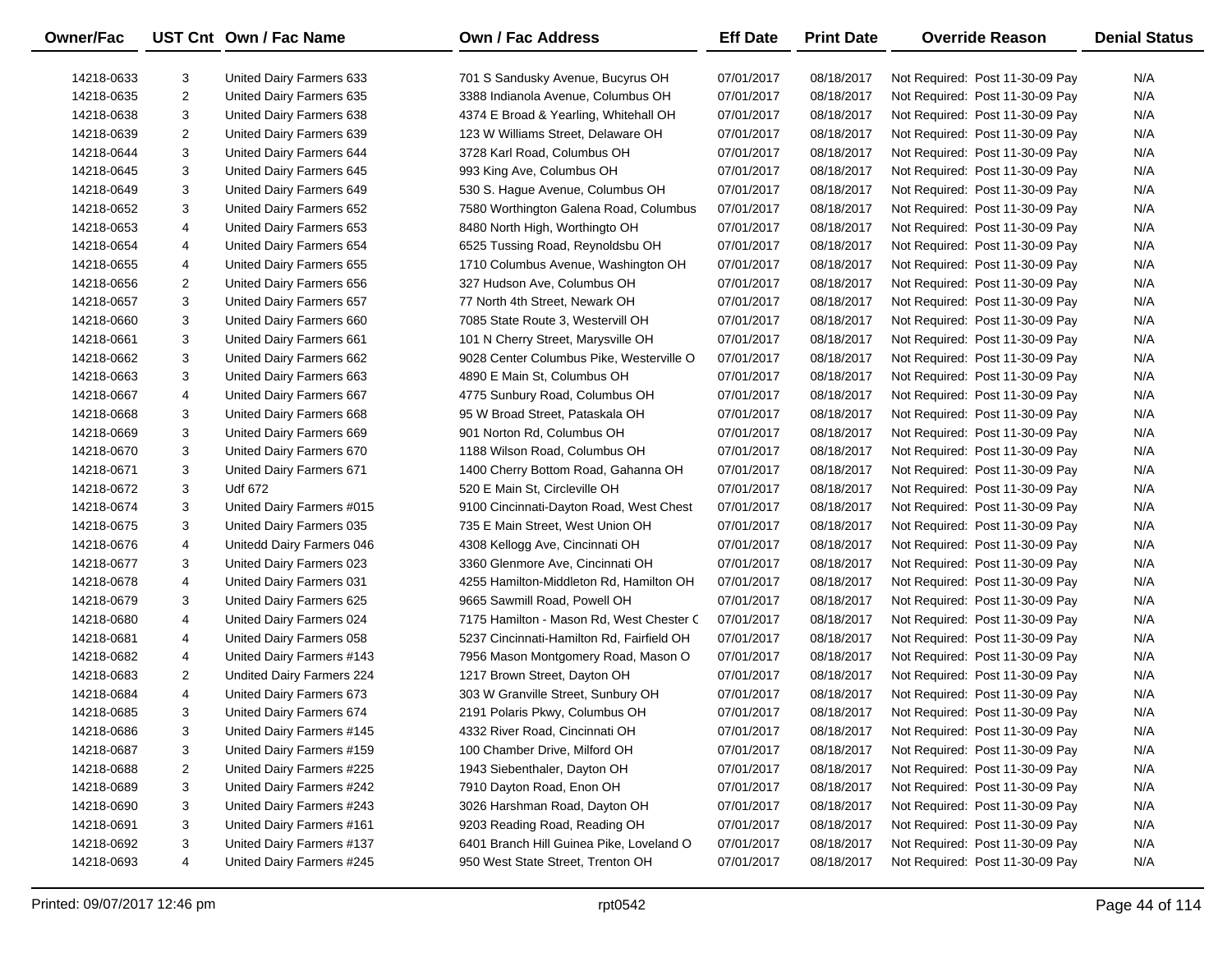| Owner/Fac  |                | UST Cnt Own / Fac Name                  | Own / Fac Address                         | <b>Eff Date</b> | <b>Print Date</b> | <b>Override Reason</b>          | <b>Denial Status</b> |
|------------|----------------|-----------------------------------------|-------------------------------------------|-----------------|-------------------|---------------------------------|----------------------|
| 14218-0694 | 3              | United Dairy Farmers # 162              | 5000 Princeton Road, Liberty Township O   | 07/01/2017      | 08/18/2017        | Not Required: Post 11-30-09 Pay | N/A                  |
| 14218-0695 | 3              | United Dairy Farmer # 676               | 1341 Georgesville Road, Columbus OH       | 07/01/2017      | 08/18/2017        | Not Required: Post 11-30-09 Pay | N/A                  |
| 14218-0696 | 3              | United Dairy Farmers # 646              | 1043 W. Broad Street, Columbus OH         | 07/01/2017      | 08/18/2017        | Not Required: Post 11-30-09 Pay | N/A                  |
| 14218-0697 | 3              | United Dairy Farmers #677               | 5208 Warner Road, Westerville OH          | 07/01/2017      | 08/18/2017        | Not Required: Post 11-30-09 Pay | N/A                  |
| 14218-0698 | 3              | United Dairy Farmers # 219              | 7224 Taylorsville Road, Dayton OH         | 07/01/2017      | 08/18/2017        | Not Required: Post 11-30-09 Pay | N/A                  |
| 14218-0699 | 3              | United Dairy Farmers 166                | 4101 E. Galbraith Road, Cincinnati OH     | 07/01/2017      | 08/18/2017        | Not Required: Post 11-30-09 Pay | N/A                  |
| 14218-0700 | 3              | United Dairy Farmers #164               | 6300 Cincinnati-Dayton Road, Middletown ( | 07/01/2017      | 08/18/2017        | Not Required: Post 11-30-09 Pay | N/A                  |
| 14218-0701 | 3              | United Dairy Farmers #163               | 3911 Tylersville Road, West Chester OH    | 07/01/2017      | 08/18/2017        | Not Required: Post 11-30-09 Pay | N/A                  |
| 14218-0702 | 3              | United Dairy Farmers #171               | 101 N. Verity Parkway, Middletown OH      | 07/01/2017      | 08/18/2017        | Not Required: Post 11-30-09 Pay | N/A                  |
| 14218-0703 | 3              | United Dairy Farmers #170               | 4905 Delhi Pike, Cincinnati OH            | 07/01/2017      | 08/18/2017        | Not Required: Post 11-30-09 Pay | N/A                  |
| 14218-0704 | 3              | United Dairy Farmers #168               | 5800 Glenway Avenue, Cincinnati OH        | 07/01/2017      | 08/18/2017        | Not Required: Post 11-30-09 Pay | N/A                  |
| 14218-0705 | 3              | United Dairy Farmers #172               | 9022 Princeton Glendale Road, West Ches   | 07/01/2017      | 08/18/2017        | Not Required: Post 11-30-09 Pay | N/A                  |
| 14218-0706 | 3              | United Dairy Farmers #678               | 180 W. Johnstown Road, Gahanna OH         | 07/01/2017      | 08/18/2017        | Not Required: Post 11-30-09 Pay | N/A                  |
| 14218-0707 | 3              | United Dairy Farmers #174               | 106 E. Main St., Owensville OH            | 07/01/2017      | 08/18/2017        | Not Required: Post 11-30-09 Pay | N/A                  |
| 14218-0709 | 3              | United Dairy Farmers #248               | 501 West National Road, Englewood OH      | 07/01/2017      | 08/18/2017        | Not Required: Post 11-30-09 Pay | N/A                  |
| 14218-0710 | 4              | United Dairy Farmers #177               | 2545 W. State Route 122, Franklin OH      | 07/01/2017      | 08/18/2017        | Not Required: Post 11-30-09 Pay | N/A                  |
| 14263-0001 | 3              | Vanlue Marathon                         | 417 S Buffalo, Vanlue OH                  | 07/01/2017      | 08/04/2017        | Not Required: Post 11-30-09 Pay | N/A                  |
| 14282-0001 | 3              | Cuyahoga Heights Service Center         | 7201 Canal Road, Cuyahoga Heights OH      | 07/01/2017      | 07/07/2017        | Not Required: Post 11-30-09 Pay | N/A                  |
| 14284-0002 | $\mathbf{1}$   | Delta Wastewater Treatment              | 516 Locust Street, Delta OH               | 07/01/2017      | 07/07/2017        | Not Required: Post 11-30-09 Pay | N/A                  |
| 14287-0001 | $\overline{2}$ | Village Of Gates Mills                  | 1470 Chagrin River Road, Gates Mills OH   | 07/01/2017      | 07/07/2017        | Not Required: Post 11-30-09 Pay | N/A                  |
| 14297-0001 | $\mathbf{1}$   | <b>Monroevill Water Plant</b>           | 136 Monroe Street, Monroeville OH         | 07/01/2017      | 07/24/2017        | Not Required: Post 11-30-09 Pay | N/A                  |
| 14303-0001 | $\overline{2}$ | Village of Ottawa Hills                 | 2125 Richards Road, Toledo OH             | 07/01/2017      | 08/04/2017        | Not Required: Post 11-30-09 Pay | N/A                  |
| 14310-0001 | $\overline{2}$ | Village Street Department               | 139 Mill Street SW, Sugarcreek OH         | 07/01/2017      | 07/07/2017        | Not Required: Post 11-30-09 Pay | N/A                  |
| 14316-0001 | 3              | Atwood Deli Ltd                         | 3 Smith St, Dellroy OH                    | 07/01/2017      | 08/18/2017        | Not Required: Post 11-30-09 Pay | N/A                  |
| 14336-0001 | $\mathbf{1}$   | Warren Township Road Department         | 3765 W. Market Street, Leavittsburg OH    | 07/01/2017      | 07/24/2017        | Not Required: Post 11-30-09 Pay | N/A                  |
| 14345-0001 | 4              | <b>Gilchrist Convenience Store</b>      | 19661 State Route 550, Sharpsburg OH      | 07/01/2017      | 08/04/2017        | Not Required: Post 11-30-09 Pay | N/A                  |
| 14365-0001 | $\mathbf{1}$   | Northwest Catawba Marina Inc            | 1560 N W Catawba Rd, Port Clinton OH      | 07/01/2017      | 07/24/2017        | Not Required: Post 11-30-09 Pay | N/A                  |
| 14421-0001 | $\mathbf{1}$   | Windy Point Marina Inc                  | 5275 Windy Point Rd, Celina OH            | 07/01/2017      | 07/24/2017        | Not Required: Post 11-30-09 Pay | N/A                  |
| 14434-0001 | $\mathbf{1}$   | Wolff Bros Supply Inc                   | 6078 Wolff Road, Medina OH                | 07/01/2017      | 07/07/2017        | Not Required: Post 11-30-09 Pay | N/A                  |
| 14464-0001 | $\overline{2}$ | Maketewah Country Club                  | 5401 Reading Rd, Cincinnati OH            | 07/01/2017      | 08/18/2017        | Not Required: Post 11-30-09 Pay | N/A                  |
| 14466-0001 | $\overline{2}$ | Scioto Country Club                     | 2196 Riverside Dr, Columbus OH            | 07/01/2017      | 08/04/2017        | Not Required: Post 11-30-09 Pay | N/A                  |
| 14492-0001 | $\mathbf{1}$   | Ottawa River Yacht Club                 | 5847 Edgewater Dr, Toledo OH              | 07/01/2017      | 07/24/2017        | Not Required: Post 11-30-09 Pay | N/A                  |
| 14512-0002 | $\mathbf{1}$   | Chillicothe Corr Institute              | 15802 SR 104 North, Chillicothe OH        | 07/01/2017      | 09/01/2017        | Not Required: Post 11-30-09 Pay | N/A                  |
| 14512-0003 | 3              | <b>Correction Reception Ctr</b>         | 11271 State Route 762, Orient OH          | 07/01/2017      | 09/01/2017        | Not Required: Post 11-30-09 Pay | N/A                  |
| 14512-0004 | $\overline{2}$ | Dayton Correctional Inst                | 4104 Germantown Street, Dayton OH         | 07/01/2017      | 09/01/2017        | Not Required: Post 11-30-09 Pay | N/A                  |
| 14512-0005 | 2              | <b>Grafton Correctional Institution</b> | 2500 S. Avon Belden Road, Grafton OH      | 07/01/2017      | 09/01/2017        | Not Required: Post 11-30-09 Pay | N/A                  |
| 14512-0006 | 1              | <b>Hocking Correctional Inst</b>        | 16759 Snake Hollow Road, Nelsonville OH   | 07/01/2017      | 09/01/2017        | Not Required: Post 11-30-09 Pay | N/A                  |
| 14512-0007 | 4              | Lebanon Correctional Inst               | 3791 State Route 63, Lebanon OH           | 07/01/2017      | 09/01/2017        | Not Required: Post 11-30-09 Pay | N/A                  |
| 14512-0009 | 4              | <b>London Correctional Institution</b>  | 1580 State Route 56, London OH            | 07/01/2017      | 09/01/2017        | Not Required: Post 11-30-09 Pay | N/A                  |
| 14512-0010 | 2              | Lorain Correctional Inst                | 2075 South Avon-Belden Road, Grafton O    | 07/01/2017      | 09/01/2017        | Not Required: Post 11-30-09 Pay | N/A                  |
| 14512-0012 | $\mathbf{1}$   | <b>Marion Correctional Inst</b>         | 940 Marion-Williamsport Road, Marion OH   | 07/01/2017      | 09/01/2017        | Not Required: Post 11-30-09 Pay | N/A                  |
| 14512-0015 | $\mathbf{1}$   | Ohio Reformatory For Women              | 1479 Collins Avunue, Marysville OH        | 07/01/2017      | 09/01/2017        | Not Required: Post 11-30-09 Pay | N/A                  |
| 14512-0017 | 3              | <b>Pickaway Correctional Inst</b>       | 11781 State Route 762, Orient OH          | 07/01/2017      | 09/01/2017        | Not Required: Post 11-30-09 Pay | N/A                  |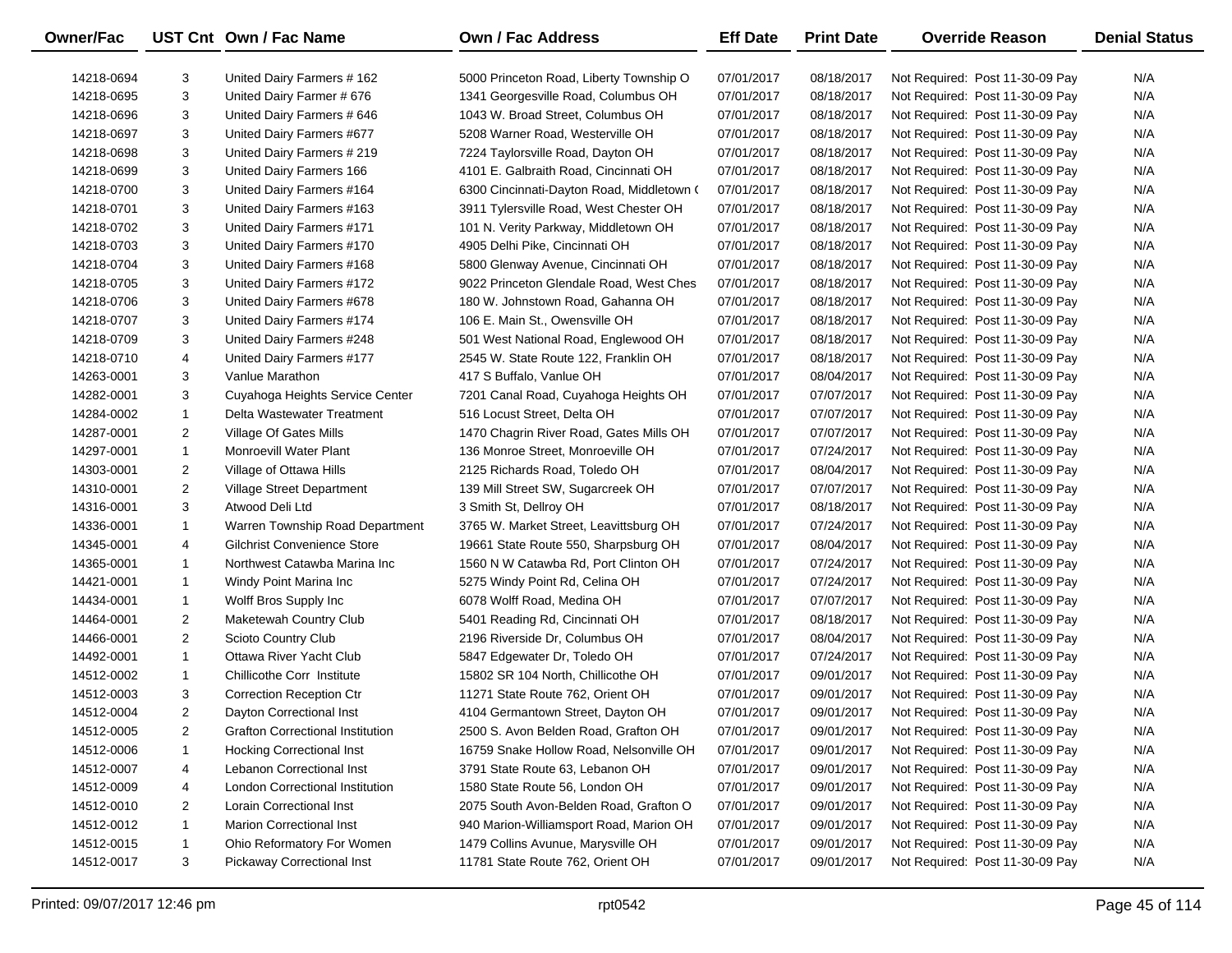| <b>Owner/Fac</b> |                | UST Cnt Own / Fac Name                   | <b>Own / Fac Address</b>                | <b>Eff Date</b> | <b>Print Date</b> | <b>Override Reason</b>          | <b>Denial Status</b> |
|------------------|----------------|------------------------------------------|-----------------------------------------|-----------------|-------------------|---------------------------------|----------------------|
| 14512-0018       | 4              | Ross Correctional Inst                   | 16149 State Route 104, Chillicothe OH   | 07/01/2017      | 09/01/2017        | Not Required: Post 11-30-09 Pay | N/A                  |
| 14512-0019       | 3              | <b>Mansfield Correctional Inst</b>       | State Route 13, Mansfield OH            | 07/01/2017      | 09/01/2017        | Not Required: Post 11-30-09 Pay | N/A                  |
| 14512-0020       | $\mathbf{1}$   | Southeastern Corrr Inst                  | 5900 Bis Rd, Lancaster OH               | 07/01/2017      | 09/01/2017        | Not Required: Post 11-30-09 Pay | N/A                  |
| 14512-0021       | 4              | Southern Oh Corr Inst                    | Lucasville-Minford Rd, Lucasville OH    | 07/01/2017      | 09/01/2017        | Not Required: Post 11-30-09 Pay | N/A                  |
| 14512-0022       | $\mathbf{1}$   | <b>Warren Corr Inst</b>                  | 5787 St 63, Lebanon OH                  | 07/01/2017      | 09/01/2017        | Not Required: Post 11-30-09 Pay | N/A                  |
| 14512-0023       | 3              | <b>Belmont Correctional Instit</b>       | 68513 Bannick Road, St Clairsville OH   | 07/01/2017      | 09/01/2017        | Not Required: Post 11-30-09 Pay | N/A                  |
| 14512-0025       | $\overline{2}$ | <b>Corrections Medical Center</b>        | 1990 Harmon Ave, Columbus OH            | 07/01/2017      | 09/01/2017        | Not Required: Post 11-30-09 Pay | N/A                  |
| 14512-0026       | $\overline{2}$ | <b>Trumbull Correctional Institution</b> | 5701 Burnett Road, Leavittsburg OH      | 07/01/2017      | 09/01/2017        | Not Required: Post 11-30-09 Pay | N/A                  |
| 14512-0027       | 3              | Noble Correctional Institute             | 15708 St Rt 78, Caldwell OH             | 07/01/2017      | 09/01/2017        | Not Required: Post 11-30-09 Pay | N/A                  |
| 14512-0028       | 3              | <b>Richland Correctional Inst</b>        | 1001 Olivesburg Rd, Mansfield OH        | 07/01/2017      | 09/01/2017        | Not Required: Post 11-30-09 Pay | N/A                  |
| 14512-0029       | $\overline{2}$ | <b>Ohio State Penitentiary</b>           | 878 Coitsville-Hubbard Rd, Youngstown O | 07/01/2017      | 09/01/2017        | Not Required: Post 11-30-09 Pay | N/A                  |
| 14512-0031       | $\mathbf{1}$   | <b>Toledo Correctional Institution</b>   | 2001 E Central Ave, Toledo OH           | 07/01/2017      | 09/01/2017        | Not Required: Post 11-30-09 Pay | N/A                  |
| 14512-0036       | 4              | Oakwood Correctional Facility            | 3200 North West Street, Lima OH         | 07/01/2017      | 09/01/2017        | Not Required: Post 11-30-09 Pay | N/A                  |
| 14515-0012       | 6              | Indian Meadow Service Plaza              | 21738 County Road M-50, West Unity OH   | 07/01/2017      | 08/04/2017        | Not Required: Post 11-30-09 Pay | N/A                  |
| 14515-0013       | 6              | <b>Tiffin River Service Plaza</b>        | 21747 County Road M, West Unity OH      | 07/01/2017      | 08/04/2017        | Not Required: Post 11-30-09 Pay | N/A                  |
| 14515-0016       | 6              | <b>Blue Heron Serv Plaza</b>             | 6164 County Road 65, Woodville OH       | 07/01/2017      | 08/04/2017        | Not Required: Post 11-30-09 Pay | N/A                  |
| 14515-0017       | 6              | Wyandot Service Plaza                    | 6410 County Road 165, Woodville OH      | 07/01/2017      | 08/04/2017        | Not Required: Post 11-30-09 Pay | N/A                  |
| 14515-0018       | 6              | Erie Islands Service Plaza               | 1012 N. County Road 260, Clyde OH       | 07/01/2017      | 08/04/2017        | Not Required: Post 11-30-09 Pay | N/A                  |
| 14515-0019       | 6              | Commodore Perry Serv Plaza               | 888 N. County Road 260, Clyde OH        | 07/01/2017      | 08/04/2017        | Not Required: Post 11-30-09 Pay | N/A                  |
| 14515-0020       | 6              | Middle Ridge Service Plaza               | 46402 Middle Ridge Road, Amherst OH     | 07/01/2017      | 08/04/2017        | Not Required: Post 11-30-09 Pay | N/A                  |
| 14515-0021       | 6              | Vermilion Valley Serv Plaza              | 7998 Leavitt Road, Amherst OH           | 07/01/2017      | 08/04/2017        | Not Required: Post 11-30-09 Pay | N/A                  |
| 14515-0022       | 6              | Great Lakes Service Plaza                | 2000 Edgerton Road, Broadview Heights O | 07/01/2017      | 08/04/2017        | Not Required: Post 11-30-09 Pay | N/A                  |
| 14515-0023       | 6              | <b>Towpath Service Plaza</b>             | 10037 Broadview Road, Broadview Height  | 07/01/2017      | 08/04/2017        | Not Required: Post 11-30-09 Pay | N/A                  |
| 14515-0024       | 6              | Portage Service Plaza                    | 9270 Limeridge Road, Mantua OH          | 07/01/2017      | 08/04/2017        | Not Required: Post 11-30-09 Pay | N/A                  |
| 14515-0025       | 6              | Brady's Leap Service Plaza               | 9250 Limeridge Road S., Mantua OH       | 07/01/2017      | 08/04/2017        | Not Required: Post 11-30-09 Pay | N/A                  |
| 14515-0026       | 6              | Mahoning Valley Service Plaza            | 3500 E. South Range Road, New Springfi  | 07/01/2017      | 08/04/2017        | Not Required: Post 11-30-09 Pay | N/A                  |
| 14515-0027       | 6              | Glacier Hills Service Plaza              | 12500 Beard Road, New Springfield OH    | 07/01/2017      | 08/04/2017        | Not Required: Post 11-30-09 Pay | N/A                  |
| 14515-0028       | $\overline{2}$ | Kunkle Maintenance Bldg                  | C R 17, West Unity OH                   | 07/01/2017      | 08/04/2017        | Not Required: Post 11-30-09 Pay | N/A                  |
| 14515-0029       | $\overline{2}$ | Swanton Maintenance Bldg                 | Fulton County Line Rd, Swanton OH       | 07/01/2017      | 08/04/2017        | Not Required: Post 11-30-09 Pay | N/A                  |
| 14515-0030       | $\overline{2}$ | Elmore Maintenance Bldg                  | S R 105, Elmore OH                      | 07/01/2017      | 08/04/2017        | Not Required: Post 11-30-09 Pay | N/A                  |
| 14515-0031       | $\overline{2}$ | Castalia Maintenance Bldg                | S R 269, Bellevue OH                    | 07/01/2017      | 08/04/2017        | Not Required: Post 11-30-09 Pay | N/A                  |
| 14515-0032       | $\overline{2}$ | Amherst Maintenance Bldg                 | Oberlin Rd, Amherst OH                  | 07/01/2017      | 08/04/2017        | Not Required: Post 11-30-09 Pay | N/A                  |
| 14515-0033       | $\overline{2}$ | <b>Boston Maintenance Bldg</b>           | Boston Mills Rd, Richfield OH           | 07/01/2017      | 08/04/2017        | Not Required: Post 11-30-09 Pay | N/A                  |
| 14515-0034       | $\overline{2}$ | Hiram Maintenance Bldg                   | S R 700, Garrettsville OH               | 07/01/2017      | 08/04/2017        | Not Required: Post 11-30-09 Pay | N/A                  |
| 14515-0035       | $\overline{2}$ | Canfield Maintenance Bldg                | Tippecanoe Rd, Canfield OH              | 07/01/2017      | 08/04/2017        | Not Required: Post 11-30-09 Pay | N/A                  |
| 14529-0001       | 5              | New Madison Mini Mart                    | 406 S. Main Street, New Madison OH      | 07/01/2017      | 08/04/2017        | Not Required: Post 11-30-09 Pay | N/A                  |
| 14532-0001       | $\mathbf{1}$   | C & D Transportation                     | 7307 Young Drive, Walton Hills OH       | 07/01/2017      | 09/01/2017        | Not Required: Post 11-30-09 Pay | N/A                  |
| 14545-0001       | 4              | Two O Eight Fuel Plaza                   | 66682 Belmont Morristown Road, Belmont  | 07/01/2017      | 07/24/2017        | Not Required: Post 11-30-09 Pay | N/A                  |
| 14556-0001       | 2              | Harlan Twp Fire Dept                     | 9009 Morrow Rossburg Rd, Pleasant Plain | 07/01/2017      | 08/18/2017        | Not Required: Post 11-30-09 Pay | N/A                  |
| 14557-0001       | 2              | Harrison County Airport                  | 43000 Airport Road, Cadiz OH            | 07/01/2017      | 08/18/2017        | Not Required: Post 11-30-09 Pay | N/A                  |
| 14564-0002       | 6              | Knight Enterprises 83                    | 849 5th Avenue, Columbus OH             | 07/01/2017      | 08/04/2017        | Not Required: Post 11-30-09 Pay | N/A                  |
| 14564-0011       | 3              | Sunoco                                   | 5800 Cleveland Avenue, Columbus OH      | 07/01/2017      | 08/04/2017        | Not Required: Post 11-30-09 Pay | N/A                  |
| 14564-0013       | 6              | Knight Enterprises Inc. (Sunoco)         | 6027 State Route 95, Mount Gilead OH    | 07/01/2017      | 08/04/2017        | Not Required: Post 11-30-09 Pay | N/A                  |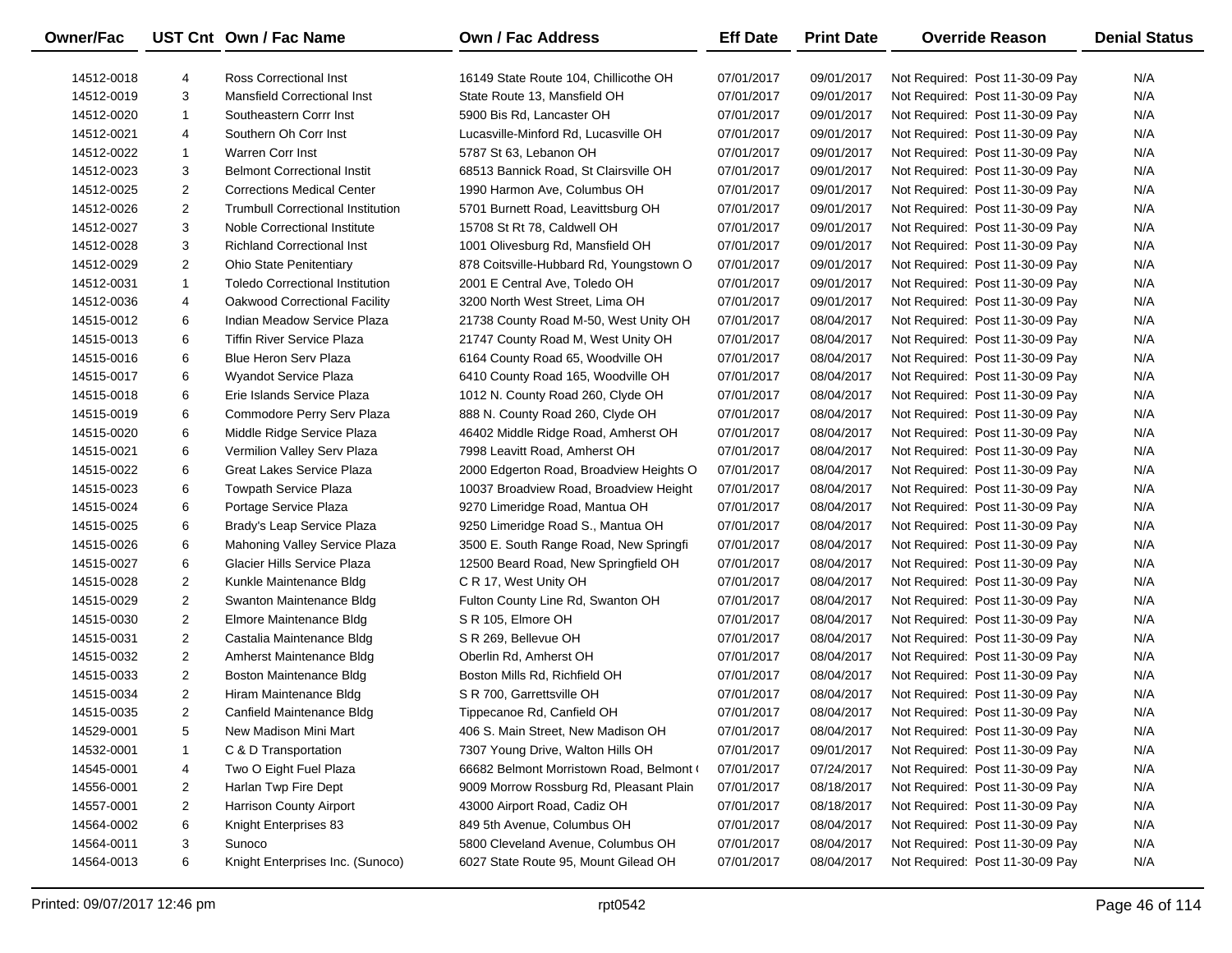| Owner/Fac  |                | UST Cnt Own / Fac Name             | <b>Own / Fac Address</b>                 | <b>Eff Date</b> | <b>Print Date</b> | <b>Override Reason</b>          | <b>Denial Status</b> |
|------------|----------------|------------------------------------|------------------------------------------|-----------------|-------------------|---------------------------------|----------------------|
| 14565-0001 | 2              | Knisely Inc                        | 5885 Crown Road NW, Dover OH             | 07/01/2017      | 07/07/2017        | Not Required: Post 11-30-09 Pay | N/A                  |
| 14578-0001 | $\mathbf{1}$   | Nieman Plumbing                    | 2030 Stapleton Ct, Cincinnati OH         | 07/01/2017      | 07/24/2017        | Not Required: Post 11-30-09 Pay | N/A                  |
| 14596-0001 | 2              | Jet Express Inc                    | 4518 Webster Street, Dayton OH           | 07/01/2017      | 07/07/2017        | Not Required: Post 11-30-09 Pay | N/A                  |
| 14599-0001 | 3              | Rudys Mini Mart                    | 8910 Buckeye, Cleveland OH               | 07/03/2017      | 09/01/2017        | Not Required: Post 11-30-09 Pay | N/A                  |
| 15028-0001 | 2              | FPT Cleveland LLC                  | 8550 Aetna Road, Cleveland OH            | 07/01/2017      | 08/18/2017        | Not Required: Post 11-30-09 Pay | N/A                  |
| 15055-0001 | 4              | Roberts Rd Sunoco                  | 4400 Roberts Rd, Columbus OH             | 07/01/2017      | 09/01/2017        | Not Required: Post 11-30-09 Pay | N/A                  |
| 15058-0001 | 4              | Le'monde Sunoco Inc                | 3569 Lee Rd, Shaker Hts OH               | 07/01/2017      | 07/24/2017        | Not Required: Post 11-30-09 Pay | N/A                  |
| 15080-0001 | $\mathbf{1}$   | Harbor View Yacht Club             | 2180 Autokee, Oregon OH                  | 07/01/2017      | 07/07/2017        | Not Required: Post 11-30-09 Pay | N/A                  |
| 15082-0001 | 3              | Surfside Sunoco                    | 36241 Lakehore Blvd, Eastlake OH         | 07/01/2017      | 08/18/2017        | Not Required: Post 11-30-09 Pay | N/A                  |
| 15094-0001 | $\mathbf{1}$   | Class 8 Truck Repair Inc           | 22250 St Rt 12, Fostoria OH              | 07/01/2017      | 07/07/2017        | Not Required: Post 11-30-09 Pay | N/A                  |
| 15121-0001 | 3              | Hudson Hudson Fuel Oil Co.         | 2598 State Route 222, New Richmond OH    | 07/01/2017      | 09/01/2017        | Not Required: Post 11-30-09 Pay | N/A                  |
| 15124-0001 | 5              | Caves Road Sunoco                  | 7820 Mayfield Road, Chesterland OH       | 07/01/2017      | 08/04/2017        | Not Required: Post 11-30-09 Pay | N/A                  |
| 15140-0001 | $\mathbf{1}$   | Cincinnati Country Club            | 2348 Grandin Rd, Cincinnati OH           | 07/01/2017      | 07/07/2017        | Not Required: Post 11-30-09 Pay | N/A                  |
| 15147-0001 | $\mathbf{1}$   | Kroger Corp Data Center            | 9935 Carver Road, Blue Ash OH            | 07/01/2017      | 08/04/2017        | Not Required: Post 11-30-09 Pay | N/A                  |
| 15148-0001 | $\mathbf{1}$   | Zenith Logistics                   | 98 Glendale-Milford Road, Woodlawn OH    | 07/03/2017      | 09/01/2017        | Not Required: Post 11-30-09 Pay | N/A                  |
| 15155-0001 | 4              | Tom Lin Entrp Reynold Sunoco       | 7098 E Main St, Reynoldsburg OH          | 07/01/2017      | 09/01/2017        | Not Required: Post 11-30-09 Pay | N/A                  |
| 15156-0001 | $\mathbf{1}$   | Miami Valley Golf Club             | 3311 Salem Ave, Dayton OH                | 07/01/2017      | 07/07/2017        | Not Required: Post 11-30-09 Pay | N/A                  |
| 15161-0002 | $\mathbf{1}$   | Portage County Motor Pool          | 3480 St Rt 59, Ravenna OH                | 07/01/2017      | 07/24/2017        | Not Required: Post 11-30-09 Pay | N/A                  |
| 15164-0001 | $\mathbf{1}$   | Sardinia Ready Mix Inc             | 9 Oakdale Ave, Sardinia OH               | 07/01/2017      | 07/07/2017        | Not Required: Post 11-30-09 Pay | N/A                  |
| 15180-0001 | 8              | Short Stop Truck Plaza             | 6152 W. Market Street, Leavittsburg OH   | 07/01/2017      | 08/18/2017        | Not Required: Post 11-30-09 Pay | N/A                  |
| 15181-0001 | $\overline{2}$ | Service Garage                     | 1238 West 130th Street, Brunswick OH     | 07/01/2017      | 07/24/2017        | Not Required: Post 11-30-09 Pay | N/A                  |
| 15181-0002 | 2              | Fire Station/Parks Garage          | 4383 Center Road, Brunswick OH           | 07/01/2017      | 07/24/2017        | Not Required: Post 11-30-09 Pay | N/A                  |
| 15205-0001 | $\mathbf{1}$   | Carr Bros Inc                      | 7177 Northfield Road, Bedford OH         | 07/01/2017      | 07/07/2017        | Not Required: Post 11-30-09 Pay | N/A                  |
| 15230-0001 | 2              | Keystone Local Schools             | 409 Liberty Street, LaGrange OH          | 07/01/2017      | 08/04/2017        | Not Required: Post 11-30-09 Pay | N/A                  |
| 15234-0001 | 6              | Western Reserve Trans Auth         | 604 Mahoning Ave, Youngstown OH          | 07/01/2017      | 07/07/2017        | Not Required: Post 11-30-09 Pay | N/A                  |
| 15251-0001 | 2              | Hupp's Sunoco                      | 1218 Lincoln Way W, Massillon OH         | 07/01/2017      | 09/01/2017        | Not Required: Post 11-30-09 Pay | N/A                  |
| 15268-0001 | $\overline{2}$ | Wozniak's Sunoco                   | 1495 W. Lakeshore Drive, Port Clinton OH | 07/01/2017      | 08/18/2017        | Not Required: Post 11-30-09 Pay | N/A                  |
| 15278-0001 | $\mathbf{1}$   | Wooster Roofing & Construction Co. | 1750 Wadsworth Road, Akron OH            | 07/03/2017      | 09/01/2017        | Not Required: Post 11-30-09 Pay | N/A                  |
| 15281-0002 | 3              | Fort Recovery Pak A Sak            | 219 N. Wayne Street, Fort Recovery OH    | 07/01/2017      | 07/24/2017        | Not Required: Post 11-30-09 Pay | N/A                  |
| 15281-0004 | 3              | Pak A Sak 16                       | 800 N Washington St, Van Wert OH         | 07/01/2017      | 07/24/2017        | Not Required: Post 11-30-09 Pay | N/A                  |
| 15281-0005 | 4              | Pak A Sak 17                       | 1052 S Shannon St, Van Wert OH           | 07/01/2017      | 07/24/2017        | Not Required: Post 11-30-09 Pay | N/A                  |
| 15281-0007 | 4              | Pak A Sak # 37                     | 3433 SR 49, Arcanum OH                   | 07/01/2017      | 07/24/2017        | Not Required: Post 11-30-09 Pay | N/A                  |
| 15281-0008 | 4              | Pak A Sak #38                      | 14428 US 127, New Weston OH              | 07/01/2017      | 07/24/2017        | Not Required: Post 11-30-09 Pay | N/A                  |
| 15291-0001 | $\mathbf{1}$   | Richmond Mill, Inc.                | State Route 152, Toronto OH              | 07/01/2017      | 07/07/2017        | Not Required: Post 11-30-09 Pay | N/A                  |
| 15293-0001 | $\mathbf{1}$   | Bay Point Management               | 10948 E. Bayshore Road, Marblehead OH    | 07/01/2017      | 08/04/2017        | Not Required: Post 11-30-09 Pay | N/A                  |
| 15307-0002 | 2              | Mid-Ohio Aviation Inc.             | 6250 N. Honeytown Road, Smithville OH    | 07/03/2017      | 09/01/2017        | Not Required: Post 11-30-09 Pay | N/A                  |
| 15310-0001 | 1              | <b>Hocking Valley Concrete</b>     | St Rt 56/748 W. Union Street, Athens OH  | 07/01/2017      | 07/07/2017        | Not Required: Post 11-30-09 Pay | N/A                  |
| 15319-0001 | 1              | Powers and Sons, LLC               | 1613 Magda Drive, Montpelier OH          | 07/01/2017      | 07/24/2017        | Not Required: Post 11-30-09 Pay | N/A                  |
| 15320-0001 | $\mathbf{1}$   | Willoughby Eastlake/W Plltn        | 221 Erie Rd, Eastlake OH                 | 07/01/2017      | 07/24/2017        | Not Required: Post 11-30-09 Pay | N/A                  |
| 15320-0002 | 3              | Willoughby Svc Garage              | 37400 N Industrial Pkwy, Willoughby OH   | 07/01/2017      | 07/24/2017        | Not Required: Post 11-30-09 Pay | N/A                  |
| 15321-0001 | 3              | Spend A Day Marina                 | 9481 State Route 708, Russells Point OH  | 07/01/2017      | 08/18/2017        | Not Required: Post 11-30-09 Pay | N/A                  |
| 15323-0001 | $\overline{2}$ | Sheely's Furniture Appl            | 11450 South Ave Ext, North Lima OH       | 07/01/2017      | 07/24/2017        | Not Required: Post 11-30-09 Pay | N/A                  |
| 15327-0001 | $\mathbf{1}$   | <b>Broadway Garage</b>             | 300 Broadway, Cincinnati OH              | 07/01/2017      | 07/24/2017        | Not Required: Post 11-30-09 Pay | N/A                  |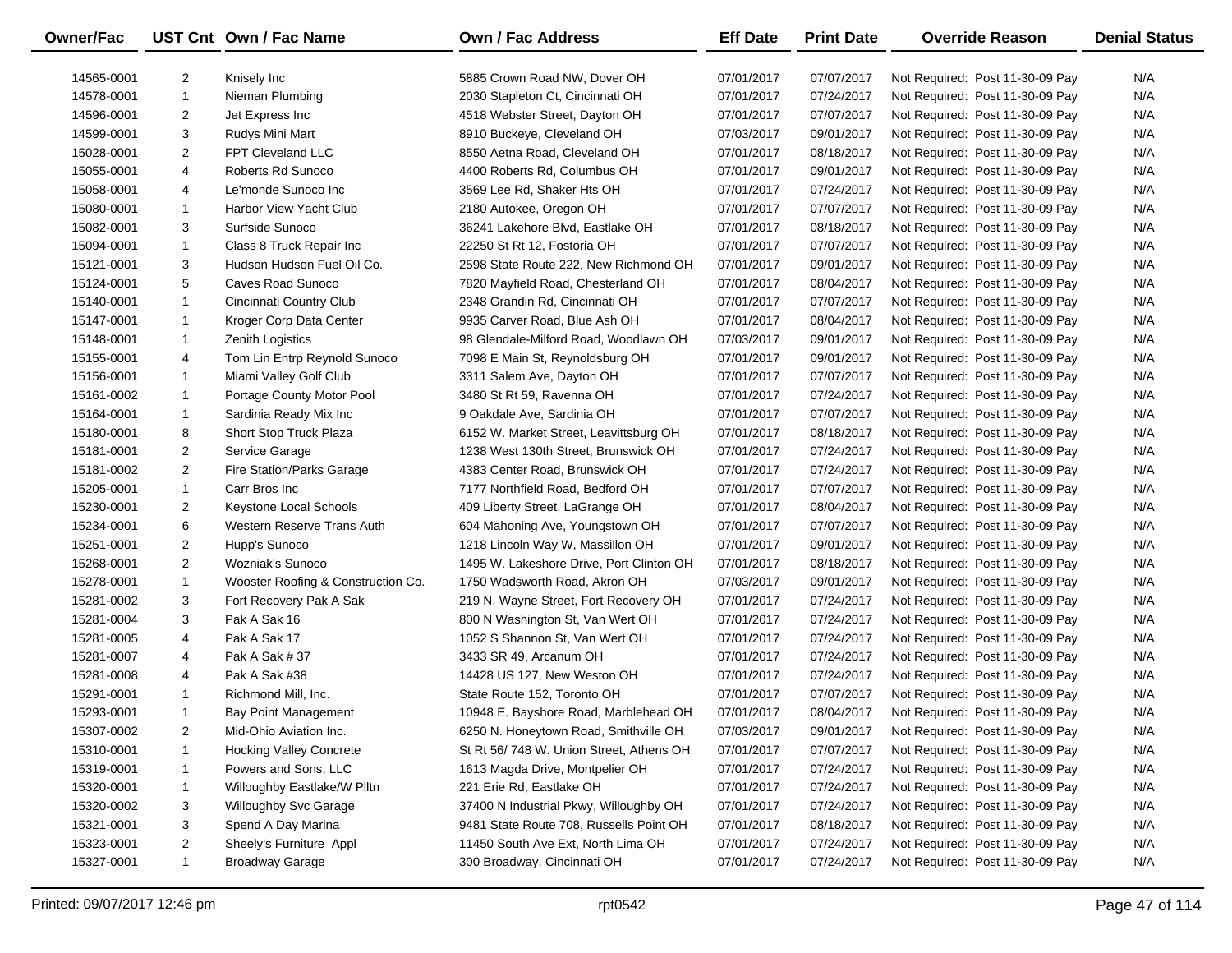| Owner/Fac  |                | UST Cnt Own / Fac Name                    | <b>Own / Fac Address</b>                  | <b>Eff Date</b> | <b>Print Date</b> | <b>Override Reason</b>          | <b>Denial Status</b> |
|------------|----------------|-------------------------------------------|-------------------------------------------|-----------------|-------------------|---------------------------------|----------------------|
| 15334-0001 | 2              | Sycamore Township                         | 8540 Kenwood Road, Cincinnati OH          | 07/01/2017      | 07/07/2017        | Not Required: Post 11-30-09 Pay | N/A                  |
| 15341-0001 | $\overline{2}$ | Shaker Hts Country Club                   | 3300 Courtland Blvd, Shaker Hts OH        | 07/01/2017      | 07/24/2017        | Not Required: Post 11-30-09 Pay | N/A                  |
| 15345-0001 | 3              | Stan's Wash & Fill                        | 103 S. Main Street, Continental OH        | 07/01/2017      | 07/24/2017        | Not Required: Post 11-30-09 Pay | N/A                  |
| 15370-0001 | 3              | Bay View Yacht Club                       | 3902 North Summit Street, Toledo OH       | 07/01/2017      | 08/18/2017        | Not Required: Post 11-30-09 Pay | N/A                  |
| 15376-0001 | 5              | Danville Mini Mart                        | 601 Market Street, Danville OH            | 07/01/2017      | 08/04/2017        | Not Required: Post 11-30-09 Pay | N/A                  |
| 15376-0002 | 4              | Lyons Den                                 | 3 S. Market Street, Danville OH           | 07/01/2017      | 08/04/2017        | Not Required: Post 11-30-09 Pay | N/A                  |
| 15394-0001 | 5              | Hine Motors Inc.                          | 8065 State Route 7, Kinsman OH            | 07/01/2017      | 07/07/2017        | Not Required: Post 11-30-09 Pay | N/A                  |
| 15396-0001 | 3              | <b>Tom Schmidt's Service</b>              | 13900 Lake Avenue, Lakewood OH            | 07/03/2017      | 09/01/2017        | Not Required: Post 11-30-09 Pay | N/A                  |
| 15399-0002 | $\overline{2}$ | <b>Mercer County Engineering Facility</b> | 4884 Mud Pike, Celina OH                  | 07/01/2017      | 07/07/2017        | Not Required: Post 11-30-09 Pay | N/A                  |
| 15403-0001 | $\mathbf{1}$   | Champaign Telephone Co                    | 126 Scioto St, Urbana OH                  | 07/01/2017      | 08/04/2017        | Not Required: Post 11-30-09 Pay | N/A                  |
| 15404-0001 | $\mathbf{1}$   | Summer Breeze Assoc                       | 2125 Sand Rd, Port Clinton OH             | 07/01/2017      | 07/24/2017        | Not Required: Post 11-30-09 Pay | N/A                  |
| 15410-0001 | 3              | Cal's Marathon                            | 7777 Lakeshore Blvd, Mentor On The Lake   | 07/01/2017      | 08/18/2017        | Not Required: Post 11-30-09 Pay | N/A                  |
| 15429-0001 | 5              | Franklin's Marathon Inc                   | 2635 Gilchrist Road, Akron OH             | 07/01/2017      | 08/18/2017        | Not Required: Post 11-30-09 Pay | N/A                  |
| 15431-0001 | 3              | Park Layne Sunoco                         | 2131 S. Dayton Lakeview Road, New Carl    | 07/01/2017      | 07/07/2017        | Not Required: Post 11-30-09 Pay | N/A                  |
| 15432-0001 | 3              | Village Drive Thru                        | 57-59 Main Street, Kingston OH            | 07/03/2017      | 09/01/2017        | Not Required: Post 11-30-09 Pay | N/A                  |
| 15432-0002 | 4              | Stoutsville Mini Mart                     | 11387 Main Street, Stoutsville OH         | 07/03/2017      | 09/01/2017        | Not Required: Post 11-30-09 Pay | N/A                  |
| 15444-0001 | 4              | <b>Ross Service Station</b>               | 710 Dryden Road, Zanesville OH            | 07/03/2017      | 09/01/2017        | Not Required: Post 11-30-09 Pay | N/A                  |
| 15455-0001 | 3              | <b>Smitties</b>                           | 3594 State Route 309, Iberia OH           | 07/01/2017      | 09/01/2017        | Not Required: Post 11-30-09 Pay | N/A                  |
| 15460-0001 | $\overline{2}$ | Meridian Gas Serv Inc                     | 3605 Mahoning Avenue, Youngstown OH       | 07/01/2017      | 08/18/2017        | Not Required: Post 11-30-09 Pay | N/A                  |
| 15475-0001 | 1              | City of Washington Court House WWTP       | 1210 S. Elm Street, Washington Court Hou  | 07/01/2017      | 07/07/2017        | Not Required: Post 11-30-09 Pay | N/A                  |
| 15481-0001 | 3              | Lyndhurst Valero                          | 5615 Mayfield Rd, Lyndhurst OH            | 07/01/2017      | 08/18/2017        | Not Required: Post 11-30-09 Pay | N/A                  |
| 15564-0001 | 3              | <b>Fleetmaster Leasing Corp</b>           | 300 E Naghten St, Columbus OH             | 07/01/2017      | 07/24/2017        | Not Required: Post 11-30-09 Pay | N/A                  |
| 15578-0001 | 1              | Springfield Local Schools                 | 6900 Hall Street, Holland OH              | 07/01/2017      | 07/07/2017        | Not Required: Post 11-30-09 Pay | N/A                  |
| 15584-0001 | 2              | <b>Piqua Country Club</b>                 | 9812 N Country Club, Piqua OH             | 07/01/2017      | 07/24/2017        | Not Required: Post 11-30-09 Pay | N/A                  |
| 15602-0001 | $\overline{2}$ | Perry High School Bus Garage              | 3737 13th Street SW, Massillon OH         | 07/01/2017      | 07/24/2017        | Not Required: Post 11-30-09 Pay | N/A                  |
| 15605-0002 | 4              | Ohio Fuel Stop, Inc.                      | US 224 & St Rt 58, Sullivan OH            | 07/01/2017      | 08/18/2017        | Not Required: Post 11-30-09 Pay | N/A                  |
| 15622-0002 | 5              | Rita Sues Mini Mart                       | 11141 St Rt 104, Lucasville OH            | 07/01/2017      | 07/07/2017        | Not Required: Post 11-30-09 Pay | N/A                  |
| 15625-0001 | 3              | North Loramie Drive Thur                  | 300 N. Main Street, Ft Loramie OH         | 07/01/2017      | 07/07/2017        | Not Required: Post 11-30-09 Pay | N/A                  |
| 15634-0001 | $\overline{2}$ | City Of Twinsburg, Service Garage         | 10231 Ravenna Rd, Twinsburg OH            | 07/01/2017      | 07/24/2017        | Not Required: Post 11-30-09 Pay | N/A                  |
| 15658-0001 | $\overline{2}$ | Pickaway County Memorial Airport          | 28181 McCrady Road, Circleville OH        | 07/01/2017      | 08/04/2017        | Not Required: Post 11-30-09 Pay | N/A                  |
| 15658-0003 | 1              | Pickaway Countylaw Enforcement            | 600 Island Road, Circleville OH           | 07/01/2017      | 08/04/2017        | Not Required: Post 11-30-09 Pay | N/A                  |
| 15667-0001 | $\overline{2}$ | Acheson's Resort                          | 9050 Acheson Resort Drive, Lakeview OH    | 07/01/2017      | 08/18/2017        | Not Required: Post 11-30-09 Pay | N/A                  |
| 15673-0001 | $\overline{2}$ | Otterbein Lebanon Ret Comm                | 585 N. State Route 741, Lebanon OH        | 07/01/2017      | 07/24/2017        | Not Required: Post 11-30-09 Pay | N/A                  |
| 15681-0002 | 1              | Royal Ice Cream Co                        | 6200 Euclid Ave, Cleveland OH             | 07/01/2017      | 08/04/2017        | Not Required: Post 11-30-09 Pay | N/A                  |
| 15686-0001 | 5              | A A Truck Stop                            | 080 Dixon Run Rd, Jackson OH              | 07/01/2017      | 07/07/2017        | Not Required: Post 11-30-09 Pay | N/A                  |
| 15692-0001 | 3              | Ted's Marathon                            | 182 E 6th Ave, Lancaster OH               | 07/03/2017      | 09/01/2017        | Not Required: Post 11-30-09 Pay | N/A                  |
| 15709-0001 | 2              | Guenther Mechanical Inc                   | 1248 Middle Rowsburg Road, Ashland OH     | 07/01/2017      | 07/07/2017        | Not Required: Post 11-30-09 Pay | N/A                  |
| 15710-0001 | 2              | <b>Richland County Transit</b>            | 232 N. Main Street, Mansfield OH          | 07/01/2017      | 08/18/2017        | Not Required: Post 11-30-09 Pay | N/A                  |
| 15732-0001 | 1              | Madison Local Schools                     | 600 Esley Lane, Mansfield OH              | 07/01/2017      | 07/24/2017        | Not Required: Post 11-30-09 Pay | N/A                  |
| 15734-0001 | 3              | Par Mar Food Store 2                      | 8600 State Route 339, Vincent OH          | 07/01/2017      | 07/07/2017        | Not Required: Post 11-30-09 Pay | N/A                  |
| 15747-0002 | 1              | VZB-WYVLOH                                | 9073-9172 Lytle Ferry Rd, Waynesville OH  | 07/01/2017      | 08/04/2017        | Not Required: Post 11-30-09 Pay | N/A                  |
| 15747-0003 | 1              | VZB-HOGFOH                                | Rt 108 & Railway 3/4 Mi E Holg, Holgate O | 07/01/2017      | 08/04/2017        | Not Required: Post 11-30-09 Pay | N/A                  |
| 15747-0004 | $\mathbf{1}$   | VZB-HYVFOH                                | Hwy 18, Hoytville OH                      | 07/01/2017      | 08/04/2017        | Not Required: Post 11-30-09 Pay | N/A                  |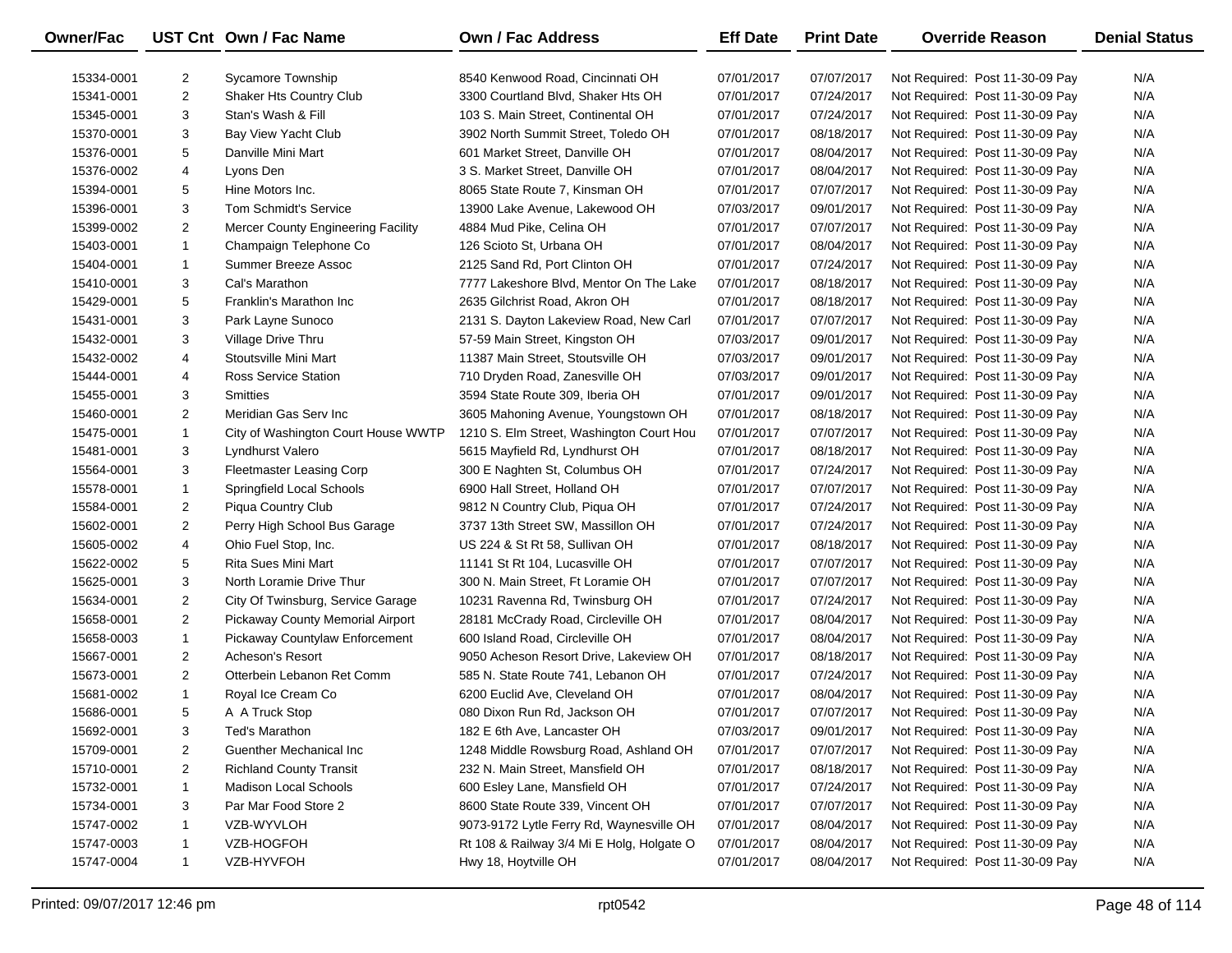| Owner/Fac  |                | UST Cnt Own / Fac Name            | <b>Own / Fac Address</b>                  | <b>Eff Date</b> | <b>Print Date</b> | <b>Override Reason</b>          | <b>Denial Status</b> |
|------------|----------------|-----------------------------------|-------------------------------------------|-----------------|-------------------|---------------------------------|----------------------|
| 15747-0005 | -1             | VZB-KNTROH                        | MOGADORE RD, Kent OH                      | 07/01/2017      | 08/04/2017        | Not Required: Post 11-30-09 Pay | N/A                  |
| 15747-0006 | -1             | VZB-CRENOH                        | Hays St, Creston OH                       | 07/01/2017      | 08/04/2017        | Not Required: Post 11-30-09 Pay | N/A                  |
| 15747-0007 | -1             | VZB-EVEROH                        | Riverview Rd, Everett OH                  | 07/01/2017      | 08/04/2017        | Not Required: Post 11-30-09 Pay | N/A                  |
| 15747-0008 | -1             | VZB-FSTFOH                        | 536 Columbus Ave, Fostoria OH             | 07/01/2017      | 08/04/2017        | Not Required: Post 11-30-09 Pay | N/A                  |
| 15747-0009 | -1             | <b>VZB-LESTOH</b>                 | 7060 SPIETH RD, Lester OH                 | 07/01/2017      | 08/04/2017        | Not Required: Post 11-30-09 Pay | N/A                  |
| 15747-0010 | -1             | VZB-NOVFOH                        | 219 State Route 511, Nova OH              | 07/01/2017      | 08/04/2017        | Not Required: Post 11-30-09 Pay | N/A                  |
| 15747-0012 | -1             | VZB-RBLFOH                        | Kilbaum Rd, Republic OH                   | 07/01/2017      | 08/04/2017        | Not Required: Post 11-30-09 Pay | N/A                  |
| 15747-0013 | -1             | VZB-WAYLOH                        | Minyoung Rd3, Wayland OH                  | 07/01/2017      | 08/04/2017        | Not Required: Post 11-30-09 Pay | N/A                  |
| 15747-0014 | -1             | VZB-WLDFOH                        | Woodland St, Willard OH                   | 07/01/2017      | 08/04/2017        | Not Required: Post 11-30-09 Pay | N/A                  |
| 15747-0016 | 6              | VZB-NRYLOH                        | 12300 Ridge Rd, North Royalton OH         | 07/01/2017      | 08/04/2017        | Not Required: Post 11-30-09 Pay | N/A                  |
| 15747-0018 | -1             | VZB-LEMFOH                        | Lemoyne Rd & Fremont Pk, Lemoyne OH       | 07/01/2017      | 08/04/2017        | Not Required: Post 11-30-09 Pay | N/A                  |
| 15747-0019 | $\mathbf{1}$   | VZB-TBNFOH                        | City Rd 134, Defiance OH                  | 07/01/2017      | 08/04/2017        | Not Required: Post 11-30-09 Pay | N/A                  |
| 15803-0001 | 3              | Huron Yacht Club                  | 350 Huron Street, Huron OH                | 07/01/2017      | 07/24/2017        | Not Required: Post 11-30-09 Pay | N/A                  |
| 15809-0002 | 8              | Parker Hannifin Corp/Airborne     | 711 Taylor Street, Elyria OH              | 07/01/2017      | 07/24/2017        | Not Required: Post 11-30-09 Pay | N/A                  |
| 15809-0003 | 4              | Parker Hannifin Corp              | 725 N Beech Street, Eaton OH              | 07/01/2017      | 07/24/2017        | Not Required: Post 11-30-09 Pay | N/A                  |
| 15827-0001 | 3              | <b>Medina Quality Gas</b>         | 245 Lafayette Road, Medina OH             | 07/01/2017      | 09/01/2017        | Not Required: Post 11-30-09 Pay | N/A                  |
| 15829-0001 | $\overline{2}$ | Notre Dame Educational Center     | 13000 Auburn Road, Chardon OH             | 07/01/2017      | 07/07/2017        | Not Required: Post 11-30-09 Pay | N/A                  |
| 15869-0001 | $\overline{2}$ | <b>Columbus Operations Center</b> | 4499 Fisher Road, Columbus OH             | 07/01/2017      | 08/18/2017        | Not Required: Post 11-30-09 Pay | N/A                  |
| 15883-0001 | 4              | Action Gbw Inc                    | 201 E. Staunton Road, Troy OH             | 07/03/2017      | 09/01/2017        | Not Required: Post 11-30-09 Pay | N/A                  |
| 15893-0001 | 3              | Hissom's Gas Glo                  | 827 East Main Street, Barnesville OH      | 07/01/2017      | 08/18/2017        | Not Required: Post 11-30-09 Pay | N/A                  |
| 15907-0001 | 3              | Exxbo Services Inc.               | 11622 Bellaire Road, Cleveland OH         | 07/01/2017      | 09/01/2017        | Not Required: Post 11-30-09 Pay | N/A                  |
| 15924-0003 | 3              | Shell Food Mart                   | 9370 Union Center Blvd, West Chester OH   | 07/01/2017      | 07/07/2017        | Not Required: Post 11-30-09 Pay | N/A                  |
| 15931-0001 | $\overline{2}$ | Ken's Drive Thru Beverage         | 101 W. Walnut Street, Painesville OH      | 07/01/2017      | 08/18/2017        | Not Required: Post 11-30-09 Pay | N/A                  |
| 15972-0001 | $\overline{2}$ | <b>Scioto County Airport</b>      | 138 Barklow Road, Minford OH              | 07/01/2017      | 08/04/2017        | Not Required: Post 11-30-09 Pay | N/A                  |
| 15989-0002 | $\mathbf{1}$   | Lake Hospital System West         | 36000 Euclid Avenue, Willoughby OH        | 07/01/2017      | 09/01/2017        | Not Required: Post 11-30-09 Pay | N/A                  |
| 15989-0004 | 2              | <b>Tripoint Medical Center</b>    | 7590 Auburn Road, Concord Township OH     | 07/01/2017      | 09/01/2017        | Not Required: Post 11-30-09 Pay | N/A                  |
| 15996-0001 | 4              | Hirns Corner                      | 3504 US Rt 50, Bainbridge OH              | 07/01/2017      | 08/18/2017        | Not Required: Post 11-30-09 Pay | N/A                  |
| 16017-0001 | 1              | 10 Wilmington Place               | 10 Wilmington Ave, Dayton OH              | 07/01/2017      | 07/07/2017        | Not Required: Post 11-30-09 Pay | N/A                  |
| 16021-0005 | 4              | Crossroads of Logan East          | 930 E. Front Street, Logan OH             | 07/03/2017      | 09/01/2017        | Not Required: Post 11-30-09 Pay | N/A                  |
| 16051-0002 | $\mathbf{1}$   | Jiffy Lube 909                    | 6410 Glenway Avenue, Cincinnati OH        | 07/01/2017      | 07/24/2017        | Not Required: Post 11-30-09 Pay | N/A                  |
| 16051-0003 | $\mathbf{1}$   | Jiffy Lube 1220                   | 5013 Cooper Road, Blue Ash OH             | 07/01/2017      | 07/24/2017        | Not Required: Post 11-30-09 Pay | N/A                  |
| 16051-0005 | $\mathbf{1}$   | Jiffy Lube 1263                   | 9435 Fields Ertel Road, Cincinnati OH     | 07/01/2017      | 07/24/2017        | Not Required: Post 11-30-09 Pay | N/A                  |
| 16051-0006 | $\mathbf{1}$   | Jiffy Lube 1306                   | 4403 Gleneste/Withamsville Rd, Cincinnati | 07/01/2017      | 07/24/2017        | Not Required: Post 11-30-09 Pay | N/A                  |
| 16055-0005 | 2              | 7 11 19775                        | 4505 Lewis Avenue, Toledo OH              | 07/01/2017      | 08/04/2017        | Not Required: Post 11-30-09 Pay | N/A                  |
| 16055-0018 | 2              | 7-Eleven Store No. 35958          | 604 Main Street, Belpre OH                | 07/01/2017      | 08/04/2017        | Not Required: Post 11-30-09 Pay | N/A                  |
| 16055-0019 | 4              | 7-Eleven Store No. 36173          | 26 W. Main Street, Lexington OH           | 07/01/2017      | 08/04/2017        | Not Required: Post 11-30-09 Pay | N/A                  |
| 16055-0020 | 3              | 7-Eleven Store No. 36174          | 2264 S. Main Street, Mansfield OH         | 07/01/2017      | 08/04/2017        | Not Required: Post 11-30-09 Pay | N/A                  |
| 16055-0022 | 4              | 7-Eleven Store No. 36176          | 101 E. Main Street, Crestline OH          | 07/01/2017      | 08/04/2017        | Not Required: Post 11-30-09 Pay | N/A                  |
| 16055-0023 | 4              | 7-Eleven Store No. 36177          | 876 Park Avenue E., Mansfield OH          | 07/01/2017      | 08/04/2017        | Not Required: Post 11-30-09 Pay | N/A                  |
| 16055-0024 | 5              | 7-Eleven Store No. 36178          | 2424 O'Possum Run Road, Mansfield OH      | 07/01/2017      | 08/04/2017        | Not Required: Post 11-30-09 Pay | N/A                  |
| 16055-0025 | 5              | 7-Eleven Store No. 36180          | 150 Sandusky Street, Monroeville OH       | 07/01/2017      | 08/04/2017        | Not Required: Post 11-30-09 Pay | N/A                  |
| 16055-0027 | 3              | 7-Eleven Store No. 36208          | 9202 State Route 14, Streetsboro OH       | 07/01/2017      | 08/04/2017        | Not Required: Post 11-30-09 Pay | N/A                  |
| 16055-0029 | 3              | 7-Eleven Store No. 36210          | 3349 W. Kent Road, Stow OH                | 07/01/2017      | 08/04/2017        | Not Required: Post 11-30-09 Pay | N/A                  |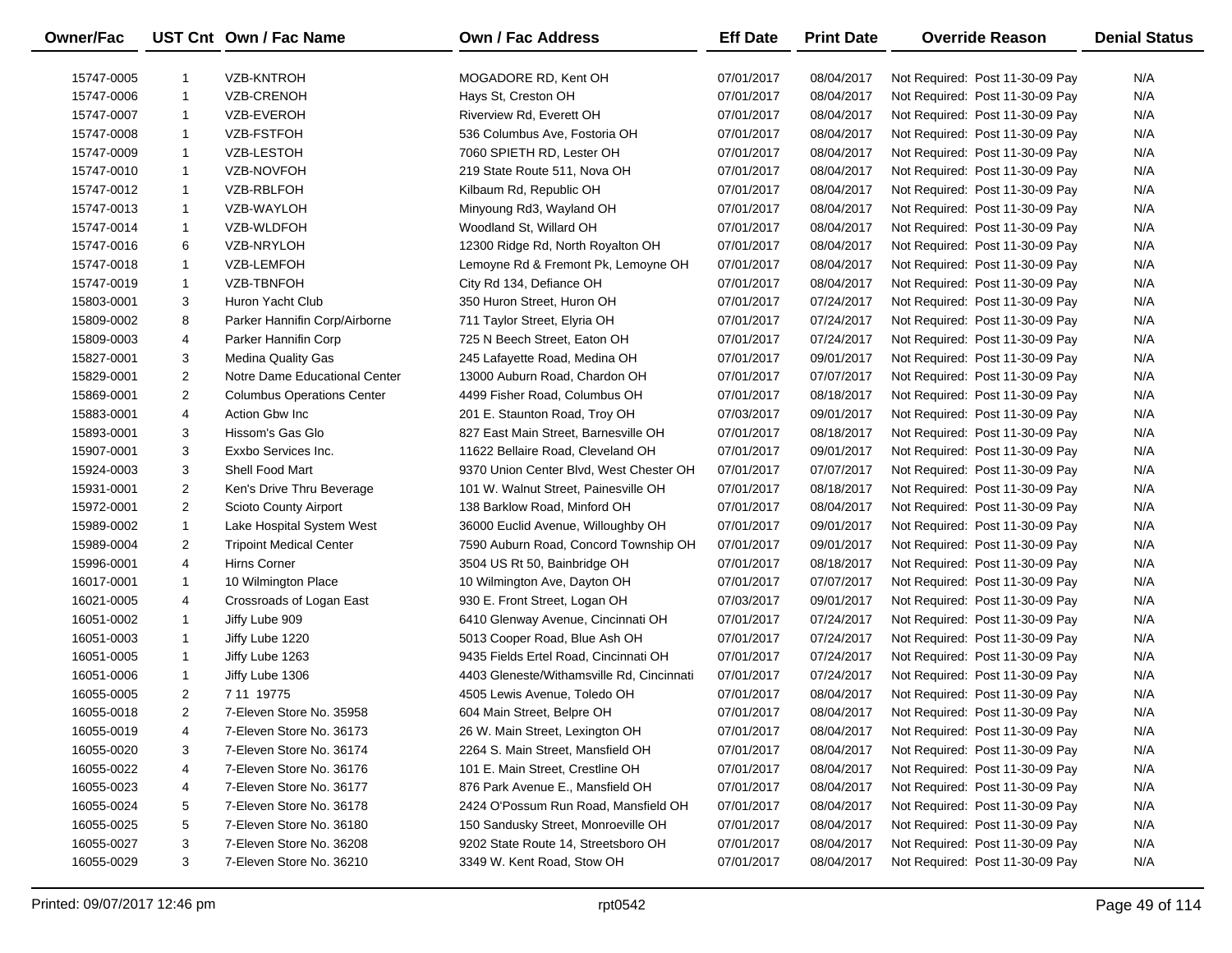| Owner/Fac  |                | UST Cnt Own / Fac Name                                                  | <b>Own / Fac Address</b>                  | <b>Eff Date</b> | <b>Print Date</b> | <b>Override Reason</b>          | <b>Denial Status</b> |
|------------|----------------|-------------------------------------------------------------------------|-------------------------------------------|-----------------|-------------------|---------------------------------|----------------------|
| 16055-0034 | 3              | 7-Eleven Store No. 36215                                                | 8 E. Erie Street, Painesville OH          | 07/01/2017      | 08/04/2017        | Not Required: Post 11-30-09 Pay | N/A                  |
| 16055-0035 | 3              | 7-Eleven Store No. 36216                                                | 35068 Vine Street, Eastlake OH            | 07/01/2017      | 08/04/2017        | Not Required: Post 11-30-09 Pay | N/A                  |
| 16055-0037 | 3              | 7-Eleven Store No. 36218                                                | 17644 Chillicothe Road, Chagrin Falls OH  | 07/01/2017      | 08/04/2017        | Not Required: Post 11-30-09 Pay | N/A                  |
| 16055-0039 | 2              | 7-Eleven Store No. 36220                                                | 15 Pearl Road, Brunswick OH               | 07/01/2017      | 08/04/2017        | Not Required: Post 11-30-09 Pay | N/A                  |
| 16055-0040 | 4              | 7-Eleven Store No. 36221                                                | 5711 Heisley Road, Mentor OH              | 07/01/2017      | 08/04/2017        | Not Required: Post 11-30-09 Pay | N/A                  |
| 16055-0041 | 3              | 7-Eleven Store No. 36222                                                | 1205 Main Street, Cuyahoga Falls OH       | 07/01/2017      | 08/04/2017        | Not Required: Post 11-30-09 Pay | N/A                  |
| 16055-0044 | 3              | 7-Eleven Store No. 36225                                                | 8775 Darrow Road, Twinsburg OH            | 07/01/2017      | 08/04/2017        | Not Required: Post 11-30-09 Pay | N/A                  |
| 16055-0045 | 4              | 7-Eleven Store No. 36226                                                | 316 E. Highland Road, Macedonia OH        | 07/01/2017      | 08/04/2017        | Not Required: Post 11-30-09 Pay | N/A                  |
| 16055-0046 | 4              | 7-Eleven Store No. 36227                                                | 8360 Broadmoor Road, Mentor OH            | 07/01/2017      | 08/04/2017        | Not Required: Post 11-30-09 Pay | N/A                  |
| 16055-0047 | 3              | 7-Eleven Store No. 36228                                                | 30502 Lakeland Boulevard, Wickliffe OH    | 07/01/2017      | 08/04/2017        | Not Required: Post 11-30-09 Pay | N/A                  |
| 16055-0048 | 4              | 7-Eleven Store No. 36229                                                | 2481 Som Center Road, Willoughby OH       | 07/01/2017      | 08/04/2017        | Not Required: Post 11-30-09 Pay | N/A                  |
| 16055-0050 | 3              | 7-Eleven Store No. 36231                                                | 16625 Royalton Road, Strongsville OH      | 07/01/2017      | 08/04/2017        | Not Required: Post 11-30-09 Pay | N/A                  |
| 16055-0051 | 3              | 7-Eleven Store No. 36232                                                | 34050 Aurora Road, Solon OH               | 07/01/2017      | 08/04/2017        | Not Required: Post 11-30-09 Pay | N/A                  |
| 16055-0052 | 3              | 7-Eleven Store No. 36233                                                | 2865 Bishop Road, Willoughby Hills OH     | 07/01/2017      | 08/04/2017        | Not Required: Post 11-30-09 Pay | N/A                  |
| 16055-0053 | 3              | 7-Eleven Store No. 36234                                                | 6709 Center Street, Mentor OH             | 07/01/2017      | 08/04/2017        | Not Required: Post 11-30-09 Pay | N/A                  |
| 16055-0054 | 4              | 7-Eleven Store No. 36235                                                | 6680 Mayfield Road, Mayfield Heights OH   | 07/01/2017      | 08/04/2017        | Not Required: Post 11-30-09 Pay | N/A                  |
| 16055-0055 | 4              | 7-Eleven Store No. 36236                                                | 7515 Auburn Road, Concord OH              | 07/01/2017      | 08/04/2017        | Not Required: Post 11-30-09 Pay | N/A                  |
| 16055-0056 | 4              | 7-Eleven Store No. 36237                                                | 1035 E. 185th Street, Cleveland OH        | 07/01/2017      | 08/04/2017        | Not Required: Post 11-30-09 Pay | N/A                  |
| 16055-0057 | $\overline{2}$ | 7-Eleven Store No. 36238                                                | 1614 Merriman Road, Akron OH              | 07/01/2017      | 08/04/2017        | Not Required: Post 11-30-09 Pay | N/A                  |
| 16055-0058 | 2              | 7-Eleven Store No. 36239                                                | 1050 N. Court Street, Medina OH           | 07/01/2017      | 08/04/2017        | Not Required: Post 11-30-09 Pay | N/A                  |
| 16055-0059 | 4              | 7-Eleven Store No. 36240                                                | 959 E. Steels Corners Road, Stow OH       | 07/01/2017      | 08/04/2017        | Not Required: Post 11-30-09 Pay | N/A                  |
| 16055-0060 | 3              | 7-Eleven Store No. 36241                                                | 3050 Graham Road, Stow OH                 | 07/01/2017      | 08/04/2017        | Not Required: Post 11-30-09 Pay | N/A                  |
| 16055-0061 | 5              | 7-Eleven Store No. 36246                                                | 20 E. Washington Street, Chagrin Falls OH | 07/01/2017      | 08/04/2017        | Not Required: Post 11-30-09 Pay | N/A                  |
| 16055-0063 | 3              | 7-Eleven Store No. 36248                                                | 16 W. Streetsboro Road, Peninsula OH      | 07/01/2017      | 08/04/2017        | Not Required: Post 11-30-09 Pay | N/A                  |
| 16055-0064 | 3              | 7-Eleven Store No. 36116                                                | 11690 Snow Road, Parma OH                 | 07/01/2017      | 08/04/2017        | Not Required: Post 11-30-09 Pay | N/A                  |
| 16055-0065 | 3              | 7-Eleven Store No. 19743                                                | 3054 Leavitt Road, Lorain OH              | 07/01/2017      | 08/04/2017        | Not Required: Post 11-30-09 Pay | N/A                  |
| 16059-0001 | $\overline{2}$ | <b>Transportation East Garage</b>                                       | 7001 Euclid Avenue, Cleveland OH          | 07/01/2017      | 07/24/2017        | Not Required: Post 11-30-09 Pay | N/A                  |
| 16077-0001 | $\overline{2}$ | The Brewer Company                                                      | 30060 Lakeland Blvd, Wickliffe OH         | 07/01/2017      | 08/04/2017        | Not Required: Post 11-30-09 Pay | N/A                  |
| 16095-0001 | $\overline{2}$ | Belden Brick Co.                                                        | 475 Dover Road, Sugar Creek OH            | 07/01/2017      | 07/24/2017        | Not Required: Post 11-30-09 Pay | N/A                  |
| 16098-0002 | $\overline{2}$ | City of Norwood                                                         | 3001 Harris Avenue, Norwood OH            | 07/01/2017      | 07/07/2017        | Not Required: Post 11-30-09 Pay | N/A                  |
| 16106-0003 | $\overline{2}$ | FedEx Freight-CMH                                                       | 10 Commerce Parkway, West Jefferson O     | 07/01/2017      | 07/24/2017        | Not Required: Post 11-30-09 Pay | N/A                  |
| 16106-0004 | $\overline{2}$ | Fedex Freight, Inc. - TOL                                               | 7779 Arbor Drive, Northwood OH            | 07/01/2017      | 07/24/2017        | Not Required: Post 11-30-09 Pay | N/A                  |
| 16106-0005 | $\mathbf{1}$   | FedEx Freight Inc. - MFD                                                | 160 Industrial Pkwy Dr, Mansfield OH      | 07/01/2017      | 07/24/2017        | Not Required: Post 11-30-09 Pay | N/A                  |
| 16106-0006 | 5              | FedEx Freight Inc. - DAY                                                | 8101 Terminal Place, Huber Heights OH     | 07/01/2017      | 07/24/2017        | Not Required: Post 11-30-09 Pay | N/A                  |
| 16106-0008 | $\mathbf{1}$   | FedEx Freight Inc. - CCI                                                | 590 Quality Blvd, Fairfield OH            | 07/01/2017      | 07/24/2017        | Not Required: Post 11-30-09 Pay | N/A                  |
| 16106-0009 | -1             | FedEx Freight Inc. - YNG                                                | 415 South Bailey Road, North Jackson OH   | 07/01/2017      | 07/24/2017        | Not Required: Post 11-30-09 Pay | N/A                  |
| 16106-0010 | -1             | FedEx Freight Lima                                                      | 3200 McClain Road, Lima OH                | 07/01/2017      | 07/24/2017        | Not Required: Post 11-30-09 Pay | N/A                  |
| 16110-0001 | 3              | Howser's Discount                                                       | 3420 Tri-County Highway, Mount Orab OH    | 07/01/2017      | 07/07/2017        | Not Required: Post 11-30-09 Pay | N/A                  |
| 16118-0001 | 4              | Frank's Marathon/Gillespie Co Inc                                       | 3116 Riverside Drive, Columbus OH         | 07/01/2017      | 09/01/2017        | Not Required: Post 11-30-09 Pay | N/A                  |
| 16152-0001 | 1              | Mount Augustine Regina Health                                           | 5232 Broadview Road, Richfield OH         | 07/01/2017      | 08/18/2017        | Not Required: Post 11-30-09 Pay | N/A                  |
| 16184-0001 | 1              | Trumbull County Vehicle Maintenance                                     | 605 Panther Drive, Warren OH              | 07/01/2017      | 08/04/2017        | Not Required: Post 11-30-09 Pay | N/A                  |
| 16184-0002 | 3              | Fairhaven School                                                        | 420 Lincoln Way, Niles OH                 | 07/01/2017      | 08/04/2017        | Not Required: Post 11-30-09 Pay | N/A                  |
| 16184-0003 | $\mathbf{1}$   | Brookfield Wastewater Treatment Facility 921 Standard Avenue, Masury OH |                                           | 07/01/2017      | 08/04/2017        | Not Required: Post 11-30-09 Pay | N/A                  |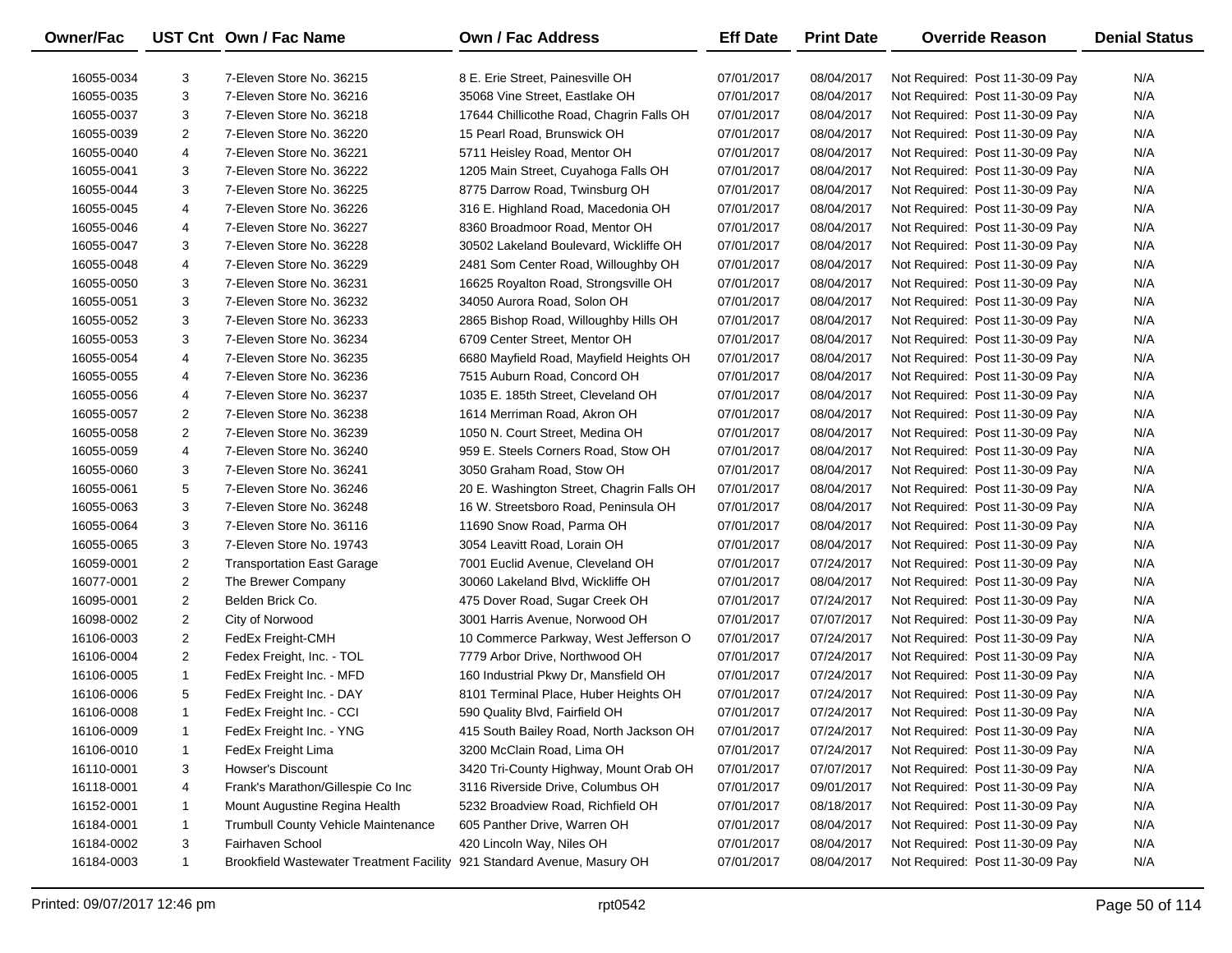| Owner/Fac  |                | UST Cnt Own / Fac Name                  | Own / Fac Address                         | <b>Eff Date</b> | <b>Print Date</b> | <b>Override Reason</b>          | <b>Denial Status</b> |
|------------|----------------|-----------------------------------------|-------------------------------------------|-----------------|-------------------|---------------------------------|----------------------|
| 16184-0004 | 3              | <b>Trumbull County Engineer</b>         | 650 N. River Road NW, Warren OH           | 07/01/2017      | 08/04/2017        | Not Required: Post 11-30-09 Pay | N/A                  |
| 16272-0001 | $\overline{2}$ | Barnes Nursery Garden Ctr               | 3511 W Cleveland Rd, Huron OH             | 07/01/2017      | 08/04/2017        | Not Required: Post 11-30-09 Pay | N/A                  |
| 16289-0001 | $\overline{2}$ | Matt's Mart                             | 1215 Lexington Ave, Mansfield OH          | 07/01/2017      | 08/04/2017        | Not Required: Post 11-30-09 Pay | N/A                  |
| 16324-0001 | 5              | Wilson B P                              | 100 S Main St, Prospect OH                | 07/01/2017      | 09/01/2017        | Not Required: Post 11-30-09 Pay | N/A                  |
| 16332-0001 | $\mathbf{1}$   | BP - Husky Refining, LLC                | 4001 Cedar Point Road, Oregon OH          | 07/01/2017      | 07/07/2017        | Not Required: Post 11-30-09 Pay | N/A                  |
| 16337-0004 | 15             | Air Bp Cleveland                        | Cleveland Hopkins Airport, Cleveland OH   | 07/01/2017      | 08/04/2017        | Not Required: Post 11-30-09 Pay | N/A                  |
| 16342-0001 | 3              | One Stop Sunoco #1                      | 6225 Storer Ave, Cleveland OH             | 07/03/2017      | 09/01/2017        | Not Required: Post 11-30-09 Pay | N/A                  |
| 16344-0001 | $\mathbf{1}$   | Castaway Harbor                         | 9438 E. Bayshore Road, Marblehead OH      | 07/01/2017      | 08/04/2017        | Not Required: Post 11-30-09 Pay | N/A                  |
| 16350-0001 | $\overline{2}$ | <b>Vermilion Yacht Club</b>             | 5440 Anchorage Way, Vermilion OH          | 07/01/2017      | 09/01/2017        | Not Required: Post 11-30-09 Pay | N/A                  |
| 16391-0001 | $\overline{2}$ | Tibbels Marina                          | 6965 E Harbor Rd, Marblehead OH           | 07/01/2017      | 08/04/2017        | Not Required: Post 11-30-09 Pay | N/A                  |
| 16409-0001 | 3              | Cin-Air L.P.                            | 400 Wilmer Ave, Cincinnati OH             | 07/01/2017      | 08/04/2017        | Not Required: Post 11-30-09 Pay | N/A                  |
| 16410-0001 | 4              | Summa Health System                     | 525 E. Market Street, Akron OH            | 07/01/2017      | 09/01/2017        | Not Required: Post 11-30-09 Pay | N/A                  |
| 16410-0003 | 3              | Summa Health System                     | 444 N. Main Street, Akron OH              | 07/01/2017      | 09/01/2017        | Not Required: Post 11-30-09 Pay | N/A                  |
| 16410-0004 | $\overline{2}$ | Summa Health System                     | 1077 Gorge Boulevard, Akron OH            | 07/01/2017      | 09/01/2017        | Not Required: Post 11-30-09 Pay | N/A                  |
| 16452-0001 | 4              | Mosier's Iga                            | 21701 Main St, Raymond OH                 | 07/01/2017      | 07/07/2017        | Not Required: Post 11-30-09 Pay | N/A                  |
| 16460-0001 | $\mathbf{1}$   | Northern Haserot                        | 21500 Alexander Rd, Oakwood Village OH    | 07/01/2017      | 08/04/2017        | Not Required: Post 11-30-09 Pay | N/A                  |
| 16468-0001 | 4              | <b>Main Express</b>                     | 116 N Front St, Oakhill OH                | 07/01/2017      | 08/18/2017        | Not Required: Post 11-30-09 Pay | N/A                  |
| 16497-0001 | $\mathbf{1}$   | <b>Childrens Hospital</b>               | 700 Childrens Drive, Columbus OH          | 07/01/2017      | 07/07/2017        | Not Required: Post 11-30-09 Pay | N/A                  |
| 16497-0003 | 4              | Children's Hospital Mechanical Building | 757 Mooberry Street, Columbus OH          | 07/01/2017      | 07/07/2017        | Not Required: Post 11-30-09 Pay | N/A                  |
| 16500-0001 | 6              | Wal Mart Distr Ctr 6024                 | 3880 SW Blvd, Grove City OH               | 07/01/2017      | 07/07/2017        | Not Required: Post 11-30-09 Pay | N/A                  |
| 16500-0002 | 3              | Sam's Club 6375                         | 1150 Greely Chapel Rd, Lima OH            | 07/01/2017      | 07/07/2017        | Not Required: Post 11-30-09 Pay | N/A                  |
| 16500-0003 | 3              | Sams Club Gas Station #6450             | 5375 North Bend Rd, Cincinnati OH         | 07/01/2017      | 07/07/2017        | Not Required: Post 11-30-09 Pay | N/A                  |
| 16500-0004 | 3              | Sam's Club 4750                         | 1189 Buckholzer Rd., Cuyahoga Falls OH    | 07/01/2017      | 07/07/2017        | Not Required: Post 11-30-09 Pay | N/A                  |
| 16500-0005 | 3              | Sam's Club 6314                         | 5225 Cobblestone Square, Sheffield Villa  | 07/01/2017      | 07/07/2017        | Not Required: Post 11-30-09 Pay | N/A                  |
| 16500-0006 | 3              | Sam's Club 6317                         | 4790 Portage Street, North Canton OH      | 07/01/2017      | 07/07/2017        | Not Required: Post 11-30-09 Pay | N/A                  |
| 16500-0007 | 3              | Sam's Club 6326                         | 2675 Taylor Rd S.W., Reynoldsburg OH      | 07/01/2017      | 07/07/2017        | Not Required: Post 11-30-09 Pay | N/A                  |
| 16500-0008 | 3              | Sam's Club 6380                         | 6955 Miller Lane, Dayton OH               | 07/01/2017      | 07/07/2017        | Not Required: Post 11-30-09 Pay | N/A                  |
| 16500-0009 | 3              | Sam's Club 6407                         | 1070 Lexington-Springmill Rd., Ontario OH | 07/01/2017      | 07/07/2017        | Not Required: Post 11-30-09 Pay | N/A                  |
| 16500-0010 | 3              | Sam's Club 6528                         | 815 Clepper Lane, Cincinnati OH           | 07/01/2017      | 07/07/2017        | Not Required: Post 11-30-09 Pay | N/A                  |
| 16500-0011 | 3              | Sam's Club 6544                         | 9570 Fields-Ertel Road, Loveland OH       | 07/01/2017      | 07/07/2017        | Not Required: Post 11-30-09 Pay | N/A                  |
| 16500-0012 | 3              | Sam's Club 8131                         | 4825 C Marburg Avenue, Cincinnati OH      | 07/01/2017      | 07/07/2017        | Not Required: Post 11-30-09 Pay | N/A                  |
| 16500-0013 | 3              | Sam's Club 8139                         | 1300 East Mall Drive, Holland OH          | 07/01/2017      | 07/07/2017        | Not Required: Post 11-30-09 Pay | N/A                  |
| 16500-0014 | 3              | Sam's Club 8152                         | 432 Private Drive 288, South Point OH     | 07/01/2017      | 07/07/2017        | Not Required: Post 11-30-09 Pay | N/A                  |
| 16500-0015 | 4              | Wal Mart Distribution Center 7012       | 1400 Chillicothe Road, Washington Court H | 07/01/2017      | 07/07/2017        | Not Required: Post 11-30-09 Pay | N/A                  |
| 16500-0017 | 3              | Sam's Club #6308                        | 1755 Hilliard Rome Rd., Columbus OH       | 07/01/2017      | 07/07/2017        | Not Required: Post 11-30-09 Pay | N/A                  |
| 16500-0018 | 3              | Wal Mart DC# 7017                       | 843 State Route 43, Wintersville OH       | 07/01/2017      | 07/07/2017        | Not Required: Post 11-30-09 Pay | N/A                  |
| 16500-0019 | 3              | Sams Club Gas #6322                     | 6361 South Avenue, Boardman OH            | 07/01/2017      | 07/07/2017        | Not Required: Post 11-30-09 Pay | N/A                  |
| 16500-0020 | 3              | Sams Club Gas 6305                      | 10250 Brookpark Rd, Cleveland OH          | 07/01/2017      | 07/07/2017        | Not Required: Post 11-30-09 Pay | N/A                  |
| 16500-0021 | 3              | Sam's Club Fueling Station Inc. #4846   | 5640 Emerald Court, Mentor OH             | 07/01/2017      | 07/07/2017        | Not Required: Post 11-30-09 Pay | N/A                  |
| 16500-0022 | 3              | Sams Club # 6242                        | 5870 Sawmill Rd, Dublin OH                | 07/01/2017      | 07/07/2017        | Not Required: Post 11-30-09 Pay | N/A                  |
| 16500-0024 | 4              | Sam's Club 6302                         | 23300 Broadway Avenue, Bedford OH         | 07/01/2017      | 07/07/2017        | Not Required: Post 11-30-09 Pay | N/A                  |
| 16500-0025 | 4              | Sam's Club #4963                        | 1270 N. Bridge Road, Chillicothe OH       | 07/01/2017      | 07/07/2017        | Not Required: Post 11-30-09 Pay | N/A                  |
| 16500-0026 | 3              | Sam's Club # 6327                       | 1000 Niles-Cortland Road, Warren OH       | 07/01/2017      | 07/07/2017        | Not Required: Post 11-30-09 Pay | N/A                  |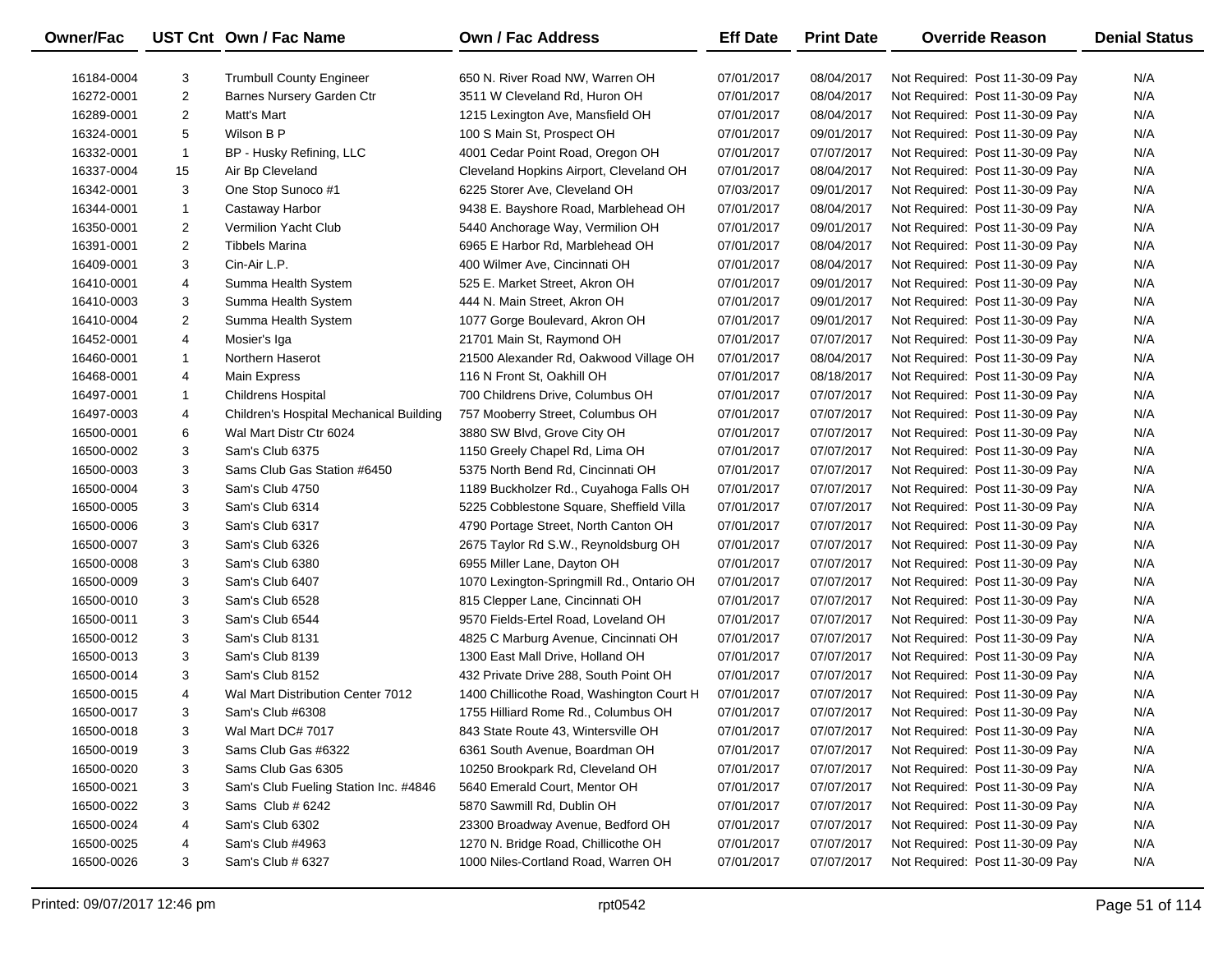| Owner/Fac  |                | UST Cnt Own / Fac Name           | <b>Own / Fac Address</b>                  | <b>Eff Date</b> | <b>Print Date</b> | <b>Override Reason</b>          | <b>Denial Status</b> |
|------------|----------------|----------------------------------|-------------------------------------------|-----------------|-------------------|---------------------------------|----------------------|
| 16500-0027 | 4              | Sam's Club # 4962                | 614 Crossings Road, Sandusky OH           | 07/01/2017      | 07/07/2017        | Not Required: Post 11-30-09 Pay | N/A                  |
| 16500-0028 | 4              | Sam's Club # 8136                | 1111 Miamisburg Centerville Road, Dayton  | 07/01/2017      | 07/07/2017        | Not Required: Post 11-30-09 Pay | N/A                  |
| 16500-0029 | 4              | Sam's Club # 4947                | 3724 Northpointe Drive, Zanesville OH     | 07/01/2017      | 07/07/2017        | Not Required: Post 11-30-09 Pay | N/A                  |
| 16500-0032 | 4              | Sam's Club # 6517                | 3446 Pentagon Boulevard, Beavercreek O    | 07/01/2017      | 07/07/2017        | Not Required: Post 11-30-09 Pay | N/A                  |
| 16555-0001 | 3              | Smith's Exxon                    | 45820 National Rd, St Clairsville OH      | 07/01/2017      | 08/18/2017        | Not Required: Post 11-30-09 Pay | N/A                  |
| 16556-0001 | 4              | <b>Hilltop Sunoco</b>            | 52645 National Road, St Clairsville OH    | 07/01/2017      | 08/18/2017        | Not Required: Post 11-30-09 Pay | N/A                  |
| 16710-0001 | 5              | Ti's Grocerette                  | 301 N. Main Street, Rockford OH           | 07/01/2017      | 09/01/2017        | Not Required: Post 11-30-09 Pay | N/A                  |
| 16733-0002 | $\overline{2}$ | Village Of Minerva               | 505 1/2 E Lincolnway, Minerva OH          | 07/01/2017      | 07/07/2017        | Not Required: Post 11-30-09 Pay | N/A                  |
| 16735-0001 | 4              | TJ's Grocerette Willshire Inc    | 603 Rockford Rd., Willshire OH            | 07/01/2017      | 09/01/2017        | Not Required: Post 11-30-09 Pay | N/A                  |
| 16751-0001 | $\overline{2}$ | <b>Zillig Excavating Paving</b>  | 5510 Old Blue Rock Rd, Cincinnati OH      | 07/03/2017      | 09/01/2017        | Not Required: Post 11-30-09 Pay | N/A                  |
| 16778-0001 | $\overline{2}$ | Caskey Cleaning Co.              | 47 W. Gates St., Columbus OH              | 07/01/2017      | 09/01/2017        | Not Required: Post 11-30-09 Pay | N/A                  |
| 16791-0001 | 2              | Meinke Marina West               | 10955 Corduroy Rd, Curtice OH             | 07/01/2017      | 09/01/2017        | Not Required: Post 11-30-09 Pay | N/A                  |
| 16791-0002 | $\mathbf{1}$   | Meinke Marina East               | 12805 Bono Rd, Curtice OH                 | 07/01/2017      | 09/01/2017        | Not Required: Post 11-30-09 Pay | N/A                  |
| 16791-0003 | $\mathbf{1}$   | Meinke Marina West-Annex         | 11109 Cordoroy Rd, Curtice OH             | 07/01/2017      | 09/01/2017        | Not Required: Post 11-30-09 Pay | N/A                  |
| 16798-0001 | $\overline{c}$ | <b>Farmerstown General Store</b> | 2845 SR 557, Sugarcreek OH                | 07/03/2017      | 09/01/2017        | Not Required: Post 11-30-09 Pay | N/A                  |
| 16799-0001 | 5              | Grewal Bros Napoleon Auto        | US 6 & 24 Bypass, Napoleon OH             | 07/01/2017      | 09/01/2017        | Not Required: Post 11-30-09 Pay | N/A                  |
| 16806-0001 | $\mathbf{1}$   | Mullins Construction Co, Inc.    | 8867 Green Street, Wheelersburg OH        | 07/01/2017      | 07/24/2017        | Not Required: Post 11-30-09 Pay | N/A                  |
| 16818-0001 | $\mathbf{1}$   | <b>Cbc Companies</b>             | 1691 NW Professional Plaza, Columbus O    | 07/01/2017      | 07/07/2017        | Not Required: Post 11-30-09 Pay | N/A                  |
| 16820-0001 | 1              | Ashtabula Co Medical Center      | 2420 Lake Ave, Ashtabula OH               | 07/01/2017      | 07/07/2017        | Not Required: Post 11-30-09 Pay | N/A                  |
| 16829-0001 | 1              | Terminal Leasing, Inc.           | 15220 Industrial Parkway, Cleveland OH    | 07/01/2017      | 07/07/2017        | Not Required: Post 11-30-09 Pay | N/A                  |
| 16829-0002 | $\mathbf{1}$   | Terminal Leasing, Inc.           | 2101 Hardy Parkway Street, Grove City O   | 07/01/2017      | 07/07/2017        | Not Required: Post 11-30-09 Pay | N/A                  |
| 16829-0003 | $\mathbf{1}$   | Pitt Ohio                        | 5000 Duff Drive, Cincinnati OH            | 07/01/2017      | 07/07/2017        | Not Required: Post 11-30-09 Pay | N/A                  |
| 16832-0001 | $\mathbf{1}$   | Northeast Ohio Regional Airport  | 2382 Airport Rd, Jefferson OH             | 07/01/2017      | 07/24/2017        | Not Required: Post 11-30-09 Pay | N/A                  |
| 16851-0001 | $\overline{2}$ | Hartsgrove Bp                    | 5599 US Rt 6, Rome OH                     | 07/01/2017      | 08/18/2017        | Not Required: Post 11-30-09 Pay | N/A                  |
| 16855-0001 | $\overline{2}$ | Middleburg Service Center        | 12020 Green Street, Middleburg OH         | 07/01/2017      | 09/01/2017        | Not Required: Post 11-30-09 Pay | N/A                  |
| 16860-0001 | 3              | Greenhills                       | 1211 W. Sharon Road, Greenhills OH        | 07/01/2017      | 07/24/2017        | Not Required: Post 11-30-09 Pay | N/A                  |
| 16871-0001 | $\overline{2}$ | Kenco Quik Mart Dba Big P's Ps   | 6551 Marion Agosta Rd, Marion OH          | 07/01/2017      | 08/04/2017        | Not Required: Post 11-30-09 Pay | N/A                  |
| 16872-0001 | $\mathbf{1}$   | Bass Haven West Inc              | 6657 E Harbor Rd, Marblehead OH           | 07/01/2017      | 07/07/2017        | Not Required: Post 11-30-09 Pay | N/A                  |
| 16875-0002 | $\overline{2}$ | Municipal Maintenance Facility   | 789 Orchard Lane, Beavercreek OH          | 07/01/2017      | 07/24/2017        | Not Required: Post 11-30-09 Pay | N/A                  |
| 16936-0001 | $\overline{c}$ | Motor Carrier Service, LLC       | 815 Lemoyne Rd, Northwood OH              | 07/01/2017      | 07/07/2017        | Not Required: Post 11-30-09 Pay | N/A                  |
| 16939-0001 | 4              | Lincoln Shell Service Inc        | 29200 Euclid Ave, Wickliffe OH            | 07/01/2017      | 09/01/2017        | Not Required: Post 11-30-09 Pay | N/A                  |
| 16941-0001 | 4              | <b>B C Carryout</b>              | 7841 St Rt 93, Shawnee OH                 | 07/01/2017      | 08/18/2017        | Not Required: Post 11-30-09 Pay | N/A                  |
| 16965-0002 | 3              | Cleveland Ave Sunoco             | 3317 Cleveland Avenue, Columbus OH        | 07/01/2017      | 09/01/2017        | Not Required: Post 11-30-09 Pay | N/A                  |
| 16965-0003 | 3              | <b>Blue Ball Shell</b>           | 2012 Cincinnati Dayton Road, Middletown ( | 07/01/2017      | 09/01/2017        | Not Required: Post 11-30-09 Pay | N/A                  |
| 16973-0001 | 2              | <b>Robert Sherlock</b>           | State Route 821, Marietta OH              | 07/01/2017      | 07/07/2017        | Not Required: Post 11-30-09 Pay | N/A                  |
| 16973-0004 | 6              | Sherlock Oil Company, Inc.       | 20805 State Route 60 N., Beverly OH       | 07/01/2017      | 07/07/2017        | Not Required: Post 11-30-09 Pay | N/A                  |
| 16981-0001 | 4              | Niedermier Sunoco                | 100 E Mansfield Rd, New Washington OH     | 07/01/2017      | 08/18/2017        | Not Required: Post 11-30-09 Pay | N/A                  |
| 16982-0001 | 2              | BH & H Snacks & Gas              | 210 Front Street, Cygnet OH               | 07/01/2017      | 08/04/2017        | Not Required: Post 11-30-09 Pay | N/A                  |
| 16985-0001 | $\mathbf{1}$   | Beau Townsend Ford Inc           | 1020 W. National Road, Vandalia OH        | 07/01/2017      | 08/18/2017        | Not Required: Post 11-30-09 Pay | N/A                  |
| 17022-0001 | $\mathbf{1}$   | <b>Cutler Station</b>            | 9731 State Route 555, Cutler OH           | 07/01/2017      | 09/01/2017        | Not Required: Post 11-30-09 Pay | N/A                  |
| 17037-0001 | 2              | Loveland Marathon                | 106 W. Loveland Avenue, Loveland OH       | 07/01/2017      | 07/24/2017        | Not Required: Post 11-30-09 Pay | N/A                  |
| 17042-0001 | 2              | Eastern Cincinnati Aviation In   | 2001 Sporty's Drive, Batavia OH           | 07/01/2017      | 07/07/2017        | Not Required: Post 11-30-09 Pay | N/A                  |
| 17049-0001 | $\overline{2}$ | Don Wartko Construction, Inc.    | 975 Tallmadge Road, Kent OH               | 07/01/2017      | 07/24/2017        | Not Required: Post 11-30-09 Pay | N/A                  |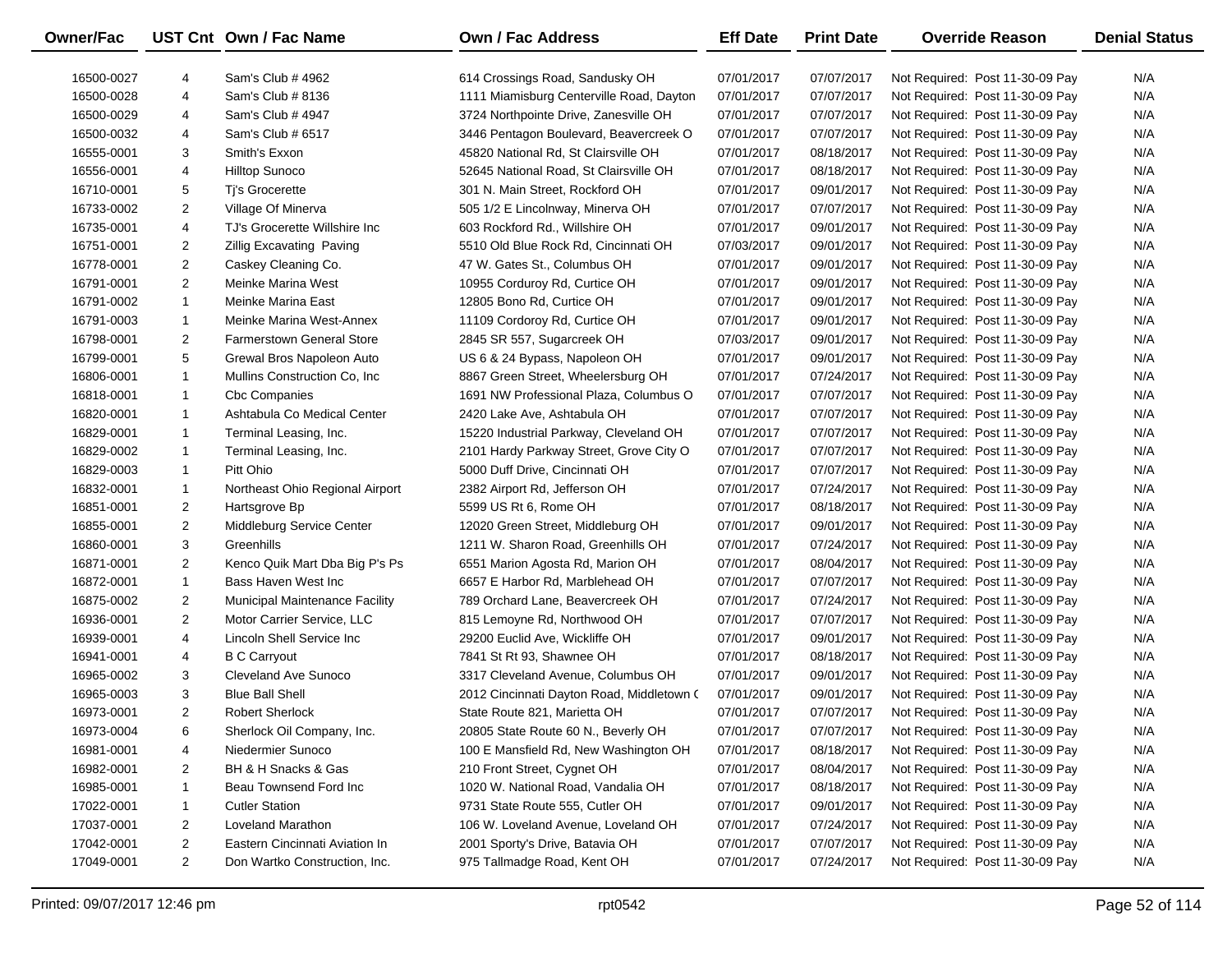| Owner/Fac  |                | UST Cnt Own / Fac Name                     | <b>Own / Fac Address</b>                | <b>Eff Date</b> | <b>Print Date</b> | <b>Override Reason</b>          | <b>Denial Status</b> |
|------------|----------------|--------------------------------------------|-----------------------------------------|-----------------|-------------------|---------------------------------|----------------------|
| 17084-0001 | $\overline{2}$ | <b>Meigs County Engineer</b>               | 34110 Fairgrounds Road, Pomeroy OH      | 07/01/2017      | 07/07/2017        | Not Required: Post 11-30-09 Pay | N/A                  |
| 17092-0001 | $\mathbf{1}$   | <b>Riverfront Marina &amp; Campgrounds</b> | 4257 N. State Route 53, Fremont OH      | 07/01/2017      | 08/04/2017        | Not Required: Post 11-30-09 Pay | N/A                  |
| 17105-0001 | $\overline{2}$ | <b>Cintas Corp Aviation Dept</b>           | 418 Wilmer Ave, Cincinnati OH           | 08/01/2017      | 09/01/2017        | Not Required: Post 11-30-09 Pay | N/A                  |
| 17124-0001 | 3              | Yorktown Automotive Inc.                   | 6177 Pearl Road, Parma Heights OH       | 07/01/2017      | 08/04/2017        | Not Required: Post 11-30-09 Pay | N/A                  |
| 17167-0001 | $\overline{2}$ | <b>Midmark Corporation</b>                 | 7696 Chase Road, Versailles OH          | 07/01/2017      | 08/18/2017        | Not Required: Post 11-30-09 Pay | N/A                  |
| 17171-0001 | 4              | Main Street Marathon Service               | 8 N. Union Avenue, Alliance OH          | 07/01/2017      | 08/18/2017        | Not Required: Post 11-30-09 Pay | N/A                  |
| 17179-0001 | $\mathbf{1}$   | The Cleveland Museum of Art                | 11150 East Boulevard, Cleveland OH      | 07/01/2017      | 07/07/2017        | Not Required: Post 11-30-09 Pay | N/A                  |
| 17213-0001 | $\overline{2}$ | Joey's Pizza And Video                     | 6941 State Route 753, Hillsboro OH      | 07/01/2017      | 08/04/2017        | Not Required: Post 11-30-09 Pay | N/A                  |
| 17243-0002 | $\mathbf{1}$   | TRM Aviation - City of Galion Airport      | 8240 State Route 309, Galion OH         | 07/01/2017      | 07/07/2017        | Not Required: Post 11-30-09 Pay | N/A                  |
| 17253-0001 | 5              | Seamans Marathon                           | 295 W Union Street, Athens OH           | 07/01/2017      | 08/04/2017        | Not Required: Post 11-30-09 Pay | N/A                  |
| 17255-0001 | 3              | <b>Richard Beechler</b>                    | 1659 Rt 22e, Washington Ch OH           | 07/01/2017      | 07/24/2017        | Not Required: Post 11-30-09 Pay | N/A                  |
| 17267-0001 | $\overline{2}$ | Robert Jacobs Inc                          | 3743 Struble Rd, Cincinnati OH          | 07/01/2017      | 08/18/2017        | Not Required: Post 11-30-09 Pay | N/A                  |
| 17274-0001 | 4              | Pioneer Main Stop                          | 600 S State Street, Pioneer OH          | 07/01/2017      | 08/04/2017        | Not Required: Post 11-30-09 Pay | N/A                  |
| 17282-0001 | 3              | Laketran                                   | 555 Lakeshore, Painesville OH           | 07/01/2017      | 07/24/2017        | Not Required: Post 11-30-09 Pay | N/A                  |
| 17306-0003 | 1              | Solid Waste Authority of Central Ohio      | 4109 London-Groveport Rd., Grove City O | 07/01/2017      | 07/24/2017        | Not Required: Post 11-30-09 Pay | N/A                  |
| 17306-0004 | 1              | <b>SWACO</b>                               | 3859 London Groveport Rd., Grove City O | 07/01/2017      | 07/24/2017        | Not Required: Post 11-30-09 Pay | N/A                  |
| 17308-0001 | $\overline{2}$ | Gene's Auto Service                        | 43 Noble Street, Marengo OH             | 07/01/2017      | 08/18/2017        | Not Required: Post 11-30-09 Pay | N/A                  |
| 17340-0001 | $\overline{2}$ | <b>Bayview Sun Snow</b>                    | 5350 Bayview Road, Celina OH            | 07/01/2017      | 08/04/2017        | Not Required: Post 11-30-09 Pay | N/A                  |
| 17367-0001 | $\overline{2}$ | Hittle Buick GMC Inc.                      | 1270 Sweitzer Street, Greenville OH     | 07/01/2017      | 07/07/2017        | Not Required: Post 11-30-09 Pay | N/A                  |
| 17376-0001 | $\mathbf{1}$   | Hogan Real Estate Lp                       | 2550 Westbelt Drive, Columbus OH        | 07/01/2017      | 07/07/2017        | Not Required: Post 11-30-09 Pay | N/A                  |
| 17391-0001 | 1              | Norris Milk Hauling                        | 14414 Bay Rd, Wapakoneta OH             | 07/01/2017      | 08/18/2017        | Not Required: Post 11-30-09 Pay | N/A                  |
| 17408-0002 | 3              | <b>Reading Shell</b>                       | 8397 Reading Road, Cincinnati OH        | 07/01/2017      | 09/01/2017        | Not Required: Post 11-30-09 Pay | N/A                  |
| 17439-0001 | 3              | East Ave Marathon                          | 1425 East Avenue, Elyria OH             | 07/01/2017      | 07/07/2017        | Not Required: Post 11-30-09 Pay | N/A                  |
| 17447-0001 | 5              | Kwik Stop                                  | 8420 St Rt 335, Minford OH              | 07/01/2017      | 07/07/2017        | Not Required: Post 11-30-09 Pay | N/A                  |
| 17470-0001 | 3              | M N One Stop Fuel Mart Inc                 | 127 Lowellville Rd, Struthers OH        | 07/01/2017      | 07/24/2017        | Not Required: Post 11-30-09 Pay | N/A                  |
| 17499-0001 | 3              | Dba Marathon Mini Mart                     | 16601 Euclid Ave, Cleveland OH          | 07/01/2017      | 07/07/2017        | Not Required: Post 11-30-09 Pay | N/A                  |
| 17511-0001 | 3              | St Henry Food Mart                         | 502 N Eastern Ave, St Henry OH          | 07/01/2017      | 07/07/2017        | Not Required: Post 11-30-09 Pay | N/A                  |
| 17535-0001 | $\overline{2}$ | City Of Oregon                             | 5330 Seaman Road, Oregon OH             | 07/01/2017      | 08/18/2017        | Not Required: Post 11-30-09 Pay | N/A                  |
| 17535-0003 | $\overline{2}$ | <b>Wastewater Treatment Plant</b>          | 4657 Dupont Road, Oregon OH             | 07/01/2017      | 08/18/2017        | Not Required: Post 11-30-09 Pay | N/A                  |
| 17541-0001 | $\mathbf{1}$   | <b>Akron Canton Airport</b>                | 5430 Lauby Rd Bldg 28, N Canton OH      | 07/01/2017      | 07/07/2017        | Not Required: Post 11-30-09 Pay | N/A                  |
| 17556-0001 | $\mathbf{1}$   | America Honda Motor Co Inc                 | 101 South Stanfield Road, Troy OH       | 07/01/2017      | 08/18/2017        | Not Required: Post 11-30-09 Pay | N/A                  |
| 17591-0001 | $\mathbf{1}$   | Good Samaritan School                      | 195 Island Park Ave, Defiance OH        | 07/01/2017      | 07/24/2017        | Not Required: Post 11-30-09 Pay | N/A                  |
| 17612-0001 | 1              | <b>Fifth Third Center</b>                  | 1 South Main Street, Dayton OH          | 07/01/2017      | 08/18/2017        | Not Required: Post 11-30-09 Pay | N/A                  |
| 17630-0001 | $\mathbf{1}$   | Eby-Brown Company, LLC                     | 1982 Commerce Road, Springfield OH      | 07/01/2017      | 07/07/2017        | Not Required: Post 11-30-09 Pay | N/A                  |
| 17634-0001 | 3              | Dunham Square Conv Center                  | 3876 St Rt 339, Belpre OH               | 07/01/2017      | 08/04/2017        | Not Required: Post 11-30-09 Pay | N/A                  |
| 17647-0001 | 5              | Werner Enterprises, Inc.                   | 4395 Layborn Road, Springfield OH       | 07/01/2017      | 08/04/2017        | Not Required: Post 11-30-09 Pay | N/A                  |
| 17651-0001 | -1             | South Campus                               | 1248 Kinneys Lane, Portsmouth OH        | 07/03/2017      | 09/01/2017        | Not Required: Post 11-30-09 Pay | N/A                  |
| 17651-0002 | 1              | Southern Ohio Medical Center               | 1805 27th Street, Portsmouth OH         | 07/03/2017      | 09/01/2017        | Not Required: Post 11-30-09 Pay | N/A                  |
| 17657-0001 | 5              | Castle's Gas And Deli                      | 4789 State Route 229, Marengo OH        | 07/01/2017      | 09/01/2017        | Not Required: Post 11-30-09 Pay | N/A                  |
| 17660-0001 | 3              | Valero Farm Market                         | 4269 St Rt 732, Eaton OH                | 07/01/2017      | 08/18/2017        | Not Required: Post 11-30-09 Pay | N/A                  |
| 17671-0001 | 3              | Reynolds Road Marathon                     | 2149 N. Reynolds Road, Toledo OH        | 07/01/2017      | 09/01/2017        | Not Required: Post 11-30-09 Pay | N/A                  |
| 17685-0001 | 4              | Youngs Foodtown                            | 16055 Main Street, Laurelville OH       | 07/01/2017      | 08/04/2017        | Not Required: Post 11-30-09 Pay | N/A                  |
| 17690-0001 | $\overline{a}$ | Wickliffe Serv Gar                         | 28730 Ridge Rd, Wickliffe OH            | 07/01/2017      | 08/18/2017        | Not Required: Post 11-30-09 Pay | N/A                  |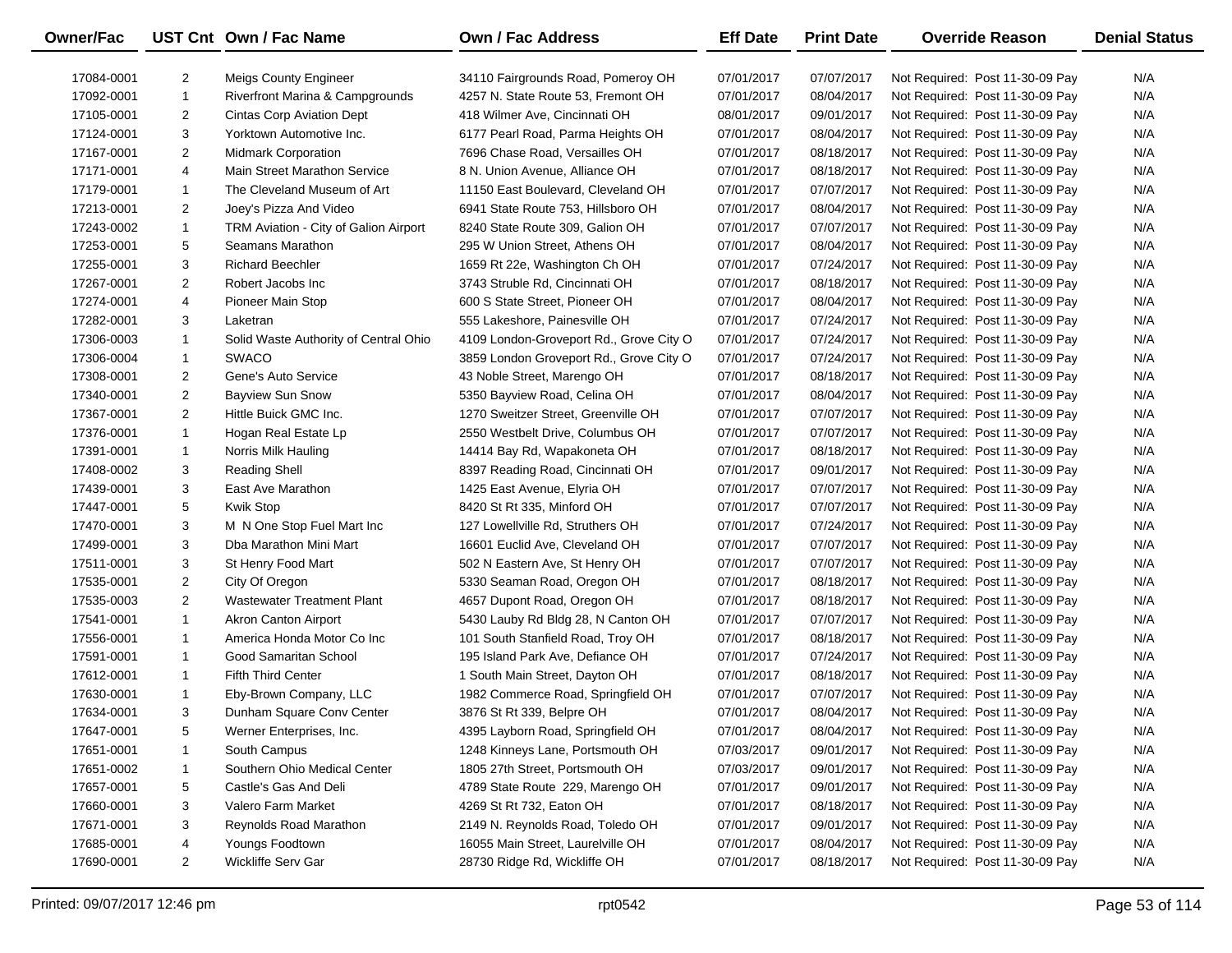| Owner/Fac  |                | UST Cnt Own / Fac Name              | <b>Own / Fac Address</b>                  | <b>Eff Date</b> | <b>Print Date</b> | <b>Override Reason</b>          | <b>Denial Status</b> |
|------------|----------------|-------------------------------------|-------------------------------------------|-----------------|-------------------|---------------------------------|----------------------|
| 17701-0003 | -1             | Inland Property Management Inc.     | 147 Curtis Drive, Shelby OH               | 07/01/2017      | 08/18/2017        | Not Required: Post 11-30-09 Pay | N/A                  |
| 17711-0001 | 5              | Clinger's Bp Service                | 806 N. Market Street, Felicity OH         | 07/01/2017      | 08/04/2017        | Not Required: Post 11-30-09 Pay | N/A                  |
| 17714-0001 | $\overline{2}$ | Quick Fuel                          | 2502 Commerce Boulevard, Sharonville O    | 07/01/2017      | 07/07/2017        | Not Required: Post 11-30-09 Pay | N/A                  |
| 17714-0002 | $\overline{2}$ | Quick Fuel                          | 910 Frank Road, Columbus OH               | 07/01/2017      | 07/07/2017        | Not Required: Post 11-30-09 Pay | N/A                  |
| 17714-0003 | $\overline{2}$ | Quick Fuel                          | 5715 Enterprise Boulevard, Toledo OH      | 07/01/2017      | 07/07/2017        | Not Required: Post 11-30-09 Pay | N/A                  |
| 17714-0004 | $\overline{2}$ | Quick Fuel Inc                      | 2699 Westbelt Drive, Columbus OH          | 07/01/2017      | 07/07/2017        | Not Required: Post 11-30-09 Pay | N/A                  |
| 17714-0005 | $\overline{a}$ | Quick Fuel                          | 15430 Diane Drive, Brookpark OH           | 07/01/2017      | 07/07/2017        | Not Required: Post 11-30-09 Pay | N/A                  |
| 17729-0001 | $\overline{a}$ | Erie Ottawa Regional Airport        | 3255 East State Street, Port Clinton OH   | 07/01/2017      | 08/04/2017        | Not Required: Post 11-30-09 Pay | N/A                  |
| 17749-0001 | 5              | Phillips Grocey Inc                 | 16117 State Route 93, Pedro OH            | 07/01/2017      | 08/04/2017        | Not Required: Post 11-30-09 Pay | N/A                  |
| 17759-0001 | 1              | Canton Regency Retirement Community | 4515 22nd Street NW, Canton OH            | 07/01/2017      | 08/18/2017        | Not Required: Post 11-30-09 Pay | N/A                  |
| 17760-0001 | 1              | Great Lakes Packers Inc             | 400 Great Lakes Parkway, Bellevue OH      | 07/01/2017      | 07/24/2017        | Not Required: Post 11-30-09 Pay | N/A                  |
| 17776-0001 | 3              | Germantown Sunoco                   | 114 E. Market Street, Germantown OH       | 07/01/2017      | 09/01/2017        | Not Required: Post 11-30-09 Pay | N/A                  |
| 17785-0001 | 3              | T-Mart Inc                          | 109 E. Main Street, Metamora OH           | 07/01/2017      | 08/18/2017        | Not Required: Post 11-30-09 Pay | N/A                  |
| 17793-0001 | 4              | <b>B B Carry Out</b>                | 2028 East State Route 73, Waynesville OH  | 07/01/2017      | 08/04/2017        | Not Required: Post 11-30-09 Pay | N/A                  |
| 17806-0001 | 1              | <b>Hiney Trucking</b>               | 1101 South Columbus Street, Xenia OH      | 07/01/2017      | 07/24/2017        | Not Required: Post 11-30-09 Pay | N/A                  |
| 17848-0001 | 1              | Wexner Heritage House               | 1151 College Avenue, Columbus OH          | 07/01/2017      | 08/04/2017        | Not Required: Post 11-30-09 Pay | N/A                  |
| 17854-0001 | 1              | Kuchta Brothers                     | 14255 Granger Road, Maple Heights OH      | 07/03/2017      | 09/01/2017        | Not Required: Post 11-30-09 Pay | N/A                  |
| 17861-0001 | $\mathbf{1}$   | Anthony Thomas Candy Co             | 1777 Arlingate Lane, Columbus OH          | 07/01/2017      | 09/01/2017        | Not Required: Post 11-30-09 Pay | N/A                  |
| 17862-0001 | 3              | Barber's Ashland                    | 119 S High Street, Mt Orab OH             | 07/01/2017      | 07/07/2017        | Not Required: Post 11-30-09 Pay | N/A                  |
| 17901-0001 | 1              | Park Place                          | 18951 Snow Road, Brook Park OH            | 07/03/2017      | 09/01/2017        | Not Required: Post 11-30-09 Pay | N/A                  |
| 17902-0001 | $\mathbf{1}$   | Saia, Inc                           | 1717 Krieger Street, Columbus OH          | 07/01/2017      | 08/18/2017        | Not Required: Post 11-30-09 Pay | N/A                  |
| 17905-0002 | 3              | Sidney BP                           | 5131 Glenway Avenue, Cincinnati OH        | 07/01/2017      | 09/01/2017        | Not Required: Post 11-30-09 Pay | N/A                  |
| 17907-0001 | 1              | <b>Emergency Operations Center</b>  | 2855 W. Dublin Granville Road, Columbus ( | 07/01/2017      | 09/01/2017        | Not Required: Post 11-30-09 Pay | N/A                  |
| 17909-0001 | 4              | <b>William Krummert</b>             | 620 Wooster Pike, Terrace Park OH         | 07/01/2017      | 07/07/2017        | Not Required: Post 11-30-09 Pay | N/A                  |
| 17911-0001 | 3              | Tnt Pit Stop 1                      | 28451 State Route 7, Middleport OH        | 07/01/2017      | 09/01/2017        | Not Required: Post 11-30-09 Pay | N/A                  |
| 17911-0002 | 6              | TNT Pit Stop 2                      | 36270 State Route 7, Chester OH           | 07/01/2017      | 09/01/2017        | Not Required: Post 11-30-09 Pay | N/A                  |
| 17911-0003 | 5              | TNT Pit Stop 3                      | 2377 3rd Street, Syracuse OH              | 07/01/2017      | 09/01/2017        | Not Required: Post 11-30-09 Pay | N/A                  |
| 17911-0004 | 4              | TNT Pit Stop                        | 382 N. 2nd Street, Middleport OH          | 07/01/2017      | 09/01/2017        | Not Required: Post 11-30-09 Pay | N/A                  |
| 17911-0005 | 3              | TNT Pit Stop                        | 540 General Hartinger Parkway, Middlepo   | 07/01/2017      | 09/01/2017        | Not Required: Post 11-30-09 Pay | N/A                  |
| 17916-0001 | 3              | Gallagher's Bp Service Center       | 681 US Highway 52, Aberdeen OH            | 07/01/2017      | 09/01/2017        | Not Required: Post 11-30-09 Pay | N/A                  |
| 17920-0001 | 1              | Grand River Marine, Inc.            | 93 River Street, Grand River OH           | 07/01/2017      | 07/07/2017        | Not Required: Post 11-30-09 Pay | N/A                  |
| 17931-0001 | 5              | <b>Strebers Market</b>              | 299 N S Street, New Vienna OH             | 07/01/2017      | 07/24/2017        | Not Required: Post 11-30-09 Pay | N/A                  |
| 17933-0001 | 3              | <b>Plevris Auto Service</b>         | 3902 Copley Road, Copley OH               | 07/01/2017      | 07/07/2017        | Not Required: Post 11-30-09 Pay | N/A                  |
| 17939-0001 | 4              | Rocky's Inc                         | 224 N Mill St, Waynesburg OH              | 07/01/2017      | 07/24/2017        | Not Required: Post 11-30-09 Pay | N/A                  |
| 17940-0001 | $\overline{2}$ | <b>Cleveland Hopkins Airport</b>    | 6100 Cargo Road, Cleveland OH             | 07/01/2017      | 08/18/2017        | Not Required: Post 11-30-09 Pay | N/A                  |
| 17943-0001 | 1              | Holy Family Home                    | 6707 State Road, Parma OH                 | 07/01/2017      | 07/07/2017        | Not Required: Post 11-30-09 Pay | N/A                  |
| 17944-0001 | 3              | Herb's Marathon                     | 153 S. Chestnut Street, Barnesville OH    | 07/01/2017      | 07/07/2017        | Not Required: Post 11-30-09 Pay | N/A                  |
| 17949-0001 | 3              | C J's Market                        | 5 S Mill Street, Milford Center OH        | 07/01/2017      | 07/07/2017        | Not Required: Post 11-30-09 Pay | N/A                  |
| 17957-0001 | 2              | The Gas Station                     | 16016 Hilliard Road, Lakewood OH          | 07/03/2017      | 09/01/2017        | Not Required: Post 11-30-09 Pay | N/A                  |
| 17972-0001 | 3              | McKinney's Mart                     | 205 W. Main Street, Hamersville OH        | 07/03/2017      | 09/01/2017        | Not Required: Post 11-30-09 Pay | N/A                  |
| 17989-0001 | 3              | Newbury Plaza Marathon Mart         | 12418 Kinsman Road, Newbury OH            | 07/01/2017      | 07/24/2017        | Not Required: Post 11-30-09 Pay | N/A                  |
| 17996-0001 | 5              | 31 Litchfield Sunoco                | 9240 Norwalk Rd, Litchfield OH            | 07/01/2017      | 07/24/2017        | Not Required: Post 11-30-09 Pay | N/A                  |
| 17997-0001 | 3              | <b>Westside Marathon</b>            | 740 W Liberty, Medina OH                  | 07/01/2017      | 07/24/2017        | Not Required: Post 11-30-09 Pay | N/A                  |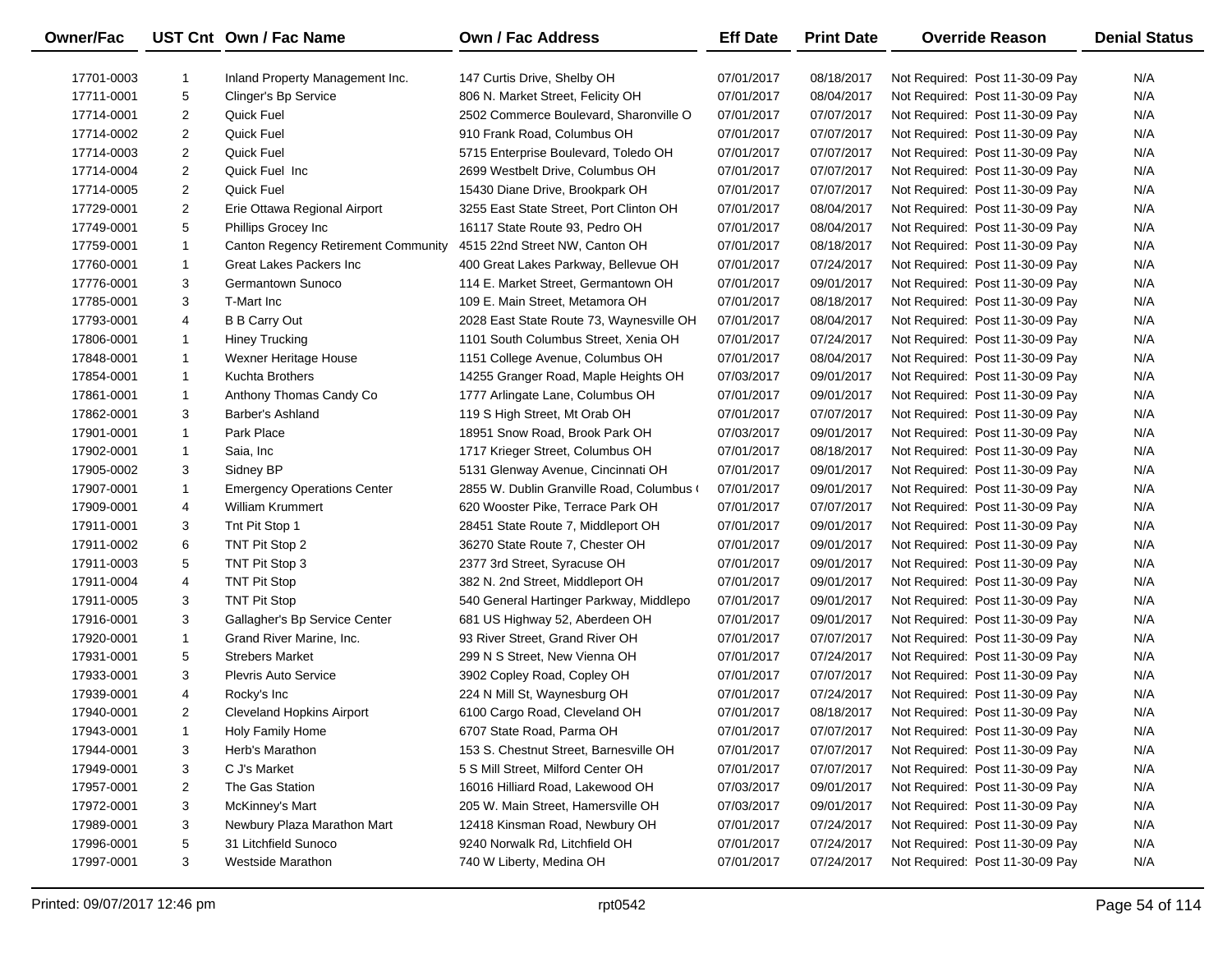| <b>Owner/Fac</b> |                | UST Cnt Own / Fac Name                  | <b>Own / Fac Address</b>                | <b>Eff Date</b> | <b>Print Date</b> | <b>Override Reason</b>          | <b>Denial Status</b> |
|------------------|----------------|-----------------------------------------|-----------------------------------------|-----------------|-------------------|---------------------------------|----------------------|
| 18011-0001       | 5              | Richwood Mini-Mart                      | 3 E. Bomford Street, Richwood OH        | 07/01/2017      | 07/07/2017        | Not Required: Post 11-30-09 Pay | N/A                  |
| 18030-0001       | 3              | <b>Stoney Hills Station</b>             | 4640 Medina Road, Copley OH             | 07/01/2017      | 07/07/2017        | Not Required: Post 11-30-09 Pay | N/A                  |
| 18052-0001       | 5              | Eagle Auto Truck Plaza Ltd              | 217 16th Street SW, New Philadelphia OH | 07/01/2017      | 07/07/2017        | Not Required: Post 11-30-09 Pay | N/A                  |
| 18061-0001       | 3              | Moreland Hills Auto Service, Inc.       | 4975 Som Center Road, Moreland Hills OH | 07/01/2017      | 08/18/2017        | Not Required: Post 11-30-09 Pay | N/A                  |
| 18066-0001       | 3              | <b>Food Center Convient</b>             | 100 Olive Street, Caldwell OH           | 07/01/2017      | 07/07/2017        | Not Required: Post 11-30-09 Pay | N/A                  |
| 18069-0001       | 3              | <b>ULP 214</b>                          | 214 Underwood Street, Zanesville OH     | 07/01/2017      | 07/24/2017        | Not Required: Post 11-30-09 Pay | N/A                  |
| 18077-0001       | 3              | Jc Kovach Ent Inc                       | 1290 N Warpole, Upper Sandusky OH       | 07/01/2017      | 07/07/2017        | Not Required: Post 11-30-09 Pay | N/A                  |
| 18085-0001       | 3              | Maria Stein Oil Company                 | 8014 St Rt 119, Maria Stein OH          | 07/01/2017      | 07/24/2017        | Not Required: Post 11-30-09 Pay | N/A                  |
| 18104-0001       | 1              | US Foods, Inc.                          | 8000 Bavaria Rd, Twinsburg OH           | 07/01/2017      | 08/18/2017        | Not Required: Post 11-30-09 Pay | N/A                  |
| 18105-0001       | 4              | Uncle Max                               | 1221 E Hudson St, Columbus OH           | 07/01/2017      | 07/24/2017        | Not Required: Post 11-30-09 Pay | N/A                  |
| 18114-0001       | 5              | Kenco Quick Mart                        | 51 West Main Street, Richmond OH        | 07/01/2017      | 08/04/2017        | Not Required: Post 11-30-09 Pay | N/A                  |
| 18117-0001       | 3              | Dublin Sohio/Bp                         | 215 West Bridge Street, Dublin OH       | 07/01/2017      | 09/01/2017        | Not Required: Post 11-30-09 Pay | N/A                  |
| 18127-0001       | 4              | Shue's Marathon                         | 2855 Medina Road, Medina OH             | 07/01/2017      | 07/07/2017        | Not Required: Post 11-30-09 Pay | N/A                  |
| 18127-0002       | 4              | Medina Sunoco                           | 2884 Medina Road, Medina OH             | 07/01/2017      | 07/07/2017        | Not Required: Post 11-30-09 Pay | N/A                  |
| 18129-0001       | 1              | Progressive Insurance                   | 755 Alpha Drive, Highland Heights OH    | 07/01/2017      | 09/01/2017        | Not Required: Post 11-30-09 Pay | N/A                  |
| 18129-0002       | 1              | Progressive Insurance                   | 26260 Curtis Wright Parkway, Richmond H | 07/01/2017      | 09/01/2017        | Not Required: Post 11-30-09 Pay | N/A                  |
| 18131-0001       | $\overline{2}$ | <b>Bedford Heights Auto Service</b>     | 21860 Libby Road, Bedford Hts OH        | 07/01/2017      | 07/07/2017        | Not Required: Post 11-30-09 Pay | N/A                  |
| 18132-0001       | $\overline{2}$ | Tic Toc Food Mart 206                   | 1109 State Route 14, Columbiana OH      | 07/01/2017      | 09/01/2017        | Not Required: Post 11-30-09 Pay | N/A                  |
| 18132-0002       | 3              | <b>Tic Toc Food Mart</b>                | 10020 Youngstown Pittsburgh Road, New M | 07/01/2017      | 09/01/2017        | Not Required: Post 11-30-09 Pay | N/A                  |
| 18132-0003       | 3              | Tic Toc Food Mart #203                  | 6922 McCartney Road (Route 422), Coits  | 07/01/2017      | 09/01/2017        | Not Required: Post 11-30-09 Pay | N/A                  |
| 18135-0001       | $\overline{2}$ | Amherst Citgo, Inc.                     | 1999 Cooper-Foster Park Rd, Amherst OH  | 07/01/2017      | 07/07/2017        | Not Required: Post 11-30-09 Pay | N/A                  |
| 18135-0002       | 3              | Amherst Citgo Inc.                      | 109 Cleveland Street, Amherst OH        | 07/01/2017      | 07/07/2017        | Not Required: Post 11-30-09 Pay | N/A                  |
| 18137-0001       | $\overline{2}$ | HTP Rack & Marina                       | 625 Prospect Street, Fairport Harbor OH | 07/01/2017      | 09/01/2017        | Not Required: Post 11-30-09 Pay | N/A                  |
| 18144-0001       | 4              | T R Enterprises                         | 2155 Pearl Road, Brunswick OH           | 07/01/2017      | 07/07/2017        | Not Required: Post 11-30-09 Pay | N/A                  |
| 18149-0004       | $\overline{2}$ | Center-Marks Sunoco                     | 5329 Center Rd, Brunswick OH            | 07/01/2017      | 07/24/2017        | Not Required: Post 11-30-09 Pay | N/A                  |
| 18163-0001       | 3              | Hammers's Marathon                      | 2608 Linclon Way West, Massillon OH     | 07/01/2017      | 08/18/2017        | Not Required: Post 11-30-09 Pay | N/A                  |
| 18182-0001       | 4              | Westwood Mini Mart                      | 2454 Harrison Avenue, Cincinnati OH     | 07/01/2017      | 07/07/2017        | Not Required: Post 11-30-09 Pay | N/A                  |
| 18183-0001       | 4              | Brunswick Sunoco #27                    | 3240 Center Road, Brunswick OH          | 07/01/2017      | 07/24/2017        | Not Required: Post 11-30-09 Pay | N/A                  |
| 18186-0001       | $\overline{2}$ | Ohio Pike Marathon                      | 1723A E. Ohio Pike, Amelia OH           | 07/01/2017      | 08/04/2017        | Not Required: Post 11-30-09 Pay | N/A                  |
| 18187-0001       | $\overline{2}$ | <b>Ashland County Airport Authority</b> | 700 Township Road 1102, Ashland OH      | 07/01/2017      | 08/18/2017        | Not Required: Post 11-30-09 Pay | N/A                  |
| 18204-0001       | 3              | Clifton Blvd E-Z Shop                   | 11521 Clifton Blvd, Cleveland OH        | 07/01/2017      | 09/01/2017        | Not Required: Post 11-30-09 Pay | N/A                  |
| 18217-0001       | 4              | <b>Tarlton Market</b>                   | 25 Harrison Street, Tarlton OH          | 07/01/2017      | 08/18/2017        | Not Required: Post 11-30-09 Pay | N/A                  |
| 18219-0001       | $\overline{2}$ | Subi Inc                                | 863 W Exchange St, Akron OH             | 07/01/2017      | 07/07/2017        | Not Required: Post 11-30-09 Pay | N/A                  |
| 18232-0001       | 4              | Turner's 1 Stop Shop                    | 18971 State Route 339, Waterford OH     | 07/01/2017      | 08/18/2017        | Not Required: Post 11-30-09 Pay | N/A                  |
| 18235-0001       | $\overline{2}$ | Jerry Noe                               | 12302 Sylvania Metamora, Berkey OH      | 07/01/2017      | 07/24/2017        | Not Required: Post 11-30-09 Pay | N/A                  |
| 18242-0001       | $\overline{2}$ | The Wright Place                        | 5319 Rt 46, New Lyme OH                 | 07/01/2017      | 08/18/2017        | Not Required: Post 11-30-09 Pay | N/A                  |
| 18243-0002       | 5              | R A Corp                                | 7851 Old Troy Pike, Huber Heights OH    | 07/01/2017      | 07/07/2017        | Not Required: Post 11-30-09 Pay | N/A                  |
| 18243-0004       | 4              | R A Corp                                | 4600 Old Troy Pike, Dayton OH           | 07/01/2017      | 07/07/2017        | Not Required: Post 11-30-09 Pay | N/A                  |
| 18243-0006       | 3              | R & A Corporation                       | 3887 Colonel Glenn Highway, Beavercreek | 07/01/2017      | 07/07/2017        | Not Required: Post 11-30-09 Pay | N/A                  |
| 18243-0008       | 3              | Sunoco                                  | 601 Jackson Street, Saint Marys OH      | 07/01/2017      | 07/07/2017        | Not Required: Post 11-30-09 Pay | N/A                  |
| 18243-0009       | 3              | R & A Corporation                       | 931 E. 2nd Street, Franklin OH          | 07/01/2017      | 07/07/2017        | Not Required: Post 11-30-09 Pay | N/A                  |
| 18243-0011       | 3              | R & A Corporation                       | 2676 Cleveland Avenue, Columbus OH      | 07/01/2017      | 07/07/2017        | Not Required: Post 11-30-09 Pay | N/A                  |
| 18245-0001       | $\overline{2}$ | Freeway Marathon                        | 15504 Waterloo Rd, Cleveland OH         | 07/01/2017      | 08/04/2017        | Not Required: Post 11-30-09 Pay | N/A                  |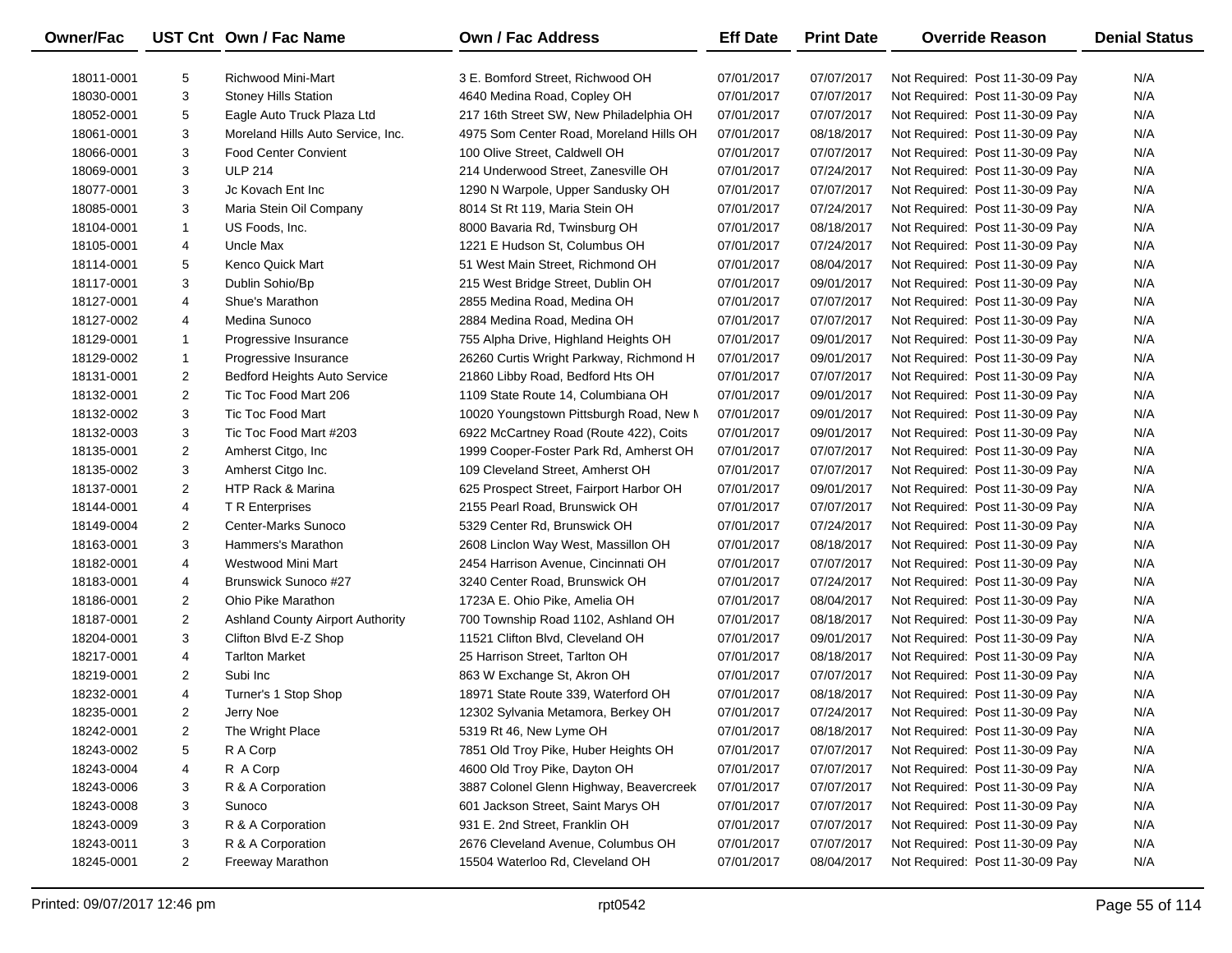| Owner/Fac  |                | UST Cnt Own / Fac Name                 | <b>Own / Fac Address</b>                  | <b>Eff Date</b> | <b>Print Date</b> | <b>Override Reason</b>          | <b>Denial Status</b> |
|------------|----------------|----------------------------------------|-------------------------------------------|-----------------|-------------------|---------------------------------|----------------------|
| 18253-0001 | $\overline{2}$ | <b>Beverage Express</b>                | 4900 South Main St, Akron OH              | 07/01/2017      | 08/04/2017        | Not Required: Post 11-30-09 Pay | N/A                  |
| 18259-0001 | 4              | 7 Westbourne Sunoco                    | 3217 Westbourne Dr, Cincinnati OH         | 07/01/2017      | 09/01/2017        | Not Required: Post 11-30-09 Pay | N/A                  |
| 18259-0002 | $\overline{2}$ | 6 Jeffersonville BP                    | 304 State Street, Jeffersonville OH       | 07/01/2017      | 09/01/2017        | Not Required: Post 11-30-09 Pay | N/A                  |
|            | 4              |                                        | 303 E Court St, Washington CH OH          | 07/01/2017      |                   |                                 | N/A                  |
| 18264-0001 |                | Pettit Enterprise Inc                  |                                           |                 | 08/04/2017        | Not Required: Post 11-30-09 Pay | N/A                  |
| 18264-0005 | 4              | Pettit Enterprises Inc.                | 10848 Main Street, Clarksburg OH          | 07/01/2017      | 08/04/2017        | Not Required: Post 11-30-09 Pay |                      |
| 18264-0007 | 4              | Pettit's #5                            | 117 Greenfield Sabina Road, Greenfield O  | 07/01/2017      | 08/04/2017        | Not Required: Post 11-30-09 Pay | N/A                  |
| 18267-0001 | 3              | Zeakes Sunoco                          | 401 Main Street, Bridgeport OH            | 07/01/2017      | 08/18/2017        | Not Required: Post 11-30-09 Pay | N/A                  |
| 18277-0002 | $\mathbf{1}$   | Wooster Motor Ways, Inc.               | 3501 W. Old Lincoln Way, Wooster OH       | 07/01/2017      | 07/07/2017        | Not Required: Post 11-30-09 Pay | N/A                  |
| 18277-0003 | $\mathbf{1}$   | Wooster Motor Ways, Inc.               | 2000 Integrity Drive S., Columbus OH      | 07/01/2017      | 07/07/2017        | Not Required: Post 11-30-09 Pay | N/A                  |
| 18295-0001 | 3              | One Stop Gas Mart                      | 858 N Park, Warren OH                     | 07/01/2017      | 07/07/2017        | Not Required: Post 11-30-09 Pay | N/A                  |
| 18299-0001 | 3              | Center Point Shell #8                  | 8007 St Rt 235, Huber Heights OH          | 07/01/2017      | 09/01/2017        | Not Required: Post 11-30-09 Pay | N/A                  |
| 18299-0002 | 3              | OSU Sunoco                             | 2825 Olentangy River Road, Columbus OH    | 07/01/2017      | 09/01/2017        | Not Required: Post 11-30-09 Pay | N/A                  |
| 18306-0001 | 3              | Sami Quick Stop                        | 2141 Western Reserve Road, Youngstown     | 07/03/2017      | 09/01/2017        | Not Required: Post 11-30-09 Pay | N/A                  |
| 18307-0001 | 4              | <b>Shurfast Food Mart</b>              | 217 E. Market Street, Cadiz OH            | 07/01/2017      | 09/01/2017        | Not Required: Post 11-30-09 Pay | N/A                  |
| 18310-0001 | 4              | Terry's Grocery                        | 1505 US 50, Lynchburg OH                  | 07/03/2017      | 09/01/2017        | Not Required: Post 11-30-09 Pay | N/A                  |
| 18325-0001 | 3              | Singer Mart LLC                        | 17010 McConnelsville Road, Caldwell OH    | 07/01/2017      | 07/07/2017        | Not Required: Post 11-30-09 Pay | N/A                  |
| 18326-0001 | 4              | Rich's Mini Mart                       | 10550 W. Pleasant Valley, Parma OH        | 07/01/2017      | 07/07/2017        | Not Required: Post 11-30-09 Pay | N/A                  |
| 18330-0001 | $\overline{2}$ | Agmet, LLC                             | 5533 Dunham Road, Maple Heights OH        | 07/01/2017      | 07/24/2017        | Not Required: Post 11-30-09 Pay | N/A                  |
| 18338-0001 | 3              | Continental Plaza Inc                  | 1265 N Shoop Ave, Wauseon OH              | 07/01/2017      | 08/04/2017        | Not Required: Post 11-30-09 Pay | N/A                  |
| 18356-0002 | $\mathbf{1}$   | <b>Boyd Brothers Transportation</b>    | 2521 Glendale Milford Road, Cincinnati OH | 07/01/2017      | 07/24/2017        | Not Required: Post 11-30-09 Pay | N/A                  |
| 18358-0001 | 4              | Kirtland Sunoco                        | 9100 Chillicothe Road, Kirtland OH        | 07/01/2017      | 09/01/2017        | Not Required: Post 11-30-09 Pay | N/A                  |
| 18359-0001 | 1              | <b>Fraley Schilling Inc</b>            | 708 Dan Dee Lane, Brilliant OH            | 07/01/2017      | 07/07/2017        | Not Required: Post 11-30-09 Pay | N/A                  |
| 18360-0002 | $\mathbf{1}$   | Sheriff Patrol Headquarters            | 11021 Hamilton Avenue, Cincinnati OH      | 07/01/2017      | 09/01/2017        | Not Required: Post 11-30-09 Pay | N/A                  |
| 18360-0003 | $\mathbf{1}$   | Hamilton County Justice Center         | 1000 Sycamore Street, Cincinnati OH       | 07/01/2017      | 09/01/2017        | Not Required: Post 11-30-09 Pay | N/A                  |
| 18360-0004 | $\mathbf{1}$   | Hamilton County Communications         | 2377 Civic Center Drive, Cincinnati OH    | 07/01/2017      | 09/01/2017        | Not Required: Post 11-30-09 Pay | N/A                  |
| 18360-0005 | $\mathbf{1}$   | <b>Hillcrest Training School</b>       | 246 Bonham Road, Cincinnati OH            | 07/01/2017      | 09/01/2017        | Not Required: Post 11-30-09 Pay | N/A                  |
| 18363-0001 | $\overline{2}$ | McNillen Paving, Inc.                  | 3781 Sullivant Avenue, Columbus OH        | 07/01/2017      | 08/04/2017        | Not Required: Post 11-30-09 Pay | N/A                  |
| 18374-0001 | $\mathbf{1}$   | Aster's Garage                         | 1107 South Main Street, Franklin OH       | 07/01/2017      | 07/07/2017        | Not Required: Post 11-30-09 Pay | N/A                  |
| 18378-0001 | $\mathbf{1}$   | Pomerene Memorial Hosp                 | 981 Wooster, Millersburg OH               | 07/01/2017      | 07/07/2017        | Not Required: Post 11-30-09 Pay | N/A                  |
| 18389-0001 | 6              | Cole Distributing Inc.                 | 6312 State Route 598, Shelby OH           | 07/01/2017      | 07/07/2017        | Not Required: Post 11-30-09 Pay | N/A                  |
| 18389-0002 | 5              | Cole Distributing Inc.                 | 3851 W. 4th Street, Ontario OH            | 07/01/2017      | 07/07/2017        | Not Required: Post 11-30-09 Pay | N/A                  |
| 18396-0001 | $\overline{2}$ | <b>City Limits Valero</b>              | 235 Columbus Road, Athens OH              | 07/01/2017      | 08/04/2017        | Not Required: Post 11-30-09 Pay | N/A                  |
| 18404-0001 | $\mathbf{1}$   | <b>Riverdale Local School District</b> | 20613 State Route 37, Mt Blanchard OH     | 07/01/2017      | 07/24/2017        | Not Required: Post 11-30-09 Pay | N/A                  |
| 18411-0001 | $\overline{2}$ | Village Of Mingo Junction              | 501 Commercial St, Mingo Junction OH      | 07/01/2017      | 08/04/2017        | Not Required: Post 11-30-09 Pay | N/A                  |
| 18429-0016 | 3              | Adapt 05635                            | 188 N Portage Street, Doylestown OH       | 07/01/2017      | 08/18/2017        | Not Required: Post 11-30-09 Pay | N/A                  |
| 18438-0001 | -1             | Kdm Transport                          | 1341 Township Road 167, Sugar Creek O     | 07/01/2017      | 08/18/2017        | Not Required: Post 11-30-09 Pay | N/A                  |
| 18439-0001 | 3              | D D Fast Foods                         | 2998 Belmont Street, Bellaire OH          | 07/01/2017      | 07/07/2017        | Not Required: Post 11-30-09 Pay | N/A                  |
| 18444-0081 | 2              | Marthon Petroleum Company 003          | 224 E. Hardin Street, Findlay OH          | 07/01/2017      | 07/24/2017        | Not Required: Post 11-30-09 Pay | N/A                  |
| 18444-0082 | 3              | Marathon Petroleum Company LLC         | 539 S. Main Street, Findlay OH            | 07/01/2017      | 07/24/2017        | Not Required: Post 11-30-09 Pay | N/A                  |
| 18445-0001 | 3              | The Haylett Corporation                | 4699 State Route 82, Mantua OH            | 07/01/2017      | 07/07/2017        | Not Required: Post 11-30-09 Pay | N/A                  |
| 18447-0001 | $\overline{2}$ | Sunoco 0001 8572                       | 2039 Broadview Road, Cleveland OH         | 07/01/2017      | 09/01/2017        | Not Required: Post 11-30-09 Pay | N/A                  |
| 18449-0001 | 1              | <b>State Teachers Retirement Sys</b>   | 275 E Broad St, Columbus OH               | 07/01/2017      | 07/07/2017        | Not Required: Post 11-30-09 Pay | N/A                  |
| 18450-0001 | 4              | Railway Express                        | 13040 Pleasant Valley Road, Chillicothe O | 07/01/2017      | 08/18/2017        | Not Required: Post 11-30-09 Pay | N/A                  |
|            |                |                                        |                                           |                 |                   |                                 |                      |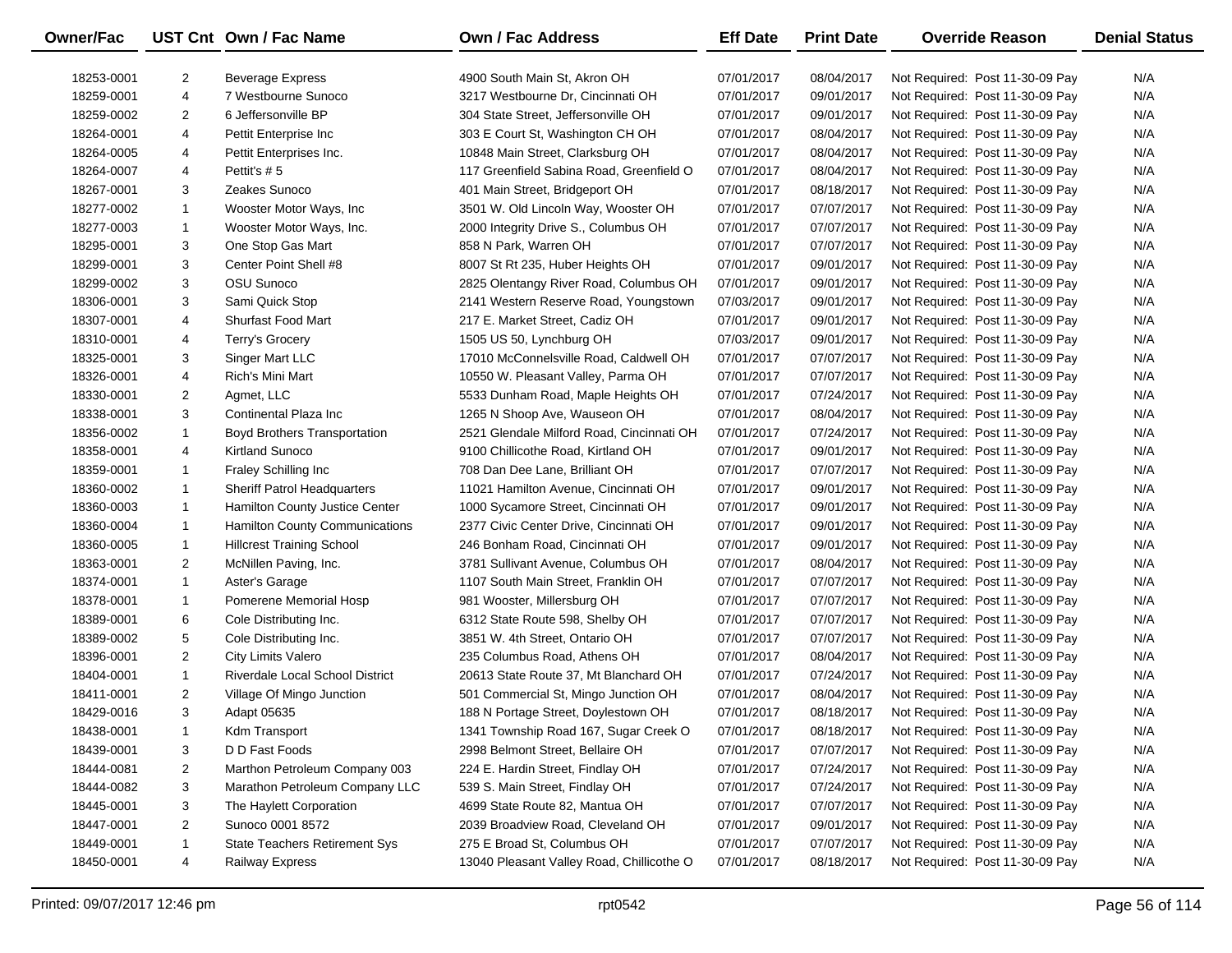| Owner/Fac                |   | UST Cnt Own / Fac Name               | Own / Fac Address                        | <b>Eff Date</b>          | <b>Print Date</b>        | <b>Override Reason</b>                                             | <b>Denial Status</b> |
|--------------------------|---|--------------------------------------|------------------------------------------|--------------------------|--------------------------|--------------------------------------------------------------------|----------------------|
|                          | 3 |                                      | 131 Harrison Street, Circleville OH      |                          |                          |                                                                    | N/A                  |
| 18450-0377<br>18451-0001 | 4 | Little Bear Market<br>Speedway #1001 | 731 N. Main Street, Urbana OH            | 07/01/2017<br>07/01/2017 | 08/18/2017<br>09/01/2017 | Not Required: Post 11-30-09 Pay<br>Not Required: Post 11-30-09 Pay | N/A                  |
|                          |   | Speedway #1005                       | 1314 E. Main Street, Springfield OH      |                          |                          |                                                                    | N/A                  |
| 18451-0005               | 4 |                                      |                                          | 07/01/2017               | 09/01/2017               | Not Required: Post 11-30-09 Pay                                    |                      |
| 18451-0010               | 6 | Speedway #1015                       | 405 S. Burnett Road, Springfield OH      | 07/01/2017               | 09/01/2017               | Not Required: Post 11-30-09 Pay                                    | N/A                  |
| 18451-0014               | 4 | Speedway #1025                       | 1147 N. Limestone Street, Springfield OH | 07/01/2017               | 09/01/2017               | Not Required: Post 11-30-09 Pay                                    | N/A                  |
| 18451-0015               | 5 | Speedway #1026                       | 3 E. North Bend Road, Cincinnati OH      | 07/01/2017               | 09/01/2017               | Not Required: Post 11-30-09 Pay                                    | N/A                  |
| 18451-0017               | 4 | Speedway #1028                       | 360 S. State Street, Westerville OH      | 07/01/2017               | 09/01/2017               | Not Required: Post 11-30-09 Pay                                    | N/A                  |
| 18451-0019               | 2 | Speedway #1032                       | 5500 Airway Road, Dayton OH              | 07/01/2017               | 09/01/2017               | Not Required: Post 11-30-09 Pay                                    | N/A                  |
| 18451-0020               | 5 | Speedway #1033                       | 200 S. Main Street, Franklin OH          | 07/01/2017               | 09/01/2017               | Not Required: Post 11-30-09 Pay                                    | N/A                  |
| 18451-0022               | 4 | Speedway #1035                       | 1840 S. Limestone Street, Springfield OH | 07/01/2017               | 09/01/2017               | Not Required: Post 11-30-09 Pay                                    | N/A                  |
| 18451-0023               | 4 | Speedway #1036                       | 3201 Wilmington Pike, Dayton OH          | 07/01/2017               | 09/01/2017               | Not Required: Post 11-30-09 Pay                                    | N/A                  |
| 18451-0025               | 6 | Speedway #1041                       | 3760 Main Street, Hilliard OH            | 07/01/2017               | 09/01/2017               | Not Required: Post 11-30-09 Pay                                    | N/A                  |
| 18451-0028               | 3 | Speedway #1047                       | 792 N. Main Street, Lima OH              | 07/01/2017               | 09/01/2017               | Not Required: Post 11-30-09 Pay                                    | N/A                  |
| 18451-0037               | 3 | Speedway #1061                       | 4051 Salem Avenue, Trotwood OH           | 07/01/2017               | 09/01/2017               | Not Required: Post 11-30-09 Pay                                    | N/A                  |
| 18451-0043               | 4 | Speedway #1070                       | 1708 Tremainsville Road, Toledo OH       | 07/01/2017               | 09/01/2017               | Not Required: Post 11-30-09 Pay                                    | N/A                  |
| 18451-0048               | 4 | Speedway #1076                       | 715 Brown Road, Columbus OH              | 07/01/2017               | 09/01/2017               | Not Required: Post 11-30-09 Pay                                    | N/A                  |
| 18451-0052               | 4 | Speedway #1083                       | 6537 Glenway Avenue, Cincinnati OH       | 07/01/2017               | 09/01/2017               | Not Required: Post 11-30-09 Pay                                    | N/A                  |
| 18451-0054               | 5 | Speedway #1086                       | 5387 W. North Bend Road, Cincinnati OH   | 07/01/2017               | 09/01/2017               | Not Required: Post 11-30-09 Pay                                    | N/A                  |
| 18451-0057               | 3 | Speedway #1090                       | 909 E. Main Street, Trotwood OH          | 07/01/2017               | 09/01/2017               | Not Required: Post 11-30-09 Pay                                    | N/A                  |
| 18451-0058               | 5 | Speedway #1091                       | 3901 N. Dixie Drive, Dayton OH           | 07/01/2017               | 09/01/2017               | Not Required: Post 11-30-09 Pay                                    | N/A                  |
| 18451-0059               | 5 | Speedway #1099                       | 1321 Park Avenue, Mansfield OH           | 07/01/2017               | 09/01/2017               | Not Required: Post 11-30-09 Pay                                    | N/A                  |
| 18451-0067               | 5 | Speedway #1129                       | 364 E. Main Street, Newark OH            | 07/01/2017               | 09/01/2017               | Not Required: Post 11-30-09 Pay                                    | N/A                  |
| 18451-0068               | 5 | Speedway #1131                       | 6385 Chambersburg Road, Huber Heights (  | 07/01/2017               | 09/01/2017               | Not Required: Post 11-30-09 Pay                                    | N/A                  |
| 18451-0070               | 4 | Speedway #1134                       | 120 Vienna Avenue, Niles OH              | 07/01/2017               | 09/01/2017               | Not Required: Post 11-30-09 Pay                                    | N/A                  |
| 18451-0073               | 4 | Speedway #1137                       | 102 W. High Street, London OH            | 07/01/2017               | 09/01/2017               | Not Required: Post 11-30-09 Pay                                    | N/A                  |
| 18451-0076               | 4 | Speedway #1140                       | 502 Conant Street, Maumee OH             | 07/01/2017               | 09/01/2017               | Not Required: Post 11-30-09 Pay                                    | N/A                  |
| 18451-0078               | 4 | Speedway #1143                       | 901 S. Main Street, Centerville OH       | 07/01/2017               | 09/01/2017               | Not Required: Post 11-30-09 Pay                                    | N/A                  |
| 18451-0079               | 4 | Speedway #1146                       | 1603 Harding Highway E., Marion OH       | 07/01/2017               | 09/01/2017               | Not Required: Post 11-30-09 Pay                                    | N/A                  |
| 18451-0082               | 3 | Speedway #1152                       | 264 W. High Avenue, New Philadelphia O   | 07/01/2017               | 09/01/2017               | Not Required: Post 11-30-09 Pay                                    | N/A                  |
| 18451-0083               | 4 | Speedway #1153                       | 2920 12th Street N.W., Canton OH         | 07/01/2017               | 09/01/2017               | Not Required: Post 11-30-09 Pay                                    | N/A                  |
| 18451-0084               | 6 | Speedway #1154                       | 3991 Indian Ripple Road, Beavercreek OH  | 07/01/2017               | 09/01/2017               | Not Required: Post 11-30-09 Pay                                    | N/A                  |
| 18451-0086               | 4 | Speedway #1156                       | 2996 Derr Road, Springfield OH           | 07/01/2017               | 09/01/2017               | Not Required: Post 11-30-09 Pay                                    | N/A                  |
| 18451-0087               | 5 | Speedway #1157                       | 1625 S. Dayton Lakeview, New Carlisle O  | 07/01/2017               | 09/01/2017               | Not Required: Post 11-30-09 Pay                                    | N/A                  |
| 18451-0088               | 4 | Speedway #1158                       | 3612 Broadview Street, Grove City OH     | 07/01/2017               | 09/01/2017               | Not Required: Post 11-30-09 Pay                                    | N/A                  |
| 18451-0089               | 4 | Speedway #1159                       | 545 W. Fair Avenue, Lancaster OH         | 07/01/2017               | 09/01/2017               | Not Required: Post 11-30-09 Pay                                    | N/A                  |
| 18451-0090               | 4 | Speedway #1163                       | 4504 Mahoning Avenue N.W., Warren OH     | 07/01/2017               | 09/01/2017               | Not Required: Post 11-30-09 Pay                                    | N/A                  |
| 18451-0092               | 4 | Speedway #1165                       | 747 E. Central Avenue, West Carrollton O | 07/01/2017               | 09/01/2017               | Not Required: Post 11-30-09 Pay                                    | N/A                  |
| 18451-0093               | 3 | Speedway #1167                       | 229 E. National Road, Vandalia OH        | 07/01/2017               | 09/01/2017               | Not Required: Post 11-30-09 Pay                                    | N/A                  |
| 18451-0094               | 5 | Speedway #1168                       | 900 N. Court Street, Medina OH           | 07/01/2017               | 09/01/2017               | Not Required: Post 11-30-09 Pay                                    | N/A                  |
| 18451-0096               | 3 | Speedway #1170                       | 624 S. 30th Street, Heath OH             | 07/01/2017               | 09/01/2017               | Not Required: Post 11-30-09 Pay                                    | N/A                  |
| 18451-0097               | 4 | Speedway #1171                       | 1 W. Broadway Street, Covington OH       | 07/01/2017               | 09/01/2017               | Not Required: Post 11-30-09 Pay                                    | N/A                  |
| 18451-0098               | 3 | Speedway #1172                       | 1171 N. Broad Street, Fairborn OH        | 07/01/2017               | 09/01/2017               | Not Required: Post 11-30-09 Pay                                    | N/A                  |
| 18451-0099               | 5 | Speedway #1174                       | 4797 W. Broad Street, Columbus OH        | 07/01/2017               | 09/01/2017               | Not Required: Post 11-30-09 Pay                                    | N/A                  |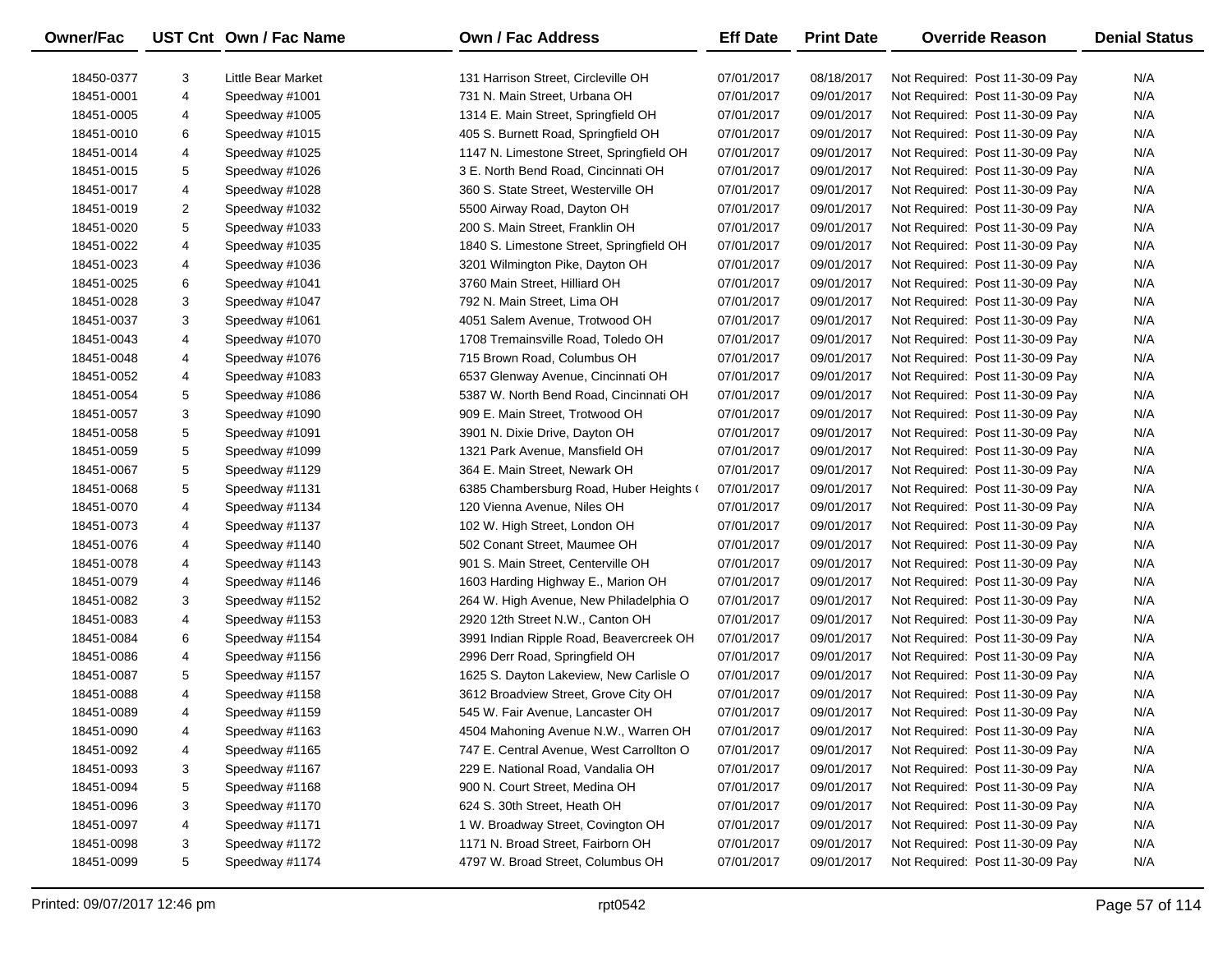| Owner/Fac  |   | UST Cnt Own / Fac Name | <b>Own / Fac Address</b>                 | <b>Eff Date</b>          | <b>Print Date</b> | <b>Override Reason</b>          | <b>Denial Status</b> |
|------------|---|------------------------|------------------------------------------|--------------------------|-------------------|---------------------------------|----------------------|
| 18451-0103 | 4 | Speedway #1180         | 4494 Kenny Road, Columbus OH             | 07/01/2017               | 09/01/2017        | Not Required: Post 11-30-09 Pay | N/A                  |
| 18451-0104 | 4 | Speedway #1181         | 11885 Hamilton Pike, Cincinnati OH       | 07/01/2017               | 09/01/2017        | Not Required: Post 11-30-09 Pay | N/A                  |
| 18451-0105 | 5 | Speedway #1182         | 1802 N. Clinton Street, Defiance OH      | 07/01/2017               | 09/01/2017        | Not Required: Post 11-30-09 Pay | N/A                  |
| 18451-0106 | 5 | Speedway #1183         | 51 W Main St, Amelia OH                  | 07/01/2017               | 09/01/2017        | Not Required: Post 11-30-09 Pay | N/A                  |
| 18451-0108 | 5 | Speedway #1189         | 247 W Main St, Hillsboro OH              | 07/01/2017               | 09/01/2017        | Not Required: Post 11-30-09 Pay | N/A                  |
|            | 5 |                        | 1301 N. Barron Street, Eaton OH          |                          |                   |                                 | N/A                  |
| 18451-0109 | 5 | Speedway #1190         |                                          | 07/01/2017<br>07/01/2017 | 09/01/2017        | Not Required: Post 11-30-09 Pay |                      |
| 18451-0110 |   | Speedway #1191         | 595 W Central Ave, Springboro OH         |                          | 09/01/2017        | Not Required: Post 11-30-09 Pay | N/A<br>N/A           |
| 18451-0111 | 5 | Speedway #1192         | 14155 Airport Hwy, Swanton OH            | 07/01/2017               | 09/01/2017        | Not Required: Post 11-30-09 Pay | N/A                  |
| 18451-0112 | 5 | Speedway #1193         | 4240 Morse Rd, Columbus OH               | 07/01/2017               | 09/01/2017        | Not Required: Post 11-30-09 Pay |                      |
| 18451-0113 | 5 | Speedway #1194         | 2150 E Dorothy Ln, Kettering OH          | 07/01/2017               | 09/01/2017        | Not Required: Post 11-30-09 Pay | N/A                  |
| 18451-0114 | 4 | Speedway #1195         | 1875 Harding Highway, Lima OH            | 07/01/2017               | 09/01/2017        | Not Required: Post 11-30-09 Pay | N/A                  |
| 18451-0116 | 5 | Speedway #1197         | 7397 Tylersville Rd, West Chester OH     | 07/01/2017               | 09/01/2017        | Not Required: Post 11-30-09 Pay | N/A                  |
| 18451-0117 | 4 | Speedway #1200         | 1970 Cleveland Rd, Wooster OH            | 07/01/2017               | 09/01/2017        | Not Required: Post 11-30-09 Pay | N/A                  |
| 18451-0118 | 4 | Speedway #1201         | 738 N. Detroit Street, Xenia OH          | 07/01/2017               | 09/01/2017        | Not Required: Post 11-30-09 Pay | N/A                  |
| 18451-0119 | 5 | Speedway #1202         | 301 Xenia Ave, Yellow Springs OH         | 07/01/2017               | 09/01/2017        | Not Required: Post 11-30-09 Pay | N/A                  |
| 18451-0120 | 5 | Speedway #1203         | 329 S. Main Street, Bellefontaine OH     | 07/01/2017               | 09/01/2017        | Not Required: Post 11-30-09 Pay | N/A                  |
| 18451-0121 | 5 | Speedway #1204         | 6803 Refugee Road, Canal Winchester OH   | 07/01/2017               | 09/01/2017        | Not Required: Post 11-30-09 Pay | N/A                  |
| 18451-0122 | 5 | Speedway #1205         | 3006 Noe Bixby Rd, Columbus OH           | 07/01/2017               | 09/01/2017        | Not Required: Post 11-30-09 Pay | N/A                  |
| 18451-0123 | 4 | Speedway #1206         | 10 N Bridge St, Chillicothe OH           | 07/01/2017               | 09/01/2017        | Not Required: Post 11-30-09 Pay | N/A                  |
| 18451-0124 | 5 | Speedway #1207         | 5050 Fulton Rd NW, Canton OH             | 07/01/2017               | 09/01/2017        | Not Required: Post 11-30-09 Pay | N/A                  |
| 18451-0125 | 4 | Speedway #1215         | 1430 West Lane Avenue, Upper Arlington C | 07/01/2017               | 09/01/2017        | Not Required: Post 11-30-09 Pay | N/A                  |
| 18451-0126 | 4 | Speedway #1216         | 6175 E Livingston Ave, Columbus OH       | 07/01/2017               | 09/01/2017        | Not Required: Post 11-30-09 Pay | N/A                  |
| 18451-0127 | 5 | Speedway #1217         | 1415 S Main St, Findlay OH               | 07/01/2017               | 09/01/2017        | Not Required: Post 11-30-09 Pay | N/A                  |
| 18451-0128 | 4 | Speedway #1218         | 4320 Roosevelt Blvd, Middletown OH       | 07/01/2017               | 09/01/2017        | Not Required: Post 11-30-09 Pay | N/A                  |
| 18451-0129 | 4 | Speedway #1219         | 799 Arlington Road, Brookville OH        | 07/01/2017               | 09/01/2017        | Not Required: Post 11-30-09 Pay | N/A                  |
| 18451-0130 | 5 | Speedway #1224         | 2423 Kings Mill Rd, Mason OH             | 07/01/2017               | 09/01/2017        | Not Required: Post 11-30-09 Pay | N/A                  |
| 18451-0131 | 5 | Speedway #1231         | 1895 Stringtown Rd, Grove City OH        | 07/01/2017               | 09/01/2017        | Not Required: Post 11-30-09 Pay | N/A                  |
| 18451-0134 | 4 | Speedway #1251         | 260 S Locust St, Oxford OH               | 07/01/2017               | 09/01/2017        | Not Required: Post 11-30-09 Pay | N/A                  |
| 18451-0137 | 5 | Speedway #1259         | 4775 Cornell Rd, Blue Ash OH             | 07/01/2017               | 09/01/2017        | Not Required: Post 11-30-09 Pay | N/A                  |
| 18451-0138 | 6 | Speedway #1260         | 1103 Upper Valley Pk, Springfield OH     | 07/01/2017               | 09/01/2017        | Not Required: Post 11-30-09 Pay | N/A                  |
| 18451-0139 | 4 | Speedway #1261         | 1529 Michigan St, Sidney OH              | 07/01/2017               | 09/01/2017        | Not Required: Post 11-30-09 Pay | N/A                  |
| 18451-0140 | 4 | Speedway #1262         | 2570 Col Glenn Hwy, Fairborn OH          | 07/01/2017               | 09/01/2017        | Not Required: Post 11-30-09 Pay | N/A                  |
| 18451-0142 | 5 | Speedway #1264         | 2510 S Reynolds Rd, Toledo OH            | 07/01/2017               | 09/01/2017        | Not Required: Post 11-30-09 Pay | N/A                  |
| 18451-0143 | 4 | Speedway #1400         | 9780 Old Rt 8 Rd, Northfield OH          | 07/01/2017               | 09/01/2017        | Not Required: Post 11-30-09 Pay | N/A                  |
| 18451-0144 | 5 | Speedway #1401         | 4305 Sylvania Ave, Toledo OH             | 07/01/2017               | 09/01/2017        | Not Required: Post 11-30-09 Pay | N/A                  |
| 18451-0145 | 4 | Speedway #1402         | 225 Lancaster Pike, Circleville OH       | 07/01/2017               | 09/01/2017        | Not Required: Post 11-30-09 Pay | N/A                  |
| 18451-0146 | 3 | Speedway #1403         | 300 S Market St, Galion OH               | 07/01/2017               | 09/01/2017        | Not Required: Post 11-30-09 Pay | N/A                  |
| 18451-0147 | 4 | Speedway #1404         | 131 London Rd, Delaware OH               | 07/01/2017               | 09/01/2017        | Not Required: Post 11-30-09 Pay | N/A                  |
| 18451-0148 | 5 | Speedway #1405         | 1721 W State St, Fremont OH              | 07/01/2017               | 09/01/2017        | Not Required: Post 11-30-09 Pay | N/A                  |
| 18451-0152 | 5 | Speedway #1502         | 4790 E Broad St, Whitehall OH            | 07/01/2017               | 09/01/2017        | Not Required: Post 11-30-09 Pay | N/A                  |
| 18451-0154 | 4 | Speedway #1505         | 904 Scott St, Napoleon OH                | 07/01/2017               | 09/01/2017        | Not Required: Post 11-30-09 Pay | N/A                  |
| 18451-0155 | 5 | Speedway #1507         | 238 W 5th St, Delphos OH                 | 07/01/2017               | 09/01/2017        | Not Required: Post 11-30-09 Pay | N/A                  |
| 18451-0161 | 4 | Speedway #3027         | 29201 Euclid Ave, Wickliffe OH           | 07/01/2017               | 09/01/2017        | Not Required: Post 11-30-09 Pay | N/A                  |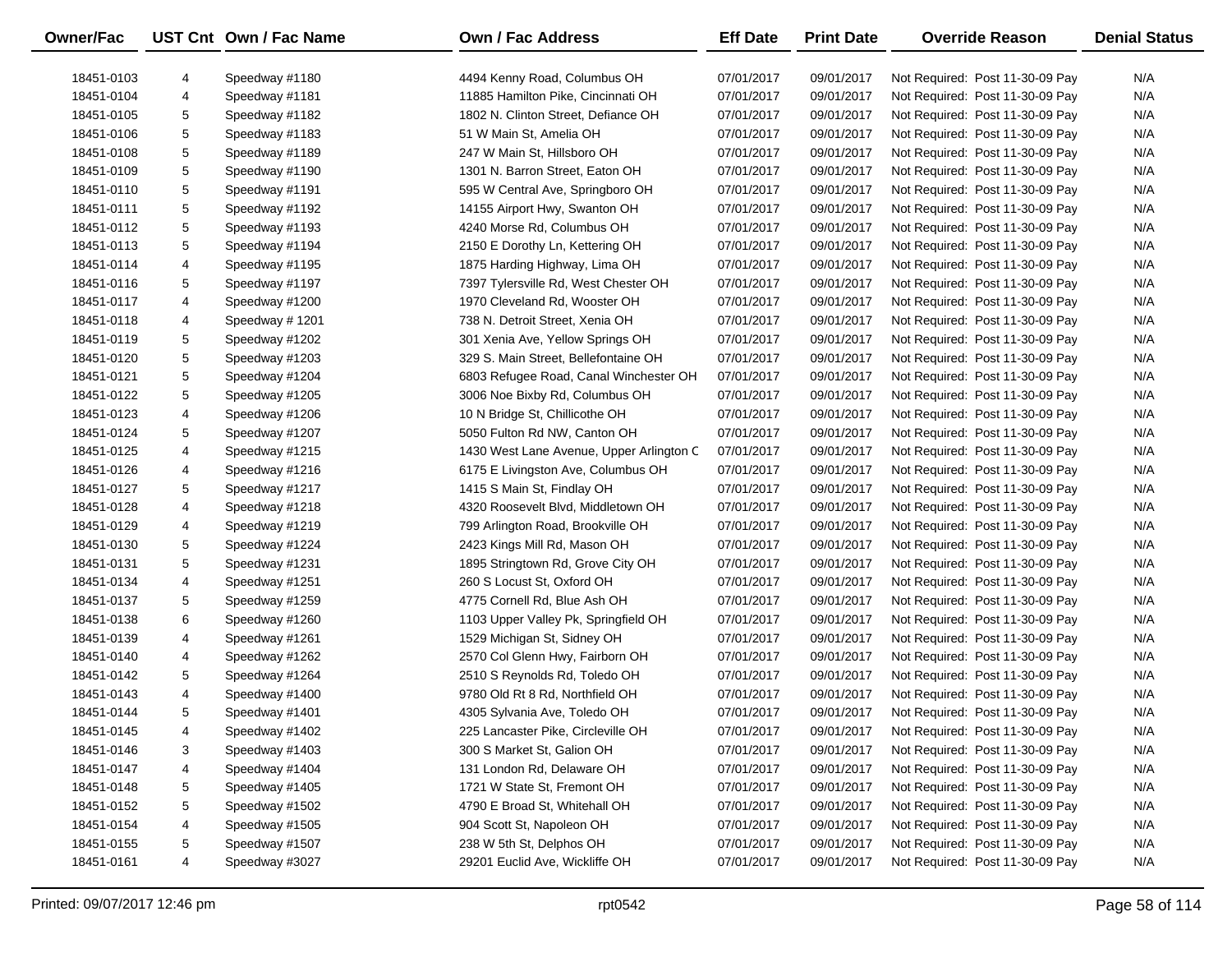| Owner/Fac  |   | UST Cnt Own / Fac Name | <b>Own / Fac Address</b>                   | <b>Eff Date</b> | <b>Print Date</b> | <b>Override Reason</b>          | <b>Denial Status</b> |
|------------|---|------------------------|--------------------------------------------|-----------------|-------------------|---------------------------------|----------------------|
| 18451-0164 | 5 | Speedway #3060         | 31000 Vine Street, Willowick OH            | 07/01/2017      | 09/01/2017        | Not Required: Post 11-30-09 Pay | N/A                  |
| 18451-0167 | 4 | Speedway #3083         | 7340 Lakeshore Blvd, Mentor OH             | 07/01/2017      | 09/01/2017        | Not Required: Post 11-30-09 Pay | N/A                  |
| 18451-0172 | 5 | Speedway #3309         | 26516 Lorain Rd, North Olmsted OH          | 07/01/2017      | 09/01/2017        | Not Required: Post 11-30-09 Pay | N/A                  |
| 18451-0175 | 5 | Speedway #3320         | 18501 Nottingham Road, Cleveland OH        | 07/01/2017      | 09/01/2017        | Not Required: Post 11-30-09 Pay | N/A                  |
| 18451-0176 | 3 | Speedway #3321         | 27939 Chagrin Blvd, Woodmere OH            | 07/01/2017      | 09/01/2017        | Not Required: Post 11-30-09 Pay | N/A                  |
| 18451-0178 | 5 | Speedway #3326         | 4815 Liberty Ave, Vermilion OH             | 07/01/2017      | 09/01/2017        | Not Required: Post 11-30-09 Pay | N/A                  |
| 18451-0179 | 6 | Speedway #3328         | 2609 Harvard Avenue, Newburgh Heights C    | 07/01/2017      | 09/01/2017        | Not Required: Post 11-30-09 Pay | N/A                  |
| 18451-0182 | 5 | Speedway #3336         | 25300 Aurora Rd, Bedford Heights OH        | 07/01/2017      | 09/01/2017        | Not Required: Post 11-30-09 Pay | N/A                  |
| 18451-0184 | 4 | Speedway #3341         | 2202 Broadview Rd, Cleveland OH            | 07/01/2017      | 09/01/2017        | Not Required: Post 11-30-09 Pay | N/A                  |
| 18451-0187 | 3 | Speedway #3345         | 6073 Mayfield Rd, Mayfield Heights OH      | 07/01/2017      | 09/01/2017        | Not Required: Post 11-30-09 Pay | N/A                  |
| 18451-0188 | 4 | Speedway #3346         | 230 Richmond Rd, Richmond Heights OH       | 07/01/2017      | 09/01/2017        | Not Required: Post 11-30-09 Pay | N/A                  |
| 18451-0189 | 5 | Speedway #3350         | 38700 Mentor Ave, Willoughby OH            | 07/01/2017      | 09/01/2017        | Not Required: Post 11-30-09 Pay | N/A                  |
| 18451-0192 | 5 | Speedway #3362         | 4111 E Lincoln St, Canton OH               | 07/01/2017      | 09/01/2017        | Not Required: Post 11-30-09 Pay | N/A                  |
| 18451-0197 | 5 | Speedway #3376         | 6885 Center St, Mentor OH                  | 07/01/2017      | 09/01/2017        | Not Required: Post 11-30-09 Pay | N/A                  |
| 18451-0198 | 4 | Speedway #3377         | 806 W. Liberty Street, Hubbard OH          | 07/01/2017      | 09/01/2017        | Not Required: Post 11-30-09 Pay | N/A                  |
| 18451-0199 | 5 | Speedway #3379         | 710 Griswold Rd, Elyria OH                 | 07/01/2017      | 09/01/2017        | Not Required: Post 11-30-09 Pay | N/A                  |
| 18451-0201 | 5 | Speedway #3385         | 35066 Center Ridge Rd, North Ridgeville O  | 07/01/2017      | 09/01/2017        | Not Required: Post 11-30-09 Pay | N/A                  |
| 18451-0204 | 5 | Speedway #9290         | 906 Lincolnway East, Massillon OH          | 07/01/2017      | 09/01/2017        | Not Required: Post 11-30-09 Pay | N/A                  |
| 18451-0205 | 4 | Speedway #9707         | 3601 Columbia Parkway, Cincinnati OH       | 07/01/2017      | 09/01/2017        | Not Required: Post 11-30-09 Pay | N/A                  |
| 18451-0206 | 3 | Speedway #9726         | 5495 Wilmington Pike, Centerville OH       | 07/01/2017      | 09/01/2017        | Not Required: Post 11-30-09 Pay | N/A                  |
| 18451-0207 | 4 | Speedway #9731         | 360 Miamisburg Centerville Rd, Centerville | 07/01/2017      | 09/01/2017        | Not Required: Post 11-30-09 Pay | N/A                  |
| 18451-0208 | 4 | Speedway #9294         | 3239 Medina Rd, Medina OH                  | 07/01/2017      | 09/01/2017        | Not Required: Post 11-30-09 Pay | N/A                  |
| 18451-0209 | 4 | Speedway #9298         | 1700 Hillard Rome Rd, Columbus OH          | 07/01/2017      | 09/01/2017        | Not Required: Post 11-30-09 Pay | N/A                  |
| 18451-0210 | 4 | Speedway #9299         | 7155 Airport Hwy, Toledo OH                | 07/01/2017      | 09/01/2017        | Not Required: Post 11-30-09 Pay | N/A                  |
| 18451-0211 | 3 | Speedway #9303         | 1295 W Main St, Kent OH                    | 07/01/2017      | 09/01/2017        | Not Required: Post 11-30-09 Pay | N/A                  |
| 18451-0212 | 5 | Speedway #9265         | 2567 Walcutt Rd, Hilliard OH               | 07/01/2017      | 09/01/2017        | Not Required: Post 11-30-09 Pay | N/A                  |
| 18451-0213 | 5 | Speedway #9297         | 5764 W 130th St, Brookpark OH              | 07/01/2017      | 09/01/2017        | Not Required: Post 11-30-09 Pay | N/A                  |
| 18451-0214 | 4 | Speedway #9335         | 1219 Pennsylvania Ave, Wellston OH         | 07/01/2017      | 09/01/2017        | Not Required: Post 11-30-09 Pay | N/A                  |
| 18451-0215 | 4 | Speedway #9336         | 10270 Colerain Ave, Cincinnati OH          | 07/01/2017      | 09/01/2017        | Not Required: Post 11-30-09 Pay | N/A                  |
| 18451-0216 | 4 | Speedway #9347         | 3135 Broadway, Grove City OH               | 07/01/2017      | 09/01/2017        | Not Required: Post 11-30-09 Pay | N/A                  |
| 18451-0218 | 4 | Speedway #9341         | 4555 W Broad St, Columbus OH               | 07/01/2017      | 09/01/2017        | Not Required: Post 11-30-09 Pay | N/A                  |
| 18451-0219 | 3 | Speedway #9361         | 1740 Wyandot Ave, Upper Sandusky OH        | 07/01/2017      | 09/01/2017        | Not Required: Post 11-30-09 Pay | N/A                  |
| 18451-0220 | 3 | Speedway #9338         | 15520 Munn Rd, Cleveland OH                | 07/01/2017      | 09/01/2017        | Not Required: Post 11-30-09 Pay | N/A                  |
| 18451-0222 | 4 | Speedway #9356         | 3611 Fishinger Blvd, Columbus OH           | 07/01/2017      | 09/01/2017        | Not Required: Post 11-30-09 Pay | N/A                  |
| 18451-0223 | 3 | Speedway #9365         | 121 E Stewart St, Dayton OH                | 07/01/2017      | 09/01/2017        | Not Required: Post 11-30-09 Pay | N/A                  |
| 18451-0224 | 4 | Speedway #9366         | 4 Weller Dr, Tipp City OH                  | 07/01/2017      | 09/01/2017        | Not Required: Post 11-30-09 Pay | N/A                  |
| 18451-0225 | 3 | Speedway #9286         | 119 State Street, Proctorville OH          | 07/01/2017      | 09/01/2017        | Not Required: Post 11-30-09 Pay | N/A                  |
| 18451-0226 | 3 | Speedway #9339         | 2965 E Main St, Columbus OH                | 07/01/2017      | 09/01/2017        | Not Required: Post 11-30-09 Pay | N/A                  |
| 18451-0227 | 4 | Speedway #9340         | 5735 Maple Canyon Ave, Columbus OH         | 07/01/2017      | 09/01/2017        | Not Required: Post 11-30-09 Pay | N/A                  |
| 18451-0228 | 3 | Speedway #9344         | 14458 Cedar Rd, University Heights OH      | 07/01/2017      | 09/01/2017        | Not Required: Post 11-30-09 Pay | N/A                  |
| 18451-0229 | 4 | Speedway #9371         | 1626 W. 5th Street, Columbus OH            | 07/01/2017      | 09/01/2017        | Not Required: Post 11-30-09 Pay | N/A                  |
| 18451-0230 | 4 | Speedway #9367         | 9738 Princeton-Glenda, Cincinnati OH       | 07/01/2017      | 09/01/2017        | Not Required: Post 11-30-09 Pay | N/A                  |
| 18451-0231 | 4 | Speedway #9399         | 2122 Navarre Rd SW, Canton OH              | 07/01/2017      | 09/01/2017        | Not Required: Post 11-30-09 Pay | N/A                  |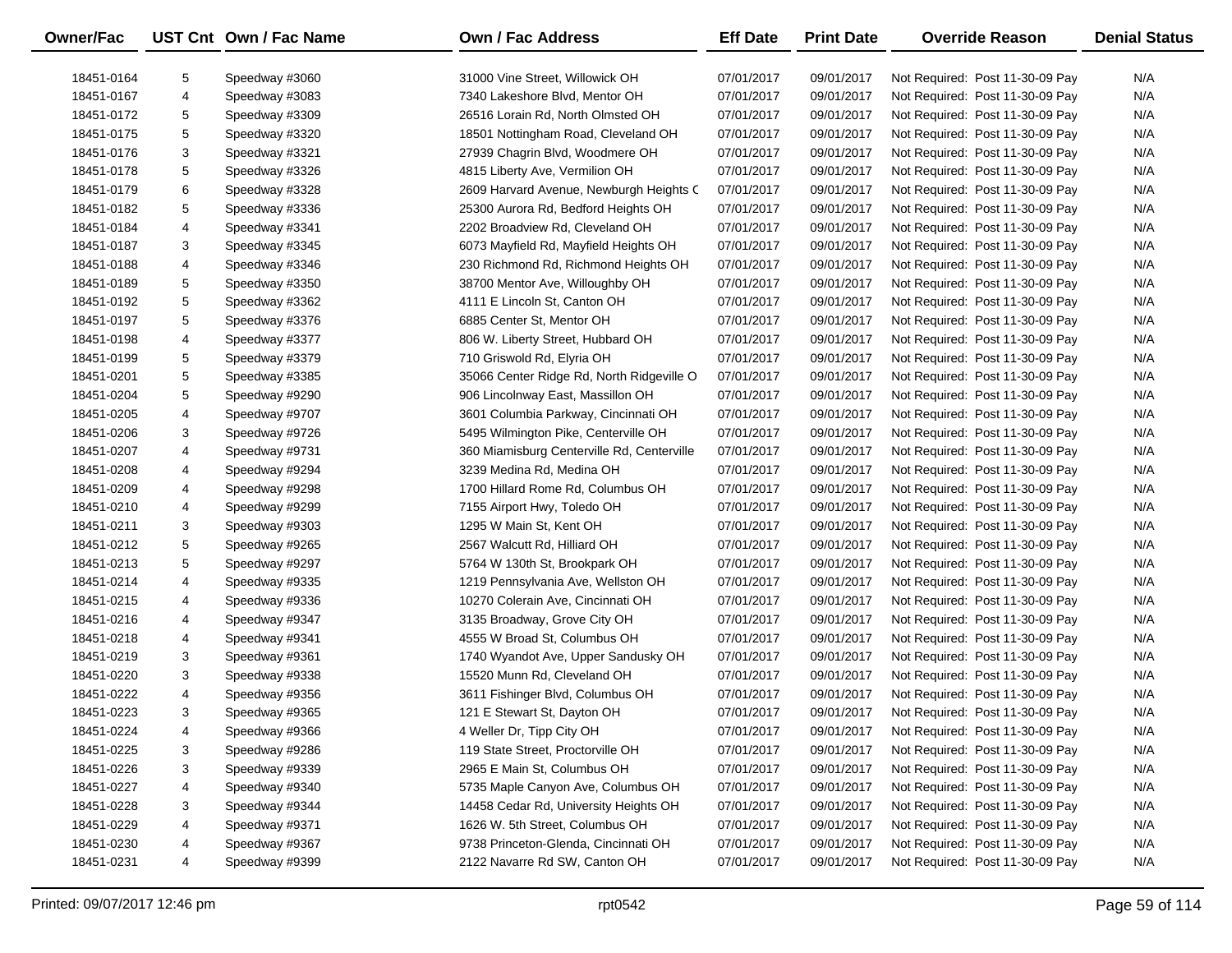| Owner/Fac  |   | UST Cnt Own / Fac Name | Own / Fac Address                     | <b>Eff Date</b> | <b>Print Date</b> | <b>Override Reason</b>          | <b>Denial Status</b> |
|------------|---|------------------------|---------------------------------------|-----------------|-------------------|---------------------------------|----------------------|
|            |   |                        |                                       |                 |                   |                                 |                      |
| 18451-0232 | 3 | Speedway #9401         | 175 W State St, Salem OH              | 07/01/2017      | 09/01/2017        | Not Required: Post 11-30-09 Pay | N/A                  |
| 18451-0233 | 4 | Speedway #9400         | 3805 Southway St SW, Canton OH        | 07/01/2017      | 09/01/2017        | Not Required: Post 11-30-09 Pay | N/A                  |
| 18451-0234 | 4 | Speedway #9376         | 770 Polaris Parkway, Columbus OH      | 07/01/2017      | 09/01/2017        | Not Required: Post 11-30-09 Pay | N/A                  |
| 18451-0236 | 6 | Speedway #9383         | 23 Garver Rd, Monroe OH               | 07/01/2017      | 09/01/2017        | Not Required: Post 11-30-09 Pay | N/A                  |
| 18451-0237 | 5 | Speedway #9385         | 3521 Hebron Road S.E., Hebron OH      | 07/01/2017      | 09/01/2017        | Not Required: Post 11-30-09 Pay | N/A                  |
| 18451-0238 | 3 | Speedway #9379         | 4967 Portage St NW, North Canton OH   | 07/01/2017      | 09/01/2017        | Not Required: Post 11-30-09 Pay | N/A                  |
| 18451-0239 | 4 | Speedway #9403         | 2619 Sunset Blvd, Steubenville OH     | 07/01/2017      | 09/01/2017        | Not Required: Post 11-30-09 Pay | N/A                  |
| 18451-0240 | 3 | Speedway #3701         | 218 Third Ave, Chesapeake OH          | 07/01/2017      | 09/01/2017        | Not Required: Post 11-30-09 Pay | N/A                  |
| 18451-0251 | 4 | Speedway #3718         | 1717 Liberty Ave, Ironton OH          | 07/01/2017      | 09/01/2017        | Not Required: Post 11-30-09 Pay | N/A                  |
| 18451-0267 | 4 | Speedway #3736         | 4248 St Rt 93, Ironton OH             | 07/01/2017      | 09/01/2017        | Not Required: Post 11-30-09 Pay | N/A                  |
| 18451-0268 | 4 | Speedway #3737         | 1190 N Court St, Circleville OH       | 07/01/2017      | 09/01/2017        | Not Required: Post 11-30-09 Pay | N/A                  |
| 18451-0285 | 3 | Speedway #3764         | 5079 St Rt 125, Georgetown OH         | 07/01/2017      | 09/01/2017        | Not Required: Post 11-30-09 Pay | N/A                  |
| 18451-0286 | 4 | Speedway #3742         | 720 S Third St, Ironton OH            | 07/01/2017      | 09/01/2017        | Not Required: Post 11-30-09 Pay | N/A                  |
| 18451-0288 | 3 | Speedway #3765         | 278 Lafayette Street, London OH       | 07/01/2017      | 09/01/2017        | Not Required: Post 11-30-09 Pay | N/A                  |
| 18451-0294 | 4 | Speedway #3774         | 407 Third St, Wellsville OH           | 07/01/2017      | 09/01/2017        | Not Required: Post 11-30-09 Pay | N/A                  |
| 18451-0297 | 5 | Speedway #3390         | 9254 St Rt 43, Streetsboro OH         | 07/01/2017      | 09/01/2017        | Not Required: Post 11-30-09 Pay | N/A                  |
| 18451-0298 | 6 | Speedway #3392         | 32760 Lorain Rd, North Ridgeville OH  | 07/01/2017      | 09/01/2017        | Not Required: Post 11-30-09 Pay | N/A                  |
| 18451-0301 | 5 | Speedway #3403         | 1100 W Maple, Hartville OH            | 07/01/2017      | 09/01/2017        | Not Required: Post 11-30-09 Pay | N/A                  |
| 18451-0302 | 3 | Speedway #3407         | 548 South Mecca Street, Cortland OH   | 07/01/2017      | 09/01/2017        | Not Required: Post 11-30-09 Pay | N/A                  |
| 18451-0303 | 5 | Speedway #3408         | 9191 Royalton Road, North Royalton OH | 07/01/2017      | 09/01/2017        | Not Required: Post 11-30-09 Pay | N/A                  |
| 18451-0304 | 4 | Speedway #3409         | 149 N Chestnut St, Jefferson OH       | 07/01/2017      | 09/01/2017        | Not Required: Post 11-30-09 Pay | N/A                  |
| 18451-0308 | 5 | Speedway #3505         | 10769 North St, Garrettsville OH      | 07/01/2017      | 09/01/2017        | Not Required: Post 11-30-09 Pay | N/A                  |
| 18451-0310 | 5 | Speedway #3510         | 7353 N Aurora Rd, Aurora OH           | 07/01/2017      | 09/01/2017        | Not Required: Post 11-30-09 Pay | N/A                  |
| 18451-0312 | 4 | Speedway #3512         | 11044 Kinsman Road, Newbury OH        | 07/01/2017      | 09/01/2017        | Not Required: Post 11-30-09 Pay | N/A                  |
| 18451-0314 | 5 | Speedway #3521         | 2309 North Ridge East, Ashtabula OH   | 07/01/2017      | 09/01/2017        | Not Required: Post 11-30-09 Pay | N/A                  |
| 18451-0315 | 5 | Speedway #3528         | 32769 Walker Road, Avon Lake OH       | 07/01/2017      | 09/01/2017        | Not Required: Post 11-30-09 Pay | N/A                  |
| 18451-0316 | 5 | Speedway #3529         | 34740 Euclid Ave, Willoughby OH       | 07/01/2017      | 09/01/2017        | Not Required: Post 11-30-09 Pay | N/A                  |
| 18451-0317 | 4 | Speedway #3530         | 5810 State Rd, Parma OH               | 07/01/2017      | 09/01/2017        | Not Required: Post 11-30-09 Pay | N/A                  |
| 18451-0321 | 6 | Speedway #3535         | 838 State Route 97, Bellville OH      | 07/01/2017      | 09/01/2017        | Not Required: Post 11-30-09 Pay | N/A                  |
| 18451-0323 | 3 | Speedway #3540         | 649 E Midlothian, Boardman OH         | 07/01/2017      | 09/01/2017        | Not Required: Post 11-30-09 Pay | N/A                  |
| 18451-0325 | 5 | Speedway #3542         | 1 North Meridian Rd, Youngstown OH    | 07/01/2017      | 09/01/2017        | Not Required: Post 11-30-09 Pay | N/A                  |
| 18451-0329 | 5 | Speedway #3548         | 2615 North West Street, Lima OH       | 07/01/2017      | 09/01/2017        | Not Required: Post 11-30-09 Pay | N/A                  |
| 18451-0330 | 5 | Speedway #3550         | 183 Milan Ave, Norwalk OH             | 07/01/2017      | 09/01/2017        | Not Required: Post 11-30-09 Pay | N/A                  |
| 18451-0334 | 6 | Speedway #3555         | 3535 Massillon, Green OH              | 07/01/2017      | 09/01/2017        | Not Required: Post 11-30-09 Pay | N/A                  |
| 18451-0335 | 5 | Speedway #3556         | 5430 Monroe St, Toledo OH             | 07/01/2017      | 09/01/2017        | Not Required: Post 11-30-09 Pay | N/A                  |
| 18451-0336 | 5 | Speedway #3557         | 1127 N. Tuscarawas Avenue, Dover OH   | 07/01/2017      | 09/01/2017        | Not Required: Post 11-30-09 Pay | N/A                  |
| 18451-0338 | 4 | Speedway #3602         | 5160 Dorr Street, Toledo OH           | 07/01/2017      | 09/01/2017        | Not Required: Post 11-30-09 Pay | N/A                  |
| 18451-0340 | 5 | Speedway #3604         | 3402 Woodville Rd, Northwood OH       | 07/01/2017      | 09/01/2017        | Not Required: Post 11-30-09 Pay | N/A                  |
| 18451-0341 | 4 | Speedway #3605         | 6757 Airport Hwy, Holland OH          | 07/01/2017      | 09/01/2017        | Not Required: Post 11-30-09 Pay | N/A                  |
| 18451-0342 | 5 | Speedway #3606         | 108 McPherson, Clyde OH               | 07/01/2017      | 09/01/2017        | Not Required: Post 11-30-09 Pay | N/A                  |
| 18451-0345 | 4 | Speedway #3609         | 631 N Cable Rd, Lima OH               | 07/01/2017      | 09/01/2017        | Not Required: Post 11-30-09 Pay | N/A                  |
| 18451-0346 | 3 | Speedway #3610         | 1410 Elida Rd, Lima OH                | 07/01/2017      | 09/01/2017        | Not Required: Post 11-30-09 Pay | N/A                  |
| 18451-0347 | 3 | Speedway #3612         | 100 N Dixie Hwy, Cridersville OH      | 07/01/2017      | 09/01/2017        | Not Required: Post 11-30-09 Pay | N/A                  |
|            |   |                        |                                       |                 |                   |                                 |                      |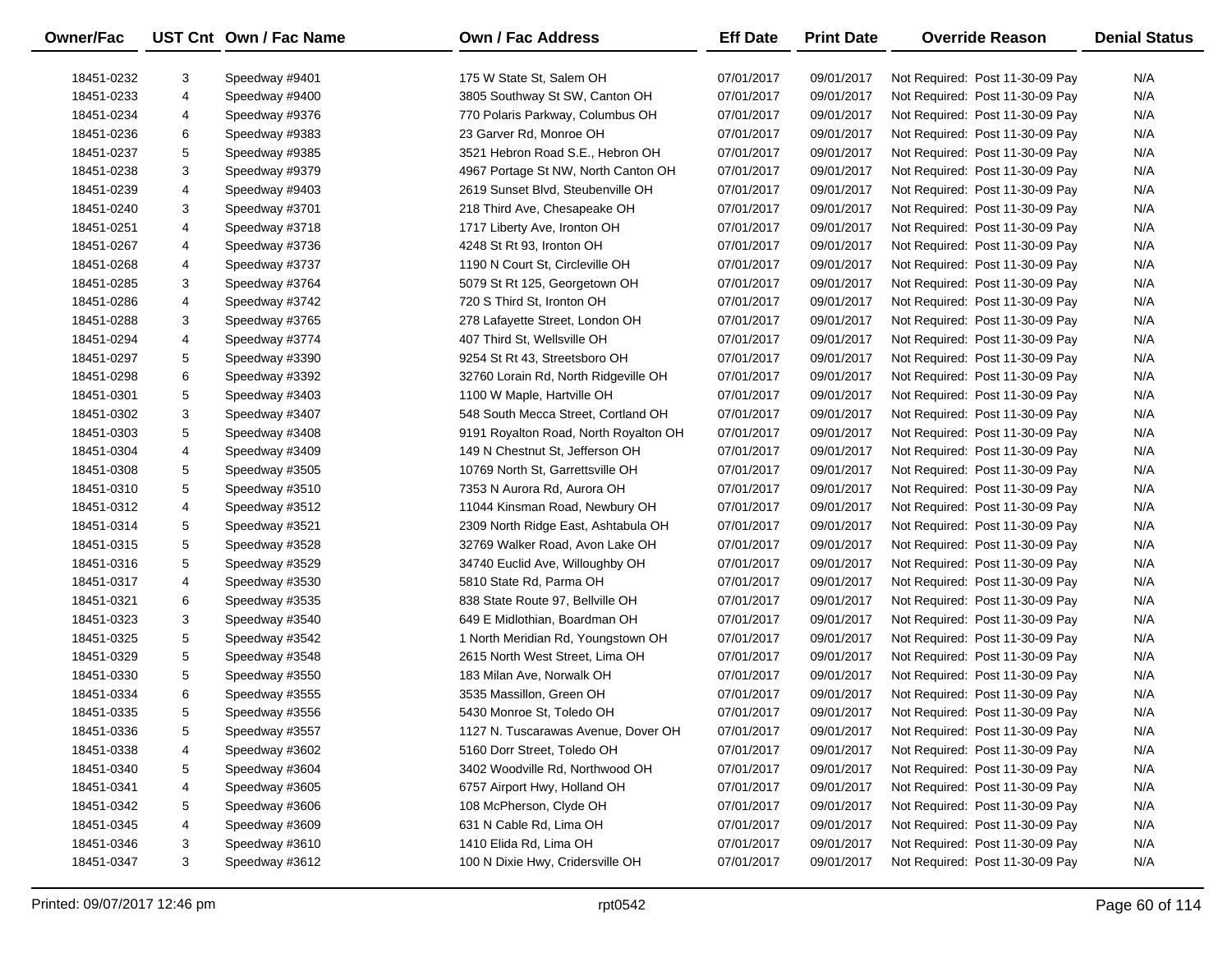| Owner/Fac                |   | UST Cnt Own / Fac Name | <b>Own / Fac Address</b>                                             | <b>Eff Date</b>          | <b>Print Date</b>        | <b>Override Reason</b>          | <b>Denial Status</b> |
|--------------------------|---|------------------------|----------------------------------------------------------------------|--------------------------|--------------------------|---------------------------------|----------------------|
| 18451-0348               | 5 | Speedway #3613         | 5010 Secor Rd, Toledo OH                                             | 07/01/2017               | 09/01/2017               | Not Required: Post 11-30-09 Pay | N/A                  |
| 18451-0349               | 4 | Speedway #3614         | 145 E Indiana Ave, Perrysburg OH                                     | 07/01/2017               | 09/01/2017               | Not Required: Post 11-30-09 Pay | N/A                  |
| 18451-0350               | 5 | Speedway #3615         | 5904 W Central, Toledo OH                                            | 07/01/2017               | 09/01/2017               | Not Required: Post 11-30-09 Pay | N/A                  |
| 18451-0351               | 5 | Speedway #3617         | 4630 Elida Rd, Elida OH                                              | 07/01/2017               | 09/01/2017               | Not Required: Post 11-30-09 Pay | N/A                  |
| 18451-0353               | 4 | Speedway #3619         | 800 Bellefontaine Ave, Marion OH                                     | 07/01/2017               | 09/01/2017               | Not Required: Post 11-30-09 Pay | N/A                  |
| 18451-0354               | 3 | Speedway #3620         | 243 N Sandusky St, Tiffin OH                                         | 07/01/2017               | 09/01/2017               | Not Required: Post 11-30-09 Pay | N/A                  |
| 18451-0355               | 5 | Speedway #3622         | 5230 Detroit Rd, Elyria OH                                           | 07/01/2017               | 09/01/2017               | Not Required: Post 11-30-09 Pay | N/A                  |
| 18451-0356               | 5 | Speedway #3623         | 2827 Lexington Avenue, Lexington OH                                  | 07/01/2017               | 09/01/2017               | Not Required: Post 11-30-09 Pay | N/A                  |
| 18451-0357               | 5 | Speedway #3624         | 2132 W 4th Street, Ontario OH                                        | 07/01/2017               | 09/01/2017               | Not Required: Post 11-30-09 Pay | N/A                  |
| 18451-0358               | 5 | Speedway #3628         | 3601 Lincolnway East, Massillon OH                                   | 07/01/2017               | 09/01/2017               | Not Required: Post 11-30-09 Pay | N/A                  |
|                          | 5 |                        |                                                                      |                          |                          |                                 | N/A                  |
| 18451-0360               | 5 | Speedway #3632         | 4261 St Rt 43, Brimfield OH<br>1275 Canton Rd, Akron OH              | 07/01/2017               | 09/01/2017               | Not Required: Post 11-30-09 Pay |                      |
| 18451-0361               |   | Speedway #3633         | 293 E Market St, Akron OH                                            | 07/01/2017               | 09/01/2017               | Not Required: Post 11-30-09 Pay | N/A<br>N/A           |
| 18451-0362               | 4 | Speedway #3634         |                                                                      | 07/01/2017               | 09/01/2017               | Not Required: Post 11-30-09 Pay | N/A                  |
| 18451-0363               | 3 | Speedway #3635         | 3903 Mogadore Rd, Mogadore OH                                        | 07/01/2017<br>07/01/2017 | 09/01/2017               | Not Required: Post 11-30-09 Pay | N/A                  |
| 18451-0364               | 4 | Speedway #3636         | 9 N Cleveland Massillon Rd, Akron OH                                 |                          | 09/01/2017<br>09/01/2017 | Not Required: Post 11-30-09 Pay |                      |
| 18451-0365               | 5 | Speedway #3637         | 4210 Belmont Ave, Youngstown OH                                      | 07/01/2017               |                          | Not Required: Post 11-30-09 Pay | N/A<br>N/A           |
| 18451-0368<br>18451-0369 | 3 | Speedway #3642         | 939 Dixie Highway, Rossford OH<br>4661 Woodville Rd, Northwood OH    | 07/01/2017               | 09/01/2017               | Not Required: Post 11-30-09 Pay | N/A                  |
|                          | 3 | Speedway #3643         | 1161 N Ridge Rd E, Lorain OH                                         | 07/01/2017<br>07/01/2017 | 09/01/2017               | Not Required: Post 11-30-09 Pay | N/A                  |
| 18451-0372               | 3 | Speedway #3648         | 1160 Akron Rd, Wadsworth OH                                          |                          | 09/01/2017               | Not Required: Post 11-30-09 Pay |                      |
| 18451-0373               | 4 | Speedway #3650         |                                                                      | 07/01/2017               | 09/01/2017               | Not Required: Post 11-30-09 Pay | N/A                  |
| 18451-0375               | 5 | Speedway #3652         | 564 N Trimble Rd, Mansfield OH<br>8231 Columbia Rd, Olmsted Falls OH | 07/01/2017               | 09/01/2017               | Not Required: Post 11-30-09 Pay | N/A                  |
| 18451-0376               | 4 | Speedway #3654         |                                                                      | 07/01/2017               | 09/01/2017               | Not Required: Post 11-30-09 Pay | N/A                  |
| 18451-0379               | 4 | Speedway #3653         | 3315 Mahoning Rd NE, Canton OH                                       | 07/01/2017               | 09/01/2017               | Not Required: Post 11-30-09 Pay | N/A                  |
| 18451-0381               | 4 | Speedway #3661         | 317 Highland Rd E, Macedonia OH                                      | 07/01/2017               | 09/01/2017               | Not Required: Post 11-30-09 Pay | N/A                  |
| 18451-0384               | 5 | Speedway #3664         | 26020 N Dixie Hwy, Perrysburg OH                                     | 07/01/2017               | 09/01/2017               | Not Required: Post 11-30-09 Pay | N/A                  |
| 18451-0386               | 4 | Speedway #3667         | 5902 Milan, Sandusky OH                                              | 07/01/2017               | 09/01/2017               | Not Required: Post 11-30-09 Pay | N/A                  |
| 18451-0388               | 4 | Speedway #3670         | 6601 Monroe St, Sylvania OH                                          | 07/01/2017               | 09/01/2017               | Not Required: Post 11-30-09 Pay | N/A                  |
| 18451-0389               | 4 | Speedway #3671         | 103 East Avenue, Tallmadge OH                                        | 07/01/2017               | 09/01/2017               | Not Required: Post 11-30-09 Pay | N/A                  |
| 18451-0390               | 3 | Speedway #3672         | 5211 Manchester Rd, Akron OH                                         | 07/01/2017               | 09/01/2017               | Not Required: Post 11-30-09 Pay | N/A                  |
| 18451-0391               | 4 | Speedway #3673         | 3021 S. Arlington Road, Akron OH                                     | 07/01/2017               | 09/01/2017               | Not Required: Post 11-30-09 Pay | N/A                  |
| 18451-0395               | 4 | Speedway #3677         | 17650 Bagley Rd, Middleburg Heights OH                               | 07/01/2017               | 09/01/2017               | Not Required: Post 11-30-09 Pay | N/A                  |
| 18451-0396               | 5 | Speedway #3680         | 1045 Graham Rd, Stow OH                                              | 07/01/2017               | 09/01/2017               | Not Required: Post 11-30-09 Pay | N/A                  |
| 18451-0397               | 3 | Speedway #9342         | 1224 E Stroop Rd, Kettering OH                                       | 07/01/2017               | 09/01/2017               | Not Required: Post 11-30-09 Pay | N/A                  |
| 18451-0398               | 4 | Speedway #3681         | 765 Darrow Road, Akron OH                                            | 07/01/2017               | 09/01/2017               | Not Required: Post 11-30-09 Pay | N/A                  |
| 18451-0399               | 4 | Speedway #3682         | 7966 Darrow Rd, Twinsburg OH                                         | 07/01/2017               | 09/01/2017               | Not Required: Post 11-30-09 Pay | N/A                  |
| 18451-0400               | 5 | Speedway #3683         | 1500 Reynolds Rd, Maumee OH                                          | 07/01/2017               | 09/01/2017               | Not Required: Post 11-30-09 Pay | N/A                  |
| 18451-0401               | 5 | Speedway #3684         | 4000 E Market St, Warren OH                                          | 07/01/2017               | 09/01/2017               | Not Required: Post 11-30-09 Pay | N/A                  |
| 18451-0402               | 5 | Speedway #3685         | 7745 Reynolds Rd, Mentor OH                                          | 07/01/2017               | 09/01/2017               | Not Required: Post 11-30-09 Pay | N/A                  |
| 18451-0403               | 5 | Speedway #3686         | 4969 Fishcreek Rd, Stow OH                                           | 07/01/2017               | 09/01/2017               | Not Required: Post 11-30-09 Pay | N/A                  |
| 18451-0405               | 4 | Speedway #3690         | 4208 E Lake Rd, Sheffield Lake OH                                    | 07/01/2017               | 09/01/2017               | Not Required: Post 11-30-09 Pay | N/A                  |
| 18451-0406               | 5 | Speedway #3691         | 1555 Pearl Rd, Brunswick OH                                          | 07/01/2017               | 09/01/2017               | Not Required: Post 11-30-09 Pay | N/A                  |
| 18451-0409               | 5 | Speedway #3694         | 21043 Royalton Rd, Strongsville OH                                   | 07/01/2017               | 09/01/2017               | Not Required: Post 11-30-09 Pay | N/A                  |
| 18451-0410               | 5 | Speedway #3696         | 4401 Kirk Rd, Youngstown OH                                          | 07/01/2017               | 09/01/2017               | Not Required: Post 11-30-09 Pay | N/A                  |

-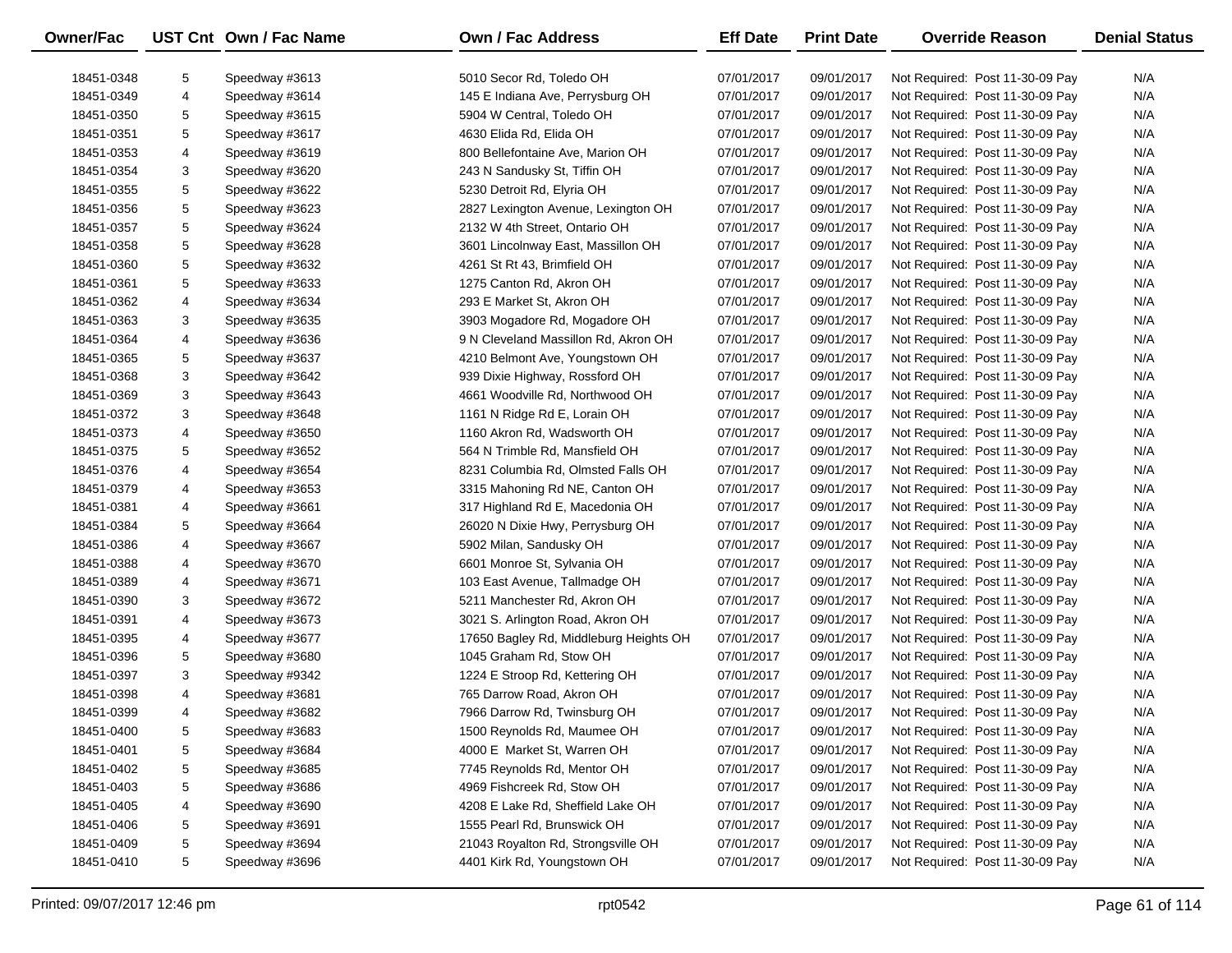| Owner/Fac  |   | UST Cnt Own / Fac Name | Own / Fac Address                       | <b>Eff Date</b> | <b>Print Date</b> | <b>Override Reason</b>          | <b>Denial Status</b> |
|------------|---|------------------------|-----------------------------------------|-----------------|-------------------|---------------------------------|----------------------|
| 18451-0411 | 4 | Speedway #3697         | 630 Columbia Rd, Bay Village OH         | 07/01/2017      | 09/01/2017        | Not Required: Post 11-30-09 Pay | N/A                  |
| 18451-0412 | 5 | Speedway #3698         | 990 E. Broad Street, Elyria OH          | 07/01/2017      | 09/01/2017        | Not Required: Post 11-30-09 Pay | N/A                  |
| 18451-0414 | 4 | Speedway #5064         | 2920 Shroyer Road, Kettering OH         | 07/01/2017      | 09/01/2017        | Not Required: Post 11-30-09 Pay | N/A                  |
|            |   | Speedway #5073         | 319 North Main Street, New Carlisle OH  |                 |                   |                                 | N/A                  |
| 18451-0416 | 4 |                        |                                         | 07/01/2017      | 09/01/2017        | Not Required: Post 11-30-09 Pay | N/A                  |
| 18451-0417 | 3 | Speedway #5074         | 1143 St Rt 131, Milford OH              | 07/01/2017      | 09/01/2017        | Not Required: Post 11-30-09 Pay |                      |
| 18451-0418 | 3 | Speedway #5075         | 716 Main St, Milford OH                 | 07/01/2017      | 09/01/2017        | Not Required: Post 11-30-09 Pay | N/A                  |
| 18451-0421 | 3 | Speedway #5079         | 4950 Burkhardt Rd, Riverside OH         | 07/01/2017      | 09/01/2017        | Not Required: Post 11-30-09 Pay | N/A                  |
| 18451-0422 | 3 | Speedway #5081         | 6498 Old Troy Pike, Huber Heights OH    | 07/01/2017      | 09/01/2017        | Not Required: Post 11-30-09 Pay | N/A                  |
| 18451-0424 | 5 | Speedway #5089         | 5010 Olive Rd, Trotwood OH              | 07/01/2017      | 09/01/2017        | Not Required: Post 11-30-09 Pay | N/A                  |
| 18451-0425 | 4 | Speedway #5091         | 5575 Bigger Rd, Kettering OH            | 07/01/2017      | 09/01/2017        | Not Required: Post 11-30-09 Pay | N/A                  |
| 18451-0426 | 4 | Speedway #5098         | 621 Cinci Batavia Pike, Mt Caramel OH   | 07/01/2017      | 09/01/2017        | Not Required: Post 11-30-09 Pay | N/A                  |
| 18451-0428 | 5 | Speedway #5105         | 722 E Main St, Lebanon OH               | 07/01/2017      | 09/01/2017        | Not Required: Post 11-30-09 Pay | N/A                  |
| 18451-0429 | 4 | Speedway #5108         | 737 W Church St, Newark OH              | 07/01/2017      | 09/01/2017        | Not Required: Post 11-30-09 Pay | N/A                  |
| 18451-0430 | 4 | Speedway #5117         | 5657 Cleveland Ave, Columbus OH         | 07/01/2017      | 09/01/2017        | Not Required: Post 11-30-09 Pay | N/A                  |
| 18451-0431 | 5 | Speedway #5118         | 376 Agler Rd, Gahanna OH                | 07/01/2017      | 09/01/2017        | Not Required: Post 11-30-09 Pay | N/A                  |
| 18451-0433 | 5 | Speedway #5120         | 2340 E Wheeling Ave, Cambridge OH       | 07/01/2017      | 09/01/2017        | Not Required: Post 11-30-09 Pay | N/A                  |
| 18451-0434 | 4 | Speedway #5123         | 6312 E Main St, Reynoldsburg OH         | 07/01/2017      | 09/01/2017        | Not Required: Post 11-30-09 Pay | N/A                  |
| 18451-0435 | 5 | Speedway #5128         | 3860 S High St, Columbus OH             | 07/01/2017      | 09/01/2017        | Not Required: Post 11-30-09 Pay | N/A                  |
| 18451-0437 | 4 | Speedway #5135         | 1515 N Main St, Sidney OH               | 07/01/2017      | 09/01/2017        | Not Required: Post 11-30-09 Pay | N/A                  |
| 18451-0438 | 4 | Speedway #5169         | 2232 Needmore Rd, Dayton OH             | 07/01/2017      | 09/01/2017        | Not Required: Post 11-30-09 Pay | N/A                  |
| 18451-0439 | 5 | Speedway #5194         | 2240 Livingston Ave, Bexley OH          | 07/01/2017      | 09/01/2017        | Not Required: Post 11-30-09 Pay | N/A                  |
| 18451-0440 | 5 | Speedway #5207         | 6007 Westerville Rd, Westerville OH     | 07/01/2017      | 09/01/2017        | Not Required: Post 11-30-09 Pay | N/A                  |
| 18451-0441 | 6 | Speedway #5211         | 625 Northland Boulevard, Forest Park OH | 07/01/2017      | 09/01/2017        | Not Required: Post 11-30-09 Pay | N/A                  |
| 18451-0443 | 6 | Speedway #5215         | 213 N. Urbana Road, South Vienna OH     | 07/01/2017      | 09/01/2017        | Not Required: Post 11-30-09 Pay | N/A                  |
| 18451-0444 | 4 | Speedway #5218         | 2691 Springdale Rd, Cincinnati OH       | 07/01/2017      | 09/01/2017        | Not Required: Post 11-30-09 Pay | N/A                  |
| 18451-0445 | 5 | Speedway #5222         | 179 E Dayton Yellow Spr, Fairborn OH    | 07/01/2017      | 09/01/2017        | Not Required: Post 11-30-09 Pay | N/A                  |
| 18451-0446 | 4 | Speedway #5224         | 1136 E Main St, Chillicothe OH          | 07/01/2017      | 09/01/2017        | Not Required: Post 11-30-09 Pay | N/A                  |
| 18451-0447 | 4 | Speedway #5235         | 635 Weber Rd, Columbus OH               | 07/01/2017      | 09/01/2017        | Not Required: Post 11-30-09 Pay | N/A                  |
| 18451-0448 | 5 | Speedway #5236         | 2995 St Johns Rd, Lima OH               | 07/01/2017      | 09/01/2017        | Not Required: Post 11-30-09 Pay | N/A                  |
| 18451-0449 | 5 | Speedway #9599         | 900 S South St, Wilmington OH           | 07/01/2017      | 09/01/2017        | Not Required: Post 11-30-09 Pay | N/A                  |
| 18451-0450 | 4 | Speedway #9605         | 3201 Valley Pike, Dayton OH             | 07/01/2017      | 09/01/2017        | Not Required: Post 11-30-09 Pay | N/A                  |
| 18451-0451 | 5 | Speedway #9607         | 657 E Dixie Wy, W Carrollton OH         | 07/01/2017      | 09/01/2017        | Not Required: Post 11-30-09 Pay | N/A                  |
| 18451-0452 | 4 | Speedway #9608         | 1095 Eaton Avenue, Hamilton OH          | 07/01/2017      | 09/01/2017        | Not Required: Post 11-30-09 Pay | N/A                  |
| 18451-0453 | 4 | Speedway #9609         | 4511 Pleasant Ave, Fairfield OH         | 07/01/2017      | 09/01/2017        | Not Required: Post 11-30-09 Pay | N/A                  |
| 18451-0454 | 4 | Speedway #9610         | 8378 Winton Road, Cincinnati OH         | 07/01/2017      | 09/01/2017        | Not Required: Post 11-30-09 Pay | N/A                  |
| 18451-0456 | 5 | Speedway #9616         | 830 E National Rd, Vandalia OH          | 07/01/2017      | 09/01/2017        | Not Required: Post 11-30-09 Pay | N/A                  |
| 18451-0459 | 4 | Speedway #9630         | 3000 W Alex-Bell, Dayton OH             | 07/01/2017      | 09/01/2017        | Not Required: Post 11-30-09 Pay | N/A                  |
| 18451-0460 | 5 | Speedway #9631         | 595 West Plane St, Bethel OH            | 07/01/2017      | 09/01/2017        | Not Required: Post 11-30-09 Pay | N/A                  |
| 18451-0461 | 5 | Speedway #9633         | 10760 Reading Rd, Evendale OH           | 07/01/2017      | 09/01/2017        | Not Required: Post 11-30-09 Pay | N/A                  |
| 18451-0463 | 5 | Speedway #9641         | 570 W. Ohio Pike, Cincinnati OH         | 07/01/2017      | 09/01/2017        | Not Required: Post 11-30-09 Pay | N/A                  |
| 18451-0464 | 4 | Speedway #9649         | 9215 Plainfield, Cincinnati OH          | 07/01/2017      | 09/01/2017        | Not Required: Post 11-30-09 Pay | N/A                  |
| 18451-0465 | 5 | Speedway #9654         | 1350 Sweitzer, Greenville OH            | 07/01/2017      | 09/01/2017        | Not Required: Post 11-30-09 Pay | N/A                  |
| 18451-0466 | 4 | Speedway #9659         | 5030 Batavia Pike, Cincinnati OH        | 07/01/2017      | 09/01/2017        | Not Required: Post 11-30-09 Pay | N/A                  |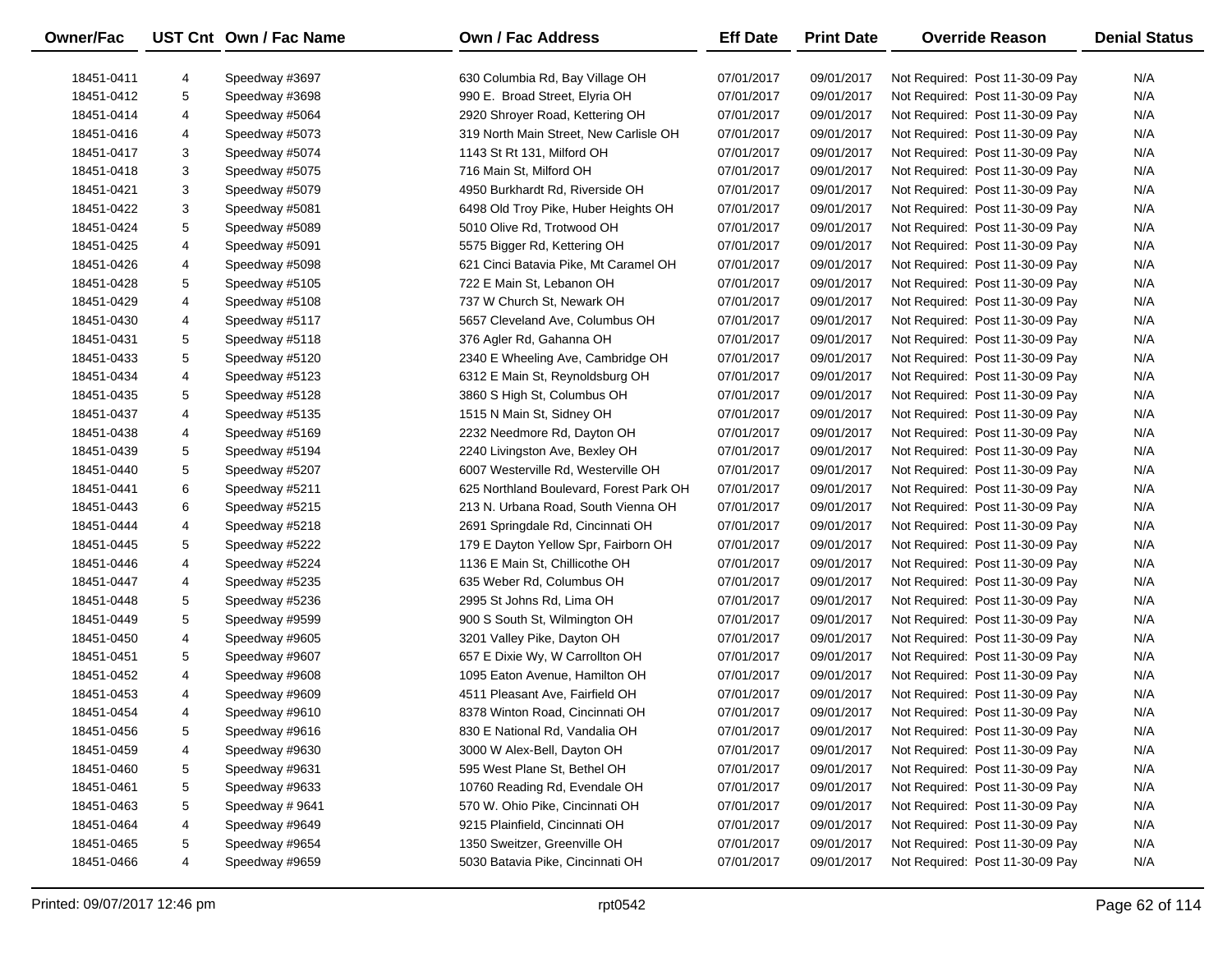| Owner/Fac  |   | UST Cnt Own / Fac Name | <b>Own / Fac Address</b>                 | <b>Eff Date</b> | <b>Print Date</b> | <b>Override Reason</b>          | <b>Denial Status</b> |
|------------|---|------------------------|------------------------------------------|-----------------|-------------------|---------------------------------|----------------------|
| 18451-0467 | 4 | Speedway #9674         | 1269 Old State Route, Batavia OH         | 07/01/2017      | 09/01/2017        | Not Required: Post 11-30-09 Pay | N/A                  |
| 18451-0469 | 4 | Speedway #9781         | 9850 62 Cincinnati Coulmbus Rd, Cincinna | 07/01/2017      | 09/01/2017        | Not Required: Post 11-30-09 Pay | N/A                  |
| 18451-0470 | 4 | Speedway #9682         | 6203 Wooster Pike US, Cincinnati OH      | 07/01/2017      | 09/01/2017        | Not Required: Post 11-30-09 Pay | N/A                  |
| 18451-0472 | 3 | Speedway #9688         | 1525 West Alexis Road, Toledo OH         | 07/01/2017      | 09/01/2017        | Not Required: Post 11-30-09 Pay | N/A                  |
| 18451-0474 | 3 | Speedway #9690         | 420 Main Street, Delta OH                | 07/01/2017      | 09/01/2017        | Not Required: Post 11-30-09 Pay | N/A                  |
| 18451-0475 | 4 | Speedway #9691         | 519-57 E State St, Fremont OH            | 07/01/2017      | 09/01/2017        | Not Required: Post 11-30-09 Pay | N/A                  |
| 18451-0476 | 5 | Speedway #9693         | 11620 Hamilton Ave, Cincinnati OH        | 07/01/2017      | 09/01/2017        | Not Required: Post 11-30-09 Pay | N/A                  |
| 18451-0478 | 5 | Speedway #9697         | 1261 E Central Ave, Miamisburg OH        | 07/01/2017      | 09/01/2017        | Not Required: Post 11-30-09 Pay | N/A                  |
| 18451-0479 | 5 | Speedway #9903         | 6000 Brandt Pike, Huber Heights OH       | 07/01/2017      | 09/01/2017        | Not Required: Post 11-30-09 Pay | N/A                  |
| 18451-0480 | 5 | Speedway #9975         | 712 North Leavitt Road, Amherst OH       | 07/01/2017      | 09/01/2017        | Not Required: Post 11-30-09 Pay | N/A                  |
| 18451-0481 | 5 | Speedway #9279         | 111 N Maysville Rd, S Zanesville OH      | 07/01/2017      | 09/01/2017        | Not Required: Post 11-30-09 Pay | N/A                  |
| 18451-0482 | 5 | Speedway #9263         | 6425 East Broad St, Columbus OH          | 07/01/2017      | 09/01/2017        | Not Required: Post 11-30-09 Pay | N/A                  |
| 18451-0483 | 4 | Speedway #9270         | 2775 Brice Rd, Reynoldsburg OH           | 07/01/2017      | 09/01/2017        | Not Required: Post 11-30-09 Pay | N/A                  |
| 18451-0484 | 5 | Speedway #9281         | 2510 North High Street, Columbus OH      | 07/01/2017      | 09/01/2017        | Not Required: Post 11-30-09 Pay | N/A                  |
| 18451-0485 | 4 | Speedway #9283         | 5984 Sawmill Rd, Columbus OH             | 07/01/2017      | 09/01/2017        | Not Required: Post 11-30-09 Pay | N/A                  |
| 18451-0486 | 4 | Speedway #9284         | 296 County Road 410, South Point OH      | 07/01/2017      | 09/01/2017        | Not Required: Post 11-30-09 Pay | N/A                  |
| 18451-0488 | 4 | Speedway #9300         | 2001 Shiloh Springs Road, Trotwood OH    | 07/01/2017      | 09/01/2017        | Not Required: Post 11-30-09 Pay | N/A                  |
| 18451-0490 | 4 | Speedway #9319         | 2619 Cleveland Ave SW, Canton OH         | 07/01/2017      | 09/01/2017        | Not Required: Post 11-30-09 Pay | N/A                  |
| 18451-0491 | 4 | Speedway #9312         | 117 E Main St, Newark OH                 | 07/01/2017      | 09/01/2017        | Not Required: Post 11-30-09 Pay | N/A                  |
| 18451-0492 | 3 | Speedway #9313         | 3616 Riverside Dr, Columbus OH           | 07/01/2017      | 09/01/2017        | Not Required: Post 11-30-09 Pay | N/A                  |
| 18451-0493 | 5 | Speedway #9314         | 4230 Erie Avenue S.W., Massillon OH      | 07/01/2017      | 09/01/2017        | Not Required: Post 11-30-09 Pay | N/A                  |
| 18451-0494 | 6 | Speedway #9266         | 202 Marion Pike, Coal Grove OH           | 07/01/2017      | 09/01/2017        | Not Required: Post 11-30-09 Pay | N/A                  |
| 18451-0495 | 4 | Speedway #9043         | 319 Solida Rd, South Point OH            | 07/01/2017      | 09/01/2017        | Not Required: Post 11-30-09 Pay | N/A                  |
| 18451-0496 | 4 | Speedway #9744         | 1055 Hamilton Rd, Columbus OH            | 07/01/2017      | 09/01/2017        | Not Required: Post 11-30-09 Pay | N/A                  |
| 18451-0497 | 3 | Speedway #9747         | 2401 Gallia Street, Portsmouth OH        | 07/01/2017      | 09/01/2017        | Not Required: Post 11-30-09 Pay | N/A                  |
| 18451-0498 | 4 | Speedway #9053         | 461 W Main St, Louisville OH             | 07/01/2017      | 09/01/2017        | Not Required: Post 11-30-09 Pay | N/A                  |
| 18451-0499 | 5 | Speedway #9756         | 5040 S Walnut St, Ashville OH            | 07/01/2017      | 09/01/2017        | Not Required: Post 11-30-09 Pay | N/A                  |
| 18451-0500 | 4 | Speedway #9758         | 3131 W Tuscarawas Ave, Canton OH         | 07/01/2017      | 09/01/2017        | Not Required: Post 11-30-09 Pay | N/A                  |
| 18451-0501 | 4 | Speedway #9760         | 808 Park Ave, Ironton OH                 | 07/01/2017      | 09/01/2017        | Not Required: Post 11-30-09 Pay | N/A                  |
| 18451-0502 | 4 | Speedway #9769         | 497 General Hartinger, Middleport OH     | 07/01/2017      | 09/01/2017        | Not Required: Post 11-30-09 Pay | N/A                  |
| 18451-0503 | 5 | Speedway #9770         | 1103 Morse Rd, Columbus OH               | 07/01/2017      | 09/01/2017        | Not Required: Post 11-30-09 Pay | N/A                  |
| 18451-0504 | 5 | Speedway #9773         | 508 N. Memorial Drive, Lancaster OH      | 07/01/2017      | 09/01/2017        | Not Required: Post 11-30-09 Pay | N/A                  |
| 18451-0506 | 5 | Speedway #9775         | 821 Granville Road, Columbus OH          | 07/01/2017      | 09/01/2017        | Not Required: Post 11-30-09 Pay | N/A                  |
| 18451-0507 | 4 | Speedway #9084         | 24046 Lorain Rd, North Olmsted OH        | 07/01/2017      | 09/01/2017        | Not Required: Post 11-30-09 Pay | N/A                  |
| 18451-0509 | 4 | Speedway #9795         | 3170 N Maple Ave, Zanesville OH          | 07/01/2017      | 09/01/2017        | Not Required: Post 11-30-09 Pay | N/A                  |
| 18451-0510 | 4 | Speedway #9147         | 1434 Bethel Road, Columbus OH            | 07/01/2017      | 09/01/2017        | Not Required: Post 11-30-09 Pay | N/A                  |
| 18451-0511 | 4 | Speedway #9148         | 2570 Easton Street, North Canton OH      | 07/01/2017      | 09/01/2017        | Not Required: Post 11-30-09 Pay | N/A                  |
| 18451-0512 | 4 | Speedway #9151         | 4901 E Main St, Columbus OH              | 07/01/2017      | 09/01/2017        | Not Required: Post 11-30-09 Pay | N/A                  |
| 18451-0513 | 5 | Speedway #9153         | 930 Blue Avenue, Zanesville OH           | 07/01/2017      | 09/01/2017        | Not Required: Post 11-30-09 Pay | N/A                  |
| 18451-0514 | 4 | Speedway #9155         | 2129 S Main St, Akron OH                 | 07/01/2017      | 09/01/2017        | Not Required: Post 11-30-09 Pay | N/A                  |
| 18451-0515 | 4 | Speedway #9159         | 1790 Henderson Rd, Columbus OH           | 07/01/2017      | 09/01/2017        | Not Required: Post 11-30-09 Pay | N/A                  |
| 18451-0516 | 5 | Speedway #9733         | 1351 Delaware Avenue, Marion OH          | 07/01/2017      | 09/01/2017        | Not Required: Post 11-30-09 Pay | N/A                  |
| 18451-0517 | 4 | Speedway #9161         | 3980 Everhard & Whipp, Canton OH         | 07/01/2017      | 09/01/2017        | Not Required: Post 11-30-09 Pay | N/A                  |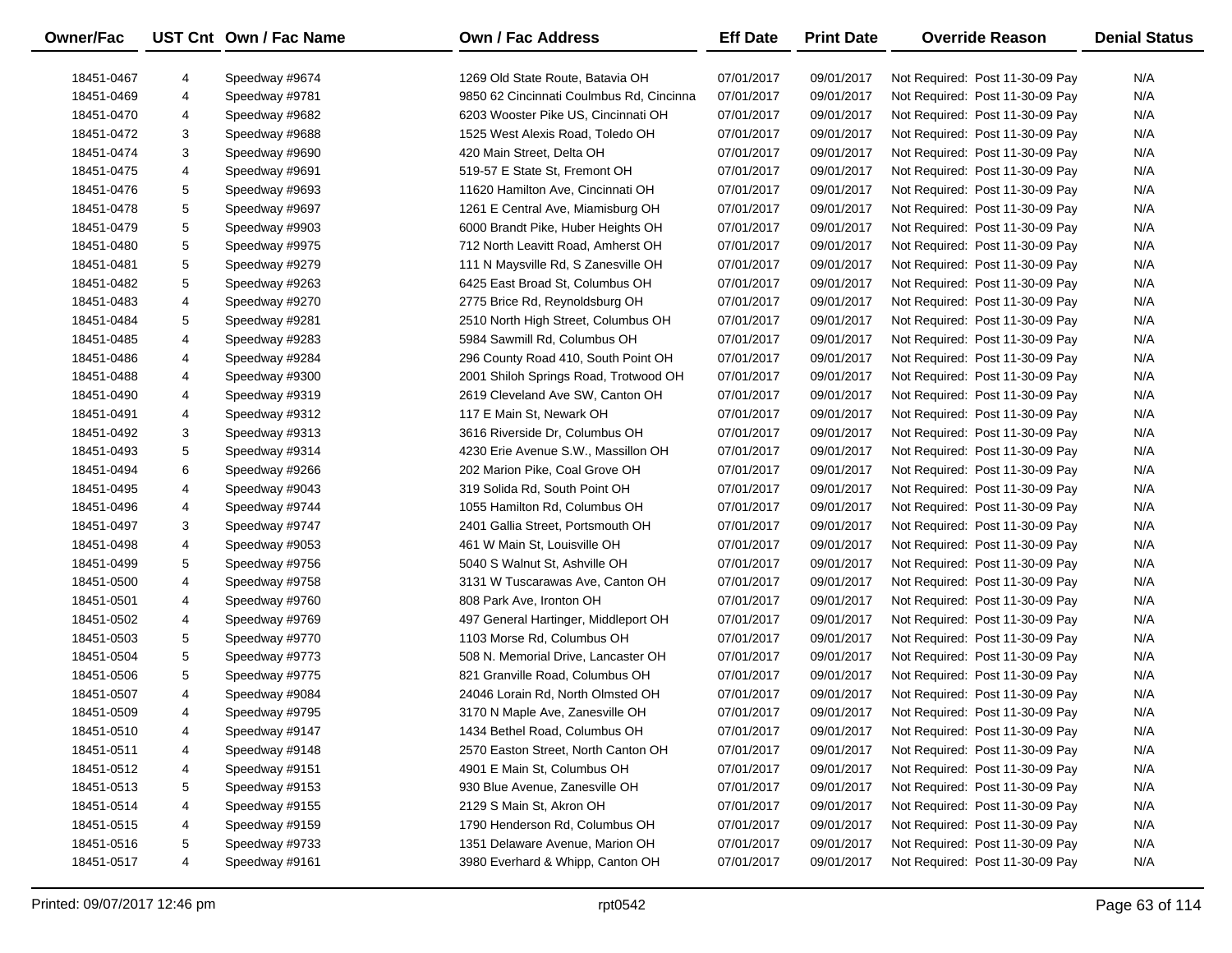| Owner/Fac  |   | UST Cnt Own / Fac Name | <b>Own / Fac Address</b>                                   | <b>Eff Date</b> | <b>Print Date</b> | <b>Override Reason</b>          | <b>Denial Status</b> |
|------------|---|------------------------|------------------------------------------------------------|-----------------|-------------------|---------------------------------|----------------------|
|            |   |                        |                                                            |                 |                   |                                 |                      |
| 18451-0518 | 4 | Speedway #9162         | 44 Canton Rd NW, Carrollton OH                             | 07/01/2017      | 09/01/2017        | Not Required: Post 11-30-09 Pay | N/A                  |
| 18451-0519 | 4 | Speedway #9165         | 3233 Refugee Rd, Columbus OH<br>3880 Noble St, Bellaire OH | 07/01/2017      | 09/01/2017        | Not Required: Post 11-30-09 Pay | N/A                  |
| 18451-0520 | 3 | Speedway #9166         |                                                            | 07/01/2017      | 09/01/2017        | Not Required: Post 11-30-09 Pay | N/A                  |
| 18451-0521 | 4 | Speedway #9167         | 201 N. Third Street, Steubenville OH                       | 07/01/2017      | 09/01/2017        | Not Required: Post 11-30-09 Pay | N/A                  |
| 18451-0522 | 4 | Speedway #9168         | 601 State Route 7 N., Kanauga OH                           | 07/01/2017      | 09/01/2017        | Not Required: Post 11-30-09 Pay | N/A                  |
| 18451-0524 | 4 | Speedway #9171         | 5619 Columbus Pike, Delaware OH                            | 07/01/2017      | 09/01/2017        | Not Required: Post 11-30-09 Pay | N/A                  |
| 18451-0525 | 4 | Speedway #9172         | 7250 Brookpark Road, Cleveland OH                          | 07/01/2017      | 09/01/2017        | Not Required: Post 11-30-09 Pay | N/A                  |
| 18451-0526 | 4 | Speedway #9175         | 4162 Lynn Road, Ravenna OH                                 | 07/01/2017      | 09/01/2017        | Not Required: Post 11-30-09 Pay | N/A                  |
| 18451-0527 | 4 | Speedway #9178         | 2026 Bailey Rd, Cuyahoga Falls OH                          | 07/01/2017      | 09/01/2017        | Not Required: Post 11-30-09 Pay | N/A                  |
| 18451-0528 | 4 | Speedway #9179         | 1470 E. Main Street, Lancaster OH                          | 07/01/2017      | 09/01/2017        | Not Required: Post 11-30-09 Pay | N/A                  |
| 18451-0529 | 5 | Speedway #9183         | 907 Springmill Rd, Mansfield OH                            | 07/01/2017      | 09/01/2017        | Not Required: Post 11-30-09 Pay | N/A                  |
| 18451-0530 | 4 | Speedway #9185         | 400 Muskingum Dr, Marietta OH                              | 07/01/2017      | 09/01/2017        | Not Required: Post 11-30-09 Pay | N/A                  |
| 18451-0531 | 4 | Speedway #9186         | 175 S. Mulberry Street, Logan OH                           | 07/01/2017      | 09/01/2017        | Not Required: Post 11-30-09 Pay | N/A                  |
| 18451-0533 | 4 | Speedway #9189         | 590 W. Central Avenue, Delaware OH                         | 07/01/2017      | 09/01/2017        | Not Required: Post 11-30-09 Pay | N/A                  |
| 18451-0534 | 4 | Speedway #9190         | 1394 E Ashland Rd, Mansfield OH                            | 07/01/2017      | 09/01/2017        | Not Required: Post 11-30-09 Pay | N/A                  |
| 18451-0535 | 4 | Speedway #9193         | 1 Columbus Road, Mt Vernon OH                              | 07/01/2017      | 09/01/2017        | Not Required: Post 11-30-09 Pay | N/A                  |
| 18451-0536 | 4 | Speedway #9194         | 1280 North 21st St, Newark OH                              | 07/01/2017      | 09/01/2017        | Not Required: Post 11-30-09 Pay | N/A                  |
| 18451-0537 | 4 | Speedway #9196         | 7320 Pearl Rd, Middleburg Heights OH                       | 07/01/2017      | 09/01/2017        | Not Required: Post 11-30-09 Pay | N/A                  |
| 18451-0538 | 4 | Speedway #9213         | 439 County Road 406, South Point OH                        | 07/01/2017      | 09/01/2017        | Not Required: Post 11-30-09 Pay | N/A                  |
| 18451-0539 | 4 | Speedway #9715         | 390 Exchange St, Akron OH                                  | 07/01/2017      | 09/01/2017        | Not Required: Post 11-30-09 Pay | N/A                  |
| 18451-0540 | 3 | Speedway #9219         | 110 S. Bever Street, Wooster OH                            | 07/01/2017      | 09/01/2017        | Not Required: Post 11-30-09 Pay | N/A                  |
| 18451-0541 | 4 | Speedway #9224         | 1012 E Canal St, Nelsonville OH                            | 07/01/2017      | 09/01/2017        | Not Required: Post 11-30-09 Pay | N/A                  |
| 18451-0542 | 4 | Speedway #9925         | 1298 W Hunter St, Logan OH                                 | 07/01/2017      | 09/01/2017        | Not Required: Post 11-30-09 Pay | N/A                  |
| 18451-0543 | 5 | Speedway #9226         | 6005 Winchester Rd, Carroll OH                             | 07/01/2017      | 09/01/2017        | Not Required: Post 11-30-09 Pay | N/A                  |
| 18451-0544 | 3 | Speedway #9230         | 17600 Brookpark Road, Cleveland OH                         | 07/01/2017      | 09/01/2017        | Not Required: Post 11-30-09 Pay | N/A                  |
| 18451-0545 | 4 | Speedway #9232         | 1026 Jackson Pike, Gallipolis OH                           | 07/01/2017      | 09/01/2017        | Not Required: Post 11-30-09 Pay | N/A                  |
| 18451-0546 | 4 | Speedway #9734         | 10441 US 23, Lucasville OH                                 | 07/01/2017      | 09/01/2017        | Not Required: Post 11-30-09 Pay | N/A                  |
| 18451-0547 | 5 | Speedway #9235         | 319 E. State Street, Athens OH                             | 07/01/2017      | 09/01/2017        | Not Required: Post 11-30-09 Pay | N/A                  |
| 18451-0548 | 4 | Speedway #9236         | 100 7th St, Marietta OH                                    | 07/01/2017      | 09/01/2017        | Not Required: Post 11-30-09 Pay | N/A                  |
| 18451-0549 | 4 | Speedway #9237         | 433 Second St, Marietta OH                                 | 07/01/2017      | 09/01/2017        | Not Required: Post 11-30-09 Pay | N/A                  |
| 18451-0550 | 5 | Speedway #9238         | 219 E Emmit St, Waverly OH                                 | 07/01/2017      | 09/01/2017        | Not Required: Post 11-30-09 Pay | N/A                  |
| 18451-0551 | 4 | Speedway #9239         | 449 East Main St, Jackson OH                               | 07/01/2017      | 09/01/2017        | Not Required: Post 11-30-09 Pay | N/A                  |
| 18451-0552 | 4 | Speedway #9241         | 801 2nd Avenue, Gallipolis OH                              | 07/01/2017      | 09/01/2017        | Not Required: Post 11-30-09 Pay | N/A                  |
| 18451-0553 | 3 | Speedway #9242         | 414 Richland Ave, Athens OH                                | 07/01/2017      | 09/01/2017        | Not Required: Post 11-30-09 Pay | N/A                  |
| 18451-0554 | 5 | Speedway #9743         | St Rt 7 814 Parson Ave, Belpre OH                          | 07/01/2017      | 09/01/2017        | Not Required: Post 11-30-09 Pay | N/A                  |
| 18451-0555 | 5 | Speedway #9247         | 10330 N High St, Westerville OH                            | 07/01/2017      | 09/01/2017        | Not Required: Post 11-30-09 Pay | N/A                  |
| 18451-0556 | 5 | Speedway #9248         | 4455 Sunset Blvd, Steubenville OH                          | 07/01/2017      | 09/01/2017        | Not Required: Post 11-30-09 Pay | N/A                  |
| 18451-0557 | 5 | Speedway #9249         | 3974 Cleveland Ave, Columbus OH                            | 07/01/2017      | 09/01/2017        | Not Required: Post 11-30-09 Pay | N/A                  |
| 18451-0558 | 5 | Speedway #9751         | 1165 S High St, Columbus OH                                | 07/01/2017      | 09/01/2017        | Not Required: Post 11-30-09 Pay | N/A                  |
| 18451-0559 | 3 | Speedway #9260         | 807 Washington Blvd, Belpre OH                             | 07/01/2017      | 09/01/2017        | Not Required: Post 11-30-09 Pay | N/A                  |
| 18451-0560 | 5 | Speedway #9268         | 1505 Harrisburg Pike, Columbus OH                          | 07/01/2017      | 09/01/2017        | Not Required: Post 11-30-09 Pay | N/A                  |
| 18451-0561 | 5 | Speedway #9269         | 290 Bowen Rd, Canal Winchester OH                          | 07/01/2017      | 09/01/2017        | Not Required: Post 11-30-09 Pay | N/A                  |
| 18451-0562 | 4 | Speedway #9271         | 1711 Hill Rd N, Pickerington OH                            | 07/01/2017      | 09/01/2017        | Not Required: Post 11-30-09 Pay | N/A                  |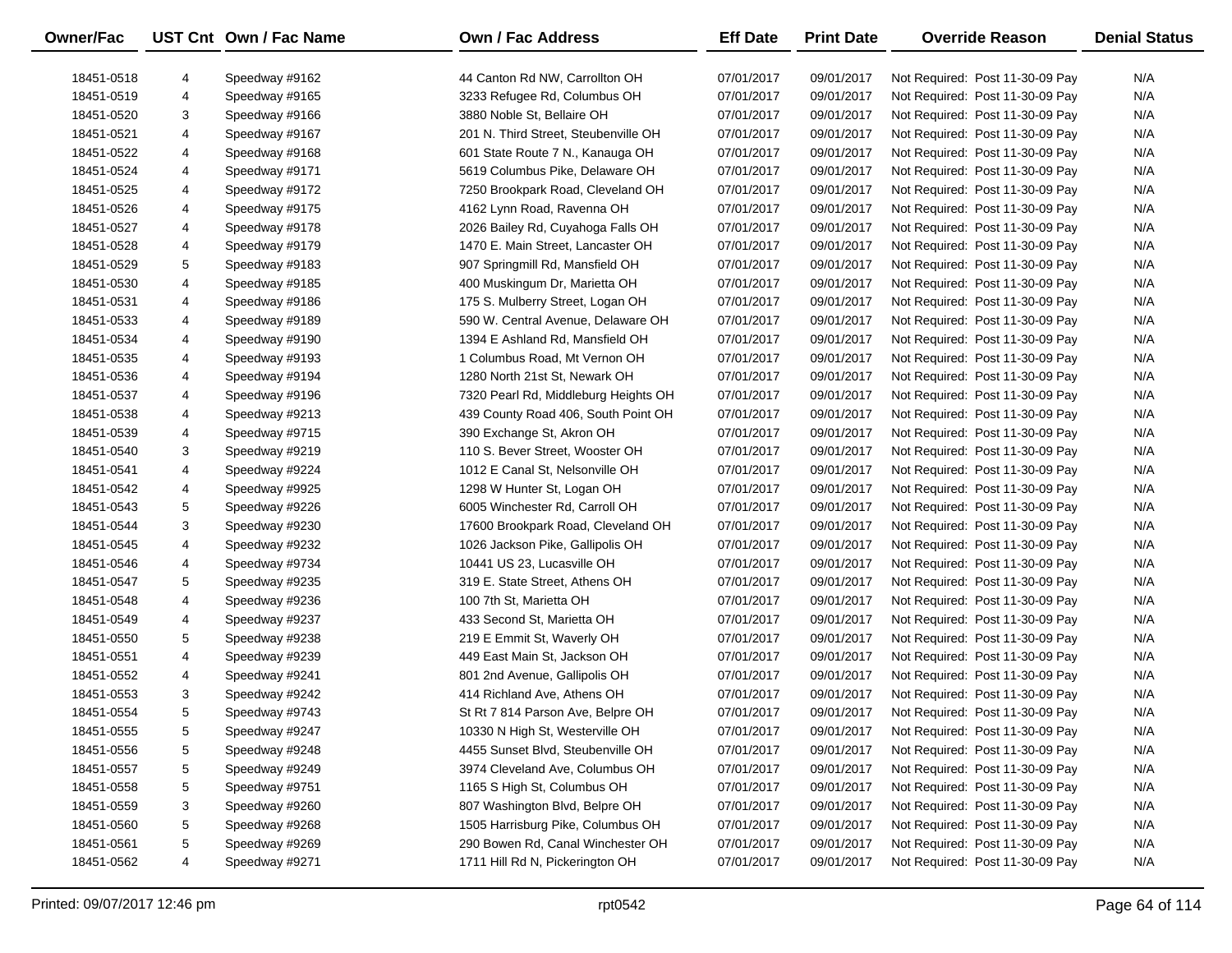| Owner/Fac                |                | UST Cnt Own / Fac Name           | Own / Fac Address                                                       | <b>Eff Date</b>          | <b>Print Date</b>        | <b>Override Reason</b>                                             | <b>Denial Status</b> |
|--------------------------|----------------|----------------------------------|-------------------------------------------------------------------------|--------------------------|--------------------------|--------------------------------------------------------------------|----------------------|
|                          |                |                                  | 113 North Main Street, Centerville OH                                   |                          |                          |                                                                    | N/A                  |
| 18451-0563<br>18451-0565 | 4<br>3         | Speedway #9632<br>Speedway #9560 | 74 W Main St, New Lebanon OH                                            | 07/01/2017<br>07/01/2017 | 09/01/2017<br>09/01/2017 | Not Required: Post 11-30-09 Pay<br>Not Required: Post 11-30-09 Pay | N/A                  |
| 18451-0566               | 4              | Speedway #9565                   | 1020 E Dorothy Lane, Kettering OH                                       | 07/01/2017               | 09/01/2017               | Not Required: Post 11-30-09 Pay                                    | N/A                  |
|                          |                | Speedway #9573                   |                                                                         |                          |                          |                                                                    | N/A                  |
| 18451-0568               | 4              | Speedway #9574                   | 9251 Colerain Ave, Cincinnati OH<br>2857 River Road, Cincinnati OH      | 07/01/2017               | 09/01/2017               | Not Required: Post 11-30-09 Pay                                    | N/A                  |
| 18451-0569               | 4              | Speedway #9575                   |                                                                         | 07/01/2017               | 09/01/2017               | Not Required: Post 11-30-09 Pay                                    |                      |
| 18451-0570               | 3              | Speedway #9576                   | 12006 Montgomery Rd, Cincinnati OH<br>4425 Montgomery Rd, Cincinnati OH | 07/01/2017               | 09/01/2017               | Not Required: Post 11-30-09 Pay                                    | N/A<br>N/A           |
| 18451-0571               | 3              | Speedway #9579                   |                                                                         | 07/01/2017               | 09/01/2017<br>09/01/2017 | Not Required: Post 11-30-09 Pay                                    | N/A                  |
| 18451-0573               | 4              |                                  | 735 Ohio Pike, Cincinnati OH                                            | 07/01/2017               |                          | Not Required: Post 11-30-09 Pay                                    |                      |
| 18451-0574               | 4              | Speedway #9581                   | 124 Galbraith Rd, Cincinnati OH                                         | 07/01/2017               | 09/01/2017               | Not Required: Post 11-30-09 Pay                                    | N/A                  |
| 18451-0575               | 5              | Speedway #9582                   | 2713 Williams Ave, Cincinnati OH                                        | 07/01/2017               | 09/01/2017               | Not Required: Post 11-30-09 Pay                                    | N/A                  |
| 18451-0576               | 5              | Speedway #9585                   | 7300 Hamilton Rd, Mt Healthy OH                                         | 07/01/2017               | 09/01/2017               | Not Required: Post 11-30-09 Pay                                    | N/A                  |
| 18451-0577               | 5              | Speedway #9595                   | 520 Sycamore Court, New Richmond OH                                     | 07/01/2017               | 09/01/2017               | Not Required: Post 11-30-09 Pay                                    | N/A                  |
| 18451-0578               | 5              | Speedway #9597                   | 525 E Main St, West Union OH                                            | 07/01/2017               | 09/01/2017               | Not Required: Post 11-30-09 Pay                                    | N/A                  |
| 18451-0579               | 3              | Speedway #9598                   | 5 W Central St, Springboro OH                                           | 07/01/2017               | 09/01/2017               | Not Required: Post 11-30-09 Pay                                    | N/A                  |
| 18451-0580               | 4              | Speedway #5237                   | 1000 W Main St, Tipp City OH                                            | 07/01/2017               | 09/01/2017               | Not Required: Post 11-30-09 Pay                                    | N/A                  |
| 18451-0581               | 6              | Speedway #5241                   | 711 S Main St, Englewood OH                                             | 07/01/2017               | 09/01/2017               | Not Required: Post 11-30-09 Pay                                    | N/A                  |
| 18451-0582               | 5              | Speedway #5243                   | 900 Scott Dr, Piqua OH                                                  | 07/01/2017               | 09/01/2017               | Not Required: Post 11-30-09 Pay                                    | N/A                  |
| 18451-0585               | 5              | Speedway #5253                   | 1650 E Wooster St, Bowling Green OH                                     | 07/01/2017               | 09/01/2017               | Not Required: Post 11-30-09 Pay                                    | N/A                  |
| 18451-0586               | 4              | Speedway #5254                   | 240 S. Hamilton Road, Gahanna OH                                        | 07/01/2017               | 09/01/2017               | Not Required: Post 11-30-09 Pay                                    | N/A                  |
| 18451-0588               | 4              | Speedway #5259                   | 7999 Springboro Pike, Miamisburg OH                                     | 07/01/2017               | 09/01/2017               | Not Required: Post 11-30-09 Pay                                    | N/A                  |
| 18451-0590               | 6              | Speedway #5263                   | 2001 Tiffin Ave, Findlay OH                                             | 07/01/2017               | 09/01/2017               | Not Required: Post 11-30-09 Pay                                    | N/A                  |
| 18451-0591               | 5              | Speedway #5264                   | 2172 Arlington Ave, Toledo OH                                           | 07/01/2017               | 09/01/2017               | Not Required: Post 11-30-09 Pay                                    | N/A                  |
| 18451-0592               | 4              | Speedway #5265                   | 10270 Springfield Pk, Woodlawn OH                                       | 07/01/2017               | 09/01/2017               | Not Required: Post 11-30-09 Pay                                    | N/A                  |
| 18451-0593               | 4              | Speedway #5266                   | 5000 N Main St, Dayton OH                                               | 07/01/2017               | 09/01/2017               | Not Required: Post 11-30-09 Pay                                    | N/A                  |
| 18451-0594               | 5              | Speedway #5268                   | 595 Anderson Ferry, Cincinnati OH                                       | 07/01/2017               | 09/01/2017               | Not Required: Post 11-30-09 Pay                                    | N/A                  |
| 18451-0595               | 5              | Speedway #5269                   | 1922 W Laskey Rd, Toledo OH                                             | 07/01/2017               | 09/01/2017               | Not Required: Post 11-30-09 Pay                                    | N/A                  |
| 18451-0596               | 3              | Speedway #5274                   | 4232 Cemetery Road, Hilliard OH                                         | 07/01/2017               | 09/01/2017               | Not Required: Post 11-30-09 Pay                                    | N/A                  |
| 18451-0597               | 3              | Speedway #5276                   | 3104 Roosevelt Blvd, Middletown OH                                      | 07/01/2017               | 09/01/2017               | Not Required: Post 11-30-09 Pay                                    | N/A                  |
| 18451-0598               | 5              | Speedway #5282                   | 752 Trenton Avenue, Findlay OH                                          | 07/01/2017               | 09/01/2017               | Not Required: Post 11-30-09 Pay                                    | N/A                  |
| 18451-0599               | 3              | Speedway #5284                   | 799 N Wilson Rd, Columbus OH                                            | 07/01/2017               | 09/01/2017               | Not Required: Post 11-30-09 Pay                                    | N/A                  |
| 18451-0601               | 5              | Speedway #5286                   | 607 S. Smithville Road, Dayton OH                                       | 07/01/2017               | 09/01/2017               | Not Required: Post 11-30-09 Pay                                    | N/A                  |
| 18451-0603               | 5              | Speedway #5289                   | 3605 W Broad St, Columbus OH                                            | 07/01/2017               | 09/01/2017               | Not Required: Post 11-30-09 Pay                                    | N/A                  |
| 18451-0604               | 5              | Speedway #5298                   | 1894 W Main St, Troy OH                                                 | 07/01/2017               | 09/01/2017               | Not Required: Post 11-30-09 Pay                                    | N/A                  |
| 18451-0605               | 4              | Speedway #5299                   | 6500 Central Ave W, Toledo OH                                           | 07/01/2017               | 09/01/2017               | Not Required: Post 11-30-09 Pay                                    | N/A                  |
| 18451-0606               | 5              | Speedway #5332                   | 2254 N Fairfield Rd, Beavercreek OH                                     | 07/01/2017               | 09/01/2017               | Not Required: Post 11-30-09 Pay                                    | N/A                  |
| 18451-0610               | 3              | Speedway #5401                   | 1551 Covington Ave, Piqua OH                                            | 07/01/2017               | 09/01/2017               | Not Required: Post 11-30-09 Pay                                    | N/A                  |
| 18451-0611               | 5              | Speedway #5402                   | 9369 Mentor Ave, Mentor OH                                              | 07/01/2017               | 09/01/2017               | Not Required: Post 11-30-09 Pay                                    | N/A                  |
| 18451-0612               | 3              | Speedway #5404                   | 30805 Detroit Rd, Westlake OH                                           | 07/01/2017               | 09/01/2017               | Not Required: Post 11-30-09 Pay                                    | N/A                  |
| 18451-0613               | 4              | Speedway #5405                   | 461 Oxford State Rd, Middletown OH                                      | 07/01/2017               | 09/01/2017               | Not Required: Post 11-30-09 Pay                                    | N/A                  |
| 18451-0615               | $\overline{2}$ | Speedway #5409                   | 5695 Rapid Run, Cincinnati OH                                           | 07/01/2017               | 09/01/2017               | Not Required: Post 11-30-09 Pay                                    | N/A                  |
| 18451-0616               | 4              | Speedway #5413                   | 1459 N High St, Hillsboro OH                                            | 07/01/2017               | 09/01/2017               | Not Required: Post 11-30-09 Pay                                    | N/A                  |
| 18451-0618               | 4              | Speedway #5416                   | 8352 Beechmont, Cincinnati OH                                           | 07/01/2017               | 09/01/2017               | Not Required: Post 11-30-09 Pay                                    | N/A                  |
| 18451-0619               | 5              | Speedway #5417                   | 10301 Brookpark Rd, Parma OH                                            | 07/01/2017               | 09/01/2017               | Not Required: Post 11-30-09 Pay                                    | N/A                  |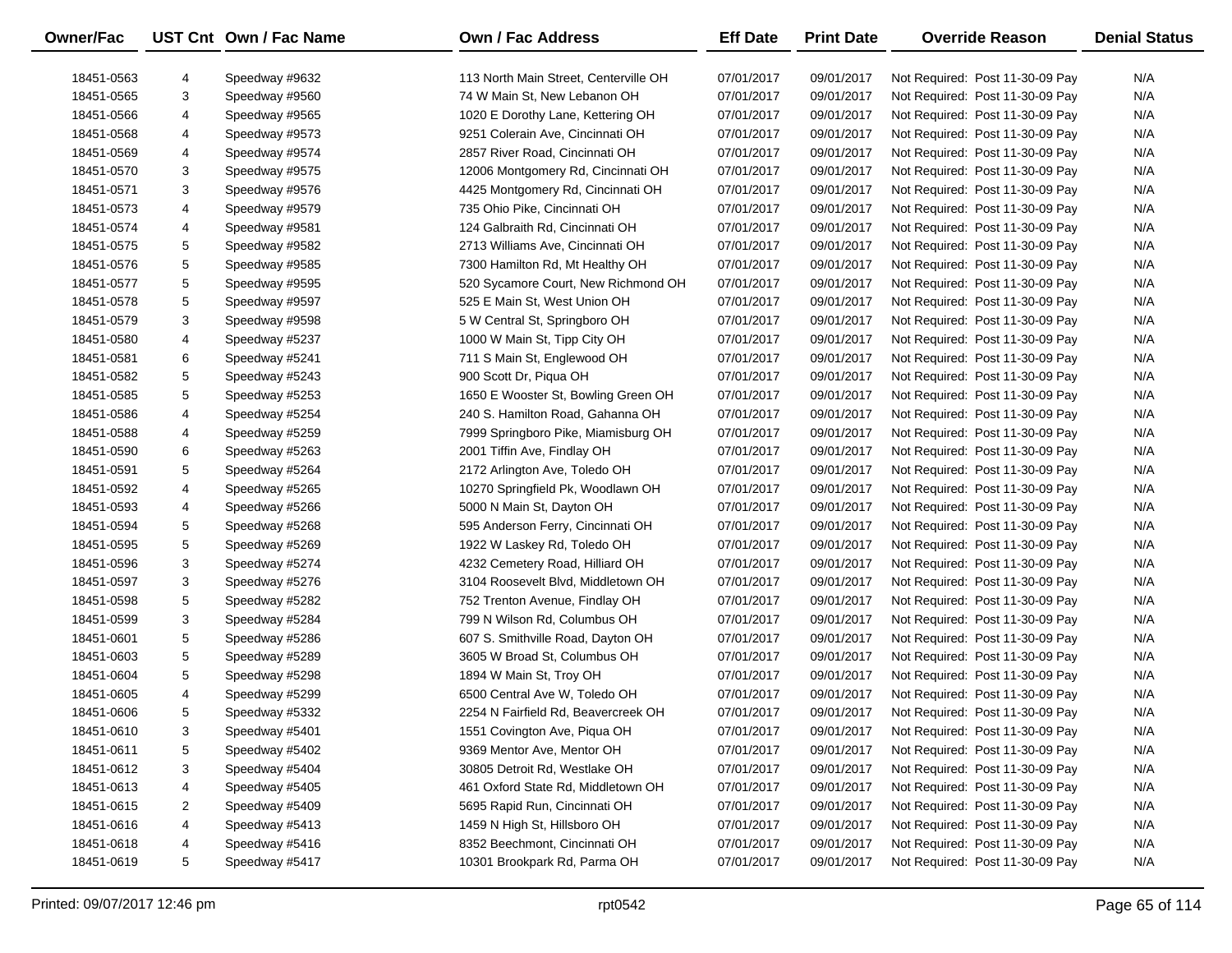| Owner/Fac                |                | UST Cnt Own / Fac Name | <b>Own / Fac Address</b>                 | <b>Eff Date</b>          | <b>Print Date</b>        | <b>Override Reason</b>                                             | <b>Denial Status</b> |
|--------------------------|----------------|------------------------|------------------------------------------|--------------------------|--------------------------|--------------------------------------------------------------------|----------------------|
|                          |                | Speedway #5480         | 3750 Dublin Granville Rd, Dublin OH      |                          |                          |                                                                    | N/A                  |
| 18451-0621<br>18451-0623 | 4<br>6         | Speedway #6327         | 201 Wagner Avenue, Greenville OH         | 07/01/2017<br>07/01/2017 | 09/01/2017<br>09/01/2017 | Not Required: Post 11-30-09 Pay<br>Not Required: Post 11-30-09 Pay | N/A                  |
|                          |                | Speedway #6336         |                                          |                          |                          | Not Required: Post 11-30-09 Pay                                    | N/A                  |
| 18451-0626               | 4              |                        | 6562 Manchester Rd, Middletown OH        | 07/01/2017               | 09/01/2017               |                                                                    |                      |
| 18451-0630               | 4              | Speedway #6345         | 202 S Main St, Delphos OH                | 07/01/2017               | 09/01/2017               | Not Required: Post 11-30-09 Pay                                    | N/A                  |
| 18451-0632               | 4              | Speedway #6348         | 120 N Miami Ave, Bradford OH             | 07/01/2017               | 09/01/2017               | Not Required: Post 11-30-09 Pay                                    | N/A                  |
| 18451-0634               | 6              | Speedway #7560         | 10915 New Haven Rd, Harrison OH          | 07/01/2017               | 09/01/2017               | Not Required: Post 11-30-09 Pay                                    | N/A                  |
| 18451-0635               | 5              | Speedway #8241         | 8134 Old Troy Pike, Huber Heights OH     | 07/01/2017               | 09/01/2017               | Not Required: Post 11-30-09 Pay                                    | N/A                  |
| 18451-0639               | 4              | Speedway #8339         | 1511 Warren Rd, Lakewood OH              | 07/01/2017               | 09/01/2017               | Not Required: Post 11-30-09 Pay                                    | N/A                  |
| 18451-0641               | 5              | Speedway #8345         | 4830 N Hamilton Rd, Columbus OH          | 07/01/2017               | 09/01/2017               | Not Required: Post 11-30-09 Pay                                    | N/A                  |
| 18451-0642               | 3              | Speedway #8481         | 153 Benedict Avenue, Norwalk OH          | 07/01/2017               | 09/01/2017               | Not Required: Post 11-30-09 Pay                                    | N/A                  |
| 18451-0643               | 4              | Speedway #8493         | 400 N Sandusky, Bucyrus OH               | 07/01/2017               | 09/01/2017               | Not Required: Post 11-30-09 Pay                                    | N/A                  |
| 18451-0645               | 3              | Speedway #8520         | 220 S Main St, Ada OH                    | 07/01/2017               | 09/01/2017               | Not Required: Post 11-30-09 Pay                                    | N/A                  |
| 18451-0648               | 4              | Speedway #8574         | 90 N. Xenia Drive, Enon OH               | 07/01/2017               | 09/01/2017               | Not Required: Post 11-30-09 Pay                                    | N/A                  |
| 18451-0649               | 5              | Speedway #8584         | 333 W Main St, Xenia OH                  | 07/01/2017               | 09/01/2017               | Not Required: Post 11-30-09 Pay                                    | N/A                  |
| 18451-0650               | 4              | Speedway #5071         | 8210 Pippin Rd, North College Hill OH    | 07/01/2017               | 09/01/2017               | Not Required: Post 11-30-09 Pay                                    | N/A                  |
| 18451-0651               | 5              | Speedway #8605         | 5122 Turney Rd, Garfield Heights OH      | 07/01/2017               | 09/01/2017               | Not Required: Post 11-30-09 Pay                                    | N/A                  |
| 18451-0652               | 4              | Speedway #8626         | 596 Columbus Ave, Lebanon OH             | 07/01/2017               | 09/01/2017               | Not Required: Post 11-30-09 Pay                                    | N/A                  |
| 18451-0863               | 4              | Speedway #5249         | 818 N Market, Troy OH                    | 07/01/2017               | 09/01/2017               | Not Required: Post 11-30-09 Pay                                    | N/A                  |
| 18451-5609               | 5              | Speedway #8641         | 4280 W. 150th Street, Cleveland OH       | 07/01/2017               | 09/01/2017               | Not Required: Post 11-30-09 Pay                                    | N/A                  |
| 18451-5611               | 5              | Speedway #8916         | 1241 W. North Street, Springfield OH     | 07/01/2017               | 09/01/2017               | Not Required: Post 11-30-09 Pay                                    | N/A                  |
| 18451-5612               | 4              | Speedway #5410         | 31 SE Catawaba Rd, Port Clinton OH       | 07/01/2017               | 09/01/2017               | Not Required: Post 11-30-09 Pay                                    | N/A                  |
| 18451-5614               | 5              | Speedway #9390         | 3450 Tylersville Rd, Hamilton OH         | 07/01/2017               | 09/01/2017               | Not Required: Post 11-30-09 Pay                                    | N/A                  |
| 18451-5616               | 5              | Speedway #8610         | 2502 West Alexis Road, Toledo OH         | 07/01/2017               | 09/01/2017               | Not Required: Post 11-30-09 Pay                                    | N/A                  |
| 18451-5618               | 5              | Speedway #1547         | 5571 Colerain Ave, Cincinnati OH         | 07/01/2017               | 09/01/2017               | Not Required: Post 11-30-09 Pay                                    | N/A                  |
| 18451-5623               | 5              | Speedway #3384         | 825 Worthington Woods Blvd, Columbus O   | 07/01/2017               | 09/01/2017               | Not Required: Post 11-30-09 Pay                                    | N/A                  |
| 18451-5624               | 5              | Speedway #8600         | 9749 Hazelton Etna Rd, Pataskala OH      | 07/01/2017               | 09/01/2017               | Not Required: Post 11-30-09 Pay                                    | N/A                  |
| 18451-5625               | $\overline{c}$ | Speedway #4043         | 22251 Euclid Blvd, Euclid OH             | 07/01/2017               | 09/01/2017               | Not Required: Post 11-30-09 Pay                                    | N/A                  |
| 18451-5626               | 3              | Speedway #4044         | 4549 Mayfield Rd, South Euclid OH        | 07/01/2017               | 09/01/2017               | Not Required: Post 11-30-09 Pay                                    | N/A                  |
| 18451-5627               | 3              | Speedway #4046         | 16400 Rockside Road, Maple Heights OH    | 07/01/2017               | 09/01/2017               | Not Required: Post 11-30-09 Pay                                    | N/A                  |
| 18451-5628               | 5              | Speedway #2356         | 2735 Columbus-Lanchester Rd, Lancaster ( | 07/01/2017               | 09/01/2017               | Not Required: Post 11-30-09 Pay                                    | N/A                  |
| 18451-5629               | 4              | Speedway #8556         | 895 Lorain Blvd, Elyria OH               | 07/01/2017               | 09/01/2017               | Not Required: Post 11-30-09 Pay                                    | N/A                  |
| 18451-5630               | 3              | Speedway #3368         | 976 Scioto St, Urbana OH                 | 07/01/2017               | 09/01/2017               | Not Required: Post 11-30-09 Pay                                    | N/A                  |
| 18451-5631               | 3              | Speedway #3369         | 5050 Urbana Rd, Springfield OH           | 07/01/2017               | 09/01/2017               | Not Required: Post 11-30-09 Pay                                    | N/A                  |
| 18451-5633               | 4              | Speedway #3081         | 11790 Lebanon Road, Sharonville OH       | 07/01/2017               | 09/01/2017               | Not Required: Post 11-30-09 Pay                                    | N/A                  |
| 18451-5634               | 4              | Speedway #5360         | 720 US Route 42, London OH               | 07/01/2017               | 09/01/2017               | Not Required: Post 11-30-09 Pay                                    | N/A                  |
| 18451-5635               | 8              | Speedway #3547         | 7837 E. Lincoln Highway, Lima OH         | 07/01/2017               | 09/01/2017               | Not Required: Post 11-30-09 Pay                                    | N/A                  |
| 18451-5636               | 6              | Speedway #3405         | 8350 Cincinnati Dayton Road, West Chest  | 07/01/2017               | 09/01/2017               | Not Required: Post 11-30-09 Pay                                    | N/A                  |
| 18451-5637               | 6              | Speedway #8502         | 3730 Speedway Drive, Findlay OH          | 07/01/2017               | 09/01/2017               | Not Required: Post 11-30-09 Pay                                    | N/A                  |
| 18451-5638               | 4              | Speedway #4527         | 522 N. Erie Street, Massillon OH         | 07/01/2017               | 09/01/2017               | Not Required: Post 11-30-09 Pay                                    | N/A                  |
| 18451-5639               | 4              | Speedway #6219         | 6501 Miller Lane, Dayton OH              | 07/01/2017               | 09/01/2017               | Not Required: Post 11-30-09 Pay                                    | N/A                  |
| 18451-5640               | 4              | Speedway #3401         | 1488 Austin Pike, Centerville OH         | 07/01/2017               | 09/01/2017               | Not Required: Post 11-30-09 Pay                                    | N/A                  |
| 18451-5641               | 4              | Speedway #4487         | 7881 E. Main Street, Reynoldsburg OH     | 07/01/2017               | 09/01/2017               | Not Required: Post 11-30-09 Pay                                    | N/A                  |
| 18451-5642               | 4              | Speedway #3389         | 7300 Dixie Highway, Fairfield OH         | 07/01/2017               | 09/01/2017               | Not Required: Post 11-30-09 Pay                                    | N/A                  |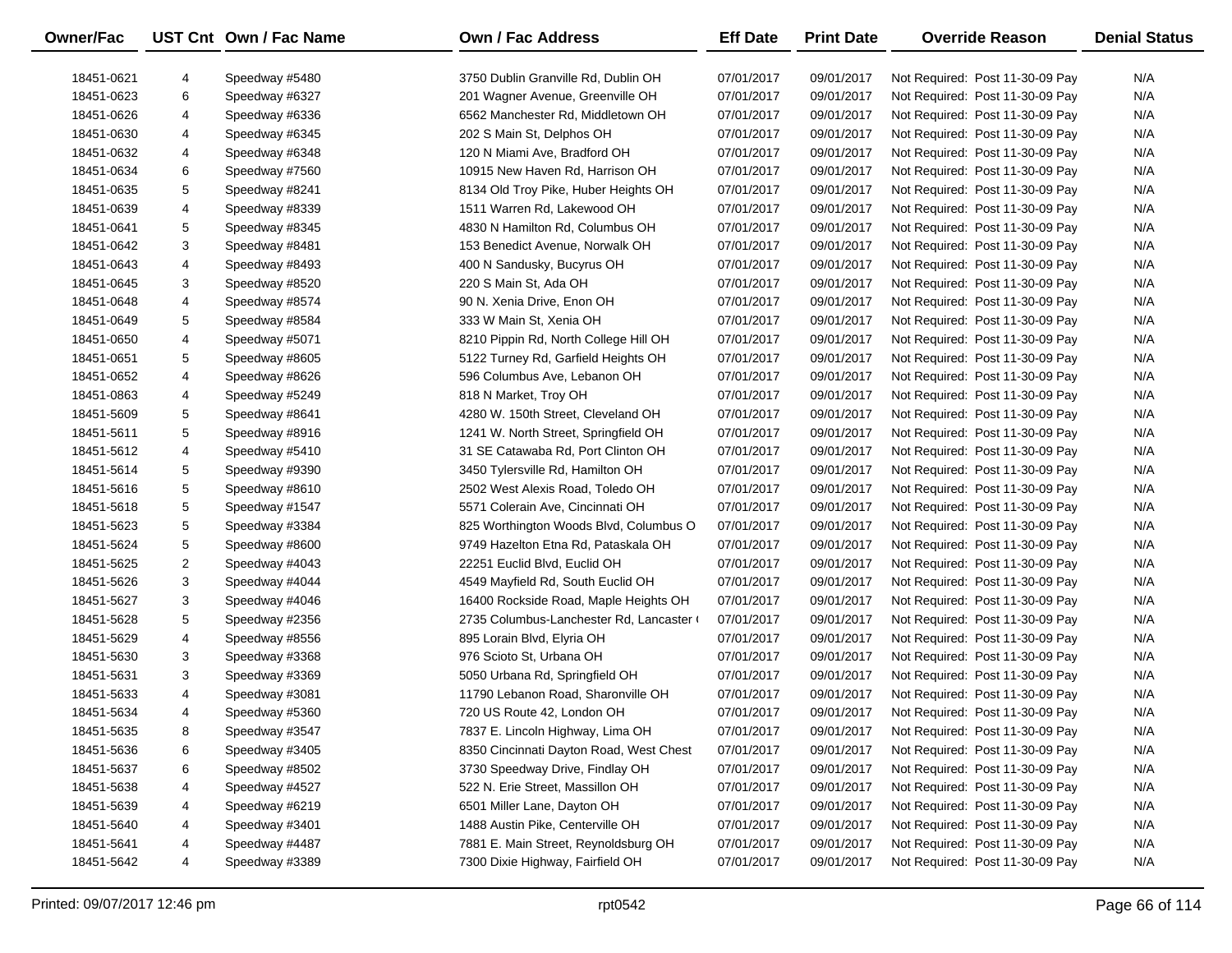| <b>Owner/Fac</b> |                | UST Cnt Own / Fac Name | <b>Own / Fac Address</b>                  | <b>Eff Date</b> | <b>Print Date</b> | <b>Override Reason</b>          | <b>Denial Status</b> |
|------------------|----------------|------------------------|-------------------------------------------|-----------------|-------------------|---------------------------------|----------------------|
| 18451-5643       | 3              | Speedway #6237         | 7960 Cleveland Avenue N.W., Canton OH     | 07/01/2017      | 09/01/2017        | Not Required: Post 11-30-09 Pay | N/A                  |
| 18451-5644       | 6              | Speedway #6242         | 243 N. Broadway Street, New Philadelphia  | 07/01/2017      | 09/01/2017        | Not Required: Post 11-30-09 Pay | N/A                  |
| 18451-5645       | $\overline{2}$ | Speedway #6244         | 1042 N. Tuscarawas Avenue, Dover OH       | 07/01/2017      | 09/01/2017        | Not Required: Post 11-30-09 Pay | N/A                  |
| 18451-5646       | 3              | Speedway #6236         | 4985 Navarre Road, Canton OH              | 07/01/2017      | 09/01/2017        | Not Required: Post 11-30-09 Pay | N/A                  |
| 18451-5647       | 3              | Speedway #6243         | 225 S. Wooster Avenue, Dover OH           | 07/01/2017      | 09/01/2017        | Not Required: Post 11-30-09 Pay | N/A                  |
| 18451-5648       | 2              | Speedway #6240         | 100 Morris Xing, Newcomerstown OH         | 07/01/2017      | 09/01/2017        | Not Required: Post 11-30-09 Pay | N/A                  |
| 18451-5649       | $\overline{a}$ | Speedway #6235         | 404 W. Main Street, Wilmot OH             | 07/01/2017      | 09/01/2017        | Not Required: Post 11-30-09 Pay | N/A                  |
| 18451-5650       | 2              | Speedway #6239         | 8720 Waynesburg Drive S.E., Waynesburg    | 07/01/2017      | 09/01/2017        | Not Required: Post 11-30-09 Pay | N/A                  |
| 18451-5651       | 4              | Speedway #6245         | 1120 Canton Road N.W., Carrollton OH      | 07/01/2017      | 09/01/2017        | Not Required: Post 11-30-09 Pay | N/A                  |
| 18451-5652       | 2              | Speedway #6234         | 2331 Faircrest Road S.W., Canton OH       | 07/01/2017      | 09/01/2017        | Not Required: Post 11-30-09 Pay | N/A                  |
| 18451-5653       | $\overline{a}$ | Speedway #6238         | 861 Dover Road N.E., Sugarcreek OH        | 07/01/2017      | 09/01/2017        | Not Required: Post 11-30-09 Pay | N/A                  |
| 18451-5654       | 3              | Speedway #6247         | 1618 S. Washington Street, Millersburg OH | 07/01/2017      | 09/01/2017        | Not Required: Post 11-30-09 Pay | N/A                  |
| 18451-5655       | 2              | Speedway #6246         | 1260 W. High Avenue, New Philadelphia O   | 07/01/2017      | 09/01/2017        | Not Required: Post 11-30-09 Pay | N/A                  |
| 18451-5656       | 4              | Speedway #6241         | 11099 State Route 212 N.E., Bolivar OH    | 07/01/2017      | 09/01/2017        | Not Required: Post 11-30-09 Pay | N/A                  |
| 18451-5657       | 4              | Speedway #2866         | 11141 Fremont Pike, Perrysburg OH         | 07/01/2017      | 09/01/2017        | Not Required: Post 11-30-09 Pay | N/A                  |
| 18451-5658       | 4              | Speedway #8640         | 1000 Cherry Valley Road, Newark OH        | 07/01/2017      | 09/01/2017        | Not Required: Post 11-30-09 Pay | N/A                  |
| 18451-5659       | 5              | Speedway #1848         | 757 Aurora Road, Macedonia OH             | 07/01/2017      | 09/01/2017        | Not Required: Post 11-30-09 Pay | N/A                  |
| 18451-5660       | 5              | Speedway #3323         | 1442 N. Cassidy Avenue, Columbus OH       | 07/01/2017      | 09/01/2017        | Not Required: Post 11-30-09 Pay | N/A                  |
| 18451-5661       | 4              | Speedway #3428         | 3088 Creekside Drive, Hamilton OH         | 07/01/2017      | 09/01/2017        | Not Required: Post 11-30-09 Pay | N/A                  |
| 18451-5662       | 5              | Speedway #8594         | 6700 Sylvania Avenue, Sylvania OH         | 07/01/2017      | 09/01/2017        | Not Required: Post 11-30-09 Pay | N/A                  |
| 18451-5663       | 4              | Speedway #5110         | 12184 Mason Road, Cincinnati OH           | 07/01/2017      | 09/01/2017        | Not Required: Post 11-30-09 Pay | N/A                  |
| 18451-5664       | 5              | Speedway #5333         | 1367 E. Dayton Yellow Springs Road, Fair  | 07/01/2017      | 09/01/2017        | Not Required: Post 11-30-09 Pay | N/A                  |
| 18451-5665       | 5              | Speedway #7048         | 1500 Roden Park Drive, Monroe OH          | 07/01/2017      | 09/01/2017        | Not Required: Post 11-30-09 Pay | N/A                  |
| 18451-5666       | 5              | Speedway #1199         | 711 Reading Road, Mason OH                | 07/01/2017      | 09/01/2017        | Not Required: Post 11-30-09 Pay | N/A                  |
| 18451-5667       | 4              | Speedway #5839         | 1455 Brush Row Rd., Wilberforce OH        | 07/01/2017      | 09/01/2017        | Not Required: Post 11-30-09 Pay | N/A                  |
| 18451-5668       | 5              | Speedway #2034         | 2875 Stelzer Road, Columbus OH            | 07/01/2017      | 09/01/2017        | Not Required: Post 11-30-09 Pay | N/A                  |
| 18451-5669       | 5              | Speedway #4131         | 2040 N. Bechtle Avenue, Springfield OH    | 07/01/2017      | 09/01/2017        | Not Required: Post 11-30-09 Pay | N/A                  |
| 18451-5670       | 5              | Speedway #4275         | 7860 E. Broad Street, Columbus OH         | 07/01/2017      | 09/01/2017        | Not Required: Post 11-30-09 Pay | N/A                  |
| 18451-5671       | 7              | Speedway #3424         | 1475 W. Market Street, Troy OH            | 07/01/2017      | 09/01/2017        | Not Required: Post 11-30-09 Pay | N/A                  |
| 18451-5672       | 4              | Speedway #1009         | 10440 Loveland Madiera Pike, Loveland O   | 07/01/2017      | 09/01/2017        | Not Required: Post 11-30-09 Pay | N/A                  |
| 18451-5673       | 4              | Speedway #5010         | 5161 Dixie Highway, Fairfield OH          | 07/01/2017      | 09/01/2017        | Not Required: Post 11-30-09 Pay | N/A                  |
| 18451-5674       | 5              | Speedway #3999         | 3220 Center Ridge Road, Brunswick OH      | 07/01/2017      | 09/01/2017        | Not Required: Post 11-30-09 Pay | N/A                  |
| 18451-5675       | 4              | Speedway #3998         | 4189 State Route 306, Willoughby OH       | 07/01/2017      | 09/01/2017        | Not Required: Post 11-30-09 Pay | N/A                  |
| 18451-5676       | 3              | Speedway #3187         | 746 Harding Way W., Galion OH             | 07/01/2017      | 09/01/2017        | Not Required: Post 11-30-09 Pay | N/A                  |
| 18451-5677       | 5              | Speedway #5238         | 955 Galloway Road, Columbus OH            | 07/01/2017      | 09/01/2017        | Not Required: Post 11-30-09 Pay | N/A                  |
| 18451-5678       | 3              | Speedway #6202         | 744 W. Fifth Avenue, Columbus OH          | 07/01/2017      | 09/01/2017        | Not Required: Post 11-30-09 Pay | N/A                  |
| 18451-5679       | 5              | Speedway #7690         | 2726 Dover Center Road, Westlake OH       | 07/01/2017      | 09/01/2017        | Not Required: Post 11-30-09 Pay | N/A                  |
| 18451-5680       | $\overline{7}$ | Speedway #8013         | 926 Arlington Road, Brookville OH         | 07/01/2017      | 09/01/2017        | Not Required: Post 11-30-09 Pay | N/A                  |
| 18451-5681       | 3              | Speedway #8014         | 2383 Dayton Pike, Germantown OH           | 07/01/2017      | 09/01/2017        | Not Required: Post 11-30-09 Pay | N/A                  |
| 18451-5682       | 4              | Speedway #8016         | 3501 Roosevelt Boulevard, Middletown OH   | 07/01/2017      | 09/01/2017        | Not Required: Post 11-30-09 Pay | N/A                  |
| 18451-5683       | 6              | Speedway #8017         | 2631 W. Alex-Bell Road, Dayton OH         | 07/01/2017      | 09/01/2017        | Not Required: Post 11-30-09 Pay | N/A                  |
| 18451-5684       | 4              | Speedway #8019         | 987 W. State Street, Trenton OH           | 07/01/2017      | 09/01/2017        | Not Required: Post 11-30-09 Pay | N/A                  |
| 18451-5685       | 4              | Speedway #8021         | 393 E. Locust Street, Wilmington OH       | 07/01/2017      | 09/01/2017        | Not Required: Post 11-30-09 Pay | N/A                  |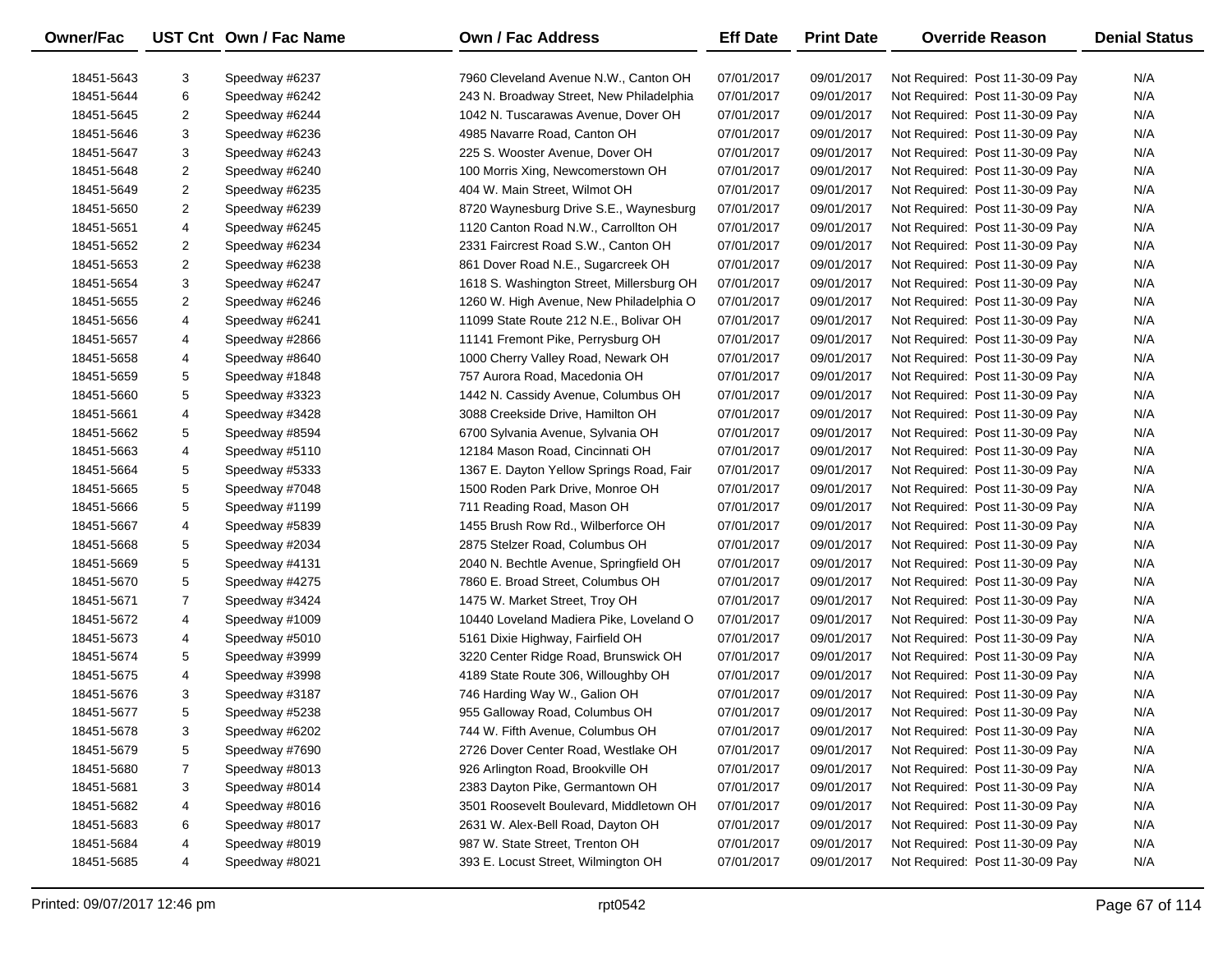| Owner/Fac  |                | UST Cnt Own / Fac Name         | Own / Fac Address                          | <b>Eff Date</b> | <b>Print Date</b> | <b>Override Reason</b>          | <b>Denial Status</b> |
|------------|----------------|--------------------------------|--------------------------------------------|-----------------|-------------------|---------------------------------|----------------------|
| 18451-5686 | 6              | Speedway #8012                 | 607 E. Main Street, Anna OH                | 07/01/2017      | 09/01/2017        | Not Required: Post 11-30-09 Pay | N/A                  |
| 18451-5687 | 5              | Speedway #8018                 | 1501 Saint Marys Road, Sidney OH           | 07/01/2017      | 09/01/2017        | Not Required: Post 11-30-09 Pay | N/A                  |
| 18451-5688 | 5              | Speedway #8020                 | 1605 E. Wyandot Avenue, Upper Sandusk      | 07/01/2017      | 09/01/2017        | Not Required: Post 11-30-09 Pay | N/A                  |
| 18451-5689 | 3              | Speedway #8022                 | 600 East Sandusky Avenue, Bellefontaine (  | 07/01/2017      | 09/01/2017        | Not Required: Post 11-30-09 Pay | N/A                  |
| 18451-5693 | 3              | Speedway #8015                 | 759 Hebron Road, Heath OH                  | 07/01/2017      | 09/01/2017        | Not Required: Post 11-30-09 Pay | N/A                  |
| 18451-5694 | 3              | Speedway #7409                 | 1295 E. 2nd Street, Franklin OH            | 07/01/2017      | 09/01/2017        | Not Required: Post 11-30-09 Pay | N/A                  |
| 18451-5695 | 6              | Speedway #1804                 | 3070 Morse Road, Columbus OH               | 07/01/2017      | 09/01/2017        | Not Required: Post 11-30-09 Pay | N/A                  |
| 18451-5696 | 5              | Speedway #1232                 | 10921 Miamisburg-Springboro Pike, Miami    | 07/01/2017      | 09/01/2017        | Not Required: Post 11-30-09 Pay | N/A                  |
| 18451-5697 | 6              | Speedway #1017                 | 64279 Wintergreen Road, Old Washington     | 07/01/2017      | 09/01/2017        | Not Required: Post 11-30-09 Pay | N/A                  |
| 18451-5698 | 6              | Speedway #7611                 | 11584 Allen Road, Jeffersonville OH        | 07/01/2017      | 09/01/2017        | Not Required: Post 11-30-09 Pay | N/A                  |
| 18451-5699 | 6              | Speedway #6395                 | 8645 Waterville-Swanton Road, Waterville ( | 07/01/2017      | 09/01/2017        | Not Required: Post 11-30-09 Pay | N/A                  |
| 18451-5701 | 2              | Speedway #9110                 | 4332 Hills And Dales Road NW, Canton O     | 07/01/2017      | 09/01/2017        | Not Required: Post 11-30-09 Pay | N/A                  |
| 18451-5702 | 5              | Speedway #7330                 | 2227 Campbell Street, Sandusky OH          | 07/01/2017      | 09/01/2017        | Not Required: Post 11-30-09 Pay | N/A                  |
| 18451-5703 | 4              | Speedway #1829                 | 705 Corwin Nixon Blvd, Lebanon OH          | 07/01/2017      | 09/01/2017        | Not Required: Post 11-30-09 Pay | N/A                  |
| 18451-5704 | 4              | Speedway #9706                 | 3304 East Broad Street, Columbus OH        | 07/01/2017      | 09/01/2017        | Not Required: Post 11-30-09 Pay | N/A                  |
| 18451-5705 | 6              | Speedway #8133                 | 880 N. Rocky River Drive, Berea OH         | 07/01/2017      | 09/01/2017        | Not Required: Post 11-30-09 Pay | N/A                  |
| 18451-5706 | 6              | Speedway #7775                 | 2381 US Hwy 23 North, Delaware OH          | 08/09/2017      | 09/01/2017        | Not Required: Post 11-30-09 Pay | N/A                  |
| 18457-0001 | 3              | S Taylor Amoco                 | 1895 S Taylor, Cleveland Heights OH        | 07/03/2017      | 09/01/2017        | Not Required: Post 11-30-09 Pay | N/A                  |
| 18459-0001 | $\mathbf{1}$   | Kent City Schools/Trans Center | 1633 St Clair Ave, Kent OH                 | 07/01/2017      | 07/07/2017        | Not Required: Post 11-30-09 Pay | N/A                  |
| 18465-0001 | $\overline{2}$ | Columbia Cook Sunoco           | 7512 Columbia Road, Olmsted Falls OH       | 07/01/2017      | 07/07/2017        | Not Required: Post 11-30-09 Pay | N/A                  |
| 18466-0001 | 4              | Becks Petro Country Store Ltd  | 20813 US Route 6, Ridgeville Corners OH    | 07/01/2017      | 07/07/2017        | Not Required: Post 11-30-09 Pay | N/A                  |
| 18469-0001 | 3              | Noble Road Amoco               | 2610 Noble Road, Cleveland Heights OH      | 07/01/2017      | 09/01/2017        | Not Required: Post 11-30-09 Pay | N/A                  |
| 18474-0001 | $\mathbf{1}$   | Former Abf                     | 7400 Wall Street, Cleveland OH             | 07/01/2017      | 08/18/2017        | Not Required: Post 11-30-09 Pay | N/A                  |
| 18481-0005 | 4              | <b>Bfs Petroleum</b>           | Route 550 East W Union St, Athens OH       | 07/01/2017      | 08/04/2017        | Not Required: Post 11-30-09 Pay | N/A                  |
| 18481-0008 | 4              | <b>BFS</b>                     | 224 Center St, Woodsfield OH               | 07/01/2017      | 08/04/2017        | Not Required: Post 11-30-09 Pay | N/A                  |
| 18481-0009 | 6              | BFS Petroleum Products Inc.    | 506 China St, Crooksville OH               | 07/01/2017      | 08/04/2017        | Not Required: Post 11-30-09 Pay | N/A                  |
| 18481-0010 | 3              | <b>BFS</b>                     | 218 Lisbon Street, Wellsville OH           | 07/01/2017      | 08/04/2017        | Not Required: Post 11-30-09 Pay | N/A                  |
| 18481-0011 | 4              | <b>BFS / Marietta</b>          | 18088 St Rt 7, Marietta OH                 | 07/01/2017      | 08/04/2017        | Not Required: Post 11-30-09 Pay | N/A                  |
| 18481-0012 | 3              | BFS Petroleum Products Inc.    | 383 W Riverside Dr, Mcconnelsville OH      | 07/01/2017      | 08/04/2017        | Not Required: Post 11-30-09 Pay | N/A                  |
| 18489-0001 | 3              | <b>Whitacres Store</b>         | 35651 St Rt 537, Graysville OH             | 07/01/2017      | 07/24/2017        | Not Required: Post 11-30-09 Pay | N/A                  |
| 18507-0001 | 5              | 19 Kellogg Ave Shell           | 4525 Kellogg Avenue, Cincinnati OH         | 07/01/2017      | 09/01/2017        | Not Required: Post 11-30-09 Pay | N/A                  |
| 18508-0001 | 3              | <b>Westgate Sunoco</b>         | 20960 Center Ridge Rd, Rocky River OH      | 07/01/2017      | 08/18/2017        | Not Required: Post 11-30-09 Pay | N/A                  |
| 18527-0001 | $\overline{2}$ | Kozy Kamp                      | 8500 SR 703, Celina OH                     | 07/01/2017      | 07/07/2017        | Not Required: Post 11-30-09 Pay | N/A                  |
| 18532-0002 | 4              | <b>Fields Ertel Sunoco</b>     | 7250 Fields Ertel Road, Sharonville OH     | 07/01/2017      | 09/01/2017        | Not Required: Post 11-30-09 Pay | N/A                  |
| 18536-0001 | 4              | Rajoveer Inc Dba Bp            | 12750 St Rt 56 SE, Mt Sterling OH          | 07/01/2017      | 07/07/2017        | Not Required: Post 11-30-09 Pay | N/A                  |
| 18545-0001 | 3              | Superstation, Inc.             | 8855 N. County Road 25A, Piqua OH          | 07/03/2017      | 09/01/2017        | Not Required: Post 11-30-09 Pay | N/A                  |
| 18572-0001 | 3              | Main Street Convenience        | 8509 Main Street, Kinsman OH               | 07/01/2017      | 08/18/2017        | Not Required: Post 11-30-09 Pay | N/A                  |
| 18592-0001 | 3              | Save A Step                    | 6390 Youngstown Hubbard Rd SE, Hubbar      | 07/01/2017      | 07/24/2017        | Not Required: Post 11-30-09 Pay | N/A                  |
| 18593-0001 | 2              | Dg Ferris Development          | 5578 Este Avenue, Cincinnati OH            | 07/01/2017      | 07/24/2017        | Not Required: Post 11-30-09 Pay | N/A                  |
| 18593-0002 | 2              | Kentucky Container Service     | 5550 Este Avenue, Cincinnati OH            | 07/01/2017      | 07/24/2017        | Not Required: Post 11-30-09 Pay | N/A                  |
| 18599-0001 | 3              | Gas Depot                      | 11 Akron Street, New London OH             | 07/01/2017      | 07/07/2017        | Not Required: Post 11-30-09 Pay | N/A                  |
| 18604-0001 | 2              | Ted's Ashland                  | 17769 Mahoning Ave, Lake Milton OH         | 07/03/2017      | 09/01/2017        | Not Required: Post 11-30-09 Pay | N/A                  |
| 18618-0001 | 4              | Hanini Marathon                | 5307 Woodland Ave, Cleveland OH            | 07/01/2017      | 09/01/2017        | Not Required: Post 11-30-09 Pay | N/A                  |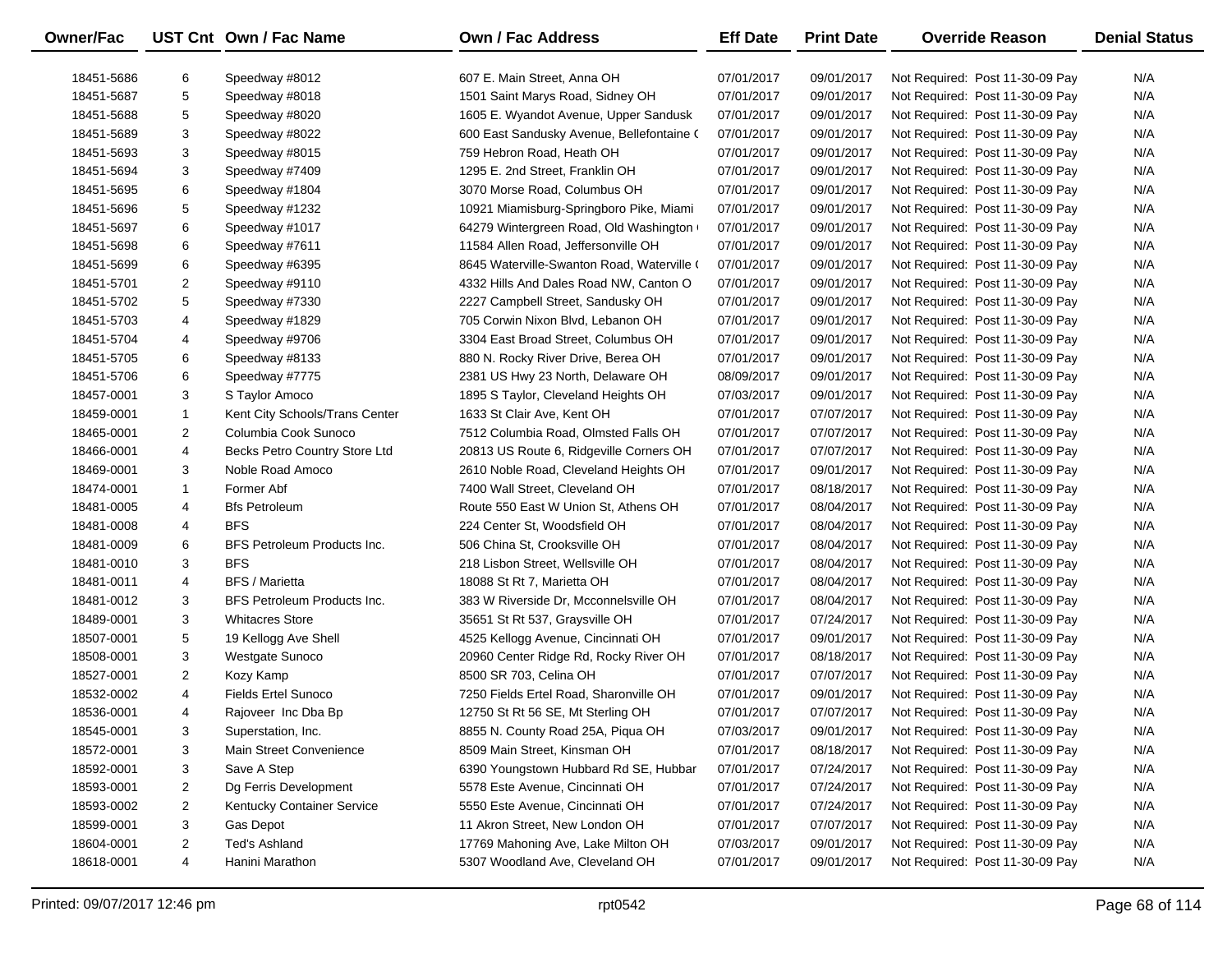| <b>Owner/Fac</b> |                | UST Cnt Own / Fac Name               | <b>Own / Fac Address</b>                   | <b>Eff Date</b> | <b>Print Date</b> | <b>Override Reason</b>          | <b>Denial Status</b> |
|------------------|----------------|--------------------------------------|--------------------------------------------|-----------------|-------------------|---------------------------------|----------------------|
| 18621-0001       | $\overline{2}$ | Westside Marathon                    | 1240 W Wooster St, Bowling Green OH        | 07/01/2017      | 08/18/2017        | Not Required: Post 11-30-09 Pay | N/A                  |
| 18622-0001       | $\mathbf{1}$   | <b>Sherwood Food Distributors</b>    | 16625 Granite Road, Maple Heights OH       | 07/01/2017      | 08/04/2017        | Not Required: Post 11-30-09 Pay | N/A                  |
| 18629-0001       | $\overline{2}$ | New Albany Country Club              | 1 Club Lane, New Albany OH                 | 07/01/2017      | 07/07/2017        | Not Required: Post 11-30-09 Pay | N/A                  |
| 18633-0001       | $\mathbf{1}$   | Autoplas                             | 560 Goodrich Rd, Bellvue OH                | 07/01/2017      | 08/04/2017        | Not Required: Post 11-30-09 Pay | N/A                  |
| 18633-0002       | 1              | <b>Precision Automotive Plastics</b> | 122 Hirt Drive, Bellvue OH                 | 07/01/2017      | 08/04/2017        | Not Required: Post 11-30-09 Pay | N/A                  |
| 18638-0001       | $\mathbf{1}$   | A&R Transport                        | 1230 Harmon Avenue, Columbus OH            | 07/01/2017      | 07/24/2017        | Not Required: Post 11-30-09 Pay | N/A                  |
| 18641-0001       | 3              | Carpenters Mini-Mart                 | 1060 State Route 93 N., Logan OH           | 07/01/2017      | 07/24/2017        | Not Required: Post 11-30-09 Pay | N/A                  |
| 18649-0002       | 3              | J and S Petro                        | 7111 State Route 73, Wilmington OH         | 07/01/2017      | 09/01/2017        | Not Required: Post 11-30-09 Pay | N/A                  |
| 18649-0003       | 3              | <b>Bp Oil 08719</b>                  | 7126 State Route 73 W., Wilmington OH      | 07/01/2017      | 09/01/2017        | Not Required: Post 11-30-09 Pay | N/A                  |
| 18667-0001       | $\overline{2}$ | Jet Resource                         | 455 Wilmer Ave, Cincinnati OH              | 07/01/2017      | 07/24/2017        | Not Required: Post 11-30-09 Pay | N/A                  |
| 18668-0001       | $\overline{2}$ | Kendal At Oberlin                    | 600 Kendal Dr, Oberlin OH                  | 07/01/2017      | 08/04/2017        | Not Required: Post 11-30-09 Pay | N/A                  |
| 18676-0001       | $\mathbf{1}$   | R and R Grocery & Carry-Out, LLC     | 12577 County Rd 2, Scottown OH             | 07/01/2017      | 08/04/2017        | Not Required: Post 11-30-09 Pay | N/A                  |
| 18683-0001       | 4              | Als Bp                               | 6 E Broadway, Covington OH                 | 07/03/2017      | 09/01/2017        | Not Required: Post 11-30-09 Pay | N/A                  |
| 18687-0001       | 1              | Jefferson Justice Facility           | 16001 Dean Martin Boulevard, Steubenvi     | 07/01/2017      | 07/07/2017        | Not Required: Post 11-30-09 Pay | N/A                  |
| 18689-0001       | 4              | G & L Shell                          | 2942 South St Rt 100, Tiffin OH            | 07/01/2017      | 07/07/2017        | Not Required: Post 11-30-09 Pay | N/A                  |
| 18692-0001       | 3              | Harwoods                             | 299 Indian Drive (Route 728), Lucasville O | 07/01/2017      | 09/01/2017        | Not Required: Post 11-30-09 Pay | N/A                  |
| 18698-0001       | 4              | Bp Of Jefferson                      | 4 S Chestnut Street, Jefferson OH          | 07/01/2017      | 07/24/2017        | Not Required: Post 11-30-09 Pay | N/A                  |
| 18709-0001       | 5              | Rockys Inc.                          | 515 Canal Street, Malvern OH               | 07/01/2017      | 07/24/2017        | Not Required: Post 11-30-09 Pay | N/A                  |
| 18709-0002       | 4              | Rockys III                           | 625 E. Lincolnway, Minerva OH              | 07/01/2017      | 07/24/2017        | Not Required: Post 11-30-09 Pay | N/A                  |
| 18710-0001       | 1              | Lakevue Marina Inc                   | 8549 North Shore Blvd, Lakeside OH         | 07/01/2017      | 07/24/2017        | Not Required: Post 11-30-09 Pay | N/A                  |
| 18715-0001       | 3              | <b>Carryout Express</b>              | 8400 St Rt 43, East Springfield OH         | 07/01/2017      | 08/04/2017        | Not Required: Post 11-30-09 Pay | N/A                  |
| 18731-0001       | $\overline{2}$ | Kansas Grain Inc                     | 6040 W Twp Rd 174, Kansas OH               | 07/01/2017      | 08/18/2017        | Not Required: Post 11-30-09 Pay | N/A                  |
| 18744-0001       | 3              | <b>Major Tires</b>                   | 518 Glendale Milford Road, Woodlawn OH     | 07/03/2017      | 09/01/2017        | Not Required: Post 11-30-09 Pay | N/A                  |
| 18751-0001       | 1              | Venetian Marina                      | 2035 1st St, Sandusky OH                   | 07/01/2017      | 07/07/2017        | Not Required: Post 11-30-09 Pay | N/A                  |
| 18760-0002       | $\mathbf{1}$   | <b>City Hall</b>                     | 5555 Turney Road, Garfield Heights OH      | 07/01/2017      | 07/07/2017        | Not Required: Post 11-30-09 Pay | N/A                  |
| 18769-0001       | $\overline{2}$ | Michaels Mini Mart                   | 327 Pearl Road, Brunswick OH               | 07/01/2017      | 09/01/2017        | Not Required: Post 11-30-09 Pay | N/A                  |
| 18774-0001       | 5              | T D Fuel Mart Inc.                   | 25889 New Guilford Road, Bladensburg O     | 07/01/2017      | 08/04/2017        | Not Required: Post 11-30-09 Pay | N/A                  |
| 18778-0001       | 5              | Pit Stop II                          | 321 E. Perry Street, Tiffin OH             | 07/01/2017      | 08/04/2017        | Not Required: Post 11-30-09 Pay | N/A                  |
| 18780-0001       | 3              | <b>Express Gas</b>                   | 7704 Detroit Avenue, Cleveland OH          | 07/01/2017      | 08/18/2017        | Not Required: Post 11-30-09 Pay | N/A                  |
| 18782-0001       | 4              | High Caliber Pit Stop                | 629 Chestnut Street, Coshocton OH          | 07/01/2017      | 09/01/2017        | Not Required: Post 11-30-09 Pay | N/A                  |
| 18785-0001       | 3              | Marty's Coaches Corner               | 323 E High Avenue, New Philadelphia OH     | 07/03/2017      | 09/01/2017        | Not Required: Post 11-30-09 Pay | N/A                  |
| 18787-0001       | $\overline{2}$ | Lovejoy Foodmart                     | 525 W. Main Street, Plain City OH          | 07/01/2017      | 08/04/2017        | Not Required: Post 11-30-09 Pay | N/A                  |
| 18787-0002       | 4              | Village Mart                         | 10152 US Route 42, Marysville OH           | 07/01/2017      | 08/04/2017        | Not Required: Post 11-30-09 Pay | N/A                  |
| 18791-0001       | 3              | Halt, Inc.                           | 2110 Elm Road, Warren OH                   | 07/01/2017      | 07/07/2017        | Not Required: Post 11-30-09 Pay | N/A                  |
| 18792-0002       | 5              | <b>Community Fuel</b>                | 9668 State Route 125, West Union OH        | 07/03/2017      | 09/01/2017        | Not Required: Post 11-30-09 Pay | N/A                  |
| 18805-0001       | 2              | Solomon Oil Company                  | 1555 Polaris Pkwy, Columbus OH             | 07/01/2017      | 08/04/2017        | Not Required: Post 11-30-09 Pay | N/A                  |
| 18808-0001       | 4              | <b>Baltimore Market</b>              | 1001 S. Main Street, Baltimore OH          | 07/01/2017      | 08/18/2017        | Not Required: Post 11-30-09 Pay | N/A                  |
| 18810-0001       | 3              | <b>Strawberry Hill</b>               | 8606 Hayes Avenue, Sandusky OH             | 07/01/2017      | 07/07/2017        | Not Required: Post 11-30-09 Pay | N/A                  |
| 18812-0001       | 4              | Cedar Hill Sunoco                    | 12404 Cedar Road, Cleveland Heights OH     | 07/01/2017      | 08/04/2017        | Not Required: Post 11-30-09 Pay | N/A                  |
| 18825-0001       | 2              | Grange Insurance                     | 650 S. Front Street, Columbus OH           | 07/01/2017      | 08/18/2017        | Not Required: Post 11-30-09 Pay | N/A                  |
| 18829-0001       | 4              | Dales Valero                         | 50 N Court St, Athens OH                   | 07/01/2017      | 08/18/2017        | Not Required: Post 11-30-09 Pay | N/A                  |
| 18836-0001       | 3              | Brand's Marina                       | 451 W Lake Shore Dr, Port Clinton OH       | 07/01/2017      | 08/18/2017        | Not Required: Post 11-30-09 Pay | N/A                  |
| 18843-0001       | $\overline{2}$ | 333 Elyria Inc                       | 12502 Kinsman Road, Cleveland OH           | 07/01/2017      | 07/07/2017        | Not Required: Post 11-30-09 Pay | N/A                  |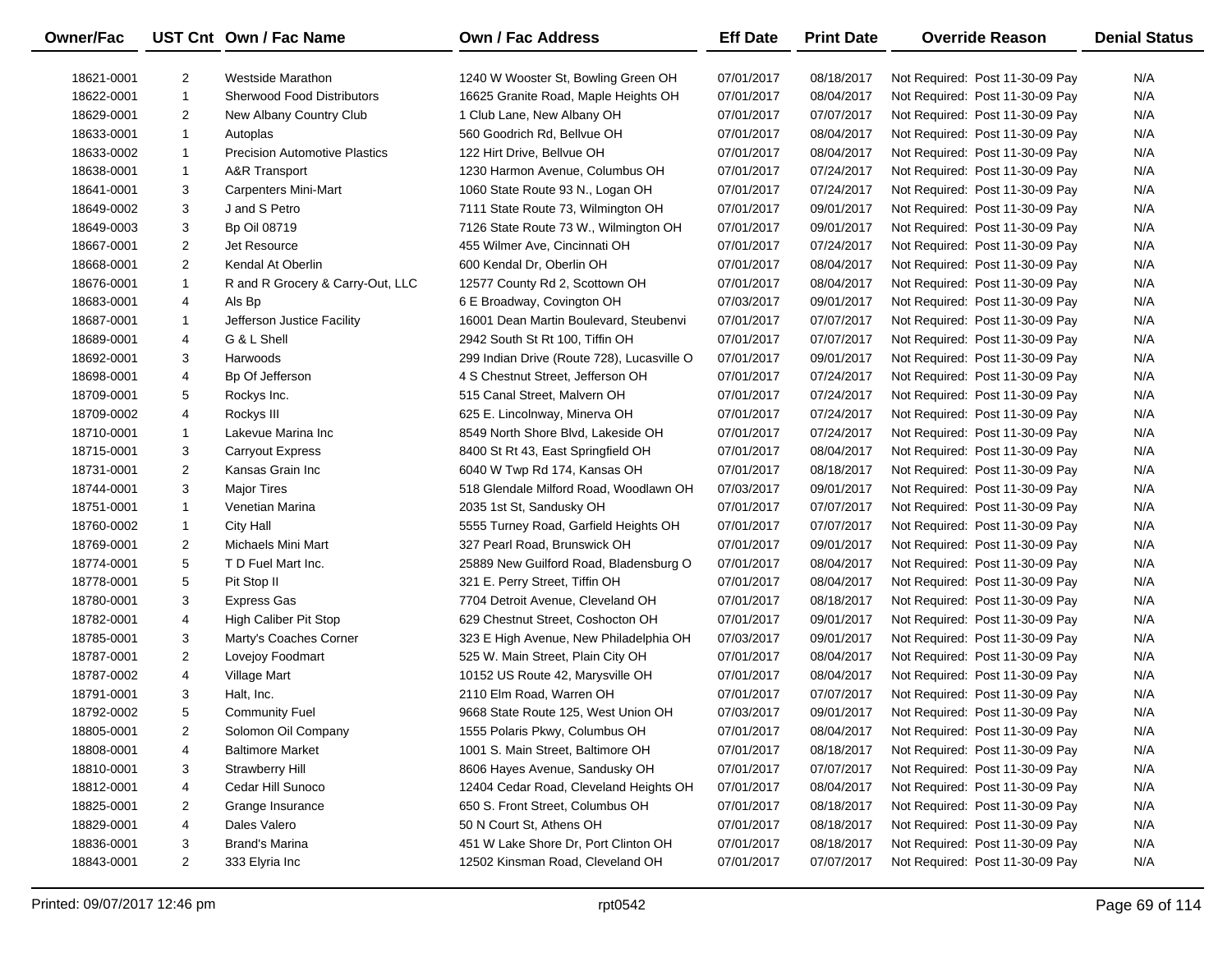| <b>Owner/Fac</b> |                | UST Cnt Own / Fac Name                   | <b>Own / Fac Address</b>                 | <b>Eff Date</b> | <b>Print Date</b> | <b>Override Reason</b>          | <b>Denial Status</b> |
|------------------|----------------|------------------------------------------|------------------------------------------|-----------------|-------------------|---------------------------------|----------------------|
| 18845-0002       | $\overline{2}$ | Johnston Farm and Indian Agency          | 9845 N. Hardin Road, Piqua OH            | 07/01/2017      | 07/24/2017        | Not Required: Post 11-30-09 Pay | N/A                  |
| 18845-0003       | $\mathbf{1}$   | Fort Ancient State Memorial              | 6123 State Route 350, Oregonia OH        | 07/01/2017      | 07/24/2017        | Not Required: Post 11-30-09 Pay | N/A                  |
| 18845-0004       | $\overline{2}$ | <b>Ohio Historical Society</b>           | 800 E. 17th Ave, Columbus OH             | 07/01/2017      | 07/24/2017        | Not Required: Post 11-30-09 Pay | N/A                  |
| 18848-0001       | 3              | Shimps Bowers Inc                        | 2180 E Wheeling Ave, Cambridge OH        | 07/01/2017      | 07/07/2017        | Not Required: Post 11-30-09 Pay | N/A                  |
| 18858-0001       | $\mathbf{1}$   | Kalmbach Trucking, Inc.                  | 11790 County Highway 4, Upper Sandusky   | 07/01/2017      | 07/07/2017        | Not Required: Post 11-30-09 Pay | N/A                  |
| 18860-0001       | $\overline{2}$ | <b>Reed's Service Station</b>            | 29703 State Route 41 N, Peebles OH       | 07/01/2017      | 08/18/2017        | Not Required: Post 11-30-09 Pay | N/A                  |
| 18863-0001       | 4              | BP of Goshen                             | 6778 Goshen Rd., Goshen OH               | 07/01/2017      | 08/18/2017        | Not Required: Post 11-30-09 Pay | N/A                  |
| 18864-0001       | $\overline{2}$ | <b>Shaks Korner</b>                      | 2009 W. 21St Street, Lorain OH           | 07/01/2017      | 08/04/2017        | Not Required: Post 11-30-09 Pay | N/A                  |
| 18866-0001       | $\mathbf{1}$   | <b>Belpre Wastewater Treatment Plant</b> | 1400 Blennerhassett Ave, Belpre OH       | 07/01/2017      | 08/04/2017        | Not Required: Post 11-30-09 Pay | N/A                  |
| 18867-0001       | $\overline{2}$ | Truck Sales and Service, Inc.            | 1700 Shepler Church Ave., SW, Canton O   | 07/03/2017      | 09/01/2017        | Not Required: Post 11-30-09 Pay | N/A                  |
| 18868-0001       | $\overline{7}$ | <b>Fuel Depot</b>                        | 2 McWherter Dr, Delaware OH              | 07/01/2017      | 08/04/2017        | Not Required: Post 11-30-09 Pay | N/A                  |
| 18876-0015       | 3              | Mason Marathon #133                      | 6391 Reading Rd., Mason OH               | 07/01/2017      | 09/01/2017        | Not Required: Post 11-30-09 Pay | N/A                  |
| 18876-0018       | $\overline{7}$ | Lykins Bulk Plant #0210                  | 210 S. Wright Avenue, Blanchester OH     | 07/01/2017      | 09/01/2017        | Not Required: Post 11-30-09 Pay | N/A                  |
| 18876-0019       | 5              | Lykins Bulk Plant #0649                  | 143 Pine Street, Gallipolis OH           | 07/01/2017      | 09/01/2017        | Not Required: Post 11-30-09 Pay | N/A                  |
| 18876-0020       | 6              | Lykins Bulk Plant #0643                  | 3250 State Route 133, Bethel OH          | 07/01/2017      | 09/01/2017        | Not Required: Post 11-30-09 Pay | N/A                  |
| 18876-0021       | 3              | Lykins Milford Shell #0511               | 751 Main St, Milford OH                  | 07/01/2017      | 09/01/2017        | Not Required: Post 11-30-09 Pay | N/A                  |
| 18876-0022       | 8              | Campbell Oil Bulk Plant                  | 652 S. Erie Street, Massillon OH         | 07/01/2017      | 09/01/2017        | Not Required: Post 11-30-09 Pay | N/A                  |
| 18876-0023       | 6              | Millersburg Bulk Plant                   | 7257 County Road 623, Millersburg OH     | 07/01/2017      | 09/01/2017        | Not Required: Post 11-30-09 Pay | N/A                  |
| 18876-0024       | 5              | Minerva Bulk Plant                       | 621 Valley Street, Minerva OH            | 07/01/2017      | 09/01/2017        | Not Required: Post 11-30-09 Pay | N/A                  |
| 18877-0001       | 3              | True North Location 101                  | 5135 Market Street, Boardman OH          | 07/01/2017      | 08/18/2017        | Not Required: Post 11-30-09 Pay | N/A                  |
| 18877-0002       | 3              | True North Location 102                  | 504 East Midlothian Blvd., Youngstown OH | 07/01/2017      | 08/18/2017        | Not Required: Post 11-30-09 Pay | N/A                  |
| 18877-0011       | 3              | True North Location 111                  | 204 W Liberty, Hubbard OH                | 07/01/2017      | 08/18/2017        | Not Required: Post 11-30-09 Pay | N/A                  |
| 18877-0012       | 3              | True North Location 112                  | 4230 E Market Street, Warren OH          | 07/01/2017      | 08/18/2017        | Not Required: Post 11-30-09 Pay | N/A                  |
| 18877-0015       | 3              | True North Location 115                  | 15 E Main St, Orwell OH                  | 07/01/2017      | 08/18/2017        | Not Required: Post 11-30-09 Pay | N/A                  |
| 18877-0016       | $\overline{2}$ | True North Location 116                  | 104 South Chestnut St, Jefferson OH      | 07/01/2017      | 08/18/2017        | Not Required: Post 11-30-09 Pay | N/A                  |
| 18877-0017       | 3              | True North Location 117                  | 150 South Main, Andover OH               | 07/01/2017      | 08/18/2017        | Not Required: Post 11-30-09 Pay | N/A                  |
| 18877-0019       | 3              | True North Location 119                  | 381 State Street, Conneaut OH            | 07/01/2017      | 08/18/2017        | Not Required: Post 11-30-09 Pay | N/A                  |
| 18877-0020       | 4              | True North Location 120                  | 9354 State Route 14, Streetsboro OH      | 07/01/2017      | 08/18/2017        | Not Required: Post 11-30-09 Pay | N/A                  |
| 18877-0021       | 3              | True North Location 121                  | 45 West Streetsboro Road, Hudson OH      | 07/01/2017      | 08/18/2017        | Not Required: Post 11-30-09 Pay | N/A                  |
| 18877-0022       | 3              | True North Location 122                  | 2916 Oakwood, Cuyahoga Falls OH          | 07/01/2017      | 08/18/2017        | Not Required: Post 11-30-09 Pay | N/A                  |
| 18877-0024       | 3              | True North Location 124                  | 1510 Boardman-Canfield, Boardman OH      | 07/01/2017      | 08/18/2017        | Not Required: Post 11-30-09 Pay | N/A                  |
| 18877-0025       | $\overline{c}$ | True North Location 125                  | 13 N Aurora Rd, Aurora OH                | 07/01/2017      | 08/18/2017        | Not Required: Post 11-30-09 Pay | N/A                  |
| 18877-0026       | 3              | True North Location 201                  | 950 Boardman-Poland Road, Boardman O     | 07/01/2017      | 08/18/2017        | Not Required: Post 11-30-09 Pay | N/A                  |
| 18877-0029       | 3              | True North Location 204                  | 2203 East State St, Salem OH             | 07/01/2017      | 08/18/2017        | Not Required: Post 11-30-09 Pay | N/A                  |
| 18877-0030       | 3              | True North Location 205                  | 8600 Glenwood Ave, Boardman OH           | 07/01/2017      | 08/18/2017        | Not Required: Post 11-30-09 Pay | N/A                  |
| 18877-0033       | 3              | True North Location 301                  | 6432 Middleridge Road, Lorain OH         | 07/01/2017      | 08/18/2017        | Not Required: Post 11-30-09 Pay | N/A                  |
| 18877-0034       | 4              | True North Location 302                  | 3016 Center Rd, Brunswick OH             | 07/01/2017      | 08/18/2017        | Not Required: Post 11-30-09 Pay | N/A                  |
| 18877-0038       | 3              | True North Location 308                  | 2310 Lee Rd, Cleveland Heights OH        | 07/01/2017      | 08/18/2017        | Not Required: Post 11-30-09 Pay | N/A                  |
| 18877-0039       | 3              | True North Location 311                  | 5567 Wilson Mills Rd, Highland Hts OH    | 07/01/2017      | 08/18/2017        | Not Required: Post 11-30-09 Pay | N/A                  |
| 18877-0040       | 3              | True North Location 312                  | 28580 Chardon Road, Willoughby Hills OH  | 07/01/2017      | 08/18/2017        | Not Required: Post 11-30-09 Pay | N/A                  |
| 18877-0042       | 3              | True North Location 314                  | 36400 Euclid Ave., Willoughby OH         | 07/01/2017      | 08/18/2017        | Not Required: Post 11-30-09 Pay | N/A                  |
| 18877-0043       | 3              | True North Location 315                  | 26100 Chagrin Blvd, Beachwood OH         | 07/01/2017      | 08/18/2017        | Not Required: Post 11-30-09 Pay | N/A                  |
| 18877-0046       | 4              | True North Location 378                  | 4035 Medina Road, Fairlawn OH            | 07/01/2017      | 08/18/2017        | Not Required: Post 11-30-09 Pay | N/A                  |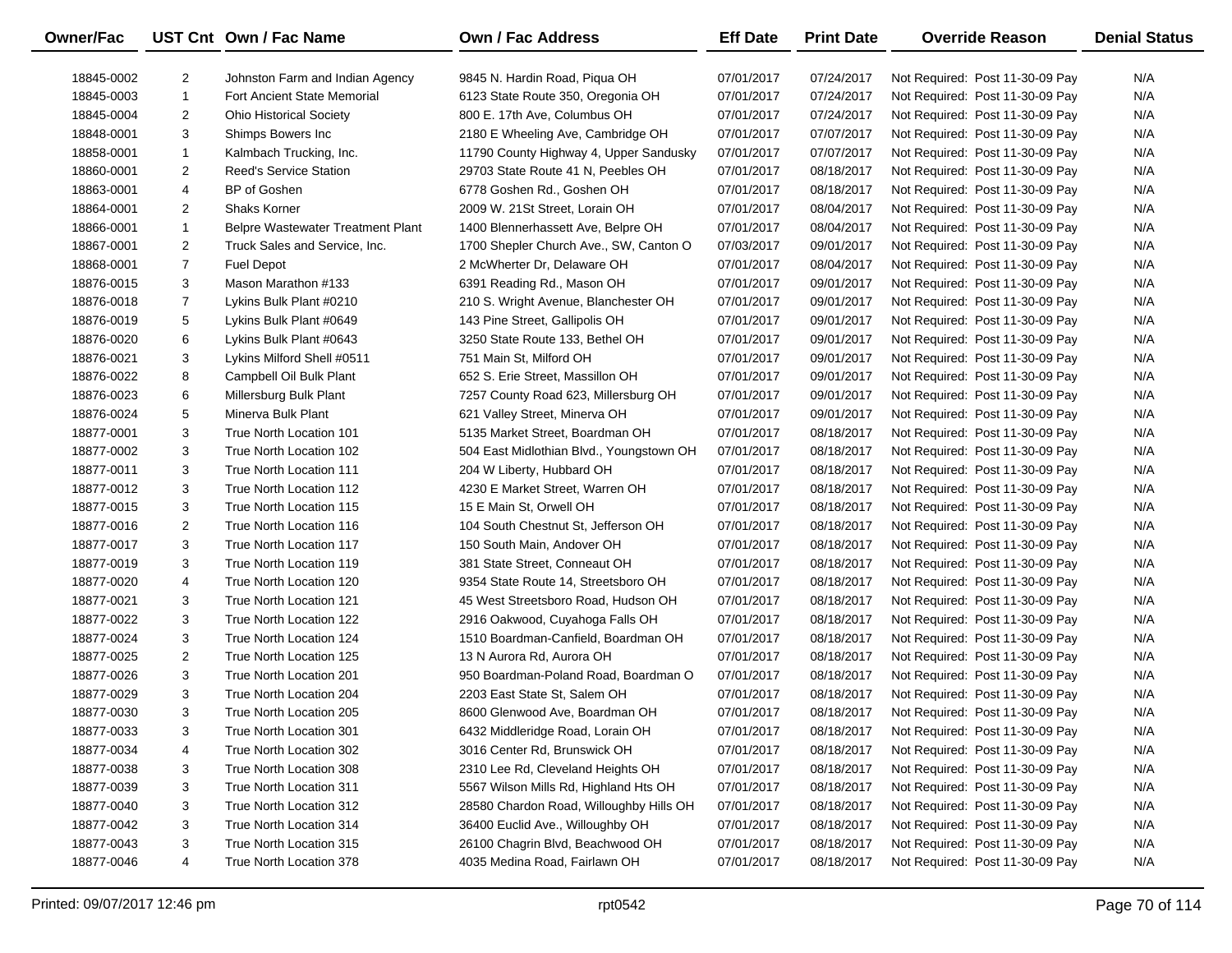| Owner/Fac  |   | UST Cnt Own / Fac Name   | <b>Own / Fac Address</b>                   | <b>Eff Date</b> | <b>Print Date</b> | <b>Override Reason</b>          | <b>Denial Status</b> |
|------------|---|--------------------------|--------------------------------------------|-----------------|-------------------|---------------------------------|----------------------|
| 18877-0048 | 4 | True North Location 501  | 1031 So Reynolds Rd, Toledo OH             | 07/01/2017      | 08/18/2017        | Not Required: Post 11-30-09 Pay | N/A                  |
| 18877-0050 | 4 | True North Location 503  | 5855 Weckerly Road, Whitehouse OH          | 07/01/2017      | 08/18/2017        | Not Required: Post 11-30-09 Pay | N/A                  |
| 18877-0051 | 3 | True North Location 504  | 2202 So Reynolds Road, Toledo OH           | 07/01/2017      | 08/18/2017        | Not Required: Post 11-30-09 Pay | N/A                  |
| 18877-0052 | 3 | True North Location 507  | 933 W Boundary, Perrysburg OH              | 07/01/2017      | 08/18/2017        | Not Required: Post 11-30-09 Pay | N/A                  |
| 18877-0054 | 3 | True North Location 509  | 5473 Monroe St, Toledo OH                  | 07/01/2017      | 08/18/2017        | Not Required: Post 11-30-09 Pay | N/A                  |
| 18877-0055 | 3 | True North Location 510  | 4310 W Central Ave, Toledo OH              | 07/01/2017      | 08/18/2017        | Not Required: Post 11-30-09 Pay | N/A                  |
| 18877-0056 | 3 | True North Location 511  | 4581 Monroe St, Toledo OH                  | 07/01/2017      | 08/18/2017        | Not Required: Post 11-30-09 Pay | N/A                  |
| 18877-0064 | 4 | True North Location 704  | 1951 Stanley Avenue, Dayton OH             | 07/01/2017      | 08/18/2017        | Not Required: Post 11-30-09 Pay | N/A                  |
| 18877-0069 | 3 | True North Location 711  | 7360 Salem Avenue, Clayton OH              | 07/01/2017      | 08/18/2017        | Not Required: Post 11-30-09 Pay | N/A                  |
| 18877-0070 | 3 | True North Location 713  | 1951 Bellbrook Avenue, Xenia OH            | 07/01/2017      | 08/18/2017        | Not Required: Post 11-30-09 Pay | N/A                  |
| 18877-0071 | 4 | True North Location 715  | 600 South Street, Piqua OH                 | 07/01/2017      | 08/18/2017        | Not Required: Post 11-30-09 Pay | N/A                  |
| 18877-0073 | 3 | True North Location 719  | 584 West National Road, Vandalia OH        | 07/01/2017      | 08/18/2017        | Not Required: Post 11-30-09 Pay | N/A                  |
| 18877-0076 | 3 | True North Location 730  | 1298 South Dorset Road, Troy OH            | 07/01/2017      | 08/18/2017        | Not Required: Post 11-30-09 Pay | N/A                  |
| 18877-0077 | 4 | True North Location 734  | 4461 SR 725, Bellbrook OH                  | 07/01/2017      | 08/18/2017        | Not Required: Post 11-30-09 Pay | N/A                  |
| 18877-0078 | 5 | True North Location 757  | 12320 US Rt 35 NW, Jeffersonville OH       | 07/01/2017      | 08/18/2017        | Not Required: Post 11-30-09 Pay | N/A                  |
| 18877-0080 | 3 | True North Location 761  | 610 West Central, Springboro OH            | 07/01/2017      | 08/18/2017        | Not Required: Post 11-30-09 Pay | N/A                  |
| 18877-0095 | 2 | True North Location 134  | 5990 Youngstown Warren Road, Niles OH      | 07/01/2017      | 08/18/2017        | Not Required: Post 11-30-09 Pay | N/A                  |
| 18877-0097 | 3 | True North Location 127  | 1150 Bank Street, Painesville OH           | 07/01/2017      | 08/18/2017        | Not Required: Post 11-30-09 Pay | N/A                  |
| 18877-0102 | 2 | True North Location 721  | 2450 Needmore Rd, Dayton OH                | 07/01/2017      | 08/18/2017        | Not Required: Post 11-30-09 Pay | N/A                  |
| 18877-0103 | 3 | True North Location 720  | 6160 Wilmington Pike, Dayton OH            | 07/01/2017      | 08/18/2017        | Not Required: Post 11-30-09 Pay | N/A                  |
| 18877-0106 | 3 | True North Location #724 | 5737 US Route 68, Wilmington OH            | 07/01/2017      | 08/18/2017        | Not Required: Post 11-30-09 Pay | N/A                  |
| 18877-0109 | 3 | True North Location 804  | 1160 Central Ave Lawrence, Miamisburg O    | 07/01/2017      | 08/18/2017        | Not Required: Post 11-30-09 Pay | N/A                  |
| 18877-0111 | 3 | True North Location 371  | 20 Prospect Street, Berea OH               | 07/01/2017      | 08/18/2017        | Not Required: Post 11-30-09 Pay | N/A                  |
| 18877-0112 | 3 | True North Location 303  | 8952 Brecksville Road, Brecksville OH      | 07/01/2017      | 08/18/2017        | Not Required: Post 11-30-09 Pay | N/A                  |
| 18877-0113 | 3 | True North Location 1305 | 5918 Smith Road, Brookpark OH              | 07/01/2017      | 08/18/2017        | Not Required: Post 11-30-09 Pay | N/A                  |
| 18877-0114 | 3 | True North Location 1306 | 8501 E Washington St, Chagrin Falls Park ( | 07/01/2017      | 08/18/2017        | Not Required: Post 11-30-09 Pay | N/A                  |
| 18877-0122 | 3 | True North Location 373  | 13030 Brookpark Rd, Cleveland OH           | 07/01/2017      | 08/18/2017        | Not Required: Post 11-30-09 Pay | N/A                  |
| 18877-0131 | 4 | True North Location 325  | 905 Lorain Rt 57 Bell, Elyria OH           | 07/01/2017      | 08/18/2017        | Not Required: Post 11-30-09 Pay | N/A                  |
| 18877-0134 | 3 | True North Location 328  | 6004 Turney Road Rockside, Garfield Hgh    | 07/01/2017      | 08/18/2017        | Not Required: Post 11-30-09 Pay | N/A                  |
| 18877-0140 | 3 | True North Location 336  | 6411 Mayfield Rd, Mayfield Heights OH      | 07/01/2017      | 08/18/2017        | Not Required: Post 11-30-09 Pay | N/A                  |
| 18877-0143 | 3 | True North Location 339  | 7408 Mentor Ave, Mentor OH                 | 07/01/2017      | 08/18/2017        | Not Required: Post 11-30-09 Pay | N/A                  |
| 18877-0145 | 3 | True North Location 342  | 14 E Aurora Rd, Northfield OH              | 07/01/2017      | 08/18/2017        | Not Required: Post 11-30-09 Pay | N/A                  |
| 18877-0146 | 3 | True North Location 343  | 25199 Lorain Road, North Olmsted OH        | 07/01/2017      | 08/18/2017        | Not Required: Post 11-30-09 Pay | N/A                  |
| 18877-0148 | 3 | True North Location 345  | 21920 Miles, North Randall OH              | 07/01/2017      | 08/18/2017        | Not Required: Post 11-30-09 Pay | N/A                  |
| 18877-0149 | 3 | True North Location 346  | 27010 Chagrin Blvd, Orange Village OH      | 07/01/2017      | 08/18/2017        | Not Required: Post 11-30-09 Pay | N/A                  |
| 18877-0150 | 3 | True North Location 349  | 5811 Ridge Rd, Parma OH                    | 07/01/2017      | 08/18/2017        | Not Required: Post 11-30-09 Pay | N/A                  |
| 18877-0154 | 4 | True North Location 353  | 7515 Broadview, Seven Hills OH             | 07/01/2017      | 08/18/2017        | Not Required: Post 11-30-09 Pay | N/A                  |
| 18877-0157 | 3 | True North Location 356  | 14473 Cedar Road, South Euclid OH          | 07/01/2017      | 08/18/2017        | Not Required: Post 11-30-09 Pay | N/A                  |
| 18877-0158 | 3 | True North Location 357  | 15635 Royalton Rd, Strongsville OH         | 07/01/2017      | 08/18/2017        | Not Required: Post 11-30-09 Pay | N/A                  |
| 18877-0159 | 4 | True North Location 358  | 7798 Granger, Valley View OH               | 07/01/2017      | 08/18/2017        | Not Required: Post 11-30-09 Pay | N/A                  |
| 18877-0163 | 3 | True North Location 362  | 1145 Crocker Road, Westlake OH             | 07/01/2017      | 08/18/2017        | Not Required: Post 11-30-09 Pay | N/A                  |
| 18877-0164 | 3 | True North Location 363  | 34802 Ridge Road, Willoughby OH            | 07/01/2017      | 08/18/2017        | Not Required: Post 11-30-09 Pay | N/A                  |
| 18877-0166 | 3 | True North Location 372  | 34750 Chardon Rd, Willoughby Hills OH      | 07/01/2017      | 08/18/2017        | Not Required: Post 11-30-09 Pay | N/A                  |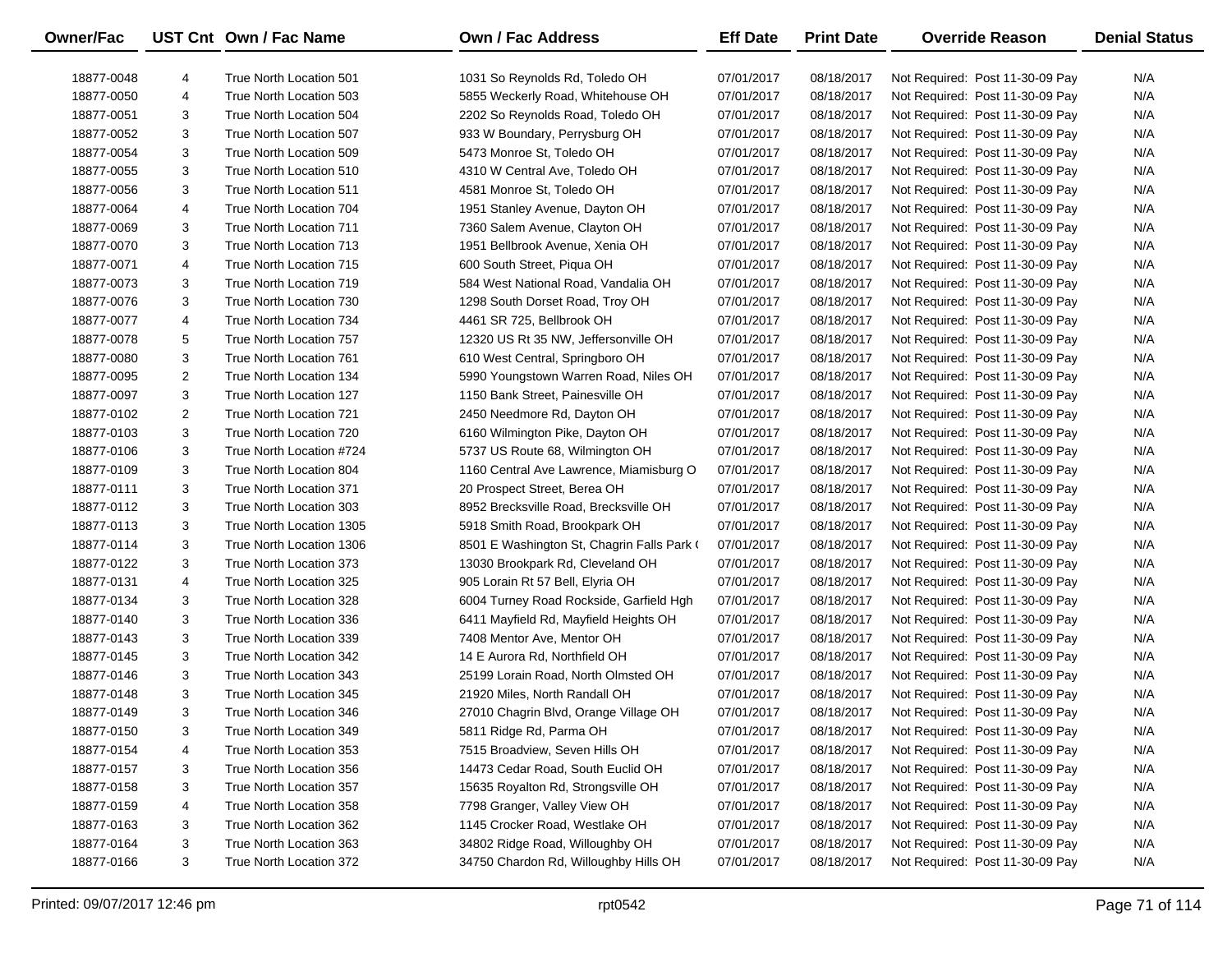| Owner/Fac  |                | UST Cnt Own / Fac Name    | <b>Own / Fac Address</b>                 | <b>Eff Date</b> | <b>Print Date</b> | <b>Override Reason</b>          | <b>Denial Status</b> |
|------------|----------------|---------------------------|------------------------------------------|-----------------|-------------------|---------------------------------|----------------------|
| 18877-0167 | 3              | True North Location 366   | 2770 Bishop Road, Wickliffe OH           | 07/01/2017      | 08/18/2017        | Not Required: Post 11-30-09 Pay | N/A                  |
| 18877-0169 | 3              | True North Location 1369  | 8500 Mayfield Rd, Chesterland OH         | 07/01/2017      | 08/18/2017        | Not Required: Post 11-30-09 Pay | N/A                  |
| 18877-0172 | 3              | True North Location 375   | 17212 Lorain Rocky River, Cleveland OH   | 07/01/2017      | 08/18/2017        | Not Required: Post 11-30-09 Pay | N/A                  |
| 18877-0173 | 3              | True North Location 1405  | 26051 Euclid Avenue, Euclid OH           | 07/01/2017      | 08/18/2017        | Not Required: Post 11-30-09 Pay | N/A                  |
| 18877-0175 | 3              | True North Location 407   | 6668 Wilson Mills, Gates Mills OH        | 07/01/2017      | 08/18/2017        | Not Required: Post 11-30-09 Pay | N/A                  |
| 18877-0176 | 3              | True North Location 1419  | 5300 Warrensville Libby, Maple Heights O | 07/01/2017      | 08/18/2017        | Not Required: Post 11-30-09 Pay | N/A                  |
| 18877-0177 | 3              | True North Location 365   | 23385 Lorain Clague, North Olmsted OH    | 07/01/2017      | 08/18/2017        | Not Required: Post 11-30-09 Pay | N/A                  |
| 18877-0185 | 3              | True North Location 728   | 11 North Springboro Pike, Dayton OH      | 07/01/2017      | 08/18/2017        | Not Required: Post 11-30-09 Pay | N/A                  |
| 18877-0187 | 3              | True North Location 707   | 1415 Smithville, Dayton OH               | 07/01/2017      | 08/18/2017        | Not Required: Post 11-30-09 Pay | N/A                  |
| 18877-0189 | 3              | True North Location 710   | 7789 Brandt Pike, Dayton OH              | 07/01/2017      | 08/18/2017        | Not Required: Post 11-30-09 Pay | N/A                  |
| 18877-0194 | 3              | True North Location 737   | 1536 W Michigan, Sidney OH               | 07/01/2017      | 08/18/2017        | Not Required: Post 11-30-09 Pay | N/A                  |
| 18877-0197 | 3              | True North Location 717   | 22 Ranchview Drive, Vandalia OH          | 07/01/2017      | 08/18/2017        | Not Required: Post 11-30-09 Pay | N/A                  |
| 18877-0208 | 3              | True North Location 1808A | 2301 S Limestone Leffels, Springfield OH | 07/01/2017      | 08/18/2017        | Not Required: Post 11-30-09 Pay | N/A                  |
| 18877-0209 | 3              | True North Location 809   | 1789 W. Main Street, Troy OH             | 07/01/2017      | 08/18/2017        | Not Required: Post 11-30-09 Pay | N/A                  |
| 18877-0212 | 2              | True North Location 316   | 6170 Som Center Rd, Solon OH             | 07/01/2017      | 08/18/2017        | Not Required: Post 11-30-09 Pay | N/A                  |
| 18877-0213 | 4              | True North Location #505  | 298 West Dussel Drive, Maumee OH         | 07/01/2017      | 08/18/2017        | Not Required: Post 11-30-09 Pay | N/A                  |
| 18877-0214 | 3              | True North Location 801   | 1360 Miamisburg Centerville Road, Dayton | 07/01/2017      | 08/18/2017        | Not Required: Post 11-30-09 Pay | N/A                  |
| 18877-0217 | 3              | True North Location 330   | 6178 Brecksville Road, Independence OH   | 07/01/2017      | 08/18/2017        | Not Required: Post 11-30-09 Pay | N/A                  |
| 18877-0220 | 3              | True North Location 348   | 6630 Ridge Ridgewood, Parma OH           | 07/01/2017      | 08/18/2017        | Not Required: Post 11-30-09 Pay | N/A                  |
| 18877-0221 | 3              | True North Location 376   | 7635 Pearl Rd I-71, Middleburg Heights O | 07/01/2017      | 08/18/2017        | Not Required: Post 11-30-09 Pay | N/A                  |
| 18877-0223 | 3              | True North Location 517   | 1000 Buck Rd, Rossford OH                | 07/01/2017      | 08/18/2017        | Not Required: Post 11-30-09 Pay | N/A                  |
| 18877-0224 | 3              | True North Location 519   | 6903 Angola Rd, Holland OH               | 07/01/2017      | 08/18/2017        | Not Required: Post 11-30-09 Pay | N/A                  |
| 18877-0225 | 4              | True North Location 518   | 822 Monroe, Toledo OH                    | 07/01/2017      | 08/18/2017        | Not Required: Post 11-30-09 Pay | N/A                  |
| 18877-0226 | 2              | True North 209            | 72 N. Lake Street, Madison OH            | 07/01/2017      | 08/18/2017        | Not Required: Post 11-30-09 Pay | N/A                  |
| 18877-0227 | 2              | True North Location #601  | 777 E. Dublin Granville Road, Columbus O | 07/01/2017      | 08/18/2017        | Not Required: Post 11-30-09 Pay | N/A                  |
| 18877-0228 | 2              | True North Location # 602 | 3970 Morse Road, Columbus OH             | 07/01/2017      | 08/18/2017        | Not Required: Post 11-30-09 Pay | N/A                  |
| 18877-0229 | $\overline{2}$ | True North Location # 603 | 4733 Morse Road, Gahanna OH              | 07/01/2017      | 08/18/2017        | Not Required: Post 11-30-09 Pay | N/A                  |
| 18877-0230 | 2              | True North Location #604  | 8500 N. High Street, Lewis Center OH     | 07/01/2017      | 08/18/2017        | Not Required: Post 11-30-09 Pay | N/A                  |
| 18877-0231 | 3              | True North Location # 605 | 5989 E. Main Street, Columbus OH         | 07/01/2017      | 08/18/2017        | Not Required: Post 11-30-09 Pay | N/A                  |
| 18877-0232 | 3              | True North Location # 606 | 1195 Morse Road, Columbus OH             | 07/01/2017      | 08/18/2017        | Not Required: Post 11-30-09 Pay | N/A                  |
| 18877-0233 | 2              | True North Location # 607 | 7332 E. State Route 36, Sunbury OH       | 07/01/2017      | 08/18/2017        | Not Required: Post 11-30-09 Pay | N/A                  |
| 18877-0234 | 2              | True North Location #608  | 1500 Rome Hilliard Road, Columbus OH     | 07/01/2017      | 08/18/2017        | Not Required: Post 11-30-09 Pay | N/A                  |
| 18877-0235 | 3              | True North Location # 609 | 6790 Sawmill Road, Columbus OH           | 07/01/2017      | 08/18/2017        | Not Required: Post 11-30-09 Pay | N/A                  |
| 18877-0236 | 3              | True North Location # 610 | 2800 Bethel Road, Columbus OH            | 07/01/2017      | 08/18/2017        | Not Required: Post 11-30-09 Pay | N/A                  |
| 18877-0237 | 3              | True North Location # 611 | 5340 Tuttle Crossing Boulevard, Columbus | 07/01/2017      | 08/18/2017        | Not Required: Post 11-30-09 Pay | N/A                  |
| 18877-0238 | 3              | True North Location # 612 | 631 S. High Street, Columbus OH          | 07/01/2017      | 08/18/2017        | Not Required: Post 11-30-09 Pay | N/A                  |
| 18877-0240 | 3              | True North Location # 675 | 1955 Polaris Parkway, Columbus OH        | 07/01/2017      | 08/18/2017        | Not Required: Post 11-30-09 Pay | N/A                  |
| 18877-0241 | 3              | True North Location #676  | 3975 Ridge Mill Drive, Columbus OH       | 07/01/2017      | 08/18/2017        | Not Required: Post 11-30-09 Pay | N/A                  |
| 18877-0242 | 3              | True North Location #677  | 2441 Lockbourne Road, Columbus OH        | 07/01/2017      | 08/18/2017        | Not Required: Post 11-30-09 Pay | N/A                  |
| 18877-0243 | 3              | True North Location #678  | 611 S. State Street, Westerville OH      | 07/01/2017      | 08/18/2017        | Not Required: Post 11-30-09 Pay | N/A                  |
| 18877-0244 | 3              | True North Location # 679 | 13885 N.W. Baltimore Road, Reynoldsburg  | 07/01/2017      | 08/18/2017        | Not Required: Post 11-30-09 Pay | N/A                  |
| 18877-0253 | 3              | TrueNorth Facility #418   | 1000 W. Royalton Road, Broadview Heigh   | 07/01/2017      | 08/18/2017        | Not Required: Post 11-30-09 Pay | N/A                  |
| 18877-0255 | 3              | True North Location #377  | 3131 Medina Road, Medina OH              | 07/01/2017      | 08/18/2017        | Not Required: Post 11-30-09 Pay | N/A                  |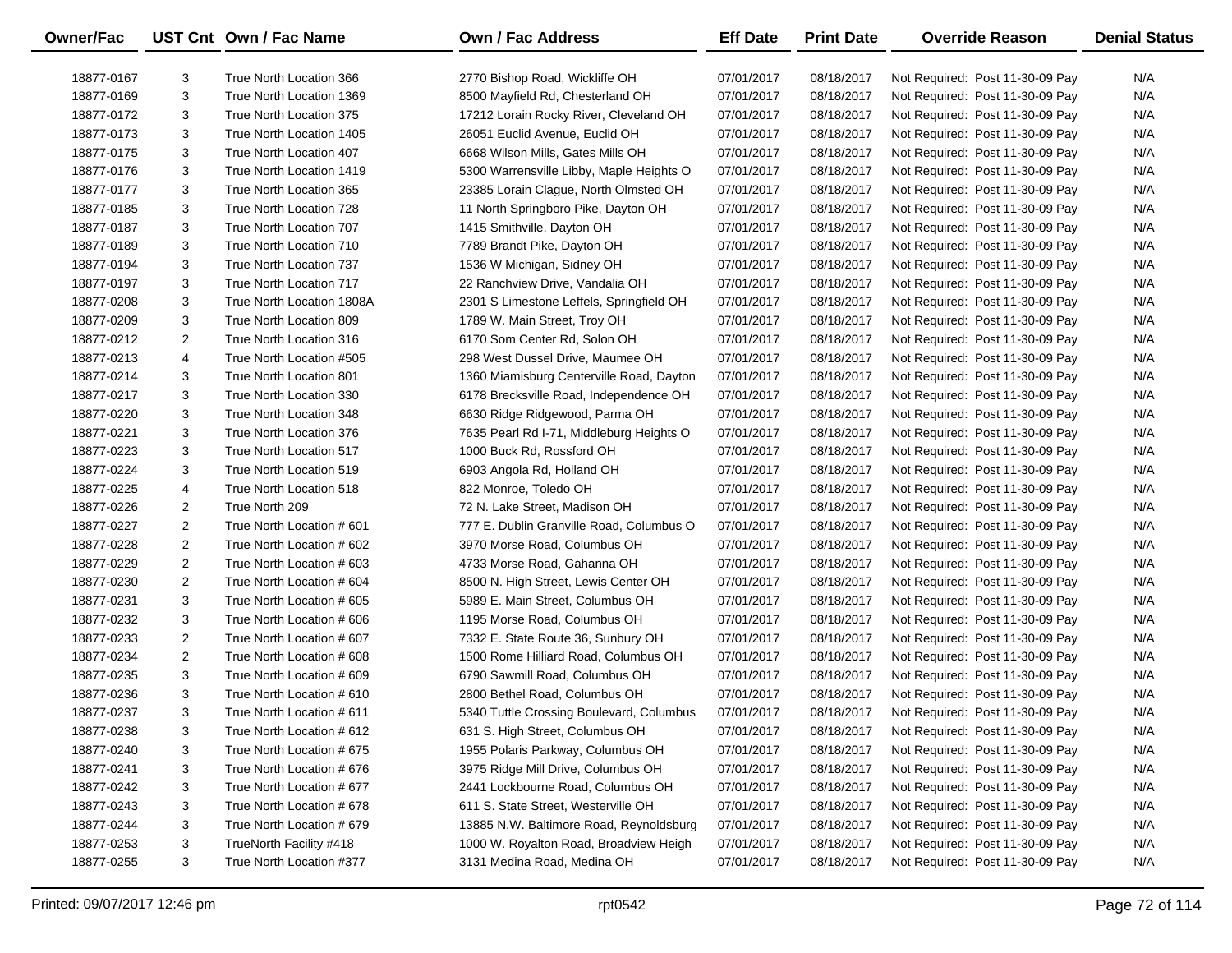| <b>Owner/Fac</b> |                | UST Cnt Own / Fac Name              | <b>Own / Fac Address</b>                  | <b>Eff Date</b> | <b>Print Date</b> | <b>Override Reason</b>          | <b>Denial Status</b> |
|------------------|----------------|-------------------------------------|-------------------------------------------|-----------------|-------------------|---------------------------------|----------------------|
| 18881-0001       | -1             | First Island Company                | 3 N Monroe St, Port Clinton OH            | 07/01/2017      | 08/04/2017        | Not Required: Post 11-30-09 Pay | N/A                  |
| 18883-0001       | 4              | King's Grand Central                | 500 E Main St, Junction City OH           | 07/01/2017      | 09/01/2017        | Not Required: Post 11-30-09 Pay | N/A                  |
| 18891-0001       | $\overline{2}$ | Mills Creek Marathon                | 32700 Center Ridge Rd, N Ridgeville OH    | 07/01/2017      | 07/24/2017        | Not Required: Post 11-30-09 Pay | N/A                  |
| 18898-0001       | 3              | Stonebraker's Garage                | 46730 Main Street Centerville Road #1, Ja | 07/01/2017      | 07/07/2017        | Not Required: Post 11-30-09 Pay | N/A                  |
| 18900-0001       | 3              | Seven Hills Sunoco                  | 10960 Hamilton Avenue, Cincinnati OH      | 07/01/2017      | 08/04/2017        | Not Required: Post 11-30-09 Pay | N/A                  |
| 18900-0002       | $\overline{2}$ | <b>Compton Marathon</b>             | 1195 Compton Road, Cincinnati OH          | 07/01/2017      | 08/04/2017        | Not Required: Post 11-30-09 Pay | N/A                  |
| 18901-0001       | $\overline{2}$ | <b>Bogner Construction Company</b>  | 305 W. Mulberry Street, Wooster OH        | 07/01/2017      | 08/18/2017        | Not Required: Post 11-30-09 Pay | N/A                  |
| 18913-0001       | $\mathbf{1}$   | <b>ABB Automation Inc.</b>          | 29801 Euclid Ave, Wickliffe OH            | 07/01/2017      | 07/24/2017        | Not Required: Post 11-30-09 Pay | N/A                  |
| 18914-0001       | $\overline{2}$ | Spencerville Quick Stop             | 202 N. Broadway Street, Spencerville OH   | 07/01/2017      | 08/04/2017        | Not Required: Post 11-30-09 Pay | N/A                  |
| 18914-0002       | 4              | National Oil & Gas                  | 305 S. Main Street, New Knoxville OH      | 07/01/2017      | 08/04/2017        | Not Required: Post 11-30-09 Pay | N/A                  |
| 18914-0003       | 3              | The Point                           | 1150 Elida Road, Delphos OH               | 07/01/2017      | 08/04/2017        | Not Required: Post 11-30-09 Pay | N/A                  |
| 18914-0005       | 4              | Antwerp Deli                        | River And Monroe St, Antwerp OH           | 07/01/2017      | 08/04/2017        | Not Required: Post 11-30-09 Pay | N/A                  |
| 18914-0006       | 4              | Wapakoneta Marathon                 | 1003 Defiance Avenue, Wapakoneta OH       | 07/01/2017      | 08/04/2017        | Not Required: Post 11-30-09 Pay | N/A                  |
| 18914-0007       | 4              | St Marys Marathon                   | 202 W. South Street, St. Marys OH         | 07/01/2017      | 08/04/2017        | Not Required: Post 11-30-09 Pay | N/A                  |
| 18914-0008       | 3              | National Oil & Gas, Inc.            | 4970 State Route 66, New Bremen OH        | 07/01/2017      | 08/04/2017        | Not Required: Post 11-30-09 Pay | N/A                  |
| 18914-0009       | $\overline{2}$ | Black Gold Ventures Ohio, LLC       | 515 E. Market Street, Celina OH           | 07/01/2017      | 08/04/2017        | Not Required: Post 11-30-09 Pay | N/A                  |
| 18914-0011       | 3              | National Oil and Gas Inc.           | 10391 US 127, Mendon OH                   | 07/01/2017      | 08/04/2017        | Not Required: Post 11-30-09 Pay | N/A                  |
| 18914-0012       | 5              | <b>Black Gold Ventures Ohio LLC</b> | 402 S. Main Street, Bryan OH              | 07/01/2017      | 08/04/2017        | Not Required: Post 11-30-09 Pay | N/A                  |
| 18920-0001       | $\overline{2}$ | A and B Iron and Metal              | 329 Washington Street, Dayton OH          | 07/01/2017      | 07/07/2017        | Not Required: Post 11-30-09 Pay | N/A                  |
| 18922-0001       | 5              | Greuey Fuel & Farm Supply LLC       | 1250 Front St, Malta OH                   | 07/01/2017      | 07/07/2017        | Not Required: Post 11-30-09 Pay | N/A                  |
| 18924-0001       | 3              | <b>FHIT LLC</b>                     | 6695 Perimeter Loop Road, Dublin OH       | 07/01/2017      | 08/04/2017        | Not Required: Post 11-30-09 Pay | N/A                  |
| 18934-0001       | 2              | Chickasaw Quick Stop                | 23 W. Franklin St., Chickasaw OH          | 07/01/2017      | 07/07/2017        | Not Required: Post 11-30-09 Pay | N/A                  |
| 18940-0001       | 6              | <b>Bel-Morr Market</b>              | 66440 Belmont-Morristown Rd, Belmont O    | 07/01/2017      | 07/07/2017        | Not Required: Post 11-30-09 Pay | N/A                  |
| 18943-0001       | 3              | Savko Bros Properties II, LLC       | 875 Jason Way, Columbus OH                | 07/01/2017      | 07/07/2017        | Not Required: Post 11-30-09 Pay | N/A                  |
| 18944-0001       | $\overline{a}$ | Mesopotamia Filling Station         | 4366 St. Rt 87, Mesopotamia OH            | 07/01/2017      | 08/04/2017        | Not Required: Post 11-30-09 Pay | N/A                  |
| 18949-0001       | $\overline{a}$ | Big Daddy Mini Mart, Inc.           | 1627 E. 3rd Street, Dayton OH             | 07/01/2017      | 07/24/2017        | Not Required: Post 11-30-09 Pay | N/A                  |
| 18950-0001       | 3              | Multani & Saini, Inc.               | 220 State Street, Jeffersonville OH       | 07/01/2017      | 08/18/2017        | Not Required: Post 11-30-09 Pay | N/A                  |
| 18951-0001       | 3              | <b>Stark Area RTA</b>               | 1600 Gateway Boulevard SE, Canton OH      | 07/01/2017      | 07/07/2017        | Not Required: Post 11-30-09 Pay | N/A                  |
| 18956-0001       | 1              | Triner Oil Co.                      | 4325 Manchester Avenue, Navarre OH        | 07/03/2017      | 09/01/2017        | Not Required: Post 11-30-09 Pay | N/A                  |
| 18957-0001       | $\mathbf{1}$   | Qualico Incorporated                | 3201 E. 66th St., Cleveland OH            | 07/01/2017      | 09/01/2017        | Not Required: Post 11-30-09 Pay | N/A                  |
| 18959-0001       | $\overline{2}$ | <b>Estes Express Lines</b>          | 6459 Allen Road, West Chester OH          | 07/01/2017      | 07/07/2017        | Not Required: Post 11-30-09 Pay | N/A                  |
| 18959-0002       | $\overline{a}$ | <b>Estes Express Line</b>           | 1009 Frank Road, Columbus OH              | 07/01/2017      | 07/07/2017        | Not Required: Post 11-30-09 Pay | N/A                  |
| 18962-0001       | $\overline{2}$ | Brown County Asphalt Inc.           | 11254 Hamer Road, Georgetown OH           | 07/01/2017      | 08/18/2017        | Not Required: Post 11-30-09 Pay | N/A                  |
| 18964-0001       | $\overline{2}$ | Saeed A. Bhatti                     | d/b/a Gas City, Canton OH                 | 07/01/2017      | 09/01/2017        | Not Required: Post 11-30-09 Pay | N/A                  |
| 18966-0001       | 4              | Country Mini Mart LLC               | 40 N Chillicothe St, South Charleston OH  | 07/01/2017      | 08/04/2017        | Not Required: Post 11-30-09 Pay | N/A                  |
| 18971-0001       | 2              | Kroger Store #411                   | 824 Main Street, Milford OH               | 07/01/2017      | 09/01/2017        | Not Required: Post 11-30-09 Pay | N/A                  |
| 18971-0002       | 2              | Kroger Store #433                   | 10595 Springfield Pike, Woodlawn OH       | 07/01/2017      | 09/01/2017        | Not Required: Post 11-30-09 Pay | N/A                  |
| 18971-0003       | 2              | Kroger Store #920                   | 210 Sterling Run Road, Mount Orab OH      | 07/01/2017      | 09/01/2017        | Not Required: Post 11-30-09 Pay | N/A                  |
| 18971-0004       | 2              | Kroger Store #833                   | 200 Lease Avenue, Greensville OH          | 07/01/2017      | 09/01/2017        | Not Required: Post 11-30-09 Pay | N/A                  |
| 18971-0005       | $\overline{c}$ | Kroger Store #380                   | 575 Harry Sauner Road, Hillsboro OH       | 07/01/2017      | 09/01/2017        | Not Required: Post 11-30-09 Pay | N/A                  |
| 18971-0006       | 2              | Kroger Store #445                   | 4001 State Route 128, Cleves OH           | 07/01/2017      | 09/01/2017        | Not Required: Post 11-30-09 Pay | N/A                  |
| 18971-0007       | 2              | Kroger Store #836                   | 3520 W. Siebenthaler Road, Dayton OH      | 07/01/2017      | 09/01/2017        | Not Required: Post 11-30-09 Pay | N/A                  |
| 18971-0008       | $\overline{2}$ | Kroger Store #933                   | 1934 Needmore Road, Dayton OH             | 07/01/2017      | 09/01/2017        | Not Required: Post 11-30-09 Pay | N/A                  |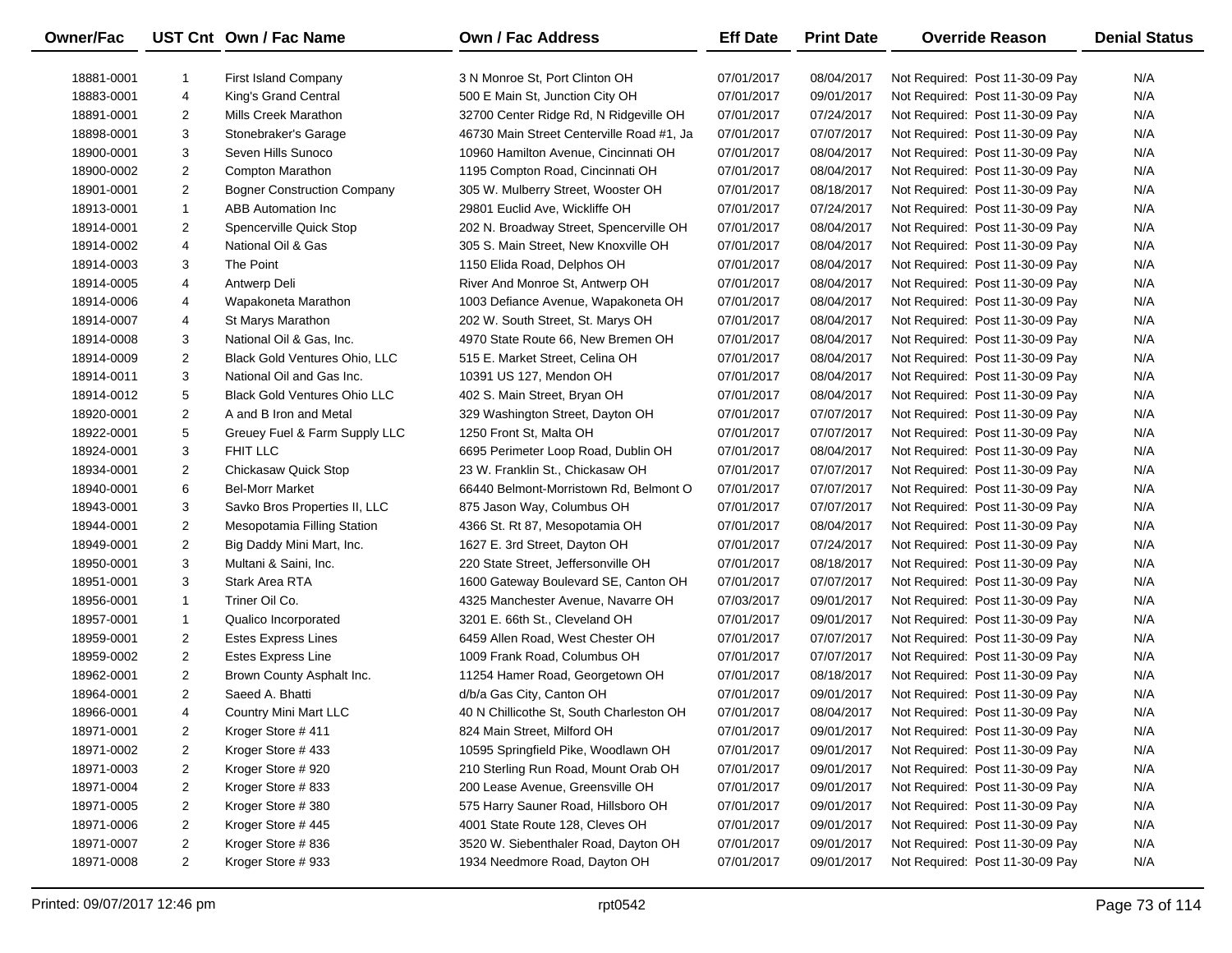| Owner/Fac  |                | UST Cnt Own / Fac Name  | <b>Own / Fac Address</b>                  | <b>Eff Date</b> | <b>Print Date</b> | <b>Override Reason</b>          | <b>Denial Status</b> |
|------------|----------------|-------------------------|-------------------------------------------|-----------------|-------------------|---------------------------------|----------------------|
| 18971-0009 | 2              | Kroger Store #413       | 800 Loveland Madeira Road, Loveland OH    | 07/01/2017      | 09/01/2017        | Not Required: Post 11-30-09 Pay | N/A                  |
| 18971-0010 | 3              | Kroger Store #754       | 4506 Brandt Pike, Dayton OH               | 07/01/2017      | 09/01/2017        | Not Required: Post 11-30-09 Pay | N/A                  |
| 18971-0012 | $\overline{2}$ | Kroger Store #408       | 5705 S. State Route 48, Maineville OH     | 07/01/2017      | 09/01/2017        | Not Required: Post 11-30-09 Pay | N/A                  |
| 18971-0013 | 3              | Kroger Store #830       | 1161 E. Dayton Yellow Springs Road, Fair  | 07/01/2017      | 09/01/2017        | Not Required: Post 11-30-09 Pay | N/A                  |
| 18971-0014 | $\overline{2}$ | Kroger Store #390       | 7132 Hamilton Avenue, Cincinnati OH       | 07/01/2017      | 09/01/2017        | Not Required: Post 11-30-09 Pay | N/A                  |
| 18971-0015 | 3              | Kroger Store #747       | 780 Northwoods Road, Vandalia OH          | 07/01/2017      | 09/01/2017        | Not Required: Post 11-30-09 Pay | N/A                  |
| 18971-0016 | 3              | Kroger Store #817       | 1230 Rombach Avenue, Wilmington OH        | 07/01/2017      | 09/01/2017        | Not Required: Post 11-30-09 Pay | N/A                  |
| 18971-0017 | 3              | Kroger Store #436       | 5830 Harrison Avenue, Cincinnati OH       | 07/01/2017      | 09/01/2017        | Not Required: Post 11-30-09 Pay | N/A                  |
| 18971-0018 | $\overline{2}$ | Kroger Store #405       | 8241 Vine Street, Cincinnati OH           | 07/01/2017      | 09/01/2017        | Not Required: Post 11-30-09 Pay | N/A                  |
| 18971-0019 | 3              | Kroger Store #835       | 2728 E. Main Street, Springfield OH       | 07/01/2017      | 09/01/2017        | Not Required: Post 11-30-09 Pay | N/A                  |
| 18971-0021 | 3              | Kroger Store #832       | 1053 N. Bechtle Avenue, Springfield OH    | 07/01/2017      | 09/01/2017        | Not Required: Post 11-30-09 Pay | N/A                  |
| 18971-0022 | 3              | Kroger Store #914       | 751 W. Market Street, Troy OH             | 07/01/2017      | 09/01/2017        | Not Required: Post 11-30-09 Pay | N/A                  |
| 18971-0023 | 3              | Kroger Store #355       | 3710 Paxton Avenue, Cincinnati OH         | 07/01/2017      | 09/01/2017        | Not Required: Post 11-30-09 Pay | N/A                  |
| 18971-0024 | 3              | Kroger Store #448       | 5100 Terra Firma Drive, Mason OH          | 07/01/2017      | 09/01/2017        | Not Required: Post 11-30-09 Pay | N/A                  |
| 18971-0025 | $\overline{2}$ | Kroger Store #943       | 1212 W. Kemper Road, Forest Park OH       | 07/01/2017      | 09/01/2017        | Not Required: Post 11-30-09 Pay | N/A                  |
| 18971-0026 | 3              | Kroger Store #921       | 1093 State Route 28 By-Pass, Milford OH   | 07/01/2017      | 09/01/2017        | Not Required: Post 11-30-09 Pay | N/A                  |
| 18971-0028 | $\overline{2}$ | Kroger Store #758       | 7747 Old Troy Pike, Dayton OH             | 07/01/2017      | 09/01/2017        | Not Required: Post 11-30-09 Pay | N/A                  |
| 18971-0029 | $\overline{2}$ | Kroger Store #447       | 1425 Columbus Avenue, Lebanon OH          | 07/01/2017      | 09/01/2017        | Not Required: Post 11-30-09 Pay | N/A                  |
| 18971-0030 | 3              | Kroger Store #932       | 1510 Covington Avenue, Piqua OH           | 07/01/2017      | 09/01/2017        | Not Required: Post 11-30-09 Pay | N/A                  |
| 18971-0031 | $\overline{2}$ | Kroger Store #915       | 7580 Beechmont Avenue, Cincinnati OH      | 07/01/2017      | 09/01/2017        | Not Required: Post 11-30-09 Pay | N/A                  |
| 18971-0032 | 3              | Kroger Store #384       | 8433 Winton Road, Cincinnati OH           | 07/01/2017      | 09/01/2017        | Not Required: Post 11-30-09 Pay | N/A                  |
| 18971-0033 | $\overline{2}$ | Kroger Store #948       | 6145 Glenway Avenue, Cincinnati OH        | 07/01/2017      | 09/01/2017        | Not Required: Post 11-30-09 Pay | N/A                  |
| 18971-0034 | 3              | Kroger Store #336       | 3033 Heritage Green Drive, Monroe OH      | 07/01/2017      | 09/01/2017        | Not Required: Post 11-30-09 Pay | N/A                  |
| 18971-0035 | 3              | Kroger Store #383       | 7296 Yankee Road, Middletown OH           | 07/01/2017      | 09/01/2017        | Not Required: Post 11-30-09 Pay | N/A                  |
| 18971-0036 | 3              | Kroger Store #910       | 475 Fortman Drive, Saint Marys OH         | 07/01/2017      | 09/01/2017        | Not Required: Post 11-30-09 Pay | N/A                  |
| 18971-0037 | $\overline{2}$ | Kroger Store #938       | 875 Union Road, Englewood OH              | 07/01/2017      | 09/01/2017        | Not Required: Post 11-30-09 Pay | N/A                  |
| 18971-0038 | 3              | Kroger Store #934       | 1400 S. Erie Highway, Hamilton OH         | 07/01/2017      | 09/01/2017        | Not Required: Post 11-30-09 Pay | N/A                  |
| 18971-0039 | 4              | Kroger Store #395       | 1003 Cherry Street, Blanchester OH        | 07/01/2017      | 09/01/2017        | Not Required: Post 11-30-09 Pay | N/A                  |
| 18971-0040 | 4              | Kroger Store #435       | 6388 Branch Hill Guinea Pike, Loveland O  | 07/01/2017      | 09/01/2017        | Not Required: Post 11-30-09 Pay | N/A                  |
| 18971-0041 | 2              | Kroger Store #909       | 1484 Main Street (Hamilton Richmond Rd),  | 07/01/2017      | 09/01/2017        | Not Required: Post 11-30-09 Pay | N/A                  |
| 18971-0042 | 3              | Kroger Fuel Center #907 | 10477 Harrison Avenue, Harrison OH        | 07/01/2017      | 09/01/2017        | Not Required: Post 11-30-09 Pay | N/A                  |
| 18971-0043 | $\overline{2}$ | Kroger Store #482       | 3601 Warsaw Avenue, Cincinnati OH         | 07/01/2017      | 09/01/2017        | Not Required: Post 11-30-09 Pay | N/A                  |
| 18971-0044 | 3              | Kroger Fuel Center #944 | 5191 Delhi Pike, Cincinnati OH            | 07/01/2017      | 09/01/2017        | Not Required: Post 11-30-09 Pay | N/A                  |
| 18971-0045 | 3              | Kroger Fuel Center #902 | 4230 Eastgate Boulevard, #500, Cincinnati | 07/01/2017      | 09/01/2017        | Not Required: Post 11-30-09 Pay | N/A                  |
| 18971-0046 | 4              | Kroger Fuel Center #412 | 340 S. Locust Street, Oxford OH           | 07/01/2017      | 09/01/2017        | Not Required: Post 11-30-09 Pay | N/A                  |
| 18971-0047 | 3              | Kroger Fuel Center #441 | 3420 Towne Boulevard, Middletown OH       | 07/01/2017      | 09/01/2017        | Not Required: Post 11-30-09 Pay | N/A                  |
| 18971-0048 | 3              | Kroger Fuel Center #418 | 4229 Montgomery Road, Norwood OH          | 07/01/2017      | 09/01/2017        | Not Required: Post 11-30-09 Pay | N/A                  |
| 18971-0049 | 3              | Kroger Fuel Center #936 | 1856 E. Second Street, Defiance OH        | 07/01/2017      | 09/01/2017        | Not Required: Post 11-30-09 Pay | N/A                  |
| 18971-0050 | 3              | Kroger Fuel Center #432 | 2300 Ferguson Road, Cincinnati OH         | 07/01/2017      | 09/01/2017        | Not Required: Post 11-30-09 Pay | N/A                  |
| 18971-0051 | 3              | Kroger Fuel Center #825 | 2115 E. Dorothy Lane, Kettering OH        | 07/01/2017      | 09/01/2017        | Not Required: Post 11-30-09 Pay | N/A                  |
| 18971-0052 | 3              | Kroger Fuel Center #811 | 3167 Dayton Xenia Road, Dayton OH         | 07/01/2017      | 09/01/2017        | Not Required: Post 11-30-09 Pay | N/A                  |
| 18971-0053 | 3              | Kroger Fuel Center #335 | 430 Oxford State Road, Middletown OH      | 07/01/2017      | 09/01/2017        | Not Required: Post 11-30-09 Pay | N/A                  |
| 18971-0054 | 3              | Kroger Fuel Center #913 | 2110 Michigan Avenue, Sidney OH           | 07/01/2017      | 09/01/2017        | Not Required: Post 11-30-09 Pay | N/A                  |
|            |                |                         |                                           |                 |                   |                                 |                      |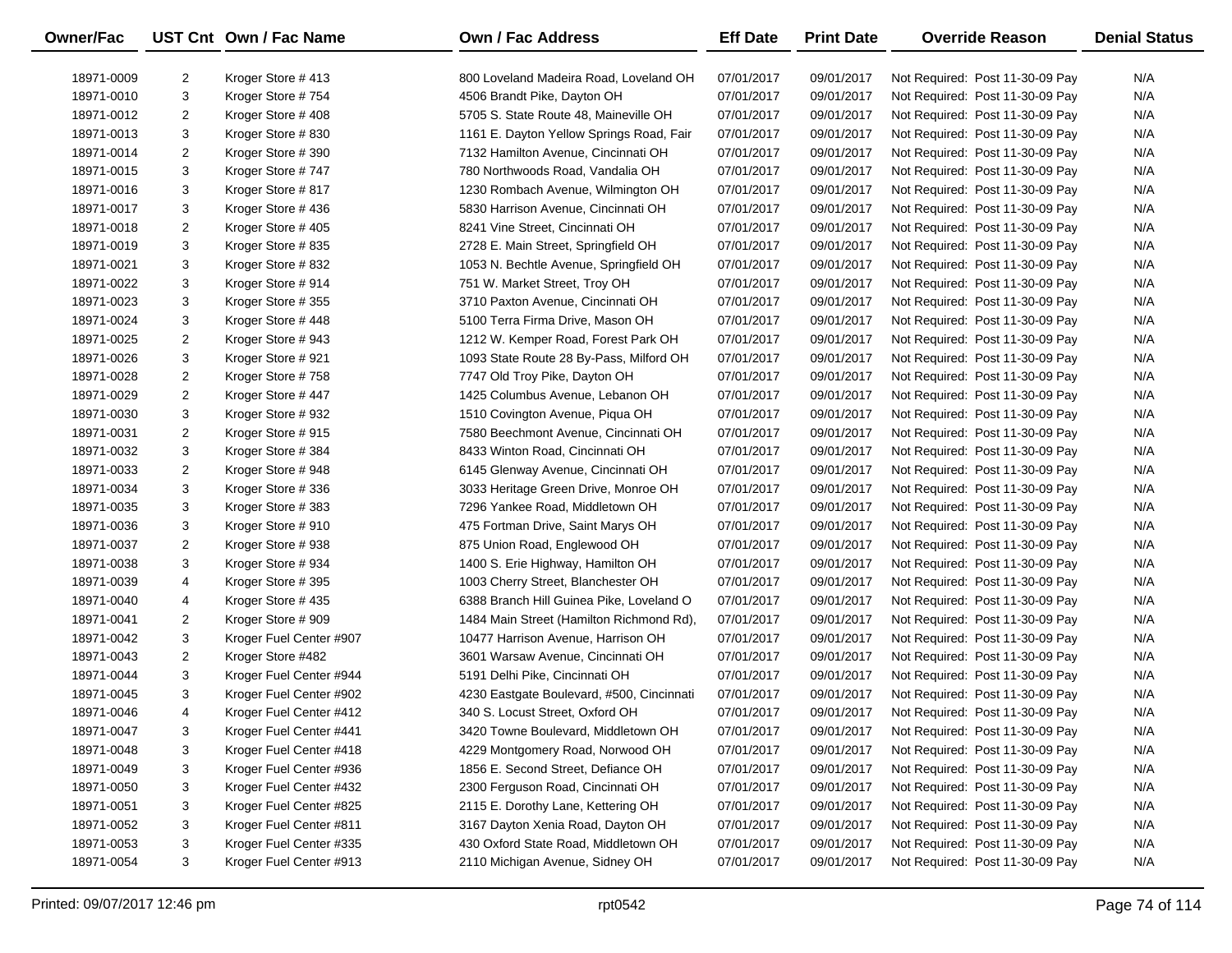| Owner/Fac  |                | UST Cnt Own / Fac Name              | <b>Own / Fac Address</b>                  | <b>Eff Date</b> | <b>Print Date</b> | <b>Override Reason</b>          | <b>Denial Status</b> |
|------------|----------------|-------------------------------------|-------------------------------------------|-----------------|-------------------|---------------------------------|----------------------|
| 18971-0055 | 3              | Kroger Fuel Center #923             | 1095 S. Main Street, Centerville OH       | 07/01/2017      | 09/01/2017        | Not Required: Post 11-30-09 Pay | N/A                  |
| 18971-0056 | 3              | Kroger Fuel Center #426             | 5210 Kings Mills Road, Mason OH           | 07/01/2017      | 09/01/2017        | Not Required: Post 11-30-09 Pay | N/A                  |
| 18971-0057 | 3              | Kroger Fuel Center #376             | 2900 W. Route 22, Maineville OH           | 07/01/2017      | 09/01/2017        | Not Required: Post 11-30-09 Pay | N/A                  |
| 18971-0058 | 3              | Kroger Fuel Center #421             | 7305 Wooster Pike, Cincinnati OH          | 07/01/2017      | 09/01/2017        | Not Required: Post 11-30-09 Pay | N/A                  |
| 18971-0059 | 3              | Kroger Fuel Center #722             | 10101 Landing Way, Miamisburg OH          | 07/01/2017      | 09/01/2017        | Not Required: Post 11-30-09 Pay | N/A                  |
| 18971-0060 | 3              | Kroger Fuel Center #468             | 240 W. Main Street, Amelia OH             | 07/01/2017      | 09/01/2017        | Not Required: Post 11-30-09 Pay | N/A                  |
| 18971-0061 | 3              | Kroger Fuel Center #A939            | 5214 Pleasant Avenue, Fairfield OH        | 07/01/2017      | 09/01/2017        | Not Required: Post 11-30-09 Pay | N/A                  |
| 18971-0062 | 3              | Kroger Fuel Center #A353            | 12080 Montgomery Road, Symmes Townsh      | 07/01/2017      | 09/01/2017        | Not Required: Post 11-30-09 Pay | N/A                  |
| 18971-0063 | 3              | Kroger Fuel Center #A751            | 1024 South Smithville Road, Dayton OH     | 07/01/2017      | 09/01/2017        | Not Required: Post 11-30-09 Pay | N/A                  |
| 18971-0064 | 3              | Kroger Fuel Center #A829            | 1700 West Park Square, Xenia OH           | 07/01/2017      | 09/01/2017        | Not Required: Post 11-30-09 Pay | N/A                  |
| 18971-0065 | 3              | Kroger Fuel Center #A429            | 12041 Lebanon Road, Sharonville OH        | 07/01/2017      | 09/01/2017        | Not Required: Post 11-30-09 Pay | N/A                  |
| 18971-0066 | 3              | Kroger Fuel Center #A465            | 4613 Marburg Avenue, Cincinnati OH        | 07/01/2017      | 09/01/2017        | Not Required: Post 11-30-09 Pay | N/A                  |
| 18971-0067 | 3              | Kroger A-935                        | 6480 Wilmington Pike, Centerville OH      | 07/01/2017      | 09/01/2017        | Not Required: Post 11-30-09 Pay | N/A                  |
| 18971-0068 | 3              | Kroger Fuel Center A960             | 5400 Cornerstone Boulevard, Centerville O | 07/27/2017      | 09/01/2017        | Not Required: Post 11-30-09 Pay | N/A                  |
| 18977-0001 | 3              | <b>Sterling One Stop</b>            | 35 W Columbus St, Mt Sterling OH          | 07/01/2017      | 08/04/2017        | Not Required: Post 11-30-09 Pay | N/A                  |
| 18977-0002 | 3              | <b>Sterling BP</b>                  | 227 W. Columbus Street, Mt. Sterling OH   | 07/01/2017      | 08/04/2017        | Not Required: Post 11-30-09 Pay | N/A                  |
| 18979-0001 | 3              | <b>Eternity LLC</b>                 | 1103 Gilman Street, Marietta OH           | 07/01/2017      | 08/04/2017        | Not Required: Post 11-30-09 Pay | N/A                  |
| 18990-0001 | 3              | Beach City Convenience Store        | 110 3rd Avenue NW, Beach City OH          | 07/01/2017      | 08/18/2017        | Not Required: Post 11-30-09 Pay | N/A                  |
| 18995-0001 | 4              | Super <sub>C</sub>                  | 992 E. Main Street, Smithfield OH         | 07/01/2017      | 08/18/2017        | Not Required: Post 11-30-09 Pay | N/A                  |
| 18999-0001 | $\mathbf{1}$   | Aultman Orrville Hospital           | 832 S. Main Street, Orrville OH           | 07/01/2017      | 08/04/2017        | Not Required: Post 11-30-09 Pay | N/A                  |
| 19002-0001 | $\mathbf{1}$   | Dalzell Cash & Carry                | 8233 Dalzell Road, Lower Salem OH         | 07/01/2017      | 09/01/2017        | Not Required: Post 11-30-09 Pay | N/A                  |
| 19008-0001 | 5              | Webb's Marathon                     | 164 E. Main Street, Centerburg OH         | 07/01/2017      | 08/04/2017        | Not Required: Post 11-30-09 Pay | N/A                  |
| 19012-0001 | 4              | Marathon                            | 2294 Lee Rd, Cleveland Heights OH         | 07/03/2017      | 09/01/2017        | Not Required: Post 11-30-09 Pay | N/A                  |
| 19015-0001 | 4              | Indian Hill Sunoco                  | 19365 Euclid Ave, Euclid OH               | 07/01/2017      | 07/07/2017        | Not Required: Post 11-30-09 Pay | N/A                  |
| 19021-0001 | $\overline{2}$ | Mike's Marathon                     | 4561 E. 131st St., Garfield Heights OH    | 07/01/2017      | 07/07/2017        | Not Required: Post 11-30-09 Pay | N/A                  |
| 19027-0001 | 3              | Agland Co Op                        | 1062 W High Ave, New Philadelphia OH      | 07/01/2017      | 08/18/2017        | Not Required: Post 11-30-09 Pay | N/A                  |
| 19027-0002 | 8              | Agland Co-Op, Inc.                  | 47345 Stumptown Road, Cadiz OH            | 07/01/2017      | 08/18/2017        | Not Required: Post 11-30-09 Pay | N/A                  |
| 19027-0003 | 1              | Agland Co-Op, Inc.                  | 1541 Canton Road, Carrollton OH           | 07/01/2017      | 08/18/2017        | Not Required: Post 11-30-09 Pay | N/A                  |
| 19027-0004 | 5              | Alliance Bulk Plant                 | 14949 Oyster Road, Alliance OH            | 07/01/2017      | 08/18/2017        | Not Required: Post 11-30-09 Pay | N/A                  |
| 19027-0005 | 4              | Carrollton Bulk Plant               | 258 5th Street, Carrollton OH             | 07/01/2017      | 08/18/2017        | Not Required: Post 11-30-09 Pay | N/A                  |
| 19027-0006 | $\overline{2}$ | <b>Bellville Bulk Plant</b>         | 32 Fitting Avenue, Bellville OH           | 07/01/2017      | 08/18/2017        | Not Required: Post 11-30-09 Pay | N/A                  |
| 19027-0007 | 3              | Agland Co-Op, Inc.                  | 2000 Beeson Street N.E., Alliance OH      | 07/01/2017      | 08/18/2017        | Not Required: Post 11-30-09 Pay | N/A                  |
| 19033-0001 | 5              | Town Center Market #291             | 600 W. High Street, Mt Vernon OH          | 07/01/2017      | 08/04/2017        | Not Required: Post 11-30-09 Pay | N/A                  |
| 19033-0002 | 3              | Town Center Market #290             | 674 Sandusky Street, Mount Vernon OH      | 07/01/2017      | 08/04/2017        | Not Required: Post 11-30-09 Pay | N/A                  |
| 19033-0003 | 3              | Town Center Market #801             | 105 Newark Road, Mount Vernon OH          | 07/01/2017      | 08/04/2017        | Not Required: Post 11-30-09 Pay | N/A                  |
| 19035-0001 | 4              | The Depot                           | 7056 State Route 73, Otway OH             | 07/01/2017      | 07/24/2017        | Not Required: Post 11-30-09 Pay | N/A                  |
| 19036-0001 | 1              | Hyland Software, Inc.               | 28500 Clemens Rd, Westlake OH             | 07/01/2017      | 07/24/2017        | Not Required: Post 11-30-09 Pay | N/A                  |
| 19037-0001 | 4              | Ada Express Mart                    | 602 N. Main Street, Ada OH                | 07/01/2017      | 07/07/2017        | Not Required: Post 11-30-09 Pay | N/A                  |
| 19044-0001 | 1              | Hoovestol                           | 3401 Latcha Road, Millbury OH             | 07/01/2017      | 08/04/2017        | Not Required: Post 11-30-09 Pay | N/A                  |
| 19046-0001 | 3              | Oster Sand and Gravel               | 1955 Riverside Dr NW, Massillon OH        | 07/01/2017      | 07/07/2017        | Not Required: Post 11-30-09 Pay | N/A                  |
| 19052-0001 | 1              | <b>Twin Towers Retirement</b>       | 5343 Hamilton Avenue, Cincinnati OH       | 07/01/2017      | 07/24/2017        | Not Required: Post 11-30-09 Pay | N/A                  |
| 19058-0001 | 1              | Shelby County Correctional Facility | 555 Gerhart Rd, Sidney OH                 | 07/01/2017      | 07/07/2017        | Not Required: Post 11-30-09 Pay | N/A                  |
| 19060-0001 | 4              | McCartys Mini Mart                  | 01 McCarty Lane, Jackson OH               | 07/01/2017      | 07/07/2017        | Not Required: Post 11-30-09 Pay | N/A                  |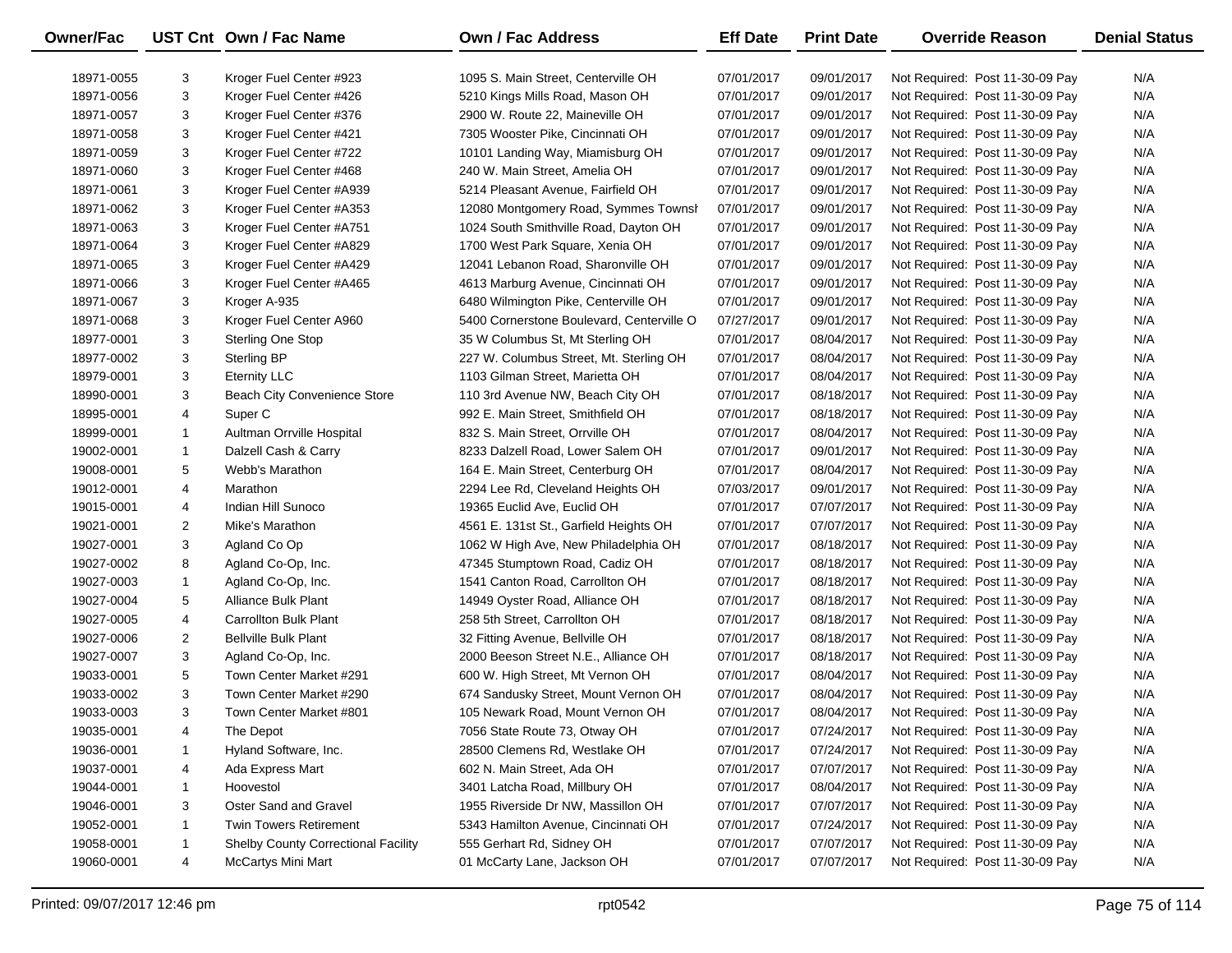| Owner/Fac  |                | UST Cnt Own / Fac Name                 | <b>Own / Fac Address</b>                   | <b>Eff Date</b> | <b>Print Date</b> | <b>Override Reason</b>          | <b>Denial Status</b> |
|------------|----------------|----------------------------------------|--------------------------------------------|-----------------|-------------------|---------------------------------|----------------------|
| 19065-0001 | 2              | Sams Food Market                       | 2277 Ohio Pike, Amelia OH                  | 07/01/2017      | 07/07/2017        | Not Required: Post 11-30-09 Pay | N/A                  |
| 19069-0001 | $\mathbf{1}$   | Kraton Polymers US LLC                 | 2419 State Route 618, Belpre OH            | 07/01/2017      | 08/04/2017        | Not Required: Post 11-30-09 Pay | N/A                  |
| 19074-0001 | $\overline{2}$ | <b>Western Row Center</b>              | 3189 Western Row Rd, Mason OH              | 07/01/2017      | 07/07/2017        | Not Required: Post 11-30-09 Pay | N/A                  |
| 19075-0001 | 5              | Mikes Pit Stop                         | 233 W Main St, Plain City OH               | 07/01/2017      | 07/24/2017        | Not Required: Post 11-30-09 Pay | N/A                  |
| 19076-0001 | 4              | <b>Liberty General Store</b>           | 12425 Beaver Pike, Jackson OH              | 07/01/2017      | 09/01/2017        | Not Required: Post 11-30-09 Pay | N/A                  |
| 19088-0001 | 3              | Sunshine Plus Inc.                     | 1000 W. Broad Street, Columbus OH          | 07/01/2017      | 08/18/2017        | Not Required: Post 11-30-09 Pay | N/A                  |
| 19098-0001 | $\overline{2}$ | <b>Bailey Mini Mart</b>                | 2810 Bailey Road, Cuyahoga Falls OH        | 07/01/2017      | 08/18/2017        | Not Required: Post 11-30-09 Pay | N/A                  |
| 19099-0002 | $\mathbf{1}$   | West Chester Township                  | 9577 Beckett Road, West Chester OH         | 07/01/2017      | 07/07/2017        | Not Required: Post 11-30-09 Pay | N/A                  |
| 19104-0001 | $\overline{2}$ | American United Oil Inc.               | 342 E. Main Street, Ashland OH             | 07/03/2017      | 09/01/2017        | Not Required: Post 11-30-09 Pay | N/A                  |
| 19107-0001 | $\mathbf{1}$   | CB&I                                   | 16406 US Rt 224 East, Findlay OH           | 07/01/2017      | 09/01/2017        | Not Required: Post 11-30-09 Pay | N/A                  |
| 19110-0001 | 3              | Citgo                                  | 3501 Lorain Avenue, Cleveland OH           | 07/03/2017      | 09/01/2017        | Not Required: Post 11-30-09 Pay | N/A                  |
| 19111-0001 | $\mathbf{1}$   | <b>Truckomat of Hebron</b>             | 10770 Lancaster Road, Hebron OH            | 07/01/2017      | 07/07/2017        | Not Required: Post 11-30-09 Pay | N/A                  |
| 19116-0001 | $\mathbf{1}$   | Wild Wings Inc                         | 6395 N Russell Rd, Oak Harbor OH           | 07/01/2017      | 08/04/2017        | Not Required: Post 11-30-09 Pay | N/A                  |
| 19124-0001 | 4              | <b>Barberton Marathon</b>              | 1159 Wooster Road N., Barberton OH         | 07/01/2017      | 08/18/2017        | Not Required: Post 11-30-09 Pay | N/A                  |
| 19129-0001 | 5              | Beard Oil Co                           | 6990 State Route 117, Huntsville OH        | 07/01/2017      | 08/04/2017        | Not Required: Post 11-30-09 Pay | N/A                  |
| 19133-0001 | 3              | <b>Poland Shell</b>                    | 3190 Center Road, Poland OH                | 07/01/2017      | 08/04/2017        | Not Required: Post 11-30-09 Pay | N/A                  |
| 19136-0001 | 5              | West Mansfield Mini Mart               | 115 N Main St, West Mansfield OH           | 07/01/2017      | 09/01/2017        | Not Required: Post 11-30-09 Pay | N/A                  |
| 19137-0001 | $\overline{2}$ | The Woods                              | 501 W Waterloo St, Canal Winchester OH     | 07/01/2017      | 07/07/2017        | Not Required: Post 11-30-09 Pay | N/A                  |
| 19142-0001 | 3              | Jeff's Carry Out                       | 1 E. Main Street, Addyston OH              | 07/01/2017      | 08/18/2017        | Not Required: Post 11-30-09 Pay | N/A                  |
| 19143-0003 | $\mathbf{1}$   | PSC Metals - Wooster LLC               | 972 Old Columbus Road, Wooster OH          | 07/01/2017      | 09/01/2017        | Not Required: Post 11-30-09 Pay | N/A                  |
| 19148-0002 | 5              | <b>Brecon Service Center</b>           | 11777 Solzmon Road, Cincinnati OH          | 07/01/2017      | 07/24/2017        | Not Required: Post 11-30-09 Pay | N/A                  |
| 19148-0006 | $\mathbf{1}$   | Little Miami Service Center            | 1099 State Route 28, Milford OH            | 07/01/2017      | 07/24/2017        | Not Required: Post 11-30-09 Pay | N/A                  |
| 19148-0007 | $\mathbf{1}$   | Monfort Heights Service Center         | 5445 Audro Drive, Cincinnati OH            | 07/01/2017      | 07/24/2017        | Not Required: Post 11-30-09 Pay | N/A                  |
| 19148-0008 | 3              | Queensgate Service Center              | 424 Gest Street, Cincinnati OH             | 07/01/2017      | 07/24/2017        | Not Required: Post 11-30-09 Pay | N/A                  |
| 19148-0009 | $\overline{2}$ | <b>Todhunter Service Center</b>        | 593 Todhunter Road, Monroe OH              | 07/01/2017      | 07/24/2017        | Not Required: Post 11-30-09 Pay | N/A                  |
| 19149-0001 | 6              | Wichard Oil LLC                        | 518 West Plane Street, Bethel OH           | 07/01/2017      | 07/24/2017        | Not Required: Post 11-30-09 Pay | N/A                  |
| 19150-0001 | 1              | Quicken Loans Arena                    | 1 Center Court, Cleveland OH               | 07/01/2017      | 08/18/2017        | Not Required: Post 11-30-09 Pay | N/A                  |
| 19159-0001 | 4              | Elmore Sunoco                          | 1710 Elmore St, Cincinnati OH              | 07/01/2017      | 08/04/2017        | Not Required: Post 11-30-09 Pay | N/A                  |
| 19170-0001 | 4              | Five Star BP Parkman                   | 16220 Main Market Rd, Parkman OH           | 07/01/2017      | 08/04/2017        | Not Required: Post 11-30-09 Pay | N/A                  |
| 19178-0001 | $\mathbf{1}$   | Ohio Willow Wood                       | 15441 Scioto Darby Road, Mt Sterling OH    | 07/01/2017      | 07/24/2017        | Not Required: Post 11-30-09 Pay | N/A                  |
| 19181-0001 | $\overline{2}$ | Broad and Hague Marathon               | 2805 W. Broad Street, Columbus OH          | 07/01/2017      | 08/04/2017        | Not Required: Post 11-30-09 Pay | N/A                  |
| 19183-0001 | $\overline{2}$ | Three Village Condominiums             | 5150 Three Village Drive, Lyndhurst OH     | 07/01/2017      | 07/07/2017        | Not Required: Post 11-30-09 Pay | N/A                  |
| 19186-0001 | 3              | Toledo 24                              | 5424 Telegraph Rd, Toledo OH               | 07/01/2017      | 08/18/2017        | Not Required: Post 11-30-09 Pay | N/A                  |
| 19189-0001 | 3              | <b>Bulk Plant Inc.</b>                 | 409 Marion Pike, Coal Grove OH             | 07/01/2017      | 08/04/2017        | Not Required: Post 11-30-09 Pay | N/A                  |
| 19193-0001 | 5              | Scheetz Fuel Stop                      | 46473 US Route 36, Coshocton OH            | 07/01/2017      | 08/18/2017        | Not Required: Post 11-30-09 Pay | N/A                  |
| 19194-0001 | 3              | Fohl Road Sunoco                       | 5506 Keiffer Avenue SW, Canton OH          | 07/03/2017      | 09/01/2017        | Not Required: Post 11-30-09 Pay | N/A                  |
| 19198-0001 | 2              | <b>Express Mart</b>                    | 5394 North Bend Road, Cincinnati OH        | 07/01/2017      | 08/18/2017        | Not Required: Post 11-30-09 Pay | N/A                  |
| 19199-0001 | 3              | Vine Street Sunoco                     | 5534 Vine Street, Cincinnati OH            | 07/01/2017      | 07/24/2017        | Not Required: Post 11-30-09 Pay | N/A                  |
| 19203-0001 | $\overline{2}$ | <b>Convenient Food Mart Sunoco</b>     | 32505 Center Ridge Rd., North Ridgeville C | 07/01/2017      | 07/07/2017        | Not Required: Post 11-30-09 Pay | N/A                  |
| 19214-0001 | 1              | Southern Ohio Holding Organization, LL | 4585 Mulhauser Road, Hamilton OH           | 07/01/2017      | 07/24/2017        | Not Required: Post 11-30-09 Pay | N/A                  |
| 19215-0001 | $\overline{2}$ | Latham Lumber                          | 9445 St Rt 124 W, Latham OH                | 07/01/2017      | 07/07/2017        | Not Required: Post 11-30-09 Pay | N/A                  |
| 19216-0001 | 4              | Super Mart                             | 861 Washington St, Bergholz OH             | 07/03/2017      | 09/01/2017        | Not Required: Post 11-30-09 Pay | N/A                  |
| 19229-0001 | 3              | Oak Hill Sunoco                        | 2514 Mogadore Road, Akron OH               | 07/03/2017      | 09/01/2017        | Not Required: Post 11-30-09 Pay | N/A                  |
|            |                |                                        |                                            |                 |                   |                                 |                      |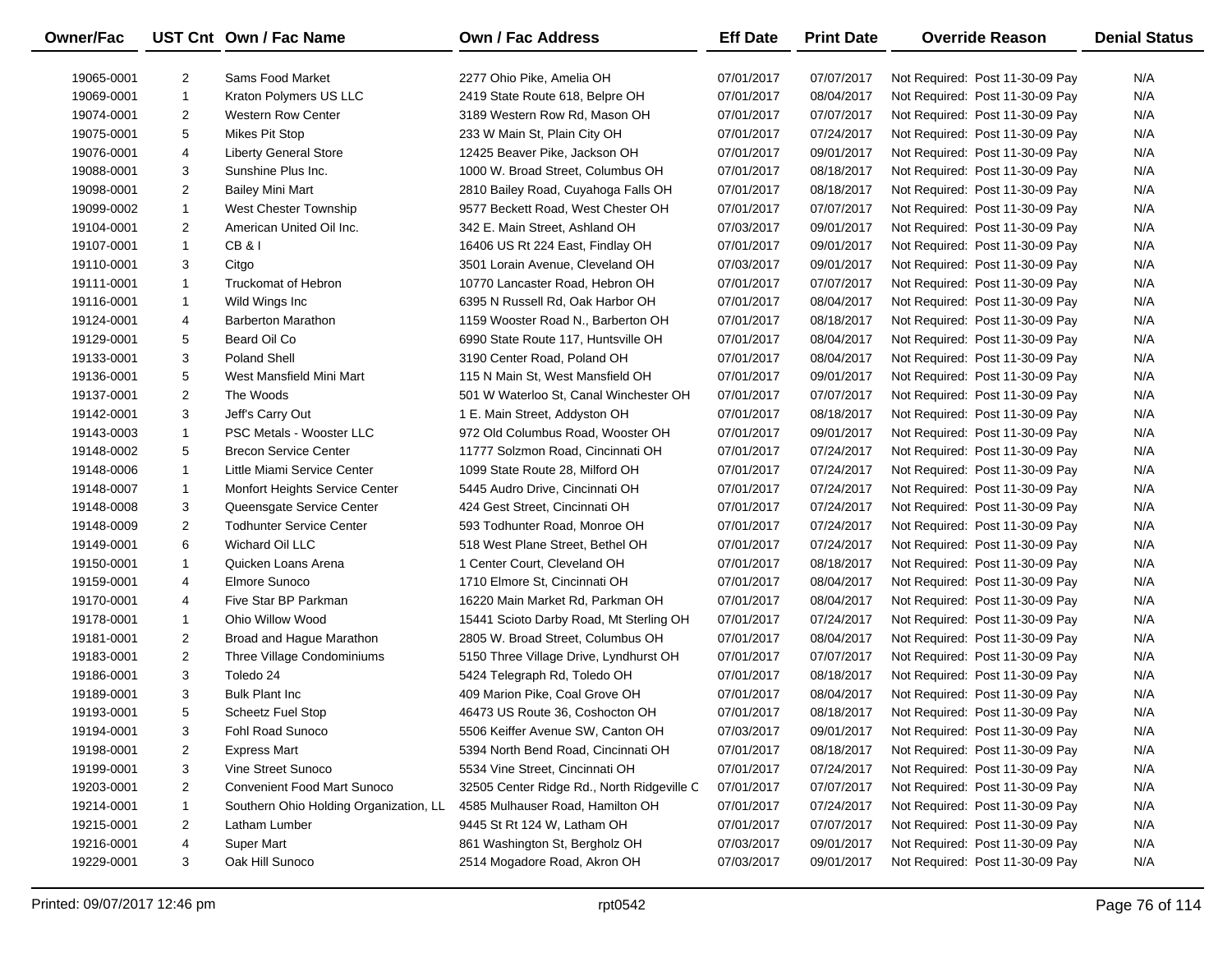| <b>Owner/Fac</b> |                | UST Cnt Own / Fac Name             | <b>Own / Fac Address</b>                   | <b>Eff Date</b> | <b>Print Date</b> | <b>Override Reason</b>          | <b>Denial Status</b> |
|------------------|----------------|------------------------------------|--------------------------------------------|-----------------|-------------------|---------------------------------|----------------------|
| 19235-0001       | 3              | Mason Quick Mart                   | 131 E. Main Street, Mason OH               | 07/01/2017      | 09/01/2017        | Not Required: Post 11-30-09 Pay | N/A                  |
| 19237-0001       | 3              | Niekamp's Farm and Flea Market     | 6133 Olding Road, St Henry OH              | 07/01/2017      | 09/01/2017        | Not Required: Post 11-30-09 Pay | N/A                  |
| 19241-0001       | 1              | Maple Knoll Village                | 11100 Springfield Pike, Springdale OH      | 07/01/2017      | 07/24/2017        | Not Required: Post 11-30-09 Pay | N/A                  |
| 19243-0001       | 3              | <b>TSP 807</b>                     | 17005 St Rt 78, Caldwell OH                | 07/01/2017      | 07/24/2017        | Not Required: Post 11-30-09 Pay | N/A                  |
| 19243-0004       | 3              | <b>TSP 818</b>                     | 201 S Main Street, Woodsfield OH           | 07/01/2017      | 07/24/2017        | Not Required: Post 11-30-09 Pay | N/A                  |
| 19245-0001       | 1              | Village Mkt                        | 3819 US 52, Georgetown OH                  | 07/01/2017      | 07/24/2017        | Not Required: Post 11-30-09 Pay | N/A                  |
| 19254-0001       | 4              | Main Street Valero                 | 227 E. Main Street, Bellevue OH            | 07/03/2017      | 09/01/2017        | Not Required: Post 11-30-09 Pay | N/A                  |
| 19256-0001       | 3              | <b>BJ's Wholesale Club</b>         | 1673 Home Avenue, Akron OH                 | 07/01/2017      | 07/24/2017        | Not Required: Post 11-30-09 Pay | N/A                  |
| 19256-0002       | 3              | <b>BJ's Wholesale Club</b>         | 7000 Frank Avenue, North Canton OH         | 07/01/2017      | 07/24/2017        | Not Required: Post 11-30-09 Pay | N/A                  |
| 19256-0003       | 3              | <b>BJ's Wholesale Club</b>         | 6944 W. 130th Street, Middleburg Heights ( | 07/01/2017      | 07/24/2017        | Not Required: Post 11-30-09 Pay | N/A                  |
| 19256-0006       | 3              | <b>BJ's Wholesale Club</b>         | 38292 Colorado Avenue, Avon OH             | 07/01/2017      | 07/24/2017        | Not Required: Post 11-30-09 Pay | N/A                  |
| 19259-0001       | 2              | <b>Waste Water Treatment Plant</b> | 100 Legion Road, Saint Clairsville OH      | 07/01/2017      | 07/07/2017        | Not Required: Post 11-30-09 Pay | N/A                  |
| 19259-0002       | $\overline{2}$ | City of St Clairsville Service     | 129 Reservoir Road, Saint Clairsville OH   | 07/01/2017      | 07/07/2017        | Not Required: Post 11-30-09 Pay | N/A                  |
| 19262-0001       | $\overline{2}$ | Anchor Point Marina                | 10905 Corduroy Rd, Curtice OH              | 07/01/2017      | 08/18/2017        | Not Required: Post 11-30-09 Pay | N/A                  |
| 19266-0001       | 5              | Timmy V's                          | 284 W. Main Street, McConnelsville OH      | 07/03/2017      | 09/01/2017        | Not Required: Post 11-30-09 Pay | N/A                  |
| 19280-0002       | 3              | Murphy USA # 6630                  | 9351 Mentor Ave, Mentor OH                 | 07/01/2017      | 07/07/2017        | Not Required: Post 11-30-09 Pay | N/A                  |
| 19280-0003       | 4              | Murphy USA # 6699                  | 1399 Leesburg Ave, Washington CH OH        | 07/01/2017      | 07/07/2017        | Not Required: Post 11-30-09 Pay | N/A                  |
| 19280-0004       | 4              | Murphy USA #6732                   | 2390 W Michigan St, Sidney OH              | 07/01/2017      | 07/07/2017        | Not Required: Post 11-30-09 Pay | N/A                  |
| 19280-0005       | 4              | Murphy USA #6731                   | 61215 Southgate Pkwy, Cambridge OH         | 07/01/2017      | 07/07/2017        | Not Required: Post 11-30-09 Pay | N/A                  |
| 19280-0006       | 4              | Murphy USA #6729                   | 12892 St Rt 664, Logan OH                  | 07/01/2017      | 07/07/2017        | Not Required: Post 11-30-09 Pay | N/A                  |
| 19280-0007       | 4              | Murphy USA # 6753                  | 1875 Scott St, Napoleon OH                 | 07/01/2017      | 07/07/2017        | Not Required: Post 11-30-09 Pay | N/A                  |
| 19280-0008       | 4              | Murphy USA #6754                   | 3219 Princeton Rd, Hamilton OH             | 07/01/2017      | 07/07/2017        | Not Required: Post 11-30-09 Pay | N/A                  |
| 19280-0009       | 3              | Murphey USA 6819                   | 200 Gunntown Rd, Bellfontaine OH           | 07/01/2017      | 07/07/2017        | Not Required: Post 11-30-09 Pay | N/A                  |
| 19280-0010       | 3              | Murphy USA #6816                   | 2640 Harding Hwy, Lima OH                  | 07/01/2017      | 07/07/2017        | Not Required: Post 11-30-09 Pay | N/A                  |
| 19280-0011       | 3              | Murphy USA #6833                   | 544 Harry Sauner Rd, Hillsboro OH          | 07/01/2017      | 07/07/2017        | Not Required: Post 11-30-09 Pay | N/A                  |
| 19280-0012       | 3              | Murphy Oil 6859                    | 1395 N. 21st, Newark OH                    | 07/01/2017      | 07/07/2017        | Not Required: Post 11-30-09 Pay | N/A                  |
| 19280-0014       | 3              | Murphy USA #6875                   | 2749 State Route 73, Wilmington OH         | 07/01/2017      | 07/07/2017        | Not Required: Post 11-30-09 Pay | N/A                  |
| 19280-0015       | 3              | Murphy Oil 6933                    | 1105 Ramada Street, Sandusky OH            | 07/01/2017      | 07/07/2017        | Not Required: Post 11-30-09 Pay | N/A                  |
| 19280-0016       | 3              | Murphy Oil 6946                    | 2869 E. State Street, Salem OH             | 07/01/2017      | 07/07/2017        | Not Required: Post 11-30-09 Pay | N/A                  |
| 19280-0017       | 3              | Murphy USA # 6934                  | 2856 Maysville Pike, Zanesville OH         | 07/01/2017      | 07/07/2017        | Not Required: Post 11-30-09 Pay | N/A                  |
| 19280-0018       | 3              | Murphy USA 6851                    | 14976 SR 93 S, Jackson OH                  | 07/01/2017      | 07/07/2017        | Not Required: Post 11-30-09 Pay | N/A                  |
| 19280-0019       | 3              | Murphy USA #6935                   | 1911 W. Dorothy lane, Moraine OH           | 07/01/2017      | 07/07/2017        | Not Required: Post 11-30-09 Pay | N/A                  |
| 19280-0023       | 3              | Murphy USA #7122                   | 3220 Atlantic Blvd NE, Canton OH           | 07/01/2017      | 07/07/2017        | Not Required: Post 11-30-09 Pay | N/A                  |
| 19280-0024       | 3              | Murphy USA #7148                   | 920 Fangboner, Fremont OH                  | 07/01/2017      | 07/07/2017        | Not Required: Post 11-30-09 Pay | N/A                  |
| 19280-0025       | 3              | Murphy USA #7149                   | 491 East Airport Hwy, Wauseon OH           | 07/01/2017      | 07/07/2017        | Not Required: Post 11-30-09 Pay | N/A                  |
| 19280-0026       | 3              | Murphy USA #7167                   | 1934 Havemann Rd, Celina OH                | 07/01/2017      | 07/07/2017        | Not Required: Post 11-30-09 Pay | N/A                  |
| 19280-0027       | 3              | Murphy USA #7162                   | 7735 Hoke Road, Englewood OH               | 07/01/2017      | 07/07/2017        | Not Required: Post 11-30-09 Pay | N/A                  |
| 19280-0028       | 3              | Murphy USA #7168                   | 15669 State Route 67, Kenton OH            | 07/01/2017      | 07/07/2017        | Not Required: Post 11-30-09 Pay | N/A                  |
| 19280-0029       | 3              | Murphy USA #7169                   | 1281 Bellefontain Street, Wapakoneta OH    | 07/01/2017      | 07/07/2017        | Not Required: Post 11-30-09 Pay | N/A                  |
| 19280-0030       | 3              | Murphy USA #7151                   | 85 River Trace Lane, Chillicothe OH        | 07/01/2017      | 07/07/2017        | Not Required: Post 11-30-09 Pay | N/A                  |
| 19280-0031       | 3              | Murphy USA #7219                   | 23739 Airport Road, Coshocton OH           | 07/01/2017      | 07/07/2017        | Not Required: Post 11-30-09 Pay | N/A                  |
| 19280-0032       | 3              | Murphy USA #7248                   | 201 Town Center Boulevard, Van Wert OH     | 07/01/2017      | 07/07/2017        | Not Required: Post 11-30-09 Pay | N/A                  |
| 19280-0034       | 3              | Murphy USA #7293                   | 2481 Possum Run Road, Mansfield OH         | 07/01/2017      | 07/07/2017        | Not Required: Post 11-30-09 Pay | N/A                  |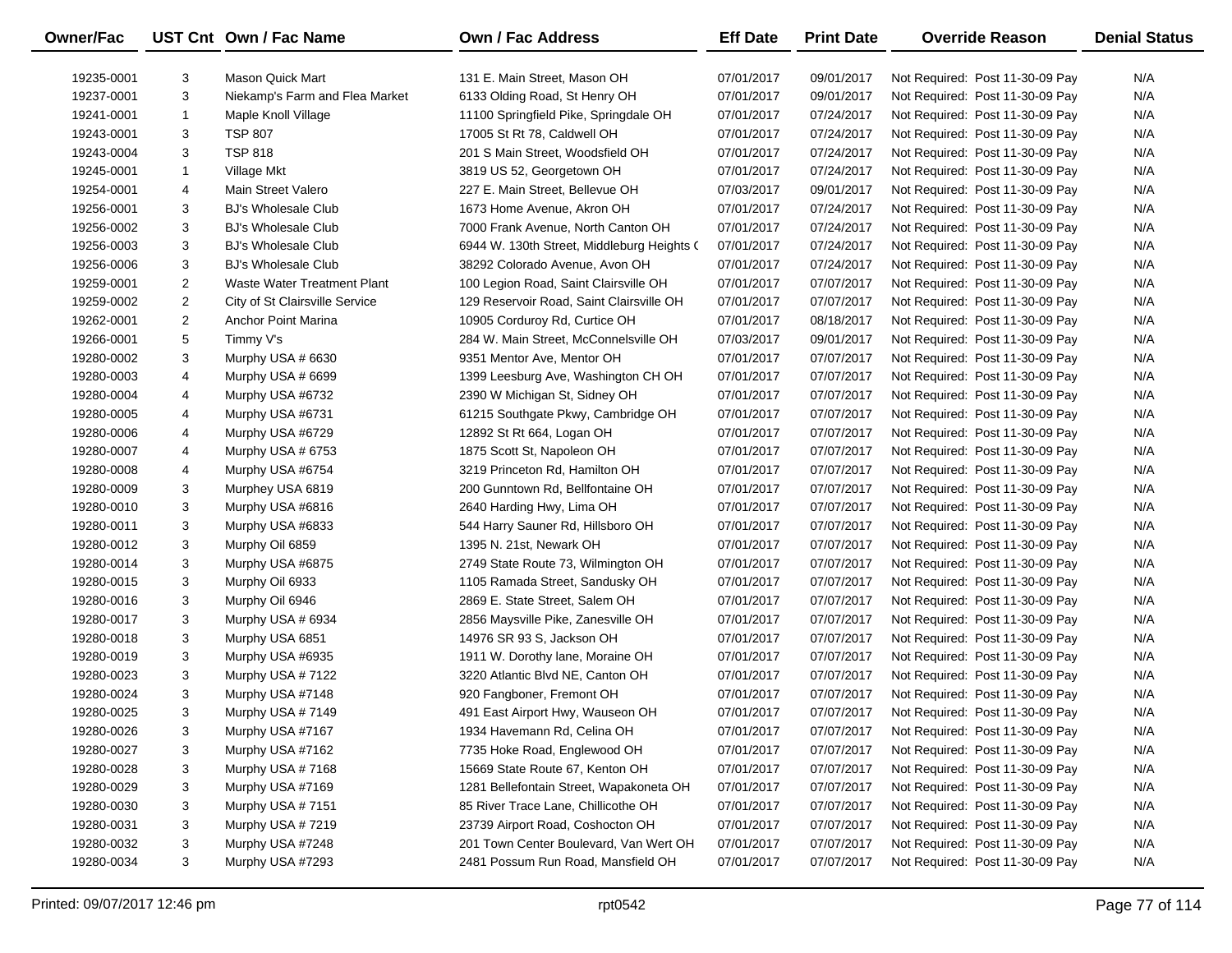| <b>Owner/Fac</b> |                | UST Cnt Own / Fac Name               | <b>Own / Fac Address</b>                  | <b>Eff Date</b> | <b>Print Date</b> | <b>Override Reason</b>          | <b>Denial Status</b> |
|------------------|----------------|--------------------------------------|-------------------------------------------|-----------------|-------------------|---------------------------------|----------------------|
| 19280-0035       | 3              | Murphy USA #7268                     | 1302 E. Ash Street, Piqua OH              | 07/01/2017      | 07/07/2017        | Not Required: Post 11-30-09 Pay | N/A                  |
| 19280-0036       | 3              | Murphy USA #7292                     | 1815 State Route 125 (A), Amelia OH       | 07/01/2017      | 07/07/2017        | Not Required: Post 11-30-09 Pay | N/A                  |
| 19280-0037       | 3              | Murphy USA #7294                     | 6045 N. Ridge Road, Madison OH            | 07/01/2017      | 07/07/2017        | Not Required: Post 11-30-09 Pay | N/A                  |
| 19280-0038       | 3              | Murphy USA #7309                     | 631 Coleman's Crossing Blvd, Marysville O | 07/01/2017      | 07/07/2017        | Not Required: Post 11-30-09 Pay | N/A                  |
| 19280-0039       | 3              | Murphy USA #7311                     | 2915 W. State Route 18, Tiffin OH         | 07/01/2017      | 07/07/2017        | Not Required: Post 11-30-09 Pay | N/A                  |
| 19280-0040       | 3              | Murphy USA #7310                     | 50 S. Tuttle Road, Springfield OH         | 07/01/2017      | 07/07/2017        | Not Required: Post 11-30-09 Pay | N/A                  |
| 19280-0042       | 3              | Murphy USA # 6666                    | 1118 S. Main Street, Bowling Green OH     | 07/01/2017      | 07/07/2017        | Not Required: Post 11-30-09 Pay | N/A                  |
| 19280-0044       | 3              | Murphy USA #7347                     | 1181 Trenton Avenue, Findlay OH           | 07/01/2017      | 07/07/2017        | Not Required: Post 11-30-09 Pay | N/A                  |
| 19280-0045       | 3              | Murphy USA #7163                     | 4030 Tuscarwas Street W., Canton OH       | 07/01/2017      | 07/07/2017        | Not Required: Post 11-30-09 Pay | N/A                  |
| 19280-0046       | 3              | Murphy USA #7397                     | 50 Hospitality Drive, Xenia OH            | 07/01/2017      | 07/07/2017        | Not Required: Post 11-30-09 Pay | N/A                  |
| 19280-0047       | 3              | Murphy USA #7371                     | 46118 US Route 20, Oberlin OH             | 07/01/2017      | 07/07/2017        | Not Required: Post 11-30-09 Pay | N/A                  |
| 19280-0048       | 3              | Murphy USA 7429                      | 1265 E. 2nd Street, Franklin OH           | 07/01/2017      | 07/07/2017        | Not Required: Post 11-30-09 Pay | N/A                  |
| 19280-0049       | 3              | Murphy USA #7432                     | 3589 E. Main Street, White Hall OH        | 07/01/2017      | 07/07/2017        | Not Required: Post 11-30-09 Pay | N/A                  |
| 19280-0050       | 3              | Murphy Express #8676                 | 389 County Road 120 S., South Point OH    | 07/01/2017      | 07/07/2017        | Not Required: Post 11-30-09 Pay | N/A                  |
| 19280-0051       | 3              | Murphy USA #7515                     | 262 Tallmadge Road, Kent OH               | 07/01/2017      | 07/07/2017        | Not Required: Post 11-30-09 Pay | N/A                  |
| 19280-0052       | 3              | Murphy USA #7513                     | 2016 Millennium Boulevard, Warren OH      | 07/01/2017      | 07/07/2017        | Not Required: Post 11-30-09 Pay | N/A                  |
| 19281-0001       | 2              | Roeder-Toledo Terminal               | 1728 Drouillard, Oregon OH                | 07/01/2017      | 07/07/2017        | Not Required: Post 11-30-09 Pay | N/A                  |
| 19287-0001       | 3              | Perrysville C-Store, LLC             | 200 W. 3rd Street, Perrysville OH         | 07/01/2017      | 07/07/2017        | Not Required: Post 11-30-09 Pay | N/A                  |
| 19298-0001       | 3              | Kirby Oil                            | 4200 Kirby Ave, Cincinnati OH             | 07/01/2017      | 08/04/2017        | Not Required: Post 11-30-09 Pay | N/A                  |
| 19301-0001       | $\overline{7}$ | <b>Brookys</b>                       | 10959 State Route 224, Ottawa OH          | 07/01/2017      | 07/07/2017        | Not Required: Post 11-30-09 Pay | N/A                  |
| 19306-0001       | 3              | New Miami Quick Stop                 | 667 Riverside Drive NW, New Miami OH      | 07/03/2017      | 09/01/2017        | Not Required: Post 11-30-09 Pay | N/A                  |
| 19310-0002       | 2              | Former Bellaire Trucking Company     | 66845 Pogue Rd, St Clairsville OH         | 07/01/2017      | 07/07/2017        | Not Required: Post 11-30-09 Pay | N/A                  |
| 19311-0001       | $\mathbf{1}$   | <b>Richs Towing &amp; Service</b>    | 20529 First Ave, Middleburg Heights OH    | 07/01/2017      | 08/18/2017        | Not Required: Post 11-30-09 Pay | N/A                  |
| 19314-0001       | 3              | JAH Incorporated                     | 3907 Wheatley Rd, Richfield OH            | 07/01/2017      | 08/04/2017        | Not Required: Post 11-30-09 Pay | N/A                  |
| 19319-0001       | 4              | Penn Ohio Coal Co                    | 3596 State Route 39 NW, Dover OH          | 07/01/2017      | 08/18/2017        | Not Required: Post 11-30-09 Pay | N/A                  |
| 19323-0002       | 3              | Starv'n Sam Co.                      | 2110 Montana Avenue, Cincinnati OH        | 07/01/2017      | 07/24/2017        | Not Required: Post 11-30-09 Pay | N/A                  |
| 19323-0003       | 3              | Starv'n Sam Co.                      | 6464 Winton Road, Cincinnati OH           | 07/01/2017      | 07/24/2017        | Not Required: Post 11-30-09 Pay | N/A                  |
| 19324-0001       | 2              | The Store on Broadway and Penn       | 7 S Pennsylvania, Wellston OH             | 07/01/2017      | 08/04/2017        | Not Required: Post 11-30-09 Pay | N/A                  |
| 19330-0001       | 3              | Irace Automotive                     | 2265 W Market St, Akron OH                | 07/01/2017      | 08/18/2017        | Not Required: Post 11-30-09 Pay | N/A                  |
| 19331-0001       | 3              | The Loading Zone                     | 431 Howard Street, Bridgeport OH          | 07/01/2017      | 07/24/2017        | Not Required: Post 11-30-09 Pay | N/A                  |
| 19337-0001       | 1              | W. O. Walker Center, Inc.            | 10524 Euclid Avenue, Cleveland OH         | 07/01/2017      | 08/04/2017        | Not Required: Post 11-30-09 Pay | N/A                  |
| 19338-0001       | 3              | <b>Wernerts Corner Station</b>       | 5001 Douglas Road, Toledo OH              | 07/01/2017      | 07/07/2017        | Not Required: Post 11-30-09 Pay | N/A                  |
| 19339-0001       | 5              | <b>EZ Stop Convenience Store</b>     | 3363 State Route 376, Stockport OH        | 07/01/2017      | 08/04/2017        | Not Required: Post 11-30-09 Pay | N/A                  |
| 19351-0001       | 4              | YRC Inc. d/b/a YRC Freight (857)     | 5400 Fisher Road, Columbus OH             | 07/01/2017      | 08/04/2017        | Not Required: Post 11-30-09 Pay | N/A                  |
| 19351-0002       | 5              | YRC Inc. d/b/a YRC Freight (218)     | 5250 Brecksville Road, Cleveland OH       | 07/01/2017      | 08/04/2017        | Not Required: Post 11-30-09 Pay | N/A                  |
| 19351-0004       | 2              | USF Holland Inc. d/b/a Holland (319) | 3140 Massilon Road, Akron OH              | 07/01/2017      | 08/04/2017        | Not Required: Post 11-30-09 Pay | N/A                  |
| 19351-0005       | 2              | USF Holland Inc. d/b/a Holland (317) | 10720 Memphis Avenue, Brooklyn OH         | 07/01/2017      | 08/04/2017        | Not Required: Post 11-30-09 Pay | N/A                  |
| 19351-0007       | $\mathbf{1}$   | USF Holland Inc. d/b/a Holland (314) | 2700 Valley Pike, Dayton OH               | 07/01/2017      | 08/04/2017        | Not Required: Post 11-30-09 Pay | N/A                  |
| 19351-0008       | 2              | USF Holland Inc. d/b/a Holland (313) | 4800 Journal Street, Columbus OH          | 07/01/2017      | 08/04/2017        | Not Required: Post 11-30-09 Pay | N/A                  |
| 19351-0009       | 2              | USF Holland Inc. d/b/a Holland (316) | 20820 Midstar Drive, Bowling Green OH     | 07/01/2017      | 08/04/2017        | Not Required: Post 11-30-09 Pay | N/A                  |
| 19351-0010       | 2              | YRC Inc. d/b/a YRC Freight (211)     | 1275 Oh Avenue, Copley OH                 | 07/01/2017      | 08/04/2017        | Not Required: Post 11-30-09 Pay | N/A                  |
| 19351-0012       | 5              | USF Holland Inc. d/b/a Holland (304) | 10074 Princeton Glendale Road, Cincinnati | 07/01/2017      | 08/04/2017        | Not Required: Post 11-30-09 Pay | N/A                  |
| 19362-0001       | 3              | Maineville Shell                     | 34 Grandin Road, Maineville OH            | 07/01/2017      | 08/18/2017        | Not Required: Post 11-30-09 Pay | N/A                  |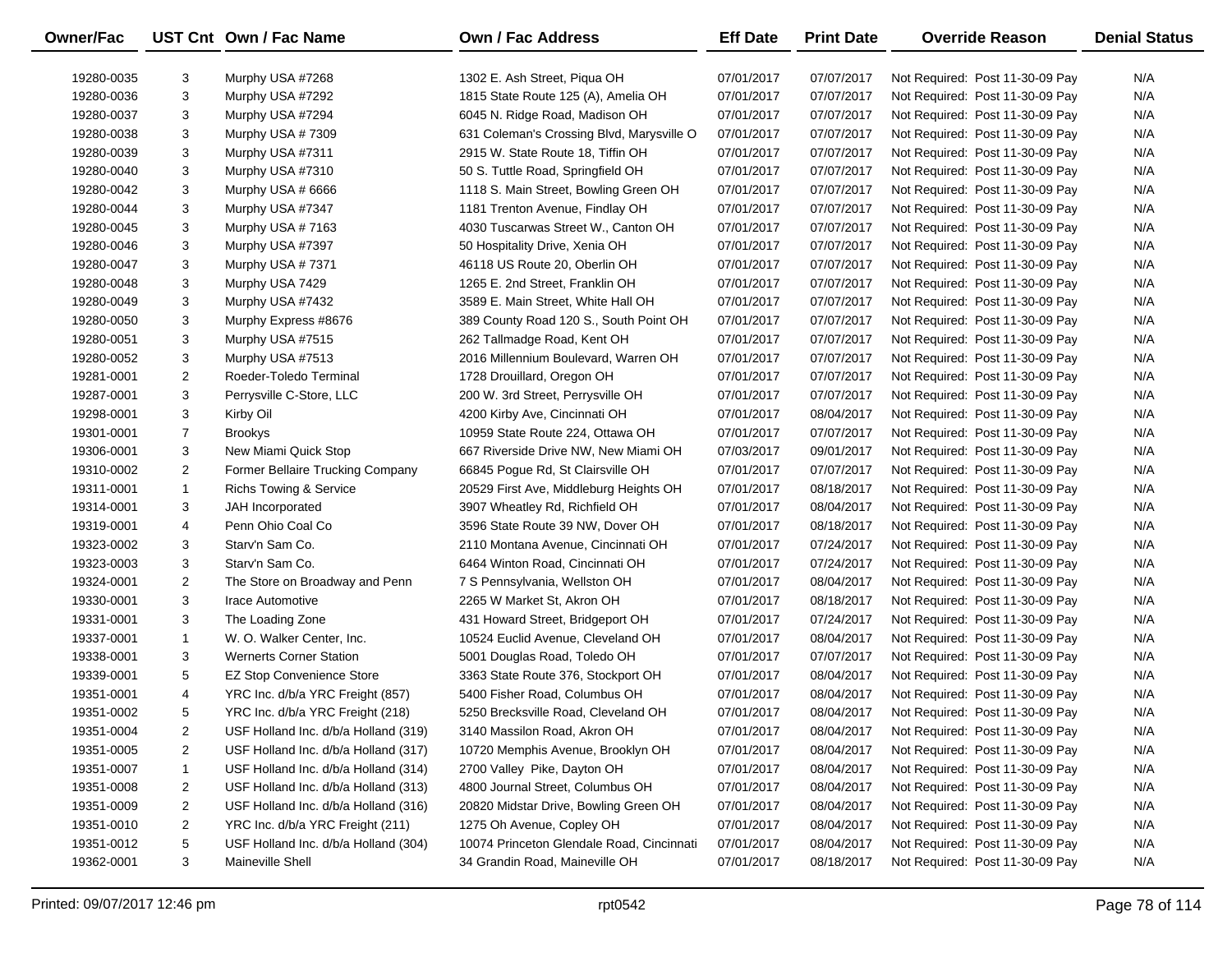| Owner/Fac  |                | UST Cnt Own / Fac Name                  | <b>Own / Fac Address</b>                   | <b>Eff Date</b> | <b>Print Date</b> | <b>Override Reason</b>          | <b>Denial Status</b> |
|------------|----------------|-----------------------------------------|--------------------------------------------|-----------------|-------------------|---------------------------------|----------------------|
| 19371-0001 | 3              | <b>Campbell Store</b>                   | 2209 Wilson Avenue, Campbell OH            | 07/01/2017      | 08/18/2017        | Not Required: Post 11-30-09 Pay | N/A                  |
| 19378-0001 | 3              | Midway Market                           | 8208 Marysville Road, Ostrander OH         | 07/01/2017      | 08/04/2017        | Not Required: Post 11-30-09 Pay | N/A                  |
| 19381-0001 | 5              | <b>Botkins Marathon</b>                 | 501 E. State Street, Botkins OH            | 07/01/2017      | 07/07/2017        | Not Required: Post 11-30-09 Pay | N/A                  |
| 19394-0002 | $\mathbf{1}$   | US Express Enterprises, Inc.            | 825 W. Leffel Lane, Springfield OH         | 07/01/2017      | 07/07/2017        | Not Required: Post 11-30-09 Pay | N/A                  |
| 19401-0001 | $\overline{2}$ | Four Seasons Mini Mart                  | 49150 Calcutta Smith Ferry Road, East Li   | 07/01/2017      | 09/01/2017        | Not Required: Post 11-30-09 Pay | N/A                  |
| 19402-0001 | $\overline{c}$ | Huntsman Market, Inc.                   | 6211 Blaine Highway, Chillicothe OH        | 07/01/2017      | 07/07/2017        | Not Required: Post 11-30-09 Pay | N/A                  |
| 19413-0001 | 4              | The Filling Station                     | 214 Bridge Street, Jackson OH              | 07/01/2017      | 08/04/2017        | Not Required: Post 11-30-09 Pay | N/A                  |
| 19413-0002 | 3              | Quick Stop                              | 430 E. Broadway Street, Jackson OH         | 07/01/2017      | 08/04/2017        | Not Required: Post 11-30-09 Pay | N/A                  |
| 19415-0002 | $\overline{2}$ | A & K Gas                               | 693 E. Fifth Avenue, Columbus OH           | 07/01/2017      | 09/01/2017        | Not Required: Post 11-30-09 Pay | N/A                  |
| 19422-0001 | $\overline{2}$ | C Plus Market                           | 4106 West Pike Rt 40, Zanesville OH        | 07/01/2017      | 07/24/2017        | Not Required: Post 11-30-09 Pay | N/A                  |
| 19426-0001 | $\overline{2}$ | The Filling Station                     | 5091 Delhi Pike, Cincinnati OH             | 07/01/2017      | 07/07/2017        | Not Required: Post 11-30-09 Pay | N/A                  |
| 19429-0001 | 3              | Beechwood Exxon                         | 3251 Mt Carmel Rd, Cincinnati OH           | 07/01/2017      | 07/24/2017        | Not Required: Post 11-30-09 Pay | N/A                  |
| 19430-0001 | 3              | Legg & Davis Construction Inc           | 2350 Scioto Harper Drive, Columbus OH      | 07/01/2017      | 09/01/2017        | Not Required: Post 11-30-09 Pay | N/A                  |
| 19437-0001 | $\overline{2}$ | Pier 75 Dry Rack Marina                 | 299 Edwin Drive, Toledo OH                 | 07/01/2017      | 07/07/2017        | Not Required: Post 11-30-09 Pay | N/A                  |
| 19444-0001 | 3              | Stan's Bar & Grill Inc.                 | 757 W. 2nd Street, Xenia OH                | 07/01/2017      | 07/07/2017        | Not Required: Post 11-30-09 Pay | N/A                  |
| 19451-0001 | 6              | Abdul W. Dada                           | 1799 Hudson & Joyce, Columbus OH           | 07/01/2017      | 09/01/2017        | Not Required: Post 11-30-09 Pay | N/A                  |
| 19451-0002 | 5              | Kama Market                             | 1800 E Hudson Street, Columbus OH          | 07/01/2017      | 09/01/2017        | Not Required: Post 11-30-09 Pay | N/A                  |
| 19454-0002 | $\overline{c}$ | Old Dominion Freight Line               | 2885 Alum Creek Drive, Columbus OH         | 07/01/2017      | 07/07/2017        | Not Required: Post 11-30-09 Pay | N/A                  |
| 19454-0003 | $\mathbf{1}$   | Old Dominion Freight Line Inc           | 6431 Centre Park Drive, West Chester OH    | 07/01/2017      | 07/07/2017        | Not Required: Post 11-30-09 Pay | N/A                  |
| 19467-0002 | 4              | <b>Valero Gas Station</b>               | 301 N. Broad Street, Fairborn OH           | 07/01/2017      | 07/24/2017        | Not Required: Post 11-30-09 Pay | N/A                  |
| 19468-0001 | 3              | Seymour Sunoco                          | 2098 Seymour Avenue, Cincinnati OH         | 07/01/2017      | 08/04/2017        | Not Required: Post 11-30-09 Pay | N/A                  |
| 19481-0001 | 3              | <b>Starfire Express</b>                 | 1404 S. Main Street, Akron OH              | 07/01/2017      | 09/01/2017        | Not Required: Post 11-30-09 Pay | N/A                  |
| 19487-0001 | $\overline{2}$ | Steel Valley Regional Transit Authority | 555 Adams Street, Steubenville OH          | 07/01/2017      | 07/07/2017        | Not Required: Post 11-30-09 Pay | N/A                  |
| 19494-0001 | 3              | Fredonia Mall LLC                       | 6754 North Street NW, Newark OH            | 07/01/2017      | 09/01/2017        | Not Required: Post 11-30-09 Pay | N/A                  |
| 19505-0001 | 4              | Sukhi Incorporated                      | 7434 Colerain Ave, Cincinnati OH           | 07/01/2017      | 09/01/2017        | Not Required: Post 11-30-09 Pay | N/A                  |
| 19509-0001 | 3              | A & C Development                       | 13940 Gar Highway, Chardon OH              | 07/01/2017      | 08/18/2017        | Not Required: Post 11-30-09 Pay | N/A                  |
| 19510-0001 | $\mathbf{1}$   | Peak Foods                              | 1903 W. Main Street, Troy OH               | 07/01/2017      | 07/07/2017        | Not Required: Post 11-30-09 Pay | N/A                  |
| 19526-0001 | $\mathbf{1}$   | R.B. Stout, Inc.                        | 1285 N. Cleveland-Massillon Road, Akron C. | 07/01/2017      | 08/04/2017        | Not Required: Post 11-30-09 Pay | N/A                  |
| 19527-0001 | 4              | <b>USA Gas Mart</b>                     | 2904 Belmont Ave, Youngstown OH            | 07/01/2017      | 09/01/2017        | Not Required: Post 11-30-09 Pay | N/A                  |
| 19528-0001 | $\overline{2}$ | Exxon                                   | 3106 Glenmore Avenue, Cincinnati OH        | 07/01/2017      | 08/18/2017        | Not Required: Post 11-30-09 Pay | N/A                  |
| 19532-0001 | 4              | Heartland Express Inc. of Iowa          | 1800 Lone Eagle, Columbus OH               | 07/01/2017      | 08/04/2017        | Not Required: Post 11-30-09 Pay | N/A                  |
| 19533-0001 | 3              | <b>Harvard Gas USA</b>                  | 7020 Harvard Ave 71st St, Cleveland OH     | 07/01/2017      | 09/01/2017        | Not Required: Post 11-30-09 Pay | N/A                  |
| 19538-0001 | 3              | The Old Canal Stop                      | 18766 State Route 104, Chillicothe OH      | 07/01/2017      | 08/18/2017        | Not Required: Post 11-30-09 Pay | N/A                  |
| 19543-0002 | $\overline{2}$ | Citgo                                   | 5430 Brandt Pike, Dayton OH                | 07/01/2017      | 08/18/2017        | Not Required: Post 11-30-09 Pay | N/A                  |
| 19550-0001 | $\overline{2}$ | Midwest Auto Group                      | 6335 Perimeter Loop Road, Dublin OH        | 07/01/2017      | 07/07/2017        | Not Required: Post 11-30-09 Pay | N/A                  |
| 19552-0001 | 2              | Reiter Dairy, LLC                       | 1941 Commerce Circle, Springfield OH       | 07/01/2017      | 08/04/2017        | Not Required: Post 11-30-09 Pay | N/A                  |
| 19554-0001 | 3              | Sunoco Mini Mart                        | 28637 Euclid Avenue, Wickliffe OH          | 07/01/2017      | 09/01/2017        | Not Required: Post 11-30-09 Pay | N/A                  |
| 19558-0001 | 4              | Eaton Marathon                          | 38495 Royalton Road, Grafton OH            | 07/01/2017      | 07/07/2017        | Not Required: Post 11-30-09 Pay | N/A                  |
| 19559-0001 | 3              | 50 A Carryout & Grocery                 | 15918 State Route 550, Fleming OH          | 07/03/2017      | 09/01/2017        | Not Required: Post 11-30-09 Pay | N/A                  |
| 19565-0001 | 4              | Campus Auto                             | 101 W Brooklyn St, Gambier OH              | 07/03/2017      | 09/01/2017        | Not Required: Post 11-30-09 Pay | N/A                  |
| 19577-0001 | 4              | Columbia Marathon                       | 24497 Sprague Road, Columbia Station O     | 07/03/2017      | 09/01/2017        | Not Required: Post 11-30-09 Pay | N/A                  |
| 19578-0001 | 2              | <b>Olmsted Falls Sunoco</b>             | 9796 Columbia Road, Olmsted Falls OH       | 07/01/2017      | 08/18/2017        | Not Required: Post 11-30-09 Pay | N/A                  |
| 19581-0001 | 3              | Delphos Fuel & Truck Wash               | 1770 E Fifth St, Delphos OH                | 07/01/2017      | 08/18/2017        | Not Required: Post 11-30-09 Pay | N/A                  |
|            |                |                                         |                                            |                 |                   |                                 |                      |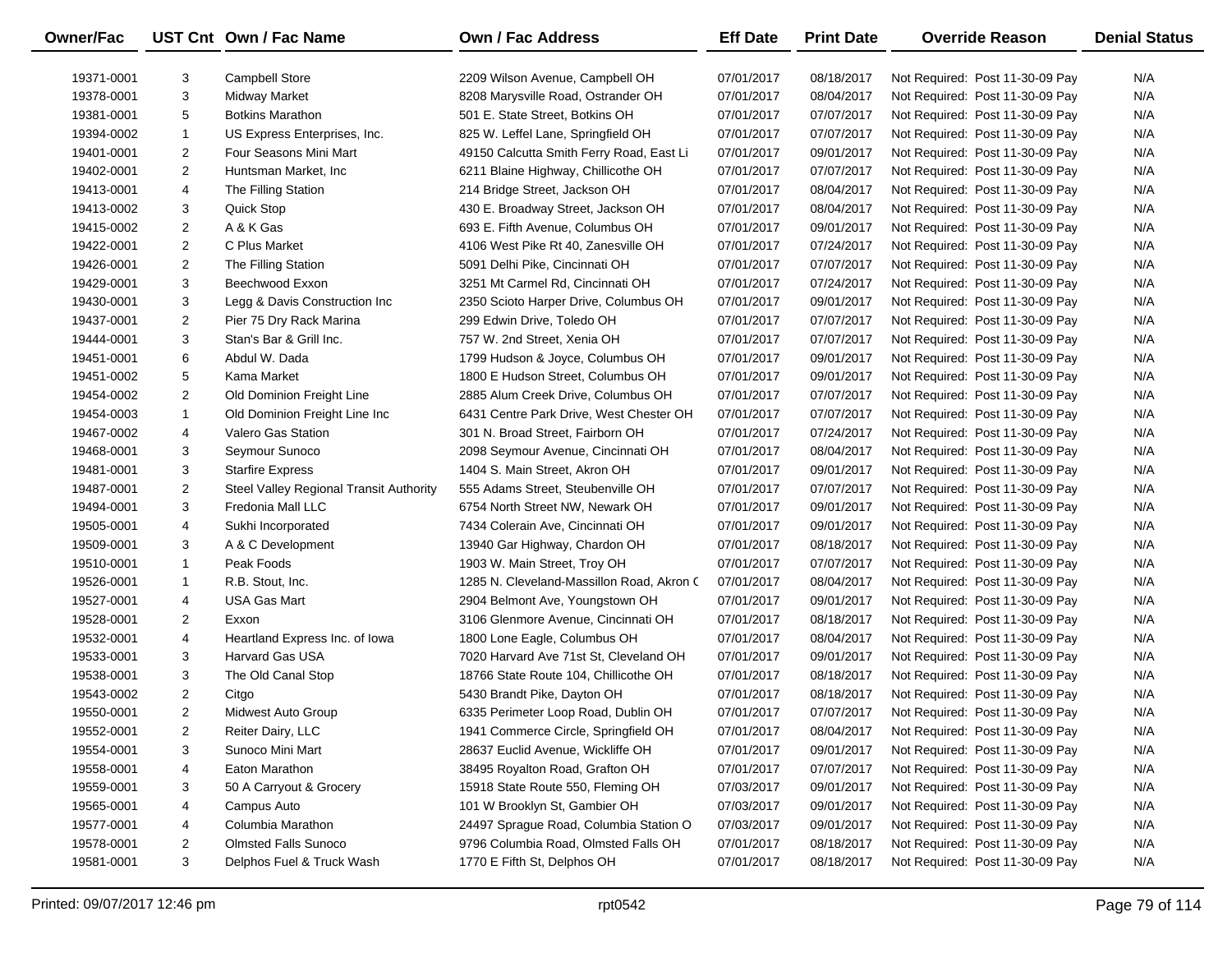| <b>Owner/Fac</b> |                | UST Cnt Own / Fac Name                  | <b>Own / Fac Address</b>                 | <b>Eff Date</b> | <b>Print Date</b> | <b>Override Reason</b>          | <b>Denial Status</b> |
|------------------|----------------|-----------------------------------------|------------------------------------------|-----------------|-------------------|---------------------------------|----------------------|
| 19582-0001       | $\overline{2}$ | Haar's Five Point Marathon              | 200 Castalia Street, Bellevue OH         | 07/01/2017      | 08/18/2017        | Not Required: Post 11-30-09 Pay | N/A                  |
| 19586-0001       | $\mathbf{1}$   | Richland County Juvenile Justice Center | 411 S. Diamond Street, Mansfield OH      | 07/01/2017      | 07/24/2017        | Not Required: Post 11-30-09 Pay | N/A                  |
| 19587-0001       | $\overline{2}$ | The Detour-Coalton                      | 26 Broadway St, Coalton OH               | 07/01/2017      | 08/18/2017        | Not Required: Post 11-30-09 Pay | N/A                  |
| 19590-0001       | 2              | Pa's Sure Stop                          | 8942 United Lane, Athens OH              | 07/01/2017      | 07/07/2017        | Not Required: Post 11-30-09 Pay | N/A                  |
| 19593-0001       | 3              | Tecumseh Landing                        | 10551 CR 286, Huntsville OH              | 07/01/2017      | 08/18/2017        | Not Required: Post 11-30-09 Pay | N/A                  |
| 19599-0001       | $\overline{2}$ | <b>Witten Grocery</b>                   | 6216 Limerick Rd, Jackson OH             | 07/01/2017      | 09/01/2017        | Not Required: Post 11-30-09 Pay | N/A                  |
| 19605-0001       | 5              | 747 Sunoco                              | 12089 Princeton Pike, Springdale OH      | 07/01/2017      | 08/18/2017        | Not Required: Post 11-30-09 Pay | N/A                  |
| 19610-0001       | 4              | Ross BP                                 | 4292 Hamilton Cleves Road, Fairfield OH  | 07/01/2017      | 08/18/2017        | Not Required: Post 11-30-09 Pay | N/A                  |
| 19615-0001       | 5              | Shaw & Euclid Gas USA                   | 15317 Euclid Avenue, East Cleveland OH   | 07/03/2017      | 09/01/2017        | Not Required: Post 11-30-09 Pay | N/A                  |
| 19619-0001       | 4              | Unique Paving Materials Corp.           | 3993 East 93rd St, Cleveland OH          | 07/03/2017      | 09/01/2017        | Not Required: Post 11-30-09 Pay | N/A                  |
| 19620-0001       | 1              | Graves Lumber Company                   | 1315 S Cleveland-Massillon Rd, Copley O  | 07/01/2017      | 07/24/2017        | Not Required: Post 11-30-09 Pay | N/A                  |
| 19627-0001       | 5              | Hunter's Run                            | 800 State Route 13 SE, Crooksville OH    | 07/01/2017      | 09/01/2017        | Not Required: Post 11-30-09 Pay | N/A                  |
| 19631-0001       | 3              | Sammy's Food Mart                       | 2426 Smithville, Dayton OH               | 07/01/2017      | 07/24/2017        | Not Required: Post 11-30-09 Pay | N/A                  |
| 19635-0001       | 4              | Broadway Market & Cafe                  | 700 E. North Broadway, Columbus OH       | 07/01/2017      | 07/07/2017        | Not Required: Post 11-30-09 Pay | N/A                  |
| 19644-0001       | 2              | <b>Toledo Shredding</b>                 | 275 Millard Ave Bldg 3, Toledo OH        | 07/01/2017      | 07/07/2017        | Not Required: Post 11-30-09 Pay | N/A                  |
| 19646-0001       | 1              | Dick Masheter Ford                      | 1100 S Hamilton Rd, Columbus OH          | 07/01/2017      | 07/07/2017        | Not Required: Post 11-30-09 Pay | N/A                  |
| 19647-0001       | 3              | Alvada Rental                           | 11960 US 224, Alvada OH                  | 07/01/2017      | 08/04/2017        | Not Required: Post 11-30-09 Pay | N/A                  |
| 19654-0001       | 4              | Salem Ave Sunoco                        | 3900 Salem Avenue, Dayton OH             | 07/03/2017      | 09/01/2017        | Not Required: Post 11-30-09 Pay | N/A                  |
| 19657-0001       | 3              | <b>Brunswick Valero</b>                 | 4236 Center Road, Brunswick OH           | 07/01/2017      | 08/04/2017        | Not Required: Post 11-30-09 Pay | N/A                  |
| 19663-0001       | 4              | A & T Mart Inc.                         | 5721 Market St, Youngstown OH            | 07/01/2017      | 08/04/2017        | Not Required: Post 11-30-09 Pay | N/A                  |
| 19664-0001       | 3              | Lorain Plant                            | 1807 E. 28th Street, Lorain OH           | 07/01/2017      | 08/04/2017        | Not Required: Post 11-30-09 Pay | N/A                  |
| 19664-0002       | 2              | Republic Engineered Products Inc.       | 2633 8th Street NE, Canton OH            | 07/01/2017      | 08/04/2017        | Not Required: Post 11-30-09 Pay | N/A                  |
| 19666-0001       | 2              | The Loading Zone                        | 85610 Miller Station Road, Hopedale OH   | 07/01/2017      | 07/24/2017        | Not Required: Post 11-30-09 Pay | N/A                  |
| 19666-0002       | 5              | The Loading Zone                        | 5915 County Road 22A, Bloomingdale OH    | 07/01/2017      | 07/24/2017        | Not Required: Post 11-30-09 Pay | N/A                  |
| 19666-0003       | 2              | The Loading Zone                        | 101 N. Main Street, Bethesda OH          | 07/01/2017      | 07/24/2017        | Not Required: Post 11-30-09 Pay | N/A                  |
| 19666-0004       | 2              | The Loading Zone                        | 72090 Colerain Road, Bridgeport OH       | 07/01/2017      | 07/24/2017        | Not Required: Post 11-30-09 Pay | N/A                  |
| 19666-0005       | $\overline{2}$ | Scher-Cash, Inc.                        | 150 William Street, Yorkville OH         | 07/01/2017      | 07/24/2017        | Not Required: Post 11-30-09 Pay | N/A                  |
| 19666-0006       | 3              | The Loading Zone #8                     | 52278 State Route 800, Jerusalem OH      | 07/01/2017      | 07/24/2017        | Not Required: Post 11-30-09 Pay | N/A                  |
| 19666-0007       | 3              | The Loading Zone #9                     | 113 S Main Street, Amsterdam OH          | 07/01/2017      | 07/24/2017        | Not Required: Post 11-30-09 Pay | N/A                  |
| 19674-0002       | $\mathbf{1}$   | Flight Options, LLC                     | 26180 Curtiss Wright Parkway, Richmond H | 07/01/2017      | 08/04/2017        | Not Required: Post 11-30-09 Pay | N/A                  |
| 19676-0002       | $\overline{2}$ | Wapok Food Mart (Clark Oil)             | 302 S. Willipie Street, Wapakoneta OH    | 07/01/2017      | 07/07/2017        | Not Required: Post 11-30-09 Pay | N/A                  |
| 19685-0001       | 3              | Clark Oil Svc Sta 1232                  | 13925 Puritas Avenue, Cleveland OH       | 07/01/2017      | 07/07/2017        | Not Required: Post 11-30-09 Pay | N/A                  |
| 19689-0001       | 4              | Knack's Sunoco                          | 5655 Manchester Road, Akron OH           | 07/01/2017      | 08/04/2017        | Not Required: Post 11-30-09 Pay | N/A                  |
| 19692-0001       | 5              | Sullivant Avenue Inc                    | 3464 Sullivant Ave, Columbus OH          | 07/01/2017      | 08/18/2017        | Not Required: Post 11-30-09 Pay | N/A                  |
| 19692-0004       | 3              | Sullivant Avenue Inc.                   | 4205 Red Bank Avenue, Cincinnati OH      | 07/01/2017      | 08/18/2017        | Not Required: Post 11-30-09 Pay | N/A                  |
| 19693-0001       | 2              | <b>Star Gas</b>                         | 701 W. North Street, Lima OH             | 07/01/2017      | 07/07/2017        | Not Required: Post 11-30-09 Pay | N/A                  |
| 19694-0001       | 2              | Gas Land                                | 2851 Larchmont Avenue, Warren OH         | 07/01/2017      | 07/07/2017        | Not Required: Post 11-30-09 Pay | N/A                  |
| 19695-0001       | 2              | Tantash Inc.                            | 818 E. 200th Street, Cleveland OH        | 07/01/2017      | 08/18/2017        | Not Required: Post 11-30-09 Pay | N/A                  |
| 19706-0001       | 3              | GetGo #3510                             | 331 Pike Street, Marietta OH             | 07/01/2017      | 08/04/2017        | Not Required: Post 11-30-09 Pay | N/A                  |
| 19709-0001       | 4              | Denison Gas USA                         | 6501 Denison Avenue, Cleveland OH        | 07/01/2017      | 07/24/2017        | Not Required: Post 11-30-09 Pay | N/A                  |
| 19713-0001       | 3              | Dixie Marathon                          | 2693 Dixie Hwy/ Laurel, Hamilton OH      | 07/01/2017      | 08/18/2017        | Not Required: Post 11-30-09 Pay | N/A                  |
| 19719-0001       | 3              | #22 Dublin-Granville Sunoco             | 1623 E Dublin Granville Rd, Columbus OH  | 07/01/2017      | 09/01/2017        | Not Required: Post 11-30-09 Pay | N/A                  |
| 19723-0001       | 3              | <b>BP Sidney</b>                        | 125 Court St, Sidney OH                  | 07/01/2017      | 07/07/2017        | Not Required: Post 11-30-09 Pay | N/A                  |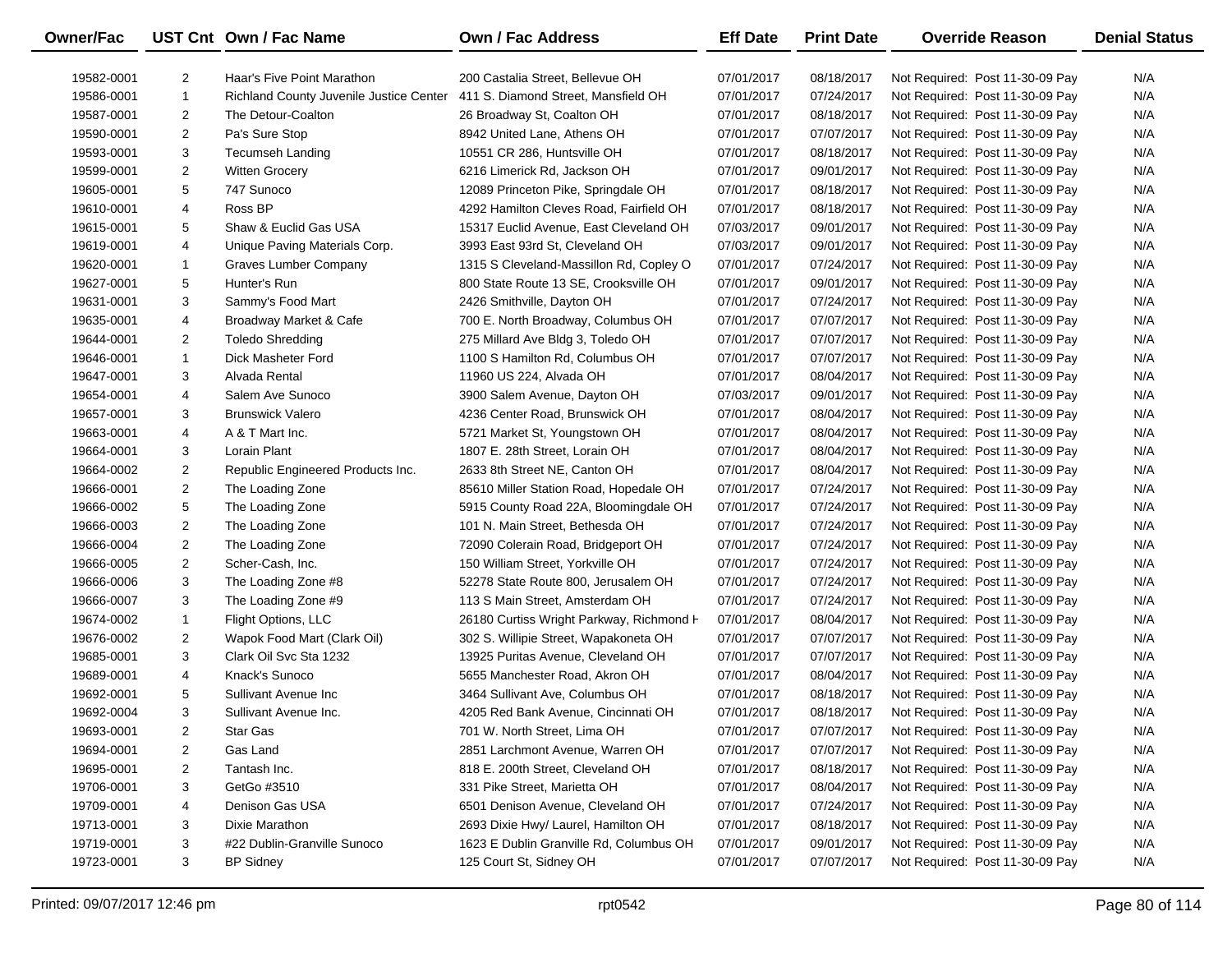| Owner/Fac  |                | UST Cnt Own / Fac Name              | Own / Fac Address                        | <b>Eff Date</b> | <b>Print Date</b> | <b>Override Reason</b>          | <b>Denial Status</b> |
|------------|----------------|-------------------------------------|------------------------------------------|-----------------|-------------------|---------------------------------|----------------------|
| 19725-0001 | 3              | <b>Sunset Sunoco</b>                | 100 Sunset Avenue, Harrison OH           | 07/01/2017      | 09/01/2017        | Not Required: Post 11-30-09 Pay | N/A                  |
| 19727-0001 | 3              | R & C Quick Stop                    | 63867 US Route 50 W, McArthur OH         | 07/01/2017      | 08/18/2017        | Not Required: Post 11-30-09 Pay | N/A                  |
| 19728-0001 | 3              | Middletown Sunoco                   | 6300 Germantown Road, Middletown OH      | 07/01/2017      | 07/07/2017        | Not Required: Post 11-30-09 Pay | N/A                  |
| 19729-0001 | 3              | <b>Country Corner Grocery</b>       | 2346 State Route 550, Bartlett OH        | 07/01/2017      | 07/07/2017        | Not Required: Post 11-30-09 Pay | N/A                  |
| 19735-0001 | $\mathbf{1}$   | <b>Waldmans Service</b>             | 1800 Old SR 7, Rayland OH                | 07/01/2017      | 07/24/2017        | Not Required: Post 11-30-09 Pay | N/A                  |
| 19740-0001 | 3              | <b>Beckys Fly Spot</b>              | 33260 St Rt 7, Fly OH                    | 07/01/2017      | 07/07/2017        | Not Required: Post 11-30-09 Pay | N/A                  |
| 19741-0001 | 3              | Boland's Mini Mart                  | US Route 52 West, West Portsmouth OH     | 07/01/2017      | 08/18/2017        | Not Required: Post 11-30-09 Pay | N/A                  |
| 19743-0001 | 4              | Sunoco                              | 1226 Georgesville Rd, Columbus OH        | 07/01/2017      | 08/18/2017        | Not Required: Post 11-30-09 Pay | N/A                  |
| 19747-0001 | $\overline{2}$ | Kishmans IGA                        | 202 E High Street, Minerva OH            | 07/01/2017      | 07/07/2017        | Not Required: Post 11-30-09 Pay | N/A                  |
| 19750-0001 | $\overline{2}$ | R & D Giovanni's Pizza and Carryout | 13758 St Rt 141, Kitts Hill OH           | 07/01/2017      | 07/24/2017        | Not Required: Post 11-30-09 Pay | N/A                  |
| 19756-0001 | 3              | Lima Memorial Hospital              | 1001 Bellefontaine Avenue, Lima OH       | 07/01/2017      | 08/04/2017        | Not Required: Post 11-30-09 Pay | N/A                  |
| 19763-0001 | 5              | Ohio Valley Coal Co.                | 56854 Pleasant Ridge Road, Alledonia OH  | 07/01/2017      | 08/04/2017        | Not Required: Post 11-30-09 Pay | N/A                  |
| 19769-0001 | 3              | Ro-Lin Farm Services, Inc.          | 8040 Conservancy Rd., Germantown OH      | 07/01/2017      | 07/07/2017        | Not Required: Post 11-30-09 Pay | N/A                  |
| 19775-0001 | $\mathbf{1}$   | Lake Tomahawk Marina                | 47519 Tomahawk Dr., Negley OH            | 07/03/2017      | 09/01/2017        | Not Required: Post 11-30-09 Pay | N/A                  |
| 19776-0001 | $\mathbf{1}$   | <b>Great Lakes Museum</b>           | 601 Erieside Avenue, Cleveland OH        | 07/03/2017      | 09/01/2017        | Not Required: Post 11-30-09 Pay | N/A                  |
| 19779-0001 | $\mathbf{1}$   | The Renaissance                     | 26376 John Road, Olmsted Township OH     | 07/01/2017      | 08/18/2017        | Not Required: Post 11-30-09 Pay | N/A                  |
| 19781-0001 | $\mathbf{1}$   | Home City Ice                       | 20282 Hannan Pkwy, Walton Hills OH       | 07/01/2017      | 07/07/2017        | Not Required: Post 11-30-09 Pay | N/A                  |
| 19781-0002 | $\mathbf{1}$   | Home City Ice                       | 11920 Kempersprings Dr., Forest Park OH  | 07/01/2017      | 07/07/2017        | Not Required: Post 11-30-09 Pay | N/A                  |
| 19790-0002 | $\mathbf{1}$   | Enterprise Rent A Car               | 18715 Maplewood Avenue, Cleveland OH     | 07/01/2017      | 07/07/2017        | Not Required: Post 11-30-09 Pay | N/A                  |
| 19790-0003 | $\overline{2}$ | <b>National Car Rental</b>          | 18809 Maplewood Avenue, Cleveland OH     | 07/01/2017      | 07/07/2017        | Not Required: Post 11-30-09 Pay | N/A                  |
| 19796-0001 | $\mathbf{1}$   | Stone Transport Delta Terminal      | 321 W. Main St., Delta OH                | 07/01/2017      | 08/18/2017        | Not Required: Post 11-30-09 Pay | N/A                  |
| 19797-0001 | $\mathbf{1}$   | A. R. S.                            | 200 Taylor Pkwy, Archbold OH             | 07/01/2017      | 07/07/2017        | Not Required: Post 11-30-09 Pay | N/A                  |
| 19805-0001 | 3              | Sutton's SUPERVALU                  | 605 N. Main Street, Arcanum OH           | 07/01/2017      | 08/18/2017        | Not Required: Post 11-30-09 Pay | N/A                  |
| 19806-0001 | $\overline{2}$ | Delaware Marathon                   | 715 Sunbury Rd., Delaware OH             | 07/01/2017      | 08/04/2017        | Not Required: Post 11-30-09 Pay | N/A                  |
| 19811-0001 | $\mathbf{1}$   | Bureau of Worker's Compensation     | 30 W. Spring Street, Columbus OH         | 07/01/2017      | 08/04/2017        | Not Required: Post 11-30-09 Pay | N/A                  |
| 19814-0001 | 3              | Central Ohio Contractors Inc.       | 2879 Jackson Pike, Columbus OH           | 07/01/2017      | 08/04/2017        | Not Required: Post 11-30-09 Pay | N/A                  |
| 19815-0001 | $\mathbf{1}$   | Eastland Crane Co.                  | 4645 Groves Rd., Columbus OH             | 07/01/2017      | 09/01/2017        | Not Required: Post 11-30-09 Pay | N/A                  |
| 19824-0001 | $\mathbf{1}$   | Henry County Hospital               | 1600 East Riverview Avenue, Napoleon O   | 07/01/2017      | 07/07/2017        | Not Required: Post 11-30-09 Pay | N/A                  |
| 19829-0001 | $\mathbf{1}$   | Deck Lounge and Restaurant          | 35943 Lakeshore Blvd, Eastlake OH        | 07/01/2017      | 07/24/2017        | Not Required: Post 11-30-09 Pay | N/A                  |
| 19850-0003 | 2              | Corporate Wings-Cleveland LLC       | 26460 Curtiss Wright Parkway, Highland H | 07/01/2017      | 07/24/2017        | Not Required: Post 11-30-09 Pay | N/A                  |
| 19851-0001 | $\overline{2}$ | Lorain County Regional Airport      | 44050 Russia Road, Elyria OH             | 07/01/2017      | 07/24/2017        | Not Required: Post 11-30-09 Pay | N/A                  |
| 19854-0001 | $\overline{2}$ | Acme Foods Fuel Center              | 3235 Manchester Rd., Coventry Township ( | 07/01/2017      | 07/07/2017        | Not Required: Post 11-30-09 Pay | N/A                  |
| 19864-0001 | $\mathbf{1}$   | Aultman Hospital                    | 2600 6th Street S.W., Canton OH          | 07/01/2017      | 07/24/2017        | Not Required: Post 11-30-09 Pay | N/A                  |
| 19866-0001 | $\mathbf{1}$   | J. N. Stiffy Ltd.                   | 975 Post Rd. NW, Warren OH               | 07/01/2017      | 07/07/2017        | Not Required: Post 11-30-09 Pay | N/A                  |
| 19873-0001 | 3              | Jefferson Landmark                  | 1525 St Hwy 152, Bloomingdale OH         | 07/01/2017      | 07/24/2017        | Not Required: Post 11-30-09 Pay | N/A                  |
| 19873-0002 | 4              | Jefferson Landmark Marathon         | 40 Smithfield Street, Dillonvale OH      | 07/01/2017      | 07/24/2017        | Not Required: Post 11-30-09 Pay | N/A                  |
| 19878-0001 | 3              | Good Samaritan Hospital             | 2222 Philadelphia Avenue, Dayton OH      | 07/01/2017      | 08/18/2017        | Not Required: Post 11-30-09 Pay | N/A                  |
| 19878-0003 | 1              | Good Samaritian North Health Center | 9000 N. Main Street, Dayton OH           | 07/01/2017      | 08/18/2017        | Not Required: Post 11-30-09 Pay | N/A                  |
| 19880-0001 | 4              | Genoa Mini Mart                     | 22210 State Route 51, Genoa OH           | 07/01/2017      | 07/07/2017        | Not Required: Post 11-30-09 Pay | N/A                  |
| 19888-0001 | 2              | Wagner's IGA                        | 200 S. Main Street, Fort Loramie OH      | 07/01/2017      | 07/07/2017        | Not Required: Post 11-30-09 Pay | N/A                  |
| 19890-0001 | 3              | Sylvania Shell                      | 4002 Secor Rd, Toledo OH                 | 07/03/2017      | 09/01/2017        | Not Required: Post 11-30-09 Pay | N/A                  |
| 19895-0002 | 2              | Clark                               | 2725 W. Broad Street, Columbus OH        | 07/01/2017      | 07/24/2017        | Not Required: Post 11-30-09 Pay | N/A                  |
| 19898-0001 | $\overline{2}$ | Reham Food Mart Inc                 | 7910 Harvard Avenue, Cleveland OH        | 07/01/2017      | 09/01/2017        | Not Required: Post 11-30-09 Pay | N/A                  |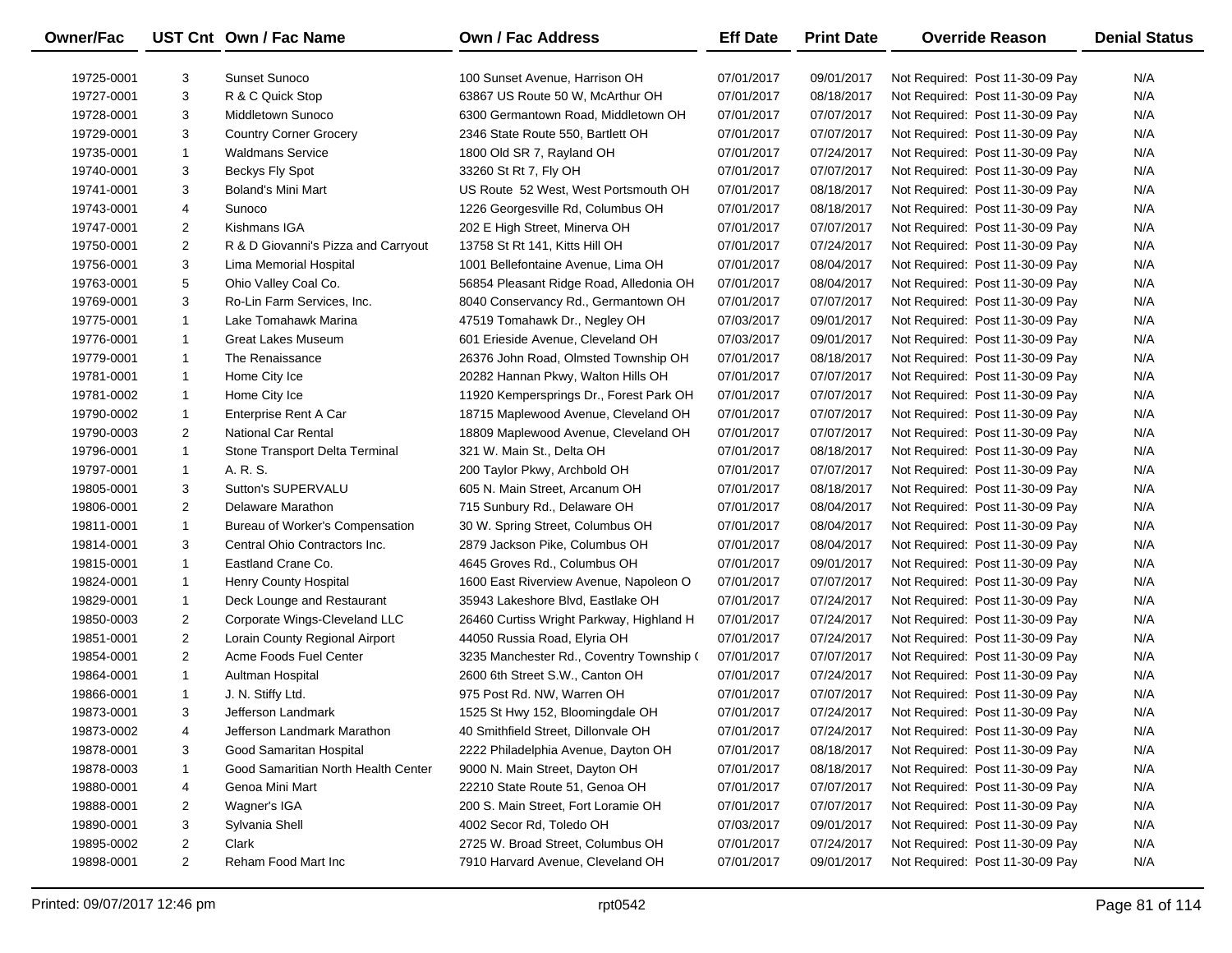| <b>Owner/Fac</b> |                | UST Cnt Own / Fac Name                | <b>Own / Fac Address</b>                  | <b>Eff Date</b> | <b>Print Date</b> | <b>Override Reason</b>          | <b>Denial Status</b> |
|------------------|----------------|---------------------------------------|-------------------------------------------|-----------------|-------------------|---------------------------------|----------------------|
| 19898-0002       | 3              | Open Pantry                           | 4239 Lee Road, Cleveland OH               | 07/01/2017      | 09/01/2017        | Not Required: Post 11-30-09 Pay | N/A                  |
| 19903-0001       | 3              | Clark Oil Svc Sta 1370 (C)            | 35600 Center Ridge, North Ridgeville OH   | 07/01/2017      | 09/01/2017        | Not Required: Post 11-30-09 Pay | N/A                  |
| 19914-0001       | 3              | Perk Company, Inc.                    | 4994 Holyoke Avenue, Cleveland OH         | 07/01/2017      | 07/07/2017        | Not Required: Post 11-30-09 Pay | N/A                  |
| 19923-0001       | 4              | <b>HH&amp;G Stores Inc</b>            | 3445 Linden Ave, Dayton OH                | 07/01/2017      | 07/24/2017        | Not Required: Post 11-30-09 Pay | N/A                  |
| 19924-0001       | 3              | 22 Sunoco                             | 521 Lincoln Avenue, Lancaster OH          | 07/01/2017      | 08/18/2017        | Not Required: Post 11-30-09 Pay | N/A                  |
| 19934-0001       | 3              | Marshall Mini Mart                    | 11070 St Rt 506, Hillsboro OH             | 07/01/2017      | 08/18/2017        | Not Required: Post 11-30-09 Pay | N/A                  |
| 19939-0001       | $\overline{2}$ | Steve's Market and Deli #3            | 184 E Maple St, N Lewisburg OH            | 07/01/2017      | 08/04/2017        | Not Required: Post 11-30-09 Pay | N/A                  |
| 19947-0001       | $\overline{2}$ | Allen County RTA                      | 240 N. Central Avenue, Lima OH            | 07/01/2017      | 08/18/2017        | Not Required: Post 11-30-09 Pay | N/A                  |
| 19948-0001       | 3              | <b>Shell Mini Mart</b>                | 4606 Warrensville Center Road, Cleveland  | 07/01/2017      | 08/18/2017        | Not Required: Post 11-30-09 Pay | N/A                  |
| 19950-0001       | 5              | W Erie Marathon Inc dba Lorain Gas US | 4935 W Erie Ave, Lorain OH                | 07/03/2017      | 09/01/2017        | Not Required: Post 11-30-09 Pay | N/A                  |
| 19952-0001       | 3              | <b>Market Place Express</b>           | 2 Remick Blvd, Springboro OH              | 07/01/2017      | 07/07/2017        | Not Required: Post 11-30-09 Pay | N/A                  |
| 19955-0001       | 4              | Turney Town Shell Inc                 | 5095 Turney Rd Mccracken, Garfield Heigh  | 07/03/2017      | 09/01/2017        | Not Required: Post 11-30-09 Pay | N/A                  |
| 19967-0001       | 3              | DSC North 60 Service Ltd.             | 3960 N. State Route 60, McConnellsville O | 07/01/2017      | 07/24/2017        | Not Required: Post 11-30-09 Pay | N/A                  |
| 19975-0001       | 3              | Facility 1000                         | 959 Parsons Avenue, Columbus OH           | 07/01/2017      | 08/04/2017        | Not Required: Post 11-30-09 Pay | N/A                  |
| 19975-0002       | 3              | Mobile D/Town                         | 215 E. Rich Street, Columbus OH           | 07/01/2017      | 08/04/2017        | Not Required: Post 11-30-09 Pay | N/A                  |
| 19991-0001       | $\overline{7}$ | Teledyne Brown Engineering dba Teledy | 1330 Laskey Road, Toledo OH               | 07/01/2017      | 08/04/2017        | Not Required: Post 11-30-09 Pay | N/A                  |
| 19991-0002       | 3              | Maumee Air Associates, Inc.           | 11371 W. Airport Service Road, Swanton O  | 07/01/2017      | 08/04/2017        | Not Required: Post 11-30-09 Pay | N/A                  |
| 19991-0003       | $\overline{2}$ | <b>Toledo Express Airport</b>         | 11013 Airport Highway, Swanton OH         | 07/01/2017      | 08/04/2017        | Not Required: Post 11-30-09 Pay | N/A                  |
| 19991-0004       | $\mathbf{1}$   | Owens Corning World Headquarters      | One Owens Corning Parkway, Toledo OH      | 07/01/2017      | 08/04/2017        | Not Required: Post 11-30-09 Pay | N/A                  |
| 19991-0006       | $\mathbf{1}$   | Toledo-Lucas County Port Authority    | 11340 W. Airport Service Road, Swanton O  | 07/01/2017      | 08/04/2017        | Not Required: Post 11-30-09 Pay | N/A                  |
| 19994-0001       | $\overline{2}$ | Linde Gas North America LLC           | 2045 Aurora Road, Twinsburg OH            | 07/01/2017      | 08/18/2017        | Not Required: Post 11-30-09 Pay | N/A                  |
| 20008-0001       | 3              | Geneva Clark DBA SRNP Inc             | 125 E. Main Street, Geneva OH             | 07/01/2017      | 07/07/2017        | Not Required: Post 11-30-09 Pay | N/A                  |
| 20010-0001       | 4              | Jack's Harrison Sunoco                | 10910 New Haven Road, Harrison OH         | 07/01/2017      | 09/01/2017        | Not Required: Post 11-30-09 Pay | N/A                  |
| 20011-0001       | 3              | <b>Chester Road Sunoco</b>            | 11585 Chester Road, Cincinnati OH         | 07/01/2017      | 09/01/2017        | Not Required: Post 11-30-09 Pay | N/A                  |
| 20013-0001       | 3              | <b>Rybolt BP</b>                      | 5488 Rybolt Road, Cincinnati OH           | 07/01/2017      | 09/01/2017        | Not Required: Post 11-30-09 Pay | N/A                  |
| 20018-0001       | $\mathbf{1}$   | Marina del Isle                       | 6801 E Harbor Rd, Marblehead OH           | 07/01/2017      | 08/04/2017        | Not Required: Post 11-30-09 Pay | N/A                  |
| 20034-0002       | 3              | Livingston Ave Gas Station Inc        | 6415 Madison Road, Cincinnati OH          | 07/01/2017      | 08/18/2017        | Not Required: Post 11-30-09 Pay | N/A                  |
| 20043-0001       | 3              | ATD Enterprises Inc.                  | 6154 State Route 95, Mt. Gilead OH        | 07/01/2017      | 08/04/2017        | Not Required: Post 11-30-09 Pay | N/A                  |
| 20054-0001       | 4              | Vihini Inc.                           | 10410 Kenwood Road, Blue Ash OH           | 07/01/2017      | 07/07/2017        | Not Required: Post 11-30-09 Pay | N/A                  |
| 20055-0001       | 3              | Subham, Inc.                          | 8186 Montgomery Road, Cincinnati OH       | 07/01/2017      | 08/04/2017        | Not Required: Post 11-30-09 Pay | N/A                  |
| 20060-0007       | 3              | Sunoco                                | 2080 Summit Row Blvd, Powell OH           | 07/01/2017      | 08/04/2017        | Not Required: Post 11-30-09 Pay | N/A                  |
| 20064-0001       | $\overline{2}$ | Hamilton & Main Sunoco                | 4600 E. Main Street, Columbus OH          | 07/03/2017      | 09/01/2017        | Not Required: Post 11-30-09 Pay | N/A                  |
| 20068-0002       | 3              | <b>Blue Ash Marathon</b>              | 9210 Plainfield Road, Blue Ash OH         | 07/01/2017      | 09/01/2017        | Not Required: Post 11-30-09 Pay | N/A                  |
| 20073-0001       | 3              | Aseal Inc.                            | 110 W. Mitchell Avenue, Cincinnati OH     | 07/03/2017      | 09/01/2017        | Not Required: Post 11-30-09 Pay | N/A                  |
| 20077-0001       | 3              | <b>Shaker Real Estate Properties</b>  | 11603 Miles Avenue, Cleveland OH          | 07/01/2017      | 09/01/2017        | Not Required: Post 11-30-09 Pay | N/A                  |
| 20077-0002       | 7              | E. 185 Marathon                       | 1201 E. 185 Street, Cleveland OH          | 07/01/2017      | 09/01/2017        | Not Required: Post 11-30-09 Pay | N/A                  |
| 20077-0003       | 3              | <b>Collinwood Marathon</b>            | 14021 Saint Clair Avenue, Cleveland OH    | 07/01/2017      | 09/01/2017        | Not Required: Post 11-30-09 Pay | N/A                  |
| 20077-0004       | 3              | Newburgh Heights Marathon             | 4723 Harvard Road, Newburgh Heights O     | 07/01/2017      | 09/01/2017        | Not Required: Post 11-30-09 Pay | N/A                  |
| 20077-0005       | 3              | <b>Buckeye Sunoco</b>                 | 13009 Buckeye Road, Cleveland OH          | 07/01/2017      | 09/01/2017        | Not Required: Post 11-30-09 Pay | N/A                  |
| 20078-0001       | 4              | <b>Newton Falls Sunoco</b>            | 190 Milton Blvd, Newton Falls OH          | 07/01/2017      | 08/18/2017        | Not Required: Post 11-30-09 Pay | N/A                  |
| 20079-0001       | 4              | Shell                                 | 1002 Alexis Road, Toledo OH               | 07/01/2017      | 07/24/2017        | Not Required: Post 11-30-09 Pay | N/A                  |
| 20081-0001       | 3              | Shell                                 | 1538 Highland Ave, Lakewood OH            | 07/01/2017      | 08/04/2017        | Not Required: Post 11-30-09 Pay | N/A                  |
| 20082-0001       | 3              | <b>Country Corral</b>                 | 7910 State Route 109, Delta OH            | 07/01/2017      | 07/07/2017        | Not Required: Post 11-30-09 Pay | N/A                  |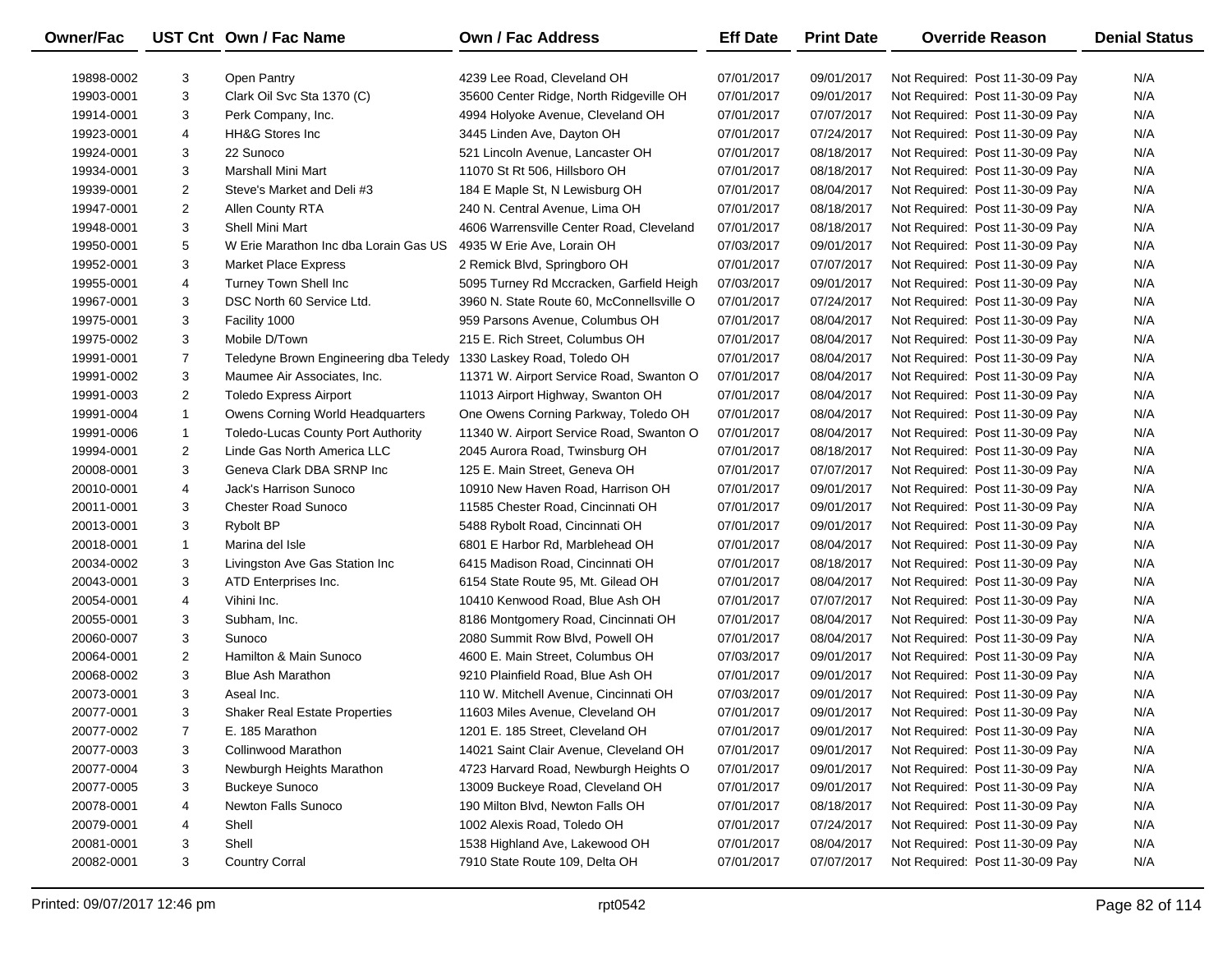| Owner/Fac  |                | UST Cnt Own / Fac Name             | <b>Own / Fac Address</b>                 | <b>Eff Date</b> | <b>Print Date</b> | <b>Override Reason</b>          | <b>Denial Status</b> |
|------------|----------------|------------------------------------|------------------------------------------|-----------------|-------------------|---------------------------------|----------------------|
| 20083-0001 | 4              | Sunoco                             | 6313 Engle Road, Brookpark OH            | 07/01/2017      | 08/04/2017        | Not Required: Post 11-30-09 Pay | N/A                  |
| 20084-0001 | 6              | Crown East Ltd dba Marathon        | 4501 S Dixie Highway, Franklin OH        | 07/01/2017      | 08/18/2017        | Not Required: Post 11-30-09 Pay | N/A                  |
| 20091-0001 | 3              | Friendly Express Ltd.              | 3142 S. Main Street, Akron OH            | 07/01/2017      | 08/18/2017        | Not Required: Post 11-30-09 Pay | N/A                  |
| 20092-0001 | 3              | <b>Buckeye Station</b>             | 11970 Cincinnati-Zanesville Road, Stouts | 07/01/2017      | 09/01/2017        | Not Required: Post 11-30-09 Pay | N/A                  |
| 20093-0005 | 4              | <b>Transportation Facility</b>     | 6371 Shier-Rings Road, Dublin OH         | 07/01/2017      | 07/24/2017        | Not Required: Post 11-30-09 Pay | N/A                  |
| 20097-0001 | 4              | Gorby's Grocery                    | 50571 Richardson Ave, Negley OH          | 07/01/2017      | 08/18/2017        | Not Required: Post 11-30-09 Pay | N/A                  |
| 20113-0001 | $\mathbf{1}$   | <b>Unknown</b>                     | 7648 Wastler Rd., Clayton OH             | 07/01/2017      | 08/04/2017        | Not Required: Post 11-30-09 Pay | N/A                  |
| 20118-0004 | 3              | Sunoco Mart                        | 608 E. Main Street, Anna OH              | 07/01/2017      | 07/07/2017        | Not Required: Post 11-30-09 Pay | N/A                  |
| 20118-0005 | 3              | Hissowal, Inc.                     | 8001 Brandt Pike, Dayton OH              | 07/01/2017      | 07/07/2017        | Not Required: Post 11-30-09 Pay | N/A                  |
| 20118-0006 | $\overline{c}$ | Sunoco 6900                        | 6900 State Route 123, Franklin OH        | 07/01/2017      | 07/07/2017        | Not Required: Post 11-30-09 Pay | N/A                  |
| 20119-0001 | 2              | Sunoco                             | 4387 Orders Road, Grove City OH          | 07/01/2017      | 08/18/2017        | Not Required: Post 11-30-09 Pay | N/A                  |
| 20124-0001 | 4              | Sunoco Minimart (Bholupir One Inc) | 36944 Vine Street, Willoughby OH         | 07/01/2017      | 07/07/2017        | Not Required: Post 11-30-09 Pay | N/A                  |
| 20130-0001 | $\mathbf{1}$   | <b>BlueLinx Corporation</b>        | 550 Munroe Falls, Tallmadge OH           | 07/01/2017      | 08/18/2017        | Not Required: Post 11-30-09 Pay | N/A                  |
| 20137-0001 | $\overline{c}$ | Callihan's Corner Store            | St Rt 224-511, Nova OH                   | 07/01/2017      | 08/04/2017        | Not Required: Post 11-30-09 Pay | N/A                  |
| 20138-0001 | 4              | Winton Rd Sunoco                   | 9177 Winton Road, Cincinnati OH          | 07/01/2017      | 08/04/2017        | Not Required: Post 11-30-09 Pay | N/A                  |
| 20155-0001 | 4              | North Ridge Marathon               | 5411 Pearl Road, Lorain OH               | 07/01/2017      | 07/07/2017        | Not Required: Post 11-30-09 Pay | N/A                  |
| 20156-0001 | 3              | Avon Lake Shell                    | 33433 Lake Road, Avon Lake OH            | 07/03/2017      | 09/01/2017        | Not Required: Post 11-30-09 Pay | N/A                  |
| 20161-0001 | 3              | Mohammad Khan                      | 15550 Lake Shore Boulevard, Cleveland O  | 07/01/2017      | 09/01/2017        | Not Required: Post 11-30-09 Pay | N/A                  |
| 20164-0001 | 5              | Reddy Business Group LLC           | 4487 US Route 42, Mason OH               | 07/01/2017      | 07/07/2017        | Not Required: Post 11-30-09 Pay | N/A                  |
| 20178-0001 | 3              | M And S Carryout                   | 590 Georgesville Road, Columbus OH       | 07/01/2017      | 08/18/2017        | Not Required: Post 11-30-09 Pay | N/A                  |
| 20181-0001 | 3              | Justop                             | 125 First Street, Hamler OH              | 07/01/2017      | 07/07/2017        | Not Required: Post 11-30-09 Pay | N/A                  |
| 20189-0001 | 3              | East 55th Shell                    | 2625 E. 55th Street, Cleveland OH        | 07/01/2017      | 08/04/2017        | Not Required: Post 11-30-09 Pay | N/A                  |
| 20190-0001 | $\overline{2}$ | <b>Zellair Properties LLC</b>      | 5430 Lauby Road, North Canton OH         | 07/01/2017      | 07/24/2017        | Not Required: Post 11-30-09 Pay | N/A                  |
| 20193-0001 | 3              | 871 Rocky River Inc                | 871 Rocky River Drive, Berea OH          | 07/01/2017      | 08/04/2017        | Not Required: Post 11-30-09 Pay | N/A                  |
| 20195-0001 | $\mathbf{1}$   | Car Parts Warehouse                | 721 Erie Street, Youngstown OH           | 07/01/2017      | 07/07/2017        | Not Required: Post 11-30-09 Pay | N/A                  |
| 20198-0001 | 5              | Batavia Mobil                      | 520 W Main St, Batavia OH                | 07/01/2017      | 08/18/2017        | Not Required: Post 11-30-09 Pay | N/A                  |
| 20221-0001 | 5              | Hill's Foodmart                    | 521 Elm Street, Racine OH                | 07/01/2017      | 07/24/2017        | Not Required: Post 11-30-09 Pay | N/A                  |
| 20232-0001 | 4              | <b>BJ Boss Incorporated</b>        | 1904 Copley Road, Akron OH               | 07/01/2017      | 07/07/2017        | Not Required: Post 11-30-09 Pay | N/A                  |
| 20234-0001 | $\mathbf{1}$   | <b>Crete Carrier Corporation</b>   | 5400 Crosswind Drive, Columbus OH        | 07/01/2017      | 07/07/2017        | Not Required: Post 11-30-09 Pay | N/A                  |
| 20237-0001 | $\overline{2}$ | Hahnco (Arcadia Marathon)          | 106 W. Fremont Street, Arcadia OH        | 07/01/2017      | 07/24/2017        | Not Required: Post 11-30-09 Pay | N/A                  |
| 20237-0003 | 4              | North Baltimore Convenience        | 101 S. Main Street, North Baltimore OH   | 07/01/2017      | 07/24/2017        | Not Required: Post 11-30-09 Pay | N/A                  |
| 20237-0004 | 3              | <b>Weston Marathon</b>             | 13170 Mill Street, Weston OH             | 07/01/2017      | 07/24/2017        | Not Required: Post 11-30-09 Pay | N/A                  |
| 20240-0001 | 3              | Amanda Carryout                    | 145 E. Main Street, Amanda OH            | 07/01/2017      | 07/24/2017        | Not Required: Post 11-30-09 Pay | N/A                  |
| 20244-0001 | $\overline{2}$ | <b>Bushman LLC</b>                 | 207 N. Wooster Avenue, Strasburg OH      | 07/01/2017      | 08/18/2017        | Not Required: Post 11-30-09 Pay | N/A                  |
| 20245-0001 | 3              | Woodlawn Marathon LLC              | 401 Glendale Milford Road, Cincinnati OH | 07/01/2017      | 07/24/2017        | Not Required: Post 11-30-09 Pay | N/A                  |
| 20247-0001 | 1              | University Healthcare Center       | 2186 Ambleside Dr., Cleveland OH         | 07/03/2017      | 09/01/2017        | Not Required: Post 11-30-09 Pay | N/A                  |
| 20250-0001 | 4              | Former Otermats Sunoco             | 242 W Main St, Bellevue OH               | 07/01/2017      | 08/18/2017        | Not Required: Post 11-30-09 Pay | N/A                  |
| 20258-0001 | 4              | Clark                              | 205 N. Main Street, Rockford OH          | 07/01/2017      | 08/18/2017        | Not Required: Post 11-30-09 Pay | N/A                  |
| 20262-0001 | 2              | <b>Clark Station</b>               | 427 N. Court St., Medina OH              | 07/01/2017      | 07/24/2017        | Not Required: Post 11-30-09 Pay | N/A                  |
| 20269-0001 | 3              | <b>Valero Gas Station</b>          | 2118 East Main Street, Springfield OH    | 07/01/2017      | 07/24/2017        | Not Required: Post 11-30-09 Pay | N/A                  |
| 20271-0001 | 3              | Norton Marathon                    | 385 Norton Rd, Columbus OH               | 07/01/2017      | 08/04/2017        | Not Required: Post 11-30-09 Pay | N/A                  |
| 20272-0001 | 2              | Grab and Go                        | 5760 State Route 193, Kingsville OH      | 07/01/2017      | 09/01/2017        | Not Required: Post 11-30-09 Pay | N/A                  |
| 20281-0001 | 5              | Citgo                              | 7608 Superior Avenue, Cleveland OH       | 07/01/2017      | 09/01/2017        | Not Required: Post 11-30-09 Pay | N/A                  |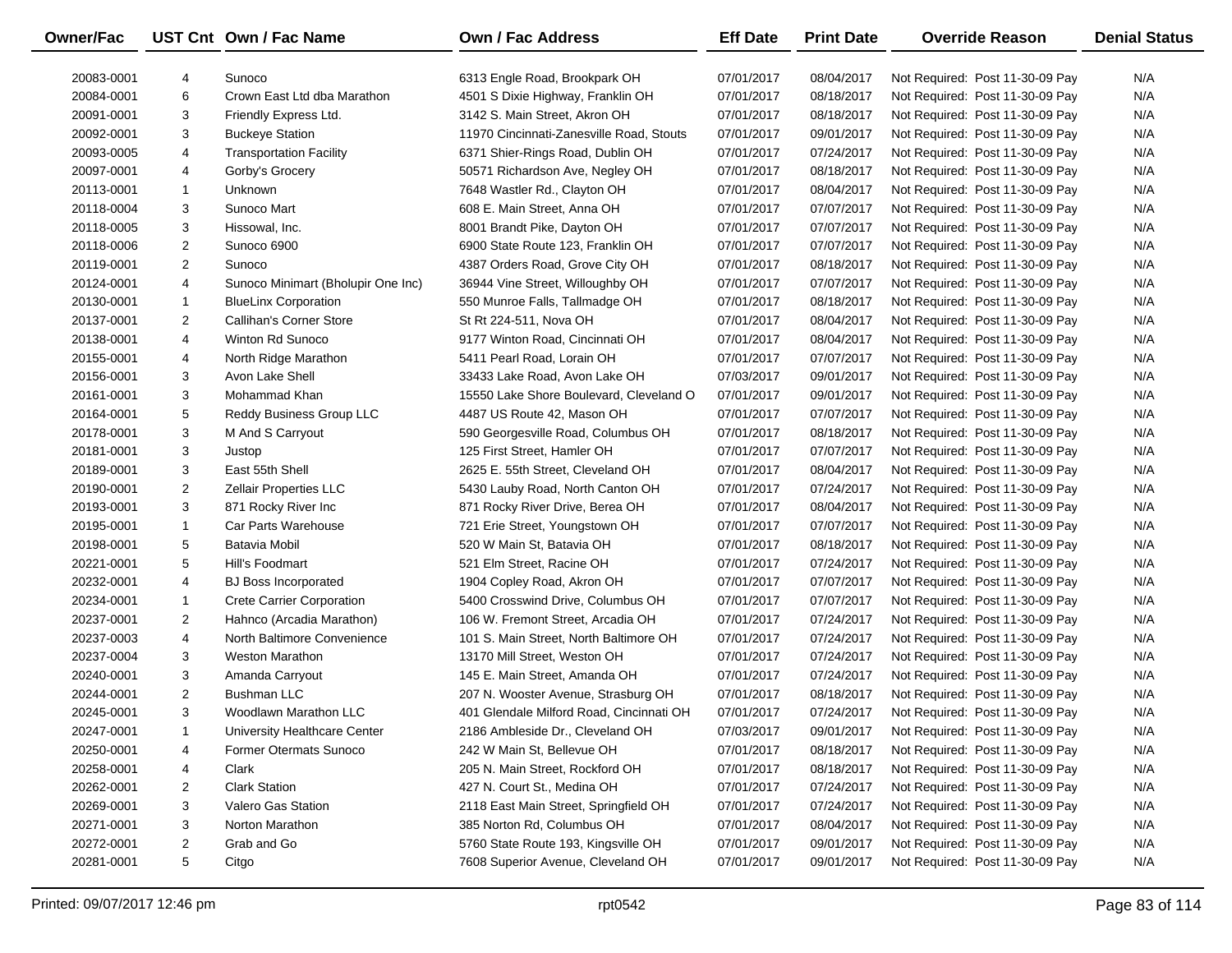| Owner/Fac  |                         | UST Cnt Own / Fac Name        | <b>Own / Fac Address</b>                  | <b>Eff Date</b> | <b>Print Date</b> | <b>Override Reason</b>          | <b>Denial Status</b> |
|------------|-------------------------|-------------------------------|-------------------------------------------|-----------------|-------------------|---------------------------------|----------------------|
| 20282-0001 | 2                       | Churchill Commons GetGo #3384 | 4700 Belmont Avenue, Youngstown OH        | 07/01/2017      | 08/18/2017        | Not Required: Post 11-30-09 Pay | N/A                  |
| 20284-0002 | $\overline{\mathbf{c}}$ | Gasway                        | 4702 Memphis Avenue, Cleveland OH         | 07/01/2017      | 07/24/2017        | Not Required: Post 11-30-09 Pay | N/A                  |
| 20286-0001 | $\overline{2}$          | <b>Cornell's Express</b>      | 147 Mansfield Avenue, Shelby OH           | 07/01/2017      | 07/07/2017        | Not Required: Post 11-30-09 Pay | N/A                  |
| 20287-0001 | 3                       | Singh Enterprises LLC         | 1200 W. Galbraith Road, Cincinnati OH     | 07/01/2017      | 08/04/2017        | Not Required: Post 11-30-09 Pay | N/A                  |
| 20288-0001 | 4                       | Par Mar #44                   | 2943 State Route 141, Gallipolis OH       | 07/01/2017      | 07/24/2017        | Not Required: Post 11-30-09 Pay | N/A                  |
| 20288-0002 | 4                       | Par Mar #43                   | 56 Vine St, Gallipolis OH                 | 07/01/2017      | 07/24/2017        | Not Required: Post 11-30-09 Pay | N/A                  |
| 20288-0003 | 5                       | Par Mar #40                   | 1547 Nye Avenue, Pomeroy OH               | 07/01/2017      | 07/24/2017        | Not Required: Post 11-30-09 Pay | N/A                  |
| 20288-0004 | 4                       | Par Mar #42                   | 15054 St Rt 160, Vinton OH                | 07/01/2017      | 07/24/2017        | Not Required: Post 11-30-09 Pay | N/A                  |
| 20288-0005 | 4                       | Par Mar # 41                  | 43109 State Route 689, Wilksville OH      | 07/01/2017      | 07/24/2017        | Not Required: Post 11-30-09 Pay | N/A                  |
| 20288-0006 | 4                       | Woodford Express #4           | St Rt 650 & US 52, Hanging Rock OH        | 07/01/2017      | 07/24/2017        | Not Required: Post 11-30-09 Pay | N/A                  |
| 20294-0001 | $\overline{2}$          | <b>Thone Sales LLC</b>        | 410 Ray St, Baltic OH                     | 07/01/2017      | 07/24/2017        | Not Required: Post 11-30-09 Pay | N/A                  |
| 20297-0002 | 4                       | <b>Klines Service Center</b>  | 5868 Co Rd 201, Millersburg OH            | 07/01/2017      | 09/01/2017        | Not Required: Post 11-30-09 Pay | N/A                  |
| 20297-0003 | 3                       | 93 Fueling Station            | 754 State Route 93, Sugarcreek OH         | 07/01/2017      | 09/01/2017        | Not Required: Post 11-30-09 Pay | N/A                  |
| 20297-0004 | 3                       | Millersburg East              | 7244 County Rd 623, Millersburg OH        | 07/01/2017      | 09/01/2017        | Not Required: Post 11-30-09 Pay | N/A                  |
| 20297-0005 | 4                       | 585 Fuel Stop                 | 2990 Old Airport Rd, Wooster OH           | 07/01/2017      | 09/01/2017        | Not Required: Post 11-30-09 Pay | N/A                  |
| 20297-0007 | 3                       | North Canton Fuel Stop        | 4704 Wayview Rd, N Canton OH              | 07/01/2017      | 09/01/2017        | Not Required: Post 11-30-09 Pay | N/A                  |
| 20297-0009 | 3                       | M M Oil                       | 39 Cochran Street, Dalton OH              | 07/01/2017      | 09/01/2017        | Not Required: Post 11-30-09 Pay | N/A                  |
| 20301-0001 | 3                       | St Paris Petroleum LLC        | 1242 St Paris Pike, Springfield OH        | 07/01/2017      | 08/18/2017        | Not Required: Post 11-30-09 Pay | N/A                  |
| 20308-0001 | $\overline{2}$          | Kirans Atwal                  | 200 North Sunset Drive, Piqua OH          | 07/01/2017      | 08/18/2017        | Not Required: Post 11-30-09 Pay | N/A                  |
| 20310-0001 | 5                       | M J Grocery                   | 12548 St Rt 7 South, Gallipolis OH        | 07/01/2017      | 07/24/2017        | Not Required: Post 11-30-09 Pay | N/A                  |
| 20311-0001 | 3                       | E 55 Shell                    | 5505 St Clair Ave 55th, Cleveland OH      | 07/01/2017      | 07/07/2017        | Not Required: Post 11-30-09 Pay | N/A                  |
| 20311-0002 | 3                       | Pearl & Denison Shell         | 2424 Dennison Avenue, Cleveland OH        | 07/01/2017      | 07/07/2017        | Not Required: Post 11-30-09 Pay | N/A                  |
| 20312-0001 | 3                       | 3020 Carnegie, LLC            | 3020 Carnegie Ave 30th, Cleveland OH      | 07/01/2017      | 08/04/2017        | Not Required: Post 11-30-09 Pay | N/A                  |
| 20315-0001 | $\mathbf{1}$            | Salem Air Park Ltd.           | 11718 Salem-Warren Rd, Salem OH           | 07/03/2017      | 09/01/2017        | Not Required: Post 11-30-09 Pay | N/A                  |
| 20318-0001 | $\overline{2}$          | Deli & Discount Tobacco       | 8681 Dayton Cincinnati Pike, Miamisburg O | 07/01/2017      | 07/07/2017        | Not Required: Post 11-30-09 Pay | N/A                  |
| 20327-0001 | 3                       | Hanini Petroleum              | 7310 Lorain Avenue, Cleveland OH          | 07/01/2017      | 09/01/2017        | Not Required: Post 11-30-09 Pay | N/A                  |
| 20328-0001 | 3                       | Naylor Brothers Inc.          | 1100 S. Zane Highway, Martins Ferry OH    | 07/01/2017      | 08/04/2017        | Not Required: Post 11-30-09 Pay | N/A                  |
| 20334-0001 | 4                       | Sukmany, LLC                  | 1050 McGuffey Road, Youngstown OH         | 07/01/2017      | 08/04/2017        | Not Required: Post 11-30-09 Pay | N/A                  |
| 20335-0001 | 3                       | Beesan Enterprises Inc.       | 1708 Youngstown Rd, Warren OH             | 07/01/2017      | 08/18/2017        | Not Required: Post 11-30-09 Pay | N/A                  |
| 20337-0001 | 3                       | Marathon                      | 303 N. Detroit Street, Kenton OH          | 07/03/2017      | 09/01/2017        | Not Required: Post 11-30-09 Pay | N/A                  |
| 20340-0001 | 3                       | Marathon                      | 1027 N Main St, Celina OH                 | 07/01/2017      | 07/07/2017        | Not Required: Post 11-30-09 Pay | N/A                  |
| 20340-0002 | 4                       | Marathon                      | 925 E Columbus St, Kenton OH              | 07/01/2017      | 07/07/2017        | Not Required: Post 11-30-09 Pay | N/A                  |
| 20341-0001 | 3                       | Quincy Gas, Incorporated      | 3939 Community College Ave, Cleveland O   | 07/01/2017      | 09/01/2017        | Not Required: Post 11-30-09 Pay | N/A                  |
| 20343-0001 | 4                       | <b>Brandt Pike Duke</b>       | 2100 Brandt Pike, Dayton OH               | 07/01/2017      | 08/18/2017        | Not Required: Post 11-30-09 Pay | N/A                  |
| 20347-0001 | 3                       | <b>Chestnut Food Mart</b>     | 185 Chestnut St, Painesville OH           | 07/01/2017      | 07/07/2017        | Not Required: Post 11-30-09 Pay | N/A                  |
| 20348-0001 | 3                       | Fast Lane Food Mart           | 2974 Colerain Ave, Cincinnati OH          | 07/01/2017      | 07/07/2017        | Not Required: Post 11-30-09 Pay | N/A                  |
| 20349-0001 | 3                       | 7 Hills Marathon              | 10981 Hamilton Ave, Cincinnati OH         | 07/01/2017      | 08/04/2017        | Not Required: Post 11-30-09 Pay | N/A                  |
| 20368-0001 | 2                       | 200 Public Square             | 200 Public Square, Suite 215, Cleveland O | 07/01/2017      | 08/18/2017        | Not Required: Post 11-30-09 Pay | N/A                  |
| 20370-0001 | 3                       | <b>Lancaster Shell</b>        | 829 N. High Street, Lancaster OH          | 07/01/2017      | 08/18/2017        | Not Required: Post 11-30-09 Pay | N/A                  |
| 20372-0001 | 3                       | Sunoco                        | 1550 W. Market Street, Akron OH           | 07/01/2017      | 08/04/2017        | Not Required: Post 11-30-09 Pay | N/A                  |
| 20377-0001 | 5                       | Lakeside Fuel                 | 3389 N Ridge Road, Perry OH               | 07/01/2017      | 07/24/2017        | Not Required: Post 11-30-09 Pay | N/A                  |
| 20380-0001 | 3                       | Dale C. Walker                | 220 S. Mulberry Street, Logan OH          | 07/01/2017      | 07/07/2017        | Not Required: Post 11-30-09 Pay | N/A                  |
| 20382-0001 | 3                       | Boars Head                    | 2818 Williams Batavia Pike, Batavia OH    | 07/01/2017      | 07/07/2017        | Not Required: Post 11-30-09 Pay | N/A                  |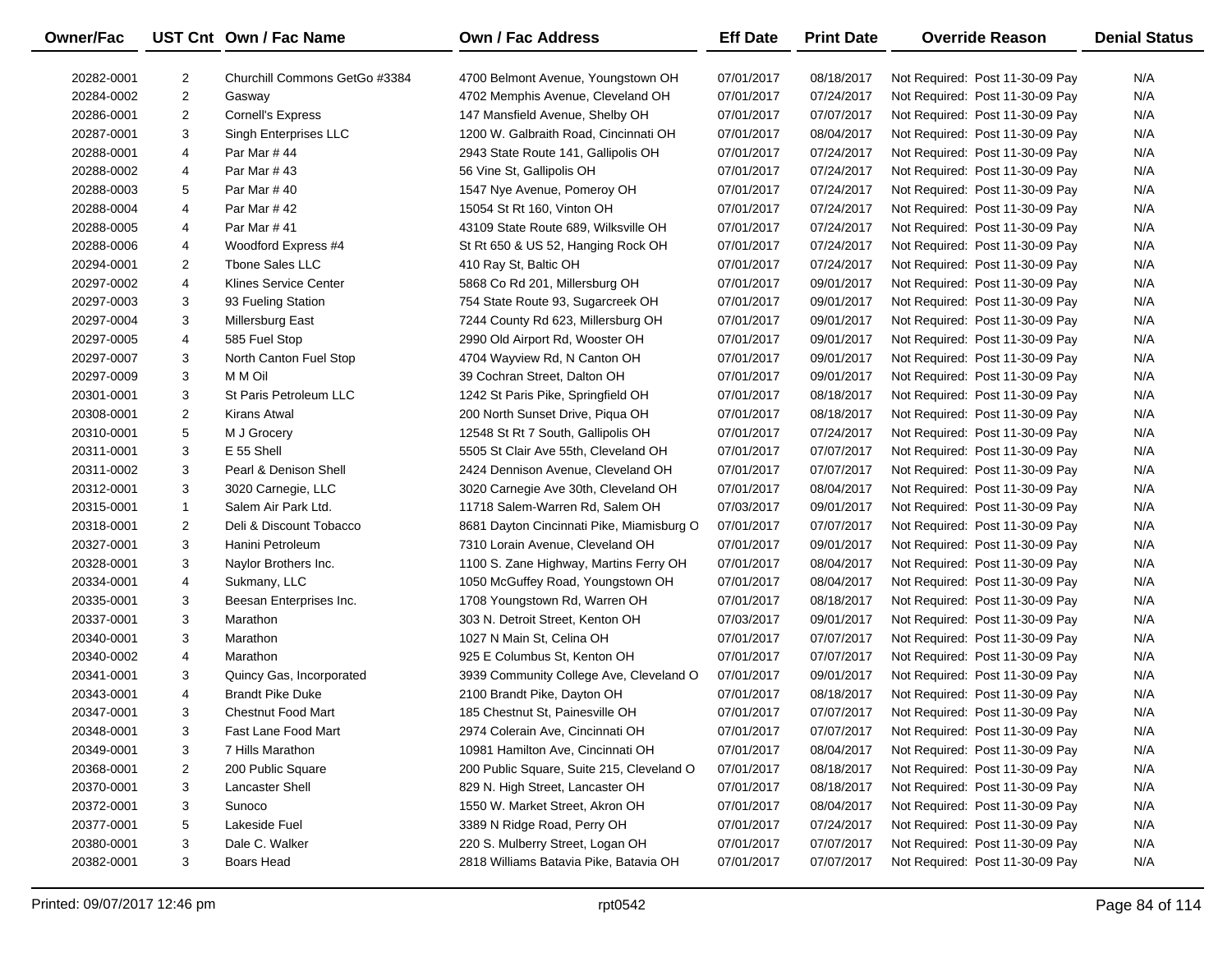| <b>Owner/Fac</b> |                | UST Cnt Own / Fac Name                  | <b>Own / Fac Address</b>                    | <b>Eff Date</b> | <b>Print Date</b> | <b>Override Reason</b>          | <b>Denial Status</b> |
|------------------|----------------|-----------------------------------------|---------------------------------------------|-----------------|-------------------|---------------------------------|----------------------|
| 20384-0001       | 3              | Lordstown Speed Check                   | 6565 Tod Avenue S.W., Warren OH             | 07/01/2017      | 09/01/2017        | Not Required: Post 11-30-09 Pay | N/A                  |
| 20388-0001       | 3              | Max Mart                                | 310 Alexis Road, Toledo OH                  | 07/01/2017      | 08/04/2017        | Not Required: Post 11-30-09 Pay | N/A                  |
| 20389-0001       | 5              | <b>Fast Mart</b>                        | 1263 Ohio Pike, Amelia OH                   | 07/01/2017      | 09/01/2017        | Not Required: Post 11-30-09 Pay | N/A                  |
| 20394-0002       | 3              | Elza, Inc.                              | 1509 Lockbourne Road, Columbus OH           | 07/01/2017      | 09/01/2017        | Not Required: Post 11-30-09 Pay | N/A                  |
| 20395-0001       | $\overline{2}$ | Anderson Township Marathon              | 7210 Beechmont Ave., Cincinnati OH          | 07/01/2017      | 07/07/2017        | Not Required: Post 11-30-09 Pay | N/A                  |
| 20395-0002       | 3              | Maineville Quick Stop Store             | 8144 State Route 48, Maineville OH          | 07/01/2017      | 07/07/2017        | Not Required: Post 11-30-09 Pay | N/A                  |
| 20397-0001       | $\overline{a}$ | Pine St. Petroleum                      | 513 S. Pine Street, Lima OH                 | 07/03/2017      | 09/01/2017        | Not Required: Post 11-30-09 Pay | N/A                  |
| 20398-0001       | 5              | American Road Truckstop                 | 900 American Road, Napoleon OH              | 07/01/2017      | 07/07/2017        | Not Required: Post 11-30-09 Pay | N/A                  |
| 20399-0001       | 3              | <b>Kileys Market</b>                    | 60 W Pike, Fayetteville OH                  | 07/01/2017      | 07/07/2017        | Not Required: Post 11-30-09 Pay | N/A                  |
| 20402-0001       | 3              | Camargo Marathon                        | 8103 Camargo Road, Cincinnati OH            | 07/01/2017      | 07/24/2017        | Not Required: Post 11-30-09 Pay | N/A                  |
| 20403-0001       | 3              | Crown Mini Mart                         | 3675 Troy Road, Springfield OH              | 07/01/2017      | 09/01/2017        | Not Required: Post 11-30-09 Pay | N/A                  |
| 20406-0001       | 4              | Ramji Enterprises LLC dba Niles Fuel Pl | 140 W. Park Avenue, Niles OH                | 07/01/2017      | 08/04/2017        | Not Required: Post 11-30-09 Pay | N/A                  |
| 20406-0002       | 3              | Ramji Enterprises LLC dba Fuel Mart / G | 21820 Lake Shore Boulevard, Euclid OH       | 07/01/2017      | 08/04/2017        | Not Required: Post 11-30-09 Pay | N/A                  |
| 20409-0001       | 1              | Cole Valley Chevrolet                   | 203 S. Canal Street, Newton Falls OH        | 07/01/2017      | 08/04/2017        | Not Required: Post 11-30-09 Pay | N/A                  |
| 20410-0001       | 3              | Vedmata Incorporated                    | 6363 Pearl Road, Parma Heights OH           | 07/01/2017      | 08/18/2017        | Not Required: Post 11-30-09 Pay | N/A                  |
| 20423-0001       | 2              | Speedy Gas Company, Inc.                | 6207 Broadway Avenue, Cleveland OH          | 07/01/2017      | 07/07/2017        | Not Required: Post 11-30-09 Pay | N/A                  |
| 20425-0001       | $\overline{2}$ | Stony Ridge Truck Plaza                 | 1250 Hamilton Lebanon Road E., Monroe C     | 07/01/2017      | 09/01/2017        | Not Required: Post 11-30-09 Pay | N/A                  |
| 20433-0001       | 5              | Co-Alliance LLP                         | 975 Malinda Street, Zanesville OH           | 07/01/2017      | 08/04/2017        | Not Required: Post 11-30-09 Pay | N/A                  |
| 20434-0001       | 3              | Akron Food Mart                         | 737 Kenmore Boulevard, Akron OH             | 07/01/2017      | 08/18/2017        | Not Required: Post 11-30-09 Pay | N/A                  |
| 20435-0001       | 1              | U.S. Food Service, Inc.                 | 5445 Spellmire Drive, Cincinnati OH         | 07/01/2017      | 07/07/2017        | Not Required: Post 11-30-09 Pay | N/A                  |
| 20438-0001       | 3              | Sunoco                                  | 27179 Detroit Road, Westlake OH             | 07/01/2017      | 08/04/2017        | Not Required: Post 11-30-09 Pay | N/A                  |
| 20443-0001       | 3              | National Trail Country Store            | 6852 National Road Southeast (US Rt. 40),   | 07/01/2017      | 07/07/2017        | Not Required: Post 11-30-09 Pay | N/A                  |
| 20449-0001       | $\mathbf{1}$   | JDI Oak Tree Holdings, LLC              | 6200 Oak Tree Boulevard, Independence C     | 07/01/2017      | 07/07/2017        | Not Required: Post 11-30-09 Pay | N/A                  |
| 20455-0001       | 4              | Village BP LLC dba Nippers Corner       | 4 Xenia Avenue, Yellow Springs OH           | 07/01/2017      | 08/04/2017        | Not Required: Post 11-30-09 Pay | N/A                  |
| 20457-0001       | 3              | Bailiey Mart & Marathon                 | 25570 Dixie Highway, Perrysburg OH          | 07/01/2017      | 08/04/2017        | Not Required: Post 11-30-09 Pay | N/A                  |
| 20458-0001       | 3              | Central Ohio Fuel Depot                 | 3500 Harding Highway E., Marion OH          | 07/01/2017      | 08/04/2017        | Not Required: Post 11-30-09 Pay | N/A                  |
| 20458-0002       | 3              | Card-N-Go Fuel Stop                     | 7867 N. State Route 53, Tiffin OH           | 07/01/2017      | 08/04/2017        | Not Required: Post 11-30-09 Pay | N/A                  |
| 20458-0003       | $\overline{2}$ | Central Ohio Farmers Co-Op, Inc.        | 901 W. Vine Street, Lima OH                 | 07/01/2017      | 08/04/2017        | Not Required: Post 11-30-09 Pay | N/A                  |
| 20464-0001       | 3              | Marathon                                | 315 Looney Road, Piqua OH                   | 07/01/2017      | 07/07/2017        | Not Required: Post 11-30-09 Pay | N/A                  |
| 20471-0001       | 3              | <b>Ruscin's Shell Service Center</b>    | 125 Byers Road, Miamisburg OH               | 07/01/2017      | 08/04/2017        | Not Required: Post 11-30-09 Pay | N/A                  |
| 20481-0001       | 5              | <b>Bethel BP</b>                        | 308 W. Plane Street, Bethel OH              | 07/01/2017      | 09/01/2017        | Not Required: Post 11-30-09 Pay | N/A                  |
| 20484-0001       | 3              | Marathon                                | 2001 E. Main Street, Springfield OH         | 07/01/2017      | 07/07/2017        | Not Required: Post 11-30-09 Pay | N/A                  |
| 20484-0004       | 3              | R & R Takhar Operations                 | 419 N. Main Street, New Carlisle OH         | 07/01/2017      | 07/07/2017        | Not Required: Post 11-30-09 Pay | N/A                  |
| 20489-0001       | 4              | Shrinidhi Sunoco                        | 20710 S. Lakeland Boulevard, Euclid OH      | 07/01/2017      | 08/18/2017        | Not Required: Post 11-30-09 Pay | N/A                  |
| 20503-0001       | 4              | Sunoco                                  | 10485 Northfield Road, Northfield Village O | 07/01/2017      | 08/04/2017        | Not Required: Post 11-30-09 Pay | N/A                  |
| 20517-0001       | 3              | <b>Pippens Market</b>                   | 5440 Olive Road, Dayton OH                  | 07/01/2017      | 09/01/2017        | Not Required: Post 11-30-09 Pay | N/A                  |
| 20527-0001       | 3              | Main Street Marathon                    | 1007 Main Street, Hamilton OH               | 07/01/2017      | 08/18/2017        | Not Required: Post 11-30-09 Pay | N/A                  |
| 20532-0001       | 1              | Alicia Holding, LLC                     | 180 N. Fourth Street, Steubenville OH       | 07/01/2017      | 09/01/2017        | Not Required: Post 11-30-09 Pay | N/A                  |
| 20537-0001       | 4              | The Roadside Hotspot                    | 53160 Nu Beginning Road, Portland OH        | 07/01/2017      | 08/18/2017        | Not Required: Post 11-30-09 Pay | N/A                  |
| 20544-0001       | 3              | <b>Five Star Aviation</b>               | 26500 Curtis Wright Parkway, Highland He    | 07/01/2017      | 07/07/2017        | Not Required: Post 11-30-09 Pay | N/A                  |
| 20552-0001       | 1              | Ken's Transport                         | 17444 GAR Highway, Montville OH             | 07/01/2017      | 07/07/2017        | Not Required: Post 11-30-09 Pay | N/A                  |
| 20563-0001       | 3              | DKP LTD                                 | 6825 Finzel Road, Whitehouse OH             | 07/01/2017      | 08/18/2017        | Not Required: Post 11-30-09 Pay | N/A                  |
| 20578-0001       | 3              | Concord Sun Mart                        | 9861 Johnnycake Ridge Road, Mentor OH       | 07/01/2017      | 07/24/2017        | Not Required: Post 11-30-09 Pay | N/A                  |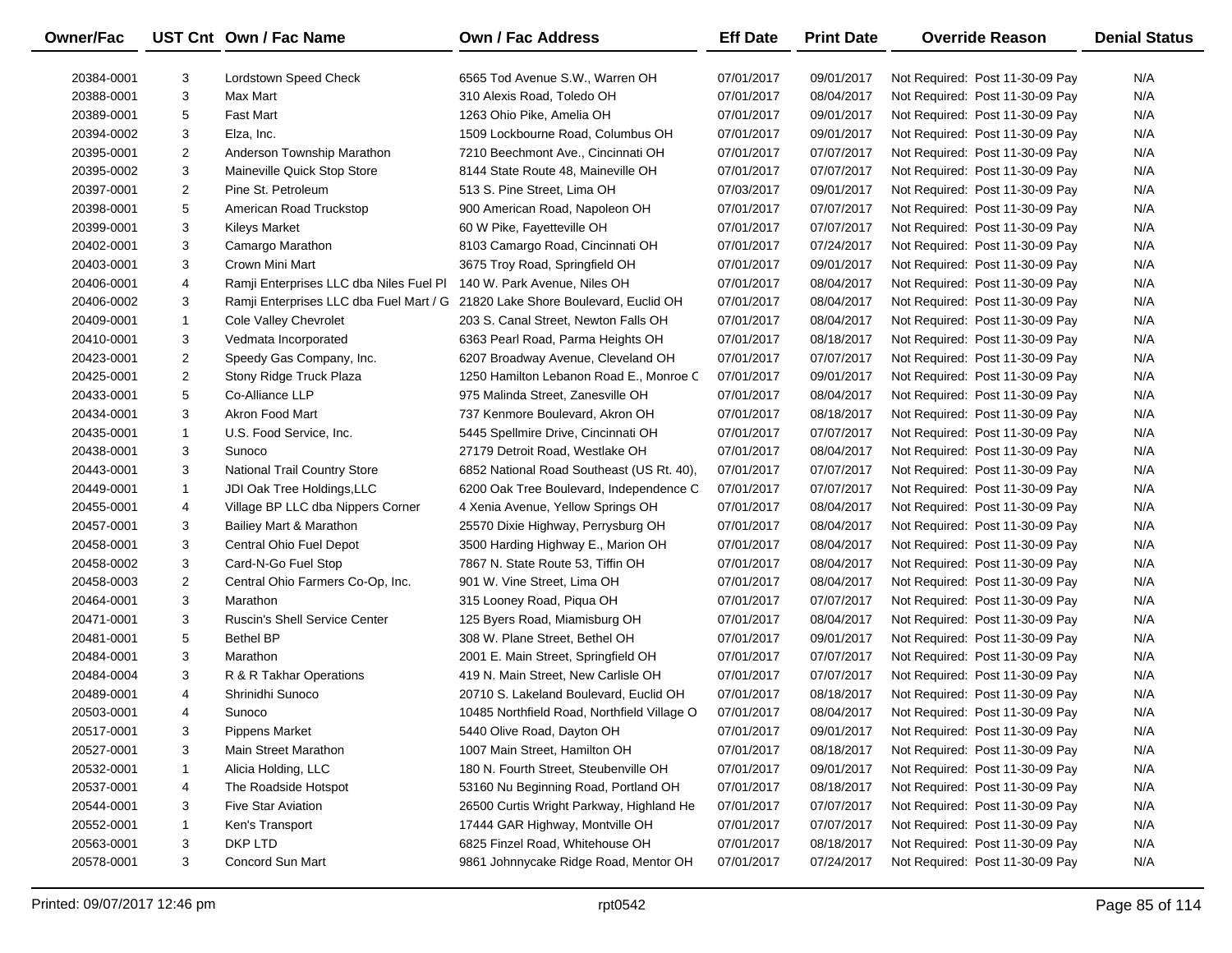| Owner/Fac  |                | UST Cnt Own / Fac Name           | <b>Own / Fac Address</b>                                                           | <b>Eff Date</b> | <b>Print Date</b> | <b>Override Reason</b>          | <b>Denial Status</b> |
|------------|----------------|----------------------------------|------------------------------------------------------------------------------------|-----------------|-------------------|---------------------------------|----------------------|
| 20579-0001 | 5              | Silver Star Fuel, Inc.           | 7929 County Road 107, Proctorville OH                                              | 07/01/2017      | 08/18/2017        | Not Required: Post 11-30-09 Pay | N/A                  |
| 20579-0002 | $\overline{2}$ | Silver Star Fuel, Inc.           | 25981 State Route 7 S, Crown City OH                                               | 07/01/2017      | 08/18/2017        | Not Required: Post 11-30-09 Pay | N/A                  |
| 20580-0001 | $\overline{2}$ | Clark Toledo, Inc.               | 4484 Monroe Street, Toledo OH                                                      | 07/01/2017      | 07/24/2017        | Not Required: Post 11-30-09 Pay | N/A                  |
| 20583-0001 | 5              | Majha LLC Property               | 300 N. Mulberry Street, Mansfield OH                                               | 07/01/2017      | 09/01/2017        | Not Required: Post 11-30-09 Pay | N/A                  |
| 20585-0001 | 4              | Marathon                         | 5199 Salem Avenue, Dayton OH                                                       | 07/01/2017      | 08/04/2017        | Not Required: Post 11-30-09 Pay | N/A                  |
| 20588-0001 | 5              | Alexis and Bennett Mini Mart     | 429 W. Alexis Road, Toledo OH                                                      | 07/01/2017      | 07/24/2017        | Not Required: Post 11-30-09 Pay | N/A                  |
| 20592-0001 | 3              | Marathon                         | 1705 Diagonal Road, Akron OH                                                       | 07/01/2017      | 07/24/2017        | Not Required: Post 11-30-09 Pay | N/A                  |
| 20600-0001 | 3              | Shell Field Ertel Road           | 7555 Fields Ertel Road, Cincinnati OH                                              | 07/01/2017      | 07/07/2017        | Not Required: Post 11-30-09 Pay | N/A                  |
| 20607-0001 | 3              | <b>Freeport Sunoco</b>           | 237 Main Street, Freeport OH                                                       | 07/01/2017      | 09/01/2017        | Not Required: Post 11-30-09 Pay | N/A                  |
| 20608-0001 | 3              | Andi's Convenience Store         | 7501 Depot Street, Rogers OH                                                       | 07/01/2017      | 07/07/2017        | Not Required: Post 11-30-09 Pay | N/A                  |
| 20613-0001 | $\overline{2}$ | Frank's Gas                      | 1976 Hubbard Road, Madison OH                                                      | 07/01/2017      | 07/24/2017        | Not Required: Post 11-30-09 Pay | N/A                  |
| 20616-0001 | 3              | Bacon Road Gas                   | 426 Bacon Road, Painesville OH                                                     | 07/01/2017      | 08/04/2017        | Not Required: Post 11-30-09 Pay | N/A                  |
| 20620-0001 | 3              | Red Head                         | 436 Main Street, Duncan Falls OH                                                   | 07/01/2017      | 08/04/2017        | Not Required: Post 11-30-09 Pay | N/A                  |
| 20622-0001 | 3              | Joe's Gas                        | 161 Richmond Street, Painesville OH                                                | 07/01/2017      | 07/07/2017        | Not Required: Post 11-30-09 Pay | N/A                  |
| 20623-0001 | 3              | <b>Bluffton Shell</b>            | 467 State Route 103, Bluffton OH                                                   | 07/01/2017      | 08/04/2017        | Not Required: Post 11-30-09 Pay | N/A                  |
| 20625-0001 | 3              | Mahesh Gas                       | 1520 Madison Avenue, Painesville OH                                                | 07/01/2017      | 08/04/2017        | Not Required: Post 11-30-09 Pay | N/A                  |
| 20642-0001 | 3              |                                  | Petro to Go Inc., Shell Family Foods Expr 19300 Hilliard Boulevard, Rocky River OH | 07/01/2017      | 07/24/2017        | Not Required: Post 11-30-09 Pay | N/A                  |
| 20645-0001 | 3              | Marathon                         | 205 S. Main Street, Bluffton OH                                                    | 07/01/2017      | 08/18/2017        | Not Required: Post 11-30-09 Pay | N/A                  |
| 20649-0001 | 3              | Washington Square Shell          | 6001 Far Hills Avenue, Dayton OH                                                   | 07/01/2017      | 08/04/2017        | Not Required: Post 11-30-09 Pay | N/A                  |
| 20652-0001 | 2              | Moe's Market                     | 4401 Hill Avenue, Toledo OH                                                        | 07/01/2017      | 08/04/2017        | Not Required: Post 11-30-09 Pay | N/A                  |
| 20654-0001 | 4              | The Amboy Mart                   | 512 W. Main Road, Conneaut OH                                                      | 07/03/2017      | 09/01/2017        | Not Required: Post 11-30-09 Pay | N/A                  |
| 20660-0001 | 1              | Village Quick Stop               | 80 W. Main Street, Martinsville OH                                                 | 07/01/2017      | 07/07/2017        | Not Required: Post 11-30-09 Pay | N/A                  |
| 20662-0001 | 5              | 4223 E. 49th Street Property     | 4223 E. 49th Street, Cuyahoga Heights OH                                           | 07/01/2017      | 08/04/2017        | Not Required: Post 11-30-09 Pay | N/A                  |
| 20663-0001 | 3              | <b>NSB Partners Property</b>     | 45880 National Road W., Saint Clairsville O                                        | 07/01/2017      | 08/04/2017        | Not Required: Post 11-30-09 Pay | N/A                  |
| 20664-0001 | 3              | <b>Walton Hills Auto Service</b> | 17975 Alexander Road, Walton Hills OH                                              | 07/01/2017      | 08/04/2017        | Not Required: Post 11-30-09 Pay | N/A                  |
| 20668-0001 | $\overline{2}$ | Nihayah Amad Esmail Property     | 311 Columbia Street, Leetonia OH                                                   | 07/03/2017      | 09/01/2017        | Not Required: Post 11-30-09 Pay | N/A                  |
| 20669-0001 | 4              | <b>Shawnee Grocery</b>           | 721 US Highway 52, Stout OH                                                        | 07/01/2017      | 09/01/2017        | Not Required: Post 11-30-09 Pay | N/A                  |
| 20670-0001 | 3              | Worthington Hills Marathon       | 7810 Olentangy River Road, Columbus OH                                             | 07/01/2017      | 09/01/2017        | Not Required: Post 11-30-09 Pay | N/A                  |
| 20672-0001 | 4              | <b>Thind Petroleum Facility</b>  | 1570 Morse Road, Columbus OH                                                       | 07/01/2017      | 08/18/2017        | Not Required: Post 11-30-09 Pay | N/A                  |
| 20673-0001 | 3              | <b>Convenient Food Mart</b>      | 7413 N. Center Street, Mentor OH                                                   | 07/03/2017      | 09/01/2017        | Not Required: Post 11-30-09 Pay | N/A                  |
| 20675-0001 | 3              | Schild's IGA SuperCenter         | 171 Milan Avenue, Norwalk OH                                                       | 07/01/2017      | 08/04/2017        | Not Required: Post 11-30-09 Pay | N/A                  |
| 20676-0001 | 3              | Schmidt's                        | 17255 Nashport Road, Nashport OH                                                   | 07/01/2017      | 07/24/2017        | Not Required: Post 11-30-09 Pay | N/A                  |
| 20679-0001 | 3              | Lakeland Valero                  | 30460 Lakeland Boulevard, Wickliffe OH                                             | 07/01/2017      | 07/24/2017        | Not Required: Post 11-30-09 Pay | N/A                  |
| 20680-0001 | 3              | L & O Tire Facility              | 14575 State Route 119 E., Anna OH                                                  | 07/01/2017      | 08/04/2017        | Not Required: Post 11-30-09 Pay | N/A                  |
| 20681-0001 | 3              | Nihar LLC                        | 1305 Vance Street, Carey OH                                                        | 07/01/2017      | 08/04/2017        | Not Required: Post 11-30-09 Pay | N/A                  |
| 20690-0001 | 2              | <b>Andrews Connell Property</b>  | 464 Andrews Avenue, Youngstown OH                                                  | 07/01/2017      | 07/24/2017        | Not Required: Post 11-30-09 Pay | N/A                  |
| 20700-0001 | 4              | Buch's Truck Stop                | 828 Kingsdale Road, Steubenville OH                                                | 07/01/2017      | 08/18/2017        | Not Required: Post 11-30-09 Pay | N/A                  |
| 20701-0001 | 1              | Windstream Western Reserve, Inc. | 900 Lake Avenue, Ashtabula OH                                                      | 07/01/2017      | 07/07/2017        | Not Required: Post 11-30-09 Pay | N/A                  |
| 20701-0002 | 1              | Windstream Western Reserve, Inc. | 4616 Park Avenue, Ashtabula OH                                                     | 07/01/2017      | 07/07/2017        | Not Required: Post 11-30-09 Pay | N/A                  |
| 20701-0004 | 1              | Windstream Ohio, Inc.            | 7322 Dorsey Mill Road S.E., Heath OH                                               | 07/01/2017      | 07/07/2017        | Not Required: Post 11-30-09 Pay | N/A                  |
| 20701-0005 | 1              | Windstream Western Reserve, Inc. | 11677 Hayden Avenue, Hiram OH                                                      | 07/01/2017      | 07/07/2017        | Not Required: Post 11-30-09 Pay | N/A                  |
| 20701-0006 | 1              | Windstream Western Reserve, Inc. | 14948 S. State Avenue, Middlefield OH                                              | 07/01/2017      | 07/07/2017        | Not Required: Post 11-30-09 Pay | N/A                  |
| 20701-0007 | $\mathbf{1}$   | Windstream Ohio, Inc.            | 320 Deo Drive, Newark OH                                                           | 07/01/2017      | 07/07/2017        | Not Required: Post 11-30-09 Pay | N/A                  |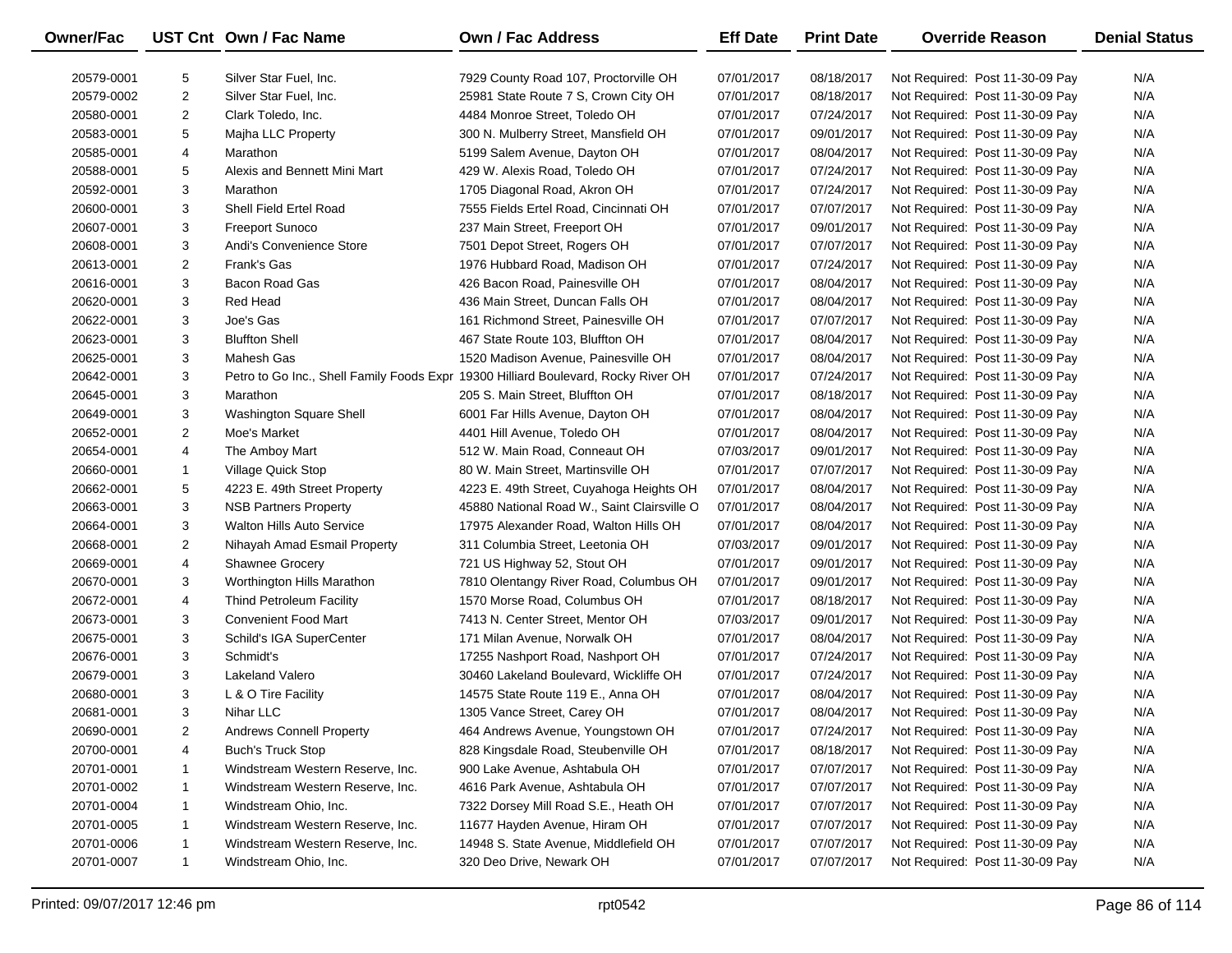| <b>Owner/Fac</b> |                | UST Cnt Own / Fac Name               | <b>Own / Fac Address</b>                   | <b>Eff Date</b> | <b>Print Date</b> | <b>Override Reason</b>          | <b>Denial Status</b> |
|------------------|----------------|--------------------------------------|--------------------------------------------|-----------------|-------------------|---------------------------------|----------------------|
| 20701-0009       | -1             | Windstream Ohio, Inc.                | 66 N. 4th Street, Newark OH                | 07/01/2017      | 07/07/2017        | Not Required: Post 11-30-09 Pay | N/A                  |
| 20701-0010       | $\mathbf{1}$   | Windstream Western Reserve, Inc.     | 54 Leonard Avenue, Northfield OH           | 07/01/2017      | 07/07/2017        | Not Required: Post 11-30-09 Pay | N/A                  |
| 20702-0001       | 1              | Independent Steel Co., LLC           | 615 Liverpool Drive, Valley City OH        | 07/01/2017      | 07/07/2017        | Not Required: Post 11-30-09 Pay | N/A                  |
| 20703-0001       | 4              | Goldiebear LLC                       | 139 N. Plains Road, The Plains OH          | 07/01/2017      | 08/18/2017        | Not Required: Post 11-30-09 Pay | N/A                  |
| 20706-0001       | 3              | M and R Food Mart                    | 1033 Lake Road, Conneaut OH                | 07/01/2017      | 08/04/2017        | Not Required: Post 11-30-09 Pay | N/A                  |
| 20724-0001       | $\overline{2}$ | <b>Mentor Sunoco</b>                 | 8903 Mentor Avenue, Mentor OH              | 07/01/2017      | 08/04/2017        | Not Required: Post 11-30-09 Pay | N/A                  |
| 20743-0001       | 3              | <b>Convenient Food Mart</b>          | 4709 Clark Avenue, Cleveland OH            | 07/01/2017      | 07/24/2017        | Not Required: Post 11-30-09 Pay | N/A                  |
| 20745-0001       | $\overline{a}$ | RAQBA Inc. dba Brookville Express    | 237 Market Street, Brookville OH           | 07/01/2017      | 08/18/2017        | Not Required: Post 11-30-09 Pay | N/A                  |
| 20746-0001       | $\overline{2}$ | Baker's IGA                          | 105 Walnut Street, Scio OH                 | 07/01/2017      | 08/18/2017        | Not Required: Post 11-30-09 Pay | N/A                  |
| 20746-0002       | $\overline{2}$ | <b>Baker's IGA</b>                   | 316 S. College Street, Newcomerstown OH    | 07/01/2017      | 08/18/2017        | Not Required: Post 11-30-09 Pay | N/A                  |
| 20749-0001       | $\overline{a}$ | Kenny's Convenience Mart             | 7482 N. State Route 139, Lucasville OH     | 07/01/2017      | 07/07/2017        | Not Required: Post 11-30-09 Pay | N/A                  |
| 20753-0001       | 3              | Imran Nazir Property                 | 228 E. Erie Avenue, Lorain OH              | 07/01/2017      | 07/07/2017        | Not Required: Post 11-30-09 Pay | N/A                  |
| 20766-0001       | 3              | <b>Harper Point Shell</b>            | 11406 Montgomery Road, Cincinnati OH       | 07/01/2017      | 08/18/2017        | Not Required: Post 11-30-09 Pay | N/A                  |
| 20785-0001       | 5              | Tom's Marathon Convenient Mart       | 9959 Harrison Avenue, Harrison OH          | 07/01/2017      | 07/24/2017        | Not Required: Post 11-30-09 Pay | N/A                  |
| 20792-0001       | $\overline{7}$ | Premier Ag Co-op, Inc.               | 111 May Drive, Harrison OH                 | 07/01/2017      | 08/18/2017        | Not Required: Post 11-30-09 Pay | N/A                  |
| 20793-0001       | $\overline{2}$ | NOFA Oil Inc.                        | 4425 E. Livingston Avenue, Columbus OH     | 07/01/2017      | 09/01/2017        | Not Required: Post 11-30-09 Pay | N/A                  |
| 20793-0002       | 4              | NOFA Oil Inc.                        | 2097 E. Livingston Avenue, Columbus OH     | 07/01/2017      | 09/01/2017        | Not Required: Post 11-30-09 Pay | N/A                  |
| 20794-0001       | $\overline{2}$ | Mantua Jay Enterprise, Inc.          | 4737 State Route 82, Mantua OH             | 07/01/2017      | 07/07/2017        | Not Required: Post 11-30-09 Pay | N/A                  |
| 20797-0001       | 3              | Southland Automotive Inc.            | 7026 W. 130th Street, Middleburg Heights ( | 07/01/2017      | 09/01/2017        | Not Required: Post 11-30-09 Pay | N/A                  |
| 20801-0001       | $\overline{2}$ | Soin International Hangar #4         | 3540 Hangar Drive, Hangar #4, Dayton OH    | 07/01/2017      | 07/07/2017        | Not Required: Post 11-30-09 Pay | N/A                  |
| 20806-0001       | 4              | Cleves BP                            | 21 W. State Street, Cleves OH              | 07/01/2017      | 07/07/2017        | Not Required: Post 11-30-09 Pay | N/A                  |
| 20808-0001       | $\overline{2}$ | <b>Metro Express</b>                 | 701 E. State Street, Trenton OH            | 07/01/2017      | 08/18/2017        | Not Required: Post 11-30-09 Pay | N/A                  |
| 20809-0001       | $\mathbf{1}$   | <b>Judson Park</b>                   | 2181 Ambleside Road, Cleveland OH          | 07/01/2017      | 07/24/2017        | Not Required: Post 11-30-09 Pay | N/A                  |
| 20814-0001       | $\overline{2}$ | Raceway Pure Gas                     | 3040 Oberlin Avenue, Lorain OH             | 07/01/2017      | 07/07/2017        | Not Required: Post 11-30-09 Pay | N/A                  |
| 20818-0001       | $\overline{2}$ | Erie Islands Petroleum               | 411 Langram Avenue, Put In Bay OH          | 07/01/2017      | 07/07/2017        | Not Required: Post 11-30-09 Pay | N/A                  |
| 20819-0001       | 5              | <b>Quick Mart</b>                    | 3594 Liberty Avenue, Vermilion OH          | 07/03/2017      | 09/01/2017        | Not Required: Post 11-30-09 Pay | N/A                  |
| 20824-0001       | 3              | <b>Wilson Road Shell</b>             | 845 N. Wilson Road, Columbus OH            | 07/01/2017      | 07/07/2017        | Not Required: Post 11-30-09 Pay | N/A                  |
| 20834-0001       | 3              | 335 Pit Stop LLC                     | 17846 State Route 335, Beaver OH           | 07/01/2017      | 08/04/2017        | Not Required: Post 11-30-09 Pay | N/A                  |
| 20844-0001       | 4              | <b>Nickel Saver</b>                  | 21 US Route 40 E., Lewisburg OH            | 07/01/2017      | 08/04/2017        | Not Required: Post 11-30-09 Pay | N/A                  |
| 20847-0001       | 1              | CarMax # 7176                        | 2700 Farmers Drive, Columbus OH            | 07/01/2017      | 07/07/2017        | Not Required: Post 11-30-09 Pay | N/A                  |
| 20847-0002       | $\mathbf{1}$   | CarMax Store #7175                   | 12105 Omni Plex Court, Cincinnati OH       | 07/01/2017      | 07/07/2017        | Not Required: Post 11-30-09 Pay | N/A                  |
| 20847-0003       | 1              | CarMax #7240                         | 3555 Miamisburg Centerville Road, West C   | 07/01/2017      | 07/07/2017        | Not Required: Post 11-30-09 Pay | N/A                  |
| 20847-0004       | 1              | CarMax #7165                         | 4900 East Pointe Parkway, Warrensville He  | 07/01/2017      | 07/07/2017        | Not Required: Post 11-30-09 Pay | N/A                  |
| 20848-0001       | 6              | <b>Friendly Express</b>              | 830 Bank Street, Lodi OH                   | 07/01/2017      | 08/18/2017        | Not Required: Post 11-30-09 Pay | N/A                  |
| 20848-0002       | 6              | Friendly Express 6 Ltd               | 910 Main State Route 5, Ashland OH         | 07/01/2017      | 08/18/2017        | Not Required: Post 11-30-09 Pay | N/A                  |
| 20849-0001       | 6              | Valero South Paint Xpress            | 520 S. Paint Street, Chillicothe OH        | 07/01/2017      | 08/18/2017        | Not Required: Post 11-30-09 Pay | N/A                  |
| 20860-0001       | 3              | Gateway Food & Fuel                  | 3819 Haverhill Drive, Toledo OH            | 07/01/2017      | 08/18/2017        | Not Required: Post 11-30-09 Pay | N/A                  |
| 20863-0001       | 2              | Shehy Market                         | 786 Shehy Street, Youngstown OH            | 07/01/2017      | 07/24/2017        | Not Required: Post 11-30-09 Pay | N/A                  |
| 20867-0001       | 2              | <b>Corporate Flight Alternatives</b> | 3800 Tuskegee Airmen Drive, Vandalia OH    | 07/01/2017      | 08/04/2017        | Not Required: Post 11-30-09 Pay | N/A                  |
| 20868-0001       | 1              | <b>Buckeye Charters</b>              | 8240 Expansion Way, Dayton OH              | 07/01/2017      | 07/07/2017        | Not Required: Post 11-30-09 Pay | N/A                  |
| 20872-0001       | 4              | <b>Miller's New Market</b>           | 1444 Whitaker Way, Montpelier OH           | 07/01/2017      | 08/18/2017        | Not Required: Post 11-30-09 Pay | N/A                  |
| 20882-0001       | 5              | <b>Starfire Express</b>              | 3499 W. Siebenthaler Avenue, Dayton OH     | 07/01/2017      | 08/04/2017        | Not Required: Post 11-30-09 Pay | N/A                  |
| 20883-0001       | $\overline{2}$ | S & S Fuel Ventures, Inc.            | 5410 W. Alexis Road, Sylvania OH           | 07/01/2017      | 07/24/2017        | Not Required: Post 11-30-09 Pay | N/A                  |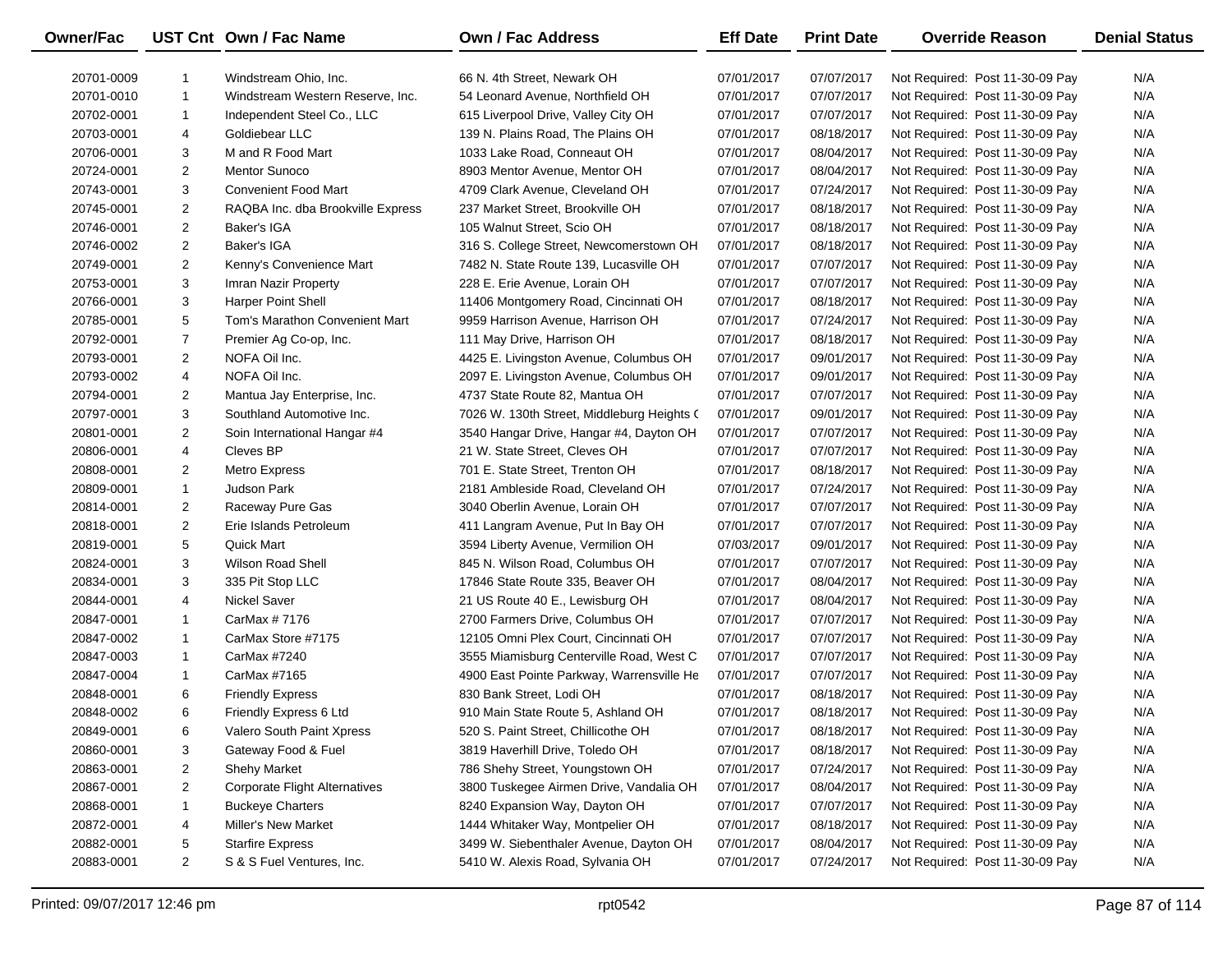| Owner/Fac  |                | UST Cnt Own / Fac Name            | <b>Own / Fac Address</b>                                                          | <b>Eff Date</b>          | <b>Print Date</b> | <b>Override Reason</b>                                             | <b>Denial Status</b> |
|------------|----------------|-----------------------------------|-----------------------------------------------------------------------------------|--------------------------|-------------------|--------------------------------------------------------------------|----------------------|
| 20895-0001 | 3              |                                   | 3601 Montgomery Road, Cincinnati OH                                               |                          | 08/18/2017        |                                                                    | N/A                  |
| 20895-0002 | 4              | Marathon<br>Marathon              | 5567 Montgomery Road, Cincinnati OH                                               | 07/01/2017<br>07/01/2017 | 08/18/2017        | Not Required: Post 11-30-09 Pay<br>Not Required: Post 11-30-09 Pay | N/A                  |
|            | 3              |                                   | 2340 Gilbert Avenue, Cincinnati OH                                                |                          |                   |                                                                    | N/A                  |
| 20895-0003 |                | Bra-Nu Enterprise, LLC            |                                                                                   | 07/01/2017               | 08/18/2017        | Not Required: Post 11-30-09 Pay                                    |                      |
| 20896-0001 | 3              | Seville Citgo                     | 8851 Wooster Pike, Seville OH                                                     | 07/01/2017               | 07/07/2017        | Not Required: Post 11-30-09 Pay                                    | N/A                  |
| 20898-0001 | 3              | Conroy's Express                  | 3990 Belmont Avenue, Youngstown OH                                                | 07/01/2017               | 08/04/2017        | Not Required: Post 11-30-09 Pay                                    | N/A                  |
| 20898-0002 | $\overline{2}$ | Conroy's Express                  | 950 Ohio Avenue, McDonald OH                                                      | 07/01/2017               | 08/04/2017        | Not Required: Post 11-30-09 Pay                                    | N/A                  |
| 20898-0003 | 3              | Conroy's Express                  | 3670 S. Meridian Road, Youngstown OH                                              | 07/01/2017               | 08/04/2017        | Not Required: Post 11-30-09 Pay                                    | N/A                  |
| 20898-0004 | 5              | Xpress Fuel Mart                  | 7598 Market Street, Boardman OH                                                   | 07/01/2017               | 08/04/2017        | Not Required: Post 11-30-09 Pay                                    | N/A                  |
| 20898-0005 | $\overline{2}$ | Xpress Fuel Mart                  | 3520 Canfield Road, Youngstown OH                                                 | 07/01/2017               | 08/04/2017        | Not Required: Post 11-30-09 Pay                                    | N/A                  |
| 20898-0006 | 3              | Xpress Fuel Mart                  | 4446 Logan Way, Youngstown OH                                                     | 07/01/2017               | 08/04/2017        | Not Required: Post 11-30-09 Pay                                    | N/A                  |
| 20905-0001 | $\mathbf{1}$   | <b>Synchrony Financial</b>        | 950 Forrer Boulevard, Kettering OH                                                | 07/01/2017               | 07/24/2017        | Not Required: Post 11-30-09 Pay                                    | N/A                  |
| 20915-0001 | $\overline{2}$ | G & R McCord Property             | 5502 Monroe Street, Sylvania OH                                                   | 07/01/2017               | 07/07/2017        | Not Required: Post 11-30-09 Pay                                    | N/A                  |
| 20916-0001 | 3              | Gas U.S.A.                        | 12797 Mayfield Road, Chardon OH                                                   | 07/01/2017               | 08/18/2017        | Not Required: Post 11-30-09 Pay                                    | N/A                  |
| 20917-0001 | $\mathbf{1}$   |                                   | Kent State University College of Podiatric 6000 Rockside Woods Boulevard, Clevela | 07/01/2017               | 08/18/2017        | Not Required: Post 11-30-09 Pay                                    | N/A                  |
| 20923-0001 | $\overline{2}$ | <b>Hendershot Leasing Company</b> | 56120 Dilles Bottom Road, Shadyside OH                                            | 07/01/2017               | 07/24/2017        | Not Required: Post 11-30-09 Pay                                    | N/A                  |
| 20924-0001 | 4              | Laila Enterprises, LLC            | 11701 Clifton Boulevard, Lakewood OH                                              | 07/01/2017               | 07/07/2017        | Not Required: Post 11-30-09 Pay                                    | N/A                  |
| 20925-0001 | 4              | East 185th Street Shell           | 1150 E. 185th Street, Cleveland OH                                                | 07/01/2017               | 07/07/2017        | Not Required: Post 11-30-09 Pay                                    | N/A                  |
| 20927-0001 | 4              | W. Broad Sunoco                   | 4875 W. Broad Street, Columbus OH                                                 | 07/01/2017               | 09/01/2017        | Not Required: Post 11-30-09 Pay                                    | N/A                  |
| 20929-0001 | 1              | Budget Rent A Car System, Inc.    | 3300 Valet Road, Vandalia OH                                                      | 07/01/2017               | 07/24/2017        | Not Required: Post 11-30-09 Pay                                    | N/A                  |
| 20929-0003 | $\mathbf{1}$   | Budget Rent A Car System, Inc.    | 19719 Maplewood Avenue, Cleveland OH                                              | 07/01/2017               | 07/24/2017        | Not Required: Post 11-30-09 Pay                                    | N/A                  |
| 20930-0001 | 3              | Eastside Mini Mart                | 615 Oak Street, Toledo OH                                                         | 07/03/2017               | 09/01/2017        | Not Required: Post 11-30-09 Pay                                    | N/A                  |
| 20934-0001 | 3              | Auto Land                         | 8497 Springboro Pike, Miamisburg OH                                               | 07/01/2017               | 07/24/2017        | Not Required: Post 11-30-09 Pay                                    | N/A                  |
| 20941-0001 | 4              | Randolf Sunoco                    | 1497 State Route 44, Randolph OH                                                  | 07/03/2017               | 09/01/2017        | Not Required: Post 11-30-09 Pay                                    | N/A                  |
| 20942-0001 | 1              | Catawba Landing                   | 5226 E. Gardner Road, Port Clinton OH                                             | 07/01/2017               | 07/07/2017        | Not Required: Post 11-30-09 Pay                                    | N/A                  |
| 20954-0001 | 3              | <b>Hudson Marathon</b>            | 5915 Darrow Road, Hudson OH                                                       | 07/03/2017               | 09/01/2017        | Not Required: Post 11-30-09 Pay                                    | N/A                  |
| 20956-0001 | 3              | Shell                             | 3613 Main Street, Dayton OH                                                       | 07/01/2017               | 07/07/2017        | Not Required: Post 11-30-09 Pay                                    | N/A                  |
| 20959-0001 | $\overline{2}$ | North Bend Express                | 3295 N. Bend Road, Cincinnati OH                                                  | 07/01/2017               | 07/07/2017        | Not Required: Post 11-30-09 Pay                                    | N/A                  |
| 20964-0001 | $\mathbf{1}$   | Mahle Engine Components - USA     | 5130 N. State Route 60, McConnelsville O                                          | 07/01/2017               | 08/18/2017        | Not Required: Post 11-30-09 Pay                                    | N/A                  |
| 20967-0001 | 3              | <b>University Shell</b>           | 1224 S. Main Street, Dayton OH                                                    | 07/01/2017               | 08/04/2017        | Not Required: Post 11-30-09 Pay                                    | N/A                  |
| 20973-0001 | $\overline{2}$ | Clark Oil                         | 201 Richmond Street, Painesville OH                                               | 07/01/2017               | 08/04/2017        | Not Required: Post 11-30-09 Pay                                    | N/A                  |
| 20974-0001 | $\overline{2}$ | Modern Development Corp.          | 3172 E. Livingston Avenue, Columbus OH                                            | 07/01/2017               | 07/24/2017        | Not Required: Post 11-30-09 Pay                                    | N/A                  |
| 20974-0002 | 3              | Modern Development Corp.          | 1950 E. 17th Avenue, Columbus OH                                                  | 07/01/2017               | 07/24/2017        | Not Required: Post 11-30-09 Pay                                    | N/A                  |
| 20979-0001 | 3              | Convenience Food Mart             | 788 E. 200th Street, Euclid OH                                                    | 07/01/2017               | 09/01/2017        | Not Required: Post 11-30-09 Pay                                    | N/A                  |
| 20981-0001 | $\mathbf{1}$   | Airgas, Inc.                      | 2505 Shepler Church Road, Canton OH                                               | 07/01/2017               | 08/04/2017        | Not Required: Post 11-30-09 Pay                                    | N/A                  |
| 20982-0001 | 5              | Valero at A & L Quik Mart         | 44987 State Route 14, Columbiana OH                                               | 07/01/2017               | 07/07/2017        | Not Required: Post 11-30-09 Pay                                    | N/A                  |
| 20983-0001 | 2              | <b>Corner Market</b>              | 10 W. Main Street, Clarksville OH                                                 | 07/01/2017               | 07/07/2017        | Not Required: Post 11-30-09 Pay                                    | N/A                  |
| 20985-0001 | 3              | Lima Refining Co.                 | 1150 S. Metcalf Street, Lima OH                                                   | 07/01/2017               | 08/04/2017        | Not Required: Post 11-30-09 Pay                                    | N/A                  |
| 20986-0001 | 2              | Centerburg Sunoco LLC             | 20 Johnsville Road, Centerburg OH                                                 | 07/01/2017               | 07/24/2017        | Not Required: Post 11-30-09 Pay                                    | N/A                  |
| 20993-0001 | $\overline{a}$ | <b>Baltimore Sunoco</b>           | 539 S. Main Street, Baltimore OH                                                  | 07/01/2017               | 07/07/2017        | Not Required: Post 11-30-09 Pay                                    | N/A                  |
| 20994-0001 | 4              | Lakeside Plaza                    | 3180 Old Columbus Road, London OH                                                 | 07/01/2017               | 08/04/2017        | Not Required: Post 11-30-09 Pay                                    | N/A                  |
| 20995-0001 | 3              | N & N Quick Stop Carryout         | 199 W. Jackson Street, Grover Hill OH                                             | 07/01/2017               | 07/07/2017        | Not Required: Post 11-30-09 Pay                                    | N/A                  |
| 20996-0001 | 3              | Carnegie-Cedar, LLC               | 8302 Carnegie Avenue, Cleveland OH                                                | 07/01/2017               | 08/04/2017        | Not Required: Post 11-30-09 Pay                                    | N/A                  |
| 20999-0001 | $\overline{2}$ | P M Gas Mart                      | 4818 Pershing Avenue, Cleveland OH                                                | 07/01/2017               | 08/04/2017        | Not Required: Post 11-30-09 Pay                                    | N/A                  |
|            |                |                                   |                                                                                   |                          |                   |                                                                    |                      |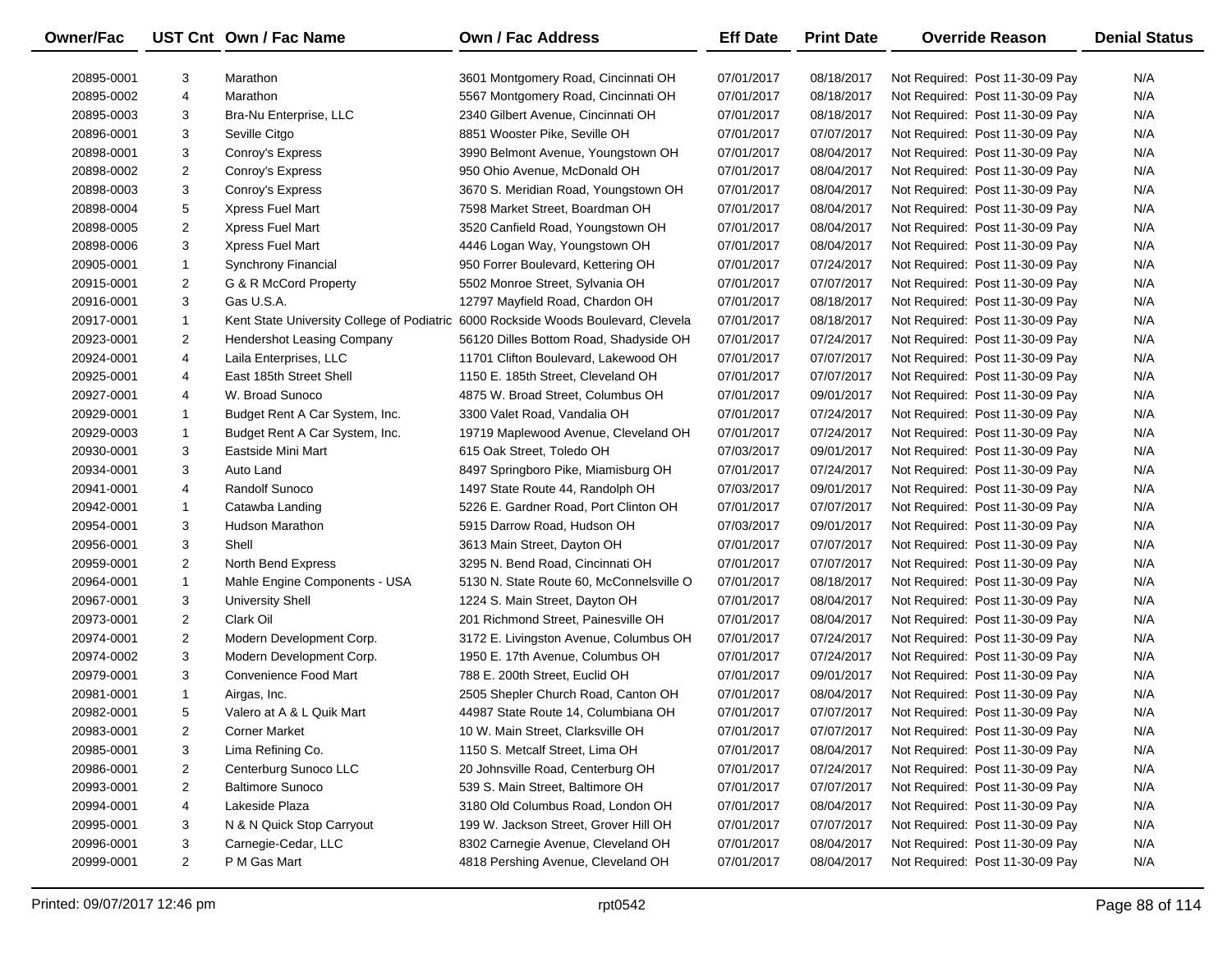| Owner/Fac  |                | UST Cnt Own / Fac Name                | <b>Own / Fac Address</b>                 | <b>Eff Date</b> | <b>Print Date</b> | <b>Override Reason</b>          | <b>Denial Status</b> |
|------------|----------------|---------------------------------------|------------------------------------------|-----------------|-------------------|---------------------------------|----------------------|
| 21000-0001 | 3              | Sally's Station                       | 3519 Cleveland Avenue NW, Canton OH      | 07/01/2017      | 08/04/2017        | Not Required: Post 11-30-09 Pay | N/A                  |
| 21004-0001 | 3              | <b>Concord Corners</b>                | 7635 Crile Road, Concord OH              | 07/01/2017      | 07/07/2017        | Not Required: Post 11-30-09 Pay | N/A                  |
| 21006-0001 | 4              | Miamitown BP                          | 6310 State Route 128, Miamitown OH       | 07/01/2017      | 07/07/2017        | Not Required: Post 11-30-09 Pay | N/A                  |
| 21008-0001 | $\overline{2}$ | Greenfield Save-A-Lot                 | 110 E. Jefferson Street, Greenfield OH   | 07/01/2017      | 08/04/2017        | Not Required: Post 11-30-09 Pay | N/A                  |
| 21012-0001 | 3              | Broadway Marathon                     | 14218 Broadway Avenue, Garfield Heights  | 07/01/2017      | 08/04/2017        | Not Required: Post 11-30-09 Pay | N/A                  |
| 21013-0001 | 3              | Shell                                 | 5810 Poland Struthers Road, Struthers OH | 07/03/2017      | 09/01/2017        | Not Required: Post 11-30-09 Pay | N/A                  |
| 21015-0001 | $\overline{2}$ | Marathon                              | 4351 Riverside Drive, Dayton OH          | 07/03/2017      | 09/01/2017        | Not Required: Post 11-30-09 Pay | N/A                  |
| 21019-0001 | $\overline{2}$ | 1 Stop Valero                         | 11935 Grafton Road, Grafton OH           | 07/01/2017      | 08/04/2017        | Not Required: Post 11-30-09 Pay | N/A                  |
| 21021-0015 | 3              | Easy Trip Store #1117                 | 4100 Medina Road, Akron OH               | 07/01/2017      | 08/04/2017        | Not Required: Post 11-30-09 Pay | N/A                  |
| 21022-0001 | 5              | <b>River Crossing Marathon</b>        | 2530 Route 52, Aberdeen OH               | 07/01/2017      | 07/07/2017        | Not Required: Post 11-30-09 Pay | N/A                  |
| 21023-0001 | $\mathbf{1}$   | RJ's General Store & Service Station  | 51812 Seneca Lake Road, Sarahsville OH   | 07/01/2017      | 08/04/2017        | Not Required: Post 11-30-09 Pay | N/A                  |
| 21025-0001 | 3              | Sonia Energy Co.                      | 1290 Woodman Drive, Dayton OH            | 07/01/2017      | 07/24/2017        | Not Required: Post 11-30-09 Pay | N/A                  |
| 21031-0001 | 3              | The Patriot's Travel Center           | 109 State Route 522, Wheelersburg OH     | 07/01/2017      | 07/24/2017        | Not Required: Post 11-30-09 Pay | N/A                  |
| 21032-0001 | 4              | Giant Ohio, LLC DBA Giant 441         | 2836 E. Waterloo Road, Akron OH          | 07/01/2017      | 09/01/2017        | Not Required: Post 11-30-09 Pay | N/A                  |
| 21032-0002 | 3              | Giant Ohio, LLC DBA Giant 446         | 1406 N. Main Street, North Canton OH     | 07/01/2017      | 09/01/2017        | Not Required: Post 11-30-09 Pay | N/A                  |
| 21032-0003 | 3              | Giant Ohio, LLC DBA Giant 445         | 5467 Wales Avenue NW, Massillon OH       | 07/01/2017      | 09/01/2017        | Not Required: Post 11-30-09 Pay | N/A                  |
| 21032-0004 | 3              | Giant Ohio, LLC DBA Giant 447         | 2211 Tuscarawas Street W., Canton OH     | 07/01/2017      | 09/01/2017        | Not Required: Post 11-30-09 Pay | N/A                  |
| 21032-0005 | 4              | Giant Ohio, LLC DBA Giant 440         | 10134 Avon Lake Road, Burbank OH         | 07/01/2017      | 09/01/2017        | Not Required: Post 11-30-09 Pay | N/A                  |
| 21032-0006 | $\overline{2}$ | Giant Ohio, LLC DBA Giant 438         | 3171 S. Arlington Street, Akron OH       | 07/01/2017      | 09/01/2017        | Not Required: Post 11-30-09 Pay | N/A                  |
| 21032-0007 | 4              | Giant Ohio, LLC DBA Giant #439        | 4625 Portage Street NW, North Canton OH  | 07/01/2017      | 09/01/2017        | Not Required: Post 11-30-09 Pay | N/A                  |
| 21032-0008 | 4              | Giant Ohio, LLC DBA Giant 433         | 1450 Brittain Road, Akron OH             | 07/01/2017      | 09/01/2017        | Not Required: Post 11-30-09 Pay | N/A                  |
| 21032-0009 | 4              | Giant Ohio, LLC DBA Giant 434         | 1609 Copley Road, Akron OH               | 07/01/2017      | 09/01/2017        | Not Required: Post 11-30-09 Pay | N/A                  |
| 21032-0010 | 3              | Giant Ohio, LLC DBA Giant 4423        | 778 Grant Street, Akron OH               | 07/01/2017      | 09/01/2017        | Not Required: Post 11-30-09 Pay | N/A                  |
| 21032-0011 | 3              | Giant Ohio, LLC DBA Giant 436         | 571 W. Waterloo Road, Akron OH           | 07/01/2017      | 09/01/2017        | Not Required: Post 11-30-09 Pay | N/A                  |
| 21032-0012 | 4              | Giant Ohio, LLC DBA Giant 437         | 316 E. Market Street, Akron OH           | 07/01/2017      | 09/01/2017        | Not Required: Post 11-30-09 Pay | N/A                  |
| 21032-0013 | 4              | Giant Ohio, LLC DBA Giant 443         | 4415 State Route 43, Kent OH             | 07/01/2017      | 09/01/2017        | Not Required: Post 11-30-09 Pay | N/A                  |
| 21032-0014 | 3              | Giant Ohio, LLC DBA Giant 432         | 3705 Cleveland-Massillon Road, Norton O  | 07/01/2017      | 09/01/2017        | Not Required: Post 11-30-09 Pay | N/A                  |
| 21032-0015 | 3              | Giant Ohio, LLC DBA Giant 4419        | 1434 E. Main Street, Kent OH             | 07/01/2017      | 09/01/2017        | Not Required: Post 11-30-09 Pay | N/A                  |
| 21032-0016 | 3              | Giant Ohio, LLCGiant Ohio, LLC DBA Gi | 3110 W. Market Street, Akron OH          | 07/01/2017      | 09/01/2017        | Not Required: Post 11-30-09 Pay | N/A                  |
| 21032-0017 | 3              | Giant Ohio, LLC DBA Giant 431         | 4471 State Route 44, Ravenna OH          | 07/01/2017      | 09/01/2017        | Not Required: Post 11-30-09 Pay | N/A                  |
| 21032-0018 | 4              | Giant Ohio, LLC DBA Giant 4424        | 6134 State Route 14, Ravenna OH          | 07/01/2017      | 09/01/2017        | Not Required: Post 11-30-09 Pay | N/A                  |
| 21032-0020 | 3              | Giant Ohio, LLC DBA Giant 444         | 3811 Cleveland Avenue NW, Canton OH      | 07/01/2017      | 09/01/2017        | Not Required: Post 11-30-09 Pay | N/A                  |
| 21032-0021 | 3              | Giant Ohio, LLC DBA Giant 429         | 1200 N. Market Street, Canton OH         | 07/01/2017      | 09/01/2017        | Not Required: Post 11-30-09 Pay | N/A                  |
| 21032-0022 | 4              | Giant Ohio, LLCGiant Ohio, LLC DBA Gi | 3101 Middlebranch Road, Canton OH        | 07/01/2017      | 09/01/2017        | Not Required: Post 11-30-09 Pay | N/A                  |
| 21032-0023 | 3              | Giant Ohio, LLC DBA Giant 425         | 2711 Lincoln Way E, Massillon OH         | 07/01/2017      | 09/01/2017        | Not Required: Post 11-30-09 Pay | N/A                  |
| 21032-0025 | 3              | Giant Ohio, LLC DBA Giant 427         | 13066 Cleveland Avenue, Uniontown OH     | 07/01/2017      | 09/01/2017        | Not Required: Post 11-30-09 Pay | N/A                  |
| 21032-0060 | 3              | <b>Giant #449</b>                     | 110 Shoup Mill Road, Dayton OH           | 07/01/2017      | 09/01/2017        | Not Required: Post 11-30-09 Pay | N/A                  |
| 21032-0061 | 4              | Giant #451                            | 2253 S. Limestone Street, Springfield OH | 07/01/2017      | 09/01/2017        | Not Required: Post 11-30-09 Pay | N/A                  |
| 21032-0062 | 4              | <b>Giant #452</b>                     | 4401 Portage Street N.W., N Canton OH    | 07/01/2017      | 09/01/2017        | Not Required: Post 11-30-09 Pay | N/A                  |
| 21032-0063 | 3              | Giant #453                            | 654 US Highway 250 E., Ashland OH        | 07/01/2017      | 09/01/2017        | Not Required: Post 11-30-09 Pay | N/A                  |
| 21035-0001 | 4              | VSLL Company, LLC., Union Market 3    | 6270 W. 3rd Street, Dayton OH            | 07/01/2017      | 08/18/2017        | Not Required: Post 11-30-09 Pay | N/A                  |
| 21038-0001 | 1              | <b>TOD Homestead Cemetary</b>         | 2200 Belmont Avenue, Youngstown OH       | 07/01/2017      | 08/18/2017        | Not Required: Post 11-30-09 Pay | N/A                  |
| 21060-0001 | 3              | Welshfield General Store & Fuel LLC   | 13980 Main Market Road, Burton OH        | 07/01/2017      | 08/18/2017        | Not Required: Post 11-30-09 Pay | N/A                  |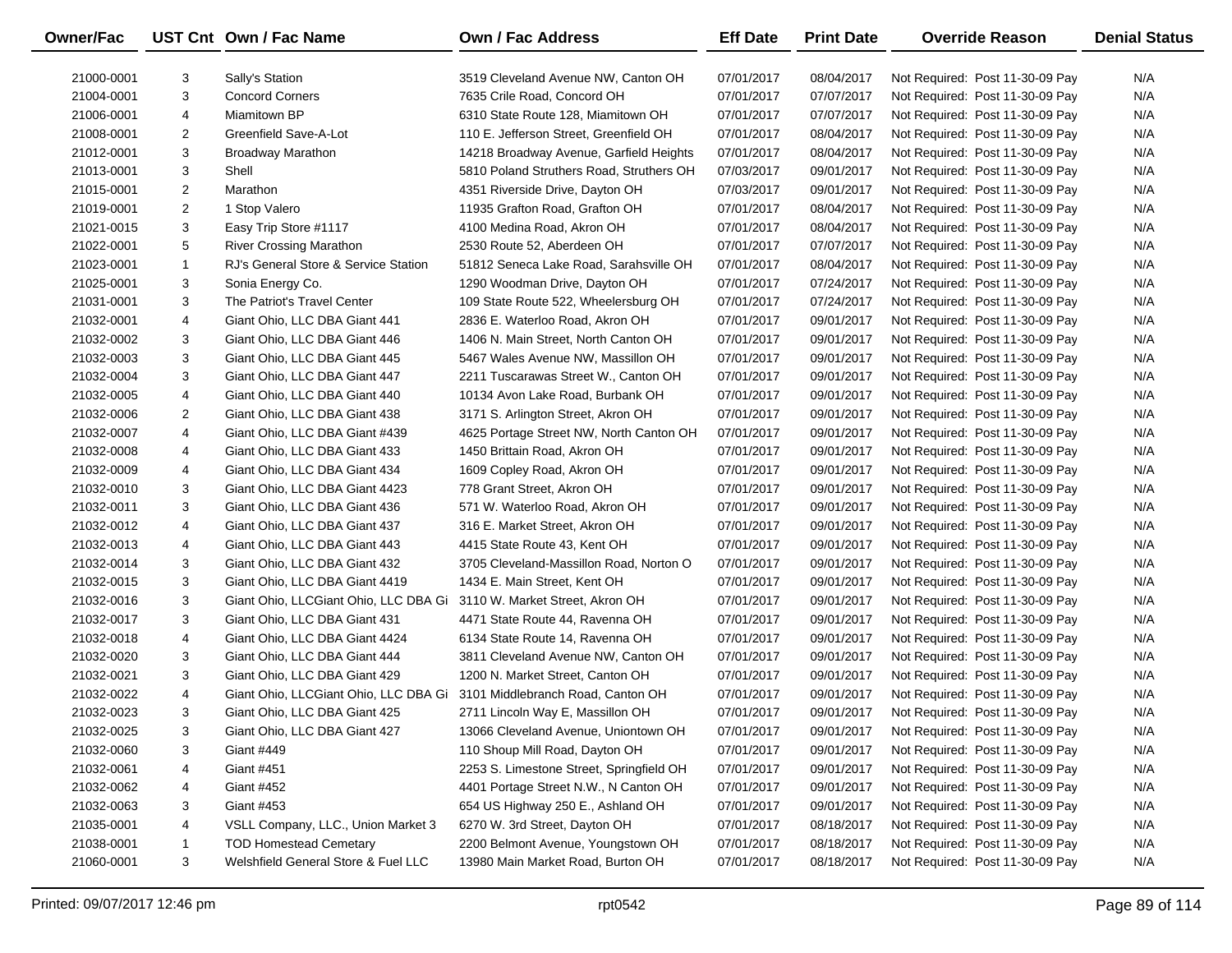| Owner/Fac  |                | UST Cnt Own / Fac Name                    | <b>Own / Fac Address</b>                  | <b>Eff Date</b> | <b>Print Date</b> | <b>Override Reason</b>          | <b>Denial Status</b> |
|------------|----------------|-------------------------------------------|-------------------------------------------|-----------------|-------------------|---------------------------------|----------------------|
| 21064-0001 | 4              | <b>Cross Creek General Store</b>          | 58522 US Highway 50, McArthur OH          | 07/03/2017      | 09/01/2017        | Not Required: Post 11-30-09 Pay | N/A                  |
| 21065-0001 | $\overline{2}$ | <b>Broadway Carryout</b>                  | 660 N. Broadway Street, Lebanon OH        | 07/03/2017      | 09/01/2017        | Not Required: Post 11-30-09 Pay | N/A                  |
| 21069-0001 | 4              | Sunoco Food Mart                          | 6504 Airport Highway, Holland OH          | 07/01/2017      | 09/01/2017        | Not Required: Post 11-30-09 Pay | N/A                  |
| 21072-0001 | 2              | <b>Marathon Food Mart</b>                 | 8811 N. Dixie Road, Dayton OH             | 07/01/2017      | 07/24/2017        | Not Required: Post 11-30-09 Pay | N/A                  |
| 21076-0001 | 3              | BP                                        | 2315 N. Detroit Avenue, Toledo OH         | 07/03/2017      | 09/01/2017        | Not Required: Post 11-30-09 Pay | N/A                  |
| 21077-0001 | $\overline{2}$ | Cincinnati Financial Corp.                | 6200 S. Gilmore Road, Fairfield OH        | 07/01/2017      | 07/24/2017        | Not Required: Post 11-30-09 Pay | N/A                  |
| 21077-0002 | $\mathbf{1}$   | Cincinnati Financial Corp. - Winton Facil | 8685 Winton Road, Cincinnati OH           | 07/01/2017      | 07/24/2017        | Not Required: Post 11-30-09 Pay | N/A                  |
| 21082-0001 | $\overline{2}$ | Rodhe's Gas n Go                          | 2105 Glen Drive, Millersburg OH           | 07/01/2017      | 07/07/2017        | Not Required: Post 11-30-09 Pay | N/A                  |
| 21094-0001 | 3              | <b>Fulton Denison Sunoco</b>              | 3742 Fulton Avenue, Cleveland OH          | 07/01/2017      | 09/01/2017        | Not Required: Post 11-30-09 Pay | N/A                  |
| 21100-0005 | 3              | <b>Shell Stop</b>                         | 101 N. Quarry Street, Bainbridge OH       | 07/01/2017      | 08/18/2017        | Not Required: Post 11-30-09 Pay | N/A                  |
| 21105-0001 | 2              | Shadi's Speed Check                       | 1680 Tod Avenue SW, Warren OH             | 07/01/2017      | 07/24/2017        | Not Required: Post 11-30-09 Pay | N/A                  |
| 21107-0001 | 3              | East 47 Marathon                          | 1001 Milligan Court, Sidney OH            | 07/01/2017      | 07/07/2017        | Not Required: Post 11-30-09 Pay | N/A                  |
| 21108-0001 | $\overline{2}$ | <b>Holtfield Station</b>                  | 620 S. High Street, Hillsboro OH          | 07/01/2017      | 07/07/2017        | Not Required: Post 11-30-09 Pay | N/A                  |
| 21124-0001 | $\overline{2}$ | Northside Convenience Mart                | 13365 State Route 235, Lakeview OH        | 07/01/2017      | 07/07/2017        | Not Required: Post 11-30-09 Pay | N/A                  |
| 21125-0001 | 4              | Middletown Citgo                          | 2501 N. Verity Parkway, Middletown OH     | 07/01/2017      | 08/18/2017        | Not Required: Post 11-30-09 Pay | N/A                  |
| 21127-0001 | 5              | A & M Citgo                               | 13819 W. Center Street, Burton OH         | 07/01/2017      | 08/04/2017        | Not Required: Post 11-30-09 Pay | N/A                  |
| 21129-0001 | 4              | The Korner Convenience Stores Enterpr     | 9457 State Route 160, Bidwell OH          | 07/01/2017      | 07/24/2017        | Not Required: Post 11-30-09 Pay | N/A                  |
| 21131-0001 | 3              | Claridon Mini Mart                        | 14745 Mayfield Road, E Claridon OH        | 07/01/2017      | 07/07/2017        | Not Required: Post 11-30-09 Pay | N/A                  |
| 21137-0001 | $\overline{2}$ | Harrison Ave Marathon                     | 6008 Harrison Avenue, Cincinnati OH       | 07/01/2017      | 08/18/2017        | Not Required: Post 11-30-09 Pay | N/A                  |
| 21147-0001 | 3              | <b>Russell Shell</b>                      | 14900 Chillicothe Road, Novelty OH        | 07/01/2017      | 08/18/2017        | Not Required: Post 11-30-09 Pay | N/A                  |
| 21155-0001 | 5              | Framco Services Inc.                      | 1160 Alliance Road NW, Minerva OH         | 07/01/2017      | 07/07/2017        | Not Required: Post 11-30-09 Pay | N/A                  |
| 21158-0001 | 3              | Dave's Food Mart                          | 84 Benedict Avenue, Norwalk OH            | 07/01/2017      | 07/07/2017        | Not Required: Post 11-30-09 Pay | N/A                  |
| 21160-0002 | $\overline{2}$ | Sarai Marathon #3                         | 2201 9th Street N.W., Canton OH           | 07/01/2017      | 08/04/2017        | Not Required: Post 11-30-09 Pay | N/A                  |
| 21165-0001 | 3              | <b>Green Acres Grocery</b>                | 8635 S. River Road, Blue Rock OH          | 07/01/2017      | 08/18/2017        | Not Required: Post 11-30-09 Pay | N/A                  |
| 21171-0001 | $\overline{2}$ | <b>Collinwood Marathon</b>                | 657 E. 152nd Street, Cleveland OH         | 07/01/2017      | 08/04/2017        | Not Required: Post 11-30-09 Pay | N/A                  |
| 21172-0001 | 3              | A-1 Drive Thru                            | 247 W. Main Street, Saint Clairsville OH  | 07/01/2017      | 08/18/2017        | Not Required: Post 11-30-09 Pay | N/A                  |
| 21176-0001 | 3              | Winner's One Stop                         | 147 W. Sandusky Street, Mechanicsburg O   | 07/01/2017      | 07/07/2017        | Not Required: Post 11-30-09 Pay | N/A                  |
| 21178-0001 | 3              | <b>Clark Gas Station</b>                  | 5114 Old Troy Pike, Huber Heights OH      | 07/03/2017      | 09/01/2017        | Not Required: Post 11-30-09 Pay | N/A                  |
| 21181-0001 | 4              | A & L National LLC                        | 230 S. Main Street, Urbana OH             | 07/03/2017      | 09/01/2017        | Not Required: Post 11-30-09 Pay | N/A                  |
| 21181-0002 | 5              | A & L National LLC                        | 355 W. Main Street, St Paris OH           | 07/03/2017      | 09/01/2017        | Not Required: Post 11-30-09 Pay | N/A                  |
| 21186-0001 | 4              | Citicorp North America, Inc.              | 306 Greif Parkway, Delaware OH            | 07/01/2017      | 07/07/2017        | Not Required: Post 11-30-09 Pay | N/A                  |
| 21188-0001 | $\overline{2}$ | Dutch Cupboard Convenient Store           | 5117 W. Main Street, Berlin OH            | 07/01/2017      | 08/18/2017        | Not Required: Post 11-30-09 Pay | N/A                  |
| 21191-0001 | 4              | Eastgate Sunoco                           | 4514 Mt. Carmel Tobasco Road, Cincinnati  | 07/01/2017      | 07/07/2017        | Not Required: Post 11-30-09 Pay | N/A                  |
| 21195-0001 | 4              | Deshmesh Truck Stop LLC                   | 4541 State Route 20, Gibsonburg OH        | 07/01/2017      | 08/18/2017        | Not Required: Post 11-30-09 Pay | N/A                  |
| 21196-0001 | 4              | Airport Exxon                             | 4950 East Pike, Zanesville OH             | 07/03/2017      | 09/01/2017        | Not Required: Post 11-30-09 Pay | N/A                  |
| 21196-0002 | 3              | West Pike Pump & Pantry                   | 2455 West Pike, Zanesville OH             | 07/03/2017      | 09/01/2017        | Not Required: Post 11-30-09 Pay | N/A                  |
| 21196-0003 | 2              | National Road Pump & Pantry               | 1460 Greenwood Avenue, Zanesville OH      | 07/03/2017      | 09/01/2017        | Not Required: Post 11-30-09 Pay | N/A                  |
| 21200-0001 | 3              | PCR Ohio, Inc.                            | 666 E. Hudson Street, Columbus OH         | 07/01/2017      | 07/07/2017        | Not Required: Post 11-30-09 Pay | N/A                  |
| 21210-0001 | 6              | Midway Gas Mart (Midway Marathon)         | 2822 Old Dayton Pike, Germantown OH       | 07/01/2017      | 08/18/2017        | Not Required: Post 11-30-09 Pay | N/A                  |
| 21213-0001 | 2              | Sands Hill Mining                         | State Route 160 (3 Miles E. of Hamden), H | 07/01/2017      | 08/04/2017        | Not Required: Post 11-30-09 Pay | N/A                  |
| 21217-0001 | 4              | North Fork Mini Mart                      | 1 Page Road, Chillicothe OH               | 07/01/2017      | 08/04/2017        | Not Required: Post 11-30-09 Pay | N/A                  |
| 21225-0001 | 2              | Circle H, LLC                             | 130 Melmore Street, Tiffin OH             | 07/01/2017      | 08/18/2017        | Not Required: Post 11-30-09 Pay | N/A                  |
| 21229-0001 | 10             | Petro Stopping Center                     | 26416 W. Service Road, Perrysburg OH      | 07/01/2017      | 07/24/2017        | Not Required: Post 11-30-09 Pay | N/A                  |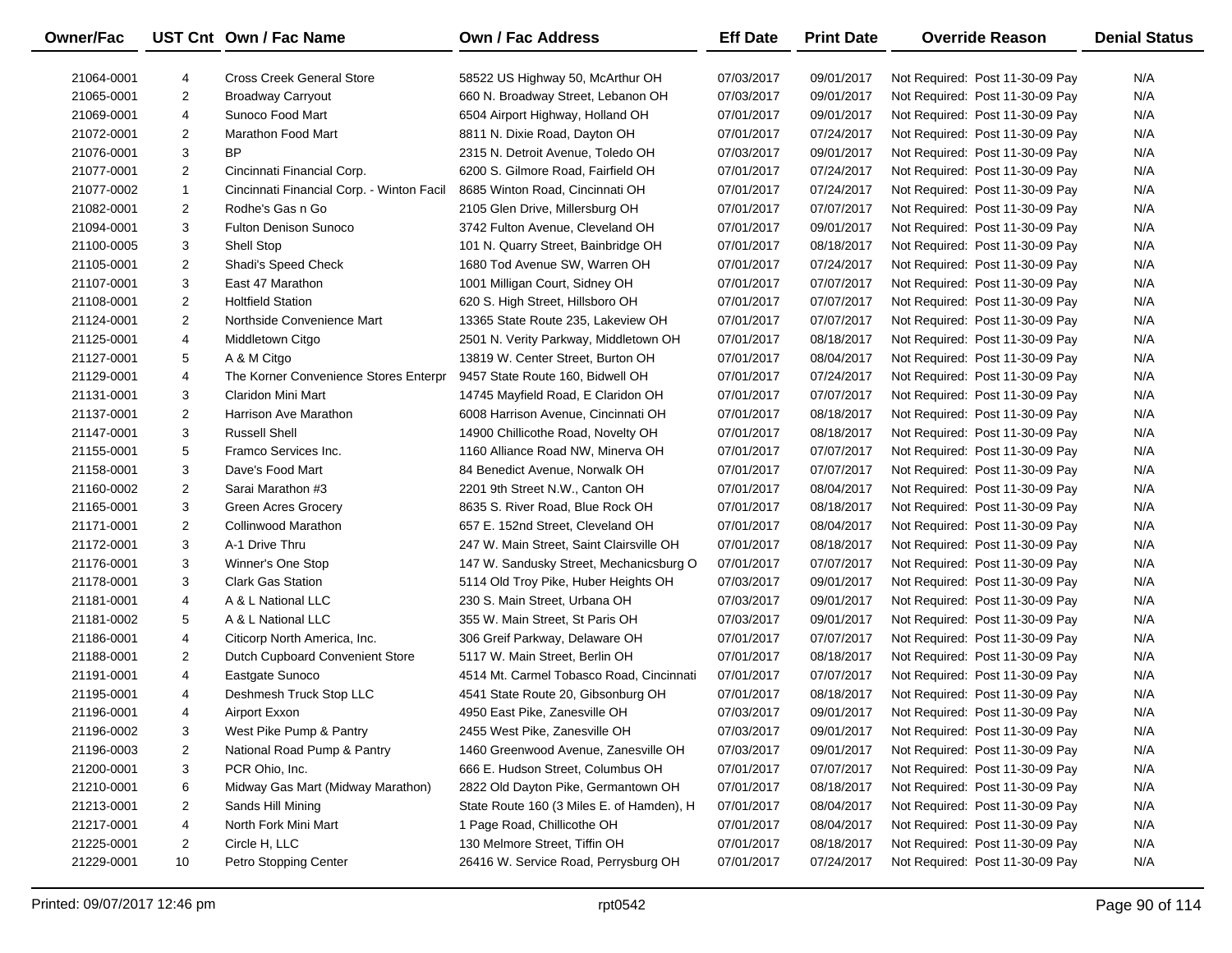| <b>Owner/Fac</b> |                | UST Cnt Own / Fac Name                | Own / Fac Address                        | <b>Eff Date</b> | <b>Print Date</b> | <b>Override Reason</b>          | <b>Denial Status</b> |
|------------------|----------------|---------------------------------------|------------------------------------------|-----------------|-------------------|---------------------------------|----------------------|
| 21229-0002       | 10             | Petro Stopping Center #320            | 1 Petro Place, Girard OH                 | 07/01/2017      | 07/24/2017        | Not Required: Post 11-30-09 Pay | N/A                  |
| 21229-0003       | 10             | Petro Stopping Center                 | 12906 Deshler Road, North Baltimore OH   | 07/01/2017      | 07/24/2017        | Not Required: Post 11-30-09 Pay | N/A                  |
| 21229-0004       | 9              | Petro Stopping Center                 | 9787 US Route 40 W., New Paris OH        | 07/01/2017      | 07/24/2017        | Not Required: Post 11-30-09 Pay | N/A                  |
| 21230-0001       | 4              | Giant Dayton, LLC DBA Giant 569       | 129 E. National Road, Vandalia OH        | 07/01/2017      | 09/01/2017        | Not Required: Post 11-30-09 Pay | N/A                  |
| 21230-0002       | 4              | Giant Dayton, LLC DBA Giant 594       | 2112 W. Main Street, Springfield OH      | 07/01/2017      | 09/01/2017        | Not Required: Post 11-30-09 Pay | N/A                  |
| 21230-0003       | 4              | Giant Dayton, LLC DBA Giant 586       | 4362 Indian Ripple Road, Beavercreek OH  | 07/01/2017      | 09/01/2017        | Not Required: Post 11-30-09 Pay | N/A                  |
| 21230-0004       | 3              | Giant Dayton, LLC dba Giant 572       | 3898 Salem Avenue, Dayton OH             | 07/01/2017      | 09/01/2017        | Not Required: Post 11-30-09 Pay | N/A                  |
| 21230-0005       | 4              | Giant Dayton, LLC DBA Giant 567       | 1016 W. Main Street, Tipp City OH        | 07/01/2017      | 09/01/2017        | Not Required: Post 11-30-09 Pay | N/A                  |
| 21230-0006       | $\overline{2}$ | Giant Dayton, LLC DBA Giant 583       | 2835 N. Fairfield Road, Beavercreek OH   | 07/01/2017      | 09/01/2017        | Not Required: Post 11-30-09 Pay | N/A                  |
| 21230-0007       | 5              | Giant Dayton, LLC DBA Giant 587       | 7780 Springboro Pike, Dayton OH          | 07/01/2017      | 09/01/2017        | Not Required: Post 11-30-09 Pay | N/A                  |
| 21230-0008       | 3              | Giant Dayton, LLC DBA Giant 593       | 2598 E. Main Street, Springfield OH      | 07/01/2017      | 09/01/2017        | Not Required: Post 11-30-09 Pay | N/A                  |
| 21230-0009       | 4              | Giant Dayton, LLC DBA Giant 595       | 2300 S. Limestone Street, Springfield OH | 07/01/2017      | 09/01/2017        | Not Required: Post 11-30-09 Pay | N/A                  |
| 21230-0010       | 4              | Giant Dayton, LLC DBA Giant 575       | 2100 S. Edwin C. Moses, Dayton OH        | 07/01/2017      | 09/01/2017        | Not Required: Post 11-30-09 Pay | N/A                  |
| 21230-0011       | 3              | Giant Dayton, LLC DBA Giant 584       | 501 Woodman Drive, Riverside OH          | 07/01/2017      | 09/01/2017        | Not Required: Post 11-30-09 Pay | N/A                  |
| 21230-0012       | $\overline{2}$ | Giant Dayton, LLC DBA Giant 564       | 871 N. Broad Street, Fairborn OH         | 07/01/2017      | 09/01/2017        | Not Required: Post 11-30-09 Pay | N/A                  |
| 21230-0013       | 4              | Giant Dayton, LLC DBA Giant 577       | 2431 Needmore Road, Dayton OH            | 07/01/2017      | 09/01/2017        | Not Required: Post 11-30-09 Pay | N/A                  |
| 21230-0014       | 4              | Giant Dayton, LLC DBA Giant 581       | 7888 Troy Pike, Huber Heights OH         | 07/01/2017      | 09/01/2017        | Not Required: Post 11-30-09 Pay | N/A                  |
| 21230-0015       | 3              | Giant Dayton, LLC DBA Giant 563       | 1273 S. Main Street, Englewood OH        | 07/01/2017      | 09/01/2017        | Not Required: Post 11-30-09 Pay | N/A                  |
| 21230-0016       | 3              | Giant Dayton, LLC DBA Giant 585       | 3001 Kettering Boulevard, Kettering OH   | 07/01/2017      | 09/01/2017        | Not Required: Post 11-30-09 Pay | N/A                  |
| 21230-0017       | 4              | Giant Dayton, LLC DBA Giant 582       | 4000 Far Hills Avenue, Kettering OH      | 07/01/2017      | 09/01/2017        | Not Required: Post 11-30-09 Pay | N/A                  |
| 21230-0018       | 3              | Giant Dayton, LLC DBA Giant 576       | 3000 Linden Avenue, Dayton OH            | 07/01/2017      | 09/01/2017        | Not Required: Post 11-30-09 Pay | N/A                  |
| 21230-0019       | 3              | Giant Dayton, LLC DBA Giant 578       | 5835 N. Main Street, Dayton OH           | 07/01/2017      | 09/01/2017        | Not Required: Post 11-30-09 Pay | N/A                  |
| 21230-0020       | 3              | Giant Dayton, LLC DBA Giant 571       | 433 S. Main Street, Dayton OH            | 07/01/2017      | 09/01/2017        | Not Required: Post 11-30-09 Pay | N/A                  |
| 21230-0021       | 3              | Giant Dayton, LLC DBA Giant 579       | 4024 W. 3rd Street, Dayton OH            | 07/01/2017      | 09/01/2017        | Not Required: Post 11-30-09 Pay | N/A                  |
| 21230-0022       | 3              | Giant Dayton, LLC DBA Giant 574       | 3636 Germantown Road, Dayton OH          | 07/01/2017      | 09/01/2017        | Not Required: Post 11-30-09 Pay | N/A                  |
| 21230-0023       | 3              | Giant Dayton, LLC DBA Giant 573       | 500 Salem Avenue, Dayton OH              | 07/01/2017      | 09/01/2017        | Not Required: Post 11-30-09 Pay | N/A                  |
| 21230-0024       | 4              | Giant Dayton, LLC DBA Giant 591       | 1350 Upper Valley Pike, Springfield OH   | 07/01/2017      | 09/01/2017        | Not Required: Post 11-30-09 Pay | N/A                  |
| 21230-0025       | 3              | Giant Dayton, LLC DBA Giant 566       | 102 Byers Road, Miamisburg OH            | 07/01/2017      | 09/01/2017        | Not Required: Post 11-30-09 Pay | N/A                  |
| 21230-0026       | 4              | Giant Dayton, LLC DBA Giant 580       | 2361 S. Smithville Road, Kettering OH    | 07/01/2017      | 09/01/2017        | Not Required: Post 11-30-09 Pay | N/A                  |
| 21230-0027       | 4              | Giant Dayton, LLC DBA Giant 561       | 4311 Grand Avenue, Middletown OH         | 07/01/2017      | 09/01/2017        | Not Required: Post 11-30-09 Pay | N/A                  |
| 21230-0028       | 4              | Giant Dayton, LLC DBA Giant 568       | 1590 W. Main Street, Troy OH             | 07/01/2017      | 09/01/2017        | Not Required: Post 11-30-09 Pay | N/A                  |
| 21230-0029       | 3              | Giant Dayton, LLC DBA Giant 588       | 1580 W. Centerville Road, Dayton OH      | 07/01/2017      | 09/01/2017        | Not Required: Post 11-30-09 Pay | N/A                  |
| 21230-0030       | 3              | Giant Dayton, LLC DBA Giant 590       | 6201 Wilmington Pike, Centerville OH     | 07/01/2017      | 09/01/2017        | Not Required: Post 11-30-09 Pay | N/A                  |
| 21230-0031       | 3              | Giant Dayton, LLC DBA Giant 592       | 2250 N. Limestone Street, Springfield OH | 07/01/2017      | 09/01/2017        | Not Required: Post 11-30-09 Pay | N/A                  |
| 21230-0032       | 4              | Giant Dayton, LLC DBA Giant 565       | 1040 E. Dayton Yellowsprings Road, Fairb | 07/01/2017      | 09/01/2017        | Not Required: Post 11-30-09 Pay | N/A                  |
| 21230-0033       | 3              | Giant Dayton LLC DBA Giant 562        | 3500 Roosevelt Avenue, Middletown OH     | 07/01/2017      | 09/01/2017        | Not Required: Post 11-30-09 Pay | N/A                  |
| 21230-0034       | 3              | Giant Dayton, LLC DBA Giant 570       | 326 W. Main Street, Xenia OH             | 07/01/2017      | 09/01/2017        | Not Required: Post 11-30-09 Pay | N/A                  |
| 21231-0001       | $\mathbf{1}$   | City of Hillsboro Water Plant         | 1486 N. High Street, Hillsboro OH        | 07/01/2017      | 08/18/2017        | Not Required: Post 11-30-09 Pay | N/A                  |
| 21237-0001       | $\mathbf{1}$   | American Modern Insurance Group, Inc. | 7000 Midland Boulevard, Amelia OH        | 07/01/2017      | 08/04/2017        | Not Required: Post 11-30-09 Pay | N/A                  |
| 21239-0001       | $\overline{c}$ | Karoc Marathon                        | 402 W. Hoewisher Road, Sidney OH         | 07/01/2017      | 08/18/2017        | Not Required: Post 11-30-09 Pay | N/A                  |
| 21241-0001       | 3              | <b>Risingsun Market</b>               | 100 W. Main Street, Risingsun OH         | 07/01/2017      | 08/04/2017        | Not Required: Post 11-30-09 Pay | N/A                  |
| 21242-0001       | $\mathbf{1}$   | <b>Water Plant</b>                    | 445 Palmer Lane, Granville OH            | 07/01/2017      | 07/07/2017        | Not Required: Post 11-30-09 Pay | N/A                  |
| 21244-0001       | 3              | Georgesville Road Shell               | 1240 Georgesville Road, Columbus OH      | 07/01/2017      | 07/07/2017        | Not Required: Post 11-30-09 Pay | N/A                  |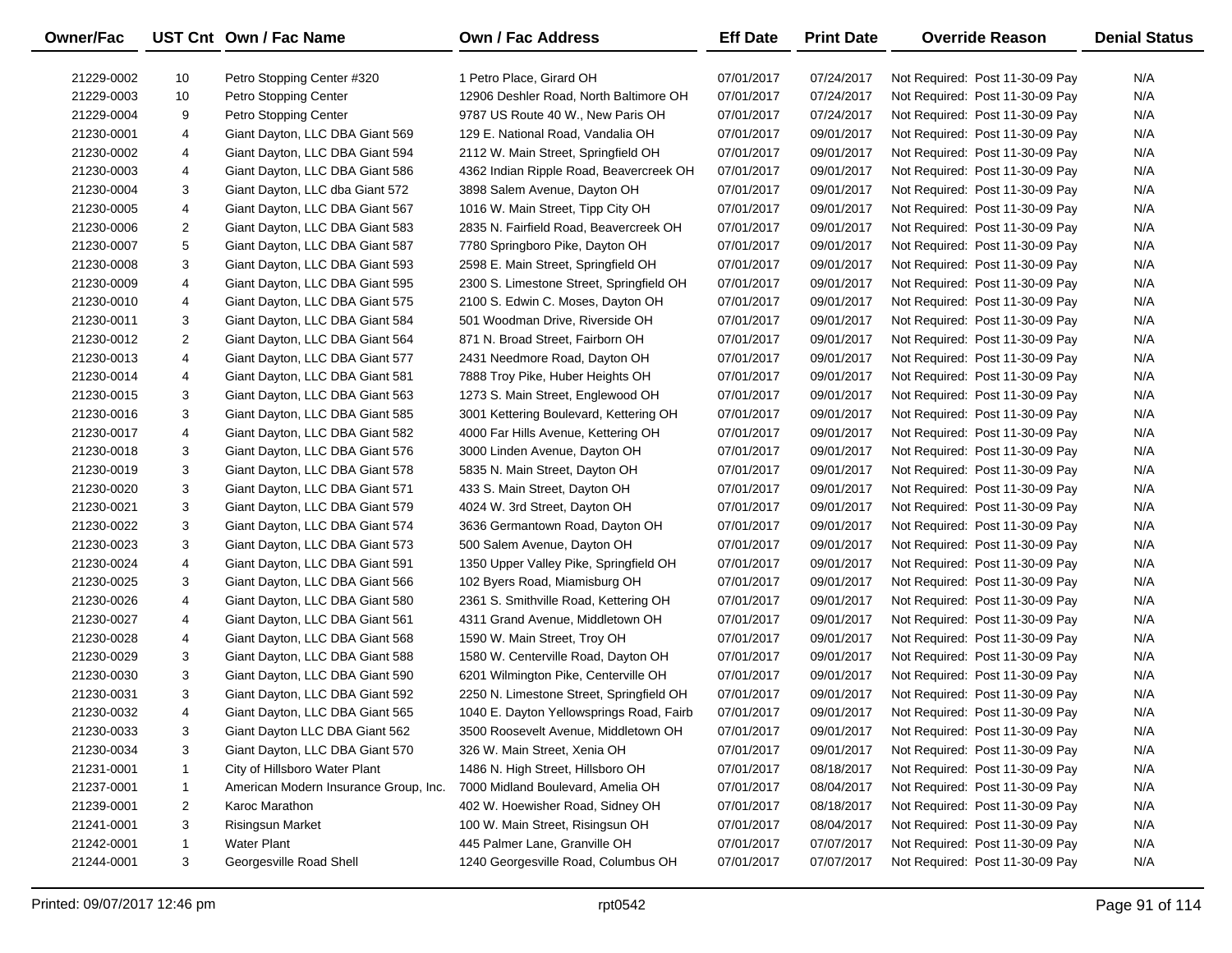| Owner/Fac  |                | UST Cnt Own / Fac Name                  | <b>Own / Fac Address</b>                 | <b>Eff Date</b> | <b>Print Date</b> | <b>Override Reason</b>          | <b>Denial Status</b> |
|------------|----------------|-----------------------------------------|------------------------------------------|-----------------|-------------------|---------------------------------|----------------------|
| 21270-0001 | 3              | Rockside Sunoco                         | 6000 Rockside Road, Independence OH      | 07/01/2017      | 07/07/2017        | Not Required: Post 11-30-09 Pay | N/A                  |
| 21291-0001 | 5              | Rocky's Drive Thru                      | 560 Norton Avenue, Barberton OH          | 07/01/2017      | 08/18/2017        | Not Required: Post 11-30-09 Pay | N/A                  |
| 21292-0001 | 4              | Swami Petroleum Corporation             | 1006 Old State Route 74, Batavia OH      | 07/01/2017      | 09/01/2017        | Not Required: Post 11-30-09 Pay | N/A                  |
| 21295-0001 | $\overline{2}$ | J. S. Petroleum, Inc.                   | 1505 St. Johns Road, Lima OH             | 07/01/2017      | 08/18/2017        | Not Required: Post 11-30-09 Pay | N/A                  |
| 21310-0001 | 4              | EZ - Go Mart                            | 3500 Brookpark Road, Cleveland OH        | 07/01/2017      | 07/07/2017        | Not Required: Post 11-30-09 Pay | N/A                  |
| 21311-0001 | 4              | One Stop Sunoco #5                      | 15240 Triskett Road, Cleveland OH        | 07/01/2017      | 07/07/2017        | Not Required: Post 11-30-09 Pay | N/A                  |
| 21311-0002 | 4              | One Stop Sunoco #6                      | 13946 State Road, North Royalton OH      | 07/01/2017      | 07/07/2017        | Not Required: Post 11-30-09 Pay | N/A                  |
| 21311-0003 | 3              | One Stop Sunoco #7                      | 23370 Lorain Road, North Olmsted OH      | 07/01/2017      | 07/07/2017        | Not Required: Post 11-30-09 Pay | N/A                  |
| 21312-0001 | $\overline{2}$ | <b>ESAI Land LLC</b>                    | 2606 Jefferson Avenue, Cincinnati OH     | 07/01/2017      | 08/04/2017        | Not Required: Post 11-30-09 Pay | N/A                  |
| 21314-0001 | 4              | <b>BP Oil 25976</b>                     | 660 Neil Avenue, Columbus OH             | 07/01/2017      | 08/18/2017        | Not Required: Post 11-30-09 Pay | N/A                  |
| 21319-0001 | 4              | Marathon Mini Mart                      | 720 Selma Road, Springfield OH           | 07/01/2017      | 07/24/2017        | Not Required: Post 11-30-09 Pay | N/A                  |
| 21321-0003 | 4              | Ox, Inc.                                | 4491 State Route 725, Bellbrook OH       | 07/01/2017      | 08/18/2017        | Not Required: Post 11-30-09 Pay | N/A                  |
| 21321-0004 | 4              | Ox Inc.                                 | 3960 Far Hills Avenue, Dayton OH         | 07/01/2017      | 08/18/2017        | Not Required: Post 11-30-09 Pay | N/A                  |
| 21322-0001 | $\mathbf{1}$   | St. Luke's Hospital                     | 5901 Monclova Road, Maumee OH            | 07/01/2017      | 08/04/2017        | Not Required: Post 11-30-09 Pay | N/A                  |
| 21327-0001 | 5              | <b>Stakely Automotive</b>               | 197 W. Columbus Street, Lithopolis OH    | 07/01/2017      | 07/07/2017        | Not Required: Post 11-30-09 Pay | N/A                  |
| 21346-0001 | $\overline{2}$ | <b>Bushnell Store</b>                   | 5915 Bushnell Road, Conneaut OH          | 07/01/2017      | 07/24/2017        | Not Required: Post 11-30-09 Pay | N/A                  |
| 21348-0001 | $\overline{2}$ | Philadelphia Oil, LLC                   | 2800 Philadelphia Drive, Dayton OH       | 07/01/2017      | 09/01/2017        | Not Required: Post 11-30-09 Pay | N/A                  |
| 21349-0001 | $\mathbf{1}$   | <b>Parks General Store</b>              | 36800 State Route 260, Graysville OH     | 07/01/2017      | 08/18/2017        | Not Required: Post 11-30-09 Pay | N/A                  |
| 21356-0001 | 4              | Oak Speed Check                         | 1904 Oak Street, Youngstown OH           | 07/01/2017      | 08/18/2017        | Not Required: Post 11-30-09 Pay | N/A                  |
| 21359-0001 | 2              | Taylorsville Petroleum LLC              | 4774 Taylorsville Road, Huber Heights OH | 07/03/2017      | 09/01/2017        | Not Required: Post 11-30-09 Pay | N/A                  |
| 21361-0001 | 5              | Clough Marathon                         | 8345 Clough Pike, Cincinnati OH          | 07/01/2017      | 07/07/2017        | Not Required: Post 11-30-09 Pay | N/A                  |
| 21362-0001 | 3              | <b>Buckeye Truck Stop</b>               | 5055 State Route 613, Leipsic OH         | 07/01/2017      | 08/18/2017        | Not Required: Post 11-30-09 Pay | N/A                  |
| 21370-0001 | 3              | Sunoco                                  | 10 Northfield Road, Bedford OH           | 07/01/2017      | 08/18/2017        | Not Required: Post 11-30-09 Pay | N/A                  |
| 21371-0001 | 3              | Big Mike's Gas N Go                     | 1333 W. Archer Drive, Troy OH            | 07/01/2017      | 08/04/2017        | Not Required: Post 11-30-09 Pay | N/A                  |
| 21371-0002 | 3              | Big Mike's Gas N Go                     | 8561 State Route 201, Tipp City OH       | 07/01/2017      | 08/04/2017        | Not Required: Post 11-30-09 Pay | N/A                  |
| 21371-0003 | 3              | Big Mikes Gas-N-Go #3                   | 1147 Marian Drive, Batavia OH            | 07/01/2017      | 08/04/2017        | Not Required: Post 11-30-09 Pay | N/A                  |
| 21371-0004 | 3              | Big Mike's Gas N Go                     | 3159 State Route 22-3, Loveland OH       | 07/01/2017      | 08/04/2017        | Not Required: Post 11-30-09 Pay | N/A                  |
| 21375-0001 | 3              | Clague & Center Ridge Shell Auto Care   | 23696 Center Ridge Road, Westlake OH     | 07/01/2017      | 09/01/2017        | Not Required: Post 11-30-09 Pay | N/A                  |
| 21378-0001 | $\overline{2}$ | Yunes Oil & Sons Inc.                   | 3945 W. 130th Street, Cleveland OH       | 07/03/2017      | 09/01/2017        | Not Required: Post 11-30-09 Pay | N/A                  |
| 21379-0001 | 3              | 7820 Reynoldsburg Sunoco Inc.           | 7820 E. Main Street, Reynoldsburg OH     | 07/03/2017      | 09/01/2017        | Not Required: Post 11-30-09 Pay | N/A                  |
| 21387-0001 | $\overline{2}$ | Metalico Annaco                         | 943 Hazel Street, Akron OH               | 07/01/2017      | 07/07/2017        | Not Required: Post 11-30-09 Pay | N/A                  |
| 21397-0001 | $\mathbf{1}$   | National Church Residences Bristol Vill | 444 Cherry Street, Waverly OH            | 07/01/2017      | 08/18/2017        | Not Required: Post 11-30-09 Pay | N/A                  |
| 21404-0001 | 4              | Alam Investment, LLC                    | 715 N. Wooster Avenue, Strasburg OH      | 07/01/2017      | 07/07/2017        | Not Required: Post 11-30-09 Pay | N/A                  |
| 21405-0001 | $\mathbf{1}$   | River Marine Inc.                       | 465 E. 5th Street, Ashtabula OH          | 07/01/2017      | 07/24/2017        | Not Required: Post 11-30-09 Pay | N/A                  |
| 21411-0001 | 3              | <b>Shell Food Mart</b>                  | 9210 Cincinnati Columbus Road, West Che  | 07/01/2017      | 08/04/2017        | Not Required: Post 11-30-09 Pay | N/A                  |
| 21412-0001 | 3              | Shaker Square Marathon                  | 2781 S. Moreland Boulevard, Cleveland O  | 07/01/2017      | 08/04/2017        | Not Required: Post 11-30-09 Pay | N/A                  |
| 21412-0002 | 3              | Sunoco                                  | 11600 Shaker Boulevard, Cleveland OH     | 07/01/2017      | 08/04/2017        | Not Required: Post 11-30-09 Pay | N/A                  |
| 21413-0001 | 2              | Johns Service                           | 201 Mary Ellen Street, South Lebanon OH  | 07/01/2017      | 07/07/2017        | Not Required: Post 11-30-09 Pay | N/A                  |
| 21415-0001 | 2              | Carlisle Food Mart                      | 801 Central Avenue, Carlisle OH          | 07/01/2017      | 08/18/2017        | Not Required: Post 11-30-09 Pay | N/A                  |
| 21416-0001 | 2              | Reet Inc.                               | 2425 N. Ridge Road E., Lorain OH         | 07/01/2017      | 08/18/2017        | Not Required: Post 11-30-09 Pay | N/A                  |
| 21418-0001 | 3              | Swaran Realty Inc.                      | 1744 W. Market Street, Warren OH         | 07/01/2017      | 08/18/2017        | Not Required: Post 11-30-09 Pay | N/A                  |
| 21420-0001 | 4              | <b>Broadview Clark</b>                  | 5874 Broadview Road, Parma OH            | 07/01/2017      | 08/18/2017        | Not Required: Post 11-30-09 Pay | N/A                  |
| 21422-0001 | $\mathbf{1}$   | Diplomat Healthcare                     | 9001 W. 130th Street, North Royalton OH  | 07/03/2017      | 09/01/2017        | Not Required: Post 11-30-09 Pay | N/A                  |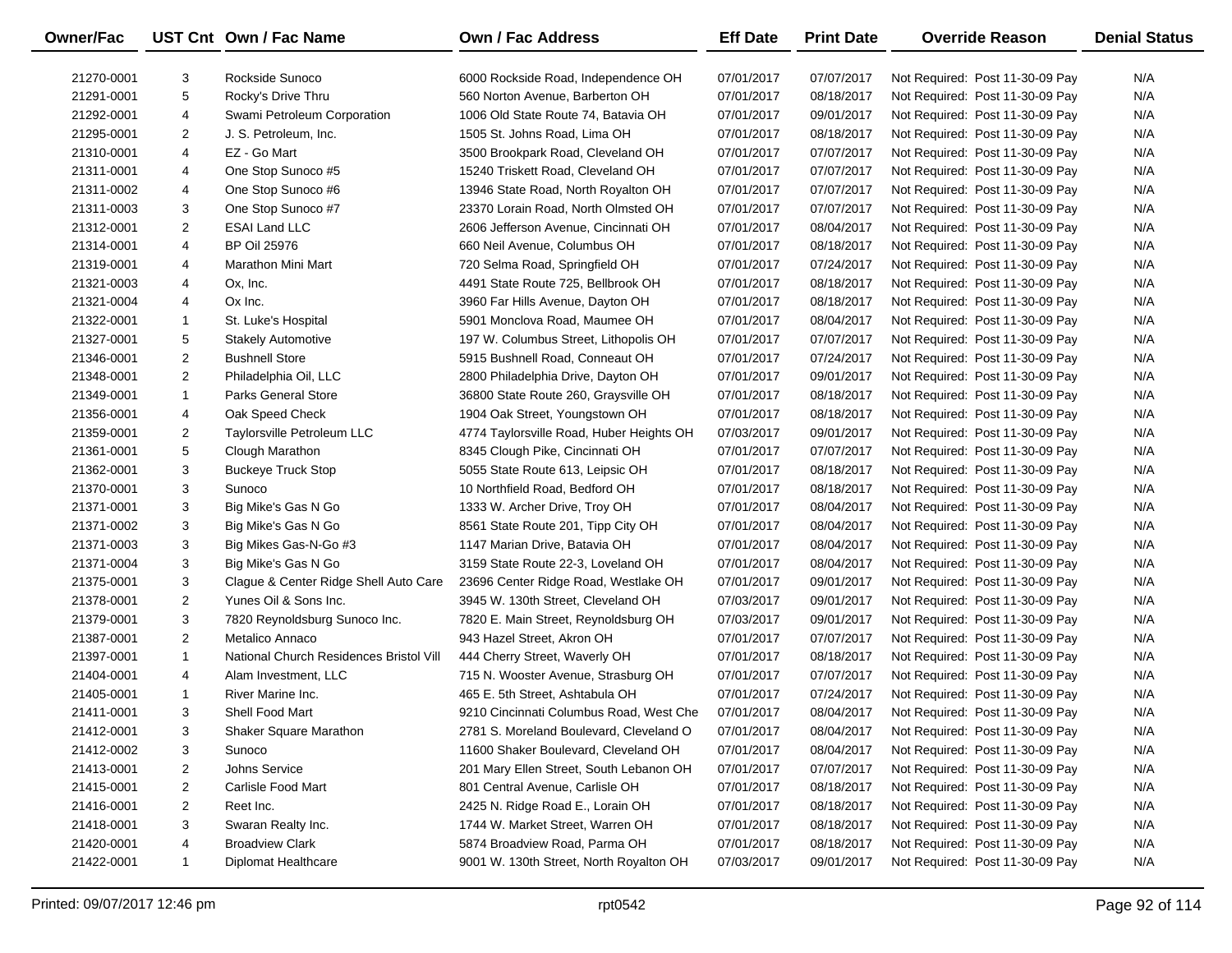| <b>Owner/Fac</b> |                | UST Cnt Own / Fac Name                 | <b>Own / Fac Address</b>                  | <b>Eff Date</b> | <b>Print Date</b> | <b>Override Reason</b>          | <b>Denial Status</b> |
|------------------|----------------|----------------------------------------|-------------------------------------------|-----------------|-------------------|---------------------------------|----------------------|
| 21425-0001       | 3              | Broad & York Convenience Store         | 7032 E. Broad Street, Pataskala OH        | 08/23/2017      | 09/01/2017        | Not Required: Post 11-30-09 Pay | N/A                  |
| 21428-0001       | $\overline{4}$ | Sunoco 204                             | 204 E. Market Street, Celina OH           | 07/01/2017      | 08/18/2017        | Not Required: Post 11-30-09 Pay | N/A                  |
| 21431-0001       | 4              | Geneva Food Mart                       | 148 S. Broadway Street, Geneva OH         | 07/01/2017      | 09/01/2017        | Not Required: Post 11-30-09 Pay | N/A                  |
| 21432-0001       | 3              | SAHA Realty of Cleveland, LLC          | 7310 Broadway Avenue, Cleveland OH        | 07/01/2017      | 07/07/2017        | Not Required: Post 11-30-09 Pay | N/A                  |
| 21434-0001       | $\overline{2}$ | Woodville One Stop Center, LLC         | 228 E. Main Street, Woodville OH          | 07/01/2017      | 07/07/2017        | Not Required: Post 11-30-09 Pay | N/A                  |
| 21435-0001       | $\overline{4}$ | Liberty Gas of Ohio                    | 14510 Kinsman Road, Cleveland OH          | 07/01/2017      | 07/24/2017        | Not Required: Post 11-30-09 Pay | N/A                  |
| 21438-0001       | 8              | R.D. Holder Oil Co., Inc.              | 706 W. Sandusky Avenue, Bellefontaine O   | 07/01/2017      | 08/18/2017        | Not Required: Post 11-30-09 Pay | N/A                  |
| 21442-0001       | 3              | Superior BP                            | 2535 Superior Avenue, Cleveland OH        | 07/01/2017      | 08/18/2017        | Not Required: Post 11-30-09 Pay | N/A                  |
| 21442-0002       | 3              | Carnegie BP                            | 900 Carnegie Avenue, Cleveland OH         | 07/01/2017      | 08/18/2017        | Not Required: Post 11-30-09 Pay | N/A                  |
| 21442-0003       | 3              | Medina Marathon                        | 429 S. Court Street, Medina OH            | 07/01/2017      | 08/18/2017        | Not Required: Post 11-30-09 Pay | N/A                  |
| 21442-0004       | 3              | Circle K #5680                         | 1207 Claremont Avenue, Ashland OH         | 07/01/2017      | 08/18/2017        | Not Required: Post 11-30-09 Pay | N/A                  |
| 21442-0005       | $\overline{4}$ | Marathon On the Square                 | 143 Broad Street, Wadsworth OH            | 07/01/2017      | 08/18/2017        | Not Required: Post 11-30-09 Pay | N/A                  |
| 21447-0001       | 3              | Leroy Country Store                    | 12868 Painesville Warren Road, Painesvil  | 07/01/2017      | 07/24/2017        | Not Required: Post 11-30-09 Pay | N/A                  |
| 21449-0001       | $\overline{2}$ | Ashville Beverage Center Inc.          | 500 N. Long Street, Ashville OH           | 07/01/2017      | 07/24/2017        | Not Required: Post 11-30-09 Pay | N/A                  |
| 21451-0001       | $\mathbf{1}$   | Dalps Fuel & Automotive, LLC           | 43201 Mount Hope Road, Lafferty OH        | 07/01/2017      | 08/04/2017        | Not Required: Post 11-30-09 Pay | N/A                  |
| 21460-0002       | 2              | Smithville Oil, LLC                    | 527 S. Smithville Road, Dayton OH         | 07/01/2017      | 08/18/2017        | Not Required: Post 11-30-09 Pay | N/A                  |
| 21461-0001       | 3              | <b>Burton Landing LLC</b>              | 5205 State Route 22 W., Wilmington OH     | 07/03/2017      | 09/01/2017        | Not Required: Post 11-30-09 Pay | N/A                  |
| 21465-0001       | 6              | <b>Hickory Grove Country Market</b>    | 5525 State Route 339, Vincent OH          | 07/01/2017      | 08/04/2017        | Not Required: Post 11-30-09 Pay | N/A                  |
| 21466-0001       | 3              | Gregs Marathon                         | 1020 W. Fair Avenue, Lancaster OH         | 07/01/2017      | 07/24/2017        | Not Required: Post 11-30-09 Pay | N/A                  |
| 21480-0001       | 5              | Aum Guru, Inc.                         | 5030 S. Walnut Street, Ashville OH        | 07/01/2017      | 08/04/2017        | Not Required: Post 11-30-09 Pay | N/A                  |
| 21481-0001       | 3              | Mansfield Fuel & Food Mart             | 3880 W. 4th Street, Mansfield OH          | 07/01/2017      | 07/07/2017        | Not Required: Post 11-30-09 Pay | N/A                  |
| 21482-0001       | 4              | Rushsylvania One Stop                  | 125 N. Sandusky Street, Rushsylvania OH   | 07/01/2017      | 08/18/2017        | Not Required: Post 11-30-09 Pay | N/A                  |
| 21486-0001       | 3              | BP of Chesterland                      | 8501 Mayfield Road, Chesterland OH        | 07/01/2017      | 07/24/2017        | Not Required: Post 11-30-09 Pay | N/A                  |
| 21487-0001       | 1              | St Catherine's Manor Of Fostoria       | 25 Christopher Drive, Fostoria OH         | 07/01/2017      | 07/07/2017        | Not Required: Post 11-30-09 Pay | N/A                  |
| 21503-0001       | 3              | Orient Sunoco                          | 6997 Harrisburg Pike, Orient OH           | 07/01/2017      | 09/01/2017        | Not Required: Post 11-30-09 Pay | N/A                  |
| 21509-0002       | $\overline{4}$ | Corporate Wings Hopkins LLC            | 6200 Riverside Drive (Front), Cleveland O | 07/01/2017      | 08/04/2017        | Not Required: Post 11-30-09 Pay | N/A                  |
| 21510-0001       | $\overline{2}$ | Miami Mini Mart LLC                    | 1459 Oxford Trenton Road, Oxford OH       | 07/03/2017      | 09/01/2017        | Not Required: Post 11-30-09 Pay | N/A                  |
| 21511-0001       | 3              | Waterway Gas & Wash Company            | 7010 N. Aurora Road, Aurora OH            | 07/01/2017      | 08/04/2017        | Not Required: Post 11-30-09 Pay | N/A                  |
| 21511-0002       | 3              | Waterway Gas & Wash Company            | 30299 Chagrin Road, Pepper Pike OH        | 07/01/2017      | 08/04/2017        | Not Required: Post 11-30-09 Pay | N/A                  |
| 21514-0001       | 3              | Shakti Petroleum, LLC                  | 2 E. Dayton Drive, Fairborn OH            | 07/01/2017      | 07/07/2017        | Not Required: Post 11-30-09 Pay | N/A                  |
| 21517-0001       | $\overline{4}$ | London BP                              | 51 E. High Street, London OH              | 07/01/2017      | 07/07/2017        | Not Required: Post 11-30-09 Pay | N/A                  |
| 21517-0002       | 3              | London One Stop                        | 157 S. Main Street, London OH             | 07/01/2017      | 07/07/2017        | Not Required: Post 11-30-09 Pay | N/A                  |
| 21521-0001       | $\overline{4}$ | Kingston Valero                        | 10238 State Route 159, Kingston OH        | 07/01/2017      | 08/18/2017        | Not Required: Post 11-30-09 Pay | N/A                  |
| 21527-0001       | $\overline{2}$ | Belmont County Regional Airport Author | 62215 Fairview Road, Barnesville OH       | 07/01/2017      | 07/24/2017        | Not Required: Post 11-30-09 Pay | N/A                  |
| 21531-0001       | $\overline{2}$ | Manysha, Inc.                          | 2019 Harrisburg Road, Canton OH           | 07/01/2017      | 08/18/2017        | Not Required: Post 11-30-09 Pay | N/A                  |
| 21532-0001       | 1              | The Lindner Center of Hope             | 4075 Old Western Row Road, Mason OH       | 07/01/2017      | 08/04/2017        | Not Required: Post 11-30-09 Pay | N/A                  |
| 21544-0001       | 4              | Sunoco                                 | 4425 Alum Creek Drive, Columbus OH        | 07/01/2017      | 07/24/2017        | Not Required: Post 11-30-09 Pay | N/A                  |
| 21545-0001       | 3              | Khushubu LLC                           | 6050 Cheviot Road, Cincinnati OH          | 07/01/2017      | 08/04/2017        | Not Required: Post 11-30-09 Pay | N/A                  |
| 21548-0001       | 3              | Kasey's Gas Mart                       | 1341 W. Market Street, Germantown OH      | 07/01/2017      | 08/18/2017        | Not Required: Post 11-30-09 Pay | N/A                  |
| 21554-0001       | $\overline{2}$ | Perleen's Gas Services Inc.            | 220 State Street, Conneaut OH             | 07/01/2017      | 08/18/2017        | Not Required: Post 11-30-09 Pay | N/A                  |
| 21557-0001       | 3              | Tiwana Petroleum LLC                   | 6224 Montgomery Road, Cincinnati OH       | 07/01/2017      | 07/24/2017        | Not Required: Post 11-30-09 Pay | N/A                  |
| 21575-0001       | $\overline{2}$ | Yaksh Enterprises, Inc.                | 2401 Cincinnati Dayton Road, Middletown ( | 07/01/2017      | 07/07/2017        | Not Required: Post 11-30-09 Pay | N/A                  |
| 21578-0001       | 3              | Babita Property Inc.                   | 155 S. Main Street, Miamisburg OH         | 07/01/2017      | 08/18/2017        | Not Required: Post 11-30-09 Pay | N/A                  |

-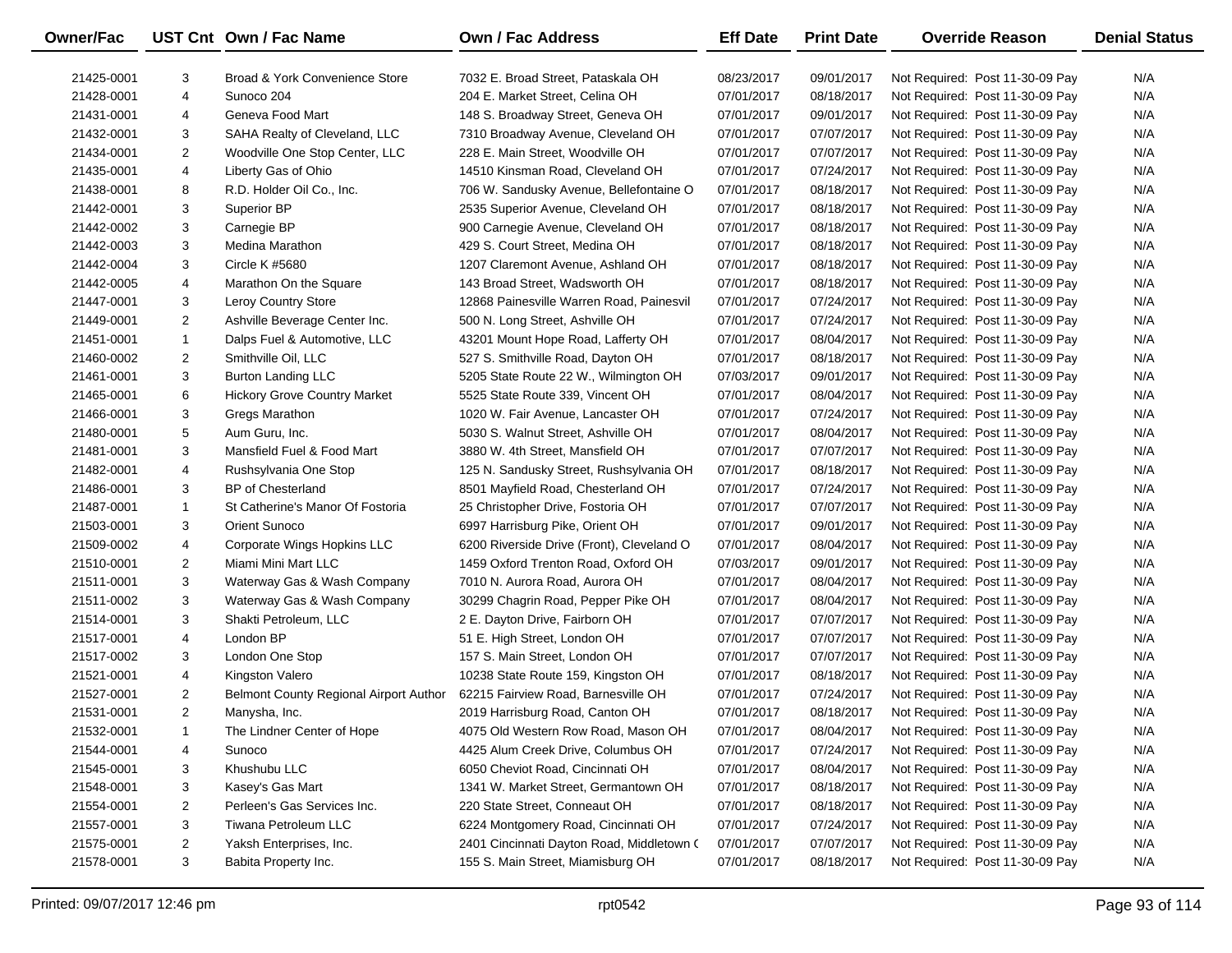| Owner/Fac  |                | UST Cnt Own / Fac Name              | <b>Own / Fac Address</b>                   | <b>Eff Date</b> | <b>Print Date</b> | <b>Override Reason</b>          | <b>Denial Status</b> |
|------------|----------------|-------------------------------------|--------------------------------------------|-----------------|-------------------|---------------------------------|----------------------|
| 21578-0002 | 2              | Babita Property Inc.                | 435 N. Verity Parkway, Middletown OH       | 07/01/2017      | 08/18/2017        | Not Required: Post 11-30-09 Pay | N/A                  |
| 21582-0001 | 3              | West Liberty Investments, LLC       | 101 S. Detroit Street, W Liberty OH        | 07/01/2017      | 08/18/2017        | Not Required: Post 11-30-09 Pay | N/A                  |
| 21607-0001 | 4              | <b>VPL Holding LLC</b>              | 911 E. High Street, Bryan OH               | 07/01/2017      | 08/04/2017        | Not Required: Post 11-30-09 Pay | N/A                  |
| 21613-0001 | $\mathbf{1}$   | Flying Pig Express, LLC             | 2186 Isaac Beal Road, Bucyrus OH           | 07/01/2017      | 08/04/2017        | Not Required: Post 11-30-09 Pay | N/A                  |
| 21618-0001 | $\mathbf{1}$   | <b>JCB Hardware, LLC</b>            | 3333 Stickney Avenue, Toledo OH            | 07/01/2017      | 08/04/2017        | Not Required: Post 11-30-09 Pay | N/A                  |
| 21623-0001 | 3              | Sunrise Sunoco                      | 616 N. Vance Street, Carey OH              | 07/01/2017      | 08/04/2017        | Not Required: Post 11-30-09 Pay | N/A                  |
| 21626-0001 | 4              | The Growler Stop                    | 3804 Church Street, Newtown OH             | 07/01/2017      | 07/07/2017        | Not Required: Post 11-30-09 Pay | N/A                  |
| 21628-0001 | $\overline{2}$ | <b>Village Station</b>              | 2 E. Church Street, Milan OH               | 07/01/2017      | 07/24/2017        | Not Required: Post 11-30-09 Pay | N/A                  |
| 21632-0001 | 3              | B & K Petroleum, Inc.               | 1205 Sweitzer Street, Greenville OH        | 07/01/2017      | 08/04/2017        | Not Required: Post 11-30-09 Pay | N/A                  |
| 21634-0001 | 4              | Normac Company LLC                  | 222 Oxford State Road, Middletown OH       | 07/03/2017      | 09/01/2017        | Not Required: Post 11-30-09 Pay | N/A                  |
| 21641-0001 | 3              | Onkar Investments, LLC              | 3337 Clifton Avenue, Cincinnati OH         | 07/01/2017      | 08/18/2017        | Not Required: Post 11-30-09 Pay | N/A                  |
| 21641-0002 | 3              | Onkar Investments, LLC              | 3093 Queen City Avenue, Cincinnati OH      | 07/01/2017      | 08/18/2017        | Not Required: Post 11-30-09 Pay | N/A                  |
| 21643-0001 | 3              | Upson Enterprises, LLC              | 25911 N. Lakeland Boulevard, Euclid OH     | 07/01/2017      | 07/07/2017        | Not Required: Post 11-30-09 Pay | N/A                  |
| 21644-0001 | 5              | Pump N Pack, LLC                    | 1115 Celina Road, Saint Marys OH           | 07/01/2017      | 07/24/2017        | Not Required: Post 11-30-09 Pay | N/A                  |
| 21649-0001 | 5              | Al's Convenience Store              | 614 W. Market Street, Tiffin OH            | 07/01/2017      | 08/04/2017        | Not Required: Post 11-30-09 Pay | N/A                  |
| 21652-0001 | $\mathbf{1}$   | MIRK, Inc.                          | 7629 Chippewa Road, Orrville OH            | 07/01/2017      | 07/07/2017        | Not Required: Post 11-30-09 Pay | N/A                  |
| 21653-0001 | 3              | Tom's Wholesale Tires               | 66 E. Main Street, East Palestine OH       | 07/01/2017      | 08/18/2017        | Not Required: Post 11-30-09 Pay | N/A                  |
| 21656-0001 | $\overline{2}$ | Summa Western Reserve Hospital, LLC | 1900 23rd Street, Cuyahoga Falls OH        | 07/01/2017      | 07/07/2017        | Not Required: Post 11-30-09 Pay | N/A                  |
| 21658-0001 | 4              | Kahlon, Inc.                        | 2115 East Avenue, Akron OH                 | 07/03/2017      | 09/01/2017        | Not Required: Post 11-30-09 Pay | N/A                  |
| 21659-0001 | 3              | Saini Stores, Inc.                  | 110 Akron Road, Wadsworth OH               | 07/01/2017      | 07/07/2017        | Not Required: Post 11-30-09 Pay | N/A                  |
| 21661-0001 | 4              | V1 Carryout                         | 10048 US Highway 68, Georgetown OH         | 07/01/2017      | 07/07/2017        | Not Required: Post 11-30-09 Pay | N/A                  |
| 21663-0001 | 4              | G.B.S. Reynoldsburg, LLC            | 6748 E. Main Street, Reynoldsburg OH       | 07/01/2017      | 09/01/2017        | Not Required: Post 11-30-09 Pay | N/A                  |
| 21667-0001 | 4              | R&M One Inc.                        | 2461 Navarre Avenue, Oregon OH             | 07/01/2017      | 08/04/2017        | Not Required: Post 11-30-09 Pay | N/A                  |
| 21667-0002 | 3              | R&M One Inc.                        | 495 S. Woodville Road, Mansfield OH        | 07/01/2017      | 08/04/2017        | Not Required: Post 11-30-09 Pay | N/A                  |
| 21667-0003 | 3              | Sunoco #1257                        | 1257 Park Avenue E., Mansfield OH          | 07/01/2017      | 08/04/2017        | Not Required: Post 11-30-09 Pay | N/A                  |
| 21670-0001 | 3              | North End Mini Mart                 | 950 N. Washington Street, Greenfield OH    | 07/01/2017      | 09/01/2017        | Not Required: Post 11-30-09 Pay | N/A                  |
| 21670-0002 | 3              | Greenway Gas Mart                   | 203 N. Washington Street, Greenfield OH    | 07/01/2017      | 09/01/2017        | Not Required: Post 11-30-09 Pay | N/A                  |
| 21670-0003 | $\overline{2}$ | West End Sunoco                     | 1006 W. Jefferson Street, Greenfield OH    | 07/01/2017      | 09/01/2017        | Not Required: Post 11-30-09 Pay | N/A                  |
| 21670-0004 | $\overline{2}$ | East Main Mini Mart                 | 489 E. Main Street, Hillsboro OH           | 07/01/2017      | 09/01/2017        | Not Required: Post 11-30-09 Pay | N/A                  |
| 21670-0005 | 4              | Rocky Road Sunoco                   | 11111 N. Shore Drive, Hillsboro OH         | 07/01/2017      | 09/01/2017        | Not Required: Post 11-30-09 Pay | N/A                  |
| 21672-0001 | $\mathbf{1}$   | Grover C. Matthews Property         | 20388 N. Benton West Road, North Benton    | 07/01/2017      | 08/04/2017        | Not Required: Post 11-30-09 Pay | N/A                  |
| 21673-0001 | $\overline{2}$ | Colorado Liberty Gas USA            | 3451 Colorado Avenue, Lorain OH            | 07/01/2017      | 07/07/2017        | Not Required: Post 11-30-09 Pay | N/A                  |
| 21676-0001 | 4              | Kwik Stop Sunoco                    | 320 W. Main Street, Circleville OH         | 07/01/2017      | 08/18/2017        | Not Required: Post 11-30-09 Pay | N/A                  |
| 21677-0001 | 4              | Countyline One Stop Center, LLC     | 6098 W. Fremont Road, Port Clinton OH      | 07/01/2017      | 07/24/2017        | Not Required: Post 11-30-09 Pay | N/A                  |
| 21679-0001 | 4              | Pearl Road, Inc.                    | 7606 Pearl Road, Middleburg Heights OH     | 07/01/2017      | 08/04/2017        | Not Required: Post 11-30-09 Pay | N/A                  |
| 21681-0001 | 3              | Lewisburg Petroleum, LLC            | 1130 Park Avenue, Piqua OH                 | 07/03/2017      | 09/01/2017        | Not Required: Post 11-30-09 Pay | N/A                  |
| 21681-0002 | 5              | Lewisburg Petroleum LLC             | 6566 State Route 503, Lewisburg OH         | 07/03/2017      | 09/01/2017        | Not Required: Post 11-30-09 Pay | N/A                  |
| 21684-0001 | 2              | <b>GM Lordstown Complex West</b>    | 2369 Ellsworth Bailey Road SW, Lordstow    | 07/01/2017      | 08/04/2017        | Not Required: Post 11-30-09 Pay | N/A                  |
| 21689-0001 | 4              | MMS Petroleum Inc.                  | 1905 Lee Road, Cleveland Heights OH        | 07/01/2017      | 08/18/2017        | Not Required: Post 11-30-09 Pay | N/A                  |
| 21691-0001 | 5              | DT Petroleum Service, Inc.          | 1105 W. Mansfield Street, Bucyrus OH       | 07/01/2017      | 07/24/2017        | Not Required: Post 11-30-09 Pay | N/A                  |
| 21694-0001 | $\overline{2}$ | Coshocton Trucking Corp.            | 441 Clow Lane, Coshocton OH                | 07/01/2017      | 07/07/2017        | Not Required: Post 11-30-09 Pay | N/A                  |
| 21704-0001 | 3              | Marathon #6430                      | 6430 Springfield Xenia Road, Springfield O | 07/03/2017      | 09/01/2017        | Not Required: Post 11-30-09 Pay | N/A                  |
| 21705-0001 | 3              | Villa Nova Drive Thru               | 182 E. Bank Road, St Marys OH              | 07/01/2017      | 08/04/2017        | Not Required: Post 11-30-09 Pay | N/A                  |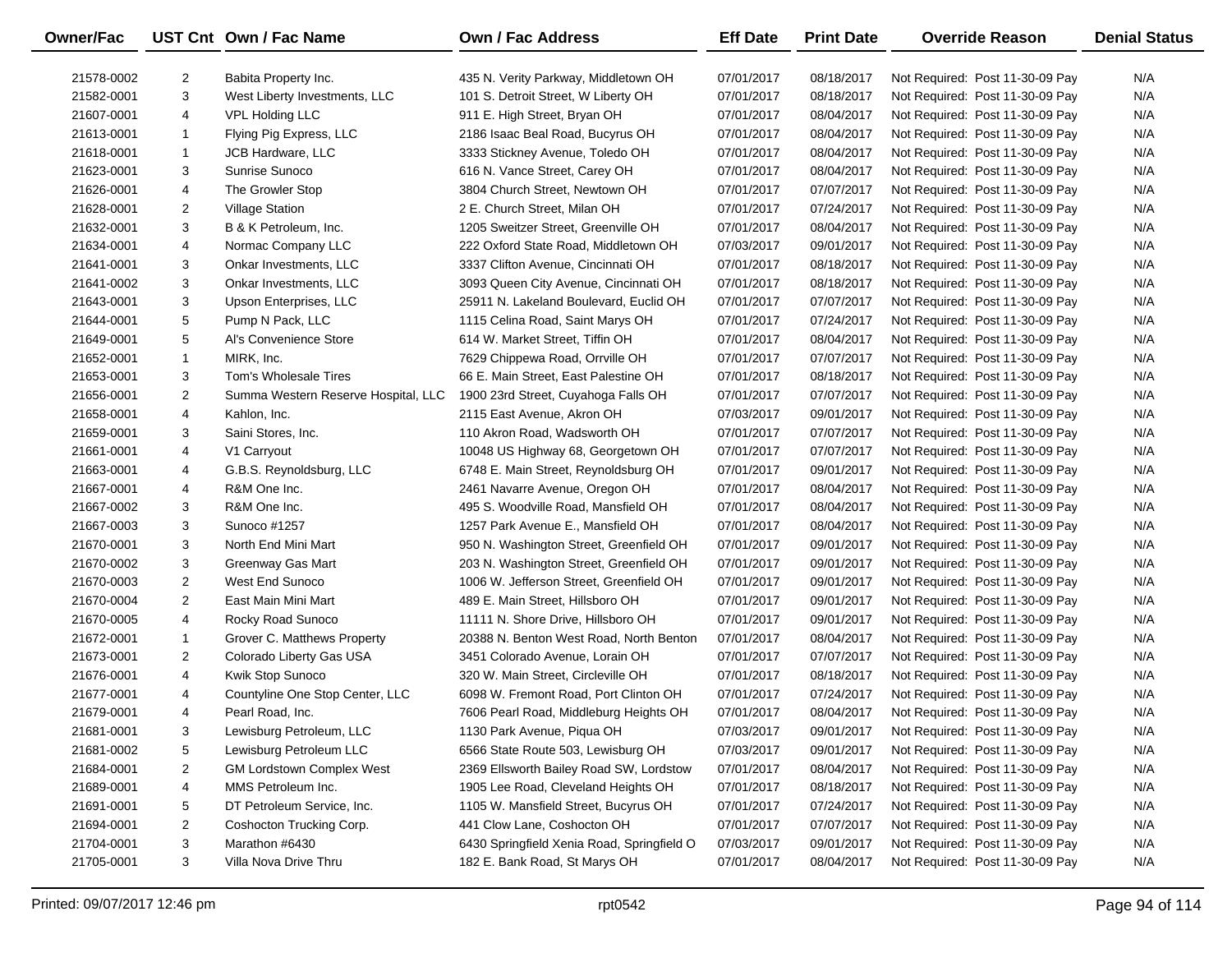| <b>Owner/Fac</b> |                | UST Cnt Own / Fac Name                 | <b>Own / Fac Address</b>                 | <b>Eff Date</b> | <b>Print Date</b> | <b>Override Reason</b>          | <b>Denial Status</b> |
|------------------|----------------|----------------------------------------|------------------------------------------|-----------------|-------------------|---------------------------------|----------------------|
| 21707-0001       | $\overline{2}$ | Sharon Rd. Sunoco                      | 2290 E. Sharon Road, Cincinnati OH       | 07/01/2017      | 08/18/2017        | Not Required: Post 11-30-09 Pay | N/A                  |
| 21710-0001       | 3              | Khush Oil LLC                          | 1616 Coshocton Road, Mount Vernon OH     | 07/01/2017      | 07/07/2017        | Not Required: Post 11-30-09 Pay | N/A                  |
| 21712-0001       | 3              | SA Alum Creek Inc.                     | 1937 E. Livingston Avenue, Columbus OH   | 07/01/2017      | 09/01/2017        | Not Required: Post 11-30-09 Pay | N/A                  |
| 21713-0001       | 3              | Turkey Hill Minit Market #702          | 753 Hebron Road, Heath OH                | 07/01/2017      | 08/18/2017        | Not Required: Post 11-30-09 Pay | N/A                  |
| 21713-0003       | 3              | Turkey Hill Minit Market #708          | 1425 Cassady Avenue, Columbus OH         | 07/01/2017      | 08/18/2017        | Not Required: Post 11-30-09 Pay | N/A                  |
| 21713-0004       | 3              | Turkey Hill Minit Market #709          | 5350 Tuttle Crossing Boulevard, Columbus | 07/01/2017      | 08/18/2017        | Not Required: Post 11-30-09 Pay | N/A                  |
| 21713-0005       | 3              | Turkey Hill Minit Market #711          | 7447 State Route 3, Westerville OH       | 07/01/2017      | 08/18/2017        | Not Required: Post 11-30-09 Pay | N/A                  |
| 21713-0006       | 3              | Turkey Hill Minit Market #712          | 3900 S. High Street, Columbus OH         | 07/01/2017      | 08/18/2017        | Not Required: Post 11-30-09 Pay | N/A                  |
| 21713-0007       | 3              | Turkey Hill Minit Market #703          | 721 S. Hamilton Road, Whitehall OH       | 07/01/2017      | 08/18/2017        | Not Required: Post 11-30-09 Pay | N/A                  |
| 21713-0008       | 3              | Turkey Hill Minit Market #704          | 2685 N. High Street, Columbus OH         | 07/01/2017      | 08/18/2017        | Not Required: Post 11-30-09 Pay | N/A                  |
| 21713-0009       | 3              | Turkey Hill Minit Market #713          | 3000 Centerpoint Drive, Urbancrest OH    | 07/01/2017      | 08/18/2017        | Not Required: Post 11-30-09 Pay | N/A                  |
| 21713-0010       | 3              | Turkey Hill Minit Market #706          | 1880 E. Broad Street, Columbus OH        | 07/01/2017      | 08/18/2017        | Not Required: Post 11-30-09 Pay | N/A                  |
| 21713-0011       | 3              | Turkey Hill Minit Market #714          | 1910 Stringtown Road, Grove City OH      | 07/01/2017      | 08/18/2017        | Not Required: Post 11-30-09 Pay | N/A                  |
| 21713-0012       | 3              | Turkey Hill Minit Market #707          | 2740 Stratford Road, Delaware OH         | 07/01/2017      | 08/18/2017        | Not Required: Post 11-30-09 Pay | N/A                  |
| 21713-0013       | 4              | Turkey Hill Minit Market #705          | 1953 Morse Road, Columbus OH             | 07/01/2017      | 08/18/2017        | Not Required: Post 11-30-09 Pay | N/A                  |
| 21713-0015       | 3              | Turkey Hill Minit Market #717          | 950 Georgesville Road, Columbus OH       | 07/01/2017      | 08/18/2017        | Not Required: Post 11-30-09 Pay | N/A                  |
| 21713-0017       | 3              | Turkey Hill Minit Market #701          | 6195 Cleveland Avenue, Columbus OH       | 07/01/2017      | 08/18/2017        | Not Required: Post 11-30-09 Pay | N/A                  |
| 21713-0018       | 3              | Turkey Hill Minit Market #720          | 2731 Winchester Pike, Columbus OH        | 07/01/2017      | 08/18/2017        | Not Required: Post 11-30-09 Pay | N/A                  |
| 21713-0019       | 3              | Turkey Hill #721                       | 9880 Johnstown Road, New Albany OH       | 07/01/2017      | 08/18/2017        | Not Required: Post 11-30-09 Pay | N/A                  |
| 21715-0001       | $\overline{c}$ | <b>Turney Town Sunoco</b>              | 4935 Turney Road, Garfield Heights OH    | 07/01/2017      | 07/24/2017        | Not Required: Post 11-30-09 Pay | N/A                  |
| 21783-0001       | $\overline{2}$ | Muskingum County Board of DD           | 1304 Newark Road (Rear), Zanesville OH   | 07/01/2017      | 07/07/2017        | Not Required: Post 11-30-09 Pay | N/A                  |
| 21786-0001       | $\mathbf{1}$   | CareSource                             | 230 N. Main Street, Dayton OH            | 07/01/2017      | 08/04/2017        | Not Required: Post 11-30-09 Pay | N/A                  |
| 21816-0001       | 4              | Digisha LLC                            | 1601 Germantown Road, Middletown OH      | 07/01/2017      | 07/07/2017        | Not Required: Post 11-30-09 Pay | N/A                  |
| 21823-0001       | 2              | 7363 Kingsgate Way, LLC                | 7363 Kingsgate Way, West Chester OH      | 07/01/2017      | 07/24/2017        | Not Required: Post 11-30-09 Pay | N/A                  |
| 21825-0002       | $\overline{c}$ | F&D Gas, Ltd.                          | 15222 Waterloo Road, Cleveland OH        | 07/01/2017      | 09/01/2017        | Not Required: Post 11-30-09 Pay | N/A                  |
| 21825-0003       | $\overline{2}$ | F&D Gas, Ltd.                          | 3474 W. 25th Street, Cleveland OH        | 07/01/2017      | 09/01/2017        | Not Required: Post 11-30-09 Pay | N/A                  |
| 21828-0002       | 4              | <b>BOA Investment, LLC</b>             | 7908 W. 130th Street, Strongsville OH    | 07/01/2017      | 09/01/2017        | Not Required: Post 11-30-09 Pay | N/A                  |
| 21846-0001       | 3              | ZZ Tanks, LLC                          | 395 E. Andrus Road, Northwood OH         | 07/01/2017      | 07/07/2017        | Not Required: Post 11-30-09 Pay | N/A                  |
| 21857-0002       | 3              | Circle K #5667                         | 4235 Avery Road, Hilliard OH             | 07/01/2017      | 08/18/2017        | Not Required: Post 11-30-09 Pay | N/A                  |
| 21869-0001       | 3              | Suder Avenue Center, LLC               | 4810 Suder Avenue, Toledo OH             | 07/01/2017      | 09/01/2017        | Not Required: Post 11-30-09 Pay | N/A                  |
| 21870-0001       | 4              | Hill Avenue Center, LLC                | 3503 Hill Avenue, Toledo OH              | 07/01/2017      | 09/01/2017        | Not Required: Post 11-30-09 Pay | N/A                  |
| 21871-0001       | 3              | North Holland Sylvania Road Center, LL | 2205 N. Holland Sylvania Road, Toledo O  | 07/01/2017      | 09/01/2017        | Not Required: Post 11-30-09 Pay | N/A                  |
| 21872-0001       | 4              | South Byrne Road Center, LLC           | 1455 S. Byrne Road, Toledo OH            | 07/01/2017      | 09/01/2017        | Not Required: Post 11-30-09 Pay | N/A                  |
| 21873-0001       | 4              | East Manhattan Boulevard Center, LLC   | 1407 E. Manhattan Boulevard, Toledo OH   | 07/01/2017      | 09/01/2017        | Not Required: Post 11-30-09 Pay | N/A                  |
| 21874-0001       | 4              | Oberlin Avenue Center, LLC             | 3105 Oberlin Avenue, Lorain OH           | 07/01/2017      | 09/01/2017        | Not Required: Post 11-30-09 Pay | N/A                  |
| 21875-0001       | 3              | East Main Street Center, LLC           | 1836 E. Main Street, Kent OH             | 07/01/2017      | 09/01/2017        | Not Required: Post 11-30-09 Pay | N/A                  |
| 21876-0001       | 4              | East 185th Street Center, LLC          | 910 E. 185th Street, Cleveland OH        | 07/01/2017      | 09/01/2017        | Not Required: Post 11-30-09 Pay | N/A                  |
| 21877-0001       | 5              | Moline Martin Road Center, LLC         | 3510 Moline Martin Road, Millbury OH     | 07/01/2017      | 09/01/2017        | Not Required: Post 11-30-09 Pay | N/A                  |
| 21878-0001       | 5              | Richmond Road Center, LLC              | 798 Richmond Road, Richmond Heights O    | 07/01/2017      | 09/01/2017        | Not Required: Post 11-30-09 Pay | N/A                  |
| 21879-0001       | 4              | Turney Road Center, LLC                | 700 Turney Road, Bedford OH              | 07/01/2017      | 09/01/2017        | Not Required: Post 11-30-09 Pay | N/A                  |
| 21881-0001       | 4              | Cleveland Street Center, LLC           | 645 Cleveland Street, Elyria OH          | 07/01/2017      | 09/01/2017        | Not Required: Post 11-30-09 Pay | N/A                  |
| 21882-0001       | 4              | Heatherdowns Boulevard Center, LLC     | 4411 Heatherdowns Boulevard, Toledo OH   | 07/01/2017      | 09/01/2017        | Not Required: Post 11-30-09 Pay | N/A                  |
| 21883-0001       | 3              | Vine Street Center, LLC                | 33945 Vine Street, Eastlake OH           | 07/01/2017      | 09/01/2017        | Not Required: Post 11-30-09 Pay | N/A                  |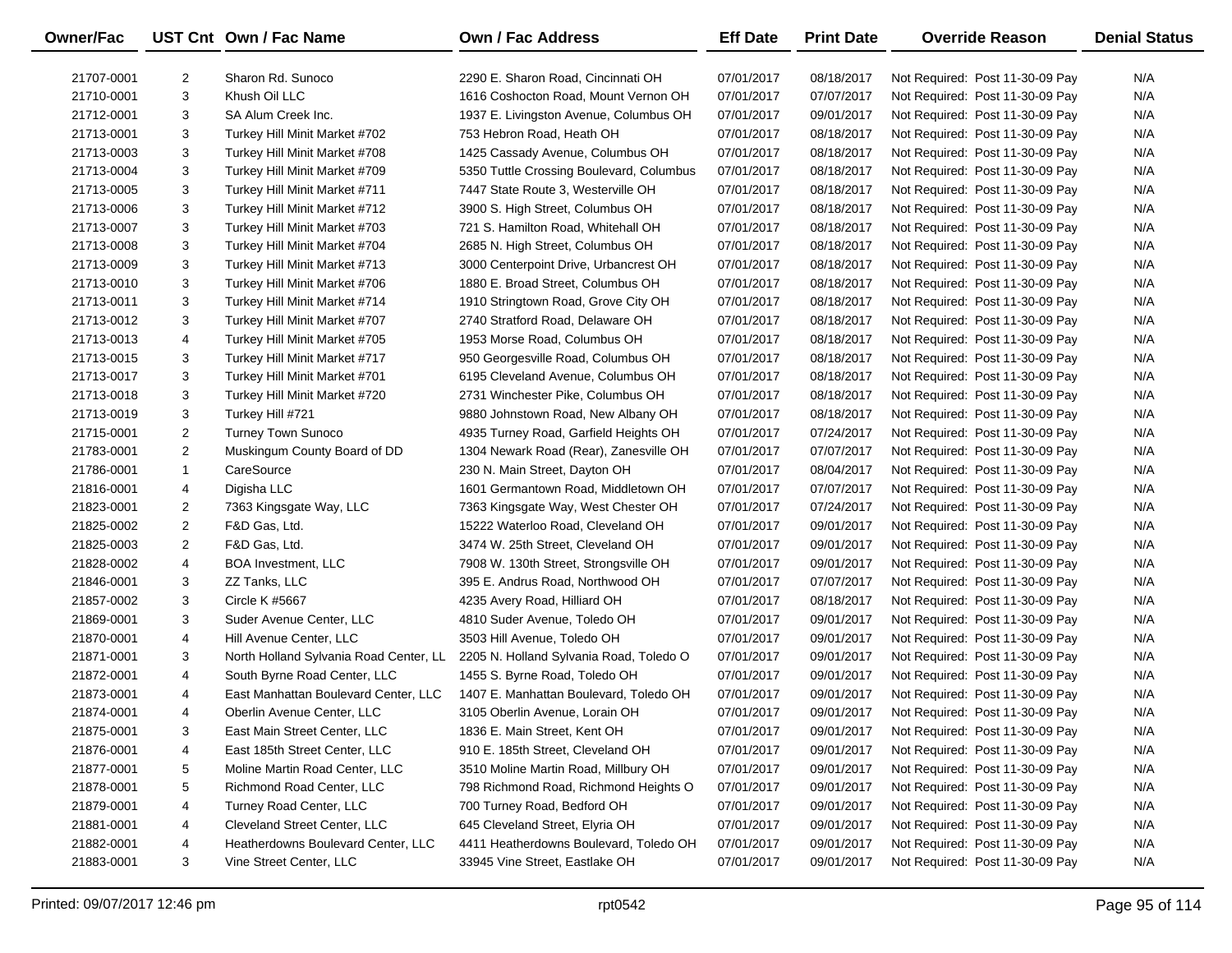| Owner/Fac  |                | UST Cnt Own / Fac Name               | <b>Own / Fac Address</b>                   | <b>Eff Date</b> | <b>Print Date</b> | <b>Override Reason</b>          | <b>Denial Status</b> |
|------------|----------------|--------------------------------------|--------------------------------------------|-----------------|-------------------|---------------------------------|----------------------|
| 21884-0001 | 3              | State Road Center, LLC               | 2113 State Road, Cuyahoga Falls OH         | 07/01/2017      | 09/01/2017        | Not Required: Post 11-30-09 Pay | N/A                  |
| 21885-0001 | $\overline{4}$ | North Leavitt Road Center, LLC       | 979 N. Leavitt Road, Amherst OH            | 07/01/2017      | 09/01/2017        | Not Required: Post 11-30-09 Pay | N/A                  |
| 21886-0001 | 3              | Warrensville Center Road Center, LLC | 5270 Warrensville Center Road, Maple Hei   | 07/01/2017      | 09/01/2017        | Not Required: Post 11-30-09 Pay | N/A                  |
| 21887-0001 | 5              | Woodville Road Center, LLC           | 1855 Woodville Road, Oregon OH             | 07/01/2017      | 09/01/2017        | Not Required: Post 11-30-09 Pay | N/A                  |
| 21889-0001 | 1              | 2434 Darnell Facility                | 2434 Darnell Drive, Spring Valley OH       | 07/01/2017      | 07/07/2017        | Not Required: Post 11-30-09 Pay | N/A                  |
| 21911-0001 | 4              | Riyaguruom, Inc.                     | 2607 Tylersville Road, Indian Springs OH   | 07/01/2017      | 09/01/2017        | Not Required: Post 11-30-09 Pay | N/A                  |
| 21916-0001 | 5              | <b>Union Sunoco</b>                  | 3510 E. 116th Street, Cleveland OH         | 07/01/2017      | 07/24/2017        | Not Required: Post 11-30-09 Pay | N/A                  |
| 21920-0001 | $\overline{2}$ | Euclid & Noble Mini-Mart / Marathon  | 16049 Euclid Avenue, East Cleveland OH     | 07/01/2017      | 07/07/2017        | Not Required: Post 11-30-09 Pay | N/A                  |
| 21922-0001 | 3              | Ohio Food Mart, LLC                  | 382 Lexington Avenue, Mansfield OH         | 07/01/2017      | 07/07/2017        | Not Required: Post 11-30-09 Pay | N/A                  |
| 21924-0001 | $\overline{2}$ | Warrmike, Inc.                       | 4351 Northfield Road, Warrensville Heights | 07/01/2017      | 07/24/2017        | Not Required: Post 11-30-09 Pay | N/A                  |
| 21925-0001 | $\overline{2}$ | PNC Bank                             | 925 Dalton Avenue, Cincinnati OH           | 07/01/2017      | 08/04/2017        | Not Required: Post 11-30-09 Pay | N/A                  |
| 21925-0002 | 3              | PNC Bank                             | 4100 W. 150th Street, Cleveland OH         | 07/01/2017      | 08/04/2017        | Not Required: Post 11-30-09 Pay | N/A                  |
| 21925-0004 | $\mathbf{1}$   | PNC Bank                             | 1900 E. 9th Street, Cleveland OH           | 07/01/2017      | 08/04/2017        | Not Required: Post 11-30-09 Pay | N/A                  |
| 21933-0001 | $\overline{2}$ | J and T One Stop Shop, LLC           | 1132 Sharon Avenue, Zanesville OH          | 07/01/2017      | 09/01/2017        | Not Required: Post 11-30-09 Pay | N/A                  |
| 21935-0001 | 3              | High Street BP                       | 5385 N. High Street, Columbus OH           | 07/01/2017      | 07/07/2017        | Not Required: Post 11-30-09 Pay | N/A                  |
| 21937-0001 | 4              | Gill Oil LLC                         | 2289 Middletown Eaton Road, Middletown (   | 07/01/2017      | 08/04/2017        | Not Required: Post 11-30-09 Pay | N/A                  |
| 21940-0001 | 3              | Rozelle Creek Market Inc.            | 4152 Rozelle Creek Road, Chillicothe OH    | 07/01/2017      | 07/07/2017        | Not Required: Post 11-30-09 Pay | N/A                  |
| 21945-0001 | $\overline{2}$ | Melhem Properties Inc.               | 3034 E. Broad Street, Columbus OH          | 07/01/2017      | 07/07/2017        | Not Required: Post 11-30-09 Pay | N/A                  |
| 21946-0001 | $\overline{2}$ | 2250 Wagoner Inc.                    | 2250 Wagoner Ford Road, Dayton OH          | 07/01/2017      | 07/07/2017        | Not Required: Post 11-30-09 Pay | N/A                  |
| 21948-0001 | 3              | Santosh Enterprises LLC              | 7539 Reading Road, Cincinnati OH           | 07/01/2017      | 07/07/2017        | Not Required: Post 11-30-09 Pay | N/A                  |
| 21949-0001 | 3              | J & V, Inc. d/b/a Ameristop          | 3791 Woodridge Boulevard, Fairfield OH     | 07/01/2017      | 08/18/2017        | Not Required: Post 11-30-09 Pay | N/A                  |
| 21951-0001 | 4              | 7025 Fleet Inc.                      | 7025 Fleet Avenue, Cleveland OH            | 07/01/2017      | 08/18/2017        | Not Required: Post 11-30-09 Pay | N/A                  |
| 21953-0001 | 4              | 250 Pit Stop, LLC                    | 73122 Pleasant Grove, Dillonvale OH        | 07/01/2017      | 07/07/2017        | Not Required: Post 11-30-09 Pay | N/A                  |
| 21961-0001 | 3              | Platinum Petroleum, LLC              | 1601 Tuscarawas Avenue, Canton OH          | 07/01/2017      | 08/04/2017        | Not Required: Post 11-30-09 Pay | N/A                  |
| 21963-0001 | 5              | Miller Crossroads, LLC               | 8309 Germany Road, Waverly OH              | 07/01/2017      | 07/07/2017        | Not Required: Post 11-30-09 Pay | N/A                  |
| 21964-0001 | 4              | SHLR Enterprise, LLC                 | 76 S. Main Street, Peebles OH              | 07/01/2017      | 09/01/2017        | Not Required: Post 11-30-09 Pay | N/A                  |
| 21974-0001 | 4              | Harvard Sunoco                       | 17510 Harvard Avenue, Cleveland OH         | 07/01/2017      | 08/18/2017        | Not Required: Post 11-30-09 Pay | N/A                  |
| 21975-0001 | 1              | <b>Ohio Judicial Center</b>          | 65 S. Front Street, Columbus OH            | 07/01/2017      | 07/07/2017        | Not Required: Post 11-30-09 Pay | N/A                  |
| 21979-0001 | 3              | B&K Mini Mart Inc.                   | 1726 S. Broadway Street, Dayton OH         | 07/01/2017      | 08/04/2017        | Not Required: Post 11-30-09 Pay | N/A                  |
| 21983-0001 | 6              | SM Realty, LLC                       | 16717 Royalton Road, Strongsville OH       | 07/01/2017      | 08/04/2017        | Not Required: Post 11-30-09 Pay | N/A                  |
| 21985-0001 | 4              | Gas USA                              | 3934 W. 117th Street, Cleveland OH         | 07/01/2017      | 09/01/2017        | Not Required: Post 11-30-09 Pay | N/A                  |
| 21985-0002 | 4              | Gas Way                              | 10606 Bellaire Road, Cleveland OH          | 07/01/2017      | 09/01/2017        | Not Required: Post 11-30-09 Pay | N/A                  |
| 21985-0003 | 5              | Annie's Properties, LLC              | 6009 Turney Road, Garfield Heights OH      | 07/01/2017      | 09/01/2017        | Not Required: Post 11-30-09 Pay | N/A                  |
| 21985-0004 | 3              | Henry's Marathon                     | 3106 Fulton Rd, Cleveland OH               | 07/01/2017      | 09/01/2017        | Not Required: Post 11-30-09 Pay | N/A                  |
| 21986-0001 | 5              | OM Shri Laxmi LLC                    | 2145 Needmore Road, Dayton OH              | 07/01/2017      | 08/18/2017        | Not Required: Post 11-30-09 Pay | N/A                  |
| 21987-0001 | 4              | <b>Country Store Foods</b>           | 10958 State Route 140, South Webster O     | 07/01/2017      | 07/07/2017        | Not Required: Post 11-30-09 Pay | N/A                  |
| 21988-0001 | 5              | Uhrichsville Food Mart               | 1200 N. Water Street, Uhrichsville OH      | 07/03/2017      | 09/01/2017        | Not Required: Post 11-30-09 Pay | N/A                  |
| 21990-0001 | 2              | <b>Fitchville Mart</b>               | 1596 US Highway 250 S., New London OH      | 07/01/2017      | 09/01/2017        | Not Required: Post 11-30-09 Pay | N/A                  |
| 21991-0001 | 3              | Lealh & Singh, Inc.                  | 6171 Manchester Road, Akron OH             | 07/03/2017      | 09/01/2017        | Not Required: Post 11-30-09 Pay | N/A                  |
| 21992-0001 | 3              | Joseph Vincent Ferrara Property      | 7257 Sharon Warren Road, Brookfield OH     | 07/01/2017      | 08/04/2017        | Not Required: Post 11-30-09 Pay | N/A                  |
| 21994-0001 | 2              | Shree Uma, Inc.                      | 1302 S. State Route 123, Lebanon OH        | 07/01/2017      | 07/07/2017        | Not Required: Post 11-30-09 Pay | N/A                  |
| 21995-0001 | 3              | Difesa Solutions, LLC                | 704 Sherrick Road S.E., Canton OH          | 07/01/2017      | 09/01/2017        | Not Required: Post 11-30-09 Pay | N/A                  |
| 21996-0001 | $\overline{2}$ | ZRNR Properties Enterprises, LLC     | 940 E. 222nd Street, Euclid OH             | 07/01/2017      | 07/07/2017        | Not Required: Post 11-30-09 Pay | N/A                  |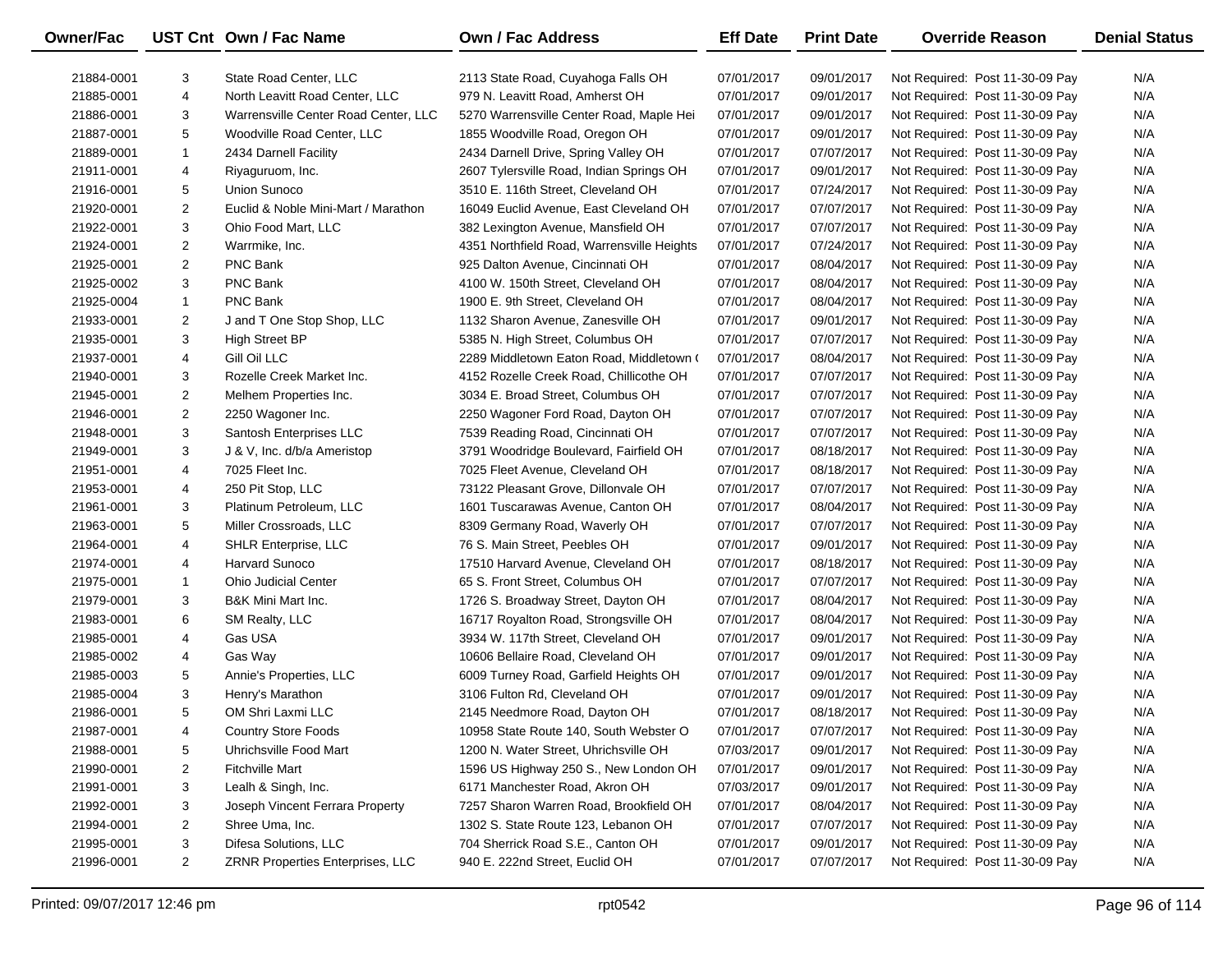| Owner/Fac  |                | UST Cnt Own / Fac Name                     | <b>Own / Fac Address</b>                  | <b>Eff Date</b> | <b>Print Date</b> | <b>Override Reason</b>          | <b>Denial Status</b> |
|------------|----------------|--------------------------------------------|-------------------------------------------|-----------------|-------------------|---------------------------------|----------------------|
| 21997-0001 | 2              | Nayran, LLC                                | 204 Maple Street, Harveysburg OH          | 07/01/2017      | 07/07/2017        | Not Required: Post 11-30-09 Pay | N/A                  |
| 22002-0001 | 2              | JK & RK Investments, LLC                   | 6004 N. Dixie Drive, Dayton OH            | 07/03/2017      | 09/01/2017        | Not Required: Post 11-30-09 Pay | N/A                  |
| 22004-0001 | 3              | Two Towns Real Estate LLC                  | 104 E. South Street, Arcanum OH           | 07/01/2017      | 08/18/2017        | Not Required: Post 11-30-09 Pay | N/A                  |
| 22004-0002 | 3              | Two Towns Real Estate LLC                  | 425 S. Barron Street, Eaton OH            | 07/01/2017      | 08/18/2017        | Not Required: Post 11-30-09 Pay | N/A                  |
| 22009-0001 | 3              | Nana's Service Station                     | 6407 Stewart Avenue, Cincinnati OH        | 07/01/2017      | 07/07/2017        | Not Required: Post 11-30-09 Pay | N/A                  |
| 22009-0002 | 4              | Shell                                      | 4598 Paddock Road, Cincinnati OH          | 07/01/2017      | 07/07/2017        | Not Required: Post 11-30-09 Pay | N/A                  |
| 22012-0001 | 4              | Bassi5, LLC                                | 2531 Valley Street, Dayton OH             | 07/01/2017      | 08/18/2017        | Not Required: Post 11-30-09 Pay | N/A                  |
| 22014-0001 | 2              | State Street Market Inc.                   | 11 State Street, Zanesville OH            | 07/01/2017      | 07/07/2017        | Not Required: Post 11-30-09 Pay | N/A                  |
| 22024-0001 | 3              | Five Points Country Conveneince Co.        | 8430 State Route 305, Burghill OH         | 07/01/2017      | 08/04/2017        | Not Required: Post 11-30-09 Pay | N/A                  |
| 22025-0001 | 3              | Y & S Enterprises, LLC                     | 7900 Reading Road, Cincinnati OH          | 07/01/2017      | 07/07/2017        | Not Required: Post 11-30-09 Pay | N/A                  |
| 22027-0001 | 3              | Dashmesh Investors LLC                     | 1397 E. McPherson Highway, Clyde OH       | 07/01/2017      | 07/07/2017        | Not Required: Post 11-30-09 Pay | N/A                  |
| 22029-0001 | 3              | JD's Pit Stop, LLC                         | 2635 US Route 322, Orwell OH              | 07/01/2017      | 08/18/2017        | Not Required: Post 11-30-09 Pay | N/A                  |
| 22030-0001 | $\overline{c}$ | FAAS, Inc.                                 | 1036 Pennsylvania Avenue, East Liverpool  | 07/01/2017      | 07/07/2017        | Not Required: Post 11-30-09 Pay | N/A                  |
| 22031-0001 | 3              | N.M.J., Inc.                               | 1354 Vernon Odom Boulevard, Akron OH      | 07/01/2017      | 09/01/2017        | Not Required: Post 11-30-09 Pay | N/A                  |
| 22037-0001 | 3              | West Pike Market Inc.                      | 9765 West Pike, Hopewell OH               | 07/01/2017      | 07/07/2017        | Not Required: Post 11-30-09 Pay | N/A                  |
| 22038-0001 | 5              | Chinar Oil LLC                             | 7809 Cincinnati Dayton Road, West Chest   | 07/01/2017      | 07/24/2017        | Not Required: Post 11-30-09 Pay | N/A                  |
| 22041-0001 | 5              | Bombay Dream LLC                           | 2325 South Avenue, Youngstown OH          | 07/01/2017      | 09/01/2017        | Not Required: Post 11-30-09 Pay | N/A                  |
| 22043-0001 | 3              | 2968 Ridge Road, LLC                       | 2968 Ridge Road, Medina OH                | 07/01/2017      | 07/24/2017        | Not Required: Post 11-30-09 Pay | N/A                  |
| 22056-0001 | 3              | Ahmad A. Mashqbeh Property                 | 1564 Mahoning Avenue, Youngstown OH       | 07/01/2017      | 08/18/2017        | Not Required: Post 11-30-09 Pay | N/A                  |
| 22067-0001 | 2              | The Outpost                                | 7532 Ashridge Arnheim Road, Sardinia OH   | 07/01/2017      | 08/04/2017        | Not Required: Post 11-30-09 Pay | N/A                  |
| 22069-0001 | 4              | Ohio River Road Properties, LLC            | 220 Center Street, Wheelersburg OH        | 07/01/2017      | 09/01/2017        | Not Required: Post 11-30-09 Pay | N/A                  |
| 22075-0001 | 3              | Southeastern Valero                        | 41 Jones Road, Chillicothe OH             | 07/01/2017      | 08/18/2017        | Not Required: Post 11-30-09 Pay | N/A                  |
| 22075-0002 | 3              | Valero on Western                          | 21 Star Drive, Chillicothe OH             | 07/01/2017      | 08/18/2017        | Not Required: Post 11-30-09 Pay | N/A                  |
| 22081-0001 | $\mathbf{1}$   | <b>Frontier Communications Corporation</b> | 1039 Wilson Drive, Marion OH              | 07/01/2017      | 09/01/2017        | Not Required: Post 11-30-09 Pay | N/A                  |
| 22081-0002 | $\mathbf{1}$   | <b>Frontier Communications Corporation</b> | 111 S. Elmwood Avenue, Medina OH          | 07/01/2017      | 09/01/2017        | Not Required: Post 11-30-09 Pay | N/A                  |
| 22081-0003 | $\mathbf{1}$   | <b>Frontier Communications Corporation</b> | 53 N. Cleveland Massillon Road, Akron OH  | 07/01/2017      | 09/01/2017        | Not Required: Post 11-30-09 Pay | N/A                  |
| 22081-0004 | $\mathbf{1}$   | <b>Frontier Communications Corporation</b> | 29 W. Main Street, Norwalk OH             | 07/01/2017      | 09/01/2017        | Not Required: Post 11-30-09 Pay | N/A                  |
| 22081-0005 | $\mathbf{1}$   | <b>Frontier Communications Corporation</b> | 56 S. Main Street, Oberlin OH             | 07/01/2017      | 09/01/2017        | Not Required: Post 11-30-09 Pay | N/A                  |
| 22081-0006 | $\mathbf{1}$   | <b>Frontier Communications Corporation</b> | 124 N. Lyman Street, Wadsworth OH         | 07/01/2017      | 09/01/2017        | Not Required: Post 11-30-09 Pay | N/A                  |
| 22081-0007 | $\mathbf{1}$   | <b>Frontier Communications Corporation</b> | 167 E. Herrick Avenue, Wellington OH      | 07/01/2017      | 09/01/2017        | Not Required: Post 11-30-09 Pay | N/A                  |
| 22081-0008 | $\mathbf{1}$   | <b>Frontier Communications Corporation</b> | 229 W. Main Street, Oak Harbor OH         | 07/01/2017      | 09/01/2017        | Not Required: Post 11-30-09 Pay | N/A                  |
| 22081-0009 | $\mathbf{1}$   | <b>Frontier Communications Corporation</b> | 140 N. Main Street, Cadiz OH              | 07/01/2017      | 09/01/2017        | Not Required: Post 11-30-09 Pay | N/A                  |
| 22081-0010 | $\mathbf{1}$   | <b>Frontier Communications Corporation</b> | 320 Front Avenue S.W., New Philadelphia ( | 07/01/2017      | 09/01/2017        | Not Required: Post 11-30-09 Pay | N/A                  |
| 22081-0011 | $\mathbf{1}$   | <b>Frontier Communications Corporation</b> | 1315 Albert Street, Portsmouth OH         | 07/01/2017      | 09/01/2017        | Not Required: Post 11-30-09 Pay | N/A                  |
| 22081-0012 | $\mathbf{1}$   | <b>Frontier Communications Corporation</b> | 112 2nd Street S.W., Carrollton OH        | 07/01/2017      | 09/01/2017        | Not Required: Post 11-30-09 Pay | N/A                  |
| 22081-0013 | 1              | <b>Frontier Communications Corporation</b> | Sandusky Road, Burlington OH              | 07/01/2017      | 09/01/2017        | Not Required: Post 11-30-09 Pay | N/A                  |
| 22081-0014 | 1              | <b>Frontier Communications Corporation</b> | 602 Ridge Lane, Lucasville OH             | 07/01/2017      | 09/01/2017        | Not Required: Post 11-30-09 Pay | N/A                  |
| 22081-0015 | 1              | Frontier Communications Corporation        | 518 Main Street, Piketon OH               | 07/01/2017      | 09/01/2017        | Not Required: Post 11-30-09 Pay | N/A                  |
| 22081-0017 | $\mathbf{1}$   | Frontier Communications Corporation        | 215 E. Main Street, Wilmington OH         | 07/01/2017      | 09/01/2017        | Not Required: Post 11-30-09 Pay | N/A                  |
| 22081-0019 | $\mathbf{1}$   | Frontier Communications Corporation        | 326 Pearl Street, Jackson OH              | 07/01/2017      | 09/01/2017        | Not Required: Post 11-30-09 Pay | N/A                  |
| 22081-0021 | 1              | Frontier Communications Corporation        | 113 Pinckney Street, Circleville OH       | 07/01/2017      | 09/01/2017        | Not Required: Post 11-30-09 Pay | N/A                  |
| 22081-0022 | 1              | Frontier Communications Corporation        | 10 Mulberry Street, Brookville OH         | 07/01/2017      | 09/01/2017        | Not Required: Post 11-30-09 Pay | N/A                  |
| 22081-0023 | $\mathbf{1}$   | Frontier Communications Corporation        | 23 Overlook Street, Englewood OH          | 07/01/2017      | 09/01/2017        | Not Required: Post 11-30-09 Pay | N/A                  |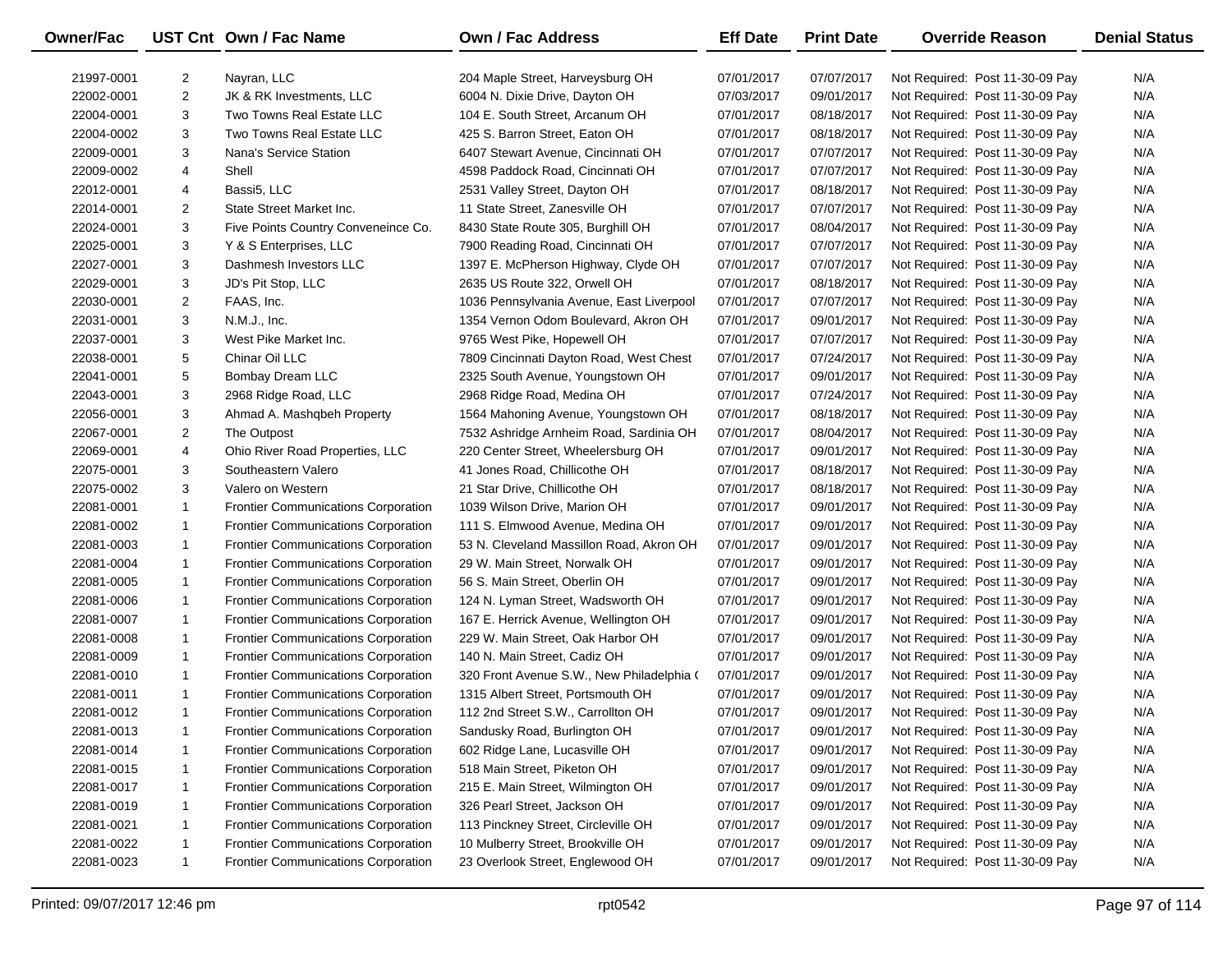| <b>Owner/Fac</b> |                | UST Cnt Own / Fac Name                     | <b>Own / Fac Address</b>                 | <b>Eff Date</b> | <b>Print Date</b> | <b>Override Reason</b>          | <b>Denial Status</b> |
|------------------|----------------|--------------------------------------------|------------------------------------------|-----------------|-------------------|---------------------------------|----------------------|
| 22081-0024       | 1              | <b>Frontier Communications Corporation</b> | 17-19 S. Market Street, Troy OH          | 07/01/2017      | 09/01/2017        | Not Required: Post 11-30-09 Pay | N/A                  |
| 22081-0025       | $\mathbf{1}$   | <b>Frontier Communications Corporation</b> | 107 N. Broadway Street, Trotwood OH      | 07/01/2017      | 09/01/2017        | Not Required: Post 11-30-09 Pay | N/A                  |
| 22081-0027       | 1              | <b>Frontier Communications Corporation</b> | 226 N. Main Street, Celina OH            | 07/01/2017      | 09/01/2017        | Not Required: Post 11-30-09 Pay | N/A                  |
| 22081-0028       | $\mathbf{1}$   | Frontier Communications Corporation        | 222 S. Prospect Street, Marion OH        | 07/01/2017      | 09/01/2017        | Not Required: Post 11-30-09 Pay | N/A                  |
| 22081-0029       | $\mathbf{1}$   | Frontier Communications Corporation        | 6627 Maplewood Avenue, Sylvania OH       | 07/01/2017      | 09/01/2017        | Not Required: Post 11-30-09 Pay | N/A                  |
| 22081-0030       | $\mathbf{1}$   | Frontier Communications Corporation        | 3126 McCord Road, Sylvania OH            | 07/01/2017      | 09/01/2017        | Not Required: Post 11-30-09 Pay | N/A                  |
| 22081-0031       | $\mathbf{1}$   | Frontier Communications Corporation        | 315 Broad Street, Ashland OH             | 07/01/2017      | 09/01/2017        | Not Required: Post 11-30-09 Pay | N/A                  |
| 22081-0032       | 2              | <b>Frontier Communications Corporation</b> | 1300 Columbus Sandusky Road N., Mario    | 07/01/2017      | 09/01/2017        | Not Required: Post 11-30-09 Pay | N/A                  |
| 22081-0033       | $\mathbf{1}$   | <b>Frontier Communications Corporation</b> | 119 S. Market Street, Galion OH          | 07/01/2017      | 09/01/2017        | Not Required: Post 11-30-09 Pay | N/A                  |
| 22081-0034       | 1              | <b>Frontier Communications Corporation</b> | 1121 Tuscarawas Avenue N.W., New Phil    | 07/01/2017      | 09/01/2017        | Not Required: Post 11-30-09 Pay | N/A                  |
| 22081-0035       | $\mathbf{1}$   | <b>Frontier Communications Corporation</b> | 160 W. Wooster Street, Bowling Green OH  | 07/01/2017      | 09/01/2017        | Not Required: Post 11-30-09 Pay | N/A                  |
| 22081-0036       | $\mathbf{1}$   | <b>Frontier Communications Corporation</b> | 18 S. 4th Street, Tipp City OH           | 07/01/2017      | 09/01/2017        | Not Required: Post 11-30-09 Pay | N/A                  |
| 22081-0037       | $\mathbf{1}$   | <b>Frontier Communications Corporation</b> | 114 N. Pleasant Street, Georgetown OH    | 07/01/2017      | 09/01/2017        | Not Required: Post 11-30-09 Pay | N/A                  |
| 22081-0038       | $\mathbf{1}$   | <b>Frontier Communications Corporation</b> | 120 Buckeye Street, Clyde OH             | 07/01/2017      | 09/01/2017        | Not Required: Post 11-30-09 Pay | N/A                  |
| 22081-0039       | $\mathbf{1}$   | <b>Frontier Communications Corporation</b> | N. Curtice Road, Curtice OH              | 07/01/2017      | 09/01/2017        | Not Required: Post 11-30-09 Pay | N/A                  |
| 22081-0040       | $\mathbf{1}$   | <b>Frontier Communications Corporation</b> | 203 W. Market Street, Baltimore OH       | 07/01/2017      | 09/01/2017        | Not Required: Post 11-30-09 Pay | N/A                  |
| 22081-0041       | $\mathbf{1}$   | Frontier Communications Corporation        | 921 Steubenville Avenue, Cambridge OH    | 07/01/2017      | 09/01/2017        | Not Required: Post 11-30-09 Pay | N/A                  |
| 22081-0042       | $\mathbf{1}$   | <b>Frontier Communications Corporation</b> | 303 W. Main Street, West Union OH        | 07/01/2017      | 09/01/2017        | Not Required: Post 11-30-09 Pay | N/A                  |
| 22081-0043       | $\mathbf{1}$   | Frontier Communications Corporation        | 25 E. Sandusky Street, Mechanicsburg OH  | 07/01/2017      | 09/01/2017        | Not Required: Post 11-30-09 Pay | N/A                  |
| 22081-0044       | $\mathbf{1}$   | <b>Frontier Communications Corporation</b> | 19 E. Central Avenue, Delaware OH        | 07/01/2017      | 09/01/2017        | Not Required: Post 11-30-09 Pay | N/A                  |
| 22081-0045       | $\mathbf{1}$   | <b>Frontier Communications Corporation</b> | Main Street and Shirley Street, Huron OH | 07/01/2017      | 09/01/2017        | Not Required: Post 11-30-09 Pay | N/A                  |
| 22081-0046       | $\mathbf{1}$   | <b>Frontier Communications Corporation</b> | Huron Street and Front Street, Milan OH  | 07/01/2017      | 09/01/2017        | Not Required: Post 11-30-09 Pay | N/A                  |
| 22081-0047       | $\mathbf{1}$   | <b>Frontier Communications Corporation</b> | 419 3rd Avenue, Chesapeake OH            | 07/01/2017      | 09/01/2017        | Not Required: Post 11-30-09 Pay | N/A                  |
| 22081-0048       | $\mathbf{1}$   | <b>Frontier Communications Corporation</b> | 114 W. Church Street, Oxford OH          | 07/01/2017      | 09/01/2017        | Not Required: Post 11-30-09 Pay | N/A                  |
| 22081-0049       | $\mathbf{1}$   | <b>Frontier Communications Corporation</b> | 117 N. Lynn Street, Bryan OH             | 07/01/2017      | 09/01/2017        | Not Required: Post 11-30-09 Pay | N/A                  |
| 22081-0050       | 1              | Frontier Communications Corporation        | 100 N. Main Street, Minerva OH           | 07/01/2017      | 09/01/2017        | Not Required: Post 11-30-09 Pay | N/A                  |
| 22082-0001       | 3              | Barney's Convenience Mart                  | 2010 Ottawa River Road, Toledo OH        | 07/01/2017      | 08/18/2017        | Not Required: Post 11-30-09 Pay | N/A                  |
| 22082-0002       | 3              | Barney's Convenience Mart                  | 1130 Buck Road, Rossford OH              | 07/01/2017      | 08/18/2017        | Not Required: Post 11-30-09 Pay | N/A                  |
| 22082-0003       | 5              | Barney's Convenience Mart, Inc.            | 5821 N. Detroit Avenue, Toledo OH        | 07/01/2017      | 08/18/2017        | Not Required: Post 11-30-09 Pay | N/A                  |
| 22082-0004       | 4              | Barney's Convenience Mart, Inc.            | 7349 W. Central Avenue, Toledo OH        | 07/01/2017      | 08/18/2017        | Not Required: Post 11-30-09 Pay | N/A                  |
| 22082-0005       | 4              | Barney's Convenience Mart, Inc.            | 5104 Suder Avenue, Toledo OH             | 07/01/2017      | 08/18/2017        | Not Required: Post 11-30-09 Pay | N/A                  |
| 22082-0006       | 4              | Barney's Convenience Mart, Inc.            | 497 W. Dussel Drive, Maumee OH           | 07/01/2017      | 08/18/2017        | Not Required: Post 11-30-09 Pay | N/A                  |
| 22082-0007       | 4              | Barney's Convenience Mart, Inc.            | 28311 Crossroads Parkway, Rossford OH    | 07/01/2017      | 08/18/2017        | Not Required: Post 11-30-09 Pay | N/A                  |
| 22082-0008       | 4              | Barney's Convenience Mart, Inc.            | 4306 Sylvania Avenue, Toledo OH          | 07/01/2017      | 08/18/2017        | Not Required: Post 11-30-09 Pay | N/A                  |
| 22082-0009       | 4              | Barney's Convenience Mart, Inc.            | 1456 Holland Sylvania Road, Maumee OH    | 07/01/2017      | 08/18/2017        | Not Required: Post 11-30-09 Pay | N/A                  |
| 22082-0010       | 3              | Barney's Convenience Mart, Inc.            | 26475 Dixie Highway, Perrysburg OH       | 07/01/2017      | 08/18/2017        | Not Required: Post 11-30-09 Pay | N/A                  |
| 22082-0012       | 4              | Barney's Convenience Mart, Inc.            | 3369 Navarre Road, Oregon OH             | 07/01/2017      | 08/18/2017        | Not Required: Post 11-30-09 Pay | N/A                  |
| 22082-0013       | 4              | Barney's Convenience Mart, Inc.            | 10730 Fremont Pike, Perrysburg OH        | 07/01/2017      | 08/18/2017        | Not Required: Post 11-30-09 Pay | N/A                  |
| 22082-0014       | 3              | Barney's Convenience Mart, Inc.            | 1670 E. Wooster Street, Bowling Green O  | 07/01/2017      | 08/18/2017        | Not Required: Post 11-30-09 Pay | N/A                  |
| 22082-0015       | 3              | Barney's Convenience Mart, Inc.            | 3211 Briarfield Boulevard, Maumee OH     | 07/01/2017      | 08/18/2017        | Not Required: Post 11-30-09 Pay | N/A                  |
| 22082-0016       | 4              | Barney's Convenience Mart, Inc.            | 6127 Monroe Street, Sylvania OH          | 07/01/2017      | 08/18/2017        | Not Required: Post 11-30-09 Pay | N/A                  |
| 22082-0017       | $\overline{2}$ | Barney's Convenience Mart, Inc.            | 3126 Secor Road, Toledo OH               | 07/01/2017      | 08/18/2017        | Not Required: Post 11-30-09 Pay | N/A                  |
| 22082-0018       | 4              | Barney's Convenience Mart, Inc.            | 6986 Airport Highway, Holland OH         | 07/01/2017      | 08/18/2017        | Not Required: Post 11-30-09 Pay | N/A                  |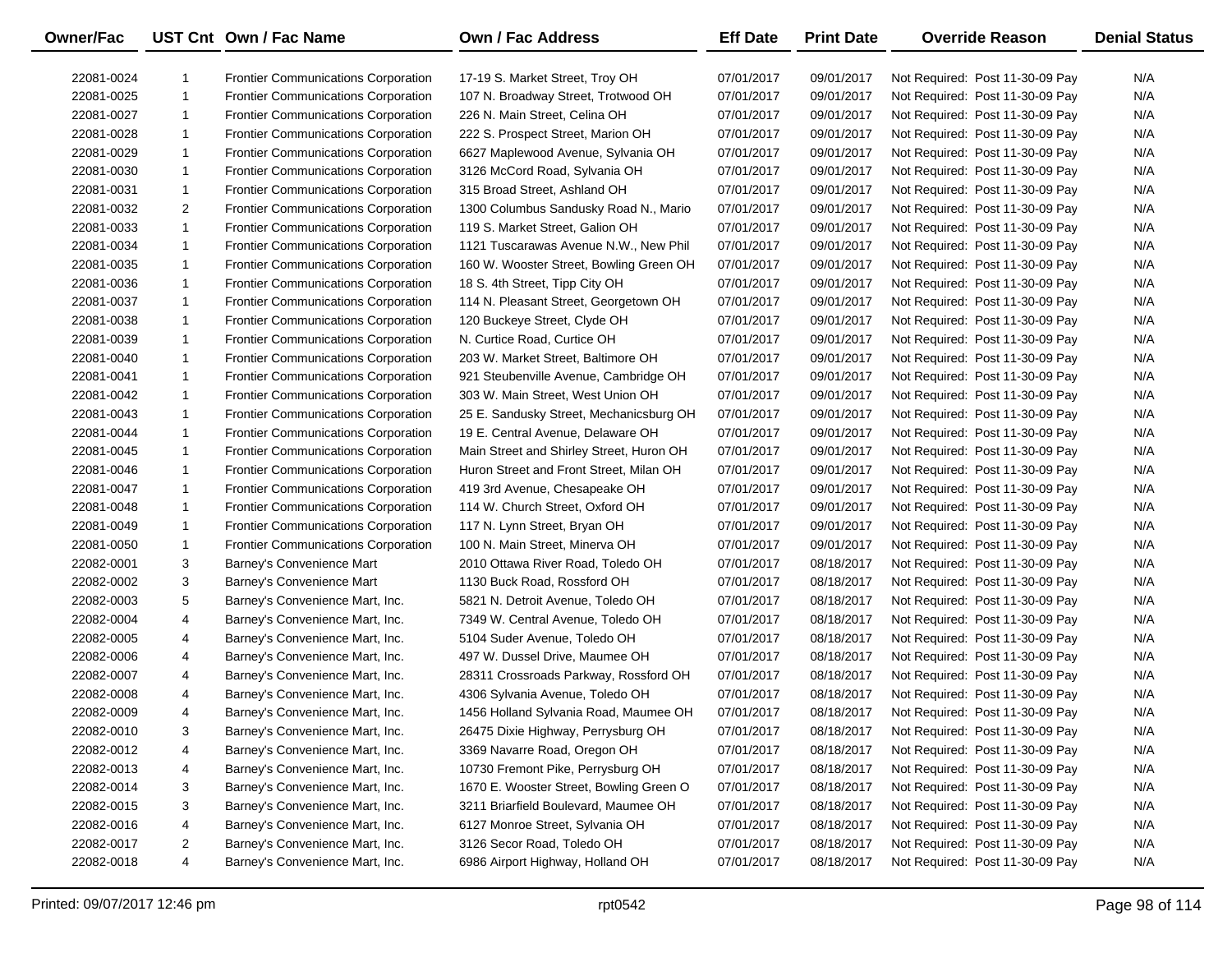| <b>Owner/Fac</b> |                | UST Cnt Own / Fac Name                                                         | Own / Fac Address                          | <b>Eff Date</b> | <b>Print Date</b> | <b>Override Reason</b>          | <b>Denial Status</b> |
|------------------|----------------|--------------------------------------------------------------------------------|--------------------------------------------|-----------------|-------------------|---------------------------------|----------------------|
| 22085-0001       | 3              | Green Springs Energy, LLC                                                      | 8419 State Route 19, Green Springs OH      | 07/01/2017      | 09/01/2017        | Not Required: Post 11-30-09 Pay | N/A                  |
| 22132-0001       | 3              | Coonskin Crossing, Inc.                                                        | 6 State Street, Amesville OH               | 07/01/2017      | 07/24/2017        | Not Required: Post 11-30-09 Pay | N/A                  |
| 22142-0001       | 8              | Phillips Oil, Inc.                                                             | 5201 Road 7, Leipsic OH                    | 07/01/2017      | 08/04/2017        | Not Required: Post 11-30-09 Pay | N/A                  |
| 22143-0001       | 4              | Azhar Khan Facility                                                            | 70 W. Aurora Road, Northfield OH           | 07/01/2017      | 09/01/2017        | Not Required: Post 11-30-09 Pay | N/A                  |
| 22144-0001       | 3              | Sai Station, Inc.                                                              | 3107 S. Canfield Niles Road, Canfield OH   | 07/01/2017      | 07/07/2017        | Not Required: Post 11-30-09 Pay | N/A                  |
| 22146-0001       | 8              | Millbury Bulk Plant                                                            | 3140 Moline Martin Road, Millbury OH       | 07/01/2017      | 07/07/2017        | Not Required: Post 11-30-09 Pay | N/A                  |
| 22150-0001       | 5              | 2727 Brice Road, LLC                                                           | 2727 Brice Road, Columbus OH               | 07/01/2017      | 09/01/2017        | Not Required: Post 11-30-09 Pay | N/A                  |
| 22158-0001       | $\overline{2}$ | Cramer Oil Wooster Bulk Plant                                                  | 530 Palmer Street, Wooster OH              | 07/01/2017      | 07/07/2017        | Not Required: Post 11-30-09 Pay | N/A                  |
| 22160-0001       | $\overline{4}$ | Harsv Petroleum, LLC                                                           | 1219 E. High Avenue, New Philadelphia O    | 07/03/2017      | 09/01/2017        | Not Required: Post 11-30-09 Pay | N/A                  |
| 22166-0001       | $\overline{4}$ | Orab Holdings, LLC                                                             | 201 S. High Street, Mount Orab OH          | 07/01/2017      | 08/04/2017        | Not Required: Post 11-30-09 Pay | N/A                  |
| 22171-0001       | $\overline{4}$ | <b>Bethel Sunoco</b>                                                           | 622 W. Plane Street, Bethel OH             | 07/01/2017      | 07/07/2017        | Not Required: Post 11-30-09 Pay | N/A                  |
| 22172-0001       | 5              | Mercerville Convenience, LLC                                                   | 9239 State Route 218, Crown City OH        | 07/01/2017      | 08/18/2017        | Not Required: Post 11-30-09 Pay | N/A                  |
| 22173-0001       | $\overline{4}$ | 514 North Market Realty, Inc.                                                  | 514 N. Market Street, Lisbon OH            | 07/01/2017      | 07/24/2017        | Not Required: Post 11-30-09 Pay | N/A                  |
| 22173-0003       | 5              | 514 North Market Realty, Inc.                                                  | 29011 State Route 62, Salem OH             | 07/01/2017      | 07/24/2017        | Not Required: Post 11-30-09 Pay | N/A                  |
| 22181-0001       | $\overline{2}$ | <b>TJX Corporate Technology Center</b>                                         | 6595 New Albany Road E., New Albany O      | 07/01/2017      | 08/04/2017        | Not Required: Post 11-30-09 Pay | N/A                  |
| 22183-0001       | $\overline{2}$ | JWW Realty, LLC                                                                | 6295 Wilson Mills Road, Highland Heights ( | 07/01/2017      | 08/04/2017        | Not Required: Post 11-30-09 Pay | N/A                  |
| 22184-0001       | 3              | Manjit Kaur Bains Property                                                     | 1600 30th Street N.E., Canton OH           | 07/01/2017      | 09/01/2017        | Not Required: Post 11-30-09 Pay | N/A                  |
| 22192-0001       | 5              | Marblehead Sunoco                                                              | 5416 Port Clinton Eastern Road, Lakeside I | 07/01/2017      | 08/18/2017        | Not Required: Post 11-30-09 Pay | N/A                  |
| 22192-0002       | $\overline{4}$ | <b>Fostoria Marathon</b>                                                       | 202 N. Countyline Street, Fostoria OH      | 07/01/2017      | 08/18/2017        | Not Required: Post 11-30-09 Pay | N/A                  |
| 22192-0003       | 3              | Fostoria BP                                                                    | 526 Sandusky Street, Fostoria OH           | 07/01/2017      | 08/18/2017        | Not Required: Post 11-30-09 Pay | N/A                  |
| 22205-0001       | $\overline{4}$ | Mt. Orab Enterprises, LLC                                                      | 570 N. High Street, Mount Orab OH          | 07/01/2017      | 08/04/2017        | Not Required: Post 11-30-09 Pay | N/A                  |
| 22215-0001       | 3              | Euclid Marathon                                                                | 470 E. 200th Street, Euclid OH             | 07/01/2017      | 09/01/2017        | Not Required: Post 11-30-09 Pay | N/A                  |
| 22218-0001       | 3              | GBS Alum, LLC                                                                  | 1001 Alum Creek Drive, Columbus OH         | 07/01/2017      | 09/01/2017        | Not Required: Post 11-30-09 Pay | N/A                  |
| 22219-0001       | 3              | GBS Sawmill, LLC                                                               | 3446 O'Connell Street, Powell OH           | 07/01/2017      | 09/01/2017        | Not Required: Post 11-30-09 Pay | N/A                  |
| 22220-0001       | $\overline{4}$ | Snappy Gas                                                                     | 4189 Ridge Road, Cleveland OH              | 07/01/2017      | 07/24/2017        | Not Required: Post 11-30-09 Pay | N/A                  |
| 22221-0001       | $\mathbf{1}$   | <b>Heinzerling Foundation</b>                                                  | 1755 Heinzerling Drive, Columbus OH        | 07/01/2017      | 08/04/2017        | Not Required: Post 11-30-09 Pay | N/A                  |
| 22227-0001       | 3              | Singh Main Street, LLC                                                         | 3140 E. Main Street, Columbus OH           | 07/01/2017      | 09/01/2017        | Not Required: Post 11-30-09 Pay | N/A                  |
| 22233-0001       | $\mathbf{1}$   | <b>Heather Hill Care Communities</b>                                           | 12340 Bass Lake, Chardon OH                | 07/01/2017      | 07/24/2017        | Not Required: Post 11-30-09 Pay | N/A                  |
| 22238-0001       | $\mathbf{1}$   | Gold'Has, LLC                                                                  | 1775 N. State Street, Girard OH            | 07/01/2017      | 08/04/2017        | Not Required: Post 11-30-09 Pay | N/A                  |
| 22248-0001       | 3              | Milford Food & Gas, Inc.                                                       | 1279 State Route 28, Loveland OH           | 07/01/2017      | 08/04/2017        | Not Required: Post 11-30-09 Pay | N/A                  |
| 22250-0001       | 3              | Worthington Hills BP                                                           | 7750 Olentangy River Road, Worthington O   | 07/01/2017      | 07/07/2017        | Not Required: Post 11-30-09 Pay | N/A                  |
| 22260-0001       | 3              | Fuelcon, LLC                                                                   | 4501 W. 8th Street, Cincinnati OH          | 07/01/2017      | 07/07/2017        | Not Required: Post 11-30-09 Pay | N/A                  |
| 22263-0001       | $\overline{2}$ | <b>KHT Properties, LLC</b>                                                     | 6614 Norwalk Road, Medina OH               | 07/01/2017      | 09/01/2017        | Not Required: Post 11-30-09 Pay | N/A                  |
| 22264-0002       | 3              | <b>SHLR Management, LLC</b>                                                    | 3362 S. Bridge Street, Chillicothe OH      | 07/01/2017      | 09/01/2017        | Not Required: Post 11-30-09 Pay | N/A                  |
| 22266-0001       | $\overline{a}$ | Assad/Jundi Children's Irrevocable Trust   12531 Superior Avenue, Cleveland OH |                                            | 07/03/2017      | 09/01/2017        | Not Required: Post 11-30-09 Pay | N/A                  |
| 22266-0002       | 3              | <b>Express Gas</b>                                                             | 4025 E. 93rd Street, Cleveland OH          | 07/03/2017      | 09/01/2017        | Not Required: Post 11-30-09 Pay | N/A                  |
| 22269-0001       | 3              | Yashvi, LLC                                                                    | 3749 Glenway Avenue, Cincinnati OH         | 07/01/2017      | 08/18/2017        | Not Required: Post 11-30-09 Pay | N/A                  |
| 22271-0001       | 4              | Isho's Bros Fuel Ventures, Inc.                                                | 2446 Alexis Road, Toledo OH                | 07/01/2017      | 07/24/2017        | Not Required: Post 11-30-09 Pay | N/A                  |
| 22272-0001       | 3              | Isho's Oil, Inc.                                                               | 1289 Conant Street, Maumee OH              | 07/01/2017      | 07/24/2017        | Not Required: Post 11-30-09 Pay | N/A                  |
| 22273-0001       | 3              | White Road, LLC                                                                | 91 Public Square, Andover OH               | 07/01/2017      | 07/07/2017        | Not Required: Post 11-30-09 Pay | N/A                  |
| 22276-0001       | $\overline{2}$ | Keith Farmer Property                                                          | 28424 Chieftain Drive, Logan OH            | 07/01/2017      | 08/18/2017        | Not Required: Post 11-30-09 Pay | N/A                  |
| 22277-0001       | 3              | Bath Petroleum Inc.                                                            | 100 E. Main Street, Greenville OH          | 07/01/2017      | 08/04/2017        | Not Required: Post 11-30-09 Pay | N/A                  |
| 22278-0001       | 3              | <b>Bourneville Valero</b>                                                      | 11342 State Route 50, Bourneville OH       | 07/01/2017      | 08/18/2017        | Not Required: Post 11-30-09 Pay | N/A                  |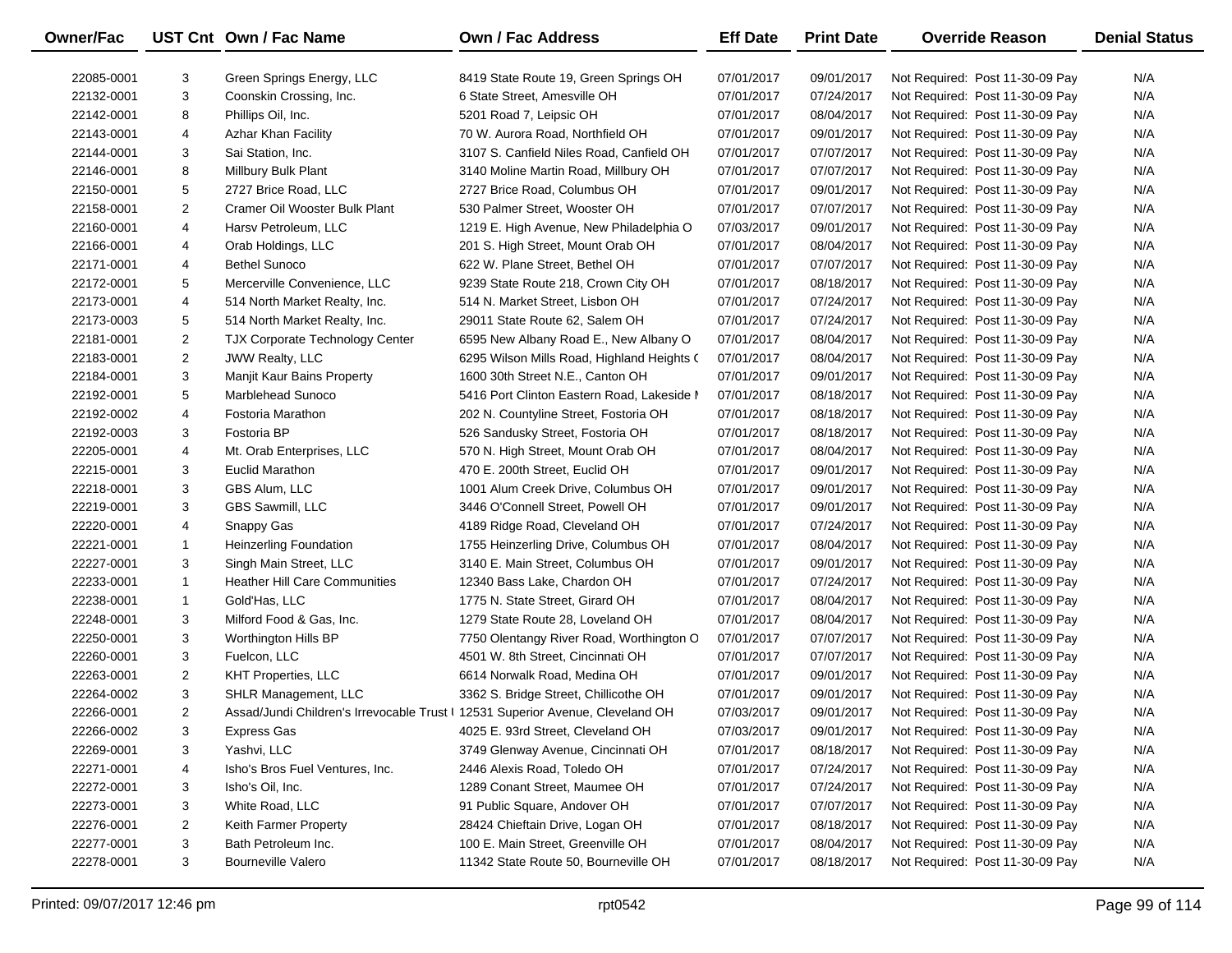| Owner/Fac  |                | UST Cnt Own / Fac Name              | <b>Own / Fac Address</b>                    | <b>Eff Date</b> | <b>Print Date</b> | <b>Override Reason</b>          | <b>Denial Status</b> |
|------------|----------------|-------------------------------------|---------------------------------------------|-----------------|-------------------|---------------------------------|----------------------|
| 22279-0001 | 5              | BDR Oil Inc.                        | 2011 W. Michigan Street, Sidney OH          | 07/01/2017      | 08/04/2017        | Not Required: Post 11-30-09 Pay | N/A                  |
| 22280-0001 | 5              | Second Street Properties LLC        | 590 W. Second Street, Xenia OH              | 07/01/2017      | 07/07/2017        | Not Required: Post 11-30-09 Pay | N/A                  |
| 22281-0001 | 3              | <b>Belfast Market</b>               | 1901 State Route 73, Hillsboro OH           | 07/03/2017      | 09/01/2017        | Not Required: Post 11-30-09 Pay | N/A                  |
| 22283-0001 | $\overline{c}$ | Dharuv, Inc./Remington Market       | 9390 Loveland Madeira Road, Cincinnati O    | 07/01/2017      | 08/04/2017        | Not Required: Post 11-30-09 Pay | N/A                  |
| 22284-0001 | $\overline{c}$ | Toledo Refining Company, LLC        | 1900 - 2100 Front Street, Toledo OH         | 07/01/2017      | 07/24/2017        | Not Required: Post 11-30-09 Pay | N/A                  |
| 22284-0002 | 3              | Toledo Refining Comany, LLC         | 1819 Woodville Road, Oregon OH              | 07/01/2017      | 07/24/2017        | Not Required: Post 11-30-09 Pay | N/A                  |
| 22289-0001 | 4              | Greentown, LLC                      | 841 Martin Street, Greenville OH            | 07/01/2017      | 08/18/2017        | Not Required: Post 11-30-09 Pay | N/A                  |
| 22294-0001 | 4              | J & P Petroleum, LLC                | 1192 S. Pennsylvania Avenue, Wellston O     | 07/01/2017      | 09/01/2017        | Not Required: Post 11-30-09 Pay | N/A                  |
| 22296-0001 | 3              | Lees, LLC                           | 18018 Tontogany Creek Road, Tontogany (     | 07/01/2017      | 08/04/2017        | Not Required: Post 11-30-09 Pay | N/A                  |
| 22298-0001 | 3              | GBS Waggoner, LLC                   | 7700 Kennedy Road, Blacklick OH             | 07/01/2017      | 09/01/2017        | Not Required: Post 11-30-09 Pay | N/A                  |
| 22299-0001 | 3              | Lockland Oil, LLC                   | 100 S. Cooper Avenue, Lockland OH           | 07/01/2017      | 07/24/2017        | Not Required: Post 11-30-09 Pay | N/A                  |
| 22306-0001 | $\overline{c}$ | Pleasant Ridge BP                   | 6135 Montgomery Road, Cincinnati OH         | 07/01/2017      | 07/07/2017        | Not Required: Post 11-30-09 Pay | N/A                  |
| 22316-0001 | 5              | Kaplet's BP & Gift Shop             | 64516 Wintergreen Road, Old Washington      | 07/01/2017      | 07/07/2017        | Not Required: Post 11-30-09 Pay | N/A                  |
| 22318-0001 | 4              | Marathon Rushmart Inc.              | 3011 Market Street, Rushville OH            | 07/01/2017      | 08/04/2017        | Not Required: Post 11-30-09 Pay | N/A                  |
| 22318-0002 | 3              | Marathon Rushmart Inc.              | 6475 Lancaster Thornville Road, Pleasant    | 07/01/2017      | 08/04/2017        | Not Required: Post 11-30-09 Pay | N/A                  |
| 22319-0001 | 3              | Reed's                              | 33427 State Route 78, Lewisville OH         | 07/01/2017      | 07/07/2017        | Not Required: Post 11-30-09 Pay | N/A                  |
| 22320-0001 | 4              | Gas USA #2                          | 3266 W. 117th Street, Cleveland OH          | 07/01/2017      | 09/01/2017        | Not Required: Post 11-30-09 Pay | N/A                  |
| 22320-0002 | 3              | Gas USA #3                          | 3101 Scranton Road, Cleveland OH            | 07/01/2017      | 09/01/2017        | Not Required: Post 11-30-09 Pay | N/A                  |
| 22320-0003 | 3              | Gas City                            | 3074 W. 14th Street, Cleveland OH           | 07/01/2017      | 09/01/2017        | Not Required: Post 11-30-09 Pay | N/A                  |
| 22321-0002 | 5              | 55 Rapid, LLC                       | 1712 E. 55th Street, Cleveland OH           | 07/01/2017      | 09/01/2017        | Not Required: Post 11-30-09 Pay | N/A                  |
| 22323-0001 | 5              | Doran-McQuiston, LLC                | 201 W. Central Avenue, Camden OH            | 07/01/2017      | 08/18/2017        | Not Required: Post 11-30-09 Pay | N/A                  |
| 22326-0001 | 2              | <b>Perkins Convenient Food Mart</b> | 1917 E. Perkins Avenue, Sandusky OH         | 07/01/2017      | 07/07/2017        | Not Required: Post 11-30-09 Pay | N/A                  |
| 22329-0001 | 4              | Fares, Inc.                         | 4953 Springboro Pike, West Carrollton OH    | 07/01/2017      | 07/24/2017        | Not Required: Post 11-30-09 Pay | N/A                  |
| 22330-0001 | 3              | 665 Parsons, Inc.                   | 665 Parsons Avenue, Columbus OH             | 07/01/2017      | 09/01/2017        | Not Required: Post 11-30-09 Pay | N/A                  |
| 22334-0001 | 3              | BR Petroleum, Inc.                  | 1301 Wapakoneta Avenue, Sidney OH           | 07/01/2017      | 08/04/2017        | Not Required: Post 11-30-09 Pay | N/A                  |
| 22335-0001 | 3              | H & F Food Mart, Inc.               | 803 Apollo Drive, Wapakoneta OH             | 07/01/2017      | 08/04/2017        | Not Required: Post 11-30-09 Pay | N/A                  |
| 22335-0002 | 4              | H & F Food Mart, Inc.               | 109 Defiance Street, Wapokeneta OH          | 07/01/2017      | 08/04/2017        | Not Required: Post 11-30-09 Pay | N/A                  |
| 22337-0001 | 4              | Union Food and Gas                  | 858 Union Boulevard, Englewood OH           | 07/01/2017      | 09/01/2017        | Not Required: Post 11-30-09 Pay | N/A                  |
| 22339-0001 | 4              | Grove Gas & Food, LLC               | 5790 State Road, Parma OH                   | 07/01/2017      | 09/01/2017        | Not Required: Post 11-30-09 Pay | N/A                  |
| 22342-0001 | 4              | 4751 East Main Street, LLC          | 4751 E. Main Street, Columbus OH            | 07/03/2017      | 09/01/2017        | Not Required: Post 11-30-09 Pay | N/A                  |
| 22345-0001 | $\overline{2}$ | My Sons, LLC                        | 11500 Saint Clair Avenue, Cleveland OH      | 07/01/2017      | 09/01/2017        | Not Required: Post 11-30-09 Pay | N/A                  |
| 22355-0001 | $\overline{2}$ | AIGO, LLC                           | 4360 Lee Road, Cleveland OH                 | 07/03/2017      | 09/01/2017        | Not Required: Post 11-30-09 Pay | N/A                  |
| 22359-0001 | 3              | Gas USA - St. Clair                 | 12307 St. Clair Avenue, Cleveland OH        | 07/01/2017      | 09/01/2017        | Not Required: Post 11-30-09 Pay | N/A                  |
| 22360-0001 | $\overline{c}$ | Locust, Inc.                        | 1089 W. Locust Street, Wilmington OH        | 07/01/2017      | 07/24/2017        | Not Required: Post 11-30-09 Pay | N/A                  |
| 22363-0001 | 3              | <b>Broadway Shell</b>               | 3088 Broadway, Grove City OH                | 07/01/2017      | 09/01/2017        | Not Required: Post 11-30-09 Pay | N/A                  |
| 22363-0002 | 4              | Etna Shell                          | 9702 Hazelton Etna Road, Pataskala OH       | 07/01/2017      | 09/01/2017        | Not Required: Post 11-30-09 Pay | N/A                  |
| 22368-0001 | 3              | Kaleshwari, Inc.                    | 6380 Branch Hill Guinea Pike, Loveland O    | 07/01/2017      | 09/01/2017        | Not Required: Post 11-30-09 Pay | N/A                  |
| 22377-0001 | 5              | Fram Group Operations, LLC          | 1600 N. Union Street, Fostoria OH           | 07/01/2017      | 07/24/2017        | Not Required: Post 11-30-09 Pay | N/A                  |
| 22384-0001 | 2              | Shri Food Market Inc.               | 979 Ohio Pike, Cincinnati OH                | 07/01/2017      | 07/07/2017        | Not Required: Post 11-30-09 Pay | N/A                  |
| 22402-0001 | 2              | API Mini Mart, Inc.                 | 6730 Clough Pike, Cincinnati OH             | 07/01/2017      | 08/04/2017        | Not Required: Post 11-30-09 Pay | N/A                  |
| 22405-0001 | 2              | Lakhvir S. and Parminder K. Sidhu   | 5739 State Route 98, Tiro OH                | 07/01/2017      | 08/18/2017        | Not Required: Post 11-30-09 Pay | N/A                  |
| 22408-0001 | 3              | <b>Ozzies General Market</b>        | 9980 West Central Avenue, Sylvania OH       | 07/01/2017      | 07/07/2017        | Not Required: Post 11-30-09 Pay | N/A                  |
| 22411-0001 | $\mathbf{1}$   | FedEx Freight Inc.                  | 67200 Executive Drive, Saint Clairsville OH | 07/01/2017      | 07/07/2017        | Not Required: Post 11-30-09 Pay | N/A                  |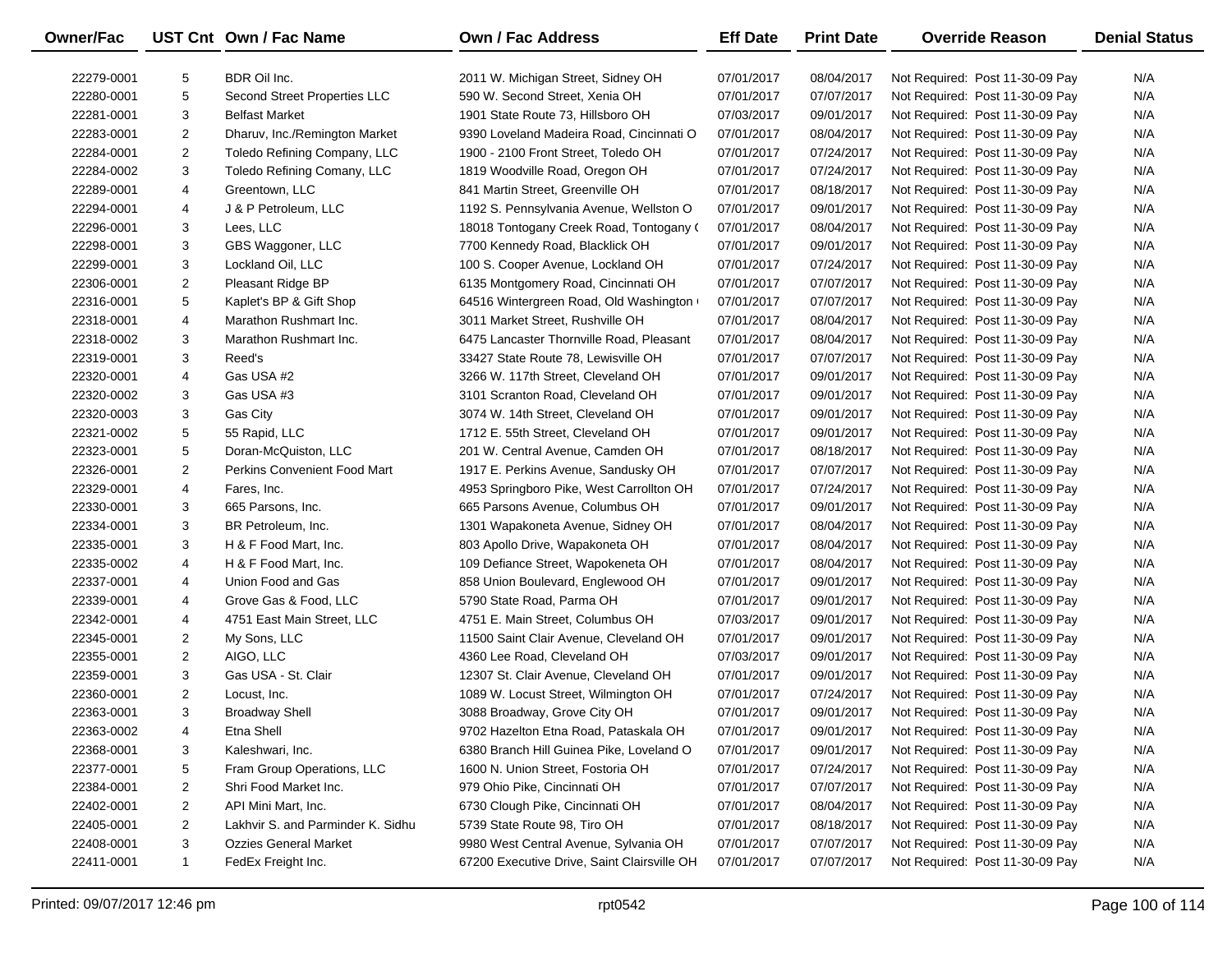| Owner/Fac  |                | UST Cnt Own / Fac Name                                                  | <b>Own / Fac Address</b>                    | <b>Eff Date</b> | <b>Print Date</b> | <b>Override Reason</b>          | <b>Denial Status</b> |
|------------|----------------|-------------------------------------------------------------------------|---------------------------------------------|-----------------|-------------------|---------------------------------|----------------------|
| 22412-0001 | 3              | Special Way                                                             | 721 N. 4th Street, Toronto OH               | 07/01/2017      | 07/07/2017        | Not Required: Post 11-30-09 Pay | N/A                  |
| 22420-0001 | 3              | T.L. Kane Leasing, Ltd.                                                 | 363 31st Street, Barberton OH               | 07/01/2017      | 08/18/2017        | Not Required: Post 11-30-09 Pay | N/A                  |
| 22425-0001 | 4              | <b>Marion Marathon</b>                                                  | 885 E. Center Street, Marion OH             | 07/01/2017      | 07/24/2017        | Not Required: Post 11-30-09 Pay | N/A                  |
| 22427-0001 | $\overline{2}$ | South Fork Investments, LLC                                             | 2040 S. River Road, Zanesville OH           | 07/01/2017      | 07/07/2017        | Not Required: Post 11-30-09 Pay | N/A                  |
| 22430-0001 | 4              | Pearl Rd Real Estate, LLC                                               | 6229 Pearl Road, Parma Heights OH           | 07/01/2017      | 07/07/2017        | Not Required: Post 11-30-09 Pay | N/A                  |
| 22446-0001 | 3              | Ridge Pleasant Valley Marathon                                          | 7213 W. Pleasant Valley Road, Parma OH      | 07/01/2017      | 07/24/2017        | Not Required: Post 11-30-09 Pay | N/A                  |
| 22449-0001 | 4              | JININ, LLC                                                              | 24849 Rockside Road, Bedford Heights O      | 07/01/2017      | 07/07/2017        | Not Required: Post 11-30-09 Pay | N/A                  |
| 22449-0002 | 3              | JININ, LLC                                                              | 5601 Warrensville Center Road, Maple Hei    | 07/01/2017      | 07/07/2017        | Not Required: Post 11-30-09 Pay | N/A                  |
| 22449-0003 | 4              | JININ, LLC                                                              | 4591 Green Road, Warrensville Heights O     | 07/01/2017      | 07/07/2017        | Not Required: Post 11-30-09 Pay | N/A                  |
| 22449-0004 | 4              | JININ, LLC                                                              | 5460 Northfield Road, Maple Heights OH      | 07/01/2017      | 07/07/2017        | Not Required: Post 11-30-09 Pay | N/A                  |
| 22450-0001 | 3              | SD Investments, LLC                                                     | 4537 Scioto Darby Creek Road, Columbus      | 07/01/2017      | 09/01/2017        | Not Required: Post 11-30-09 Pay | N/A                  |
| 22451-0001 | 4              | YUG, LLC                                                                | 2050 Fair Road, Sidney OH                   | 07/01/2017      | 07/07/2017        | Not Required: Post 11-30-09 Pay | N/A                  |
| 22452-0001 | 2              | Vinman 10, LLC                                                          | 3003 Colorado Avenue, Lorain OH             | 07/01/2017      | 07/24/2017        | Not Required: Post 11-30-09 Pay | N/A                  |
| 22457-0001 | 3              | Woodman Investments, LLC                                                | 499 Woodman Drive, Dayton OH                | 07/01/2017      | 07/07/2017        | Not Required: Post 11-30-09 Pay | N/A                  |
| 22457-0002 | 3              | Shell Food Mart                                                         | 1650 Woodman Drive, Dayton OH               | 07/01/2017      | 07/07/2017        | Not Required: Post 11-30-09 Pay | N/A                  |
| 22462-0001 | $\overline{2}$ | Three A's, Inc.                                                         | 1601 E. 4th Street, Lima OH                 | 07/01/2017      | 08/18/2017        | Not Required: Post 11-30-09 Pay | N/A                  |
| 22464-0001 | $\overline{2}$ | Enterprise Hill Farm, Inc.                                              | 5264 Huber Road, Norwalk OH                 | 07/01/2017      | 08/18/2017        | Not Required: Post 11-30-09 Pay | N/A                  |
| 22467-0001 | $\mathbf{1}$   | <b>EMD Millipore Corporation</b>                                        | 2909 Highland Avenue, Norwood OH            | 07/01/2017      | 08/18/2017        | Not Required: Post 11-30-09 Pay | N/A                  |
| 22472-0001 | $\overline{2}$ | Gas and Food Mini Mart                                                  | 9790 E. Center Street, Windham OH           | 07/01/2017      | 08/04/2017        | Not Required: Post 11-30-09 Pay | N/A                  |
| 22474-0001 | 3              | A Food Mart                                                             | 1920 E. Whipp Road, Kettering OH            | 07/01/2017      | 09/01/2017        | Not Required: Post 11-30-09 Pay | N/A                  |
| 22476-0001 | 3              | Arpita Fuels, Inc.                                                      | 650 Central Avenue, Carlisle OH             | 07/03/2017      | 09/01/2017        | Not Required: Post 11-30-09 Pay | N/A                  |
| 22482-0001 | $\overline{2}$ | GBS Stelzer, LLC                                                        | 2280 Stelzer Road, Columbus OH              | 07/01/2017      | 09/01/2017        | Not Required: Post 11-30-09 Pay | N/A                  |
| 22484-0001 | 3              | Sun Shop Gas and Carry-Out                                              | 1002 N. Lincoln Avenue, Bridgeport OH       | 07/01/2017      | 08/18/2017        | Not Required: Post 11-30-09 Pay | N/A                  |
| 22487-0001 | 8              | Northside Fuel Stop, LLC                                                | 1505 N. Sandusky Avenue, Bucyrus OH         | 07/01/2017      | 07/24/2017        | Not Required: Post 11-30-09 Pay | N/A                  |
| 22496-0001 | 4              | Kashif Iqbal Khan Facility                                              | 1704 Logan Avenue, Youngstown OH            | 07/01/2017      | 09/01/2017        | Not Required: Post 11-30-09 Pay | N/A                  |
| 22497-0001 | $\overline{2}$ | Shields Gas dba Town Food Supermarke 1082 E. 105th Street, Cleveland OH |                                             | 07/01/2017      | 09/01/2017        | Not Required: Post 11-30-09 Pay | N/A                  |
| 22499-0001 | 3              | 5336 Real Estate, LLC                                                   | 5336 Broadview Road, Parma OH               | 07/01/2017      | 07/07/2017        | Not Required: Post 11-30-09 Pay | N/A                  |
| 22500-0001 | 4              | <b>Clark Gas and Foodmart</b>                                           | 934 Marion Road, Bucyrus OH                 | 07/01/2017      | 08/18/2017        | Not Required: Post 11-30-09 Pay | N/A                  |
| 22501-0001 | 4              | Chas Joel, LLC                                                          | 11837 Clay Pike Road, Buffalo OH            | 07/01/2017      | 07/24/2017        | Not Required: Post 11-30-09 Pay | N/A                  |
| 22501-0002 | 4              | Pit Stop                                                                | 2 North Zane Highway, Martins Ferry OH      | 07/01/2017      | 07/24/2017        | Not Required: Post 11-30-09 Pay | N/A                  |
| 22508-0001 | 3              | Hanini Express                                                          | 12800 Euclid Avenue, East Cleveland OH      | 07/01/2017      | 09/01/2017        | Not Required: Post 11-30-09 Pay | N/A                  |
| 22513-0001 | $\overline{2}$ | Lakewood Petroleum, LLC                                                 | 9109 US 62, Harrisburg OH                   | 07/01/2017      | 09/01/2017        | Not Required: Post 11-30-09 Pay | N/A                  |
| 22514-0001 | 4              | Westerville Petroleum, LLC                                              | 5870 Westerville Road, Westerville OH       | 07/01/2017      | 08/18/2017        | Not Required: Post 11-30-09 Pay | N/A                  |
| 22516-0001 | 3              | Clark                                                                   | 126 S. Washington Street, New Paris OH      | 07/01/2017      | 09/01/2017        | Not Required: Post 11-30-09 Pay | N/A                  |
| 22517-0001 | $\overline{2}$ | GBS Grandview, LLC                                                      | 658 Grandview Avenue, Columbus OH           | 07/01/2017      | 09/01/2017        | Not Required: Post 11-30-09 Pay | N/A                  |
| 22522-0001 | 2              | Speedy Gas #3                                                           | 4025 E. 131st Street, Cleveland OH          | 07/01/2017      | 07/07/2017        | Not Required: Post 11-30-09 Pay | N/A                  |
| 22528-0001 | 2              | KRJ'S, Inc.                                                             | 726 China Street, Crooksville OH            | 07/01/2017      | 09/01/2017        | Not Required: Post 11-30-09 Pay | N/A                  |
| 22531-0001 | 2              | Cabbage Patch Convenience Store                                         | 19492 State Route 637, Defiance OH          | 07/01/2017      | 08/04/2017        | Not Required: Post 11-30-09 Pay | N/A                  |
| 22538-0002 | 4              | Uni-Mart                                                                | 5941 Vrooman Road, Painesville OH           | 07/01/2017      | 09/01/2017        | Not Required: Post 11-30-09 Pay | N/A                  |
| 22542-0001 | 3              | <b>B &amp; H Resources, LLC</b>                                         | 28925 Lorain Road, North Olmsted OH         | 07/01/2017      | 08/18/2017        | Not Required: Post 11-30-09 Pay | N/A                  |
| 22543-0001 | $\mathbf{1}$   | Tank Wash Enterprises, LLC                                              | 5560 Brentlinger Drive, Dayton OH           | 07/01/2017      | 07/07/2017        | Not Required: Post 11-30-09 Pay | N/A                  |
| 22545-0001 | 4              | GK Petroleum, LLC                                                       | 51423 National Road E., Saint Clairsville O | 07/01/2017      | 09/01/2017        | Not Required: Post 11-30-09 Pay | N/A                  |
| 22546-0001 | 4              | AVM Holdings, Ltd. dba Apple Valley Ma 21971 Coshocton Road, Howard OH  |                                             | 07/01/2017      | 09/01/2017        | Not Required: Post 11-30-09 Pay | N/A                  |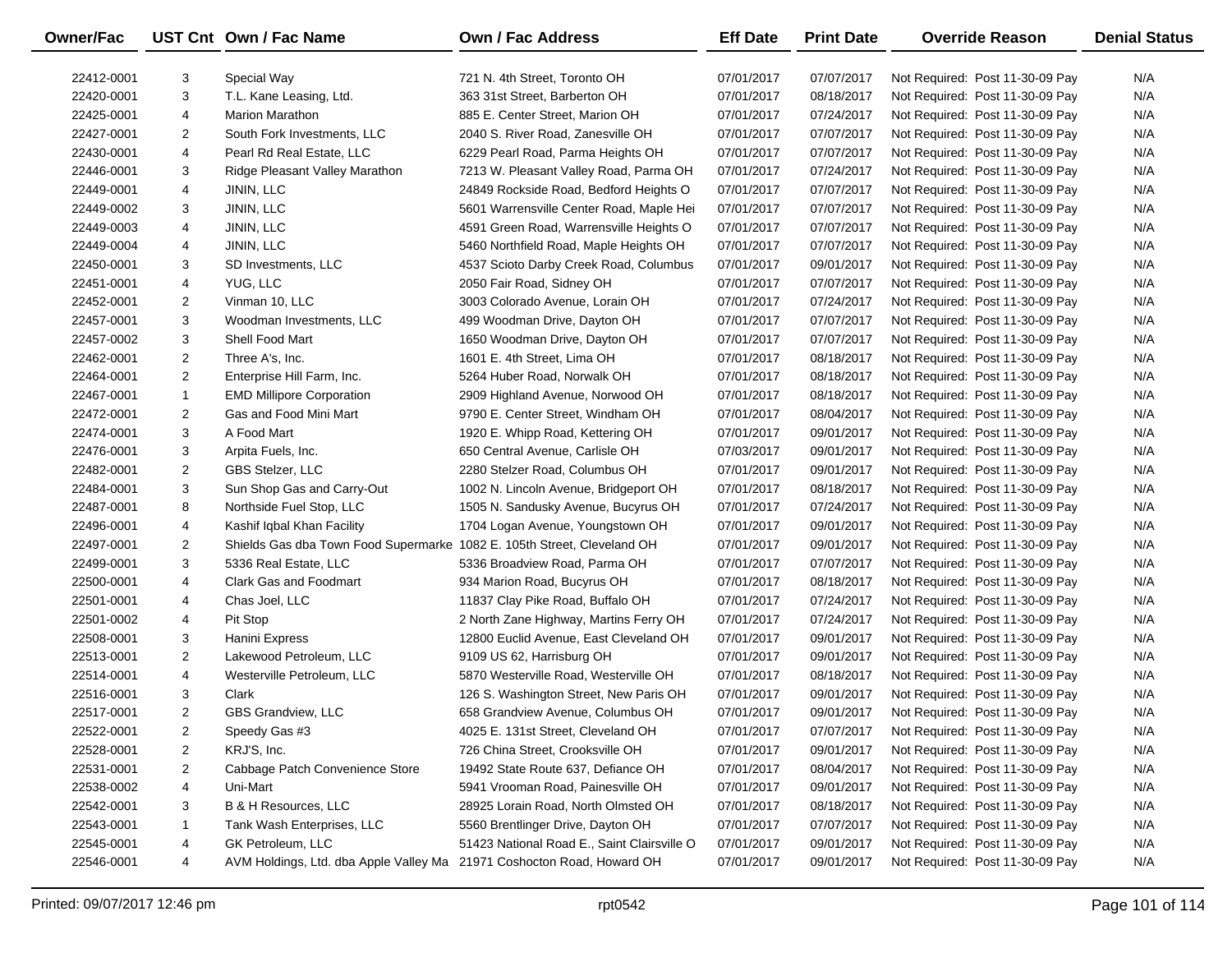| Owner/Fac  |                | UST Cnt Own / Fac Name        | Own / Fac Address                        | <b>Eff Date</b> | <b>Print Date</b> | <b>Override Reason</b>          | <b>Denial Status</b> |
|------------|----------------|-------------------------------|------------------------------------------|-----------------|-------------------|---------------------------------|----------------------|
| 22546-0002 | 3              | AVGS Properties, Ltd.         | 619 State Route 61, Marengo OH           | 07/01/2017      | 09/01/2017        | Not Required: Post 11-30-09 Pay | N/A                  |
| 22546-0003 | $\overline{2}$ | <b>Winesburg Marathon</b>     | 2595 US Route 62, Winesburg OH           | 07/01/2017      | 09/01/2017        | Not Required: Post 11-30-09 Pay | N/A                  |
| 22547-0001 | $\overline{2}$ | Young Properties, LLC         | 2230 Shepler Church Avenue, Canton OH    | 07/01/2017      | 07/07/2017        | Not Required: Post 11-30-09 Pay | N/A                  |
| 22551-0001 | 4              | <b>JC's Convenience Plus</b>  | 77 State Route 325 N., Rio Grande OH     | 07/01/2017      | 09/01/2017        | Not Required: Post 11-30-09 Pay | N/A                  |
| 22554-0001 | 3              | Findlay Mobil #402            | 1303 N. Main Street, Findlay OH          | 07/01/2017      | 07/07/2017        | Not Required: Post 11-30-09 Pay | N/A                  |
| 22554-0002 | 3              | Findlay Mobil #401            | 6477 Dixie Highway, Fairfield OH         | 07/01/2017      | 07/07/2017        | Not Required: Post 11-30-09 Pay | N/A                  |
| 22561-0001 | $\overline{2}$ | <b>Harbor Point Marina</b>    | 205 Harbor Point Drive, Celina OH        | 07/01/2017      | 08/04/2017        | Not Required: Post 11-30-09 Pay | N/A                  |
| 22587-0001 | 3              | FIRA Inc.                     | 9609 Cincinnati Columbus Road, Cincinna  | 07/01/2017      | 09/01/2017        | Not Required: Post 11-30-09 Pay | N/A                  |
| 22592-0001 | 4              | Herd Holdings, LLC            | 8 W. Coshocton Street, Johnstown OH      | 07/01/2017      | 07/07/2017        | Not Required: Post 11-30-09 Pay | N/A                  |
| 22593-0001 | 4              | 1590 Northwest LLC            | 1590 N. West Street, Lima OH             | 07/01/2017      | 07/07/2017        | Not Required: Post 11-30-09 Pay | N/A                  |
| 22604-0001 | 3              | GBS Pickerington, LLC         | 1225 Hill Road North, Pickerington OH    | 07/01/2017      | 09/01/2017        | Not Required: Post 11-30-09 Pay | N/A                  |
| 22606-0002 | 3              | Lehigh Gas - Site OH0115 LGWS | 40890 State Route 154, Lisbon OH         | 07/01/2017      | 07/24/2017        | Not Required: Post 11-30-09 Pay | N/A                  |
| 22606-0007 | 3              | Lehigh Gas - Site OH0109 LGWS | 736 Dresden Avenue, East Liverpool OH    | 07/01/2017      | 07/24/2017        | Not Required: Post 11-30-09 Pay | N/A                  |
| 22606-0013 | 4              | Lehigh Gas - Site OH0111 LGWS | 16067 State Route 170, East Liverpool OH | 07/01/2017      | 07/24/2017        | Not Required: Post 11-30-09 Pay | N/A                  |
| 22606-0017 | 4              | Lehigh Gas - Site OH0046 LGPR | 5575 Dixie Highway, Fairfield OH         | 07/01/2017      | 07/24/2017        | Not Required: Post 11-30-09 Pay | N/A                  |
| 22606-0018 | 3              | Lehigh Gas - Site OH0093 LGWS | 14043 State Road, North Royalton OH      | 07/01/2017      | 07/24/2017        | Not Required: Post 11-30-09 Pay | N/A                  |
| 22606-0019 | 3              | Lehigh Gas - Site OH0045 LGPR | 3180 Montgomery Road, Loveland OH        | 07/01/2017      | 07/24/2017        | Not Required: Post 11-30-09 Pay | N/A                  |
| 22606-0020 | 4              | Lehigh Gas - Site OH0017 LGPR | 10843 Montgomery Road, Cincinnati OH     | 07/01/2017      | 07/24/2017        | Not Required: Post 11-30-09 Pay | N/A                  |
| 22606-0021 | 3              | Lehigh Gas - Site OH0092 LGPR | 14008 Lorain Avenue, Cleveland OH        | 07/01/2017      | 07/24/2017        | Not Required: Post 11-30-09 Pay | N/A                  |
| 22606-0022 | 3              | Lehigh Gas - Site OH0099 LGPR | 25525 Center Ridge Road, Westlake OH     | 07/01/2017      | 07/24/2017        | Not Required: Post 11-30-09 Pay | N/A                  |
| 22606-0023 | 4              | Lehigh Gas - Site OH0051 LGWS | 15150 Snow Road, Brookpark OH            | 07/01/2017      | 07/24/2017        | Not Required: Post 11-30-09 Pay | N/A                  |
| 22606-0024 | 4              | Lehigh Gas - Site OH0044 LGWS | 1386 State Route 125, Amelia OH          | 07/01/2017      | 07/24/2017        | Not Required: Post 11-30-09 Pay | N/A                  |
| 22606-0025 | 3              | Lehigh Gas - Site OH0090 LGWS | 25705 Chagrin Boulevard, Beachwood OH    | 07/01/2017      | 07/24/2017        | Not Required: Post 11-30-09 Pay | N/A                  |
| 22606-0026 | 3              | Lehigh Gas - Site OH0089 LGWS | 4774 E. Royalton Road, Broadview Height  | 07/01/2017      | 07/24/2017        | Not Required: Post 11-30-09 Pay | N/A                  |
| 22606-0027 | $\overline{2}$ | Lehigh Gas - Site OH0086 LGPR | 3735 Fulton Road, Cleveland OH           | 07/01/2017      | 07/24/2017        | Not Required: Post 11-30-09 Pay | N/A                  |
| 22606-0028 | 4              | Lehigh Gas - Site OH0088 LGPR | 10300 Brookpark Road, Brooklyn OH        | 07/01/2017      | 07/24/2017        | Not Required: Post 11-30-09 Pay | N/A                  |
| 22606-0029 | 3              | Lehigh Gas - Site OH0087 LGWS | 3100 W. 14th Street, Cleveland OH        | 07/01/2017      | 07/24/2017        | Not Required: Post 11-30-09 Pay | N/A                  |
| 22606-0030 | 3              | Lehigh Gas - Site OH0082 LGWS | 4006 Lee Road, Cleveland OH              | 07/01/2017      | 07/24/2017        | Not Required: Post 11-30-09 Pay | N/A                  |
| 22606-0031 | 3              | Lehigh Gas - Site OH0083 LGPR | 552 E. 152nd Street, Cleveland OH        | 07/01/2017      | 07/24/2017        | Not Required: Post 11-30-09 Pay | N/A                  |
| 22606-0032 | 3              | Lehigh Gas - Site OH0098 LGWS | 2701 Chester Avenue, Cleveland OH        | 07/01/2017      | 07/24/2017        | Not Required: Post 11-30-09 Pay | N/A                  |
| 22606-0033 | 4              | Lehigh Gas - Site OH0085 LGPR | 10202 Lorain Avenue, Cleveland OH        | 07/01/2017      | 07/24/2017        | Not Required: Post 11-30-09 Pay | N/A                  |
| 22606-0034 | 4              | Lehigh Gas - Site OH0101 LGPR | 5510 St Clair Avenue, Cleveland OH       | 07/01/2017      | 07/24/2017        | Not Required: Post 11-30-09 Pay | N/A                  |
| 22606-0035 | 4              | Lehigh Gas - Site OH0080 LGPR | 4161 W. 150th Street, Cleveland OH       | 07/01/2017      | 07/24/2017        | Not Required: Post 11-30-09 Pay | N/A                  |
| 22606-0036 | 4              | Lehigh Gas - Site OH0081 LGPR | 2801 Mayfield Road, Cleveland Heights O  | 07/01/2017      | 07/24/2017        | Not Required: Post 11-30-09 Pay | N/A                  |
| 22606-0038 | 3              | Lehigh Gas - Site OH0079 LGWS | 17810 Bagley Road, Middleburg Heights O  | 07/01/2017      | 07/24/2017        | Not Required: Post 11-30-09 Pay | N/A                  |
| 22606-0039 | 4              | Lehigh Gas - Site OH0074 LGWS | 4910 Harvard Avenue, Newburgh Heights C  | 07/01/2017      | 07/24/2017        | Not Required: Post 11-30-09 Pay | N/A                  |
| 22606-0040 | 3              | Lehigh Gas - Site OH0075 LGWS | 23425 Lorain Road, North Olmsted OH      | 07/01/2017      | 07/24/2017        | Not Required: Post 11-30-09 Pay | N/A                  |
| 22606-0041 | 4              | Lehigh Gas - Site OH0076 LGWS | 25295 Lorain Road, North Olmsted OH      | 07/01/2017      | 07/24/2017        | Not Required: Post 11-30-09 Pay | N/A                  |
| 22606-0042 | 4              | Lehigh Gas - Site OH0077 LGWS | 8200 Columbia Road, Olmsted Falls OH     | 07/01/2017      | 07/24/2017        | Not Required: Post 11-30-09 Pay | N/A                  |
| 22606-0043 | 4              | Lehigh Gas - Site OH0071 LGPR | 5206 State Road, Parma OH                | 07/01/2017      | 07/24/2017        | Not Required: Post 11-30-09 Pay | N/A                  |
| 22606-0044 | 4              | Lehigh Gas - Site OH0072 LGPR | 7510 Broadview Road, Parma OH            | 07/01/2017      | 07/24/2017        | Not Required: Post 11-30-09 Pay | N/A                  |
| 22606-0045 | 3              | Lehigh Gas - Site OH0073 LGWS | 6585 Ridge Road, Parma OH                | 07/01/2017      | 07/24/2017        | Not Required: Post 11-30-09 Pay | N/A                  |
| 22606-0046 | 3              | Lehigh Gas - Site OH0069 LGPR | 13165 Larchmere Avenue, Shaker Heights   | 07/01/2017      | 07/24/2017        | Not Required: Post 11-30-09 Pay | N/A                  |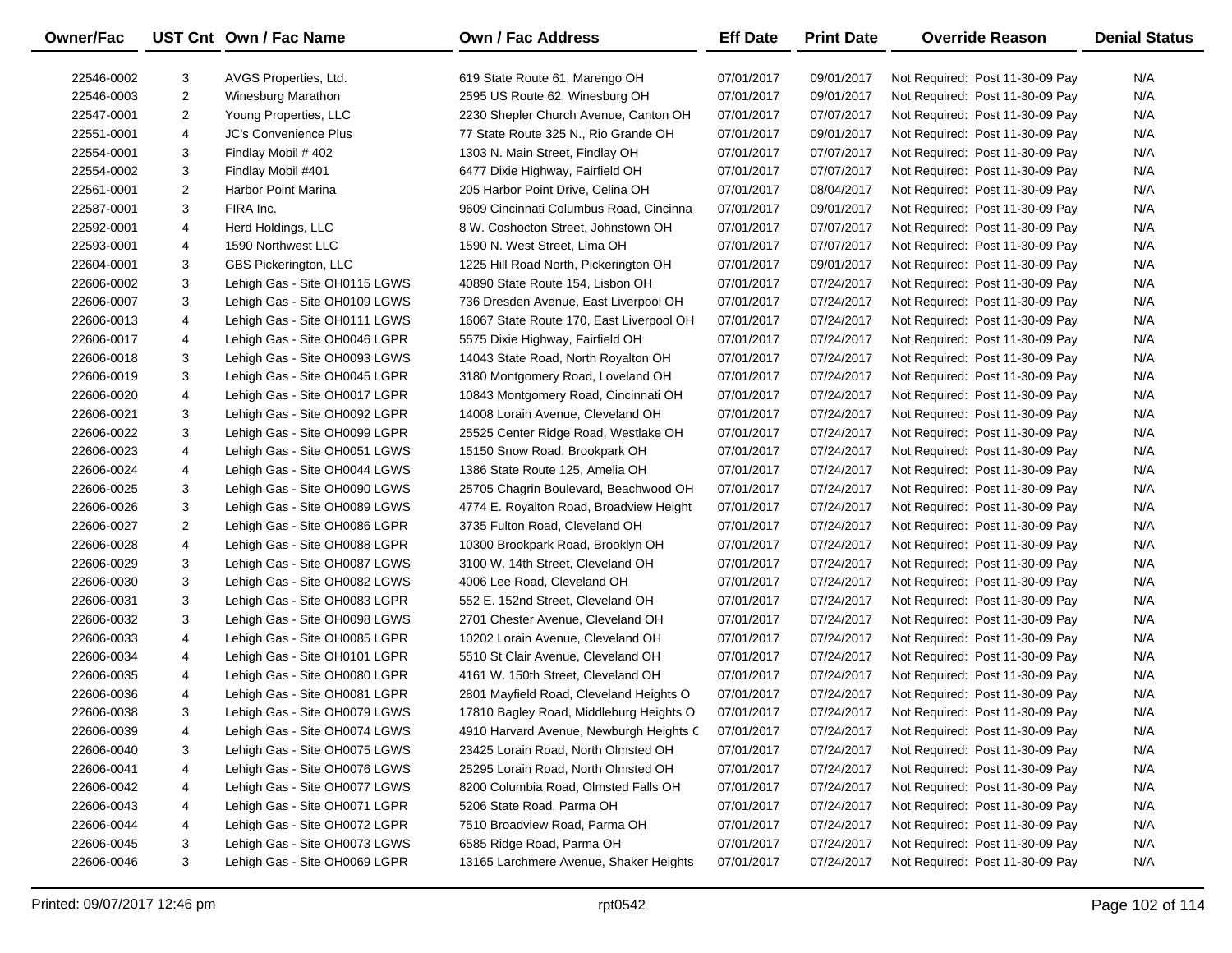| Owner/Fac  |                | UST Cnt Own / Fac Name        | <b>Own / Fac Address</b>                  | <b>Eff Date</b> | <b>Print Date</b> | <b>Override Reason</b>          | <b>Denial Status</b> |
|------------|----------------|-------------------------------|-------------------------------------------|-----------------|-------------------|---------------------------------|----------------------|
| 22606-0047 | 3              | Lehigh Gas - Site OH0070 LGPR | 20420 Chagrin Boulevard, Shaker Heights ( | 07/01/2017      | 07/24/2017        | Not Required: Post 11-30-09 Pay | N/A                  |
| 22606-0048 | 3              | Lehigh Gas - Site OH0065 LGWS | 4282 Monticello Boulevard, South Euclid O | 07/01/2017      | 07/24/2017        | Not Required: Post 11-30-09 Pay | N/A                  |
| 22606-0049 | 4              | Lehigh Gas - Site OH0066 LGPR | 2159 S. Green Road, University Heights O  | 07/01/2017      | 07/24/2017        | Not Required: Post 11-30-09 Pay | N/A                  |
| 22606-0050 | 3              | Lehigh Gas - Site OH0067 LGPR | 2643 Warrensville Road, University Heigh  | 07/01/2017      | 07/24/2017        | Not Required: Post 11-30-09 Pay | N/A                  |
| 22606-0051 | 3              | Lehigh Gas - Site OH0100 LGPR | 30812 Detroit Road, Westlake OH           | 07/01/2017      | 07/24/2017        | Not Required: Post 11-30-09 Pay | N/A                  |
| 22606-0052 | 2              | Lehigh Gas - Site OH0068 LGWS | 25466 Detroit Road, Westlake OH           | 07/01/2017      | 07/24/2017        | Not Required: Post 11-30-09 Pay | N/A                  |
| 22606-0053 | 4              | Lehigh Gas - Site OH0064 LGPR | 3065 W. 117th Street, Cleveland OH        | 07/01/2017      | 07/24/2017        | Not Required: Post 11-30-09 Pay | N/A                  |
| 22606-0054 | 3              | Lehigh Gas - Site OH0061 LGPR | 19400 Hilliard Boulevard, Rocky River OH  | 07/01/2017      | 07/24/2017        | Not Required: Post 11-30-09 Pay | N/A                  |
| 22606-0055 | 3              | Lehigh Gas - Site OH0062 LGWS | 11250 Granger Road, Garfield Heights OH   | 07/01/2017      | 07/24/2017        | Not Required: Post 11-30-09 Pay | N/A                  |
| 22606-0056 | 3              | Lehigh Gas - Site OH0063 LGPR | 14718 Madison Avenue, Lakewood OH         | 07/01/2017      | 07/24/2017        | Not Required: Post 11-30-09 Pay | N/A                  |
| 22606-0057 | 3              | Lehigh Gas - Site OH0058 LGWS | 3983 Mayfield Road, Cleveland Heights O   | 07/01/2017      | 07/24/2017        | Not Required: Post 11-30-09 Pay | N/A                  |
| 22606-0058 | 4              | Lehigh Gas - Site OH0059 LGWS | 801 N. Leavitt Road, Amherst OH           | 07/01/2017      | 07/24/2017        | Not Required: Post 11-30-09 Pay | N/A                  |
| 22606-0059 | 4              | Lehigh Gas - Site OH0060 LGWS | 39105 Colorado Avenue, Avon OH            | 07/01/2017      | 07/24/2017        | Not Required: Post 11-30-09 Pay | N/A                  |
|            | 3              |                               | 508 Avon Center Road, Avon Lake OH        | 07/01/2017      | 07/24/2017        |                                 | N/A                  |
| 22606-0060 |                | Lehigh Gas - Site OH0057 LGWS |                                           |                 |                   | Not Required: Post 11-30-09 Pay |                      |
| 22606-0061 | 3              | Lehigh Gas - Site OH0054 LGWS | 402 E. Bridge Street, Elyria OH           | 07/01/2017      | 07/24/2017        | Not Required: Post 11-30-09 Pay | N/A                  |
| 22606-0062 | 4              | Lehigh Gas - Site OH0056 LGWS | 3059 Grove Avenue, Lorain OH              | 07/01/2017      | 07/24/2017        | Not Required: Post 11-30-09 Pay | N/A                  |
| 22606-0063 | 3              | Lehigh Gas - Site OH0035 LGWS | 6151 Pfeiffer Road, Blue Ash OH           | 07/01/2017      | 07/24/2017        | Not Required: Post 11-30-09 Pay | N/A                  |
| 22606-0064 | 4              | Lehigh Gas - Site OH0034 LGWS | 7380 Beechmont Avenue, Cincinnati OH      | 07/01/2017      | 07/24/2017        | Not Required: Post 11-30-09 Pay | N/A                  |
| 22606-0065 | 4              | Lehigh Gas - Site OH0032 LGPR | 4001 Hauck Road, Cincinnati OH            | 07/01/2017      | 07/24/2017        | Not Required: Post 11-30-09 Pay | N/A                  |
| 22606-0066 | 3              | Lehigh Gas - Site OH0030 LGWS | 1550 Queen City Avenue, Cincinnati OH     | 07/01/2017      | 07/24/2017        | Not Required: Post 11-30-09 Pay | N/A                  |
| 22606-0067 | 2              | Lehigh Gas - Site OH0016 LGPR | 7799 Montgomery Road, Cincinnati OH       | 07/01/2017      | 07/24/2017        | Not Required: Post 11-30-09 Pay | N/A                  |
| 22606-0068 | 3              | Lehigh Gas - Site OH0031 LGPR | 3590 Madison Road, Cincinnati OH          | 07/01/2017      | 07/24/2017        | Not Required: Post 11-30-09 Pay | N/A                  |
| 22606-0069 | 4              | Lehigh Gas - Site OH0029 LGPR | 8020 Montgomery Road, Cincinnati OH       | 07/01/2017      | 07/24/2017        | Not Required: Post 11-30-09 Pay | N/A                  |
| 22606-0070 | 4              | Lehigh Gas - Site OH0028 LGPR | 9855 Mason Montgomery Road, Mason O       | 07/01/2017      | 07/24/2017        | Not Required: Post 11-30-09 Pay | N/A                  |
| 22606-0071 | 3              | Lehigh Gas - Site OH0049 LGPR | 5591 S. State Route 741, Mason OH         | 07/01/2017      | 07/24/2017        | Not Required: Post 11-30-09 Pay | N/A                  |
| 22606-0072 | 2              | Lehigh Gas - Site OH0026 LGWS | 20 N. Erie Avenue, Hamilton OH            | 07/01/2017      | 07/24/2017        | Not Required: Post 11-30-09 Pay | N/A                  |
| 22606-0073 | 3              | Lehigh Gas - Site OH0027 LGPR | 727 E. Main Street, Lebanon OH            | 07/01/2017      | 07/24/2017        | Not Required: Post 11-30-09 Pay | N/A                  |
| 22606-0074 | 2              | Lehigh Gas - Site OH0024 LGWS | 2696 Madison Road, Cincinnati OH          | 07/01/2017      | 07/24/2017        | Not Required: Post 11-30-09 Pay | N/A                  |
| 22606-0075 | 3              | Lehigh Gas - Site OH0022 LGWS | 546 Wards Corner, Loveland OH             | 07/01/2017      | 07/24/2017        | Not Required: Post 11-30-09 Pay | N/A                  |
| 22606-0076 | 3              | Lehigh Gas - Site OH0023 LGWS | 543 Ohio Pike, Cincinnati OH              | 07/01/2017      | 07/24/2017        | Not Required: Post 11-30-09 Pay | N/A                  |
| 22606-0077 | 3              | Lehigh Gas - Site OH0052 LGPR | 29775 Clemens Road, Westlake OH           | 07/01/2017      | 07/24/2017        | Not Required: Post 11-30-09 Pay | N/A                  |
| 22606-0078 | 4              | Lehigh Gas - Site OH0053 LGWS | 4901 Fleet Avenue, Cleveland OH           | 07/01/2017      | 07/24/2017        | Not Required: Post 11-30-09 Pay | N/A                  |
| 22606-0079 | 3              | Lehigh Gas - Site OH0018 LGWS | 4545 Reading Road, Cincinnati OH          | 07/01/2017      | 07/24/2017        | Not Required: Post 11-30-09 Pay | N/A                  |
| 22606-0080 | 4              | Lehigh Gas - Site OH0021 LGWS | 4900 Montgomery Road, Norwood OH          | 07/01/2017      | 07/24/2017        | Not Required: Post 11-30-09 Pay | N/A                  |
| 22606-0081 | 4              | Lehigh Gas - Site OH0037 LGWS | 249 W. Mitchell Avenue, Cincinnati OH     | 07/01/2017      | 07/24/2017        | Not Required: Post 11-30-09 Pay | N/A                  |
| 22606-0082 | 3              | Lehigh Gas - Site OH0033 LGWS | 11775 Springfield Pike, Springdale OH     | 07/01/2017      | 07/24/2017        | Not Required: Post 11-30-09 Pay | N/A                  |
| 22606-0083 | 3              | Lehigh Gas - Site OH0025 LGPR | 1201 Omniplex Drive, Cincinnati OH        | 07/01/2017      | 07/24/2017        | Not Required: Post 11-30-09 Pay | N/A                  |
| 22606-0084 | 3              | Lehigh Gas - Site OH0036 LGWS | 1326 Hopple Street, Cincinnati OH         | 07/01/2017      | 07/24/2017        | Not Required: Post 11-30-09 Pay | N/A                  |
| 22606-0085 | 4              | Lehigh Gas - Site OH0094 LGWS | 5219 Detroit Road, Sheffield OH           | 07/01/2017      | 07/24/2017        | Not Required: Post 11-30-09 Pay | N/A                  |
| 22606-0086 | 3              | Lehigh Gas - Site OH0048 LGPR | 9171 Union Center Boulevard, West Chest   | 07/01/2017      | 07/24/2017        | Not Required: Post 11-30-09 Pay | N/A                  |
| 22606-0087 | $\overline{2}$ | Lehigh Gas - Site OH0095 LGWS | 32393 Lorain Road, North Ridgeville OH    | 07/01/2017      | 07/24/2017        | Not Required: Post 11-30-09 Pay | N/A                  |
| 22606-0088 | 3              | Lehigh Gas - Site OH0096 LGWS | 1700 Brookpark Road, Cleveland OH         | 07/01/2017      | 07/24/2017        | Not Required: Post 11-30-09 Pay | N/A                  |
| 22607-0001 | 3              | Adam May, Inc.                | 110 Niles-Cortland Road S.E., Warren OH   | 07/01/2017      | 07/24/2017        | Not Required: Post 11-30-09 Pay | N/A                  |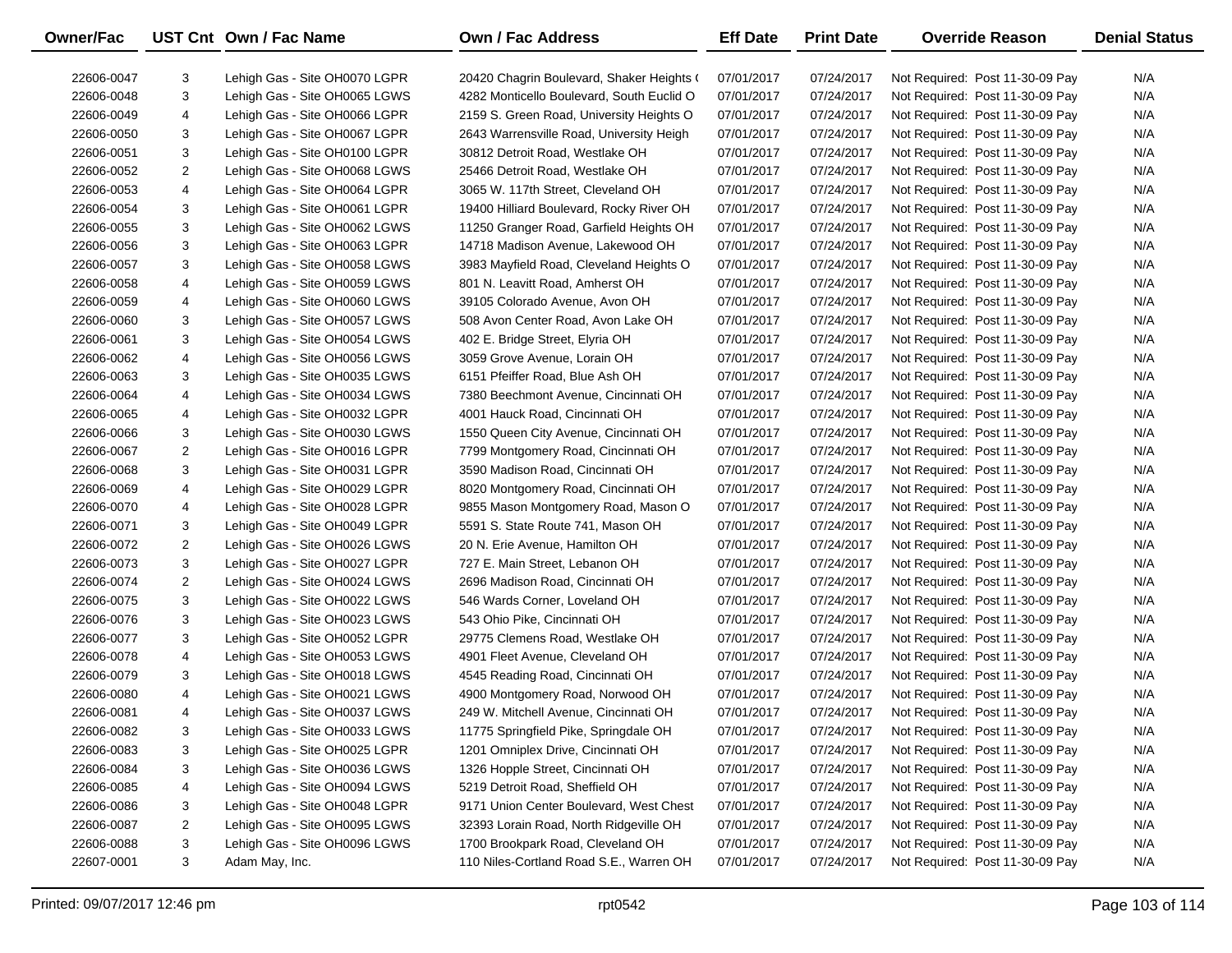| Owner/Fac  |                | UST Cnt Own / Fac Name                 | <b>Own / Fac Address</b>                  | <b>Eff Date</b> | <b>Print Date</b> | <b>Override Reason</b>          | <b>Denial Status</b> |
|------------|----------------|----------------------------------------|-------------------------------------------|-----------------|-------------------|---------------------------------|----------------------|
| 22607-0003 | 3              | <b>BP</b>                              | 2670 Robbins Avenue, Niles OH             | 07/01/2017      | 07/24/2017        | Not Required: Post 11-30-09 Pay | N/A                  |
| 22607-0004 | 3              | <b>BP</b>                              | 1290 E. Market Street, Warren OH          | 07/01/2017      | 07/24/2017        | Not Required: Post 11-30-09 Pay | N/A                  |
| 22608-0001 | 3              | Kennedy Avenue Food Mart               | 5361 Kennedy Avenue, Cincinnati OH        | 07/01/2017      | 07/07/2017        | Not Required: Post 11-30-09 Pay | N/A                  |
| 22611-0001 | $\overline{2}$ | Great Lakeview, LLC                    | 11005 St Clair Avenue, Cleveland OH       | 07/01/2017      | 08/18/2017        | Not Required: Post 11-30-09 Pay | N/A                  |
| 22617-0001 | 2              | Royal Gas Mart                         | 2850 W. 25th Street, Cleveland OH         | 07/01/2017      | 09/01/2017        | Not Required: Post 11-30-09 Pay | N/A                  |
| 22619-0001 | 3              | <b>Gateway Express</b>                 | 305 Clayton Street, Toledo OH             | 07/01/2017      | 08/18/2017        | Not Required: Post 11-30-09 Pay | N/A                  |
| 22620-0001 | $\overline{2}$ | WBS Columbus, LLC                      | 770 W. Broad Street, Columbus OH          | 07/01/2017      | 09/01/2017        | Not Required: Post 11-30-09 Pay | N/A                  |
| 22622-0001 | $\mathbf{1}$   | Case Farms Processing, Inc.            | 3205 Middlebranch Road, Canton OH         | 07/01/2017      | 08/18/2017        | Not Required: Post 11-30-09 Pay | N/A                  |
| 22624-0001 | 3              | Haque Food Mart                        | 839 N. Hague Avenue, Columbus OH          | 07/01/2017      | 08/18/2017        | Not Required: Post 11-30-09 Pay | N/A                  |
| 22625-0001 | 4              | Five Points Marathon, LLC              | 969 E. 152nd Street, Cleveland OH         | 07/01/2017      | 08/04/2017        | Not Required: Post 11-30-09 Pay | N/A                  |
| 22631-0001 | $\overline{2}$ | Miller Bros. Grocery                   | 711 Wooster Street, Lodi OH               | 07/01/2017      | 08/18/2017        | Not Required: Post 11-30-09 Pay | N/A                  |
| 22632-0001 | 3              | <b>Best Oil</b>                        | 1822 Mahoning Avenue, Youngstown OH       | 07/01/2017      | 08/04/2017        | Not Required: Post 11-30-09 Pay | N/A                  |
| 22636-0001 | 4              | Gurnam S. Lealh Property               | 134 E. Tuscarawas Avenue, Barberton OH    | 07/03/2017      | 09/01/2017        | Not Required: Post 11-30-09 Pay | N/A                  |
| 22644-0001 | 4              | Sahib Petroleum, LLC                   | 2455 Compton Road, Cincinnati OH          | 07/01/2017      | 09/01/2017        | Not Required: Post 11-30-09 Pay | N/A                  |
| 22645-0001 | 1              | Shenandoah General Store               | 12 State Route 603 W., Shiloh OH          | 07/03/2017      | 09/01/2017        | Not Required: Post 11-30-09 Pay | N/A                  |
| 22646-0001 | 4              | Valley View Food Mart                  | 9889 State Route 9, Hanoverton OH         | 07/01/2017      | 08/04/2017        | Not Required: Post 11-30-09 Pay | N/A                  |
| 22651-0001 | 3              | Convenient Food Mart                   | 3119 Hubbard Road, Madison OH             | 07/01/2017      | 09/01/2017        | Not Required: Post 11-30-09 Pay | N/A                  |
| 22654-0001 | 3              | 5501 Bigger Road Petroleum, LLC        | 5501 Bigger Road, Kettering OH            | 07/01/2017      | 07/07/2017        | Not Required: Post 11-30-09 Pay | N/A                  |
| 22655-0001 | 3              | South High Sunoco                      | 1690 S. High Street, Columbus OH          | 07/01/2017      | 08/04/2017        | Not Required: Post 11-30-09 Pay | N/A                  |
| 22656-0001 | 3              | B & K Beverage, LLC                    | 42 W. Main Street, Salineville OH         | 07/01/2017      | 07/07/2017        | Not Required: Post 11-30-09 Pay | N/A                  |
| 22657-0001 | 1              | Saia Motor Freight Line LLC            | 3010 E Crescentville Road, West Chester C | 07/01/2017      | 07/24/2017        | Not Required: Post 11-30-09 Pay | N/A                  |
| 22657-0002 | $\mathbf{1}$   | Saia Motor Freight Toledo              | 1919 E Manhattan Blvd, Toledo OH          | 07/01/2017      | 07/24/2017        | Not Required: Post 11-30-09 Pay | N/A                  |
| 22661-0001 | $\overline{2}$ | Lefferson Food Mart                    | 4301 Lefferson Road, Middletown OH        | 07/01/2017      | 08/18/2017        | Not Required: Post 11-30-09 Pay | N/A                  |
| 22662-0001 | 6              | Arpita Properties, LLC                 | 15 S. State Street, Phillipsburg OH       | 07/03/2017      | 09/01/2017        | Not Required: Post 11-30-09 Pay | N/A                  |
| 22663-0001 | 3              | Colorado Avenue Partners, LLC          | 1800 Colorado Avenue, Lorain OH           | 07/01/2017      | 07/07/2017        | Not Required: Post 11-30-09 Pay | N/A                  |
| 22665-0001 | $\mathbf{1}$   | Lakefront Lines, Inc.                  | 4991 Factory Drive, Fairfield OH          | 07/01/2017      | 08/18/2017        | Not Required: Post 11-30-09 Pay | N/A                  |
| 22665-0002 | 2              | Lakefront Lines, Inc.                  | 13315 Brookpark Road, Brookpark OH        | 07/01/2017      | 08/18/2017        | Not Required: Post 11-30-09 Pay | N/A                  |
| 22665-0003 | $\mathbf{1}$   | Lakefront Lines, Inc.                  | 3152 Hill Avenue, Toledo OH               | 07/01/2017      | 08/18/2017        | Not Required: Post 11-30-09 Pay | N/A                  |
| 22665-0004 | $\mathbf{1}$   | Lakefront Lines, Inc.                  | 3152 17th Avenue, Columbus OH             | 07/01/2017      | 08/18/2017        | Not Required: Post 11-30-09 Pay | N/A                  |
| 22669-0001 | 3              | Zeelex Enterprises, LLC                | 10602 Pleasant Valley Road, Parma OH      | 07/01/2017      | 08/18/2017        | Not Required: Post 11-30-09 Pay | N/A                  |
| 22675-0001 | 3              | Keowee Fuel Services, LLC              | 1535 N. Keowee Street, Dayton OH          | 07/01/2017      | 08/18/2017        | Not Required: Post 11-30-09 Pay | N/A                  |
| 22677-0001 | 3              | Guilford Dairy Bar, LLC                | 32660 Guilford Road, Lisbon OH            | 07/01/2017      | 08/18/2017        | Not Required: Post 11-30-09 Pay | N/A                  |
| 22679-0001 | 2              | Medina Petroleum, Inc.                 | 6392 Lafayette Road, Medina OH            | 07/01/2017      | 07/24/2017        | Not Required: Post 11-30-09 Pay | N/A                  |
| 22682-0001 | $\overline{2}$ | 5503 Norton, LLC                       | 5503 Norton Road, Grove City OH           | 07/01/2017      | 08/18/2017        | Not Required: Post 11-30-09 Pay | N/A                  |
| 22685-0001 | 3              | Alt's Gas Station, LLC                 | 207 S. High Street, Columbus Grove OH     | 07/01/2017      | 09/01/2017        | Not Required: Post 11-30-09 Pay | N/A                  |
| 22689-0001 | 3              | Rolanano, Ltd.                         | 1683 State Road, Cuyahoga Falls OH        | 07/01/2017      | 07/07/2017        | Not Required: Post 11-30-09 Pay | N/A                  |
| 22692-0001 | 3              | Shah's J.T., LLC                       | 912 W. Galbraith Road, Cincinnati OH      | 07/01/2017      | 08/18/2017        | Not Required: Post 11-30-09 Pay | N/A                  |
| 22693-0001 | 2              | Southern Loggers Cooperative Chillicot | 2396 Bridge Street, Chillicothe OH        | 07/01/2017      | 09/01/2017        | Not Required: Post 11-30-09 Pay | N/A                  |
| 22695-0001 | 4              | Pari Oil, LLC                          | 1398 State Route 131, Milford OH          | 07/01/2017      | 07/07/2017        | Not Required: Post 11-30-09 Pay | N/A                  |
| 22710-0001 | 6              | Anna Truck Stop, LLC                   | 14262 State Route 119, Anna OH            | 07/01/2017      | 07/07/2017        | Not Required: Post 11-30-09 Pay | N/A                  |
| 22711-0001 | 5              | Bud's One Stop, LLC                    | 101 W. Main Street, McArthur OH           | 07/01/2017      | 08/04/2017        | Not Required: Post 11-30-09 Pay | N/A                  |
| 22711-0002 | 4              | Cheshire Food Shop                     | 7828 State Route 7 N, Cheshire OH         | 07/01/2017      | 08/04/2017        | Not Required: Post 11-30-09 Pay | N/A                  |
| 22713-0001 | 3              | Eshaan Properties, LLC                 | 5104 Lake Road W., Ashtabula OH           | 07/01/2017      | 08/18/2017        | Not Required: Post 11-30-09 Pay | N/A                  |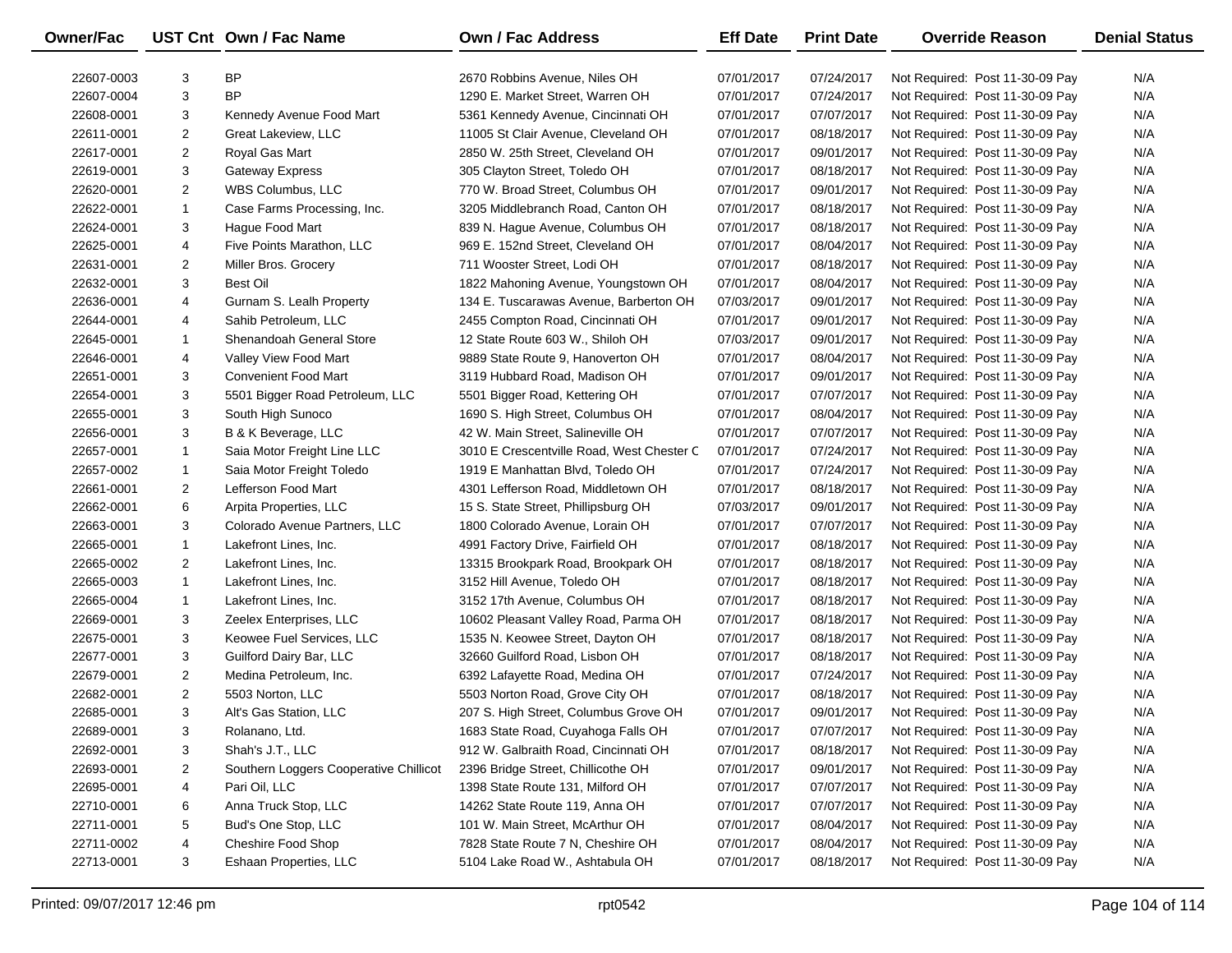| Owner/Fac  |                | UST Cnt Own / Fac Name        | <b>Own / Fac Address</b>                                                     | <b>Eff Date</b> | <b>Print Date</b> | <b>Override Reason</b>          | <b>Denial Status</b> |
|------------|----------------|-------------------------------|------------------------------------------------------------------------------|-----------------|-------------------|---------------------------------|----------------------|
| 22725-0001 | 4              | Rama Tika Retails, LLC        | 1368 N. Main Street, Mansfield OH                                            | 07/01/2017      | 08/18/2017        | Not Required: Post 11-30-09 Pay | N/A                  |
| 22725-0002 | 3              | Friends Food Mart Facility #2 | 1605 West Fourth Street, Mansfield OH                                        | 07/01/2017      | 08/18/2017        | Not Required: Post 11-30-09 Pay | N/A                  |
| 22727-0001 | 3              | Shopwise Foods                | 704 E. Main Street, Warsaw OH                                                | 07/01/2017      | 08/18/2017        | Not Required: Post 11-30-09 Pay | N/A                  |
| 22729-0001 | $\mathbf{1}$   | C-Z Company                   | 557 E. Tallmadge Avenue, Akron OH                                            | 07/01/2017      | 07/07/2017        | Not Required: Post 11-30-09 Pay | N/A                  |
| 22732-0001 | 3              | 28021 Miles Rd., LLC          | 28021 Miles Road, Chagrin Falls OH                                           | 07/01/2017      | 07/07/2017        | Not Required: Post 11-30-09 Pay | N/A                  |
| 22735-0001 | 3              | 1202 Sunset Enterprises, Inc. | 1202 Sunset Avenue, Springfield OH                                           | 07/01/2017      | 07/07/2017        | Not Required: Post 11-30-09 Pay | N/A                  |
| 22737-0001 | 4              | <b>Valero Gas Station</b>     | 1116 Bechtle Avenue, Springfield OH                                          | 07/01/2017      | 07/07/2017        | Not Required: Post 11-30-09 Pay | N/A                  |
| 22741-0001 | 4              | Route 53 Service, LLC         | 8910 S. State Route 53, McCutchenville O                                     | 07/01/2017      | 09/01/2017        | Not Required: Post 11-30-09 Pay | N/A                  |
| 22745-0001 | 3              | Mobil Mart                    | 830 Parsons Avenue, Columbus OH                                              | 07/01/2017      | 08/04/2017        | Not Required: Post 11-30-09 Pay | N/A                  |
| 22748-0001 | 4              | Sai Nath Properties, Ltd.     | 129 Western Avenue, Chillicothe OH                                           | 07/01/2017      | 09/01/2017        | Not Required: Post 11-30-09 Pay | N/A                  |
| 22749-0001 | 3              | 7941 Ravenna, LLC             | 7941 Ravenna Road, Painesville OH                                            | 07/01/2017      | 07/07/2017        | Not Required: Post 11-30-09 Pay | N/A                  |
| 22760-0001 | 1              | Stream's Edge Properties, LLC | 8150 Tyler Boulevard, Mentor OH                                              | 07/01/2017      | 08/18/2017        | Not Required: Post 11-30-09 Pay | N/A                  |
| 22760-0002 | 1              | Stream's Edge Properties, LLC | 103 Cairns Road, Mansfield OH                                                | 07/01/2017      | 08/18/2017        | Not Required: Post 11-30-09 Pay | N/A                  |
| 22760-0003 | 1              | Dayton Freight Lines, Inc     | 1406 Blatt Boulevard, Gahanna OH                                             | 07/01/2017      | 08/18/2017        | Not Required: Post 11-30-09 Pay | N/A                  |
| 22760-0004 | 1              | Dayton Freight Kent           | 280 Progress Boulevard, Kent OH                                              | 07/01/2017      | 08/18/2017        | Not Required: Post 11-30-09 Pay | N/A                  |
| 22767-0001 | 4              | Sammer LLC - Gasland          | 301 East Market Street, Cadiz OH                                             | 07/01/2017      | 07/07/2017        | Not Required: Post 11-30-09 Pay | N/A                  |
| 22768-0001 | 3              | Jenine, LLC - Gasland         | 945 Lincoln Avenue, Steubenville OH                                          | 07/01/2017      | 07/07/2017        | Not Required: Post 11-30-09 Pay | N/A                  |
| 22771-0001 | 3              | <b>BP Babbitt</b>             | 24310 Lakeland Boulevard, Euclid OH                                          | 07/03/2017      | 09/01/2017        | Not Required: Post 11-30-09 Pay | N/A                  |
| 22774-0001 | 3              | <b>Bluelick Oil, LLC</b>      | 3550 E. Bluelick Road, Lima OH                                               | 07/01/2017      | 08/04/2017        | Not Required: Post 11-30-09 Pay | N/A                  |
| 22779-0001 | $\overline{2}$ | Bryan Wash N Fill             | 1114 S. Main Streeet, Bryan OH                                               | 07/01/2017      | 08/04/2017        | Not Required: Post 11-30-09 Pay | N/A                  |
| 22782-0001 | 3              | McCauly's Carry Out           | 6788 Fields Ertel Road, Sharonville OH                                       | 07/01/2017      | 07/07/2017        | Not Required: Post 11-30-09 Pay | N/A                  |
| 22787-0001 | 4              | <b>Ereeny Corporation</b>     | 1585 E. Dublin Granville Road, Columbus C                                    | 07/01/2017      | 07/24/2017        | Not Required: Post 11-30-09 Pay | N/A                  |
| 22788-0001 | 3              | <b>Waverly Valero</b>         | 11044 US Route 23, Waverly OH                                                | 07/01/2017      | 08/18/2017        | Not Required: Post 11-30-09 Pay | N/A                  |
| 22791-0001 | 4              |                               | Indian Creek RV and Campground Resor 4710 Lake Road E., Geneva On The Lake ( | 07/01/2017      | 07/07/2017        | Not Required: Post 11-30-09 Pay | N/A                  |
| 22792-0001 | 5              | Ruff Creek Markets #1820      | 1499 3rd Street, Brilliant OH                                                | 07/01/2017      | 07/24/2017        | Not Required: Post 11-30-09 Pay | N/A                  |
| 22792-0002 | 3              | Ruff Creek Markets #1810      | 953 N 7th Street, Steubenville OH                                            | 07/01/2017      | 07/24/2017        | Not Required: Post 11-30-09 Pay | N/A                  |
| 22792-0003 | 4              | Ruff Creek Markets #1805      | 620 Main Street, Wintersville OH                                             | 07/01/2017      | 07/24/2017        | Not Required: Post 11-30-09 Pay | N/A                  |
| 22792-0004 | 5              | Ruff Creek Markets #1815      | 1860 Franklin Street, Toronto OH                                             | 07/01/2017      | 07/24/2017        | Not Required: Post 11-30-09 Pay | N/A                  |
| 22794-0001 | 3              | 27645 Lorain Road, LLC        | 27645 Lorain Road, North Olmsted OH                                          | 07/01/2017      | 08/04/2017        | Not Required: Post 11-30-09 Pay | N/A                  |
| 22797-0001 | 3              | Weaver's, LLC                 | 13352 US Highway 52, Friendship OH                                           | 07/01/2017      | 08/18/2017        | Not Required: Post 11-30-09 Pay | N/A                  |
| 22798-0001 | $\overline{2}$ | Hadico DBA Sunoco             | 2051 Lisbon Road, East Liverpool OH                                          | 07/01/2017      | 07/07/2017        | Not Required: Post 11-30-09 Pay | N/A                  |
| 22801-0001 | $\overline{2}$ | Irondale Bus Garage           | 91 Rural Way, Irondale OH                                                    | 07/01/2017      | 07/24/2017        | Not Required: Post 11-30-09 Pay | N/A                  |
| 22804-0001 | $\overline{2}$ | <b>Riverside Valero</b>       | 228 North Bridge Street, Chillicothe OH                                      | 07/01/2017      | 08/18/2017        | Not Required: Post 11-30-09 Pay | N/A                  |
| 22808-0001 | 3              | Bp                            | 3949 Spring Grove Avenue, Cincinnati OH                                      | 07/01/2017      | 07/07/2017        | Not Required: Post 11-30-09 Pay | N/A                  |
| 22809-0001 | 4              | SS Petroleum, Inc.            | 23255 State Route 4, Marysville OH                                           | 07/01/2017      | 08/04/2017        | Not Required: Post 11-30-09 Pay | N/A                  |
| 22810-0001 | 3              | Neha & Richel Inc.            | 7436 Wooster Pike, Cincinnati OH                                             | 07/01/2017      | 08/18/2017        | Not Required: Post 11-30-09 Pay | N/A                  |
| 22821-0001 | 5              | Williamsburg Market Inc.      | 609 W Main St, Williamsburg OH                                               | 07/01/2017      | 08/04/2017        | Not Required: Post 11-30-09 Pay | N/A                  |
| 22822-0001 | 4              | Lancaster Shell               | 2610 N. Columbus Street, Lancaster OH                                        | 07/01/2017      | 08/18/2017        | Not Required: Post 11-30-09 Pay | N/A                  |
| 22825-0001 | 2              | Spearman's Restaurant         | 26155 Coshocton Road, Howard OH                                              | 07/01/2017      | 09/01/2017        | Not Required: Post 11-30-09 Pay | N/A                  |
| 22827-0001 | 1              | Crites Holdings, LLC          | 1000 Findlay Road, Lima OH                                                   | 07/01/2017      | 09/01/2017        | Not Required: Post 11-30-09 Pay | N/A                  |
| 22830-0001 | 4              | Quick One Stop                | 35595 US Highway 35, Chillicothe OH                                          | 07/01/2017      | 08/04/2017        | Not Required: Post 11-30-09 Pay | N/A                  |
| 22832-0001 | 5              | Sunoco                        | 11209 State Road, North Royalton OH                                          | 07/01/2017      | 08/04/2017        | Not Required: Post 11-30-09 Pay | N/A                  |
| 22833-0001 | 3              | Pearl Bradly Citco            | 5385 Pearl Road, Parma OH                                                    | 07/01/2017      | 07/07/2017        | Not Required: Post 11-30-09 Pay | N/A                  |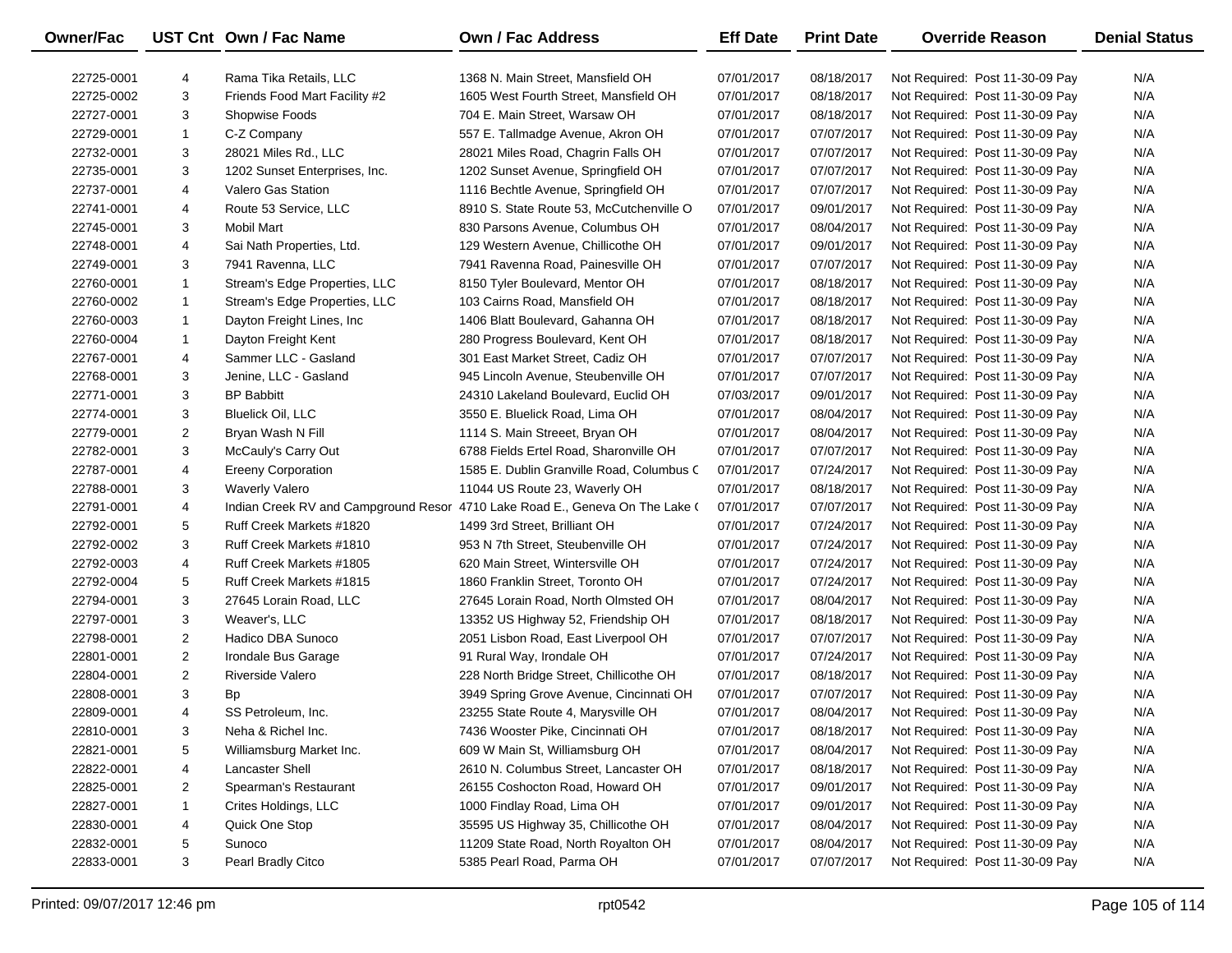| <b>Owner/Fac</b> |                | UST Cnt Own / Fac Name               | <b>Own / Fac Address</b>                 | <b>Eff Date</b> | <b>Print Date</b> | <b>Override Reason</b>          | <b>Denial Status</b> |
|------------------|----------------|--------------------------------------|------------------------------------------|-----------------|-------------------|---------------------------------|----------------------|
| 22835-0001       | -1             | <b>Burkhardt Farms LLC</b>           | 4295 Monnett New Winchester Rd, Bucyru   | 07/01/2017      | 08/04/2017        | Not Required: Post 11-30-09 Pay | N/A                  |
| 22836-0001       | 4              | Yankee Marathon                      | 1824 Oxford State Road, Middletown OH    | 07/01/2017      | 07/07/2017        | Not Required: Post 11-30-09 Pay | N/A                  |
| 22837-0001       | $\overline{2}$ | <b>Ohio City Express</b>             | 511 West Carmean Street, Ohio City OH    | 07/01/2017      | 09/01/2017        | Not Required: Post 11-30-09 Pay | N/A                  |
| 22840-0001       | 4              | Midd-Town Carryout Drive-Thru        | 2000 Central Avenue, Middletown OH       | 07/01/2017      | 09/01/2017        | Not Required: Post 11-30-09 Pay | N/A                  |
| 22842-0001       | 4              | East Liverpool King's Carryout, Inc  | 2371 Lisbon Street, East Liverpool OH    | 07/01/2017      | 08/04/2017        | Not Required: Post 11-30-09 Pay | N/A                  |
| 22844-0001       | $\overline{2}$ | Chesterland Gas and Go               | 8247 Mayfield Road, Chesterland OH       | 07/01/2017      | 09/01/2017        | Not Required: Post 11-30-09 Pay | N/A                  |
| 22849-0001       | 3              | BP On Reading                        | 8400 Reading Road, Cincinnati OH         | 07/01/2017      | 07/07/2017        | Not Required: Post 11-30-09 Pay | N/A                  |
| 22859-0001       | 5              | East 110 St Clair Properties LLC     | 6947 Saint Clair Avenue, Cleveland OH    | 07/01/2017      | 08/18/2017        | Not Required: Post 11-30-09 Pay | N/A                  |
| 22862-0001       | $\overline{2}$ | Valley View Service Station LLC      | 22984 Leatherwood Road, Quaker City OH   | 07/01/2017      | 07/07/2017        | Not Required: Post 11-30-09 Pay | N/A                  |
| 22867-0001       | 3              | Super USA Food Store                 | 1680 South Lincoln Avenue, Salem OH      | 07/01/2017      | 07/07/2017        | Not Required: Post 11-30-09 Pay | N/A                  |
| 22868-0001       | 3              | Sammy's Food Mart                    | 306 West Richmond Pike, Eaton OH         | 07/01/2017      | 07/24/2017        | Not Required: Post 11-30-09 Pay | N/A                  |
| 22869-0001       | 4              | U Save Food Mart                     | 66190 Hendrysburg Road, Barnesville OH   | 07/01/2017      | 07/07/2017        | Not Required: Post 11-30-09 Pay | N/A                  |
| 22871-0001       | 1              | Allstate Insurance Company           | 75 West Executive Parkway, Hudson OH     | 07/01/2017      | 07/07/2017        | Not Required: Post 11-30-09 Pay | N/A                  |
| 22873-0001       | $\overline{2}$ | B & B Food Mart, LLC                 | 101 East Main Street, Union City OH      | 07/01/2017      | 08/04/2017        | Not Required: Post 11-30-09 Pay | N/A                  |
| 22877-0002       | 3              | South Town Market                    | 675 Cleveland Avenue, Defiance OH        | 07/01/2017      | 08/04/2017        | Not Required: Post 11-30-09 Pay | N/A                  |
| 22879-0001       | $\overline{2}$ | Triad Engineering & Contracting Co.  | 9715 Clinton Road, Brooklyn OH           | 07/01/2017      | 08/18/2017        | Not Required: Post 11-30-09 Pay | N/A                  |
| 22884-0001       | 3              | SIM7, Inc.                           | 2501 Dryden Road, Moraine OH             | 07/01/2017      | 08/04/2017        | Not Required: Post 11-30-09 Pay | N/A                  |
| 22887-0001       | $\overline{2}$ | <b>Harrison Shamrock</b>             | 4150 Harrison Ave, Cincinnati OH         | 07/01/2017      | 07/24/2017        | Not Required: Post 11-30-09 Pay | N/A                  |
| 22890-0001       | 4              | <b>Clark Gas Station</b>             | 936 West North Street, Springfield OH    | 07/01/2017      | 07/24/2017        | Not Required: Post 11-30-09 Pay | N/A                  |
| 22891-0001       | 3              | 5 K Carry Out & Grill                | 1790 E. Melrose Avenue, Findlay OH       | 07/01/2017      | 07/07/2017        | Not Required: Post 11-30-09 Pay | N/A                  |
| 22894-0001       | 4              | American Freedom Energy, LLC         | S 430 State Route 109, Liberty Center OH | 07/01/2017      | 09/01/2017        | Not Required: Post 11-30-09 Pay | N/A                  |
| 22901-0001       | 4              | <b>Quick Stop</b>                    | 1827 State Route 505, Feesburg OH        | 07/01/2017      | 09/01/2017        | Not Required: Post 11-30-09 Pay | N/A                  |
| 22902-0001       | 5              | Brad and Susan Young                 | 9277 State Route 159, Chillicothe OH     | 07/01/2017      | 08/04/2017        | Not Required: Post 11-30-09 Pay | N/A                  |
| 22904-0001       | 4              | Amazing Clark LLC                    | 603 Findlay Road, Lima OH                | 07/01/2017      | 07/07/2017        | Not Required: Post 11-30-09 Pay | N/A                  |
| 22905-0001       | 3              | <b>SSJ Petroleum LLC</b>             | 1041 Findlay Road, Lima OH               | 07/01/2017      | 07/07/2017        | Not Required: Post 11-30-09 Pay | N/A                  |
| 22909-0001       | 3              | Jiya Properties                      | 5755 State Route 128, Cleves OH          | 07/01/2017      | 08/04/2017        | Not Required: Post 11-30-09 Pay | N/A                  |
| 22910-0001       | 4              | Jara Properties                      | 5968 Springdale Road, Cincinnati OH      | 07/01/2017      | 08/04/2017        | Not Required: Post 11-30-09 Pay | N/A                  |
| 22914-0001       | 5              | Hillsboro Convenient Food Mart, LLC  | 5828 W. New Market Road, Hillsboro OH    | 07/01/2017      | 08/04/2017        | Not Required: Post 11-30-09 Pay | N/A                  |
| 22918-0001       | 3              | Carnegie Gas Inc.                    | 8404 Carnegie Avenue, Cleveland OH       | 07/01/2017      | 08/04/2017        | Not Required: Post 11-30-09 Pay | N/A                  |
| 22921-0001       | $\overline{a}$ | <b>Express Lane</b>                  | 224 Lancaster Pike, Circleville OH       | 07/01/2017      | 07/07/2017        | Not Required: Post 11-30-09 Pay | N/A                  |
| 22922-0001       | 3              | Gascon, Inc./ Gascon Reality, Inc.   | 5068 N. Ridge Road, Perry OH             | 07/01/2017      | 09/01/2017        | Not Required: Post 11-30-09 Pay | N/A                  |
| 22923-0001       | $\overline{2}$ | Midway Quick Mart, Inc.              | 137 E. Huron Street, Jackson OH          | 07/01/2017      | 08/04/2017        | Not Required: Post 11-30-09 Pay | N/A                  |
| 22925-0001       | 5              | Loudonville Drive Thru and Gas       | 505 Wooster Road, Loudonville OH         | 07/01/2017      | 09/01/2017        | Not Required: Post 11-30-09 Pay | N/A                  |
| 22928-0001       | 3              | White Eyes Fuel                      | 26366 County Road 171, Fresno OH         | 07/01/2017      | 08/18/2017        | Not Required: Post 11-30-09 Pay | N/A                  |
| 22937-0001       | 3              | Mo's Blue Ash Marathon               | 4116 Glendale Milford Road, Blue Ash OH  | 07/01/2017      | 08/04/2017        | Not Required: Post 11-30-09 Pay | N/A                  |
| 22937-0003       | 3              | Forest Park Marathon                 | 1199 Smiley Avenue, Forest Park OH       | 07/01/2017      | 08/04/2017        | Not Required: Post 11-30-09 Pay | N/A                  |
| 22939-0001       | 3              | River Road Food Mart                 | 5040 River Road, Fairfield OH            | 07/01/2017      | 08/18/2017        | Not Required: Post 11-30-09 Pay | N/A                  |
| 22941-0001       | 4              | RCJ Petroleum LLC                    | 2900 Medina Road, Medina OH              | 07/01/2017      | 09/01/2017        | Not Required: Post 11-30-09 Pay | N/A                  |
| 22942-0001       | 5              | 12388 Mayfield Road                  | 12388 Mayfield Road, Munson Township O   | 07/01/2017      | 08/18/2017        | Not Required: Post 11-30-09 Pay | N/A                  |
| 22943-0001       | 1              | Clinton Memorial Hospital            | 610 West Main Street, Wilmington OH      | 07/01/2017      | 08/04/2017        | Not Required: Post 11-30-09 Pay | N/A                  |
| 22950-0001       | 3              | Patel & Singh, LLC                   | 101 Aetna Street, Bridgeport OH          | 07/01/2017      | 09/01/2017        | Not Required: Post 11-30-09 Pay | N/A                  |
| 22953-0001       | 2              | <b>Circle K #5698</b>                | 1574 Kenny Road, Columbus OH             | 07/01/2017      | 08/18/2017        | Not Required: Post 11-30-09 Pay | N/A                  |
| 22964-0001       | $\overline{2}$ | <b>Cornerstone Convenience Store</b> | 48 High Street, Glouster OH              | 07/01/2017      | 07/07/2017        | Not Required: Post 11-30-09 Pay | N/A                  |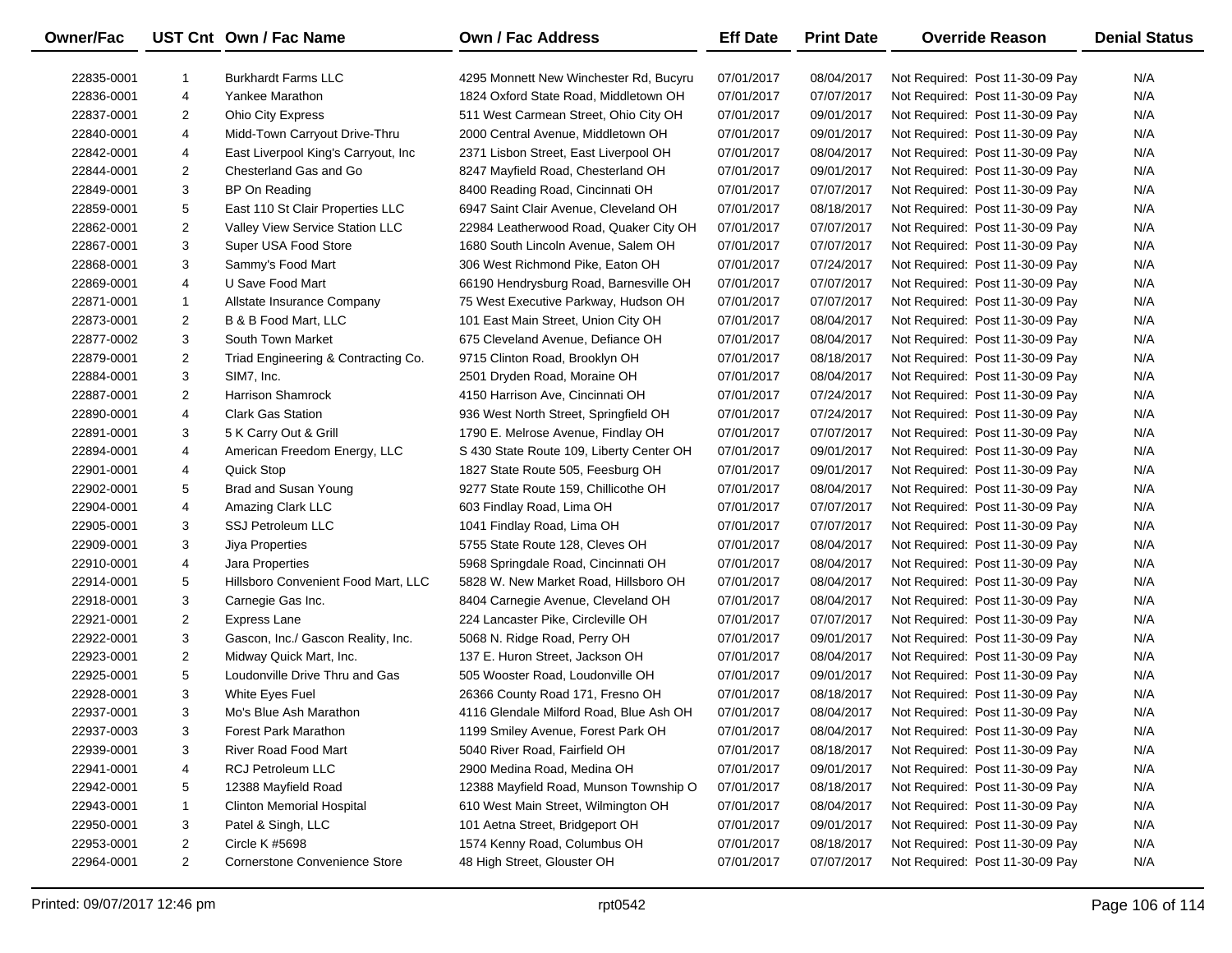| Owner/Fac  |                | UST Cnt Own / Fac Name                                                    | <b>Own / Fac Address</b>                 | <b>Eff Date</b> | <b>Print Date</b> | <b>Override Reason</b>          | <b>Denial Status</b> |
|------------|----------------|---------------------------------------------------------------------------|------------------------------------------|-----------------|-------------------|---------------------------------|----------------------|
| 22968-0001 | 4              | <b>Bedford Sunoco</b>                                                     | 667 Northfield Rd, Bedford OH            | 07/01/2017      | 08/04/2017        | Not Required: Post 11-30-09 Pay | N/A                  |
| 22969-0001 | 3              | Aldamen Real Estate LLC                                                   | 2121 Western Ave, Chillicothe OH         | 07/01/2017      | 08/04/2017        | Not Required: Post 11-30-09 Pay | N/A                  |
| 22970-0001 | 3              | Port 37 LLC                                                               | 10840 State Route 37 E, Malta OH         | 07/01/2017      | 07/07/2017        | Not Required: Post 11-30-09 Pay | N/A                  |
| 22972-0001 | 3              | Handy Mart                                                                | 102 South Street, Quincy OH              | 07/01/2017      | 08/18/2017        | Not Required: Post 11-30-09 Pay | N/A                  |
| 22973-0001 | $\mathbf{1}$   | Island Productions, LLC                                                   | 1233 Fox Road, Middle Bass Island OH     | 07/01/2017      | 08/18/2017        | Not Required: Post 11-30-09 Pay | N/A                  |
| 22976-0001 | 3              | Spring Valley Shell dba HK Petroleum L                                    | 899 South Main Street, Centerville OH    | 07/01/2017      | 07/07/2017        | Not Required: Post 11-30-09 Pay | N/A                  |
| 22977-0001 | 4              | Shubh Ashish, LLC dba Marathon, Stop N 43520 Middle Ridge Road, Lorain OH |                                          | 07/03/2017      | 09/01/2017        | Not Required: Post 11-30-09 Pay | N/A                  |
| 22979-0001 | $\overline{2}$ | Morgan's One Trip, LLC                                                    | 244 W. Main Street, Lucas OH             | 07/01/2017      | 09/01/2017        | Not Required: Post 11-30-09 Pay | N/A                  |
| 22980-0001 | 4              | Rita BP 2                                                                 | 27 S. Main Street, Hudson OH             | 07/01/2017      | 09/01/2017        | Not Required: Post 11-30-09 Pay | N/A                  |
| 22981-0001 | 3              | 13100 Madison Avenue LLC                                                  | 13100 Madison Avenue, Lakewood OH        | 07/01/2017      | 09/01/2017        | Not Required: Post 11-30-09 Pay | N/A                  |
| 22982-0001 | $\mathbf{1}$   | <b>Courtyard at Seasons</b>                                               | 7300 Dearwester Drive, Cincinnati OH     | 07/01/2017      | 08/04/2017        | Not Required: Post 11-30-09 Pay | N/A                  |
| 22987-0001 | 3              | <b>Coalton Express</b>                                                    | 50 Church Street, Coalton OH             | 07/01/2017      | 08/18/2017        | Not Required: Post 11-30-09 Pay | N/A                  |
| 22990-0001 | 3              | Memorial One Stop Shop                                                    | 215 Memorial Parkway, Akron OH           | 07/01/2017      | 07/07/2017        | Not Required: Post 11-30-09 Pay | N/A                  |
| 22991-0001 | $\mathbf{1}$   | MCC-Norwood, LLC                                                          | 4500 Beech Street, Cincinnati OH         | 07/01/2017      | 08/04/2017        | Not Required: Post 11-30-09 Pay | N/A                  |
| 22992-0001 | $\overline{2}$ | <b>HBL Development LLC</b>                                                | 1016 Morse St, Akron OH                  | 07/01/2017      | 08/04/2017        | Not Required: Post 11-30-09 Pay | N/A                  |
| 22993-0001 | 3              | Winton Food Mart                                                          | 6120 Winton Road, Fairfield OH           | 07/01/2017      | 08/04/2017        | Not Required: Post 11-30-09 Pay | N/A                  |
| 22998-0001 | 4              | Fendi                                                                     | 166 N Broad St, Bremen OH                | 07/01/2017      | 08/04/2017        | Not Required: Post 11-30-09 Pay | N/A                  |
| 22999-0001 | 3              | East 93rd Street Sunoco                                                   | 3363 E. 93rd Street, Cleveland OH        | 07/01/2017      | 08/04/2017        | Not Required: Post 11-30-09 Pay | N/A                  |
| 23000-0001 | 3              | Dill Inc DBA Sunco                                                        | 2850 Grove Avenue, Lorain OH             | 07/01/2017      | 08/04/2017        | Not Required: Post 11-30-09 Pay | N/A                  |
| 23001-0001 | 4              | Rajreena Enterprises LLC                                                  | 3050 Lincoln Way East, Massillon OH      | 07/01/2017      | 07/07/2017        | Not Required: Post 11-30-09 Pay | N/A                  |
| 23003-0001 | 4              | Dorothy Lane Property, LLC                                                | 3151 E. Dorothy Lane, Kettering OH       | 07/01/2017      | 07/07/2017        | Not Required: Post 11-30-09 Pay | N/A                  |
| 23012-0001 | 8              | Legacy Farmers Cooperative                                                | 6566 County Road 236, Findlay OH         | 07/01/2017      | 07/07/2017        | Not Required: Post 11-30-09 Pay | N/A                  |
| 23012-0002 | 3              | Legacy Farmers Cooperative                                                | 622 W. Lytle Street, Fostoria OH         | 07/01/2017      | 07/07/2017        | Not Required: Post 11-30-09 Pay | N/A                  |
| 23016-0001 | 4              | 171 Route 95 Shell                                                        | 6022 State Route 95, Mount Gilead OH     | 07/01/2017      | 08/04/2017        | Not Required: Post 11-30-09 Pay | N/A                  |
| 23032-0001 | 3              | <b>Hutchison Shell</b>                                                    | 1402 Bellefontaine Street, Wapakoneta OH | 07/01/2017      | 08/04/2017        | Not Required: Post 11-30-09 Pay | N/A                  |
| 23047-0001 | 3              | Bowmans Carry Out LLC                                                     | 21309 St Rt 125, Blue Creek OH           | 07/01/2017      | 08/18/2017        | Not Required: Post 11-30-09 Pay | N/A                  |
| 23057-0001 | 3              | OM Shri Krishna Inc                                                       | 7550 State Route 48, Waynesville OH      | 07/01/2017      | 07/24/2017        | Not Required: Post 11-30-09 Pay | N/A                  |
| 23058-0001 | 2              | Soft Touch Auto Spa                                                       | 325 N. Sandusky Avenue, Upper Sandusk    | 07/01/2017      | 09/01/2017        | Not Required: Post 11-30-09 Pay | N/A                  |
| 23059-0001 | 5              | Elizabeth Place Holdings LLC                                              | 1 Elizabeth Place, Dayton OH             | 07/01/2017      | 08/18/2017        | Not Required: Post 11-30-09 Pay | N/A                  |
| 23060-0001 | $\overline{2}$ | Narender R. Rao                                                           | 1088 Cadiz Rd, Wintersville OH           | 07/01/2017      | 07/07/2017        | Not Required: Post 11-30-09 Pay | N/A                  |
| 23061-0001 | 3              | K Foods Inc.                                                              | 308 W. Dayton Street, West Alexandria OH | 07/01/2017      | 07/07/2017        | Not Required: Post 11-30-09 Pay | N/A                  |
| 23062-0001 | 3              | Sammi 6152 LLC                                                            | 4964 North Ridge West, Ashtabula OH      | 07/01/2017      | 07/24/2017        | Not Required: Post 11-30-09 Pay | N/A                  |
| 23063-0001 | 4              | In N Out Mart                                                             | 432 Claremont Avenue, Ashland OH         | 07/01/2017      | 07/07/2017        | Not Required: Post 11-30-09 Pay | N/A                  |
| 23063-0002 | 3              | <b>Troy Road Market</b>                                                   | 1300 Troy Road, Ashland OH               | 07/01/2017      | 07/07/2017        | Not Required: Post 11-30-09 Pay | N/A                  |
| 23068-0001 | $\mathbf{1}$   | Con-Way Freight Xur                                                       | 2401 N. Water Street, Uhrichsville OH    | 07/01/2017      | 07/24/2017        | Not Required: Post 11-30-09 Pay | N/A                  |
| 23069-0001 | 3              | Clark #1624                                                               | 97 W. Main Street, Shelby OH             | 07/01/2017      | 08/04/2017        | Not Required: Post 11-30-09 Pay | N/A                  |
| 23071-0001 | 3              | Alkire Road Marathon                                                      | 5600 Alkire Road, Galloway OH            | 07/01/2017      | 08/04/2017        | Not Required: Post 11-30-09 Pay | N/A                  |
| 23072-0001 | 4              | <b>Williams Fuel Stop</b>                                                 | 106 N. Jackson Street, Oak Hill OH       | 07/01/2017      | 08/18/2017        | Not Required: Post 11-30-09 Pay | N/A                  |
| 23073-0001 | 4              | Mike's BP                                                                 | 5 N Pennsylvania Ave, Wellston OH        | 07/01/2017      | 08/18/2017        | Not Required: Post 11-30-09 Pay | N/A                  |
| 23074-0001 | 2              | Park Marathon                                                             | 530 Cherry Street, Tuscarawas OH         | 07/01/2017      | 07/07/2017        | Not Required: Post 11-30-09 Pay | N/A                  |
| 23076-0001 | $\overline{2}$ | Aadi Real Estate, LLC                                                     | 265 N. Washington Street, Tiffin OH      | 07/01/2017      | 07/24/2017        | Not Required: Post 11-30-09 Pay | N/A                  |
| 23079-0001 | 3              | Spee-D-Foods #26                                                          | 1735 Cleveland Avenue NW, Canton OH      | 07/01/2017      | 07/24/2017        | Not Required: Post 11-30-09 Pay | N/A                  |
| 23081-0001 | 3              | Rocky LLC                                                                 | 910 North William Street, Paulding OH    | 07/01/2017      | 08/18/2017        | Not Required: Post 11-30-09 Pay | N/A                  |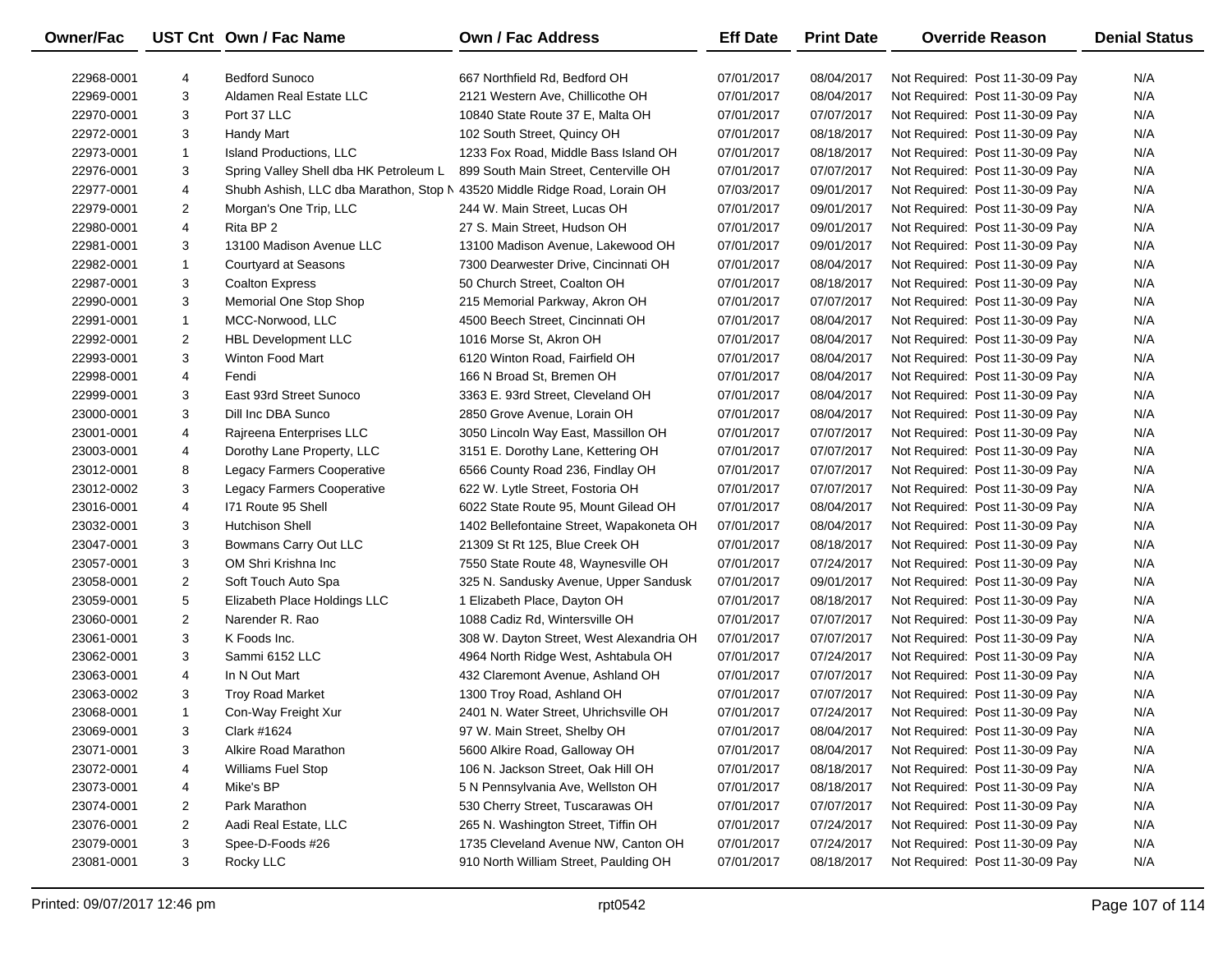| Owner/Fac  |                | UST Cnt Own / Fac Name                                             | <b>Own / Fac Address</b>                      | <b>Eff Date</b> | <b>Print Date</b> | <b>Override Reason</b>          | <b>Denial Status</b> |
|------------|----------------|--------------------------------------------------------------------|-----------------------------------------------|-----------------|-------------------|---------------------------------|----------------------|
| 23087-0001 | 3              | Shree Swaminarayan Corporation dba H 6138 Broadview Road, Parma OH |                                               | 07/01/2017      | 08/04/2017        | Not Required: Post 11-30-09 Pay | N/A                  |
| 23088-0001 | 4              | SPV Wayne & Keowee Sunoco                                          | 912 Wayne Avenue, Dayton OH                   | 07/01/2017      | 08/04/2017        | Not Required: Post 11-30-09 Pay | N/A                  |
| 23088-0002 | 3              | SPV Wayne & Wyoming Sunoco                                         | 1502 Wayne Street, Dayton OH                  | 07/01/2017      | 08/04/2017        | Not Required: Post 11-30-09 Pay | N/A                  |
| 23089-0001 | $\overline{2}$ | <b>Ohio Veterans Home</b>                                          | 3416 South Columbus Avenue, Sandusky C        | 07/01/2017      | 08/18/2017        | Not Required: Post 11-30-09 Pay | N/A                  |
| 23093-0001 | 3              | US 72 Property LLC                                                 | 360 N. Main Street, Cedarville OH             | 07/01/2017      | 07/07/2017        | Not Required: Post 11-30-09 Pay | N/A                  |
| 23094-0001 | 4              | Dayton Avenue Property, LLC                                        | 410 Dayton Ave, Xenia OH                      | 07/01/2017      | 07/07/2017        | Not Required: Post 11-30-09 Pay | N/A                  |
| 23096-0001 | 4              | JR & R Property Investment LLC                                     | 6101 W. 3rd Street, Dayton OH                 | 07/03/2017      | 09/01/2017        | Not Required: Post 11-30-09 Pay | N/A                  |
| 23096-0002 | 3              | R & R Tarhar - Tratwood Marathon                                   | 3031 Shiloh Springs Road, Trotwood OH         | 07/03/2017      | 09/01/2017        | Not Required: Post 11-30-09 Pay | N/A                  |
| 23098-0001 | 3              | Gas and Food                                                       | 8952 Pearl Road, Strongsville OH              | 07/03/2017      | 09/01/2017        | Not Required: Post 11-30-09 Pay | N/A                  |
| 23099-0001 | 4              | Venkateshwara LLC                                                  | 24655 US Highway 23 S., Circleville OH        | 07/01/2017      | 07/07/2017        | Not Required: Post 11-30-09 Pay | N/A                  |
| 23101-0001 | 3              | Stringtown Petroleum LLC                                           | 2375 Stringtown Road, Grove City OH           | 07/01/2017      | 07/24/2017        | Not Required: Post 11-30-09 Pay | N/A                  |
| 23102-0001 | 6              | 1303 N. Main St Inc. dba Valero                                    | 1303 N. Main Street, Marion OH                | 07/01/2017      | 08/18/2017        | Not Required: Post 11-30-09 Pay | N/A                  |
| 23103-0001 | 4              | Market Fresh Foods                                                 | 301 E. Troy Pike, Covington OH                | 07/01/2017      | 09/01/2017        | Not Required: Post 11-30-09 Pay | N/A                  |
| 23107-0001 | 4              | Krishna Food Mart LLC                                              | 11724 State Route 104, Waverly OH             | 07/01/2017      | 09/01/2017        | Not Required: Post 11-30-09 Pay | N/A                  |
| 23108-0001 | $\overline{2}$ | Ganpati R & H Inc.                                                 | 1711 Lockbourne Road, Columbus OH             | 07/01/2017      | 07/07/2017        | Not Required: Post 11-30-09 Pay | N/A                  |
| 23111-0001 | 3              | First Broadway, LLC                                                | 120 Broadway Avenue, Bedford OH               | 07/01/2017      | 07/07/2017        | Not Required: Post 11-30-09 Pay | N/A                  |
| 23112-0001 | 3              | Richmond Rd BP                                                     | 4591 Richmond Road, Warrensville Heigh        | 07/01/2017      | 07/07/2017        | Not Required: Post 11-30-09 Pay | N/A                  |
| 23114-0001 | $\overline{2}$ | 7782 Tylers Place LLC                                              | 7782 Tylers Place Blvd, West Chester OH       | 07/01/2017      | 07/07/2017        | Not Required: Post 11-30-09 Pay | N/A                  |
| 23115-0001 | 3              | Waverly Travelers Center, LLC                                      | 14161 US Highway 23 North, Waverly OH         | 07/01/2017      | 09/01/2017        | Not Required: Post 11-30-09 Pay | N/A                  |
| 23116-0001 | 3              | <b>Westerville Road Duchess</b>                                    | 2835 Westerville Road, Columbus OH            | 07/01/2017      | 08/04/2017        | Not Required: Post 11-30-09 Pay | N/A                  |
| 23119-0001 | $\mathbf{1}$   | Mercy Franciscan Hospital Western Hills                            | 2841 Boudinot Avenue, Cincinnati OH           | 07/01/2017      | 07/07/2017        | Not Required: Post 11-30-09 Pay | N/A                  |
| 23121-0001 | 4              | Swifty                                                             | 256 Lafayette Rd., London OH                  | 07/03/2017      | 09/01/2017        | Not Required: Post 11-30-09 Pay | N/A                  |
| 23123-0001 | $\overline{2}$ | Siler Pit Stop, LLC                                                | State Route 108, S Main Street, Miller City ( | 07/01/2017      | 08/04/2017        | Not Required: Post 11-30-09 Pay | N/A                  |
| 23126-0001 | 3              | <b>Buckeye Marathon</b>                                            | 8805 Buckeye Road, Cleveland OH               | 07/01/2017      | 09/01/2017        | Not Required: Post 11-30-09 Pay | N/A                  |
| 23127-0001 | 4              | <b>Gratis Food Center</b>                                          | 204 S. East Street, Gratis OH                 | 07/01/2017      | 08/18/2017        | Not Required: Post 11-30-09 Pay | N/A                  |
| 23134-0001 | $\overline{2}$ | Mari Supham, LLC                                                   | 1319 E. 18th Street, Cleveland OH             | 07/01/2017      | 08/04/2017        | Not Required: Post 11-30-09 Pay | N/A                  |
| 23136-0001 | $\mathbf{1}$   | GSA #G5TSB-17909                                                   | 2012 Ronald Reagan Drive, Cincinnati OH       | 07/01/2017      | 07/24/2017        | Not Required: Post 11-30-09 Pay | N/A                  |
| 23138-0001 | 3              | Price Hill Marathon                                                | 3431 Warsaw Ave, Cincinnati OH                | 07/01/2017      | 07/07/2017        | Not Required: Post 11-30-09 Pay | N/A                  |
| 23151-0001 | $\overline{2}$ | <b>Wolfe Market</b>                                                | 121 W. Pike St., Morrow OH                    | 07/01/2017      | 07/07/2017        | Not Required: Post 11-30-09 Pay | N/A                  |
| 23152-0001 | $\overline{2}$ | Munson Corners Land Partners LLC                                   | 13906 Gar Highway, Chardon OH                 | 07/01/2017      | 09/01/2017        | Not Required: Post 11-30-09 Pay | N/A                  |
| 23154-0001 | 4              | S & P Oil Company, LLC                                             | 7942 US 23, Chillicothe OH                    | 07/01/2017      | 09/01/2017        | Not Required: Post 11-30-09 Pay | N/A                  |
| 23155-0001 | 5              | Speed Check Food Mart                                              | 2847 Parkman Road NW, Warren OH               | 07/01/2017      | 08/18/2017        | Not Required: Post 11-30-09 Pay | N/A                  |
| 23162-0001 | 3              | 456 Richmond LLC                                                   | 456 Richmond Rd, Richmond Hts OH              | 07/01/2017      | 09/01/2017        | Not Required: Post 11-30-09 Pay | N/A                  |
| 23166-0001 | 3              | Turnpike Market Express LLC                                        | 505 Braceville Robinson Road SW, Newto        | 07/01/2017      | 07/07/2017        | Not Required: Post 11-30-09 Pay | N/A                  |
| 23170-0001 | 3              | Q's Gas N Go                                                       | 3585 W. 117th Street, Cleveland OH            | 07/01/2017      | 09/01/2017        | Not Required: Post 11-30-09 Pay | N/A                  |
| 23172-0001 | 2              | Valero                                                             | 3217 Oberlin Avenue, Lorain OH                | 07/01/2017      | 07/07/2017        | Not Required: Post 11-30-09 Pay | N/A                  |
| 23173-0001 | 1              | 1111 Superior LLC                                                  | 1111 Superior Avenue, Cleveland OH            | 07/01/2017      | 08/04/2017        | Not Required: Post 11-30-09 Pay | N/A                  |
| 23215-0001 | 3              | Classy Clean Car Wash/Gulf Gas                                     | 5373 Youngstown Warren Road, Niles OH         | 07/01/2017      | 07/07/2017        | Not Required: Post 11-30-09 Pay | N/A                  |
| 23252-0001 | 5              | Mickey Mart #59                                                    | 203 S Main St, Willard OH                     | 07/03/2017      | 09/01/2017        | Not Required: Post 11-30-09 Pay | N/A                  |
| 23252-0002 | 5              | Sycamore BP                                                        | 103 W. Saffel Street, Sycamore OH             | 07/03/2017      | 09/01/2017        | Not Required: Post 11-30-09 Pay | N/A                  |
| 23252-0003 | 3              | <b>Greenwich Mickey Mart</b>                                       | 47 E. Main Street, Greenwich OH               | 07/03/2017      | 09/01/2017        | Not Required: Post 11-30-09 Pay | N/A                  |
| 23252-0004 | 3              | Berlin Heights Carry Out, Inc                                      | 5 South Street, Berlin Heights OH             | 07/03/2017      | 09/01/2017        | Not Required: Post 11-30-09 Pay | N/A                  |
| 23252-0005 | 5              | Sandusky 250 Mickey Mart #61                                       | 4701 Milan Road, Sandusky OH                  | 07/03/2017      | 09/01/2017        | Not Required: Post 11-30-09 Pay | N/A                  |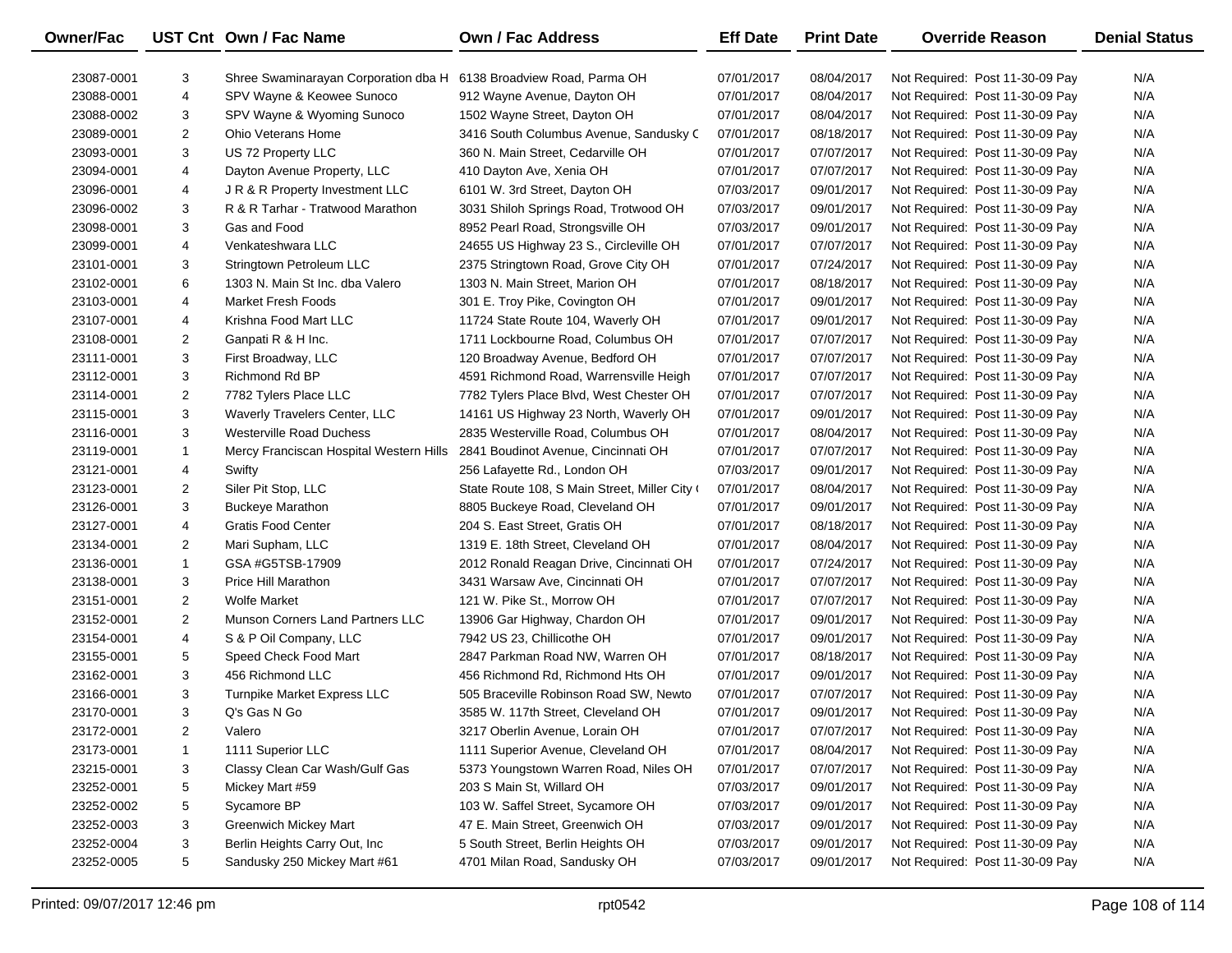| Owner/Fac  |                | UST Cnt Own / Fac Name                | Own / Fac Address                           | <b>Eff Date</b> | <b>Print Date</b> | <b>Override Reason</b>          | <b>Denial Status</b> |
|------------|----------------|---------------------------------------|---------------------------------------------|-----------------|-------------------|---------------------------------|----------------------|
| 23252-0006 | 3              | Green Springs Mickey Mart #65         | 101 South Broadway St, Green Springs O      | 07/03/2017      | 09/01/2017        | Not Required: Post 11-30-09 Pay | N/A                  |
| 23252-0007 | 3              | Oak Harbor Mickey Mart #66            | 4975 N. State Route 2, Oak Harbor OH        | 07/03/2017      | 09/01/2017        | Not Required: Post 11-30-09 Pay | N/A                  |
| 23262-0001 | 3              | Sami Quick Stop                       | 2115 East Midlothian Boulevard, Struthers ( | 07/03/2017      | 09/01/2017        | Not Required: Post 11-30-09 Pay | N/A                  |
| 23263-0001 | $\overline{2}$ | Rasul Bro                             | 920 W Main Street, Washingtonville OH       | 07/01/2017      | 08/18/2017        | Not Required: Post 11-30-09 Pay | N/A                  |
| 23264-0001 | $\overline{2}$ | Thoburn Development, LLC DBA Johnen   | Rt 149 North, Flushing OH                   | 07/01/2017      | 08/18/2017        | Not Required: Post 11-30-09 Pay | N/A                  |
| 23265-0001 | 4              | Donald C. and Kathleen A. Lastoria    | 8889 Brecksville Road, Brecksville OH       | 07/01/2017      | 09/01/2017        | Not Required: Post 11-30-09 Pay | N/A                  |
| 23268-0001 | 4              | Gas Station, Car Wash, and Convenienc | 15525 W. High Street, Middlefield OH        | 07/01/2017      | 08/04/2017        | Not Required: Post 11-30-09 Pay | N/A                  |
| 23273-0001 | 1              | <b>Brothers Company LLC</b>           | 5430 Lauby Road, Bld #25, North Canton C    | 07/01/2017      | 07/24/2017        | Not Required: Post 11-30-09 Pay | N/A                  |
| 23274-0001 | $\mathbf{1}$   | <b>Grain Clean Fuels</b>              | 1201 South Arlington Street, Akron OH       | 07/01/2017      | 08/04/2017        | Not Required: Post 11-30-09 Pay | N/A                  |
| 23278-0001 | 3              | Loveland BP                           | 226 Loveland Maderia Rd, Loveland OH        | 07/01/2017      | 08/04/2017        | Not Required: Post 11-30-09 Pay | N/A                  |
| 23279-0001 | $\overline{2}$ | Lewisville Carryout, LLC              | 33276 State Route 78, Lewisville OH         | 07/01/2017      | 08/04/2017        | Not Required: Post 11-30-09 Pay | N/A                  |
| 23281-0001 | 4              | Sabina Food Mart                      | 149 W. Washington Street, Sabina OH         | 07/01/2017      | 07/24/2017        | Not Required: Post 11-30-09 Pay | N/A                  |
| 23282-0001 | $\overline{2}$ | Knoxville Carry Out                   | 14696 State Highway 152, Toronto OH         | 07/01/2017      | 07/07/2017        | Not Required: Post 11-30-09 Pay | N/A                  |
| 23284-0001 | $\overline{2}$ | Aksharvinay LLC                       | 5375 W Erie Ave, Lorain OH                  | 07/01/2017      | 08/04/2017        | Not Required: Post 11-30-09 Pay | N/A                  |
| 23285-0001 | 3              | RCJ Petroleum 5, LLC                  | 4015 Erie Street, Willoughby OH             | 07/01/2017      | 09/01/2017        | Not Required: Post 11-30-09 Pay | N/A                  |
| 23285-0002 | 4              | RCJ Petroleum 6, LLC                  | 2496 E. Aurora Road, Twinsburg OH           | 07/01/2017      | 09/01/2017        | Not Required: Post 11-30-09 Pay | N/A                  |
| 23286-0001 | 3              | One Stop Crossing LLC                 | 20 Logan Thornville Road NE, Bremen OH      | 07/01/2017      | 07/07/2017        | Not Required: Post 11-30-09 Pay | N/A                  |
| 23288-0001 | 1              | R-J Diesel, LLC                       | 35500 State Route 78, Lewisville OH         | 07/01/2017      | 07/07/2017        | Not Required: Post 11-30-09 Pay | N/A                  |
| 23289-0001 | 3              | Porter's BP LLC                       | 1873 County Road MI, Okolona OH             | 07/01/2017      | 07/07/2017        | Not Required: Post 11-30-09 Pay | N/A                  |
| 23313-0001 | 4              | Spencerville Shell Station            | 106 E Fourth St, Spencerville OH            | 07/01/2017      | 08/04/2017        | Not Required: Post 11-30-09 Pay | N/A                  |
| 23338-0001 | 4              | Speedy Gas #4                         | 14001 Lakewood Heights Boulevard, Clev      | 07/01/2017      | 07/07/2017        | Not Required: Post 11-30-09 Pay | N/A                  |
| 23363-0001 | 2              | Clark                                 | 1655 N. Gettysburg Avenue, Dayton OH        | 07/01/2017      | 08/04/2017        | Not Required: Post 11-30-09 Pay | N/A                  |
| 23364-0001 | 3              | VGV Properties, LLC                   | 3069 State Rt 213, Steubenville OH          | 07/01/2017      | 08/18/2017        | Not Required: Post 11-30-09 Pay | N/A                  |
| 23367-0001 | 3              | Silver Swan Marathon                  | 3880 E. National Road, Springfield OH       | 07/01/2017      | 07/07/2017        | Not Required: Post 11-30-09 Pay | N/A                  |
| 23368-0001 | 5              | Richies Citgo, Inc                    | 10846 Lower Valley Pike, Medway OH          | 07/01/2017      | 07/07/2017        | Not Required: Post 11-30-09 Pay | N/A                  |
| 23372-0003 | 3              | Certified Oil #435                    | 210 N Washington Street, Van Wert OH        | 07/01/2017      | 07/07/2017        | Not Required: Post 11-30-09 Pay | N/A                  |
| 23372-0004 | 5              | Starfire                              | 3311 South County Road 25A, Troy OH         | 07/01/2017      | 07/07/2017        | Not Required: Post 11-30-09 Pay | N/A                  |
| 23372-0005 | 3              | 714 Short Stop                        | 714 E. Main Street, Van Wert OH             | 07/01/2017      | 07/07/2017        | Not Required: Post 11-30-09 Pay | N/A                  |
| 23373-0001 | $\mathbf{1}$   | 1215 Superior LLC                     | 1215 Superior Avenue, Cleveland OH          | 07/01/2017      | 07/24/2017        | Not Required: Post 11-30-09 Pay | N/A                  |
| 23374-0001 | $\overline{2}$ | W.H. Zimmer Generating Station        | 1781 US Route 52, Moscow OH                 | 07/01/2017      | 09/01/2017        | Not Required: Post 11-30-09 Pay | N/A                  |
| 23376-0001 | 5              | Jeep Fuel                             | 10532 Main Street, South Webster OH         | 07/01/2017      | 07/24/2017        | Not Required: Post 11-30-09 Pay | N/A                  |
| 23378-0001 | $\mathbf{1}$   | Lone Mountain Aircraft                | 3555 Hangar Drive, Vandalia OH              | 07/01/2017      | 07/07/2017        | Not Required: Post 11-30-09 Pay | N/A                  |
| 23380-0001 | 3              | Valero                                | 1271 Yellow Springs Fairfield Road, Fairb   | 07/01/2017      | 08/18/2017        | Not Required: Post 11-30-09 Pay | N/A                  |
| 23388-0001 | $\mathbf{1}$   | The Fishing Pole Bait Shop            | 5071 State Route 350 W., Clarksville OH     | 07/01/2017      | 08/18/2017        | Not Required: Post 11-30-09 Pay | N/A                  |
| 23390-0001 | 5              | <b>Turnpike Shell</b>                 | 8150 SH 108, Wauseon OH                     | 07/01/2017      | 07/24/2017        | Not Required: Post 11-30-09 Pay | N/A                  |
| 23392-0001 | 3              | Willoughby Petroleum Inc.             | 3312 N. Ridge Road E., Ashtabula OH         | 07/01/2017      | 07/07/2017        | Not Required: Post 11-30-09 Pay | N/A                  |
| 23393-0001 | 3              | <b>Turk Gas</b>                       | 1949 Schrock Road, Columbus OH              | 07/01/2017      | 08/04/2017        | Not Required: Post 11-30-09 Pay | N/A                  |
| 23394-0001 | 2              | Win Air of Columbus Inc.              | 700 Harcourt Road, Mount Vernon OH          | 07/01/2017      | 07/07/2017        | Not Required: Post 11-30-09 Pay | N/A                  |
| 23398-0001 | 3              | Trillium Farm Holdings, LLC           | 10513 Croton Road, Johnstown OH             | 07/01/2017      | 07/07/2017        | Not Required: Post 11-30-09 Pay | N/A                  |
| 23399-0001 | 4              | 8397 Vine Street LLC                  | 8397 Vine Street, Cincinnati OH             | 07/01/2017      | 09/01/2017        | Not Required: Post 11-30-09 Pay | N/A                  |
| 23402-0001 | 1              | One Mill Run                          | 3455 Mill Run Drive, Hilliard OH            | 07/01/2017      | 08/18/2017        | Not Required: Post 11-30-09 Pay | N/A                  |
| 23403-0001 | 3              | <b>Winston Shell</b>                  | 8151 Winton Road, Cincinnnati OH            | 07/01/2017      | 08/04/2017        | Not Required: Post 11-30-09 Pay | N/A                  |
| 23404-0001 | 3              | <b>Loveland Shell</b>                 | 10629 Loveland Madiera Road, Loveland C     | 07/01/2017      | 08/18/2017        | Not Required: Post 11-30-09 Pay | N/A                  |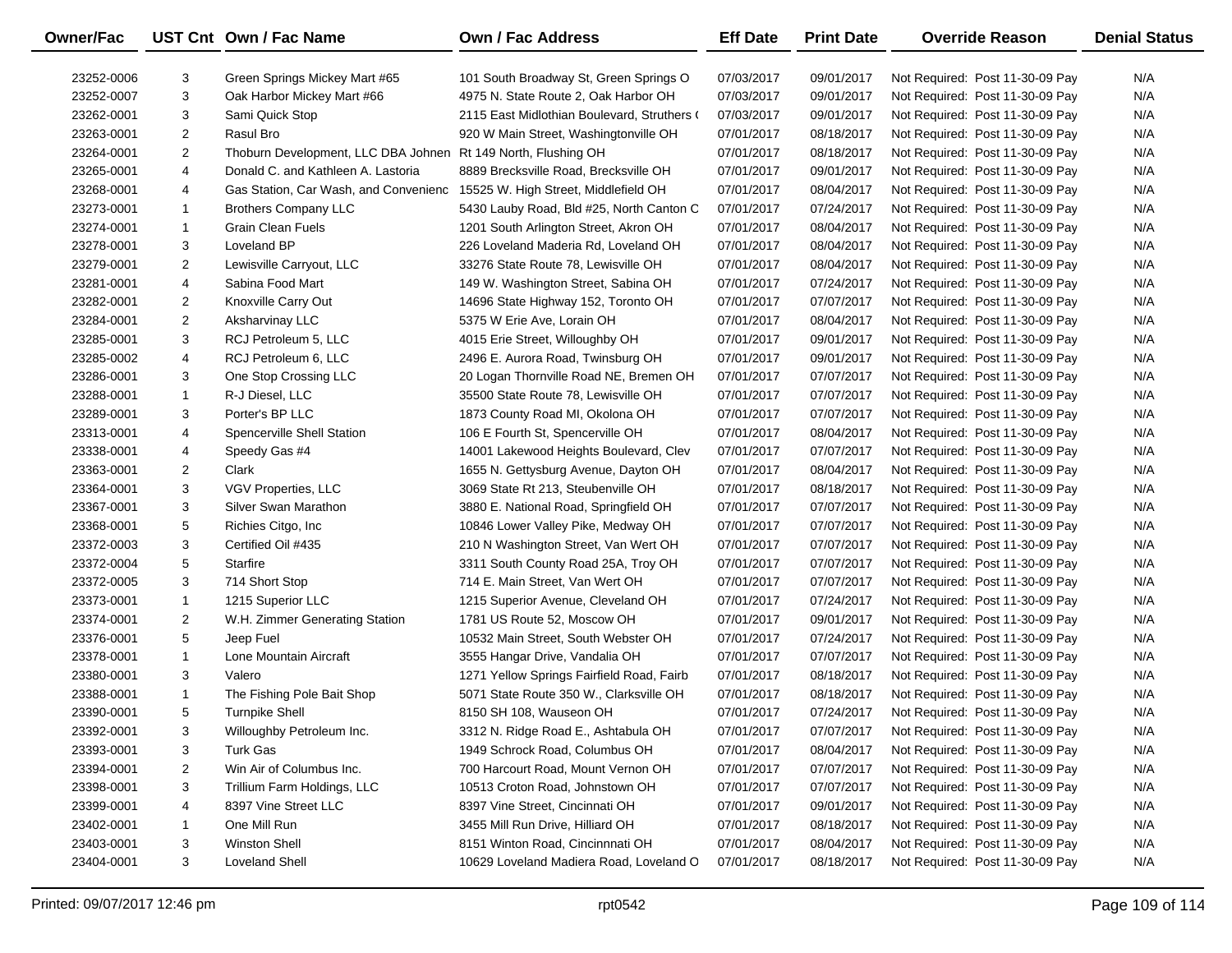| <b>Owner/Fac</b> |                | UST Cnt Own / Fac Name                 | <b>Own / Fac Address</b>                  | <b>Eff Date</b> | <b>Print Date</b> | <b>Override Reason</b>          | <b>Denial Status</b> |
|------------------|----------------|----------------------------------------|-------------------------------------------|-----------------|-------------------|---------------------------------|----------------------|
| 23407-0001       | 4              | American Natural 30                    | 2245 Southgate Parkway, Cambridge OH      | 07/01/2017      | 09/01/2017        | Not Required: Post 11-30-09 Pay | N/A                  |
| 23408-0001       | 3              | The Goody Nook                         | 2512 US Highway 22 W., Circleville OH     | 07/01/2017      | 08/18/2017        | Not Required: Post 11-30-09 Pay | N/A                  |
| 23410-0001       | 3              | <b>Willowick Market Inc.</b>           | 27611 Euclid Avenue, Euclid OH            | 07/01/2017      | 07/07/2017        | Not Required: Post 11-30-09 Pay | N/A                  |
| 23414-0001       | 4              | Enon Foodmart                          | 6875 Dayton Springfield Road, Enon OH     | 07/01/2017      | 08/18/2017        | Not Required: Post 11-30-09 Pay | N/A                  |
| 23415-0001       | 3              | Chet and Fran's Country Store          | 27050 State Route 58, Wellington OH       | 07/01/2017      | 08/18/2017        | Not Required: Post 11-30-09 Pay | N/A                  |
| 23419-0001       | 5              | Swiss Valley Oil Co.                   | 223 Yoder Avenue, Sugarcreek OH           | 07/01/2017      | 09/01/2017        | Not Required: Post 11-30-09 Pay | N/A                  |
| 23419-0002       | 5              | Swiss Valley Oil Co.                   | 399 Browns Lane, Coshocton OH             | 07/01/2017      | 09/01/2017        | Not Required: Post 11-30-09 Pay | N/A                  |
| 23419-0003       | $\overline{2}$ | Village Marathon                       | 390 S. Whitewoman Street, Coshocton OH    | 07/01/2017      | 09/01/2017        | Not Required: Post 11-30-09 Pay | N/A                  |
| 23419-0004       | $\overline{7}$ | Ullman Oil Co Hitchn Post              | 9810 Washington Street, Chagrin Falls OH  | 07/01/2017      | 09/01/2017        | Not Required: Post 11-30-09 Pay | N/A                  |
| 23421-0001       | 3              | Valero on Bridge                       | 61 N. Bridge Street, Chillicothe OH       | 07/01/2017      | 08/18/2017        | Not Required: Post 11-30-09 Pay | N/A                  |
| 23425-0001       | 3              | TS Petroleum, LLC                      | 89 S. Main Street, Fredericktown OH       | 07/01/2017      | 09/01/2017        | Not Required: Post 11-30-09 Pay | N/A                  |
| 23426-0001       | 3              | Ameristop                              | 1903 S. Alex Road, West Carrollton OH     | 07/01/2017      | 07/07/2017        | Not Required: Post 11-30-09 Pay | N/A                  |
| 23427-0001       | 3              | Afzaal, LLC                            | 2 East Scioto Street, Commercial Point OH | 07/01/2017      | 08/18/2017        | Not Required: Post 11-30-09 Pay | N/A                  |
| 23429-0001       | $\overline{2}$ | May-Emnett, LLC                        | 1280 Dogwood Ridge Road, Wheelersburg     | 07/01/2017      | 08/04/2017        | Not Required: Post 11-30-09 Pay | N/A                  |
| 23430-0001       | $\overline{2}$ | H & D Petroleum Ltd.                   | 800 S. Prospect Street, Ravenna OH        | 07/01/2017      | 07/24/2017        | Not Required: Post 11-30-09 Pay | N/A                  |
| 23432-0001       | 3              | <b>BS Market, LLC</b>                  | 6364 Bridgetown Road, Cincinnati OH       | 07/01/2017      | 07/07/2017        | Not Required: Post 11-30-09 Pay | N/A                  |
| 23439-0001       | 2              | Hogues IGA                             | 855 Kilbourne Street, Bellevue OH         | 07/01/2017      | 09/01/2017        | Not Required: Post 11-30-09 Pay | N/A                  |
| 23440-0001       | $\mathbf{1}$   | D & R's Fleet Service, LLC             | 11155 Mosteller Road, Sharonville OH      | 07/01/2017      | 07/07/2017        | Not Required: Post 11-30-09 Pay | N/A                  |
| 23441-0001       | 3              | 2nd Street Oil Inc.                    | 2014 Second Street, Cuyahoga Falls OH     | 07/01/2017      | 09/01/2017        | Not Required: Post 11-30-09 Pay | N/A                  |
| 23442-0001       | 4              | Grewal & Sons, LLC                     | 6090 Salem Road, Cincinnati OH            | 07/01/2017      | 08/18/2017        | Not Required: Post 11-30-09 Pay | N/A                  |
| 23443-0001       | $\mathbf{1}$   | <b>Mentor Lumber</b>                   | 7180 N. Center Street, Mentor OH          | 07/01/2017      | 07/24/2017        | Not Required: Post 11-30-09 Pay | N/A                  |
| 23445-0001       | 3              | 4200 Mahoning Avenue, LLC              | 4200 Mahoning Avenue, Youngstown OH       | 07/01/2017      | 09/01/2017        | Not Required: Post 11-30-09 Pay | N/A                  |
| 23446-0001       | 4              | Georgetown Shell                       | 201 W. State Street, Georgetown OH        | 07/01/2017      | 08/04/2017        | Not Required: Post 11-30-09 Pay | N/A                  |
| 23449-0001       | 3              | Sunoco Hop-In                          | 1890 Som Center Road, Mayfield Heights C  | 07/01/2017      | 09/01/2017        | Not Required: Post 11-30-09 Pay | N/A                  |
| 23450-0001       | 3              | <b>Trotwood Shell</b>                  | 5201 Salem Avenue, Dayton OH              | 07/01/2017      | 07/07/2017        | Not Required: Post 11-30-09 Pay | N/A                  |
| 23452-0001       | 3              | 78 Quick Stop, LLC                     | 768 Lewisville Road, Woodsfield OH        | 07/01/2017      | 08/18/2017        | Not Required: Post 11-30-09 Pay | N/A                  |
| 23454-0001       | 3              | Pit Stop                               | 745 E. Archwood Avenue, Akron OH          | 07/01/2017      | 08/18/2017        | Not Required: Post 11-30-09 Pay | N/A                  |
| 23459-0001       | $\mathbf{1}$   | Pomeroy Opco, LLC dba Arbors at Pome   | 36759 Rocksprings Road, Pomeroy OH        | 07/01/2017      | 08/04/2017        | Not Required: Post 11-30-09 Pay | N/A                  |
| 23460-0001       | $\overline{2}$ | BWXT Nuclear Operations Group, Inc.    | 91 Stirling Avenue, Barberton OH          | 07/01/2017      | 08/04/2017        | Not Required: Post 11-30-09 Pay | N/A                  |
| 23466-0001       | 4              | J & Z LLC                              | 4170 North West Street, Lima OH           | 07/01/2017      | 09/01/2017        | Not Required: Post 11-30-09 Pay | N/A                  |
| 23489-0001       | 5              | Gateway Express Oregon                 | 2460 Navarre Avenue, Oregon OH            | 07/01/2017      | 09/01/2017        | Not Required: Post 11-30-09 Pay | N/A                  |
| 23496-0001       | 4              | Hirsch's Marathon                      | 455 W. Bagley Road, Berea OH              | 07/01/2017      | 08/04/2017        | Not Required: Post 11-30-09 Pay | N/A                  |
| 23527-0001       | 3              | 5837 Pearl LLC                         | 5837 Pearl Road, Parma Heights OH         | 07/01/2017      | 09/01/2017        | Not Required: Post 11-30-09 Pay | N/A                  |
| 23567-0001       | 3              | Painesville One Stop                   | 110 Liberty Street, Painesville OH        | 07/01/2017      | 07/07/2017        | Not Required: Post 11-30-09 Pay | N/A                  |
| 23576-0001       | 3              | B & D Foods LLC, dba Petro Mart        | 4144 Main Street, Hilliard OH             | 07/01/2017      | 07/07/2017        | Not Required: Post 11-30-09 Pay | N/A                  |
| 23594-0001       | 1              | Greenville Industrial Warehousing, LLC | 501 Gray Avenue, Greenville OH            | 07/01/2017      | 08/04/2017        | Not Required: Post 11-30-09 Pay | N/A                  |
| 23595-0001       | 4              | Seeta Petroleum Inc.                   | 7500 Dixie Hwy, Fairfield OH              | 07/01/2017      | 07/24/2017        | Not Required: Post 11-30-09 Pay | N/A                  |
| 23644-0001       | 5              | Millville Bp                           | 811 Liberty St, Hamilton OH               | 07/01/2017      | 07/07/2017        | Not Required: Post 11-30-09 Pay | N/A                  |
| 23680-0001       | 3              | Clough Pike Shell                      | 4261 Mount Carmel Tobasco Road, Cinci     | 07/03/2017      | 09/01/2017        | Not Required: Post 11-30-09 Pay | N/A                  |
| 23783-0001       | 3              | Gas Way                                | 1483 Broadway Avenue, Bedford OH          | 07/01/2017      | 08/04/2017        | Not Required: Post 11-30-09 Pay | N/A                  |
| 23787-0001       | 3              | Struble Real Estate Investments, LLC   | 2790 Struble Road, Cincinnati OH          | 07/01/2017      | 08/18/2017        | Not Required: Post 11-30-09 Pay | N/A                  |
| 23791-0001       | 4              | PL Express                             | 455 W. Turkeyfoot Lake Road, Akron OH     | 07/01/2017      | 07/07/2017        | Not Required: Post 11-30-09 Pay | N/A                  |
| 23793-0001       | 3              | <b>Sibley Mart</b>                     | 2465 E. High Avenue, New Philadelphia O   | 07/01/2017      | 07/07/2017        | Not Required: Post 11-30-09 Pay | N/A                  |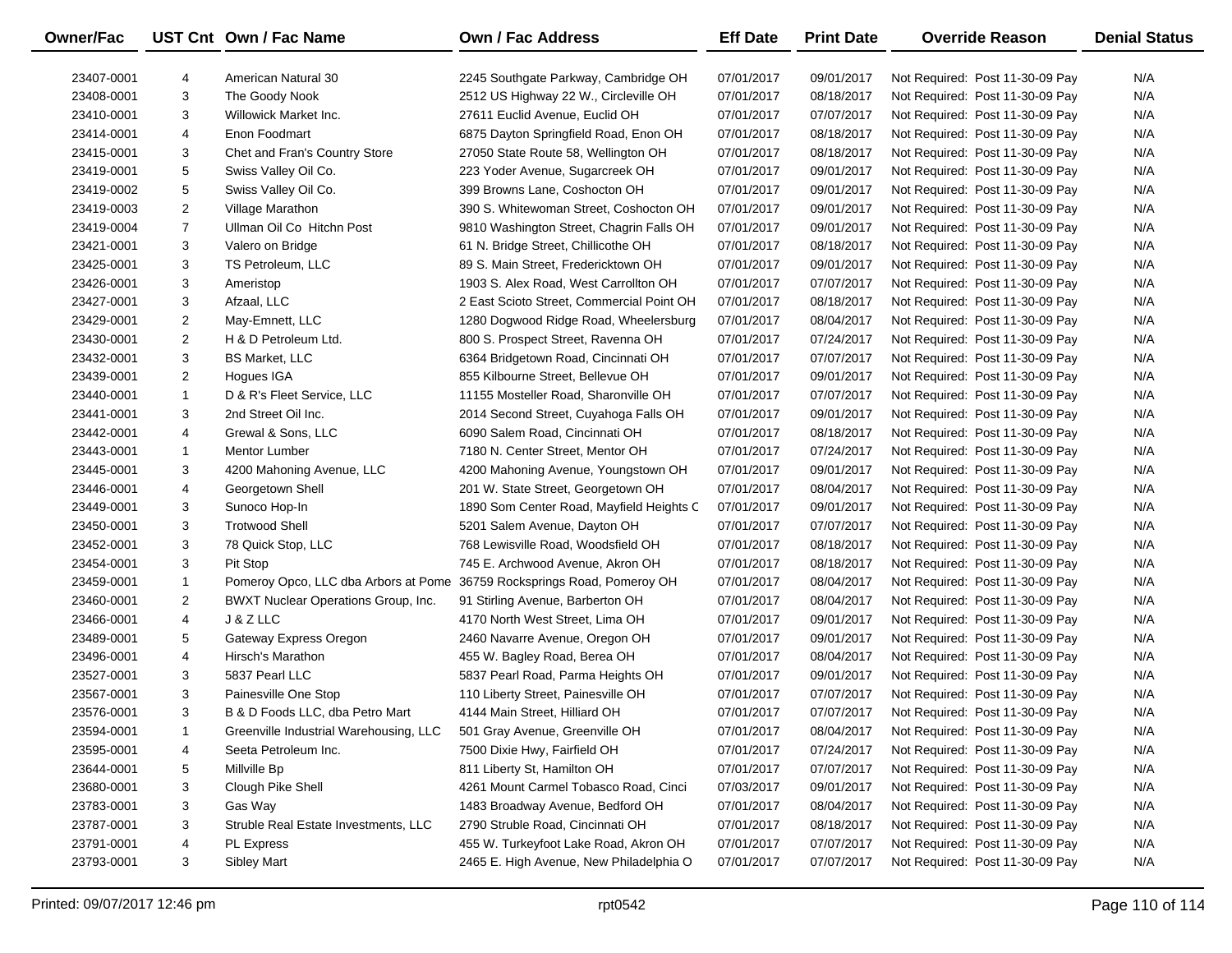| Owner/Fac  |                | UST Cnt Own / Fac Name                 | <b>Own / Fac Address</b>                | <b>Eff Date</b> | <b>Print Date</b> | <b>Override Reason</b>          | <b>Denial Status</b> |
|------------|----------------|----------------------------------------|-----------------------------------------|-----------------|-------------------|---------------------------------|----------------------|
| 23797-0001 | 3              | <b>Fresh Eats Mkt</b>                  | 1621 Cobblestone Way, Marysville OH     | 07/01/2017      | 07/07/2017        | Not Required: Post 11-30-09 Pay | N/A                  |
| 23797-0002 | 3              | Local Mkt #718                         | 930 N. Waggoner Road, Columbus OH       | 07/01/2017      | 07/07/2017        | Not Required: Post 11-30-09 Pay | N/A                  |
| 23800-0001 | 4              | Delaware Market                        | 17 E. William Street, Delaware OH       | 07/01/2017      | 08/04/2017        | Not Required: Post 11-30-09 Pay | N/A                  |
| 23801-0001 | 3              | Sunoco Hop-In                          | 24200 Lakeshore Boulevard, Euclid OH    | 07/01/2017      | 09/01/2017        | Not Required: Post 11-30-09 Pay | N/A                  |
| 23802-0001 | 3              | Fifth Avenue Mobil                     | 1773 E. 5th Avenue, Columbus OH         | 07/01/2017      | 09/01/2017        | Not Required: Post 11-30-09 Pay | N/A                  |
| 23803-0001 | 4              | Ontario Food Mart, Inc. (Marathon)     | 3636 Park Avenue W., Ontario OH         | 07/01/2017      | 08/18/2017        | Not Required: Post 11-30-09 Pay | N/A                  |
| 23805-0001 | $\overline{2}$ | 16891 Brookpark Road (OH), LLC         | 16891 Brookpark Road, Brookpark OH      | 07/01/2017      | 07/07/2017        | Not Required: Post 11-30-09 Pay | N/A                  |
| 23808-0001 | $\mathbf{1}$   | The Tech Belt Energy Innovation Center | 999 Pine Avenue S.E., Warren OH         | 07/01/2017      | 08/18/2017        | Not Required: Post 11-30-09 Pay | N/A                  |
| 23811-0001 | 4              | Jerry and Del Book Property            | 10781 US Highway 52, Stout OH           | 07/01/2017      | 08/04/2017        | Not Required: Post 11-30-09 Pay | N/A                  |
| 23816-0001 | 3              | Sunoco                                 | 201 W Bridge St, Dublin OH              | 07/01/2017      | 08/18/2017        | Not Required: Post 11-30-09 Pay | N/A                  |
| 23817-0001 | $\mathbf{1}$   | Mary Guy                               | 110 Jefferson Street, Dexter City OH    | 07/01/2017      | 08/04/2017        | Not Required: Post 11-30-09 Pay | N/A                  |
| 23819-0001 | 6              | <b>Hicksville Shell</b>                | 200 W. High St., Hicksville OH          | 07/01/2017      | 08/04/2017        | Not Required: Post 11-30-09 Pay | N/A                  |
| 23822-0001 | 3              | Bilaal Inc.                            | 20045 Lake Road, Rocky River OH         | 07/01/2017      | 08/18/2017        | Not Required: Post 11-30-09 Pay | N/A                  |
| 23823-0001 | 4              | West Milton Sunoco                     | 1046 S. Miami Street, West Milton OH    | 07/01/2017      | 07/07/2017        | Not Required: Post 11-30-09 Pay | N/A                  |
| 23826-0001 | 3              | <b>Blanchester Main Stop</b>           | 310 W. Main Street, Blanchester OH      | 07/01/2017      | 09/01/2017        | Not Required: Post 11-30-09 Pay | N/A                  |
| 23834-0001 | 3              | Varahi Properties LLC                  | 16 Blain Highway, Waverly OH            | 07/01/2017      | 07/07/2017        | Not Required: Post 11-30-09 Pay | N/A                  |
| 23835-0001 | $\overline{2}$ | XPO Logistics Freight, Inc.            | 5289 Duff Drive, West Chester OH        | 07/01/2017      | 07/24/2017        | Not Required: Post 11-30-09 Pay | N/A                  |
| 23835-0002 | $\overline{c}$ | XPO Logistics Freight, Inc.            | 2625 Westbelt Drive, Columbus OH        | 07/01/2017      | 07/24/2017        | Not Required: Post 11-30-09 Pay | N/A                  |
| 23835-0003 | $\mathbf{1}$   | XPO Logistics Freight, Inc.            | 3410 Stop Eight Rd, Dayton OH           | 07/01/2017      | 07/24/2017        | Not Required: Post 11-30-09 Pay | N/A                  |
| 23835-0004 | 1              | XPO Logistics Freight, Inc.            | 1850 East Wyandot Ave., Upper Sandusky  | 07/01/2017      | 07/24/2017        | Not Required: Post 11-30-09 Pay | N/A                  |
| 23835-0005 | 4              | XPO Logistics Freight, Inc.            | 12901 Snow Road, Parma OH               | 07/01/2017      | 07/24/2017        | Not Required: Post 11-30-09 Pay | N/A                  |
| 23835-0006 | 4              | XPO Logistics Freight, Inc.            | 6700 Muth Road, Lordstown OH            | 07/01/2017      | 07/24/2017        | Not Required: Post 11-30-09 Pay | N/A                  |
| 23835-0007 | $\mathbf{1}$   | XPO Logistics Freight, Inc.            | 28291 Glenwood Road, Perrysburg OH      | 07/01/2017      | 07/24/2017        | Not Required: Post 11-30-09 Pay | N/A                  |
| 23838-0001 | 4              | Norton Sunoco                          | 552 Norton Road, Columbus OH            | 07/01/2017      | 09/01/2017        | Not Required: Post 11-30-09 Pay | N/A                  |
| 23839-0001 | $\overline{2}$ | <b>Hubbard Sunoco</b>                  | 175 Youngstown-Hubbard Road, Hubbard (  | 07/01/2017      | 07/24/2017        | Not Required: Post 11-30-09 Pay | N/A                  |
| 23839-0002 | 3              | <b>Big Apple Super Market</b>          | 1108 McGuffey Road, Youngstown OH       | 07/01/2017      | 07/24/2017        | Not Required: Post 11-30-09 Pay | N/A                  |
| 23843-0001 | 4              | Salem Gas Stop                         | 445 Prospect Street, Salem OH           | 07/01/2017      | 07/24/2017        | Not Required: Post 11-30-09 Pay | N/A                  |
| 23844-0001 | 1              | Store Master Funding                   | 528 London Road, Delaware OH            | 07/01/2017      | 09/01/2017        | Not Required: Post 11-30-09 Pay | N/A                  |
| 23848-0001 | $\mathbf{1}$   | United Rentals Branch 01N              | 28363 Glenwood Road, Perrysburg OH      | 07/01/2017      | 09/01/2017        | Not Required: Post 11-30-09 Pay | N/A                  |
| 23849-0001 | 3              | GAR-CNG, LLC                           | 706 S. Friendship Drive, New Concord OH | 07/01/2017      | 07/07/2017        | Not Required: Post 11-30-09 Pay | N/A                  |
| 23850-0001 | 4              | Mobil                                  | 1104 Columbus Avenue, Washington Cour   | 07/01/2017      | 09/01/2017        | Not Required: Post 11-30-09 Pay | N/A                  |
| 23852-0001 | 3              | <b>BP</b>                              | 6164 State Route 122, Middletown OH     | 07/01/2017      | 07/24/2017        | Not Required: Post 11-30-09 Pay | N/A                  |
| 23856-0001 | 4              | Alliance Mini Mart                     | 3414 South Union Avenue, Alliance OH    | 07/01/2017      | 09/01/2017        | Not Required: Post 11-30-09 Pay | N/A                  |
| 23857-0001 | 3              | Canton Mini Mart                       | 3690 Cleveland SW, Canton OH            | 07/01/2017      | 09/01/2017        | Not Required: Post 11-30-09 Pay | N/A                  |
| 23861-0001 | 4              | Circle K 5683                          | 9660 E. Center Street, Windham OH       | 07/01/2017      | 08/18/2017        | Not Required: Post 11-30-09 Pay | N/A                  |
| 23862-0001 | 3              | RKG2801 LLC                            | 2801 Perry Drive SW, Canton OH          | 07/03/2017      | 09/01/2017        | Not Required: Post 11-30-09 Pay | N/A                  |
| 23863-0001 | 3              | MJ BP Gas                              | 10982 Mahoning Road, North Jackson OH   | 07/01/2017      | 07/07/2017        | Not Required: Post 11-30-09 Pay | N/A                  |
| 23867-0001 | 2              | Minit Mart #794                        | 221 N. Portage Street, Doylestown OH    | 07/01/2017      | 07/07/2017        | Not Required: Post 11-30-09 Pay | N/A                  |
| 23867-0002 | $\overline{c}$ | Minit Mart #790                        | 228 S. Main Street, Creston OH          | 07/01/2017      | 07/07/2017        | Not Required: Post 11-30-09 Pay | N/A                  |
| 23867-0003 | 2              | Minit Mart #791                        | 590 Lake Road, Chippewa OH              | 07/01/2017      | 07/07/2017        | Not Required: Post 11-30-09 Pay | N/A                  |
| 23867-0004 | 4              | Minit Mart #792                        | 828 W. Liberty Street, Medina OH        | 07/01/2017      | 07/07/2017        | Not Required: Post 11-30-09 Pay | N/A                  |
| 23867-0005 | 2              | Minit Mart #793                        | 1033 S. Court Street, Medina OH         | 07/01/2017      | 07/07/2017        | Not Required: Post 11-30-09 Pay | N/A                  |
| 23867-0006 | $\overline{2}$ | Minit Mart #787                        | 10 E. Sunset Street, Rittman OH         | 07/01/2017      | 07/07/2017        | Not Required: Post 11-30-09 Pay | N/A                  |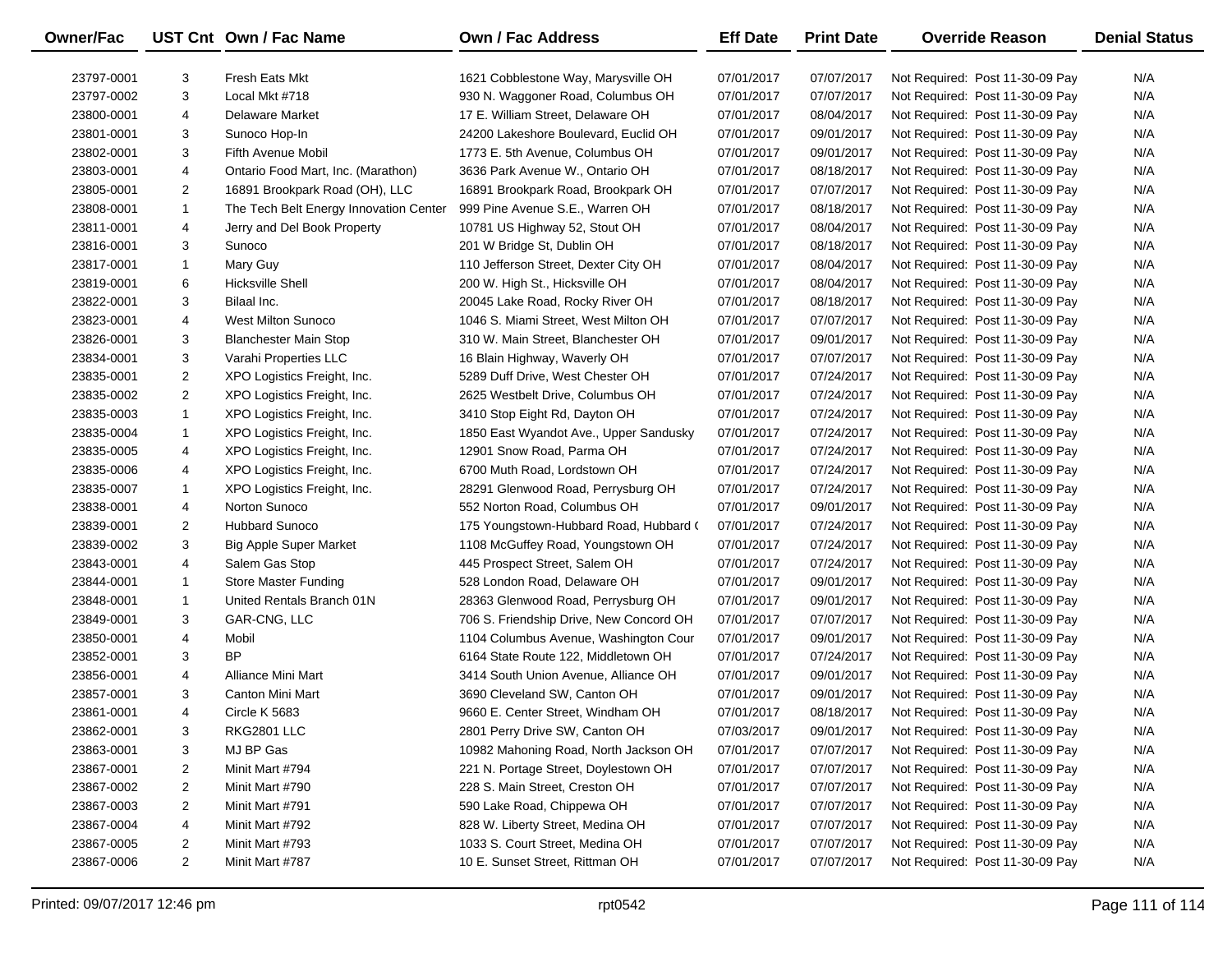| Owner/Fac  |                | UST Cnt Own / Fac Name                                                   | <b>Own / Fac Address</b>                 | <b>Eff Date</b> | <b>Print Date</b> | <b>Override Reason</b>          | <b>Denial Status</b> |
|------------|----------------|--------------------------------------------------------------------------|------------------------------------------|-----------------|-------------------|---------------------------------|----------------------|
| 23867-0007 | 2              | Minit Mart #795                                                          | 6550 Center Road, Valley City OH         | 07/01/2017      | 07/07/2017        | Not Required: Post 11-30-09 Pay | N/A                  |
| 23867-0008 | 3              | Minit Mart #796                                                          | 1010 W. Lafayette Road, Medina OH        | 07/01/2017      | 07/07/2017        | Not Required: Post 11-30-09 Pay | N/A                  |
| 23867-0009 | 3              | Minit Mart #788                                                          | 825 Dover Road, Wooster OH               | 07/01/2017      | 07/07/2017        | Not Required: Post 11-30-09 Pay | N/A                  |
| 23869-0001 | 4              | Gary's Marathon Station                                                  | 2497 East Pike, Zanesville OH            | 07/01/2017      | 07/24/2017        | Not Required: Post 11-30-09 Pay | N/A                  |
| 23870-0001 | 3              | Santoch Oil LLC dba Seymour Food Mart 1900 Seymour Avenue, Cincinnati OH |                                          | 07/01/2017      | 07/07/2017        | Not Required: Post 11-30-09 Pay | N/A                  |
| 23871-0001 | 4              | Archbold Sunoco                                                          | 1500 S. Defiance Street, Archbold OH     | 07/01/2017      | 09/01/2017        | Not Required: Post 11-30-09 Pay | N/A                  |
| 23876-0001 | 5              | Par Mar Store #5                                                         | 521 N. Main Street, Malta OH             | 07/01/2017      | 08/18/2017        | Not Required: Post 11-30-09 Pay | N/A                  |
| 23876-0002 | $\overline{2}$ | Par Mar Store #6                                                         | 101 Alta Street, Marietta OH             | 07/01/2017      | 08/18/2017        | Not Required: Post 11-30-09 Pay | N/A                  |
| 23876-0003 | 2              | Par Mar Store #7                                                         | 17785 State Route 7, Marietta OH         | 07/01/2017      | 08/18/2017        | Not Required: Post 11-30-09 Pay | N/A                  |
| 23876-0004 | 4              | Par Mar Store #11                                                        | 100 5th Street, Beverly OH               | 07/01/2017      | 08/18/2017        | Not Required: Post 11-30-09 Pay | N/A                  |
| 23876-0005 | 5              | Par Mar Store #4                                                         | 1033 State Route 7 N., New Matamoras O   | 07/01/2017      | 08/18/2017        | Not Required: Post 11-30-09 Pay | N/A                  |
| 23876-0006 | 5              | Par Mar Store #14                                                        | 66 Arrowhead Road, Little Hocking OH     | 07/01/2017      | 08/18/2017        | Not Required: Post 11-30-09 Pay | N/A                  |
| 23876-0007 | 4              | Par Mar Store #13                                                        | 40019 State Route 7, Hannibal OH         | 07/01/2017      | 08/18/2017        | Not Required: Post 11-30-09 Pay | N/A                  |
| 23876-0008 | 3              | Par Mar Store #1                                                         | 4796 State Route 60, Marietta OH         | 07/01/2017      | 08/18/2017        | Not Required: Post 11-30-09 Pay | N/A                  |
| 23876-0009 | 4              | Par Mar Store #33                                                        | 3355 State Route 821, Marietta OH        | 07/01/2017      | 08/18/2017        | Not Required: Post 11-30-09 Pay | N/A                  |
| 23877-0001 | 5              | West Jeff Express                                                        | 63 W. Main Street, West Jefferson OH     | 07/01/2017      | 09/01/2017        | Not Required: Post 11-30-09 Pay | N/A                  |
| 23878-0001 | 2              | Village Sunoco                                                           | 211 S. Main Street, Pleasant Hill OH     | 07/01/2017      | 09/01/2017        | Not Required: Post 11-30-09 Pay | N/A                  |
| 23878-0002 | 4              | JK Property, LLC                                                         | 85 E. Dayton Street, West Alexandria OH  | 07/01/2017      | 09/01/2017        | Not Required: Post 11-30-09 Pay | N/A                  |
| 23879-0001 | 2              | West Alex Property                                                       | 2 E. Franklin Street, Gratis OH          | 07/01/2017      | 09/01/2017        | Not Required: Post 11-30-09 Pay | N/A                  |
| 23880-0001 | 3              | Pit Stop                                                                 | 2630 St. Clair Avenue, East Liverpool OH | 07/01/2017      | 08/18/2017        | Not Required: Post 11-30-09 Pay | N/A                  |
| 23889-0001 | 3              | Hinckley Convenience & Gas                                               | 1321 Ridge Road, Hinckley OH             | 07/01/2017      | 08/18/2017        | Not Required: Post 11-30-09 Pay | N/A                  |
| 23890-0001 | 3              | Joe Troyer                                                               | 354 N. Chillicothe Street, Plain City OH | 07/03/2017      | 09/01/2017        | Not Required: Post 11-30-09 Pay | N/A                  |
| 23891-0001 | 3              | <b>ASP Ventures LLC</b>                                                  | 59 Gano Road, Wilmington OH              | 07/01/2017      | 07/07/2017        | Not Required: Post 11-30-09 Pay | N/A                  |
| 23895-0001 | 5              | Canal Winchester Shell Gas                                               | 3480 Gender Road, Canal Winchester OH    | 07/01/2017      | 07/24/2017        | Not Required: Post 11-30-09 Pay | N/A                  |
| 23897-0001 | $\mathbf{1}$   | <b>Thrifty Car Rental</b>                                                | 760 Stelzer Road, Columbus OH            | 07/01/2017      | 09/01/2017        | Not Required: Post 11-30-09 Pay | N/A                  |
| 23897-0002 | $\mathbf{1}$   | Thrifty Rent A Car                                                       | 2700 W. National Road, Dayton OH         | 07/01/2017      | 09/01/2017        | Not Required: Post 11-30-09 Pay | N/A                  |
| 23898-0001 | $\mathbf{1}$   | FKC, LLC                                                                 | 3011 Stanton Ave, Cincinnati OH          | 07/01/2017      | 08/18/2017        | Not Required: Post 11-30-09 Pay | N/A                  |
| 23899-0001 | 4              | <b>EB Fuel Stops LLC</b>                                                 | 5210 State Route 49, Greenville OH       | 07/01/2017      | 07/07/2017        | Not Required: Post 11-30-09 Pay | N/A                  |
| 23901-0001 | 3              | Daridi Inc dba S&G #4                                                    | 3504 Lagrange Street, Toledo OH          | 07/01/2017      | 07/24/2017        | Not Required: Post 11-30-09 Pay | N/A                  |
| 23901-0002 | 4              | Ridi Oil LLC dba S&G #17                                                 | 3730 Monroe Street, Toledo OH            | 07/01/2017      | 07/24/2017        | Not Required: Post 11-30-09 Pay | N/A                  |
| 23901-0003 | 3              | S and G DT Ltd dba S&G #16                                               | 732 Conant Street, Maumee OH             | 07/01/2017      | 07/24/2017        | Not Required: Post 11-30-09 Pay | N/A                  |
| 23901-0004 | 4              | S and G DM Ltd dba S&G #30                                               | 7422 Wales Road, Northwood OH            | 07/01/2017      | 07/24/2017        | Not Required: Post 11-30-09 Pay | N/A                  |
| 23901-0005 | 3              | S and G DR Ltd dba S&G #19                                               | 3841 Airport Highway, Toledo OH          | 07/01/2017      | 07/24/2017        | Not Required: Post 11-30-09 Pay | N/A                  |
| 23901-0006 | 3              | S and G DT Ltd dba S&G #27                                               | 24 S. McCord Road, Holland OH            | 07/01/2017      | 07/24/2017        | Not Required: Post 11-30-09 Pay | N/A                  |
| 23901-0007 | 5              | S and G DL Ltd dba S&G #31                                               | 9140 Angola Road, Holland OH             | 07/01/2017      | 07/24/2017        | Not Required: Post 11-30-09 Pay | N/A                  |
| 23901-0008 | 4              | Ridi Oil LLC dba S&G #18                                                 | 1027 N. Reynolds Road, Toledo OH         | 07/01/2017      | 07/24/2017        | Not Required: Post 11-30-09 Pay | N/A                  |
| 23901-0009 | 3              | Ridi Oil LLC DBA S&G #32                                                 | 1401 South Avenue, Toledo OH             | 07/01/2017      | 07/24/2017        | Not Required: Post 11-30-09 Pay | N/A                  |
| 23901-0010 | 2              | Ridi Oil LLC dba S&G #33                                                 | 2062 Woodville Road, Oregon OH           | 07/01/2017      | 07/24/2017        | Not Required: Post 11-30-09 Pay | N/A                  |
| 23901-0011 | 3              | S and G DT Ltd dba S&G #3                                                | 1223 N. Byrne Road, Toledo OH            | 07/01/2017      | 07/24/2017        | Not Required: Post 11-30-09 Pay | N/A                  |
| 23901-0012 | 2              | S and G DR Ltd dba S&G #26                                               | 1301 Sylvania Avenue, Toledo OH          | 07/01/2017      | 07/24/2017        | Not Required: Post 11-30-09 Pay | N/A                  |
| 23901-0013 | 3              | S and G DR Ltd dba S&G #37                                               | 2445 W. Alexis Road, Toledo OH           | 07/01/2017      | 07/24/2017        | Not Required: Post 11-30-09 Pay | N/A                  |
| 23901-0014 | 4              | S and G Stores LLC dba S&G #43                                           | 5101 W Alexis Road, Sylvania OH          | 07/01/2017      | 07/24/2017        | Not Required: Post 11-30-09 Pay | N/A                  |
| 23901-0015 | 4              | S and G Stores LLC dba S&G #50                                           | 2710 Tremainsville Road, Toledo OH       | 07/01/2017      | 07/24/2017        | Not Required: Post 11-30-09 Pay | N/A                  |
|            |                |                                                                          |                                          |                 |                   |                                 |                      |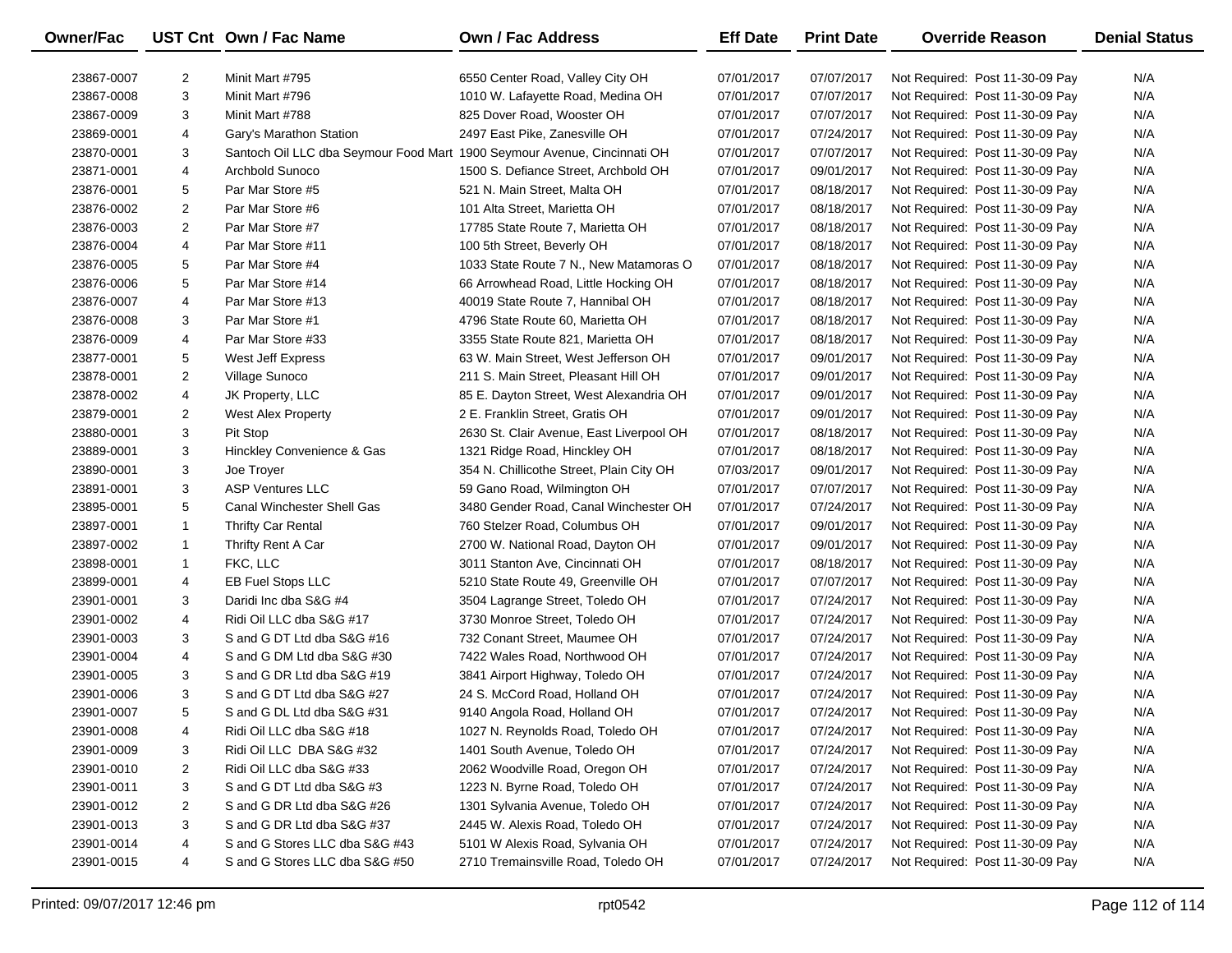| <b>Owner/Fac</b> |                | UST Cnt Own / Fac Name                  | <b>Own / Fac Address</b>                  | <b>Eff Date</b> | <b>Print Date</b> | <b>Override Reason</b>          | <b>Denial Status</b> |
|------------------|----------------|-----------------------------------------|-------------------------------------------|-----------------|-------------------|---------------------------------|----------------------|
| 23901-0016       | 4              | S and G Stores LLC dba S&G #44          | 4315 W Alexis Road, Toledo OH             | 07/01/2017      | 07/24/2017        | Not Required: Post 11-30-09 Pay | N/A                  |
| 23901-0017       | 4              | S and G Stores LLC dba s&G #40          | 8249 Sylvania Metamora Rd, Sylvania OH    | 07/01/2017      | 07/24/2017        | Not Required: Post 11-30-09 Pay | N/A                  |
| 23901-0018       | 4              | S and G Stores LLC dba S&G #42          | 5544 W. Alexis Road, Sylvania OH          | 07/01/2017      | 07/24/2017        | Not Required: Post 11-30-09 Pay | N/A                  |
| 23901-0019       | 3              | S and G DR Ltd dba S&G #47              | 4721 Lewis Avenue, Toledo OH              | 07/01/2017      | 07/24/2017        | Not Required: Post 11-30-09 Pay | N/A                  |
| 23901-0020       | 4              | S and G DR Ltd dba S&G #45              | 1646 W Alexis, Toledo OH                  | 07/01/2017      | 07/24/2017        | Not Required: Post 11-30-09 Pay | N/A                  |
| 23901-0021       | 3              | S and G DL LTD dba S&G #46              | 4833 N. Summit Street, Toledo OH          | 07/01/2017      | 07/24/2017        | Not Required: Post 11-30-09 Pay | N/A                  |
| 23902-0001       | $\overline{2}$ | OR 7 W Fire District                    | 4210 Central Avenue, Shadyside OH         | 07/03/2017      | 09/01/2017        | Not Required: Post 11-30-09 Pay | N/A                  |
| 23903-0001       | 3              | Siri Inc.                               | 2740 Spring Grove Avenue, Cincinnati OH   | 07/01/2017      | 08/04/2017        | Not Required: Post 11-30-09 Pay | N/A                  |
| 23905-0001       | 4              | Dixie Shopper Stop                      | 2411 S. Dixie Highway, Dayton OH          | 07/01/2017      | 07/07/2017        | Not Required: Post 11-30-09 Pay | N/A                  |
| 23907-0001       | 3              | Eastgate Marathon                       | 2599 Albrecht Avenue, Akron OH            | 07/01/2017      | 08/18/2017        | Not Required: Post 11-30-09 Pay | N/A                  |
| 23908-0001       | 1              | Clean Harbors Environmental Services, I | 256-260 W. North Bend Road, Cincinnati O  | 07/01/2017      | 08/18/2017        | Not Required: Post 11-30-09 Pay | N/A                  |
| 23909-0001       | 3              | Fateh Property LLC                      | 1015 West Main, Tipp City OH              | 07/03/2017      | 09/01/2017        | Not Required: Post 11-30-09 Pay | N/A                  |
| 23910-0001       | $\overline{2}$ | Hogs Gas LLC                            | 750 E. Central (3037 Stickney Ave), Toled | 07/01/2017      | 08/04/2017        | Not Required: Post 11-30-09 Pay | N/A                  |
| 23912-0001       | 4              | Mclain Rubin Texas II LLC               | 3808 Woodville Road, Northwood OH         | 07/01/2017      | 07/24/2017        | Not Required: Post 11-30-09 Pay | N/A                  |
| 23918-0001       | 4              | Struble Rd Sunoco                       | 2785 Struble Road, Cincinnati OH          | 07/01/2017      | 08/18/2017        | Not Required: Post 11-30-09 Pay | N/A                  |
| 23919-0001       | $\overline{2}$ | Jasper Road Food Mart Inc.              | 3542 Jasper Road, Jamestown OH            | 07/01/2017      | 08/04/2017        | Not Required: Post 11-30-09 Pay | N/A                  |
| 23923-0001       | 3              | Valero                                  | 6206 Woodland Avenue, Cleveland OH        | 07/01/2017      | 07/24/2017        | Not Required: Post 11-30-09 Pay | N/A                  |
| 23926-0001       | 3              | Stratacache Inc.                        | 4646 Needmore Road, Dayton OH             | 07/01/2017      | 07/07/2017        | Not Required: Post 11-30-09 Pay | N/A                  |
| 23933-0001       | 3              | <b>Virk Properties LLC</b>              | 5777 Ottawa Road, Elida OH                | 07/01/2017      | 07/07/2017        | Not Required: Post 11-30-09 Pay | N/A                  |
| 23933-0002       | 3              | Convoy Kwik Mart                        | 143 W. Tully Street, Convoy OH            | 07/01/2017      | 07/07/2017        | Not Required: Post 11-30-09 Pay | N/A                  |
| 23933-0003       | $\overline{2}$ | Paulding Kwik Mart                      | 602 E. Perry Street, Paulding OH          | 07/01/2017      | 07/07/2017        | Not Required: Post 11-30-09 Pay | N/A                  |
| 23941-0001       | 4              | Angeleen A LLC                          | 2098 James E Sauls Sr Drive, Batavia OH   | 07/01/2017      | 07/07/2017        | Not Required: Post 11-30-09 Pay | N/A                  |
| 23942-0001       | $\overline{2}$ | Shayona 835 Property LLC                | 31 Maine Street, Ashland OH               | 07/01/2017      | 07/07/2017        | Not Required: Post 11-30-09 Pay | N/A                  |
| 23943-0001       | 4              | Jamies Market                           | 2501 Millville Oxford Road, Hamilton OH   | 07/01/2017      | 08/04/2017        | Not Required: Post 11-30-09 Pay | N/A                  |
| 23947-0001       | 6              | <b>Williams Fuel Stop</b>               | 488 Pike Street, Gallipolis OH            | 07/01/2017      | 08/18/2017        | Not Required: Post 11-30-09 Pay | N/A                  |
| 23947-0002       | 1              | <b>Williams Fuel Stop</b>               | 683 State Route 7 North, Gallipolis OH    | 07/01/2017      | 08/18/2017        | Not Required: Post 11-30-09 Pay | N/A                  |
| 23948-0001       | 1              | Coca-Cola Cincinnati Ohio               | 5100 Duck Creek Road, Cincinnati OH       | 07/01/2017      | 07/24/2017        | Not Required: Post 11-30-09 Pay | N/A                  |
| 23951-0001       | 4              | Owensville BP                           | 110 W. Main Street, Owensville OH         | 07/01/2017      | 09/01/2017        | Not Required: Post 11-30-09 Pay | N/A                  |
| 23953-0001       | 1              | Permatex                                | 6875 Parkland Blvd, Solon OH              | 07/01/2017      | 07/24/2017        | Not Required: Post 11-30-09 Pay | N/A                  |
| 23957-0001       | 1              | Silica Property, LLC                    | 7901 Sylvania Avenue, Sylvania OH         | 07/01/2017      | 08/18/2017        | Not Required: Post 11-30-09 Pay | N/A                  |
| 23963-0001       | 3              | <b>Former Gas Station</b>               | 3443 Burnett Avenue, Cincinnati OH        | 07/01/2017      | 08/04/2017        | Not Required: Post 11-30-09 Pay | N/A                  |
| 23964-0001       | 3              | Gels IGA                                | 451 Stachler Drive, St. Henry OH          | 07/01/2017      | 07/24/2017        | Not Required: Post 11-30-09 Pay | N/A                  |
| 23967-0001       | 3              | Pettit's Market, LLC - New Holland      | 38 E Front Street, New Holland OH         | 07/01/2017      | 07/07/2017        | Not Required: Post 11-30-09 Pay | N/A                  |
| 23967-0002       | 5              | Pettit's Markets, LLC - Williamsport    | 107 Mill Street, Williamsport OH          | 07/01/2017      | 07/07/2017        | Not Required: Post 11-30-09 Pay | N/A                  |
| 23968-0001       | 3              | Hilltop One Quick Stop LLC              | 418 East Main Street, Williamsburg OH     | 07/01/2017      | 08/04/2017        | Not Required: Post 11-30-09 Pay | N/A                  |
| 23969-0001       | 3              | Reladge/Four O Corporation              | 375 N. Main Street, Mansfield OH          | 07/01/2017      | 07/24/2017        | Not Required: Post 11-30-09 Pay | N/A                  |
| 23970-0001       | 4              | Euclid Joe's, Inc.                      | 13441 Euclid Avenue, East Cleveland OH    | 07/01/2017      | 08/04/2017        | Not Required: Post 11-30-09 Pay | N/A                  |
| 23971-0001       | 3              | <b>Brothers Gas</b>                     | 2165 E. 55th Street, Cleveland OH         | 07/01/2017      | 08/18/2017        | Not Required: Post 11-30-09 Pay | N/A                  |
| 23972-0001       | 3              | Manjula One Inc.                        | 827 Front Street, Berea OH                | 07/01/2017      | 07/24/2017        | Not Required: Post 11-30-09 Pay | N/A                  |
| 23976-0001       | 4              | Noble Gas, LLC                          | 2603 Noble Road, Cleveland Hts OH         | 07/01/2017      | 08/18/2017        | Not Required: Post 11-30-09 Pay | N/A                  |
| 23977-0001       | 1              | North Point Tower                       | 1001 Lakeside Avenue, Cleveland OH        | 07/01/2017      | 08/04/2017        | Not Required: Post 11-30-09 Pay | N/A                  |
| 23986-0001       | 3              | The Chieftan Convenience Store          | 14240 State Route 328, Logan OH           | 07/01/2017      | 09/01/2017        | Not Required: Post 11-30-09 Pay | N/A                  |
| 23991-0001       | $\overline{2}$ | Tom's Carry Out                         | 329 Highway 7 N., Powhatan Point OH       | 07/01/2017      | 09/01/2017        | Not Required: Post 11-30-09 Pay | N/A                  |